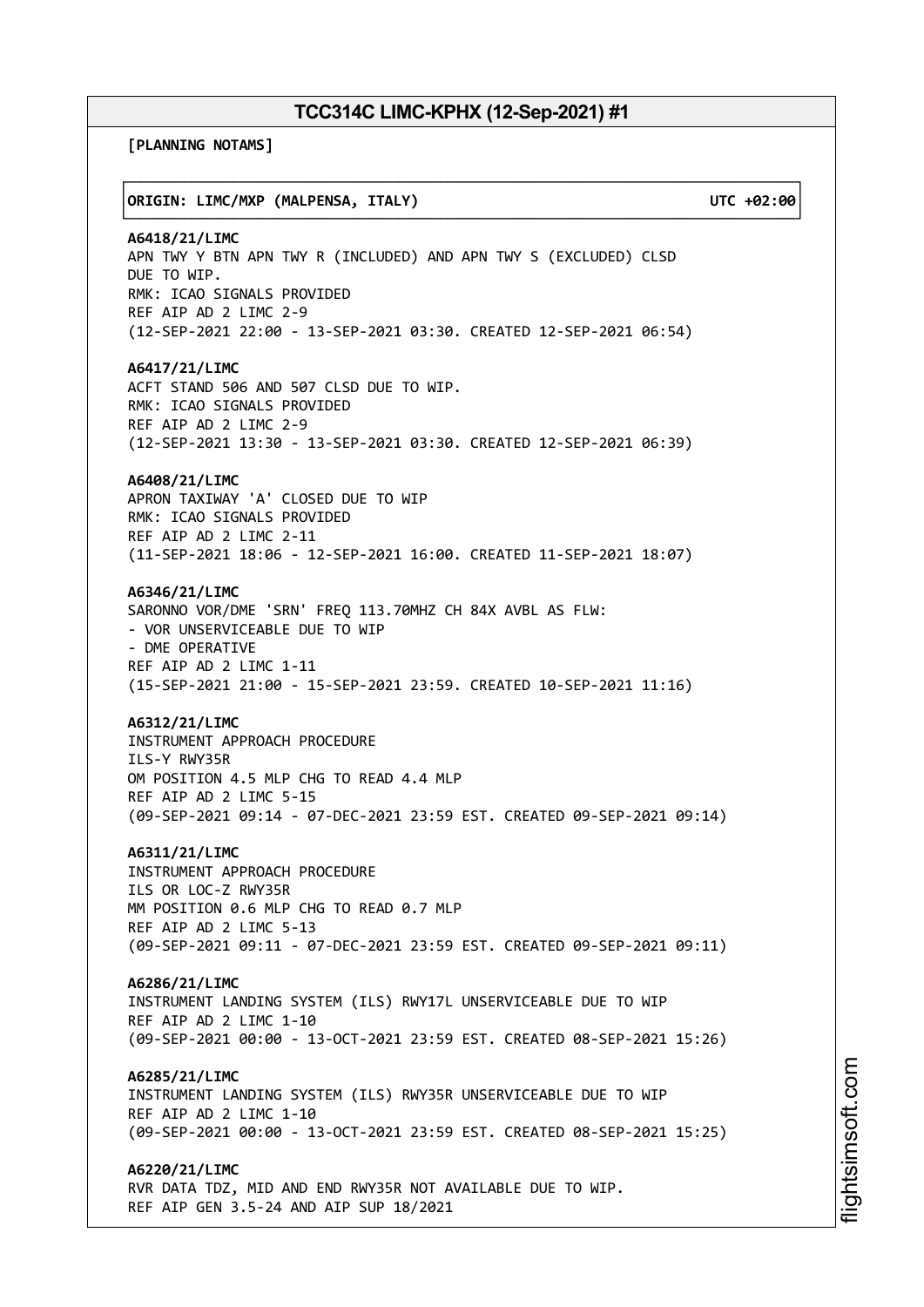(09-SEP-2021 00:01 - 03-NOV-2021 23:59 EST. CREATED 07-SEP-2021 14:56) **A6145/21/LIMC** DME 'IMA' CH28X ASSOCIATED WITH ILS RWY35L AVBL AS FLW: LIMITATION AT 17NM SECTOR 133DEG/148DEG MRA 3500FT REF AIP AD2 LIMC 1-8 (03-SEP-2021 10:55 - 30-NOV-2021 23:59 EST. CREATED 03-SEP-2021 10:55) **A6144/21/LIMC** LOCALIZER (ILS) 'MLP' RWY35R OPERATIVE WITH FLW LIMITATION: COVERAGE REDUCED TO 30DEG WITHIN 17NM LEFT SIDE RCL REF AIP AD2 LIMC 1-9 (03-SEP-2021 10:54 - 30-NOV-2021 23:59 EST. CREATED 03-SEP-2021 10:54) **A6143/21/LIMC** DME 'MLP' CH 36X ASSOCIATED WITH ILS RWY35R, NEW LIMITATIONS: SECTOR 070DEG/140DEG NOT USABLE SECTOR 140DEG/200DEG AT 25NM MRA 2700FT SECTOR 200DEG/240DEG AT 25NM MRA 4000FT SECTOR 240DEG/260DEG AT 25NM MRA 6000FT SECTOR 260DEG/280DEG AT 25NM MRA 8000FT SECTOR 280DEG/070DEG AT 25NM MRA 10000FT DME UNLOCKS MAY OCCUR EAST OF THE FIELD REF AIP AD2 LIMC 1-9 (03-SEP-2021 10:53 - 30-NOV-2021 23:59 EST. CREATED 03-SEP-2021 10:53) **A6050/21/LIMC** REF AIP AD 2 LIMC 1-3 ITEM 7 'SEASONAL AVAILABILITY AND CLEARING' BOX 3 'REMARKS' CHANGE TO READ: 1) RWY 35R/17L AND RWY 35L/17R ADHERENCE CHARACTERISTIC IS MEASURED EVERY 10 DAYS IN DRY CONDITIONS BY USE OF SURFACE FRICTION TESTER VEHICLE WITH DEVICE SELF WETTING. THE MINIMUM FRICTION COEFFICIENT IS MEASURED BY USE OF SURFACE FRICTION TESTER VEHICLE (ASFT). WHENEVER THE VALUE OF FRICTION COEFFICIENT MEASURED IS EQUAL OR LESS THEN 0.34 (CHECK AT 95KM/H) OR EQUAL OR LESS THEN 0.50 (CHECK AT 65KM/H), RWY MAY BECOME SLIPPERY WHEN WET AND MAINTENANCE AND CORRECTIVE ACTIONS WILL BE TAKEN PROMPTLY. IN THIS CASE AN APPROPRIATE AERONAUTICAL INFORMATION NOTAM WILL BE ISSUED 2) DE-SNOWING ASSURED 3) DURING WINTER OPERATIONS, RWYS AND TWYS WILL BE DE/ANTI-ICED WITH KFOR(POTASSIOUM FORMATE FLUIDS) PRODUCT 4) SPECIALLY PREPARED WINTER RUNWAYS: NOT APPLICABLE 5) RUNWAY CONDITION ASSESSMENT AND REPORTING ARE MANAGED IN CONFORMITY WITH PRESCRIPTION CONTAINED IN AIC A2/2021. (01-SEP-2021 12:22 - PERM. CREATED 01-SEP-2021 12:22) **A6040/21/LIMC** EXTRAORDINARY MAINTENANCE WORKS ON RWY 35R/17L AIRAC SUP S18/21 IS IN FORCE FM 09 SEP TO 03 NOV 2021. CURRENT STATUS OF WORKING PHASES: - PHASE 1 IS ACTIVE TOGETHER WITH ALL RELATED RESTRICTIONS/LIMITATIONS RMK: THE ID OF TEMPORARY LOC RWY 17R EQUIPMENT PUBLISHED AT PAGE 2/41 AND 5/41 SHALL READ 'IMLN' INSTEAD OF 'IMNL' - PHASE 2: NOT ACTIVATED YET. (09-SEP-2021 00:00 - 03-NOV-2021 23:59. CREATED 01-SEP-2021 08:13)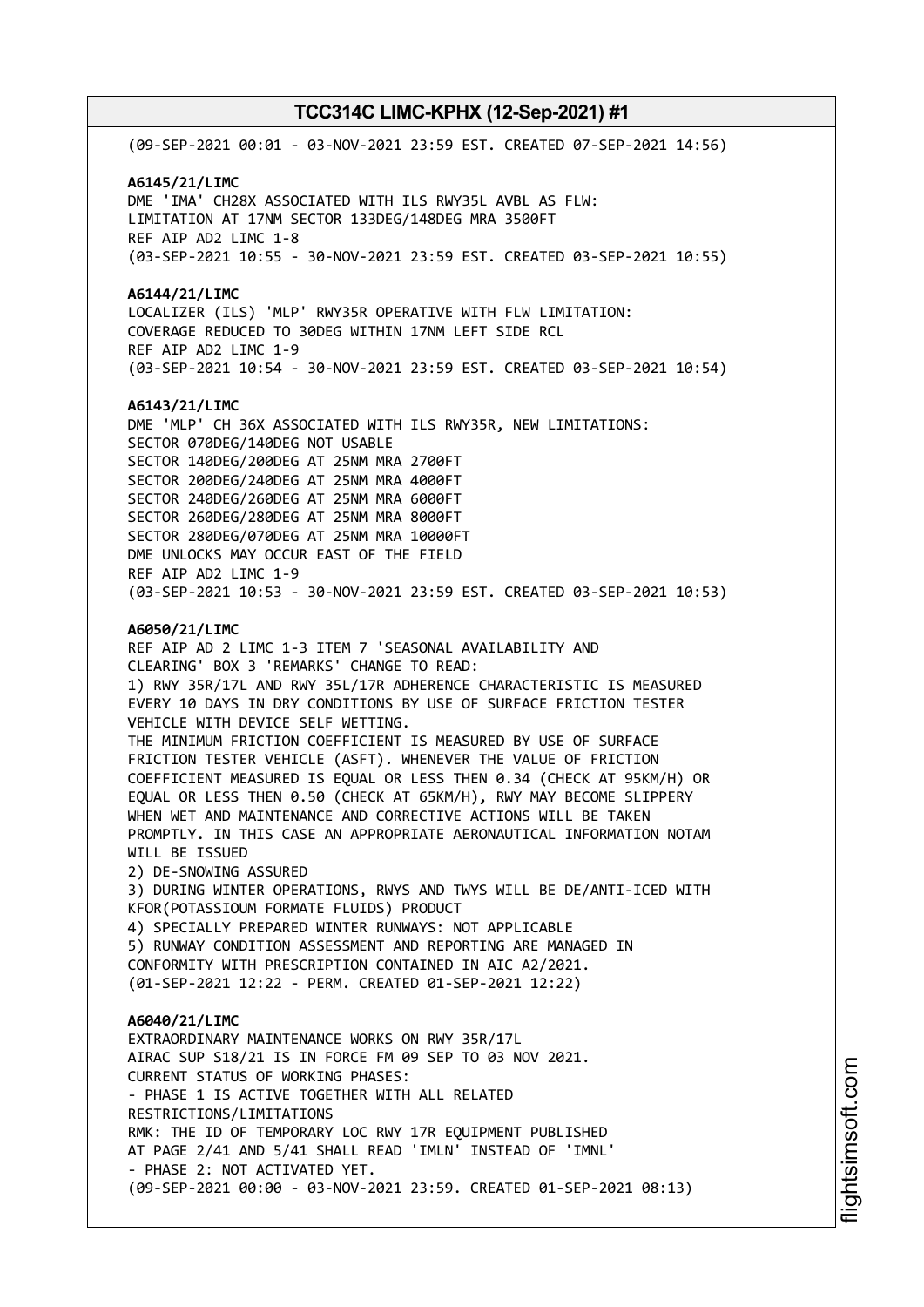**A5827/21/LIMC** INTERMEDIATE HOLDING POSITION (IHP) 'H5' ON TWY 'H' NOT USABLE FOR LOW VISIBILITY PROCEDURES (LVP) AND NIGHT OPS DUE TO TRANSVERSAL RMK: YELLOW LIGHT NOT AVBL REF AIP AD 2 LIMC 1-16 AND 2-7 (24-AUG-2021 07:52 - 04-NOV-2021 23:00. CREATED 24-AUG-2021 07:53) **A5646/21/LIMC** SARONNO NDB 'SRN' FREQ 330.00KHZ UNSERVICEABLE. REF AIP AD 2 LIMC 1-11 (12-AUG-2021 14:34 - 30-SEP-2021 23:59 EST. CREATED 12-AUG-2021 14:34) **A5320/21/LIMC** TRIGGER NOTAM-SUP S18/21 IN FORCE FM 09 SEP TO 03 NOV 2021 MILANO/MALPENSA AD (LIMC): EXTRAORDINARY MAINTENANCE WORKS ON RWY 35R/17L SUP IS POSTED AND AVBL ON WEBSITE WWW.ENAV.IT (09-SEP-2021 00:00 - 22-SEP-2021 23:59. CREATED 29-JUL-2021 21:51) **A5314/21/LIMC** TRIGGER NOTAM-PERM AIP AIRAC AMDT 8/21 EFFECTIVE DATE 09 SEP 2021 MILANO/MALPENSA AD 1. REVIEW OF SID AND STAR 2. REVIEW OF INSTRUMENT APPROACH PROCEDURES AND IMPLEMENTATION OF THE FOLLOWING: - RNP Z RWY 17R - RNP Y RWY 17R AIRAC IS POSTED AND AVBL ON WEBSITE WWW.ENAV.IT (09-SEP-2021 00:00 - 22-SEP-2021 23:59. CREATED 29-JUL-2021 21:16) **A5311/21/LIMC** DOCKING SYSTEM OF AIRCRAFT STAND 505 NOT AVAILABLE. RMK: MARSHALLING ASSISTANCE MANDATORY ICAO SIGNALS PROVIDED REF AIP AD 2 LIMC 2-9 (29-JUL-2021 20:18 - 24-SEP-2021 18:00. CREATED 29-JUL-2021 20:18) **A5101/21/LIMC** ACFT STAND 761 CLSD DUE TO WIP. RMK: ICAO SIGNALS PROVIDED. REF AIP AD 2 LIMC 2-9 (23-JUL-2021 10:46 - 15-OCT-2021 18:00. CREATED 23-JUL-2021 10:46) **A5100/21/LIMC** ACFT STAND 709 CLSD DUE TO WIP. RMK: ICAO SIGNALS PROVIDED. REF AIP AD 2 LIMC 2-9 (23-JUL-2021 10:44 - 15-OCT-2021 18:00. CREATED 23-JUL-2021 10:44) **A5065/21/LIMC** COVID-19 PASSENGER RESTRICTIONS: IN COMPLIANCE WITH ITALIAN CAA (ENAC) PROVISIONS ALL COMMERCIAL PASSENGER FLT WILL BE OPERATED FROM AIR TERMINAL 1. AIR PASSENGER TERMINAL 2 WILL BE CLOSED FOR HANDLING OPERATIONS AND CREW TRANSIT REF AIP AD 2 LIMC 1-1 (22-JUL-2021 10:32 - 19-OCT-2021 21:59. CREATED 22-JUL-2021 10:32) **A4988/21/LIMC**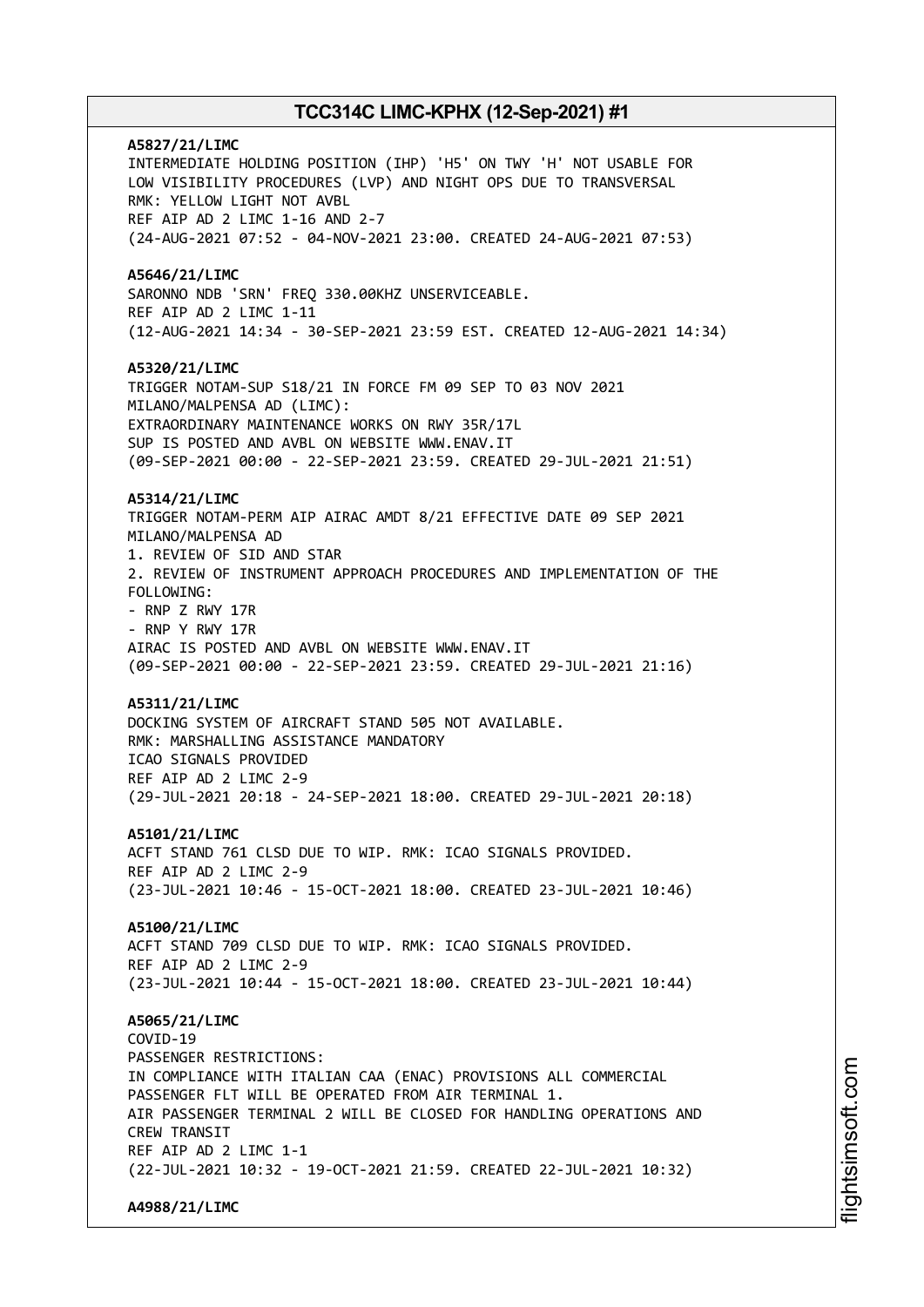MALPENSA NDB 'MMP' FREQ 425.00KHZ UNSERVICEABLE REF AIP AD 2 LIMC 1-11 (20-JUL-2021 11:14 - 16-OCT-2021 15:00 EST. CREATED 20-JUL-2021 11:14)

┌──────────────────────────────────────────────────────────────────────────────┐ │**DESTINATION: KPHX/PHX (PHOENIX SKY HARBOR INTL, UNITED STATES) UTC -07:00**│ └──────────────────────────────────────────────────────────────────────────────┘

**1/5581/KPHX** PHX IAP PHOENIX SKY HARBOR INTL, PHOENIX, AZ. RNAV (GPS) Y RWY 26, AMDT 2B... LNAV/VNAV DA 1718/HAT 583 ALL CATS. CIRCLING CAT A/B MDA 1880/ HAA 745. TEMPORARY CRANE 1517 MSL 1.59NM NW OF PHX AIRPORT (2020-AWP-6202-OE). 2109101109-2109251109EST (PERM. CREATED 10-SEP-2021 11:09)

**1/5579/KPHX** PHX IAP PHOENIX SKY HARBOR INTL, PHOENIX, AZ. RNAV (RNP) Z RWY 26, ORIG-C... RNP 0.11 DA 1626/HAT 491 ALL CATS, VISIBILITY ALL CATS 1 1/2. RNP 0.20 DA 1643/HAT 508 ALL CATS, VISIBILITY ALL CATS 1 3/4. RNP 0.30 DA 1707/ HAT 572 ALL CATS. TEMPORARY CRANE 1356 MSL 1.07NM E RWY 26 (2021-AWP-10819-OE). 2109101109-2109251109EST (PERM. CREATED 10-SEP-2021 11:09)

**1/5577/KPHX** PHX IAP PHOENIX SKY HARBOR INTL, PHOENIX, AZ. ILS OR LOC RWY 26, AMDT 1... S-LOC 26 MDA 1660/HAT 525 ALL CATS, VISIBILITY CAT C/D 1 1/2. CIRCLING CAT A/B MDA 1880/ HAA 745. VDP NA. TEMPORARY CRANE 1517 MSL 1.59NM NW OF PHX AIRPORT (2020-AWP-6202-OE), TEMPORARY CRANE 1356 MSL 1.07NM E RWY 26 (2021-AWP-10819-OE). 2109101109-2109251109EST (PERM. CREATED 10-SEP-2021 11:09)

**09/071/KPHX**

PHX OBST CRANE (ASN 2021-AWP-3929-OE) 332724N1120409W (3.2NM WNW PHX) 1436FT (351FT AGL) FLAGGED AND LGTD (11-SEP-2021 13:00 - 01-JAN-2022 06:59. CREATED 09-SEP-2021 11:37)

**09/064/KPHX** PHX COM REMOTE TRANS/REC 254.3 U/S (08-SEP-2021 15:36 - 22-SEP-2021 20:00 EST. CREATED 08-SEP-2021 15:36)

**1/3074/KPHX** PHX IAP PHOENIX SKY HARBOR INTL, PHOENIX, AZ. ILS OR LOC RWY 8, ORIG-E... RNAV (GPS) Y RWY 25L, AMDT 1B... RNAV (GPS) Y RWY 7L, AMDT 1B... RNAV (GPS) Y RWY 7R, AMDT 1B... RNAV (GPS) Y RWY 8, AMDT 1A... CIRCLING CAT A/B MDA 1880/ HAA 745. TEMPORARY CRANE 1517 MSL 1.59NM NW OF PHX AIRPORT (2020-AWP-6202-OE).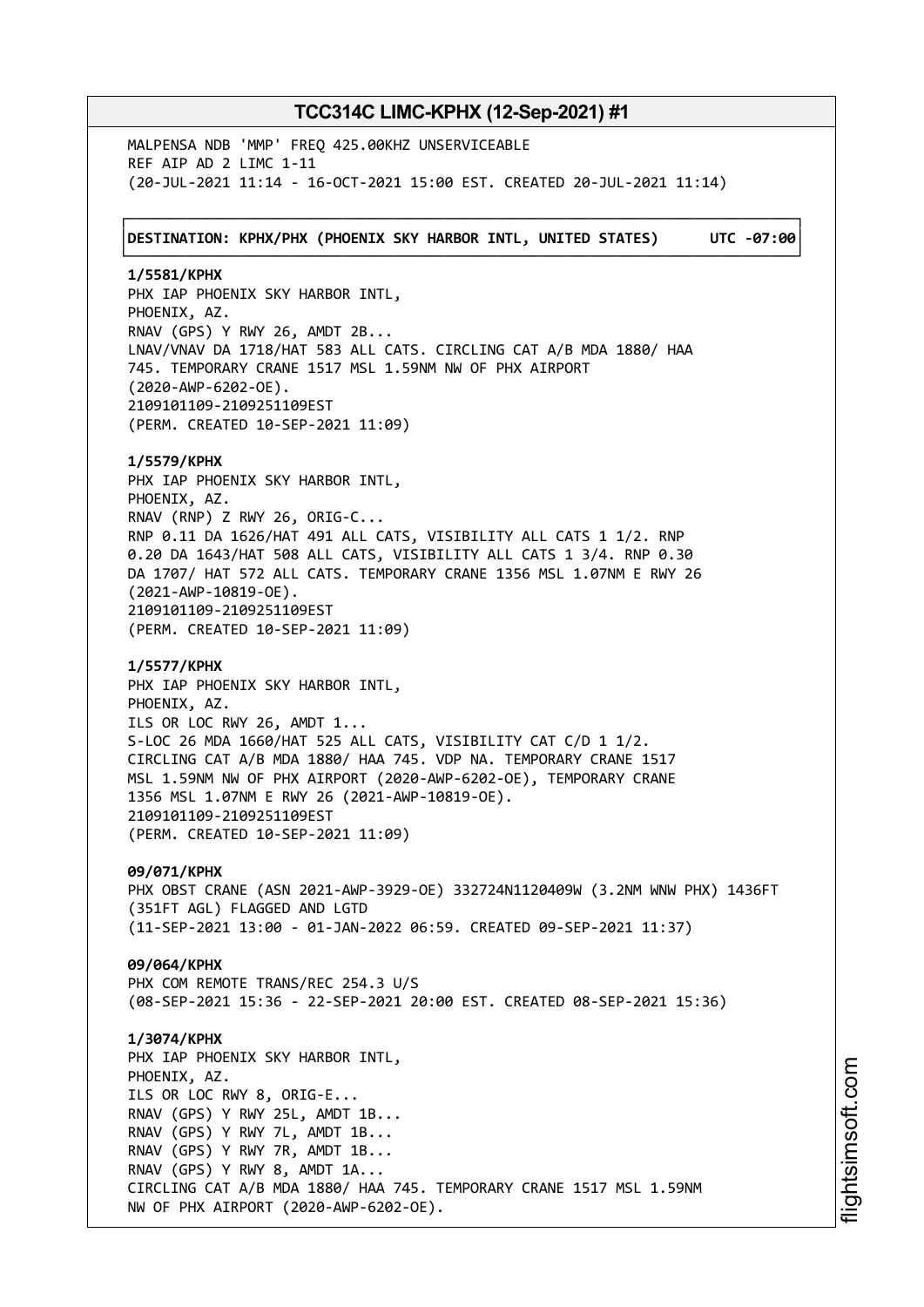# **TCC314C LIMC-KPHX (12-Sep-2021) #1** 2109081057-2109241057EST (PERM. CREATED 08-SEP-2021 10:57) **1/3067/KPHX** PHX ODP PHOENIX SKY HARBOR INTL, PHOENIX, AZ. DIVERSE VECTOR AREA (RADAR VECTORS), AMDT 2 ... RWY 8, HEADING AS ASSIGNED BY ATC; REQUIRES MINIMUM CLIMB OF 353FT PER NM TO 1500. TEMPORARY CRANE 1.05NM FROM DER RWY 8, 1124FT LEFT OF CENTERLINE, 180FT AGL/1356FT MSL (2021-AWP-10819-OE). ALL OTHER DATA REMAINS AS PUBLISHED. (08-SEP-2021 10:57 - 24-SEP-2021 10:57 EST. CREATED 08-SEP-2021 10:57) **1/9600/KPHX** PHX IAP PHOENIX SKY HARBOR INTL, PHOENIX, AZ. ILS OR LOC RWY 7R, AMDT 2C... S-LOC 7R MDA 1540/HAT 424 ALL CATS. CIRCLING CAT A/B MDA 1880/ HAA 745. VDP AT I-AHA 2.58 DME; DISTANCE VDP TO THLD 1.11NM. TEMPORARY CRANE 1517 MSL 1.59NM NW OF PHX AIRPORT (2020-AWP-6202-OE), TEMPORARY CRANE 1223 MSL 2.22NM W OF PHX AIRPORT (2021-AWP-7380-OE). 2108171055-2203291055EST (PERM. CREATED 17-AUG-2021 10:55) **1/6744/KPHX** PHX IAP PHOENIX SKY HARBOR INTL, PHOENIX, AZ. ILS OR LOC RWY 25L, AMDT 1H... S-LOC 25L MDA 1780/ HAT 654 ALL CATS, VISIBILITY CATS C/D 1 3/8. CIRCLING CAT A/B MDA 1880/ HAA 745. TEMPORARY CRANE 1517 MSL 1.59NM NW OF PHX AIRPORT (2020-AWP-6202-OE), TEMPORARY CRANE 1462 MSL 2.64NM E OF RWY 25L (2020-AWP-2538-OE). 2108121615-2201051615EST (PERM. CREATED 12-AUG-2021 16:15) **1/6743/KPHX** PHX IAP PHOENIX SKY HARBOR INTL, PHOENIX, AZ. RNAV (GPS) Y RWY 25R, AMDT 2C... CIRCLING CAT A/B MDA 1880/ HAA 745. TEMPORARY CRANE 1517 MSL 1.59NM NW OF PHX AIRPORT (2020-AWP-6202-OE). 2108121615-2201051615EST (PERM. CREATED 12-AUG-2021 16:15) **1/6738/KPHX** PHX IAP PHOENIX SKY HARBOR INTL, PHOENIX, AZ. ILS OR LOC/DME RWY 7L, AMDT 11B... CIRCLING CAT A/B MDA 1880/ HAA 745. TEMPORARY CRANE 1517 MSL 1.59NM NW OF PHX AIRPORT (2020-AWP-6202-OE). 2108121615-2201051615EST (PERM. CREATED 12-AUG-2021 16:15) **06/067/KPHX** PHX OBST CRANE (ASN 2020-AWP-6202-OE) 332726N1120139W (1.6NM NNW PHX) 1517FT (400FT AGL) FLAGGED AND LGTD (17-JUN-2021 21:00 - 01-JAN-2022 06:59. CREATED 17-JUN-2021 20:38)

i⊒<br>⊫ htsim s oft.c o

m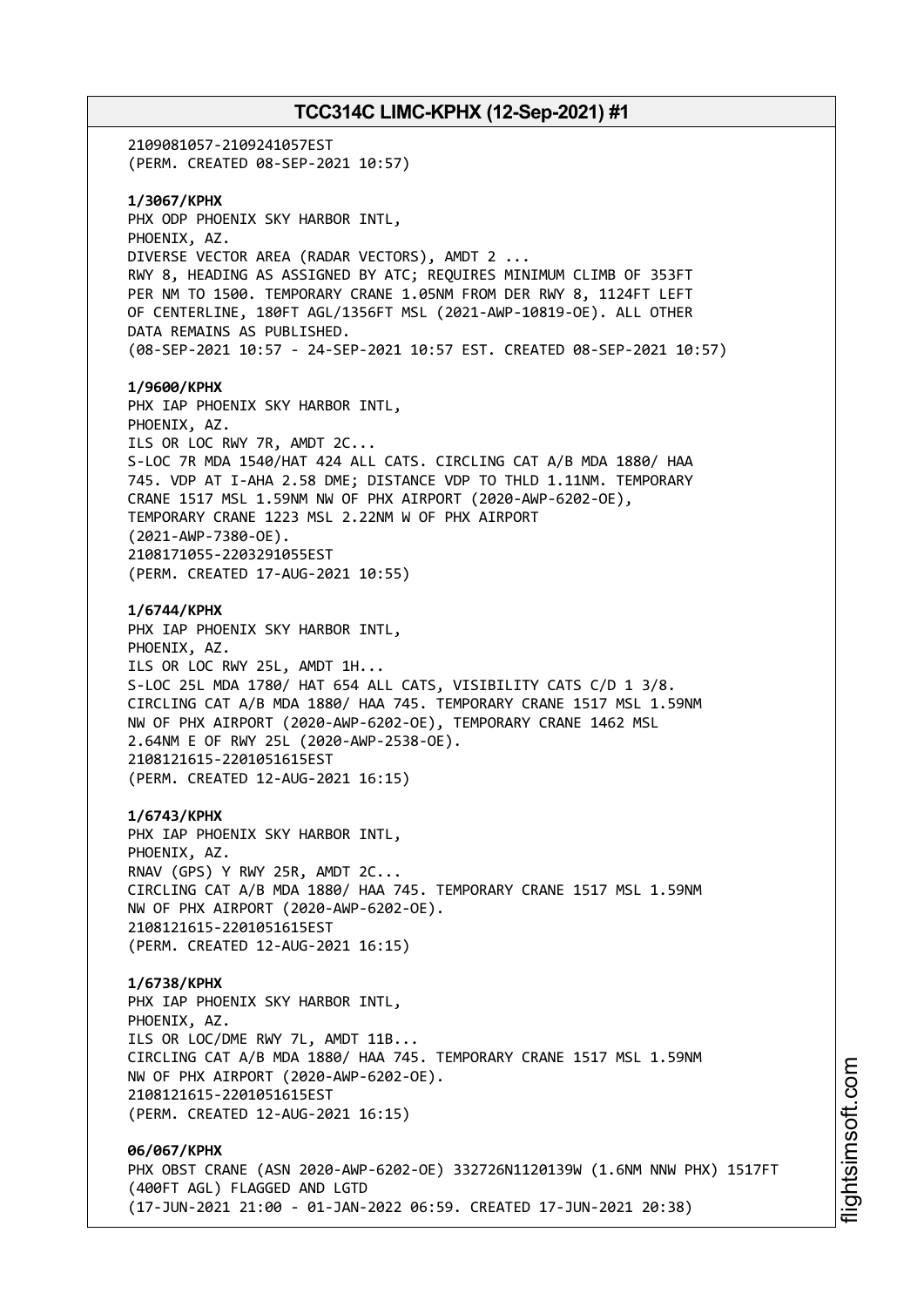#### **06/005/KPHX**

PHX OBST RIG (ASN 2019-AWP-5001-NRA) 332607N1120103W (0.3NM WNW PHX) 1205FT (90FT AGL) FLAGGED AND LGTD (01-JUN-2021 17:00 - 01-JAN-2022 06:59. CREATED 01-JUN-2021 16:35)

#### **05/009/KPHX**

PHX OBST CRANE (ASN 2019-AWP-4270-NRA) 332604N1120000W (0.6NM E PHX) 1331FT (200FT AGL) FLAGGED AND LGTD (05-MAY-2021 15:30 - 01-JAN-2022 06:59. CREATED 05-MAY-2021 15:32)

#### **05/008/KPHX**

PHX OBST CRANE (ASN 2019-AWP-4269-NRA) 332603N1120003W (0.5NM E PHX) 1330FT (200FT AGL) FLAGGED AND LGTD (05-MAY-2021 15:30 - 01-JAN-2022 06:59. CREATED 05-MAY-2021 15:31)

#### **05/007/KPHX**

PHX OBST CRANE (ASN 2019-AWP-4268-NRA) 332603N1120006W (0.5NM E PHX) 1325FT (200FT AGL) FLAGGED AND LGTD (05-MAY-2021 15:30 - 01-JAN-2022 06:59. CREATED 05-MAY-2021 15:25)

## **05/006/KPHX**

PHX OBST CRANE (ASN 2019-AWP-4267-NRA) 332601N1120008W (0.5NM E PHX) 1323FT (200FT AGL) FLAGGED AND LGTD (05-MAY-2021 15:30 - 01-JAN-2022 06:59. CREATED 05-MAY-2021 15:24)

## **05/005/KPHX**

PHX OBST CRANE (ASN 2019-AWP-4266-NRA) 332603N1120008W (0.5NM E PHX) 1323FT (200FT AGL) FLAGGED AND LGTD (05-MAY-2021 15:30 - 01-JAN-2022 06:59. CREATED 05-MAY-2021 15:22)

#### **03/076/KPHX**

PHX OBST CRANE (ASN UNKNOWN) 332727N1120138W (1.01NM N APCH END RWY 08) 1397FT (280FT AGL) FLAGGED AND LGTD (19-MAR-2021 13:00 - 01-JAN-2022 06:59. CREATED 19-MAR-2021 10:37)

#### **01/019/KPHX**

PHX TWY C BTN TWY S AND TWY R CLSD TO ACFT WINGSPAN MORE THAN 170FT (11-JAN-2021 16:01 - 01-JAN-2022 06:59. CREATED 11-JAN-2021 16:01)

## **12/077/KPHX**

PHX OBST CRANE (ASN 2020-AWP-2538-OE) 332544N1115627W (3.6NM E PHX) 1462FT (300FT AGL) FLAGGED AND LGTD (01-JAN-2021 07:00 - 03-OCT-2021 06:59. CREATED 30-DEC-2020 14:18)

#### **12/074/KPHX**

PHX OBST CRANE (ASN 2020-AWP-6806-OE) 332646N1120440W (3.4NM WNW PHX) 1269FT (190FT AGL) FLAGGED AND LGTD (01-JAN-2021 07:00 - 31-DEC-2021 06:59. CREATED 30-DEC-2020 14:12)

## **12/073/KPHX**

PHX TWY G7 CL MARKINGS BTN RWY 07R/25L AND TWY F NOT STD (01-JAN-2021 07:00 - 01-JAN-2022 06:59. CREATED 30-DEC-2020 14:09)

## **12/072/KPHX**

PHX RWY 07R/25L EDGE MARKINGS N SIDE NOT STD (01-JAN-2021 07:00 - 01-JAN-2022 06:59. CREATED 30-DEC-2020 14:07)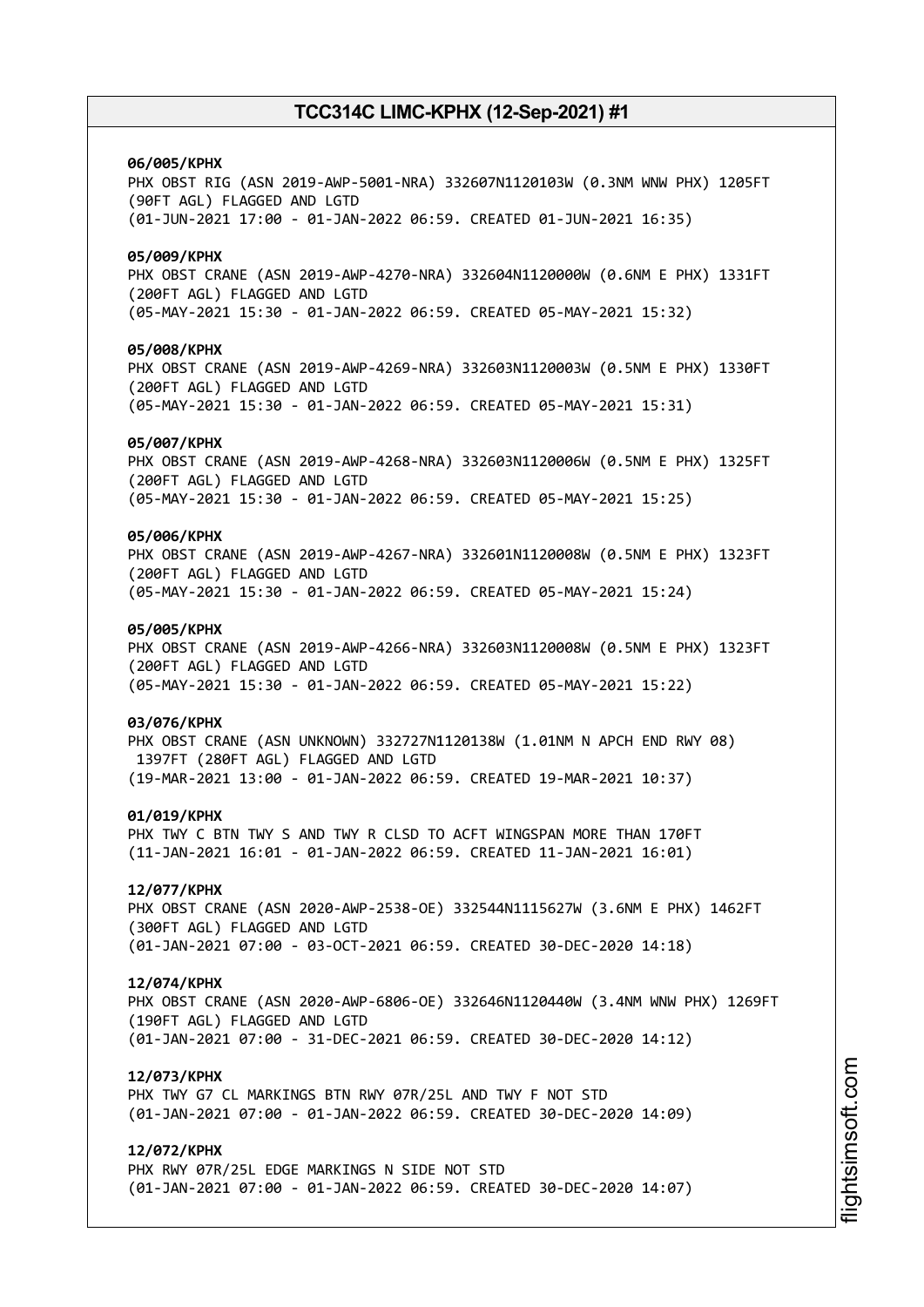#### **12/071/KPHX**

PHX TWY H BTN TWY H4 AND TWY H7 CLSD TO ACFT WINGSPAN MORE THAN 170FT (01-JAN-2021 07:00 - 01-JAN-2022 06:59. CREATED 30-DEC-2020 14:03)

#### **12/070/KPHX**

PHX TWY F8 CLSD TO ACFT EXITING RWY 07L/25R 2101010700-2201010659 (PERM. CREATED 30-DEC-2020 13:40)

## **12/069/KPHX**

PHX TWY F BTN TWY G2 AND TWY G3 CLSD TO ACFT WINGSPAN MORE THAN 135FT (01-JAN-2021 07:00 - 01-JAN-2022 06:59. CREATED 30-DEC-2020 13:36)

#### **12/068/KPHX**

PHX TWY D BTN TWY S AND TWY R CLSD TO ACFT WINGSPAN MORE THAN 135FT (01-JAN-2021 07:00 - 01-JAN-2022 06:59. CREATED 30-DEC-2020 13:33)

#### **12/067/KPHX**

PHX TWY D BTN TWY D8 AND TWY T CLSD TO ACFT WINGSPAN MORE THAN 135FT (01-JAN-2021 07:00 - 01-JAN-2022 06:59. CREATED 30-DEC-2020 13:22)

## **0/7378/KPHX**

PHX STAR PHOENIX SKY-HARBOR, PHOENIX, AZ, JESSE TWO ARRIVAL...REPLACE ARRIVAL ROUTE DESCRIPTION UNDER ZUNI TRANSITION WITH: ZUNI TRANSITION (ZUN.JESSE2): FROM OVER ZUN VORTAC ON ZUN R-242 TO JESSE INT. THENCE...FROM OVER JESSE ON INW R-180 TO GUMMO, THEN ON INW R-180 TO EAGUL, THEN ON PXR R-034 TO DBACK, THEN ON PXR R-034 TO HOMRR, THEN ON PXR R-034 TO BUNTR. FROM BUNTR, FLY HEADING 225. EXPECT VECTORS TO FINAL APCH COURSE. (23-OCT-2020 18:00 - 23-OCT-2021 17:59. CREATED 23-OCT-2020 15:34)

### **0/4196/KPHX**

PHX IAP PHOENIX SKY HARBOR INTL, PHOENIX, AZ. RNAV (RNP) Z RWY 7L, ORIG-C... RNAV (RNP) Z RWY 7R, ORIG-C... RNAV (RNP) Z RWY 8, ORIG-B... CHANGE PLANVIEW NOTE TO READ: PROCEDURE NA FOR ARRIVAL ON BXK VORTAC AIRWAY RADIALS 077 CW 152. 2005281142-2205281142EST (PERM. CREATED 28-MAY-2020 11:42)

┌──────────────────────────────────────────────────────────────────────────────┐

└──────────────────────────────────────────────────────────────────────────────┘

#### **0/6387/KPHX**

PHX IAP PHOENIX SKY HARBOR INTL, PHOENIX, AZ. ILS OR LOC RWY 8, ORIG-E... NOTE: AUTOPILOT COUPLED APPROACH NA BELOW 1307. 2004231759-2204231758EST (PERM. CREATED 23-APR-2020 18:01)

## │**ALTERNATE: KTUS/TUS (TUCSON INTL, UNITED STATES) UTC -07:00**│

**09/030/KTUS** TUS APRON RUN UP APRON WINDCONE LGT U/S 2109110403-2109131500 (PERM. CREATED 11-SEP-2021 04:03)

m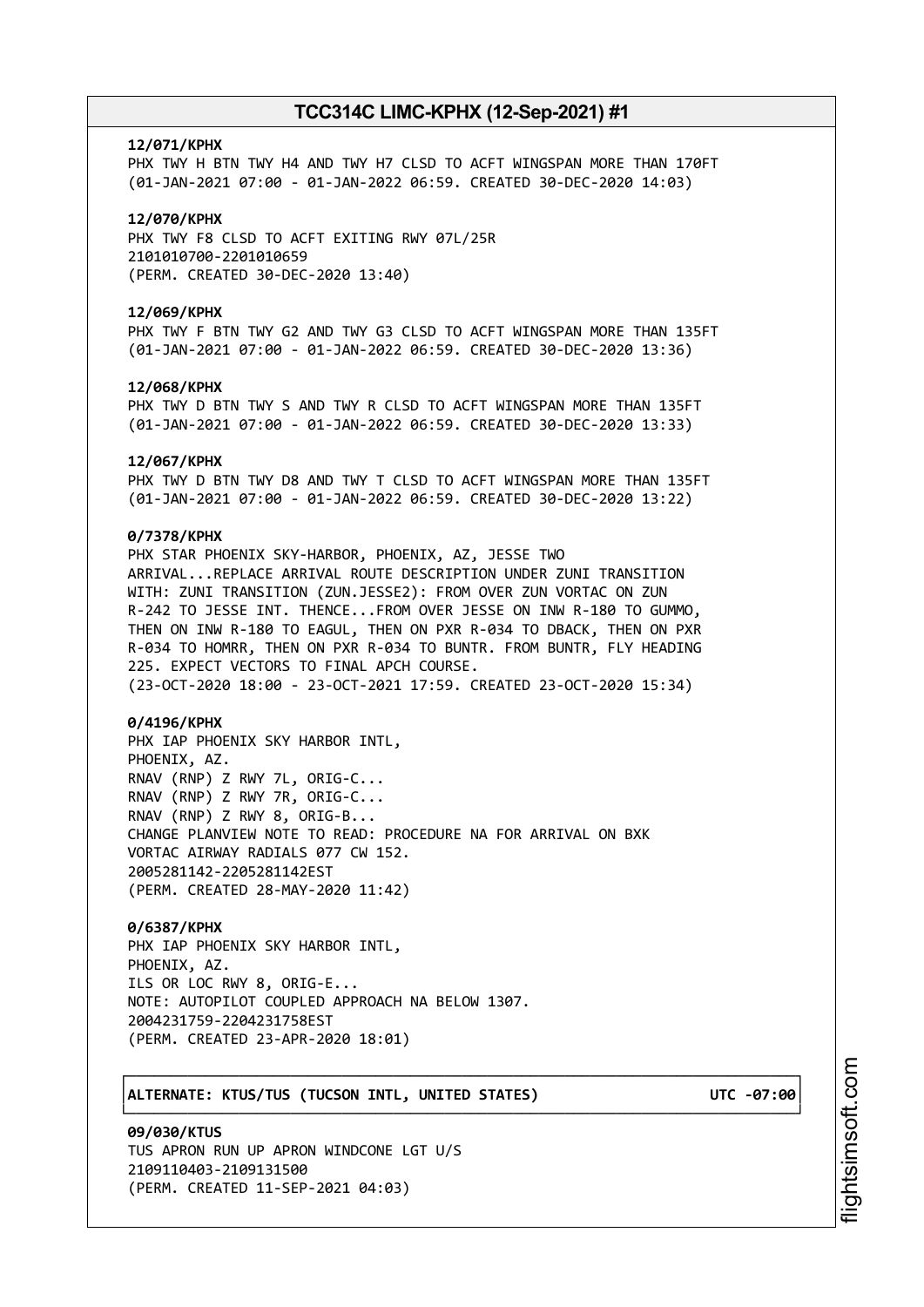#### **09/029/KTUS**

TUS TWY A BTN TWY A10 AND AIR FREIGHT TERMINAL RAMP CLSD (13-SEP-2021 05:00 - 13-SEP-2021 17:00. CREATED 11-SEP-2021 01:58)

## **09/026/KTUS**

TUS TWY A BTN TWY A10 AND TWY A11 CLSD TO AIR CARRIERS (09-SEP-2021 22:05 - 13-SEP-2021 17:00. CREATED 09-SEP-2021 22:05)

## **09/023/KTUS**

TUS RWY 11L/29R CLSD DLY 0630-1200 (14-SEP-2021 06:30 - 18-SEP-2021 12:00. CREATED 09-SEP-2021 18:13)

## **09/020/KTUS**

TUS OBST TOWER LGT (ASR 1009810) 321511.00N1105746.00W (8.3NM N TUS) 2674.9FT (285.1FT AGL) U/S (09-SEP-2021 04:31 - 24-SEP-2021 03:31. CREATED 09-SEP-2021 04:30)

#### **09/019/KTUS**

TUS RWY 11R/29L CLSD (13-SEP-2021 14:00 - 13-SEP-2021 21:00. CREATED 08-SEP-2021 22:45)

## **09/016/KTUS**

TUS OBST CRANE (ASN UNKNOWN) 320708N1105732W (750FT NW APCH END RWY 03) 2656FT (110FT AGL) FLAGGED (13-SEP-2021 14:00 - 13-SEP-2021 17:00. CREATED 07-SEP-2021 18:31)

## **09/015/KTUS**

TUS AIRSPACE AERIAL SPRAYING WI AN AREA DEFINED AS 5NM RADIUS OF TUS068018 SFC-500FT (08-SEP-2021 18:00 - 18-SEP-2021 18:00. CREATED 07-SEP-2021 18:03)

#### **M0034/21/KTUS**

RWY 29R BAK-14 ARRESTING SYSTEM UNSERVICEABLE LOCATED ON DEPARTURE END OF RWY 29R. (07-SEP-2021 13:34 - 18-SEP-2021 23:59. CREATED 07-SEP-2021 13:34)

#### **M0033/21/KTUS**

RWY 11L BAK-14 ARRESTING SYSTEM UNSERVICEABLE LOCATED ON DEPARTURE END OF RWY 11L. (07-SEP-2021 13:34 - 18-SEP-2021 23:59. CREATED 07-SEP-2021 13:34)

## **08/118/KTUS**

TUS NAV ILS RWY 11L DME NOT MNT (31-AUG-2021 17:14 - 15-SEP-2021 20:00 EST. CREATED 31-AUG-2021 17:14)

## **08/214/KTUS**

RYN AD AP BIRD ACT CIRCLING HAWKS (29-AUG-2021 19:18 - 30-SEP-2021 13:30. CREATED 29-AUG-2021 19:18)

#### **07/002/KTUS**

TUS AIRSPACE UAS WI AN AREA DEFINED AS 4.5NM RADIUS OF 315131N1110514W (19.9NM S TUS) SFC-400FT AGL (02-JUL-2021 14:00 - 02-JAN-2022 01:00. CREATED 01-JUL-2021 17:19)

## **0/5971/KTUS**

TUS SID TUCSON INTL, TUCSON, AZ. TUCSON EIGHT DEPARTURE... MESCA TRANSITION: MINIMUM ALTITUDE MESCA INT TO SAN SIMON VORTAC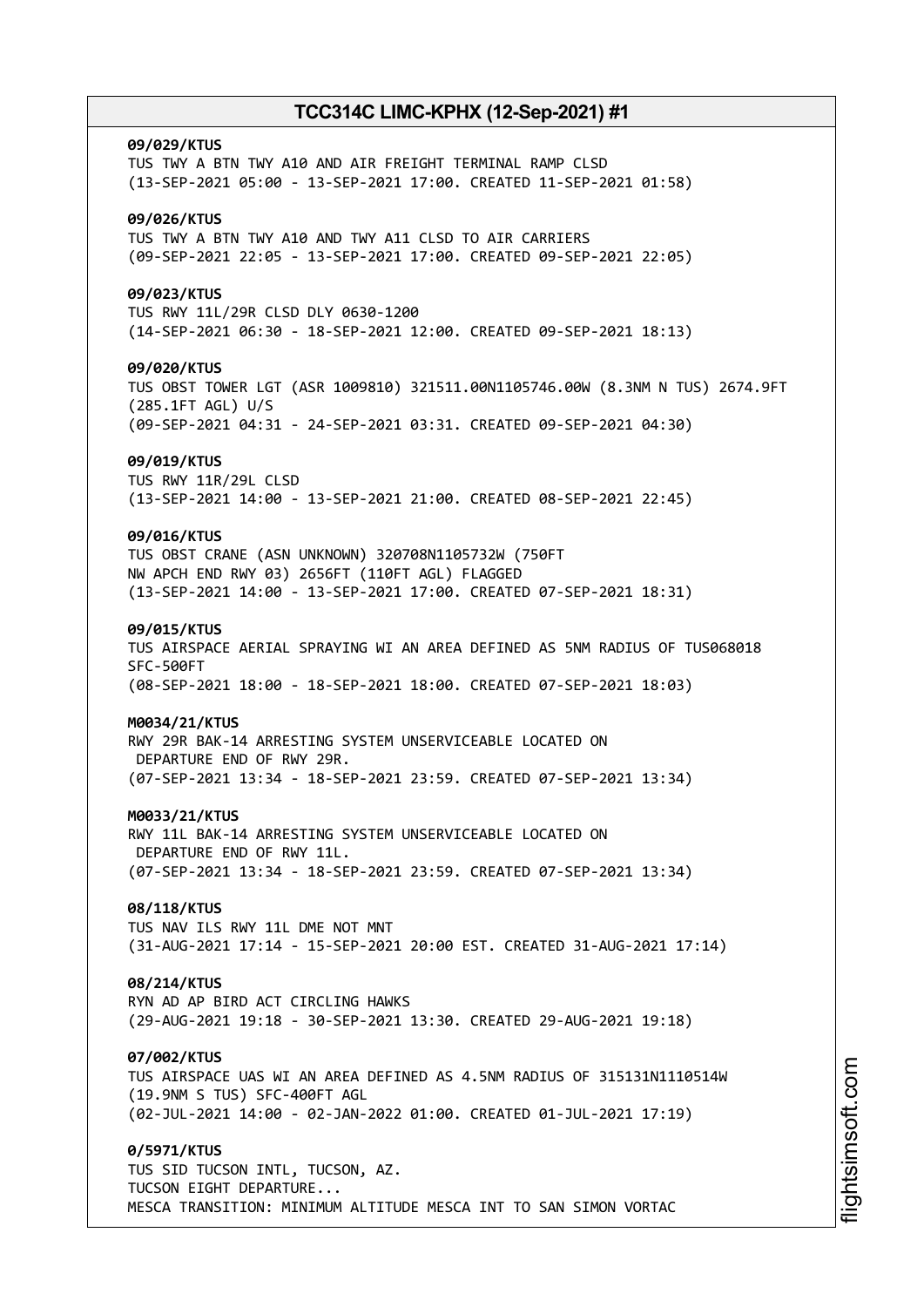(SSO), 10500 FT. REDDY TRANSITION: NA EXCEPT FOR AIRCRAFT EQUIPPED WITH SUITABLE RNAV SYSTEMS, WITH GPS. SSO VORTAC UNUSABLE BELOW 14000 FT. 2011051508-2211051508EST (PERM. CREATED 05-NOV-2020 15:08)

#### **11/009/KTUS**

TUS APRON CUST RAMP RELOCATED TO BASE OF OLD TWR (03-NOV-2020 12:00 - PERM. CREATED 02-NOV-2020 22:39)

## │**EDTO AIRPORT: CYYQ/YYQ (CHURCHILL, CANADA) UTC -05:00**│

**D2522/21/CYYQ** RWY 07/25 CLSD DUE GRADING AND PACKING. (07-SEP-2021 13:15 - 12-SEP-2021 17:00. CREATED 07-SEP-2021 13:15)

└──────────────────────────────────────────────────────────────────────────────┘

## ┌──────────────────────────────────────────────────────────────────────────────┐ │**EDTO AIRPORT: CYFB/YFB (IQALUIT, CANADA) UTC -04:00**│

└──────────────────────────────────────────────────────────────────────────────┘ **S1759/21/CYFB** RSC 16 6/6/6 DRY, DRY, DRY. VALID SEP 12 1128 - SEP 12 1928.

RSC 34 6/6/6 DRY, DRY, DRY. VALID SEP 12 1128 - SEP 12 1928.

ADDN NON-GRF/TALPA INFO: CRFI 16 NR. CRFI 34 NR.

RMK: TWY ALPHA, CHARLIE, DELTA, ECHO, FOXTROT, GOLF, 202109121127, DRY. RMK: APN APRON I, APRON II, APRON III, APRON IV, APRON V, 202109121127, DRY. RMK: NEXT OBS AT SEP 12 1530. (12-SEP-2021 11:31 - 12-SEP-2021 19:30. CREATED 12-SEP-2021 11:31)

#### **E3901/21/CYFB**

TEMPO RAG INSTALLED 1500FT BEYOND THR 34 MARKED BY YELLOW CIRCLE ON BLACK BACKGROUND. RWY 16/34 NOT AVBL TO CIVILIAN ACFT WHILE TEMPO RAG ACROSS THE RWY. CTC FSS 15 MIN PN FREQ 122.2MHZ FOR STATUS OF CABLE. EQPT TO SECURE TEMPO RAG ON BOTH SIDES OF RWY 34 12 INCHES HIGH 10FT FROM RWY EDGES AND OBST 7FT HIGH 125FT FM RWY EDGES (06-SEP-2021 03:00 - 14-SEP-2021 12:00 EST. CREATED 05-SEP-2021 22:52)

# **E3838/21/CYFB**

MULTIPLE MOBILE CRANES WITHIN 600FT RADIUS CENTRED ON 634316N 0683134W APRX 8350FT BFR THR 34 AND 5600FT WEST EXTENDED RCL. 195FT AGL 235FT AMSL. LGTD, PAINTED. (30-AUG-2021 21:56 - 15-NOV-2021 23:59. CREATED 30-AUG-2021 21:57)

┌──────────────────────────────────────────────────────────────────────────────┐

└──────────────────────────────────────────────────────────────────────────────┘

## │**LSAS (SWITZERLAND FIR)** │

**W1917/21/LSAS** TEMPO R-AREA ESTABLISHED DUE TO LASER TESTS CENTRED AT SANTIS RADIUS 5.0 KM (471457N0092032E RADIUS 2.7 NM). ENTRY PROHIBITED WHEN ACT EXC ACFT INVOLVED IN TEST MISSIONS AND i⊒<br>⊫ htsim soft.c om

# ┌──────────────────────────────────────────────────────────────────────────────┐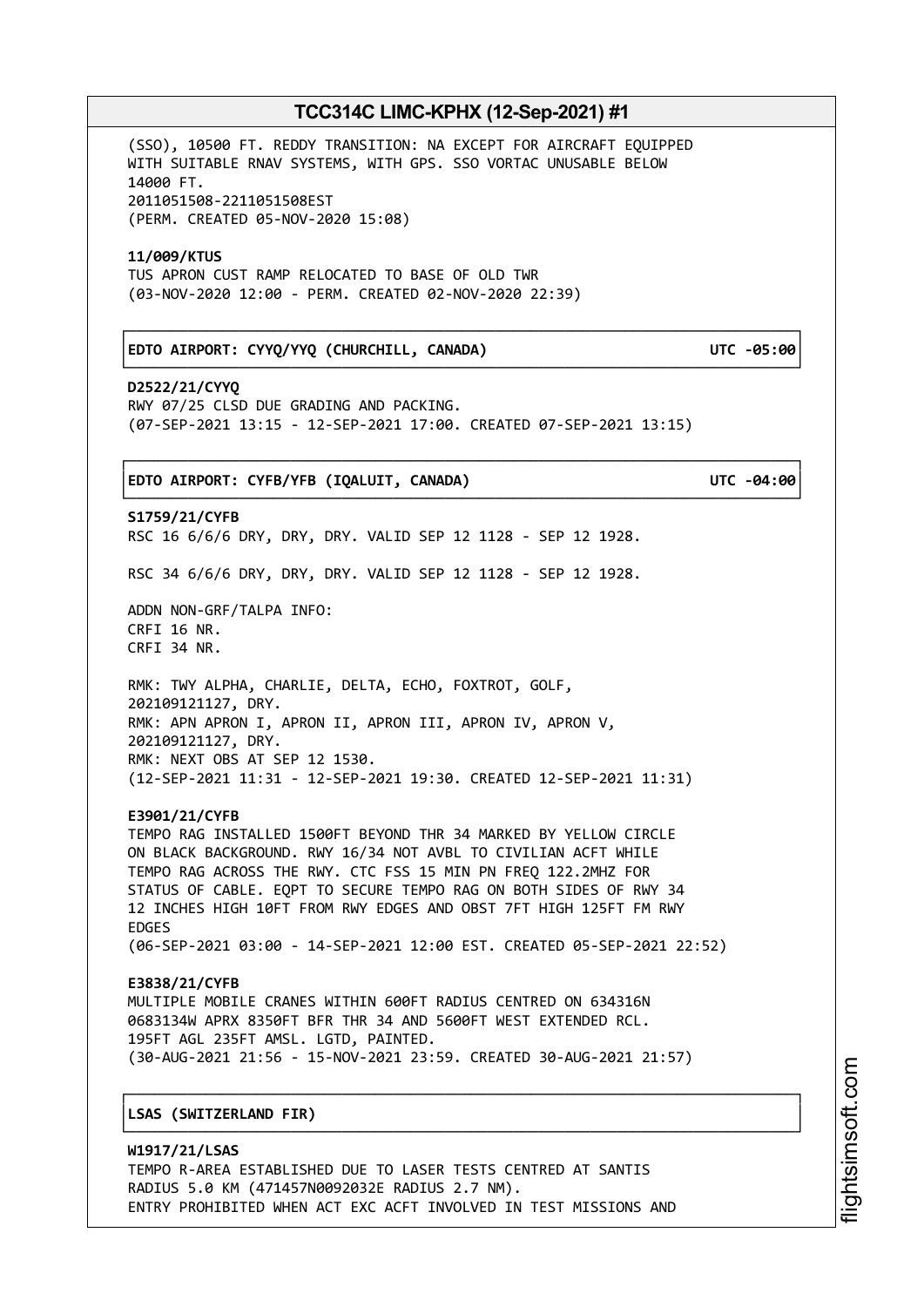HEL EMERG MEDICAL SER (HEMS). HEMS CTC +41 77 493 28 40. 8000FT AMSL-FL660 (13-SEP-2021 13:00 - 14-SEP-2021 02:00. CREATED 12-SEP-2021 08:10) **W1916/21/LSAS** TEMPO R-AREA ESTABLISHED DUE TO LASER TESTS CENTRED AT SANTIS RADIUS 5.0 KM (471457N0092032E RADIUS 2.7 NM). ENTRY PROHIBITED WHEN ACT EXC ACFT INVOLVED IN TEST MISSIONS AND HEL EMERG MEDICAL SER (HEMS). HEMS CTC +41 77 493 28 40. 8000FT AMSL-FL660 (12-SEP-2021 13:00 - 13-SEP-2021 02:00. CREATED 11-SEP-2021 08:34) **W1912/21/LSAS** R-AREA LS-R39C STOOS ACT. LOWER LIMIT 9000FT AMSL OR 2000FT GND WHICHEVER IS HIGHER. 9000FT AMSL-FL130 0800-1000 1200-1400 (13-SEP-2021 08:00 - 13-SEP-2021 14:00. CREATED 10-SEP-2021 12:07) **W1911/21/LSAS** R-AREA LS-R39B BRISEN ACT. LOWER LIMIT 9000FT AMSL OR 2000FT GND WHICHEVER IS HIGHER. 9000FT AMSL-FL130 0800-1000 1200-1400 (13-SEP-2021 08:00 - 13-SEP-2021 14:00. CREATED 10-SEP-2021 12:07) **W1910/21/LSAS** R-AREA LS-R39A HEITLI ACT. LOWER LIMIT 9000FT AMSL OR 2000FT GND WHICHEVER IS HIGHER. 9000FT AMSL-FL130 0800-1000 1200-1400 (13-SEP-2021 08:00 - 13-SEP-2021 14:00. CREATED 10-SEP-2021 12:06) **W1909/21/LSAS** MIL ON: UPPER LIMIT AIRSPACE ECHO OVER ALPS FL130. REF VFR MANUAL GEN 1-0-5 PARAGRAPH 6. FL130-FL150 15 20-22 26 0600-1600, 18-19 25 0600-2000, 27 0600-1505 (15-OCT-2021 06:00 - 27-OCT-2021 15:05. CREATED 10-SEP-2021 11:02) **W1908/21/LSAS** R-AREA LS-R2 HOHGANT ACT. FL100-FL130 (13-SEP-2021 11:35 - 13-SEP-2021 12:15. CREATED 10-SEP-2021 10:46) **W1907/21/LSAS** D-AREA LS-D15 CHUR ACT. GND-5950FT AMSL 0800-1000 1100-1300 (01-OCT-2021 08:00 - 01-OCT-2021 13:00. CREATED 10-SEP-2021 10:44) **W1906/21/LSAS** TEMPO R-AREA ACT DUE TO AIR DISPLAY AT MONTREUX RADIUS 7.0 KM (462550N0065445E RADIUS 3.8 NM). ENTRY PROHIBITED WHEN ACT. EXC HEL EMERG MEDICAL SER (HEMS). FOR INFO ON ACT CTC GENEVA INFO 126.350, HEMS CTC 130.800 FOR COOR. GND-7000FT AMSL 17 1245-1345, 19 1215-1315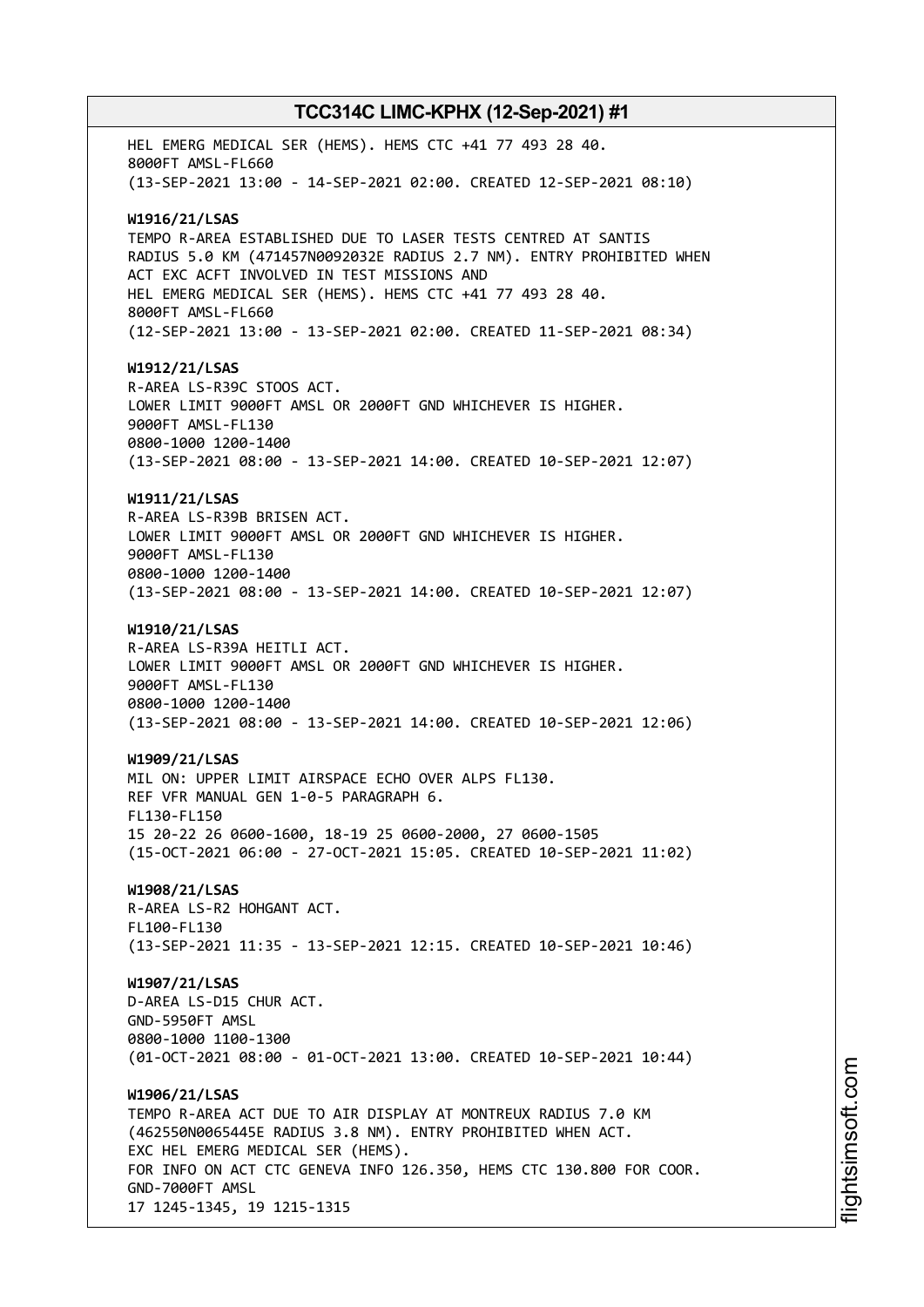(17-SEP-2021 12:45 - 19-SEP-2021 13:15. CREATED 10-SEP-2021 08:28) **W1905/21/LSAS** FRNG WILL TAKE PLACE AREA 4.9 KM NNW LE SEPEY, 462535N0070619E 462505N0070619E 462319N0070336E 462219N0070007E 462154N0065754E 462251N0065705E 462526N0070016E 462549N0070303E 462535N0070619E (462409N0070144E RADIUS 3.5 NM). REF DABS FRNG NR 3503 AVBL AT WWW.SKYBRIEFING.COM. GND-14800FT AMSL 16 1700-2100, 21 27 0800-2100, 22-23 0530-2100, 24 0530-1400 (16-SEP-2021 17:00 - 27-SEP-2021 21:00. CREATED 10-SEP-2021 07:14) **B1168/21/LSAS** CRANE 5.3KM 132DEG GEO ARP LFSB, MARKED, LGTD, 473330N0073455E, 39.0M / 128.0FT AGL, 309.2M / 1014.5FT AMSL. (10-SEP-2021 05:44 - PERM. CREATED 10-SEP-2021 05:44) **A0550/21/LSAS** COVID-19: FLIGHT RESTRICTIONS CONTINUATION FROM NOTAM A0549/21 7. PAX WITH D VISA ISSUED BY SWITZERLAND. 8. PAX WITH SCHENGEN C VISA ISSUED BY SWITZERLAND AFT 16 MAR 2020. 9. PAX WHO CAN PROVE THAT THEY HAVE BEEN FULLY VACCINATED AGAINST COVID-19 WITHIN THE LAST 12 MONTHS WITH A VACCINE APPROVED BY SWITZERLAND, BY THE EUROPEAN MEDICINES AGENCY OR ACCORDING TO THE WHO EMERGENCY USE LISTING. 10. UNVACCINATED PAX YOUNGER THAN 18 YEARS IF THEY ARE TRAVELLING WITH THEIR FULLY VACCINATED GUARDIANS. 11. PAX WHO REPRESENT JUSTIFIED INDIVIDUAL CASE OF HARDSHIP, IN CASE OF PERSONS EXEMPTED FM VISA RQMNTS, SWISS REPRESENTATIONS ABROAD MAY CERTIFY EXISTENCE OF JUSTIFIED INDIVIDUAL CASE OF HARDSHIP. 12. ALL CREW AND MNM SUPPORT STAFF REQUIRED TO CARRY OUT CARGO AND PAX FLT. (12-SEP-2021 22:00 - 30-NOV-2021 23:59 EST. CREATED 09-SEP-2021 12:57) **A0549/21/LSAS** COVID-19: FLIGHT RESTRICTIONS AS PRESCRIBED BY THE SWISS FEDERAL COUNCIL, ENTRY INTO SWITZERLAND REFUSED TO ALL FOREIGN NATIONALS WHO WISH TO ENTER SWITZERLAND EXCEPTIONS: 1. NATIONALS OF EEA MEMBER STATES AND SWITZERLAND. 2. PAX ARR FM SCHENGEN MEMBER STATES. 3. PAX ARR DIRECTLY (OR INDIRECTLY VIA ONE OR MORE TRANSIT AIRPORTS - GIVEN THAT THEY DO NOT LEAVE INTL TRANSIT ZONE OF THE AIRPORT) FM ALBANIA, ANDORRA, ARMENIA, AUSTRALIA, AZERBAIJAN, BOSNIA AND HERZEGOVINA, BRUNEI, BULGARIA, CANADA, CROATIA, CYPRUS, HONG KONG, IRELAND (REP.), JAPAN, JORDAN, KOREA (REP.), MACAU, MOLDOVA, MONACO, NEW ZEALAND, QATAR, ROMANIA, SAN MARINO, SAUDI ARABIA, SERBIA, SINGAPORE, TAIWAN, UKRAINE AND VATICAN CITY (HOLY SEE). 4A.FAMILY MEMBERS OF NATIONALS OF EEA MEMBER STATES. THEY MUST PRESENT PROOF OF THEIR RELATIONSHIP. 4B.FAMILY MEMBERS OF NATIONALS OF CITIZENS OF THE UNITED KINGDOM OF GREAT BRITAIN AND NORTHERN IRELAND HOLDING A SWISS RESIDENCE PERMIT ISSUED BEFORE THE 1ST OF JANUARY 2021 OR CONTAINS A REFERENCE TO THE CH-UK AGREEMENT FROM 25.02.2019. THEY MUST PRESENT PROOF OF THEIR RELATIONSHIP. 5. RESIDENTS OF LIECHTENSTEIN AND SWITZERLAND. 6. RESIDENTS OF SCHENGEN MEMBER STATES RETURN DIRECTLY VIA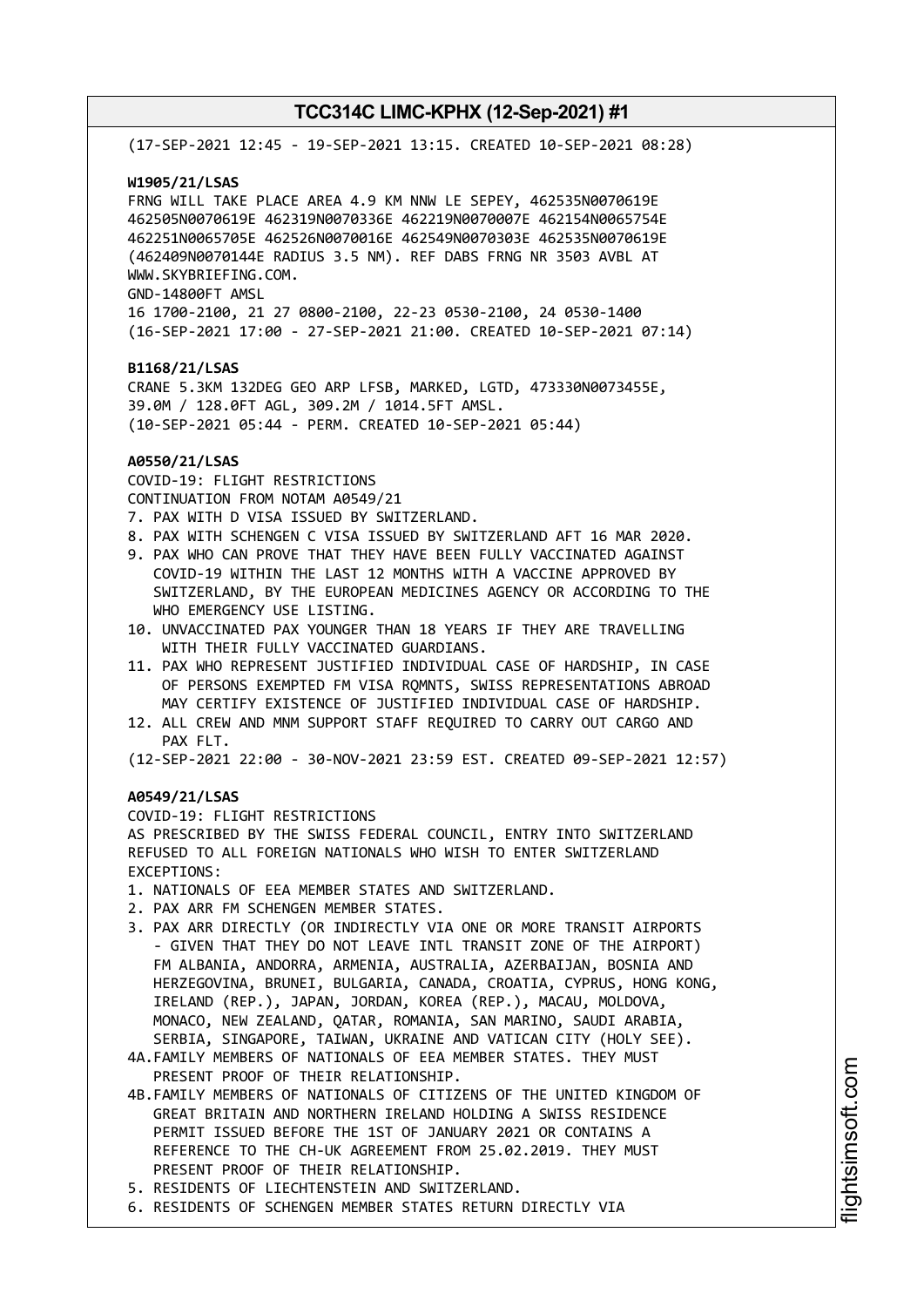**TCC314C LIMC-KPHX (12-Sep-2021) #1** SWITZERLAND TO THEIR COUNTRY OF RESIDENCE. TO BE CONTINUED IN NOTAM A0550/21 (12-SEP-2021 22:00 - 30-NOV-2021 23:59 EST. CREATED 09-SEP-2021 12:56) **A0547/21/LSAS** COVID-19: FLIGHT RESTRICTIONS CONTINUATION FROM NOTAM A0546/21 7. PAX WITH D VISA ISSUED BY SWITZERLAND. 8. PAX WITH SCHENGEN C VISA ISSUED BY SWITZERLAND AFT 16 MAR 2020. 9. PAX WHO CAN PROVE THAT THEY HAVE BEEN FULLY VACCINATED AGAINST COVID-19 WITHIN THE LAST 12 MONTHS WITH A VACCINE APPROVED BY SWITZERLAND, BY THE EUROPEAN MEDICINES AGENCY OR ACCORDING TO THE WHO EMERGENCY USE LISTING. 10. UNVACCINATED PAX YOUNGER THAN 18 YEARS IF THEY ARE TRAVELLING WITH THEIR FULLY VACCINATED GUARDIANS. 11. PAX WHO REPRESENT JUSTIFIED INDIVIDUAL CASE OF HARDSHIP, IN CASE OF PERSONS EXEMPTED FM VISA RQMNTS, SWISS REPRESENTATIONS ABROAD MAY CERTIFY EXISTENCE OF JUSTIFIED INDIVIDUAL CASE OF HARDSHIP. 12. ALL CREW AND MNM SUPPORT STAFF REQUIRED TO CARRY OUT CARGO AND PAX FLT. (09-SEP-2021 11:38 - 12-SEP-2021 21:59. CREATED 09-SEP-2021 11:38) **A0546/21/LSAS** COVID-19: FLIGHT RESTRICTIONS AS PRESCRIBED BY THE SWISS FEDERAL COUNCIL, ENTRY INTO SWITZERLAND REFUSED TO ALL FOREIGN NATIONALS WHO WISH TO ENTER SWITZERLAND EXCEPTIONS: 1. NATIONALS OF EEA MEMBER STATES AND SWITZERLAND. 2. PAX ARR FM SCHENGEN MEMBER STATES. 3. PAX ARR DIRECTLY (OR INDIRECTLY VIA ONE OR MORE TRANSIT AIRPORTS - GIVEN THAT THEY DO NOT LEAVE INTL TRANSIT ZONE OF THE AIRPORT) FM ALBANIA, ANDORRA, ARMENIA, AUSTRALIA, AZERBAIJAN, BOSNIA AND HERZEGOVINA, BRUNEI, BULGARIA, CANADA, CROATIA, CYPRUS, HONG KONG, IRELAND (REP.), ISRAEL, JAPAN, JORDAN, KOREA (REP.), KOSOVO, LEBANON, MACAU, MOLDOVA, MONACO, MONTENEGRO, NEW ZEALAND, NORTH MACEDONIA, QATAR, ROMANIA, SAN MARINO, SAUDI ARABIA, SERBIA, SINGAPORE, TAIWAN, UKRAINE, UNITED STATES OF AMERICA AND VATICAN CITY (HOLY SEE). 4A.FAMILY MEMBERS OF NATIONALS OF EEA MEMBER STATES. THEY MUST PRESENT PROOF OF THEIR RELATIONSHIP. 4B.FAMILY MEMBERS OF NATIONALS OF CITIZENS OF THE UNITED KINGDOM OF GREAT BRITAIN AND NORTHERN IRELAND HOLDING A SWISS RESIDENCE PERMIT ISSUED BEFORE THE 1ST OF JANUARY 2021 OR CONTAINS A REFERENCE TO THE CH-UK AGREEMENT FROM 25.02.2019. THEY MUST PRESENT PROOF OF THEIR RELATIONSHIP.

- 5. RESIDENTS OF LIECHTENSTEIN AND SWITZERLAND.
- 6. RESIDENTS OF SCHENGEN MEMBER STATES RETURN DIRECTLY VIA SWITZERLAND TO THEIR COUNTRY OF RESIDENCE.
- TO BE CONTINUED IN NOTAM A0547/21

(09-SEP-2021 11:37 - 12-SEP-2021 21:59. CREATED 09-SEP-2021 11:37)

## **W1898/21/LSAS**

FRNG WILL TAKE PLACE AREA 6.0 KM ENE FLUEHLI, 465433N0080308E 465225N0080419E 465159N0080700E 465313N0080701E 465511N0080629E 465512N0080411E 465433N0080308E (465331N0080526E RADIUS 1.9 NM). REF DABS FRNG NR 3601 AVBL AT WWW.SKYBRIEFING.COM. GND-10200FT AMSL 09 1130-1600, 10 0630-0930, 15-16 20-23 0600-2100, 17 0600-1900,

m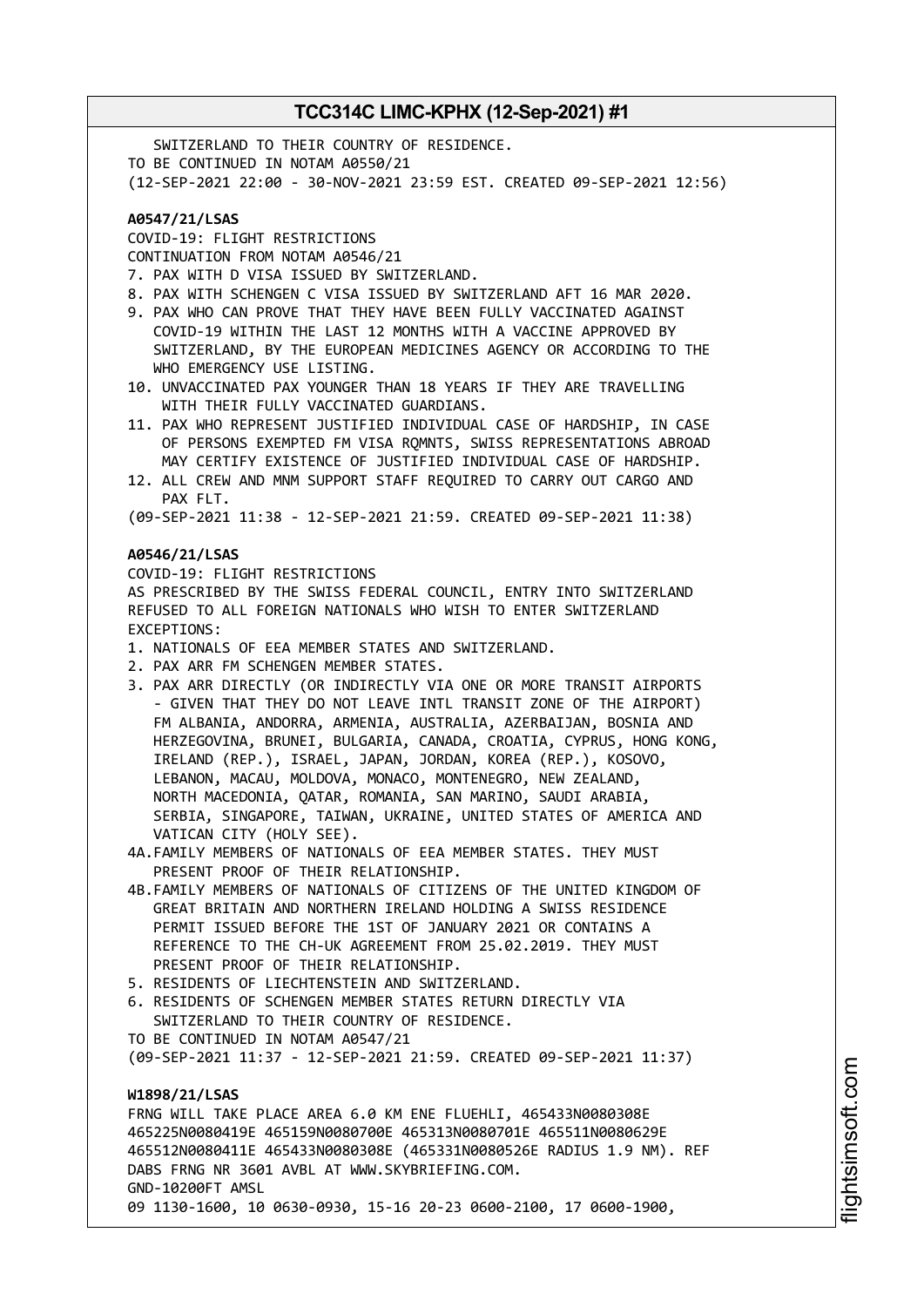27-29 0500-2100 (09-SEP-2021 11:30 - 29-SEP-2021 21:00. CREATED 09-SEP-2021 11:14) **B1147/21/LSAS** CONST POSTS 6.3KM SSW PFYN, MARKED, LGTD, 473259N0085439E, 56.5M / 185.4FT AGL, 533.6M / 1750.7FT AMSL. (07-SEP-2021 05:30 - 15-SEP-2023 23:59 EST. CREATED 07-SEP-2021 05:30) **W1839/21/LSAS** FRNG WILL TAKE PLACE AREA 6.5 KM WSW HINTERRHEIN, 463152N0090730E 463113N0091107E 462926N0090956E 462823N0090453E 462913N0090405E 463152N0090730E (463013N0090736E RADIUS 2.6 NM). REF DABS FRNG NR 3902 AVBL AT WWW.SKYBRIEFING.COM. GND-14800FT AMSL 01 0500-1500, 04 0700-2000, 05-07 12-14 19-21 0600-2000, 08 0600-1500, 11 0600-1600, 15 0600-1400, 18 0800-2000 (01-OCT-2021 05:00 - 21-OCT-2021 20:00. CREATED 03-SEP-2021 07:59) **W1826/21/LSAS** FRNG WILL TAKE PLACE AREA 6.5 KM WSW HINTERRHEIN, 463152N0090730E 463113N0091107E 462926N0090956E 462823N0090453E 462913N0090405E 463152N0090730E (463013N0090736E RADIUS 2.6 NM). REF DABS FRNG NR 3501 AVBL AT WWW.SKYBRIEFING.COM. GND-14800FT AMSL 23 0700-1830, 24 0630-1500, 27 0730-1930, 28-30 0600-2000 (23-SEP-2021 07:00 - 30-SEP-2021 20:00. CREATED 02-SEP-2021 08:25) **A0524/21/LSAS** CHECKLIST YEAR=2021 0381 0412 0469 0481 0482 0489 0491 0503 0504 0505 0506 0507 0508 0509 0510 0511 0513 0514 0515 0516 0517 0519 0520 0521 LATEST PUBLICATIONS: AIRAC AIP AMDT 09/21 EFFECTIVE 07 OCT 2021 AIRAC AIP SUP 01/21 EFFECTIVE 17 JUN 2021 AIP AMDT 08/21 VFR MANUAL AMDT 08/21 AIP SUP 03/19 VFR MANUAL SUP 01/21 AIC A 04/21 VALID AIP SUPPLEMENTS AIRAC SUP: NIL AIP SUP: 07/18 09/18 VFR MANUAL SUP: 05/16 03/18 05/18 04/19 01/20 VALID AIC SERIES A 02/17 08/17 02/20 02/21 03/21 04/21 (01-SEP-2021 06:10 - 01-OCT-2021 23:59 EST. CREATED 01-SEP-2021 06:10) **B1103/21/LSAS CHECKLIST** YEAR=2021 0670 0740 0753 0811 0819 0820 0821 0828 0836 0843 0844 0860 0906 0920 0925 0927 0930 0932 0935 0939 0941 0942 0948 0964 0973 0974 0976 0992 1000 1001 1043 1044 1050 1051 1052 1053 1054 1057 1058 1063 1065 1067 1068 1069 1073 1074 1078 1081 1082 1083 1086 1087 1088 1089 1090 1091 1092 1095 1096 1097 1098 1099 1100 (01-SEP-2021 06:10 - 01-OCT-2021 23:59 EST. CREATED 01-SEP-2021 06:10)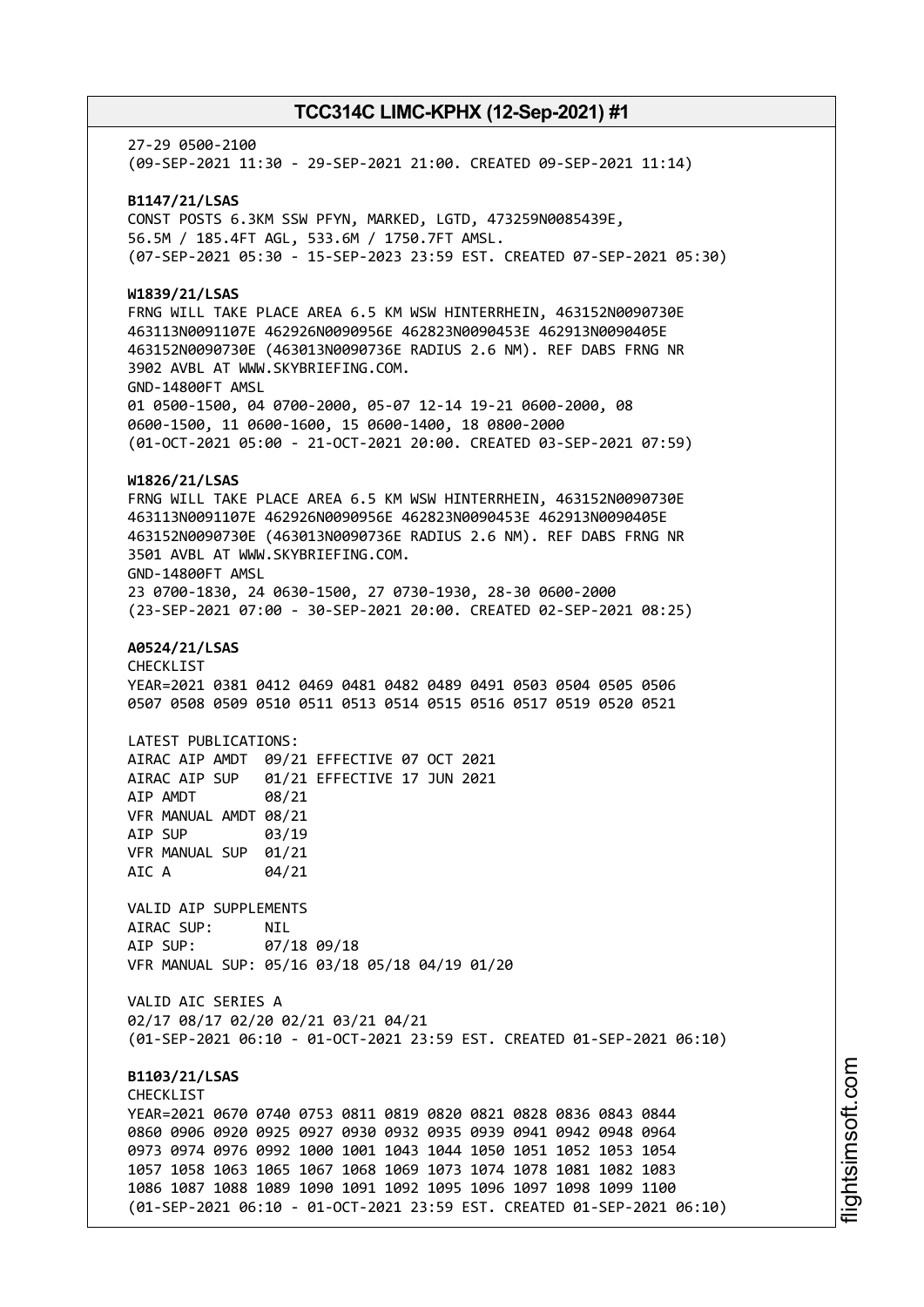**W1812/21/LSAS** CHECKLIST YEAR=2020 2105 2106 2112 YEAR=2021 0063 0064 0067 0131 0133 0457 0458 0695 0717 1297 1301 1490 1498 1500 1503 1504 1505 1539 1540 1545 1546 1637 1644 1649 1650 1677 1688 1701 1717 1740 1741 1742 1754 1755 1756 1757 1758 1759 1763 1768 1771 1773 1783 1792 1795 1796 1807 1811 (01-SEP-2021 06:10 - 01-OCT-2021 23:59 EST. CREATED 01-SEP-2021 06:10) **W1792/21/LSAS** FRNG WILL TAKE PLACE AREA 5.0 KM SSE OBERALPPASS, 463930N0084037E 463432N0084017E 463451N0084221E 463608N0084235E 463930N0084037E (463700N0084035E RADIUS 2.5 NM). REF DABS FRNG NR 3701 AVBL AT WWW.SKYBRIEFING.COM. GND-12800FT AMSL 13 1600-2100, 14-15 0500-0700 1600-2100 (13-SEP-2021 16:00 - 15-SEP-2021 21:00. CREATED 30-AUG-2021 06:31) **B1090/21/LSAS** BUOCHS/ALPNACH/EMMEN INFO 134.130 U/S DUE TO MAINT. CTC ZURICH INFO 124.700 FOR STS OF BUOCHS/ALPNACH/EMMEN CTR AND EMMEN TMA. (16-SEP-2021 11:00 - 16-SEP-2021 12:15. CREATED 30-AUG-2021 05:40) **A0511/21/LSAS** COVID-19: PAX RESTRICTIONS EXCEPTIONS FM PRESENTATION OF MEDICAL CERTIFICATE WITH A NEG CORONAVIRUS (COVID-19) TEST: AIRLINES MAY CARRY FLW PAX WO THESE PAX BEING REQUIRED TO PRODUCE NEG TEST RESULT: A. CHILDREN UNDER SIXTEEN YEARS OF AGE B. PERSONS WHO CAN PROVIDE A MEDICAL CERTIFICATE TO PROVE THAT THEY MUST BE TRANSPORTED TO SWITZERLAND AS A MATTER OF URGENCY ON MEDICAL GROUNDS C. PERSONS WHO HAVE SWISS CITIZENSHIP OR HOLD A RESIDENCE PERMIT ISSUED BY SWITZERLAND AND WHO ARE UNA TO BE TESTED FOR SARS-COV-2 WI A REASONABLE TIME OR AT REASONABLE EXPENSE, THE PERSONS CONCERNED MUST SIGN A DECLARATION CONFIRMING THE LACK OF OPPORTUNITY D. PERSONS WHO ARE USING A SWISS AP WHILE IN TRANSIT WO LVE THAT AP BFR CONTINUING THEIR JOURNEY E. PERSONS PROVIDING EVIDENCE THAT THEY HAVE BEEN VACCINATED AGAINST SARS-COV-2 OR ARE CONSIDERED TO HAVE RECOVERED FM SARS-COV-2 (REGULATED IN ANNEX 2 OF COVID-19 ORDINANCE ON INTL PAX TRANSPORT MEASURES). RULE NOT APPLICABLE TO PERSONS ARR FM COUNTRIES AND REGIONS ACCORDING ANNEX 1 NR 1 OF COVID-19 ORDINANCE ON INTL TRANSPORT MEASURES. F. PERSONS WHO CAN PROVIDE A MEDICAL CERTIFICATE TO PROVE THAT THEY ARE UNA ON MEDICAL GROUNDS TO PROVIDE THE NASOPHARYNGEAL SWAB REQUIRED FOR THE SARS-COV-2 TEST. REF WWW.BAG.ADMIN.CH/ENTRY (27-AUG-2021 11:34 - 30-NOV-2021 23:59 EST. CREATED 27-AUG-2021 11:34) **A0510/21/LSAS** COVID-19: PAX RESTRICTIONS

ALL ARRIVAL PAX (EXC CHILDREN UNDER THE AGE OF SIXTEEN) MUST HAVE A MEDICAL CERTIFICATE WITH A NEGATIVE CORONAVIRUS (COVID-19) PCR TEST RESULT WHICH IS NOT OLDER THAN 72 HOURS OR A RAPID IMMUNOLOGICAL TEST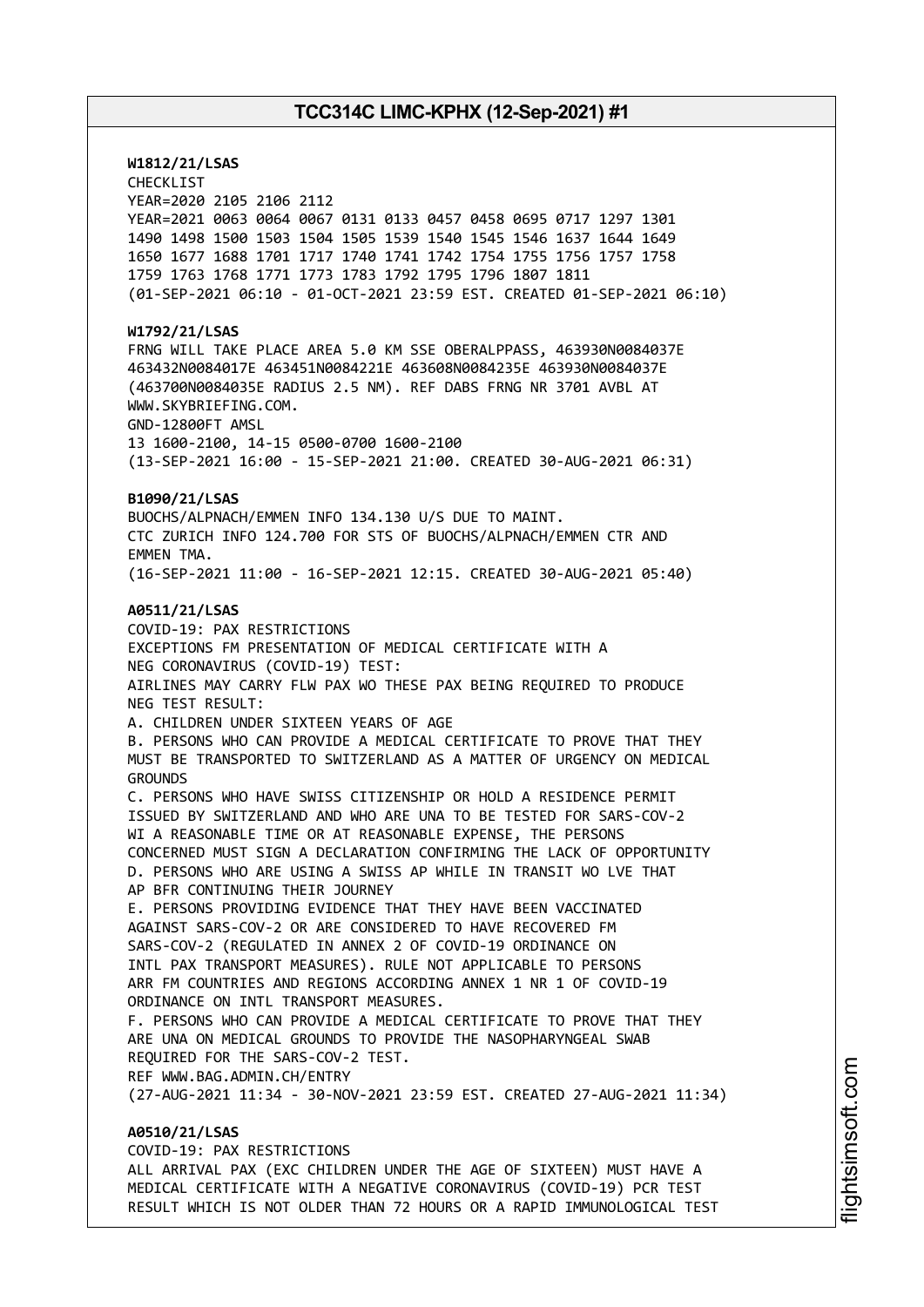WHICH IS NOT OLDER THAN 24 HOURS BFR DEP. PAX ENTERING SWITZERLAND FROM A COUNTRY, CONSIDERED A STATE OR REGION MENTIONED IN ANNEX 1, HAVE TO GO INTO QUARANTINE DESPITE A NEGATIVE CORONAVIRUS (COVID-19) PCR OR RAPID IMMUNOLOGICAL TEST RESULT. ALL PAX MUST PROVIDE THE CONTACT DETAILS, EITHER ELECTRONICALLY VIA THE PLATFORM PROVIDED BY THE FEDERAL OFFICE OF PUBLIC HEALTH (FOPH) FOR THE COLLECTION OF CONTACT DATA FOR TRAVELERS (SWISSPLF.ADMIN.CH) OR ON THE CONTACT CARDS PROVIDED BY THE FOPH IN PAPER FORM. MORE DETAILS AND INFORMATION ON EXEMPTIONS OF QUARANTINE AND TEST REQUIREMENTS CAN BE FOUND IN THE CORRESPONDING ORDONNANCE: WWW.BAG.ADMIN.CH/ENTRY FOR EXCEPTIONS FROM THE PRESENTATION OF A MEDICAL CERTIFICATE WITH A NEGATIVE CORONAVIRUS (COVID-19) TEST AND FROM THE OBLIGATION TO PROVIDE CONTACT DETAILS REFER TO SEPARATELY PUBLISHED NOTAM. (27-AUG-2021 11:34 - 30-NOV-2021 23:59 EST. CREATED 27-AUG-2021 11:34) **A0507/21/LSAS** SWISS AIR CARRIERS AND COMMANDERS OF AIRCRAFT IN CHARGE OF AIR SERVICE MANAGED BY CARRIERS HOLDERS OF OPERATING LICENCE ISSUED BY SWITZERLAND, WHETHER THEY ARE CONTRACTUAL CARRIERS AND/OR DE FACTO CARRIERS, OR PERFORMING AIR SERVICE WITH COMMERCIAL CHARTER AGREEMENT OR WITH CODE SHARING AND TO ALL FLIGHT PERFORMED WITH SWISS AIRCRAFT REGISTRATION, ARE REQUESTED TO CONSULT EASA SIB-2021-10 AND ARE REQUESTED TO AVOID MINSK FIR (UMMV). FOREIGN AIR CARRIERS INBOUND SWITZERLAND ARE RECOMMENDED TO AVOID MINSK FIR (UMMV). (27-AUG-2021 08:21 - 30-SEP-2021 23:59 EST. CREATED 27-AUG-2021 08:21) **A0505/21/LSAS** TRIGGER NOTAM - PERM AIRAC AMDT 009/2021: ENR HLDG BERSU AND MOSIT INBD TR CHANGED. (07-OCT-2021 00:00 - 21-OCT-2021 23:59. CREATED 26-AUG-2021 06:00) **W1768/21/LSAS** D-AREA LS-D7 GRANDVILLARD ACT. GND-9000FT AMSL 11 13 0630-0930 1130-1430, 12 0630-0930 1130-1430 1730-1900 (11-OCT-2021 06:30 - 13-OCT-2021 14:30. CREATED 26-AUG-2021 05:33) **W1759/21/LSAS** FRNG WILL TAKE PLACE AREA 3.2 KM SSW BEDRETTO, 462939N0082940E 462940N0083024E 462904N0083051E 462839N0083103E 462800N0083100E 462754N0082935E 462803N0082909E 462827N0082841E 462845N0082843E 462917N0082906E 462939N0082940E (462844N0083002E RADIUS 1.0 NM). REF DABS FRNG NR 4002 AVBL AT WWW.SKYBRIEFING.COM. GND-14800FT AMSL 07 15 0700-1500, 08 0700-1400, 18-20 0700-2000 (07-OCT-2021 07:00 - 20-OCT-2021 20:00. CREATED 25-AUG-2021 10:01) **W1758/21/LSAS** FRNG WILL TAKE PLACE AREA 3.7 KM WNW S. BERNARDINO, 462932N0091009E 462925N0090810E 462845N0090640E 462756N0090814E 462747N0091005E 462823N0091055E 462859N0091009E 462932N0091009E (462834N0090848E RADIUS 1.5 NM). REF DABS FRNG NR 4101 AVBL AT WWW.SKYBRIEFING.COM. GND-16450FT AMSL 11 21 0600-1600, 12-14 19-20 0600-2000, 15 0600-1400, 18 0800-2000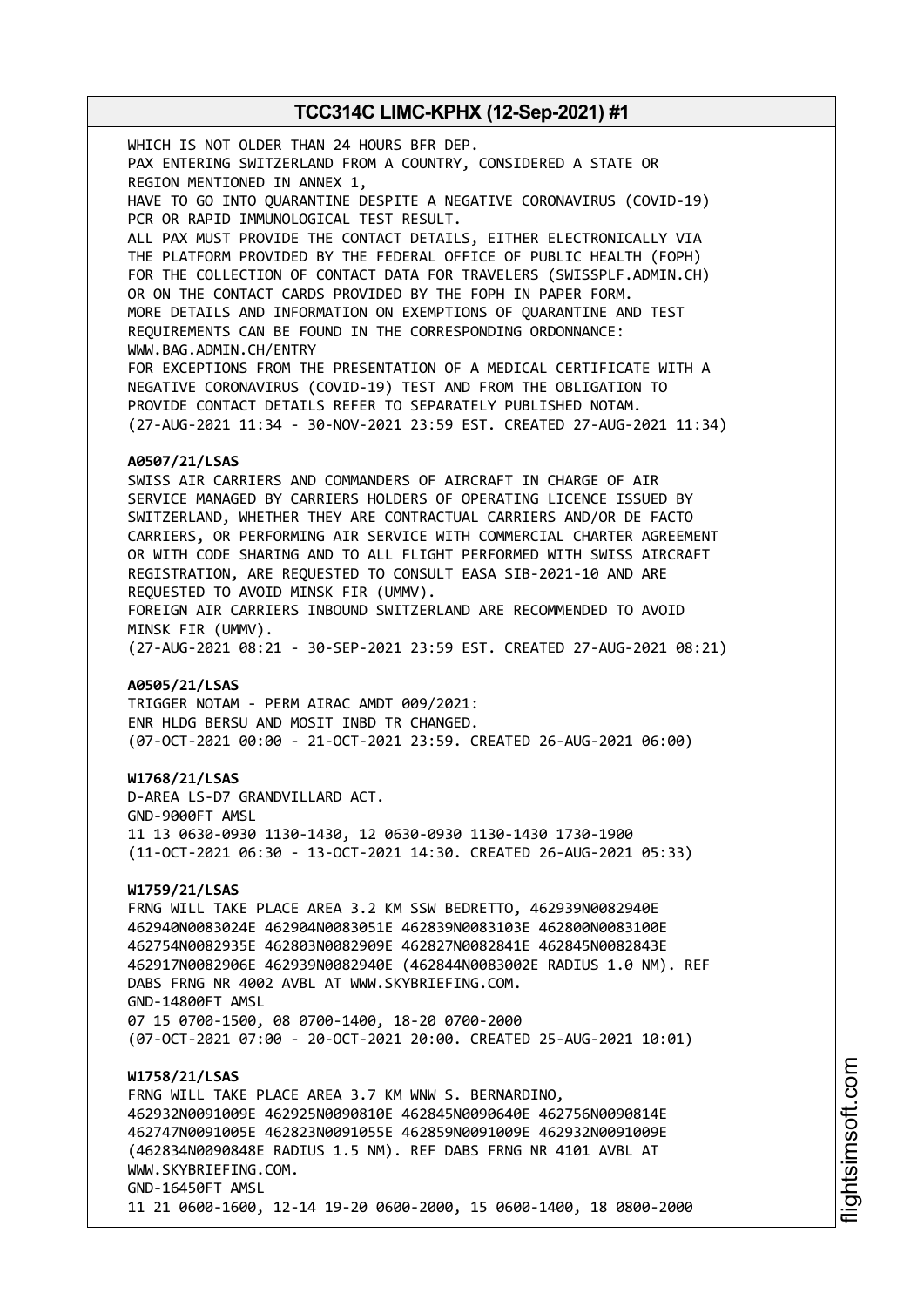(11-OCT-2021 06:00 - 21-OCT-2021 16:00. CREATED 25-AUG-2021 09:47) **B1073/21/LSAS** CABLES 3.3KM NNW ALPNACH, MARKED, LEN 2865M, 465807N0081544E, 231.0M / 757.9FT AGL, 2092.0M / 6863.6FT AMSL. (25-AUG-2021 05:39 - PERM. CREATED 25-AUG-2021 05:39) **W1742/21/LSAS** D-AREA LS-D12 SIHLTAL ACT. GND-9850FT AMSL 10 17 0700-1100 1200-1700, 14-16 0700-1100 1200-2100 (10-DEC-2021 07:00 - 17-DEC-2021 17:00. CREATED 24-AUG-2021 11:51) **W1741/21/LSAS** D-AREA LS-D12 SIHLTAL ACT. GND-9850FT AMSL NOV 16-18 0700-1100 1200-2100, 19 0700-1100 1200-1700, 23-25 0700-1100 1200-2100, 26 0700-1100 1200-1700, 30-DEC 02 0700-1100 1200-2100, 03 0700-1100 1200-1700, 07 09 0700-1100 1200-2100 (16-NOV-2021 07:00 - 09-DEC-2021 21:00. CREATED 24-AUG-2021 11:42) **W1740/21/LSAS** D-AREA LS-D12 SIHLTAL ACT. GND-9850FT AMSL OCT 19-21 25-28 0600-1000 1100-2100, NOV 02-04 08-11 0700-1100 1200-2100 (19-OCT-2021 06:00 - 11-NOV-2021 21:00. CREATED 24-AUG-2021 11:34) **B1052/21/LSAS** OBST RED LGT U/S AT ANTENNA BRAMBRUESCH 4.7 KM E DOMAT (464946N0093055E), 192.6 FT AGL / 5447.7 FT AMSL. OBST NR 247-GR-30142 (20-AUG-2021 09:47 - 31-OCT-2021 18:00 EST. CREATED 20-AUG-2021 09:47) **W1688/21/LSAS** FRNG WILL TAKE PLACE AREA 4.9 KM NNW LE SEPEY, 462535N0070619E 462505N0070619E 462319N0070336E 462219N0070007E 462154N0065754E 462251N0065705E 462526N0070016E 462549N0070303E 462535N0070619E (462409N0070144E RADIUS 3.5 NM). REF DABS FRNG NR 3901 AVBL AT WWW.SKYBRIEFING.COM. GND-14800FT AMSL SEP 28-30 0530-2100, OCT 01 0530-1400 (28-SEP-2021 05:30 - 01-OCT-2021 14:00. CREATED 17-AUG-2021 12:28) **W1650/21/LSAS** FRNG WILL TAKE PLACE AREA 4.5 KM E ISONE, 460844N0090002E 460820N0090403E 460732N0090458E 460659N0090245E 460750N0085928E 460844N0090002E (460741N0090213E RADIUS 1.9 NM). REF DABS FRNG NR 4001 AVBL AT WWW.SKYBRIEFING.COM. GND-9500FT AMSL 07 0600-2100, 08 0500-1600, 13-14 18-21 25-26 0530-2100, 15 22 0530-1600 (07-OCT-2021 06:00 - 26-OCT-2021 21:00. CREATED 12-AUG-2021 12:31) **W1637/21/LSAS** D-AREA LS-D12 SIHLTAL ACT. GND-5900FT AMSL AUG 11 16-19 23-26 30-SEP 02 06-09 13-16 20-23 27-30 OCT 04-07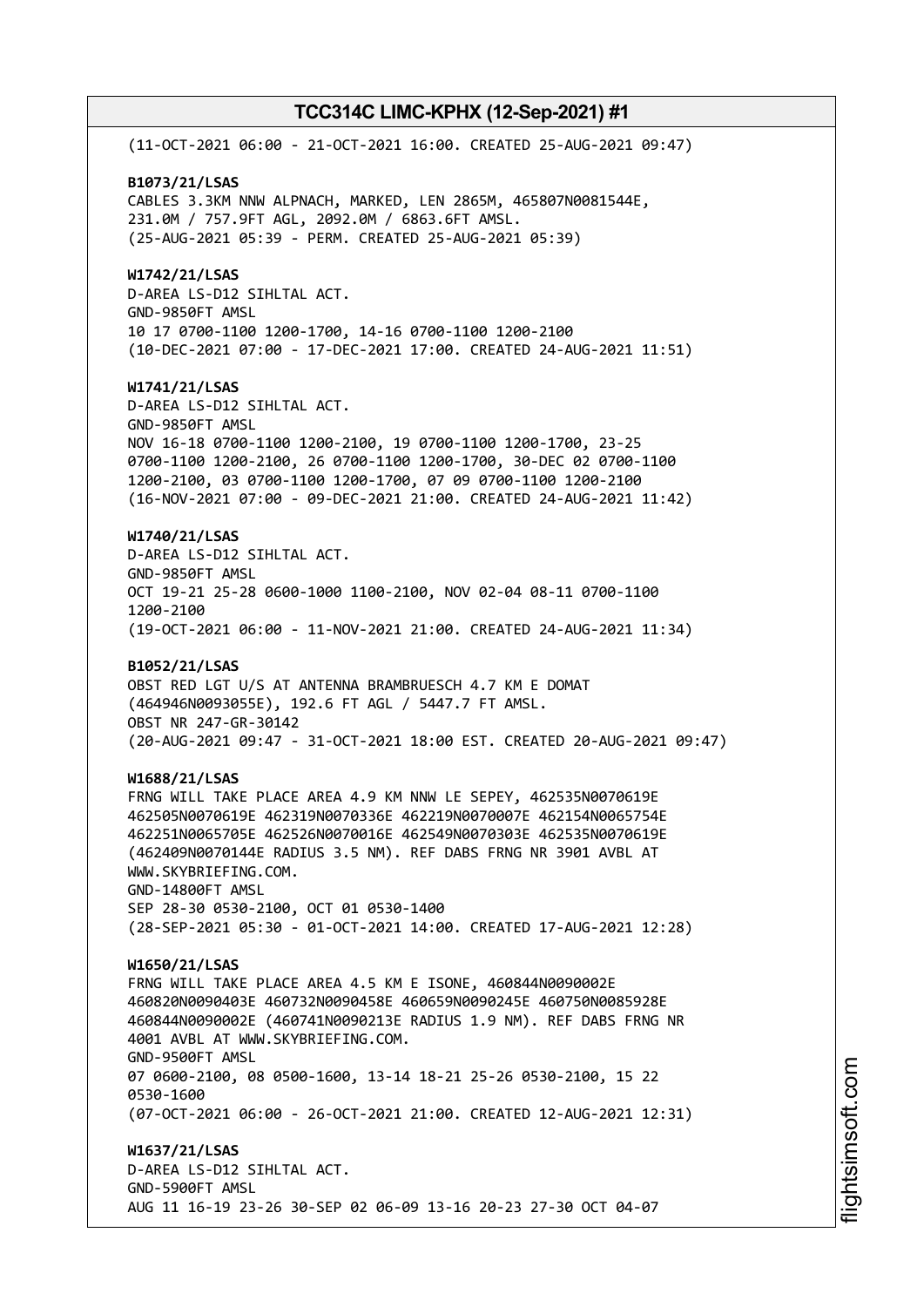11-14 18 0600-1000 1100-2100 (11-AUG-2021 06:35 - 18-OCT-2021 21:00. CREATED 11-AUG-2021 06:35) **A0482/21/LSAS** CRANE 5.5KM 128DEG GEO ARP LFSB, MARKED, LIGHTED, 473336N0073512E, 64.5M / 211.7FT AGL, 320.4M / 1051.2FT AMSL. (07-AUG-2021 04:32 - 29-AUG-2023 23:59 EST. CREATED 07-AUG-2021 04:32) **W1546/21/LSAS** R-AREA LS-R8A DAMMASTOCK ACT. 9200FT AMSL-FL210 OCT 25-29 0650-1430, NOV 02-05 0750-1530 (25-OCT-2021 06:50 - 05-NOV-2021 15:30. CREATED 28-JUL-2021 10:11) **W1545/21/LSAS** R-AREA LS-R8 DAMMASTOCK ACT. GND-FL210 OCT 25-29 0650-1430, NOV 02-05 0750-1530 (25-OCT-2021 06:50 - 05-NOV-2021 15:30. CREATED 28-JUL-2021 10:10) **B0948/21/LSAS** CRANES 4.5KM N TEUFEN, MARKED, LGTD, 472552N0092316E, 89.0M / 292.0FT AGL, 750.0M / 2460.7FT AMSL. (27-JUL-2021 06:45 - PERM. CREATED 27-JUL-2021 06:45) **B0939/21/LSAS** EXP IFR MOV OF HEMS (HEL EMERG MEDICAL SER) BTN ZOFINGEN AND NEUENKIRCH (4.0KM SSE SEMPACH) ALONG BOTH SHORES OF LAKE SEMPACH WI AIRSPACE E AND G GND/6000FT AMSL. (23-JUL-2021 12:24 - 26-OCT-2021 23:59 EST. CREATED 23-JUL-2021 12:24) **B0935/21/LSAS** CONST POSTS 6.6KM WSW MEGGEN, MARKED, LGTD, 470135N0081806E, 99.0M / 324.9FT AGL, 548.3M / 1798.7FT AMSL. (23-JUL-2021 06:10 - 25-JUL-2023 23:59 EST. CREATED 23-JUL-2021 06:10) **W1505/21/LSAS** R-AREA LS-R6 AXALP ACT. 6000FT AMSL-FL130 0645-1430 (11-OCT-2021 06:45 - 15-OCT-2021 14:30. CREATED 19-JUL-2021 09:44) **W1504/21/LSAS** R-AREA LS-R6 AXALP ACT. 6000FT AMSL-FL130 0645-1430 (04-OCT-2021 06:45 - 08-OCT-2021 14:30. CREATED 19-JUL-2021 09:42) **W1503/21/LSAS** R-AREA LS-R6 AXALP ACT. 6000FT AMSL-FL130 08-12 0745-1100 1230-1530 (08-NOV-2021 07:45 - 12-NOV-2021 15:30. CREATED 19-JUL-2021 09:41) **W1500/21/LSAS** R-AREA LS-R4 LAC DE NEUCHATEL ACT. GND-8900FT AMSL 08-12 0800-1100 1230-1500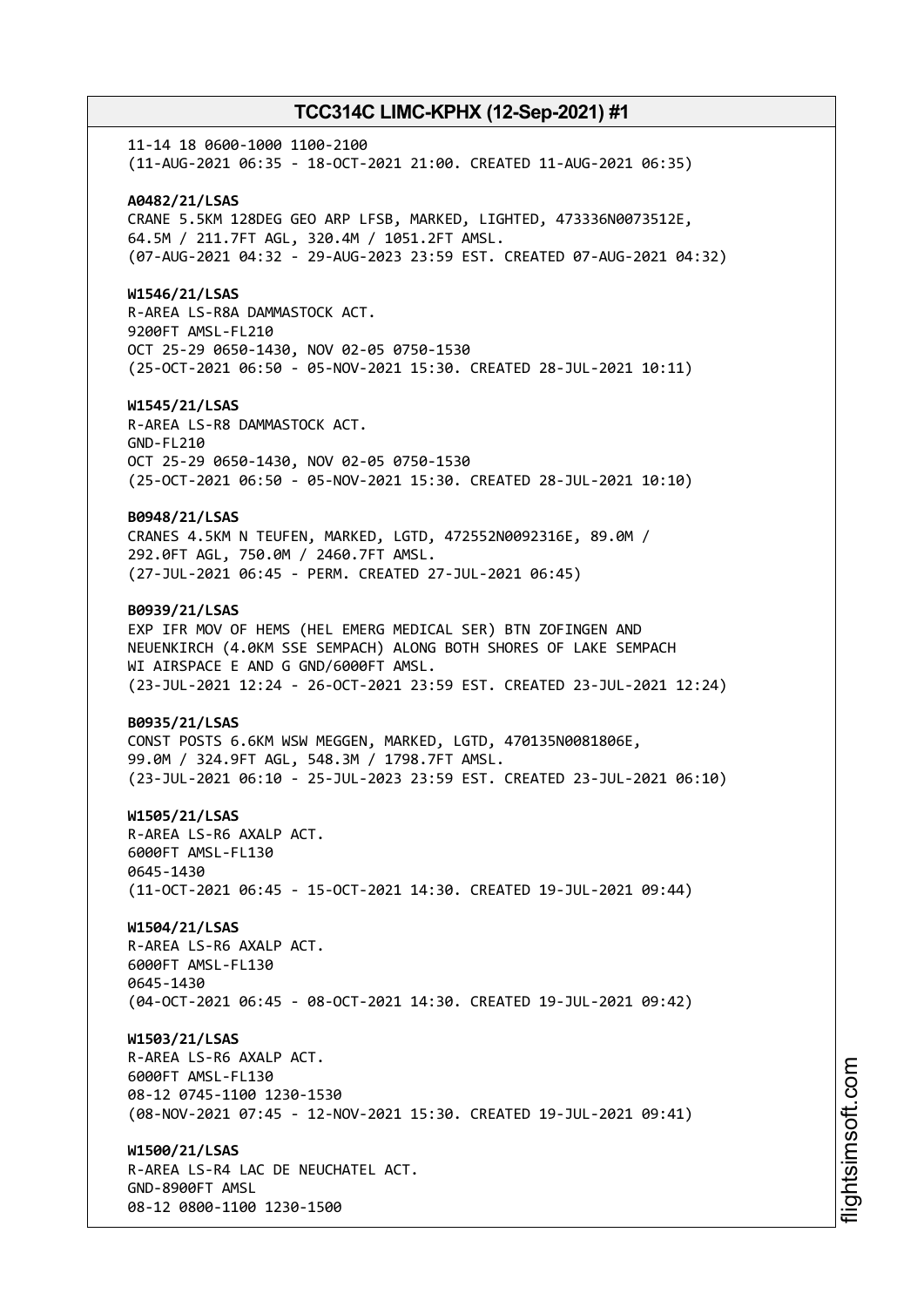(08-NOV-2021 08:00 - 12-NOV-2021 15:00. CREATED 19-JUL-2021 09:40) **W1498/21/LSAS** R-AREA LS-R4A LAC DE NEUCHATEL ACT. 5000FT AMSL-8900FT AMSL 08-12 0800-1100 1230-1500 (08-NOV-2021 08:00 - 12-NOV-2021 15:00. CREATED 19-JUL-2021 09:39) **A0381/21/LSAS** COVID-19: PAX RQMNTS WEARING OF FACE MASKS MANDATORY FOR PAX ON BOARD OF SKED OR CHARTER FLT OPR FM OR TO SWITZERLAND AND AT ALL INTERIORS OF THE AIRPORTS. EXCEPTIONS: A) CHILDREN UNDER THE AGE OF 12 B) PEOPLE WHO CANNOT WEAR A FACE MASK FOR SPECIAL OR MEDICAL REASONS (25-JUN-2021 13:51 - 30-SEP-2021 23:59 EST. CREATED 25-JUN-2021 13:51) **B0820/21/LSAS** EXP IFR MOV OF HEMS (HEL EMERG MEDICAL SER) ALONG RDL 333 TO AND FM KANTONSSPITAL WINTERTHUR, AXIS WINTERTHUR CITY - ANDELFINGEN. GND/5000FT AMSL. (24-JUN-2021 14:42 - 30-SEP-2021 23:59 EST. CREATED 24-JUN-2021 14:42) **B0819/21/LSAS** EXP IFR MOV OF HEMS (HEL EMERG MEDICAL SER) OVER LAKE ZURICH AND ALONG BOTH SHORES BTN LSPV AND ZURICH CITY WI AIRSPACE E AND G. GND/6000FT AMSL. (24-JUN-2021 14:25 - 30-SEP-2021 23:59 EST. CREATED 24-JUN-2021 14:26) **W0458/21/LSAS** D-AREA LS-D7 GRANDVILLARD ACT. GND-5500FT AMSL 20-23 28-29 0630-0930 1130-1430 (20-SEP-2021 06:30 - 29-SEP-2021 14:30. CREATED 27-FEB-2021 08:33) **W0133/21/LSAS** TEMPO D-AREA WASSERFALLEN ACT 4.4 KM ENE FLUEHLI, RADIUS 5.0 KM (465410N0080401E RADIUS 2.7 NM), DUE FLARE FRNG. GND-FL100 18-19 0730-1030 1300-1500 (18-NOV-2021 07:30 - 19-NOV-2021 15:00. CREATED 20-JAN-2021 13:57) **W0131/21/LSAS** TEMPO D-AREA WASSERFALLEN ACT 4.4 KM ENE FLUEHLI, RADIUS 5.0 KM (465410N0080401E RADIUS 2.7 NM), DUE FLARE FRNG. GND-FL100 04-05 0730-1030 1300-1500 (04-NOV-2021 07:30 - 05-NOV-2021 15:00. CREATED 20-JAN-2021 13:56) **W0067/21/LSAS** R-AREA LS-R4 LAC DE NEUCHATEL ACT. GND-8900FT AMSL 16-17 0630-0930 1200-1400 (16-SEP-2021 06:30 - 17-SEP-2021 14:00. CREATED 14-JAN-2021 09:33) **W0064/21/LSAS** R-AREA LS-R4 LAC DE NEUCHATEL ACT.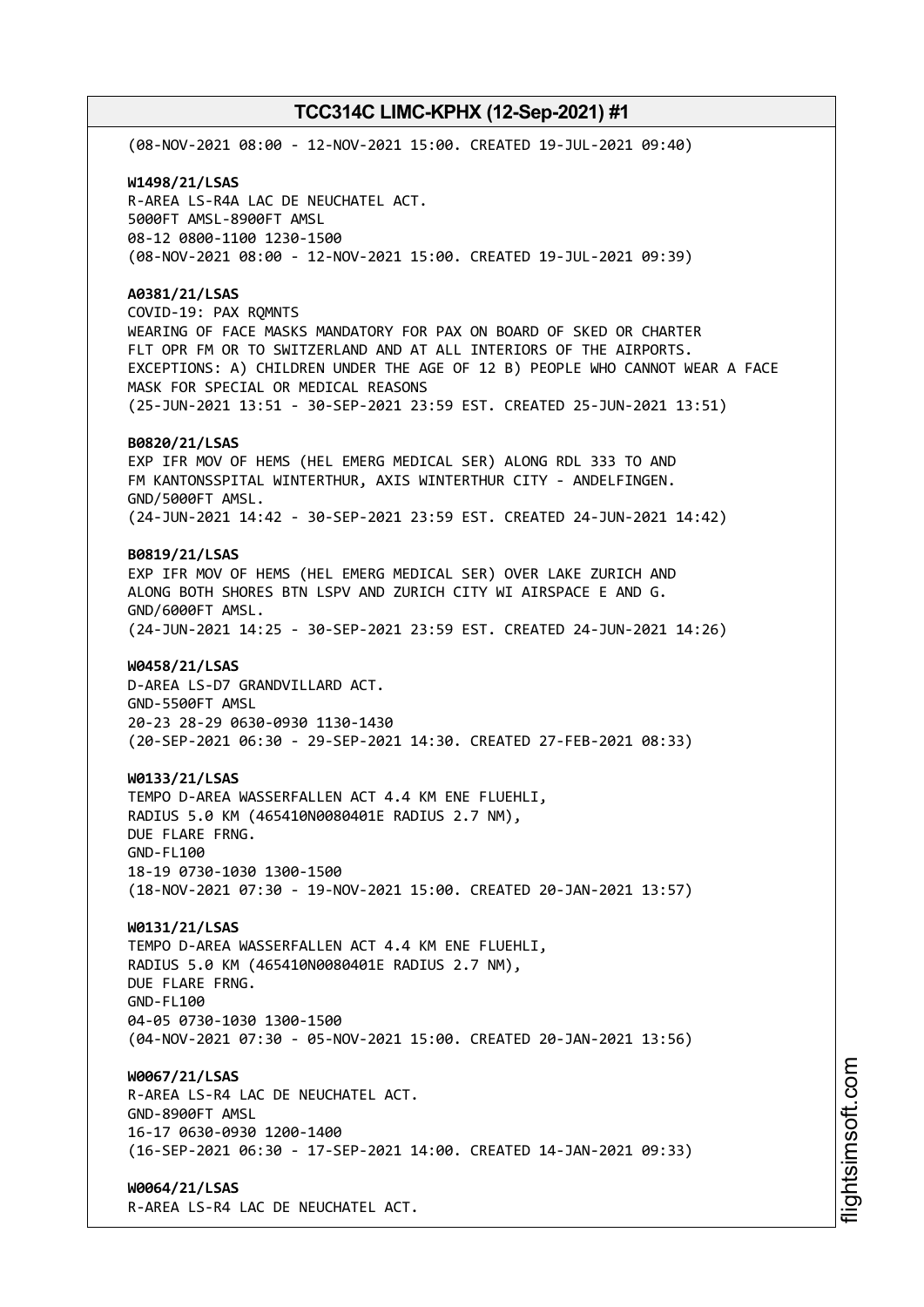GND-8900FT AMSL 18-19 0730-1030 1300-1500 (18-NOV-2021 07:30 - 19-NOV-2021 15:00. CREATED 14-JAN-2021 09:29) **W0063/21/LSAS** R-AREA LS-R4 LAC DE NEUCHATEL ACT. GND-8900FT AMSL 04-05 0730-1030 1300-1500 (04-NOV-2021 07:30 - 05-NOV-2021 15:00. CREATED 14-JAN-2021 09:28) **W2112/20/LSAS** R-AREA LS-R13 AXALP ACT. 6000FT AMSL-FL130 0630-1500 (18-OCT-2021 06:30 - 22-OCT-2021 15:00. CREATED 30-NOV-2020 12:54) **W2106/20/LSAS** R-AREA LS-R4A LAC DE NEUCHATEL ACT.

5000FT AMSL-8900FT AMSL 04-08 11-15 0700-1000 1130-1400 (04-OCT-2021 07:00 - 15-OCT-2021 14:00. CREATED 30-NOV-2020 12:49)

## **W2105/20/LSAS**

R-AREA LS-R4 LAC DE NEUCHATEL ACT. GND-8900FT AMSL 04-08 11-15 0700-1000 1130-1400 (04-OCT-2021 07:00 - 15-OCT-2021 14:00. CREATED 30-NOV-2020 12:48)

┌──────────────────────────────────────────────────────────────────────────────┐

└──────────────────────────────────────────────────────────────────────────────┘

## │**LIMM (MILAN FIR/UIR)** │

#### **A6403/21/LIMM**

AVIANO CTR. APPROACH CONTROL SER OPR HR EXTD RMK: CTR AIRSPACE CLASSIFICATION 'D' REF AIP ENR 2.1.2.4-1 (13-SEP-2021 20:00 - 13-SEP-2021 22:00. CREATED 11-SEP-2021 15:04)

#### **A6400/21/LIMM**

RIVOLTO ATZ. ATS COMUNICATION FACILITIES 'RIVOLTO TWR' SER ADDN PROVIDED REF AIP ENR 2.1.3-10 (12-SEP-2021 15:00 - 12-SEP-2021 16:00. CREATED 11-SEP-2021 08:18)

#### **A6386/21/LIMM**

AVIANO ATZ. ATS COMMUNICATION FACILITIES 'AVIANO TWR' OPR HR **EXTD.** REF AIP ENR 2.1.3-2 (13-SEP-2021 20:00 - 13-SEP-2021 22:00. CREATED 10-SEP-2021 16:25)

#### **W2092/21/LIMM**

FIREWORKS DISPLAY WILL TAKE PLACE WI AREA 300M RADIUS OF 452916N0121126E /CHIRIGNAGO - N VENEZIA/ ELEV 328FT AGL GND-328FT AGL (14-SEP-2021 21:30 - 14-SEP-2021 21:55. CREATED 10-SEP-2021 09:04)

**W2091/21/LIMM** FIREWORKS DISPLAY WILL TAKE PLACE WI AREA 10M RADIUS OF

453521N0120317E /TREBASELEGHE-NE PADOVA/ ELEV 230FT AGL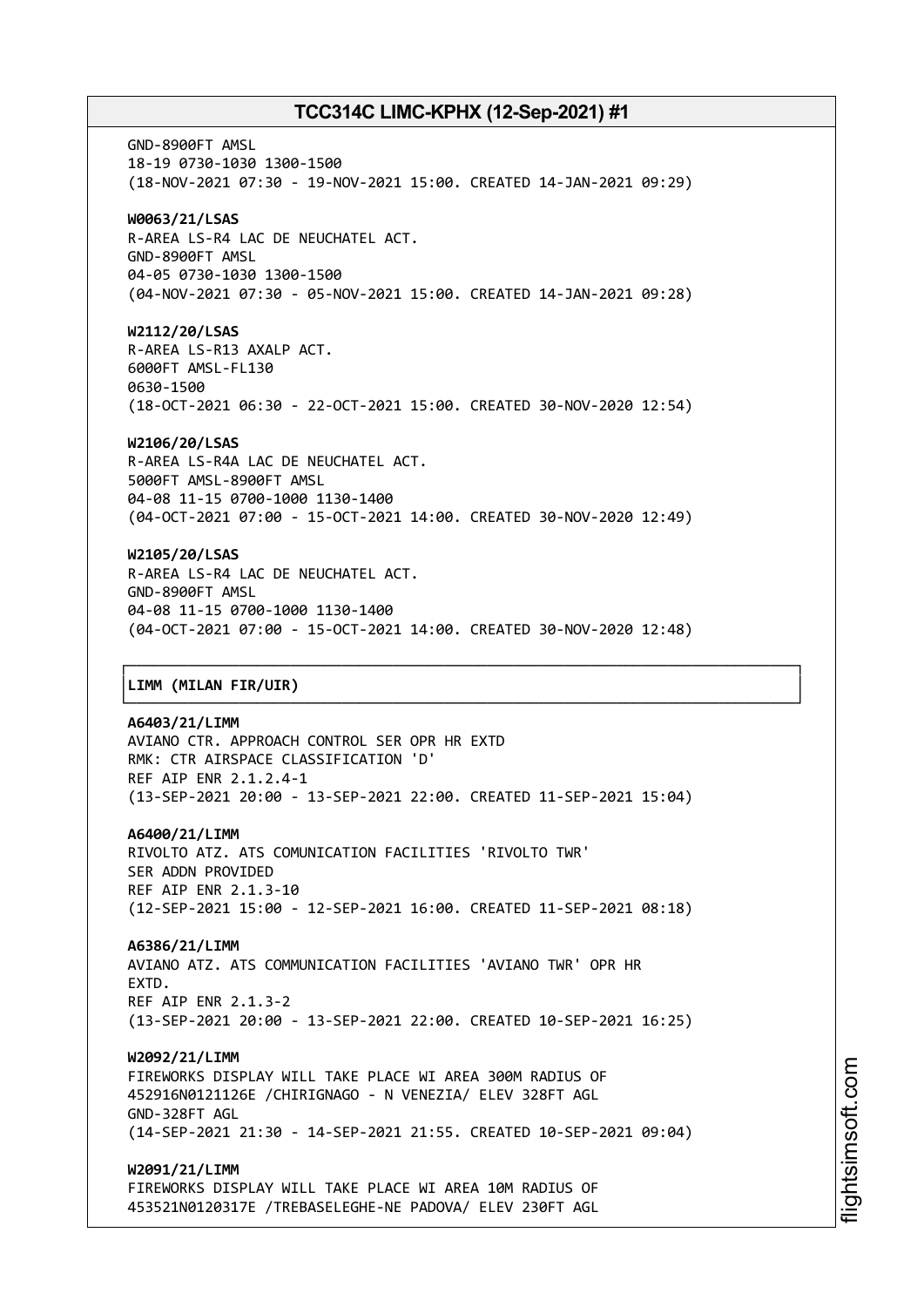ACT SUBJ APPROVAL BY TREVISO RDR/APP GND-230FT AGL (12-SEP-2021 21:00 - 12-SEP-2021 21:30. CREATED 10-SEP-2021 09:02) **A6338/21/LIMM** CAMERI ATZ. LATERAL LIMITS CHANGE AS FOLLOW: LINE JOINING POINTS 453659N0084036E 452946N0084243E 452725N0084252E THEN ARC OF CIRCLE IN CLOCKWISE DIRECTION RADIUS 5.0NM CENTRED ON 453200N0084001E TILL POINT 453659N0084036E. REF AIP ENR 2.1.3-3 (10-SEP-2021 07:54 - 14-OCT-2021 23:59 EST. CREATED 10-SEP-2021 07:54) **A6337/21/LIMM** TEMPORARY RESERVED AREA LI TRA424 IDENTIFICATION/NAME/LATERAL LIMITS CHANGE AS FOLLOW: LINE JOINING FOLLOWING POINTS 453659N0084036E 453523N0084104E 453114N0084028E 452717N0084223E THEN ARC OF CIRCLE IN CLOCKWISE DIRECTION RADIUS 5.0NM CENTRED ON 453200N0084001E TILL POINT 452930N0083351E THEN LINE JOINING POINTS 453402N0083331E THEN ARC OF CIRCLE IN CLOCKWISE DIRECTION RADIUS 5.0NM CENTRED ON453200N0084001E TILL POINT 453659N0084036E REF AIP ENR 5.1.4-3 3000FT AGL-FL150 (10-SEP-2021 07:52 - 14-OCT-2021 23:59 EST. CREATED 10-SEP-2021 07:53) **W2089/21/LIMM** FIREWORKS DISPLAY WILL TAKE PLACE WI AREA 100M RADIUS OF 443358N0111600E /CALDERARA DI RENO-NW BOLOGNA/ ELEV 500FT AGL ACT SUBJ APPROVAL BY BOLOGNA TWR GND-500FT AGL (12-SEP-2021 21:00 - 12-SEP-2021 22:00. CREATED 09-SEP-2021 12:43) **W2085/21/LIMM** MILITARY PARACHUTE JUMPING EXERCISES WILL TAKE PLACE WI AREA 2500M RADIUS OF 440537N0094935E /LA SPEZIA/ SFC-FL100 DAILY 0700-1500 (28-SEP-2021 07:00 - 03-OCT-2021 15:00. CREATED 09-SEP-2021 09:18) **W2080/21/LIMM** MIL AIR EXER WILL TAKE PLACE WI AREA 7NM RADIUS OF 463028N0120248E /RIFUGIO SCOIATTOLI - E BOLZANO/ RMK: ACT SUBJ PRIOR COOR WITH PADOVA ACC GND-FL135 MON-THU 0600-1600 AND FRI 0600-1300 (13-SEP-2021 06:00 - 24-SEP-2021 13:00. CREATED 09-SEP-2021 06:33) **W2081/21/LIMM** MIL UNMANNED ACFT ACTIVITY WILL TAKE PLACE WI FLW AREA: 450506N0094041E 450403N0093938E 450311N0094249E 450422N0094410E4 450506N0094041E/N PIACENZA/ GND-500FT AGL DAILY 0500-2200 (14-SEP-2021 05:00 - 26-SEP-2021 22:00. CREATED 09-SEP-2021 06:33) **W2077/21/LIMM**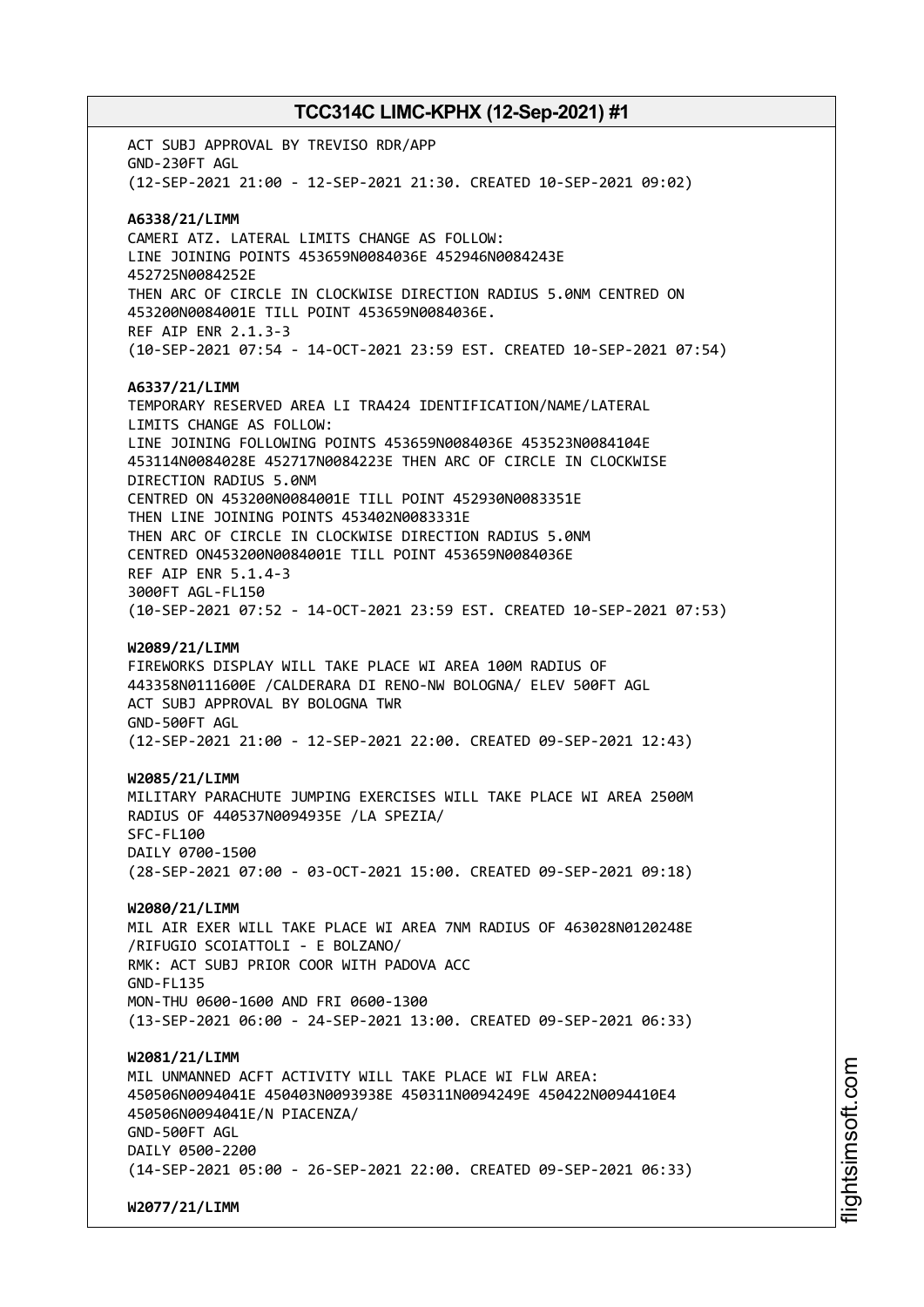MILITARY PARACHUTE JUMPING EXERCISES WILL TAKE PLACE WI AREA 2.5NM RADIUS OF 460707N0124415E /MANIAGO-NNE PORDENONE/ RMK: ACT SUBJ APPROVAL BY AND CONS RDO CTC WITH AVIANO APP IN COOR WITH PADOVA ACC SFC-FL115 DAILY 0800-2000 (21-SEP-2021 08:00 - 23-SEP-2021 20:00. CREATED 09-SEP-2021 06:18) **A6282/21/LIMM** VICENZA NDB 'VIC' FREQ 417KHZ UNSERVICEABLE. REF AIP ENR 4.1.1-7 (09-SEP-2021 00:00 - 07-DEC-2021 23:59 EST. CREATED 08-SEP-2021 15:06) **W2071/21/LIMM** OVERFLYING FORBIDDEN TO VFR FLT AND UNMANNED AIRCRAFT UNDER PROVISION ARTICLE 793 AIR NAVIGATION ACT WI AREA 2NM RADIUS OF 452620N0105940E /VERONA TOWN/ RMK: STATE ACFT, EMERG AND HOSP FLT NOT AFFECTED GND-3000FT AGL SEP 08 1430-2359 AND SEP 09-01 OCT 1100-2359 (08-SEP-2021 14:30 - 01-OCT-2021 23:59. CREATED 08-SEP-2021 12:55) **W2064/21/LIMM** OVERFLYING FORBIDDEN TO VFR TFC WI AREA 1.5NM RADIUS OF 435730N0124103E /MISANO AUTODROME-SE RIMINI/ DUE TO HEAVY HEL ACT RMK: TFC NOT AFFECTED: - STATE, MIL, EMERG ,RESCUE. - ACFT SPECIFICALLY AUTHORIZED BY SANTAMONICA SPA/AERCOPTER PHONE NUMBER +39 0545 900078 MOBILE +39 3355640019 FAX +39 0545 34518 MAIL: INFO(AT)AERCOPTER.IT GND-1500FT AMSL DAILY 0500-1800 (17-SEP-2021 05:00 - 19-SEP-2021 18:00. CREATED 08-SEP-2021 12:02) **W2063/21/LIMM** MILITARY FIRING AREA /CANDELO MASAZZA-NW VERCELLI/ ACTIVATED REF AIP ENR 5.2.1.1-1 SFC-1500FT AGL TUE-WED 0600-1800 (05-OCT-2021 06:00 - 27-OCT-2021 18:00. CREATED 08-SEP-2021 11:09) **W2058/21/LIMM** MILITARY FIRING AREA /MONTE SERVA NORD - N BELLUNO/ ACTIVATED REF AIP ENR 5.2.1.2-2 SFC-5100FT AMSL (05-OCT-2021 05:00 - 05-OCT-2021 20:30. CREATED 08-SEP-2021 08:26) **W2057/21/LIMM** MILITARY FIRING AREA /RIVOLI BIANCHI TOLMEZZO-N UDINE/ ACTIVATED REF AIP ENR 5.2.1.2-2 SFC-8891FT AMSL 04 05 11 12 18 19 25 26 0600-1100 1200-1600, 06 07 13 14 20 21 27 2 8 0600-1100 1200-1600 AND 1900-2200 (04-OCT-2021 06:00 - 28-OCT-2021 22:00. CREATED 08-SEP-2021 08:26) **W2056/21/LIMM** MILITARY FIRING AREA /RIVOLI BIANCHI VENZONE-N UDINE/ ACTIVATED

REF AIP ENR 5.2.1.2-2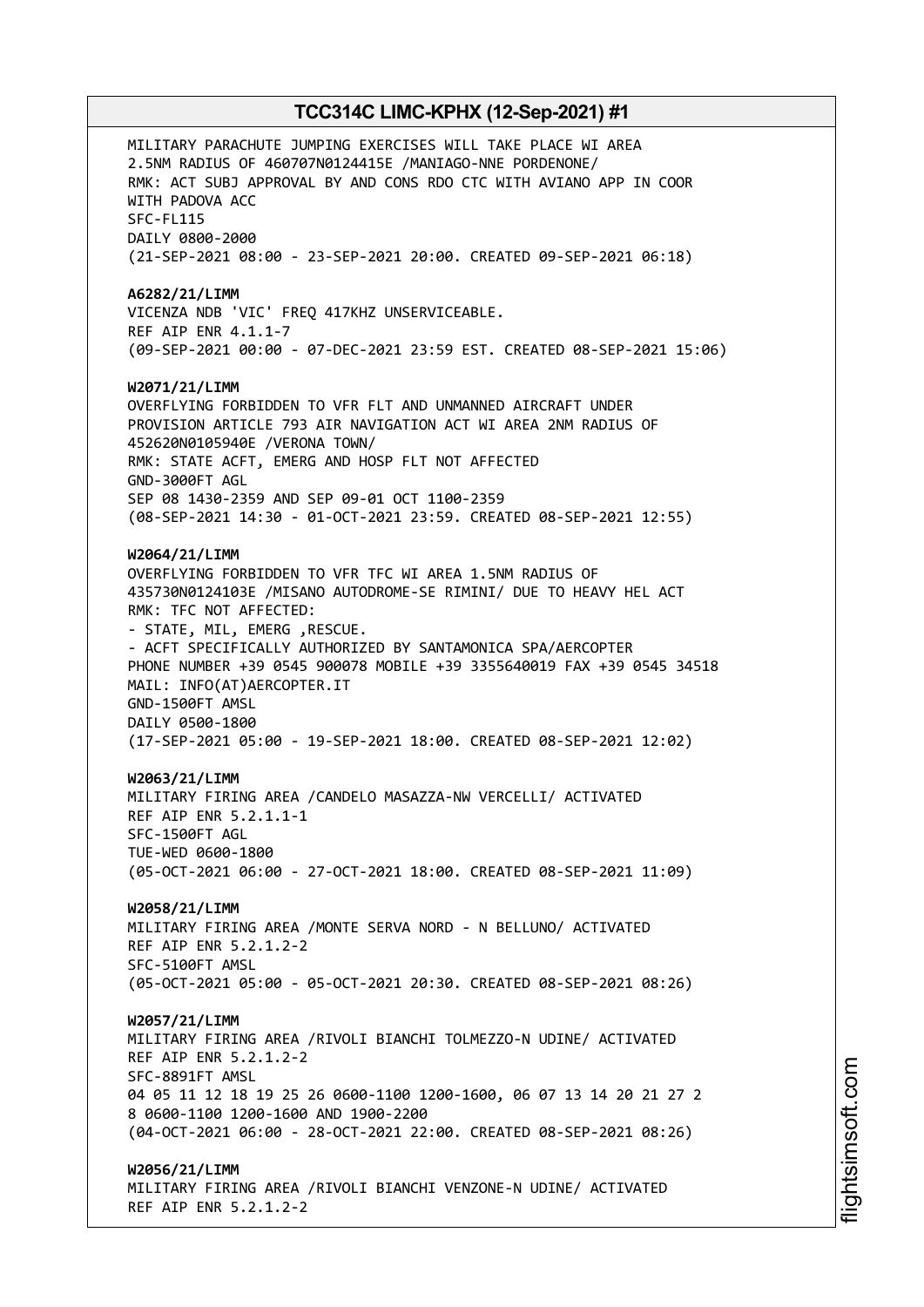SFC-8645FT AMSL 04 05 11 12 18 19 25 26 0600-1100 1200-1800, 06 07 13 14 20 21 28 0 600-1100 1200-1600 AND 1700-2100 (04-OCT-2021 06:00 - 28-OCT-2021 21:00. CREATED 08-SEP-2021 08:25) **W2055/21/LIMM** MILITARY FIRING AREA /VAL D'OTEN-N BELLUNO/ ACTIVATED REF AIP ENR 5.2.1.2-2 SFC-10700FT AMSL (05-OCT-2021 05:00 - 05-OCT-2021 20:30. CREATED 08-SEP-2021 08:23) **W2054/21/LIMM** MILITARY FIRING AREA /MONRUPINO-N TRIESTE/ ACTIVATED REF AIP ENR 5.2.1.2-1 SFC-3500FT AMSL WED 0600-2000 (06-OCT-2021 06:00 - 27-OCT-2021 20:00. CREATED 08-SEP-2021 08:21) **W2053/21/LIMM** FIREWORKS DISPLAY WILL TAKE PLACE WI AREA 10M RADIUS OF 453056N0121259E /ZELARINO-NW VENEZIA/ ELEV 230FT AGL GND-230FT AGL (13-SEP-2021 21:00 - 13-SEP-2021 21:30. CREATED 08-SEP-2021 07:01) **W2051/21/LIMM** ASCENT OF LIGHT FREE BALLOON FOR RADIOSOUNDING WILL TAKE PLACE WI FLW AREA: 444259N0080718E 442451N0080513E 443019N0093625E 450915N0093539E 450916N0083303E 444259N0080718E /NEIVE-NE CUNEO/ GND-UNL MON-SAT 0900-1300 (14-SEP-2021 09:00 - 13-OCT-2021 13:00. CREATED 07-SEP-2021 15:26) **W2050/21/LIMM** TEMPORARY SEGREGATED AREA IMPLEMENTED 460346N0110655E 460345N0110654E 460345N0110655E 460346N0110653E 460346N0110655E /TRENTO TOWN/ DUE TO CIV UNMANNED ACFT **ACTIVITY** RMK: ACT SUBJ PRIOR COOR AND APPROVAL WITH TRENTO AD FLT INFO UNIT (AFIU) GND-085FT AGL 13 15 17 20 22 24 AND 27 0900-1130 (13-SEP-2021 09:00 - 27-SEP-2021 11:30. CREATED 07-SEP-2021 15:25) **W2048/21/LIMM** FIREWORKS DISPLAY WILL TAKE PLACE WI AREA 100M RADIUS OF 444205N0104013E /REGGIO EMILIA ENE/ ELEV 295FT AGL GND-295FT AGL (12-SEP-2021 20:00 - 12-SEP-2021 21:00. CREATED 07-SEP-2021 14:24) **W2047/21/LIMM** CIV PJE WILL TAKE PLACE WI AREA 1NM RADIUS OF 454857N0100545E /COSTA VOLPINO - NE BERGAMO/ RMK: ACT SUBJ PRIOR COOR AND APPROVAL BY AND CONS RDO CONTACT WITH MILANO ACC/FIC GND-FL100 (12-SEP-2021 07:00 - 12-SEP-2021 16:00. CREATED 07-SEP-2021 14:20)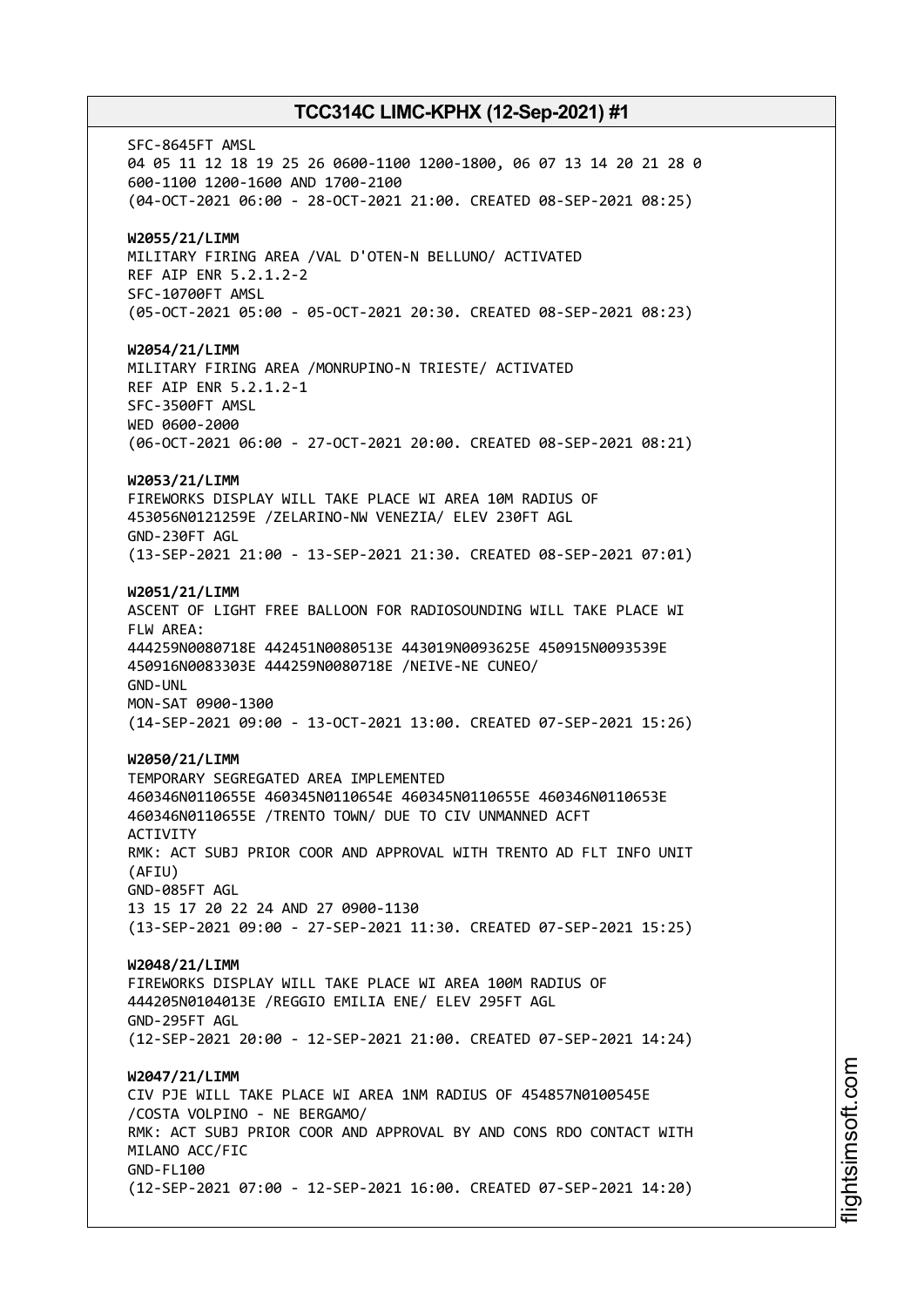**M4789/21/LIMM** OBST LGT OUT OF SER ON LATTICE TWR SITE /BAVENO - NW VARESE/ PSN COORD (WGS84) 455431.64N 0082950.96E HGT AGL 40M/131FT ELEV AMSL 267M/876FT (07-SEP-2021 12:32 - 03-DEC-2021 23:59 EST. CREATED 07-SEP-2021 12:32)

#### **A6213/21/LIMM**

AIR CARRIERS AND PILOTS IN COMMAND ARE REQUESTED TO EXERCISE ENHANCED CAUTION WHEN OVERFLYING OR OPERATING FLIGHTS TO ISRAEL (FIR LLLL - TEL AVIV). IT IS REQUESTED TO FOLLOW INSTRUCTIONS FROM ISRAELI AUTHORITIES PROVIDING AIR TRAFFIC MANAGEMENT, AND TO PAY PARTICULAR ATTENTION TO RESTRICTIONS OR INTERDICTIONS PUBLISHED BY NOTAM WITH VERY SHORT NOTICE, DUE TO A POTENTIALLY FAST EVOLVING STTUATTON.

(07-SEP-2021 11:27 - 30-SEP-2021 23:59 EST. CREATED 07-SEP-2021 11:28)

#### **M4780/21/LIMM**

AVIANO CTR. ATS COMMUNICATION FACILITIES CALL SIGN 'AVIANO ARRIVAL' FREQ 121.300MHZ UNSERVICEABLE REF MILAIP ENR 2.1.2.2-4 (07-SEP-2021 09:28 - 29-NOV-2021 08:00 EST. CREATED 07-SEP-2021 09:28)

## **A6201/21/LIMM**

OBSTACLE LIGHT UNSERVICEABLE ON LATTICE TOWER DISTRICT 'GENOVA', TOWN 'PORTOFINO', SITE 'PORTOFINO', IDENT 'T000737' COORD 441956N 0091016E ELEV AGL 130M/427FT, ELEV AMSL 550M/1804FT REF AIP ENR 5.4.1.8-1 (07-SEP-2021 06:51 - 05-DEC-2021 23:59 EST. CREATED 07-SEP-2021 06:51)

#### **M4755/21/LIMM**

ENROUTE CHART, STANDARD ATS ROUTE NETWORK AND FREE ROUTE AIRSPACE EDITION 01/21: EXPIRY DATE POSTPONED TO EDITION 02/21 RECEPTION REF MILAIP GEN 3.2-2 AND GEN 3.2-7 (06-SEP-2021 13:17 - 04-DEC-2021 23:59 EST. CREATED 06-SEP-2021 13:17)

#### **A6172/21/LIMM**

ISTRANA ATZ. ATS COMMUNICATION FACILITY 'ISTRANA TWR' OPR HR ARE NOW: MON-THU 0630-1430, FRI 0630-1000 RMK: SAT AND SUN SERVICE NOT AVAILABLE REF AIP ENR 2.1.3-7 (06-SEP-2021 09:58 - 29-OCT-2021 18:00. CREATED 06-SEP-2021 09:58)

#### **W2038/21/LIMM**

FIREWORKS DISPLAY WILL TAKE PLACE WI AREA 30M RADIUS OF 435010N0111223E /SESTO FIORENTINO-N FIRENZE/ ELEV 263FT AGL RMK: ACT SUBJ APPROVAL BY FIRENZE TWR GND-263FT AGL (12-SEP-2021 21:00 - 12-SEP-2021 21:30. CREATED 06-SEP-2021 08:57)

# **M4723/21/LIMM**

OBST LGT ON POLE OUT OF SER SITE PISA POSITION COORD (WGS-84)434230.27N102334.17E HGT AGL 32M/105FT ELEV AMSL 36M/118FT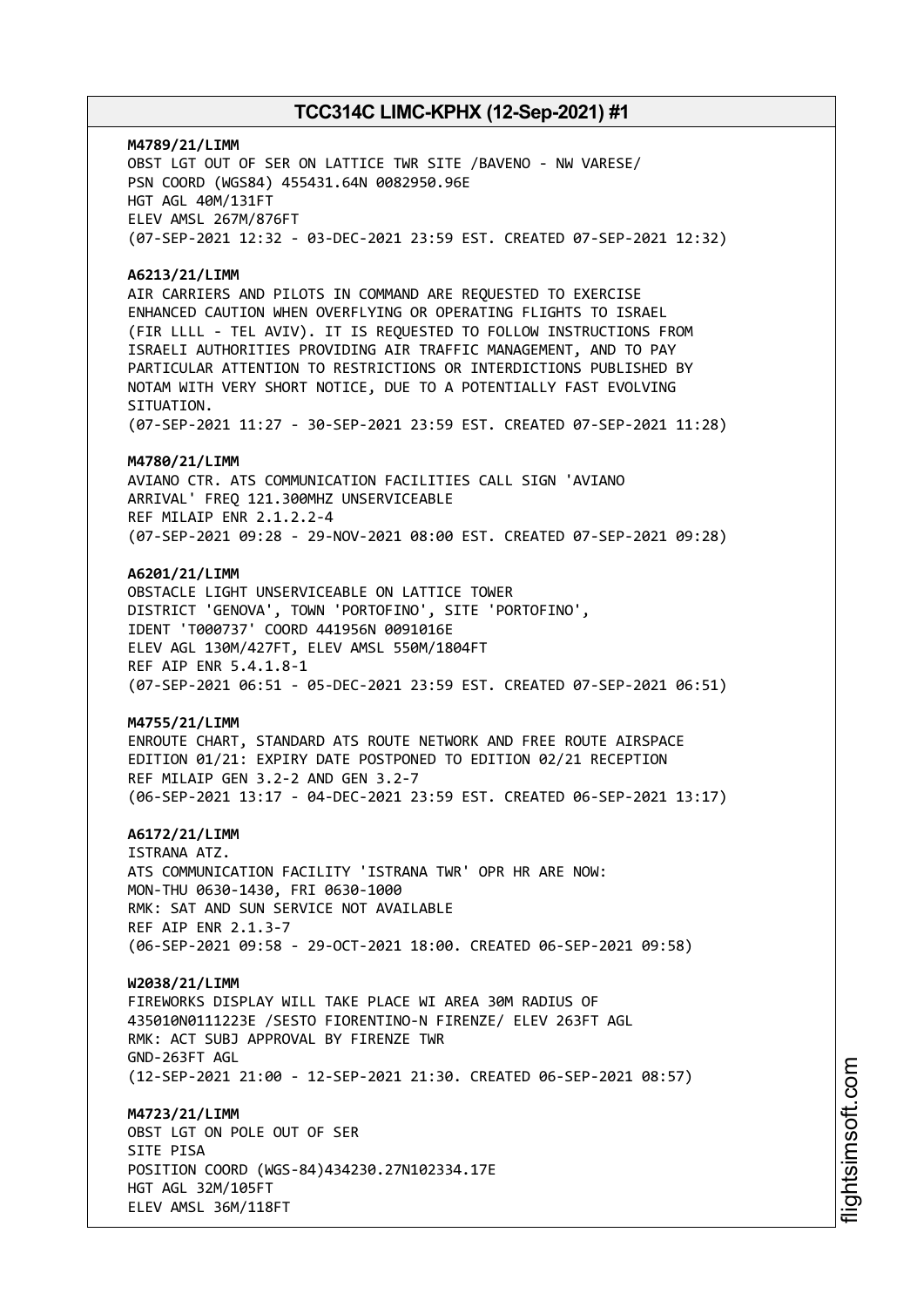(03-SEP-2021 13:59 - 01-DEC-2021 23:59 EST. CREATED 03-SEP-2021 13:59) **M4722/21/LIMM** OBST LGT ON POLE OUT OF SER SITE CARNBONERA POSITION COORD (WGS-84)454050N121817E HGT AGL 36M/118FT ELEV AMSL 51M/167FT (03-SEP-2021 13:53 - 01-DEC-2021 23:59 EST. CREATED 03-SEP-2021 13:53) **A6134/21/LIMM** PADOVA CTA. ATC PROVIDED WITHOUT RADAR SURVEILLANCE BELOW 3000FT AMSL WITHIN ZONE 20 'GRADO' AND ZONE 23 'SUD LIGNANO'. REF AIP ENR 2.1.1.4.2-5 (16-SEP-2021 16:00 - 16-SEP-2021 20:00. CREATED 03-SEP-2021 09:46) **A6133/21/LIMM** RONCHI CTR. APPROACH CONTROL SERVICE PROVIDED WITHOUT RADAR SURVEILLANCE. ONLY ONE IFR/SPECIAL VFR TFC WILL BE ALLOWED AT A TIME. REF AIP ENR 2.1.2.39-1 (16-SEP-2021 16:00 - 16-SEP-2021 20:00. CREATED 03-SEP-2021 09:23) **W2023/21/LIMM** FIREWORKS DISPLAY WILL TAKE PLACE WI AREA 100M RADIUS OF 435907N0124129E /MISANO ADRIATICO-SE RIMINI/ ELEV 328FT AGL RMK: ACT SUBJ PRIOR COORDINATION WITH RIMINI TWR GND-328FT AGL DAILY 1800-2210 (19-SEP-2021 18:00 - 22-SEP-2021 22:10. CREATED 03-SEP-2021 07:49) **W2019/21/LIMM** FIREWORKS DISPLAY WILL TAKE PLACE WI AREA 100M RADIUS OF 435908N0124129 /MISANO ADRIATICO-SE RIMINI/ ELEV 328FT AGL RMK: ACT SUBJ PRIOR COORDINATION WITH RIMINI TWR GND-328FT AGL DAILY 1800-2210 (11-SEP-2021 18:00 - 14-SEP-2021 22:10. CREATED 03-SEP-2021 06:55) **W2016/21/LIMM** MILITARY FIRING AREA /GAD-W TORINO/ ACTIVATED REF AIP ENR 5.2.1.1-1 SFC-6400FT AMSL (28-SEP-2021 06:00 - 28-SEP-2021 20:00. CREATED 03-SEP-2021 06:23) **W2014/21/LIMM** MIL UNMANNED ACFT ACTIVITY WILL TAKE PLACE WI FLW AREA: 460746N0124110E 460755N0124120E 460804N0124139E 460652N0124236E 460640N0124201E 460746N0124110E /N PORDENONE/ RMK: ACT SUBJ PRIOR COOR AND APPROVAL BY AVIANO APP GND-1000FT AGL MON-FRI 0700-1500 (29-SEP-2021 07:00 - 29-OCT-2021 15:00. CREATED 03-SEP-2021 06:18) **W2013/21/LIMM** MILITARY FIRING AREA /CAVE DOBBIACO-N BELLUNO/ ACTIVATED WITH UPPER LIMIT LOWERED TO 6500FT AMSL REF AIP ENR 5.2.1.2-1 SFC-6500FT AMSL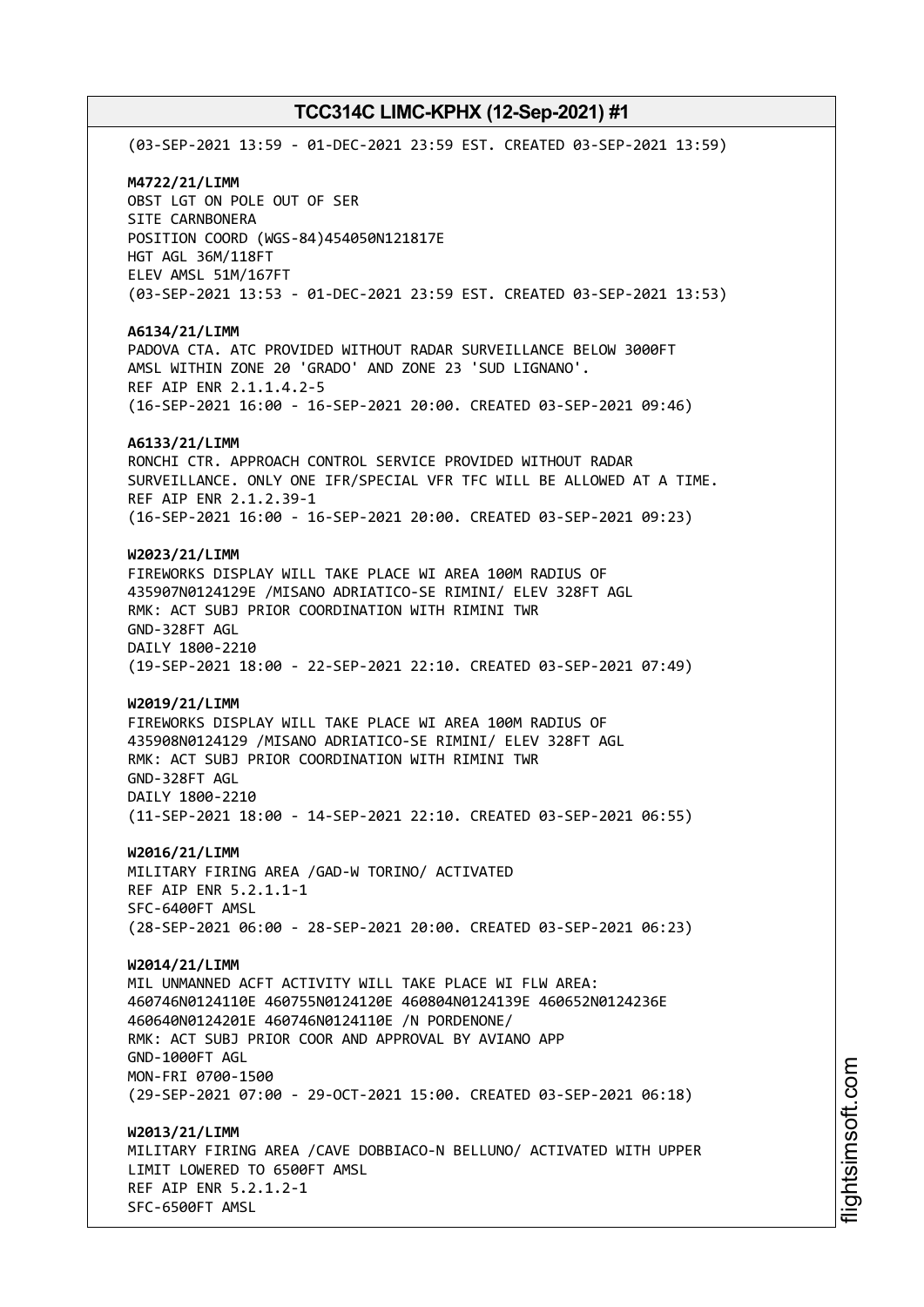MON-THU 0600-2200 (29-SEP-2021 06:00 - 27-DEC-2021 22:00. CREATED 03-SEP-2021 06:11) **W2012/21/LIMM** FIRING ACTIVITY WILL TAKE PLACE WI FLW AREA: 461537N0111113E 461541N0111156E 461534N0111158E 461512N0111144E 461509N0111134E 461537N0111113E /N TRENTO/ GND-3700FT AMSL MON-FRI 0600-1830 (29-SEP-2021 06:00 - 27-DEC-2021 18:30. CREATED 03-SEP-2021 06:09) **W2003/21/LIMM** TEMPORARY SEGREGATED AREA IMPLEMENTED 442847N0121535E 442839N0121550E 442906N0121615E 442914N0121600E 442847N0121535E /RAVENNA TOWN/ DUE TO CIV UNMANNED ACFT ACTIVITY GND-263FT AGL (02-SEP-2021 09:11 - 30-SEP-2021 23:59. CREATED 02-SEP-2021 09:11) **A6068/21/LIMM** GROUND BASED WEATHER RADAR OBSERVATION SERVICE. WEATHER RADAR REPORT (TAD, THUNDERSTORM AREA DETECTION) WILL NOT BE ISSUED DUE TO TECR REF AIP GEN 3.5-12 (01-SEP-2021 14:24 - 29-NOV-2021 23:59. CREATED 01-SEP-2021 14:24) **W1989/21/LIMM** TEMPORARY SEGREGATED AREA IMPLEMENTED 500M RADIUS OF 441335N0122257E /CERVIA-SE RAVENNA/ DUE TO KITE RAISING ELEV 656FT AGL GND-656FT AGL DAILY 0500-2200 (10-SEP-2021 05:00 - 12-SEP-2021 22:00. CREATED 01-SEP-2021 08:13) **M4619/21/LIMM** 4573 4575 4576 4577 4578 4580 4581 4582 4583 4584 4586 4588 4589 4590 4591 4592 4593 4595 4596 4597 4598 4599 4600 4601 4602 4603 4606 4607 4608 4609 4613 4614 4615 4616 4617 LATEST PUBLICATIONS: PIV EDITION 01 JUL 2021 AIC SERIES M NR 02/2015) END PART 3 OF 3 (01-SEP-2021 00:12 - 30-SEP-2021 23:59 EST. CREATED 01-SEP-2021 00:43) **M4619/21/LIMM** 3868 3869 3870 3871 3872 3882 3885 3900 3903 3904 3930 3939 3943 3944 3967 3985 4017 4020 4025 4026 4028 4043 4048 4049 4050 4053 4056 4057 4078 4101 4111 4112 4113 4114 4116 4119 4122 4123 4134 4157 4158 4159 4160 4172 4176 4179 4184 4185 4186 4187 4188 4189 4190 4191 4192 4193 4194 4195 4227 4234 4236 4245 4246 4247 4248 4249 4250 4264 4265 4266 4269 4279 4280 4281 4283 4284 4286 4290 4295 4296 4297 4312 4313 4314 4319 4320 4324 4325 4326 4327 4328 4329 4330 4331 4332 4333 4334 4335 4339 4342 4343 4362 4363 4364 4365 4366 4367 4368 4369 4371 4386 4388 4389 4390 4399 4403 4404 4437 4444 4445 4450 4451 4456 4457 4458 4460 4462 4468 4474 4476 4481 4484 4485 4486 4487 4488 4489 4490 4491 4492 4493 4495 4496 4497 4498 4504 4506 4508 4509 4510 4513 4514 4518 4519 4522 4523 4527 4528 4529 4530 4531 4532 4533 4536 4538 4546 4547 4550 4553 4555 4557 4558 4563 4564 4565 4566 4567 4568 4569 4570 4571 4572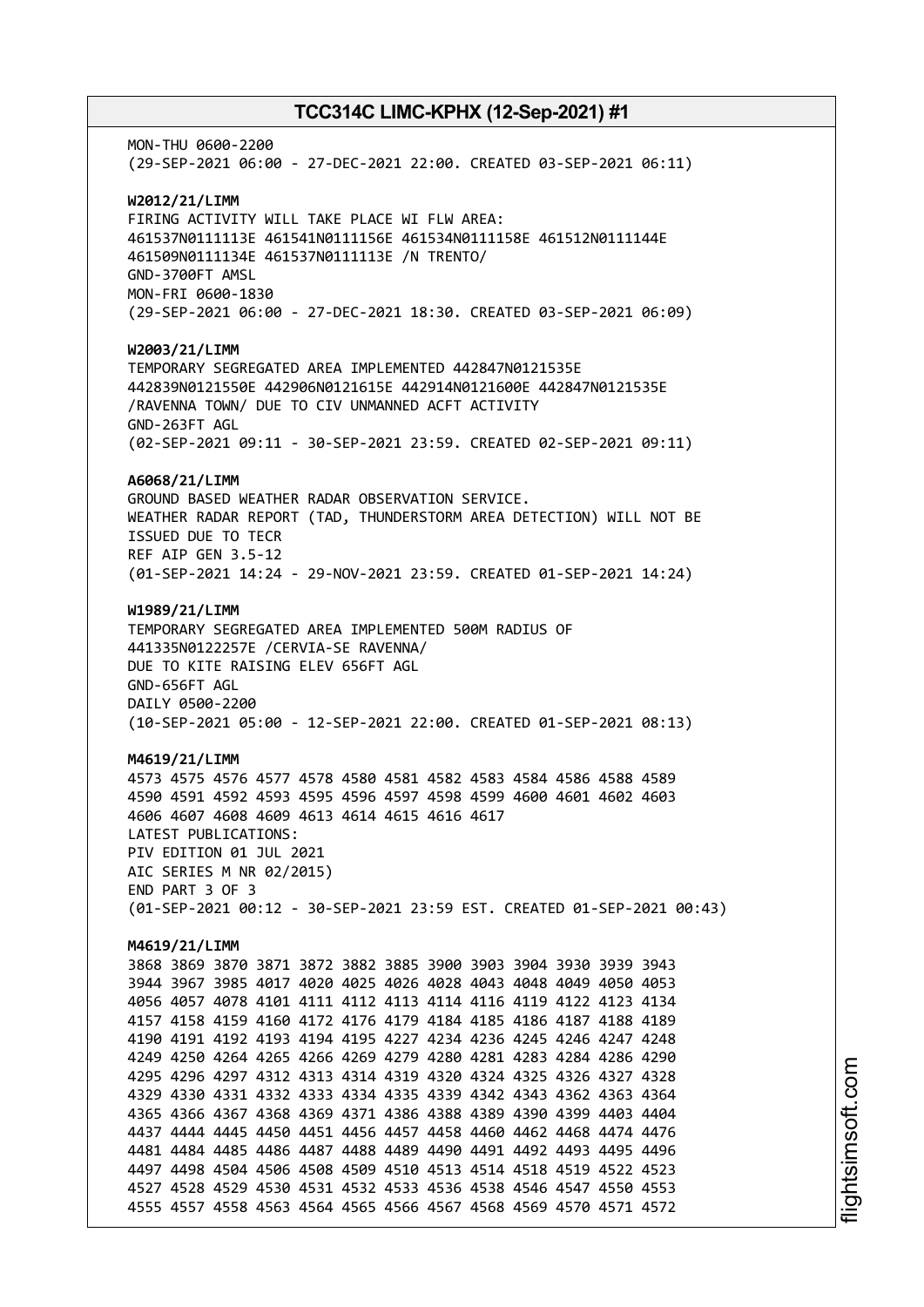END PART 2 OF 3 (01-SEP-2021 00:12 - 30-SEP-2021 23:59 EST. CREATED 01-SEP-2021 00:43) **M4619/21/LIMM** CHECKLIST OF NOTAM SERIES MIKE VALID ON 01 SEP 2021 HR 0:12 YEAR=2020 4569 4570 4571 4572 4573 4574 4575 4576 4645 5940 YEAR=2021 1761 1833 2227 2321 2525 2559 2844 2845 2847 2848 2926 2934 2935 2937 2938 2942 2945 2947 2959 2966 2987 2994 3022 3046 3065 3102 3106 3109 3111 3113 3116 3119 3121 3122 3132 3134 3146 3152 3154 3159 3160 3162 3164 3178 3183 3188 3202 3203 3206 3260 3264 3268 3271 3278 3281 3297 3304 3307 3308 3311 3314 3315 3333 3336 3352 3354 3421 3422 3423 3424 3425 3426 3427 3464 3467 3468 3469 3475 3476 3487 3503 3507 3508 3537 3538 3576 3578 3579 3581 3582 3585 3586 3588 3589 3592 3593 3594 3595 3596 3597 3603 3612 3613 3623 3624 3625 3631 3640 3653 3687 3688 3689 3690 3691 3692 3693 3694 3697 3698 3706 3754 3756 3757 3769 3770 3771 3772 3773 3774 3780 3782 3785 3798 3801 3815 3816 3817 3818 3819 3841 3842 3843 3844 END PART 1 OF 3 (01-SEP-2021 00:12 - 30-SEP-2021 23:59 EST. CREATED 01-SEP-2021 00:43) **C0887/21/LIMM** PUBLISHED ON: 06 MAY 2021 S9/2021 EFFECTIVE FROM: 17 JUN 2021 TO: 20 APR 2022 PUBLISHED ON: 06 MAY 2021 S8/2021 EFFECTIVE FROM: 17 JUN 2021 TO: 06 OCT 2021 PUBLISHED ON: 06 MAY 2021 S4/2021 EFFECTIVE FROM: 22 APR 2021 TO: 22 APR 2022 PUBLISHED ON: 11 MAR 2021 S3/2021 EFFECTIVE FROM: 01 APR 2021 TO: 30 SEP 2021 PUBLISHED ON: 18 FEB 2021) END PART 3 OF 3 (01-SEP-2021 00:00 - 30-SEP-2021 23:59 EST. CREATED 01-SEP-2021 00:13) **C0887/21/LIMM** AIC SERIES C NR 1/2010 FOLLOWING AIP SUPPLEMENT ARE STILL VALID: S20/2021 EFFECTIVE FROM: 11 OCT 2021 TO: 22 OCT 2021 PUBLISHED ON: 26 AUG 2021 S18/2021 EFFECTIVE FROM: 09 SEP 2021 TO: 03 NOV 2021 PUBLISHED ON: 29 JUL 2021 S17/2021 EFFECTIVE FROM: 14 SEP 2021 TO: 27 OCT 2021 PUBLISHED ON: 29 JUL 2021 S16/2021 EFFECTIVE FROM: 13 SEP 2021 TO: 15 JUN 2022 PUBLISHED ON: 29 JUL 2021 S15/2021 EFFECTIVE FROM: 12 SEP 2021 TO: 30 OCT 2021 PUBLISHED ON: 01 JUL 2021 S14/2021 EFFECTIVE FROM: 12 AUG 2021 TO: 11 AUG 2022 PUBLISHED ON: 01 JUL 2021 S12/2021 EFFECTIVE FROM: 15 JUL 2021 TO: 02 DEC 2021 PUBLISHED ON: 03 JUN 2021 S11/2021 EFFECTIVE FROM: 15 JUL 2021 TO: 03 NOV 2021 PUBLISHED ON: 03 JUN 2021 S10/2021 EFFECTIVE FROM: 17 JUN 2021 TO: 31 DEC 2021 END PART 2 OF 3 (01-SEP-2021 00:00 - 30-SEP-2021 23:59 EST. CREATED 01-SEP-2021 00:13)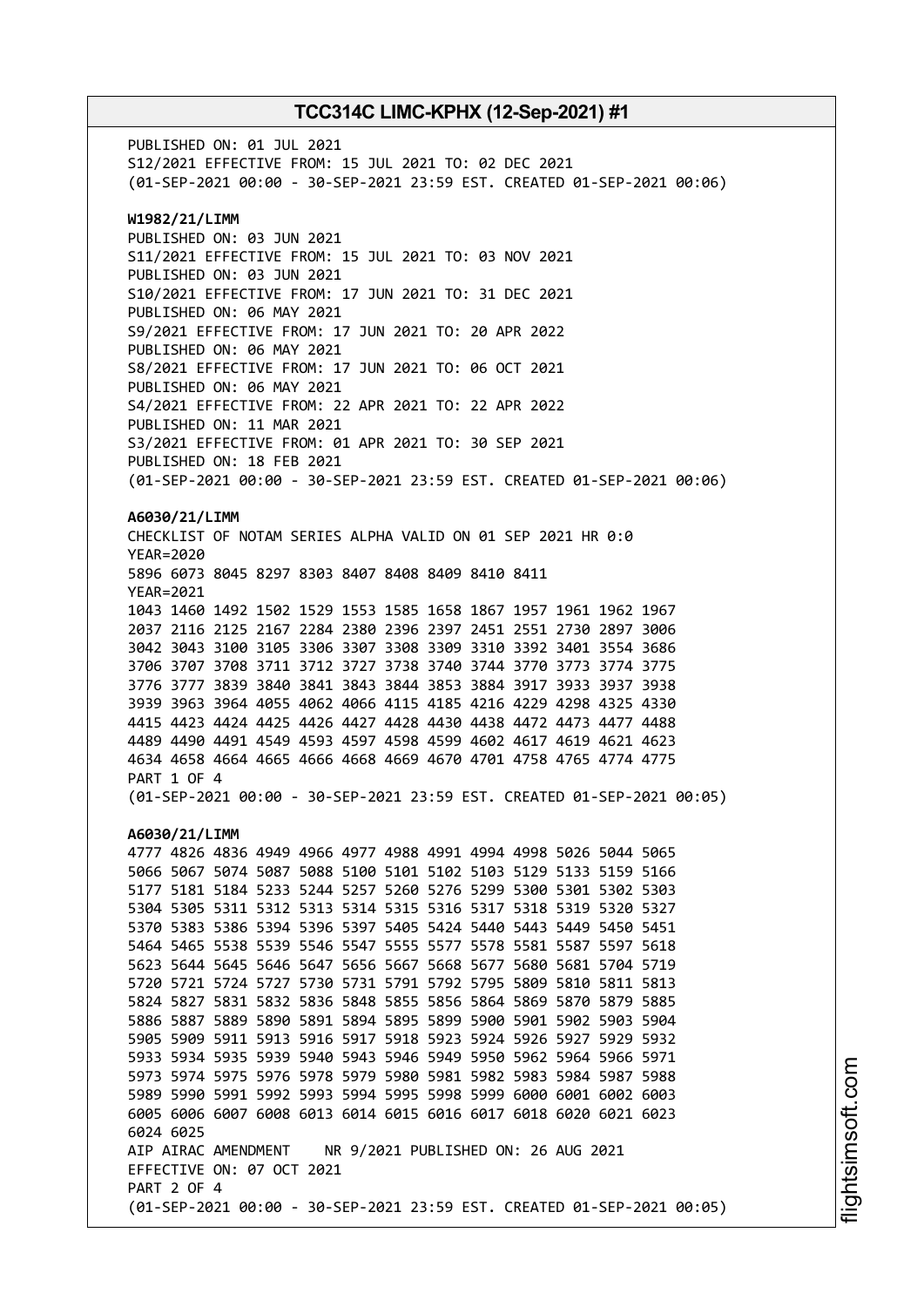**A6030/21/LIMM** AIP SUPPLEMENT NR S20/2021 PUBLISHED ON: 26 AUG 2021 EFFECTIVE ON: 11 OCT 2021 AIC SERIES A NR 3/2021 FOLLOWING AIP SUPPLEMENT ARE STILL VALID: S20/2021 EFFECTIVE FROM: 11 OCT 2021 TO: 22 OCT 2021 PUBLISHED ON: 26 AUG 2021 S18/2021 EFFECTIVE FROM: 09 SEP 2021 TO: 03 NOV 2021 PUBLISHED ON: 29 JUL 2021 S17/2021 EFFECTIVE FROM: 14 SEP 2021 TO: 27 OCT 2021 PUBLISHED ON: 29 JUL 2021 S16/2021 EFFECTIVE FROM: 13 SEP 2021 TO: 15 JUN 2022 PUBLISHED ON: 29 JUL 2021 S15/2021 EFFECTIVE FROM: 12 SEP 2021 TO: 30 OCT 2021 PUBLISHED ON: 01 JUL 2021 S14/2021 EFFECTIVE FROM: 12 AUG 2021 TO: 11 AUG 2022 PUBLISHED ON: 01 JUL 2021 S12/2021 EFFECTIVE FROM: 15 JUL 2021 TO: 02 DEC 2021 PUBLISHED ON: 03 JUN 2021 S11/2021 EFFECTIVE FROM: 15 JUL 2021 TO: 03 NOV 2021 PART 3 OF 4 (01-SEP-2021 00:00 - 30-SEP-2021 23:59 EST. CREATED 01-SEP-2021 00:05) **A6030/21/LIMM** PUBLISHED ON: 03 JUN 2021 S10/2021 EFFECTIVE FROM: 17 JUN 2021 TO: 31 DEC 2021 PUBLISHED ON: 06 MAY 2021 S9/2021 EFFECTIVE FROM: 17 JUN 2021 TO: 20 APR 2022 PUBLISHED ON: 06 MAY 2021 S8/2021 EFFECTIVE FROM: 17 JUN 2021 TO: 06 OCT 2021 PUBLISHED ON: 06 MAY 2021 S4/2021 EFFECTIVE FROM: 22 APR 2021 TO: 22 APR 2022 PUBLISHED ON: 11 MAR 2021 S3/2021 EFFECTIVE FROM: 01 APR 2021 TO: 30 SEP 2021 PUBLISHED ON: 18 FEB 2021) PART 4 OF 4 (01-SEP-2021 00:00 - 30-SEP-2021 23:59 EST. CREATED 01-SEP-2021 00:05) **B5363/21/LIMM** CHECKLIST OF NOTAM SERIES BRAVO VALID ON 01 SEP 2021 HR 0:0 YEAR=2018 4906 4907 6652 7695 YEAR=2019 7162 YEAR=2020 3340 4415 4502 4749 4757 4758 5839 6550 6637 6716 7030 YEAR=2021 0216 0635 0660 0950 1300 1433 1488 1807 1899 1901 1902 1903 1904 1905 1906 1957 1958 2233 2236 2240 2242 2247 2266 2271 2301 2302 2332 2333 2521 2621 2802 2841 2871 2903 3027 3028 3075 3083 3151 3182 3245 3246 3247 3248 3249 3296 3344 3345 3346 3351 3354 3397 3415 3422 3423 3424 3431 3432 3433 3447 3462 3469 3475 3478 3479 3480 3482 3483 3484 3545 3546 3568 3582 3583 3593 3596 3597 3614 3615 3633 3634 3635 3641 3653 3691 3692 3693 3694 3718 3719 3720 3749 3769 3786 3795 3796 3798 3800 3801 3802 3807 3836 3842 3843 3849 3851 3855 3893 3895 3940 3944 3946 3964 3966 3968 3973 3974 3975 3976 3977 3978 3979 3995 4013 4039 4042 4045 4046 4080 4103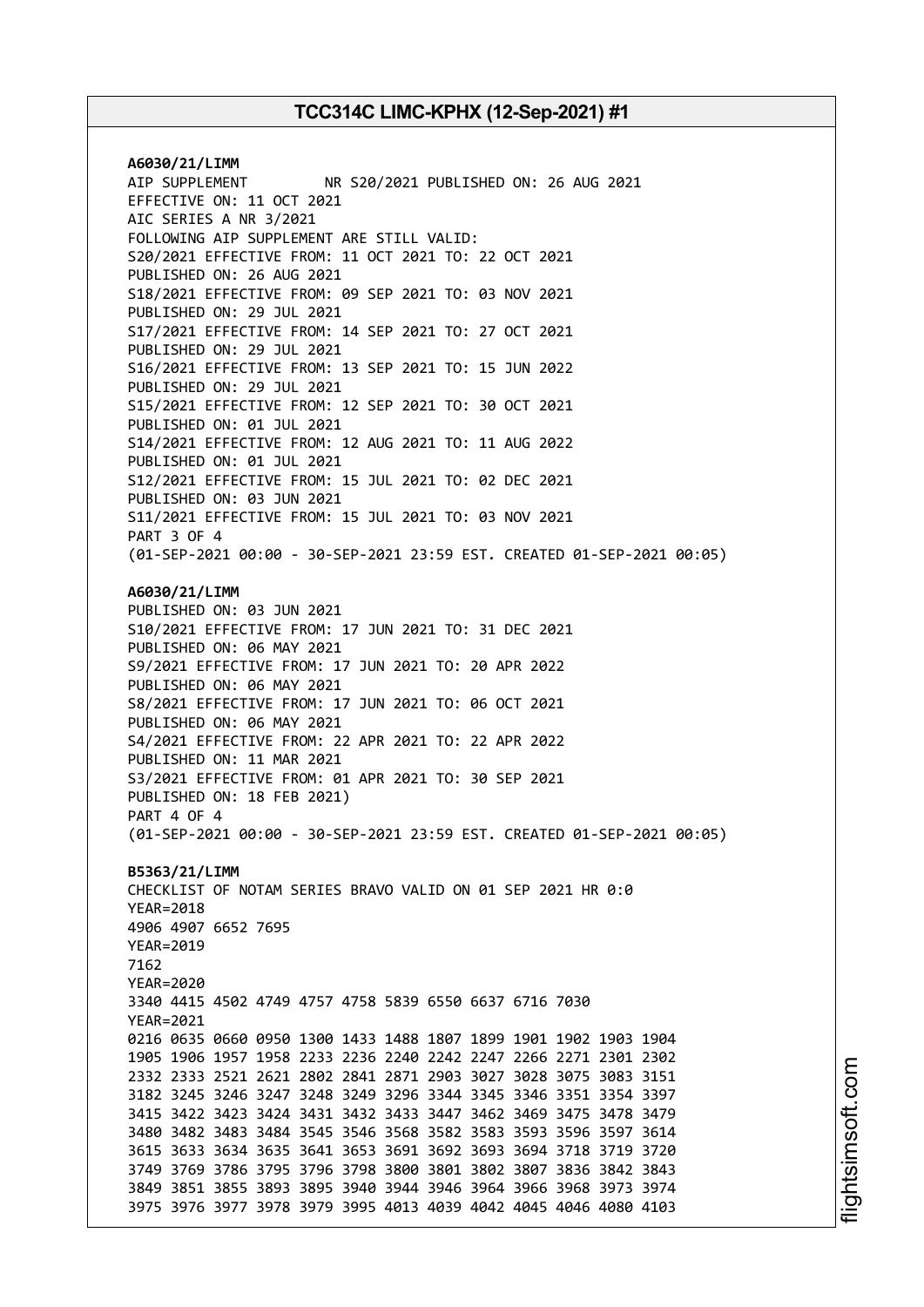END PART 1 OF 5 (01-SEP-2021 00:00 - 30-SEP-2021 23:59 EST. CREATED 01-SEP-2021 00:03) **B5363/21/LIMM** PUBLISHED ON: 18 FEB 2021) END PART 5 OF 5 (01-SEP-2021 00:00 - 30-SEP-2021 23:59 EST. CREATED 01-SEP-2021 00:03) **B5363/21/LIMM** PUBLISHED ON: 29 JUL 2021 S15/2021 EFFECTIVE FROM: 12 SEP 2021 TO: 30 OCT 2021 PUBLISHED ON: 01 JUL 2021 S14/2021 EFFECTIVE FROM: 12 AUG 2021 TO: 11 AUG 2022 PUBLISHED ON: 01 JUL 2021 S12/2021 EFFECTIVE FROM: 15 JUL 2021 TO: 02 DEC 2021 PUBLISHED ON: 03 JUN 2021 S11/2021 EFFECTIVE FROM: 15 JUL 2021 TO: 03 NOV 2021 PUBLISHED ON: 03 JUN 2021 S10/2021 EFFECTIVE FROM: 17 JUN 2021 TO: 31 DEC 2021 PUBLISHED ON: 06 MAY 2021 S9/2021 EFFECTIVE FROM: 17 JUN 2021 TO: 20 APR 2022 PUBLISHED ON: 06 MAY 2021 S8/2021 EFFECTIVE FROM: 17 JUN 2021 TO: 06 OCT 2021 PUBLISHED ON: 06 MAY 2021 S4/2021 EFFECTIVE FROM: 22 APR 2021 TO: 22 APR 2022 PUBLISHED ON: 11 MAR 2021 S3/2021 EFFECTIVE FROM: 01 APR 2021 TO: 30 SEP 2021 END PART 4 OF 5 (01-SEP-2021 00:00 - 30-SEP-2021 23:59 EST. CREATED 01-SEP-2021 00:03) **B5363/21/LIMM** 5307 5308 5309 5310 5311 5313 5316 5317 5318 5319 5320 5321 5322 5323 5324 5325 5327 5329 5331 5333 5334 5335 5336 5338 5339 5340 5341 5342 5343 5346 5347 5348 5349 5350 5352 5353 5355 5356 5357 5358 5359 5360 5361 5362 LATEST PUBLICATIONS: AIP AMENDMENT NR 13/2016 PUBLISHED ON: 22 12 2016 AIP AIRAC AMENDMENT NR 9/2021 PUBLISHED ON: 26 AUG 2021 EFFECTIVE ON: 07 OCT 2021 AIP SUPPLEMENT NR S20/2021 PUBLISHED ON: 26 AUG 2021 EFFECTIVE ON: 11 OCT 2021 FOLLOWING AIP SUPPLEMENT ARE STILL VALID: S20/2021 EFFECTIVE FROM: 11 OCT 2021 TO: 22 OCT 2021 PUBLISHED ON: 26 AUG 2021 S18/2021 EFFECTIVE FROM: 09 SEP 2021 TO: 03 NOV 2021 PUBLISHED ON: 29 JUL 2021 S17/2021 EFFECTIVE FROM: 14 SEP 2021 TO: 27 OCT 2021 PUBLISHED ON: 29 JUL 2021 S16/2021 EFFECTIVE FROM: 13 SEP 2021 TO: 15 JUN 2022 END PART 3 OF 5 (01-SEP-2021 00:00 - 30-SEP-2021 23:59 EST. CREATED 01-SEP-2021 00:03) **B5363/21/LIMM** 4105 4108 4115 4119 4121 4122 4123 4124 4125 4164 4179 4180 4181 4182 4183 4184 4185 4187 4205 4206 4255 4256 4262 4264 4273 4275 4291 4299 4301 4303 4304 4305 4307 4308 4314 4339 4371 4381 4393 4394 4395 4422 4443 4473 4488 4502 4504 4507 4516 4528 4532 4536 4537 4538 4547 4548 4578 4605 4606 4607 4644 4657 4661 4685 4688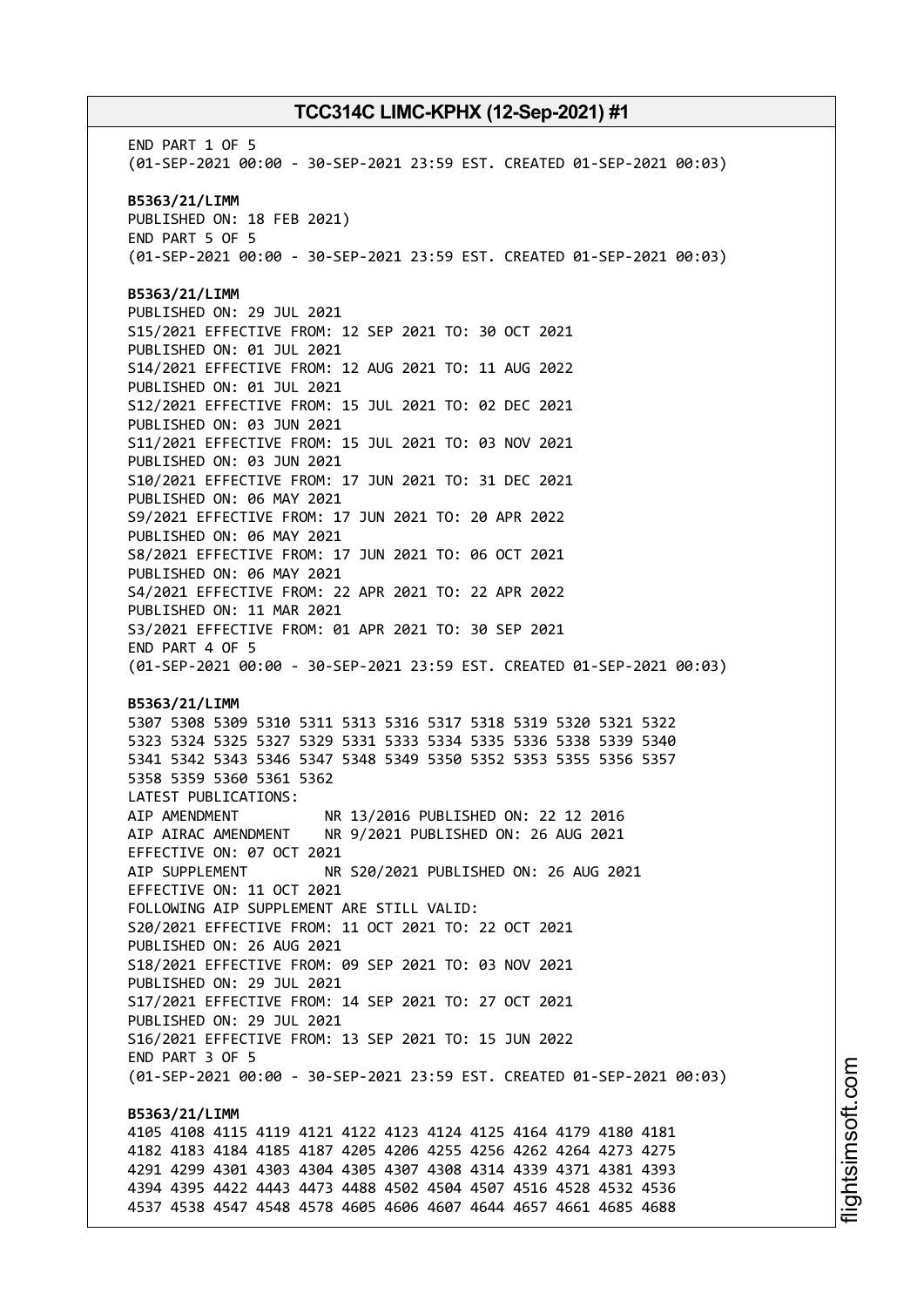4699 4702 4707 4709 4715 4716 4717 4718 4719 4720 4721 4722 4724 4725 4726 4727 4734 4738 4760 4766 4778 4779 4782 4792 4805 4812 4813 4814 4841 4842 4853 4864 4873 4882 4910 4914 4976 4999 5002 5007 5010 5011 5012 5017 5018 5034 5043 5044 5046 5056 5061 5063 5068 5111 5112 5113 5116 5122 5133 5136 5148 5149 5150 5151 5152 5159 5161 5164 5166 5170 5173 5185 5190 5191 5193 5199 5200 5205 5218 5220 5221 5227 5229 5231 5236 5247 5248 5250 5252 5270 5271 5272 5273 5275 5276 5277 5279 5285 5287 5289 5290 5293 5294 5296 5301 5302 5303 5304 END PART 2 OF 5 (01-SEP-2021 00:00 - 30-SEP-2021 23:59 EST. CREATED 01-SEP-2021 00:03)

## **A6023/21/LIMM**

OBSTACLE CABLEWAY ERECTED SITE /CHIESA IN VALMANECO - NNW SONDRIO/ START COORDINATES (WGS-84) 461638N0095047E END COORDINATES (WGS-84) 461657N0095056E LENGTH 600M - HIGHEST POINT AMSL 1350M/4429FT - MAX HEIGHT OF CABLE 280M/918FT AGL - ICAO SGL UNPROVIDED (22-SEP-2021 00:00 - 28-SEP-2021 23:59. CREATED 31-AUG-2021 14:43)

### **A6020/21/LIMM**

OBST LGT ON CHIMNEYS UNSERVICEABLE. DISTRICT 'MILANO' TOWN 'VAREDO' SITE 'VAREDO' -IDENT T000954 COORD (WGS-84) 453530N0090853E ELEV AGL 103M/338FT, ELEV AMSL 278M/912FT. -IDENT T000955 COORD (WGS-84) 453540N0090909E ELEV AGL 114M/374FT, ELEV AMSL 290M/951FT REF AIP ENR 5.4.1.9-4 (31-AUG-2021 13:12 - 26-NOV-2021 23:59 EST. CREATED 31-AUG-2021 13:12)

#### **A6016/21/LIMM**

ENTRY, EXIT AND OVERFLIGHT OF ITALIAN AIRSPACE IS PROHIBITED FOR ALL COMMERCIAL ACFT OPERATORS REGISTERED IN THE REPUBLIC OF BELARUS INCLUDING AS A MARKETING CARRIER IN CODE SHARING OR BLOCKSPACE ARRANGEMENTS, EXCEPT FOR ACFT IN EMERGENCY, SAR AND FLIGHTS FOR HUMANITARIAN PURPOSES, ACCORDING TO COUNCIL REGULATION OF EUROPEAN UNION 907/2021 OF 4TH OF JUNE 2021. REF AIP GEN 1.2-1 (31-AUG-2021 09:50 - 28-NOV-2021 23:59 EST. CREATED 31-AUG-2021 09:50)

## **A6002/21/LIMM**

OBSTACLE LIGHT ON CHIMNEY NOT AVBL REGION 'LOMBARDIA' DISTRICT 'BERGAMO' TOWN 'VILLA DI SERIO' SITE 'VILLA DI SERIO' OBSTACLE CHIMNEY IDENT T000179 POSITION COORD (WGS84): 454351N 0094423E ELEV AGL 100M /328FT - ELEV AMSL 384M /1260FT REF AIP ENR 5.4.1.9-1 (06-SEP-2021 00:01 - 04-DEC-2021 23:59 EST. CREATED 30-AUG-2021 17:01)

#### **W1978/21/LIMM**

AEROBATIC AIR DISPLAY WILL TAKE PLACE WI AREA 3NM RADIUS OF 441918N0104955E /PAVULLO - SSW MODENA/ GND-3000FT AMSL DATLY SR-SS (10-SEP-2021 00:00 - 12-SEP-2021 23:59. CREATED 30-AUG-2021 10:10)

# **W1974/21/LIMM**

MILITARY FIRING AREA /CARPEGNA-SSW SAN MARINO/ ACTIVATED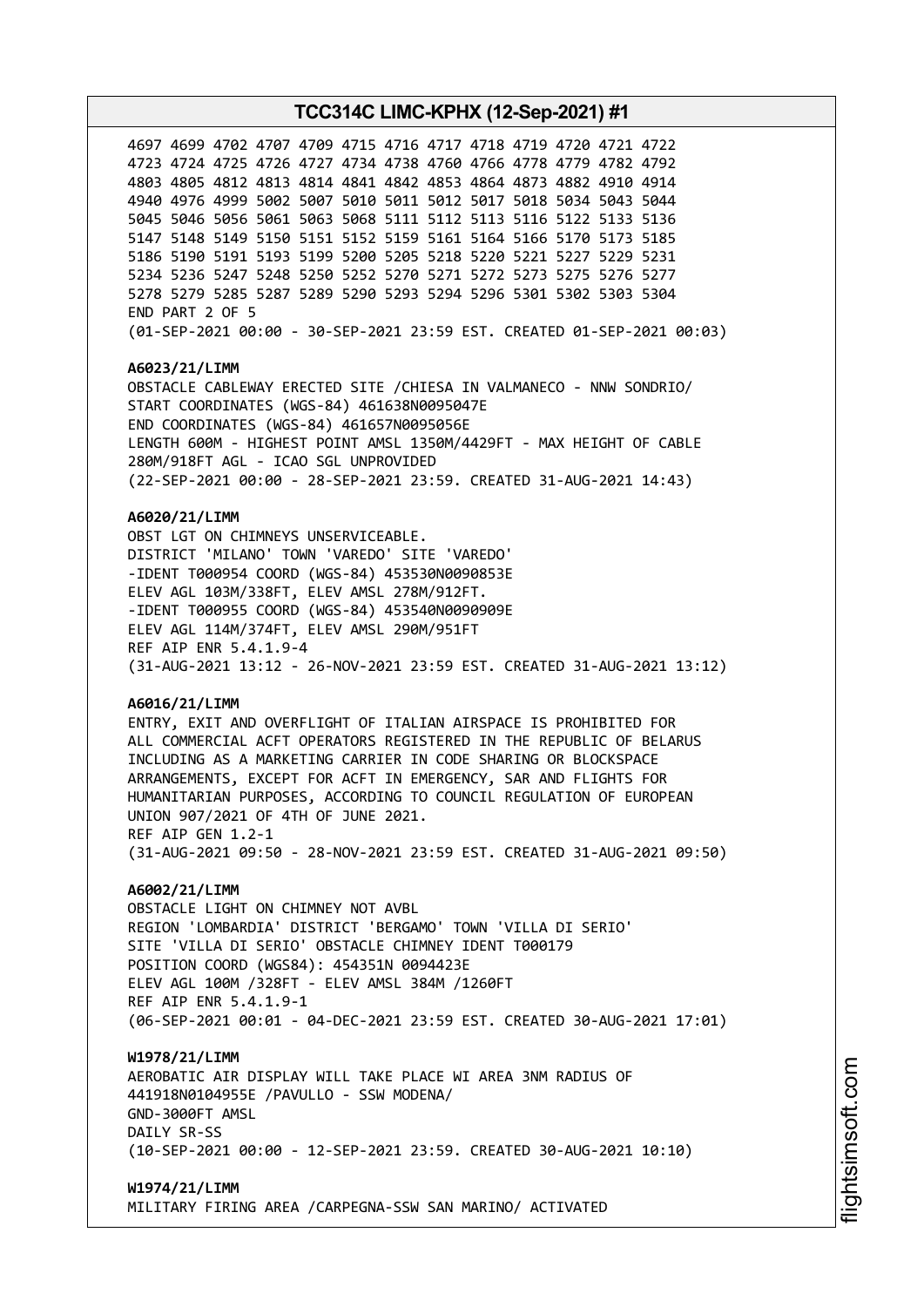REF AIP ENR 5.2.1.2-1 SFC-6300FT AMSL 27 30 0630-1030 1230-1630 AND 29 0500-2100 (27-SEP-2021 06:30 - 30-SEP-2021 16:30. CREATED 30-AUG-2021 07:06) **A5962/21/LIMM** PIACENZA TACAN 'PIA' CH 121X OPERATIONAL STATUS MONITORING NOT AVBL. RMK: PILOTS ARE REQUESTED TO REPORT IF TACAN SIGNAL IS NOT RECEIVED REF AIP ENR 4.1.2-2 MON 0000-0600 1430-0600, TUE-THU 1430-0600, FRI 1000-2359, SAT AND SUN H24 (30-AUG-2021 06:39 - 26-NOV-2021 23:59 EST. CREATED 30-AUG-2021 06:40) **A5946/21/LIMM** REF AIP ENR 4.1.2-3 'MILITARY RADIO AIDS NOT INCLUDED IN AD SECTION' REFERRING TO RIVOLTO TACAN 'RIV' CH 37X COLUMN 8 'DESIGNATED OPERATIONAL COVERAGE LIMITATIONS' CHG TO READ: 40NM/25000FT LIMITATIONS AT 40NM: 040DEG/115DEG MRA 10000FT 115DEG/240DEG MRA 2000FT 240DEG/290DEG MRA 7000FT 290DEG/040DEG MRA 12500FT (28-AUG-2021 06:06 - PERM. CREATED 28-AUG-2021 06:06) **W1960/21/LIMM** TEMPORARY SEGREGATED AREAS IMPLEMENTED /PISA TOWN/ DUE TO CIV UNMANNED ACFT ACTIVITY: AREA A: 434419N0102310E 434421N0102404E 434320N0102408E 434320N0102322E 434419N0102310E VERTICAL LIMITS: 160FT AGL AREA B: 434313N0102325E 434308N0102439E 434231N0102433E 434235N0102329E 434313N0102325E VERTICAL LIMITS: 82FT AGL RMK: ACT SUBJ COOR WITH PISA TWR GND-160FT AGL DAILY SR-SS (01-SEP-2021 00:00 - 15-OCT-2021 23:59. CREATED 27-AUG-2021 13:42) **W1959/21/LIMM** MIL PJE WILL TAKE PLACE WI AREA 2NM RADIUS OF 450747N0073658E /VENARIA REALE-N TORINO/ RMK: ACT SUBJ APPROVAL BY AND CONS RDO CONTACT WITH TORINO APP/MILANO ACC GND-FL130 DATLY 0600-SS (13-SEP-2021 06:00 - 15-SEP-2021 18:30. CREATED 27-AUG-2021 13:41) **A5935/21/LIMM** FIRENZE CTR. APPROACH CONTROL SERVICE PROVIDED WITHOUT RADAR SURVEILLANCE BELOW FL110 DUE TO MAINT. REF ENR 2.1.2.12-2 (14-SEP-2021 06:00 - 16-SEP-2021 16:00. CREATED 27-AUG-2021 12:53) **A5933/21/LIMM** GENOVA CTR. APPROACH CONTROL SERVICE SURVEILLANCE MINIMUM ALTITUDE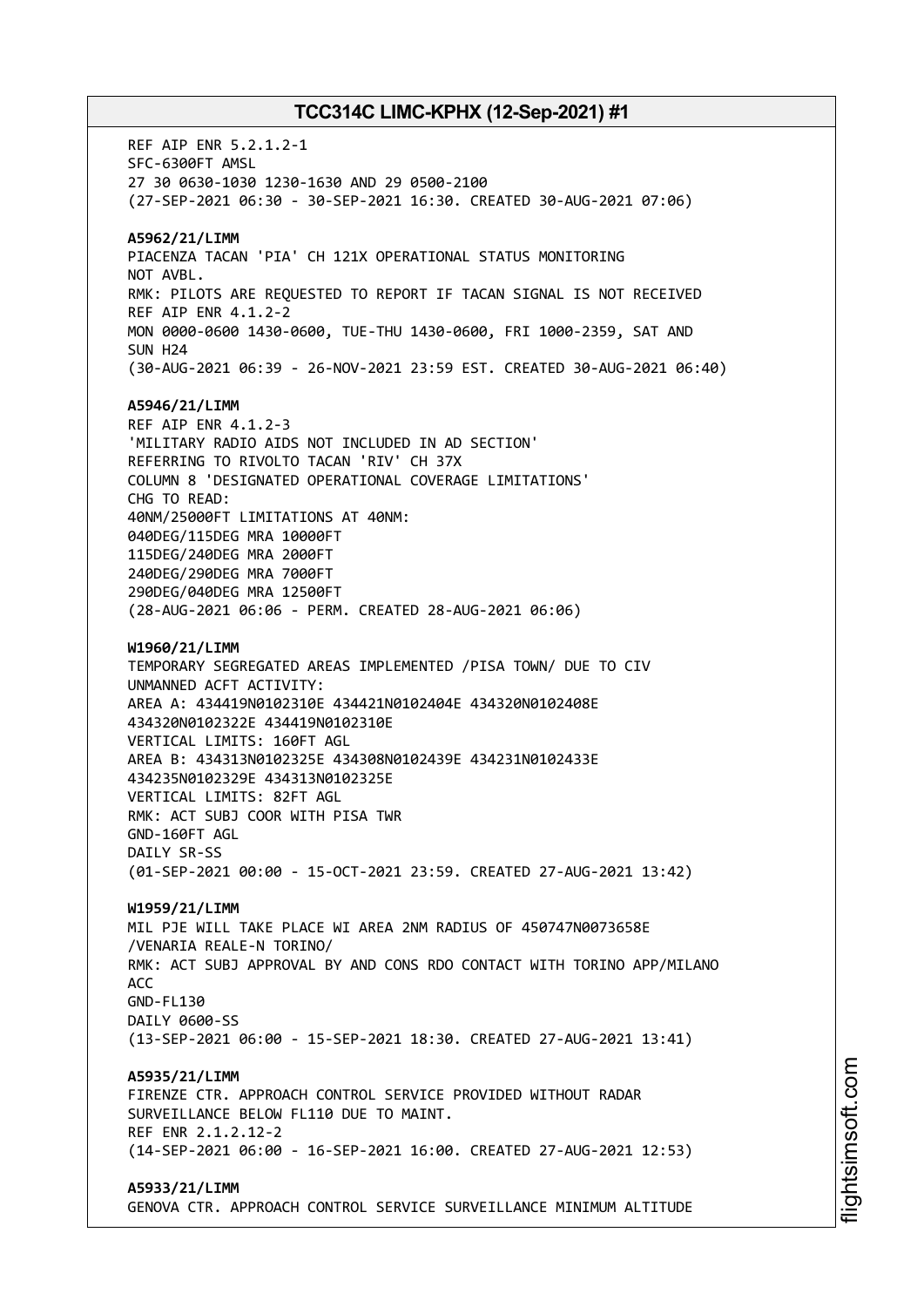RAISED TO 5000FT AMSL, BELOW THAT ALTITUDE ONLY ONE IFR AND/OR SPECIAL VFR ALLOWED AT TIME. REF AIP ENR 2.1.2.14.1 (21-SEP-2021 07:00 - 21-SEP-2021 09:00. CREATED 27-AUG-2021 12:51) **A5911/21/LIMM** TRIGGER NOTAM-AIRAC SUP S20/21 IN FORCE FM 11 TO 22 OCT 2021 TEMPORARY AIR NAVIGATION WARNING: MILITARY ACTIVITY 'MARE APERTO 2021' SUP IS POSTED AND AVBL ON WEBSITE WWW.ENAV.IT SFC-UNL (11-OCT-2021 00:00 - 22-OCT-2021 23:59. CREATED 26-AUG-2021 14:42) **W1938/21/LIMM** AEROBATIC GLIDER COMPETITION WILL TAKE PLACE WI AREA 5000M RADIUS OF 434945N0103445E /LIQL AD/ RMK: ACT SUBJ COOR WITH LUCCA AD FLT INFO UNIT (AFIU) GND-4000FT AGL DAILY 0700-1700 (10-SEP-2021 07:00 - 12-SEP-2021 17:00. CREATED 25-AUG-2021 11:34) **W1935/21/LIMM** AEROBATIC ACFT COMPETITION WILL TAKE PLACE WI AREA 434936N0103421E 434931N0103505E 435000N0103511E 435001N0103426E 434936N0103421E /LIQL AD - E LUCCA/ RMK: ACT SUBJ COOR WITH LUCCA AD FLT INFO UNIT (AFIU) GND-3600FT AMSL 16-18 0700-1700 AND 19 0700-1100 (16-SEP-2021 07:00 - 19-SEP-2021 11:00. CREATED 25-AUG-2021 11:08) **W1933/21/LIMM** OVERFLYING FORBIDDEN TO VFR FLT AND UNMANNED ACFT UNDER PROVISION OF ARTICLE 793 AIR NAVIGATION ACT WI AREA 2NM RADIUS OF 453620N0091700E /MONZA TOWN/ RMK: STATE ACFT, HEL AUTHORIZED BY CIV AVIATION AUTHORITY AND HEMS (HELICOPTER EMERGENCY MEDICAL SERVICE) TFC NOT AFFECTED GND-2500FT AMSL DAILY 0600-1800 (10-SEP-2021 06:00 - 12-SEP-2021 18:00. CREATED 25-AUG-2021 09:36) **W1930/21/LIMM** TEMPORARY SEGREGATED AREA IMPLEMENTED 4M RADIUS OF 442810N0121556E /MARINA DI RAVENNA - NE RAVENNA/ DUE TO CIV UNMANNED ACFT ACTIVITY GND-400FT AGL (31-AUG-2021 00:00 - 31-OCT-2021 23:59. CREATED 25-AUG-2021 09:24) **W1924/21/LIMM** MILITARY FIRING AREA /TAVERNETTE-WSW TORINO/ ACTIVATED REF AIP ENR 5.2.1.1-2 SFC-8400FT AMSL (22-SEP-2021 06:00 - 22-SEP-2021 20:00. CREATED 25-AUG-2021 06:30) **A5848/21/LIMM** ATS COMMUNICATION FACILITIES. 'CAMERI GND' FREQ 139.100MHZ NOT AVBL REF AIP ENR 2.1.3-3 (24-AUG-2021 16:47 - 19-NOV-2021 11:00 EST. CREATED 24-AUG-2021 16:47) **W1916/21/LIMM**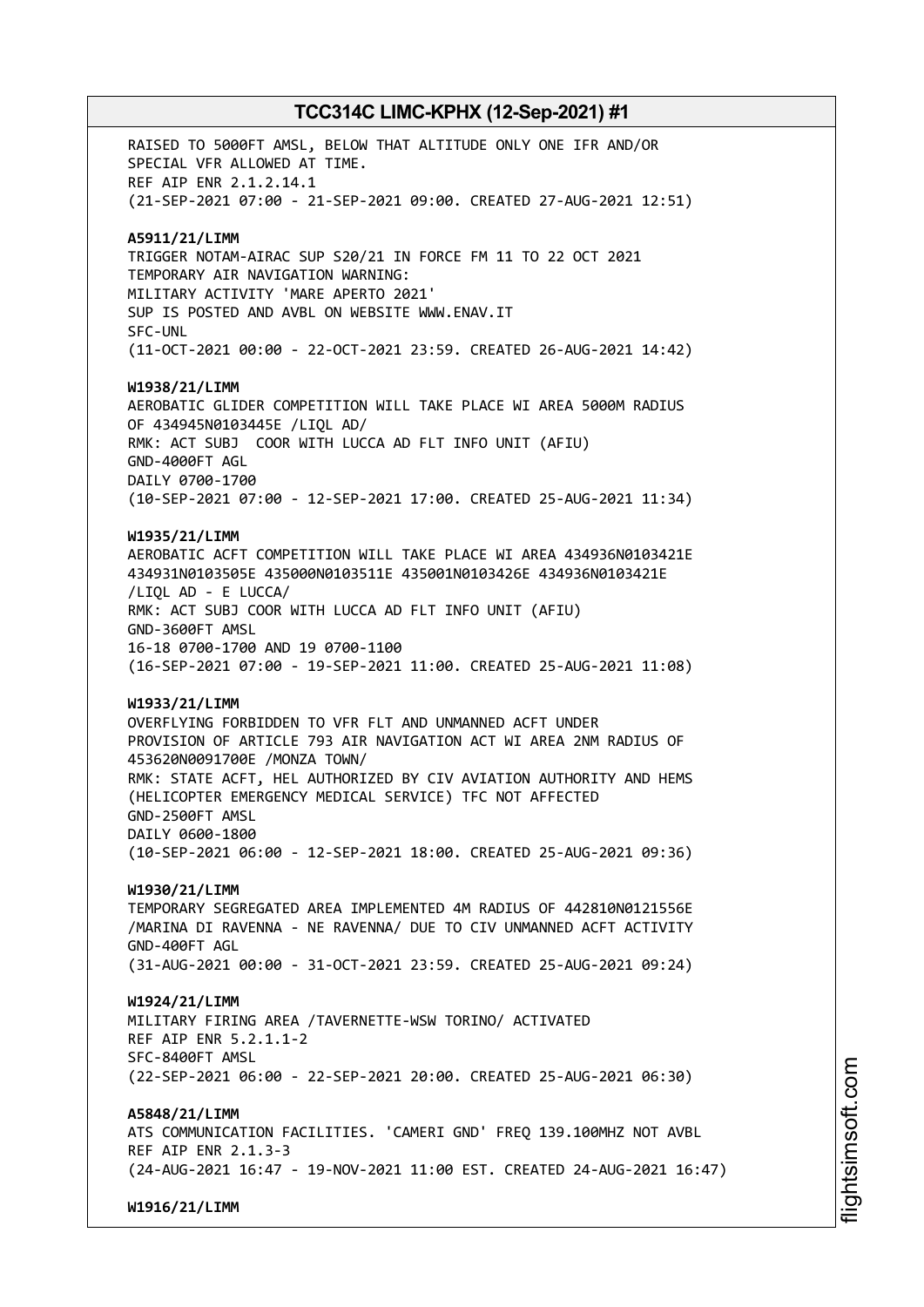MILITARY FIRING AREA /MONTE SERVA NORD - N BELLUNO/ ACTIVATED REF AIP ENR 5.2.1.2-2 SFC-5100FT AMSL 22 AND 29 0500-2030 (22-SEP-2021 05:00 - 29-SEP-2021 20:30. CREATED 24-AUG-2021 08:34) **W1907/21/LIMM** MILITARY PARACHUTE JUMPING EXERCISES WILL TAKE PLACE WI AREA 2.5NM RADIUS OF 460707N0124415E /MANIAGO-NNE PORDENONE/ RMK: ACT SUBJ APPROVAL BY AND CONS RDO CTC WITH AVIANO APP IN COOR WITH PADOVA ACC SFC-FL115 07-09 0800-2000, 13-17 0700-1000 AND 1200-2200 (07-SEP-2021 08:00 - 17-SEP-2021 22:00. CREATED 23-AUG-2021 09:55) **W1899/21/LIMM** MASS MOVEMENT OF ULTRA LIGHT MACHINES WI FLW AREA: 460238N0121956E 461109N0124037E 461001N0124152E 455931N0122619E 460238N0121956E /CASTELLO D'AVIANO - WNW PORDENONE/ RMK: ACT SUBJ APPROVAL AND PRIOR COOR WITH AVIANO APP IN COOR WITH PADOVA ACC GND-7000FT AMSL DAILY SR-SS (18-SEP-2021 00:00 - 19-SEP-2021 23:59. CREATED 19-AUG-2021 12:18) **W1885/21/LIMM** MILITARY PARACHUTE JUMPING EXERCISES WILL TAKE PLACE WI FLW AREA: AREA 'CHARLIE': 440309N0095221E 440409N0095258E 440329N0095501E 440230N0095425E 440309N0095221E /LA SPEZIA GULF-SE LA SPEZIA/ SFC-FL060 THU 0600-1530 (09-SEP-2021 06:00 - 16-SEP-2021 15:30. CREATED 19-AUG-2021 06:29) **W1883/21/LIMM** MILITARY PARACHUTE JUMPING EXERCISES WILL TAKE PLACE WI AREA 3NM RADIUS OF 440542N0095618E /ROMITO MAGRA-E LA SPEZIA/ SFC-FL130 SEP 01 02 06 07 09 13-16 20-23 27-29 30 0600-1400, 03 10 18 AND 24 0600-1000 (01-SEP-2021 06:00 - 30-SEP-2021 14:00. CREATED 19-AUG-2021 06:27) **A5727/21/LIMM** NATIONAL AIR CARRIERS AND CAPTAINS OF ACFT IN CHARGE OF AIR SERVICE MANAGED BY CARRIERS HOLDERS OF OPERATING ITALIAN ISSUED LICENCE, WHETHER THEY ARE CONTRACTUAL CARRIERS AND/OR DE FACTO CARRIERS, OR PERFORMING AIR SERVICE WITH COMMERCIAL CHARTER AGREEMENT OR WITH CODE SHARING AND TO ALL FLIGHTS PERFORMED WITH ITALIAN ACFT REGISTRATION, ARE REQUESTED TO AVOID AFGHAN FIR (OAKX) UNTIL FURTHER NOTICE (18-AUG-2021 09:15 - 30-SEP-2021 21:59 EST. CREATED 18-AUG-2021 09:15) **A5721/21/LIMM** REF AIP ENR 5.1.3-1 'DANGER AREAS' NEW AREA IMPLEMENTED WITH FLW CHARACTERISTICS: - COLUMN 1 'IDENTIFICATION - NAME - LATERAL LIMITS': LI D266/HAAR-A - MAR ADRIATICO AREA BOUNDED BY LINE JOINING THE FOLLOWING POINTS: 452530N0125440E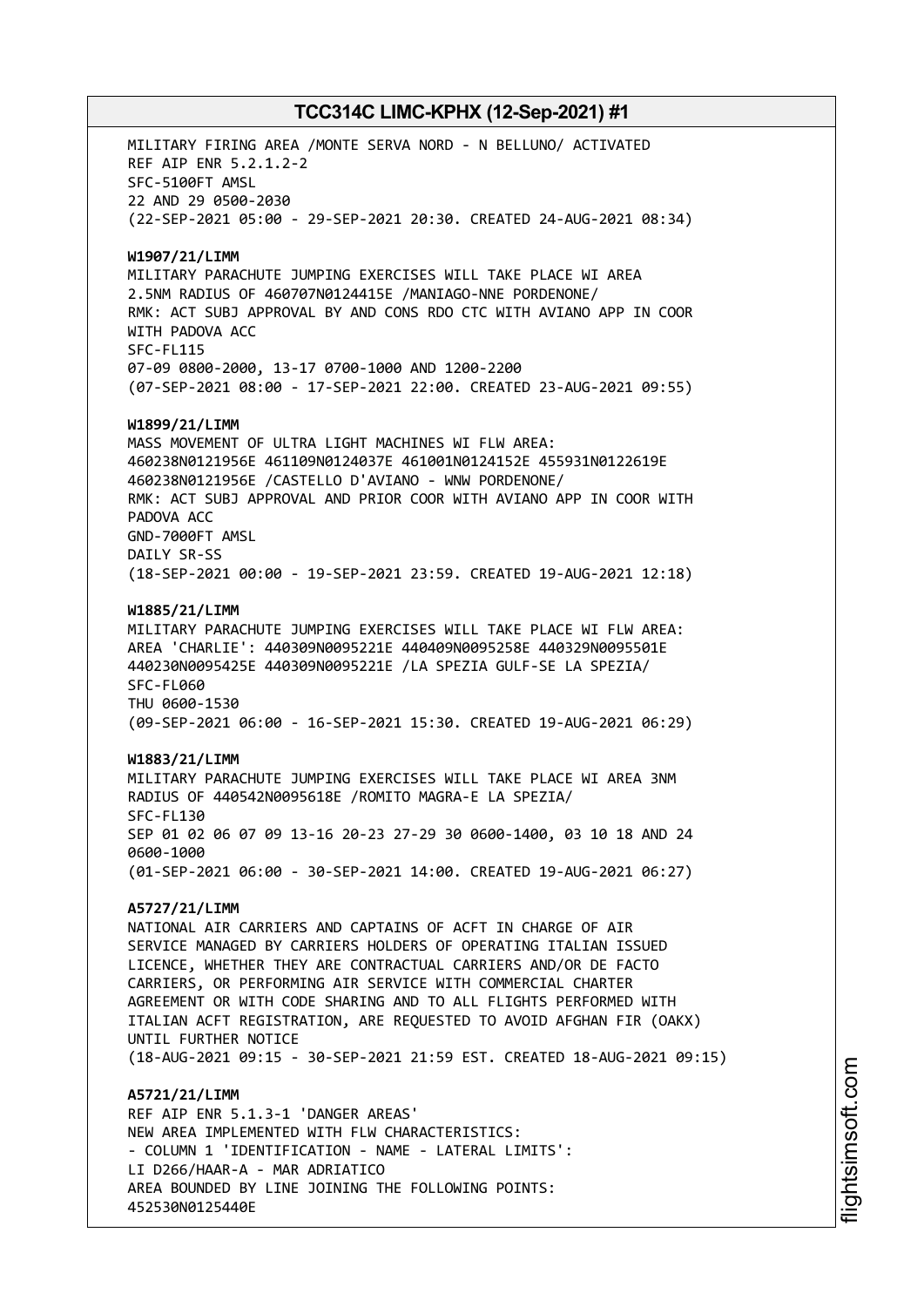451121N0125033E 451000N0130000E 451800N0130000E 452313N0130737E 452530N0130246E 452530N0125440E - COLUMN 2 'UPPER/LOWER LIMIT': FROM 1000FT AMSL TO 3000FT AMSL - COLUMN 3 'TYPE OF ACTIVITY': AIR TO AIR REFUELLING - COLUMN 4 'REMARKS': 1) HR: H24 2) RESPONSIBLE ATS UNIT: PADOVA SCCAM 3) INFORMATION ON EFFECTIVE OCCUPATION CAN BE REQUIRED DIRECTLY TO PADOVA SCCAM OR TROUGHT PADOVA ACC/FIC 4) THE AIRMAN'S ATTENTION IS DRAWN TO THE DANGEROUS NATURE OF THE ACTIVITY TAKING PLACE IN THIS AREA. - COLUMN 5 'VALIDITY TILL': NIL 1000FT AMSL-3000FT AMSL (18-AUG-2021 07:22 - PERM. CREATED 18-AUG-2021 07:22) **A5720/21/LIMM** REF AIP ENR 5.1.3-1 'DANGER AREAS' NEW AREA IMPLEMENTED WITH FOLLOW CHARACTERISTICS: - COLUMN 1 'IDENTIFICATION - NAME - LATERAL LIMITS': LI D266 / HAAR-C - MAR ADRIATICO AREA BOUNDED BY LINE JOINING THE FOLLOWING POINTS: 443120N0124204E 443615N0125635E 441012N0131709E 440522N0130228E 443120N0124204E - COLUMN 2 'UPPER/LOWER LIMIT': FROM 1000FT AMSL TO 4000FT AMSL - COLUMN 3 'TYPE OF ACTIVITY': AIR TO AIR REFUELLING - COLUMN 4 'REMARKS': 1) HR: H24 2) RESPONSIBLE ATS UNIT: PADOVA SCCAM 3) INFORMATION ON EFFECTIVE OCCUPATION CAN BE REQUIRED DIRECTLY TO PADOVA SCCAM OR TROUGHT PADOVA ACC/FIC 4) THE AIRMAN'S ATTENTION IS DRAWN TO THE DANGEROUS NATURE OF THE ACTIVITY TAKING PLACE IN THIS AREA. - COLUMN 5 'VALIDITY TILL': NIL 1000FT AMSL-4000FT AMSL (18-AUG-2021 07:19 - PERM. CREATED 18-AUG-2021 07:19) **A5719/21/LIMM** REF AIP ENR 5.1.3-1 'DANGER AREAS' NEW AREA IMPLEMENTED WITH FOLLOW CHARACTERISTICS: - COLUMN 1 'IDENTIFICATION - NAME - LATERAL LIMITS': LI D266 / HAAR-B - MAR ADRIATICO AREA BOUNDED BY LINE JOINING THE FOLLOWING POINTS: 451121N0125033E 450914N0124527E 443120N0124204E 443615N0125635E 451000N0130000E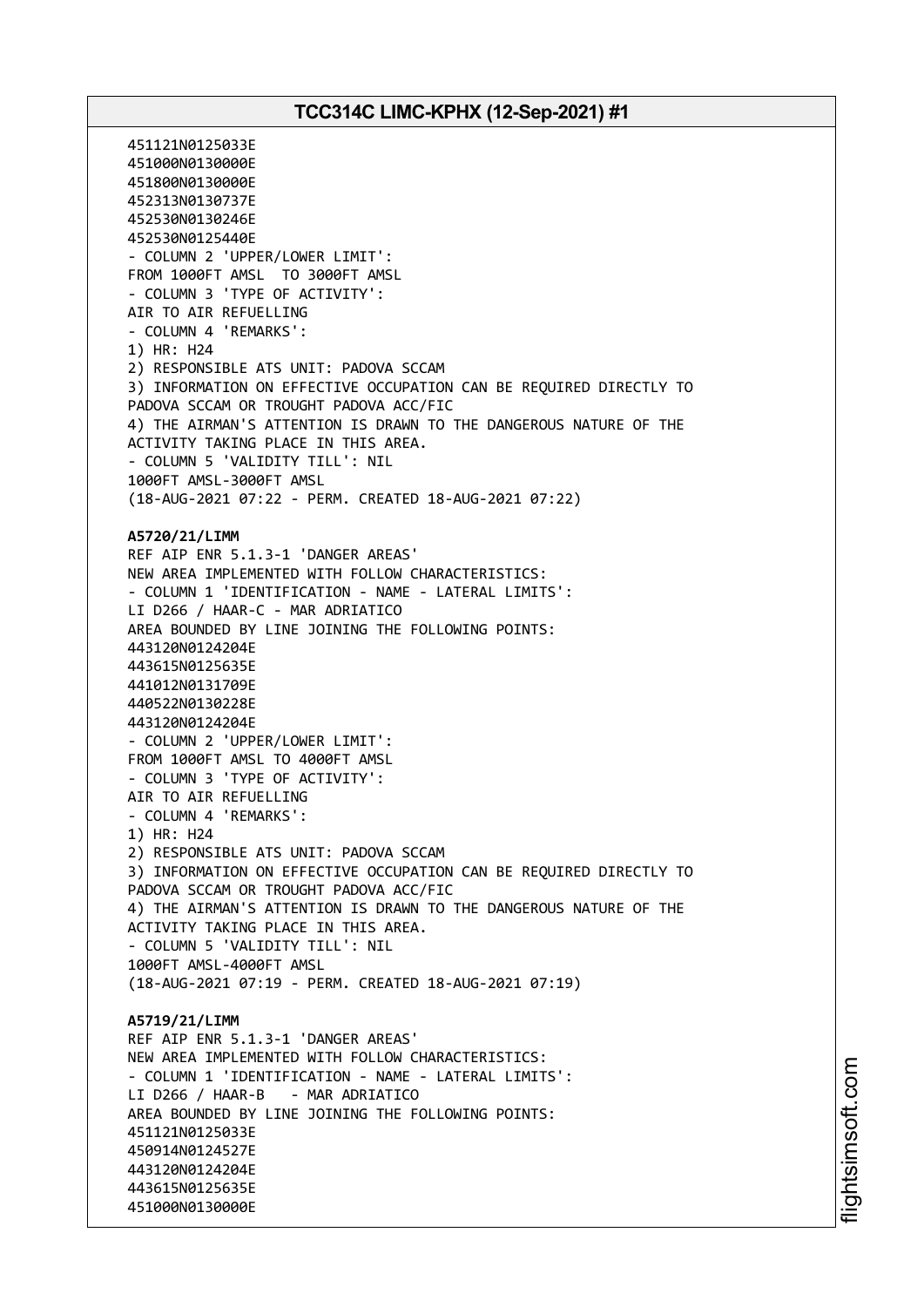451121N0125033E - COLUMN 2 'UPPER/LOWER LIMIT': FROM 1000FT AMSL TO 4000FT AMSL - COLUMN 3 'TYPE OF ACTIVITY': AIR TO AIR REFUELLING - COLUMN 4 'REMARKS': 1) HR: H24 2) RESPONSIBLE ATS UNIT: PADOVA SCCAM 3) INFORMATION ON EFFECTIVE OCCUPATION CAN BE REQUIRED DIRECTLY TO PADOVA SCCAM OR TROUGHT PADOVA ACC/FIC 4) THE AIRMAN'S ATTENTION IS DRAWN TO THE DANGEROUS NATURE OF THE ACTIVITY TAKING PLACE IN THIS AREA. - COLUMN 5 'VALIDITY TILL': NIL 1000FT AMSL-4000FT AMSL (18-AUG-2021 07:17 - PERM. CREATED 18-AUG-2021 07:17) **W1873/21/LIMM** MILITARY FIRING AREA /MONTE SERVA NORD - N BELLUNO/ ACTIVATED REF AIP ENR 5.2.1.2-2 SFC-5100FT AMSL 07 AND 14 0500-2030 (07-SEP-2021 05:00 - 14-SEP-2021 20:30. CREATED 17-AUG-2021 14:15) **W1859/21/LIMM** MILITARY FIRING AREA /RIVOLI BIANCHI VENZONE-N UDINE/ ACTIVATED REF AIP ENR 5.2.1.2-2 SFC-8645FT AMSL 01 02 08 09 15 17 22 23 0600-1100 1200-1600 2000-2300, 06 07 13 14 20 21 0600-1100 AND 1200-1600 (01-SEP-2021 06:00 - 23-SEP-2021 23:00. CREATED 17-AUG-2021 07:51) **W1857/21/LIMM** MILITARY FIRING AREA /RIVOLI BIANCHI TOLMEZZO-N UDINE/ ACTIVATED REF AIP ENR 5.2.1.2-2 SFC-8891FT AMSL 01 02 09 15 16 22 23 29 30 0600-1100 1200-1600 1900-2200, 06-08 13 14 20 21 27 28 0600-1100 AND 1200-1600 (01-SEP-2021 06:00 - 30-SEP-2021 22:00. CREATED 17-AUG-2021 07:49) **W1853/21/LIMM** MILITARY FIRING AREA /VAL D'OTEN-N BELLUNO/ ACTIVATED REF AIP ENR 5.2.1.2-2 SFC-10700FT AMSL 06-09 AND 13 0500-2030 (06-SEP-2021 05:00 - 13-SEP-2021 20:30. CREATED 17-AUG-2021 07:29) **M4386/21/LIMM** OBST LGT OUT OF SER ON LATTICE TOWER ANTENNA SITE/ MONFALCONE PORTOCASSA DI COLMATA - NW TRIESTE/ PSN (WGS84) 454703N 0133326E HGT 55M/180FT AGL ELEV 55M/180FT AMSL (16-AUG-2021 21:00 - 13-NOV-2021 23:59 EST. CREATED 16-AUG-2021 20:16) **W1844/21/LIMM** SAR EXER WILL TAKE PLACE WI AREA 1NM RADIUS OF 433816N0101539E /MARINA DI PISA-WSW PISA/ RMK: ACT SUBJ APPROVAL BY AND CONS RADIO CTC WITH PISA APP SFC-500FT AMSL (15-SEP-2021 06:00 - 15-SEP-2021 14:30. CREATED 16-AUG-2021 08:34)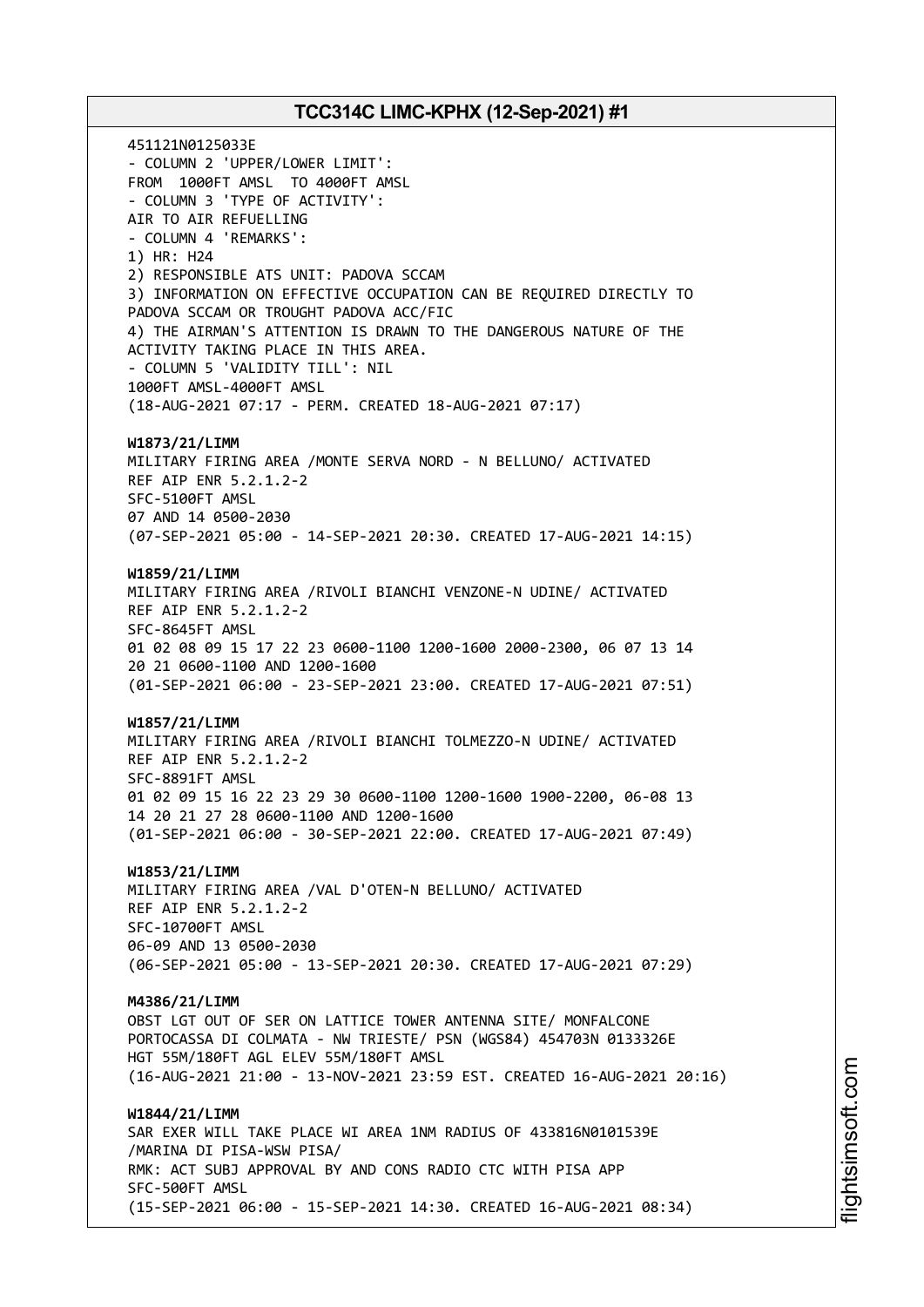**W1841/21/LIMM** MILITARY FIRING AREA /MONRUPINO-N TRIESTE/ ACTIVATED REF AIP ENR 5.2.1.2-1 SFC-3500FT AMSL EVERY WED 0600-2100 (01-SEP-2021 06:00 - 22-SEP-2021 21:00. CREATED 16-AUG-2021 08:16) **W1840/21/LIMM** MILITARY FIRING AREA /CLOU NEF-W AOSTA/ ACTIVATED REF AIP ENR 5.2.1.1-1 SFC-6200FT AMSL TUE-FRI 0600-2100 EXC SEP 17 (01-SEP-2021 06:00 - 29-OCT-2021 21:00. CREATED 16-AUG-2021 08:15) **A5677/21/LIMM** RIMINI NDB 'RIM' FREQ 335.00KHZ UNSERVICEABLE. REF AIP ENR 4.1.2-2 (16-AUG-2021 07:13 - 08-NOV-2021 15:00 EST. CREATED 16-AUG-2021 07:13) **W1838/21/LIMM** TEMPORARY SEGREGATED AREA IMPLEMENTED 462614N0102556E 462652N0102723E 462629N0102758E 462542N0102631E 462614N0102556E /VALFURVA-NE SONDRIO/ DUE TO CIV UNMANNED ACFT ACTIVITY GND-427FT AGL MON-FRI 0700-1600 (01-SEP-2021 07:00 - 29-OCT-2021 16:00. CREATED 13-AUG-2021 08:56) **M4324/21/LIMM** TRIGGER NOTAM-PERM MILAIP AIRAC AMDT A8/21 EFFECTIVE DATE 09 SEP 2021 SECTION GEN 2.5 TABLE 'LIST OF MILITARY RADIO/RADAR AIDS' UPDATED (09-SEP-2021 00:00 - 22-SEP-2021 23:59. CREATED 13-AUG-2021 06:33) **M4325/21/LIMM** TRIGGER NOTAM-PERM MILAIP AIRAC AMDT A8/21 EFFECTIVE DATE 09 SEP  $2021$ SECTION GEN 2.7 TABLE 'SARZANA LUNI' UPDATED (09-SEP-2021 00:00 - 22-SEP-2021 23:59. CREATED 13-AUG-2021 06:33) **A5618/21/LIMM** ATS ROUTE. MNM ENR LVL ALONG M736 BTN GERBU-OTRET RAISED TO FL160 DUE TO CIV PJE ANNOUNCED BY NOTAM W1820/21 RMK: ABOVE MENTIONED RESTRICTION WILL BE APPLIED ON TACTICAL BASIS REF AIP ENR 3.1 DAILY 0400-1830 (15-AUG-2021 00:00 - 12-NOV-2021 23:59. CREATED 12-AUG-2021 09:17) **M4295/21/LIMM** OBST LGT OUT OF SERVICE ON SHIP POLE SITE / LA SPEZIA GULF / PSN COORD (WGS-84) 440543N0094945E ELEV 35M/115FT AMSL (11-AUG-2021 14:50 - 08-NOV-2021 23:59 EST. CREATED 11-AUG-2021 14:50) **W1811/21/LIMM** TEMPORARY SEGREGATED AREA IMPLEMENTED 460413N0110739E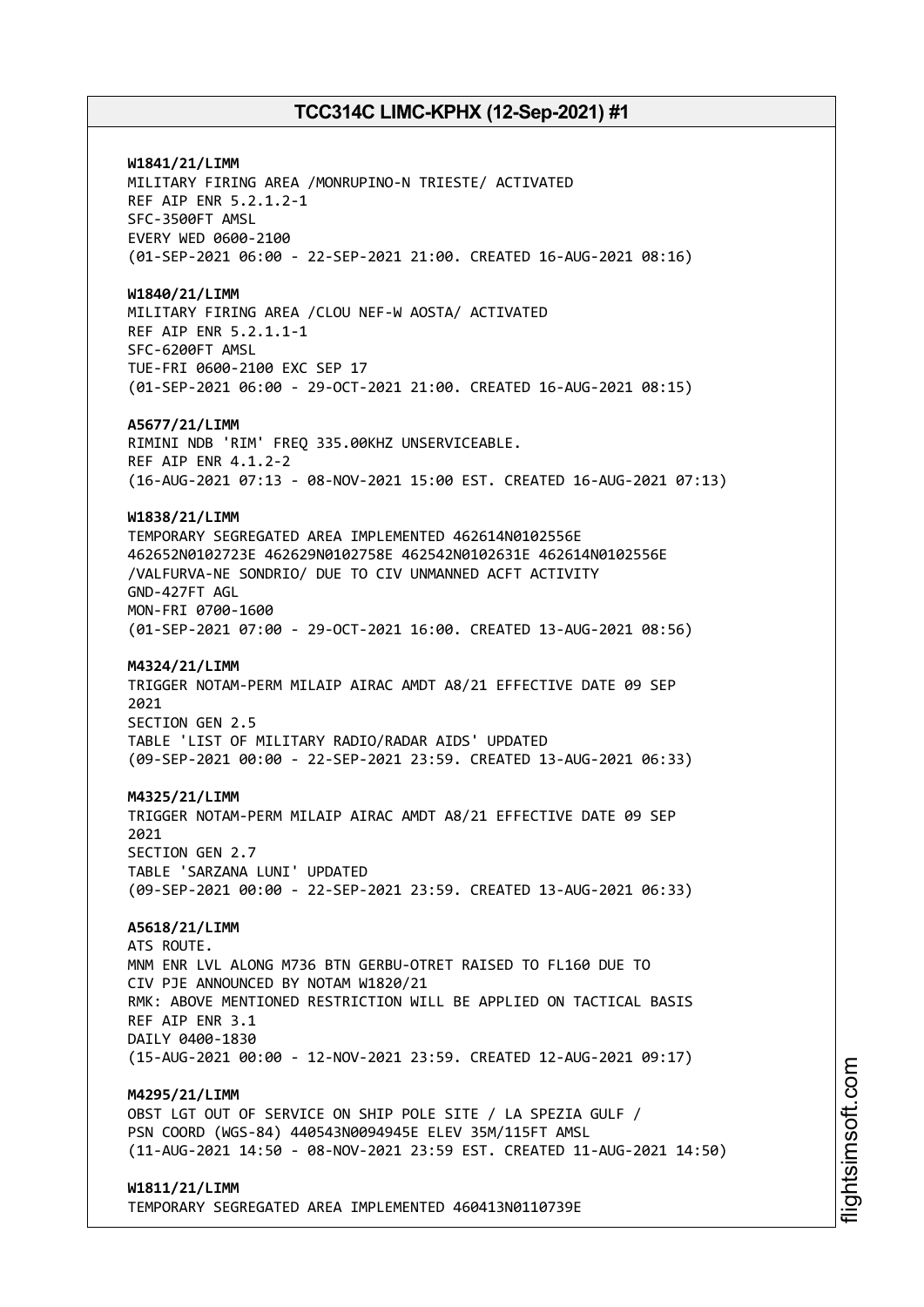460414N0110737E 460419N0110734E 460419N0110738E 460415N0110740E 460413N0110739E /TRENTO TOWN/ DUE TO CIV UNMANNED ACFT ACTIVITY RMK: ACT SUBJ APPROVAL WITH TRENTO AD FLT INFO (AFIU) GND-82FT AGL EVERY SUN SR-SS (15-AUG-2021 00:00 - 12-SEP-2021 23:59. CREATED 11-AUG-2021 12:13) **A5597/21/LIMM** REF AIP AD 1.3-1 'LIST OF AERODROME (AIRPORTS, HELIPORTS, WATER AERODROMES)' REFERRING TO 'CERTIFIED AIRPORTS': GROSSETO AND TRAPANI/BIRGI COLUMN 6 'ADVANCED ULM' CHG TO READ 'NO' INSTEAD OF 'YES' (11-AUG-2021 08:02 - PERM. CREATED 11-AUG-2021 08:02) **A5581/21/LIMM** ICAO GLOBAL REPORTING FORMAT (GRF) . ASSESSMENT AND REPORTING OF THE SURFACE CONDITIONS OF THE MOVEMENT AREA SHALL BE MANAGED IN COMPLIANCE WITH GRF BY THE OPERATORS OF ALL AERODROMES CERTIFIED ACCORDING TO EITHER REG. (EU) 139/2014 OR TO THE NATIONAL RULES 'REGOLAMENTO PER LA COSTRUZIONE E L'ESERCIZIO DEGLI AEROPORTI' APPLYING THE RULES PUBLISHED IN AIC 2/2021 AND IN AIP AD 1.2, PARAGRAPHS 2.1 'RESPONSIBILITY', 2.3 'CLEARANCE OF SNOW' AND 2.9 'CLEARANCE PRIORITIES', ONLY. (12-AUG-2021 00:01 - 03-NOV-2021 23:59. CREATED 10-AUG-2021 10:54) **W1801/21/LIMM** MILITARY FIRING AREA /CELLINA MEDUNA-NE PORDENONE/ ACTIVATED REF AIP ENR 5.2.1.2-1 SFC-4500FT AMSL SEP 07 08 14-16 21-23 28-30 OCT 05-07 12-14 19-21 AND 26-28 0600-21 aa (07-SEP-2021 06:00 - 28-OCT-2021 21:00. CREATED 09-AUG-2021 08:18) **W1799/21/LIMM** MILITARY FIRING AREA /DANDOLO-NE PORDENONE/ ACTIVATED REF AIP ENR 5.2.1.2-1 SFC-3000FT AMSL MON WED FRI 0600-1700 EXC SEP 03 (25-AUG-2021 06:00 - 29-OCT-2021 17:00. CREATED 09-AUG-2021 07:28) **A5443/21/LIMM** ALL FLIGHT OPERATIONS (INCLUDING: FERRY, MAINT AND GENERAL AVIATION) WITH ACFT BOEING 737-8 MAX OR BOEING 737-9 MAX ARE ALLOWED INTO ITALIAN TERRITORY AND AIRSPACE UNDER FLW CONDITIONS: - NON-EASA MEMBER STATES OPERATORS SHALL BE COMPLIANT WITH EASA SAFETY DIRECTIVE 2021-01 DATED 27 JANUARY 2021 AND SUBSEQUENT REVISIONS. REF AIP ENR 1.1. (03-AUG-2021 11:42 - 31-OCT-2021 23:59 EST. CREATED 03-AUG-2021 11:42) **A5424/21/LIMM** REF AIP ENR 2.1.3-1 'MILITARY AERODROME TRAFFIC ZONE OF AIRPORTS/HELIPORTS NOT OPEN TO CIVIL TRAFFIC' PAGE ENR 2.1.3-7 'ISTRANA' POINT 11.2 'ATS COMMUNICATION FACILITIES' SERVICE 'TWR' ON CALL SIGN 'ISTRANA TWR' CHG FREQ 124.350MHZ TO READ 124.355MHZ (03-AUG-2021 07:34 - PERM. CREATED 03-AUG-2021 07:34)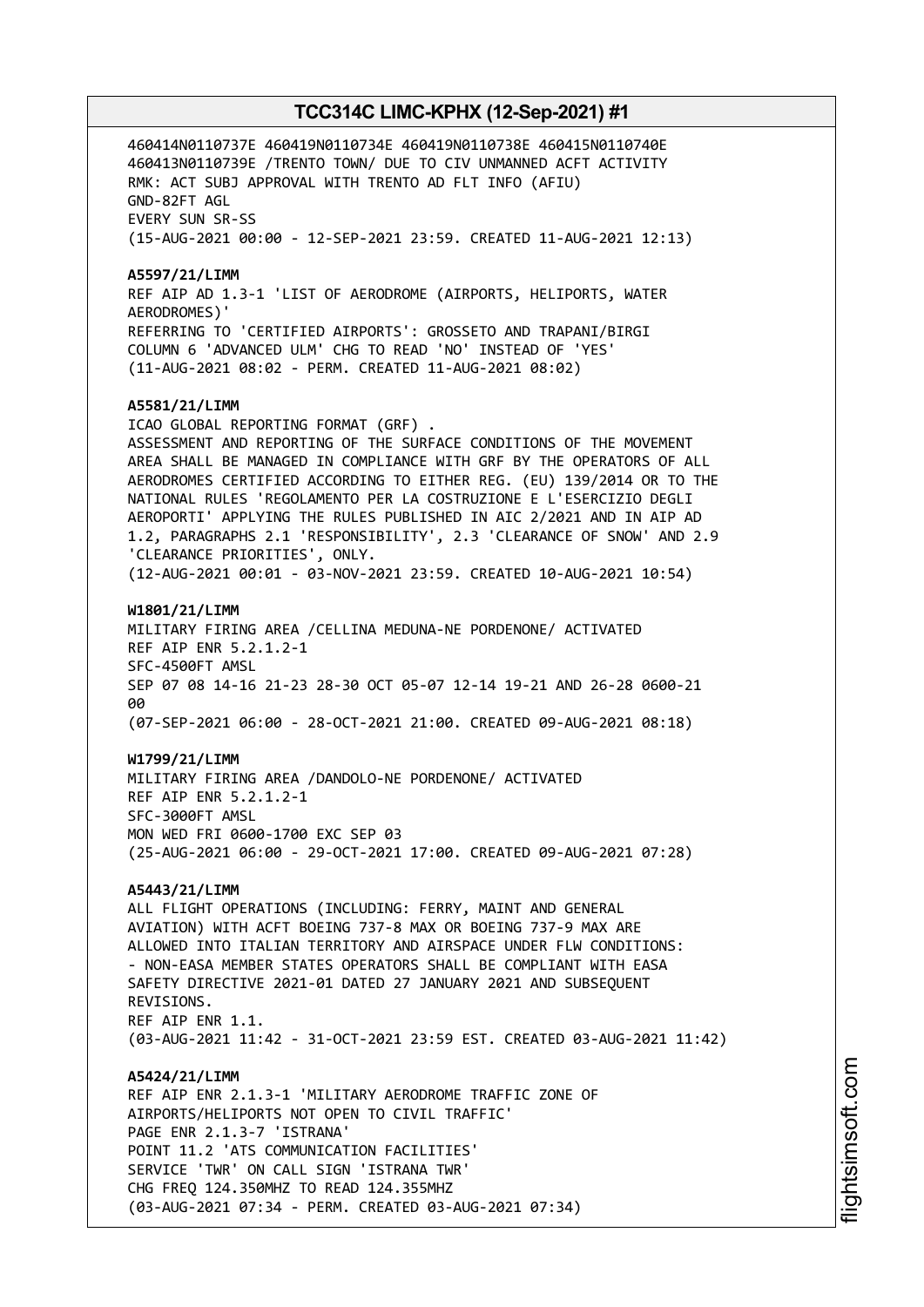**A5405/21/LIMM** OBST LGT UNSERVICEABLE ON AEOLIC PROPELLER REGION 'TOSCANA', DISTRICT 'PISA', TOWN 'PONTEDERA', SITE 'GELLO', IDENT 'T001080', COORD 433917N0103556E, ELEV AGL 139M/456FT ELEV AMSL 153M/502FT REF AIP ENR 5.4.1.16-3 (02-AUG-2021 13:53 - 30-OCT-2021 23:59 EST. CREATED 02-AUG-2021 13:53) **A5319/21/LIMM** TRIGGER NOTAM-SUP S17/21 IN FORCE FM 14 SEP TO 27 OCT 2021 TEMPORARY NAVIGATION WARNING MILITARY ACTIVITY 'NATO CROSS-SERVICING EXERCISE 2021' SUP IS POSTED AND AVBL ON WEBSITE WWW.ENAV.IT GND-FL310 (14-SEP-2021 00:00 - 27-SEP-2021 23:59. CREATED 29-JUL-2021 21:50) **A5305/21/LIMM** TRIGGER NOTAM-PERM AIP AIRAC AMDT 8/21 EFFECTIVE DATE 09 SEP 2021 CHANGE OF TYPE OF ACTIVITY AND REMARKS OF THE FOLLOWING RESTRICTED AREAS: - LI R108/A - COLICO - LI R108/B - COLICO BIS AIRAC IS POSTED AND AVBL ON WEBSITE WWW.ENAV.IT FL155-FL600 (09-SEP-2021 00:00 - 22-SEP-2021 23:59. CREATED 29-JUL-2021 17:05) **A5304/21/LIMM** TRIGGER NOTAM-PERM AIP AIRAC AMDT 8/21 EFFECTIVE DATE 09 SEP 2021 CHANGE OF LATERAL LIMITS OF ULTRA LIGHT MACHINE ACTIVITY AREA (ULM) 'MADONNA DELLA NEVE AREA (TO)' AIRAC IS POSTED AND AVBL ON WEBSITE WWW.ENAV.IT GND-1000FT AGL (09-SEP-2021 00:00 - 22-SEP-2021 23:59. CREATED 29-JUL-2021 16:59) **A5303/21/LIMM** TRIGGER NOTAM-PERM AIP AIRAC AMDT 8/21 EFFECTIVE DATE 09 SEP 2021 IMPLEMENTATION OF AEROCLUB AND AERIAL WORK ACTIVITY AREA 'RONCO BRIANTINO (MB) - CIV' AIRAC IS POSTED AND AVBL ON WEBSITE WWW.ENAV.IT GND-500FT AGL (09-SEP-2021 00:00 - 22-SEP-2021 23:59. CREATED 29-JUL-2021 16:25) **A5302/21/LIMM** TRIGGER NOTAM-PERM AIP AIRAC AMDT 8/21 EFFECTIVE DATE 09 SEP 2021 REVIEW OF THE FOLLOWING AIP SECTIONS: - ENR 1.1 'GENERAL RULES' - ENR 1.2 'VISUAL FLIGHT RULES' - ENR 1.3 'INSTRUMENT FLIGHT RULES' - ENR 1.4 'ATS AIRSPACE CLASSIFICATION' - ENR 1.5 'APPROACH AND DEPARTURE PROCEDURES' - ENR 1.6 'ATS SURVEILLANCE SERVICES' - ENR 1.8 'REGIONAL SUPPLEMENTARY PROCEDURES' - ENR 1.10 'FLIGHT PLANS (PLN)' - ENR 1.12 'INTERCEPTION OF CIVIL AIRCRAFT PROCEDURES' - ENR 5.1 'PROHIBITED, RESTRICTED, DANGER, TEMPORARY RESERVED, TEMPORARY SEGREGATED AND CROSS BORDER AREAS'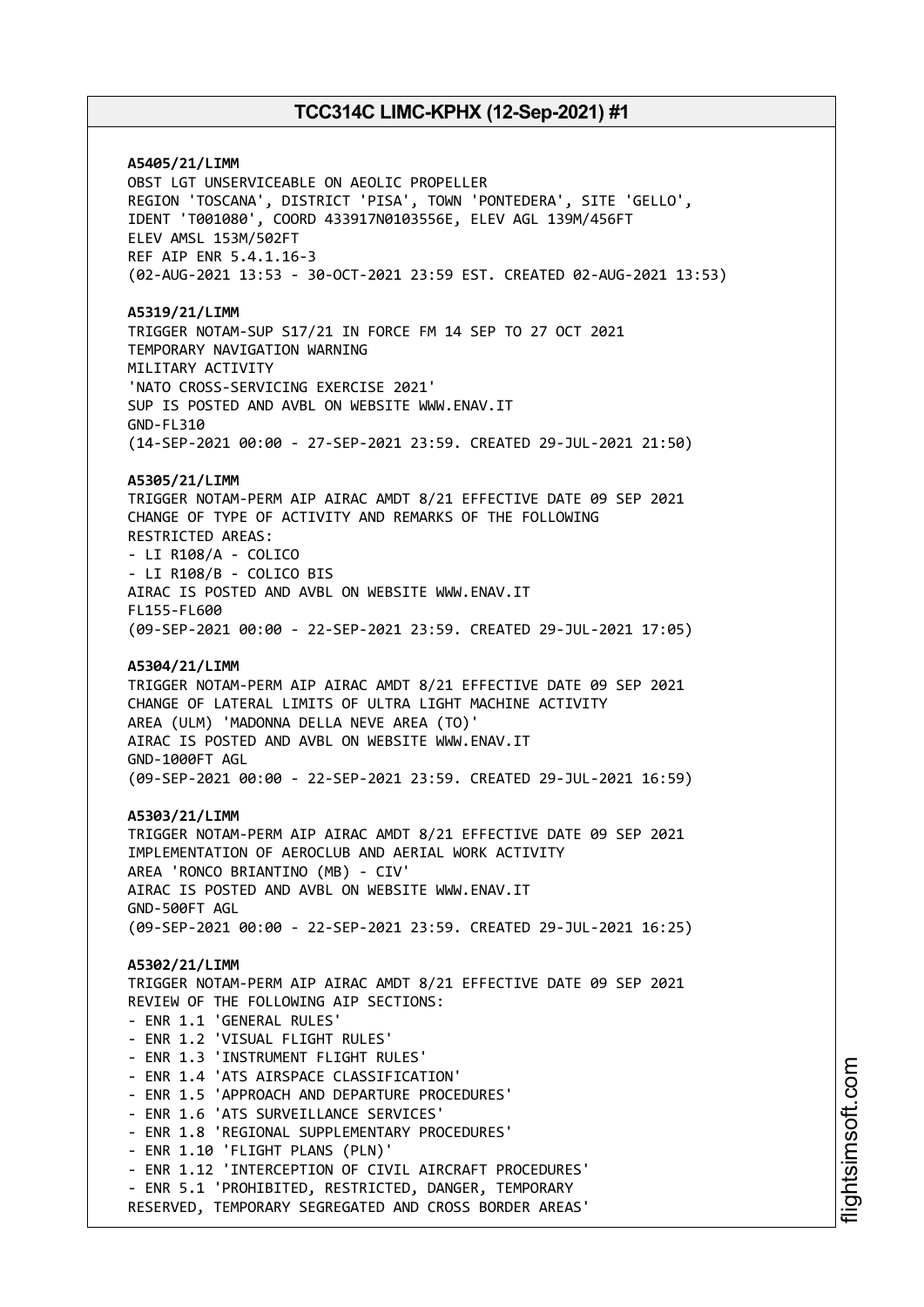- ENR 5.5.1 'PARACHUTING ACTIVITY' - AD 1.1 'AERODROMES AVAILABILITY' AIRAC IS POSTED AND AVBL ON WEBSITE WWW.ENAV.IT (09-SEP-2021 00:00 - 22-SEP-2021 23:59. CREATED 29-JUL-2021 16:14) **A5301/21/LIMM** TRIGGER NOTAM-PERM AIP AIRAC AMDT 8/21 EFFECTIVE DATE 09 SEP 2021 CHANGE OF THE FOLLOWING ATS ROUTES: - M978 - M979 - T132 AIRAC IS POSTED AND AVBL ON WEBSITE WWW.ENAV.IT (09-SEP-2021 00:00 - 22-SEP-2021 23:59. CREATED 29-JUL-2021 16:08) **A5299/21/LIMM** TRIGGER NOTAM-PERM AIP AIRAC AMDT 8/21 EFFECTIVE DATE 09 SEP 2021 REVIEW OF FRAIT (FREE ROUTE AIRSPACE ITALIA) STRUCTURE AIRAC IS POSTED AND AVBL ON WEBSITE WWW.ENAV.IT (09-SEP-2021 00:00 - 22-SEP-2021 23:59. CREATED 29-JUL-2021 15:53) **A5276/21/LIMM** PADOVA SCCAM (ITALIAN AIR FORCE COORDINATION AND CONTROL SERVICE) FREQ 123.175MHZ NOT AVBL DUE TO TECR REF AIP ENR 2.1.1.1-14 (29-JUL-2021 07:11 - 26-OCT-2021 23:59 EST. CREATED 29-JUL-2021 07:11) **W1698/21/LIMM** TEMPORARY SEGREGATED AREA ACTIVATED 1000M RADIUS OF 434947N0103444E /LIQL (LUCCA TASSIGNANO AD) - ESE LUCCA/ DUE TO CIV UNMANNED ACFT **ACTIVITY** RMK: ACT SUBJ PRIOR COOR AND APPROVAL BY LUCCA AD FLT INFO UNIT (AFIU) GND-1000FT AGL MON TUE SR-SS (02-AUG-2021 00:00 - 26-OCT-2021 23:59. CREATED 27-JUL-2021 19:04) **A5233/21/LIMM** REF AIP ENR 5.4.1.9-1 REGION LOMBARDIA - DISTRICT MILANO - TOWN ROBECCHETTO CON INDUNO - SITE NIL NEW OBSTACLE ERECTED CHIMNEY PSN COORD (WGS-84) 453109N 0084434E MAX ELEV AGL 120M/394FT MAX ELEV AMSL 259M/850FT ICAO SIGNAL UNPROVIDED (02-AUG-2021 00:00 - PERM. CREATED 27-JUL-2021 18:23) **A5184/21/LIMM** COVID-19: RESTRICTIONS. ENTRY AND TRANSIT IN THE NATIONAL TERRITORY IS REGULATED AS PRESCRIBED WITH THE DECREES OF PRESIDENT OF COUNCIL MINISTER OF 02/03/2021 (WWW.GOVERNO.IT) AND ALSO ACCORDING TO ORDINANCES OF THE MINISTRY OF HEALTH OF 14 MAY 2021. MORE DETAILS ARE AVAILABLE ON THE MINISTRY OF HEALTH'S WEB SITE (WWW.SALUTE.GOV.IT (27-JUL-2021 09:07 - 24-OCT-2021 21:59. CREATED 27-JUL-2021 09:07)

**W1681/21/LIMM**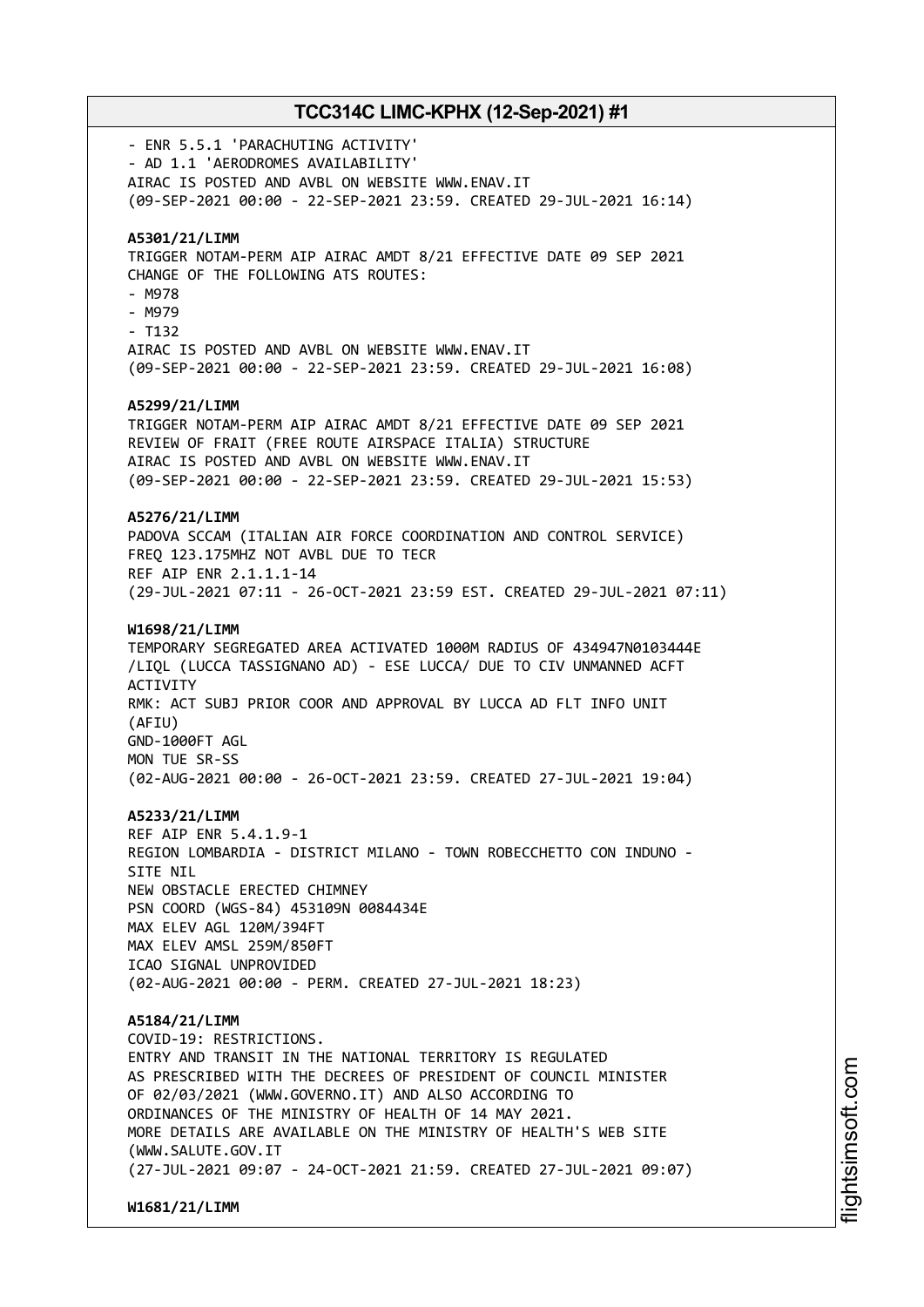MILITARY FIRING AREA /CAO MALNISIO-NNW PORDENONE/ ACTIVATED REF AIP ENR 5.2.1.2-1 SFC-3500FT AMSL AUG 25 26 31 SEP 01 02 06-09 13-16 20-24 27-30 OCT 04-07 11-14 18-2 2 AND 25-28 0600-2100 (25-AUG-2021 06:00 - 28-OCT-2021 21:00. CREATED 27-JUL-2021 06:54) **A5159/21/LIMM** COVID-19 INFORMATION: TO ENSURE SAFE AND EXPEDITIOUS DELIVERY OF COVID-19 VACCINES, ACFT OPERATORS OF FLIGHTS CARRYING SUCH VACCINES SHOULD ASK APPROVAL FROM 'PRESIDENZA DEL CONSIGLIO DEI MINISTRI-UFFICIO PER I VOLI DI STATO DI GOVERNO ED UMANITARI' PHONE +390667793513, EMAIL: UFFICIOVOLI(AT)GOVERNO.IT OR UFFICIOVOLI(AT)MAILBOX.GOVERNO.IT FOR EXEMPTION FROM ATFM MEASURES FOR EACH FLIGHT DEEMED CRITICAL. UPON APPROVAL, STS/ATFMX AND RMK/VACCINE SHALL BE INSERTED IN ITEM 18 OF THE FLIGHT PLAN. ACFT OPERATORS CARRYING COVID-19 VACCINES REGULARLY MAY REQUEST APPROVAL IN ADVANCE FOR ALL FLIGHTS INVOLVED. REF AIP ENR 1.9-5 (26-JUL-2021 12:17 - 23-OCT-2021 23:59 EST. CREATED 26-JUL-2021 12:17) **A5087/21/LIMM** OBSTACLE LIGHT UNSERVICEABLE ON LATTICE TOWER DISTRICT 'PISA', TOWN 'CALCI', SITE 'MONTE SERRA' IDENT 'T001073' COORD 434458N0103314E ELEV AGL 145M/476FT, ELEV AMSL 1060M/3478FT REF AIP ENR 5.4.1.16-2 (23-JUL-2021 09:00 - 20-OCT-2021 23:59 EST. CREATED 23-JUL-2021 09:00) **W1645/21/LIMM** TEMPORARY SEGREGATED AREA ACTIVATED 1000M RADIUS OF 434947N0103444E /LIQL (LUCCA TASSIGNANO AD)/ DUE TO CIV UNMANNED ACFT ACT RMK: ACT SUBJ PRIOR COOR AND APPROVAL BY LUCCA AD FLT INFO UNIT (AFIU) GND-1000FT AGL MON-TUE SR-SS (26-JUL-2021 00:00 - 19-OCT-2021 23:59. CREATED 22-JUL-2021 10:37) **A5066/21/LIMM** MILANO CTA: PILOTS FLYING TO GENOVA/SESTRI AD - (LIMJ), IN CASE OF RWY10 IN USE SHALL NOTIFY TO ATS UNIT 'MILANO ACC' IF NOT COMPLIANT WITH CONDITIONS SET DOWN FOR INSTR APCH PROC 'RNP A RWY10' DESCRIBED IN AIP AD 2 LIMJ 1-14 AND LIMJ 5-9 REF AIP ENR 2.1.1.4.1-1 AND ENR 6.1-1 (22-JUL-2021 10:34 - 06-OCT-2021 23:59. CREATED 22-JUL-2021 10:34) **W1633/21/LIMM** TEMPORARY SEGREGATED AREA ACTIVATED 1KM RADIUS OF 454218N0093522E /PONTE SAN PIETRO - W BERGAMO/ DUE TO CIV UNMANNED ACFT ACTIVITY GND-197FT AGL THU 0400-0530 (22-JUL-2021 04:00 - 30-SEP-2021 05:30. CREATED 20-JUL-2021 06:50) **A4949/21/LIMM** OBSTACLE CRANE ERECTED SITE /TESSERE DI POLCENIGO-NW PORDENONE/ PSN COORD 460054N0123137E ELEV AGL 125M/410FT ELEV AMSL 185M/607FT.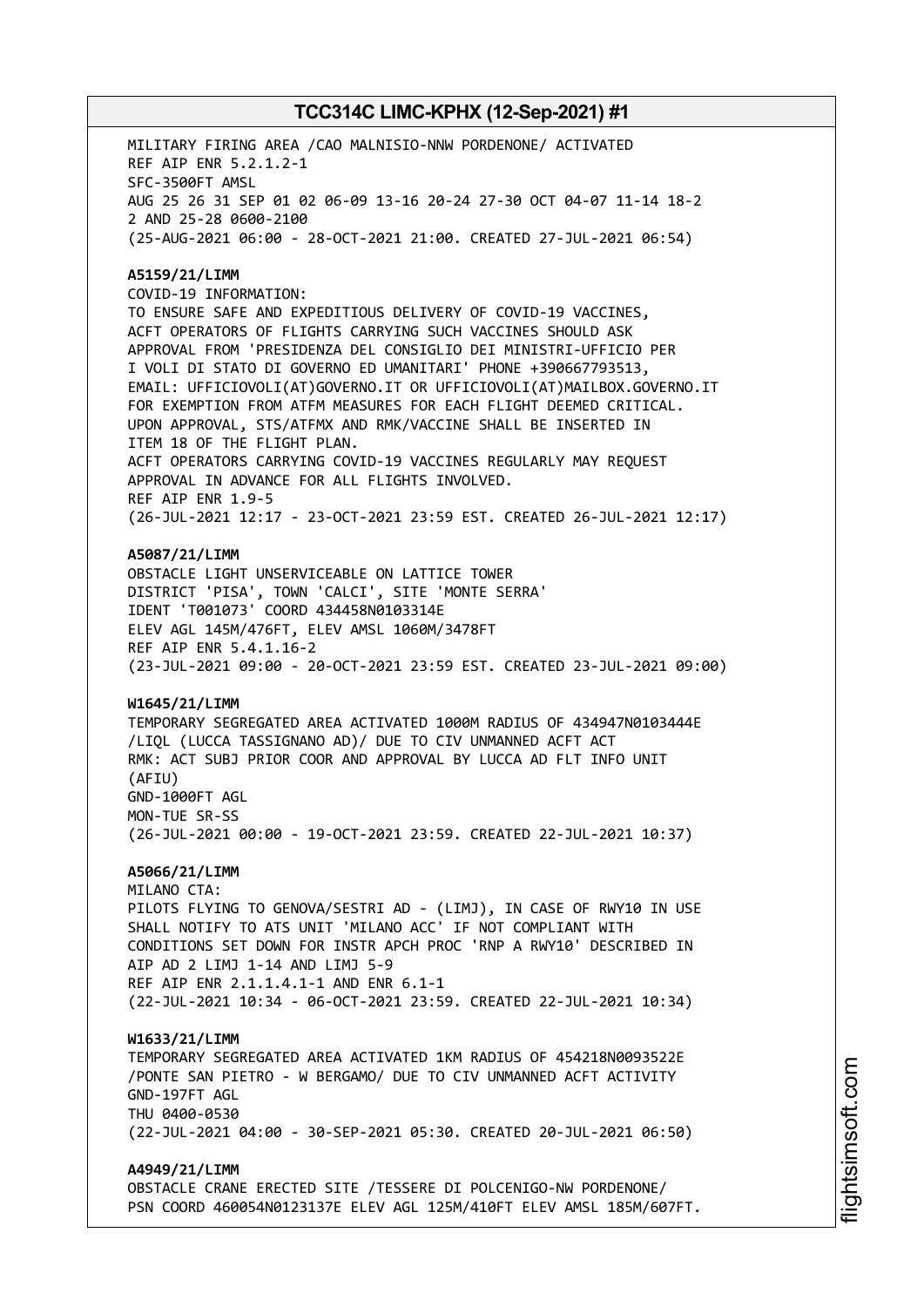RMK: ICAO SGL PROVIDED REF AIP ENR 5.4 (19-JUL-2021 09:38 - 15-OCT-2021 23:59 EST. CREATED 19-JUL-2021 09:38) **M3782/21/LIMM** OBST LGT OUT OF SERVICE ON LATTICE TOWER SITE /MONTE CASTELLANA - SOUTH LA SPEZIA/ PSN COORD (WGS-84) 440400N0094900E HGT 30M/98FT AGL ELEV 520M/1706FT AMSL (16-JUL-2021 06:41 - 13-OCT-2021 23:59 EST. CREATED 16-JUL-2021 06:41) **A4836/21/LIMM** 34 NEW OBSTACLES - CABLEWAYS WITH HEIGHT BTN 45M AND 91M ABOVE THE WATER OF 'FIORENTINA TORRENT'- ERECTED WI AREA DEFINED BY POINTS WITH COORD (WGS-84): 462616N0120010E 462623N0120001E 462641N0120018E 462644N0120026E 462642N0120100E 462628N0120101E 462616N0120010E /VAL FIORENTINA-NNE BELLUNO/ DAY ICAO SIGNAL PROVIDED REF AIP ENR 5.4.3.20-1 (15-JUL-2021 10:30 - 12-OCT-2021 23:59 EST. CREATED 15-JUL-2021 10:30) **M3757/21/LIMM** OBST LGT OUT OF SERVICE ON SITE / MONTE PULITO - SW ANCONA / PSNCOORD (WGS-84) 433644N0133133E HGT AGL 25M/82FT ELEV AMSL126M/413FT (15-JUL-2021 09:48 - 12-OCT-2021 23:59 EST. CREATED 15-JUL-2021 09:48) **M3756/21/LIMM** AIR NAVIGATION OBSTACLES EN-ROUTE. PRESENCE OF NOT SIGNALLED OBSTACLE (CABLEWAY LINE) TEMPORARILY ERECTED SITE /PEZZA FORNION VALLADA AGORDINA - NW BELLUNO/ START COORD (WGS84) 462253N0115612E ELEV AMSL 4117FT/1255M END COORD(WGS84) 462329N0115601E ELEV AMSL 5597FT/1706M MAX HGT AGL OF CABLE 240FT/73M RMK:ICAO NIGHT AND DAY SIGNALS NOT PROVIDED (16-JUL-2021 00:00 - 30-SEP-2021 23:59 EST. CREATED 15-JUL-2021 09:35) **M3693/21/LIMM** OBST LGT UNSERVICEABLE ON WATER RESERVOIR SITE /PISIGNANO - SE RAVENNA/ PSN COORD (WGS84) 441232N0121700E HGT AGL 19M/62FT ELEV AMSL 20M/65FT (13-JUL-2021 06:52 - 10-OCT-2021 14:30 EST. CREATED 13-JUL-2021 06:52) **A4774/21/LIMM** PIACENZA ATZ. ATS COMMUNICATION FACILITIES 'PIACENZA TWR' NOT PROVIDED. AIRSPACE CLASSIFICATION IS DOWNGRADED TO 'G' RMK: FIS AND ALRS PROVIDED BY MILANO FIC REF AIP ENR 2.1.3-9 (13-JUL-2021 06:37 - 08-OCT-2021 14:00 EST. CREATED 13-JUL-2021 06:37) **W1575/21/LIMM** TEMPORARY SEGREGATED AREA IMPLEMENTED 444219N0080129E 444142N0080109E 444124N0080055E 444106N0080213E 444212N0080233E 444219N0080129E /ALBA-NE CUNEO/ DUE TO CIV UNMANNED ACFT ACTIVITY GND-265FT AGL DATLY SR-SS (16-JUL-2021 00:00 - 03-OCT-2021 23:59. CREATED 13-JUL-2021 06:21)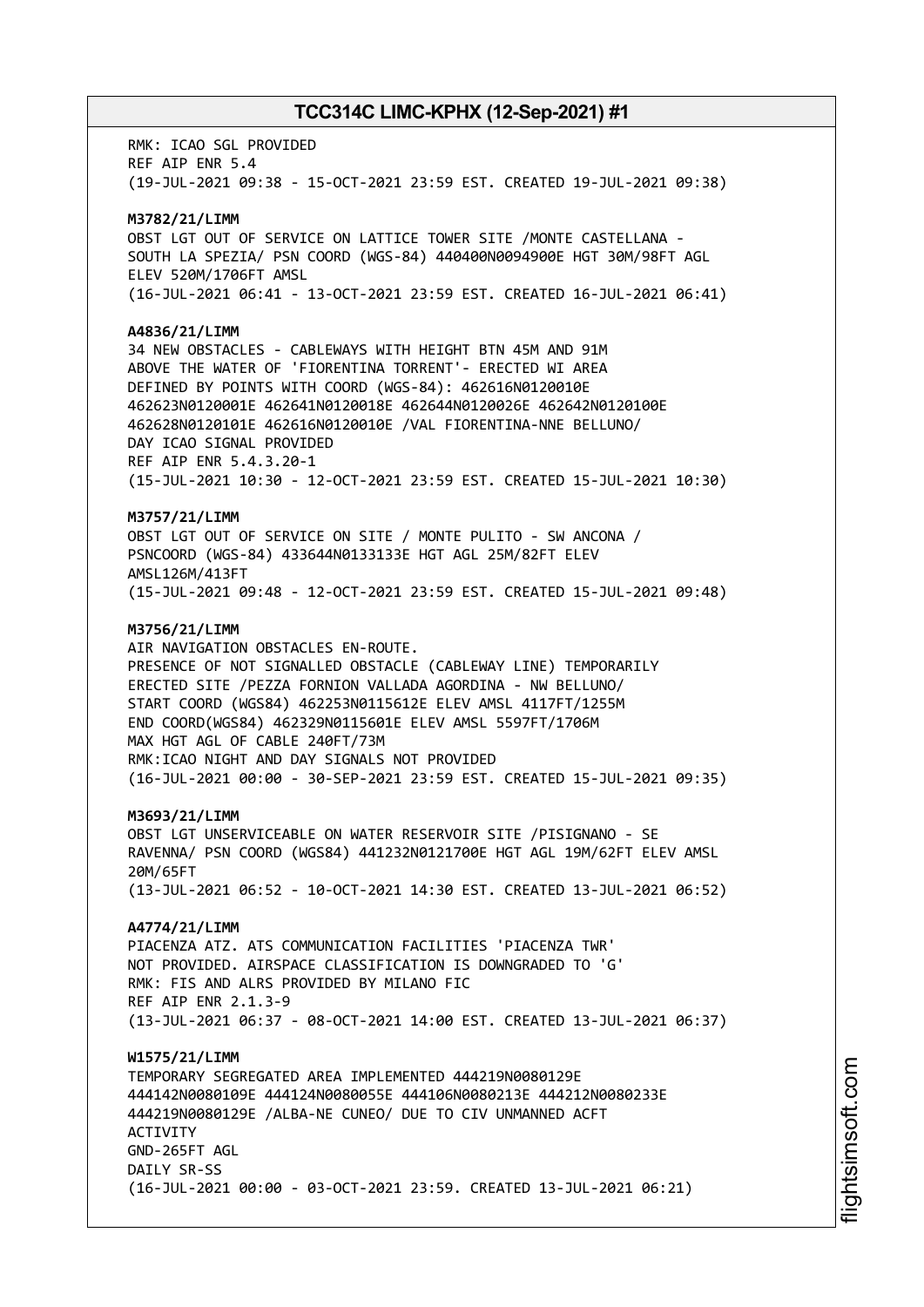**M3640/21/LIMM** OBST LGT UNSERVICEABLE ON LATTICE TOWER SITE /PUNTA TAGLIAMENTO - NE VENEZIA/ PSN COORD (WGS84) 453900N130600E HGT AGL AND ELEV AMSL 30M/98FT (08-JUL-2021 16:25 - 05-OCT-2021 23:59 EST. CREATED 08-JUL-2021 16:25) **A4670/21/LIMM** HOLDING PROCEDURE. FLW RESTRICTION APPLY DUE TO ACT ANNOUNCED BY NOTAM W1522/21: - HOLDING OVER 'BOLVO' SUSPENDED - HOLDING OVER 'PEVIK' ALLOWED ONLY AT 3000FT WITH IAS MAX 210KT - HOLDING OVER 'GIVAT' ALLOWED ONLY AT 4000FT WITH IAS MAX 185KT RMK: ABOVE MENTIONED RESTRICTIONS SHALL BE APPLIED ON TACTICAL BASIS REF AIP ENR 3 MON-FRI SR-SS (14-JUL-2021 00:00 - 01-OCT-2021 23:59. CREATED 08-JUL-2021 14:43) **A4669/21/LIMM** HOLDING PROCEDURE HLDG OVER 'ELDIP' SUSPENDED DUE TO ACT ANNOUNCED BY NOTAM W1522/21. RMK: ABOVE MENTIONED RESTRICTION SHALL BE APPLIED ON TACTICAL BASIS REF AIP ENR 3 MON-FRI SR-SS (14-JUL-2021 00:00 - 01-OCT-2021 23:59. CREATED 08-JUL-2021 14:42) **A4668/21/LIMM** HELICOPTER ROUTE KY139 BTN 6NM TO RUVUK-NISIL SUSPENDED DUE TO ACT ANNOUNCED BY NOTAM W1522/21 RMK: ABOVE MENTIONED RESTRICTION SHALL BE APPLIED ON TACTICAL BASIS REF AIP ENR 3 MON-FRI SR-SS (14-JUL-2021 00:00 - 01-OCT-2021 23:59. CREATED 08-JUL-2021 14:41) **W1522/21/LIMM** RESTRICTED AREA LI R103 /SUZZARA/ ACT WITH LOWER LIMIT LOWERED TO 3000FT AMSL. RMK: ACT SUBJ PRIOR COOR WITH MILANO ACC. REF AIP ENR 5.1.2-16 3000FT AMSL-6000FT AMSL MON-FRI SR-SS (14-JUL-2021 00:00 - 01-OCT-2021 23:59. CREATED 08-JUL-2021 13:40) **A4634/21/LIMM** NEW OBSTACLE DRILLING PLATFORM ERECTED WITH FOLLOWING CHARACTERISTICS: PSN COORD 441016N 0130650E ELEV AMSL 88.0M/288.7FT DAY AND NIGHT ICAO SIGNAL PROVIDED RMK: SMOKE AND FLAMES EMISSION MAY TAKE PLACE REF AIP ENR 5.4.2-1 (07-JUL-2021 13:50 - 30-SEP-2021 23:59 EST. CREATED 07-JUL-2021 13:51) **A4598/21/LIMM** CHIOGGIA NDB 'CHI' FREQ 408.00KHZ UNSERVICEABLE. REF AIP ENR 4.1.1-2 (15-JUL-2021 00:00 - 02-OCT-2021 23:59 EST. CREATED 06-JUL-2021 13:38) **W1463/21/LIMM** ASCENT OF LIGHT FREE BALLOON FOR RADIOSOUNDING WILL TAKE PLACE WI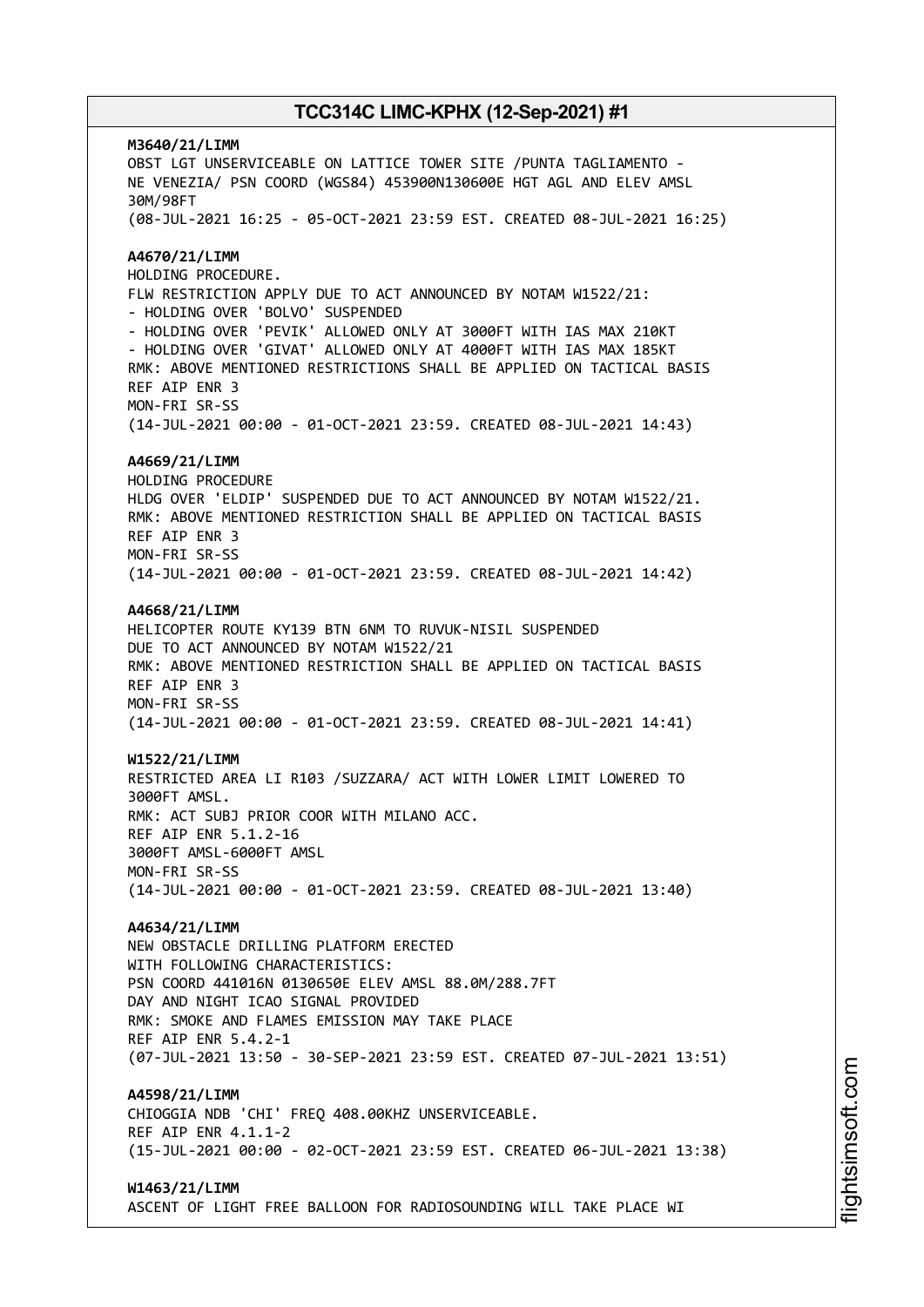FLW AREA:

444259N0080718E 442451N0080513E 443019N0093625E 450915N0093539E 450916N0083303E 444259N0080718E /NEIVE-NE CUNEO/ GND-UNL MON-SAT 0900-1300

(13-JUL-2021 09:00 - 13-SEP-2021 13:00. CREATED 06-JUL-2021 08:47)

### **W1462/21/LIMM**

TEMPORARY SEGREGATED AREA ACTIVATED 1.5NM RADIUS OF 445447N0094324E /LIMS - PIACENZA AD/ DUE TO UNMANNED AIRCRAFT SYSTEM FLIGHT RMK: ACT SUBJ COOR WITH MILANO SCCAM (ITALIAN AIR FORCE COORDINATION AND CONTROL SERVICE) GND-1000FT AGL DAILY SR-SS (14-JUL-2021 00:00 - 11-OCT-2021 23:59. CREATED 06-JUL-2021 08:47)

#### **W1461/21/LIMM**

TEMPORARY SEGREGATED AREA IMPLEMENTED 440157N0123714E 440205N0123704E 440207N0123703E 440207N0123704E 440158N0123715E 440151N0123723E 440150N0123724E 440150N0123723E 440157N0123714E /RIMINI TOWN/ DUE TO CIV UNMANNED ACFT ACTIVITY GND-85FT AGL EV SAT 0600-1000 (17-JUL-2021 06:00 - 25-SEP-2021 10:00. CREATED 06-JUL-2021 08:46)

#### **A4549/21/LIMM**

ITALIAN AIR CARRIERS AND CAPTAINS OF ACFT IN CHARGE OF AIR SERVICE MANAGED BY CARRIERS HOLDERS OF OPERATING LICENCE ISSUED BY ITALY, WHETHER THEY ARE CONTRACTUAL CARRIERS AND/OR DE FACTO CARRIERS OR PERFORMING AIR SERVICE WITH COMMERCIAL CHARTER AGREEMENT OR WITH CODE SHARING AND TO ALL FLIGHTS PERFORMED WITH ITALIAN ACFT REGISTRATION, ARE REQUESTED TO AVOID MINSK FIR (UMMV). FOREIGN AIR CARRIERS INBOUND EUROPEAN UNION ARE RECOMMENDED TO AVOID BELARUS MINSK FIR (UMMV (05-JUL-2021 08:07 - 02-OCT-2021 23:59 EST. CREATED 05-JUL-2021 08:07)

#### **A4473/21/LIMM**

REF AIP ENR 2.1.2.30-1 'PARMA CTR' ITEM 3 'ATS COMMUNICATION FACILITIES' CHG COLUMN 'REMARKS' REFERRED TO SERVICE 'APP' AND 'EMERG' TO READ: IN OTHER HOURS ATS COULD BE ADDITIONALLY PROVIDED FOR OPERATIONAL REASONS, PRIOR TO ENTERING PARMA CTR ACFT SHALL REQUEST AND OBTAIN BY MILANO ACC/FIC INFORMATION ABOUT THE ACTUAL AVAILABILITY OF SERVICE (02-JUL-2021 05:13 - PERM. CREATED 02-JUL-2021 05:13)

#### **A4426/21/LIMM**

REF AIP ENR 2.1.2.3-1 'ANCONA CTR' ITEM 3 'ATS COMMUNICATION FACILITIES' CHG COLUMN 'REMARKS' REFERRED TO SERVICE 'APP' AND 'EMERG' TO READ: IN OTHER HOURS ATS COULD BE ADDITIONALLY PROVIDED FOR OPERATIONAL REASONS, PRIOR TO ENTERING ANCONA CTR ACFT SHALL REQUEST AND OBTAIN BY PADOVA ACC/FIC INFORMATION ABOUT THE ACTUAL AVAILABILITY OF SERVICE (01-JUL-2021 11:34 - PERM. CREATED 01-JUL-2021 11:34)

**W1409/21/LIMM** FIRING ACTIVITY WILL TAKE PLACE WI FLW AREA: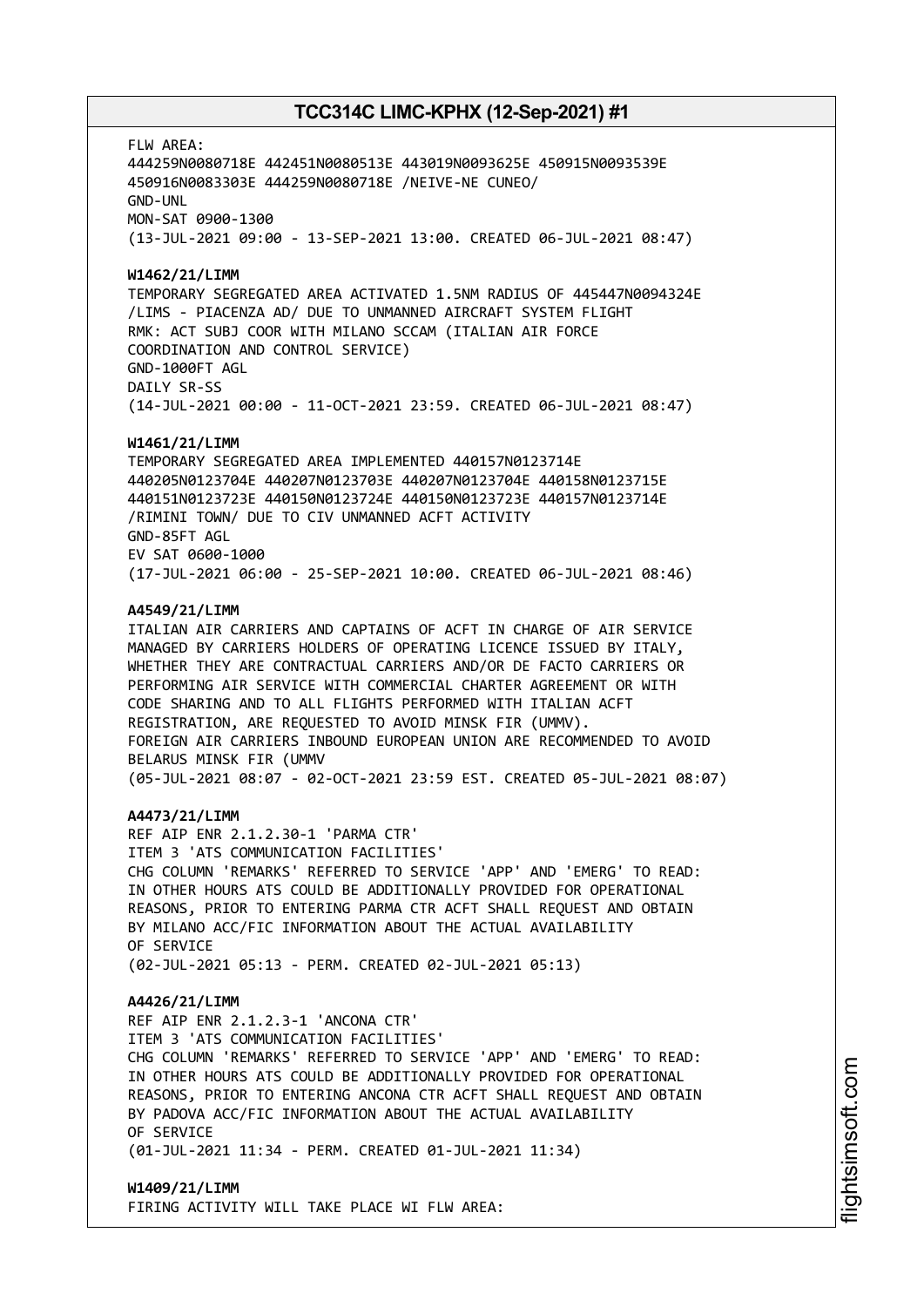461537N0111113E 461541N0111156E 461534N0111158E 461512N0111144E 461509N0111134E 461537N0111113E /N TRENTO/ GND-3700FT AMSL MON-FRI 0600-1830 (08-JUL-2021 06:00 - 28-SEP-2021 18:30. CREATED 01-JUL-2021 07:44) **W1405/21/LIMM** RESTRICTED AREA LI R108A /COLICO/ ADDN ACTIVATED REF AIP ENR 5.1.2-17 FL155-FL315 SUN 0600-1200 (11-JUL-2021 06:00 - 03-OCT-2021 12:00. CREATED 30-JUN-2021 15:30) **W1404/21/LIMM** RESTRICTED AREA LI R108B /COLICO BIS/ ADDN ACTIVATED REF AIP ENR 5.1.2-17 FL315-FL600 SUN 0600-1200 (11-JUL-2021 06:00 - 03-OCT-2021 12:00. CREATED 30-JUN-2021 15:30) **M3425/21/LIMM** OBST LGT OUT OF SERVICE ON LATTICE TOWER SITE / POGGIO RENATICO -SW FERRARA PSN COORD (WGS84) 444728N0112938E HGT 35M/115FT AGL ELEV 45M/148FT AMSL (27-JUN-2021 20:03 - 15-SEP-2021 23:59 EST. CREATED 27-JUN-2021 20:03) **M3427/21/LIMM** OBST LGT OUT OF SERVICE ON LATTICE TWR SITE /POGGIO RENATICO - SW FERRARA PSN COORD (WGS84) 444749N0112937E HGT 43M/141FT AGL ELEV 53M/174FT AMSL (27-JUN-2021 20:03 - 15-SEP-2021 23:59 EST. CREATED 27-JUN-2021 20:03) **M3426/21/LIMM** OBST LGT OUT OF SERVICE ON LATTICE TOWER SITE /POGGIO RENATICO - SW FERRARA PSN COORD (WGS84) 444725N 0112942E HGT 36M/118FT AGL ELEV 46M/151FT AMSL (27-JUN-2021 20:03 - 15-SEP-2021 23:59 EST. CREATED 27-JUN-2021 20:03) **M3424/21/LIMM** OBST LGT OUT OF SER ON POLE SITE /POGGIO RENATICO - SW FERRARA PSN COORD (WGS84) 444731N 0112927E HGT 12M/39FT AGL ELEV 34M/111FT AMSL (27-JUN-2021 20:02 - 15-SEP-2021 23:59 EST. CREATED 27-JUN-2021 20:02) **W1336/21/LIMM** MIL UNMANNED ACFT ACTIVITY WILL TAKE PLACE WI FLW AREA: 460746N0124110E 460755N0124120E 460804N0124139E 460652N0124236E 460640N0124201E 460746N0124110E /NNE PORDENONE/ RMK: ACT SUBJ PRIOR COOR AND APPROVAL BY AVIANO APP GND-1000FT AGL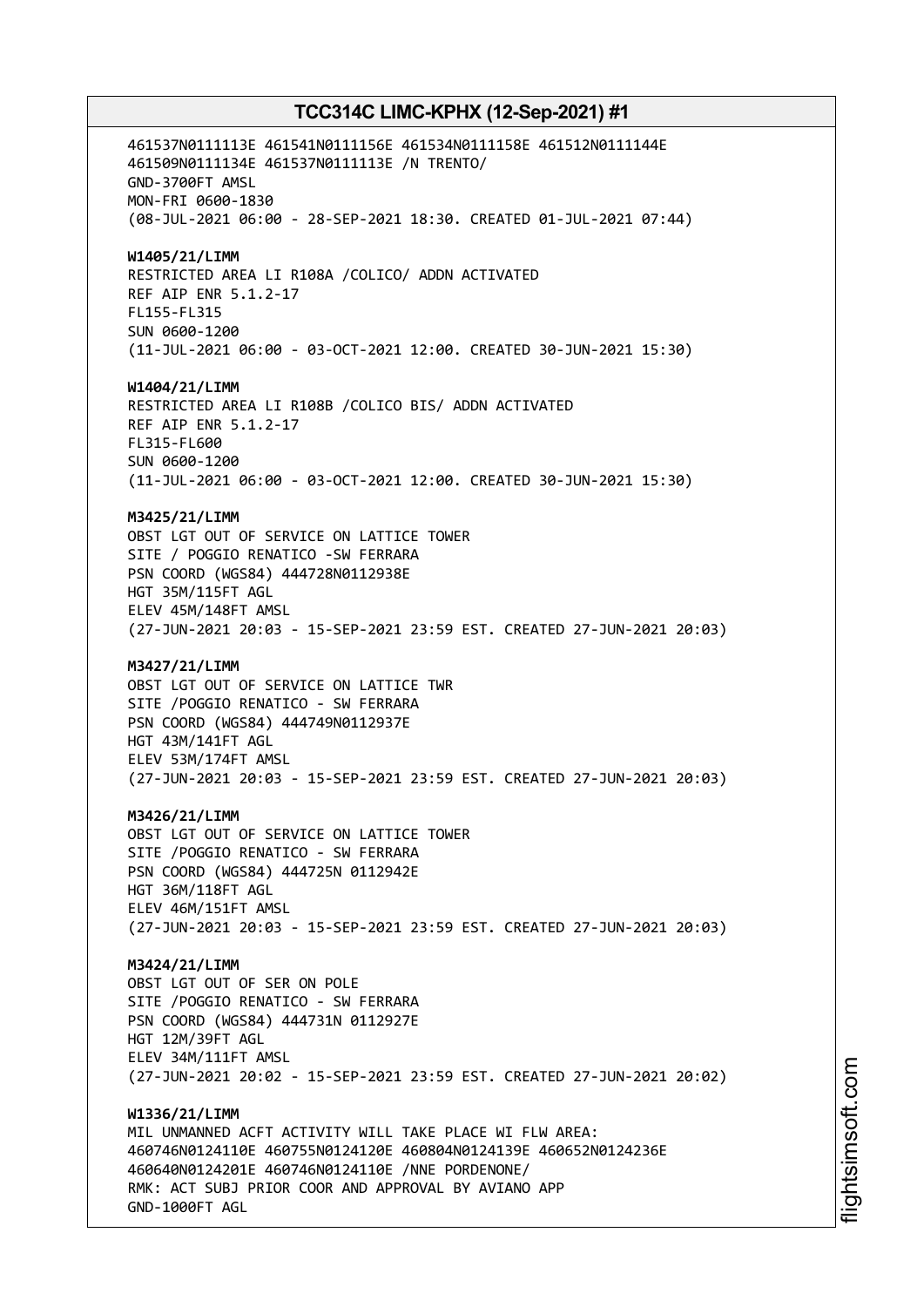MON-FRI 0700-1500 (01-JUL-2021 07:00 - 28-SEP-2021 15:00. CREATED 24-JUN-2021 07:34) **W1326/21/LIMM** MILITARY FIRING AREA /CAVE DOBBIACO-N BELLUNO/ ACTIVATED WITH UPPER LIMIT LOWERED TO 6500FT AMSL. REF AIP ENR 5.2.1.2-1 SFC-6500FT AMSL MON-THU 0600-2200 (01-JUL-2021 06:00 - 28-SEP-2021 22:00. CREATED 23-JUN-2021 11:32) **W1319/21/LIMM** MILITARY FIRING AREA /CANDELO MASAZZA-NW VERCELLI/ ACTIVATED REF AIP ENR 5.2.1.1-1 SFC-1500FT AGL TUE WED 0600-1600 AND THU 0600-2200 (06-JUL-2021 06:00 - 30-SEP-2021 22:00. CREATED 22-JUN-2021 14:05) **W1316/21/LIMM** FIRING ACTIVITY WILL TAKE PLACE WI AREA 1.5NM RADIUS OF 440327N0094937E /MUZZERONE - S LA SPEZIA/ SFC-5000FT AGL MON-FRI 0600-2200 (05-JUL-2021 06:00 - 30-SEP-2021 22:00. CREATED 22-JUN-2021 13:42) **A3939/21/LIMM** REF AIP ENR 5.4.1.20-1 REGION 'VENETO' DISTRICT 'VERONA' TOWN 'VERONA' SITE 'VIA BELLUZZO' NEW OBSTACLE ERECTED LATTICE TOWER PSN COORD (WGS84) 452617N 0110302E MAX ELEV AGL 149M/489FT MAX ELEV AMSL 210M/689FT ICAO SIGNAL UNPROVIDED (15-JUN-2021 11:13 - PERM. CREATED 15-JUN-2021 11:13) **A2551/21/LIMM** REF AIP ENR5 'NAVIGATION WARNINGS', PARAGRAPH 5.6.1-1 'NATURAL PARKS AND AREAS SUBJECT TO NATURAL FAUNA PROTECTION', PAGE 5.6.1.8-1 REGION 'LIGURIA', REFERRING TO: 'BRACCO MESCO CINQUE TERRE', AREA COMPLETELY WITHDRAWN SFC-1500FT AGL (27-APR-2021 11:31 - PERM. CREATED 27-APR-2021 11:31) **A2451/21/LIMM** REF AIP ENR 5.4.1.8-1 REGION 'LIGURIA' DISTRICT 'GENOVA' TOWN 'GENOVA' SITE 'SESTRI PONENTE' NEW OBSTACLE ERECTED CRANE - PSN COORD (WGS84) 442510N0085032E MAX ELEV AGL 107M/351FT MAX ELEV AMSL 111M/364FT ROTATING JIB 86M, ICAO SIGNAL PROVIDED. - PSN COORD (WGS84) 442518N0085035E MAX ELEV AGL 107M/351FT MAX ELEV AMSL 111M/364FT ROTATING JIB 86M, ICAO SIGNAL PROVIDED. - PSN COORD (WGS84) 442514N0085034E MAX ELEV AGL 107M/351FT MAX ELEV AMSL 111M/364FT ROTATING JIB 86M, ICAO SIGNAL PROVIDED. RMK: SAME OBSTACLE OPERATING ALONG THE TRACK (25-APR-2021 00:00 - PERM. CREATED 22-APR-2021 14:40)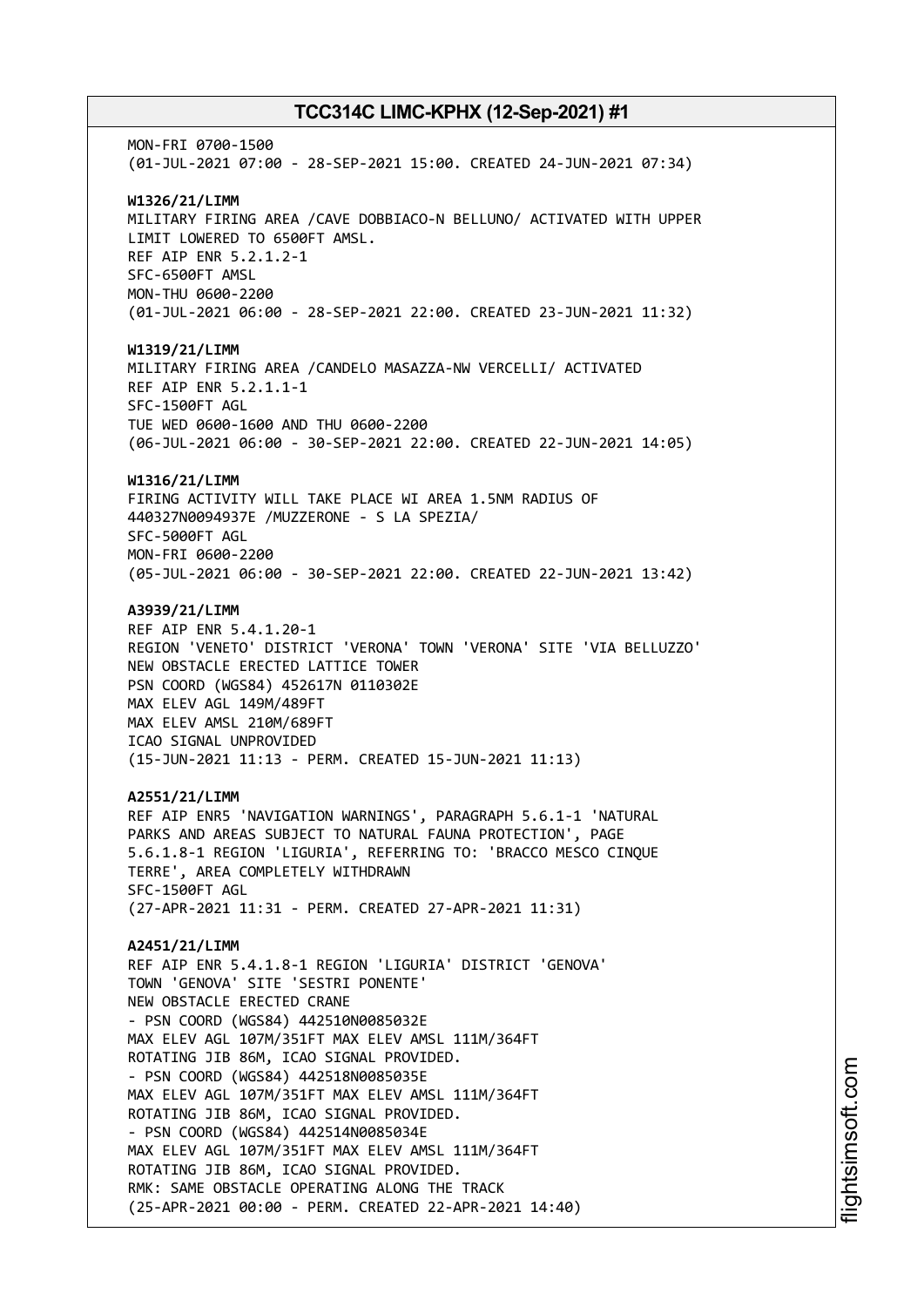**A2284/21/LIMM** REF AIP ENR 5.4.1.6-1 REGION FRIULI VENEZIA GIULIA - DISTRICT GORIZIA - TOWN MONFALCONE - SITE CANTIERE NAVALE FINCANTIERI NEW OBSTACLE ERECTED CRANE - PSN COORD (WGS84) 454738N0133237E MAX ELEV AGL 136M/446FT MAX ELEV AMSL 139M/456FT ROTATING JIB 86M ICAO SIGNAL PROVIDED - PSN COORD (WGS84) 454725N0133253E MAX ELEV AGL 136M/446FT MAX ELEV AMSL 139M/456FT ROTATING JIB 86M ICAO SIGNAL PROVIDED - PSN COORD (WGS84) 454732N0133245E MAX ELEV AGL 136M/446FT MAX ELEV AMSL 139M/456FT ROTATING JIB 86M ICAO SIGNAL PROVIDED RMK: SAME OBSTACLE OPERATING ALONG THE TRACK (17-APR-2021 00:00 - PERM. CREATED 15-APR-2021 11:12)

#### **A2125/21/LIMM**

REF AIP ENR 5.4.1.9-3 REGION LOMBARDIA - DISTRICT MILANO TOWN MILANO - SITE VIA MELCHIORRE GIOIA NR 22 - TYPE CRANE IDENT T004471 COORD 452907N 0091151E ELEV AGL 170M/558FT ELEV AMSL 279M/915FT IDENT T004472 COORD 452906N 0091148E ELEV AGL 151M/495FT ELEV AMSL 261M/856FT COMPLETELY WITHDRAWN (08-APR-2021 12:15 - PERM. CREATED 08-APR-2021 12:15)

#### **A2116/21/LIMM**

REF AIP ENR 5.4.1.9-1 REGION LOMBARDIA - DISTRICT PAVIA - TOWN PARONA - SITE NIL NEW OBST ERECTED CRANE PSN COORD (WGS84) 451709N0084709E MAX ELEV AGL 120M/394FT MAX ELEV AMSL 232M/761FT ROTATING JIB 30M ICAO SIGNAL PROVIDED (10-APR-2021 00:00 - PERM. CREATED 08-APR-2021 06:26)

### **A8409/20/LIMM**

REF AIP ENR 2.1.2.30-1 'PARMA CTR' ITEM 7 'SPECIAL RULES FOR VFR TRAFFIC' ADD THE FLW: PILOTS OF VFR FLT OPERATING IN CLASS 'G' AIRSPACES INTENDING TO ENTER PARMA CTR IF UNABLE TO ESTABLISH BILATERAL RADIO COMMUNICATION WITH 'PARMA APP' ATS UNIT SHALL CONTACT 'MILANO FIC' TO RELAY THE REQUEST AND WAIT FOR INSTRUCTIONS BEFORE PROCEEDING (31-DEC-2020 16:33 - PERM. CREATED 31-DEC-2020 16:33)

**A8407/20/LIMM** REF AIP ENR 2.1.2.3-1 'ANCONA CTR' ITEM 7 'SPECIAL RULES FOR VFR TRAFFIC' ADD THE FLW: PILOTS OF VFR FLT OPERATING IN CLASS 'G' AIRSPACES INTENDING TO ENTER ANCONA CTR IF UNABLE TO ESTABLISH BILATERAL RADIO COMMUNICATION WITH 'ANCONA APP' ATS UNIT SHALL CONTACT 'PADOVA FIC' TO RELAY THE REQUEST AND WAIT FOR INSTRUCTIONS BEFORE PROCEEDING (31-DEC-2020 16:27 - PERM. CREATED 31-DEC-2020 16:27)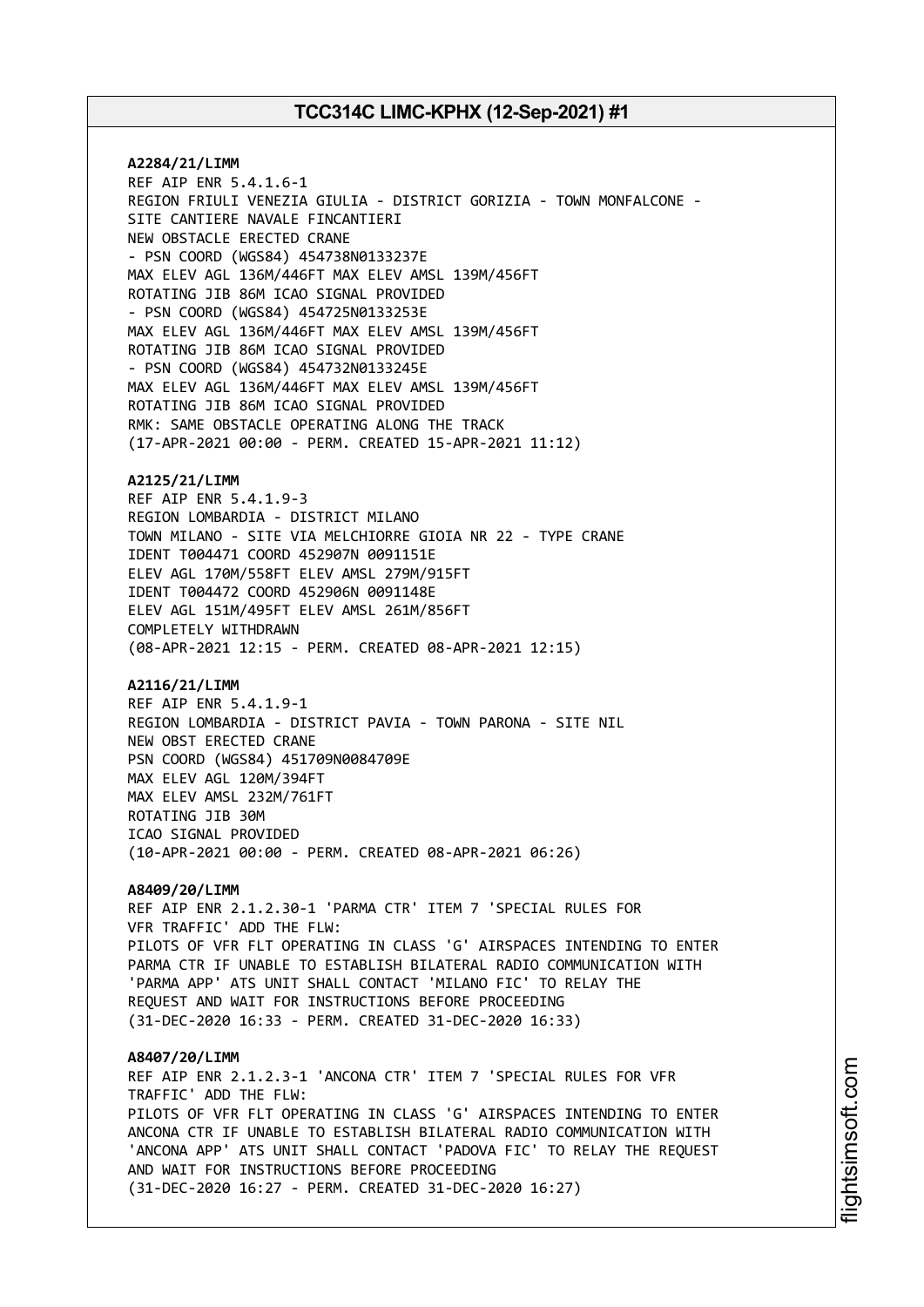### ┌──────────────────────────────────────────────────────────────────────────────┐ │**LSAC (SWITZERLAND UIR)** │

└──────────────────────────────────────────────────────────────────────────────┘ **DEFENSE/LSAC** INTERNET NOTAM SERVICE

## WINDOW.FOCUS();

**~/LSAC** FOR DOD FLIGHT ONLY  $\sim$ 

```
CLOSE/LSAC
XXXXXXXXXXXXXXXXXXXXXXXXXXXXXX
```
**#NOPRINT/LSAC**

```
{
```

```
DISPLAY:/LSAC
NONE;
}
INPUT, BUTTON {
```
**DISPLAY:/LSAC** NONE; }

```
.NOPRINT {
```

```
DISPLAY:/LSAC
NONE;
}
.TOGGLE {
```

```
DISPLAY:/LSAC
BLOCK;
```

```
}
TEXT {
DISPLAY: BLOCK;
}
```

```
#NOSHOW {
```

```
DISPLAY:/LSAC
NONE;
}
```

```
.NOSHOW {
```

```
DISPLAY:/LSAC
NONE;
}
```

```
FUNCTION/LSAC
SUBMITFORM(ACTION) {
```

```
VAR/LSAC
OLDACTION = "PRINTRETRIEVALMAPACTION.DO";
```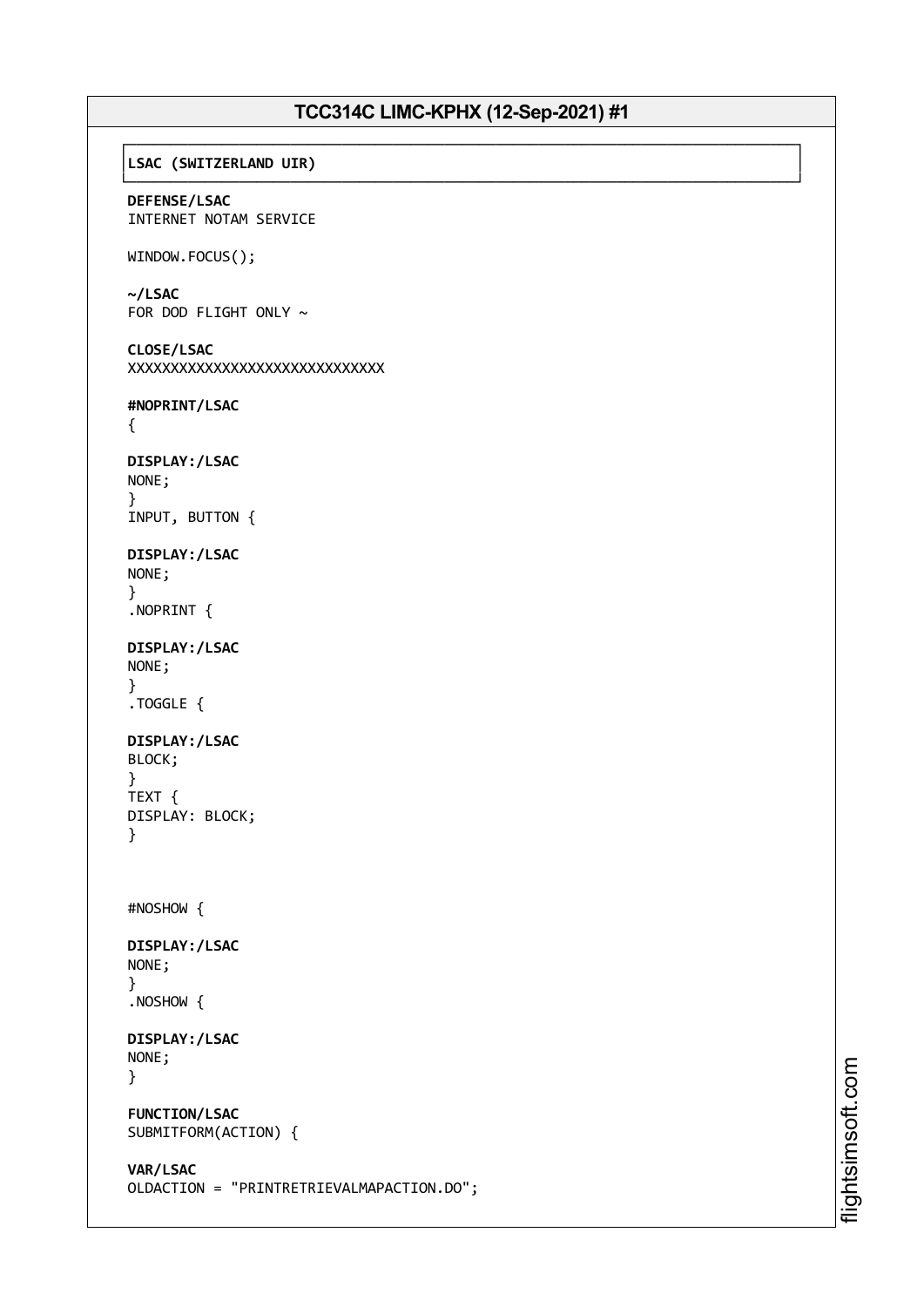**IF/LSAC** (ACTION == "SAVEASPDF") { **DOCUMENT.NOTAMRETRIEVALFORM.ACTION/LSAC** = 'SAVENOTAMASPDF?SEL=FALSE&GEO=FALSE'; **ELSE/LSAC** { **DOCUMENT.NOTAMRETRIEVALFORM.ACTION/LSAC** = OLDACTION; **SORT/LSAC** BY: **DEFAULT/LSAC** REPORT **EFFECTIVE/LSAC** DATE **EXPIRATION/LSAC** DATE **CREATED/LSAC** DATE **KEYWORD/LSAC** SORT: **DATA/LSAC** CURRENT AS OF: **SUN,/LSAC** 12 SEP 2021 15:13:00 GMT **LOCATION/LSAC** NOT COVERED BY **THE/LSAC** US NOTAM SYSTEM. ┌──────────────────────────────────────────────────────────────────────────────┐ │**LFFF (PARIS FIR)** │ └──────────────────────────────────────────────────────────────────────────────┘ **F1434/21/LFFF** VOR/DME LGL 112.700MHZ CH 74X OUT OF SERVICE DUE TO MAINTENANCE. DO NOT USE, POSSIBLE WRONG INDICATIONS. (28-SEP-2021 11:30 - 30-SEP-2021 14:00. CREATED 12-SEP-2021 12:20) **R2631/21/LFFF** TEMPORARY RESTRICTEF AREA (ZRT) OVER 'CROTOY PLAGE' FOR AN AIRSHOW. CENTRED ON : RDL 301/9.96NM ARP LFOI LATERAL LIMITS : -CIRCLE OF 1.5NM RADIUS CENTRED ON PSN : 501342N 0013637E STATUS :

-ZRT TAKES PLACE OF INTERFERING AIRSPACES

PROVIDED SERVICES :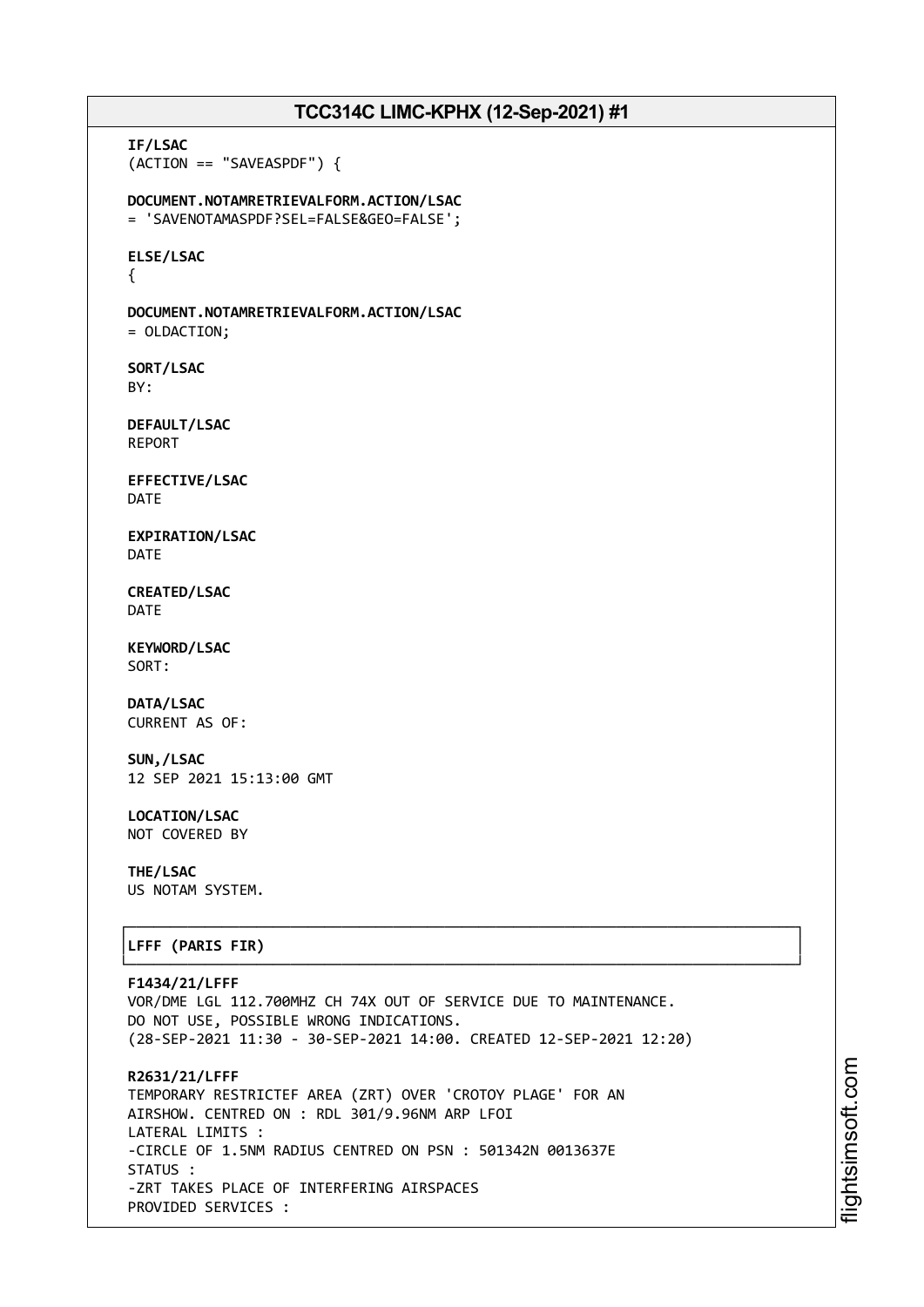-FLIGHT INFORMATION AND ALERT BY LILLE INFO. OAT/GAT ENTRY CONDITIONS : -MANDATORY BYPASS DURING REAL ACT EXC FOR : ACFT PARTICIPATING TO AIRSHOW, ACFT PROVIDING ASSISTANCE,RESCUE OR PUBLIC SAFETY MISSIONS WHEN DUE TO THEIR MISSION THEY CANNOT AVOID THE AREA, AFTER CONTACT WITH FLIGHT MANAGER(TEL :+33(0)607081397). REAL ACT KNOWN BY : -LILLE INFO: 120.275MHZ SFC-2000FT AMSL 0800-1700 (18-SEP-2021 08:00 - 19-SEP-2021 17:00. CREATED 11-SEP-2021 11:25) **P2569/21/LFFF** OBST NR 10052 MODIFIED - MEASURING MAST : - PSN : 480907N 0042559E - HEIGHT : 331FT - ELEV : 1181FT - LIGHTING : DAY AND NIGHT. (10-SEP-2021 13:59 - PERM. CREATED 10-SEP-2021 14:00) **P2567/21/LFFF** OBSTACLE NR 51001 NIGHT AND DAY LIGHTING U/S : PSN : 490553 0035608E ELEV : 1673FT HGT : 804FT (10-SEP-2021 13:17 - 25-SEP-2021 23:59. CREATED 10-SEP-2021 13:18) **Z0167/21/LFFF** ZONES AIRFORCE RTBA ACT ZONE R45A BOURGOGNE 0800-1000:ACTIVE ZONE R45B AUTUNOIS 0800-1000:ACTIVE ZONE R45C ARBOIS 0800-1000:ACTIVE 1130-1230:ACTIVE ZONE R45D DOUBS 0800-1000:ACTIVE 1130-1230:ACTIVE ZONE R45S1 FRANCHE COMTE 0730-1000:ACTIVE 1130-1330:ACTIVE ZONE R45S2 LANGRES 0730-1000:ACTIVE 1130-1330:ACTIVE ZONE R45S3 YONNE 0730-1000:ACTIVE 1130-1330:ACTIVE ZONE R45S4 MACONNAIS OUEST 0730-1000:ACTIVE 1130-1330:ACTIVE ZONE R45S5 MACONNAIS CENTRE 0730-1000:ACTIVE 1130-1330:ACTIVE ZONE R45S6.1 MACONNAIS NORD EST 0730-1000:ACTIVE 1130-1330:ACTIVE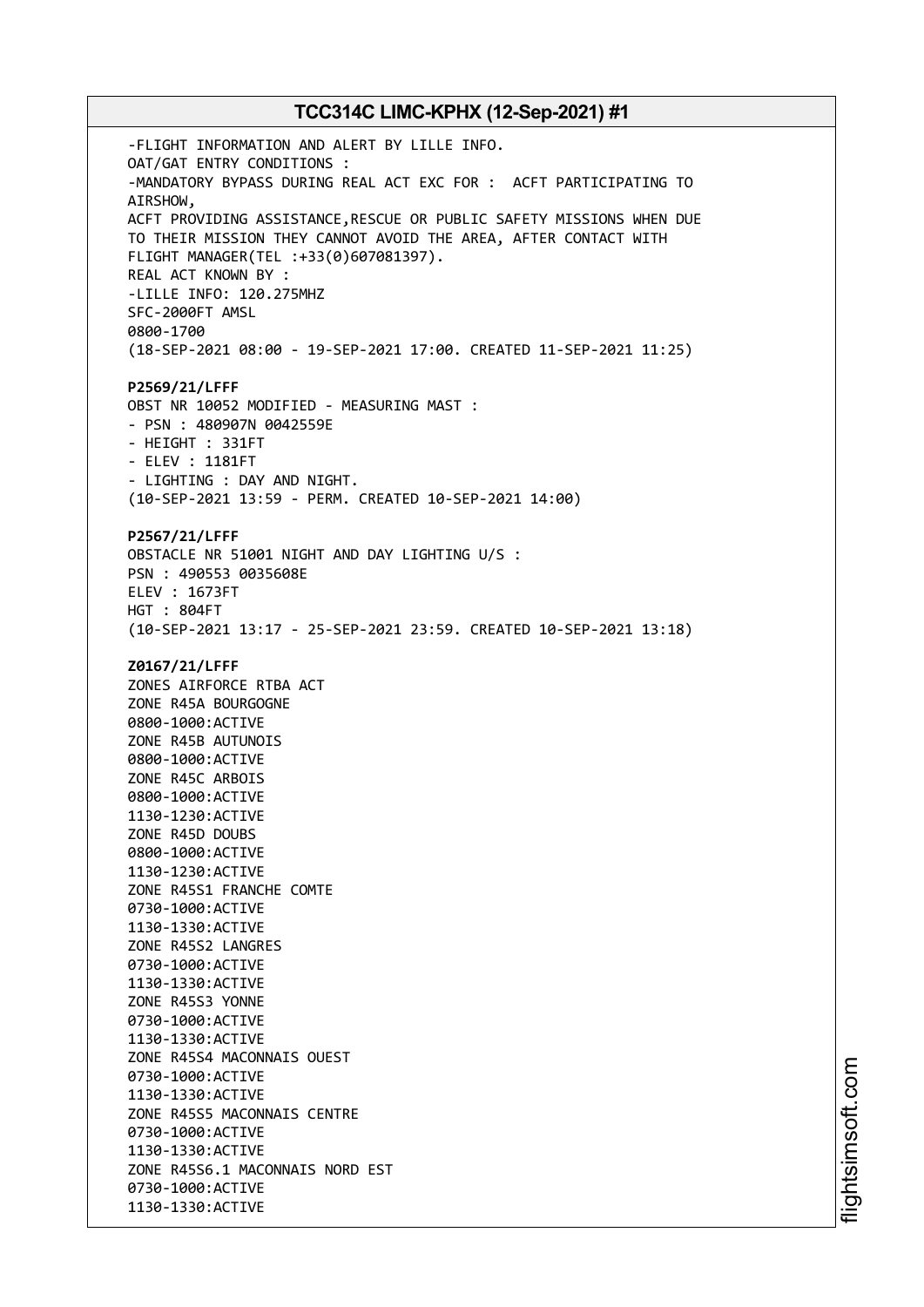ZONE R45S6.2 MACONNAIS SUD EST 0730-1000:ACTIVE 1130-1330:ACTIVE ZONE R45S7 JURA 0730-1000:ACTIVE 1130-1330:ACTIVE ZONE R69 CHAMPAGNE 0730-1000:ACTIVE ZONE R45NS 0730-1000:ACTIVE 1130-1330:ACTIVE SFC-7300FT AMSL (13-SEP-2021 07:30 - 13-SEP-2021 13:30. CREATED 10-SEP-2021 12:36) **W1974/21/LFFF** PJE OVER GERAUDOT - RDL 229/9.1NM LFFN : - PSN : 481923N 0041825E - INFO : SEINE INFO 120.325MHZ PARIS CTL 120.950MHZ SFC-FL100 0700-1800 (14-SEP-2021 07:00 - 16-SEP-2021 18:00. CREATED 10-SEP-2021 11:03) **W1972/21/LFFF** PJE OVER 'DIENVILLE' : RDL 162/5,4NM LFFN : PSN : 482045N 0043130E INFO : SEINE INFO 120.325MHZ PARIS CTL 120.950MHZ SFC-FL100 0700-1800 (14-SEP-2021 07:00 - 16-SEP-2021 18:00. CREATED 10-SEP-2021 10:58) **F1428/21/LFFF** - MEMBERS OF DELEGATION ON OFFICIAL MISSION, OR DIPLOMATIC MISSION STAFF, OR INTERNATIONAL ORGANISATION STAFF WITH HEADQUARTER OR OFFICES LOCATED IN FRANCE AS WELL AS THEIR SPOUSE AND CHILDREN. FOR TRAVEL FROM ABROAD, PASSENGERS MAY BE AUTHORISED TO DEROGATE FROM THE REQUIREMENTS OF PRESENTING A RESULT OF A BIOLOGICAL EXAMINATION OF VIROLOGICAL SCREENING OR A BIOLOGICAL TEST PRIOR TO BOARDING IF THEY PRESENT A PERMIT ISSUED BY THE FRENCH AMBASSY OR GENERAL FRENCH CONSULATES. THEY CAN ALSO DEROGATE FROM THE ISOLATION OR QUARANTINE REQUIREMENTS UPON ARRIVAL IN FRANCE IF THE PERMIT PROVIDES FOR IT. XI - FOR MINOR PASSENGERS, SWORN STATEMENTS MAY BE SIGNED BY THEIR LEGAL REPRESENTATIVE. XII - PASSENGERS PRESENT TO THE AIR CARRIER, BEFORE BOARDING, ALL DOCUMENTS REQUIRED FOR THEIR TRAVEL. FAILURE TO PROVIDE THESE DOCUMENTS SHALL RESULT IN BOARDING DENIAL BY THE AIR CARRIER. XIII - THE LIST OF ACCEPTED BIOLOGICAL EXAMINATIONS OF VIROLOGICAL SCREENING AND BIOLOGICAL TESTS IS AVAILABLE ON THE INTERNET (MINISTRY OF HEALTH WEBSITE). XIV - AIR CARRIERS SHALL INFORM THEIR PASSENGERS OF THE REQUIREMENTS APPLICABLE TO THEIR TRAVEL AS SOON AS POSSIBLE BEFORE THE FLIGHT AND THAT THEY MUST KEEP ALL DOCUMENTS REQUIRED FOR THEIR TRAVEL UNTIL THEY REACH THEIR FINAL DESTINATION IN CASE OF CONTROLS AT ARRIVAL. END PART 11 OF 12 (12-SEP-2021 00:00 - 30-SEP-2021 23:59. CREATED 10-SEP-2021 10:26)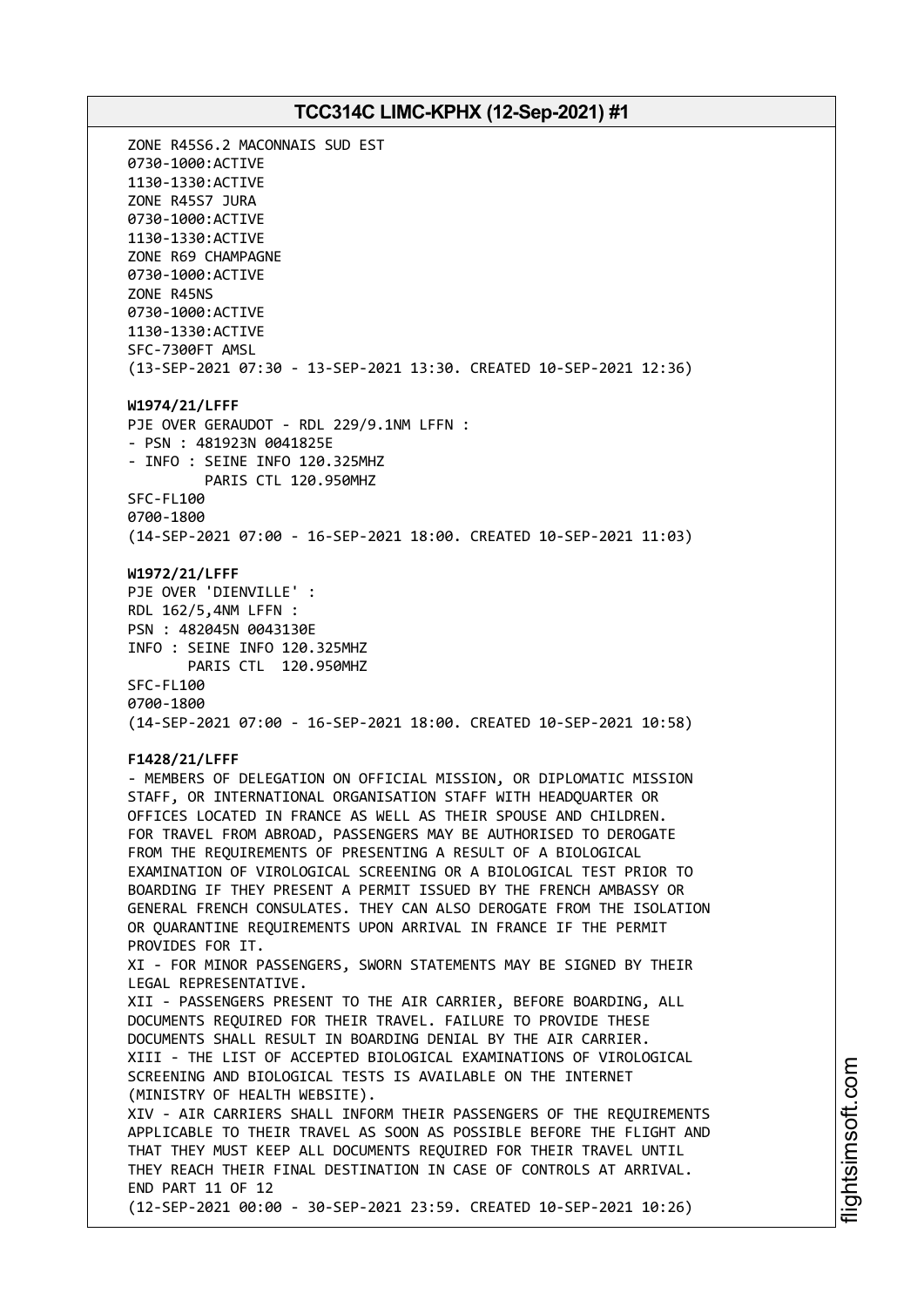**F1428/21/LFFF** COVID-19 : PASSENGERS RESTRICTIONS I - FRANCE MAINTAINS CONTROLS AT ITS BORDERS AND RESTRICTS TRAVEL, IN ACCORDANCE WITH DECREE 2021-699 DATED 1 JUNE 2021 MODIFIED, ORDER DATED 7 JUNE 2021 MODIFIED IDENTIFYING AREAS OF SARS-COV-2 CIRCULATION, AND THE PRIME MINISTER INSTRUCTION NR6268/SG DATED 19 MAY 2021. II - DEFINITIONS 1 FOR THE APPLICATION OF THE FOLLOWING REQUIREMENTS, ARE DESIGNATED AS: - GREEN: MEMBER STATES OF THE EUROPEAN UNION, ANDORRA, SAUDI ARABIA, AUSTRALIA, BAHREIN, BRUNEI, CANADA, CHILE, COMOROS, HONG KONG, ICELAND, JAPAN, JORDANIA, LIBANON, LIECHSTENSTEIN, MONACO, NEW ZEALAND, NORWAY, SAN MARINO, SINGAPOUR, SOUTH KOREA, SWITZERLAND, TAIWAN, UKRAINE, URUGUAY, VANUATU AND VATICAN, - RED: AFGHANISTAN, SOUTH AFRICA, ALGERIA, ARGENTINA, BANGLADESH, BRAZIL, COLOMBIA, DEMOCATRIC REPUBLIC OF CONGO, COSTA RICA, CUBA, GEORGIA, INDONESIA, IRAN, THE MALDIVES, MOROCCO, MOZAMBIQUE, NAMIBIA, NEPAL, PAKISTAN, RUSSIA, SEYCHELLES, SURINAM, TUNISIA AND TURKEY, - ORANGE: COUNTRIES THAT ARE NOT DESIGNATED AS GREEN OR RED COUNTRIES. END PART 1 OF 12 (12-SEP-2021 00:00 - 30-SEP-2021 23:59. CREATED 10-SEP-2021 10:26) **F1428/21/LFFF** 2 FOR THE APPLICATION OF THE FOLLOWING REQUIREMENTS: A COMPLETE VACCINATION IS ACQUIRED FOR VACCINES AGAINST COVID-19 WHICH HAVE RECEIVED A MARKETING AUTHORIZATION BY THE EUROPEAN MEDICINES AGENCY OR WHOSE COMPOSITION AND MANUFACTURING PROCESS ARE RECOGNIZED AS SIMILAR TO THE AUTHORIZED VACCINES BY THE NATIONAL AGENCY FOR THE SAFETY OF MEDICINES AND HEALTH PRODUCTS, AFTER A PERIOD OF: - FOR THE 'COVID-19 VACCINE JANSSEN' VACCINE, 28 DAYS AFTER THE ADMINISTRATION OF A DOSE, - FOR OTHER VACCINES, 7 DAYS AFTER THE ADMINISTRATION OF A SECOND DOSE, EXCEPT FOR PERSONS WHO HAVE BEEN INFECTED WITH COVID-19, FOR WHICH THIS PERIOD RUNS AFTER THE ADMINISTRATION OF THE FIRST DOSE. THE FOLLOWING REQUIREMENTS APPLICABLE TO PASSENGERS PRESENTING A PROOF OF A COMPLETE VACCINATION SHALL ALSO APPLY TO MINOR PASSENGERS ACCOMPANYING ONE OR MORE MAJOR PASSENGERS PRESENTING SUCH PROOF. A CERTIFICATE OF RECOVERY CORRESPONDS TO THE PRESENTATION OF THE RESULT OF A BIOLOGICAL EXAMINATION OF VIROLOGICAL SCREENING OR A TEST CARRIED OUT MORE THAN 11 DAYS AND LESS THAN SIX MONTHS BEFORE THE FLIGHT, WHICH CONCLUDES TO A COVID -19 CONTAMINATION. III - PROVISIONS APPLICABLE TO HEXAGONAL FLIGHTS : PASSENGERS AGED 18 OR OLDER TRAVELING WITHIN THE HEXAGONAL TERRITORY BY PUBLIC AIR TRANSPORT SHALL PRESENT, PRIOR TO BOARDING: - A PROOF OF A COMPLETE VACCINATION, OR END PART 2 OF 12 (12-SEP-2021 00:00 - 30-SEP-2021 23:59. CREATED 10-SEP-2021 10:26) **F1428/21/LFFF** - THE RESULT OF A BIOLOGICAL EXAMINATION OF VIROLOGICAL SCREENING OR THE RESULT OF A BIOLOGICAL TEST ENABLING THE DETECTION OF THE N

PROTEIN OF SARS-COV-2 OR A SELF-TEST CARRIED OUT UNDER THE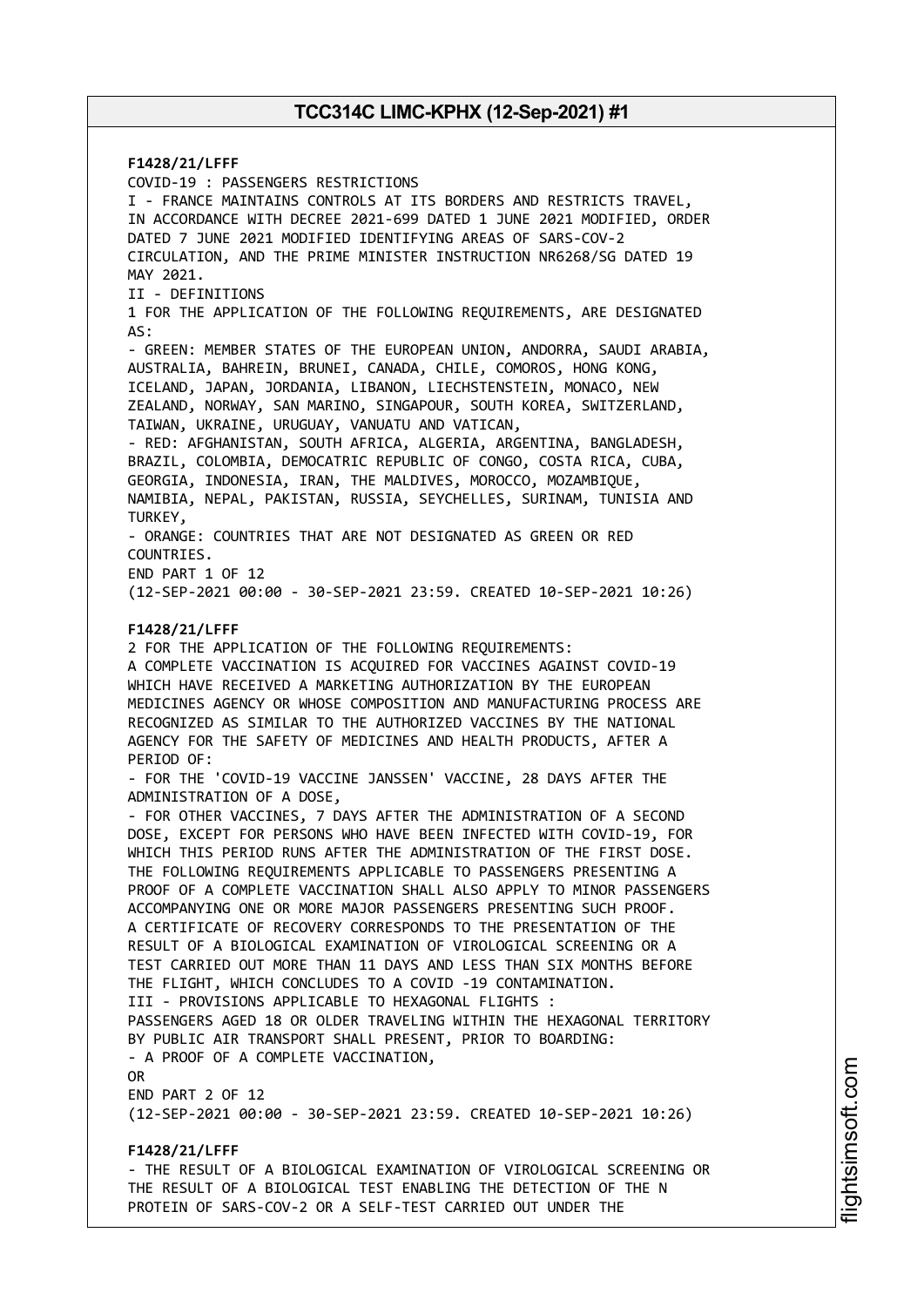SUPERVISION OF A HEALTH PROFESSIONAL CARRIED OUT LESS THAN 72 HOURS BEFORE THE FLIGHT, WHICH DOES NOT CONCLUDE TO A COVID-19 CONTAMINATION, OR - A CERTIFICATE OF RECOVERY. FROM AUGUST 30, THESE PROVISIONS WILL APPLY TO CREW MEMBERS OPERATING THESE FLIGHTS. IV - TRAVEL TO METROPOLITAN FRANCE FROM A GREEN COUNTRY 1 PASSENGERS AGED 12 OR OLDER TRAVELING TO METROPOLITAN FRANCE FROM A GREEN COUNTRY SHALL PRESENT, PRIOR TO BOARDING: - A PROOF OF A COMPLETE VACCINATION, OR - THE RESULT OF A BIOLOGICAL EXAMINATION OF VIROLOGICAL SCREENING OR A BIOLOGICAL TEST ENABLING THE DETECTION OF THE N PROTEIN OF SARS-COV-2 CARRIED OUT LESS THAN 72 HOURS BEFORE THE FLIGHT, WHICH DOES NOT CONCLUDE TO A COVID-19 CONTAMINATION, EXCEPT FOR PASSENGERS TRAVELING FROM CYPRUS, SPAIN, GREECE, MALTA, THE NETHERLANDS AND PORTUGAL FOR WHICH THE DELAY IS REDUCED TO 24 HOURS BEFORE THE FLIGHT, OR - A CERTIFICATE OF RECOVERY. END PART 3 OF 12 (12-SEP-2021 00:00 - 30-SEP-2021 23:59. CREATED 10-SEP-2021 10:26) **F1428/21/LFFF** 2 PASSENGERS TRAVELING TO METROPOLITAN FRANCE FROM A GREEN COUNTRY SHALL PRESENT, PRIOR TO BOARDING, A SWORN STATEMENT INDICATING THAT THEY DO NOT SHOW ANY SYMPTOM OF COVID-19 AND THAT THEY HAVE NO KNOWLEDGE OF HAVING BEEN IN CONTACT WITH A CONFIRMED COVID-19 CASE WITHIN 14 DAYS BEFORE THE FLIGHT. V - TRAVEL BETWEEN METROPOLITAN FRANCE AND AN ORANGE COUNTRY 1 PASSENGERS AGED OR OLDER THAT CANNOT PROVIDE A PROOF OF A COMPLETE VACCINATION TRAVELING TO METROPOLITAN FRANCE FROM AN ORANGE COUNTRY OR TO AN ORANGE COUNTRY FROM METROPOLITAN FRANCE SHALL ONLY BE AUTHORISED TO TRAVEL FOR THE REASONS LISTED IN THE APPLICABLE INTERNATIONAL TRAVEL CERTIFICATES AVAILABLE ON THE INTERNET (MINISTRY OF INTERIOR WEBSITE). SUPPORTING DOCUMENTS FOR THE REASON TO TRAVEL SHALL BE PRESENTED TO THE AIR CARRIER PRIOR TO BOARDING. 2 PASSENGERS AGED 12 OR OLDER THAT CANNOT PROVIDE A PROOF OF A COMPLETE VACCINATION TRAVELING TO METROPOLITAN FRANCE FROM AN ORANGE COUNTRY SHALL PRESENT, PRIOR TO BOARDING, THE RESULT OF A BIOLOGICAL EXAMINATION OF VIROLOGICAL SCREENING CARRIED OUT LESS THAN 72 HOURS BEFORE THE FLIGHT WHICH DOES NOT CONCLUDE TO A COVID-19 CONTAMINATION, OR THE RESULT OF A BIOLOGICAL TEST ENABLING THE DETECTION OF THE N PROTEIN OF SARS-COV-2 CARRIED OUT LESS THAN 48 HOURS BEFORE THE FLIGHT, WHICH DOES NOT CONCLUDE TO A COVID-19 CONTAMINATION. FOR PASSENGERS TRAVELING FROM THE UNITED KINGDOM THIS DELAY IS REDUCED TO 24 HOURS. END PART 4 OF 12 (12-SEP-2021 00:00 - 30-SEP-2021 23:59. CREATED 10-SEP-2021 10:26) **F1428/21/LFFF**

3 PASSENGERS TRAVELING TO METROPOLITAN FRANCE FROM AN ORANGE COUNTRY SHALL PRESENT, PRIOR TO BOARDING, A SWORN STATEMENT INDICATING THAT THEY DO NOT SHOW ANY SYMPTOM OF COVID-19 AND THAT THEY HAVE NO KNOWLEDGE OF HAVING BEEN IN CONTACT WITH A CONFIRMED COVID-19 CASE WITHIN 14 DAYS BEFORE THE FLIGHT. FOR PASSENGERS AGED 12 OR OLDER THAT CANNOT PROVIDE A PROOF OF A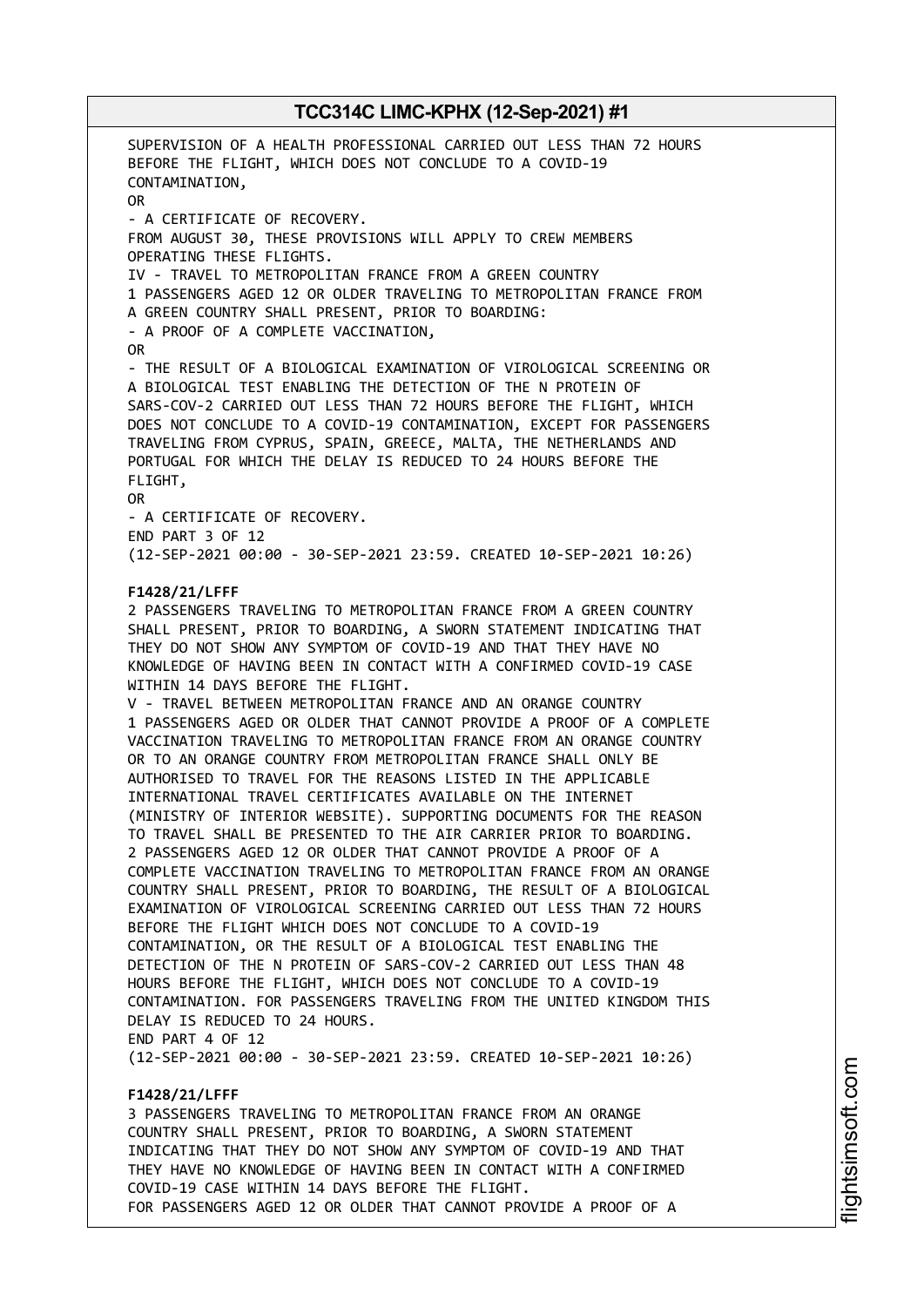COMPLETE VACCINATION, THE SWORN STATEMENT SHALL ALSO INDICATE: - THAT THEY ACCEPT TO POSSIBLY UNDERGO A BIOLOGICAL TEST OR EXAMINATION TO DETECT SARS-COV-2 ON-SITE AT THE ARRIVAL AIRPORT, - THAT THEY COMMIT TO RESPECT A 7 DAYS ISOLATION UPON ARRIVAL AND TO CONDUCT A BIOLOGICAL EXAMINATION AT THE END OF THIS ISOLATION PERIOD. VI - TRAVEL BETWEEN METROPOLITAN FRANCE AND A RED COUNTRY 1 PASSENGERS AGED 12 OR OLDER THAT CANNOT PROVIDE A PROOF OF COMPLETE VACCINATION TRAVELING TO METROPOLITAN FRANCE FROM A RED COUNTRY OR TO A RED COUNTRY FROM METROPOLITAN FRANCE SHALL ONLY BE AUTHORISED TO TRAVEL FOR THE REASONS LISTED IN THE APPLICABLE INTERNATIONAL TRAVEL CERTIFICATES AVAILABLE ON THE INTERNET (MINISTRY OF INTERIOR WEBSITE). SUPPORTING DOCUMENTS FOR THE REASON TO TRAVEL SHALL BE PRESENTED TO THE AIR CARRIER PRIOR TO BOARDING. 2 PASSENGERS AGED 12 YEARS OR OLDER THAT CANNOT PROVIDE A PROOF OF COMPLETE VACCINATION TRAVELING TO METROPOLITAN FRANCE FROM A RED COUNTRY SHALL PRESENT, PRIOR TO BOARDING, THE RESULT OF A BIOLOGICAL EXAMINATION OF VIROLOGICAL SCREENING OR A BIOLOGICAL TEST ENABLING END PART 5 OF 12

(12-SEP-2021 00:00 - 30-SEP-2021 23:59. CREATED 10-SEP-2021 10:26)

### **F1428/21/LFFF**

THE DETECTION OF THE N PROTEIN OF SARS-COV-2 CARRIED OUT LESS THAN 48 HOURS BEFORE THE FLIGHT, WHICH DOES NOT CONCLUDE TO A COVID-19 CONTAMINATION.

THESE PROVISIONS ALSO APPLY FOR PASSENGERS ARRIVING FROM A RED COUNTRY BY CONNECTING FLIGHTS, SELF-CONNECTED OR NOT. FOR ANY DIRECT FLIGHT TO THE FRENCH TERRITORY, THE AIR CARRIER CHECKS FOR THIS PURPOSE, AT THE LAST BOARDING POINT BEFORE ARRIVAL IN FRENCH TERRITORY, IF THE PASSENGER IS IN POSSESSION OF:

- A RESULT OF A BIOLOGICAL VIROLOGICAL SCREENING CARRIED OUT IN A RED COUNTRY, OR

- AN EXEMPTION ISSUED BY THE FRENCH EMBASSY OR THE FRENCH CONSULATES GENERAL LOCATED IN A RED COUNTRY.

IF THIS IS THE CASE, THE AIR CARRIER:

- ENSURES THAT THE PASSENGER IS IN POSSESSION OF THE DOCUMENTS REQUIRED BY FOR TRAVEL FROM A RED COUNTRY,

- SIGNALS THE PASSENGER TO THE AUTHORITIES OF THE DESTINATION AIRPORT IN FRANCE.

3 PASSENGERS TRAVELING TO METROPOLITAN FRANCE FROM A RED COUNTRY SHALL PRESENT, PRIOR TO BOARDING, A SWORN STATEMENT INDICATING THAT THEY DO NOT SHOW ANY SYMPTOM OF COVID-19 AND THAT THEY HAVE NO KNOWLEDGE OF HAVING BEEN IN CONTACT WITH A CONFIRMED COVID-19 CASE WITHIN 14 DAYS BEFORE THE FLIGHT. FOR PASSENGERS AGED 12 OR OLDER THAT CANNOT PROVIDE A PROOF OF A COMPLETE VACCINATION, THE SWORN STATEMENT SHALL ALSO INDICATE:

END PART 6 OF 12

(12-SEP-2021 00:00 - 30-SEP-2021 23:59. CREATED 10-SEP-2021 10:26)

### **F1428/21/LFFF**

- THEY ACCEPT TO POSSIBLY UNDERGO A BIOLOGICAL TEST OR EXAMINATION TO DETECT SARS-COV-2 ON-SITE AT THE ARRIVAL AIRPORT, - THAT THEY COMMIT TO RESPECT A 10 DAYS QUARANTINE OR ISOLATION MEASURE NOTIFIED AT THEIR ARRIVAL, PRESENTING THE SUPPORTING DOCUMENTS TO THE AIR CARRIER. VII - A QUARANTINE OR ISOLATION MEASURE SHALL BE PRESCRIBED UPON ARRIVAL IN FRANCE FOR PERSONS SHOWING SYMPTOMS OF A COVID-19 INFECTION. VIII - PROVISIONS APPLICABLE TO CORSICA: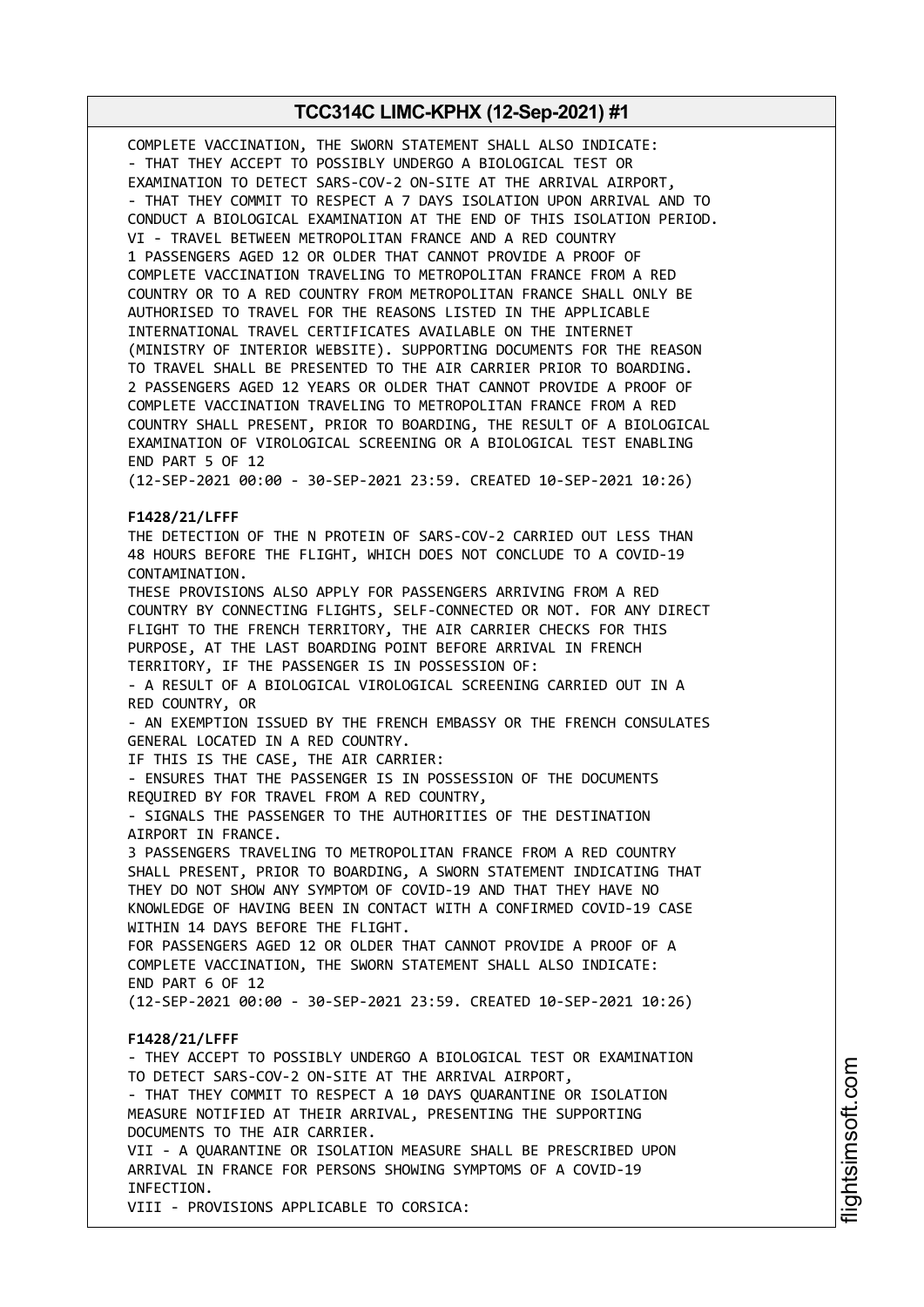1 PASSENGERS AGED 12 OR OLDER TRAVELING BETWEEN CORSICA AND THE HEXAGONAL TERRITORY SHALL PRESENT, PRIOR TO BOARDING: - A PROOF OF A COMPLETE VACCINATION, OR - THE RESULT OF A BIOLOGICAL EXAMINATION OF VIROLOGICAL SCREENING CARRIED OUT LESS THAN 72 HOURS BEFORE THE FLIGHT WHICH DOES NOT CONCLUDE TO A COVID-19 CONTAMINATION, OR THE RESULT OF A BIOLOGICAL TEST ENABLING THE DETECTION OF THE N PROTEIN OF SARS-COV-2 CARRIED OUT LESS THAN 48 HOURS BEFORE THE FLIGHT, WHICH DOES NOT CONCLUDE TO A COVID-19 CONTAMINATION, OR - A CERTIFICATE OF RECOVERY. END PART 7 OF 12 (12-SEP-2021 00:00 - 30-SEP-2021 23:59. CREATED 10-SEP-2021 10:26) **F1428/21/LFFF** 2 PASSENGERS TRAVELING TO CORSICA FROM THE HEXAGONAL TERRITORY SHALL PRESENT, PRIOR TO BOARDING, A SWORN STATEMENT INDICATING THAT THEY DO NOT SHOW ANY SYMPTOM OF COVID-19 AND THAT THEY HAVE NO KNOWLEDGE OF HAVING BEEN IN CONTACT WITH A CONFIRMED COVID-19 CASE WITHIN 14 DAYS BEFORE THE FLIGHT. IX - PROVISIONS APPLICABLE TO OVERSEAS: 1 PASSENGERS TRAVELING BETWEEN OVERSEAS AND THE REST OF THE NATIONAL TERRITORY PRESENT, PRIORI TO BOARDING, A SWORN STATEMENT INDICATING THAT THEY DO NOT SHOW ANY SYMPTOM OF COVID 19 AND THAT THEY HAVE NO KNOWLEDGE OF HAVING BEEN IN CONTACT WITH A CONFIRMED COVID 19 CASE WITHIN 14 DAYS BEFORE THE FLIGHT. 2 ANY PASSENGER : - TRAVELING TO NEW CALEDONIA OR WALLIS AND FUTUNA ISLANDS FROM THE REST OF THE NATIONAL TERRITORY, - TRAVELING BETWEEN FRENCH POLYNESIA, FRENCH GUYANA, REUNION, MARTINIQUE OR MAYOTTE AND THE REST OF THE NATIONAL TERRITORY AND WHO CANNOT PROVIDE A PROOF OF A COMPLETE VACCINATION, - FROM AUGUST 2ND 2021, TRAVELING BETWEEN GUADELOUPE, SAINT-BARTHELEMY OR SAINT-MARTIN AND THE REST OF THE NATIONAL TERRITORY AND WHO CANNOT PROVIDE A PROOF OF A COMPLETE VACCINATION, - TRAVELING FROM NEW CALEDONIA OR WALLIS AND FUTUNA ISLANDS TO THE REST OF THE NATIONAL TERRITORY AND WHO CANNOT PROVIDE A PROOF OF A COMPLETE VACCINATION, SHALL ONLY BE AUTHORISED TO BOARD FOR AN END PART 8 OF 12 (12-SEP-2021 00:00 - 30-SEP-2021 23:59. CREATED 10-SEP-2021 10:26) **F1428/21/LFFF** IMPERIOUS PERSONAL OR FAMILY REASON, AN EMERGENCY HEALTH REASON OR A PROFESSIONAL REASON THAT CANNOT BE DEFERRED. THE LIST OF ACCEPTABLE REASONS FOR TRAVEL ARE GIVEN IN A DEROGATORY TRAVEL FORM AVAILABLE ON THE INTERNET (MINISTRY OF INTERIOR WEBSITE). SUPPORTING DOCUMENTS FOR THE REASON TO TRAVEL ARE REQUIRED TO BE ABLE TO BOARD. 3 PASSENGERS AGED 12 YEARS OR OLDER: - TRAVELING TO OVERSEAS FROM THE REST OF THE NATIONAL TERRITORY, - TRAVELING FROM FRENCH GUYANA, REUNION OR MAYOTTE TO THE REST OF THE NATIONAL TERRITORY THAT CANNOT PROVIDE PROOF OF COMPLETE VACCINATION, SHALL PRESENT, PRIOR TO BOARDING: - THE RESULT OF A BIOLOGICAL EXAMINATION OF VIROLOGICAL SCREENING CARRIED OUT LESS THAN 72 HOURS BEFORE THE FLIGHT, WHICH DOES NOT CONCLUDE TO A COVID-19 CONTAMINATION, OR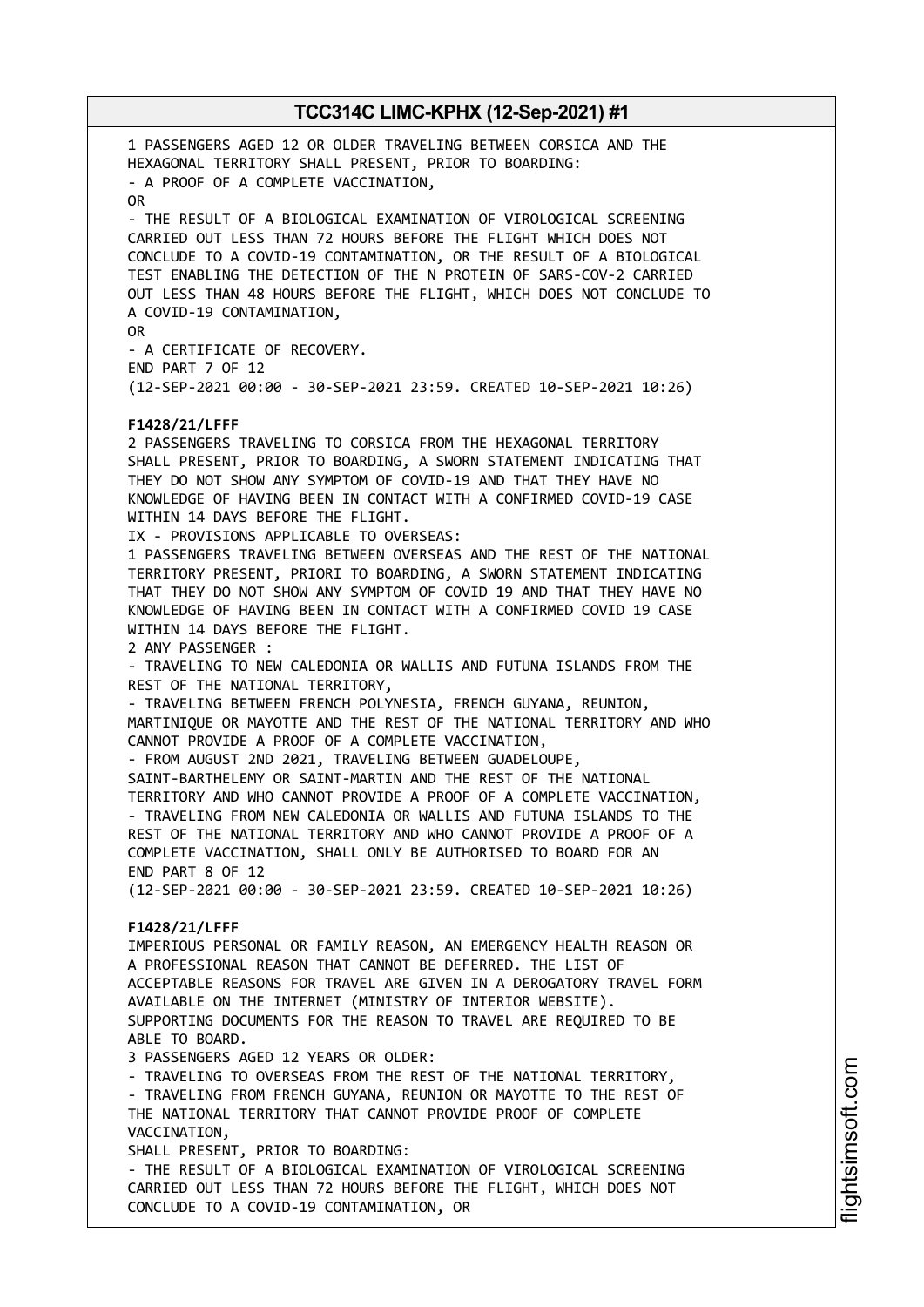- THE RESULT OF A TEST ENABLING THE DETECTION OF THE N PROTEIN OF SARS-COV-2 CARRIED OUT LESS THAN 48 HOURS BEFORE THE FLIGHT, WHICH DOES NOT CONCLUDE TO A COVID-19 CONTAMINATION. 4 PASSENGERS AGED 12 YEARS OR OLDER THAT CANNOT PROVIDE PROOF OF COMPLETE VACCINATION TRAVELING BETWEEN GUADELOUPE, MARTINIQUE, SAINT-BARTHELEMY, SAINT-MARTIN, REUNION, MAYOTTE, AND THE REST OF THE NATIONAL TERRITORY, SHALL COMMIT: - TO ACCEPT TO POSSIBLY UNDERGO A BIOLOGICAL TEST OR EXAMINATION TO DETECT SARS-COV-2 ON-SITE AT THE ARRIVAL AIRPORT, END PART 9 OF 12 (12-SEP-2021 00:00 - 30-SEP-2021 23:59. CREATED 10-SEP-2021 10:26) **F1428/21/LFFF** - TO RESPECT A 7 DAYS ISOLATION UPON ARRIVAL AND TO CONDUCT A BIOLOGICAL EXAMINATION AT THE END OF THIS ISOLATION PERIOD. PASSENGERS AGED 12 YEARS OR OLDER: - TRAVELING TO NEW CALEDONIA OR WALLIS AND FUTUNA ISLANDS FROM THE REST OF THE NATIONAL TERRITORY, - TRAVELING BETWEEN FRENCH GUYANA AND THE REST OF THE FRENCH TERRITORY AND WHO CANNOT PROVIDE A PROOF OF A COMPLETE VACCINATION, - TRAVELING TO FRENCH POLYNESIA OR SAINT-PIERRE AND MIQUELON FROM THE REST OF THE NATIONAL TERRITORY AND WHO CANNOT PROVIDE A PROOF OF A COMPLETE VACCINATION, SHALL COMMIT: - TO ACCEPT TO POSSIBLY UNDERGO A BIOLOGICAL TEST OR EXAMINATION TO DETECT SARS-COV-2 ON-SITE AT THE ARRIVAL AIRPORT, - TO RESPECT A 10 DAYS QUARANTINE OR ISOLATION MEASURE NOTIFIED AT THEIR ARRIVAL, PRESENTING THE SUPPORTING DOCUMENTS TO THE AIR CARRIER, AND TO CONDUCT A BIOLOGICAL EXAMINATION AT THE END OF THIS PERIOD. 5 TRAVEL TO OVERSEAS MAY BE SUBJECT TO LOCAL ADDITIONNAL RESTRICTIONS OR ADAPTATIONS WHICH ARE AVAILABLE ON THE INTERNET (MINISTRY OF OVERSEAS TERRITORIES AND LOCAL AUTORITIES WEBSITES). X - PROVISIONS OF PARAGRAPHS IV TO IX DO NOT APPLY TO: - CREW MEMBERS OR PERSONNELS NECESSARY FOR OPERATION OF PASSENGER OR CARGO FLIGHTS OR TRAVELLING AS PASSAGERS TO OR FROM THEIR DEPARTURE BASE, END PART 10 OF 12 (12-SEP-2021 00:00 - 30-SEP-2021 23:59. CREATED 10-SEP-2021 10:26) **F1428/21/LFFF** XV - AIR CARRIERS ASK PASSENGERS ON BOARD BY SOUND ANOUNCEMENTS TO PREPARE THEIR TRAVEL DOCUMENTS TO FACILITATE CONTROL MEASURES UPON ARRIVAL XVI - AIR CARRIERS INFORM PASSENGERS ON BOARD BY SOUND ANOUNCEMENTS ABOUT THE ISOLATION MESURES UPON ARRIVAL FOR THE FLIGHTS CONCERNED. XVII - ADDITIONNAL HEALTH MEASURES APPLICABLE TO AIR TRANSPORT ARE DEFINED IN NOTAM ' COVID 19 : HEALTH MEASURES ' XVIII - REQUIREMENTS APPLICABLE TO TRAVEL BETWEEN ABROAD AND OVERSEAS ARE DEFINED BY LOCAL NOTAMS. END PART 12 OF 12 (12-SEP-2021 00:00 - 30-SEP-2021 23:59. CREATED 10-SEP-2021 10:26) **P2564/21/LFFF** OBST: WINDFARM OF 3 WINDTURBINES AT 'THOIGNE' AND 'COURGAINS' AVG PSN: 481757N 0001444E WINDTURBINES IN 700M RADIUS AROUND PSN HGT: 562FT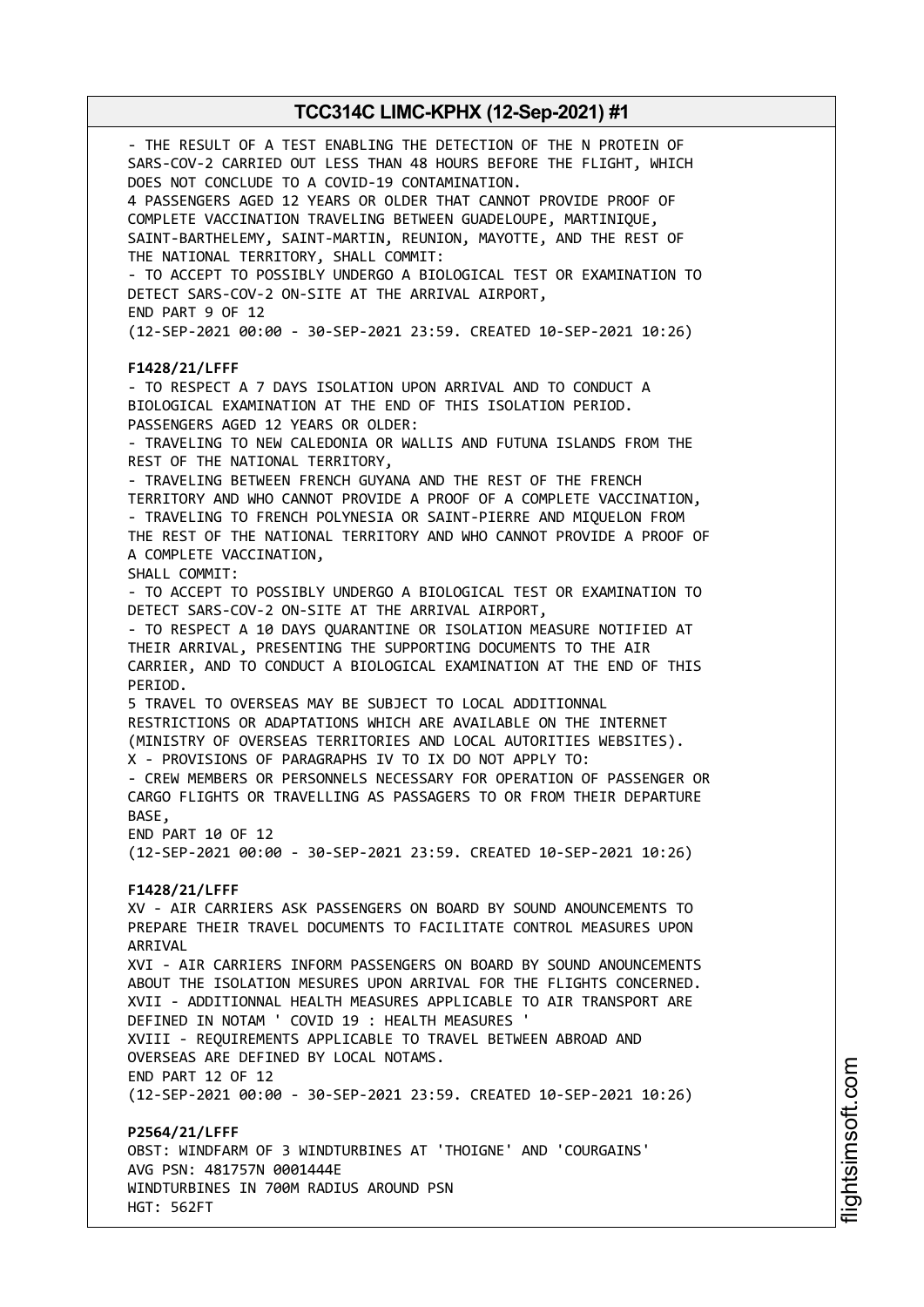ELEV: 995FT LGT: DAY NGT (21-SEP-2021 07:00 - PERM. CREATED 10-SEP-2021 09:32) **R2627/21/LFFF** LF-CBA16B ACTIVATED FL065-FL115 (13-SEP-2021 08:40 - 13-SEP-2021 22:00. CREATED 10-SEP-2021 09:09) **R2626/21/LFFF** LF-CBA16B ACTIVATED FL065-FL095 (13-SEP-2021 06:30 - 13-SEP-2021 08:40. CREATED 10-SEP-2021 09:08) **P2563/21/LFFF** OBST: WINDFARM OF 6 WINDTURBINES AT 'LES VILLAGES VOVEENS' AND 'PRASVILLE' MEDIUM PSN : 481555N 0014101E WINDTURBINES IN 900M RADIUS AROUND PSN HGT : 539FT ELEV : 1011FT LGT: DAY NGT (21-SEP-2021 06:00 - PERM. CREATED 10-SEP-2021 07:37) **P2557/21/LFFF** OBST NR E760H-4 LIGHTS U/S (ONE TURBINE OUT OF SIX) : - PSN : 492820N 0013830E (WINDFARM MEAN PSN) - HEIGHT : 410FT (WINDFARM MAX HEIGHT) - ELEV : 1148FT (WINDFARM MAX ELEV). (09-SEP-2021 12:49 - 09-OCT-2021 23:59. CREATED 09-SEP-2021 12:50) **P2556/21/LFFF** OBST NR 02119 AT EBOULEAU WITHDRAWN : PSN : 494146N 0035306E (09-SEP-2021 12:12 - PERM. CREATED 09-SEP-2021 12:13) **R2611/21/LFFF** 'POKER 2021-03' EXERCISE - AIP SUP 210/21 MODIFIED : SUBJECT : TEMPORARY CREATION OF MANY RESTRICTED AND DANGER AREAS, AND RESTRICTIONS ON CERTAIN AERODROMES. MODIFICATIONS : PAGE 17 AND 32 : READ TRA42 N AND S (INSTEAD OF TSA 42 N AND S) THIS AIP SUP IS AVBL AT WWW.SIA.AVIATION-CIVILE.GOUV.FR SFC-UNL (21-SEP-2021 19:00 - 23-SEP-2021 02:00. CREATED 09-SEP-2021 11:28) **R2610/21/LFFF** AREA LF-D82 'BAIE DE SEINE' ACTIVATED : ACTUAL TIMES OF ACTIVITY ANNOUNCED ON : - BREST CTL 127.385MHZ - RENNES INFO 134.200MHZ SFC-FL195 0900-1200 (14-SEP-2021 09:00 - 16-SEP-2021 12:00. CREATED 09-SEP-2021 11:06) **P2554/21/LFFF** PYLON LIGHTING NR 80061 U/S : HEIGHT : 659FT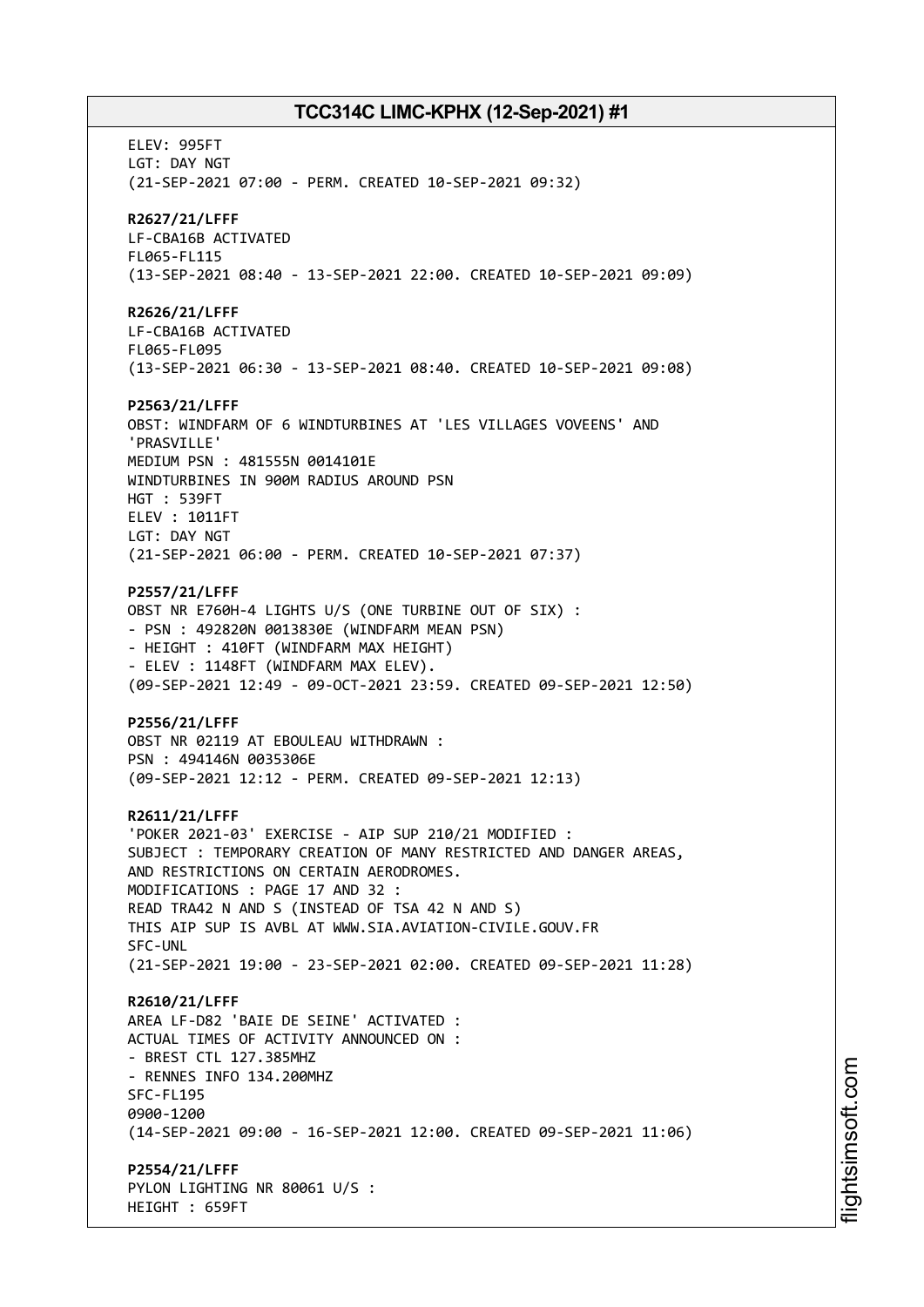ELEV : 1017FT PSN : 500044N 0015001E (09-SEP-2021 10:08 - 09-DEC-2021 23:59. CREATED 09-SEP-2021 10:08) **R2602/21/LFFF** 'VOLFA 2021' EXERCISE - AIP SUP 218/21 : SUBJECT : TEMPORARY CREATION OF MANY RESTRICTED AND DANGER AREAS AND SUSPENSION OF THE SPORTING AND RECREATIONAL ACTIVITIES. AIR USERS ARE INVITED TO CONSULT EVERY DAY ANY ADDITIONAL OR AMENDING NOTAM. THIS AIP SUP IS AVBL AT WWW.SIA.AVIATION-CIVILE.GOUV.FR SFC-UNL (27-SEP-2021 12:00 - 14-OCT-2021 20:00. CREATED 09-SEP-2021 08:35) **R2601/21/LFFF** TRIGGER NOTAM - AIP SUP 218/21 WEF 17 SEPTEMBER UNTIL 14 OCTOBER 2021 : 'VOLFA 2021' EXERCISE REQUIRING THE TEMPORARY CREATION OF MANY RESTRICTED AND DANGER AREAS AND LEADING TO THE SUSPENSION OF THE SPORTING AND RECREATIONAL ACTIVITIES. SFC-UNL (27-SEP-2021 12:00 - 10-OCT-2021 23:59. CREATED 09-SEP-2021 08:34) **R2597/21/LFFF** TRIGGER NOTAM - PERM AIRAC AIP AMDT 10/21 WEF 07 OCT 2021. AREAS LISTED IN AUP (ENR 5.1.1 TO ENR 5.1.3) - LF R 25 C ORLEANS BRICY - LF R 25 H ORLEANS BRICY FL115-FL420 (07-OCT-2021 00:00 - 20-OCT-2021 23:59. CREATED 09-SEP-2021 08:11) **R2592/21/LFFF** TRIGGER NOTAM - PERM AIRAC AIP AMDT 10/21 WEF 07 OCT 2021. EB R 18 A FLORENNES REMARKS MODIFIED 3500FT AMSL-FL195 (07-OCT-2021 00:00 - 20-OCT-2021 23:59. CREATED 09-SEP-2021 07:53) **R2591/21/LFFF** TRIGGER NOTAM - PERM AIRAC AIP AMDT 10/21 WEF 07 OCT 2021. EB R 18 B FLORENNES REMARKS MODIFIED FL050-FL195 (07-OCT-2021 00:00 - 20-OCT-2021 23:59. CREATED 09-SEP-2021 07:51) **R2590/21/LFFF** CHANNEL TEMPORARY AREAS - FR AIRAC AIP SUP 080/21 - UK AIC Y 050/2021 :OBJECT : ACTIVATION OF USED AREAS 13 SEP 2021 : LF-R400 DEP, LF-D403 AND LF-R401 MANCHE 1 ACTIVATED (SOUTHERN PART) 14 SEP 2021 : LF-R400 DEP, LF-D403 AND LF-R401 MANCHE 1 ACTIVATED (SOUTHERN PART) 15 SEP 2021 : LF-R400 DEP, LF-D403 AND LF-R401 MANCHE 1 ACTIVATED (SOUTHERN PART) 16 SEP 2021 : LF-R400 DEP, LF-D403 AND LF-R401 MANCHE 1 ACTIVATED (SOUTHERN PART) 17 SEP 2021 : LF-R400 DEP, LF-D403 AND LF-R401 MANCHE 1 ACTIVATED (SOUTHERN PART) AIP SUP AVBL ON WWW.SIA.AVIATION-CIVILE.GOUV.FR AND AIC Y AVBL ON WWW.NATS-UK.EAD-IT.COM SFC-1500FT AMSL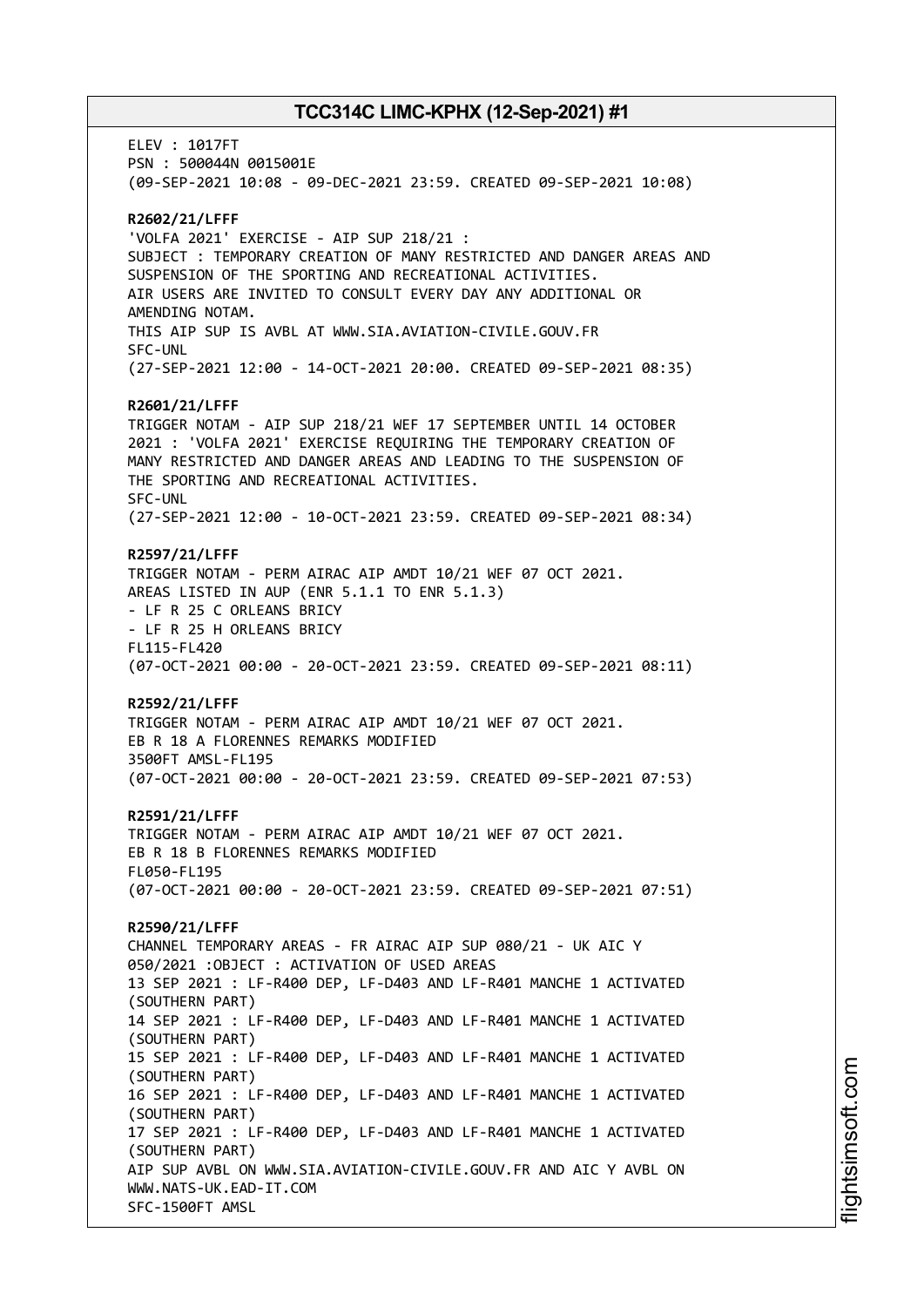(13-SEP-2021 06:00 - 17-SEP-2021 16:00. CREATED 09-SEP-2021 07:33) **P2552/21/LFFF** OBST LIGHTS MEASURING MAST AT BISSEY LA COTE U/S : HEIGHT : 459FT ELEV : 1479FT REF PERM NOTAM P2006/21 (08-SEP-2021 18:41 - 30-SEP-2021 23:59. CREATED 08-SEP-2021 18:42) **R2575/21/LFFF** LF-R6E 'MAILLY' AREA ACTIVE 3000FT AGL-FL055 13-16 0600-2359, 17 0600-0959 (13-SEP-2021 06:00 - 17-SEP-2021 09:59. CREATED 08-SEP-2021 13:42) **R2572/21/LFFF** RESTRICTED LF-R6D 'MAILLY' ACTIVATED 2000FT AGL-FL145 13-16 0600-2359, 17 0600-0959 (13-SEP-2021 06:00 - 17-SEP-2021 09:59. CREATED 08-SEP-2021 13:37) **R2569/21/LFFF** LF-R6B AREA MAILLY ACTIVATED FL095-FL145 11 1900-2359, 12 0000-0100, 13-16 0000-2359, 17 0000-0959 (11-SEP-2021 19:00 - 17-SEP-2021 09:59. CREATED 08-SEP-2021 13:32) **R2562/21/LFFF** TEMPORARY RESTRICTED AREA AT 'VILLEMEUX-SUR-EURE' FOR PJE : PSN : 484010N 0012850E - RDL 115/5.2NM LFON ARP 1) PJE CHARACTERISTICS : - PSN : 484010N 0012850E - VERTICAL LIMITS : SFC/FL100 - ACTUAL TIMES OF ACTIVITY ANNOUNCED ON 'PARIS INFO' 129.625MHZ 2) TEMPORARY RESTRICTED AREA CHARACTERISTICS : - LATERAL LIMITS : 2NM RADIUS CIRCLE CENTRED ON PSN - VERTICAL LIMITS : 3500FT AMSL/FL100 3) STATUS : TEMPORARY RESTRICTED AREA WHICH, WHEN ACTIVATED, REPLACES THE OVERLAPPING AIRSPACE. 4) SERVICES PROVIDED : FLIGHT INFORMATION AND ALERT. 5) OAT/GAT ENTRY CONDITIONS : COMPULSORY AREA AVOIDANCE DURING ACTUAL ACTIVITY EXCEPT FOR THE FOLLOWING ACFT UPON AUTHORIZATION FROM 'ORLY APP' : - LAUNCHING ACFT, - GAT/IFR ACFT AUTHORIZED BY 'ORLY APP', - ACFT ON ASSISTANCE, RESCUE OR HUMAN SAFETY OPERATIONS WHEN FORCED TO ENTER 6) ACTUAL TIMES OF ACTIVITY ANNOUNCED ON : - 'ORLY APP' : 123.875MHZ/124.450MHZ - 'DE GAULLE APP' : 125.830MHZ/133.380MHZ. SFC-FL100 1800-2359 (15-SEP-2021 18:00 - 16-SEP-2021 23:59. CREATED 08-SEP-2021 07:12) **R2561/21/LFFF** LF-R 333 RESTRICTED AREA 'BRETIGNY LEUDEVILLE' CHANGED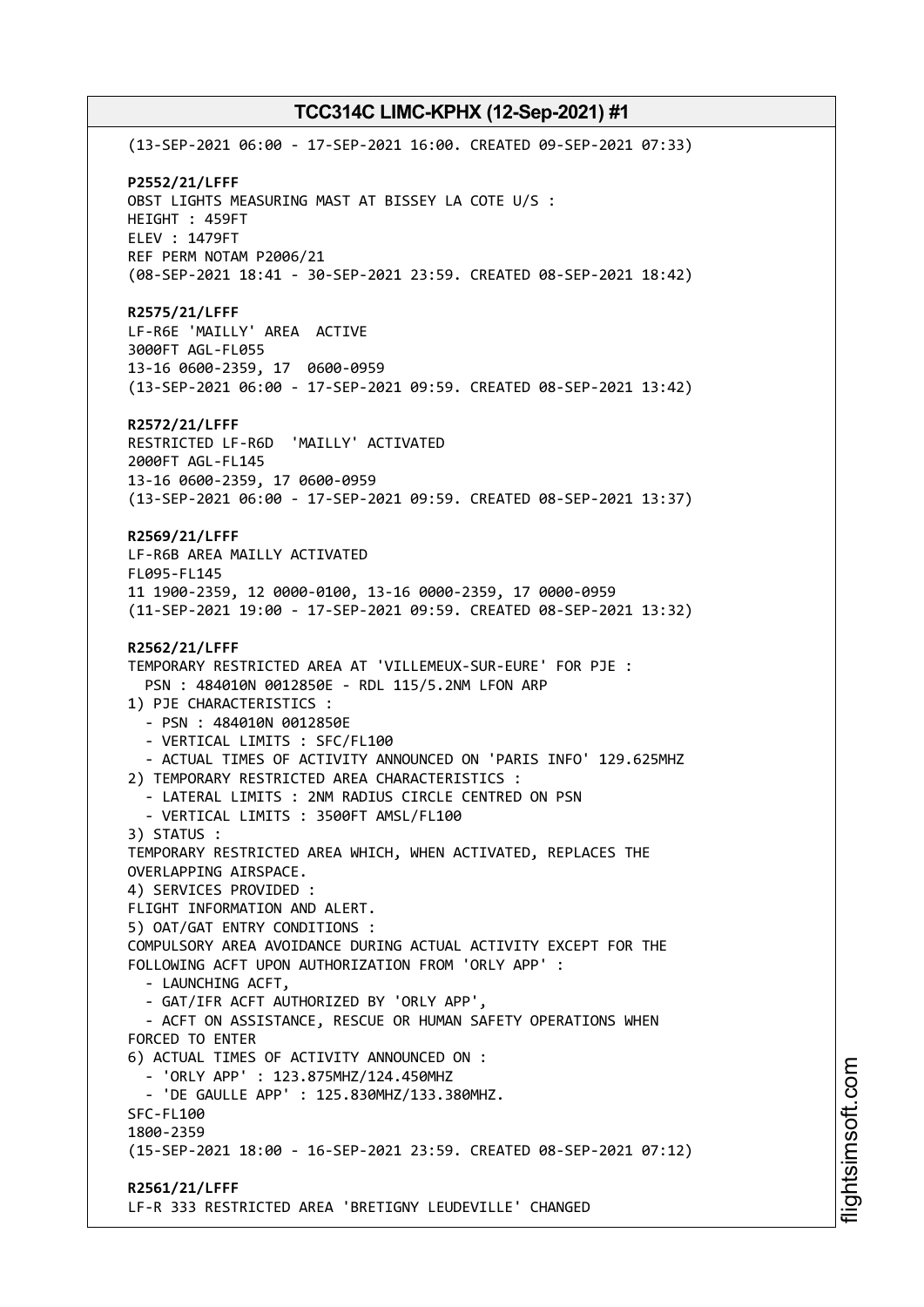(REF AIP FRANCE ENR 5.1). MANAGER:SYSTEMATIC PARIS REGION. PHONE: +33(0)6 63 97 69 09. 250FT AMSL-500FT AGL (08-SEP-2021 07:07 - PERM. CREATED 08-SEP-2021 07:07) **P2540/21/LFFF** WIND MEASURING MAST AT PETIT-VERLY RDL134/16.06NM ARP LFYG : PSN : 495722N 0033350E HEIGHT : 341FT ELEV : 869FT LIGHTING : DAY AND NIGHT (07-SEP-2021 14:14 - PERM. CREATED 07-SEP-2021 14:14) **W1854/21/LFFF** PJE OVER 'FORT MAHON PLAGE' BEACH - RDL 207/6NM LFAM ARP : - PSN : 502031N 0013259E - INFO : A/A ABBEVILLE 123.500MHZ FIS LILLE 120.275MHZ SFC-FL130 SR-SS PLUS30 (10-SEP-2021 05:22 - 13-SEP-2021 18:42. CREATED 03-SEP-2021 14:47) **P2511/21/LFFF** OBST NR E4503-5 LIGHTS U/S (ONE TURBINE OUT OF FIVE) : - PSN : 475835N 0013610E (WINDFARM MEAN PSN) - ELEV : 820FT (WINDFARM MAX ELEV). (03-SEP-2021 09:27 - 03-NOV-2021 23:59. CREATED 03-SEP-2021 09:28) **R2490/21/LFFF** TRIGGER NOTAM - AIP SUP 210/21 WEF 21 SEPTEMBER 2021 : 'POKER 2021-03' EXERCISE REQUIRING THE TEMPORARY CREATION OF MANY RESTRICTED AND DANGER AREAS, AND LEADING TO RESTRICTIONS ON CERTAIN AERODROMES. SFC-UNL (21-SEP-2021 19:00 - 23-SEP-2021 02:00. CREATED 02-SEP-2021 07:41) **P2500/21/LFFF** 3 WIND TURBINES AT PRE EN PAIL SAINT SAMSON WINDFARM : MEDIUM PSN : 482724N 0001421W 500M RADIUS AROUND PSN HEIGHT : 588FT ELEV : 1376FT LIGHTING : DAY AND NIGHT (02-SEP-2021 07:38 - PERM. CREATED 02-SEP-2021 07:39) **P2499/21/LFFF** 6 WIND TURBINES OF ORESMAUX AND ESSERTAUX WINDFARM RDL221/08.77NM LFAY ARP : PSN : 494546N 0021418E 2000M LINE ORIENTED N/S HEIGHT : 459FT ELEV : 941FT LIGHTING : DAY AND NIGHT (20-SEP-2021 05:00 - PERM. CREATED 02-SEP-2021 07:30) **B3531/21/LFFF** CHECKLIST YEAR=2019 0434 0436 5108 YEAR=2020 0933 2339 5021 5022 5023 YEAR=2021 0963 0964 1055 1315 1317 1318 1324 1325 1343 1361 1413 1414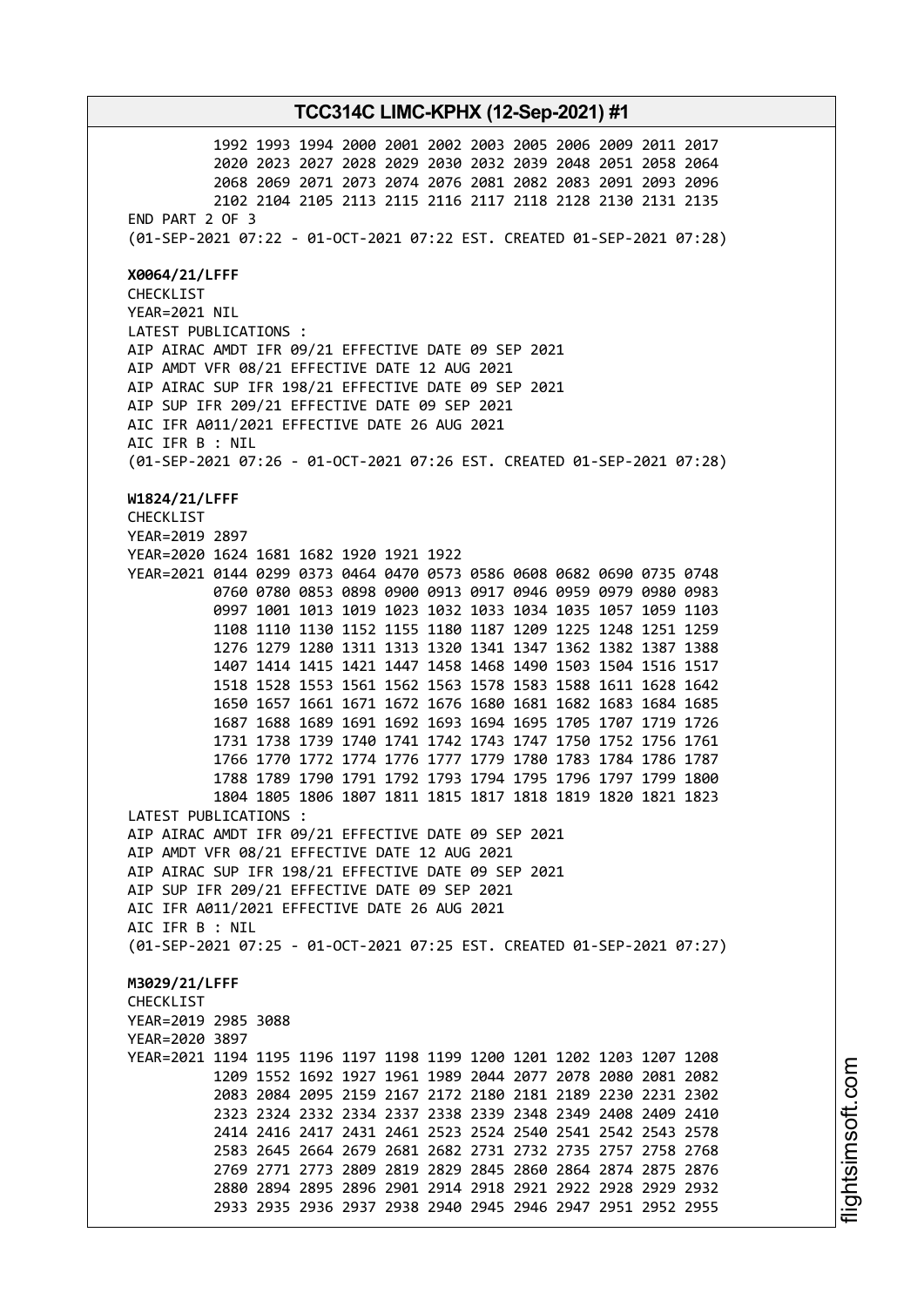**TCC314C LIMC-KPHX (12-Sep-2021) #1** 2958 2959 2960 2961 2964 2966 2968 2983 2984 2988 2990 2991 2994 2995 2996 2997 3001 3002 3005 3007 3008 3009 3010 3011 3012 3013 3014 3015 3016 3017 3018 3019 3021 3022 3023 3024 3025 3026 3027 3028 LATEST PUBLICATIONS : AIP AIRAC AMDT IFR 09/21 EFFECTIVE DATE 09 SEP 2021 AIP AMDT VFR 08/21 EFFECTIVE DATE 12 AUG 2021 AIP AIRAC SUP IFR 198/21 EFFECTIVE DATE 09 SEP 2021 AIP SUP IFR 209/21 EFFECTIVE DATE 09 SEP 2021 AIC IFR A011/2021 EFFECTIVE DATE 26 AUG 2021 AIC IFR B : NIL (01-SEP-2021 07:21 - 01-OCT-2021 07:21 EST. CREATED 01-SEP-2021 07:22) **H0301/21/LFFF** CHECKLIST YEAR=2019 0057 0059 0065 0171 0253 0352 YEAR=2020 0062 0274 0371 0372 0375 0376 0390 0418 YEAR=2021 0007 0053 0061 0132 0133 0140 0190 0212 0219 0220 0223 0225 0235 0248 0260 0261 0264 0266 0267 0276 0281 0282 0283 0284 0285 0290 0291 0293 0294 0295 0296 0297 0298 0300 LATEST PUBLICATIONS : AIP AIRAC AMDT IFR 09/21 EFFECTIVE DATE 09 SEP 2021 AIP AMDT VFR 08/21 EFFECTIVE DATE 12 AUG 2021 AIP AIRAC SUP IFR 198/21 EFFECTIVE DATE 09 SEP 2021 AIP SUP IFR 209/21 EFFECTIVE DATE 09 SEP 2021 AIC IFR A011/2021 EFFECTIVE DATE 26 AUG 2021 AIC IFR B : NIL (01-SEP-2021 07:20 - 01-OCT-2021 07:20 EST. CREATED 01-SEP-2021 07:21) **F1369/21/LFFF** CHECKLIST YEAR=2019 0203 YEAR=2020 0431 0432 YEAR=2021 0092 0209 0211 0359 0365 0509 0510 0511 0523 0591 0685 0756 0921 1029 1038 1039 1046 1106 1139 1191 1193 1195 1196 1197 1202 1203 1260 1261 1262 1263 1264 1265 1266 1267 1268 1269 1270 1271 1272 1273 1274 1275 1292 1295 1313 1314 1315 1322 1330 1331 1332 1337 1338 1348 1349 1350 1352 1354 1359 1360 1363 1364 1366 1367 1368 LATEST PUBLICATIONS : AIP AIRAC AMDT IFR 09/21 EFFECTIVE DATE 09 SEP 2021 AIP AMDT VFR 08/21 EFFECTIVE DATE 12 AUG 2021 AIP AIRAC SUP IFR 198/21 EFFECTIVE DATE 09 SEP 2021 AIP SUP IFR 209/21 EFFECTIVE DATE 09 SEP 2021 AIC IFR A011/2021 EFFECTIVE DATE 26 AUG 2021 AIC IFR B : NIL (01-SEP-2021 07:18 - 01-OCT-2021 07:18 EST. CREATED 01-SEP-2021 07:19) **C2237/21/LFFF** CHECKLIST YEAR=2019 0373 0631 YEAR=2020 3769 YEAR=2021 0624 0712 0735 0751 0754 0858 0863 0864 0868 0911 0951 1198 1199 1211 1257 1290 1333 1353 1354 1380 1420 1488 1508 1524 1554 1559 1566 1568 1585 1586 1587 1610 1614 1615 1627 1628 1629 1639 1640 1650 1670 1692 1781 1810 1814 1815 1816 1817 1831 1858 1859 1877 2000 2003 2011 2015 2017 2018 2020 2021 2022 2027 2034 2037 2041 2042 2043 2044 2045 2047 2051 2061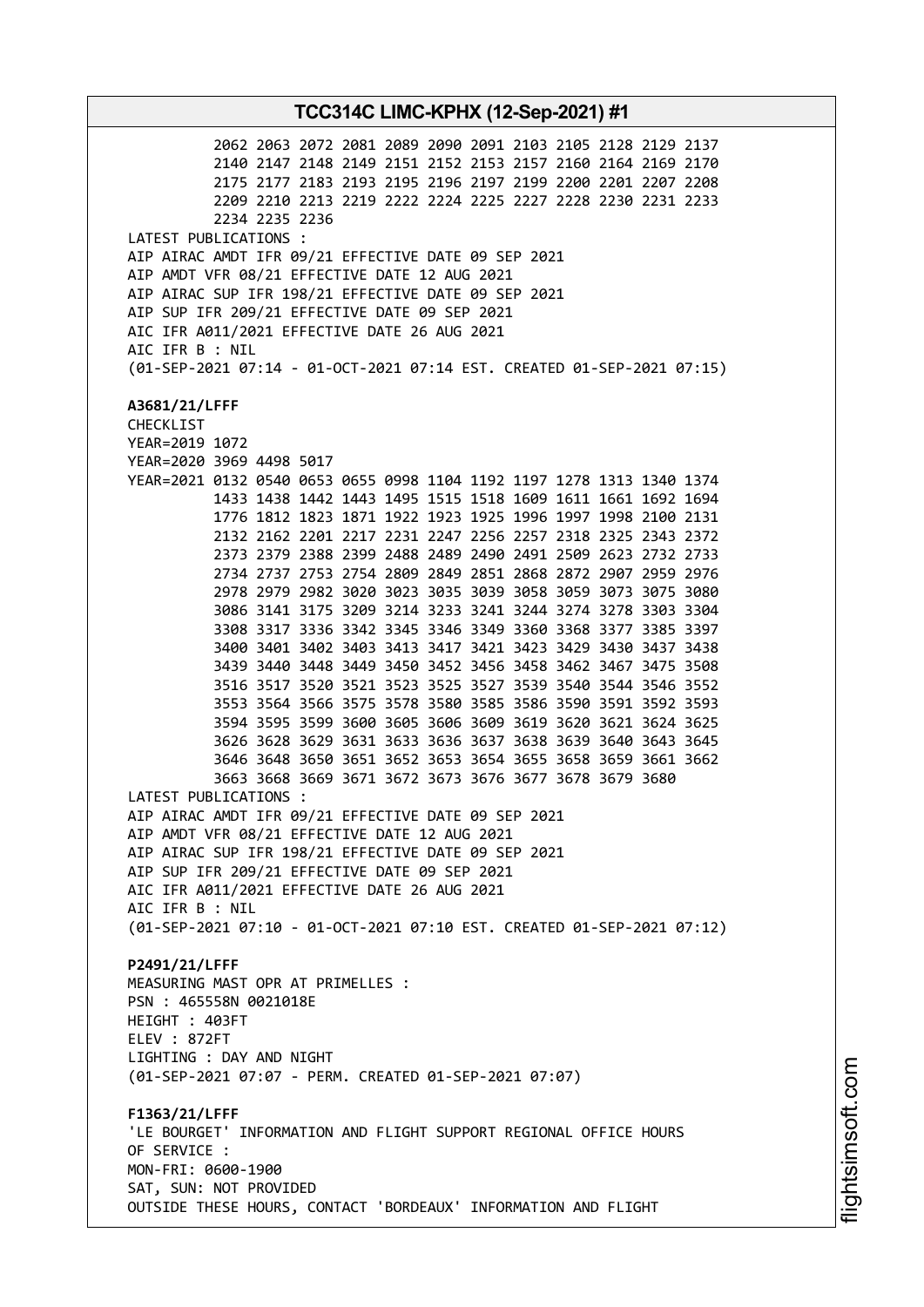SUPPORT REGIONAL OFFICE : TEL : +33(0)5 57 92 60 84 FAX : +33(0)5 57 92 83 34 EMAIL : BNIA.BORDEAUX(AT)AVIATION-CIVILE.GOUV.FR (06-SEP-2021 06:00 - 31-OCT-2021 19:00. CREATED 31-AUG-2021 13:42)

### **F1360/21/LFFF**

FRENCH AIR CARRIERS AND CAPTAINS OF AIRCRAFT IN CHARGE OF AIR SERVICE OPERATED BY CARRIERS HOLDING AN OPERATING LICENCE ISSUED BY FRANCE, WHETHER THEY ARE CONTRACTUAL CARRIERS AND/OR OPERATING CARRIERS, OR PERFORMING AIR SERVICE THROUGH A WET LEASE OR A CODESHARE AGREEMENT AND ANY FLIGHT MADE WITH AN AIRCRAFT REGISTERED IN FRANCE, ARE REQUESTED NOT TO PENETRATE INTO THE AIRSPACE OF AFGHANISTAN (FIR KABUL (OAKX)) EXCEPT FOR ROUTES P500 / G500 ON WHICH A FLIGHT LEVEL ABOVE OR EQUAL TO FL260 IS REQUESTED TO BE MAINTAINED AT ALL TIMES IN THE PART OF FIR KABUL (OAKX). THIS NOTAM SUPERSEDES THE RESTRICTIONS CONCERNING AFGHANISTAN ISSUED IN AIC 07/21.

(31-AUG-2021 08:42 - 26-SEP-2021 23:59. CREATED 31-AUG-2021 08:43)

### **P2484/21/LFFF**

3 WIND TURBINES OPR AT PROUVILLE 3 WINDFARM : PSN : 500937N 0020738E HEIGHT : 426FT ELEV : 879FT LIGHTING : DAY AND NIGHT (04-OCT-2021 00:00 - PERM. CREATED 31-AUG-2021 07:27)

### **F1338/21/LFFF**

COVID-19: HEALTH MEASURES I - THE FOLLOWING HEALTH MEASURES APPLY TO AIR TRANSPORT IN ACCORDANCE WITH DECREE 2021-699 DATED 1TH JUNE 2021 MODIFIED. II - THE AIR CARRIER MAY REQUIRE PASSENGERS TO UNDERGO A TEMPERATURE CHECK BEFORE BOARDING. IT MAY DENY BOARDING TO PASSENGERS WHO REFUSE SCREENING. III - THE AIR CARRIER DENIES BOARDING TO ANY PERSON AGED ELEVEN YEARS OR OLDER WHO DOES NOT WEAR A SURGICAL MASK. THIS REQUIREMENT SHALL NOT PREVENT THE PASSENGER FROM BEING ASKED TO WITHDRAW IT FOR THE PURPOSE OF IDENTITY CHECK. IV - THE AIR CARRIER SHALL ENSURE, TO THE EXTENT PRACTICABLE, PHYSICAL DISTANCING ON BOARD OF EACH AIRCRAFT TO AVOID PASSENGERS SEATING NEXT TO EACH OTHER WHENEVER POSSIBLE. V - THE AIR CARRIER SHALL INFORM THE PASSENGERS ON BOARD, IN PARTICULAR BY MEANS OF SOUND ANNOUNCEMENTS, ABOUT HYGIENE AND SOCIAL DISTANCING MEASURES KNOWN AS 'BARRIER MEASURES', AND ABOUT HEALTH MEASURES PUT IN PLACE ON ARRIVAL. VI - THE AIR CARRIER SHALL ENSURE THE DISTRIBUTION AND COLLECTION OF LOCATOR FORMS (SEE ICAO ANNEX 9, APPENDIX 13, AND THE ORDER OF 9 JULY 2014 RELATING TO THE PASSENGER LOCATOR FORM) AND VERIFY THAY THEY ARE FILLED IN BY EVERY PASSENGER BEFORE DISEMBARKING. VII - THE AIR CARRIER SHALL ALLOW ACCESS TO A WATER AND SOAP POINT OR TO HYDRO-ALCOHOLIC GEL FOR PASSENGERS.

VIII - THE AIR CARRIER SHALL INFORM ITS PASSENGERS OF THE PROVISIONS REFERRED TO IN PARAGRAPHS II TO IV AS SOON AS POSSIBLE BEFORE THE FLIGHT.

(26-AUG-2021 08:56 - 30-SEP-2021 23:59. CREATED 26-AUG-2021 08:57)

**P2432/21/LFFF**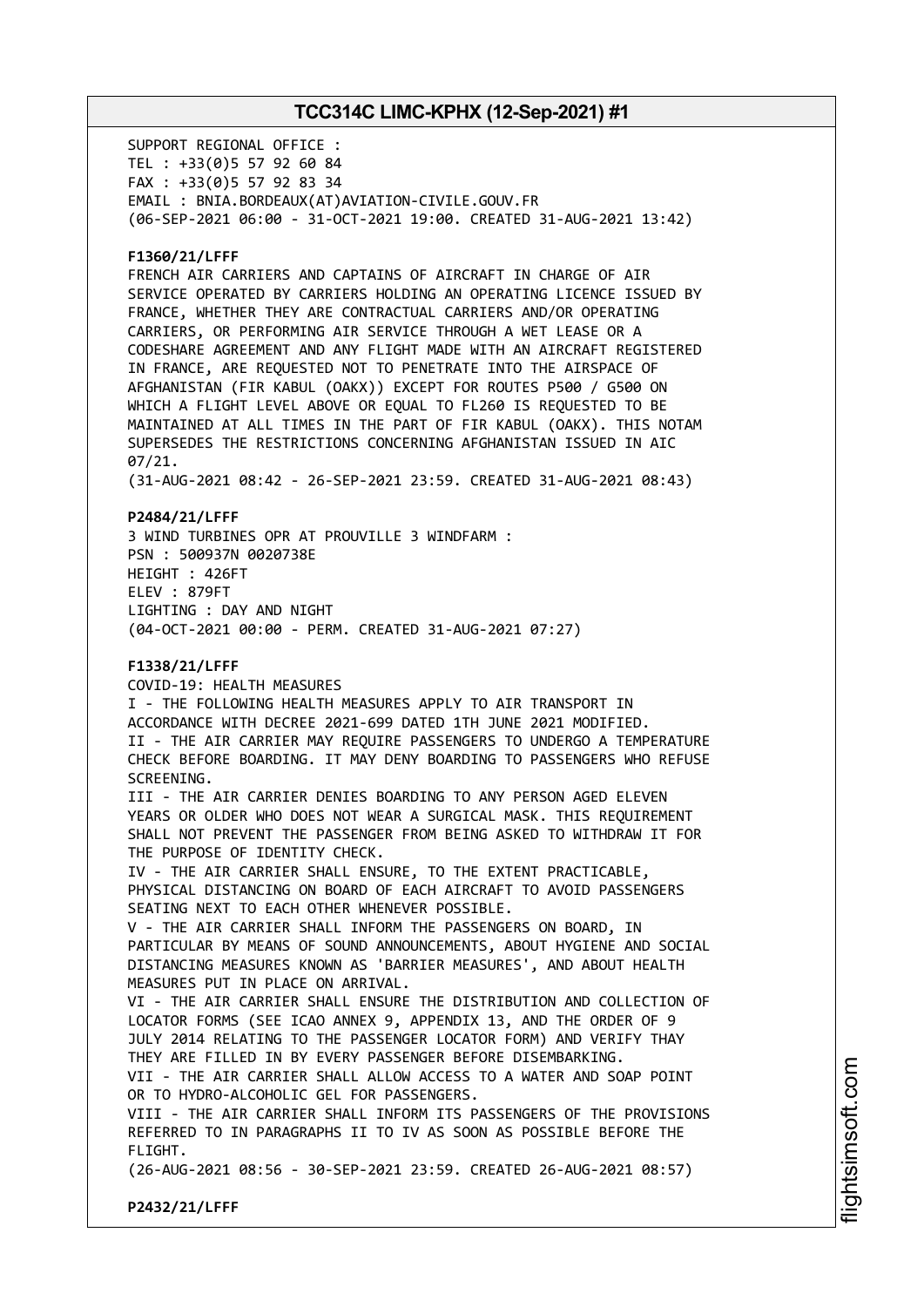OBSTACLE LIGHTS NR E7608 U/S (3 OUT OF 5 WIND TURBINES) : CONCERNED WIND TURBINES: E7608-1 , E7608-4 AND E7608-5 PSN : 494853N 0005616E HEIGHT : 411FT ELEV : 732FT (26-AUG-2021 08:38 - 26-NOV-2021 23:59. CREATED 26-AUG-2021 08:38) **F1331/21/LFFF** UNTIL FURTHER NOTICE, BELARUSIAN AIRLINES, INCLUDING BELAVIA, ARE NOT ALLOWED TO ENTER THE AIRSPACE UNDER RESPONSIBILITY OF FRANCE (OVERFLIGHTS) OR OPERATE TECHNICAL STOPS IN THE FRENCH TERRITORY. (25-AUG-2021 10:31 - 31-OCT-2021 23:59. CREATED 25-AUG-2021 10:31) **F1330/21/LFFF** FRENCH AIR CARRIERS AND CAPTAINS OF ACFT IN CHARGE OF AIR SERVICE MANAGED BY CARRIERS HOLDERS OF OPERATING LICENCE ISSUED BY FRANCE ,WHETHER THEY ARE CONTRACTUAL CARRIERS AND/OR DE FACTO CARRIERS , OR PERFORMING AIR SERVICE WITH COMMERCIAL CHARTER AGREEMENT OR WITH CODE SHARING AND TO ALL FLIGHT PERFORMED WITH FRENCH ACFT REGISTRATION ,ARE REQUESTED TO AVOID MINSK FIR (UMMV). FOREIGN AIR CARRIERS INBOUND FRANCE ARE RECOMMANDED TO AVOID BELARUS MINSK FIR(UMMV). (25-AUG-2021 10:29 - 31-OCT-2021 23:59. CREATED 25-AUG-2021 10:30) **P2420/21/LFFF** OBST NR E8052 : WINDTURBINE ADDED : PSN : 500613N 0023740E RDL343/8.39NM LFAQ HEIGHT : 390FT ELEV : 879FT LIGHTING : DAY AND NIGHT (30-AUG-2021 00:00 - PERM. CREATED 25-AUG-2021 09:08) **P2413/21/LFFF** WIND TURBINE FARM LIGHTS NR E8009 OUT OF SERVICE (1 WINDTURBINE OUT OF 9) PSN : 494418N 0030027E (24-AUG-2021 08:55 - 23-NOV-2021 23:59. CREATED 24-AUG-2021 08:56) **P2411/21/LFFF** WINDTURBINES E0203 3 OF 15 LGT U/S: PSN: 495335N 0031619E HGT 460FT ELEV 890FT (23-AUG-2021 15:46 - 23-NOV-2021 23:59. CREATED 23-AUG-2021 15:47) **P2400/21/LFFF** 4 WIND TURBINES WINDFARM A TOURY (28) : MEDIUM PSN : 481247N 0015726E 750M RADIUS AROUND PSN HEIGHT : 492FT ELEV : 933FT LIGHTING : DAY AND NIGHT (31-AUG-2021 16:00 - PERM. CREATED 20-AUG-2021 12:35) **P2390/21/LFFF** WINDTURBINES FARM LIGHTS NR E6003 OUT OF SERVICE (3 WINDTURBINES OUT OF 10) PSN : 493900N 0021730E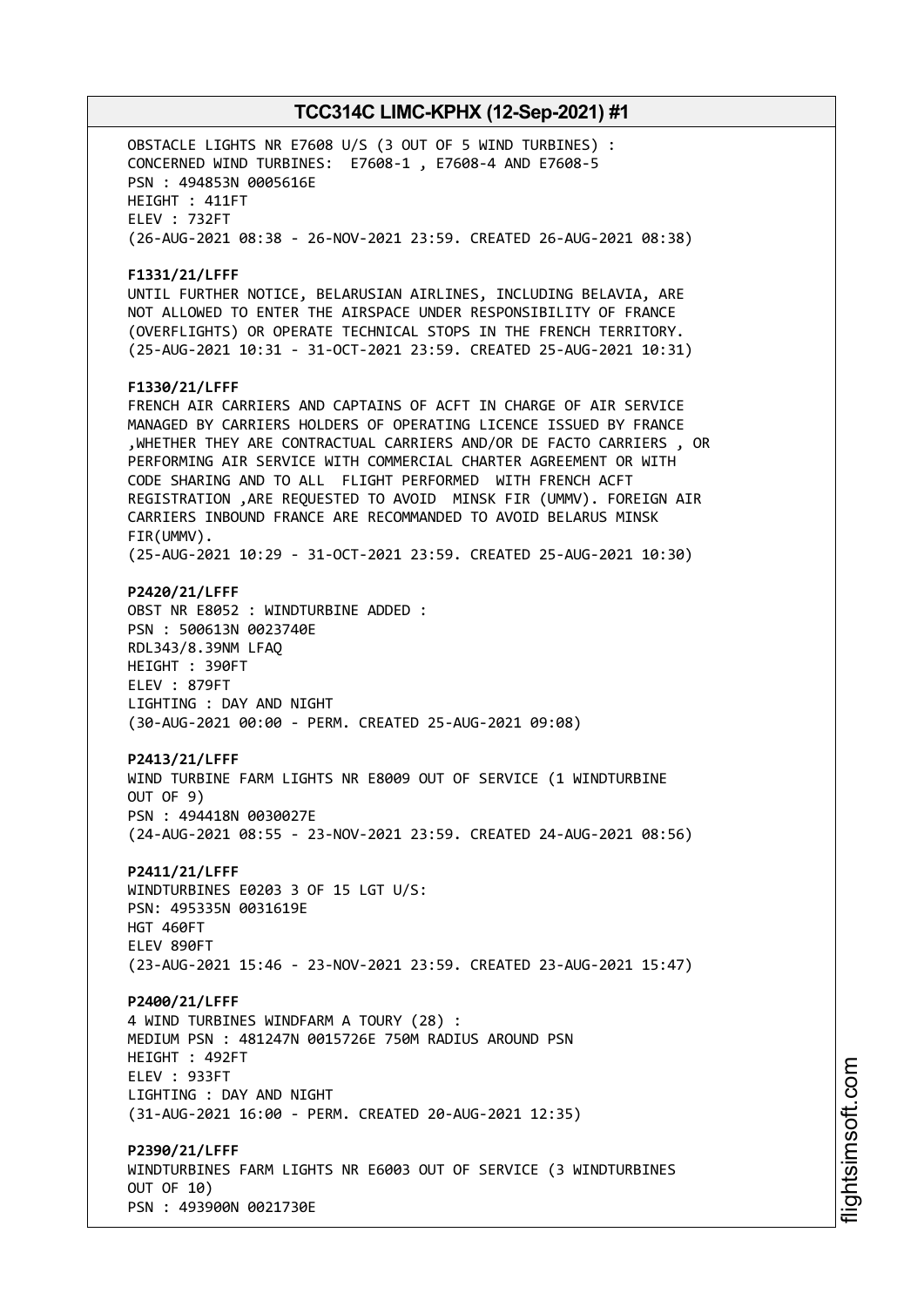(19-AUG-2021 15:10 - 19-NOV-2021 23:59. CREATED 19-AUG-2021 15:10) **W1719/21/LFFF** MODEL FLYING : SLOPE SOARING GLIDERS FLIGHTS OVER 'JAULGONNE' : - PSN : 490525N 0033245E - MAX ALT : 850FT AMSL SFC-850FT AMSL SR-SS (21-AUG-2021 04:46 - 20-NOV-2021 15:59. CREATED 18-AUG-2021 15:07) **P2383/21/LFFF** WINDTURBINES FARM LIGHTS NR E0231 OUT OF SERVICE (1 WINDTURBINE OUT OF 6) PSN : 494544N 0031647E (18-AUG-2021 15:06 - 18-NOV-2021 23:59. CREATED 18-AUG-2021 15:06) **P2381/21/LFFF** OBST: 8 WINDTURBINES - WINDFARM OF SAINT QUENTINOIS AT REGNY PSN: 495003N 0032430E 830M RADIUS CENTRED ON PSN HEIGHT: 492FT ELEV: 866FT LGT: DAY NGT (18-AUG-2021 14:37 - PERM. CREATED 18-AUG-2021 14:38) **P2378/21/LFFF** WIND TURBINE LIGHTING OF E800V U/S (1 OUT OF 6) PSN : 494815N 0014822E HEIGHT : 415FT ELEV : 1058FT (23-AUG-2021 04:00 - 17-SEP-2021 23:59. CREATED 18-AUG-2021 10:35) **P2377/21/LFFF** WIND FARM OBST NR E8007 LIGHTING U/S (6 WIND TURBINES U/S OUT OF 18) : PSN : 495039N 0024415E HEIGHT : 459FT ELEV : 784FT (18-AUG-2021 09:43 - 18-NOV-2021 23:59. CREATED 18-AUG-2021 09:44) **P2376/21/LFFF** WINDTURBINES FARM LIGHTS NR E0204 OUT OF SERVICE (3 WINDTURBINES OUT OF 18) PSN : 494005N 0040209E (18-AUG-2021 09:41 - 18-NOV-2021 23:59. CREATED 18-AUG-2021 09:42) **P2374/21/LFFF** OBST E800E NIGHT AND DAY LIGHTS U/S : (2 WIND TURBINS OUT OF 6) PSN : 494826N 0025309E (17-AUG-2021 14:13 - 31-OCT-2021 23:59. CREATED 17-AUG-2021 14:14) **P2373/21/LFFF** OBST - CONSTRUCTION OF A 4 WINDTURBINES FARM AT 'TOURY' : - MEAN PSN : 481247.00N 0015726.00E - WINDTURBINES LOCATED WITHIN 750M RADIUS AROUND PSN - HEIGHT : 492FT AGL - ELEV : 933FT AMSL - LIGHTING : NIL.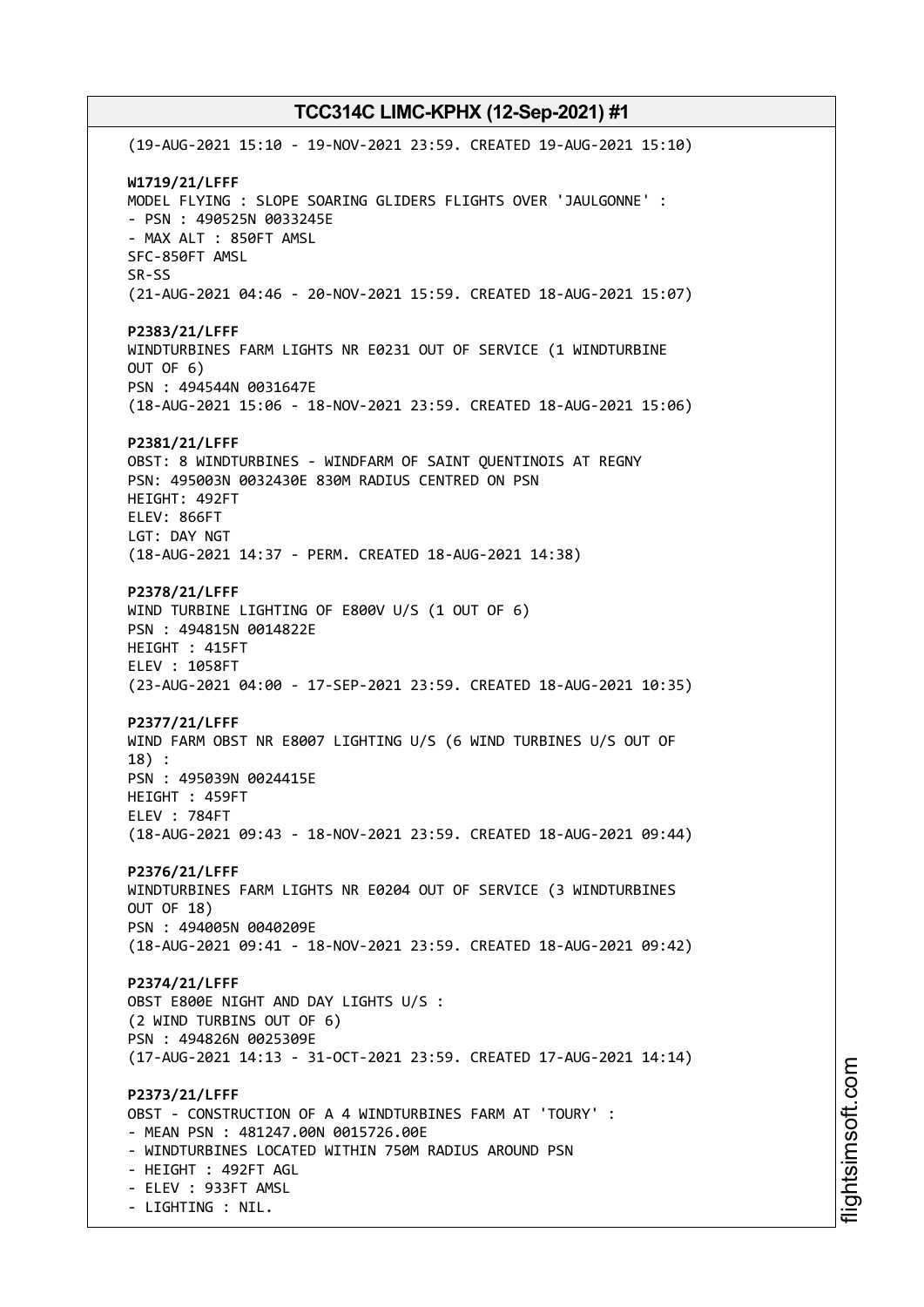(17-AUG-2021 08:10 - 31-OCT-2021 16:00. CREATED 17-AUG-2021 08:10) **P2371/21/LFFF** CRANE OPR RDL 188/0.70NM FM POLYCLINIQUE HENIN BEAUMONT HELISURFACE : PSN : 502525N 0025644E HGT : 111FT ELEV : 203FT LGT : DAY NGT (18-AUG-2021 06:00 - 31-MAY-2022 15:00. CREATED 16-AUG-2021 14:15) **P2359/21/LFFF** MEASUREMENT MAST AT LA SAULSOTTE LGT U/S REF NOTAM PERM P1986/21: PSN: 483436N 0032855E HGT 285FT ELEV 839FT (13-AUG-2021 13:07 - 15-SEP-2021 17:00. CREATED 13-AUG-2021 13:45) **P2352/21/LFFF** MEASURING NR 08047 AT MONT LAURENT WITHDRAWN : PSN : 492738N 0042811E HEIGHT 340FT ELEV : 845FT (12-AUG-2021 15:05 - PERM. CREATED 12-AUG-2021 15:06) **R2347/21/LFFF** TRIGGER NOTAM - PERM AIRAC AIP AMDT 09/21 WEF 09 SEP 2021. SETTING UP OF 'FBZ LF D 82 Z'. REF AIP ENR 5.1-1 FL195-FL500 (09-SEP-2021 00:00 - 22-SEP-2021 23:59. CREATED 12-AUG-2021 12:38) **F1275/21/LFFF** TRIGGER NOTAM - PERM AIRAC AIP AMDT 09/21 WEF 09 SEP 2021. UIR DEAUVILLE AND AMBOISE HOLDING PATTERNS WITHDRAWN REF AIP ENR 3.6 (09-SEP-2021 00:00 - 22-SEP-2021 23:59. CREATED 12-AUG-2021 08:49) **F1268/21/LFFF** TRIGGER NOTAM - PERM AIRAC AIP AMDT 09/21 WEF 09 SEP 2021. SETTING UP OF SIGNIFICANT POINT ICAFE. (09-SEP-2021 00:00 - 22-SEP-2021 23:59. CREATED 12-AUG-2021 08:14) **F1261/21/LFFF** TRIGGER NOTAM - PERM AIRAC AIP AMDT 09/21 WEF 09 SEP 2021. MODIFICATION OF AWY UT191 : SEGMENT SORAP-BAMES WITHDRAWN. (09-SEP-2021 00:00 - 22-SEP-2021 23:59. CREATED 12-AUG-2021 08:09) **F1260/21/LFFF** TRIGGER NOTAM - PERM AIRAC AIP AMDT 09/21 WEF 09 SEP 2021. - MODIFICATION OF PARIS ACC/UAC SECTORS OG2, OT1, OT2, RT1, RT2, UZ1, UZ2, UZ3 LATERAL LIMITS. - MODIFICATION OF PARIS ACC/UAC SECTORS OG1 AND OY LATERAL AND VERTICAL LIMITS. (09-SEP-2021 00:00 - 22-SEP-2021 23:59. CREATED 12-AUG-2021 08:09) **P2326/21/LFFF**

OBSTACLE NR 80078 AT BEAUCAMPS LE JEUNE WITHDRAWN :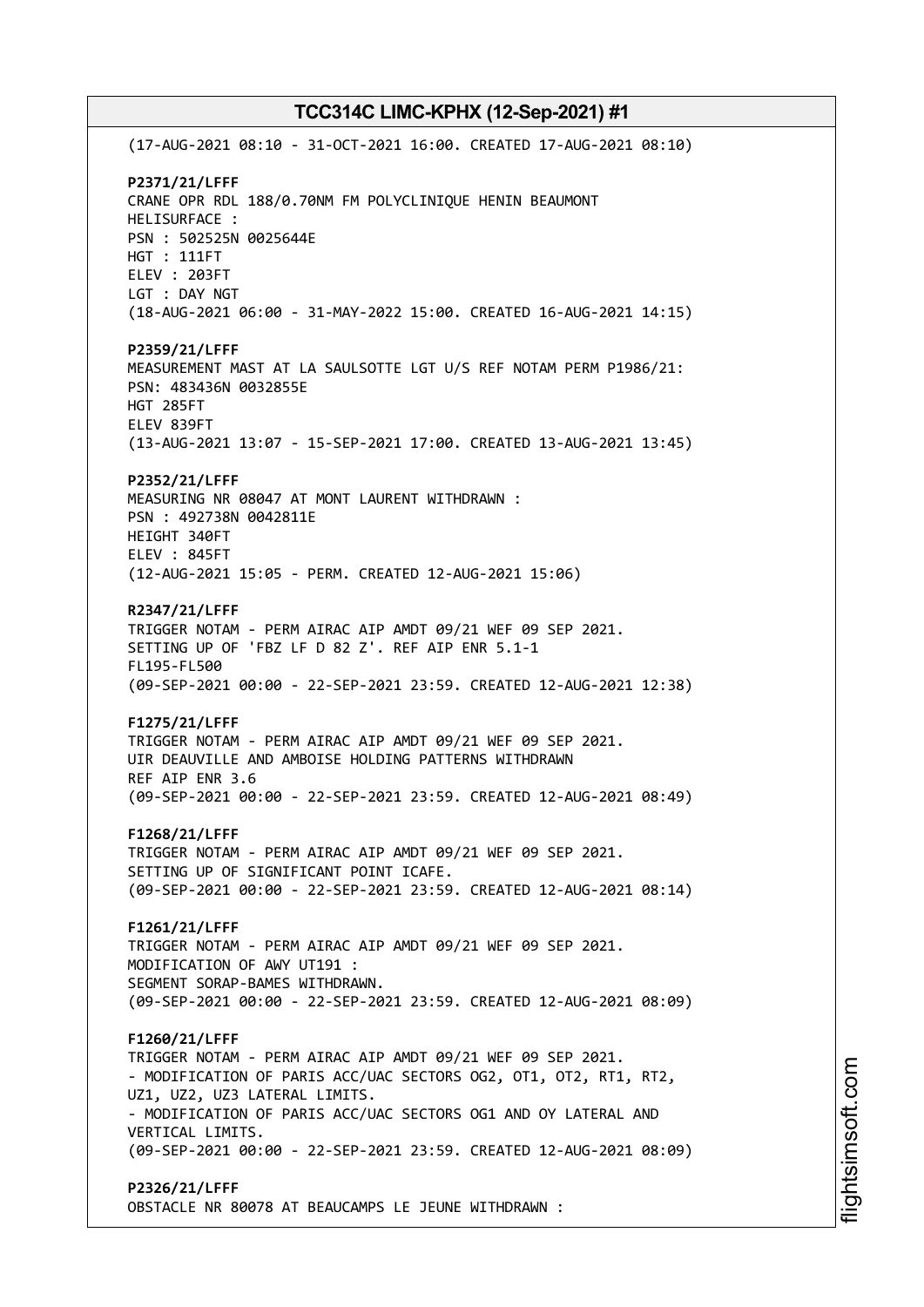PSN : 494836N 0014657E ELEV : 1164FT (19-AUG-2021 20:00 - PERM. CREATED 09-AUG-2021 14:04) **P2315/21/LFFF** OBST NR E1001 - CONSTRUCTION OF 27 ADDITIONNAL WIND TURBINES : - PSN : 483853N 0040307E - ELEVATION : 1125FT - HEIGHT : 623FT - LIGHTING : NIL. (06-AUG-2021 13:17 - 30-DEC-2021 23:59. CREATED 06-AUG-2021 13:18) **P2306/21/LFFF** GROUP OF 4 WIND TURBINES AT 'AVESNES EN BRAY ET BOSC HYONS' : AVERAGE PSN : 492747N 0013918E VOLUME OF GROUP OF WIND TURBINES : A RADIUS OF 400M AROUND PSN HEIGHT : 455FT ELEVATION : 1193FT LIGHTING : DAY AND NIGHT. (16-AUG-2021 06:00 - PERM. CREATED 05-AUG-2021 13:08) **P2301/21/LFFF** LIGHTING OBST NR E2818 U/S (1 WIND TURBINE U/S OUT OF 3) : PSN : 483737N 0012739E HEIGHT : 437FT ELEV : 900FT (04-AUG-2021 13:17 - 04-NOV-2021 23:59. CREATED 04-AUG-2021 13:18) **P2297/21/LFFF** MEASURING MAST OPR AT BOIRY SAINT MARTIN - RDL193/8.37NM LFQD ARP : - PSN : 501116N 0024519E - HEIGHT : 329FT - ELEV : 680FT - LIGHTING : NIGHT AND DAY. (04-AUG-2021 07:38 - PERM. CREATED 04-AUG-2021 07:38) **P2292/21/LFFF** OBST NR 61001: SUMMIT LIGHTS U/S PSN: 484012.98N 0002049.51E HGT: 656FT ELEV: 1660FT (03-AUG-2021 13:47 - 04-JAN-2022 23:59. CREATED 03-AUG-2021 13:48) **P2270/21/LFFF** OBST NR 02082 COMPLETELY WITHDRAWN AT BRANCOURT LE GRAND : PSN: 495935N 0032255E ALT: 766FT (30-JUL-2021 12:24 - PERM. CREATED 30-JUL-2021 12:29) **P2265/21/LFFF** OBST: WIND MEASUREMENT MAST AT MAISNIERES RDL120/8.14NM LFAE ARP PSN: 500004N 0013632E HGT: 334FT ELEV: 702FT LGT: DAY NGT (23-AUG-2021 00:00 - PERM. CREATED 30-JUL-2021 12:02)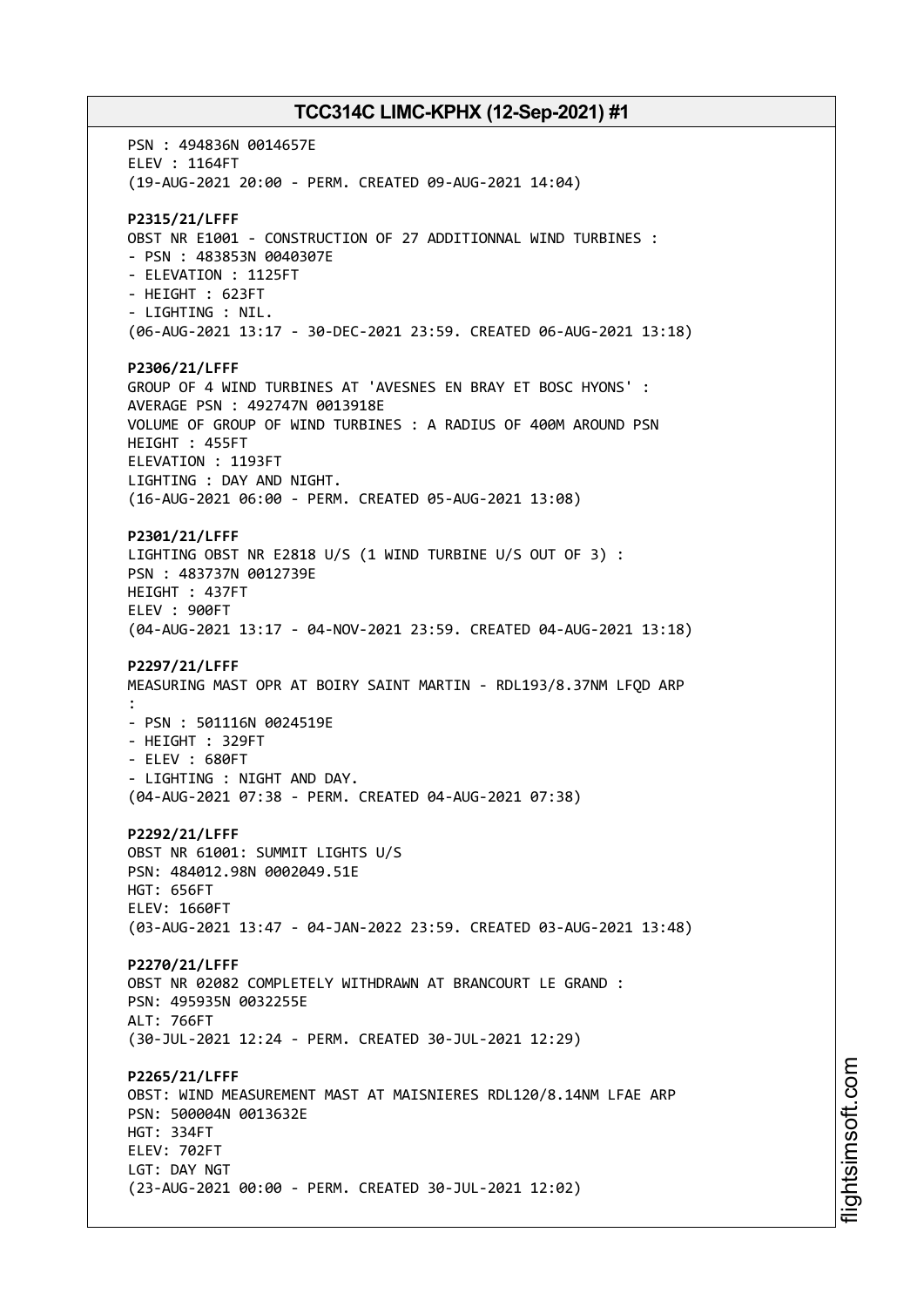**P2213/21/LFFF** OBSTACLE LIGHT NR 61013 U/S PSN: 484453N 0003721E HEIGHT : 194FT ELEVATION : 1014FT. (28-JUL-2021 16:30 - 28-OCT-2021 23:59. CREATED 28-JUL-2021 16:31) **W1588/21/LFFF** AEROBATICS ACTVITY NR 6201 'JOUY LE CHATEL ' HOURS OF OPS CHANGED : -PSN : 483718N 0030834E -FROM AUG 01 TO OCT 30 : MON-SAT : 0800-1000 1200-SS (1700 MAX) SUN : EVEN WEEKS 0800-1000 -FROM OCT 31 TO DEC 31 : MON-SAT : 0900-1100 1300-SS SUN, NOV 01 11 AND DEC 25 : EVEN WEEKS 0900-1100 2000FT AMSL-4500FT AMSL (01-AUG-2021 08:00 - 31-DEC-2021 16:01. CREATED 28-JUL-2021 14:58) **P2208/21/LFFF** OBST: 5 WINDTURBINES - EXTENSION OF WINDFARM E620B-'PAS-DE-CALAIS' RDL 190/15.49NM LFQN ARP PSN: 502831N 0020954E STRIP : 600M WIDTH AND 1800M LENGTH ORIENTED NORTH/SOUTH HGT: 494FT ELEV: 1003FT LGT: DAY NGT (12-AUG-2021 00:00 - PERM. CREATED 28-JUL-2021 10:18) **P2201/21/LFFF** OBSTACLE NR58021 LIGHTS U/S PSN : 471937N 0030011E ELEV (HGT) : 983FT (343FT (27-JUL-2021 13:41 - 30-SEP-2021 23:59. CREATED 27-JUL-2021 13:41) **R2200/21/LFFF** RESTRICTED AREA LF-R175A 'SUIPPES' AUTOMATIC INFORMATION TRANSMISTTER FREQ 118.625MHZ U/S : CONTACT 'CENTIAL' RELEVANT AUTHORITY : +33(0)3 26 67 81 00 +33(0)3 26 67 81 02 +33(0)3 26 67 82 31. (01-AUG-2021 00:00 - 31-OCT-2021 23:59. CREATED 23-JUL-2021 12:50) **P2153/21/LFFF** OBST NR59011 AT 'BERTRY' COMPLETELY WITHDRAWN : PSN: 500616N 0032622E ELEV: 724FT (22-JUL-2021 12:49 - PERM. CREATED 22-JUL-2021 12:50) **P2139/21/LFFF** OBST NR 02001 LIGHTS U/S: PSN : 495144N 0040056E ELEV : 1404FT HEIGHT : 666FT. (21-JUL-2021 12:31 - 21-OCT-2021 23:59. CREATED 21-JUL-2021 12:33)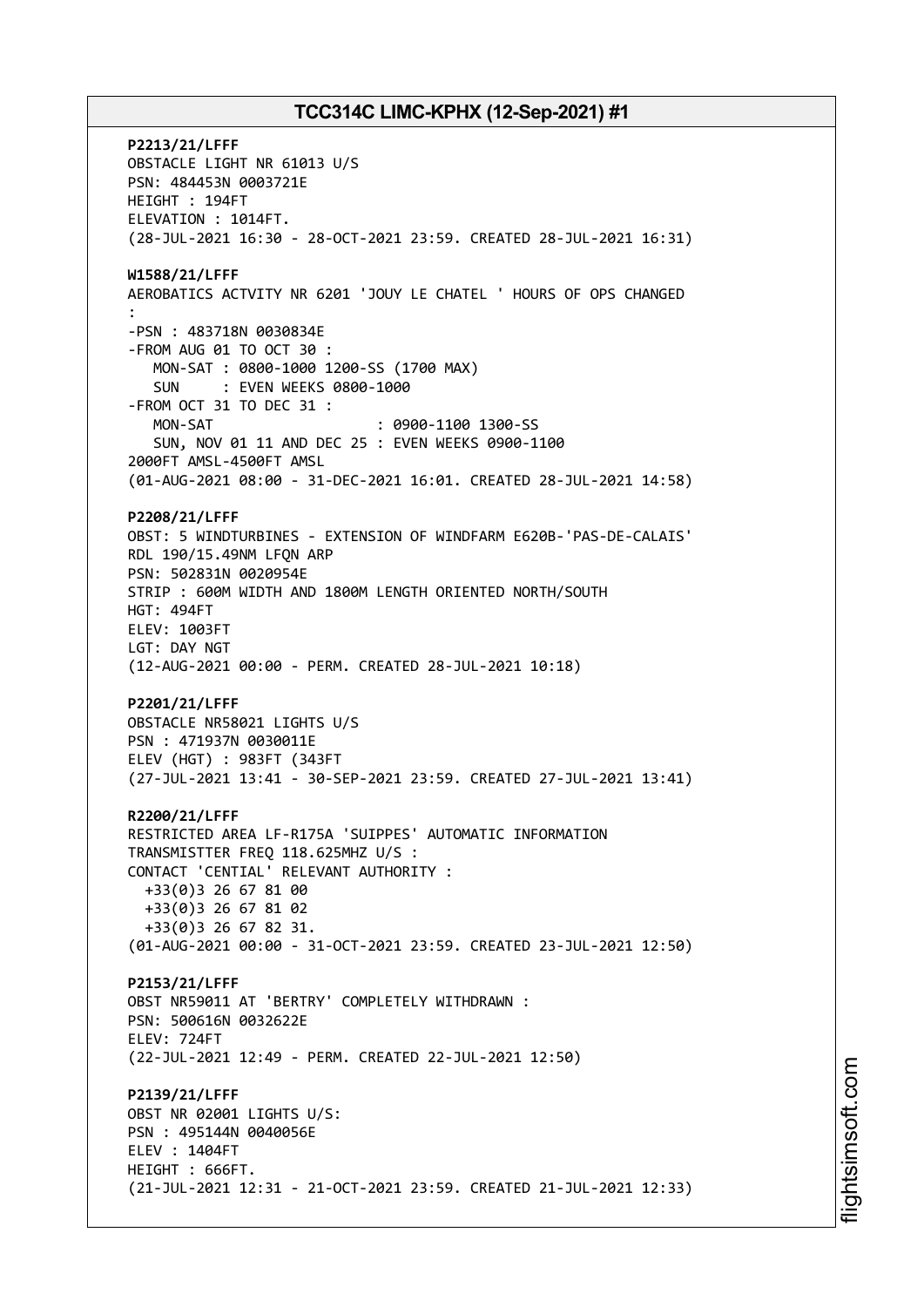**R2186/21/LFFF** DANGER AREAS LF-D227A 'BREUILPONT', LF-D227B 'HOUDAN NORD' AND LF-D227C HOUDAN SUD' MODIFIED (REF AIP FRANCE ENR 5.1-). -'FAX' AND 'RAI' REMOVED - ACTUAL ACTIVITY KNOWN TO: OPS : TEL 01 73 95 24 02 VILLACOUBLAY TWR, EVREUX APP, PARIS INFO, MOULINEAUX TWR SFC-500FT AGL (21-JUL-2021 12:06 - PERM. CREATED 21-JUL-2021 12:06) **R2185/21/LFFF** DANGER AREAS LF-D226A 'ETAMPES OUEST' AND LF-D226B 'ETAMPES EST' MODIFIED (REF AIP FRANCE ENR 5.1-). -'FAX' AND 'RAI' REMOVED. - ACTUAL ACTIVITY KNOWN TO: OPS : TEL 01 73 95 24 02 VILLACOUBLAY TWR AND SEINE INFO SFC-500FT AGL (21-JUL-2021 11:55 - PERM. CREATED 21-JUL-2021 11:56) **W1528/21/LFFF** MODEL FLY ACT OVER SAINT JUVIN RDL 301/24NM LFGW: PSN: 491950N 0045624E INFO: PARIS INFO 125.700MHZ SFC-1250FT AMSL SAT SUN 0800-1800 (24-JUL-2021 08:00 - 30-OCT-2021 18:00. CREATED 19-JUL-2021 09:59) **R2157/21/LFFF** EB R 18 A FLORENNES (BELGIQUE) AND EB R 18 B FLORENNES (BELGIQUE), INSTEAD OF CURRENT REMARKS READ : FM 01 NOV TILL 28 OR 29 FEB: MON-TUE: 0800-2030 WED-THU-FRI: 0730-1630 FM 01 MAR TILL 31 MAY AND FM 01 SEP TILL 31 OCT : MON-TUE: 0730-2300 (SUM -1HR) WED-THU-FRI: 0730-1630 (SUM -1HR) FM 01 JUN TILL 31 AUG : MON TO FRI : 0630-1530 SKED EXTENSIONS PUBLISHED BY NOTAM SAT, SUN AND PUBLIC HOLIDAYS: NOT ACTIVE ACTUAL ACTIVITY KNOWN FROM : - FLORENNES APP - BELGA RADAR ENTRY OF IFR/VFR GAT AFTER RADIO CONTACT AND EXPLICIT PERMISSION OF: - BELOW 4500FT AMSL : FLORENNES APP (124.380MHZ OR 372.275MHZ) - AT AND ABOVE 4500FT AMSL : ATCC STEENOKKERZEEL (BELGA RADAR 129.325MHZ OR 374.400MHZ). ENGLISH LANGUAGE ONLY. REF ENR 5.1.2 3500FT AMSL-FL195 (16-JUL-2021 12:46 - PERM. CREATED 16-JUL-2021 12:46) **W1490/21/LFFF** MODEL FLYING ACTIVITY NR 8221 AIRE MODIFIED: EXTENSION OF HOURS AND UPPER LEVEL RAISED TO 1000FT AGL PSN : 492829N 0040936E SFC-1350FT AMSL SR-SS (26-JUL-2021 04:15 - 31-DEC-2021 15:54. CREATED 15-JUL-2021 12:35)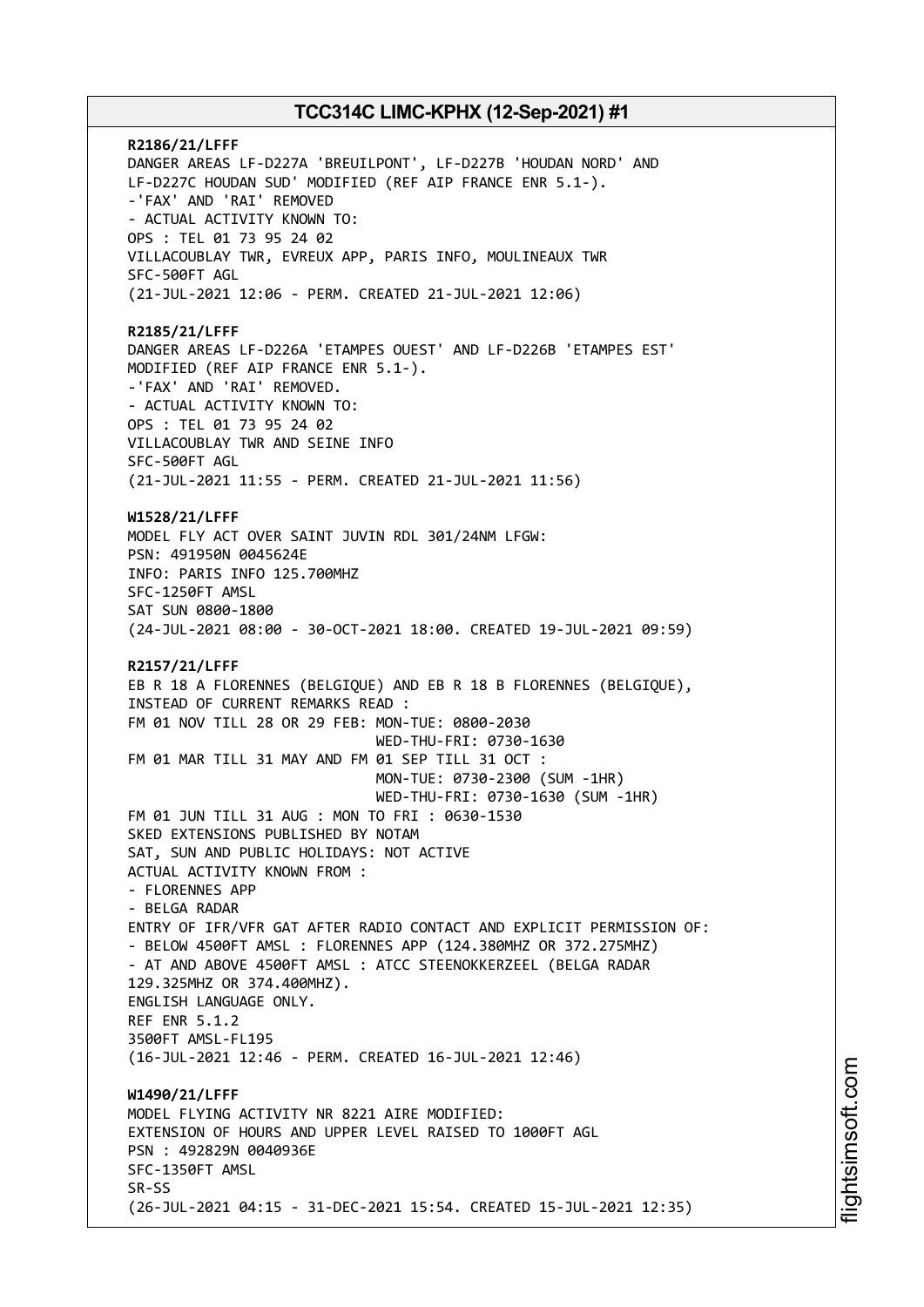**P2091/21/LFFF** OBST WINDFARM 8 WINDTURBE AT ARCY PRECY : PSN : 473623N 0034745E IN RADIUS 1000M AROUND PSN HEIGHT: 492 FT ELEV : 1352 FT MARKING NIGHT AND DAY. (13-JUL-2021 16:45 - PERM. CREATED 13-JUL-2021 16:45) **P2083/21/LFFF** OBST NR E280G LIGHTING U/S WINTURBINES : - PSN : 481917N 0015126E WINDFARM MEAN PSN - ELEV : 410FT - HGT : 892FT. (13-JUL-2021 08:14 - 13-OCT-2021 23:59. CREATED 13-JUL-2021 08:15) **P2082/21/LFFF** OBST NR E280F LIGHTING U/S WINTURBINES : - PSN : 482249N 0015300E WINDFARM MEAN PSN - ELEV : 410FT - HGT : 902FT. (13-JUL-2021 07:58 - 13-OCT-2021 23:59. CREATED 13-JUL-2021 07:59) **W1458/21/LFFF** MODEL FLYING ACTIVITY AT 'SAINT VICTOR L'ABBAYE': PSN: 493915N 0010607E. SFC-500FT AGL SR-SS (30-JUL-2021 04:23 - 29-OCT-2021 16:38. CREATED 11-JUL-2021 14:10) **W1421/21/LFFF** MODEL FLYING ACT OVER CHAMPHOL (28) PSN : 482737N 0013111E CIRCLE OF 250M RADIUS CENTRED ON PSN SFC-400FT AGL WED 1200-1600 (14-JUL-2021 12:00 - 13-OCT-2021 16:00. CREATED 07-JUL-2021 07:59) **P2009/21/LFFF** WIND FARM NR E800M LIGHTS U/S (3 WIND TURBINES OUT OF 25) : PSN : 494021N 0024729E (05-JUL-2021 13:56 - 05-OCT-2021 23:59. CREATED 05-JUL-2021 13:57) **P2006/21/LFFF** MEASURING AT BISSEY-LA-COTE : PSN : 475328N 0044257E HEIGHT : 459FT ELEV : 1479FT LIGHTING : DAY AND NIGHT (26-JUL-2021 06:00 - PERM. CREATED 05-JUL-2021 12:17) **P2005/21/LFFF** MEASURING MAST AT MONTIERS-SUR-SAULX : PSN : 483254N 0051455E HEIGHT : 328FT ELEV : 1476FT LIGHTING : DAY AND NIGHT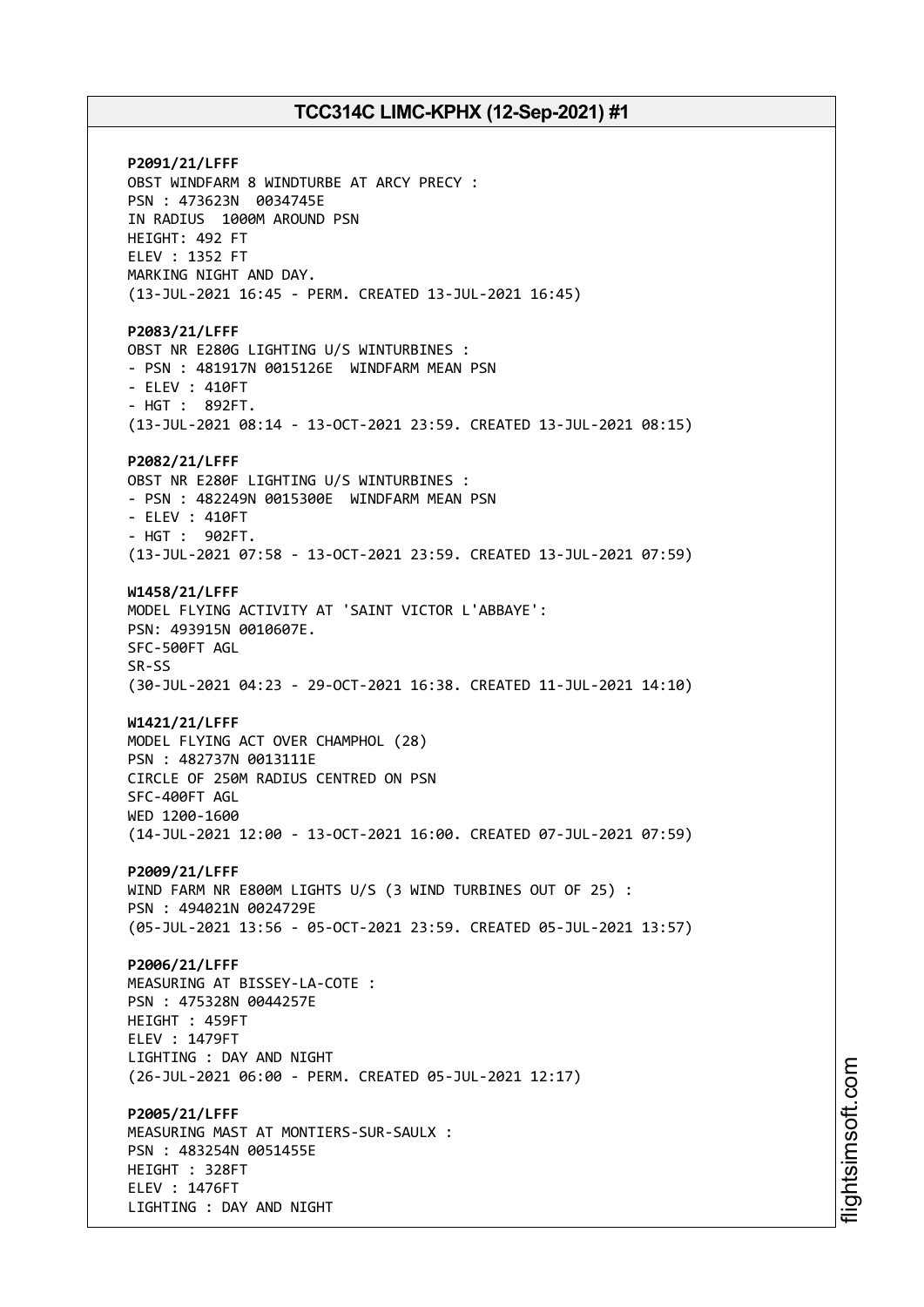(19-JUL-2021 06:00 - PERM. CREATED 05-JUL-2021 12:11) **P1993/21/LFFF** OBSTACLE NR E4504-3 LIGHTS U/S PSN: 480401N 0014121E HGT : 410FT AGL ELEV: 810FT AMSL (02-JUL-2021 15:05 - 02-OCT-2021 23:59. CREATED 02-JUL-2021 15:06) **P1992/21/LFFF** OBST NR E4504-1 LIGHTING U/S : PSN: 480417N 0014101E HGT : 410FT AGL ELEV : 810FT AMSL. (02-JUL-2021 15:05 - 02-OCT-2021 23:59. CREATED 02-JUL-2021 15:05) **P1986/21/LFFF** MEASUREMENT MAST OPR OVER LA SAULSOTTE PSN: 483436N 0032855E HGT : 285FT ELEV: 839FT LGT : DAY AND NIGHT (06-JUL-2021 06:00 - PERM. CREATED 02-JUL-2021 13:29) **R1998/21/LFFF** OVERFLIGHT OF SPECIFIC DEFENSE INSTALLATIONS PROHIBITED WITHIN FIR PARIS - AIP SUP 172/21: SUBJECT: CREATION OF A TEMPO PROHIBITED AREA FONTEVRAUD. THIS AIP SUP IS AVBL AT WWW.SIA.AVIATION-CIVILE.GOUV.FR SFC-500FT AGL (15-JUL-2021 00:00 - 20-APR-2022 23:59. CREATED 01-JUL-2021 12:20) **F1038/21/LFFF** UT191 SORAP-BAMES CLOSED BTN FL295/FL500. (01-JUL-2021 10:13 - 28-SEP-2021 23:59. CREATED 01-JUL-2021 10:14) **F1039/21/LFFF** FOLLOWING ATS ROUTE SEGMENTS CLSD (FL195/FL305) : UN512 BERAD DEKOR UN490 BERAD MOSIS UN484 RUSIB REGHI UN585 BADUR REGHI UN29 REGHI BULOX UN482 PEVIS EBOMO UN533 UMOXA QPR UN734 UMOXA KEREB UN472 LAPEX QPR UN749 TIVLU QPR UP620 DEKOR KORUL UL722 KORUL ANNET UM30 QPR ERWAN UN471 OLEBA COQUE UN461 TERPO KOLEK UN868 AKEMO TIVLU UN90 NOVAN BADUR UN734 KEREB KURIS UN542 RUSIB PEVIS.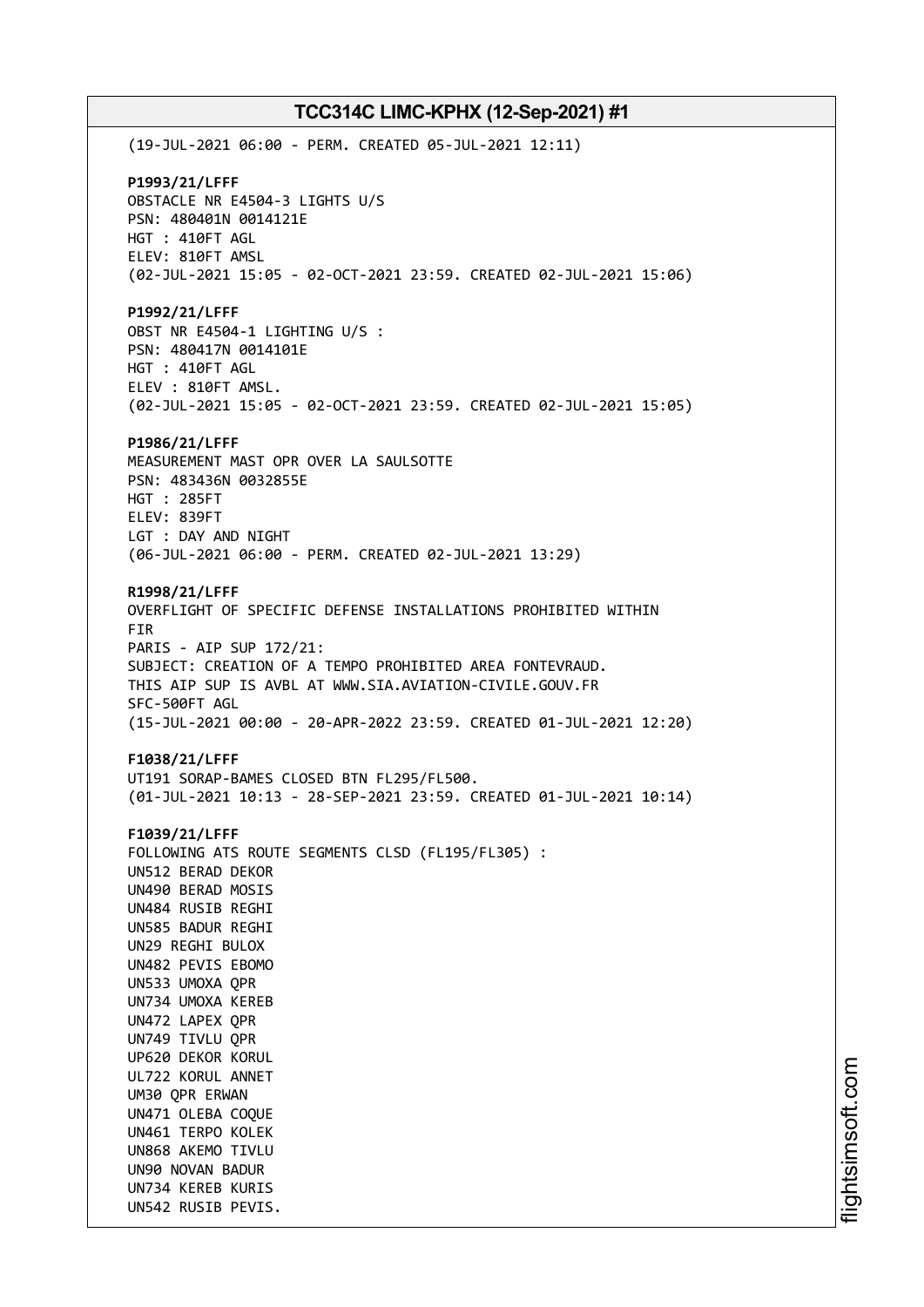MON-FRI 0700-2359 (01-JUL-2021 10:13 - 28-SEP-2021 23:59. CREATED 01-JUL-2021 10:14) **P1877/21/LFFF** OBST: 5 WIND TURBINES 'PARC EOLIEN ENERGIE DU GATINAIS II' AT 'BEAUMONT-DU-GATINAIS' AND 'GIRONVILLE' : QDR164/12.25NM LFFB ARP PSN : 480915N 0023032E LINE OF 1500M LENGTH HEADING NORTH WEST/SOUTH EAST HEIGHT : 590FT ELEV : 908FT LIGHTING : DAY AND NIGHT (29-JUN-2021 12:26 - PERM. CREATED 29-JUN-2021 12:26) **P1861/21/LFFF** OBSTACLE NR E2702 LIGHTS U/S (1 WIND TURBINE OUT OF 4) : PSN: 490540N 0010019E HGT: 465FT AGL ELEV: 922FT AMSL (28-JUN-2021 15:40 - 28-SEP-2021 23:59. CREATED 28-JUN-2021 15:40) **P1849/21/LFFF** MEASURING MAST AT COURBOIN RDL133/06.71NM LFFH ARP : PSN : 485925N 0032847E HEIGHT : 198FT ELEV : 903FT LIGHTING : DAY AND NIGHT (04-JUL-2021 05:00 - PERM. CREATED 28-JUN-2021 12:35) **W1313/21/LFFF** AEROBATICS OVER TOUROUVRE AU PERCHE RDL043/6.5NM LFAX ARP : PSN : 483707N 0003849E AXIS : TURNED TO 077/257 LENGTH : 4500M WIDTH : 1700M INFO FOR AIR USERS : PARIS INFO 129.625MHZ 2000FT AMSL-5500FT AMSL SAT-SUN 0900-1830 (03-JUL-2021 09:00 - 02-OCT-2021 18:30. CREATED 26-JUN-2021 05:07) **P1827/21/LFFF** MEASURING MAST AT GIVRON : PSN : 493838N 0041647E HEIGHT : 405FT ELEV : 871FT LIGHTING : DAY AND NIGHT (25-JUN-2021 13:31 - PERM. CREATED 25-JUN-2021 13:32) **P1797/21/LFFF** MEASURING MAST AT NULLEMONT : PSN : 494524N 0013805E HEIGHT : 328FT ELEV : 1076FT LIGHTING : DAY AND NIGHT (28-JUN-2021 06:00 - PERM. CREATED 24-JUN-2021 12:43) **P1778/21/LFFF** 3 WINDTURBINES OF COYECQUES WINDFARM -PAS-DE-CALAIS-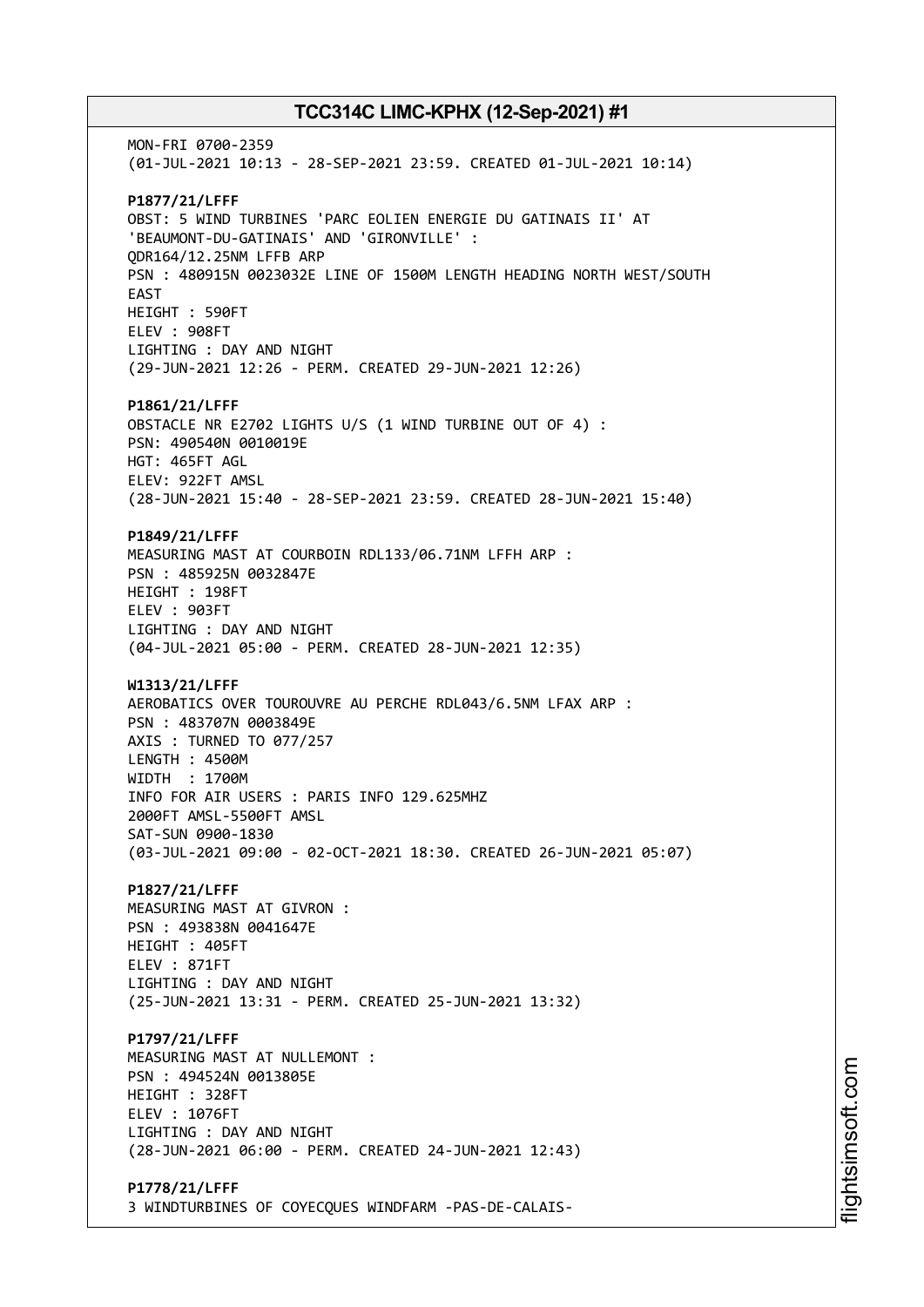RDL187/7.98NM LFQN ARP : PSN : 503551N 0021244E LINE 1000M ORIENTED NW/SE HEIGHT : 426FT ELEV : 856FT LIGHTING : DAY AND NIGHT (23-JUN-2021 07:28 - PERM. CREATED 23-JUN-2021 07:29) **P1770/21/LFFF** OBSTACLE NR 76018 LIGHTS U/S PSN: 494451N 0013433E HGT: 453FT AGL ELEV: 1201FT AMSL (22-JUN-2021 10:48 - 22-DEC-2021 23:59. CREATED 22-JUN-2021 10:49) **P1766/21/LFFF** MEASUREMENT MAST AT 'CROUY SAINT PIERRE' RDL 293/12.72NM LFAY ARP PSN: 495720N 0020502E HGT: 408FT ELEV: 661FT LGT: DAY NGT (21-JUN-2021 11:38 - PERM. CREATED 21-JUN-2021 11:39) **P1740/21/LFFF** MEASURING MAST OPR AT CORROBERT : PSN : 485518N 0033649E HEIGHT : 331FT ELEV : 984FT LIGHTING : DAY AND NIGHT (22-JUN-2021 06:00 - PERM. CREATED 17-JUN-2021 12:53) **W1209/21/LFFF** MODEL FLYING ACTIVITY AT CATENOY : - PSN : 492219N 0023158E - CIRCLE OF 300 METRES RADIUS CENTRED ON PSN (HEIGHT : 800FT ASFC, ALTITUDE : 1100FT AMSL) - CONDITIONS : ACCORDING TO PROTOCOL. SFC-1100FT AMSL SR-SS (18-JUN-2021 03:43 - 17-SEP-2021 17:59. CREATED 16-JUN-2021 12:54) **P1715/21/LFFF** OBST: WIND MEASUREMENT MAST AT SOIZE RDL320/16.53NM LFAP ARP PSN: 494127N 0040517E HGT: 164FT ELEV: 754FT LGT: DAY NGT (14-JUN-2021 13:55 - PERM. CREATED 14-JUN-2021 13:56) **P1700/21/LFFF** AIR NAVIGATION OBSTACLE 60086 CHANGED : SITUATED IN REGION '62' REF DATASET ENR 5.4 (17-JUN-2021 00:00 - PERM. CREATED 11-JUN-2021 14:29) **P1697/21/LFFF** AIR NAVIGATION OBSTACLE 76131 CHANGED : READ 495246N (INSTEAD OF 485246N). REF DATASET ENR 5.4 (17-JUN-2021 00:00 - PERM. CREATED 11-JUN-2021 14:05)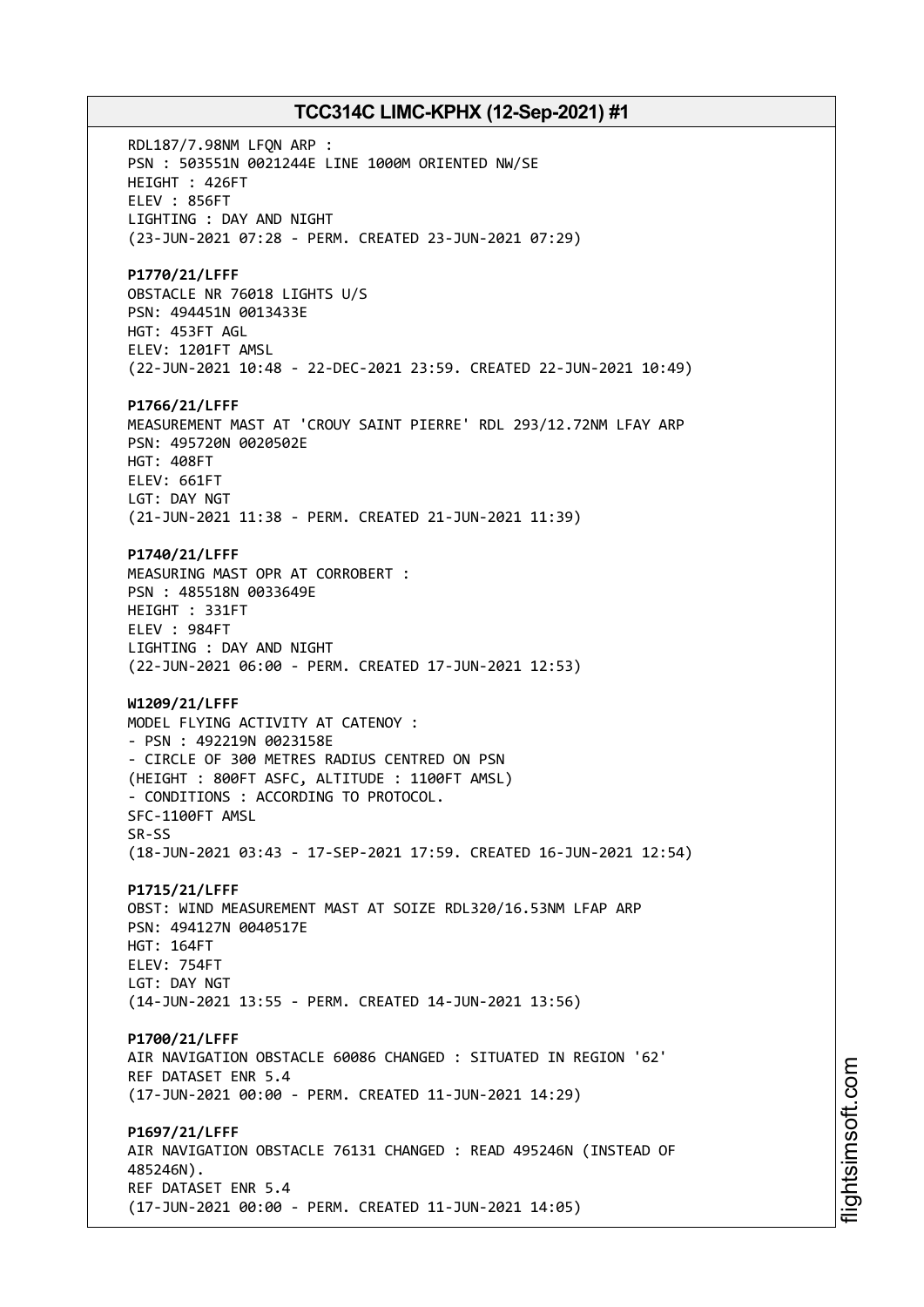**P1577/21/LFFF** OBSTACLE NR E1800 LIGHTS U/S (1 TURBINE OVER 8) PSN: 470533N 0021420E HGT: 492FT AGL ELEV: 900FT AMSL (02-JUN-2021 14:14 - 02-DEC-2021 23:59. CREATED 02-JUN-2021 14:15) **P1550/21/LFFF** OBST LIGHT NR 18005 U/S : PSN: 471726N 0023727E HEIGHT : 758FT ELEV : 2100FT (31-MAY-2021 11:46 - 30-NOV-2021 23:59. CREATED 31-MAY-2021 11:47) **F0756/21/LFFF** ALL VOLMET SERVICES AND FREQUENCIES OVER METROPOLITAN FRANCE NOT AVBL: SEE AIC FRANCE A 05/21. POSSIBLE COMMENTS TO BE SENT TO: DSNA-CUSTOMER-BF(A)AVIATION-CIVILE.GOUV.FR (10-JUN-2021 00:00 - 09-DEC-2021 23:59. CREATED 20-MAY-2021 07:17) **P1421/21/LFFF** OBST: WINDFARM WITH 4 WINDTURBINES AT 'TOTES' RDL 189/11.6NM LFAB ARP MEDIUM PSN: 494129N 0010222E WINDTURBINES IN 550M RADIUS CIRCLE AROUND PSN HGT: 492FT AGL ELEV: 1011FT AMSL LGT: DAY NGT (31-MAY-2021 17:00 - PERM. CREATED 17-MAY-2021 12:44) **P1331/21/LFFF** MEASURING MAST OPR AT BUREY : PSN : 485949N 0005707E HEIGHT : 262FT ELEV : 771FT LIGHTING : DAY AND NIGHT (05-MAY-2021 07:12 - PERM. CREATED 05-MAY-2021 07:13) **P1322/21/LFFF** WIND MEASURING MAST AT PREZ-SOUS-LAFAUCHE (52) : - PSN 481822N 0052739E - ELEV : 1657FT - HGT 295FT - LIGHTING : DAY AND NIGHT. (03-MAY-2021 12:32 - 30-SEP-2021 23:59. CREATED 03-MAY-2021 12:33) **P1287/21/LFFF** WIND MEASUREMENT MAST AT 'BEAUNE LA ROLANDE' PSN : 480425N 0022431E HGT : 329FT ELEV : 690FT LGT: DAY NGT (29-APR-2021 08:57 - PERM. CREATED 29-APR-2021 08:58) **W0690/21/LFFF** MODEL FLYING ACTIVITY AT 'PONT D'OUILLY' :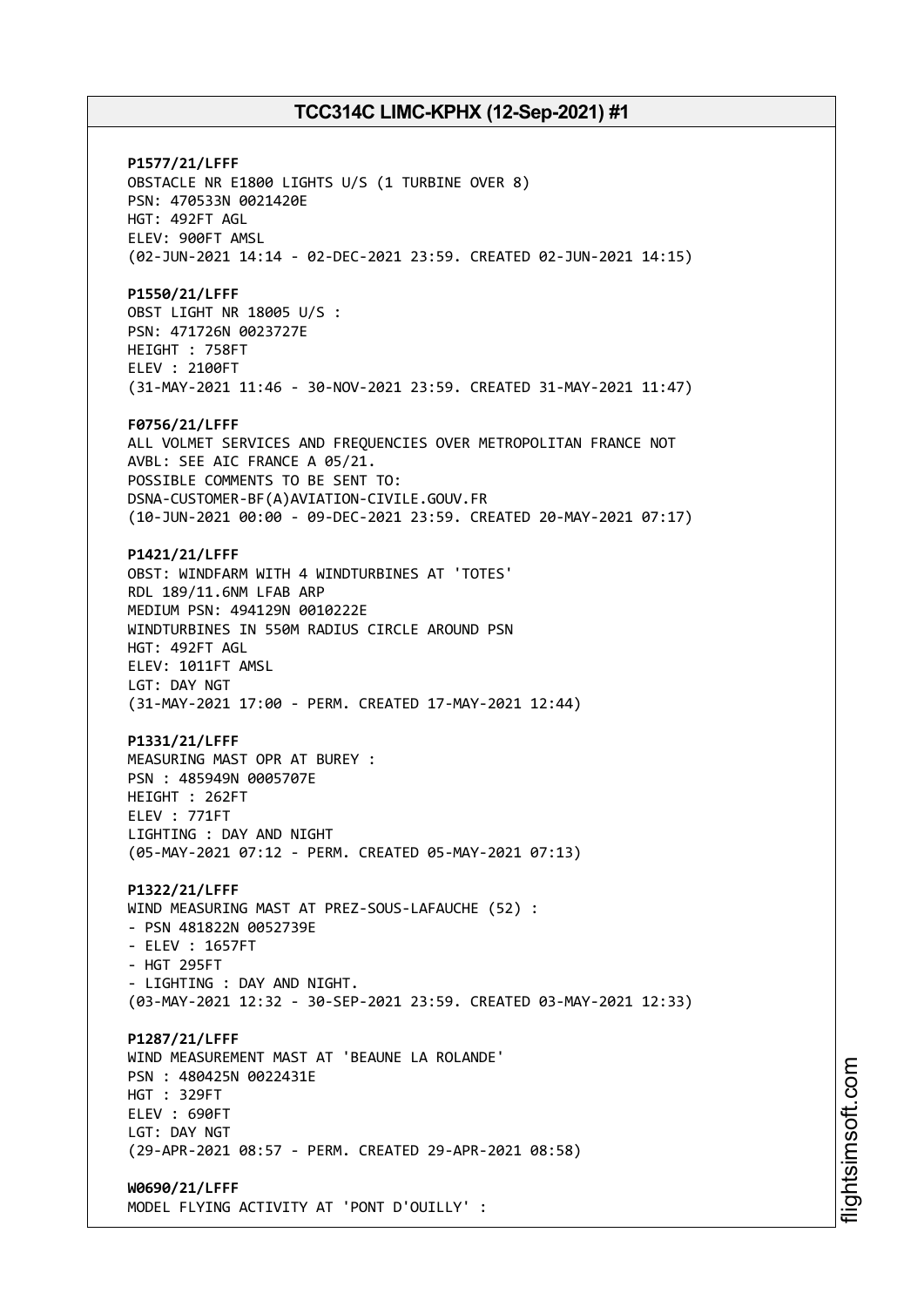RDL 036/9NM ARP LFOG PSN: 485257N 0002642W UPPER LIMIT AT 165FT DURING ACTIVATION SKED OF VERY LOW TRAINING SECTOR OF 'SELUNE' SFC-400FT AGL SR-SS (01-MAY-2021 04:41 - 31-OCT-2021 16:43. CREATED 28-APR-2021 15:20) **F0591/21/LFFF** VFR PROHIBITED ABOVE FL115 WITHIN SECTORS CONTROLLED BY PARIS CTL EXC SPECIAL ACTIVITIES AUTHORIZED BY PARIS CTL. (23-APR-2021 13:58 - 25-OCT-2021 23:59. CREATED 23-APR-2021 13:59) **P1181/21/LFFF** OBSTACLE : WIND MEASURING MAST OVER AIGREMONT RDL359/13.5NM LFGE AD : PSN : 474335N 0035343E ELEV : 1247FT HEIGHT : 408FT LIGHTING : NIGHT AND DAY (20-APR-2021 08:56 - 20-OCT-2021 23:59. CREATED 20-APR-2021 08:56) **R1033/21/LFFF** FLIGHTS OF STATE DRONES - AIP SUP 086/21: SUBJECT: CREATION OF 89 RESTRICTED AND 3 DANGER AREAS. THESE AREAS WILL BE ACTIVATED BY NOTAM. THIS AIP SUP IS AVBL AT WWW.SIA.AVIATION-CIVILE.GOUV.FR FL125-FL215 (22-APR-2021 00:00 - 20-APR-2022 23:59. CREATED 15-APR-2021 07:41) **P1102/21/LFFF** WIND MEASUREMENT MAST AT 'LA COMMUNE DE DAMPIERRE-SUR-MOIVRE' PSN : 485240N 0043343E ELEVATION : 871FT HEIGHT : 290FT LIGHTING : NIGHT AND DAY. (12-APR-2021 13:59 - 30-SEP-2021 23:59. CREATED 12-APR-2021 13:59) **R0969/21/LFFF** MILITARY ACTIVITIES IN BEYNES AREA - AIP SUP 067/21 : SUBJECT : CREATION OF A TEMPORARY RESTRICTED AREA AND MODIFICATION OF LF-D 568 A AND B AREAS MANAGING AUTHORITY. THIS AIP SUP IS AVBL AT WWW.SIA.AVIATION-CIVILE.GOUV.FR SFC-1100FT AMSL (22-APR-2021 00:00 - 20-APR-2022 23:59. CREATED 08-APR-2021 11:50) **R0967/21/LFFF** AIR SECURITY DEVICE OVER LES ALLUETS - AIP SUP 066/21 : SUBJECT : CREATION OF A TEMPORARY PROHIBITED AREA. THIS AIP SUP IS AVBL AT WWW.SIA.AVIATION-CIVILE.GOUV.FR SFC-1500FT AMSL (22-APR-2021 00:00 - 20-APR-2022 23:59. CREATED 08-APR-2021 11:47) **R0961/21/LFFF** SHIPS AIR EMISSION CONTROL OPERATION AND RESCUE AND RESEARCH MISSIONS IN THE CHANNEL STRAIT - AIP SUP AIRAC 080/21:

SUBJECT: CREATION OF 3 TEMPORARY RESTRICTED AREAS AND 2 TEMPORARY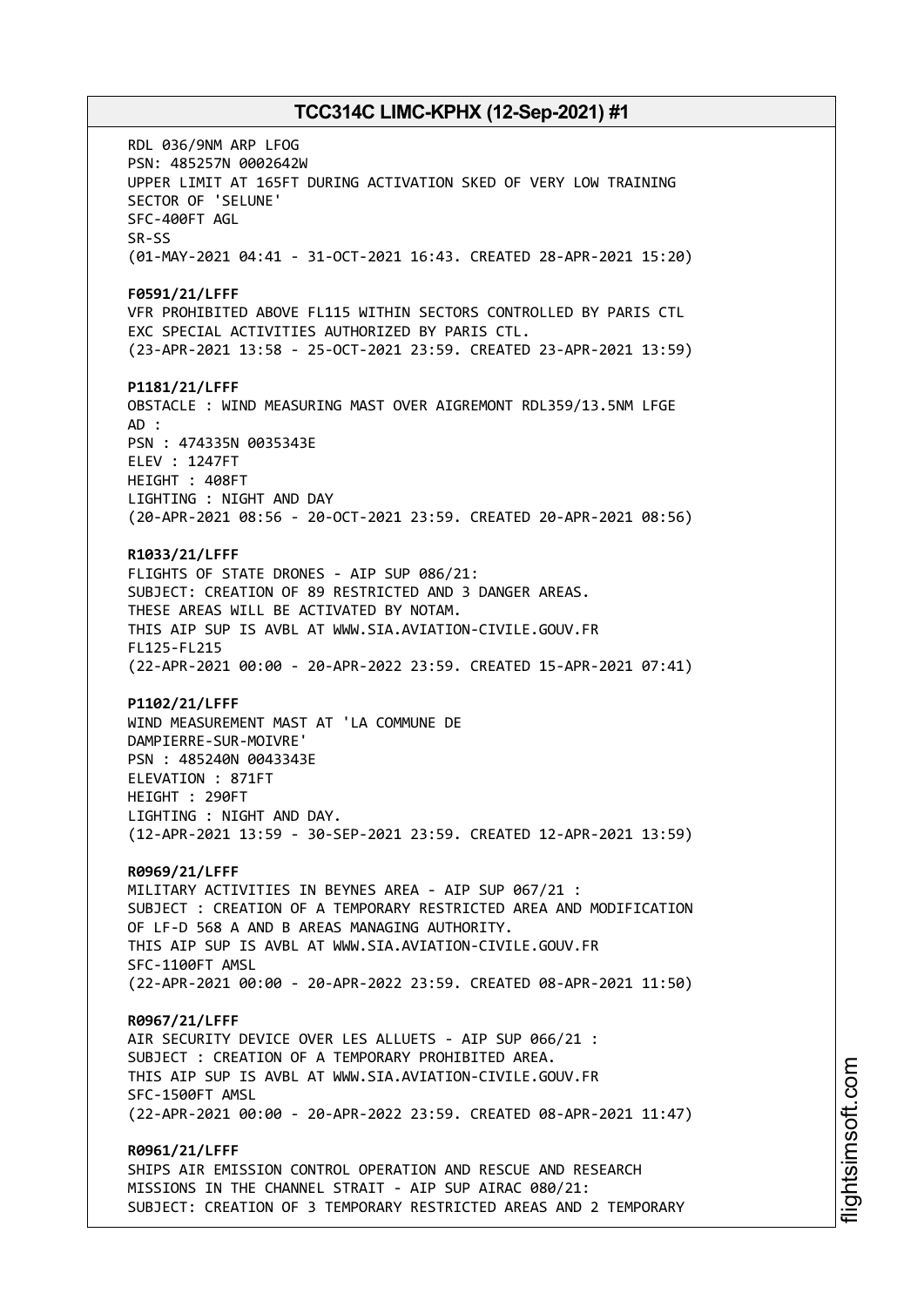DANGER AREAS IN PARIS FIR AND IN LONDON FIR. THIS AIP SUP IS AVBL AT WWW.SIA.AVIATION-CIVILE.GOUV.FR SFC-1500FT AMSL (20-MAY-2021 06:00 - 29-OCT-2021 16:00. CREATED 08-APR-2021 10:32) **R0948/21/LFFF** DRONE FLIGHTS IN 'CHAUMONT' REGION - AIP SUP 077/21: SUBJECT: CREATION, ON AN EXPERIMENTAL BASIS, OF TWO TEMPO RESTRICTED AREAS 'PATROLLER' AND 'TRANSIT'. THIS AIP SUP IS AVBL AT WWW.SIA.AVIATION-CIVILE.GOUV.FR FL055-FL095 (22-APR-2021 00:00 - 20-APR-2022 23:59. CREATED 08-APR-2021 09:17) **R0946/21/LFFF** FLYING PROHIBITED OVER SPECIFIC DEFENCE INSTALLATIONS - AIP SUP 075/21: SUBJECT: CREATION OF 9 TEMPO PROHIBITED AREAS WITHIN FIR REIMS AND FIR PARIS. THIS AIP SUP IS AVBL AT WWW.SIA.AVIATION-CIVILE.GOUV.FR SFC-500FT AGL (22-APR-2021 00:00 - 20-APR-2022 23:59. CREATED 08-APR-2021 08:38) **R0944/21/LFFF** OVERFLIGHT RESTRICTIONS ON 'PARC NATIONAL DE FORETS' LOCATED IN COTE-D'OR AND HAUTE-MARNE FRENCH DEPARTMENTS : SEE AIP SUP 061/21 AVBL AT WWW.SIA.AVIATION-CIVILE.GOUV.FR SFC-3300FT AGL (21-APR-2021 00:00 - 20-APR-2022 23:59. CREATED 08-APR-2021 08:37) **R0934/21/LFFF** FLYING PROHIBITED OVER SPECIFIC DEFENCE INSTALLATIONS - AIP SUP 072/21: SUBJECT: CREATION OF 6 TEMPO PROHIBITED AREAS WITHIN FIR PARIS. THIS AIP SUP IS AVBL AT WWW.SIA.AVIATION-CIVILE.GOUV.FR SFC-500FT AGL (22-APR-2021 00:00 - 20-APR-2022 23:59. CREATED 08-APR-2021 08:07) **P0892/21/LFFF** MEASUREMENT MAST AT COUPETZ RDL 075/5.4NM LFOK: PSN: 484755N 0041903E ELEV 797FT HGT 262FT DAY/NGT LGT (26-MAR-2021 15:58 - 30-SEP-2021 23:59. CREATED 26-MAR-2021 15:59) **P0883/21/LFFF** MAST OPR AT GIVRON RDL 341/10NM LFAP: PSN: 493838N 0041647E ELEV 859FT HGT 394FT DAY/NGT LGT (26-MAR-2021 12:31 - 30-SEP-2021 23:59. CREATED 26-MAR-2021 12:32) **P0868/21/LFFF** OBST: 2 WINDTURBINES AT 'FRAILLICOURT' PSN: 494050N 0041017E

ELEV : 1235FT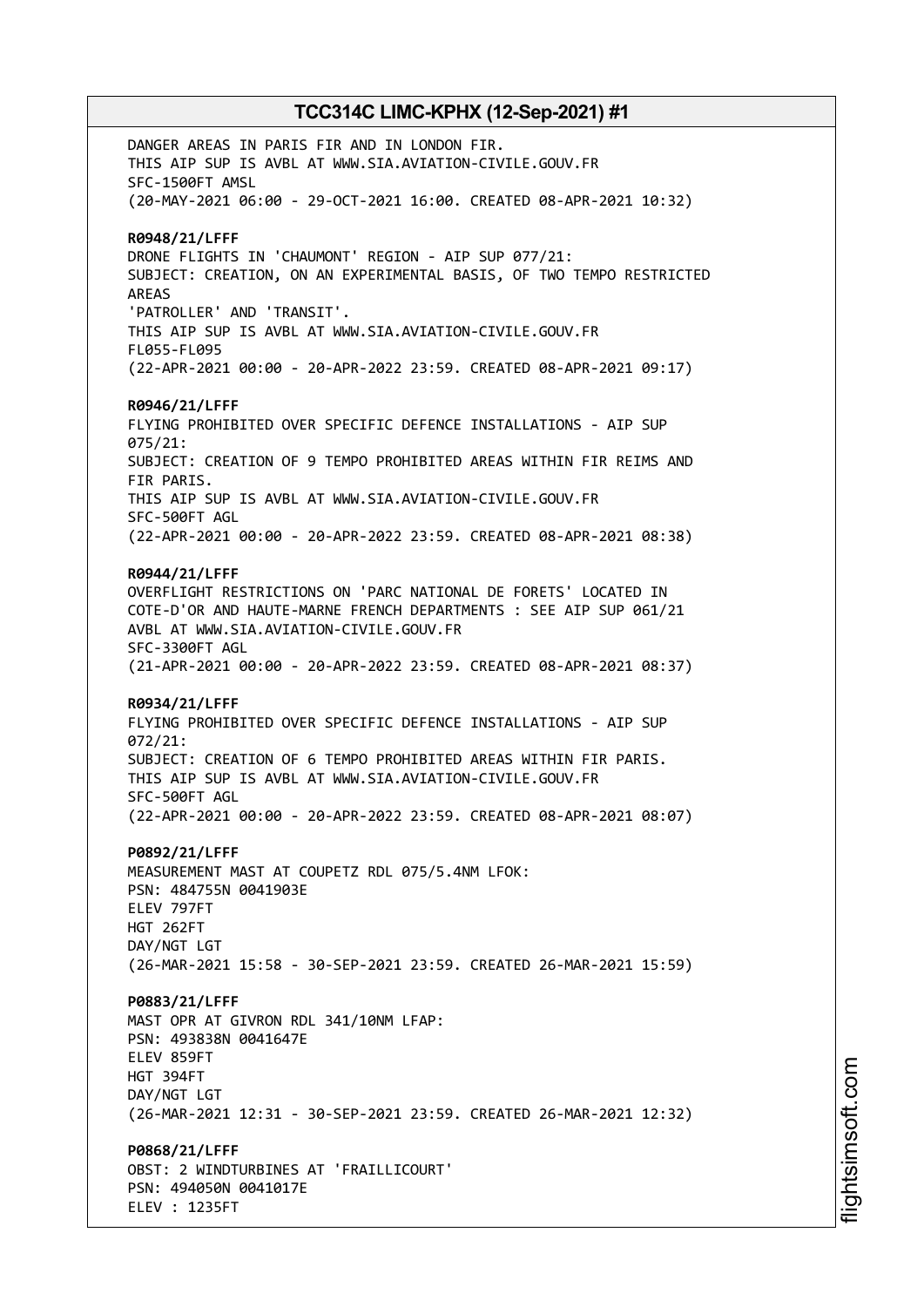HGT : 591FT LGT: DAY NGT (25-MAR-2021 12:55 - 18-SEP-2021 23:59. CREATED 25-MAR-2021 12:58) **P0867/21/LFFF** OBST: 3 WINDTURBINES AT 'RUBIGNY' PSN: 494148N 0041219E ELEV : 1230FT HGT : 591FT LGT: DAY NGT (25-MAR-2021 12:52 - 18-SEP-2021 23:59. CREATED 25-MAR-2021 12:53) **P0848/21/LFFF** WIND MEASURING MAST - 'COMMUNE DE SAINT-PIERRE (51)' : - PSN: 485516N0041605E - ELEV : 718FT - HGT: 326FT - LIGHTING : DAY AND NIGHT (24-MAR-2021 12:36 - 30-SEP-2021 23:59. CREATED 24-MAR-2021 12:36) **F0365/21/LFFF** USE OF CDR ON PARTICULARLY OVERLOADED DAYS : SEE AIRAC AIP SUP 037/21 AVBL AT WWW.SIA.AVIATION-CIVILE.GOUV.FR (07-MAY-2021 00:00 - 29-OCT-2021 23:59. CREATED 11-MAR-2021 13:13) **P0696/21/LFFF** MEASURING MAST AT DANGEAU, RDL336/12.21NM ARP LFOC AD PSN: 481439.54N 0011528.30E HEIGHT: 333FT AGL ELEV: 841 FT AMSL LIGHT: NIGHT AND DAY (09-MAR-2021 15:39 - PERM. CREATED 09-MAR-2021 15:39) **P0519/21/LFFF** OBST : WIND MEASUREMENT MAST OVER 'BOUY-LUXEMBOURG' : PSN : 482332N 0041410E ELEV : 742FT HEIGHT : 164FT LIGHTING : DAY AND NIGHT. (23-FEB-2021 13:13 - 30-SEP-2021 23:59. CREATED 23-FEB-2021 13:14) **P0516/21/LFFF** OBST : MEASURING MAST AT ST VAAST DEQUIQUEVILLE - RDL 130/8.23NM ARP LFAB PSN: 494742.80N 0011457.14E HEIGHT : 337FT ELEV : 774FT LIGHTING : DAY AND NIGHT (23-FEB-2021 11:11 - PERM. CREATED 23-FEB-2021 11:12) **P0199/21/LFFF** OBSTACLE NR 45001 LIGHTS OUT OF SERVICE PSN : 475753N 0020645E (25-JAN-2021 09:20 - 22-APR-2025 23:59. CREATED 25-JAN-2021 09:21) **F0092/21/LFFF** TO ENSURE SAFE AND EXPEDITIOUS DELIVERY OF COVID-19 VACCINES, AIRCRAFT OPERATORS OF FLIGHTS CARRYING SUCH VACCINES SHOULD ASK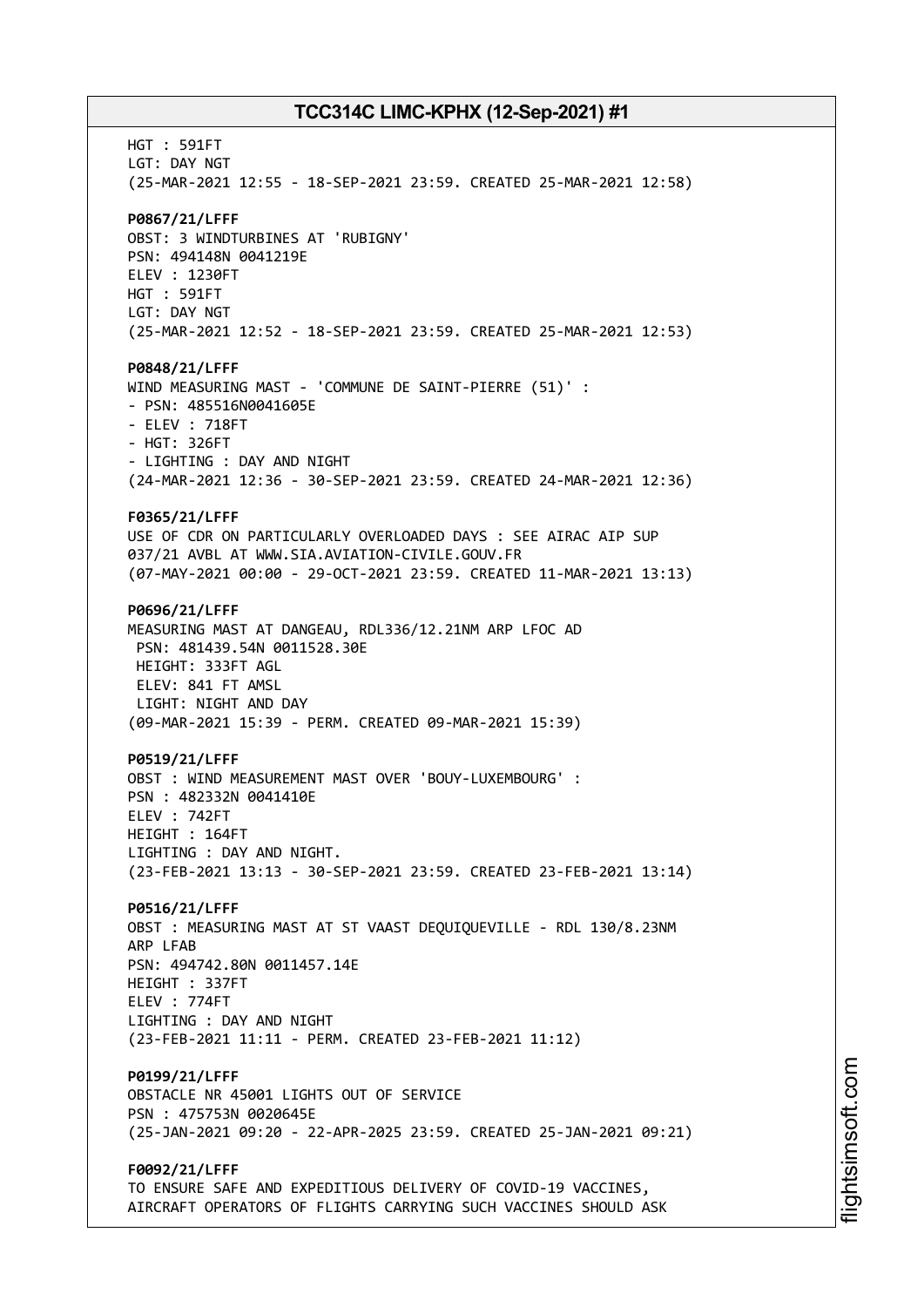APPROVAL FROM DGAC FOR EXEMPTION FROM ATFM MEASURES FOR EACH FLIGHT DEEMED CRITICAL ACCORDING TO THE PROCEDURE DESCRIBED IN THE FRENCH AIP 1.9.3.3.1. UPON APPROVAL, STS/ATFMX AND RMK/VACCINE SHALL BE INSERTED IN ITEM 18 OF THE FLIGHT PLAN. AIRCRAFT OPERATORS CARRYING COVID 19 VACCINES REGULARLY MAY REQUEST APPROVAL IN ADVANCE FOR ALL FLIGHTS INVOLVED. (27-JAN-2021 23:59 - 31-DEC-2021 23:59. CREATED 21-JAN-2021 12:24) **P0085/21/LFFF** OBST COMPLETELY WITHDRAWN NR 80098 AT 'MOISLAINS' PSN: 495938N 0025618E (14-JAN-2021 15:07 - PERM. CREATED 14-JAN-2021 15:08) **R3193/20/LFFF** DRONE TRANSIT FLIGHT IN THE EAST OF FRANCE - AIP SUP 244/20 : SUBJECT : TEMPORARY CREATION OF 1 DANGER AND 3 RESTRICTED AREAS. THIS AIP SUP IS AVBL AT WWW.SIA.AVIATION-CIVILE.GOUV.FR FL490-FL550 (14-JAN-2021 00:00 - 12-JAN-2022 23:59. CREATED 31-DEC-2020 09:27) **H0390/20/LFFF** CREATION OF MEAUX CENTRE HOSPITALIER HELIPORT : PSN : 485758N 0025316E ALTITUDE 158FT ABOVE GROUND PAVEMENT CONCRETE STRENGTH 4T NIGHT AND DAY USE FATO DIMENSIONS DIAMETER 20M, TLOF DIAMETER 14M FUNNEL ORIENTATION : 045/225 RFFS : 50KG OF POWDER BC AND 2KG OF CO2 HOURS : H24 HELIPORT RESERVED FOR PUBLIC TRANSPORT ON REQUEST. SANITARY TRANSPORT AND SMUH BY DAY AND BY NIGHT OBSTACLES : IN FUNNEL 045 : - GARAGE CORNER 50.8M HEIGHT AT 37.4M FROM FATO CENTER - PRESENCE OF TREES IN FUNNEL 225 : - BUILDING 60.8M HEIGHT AT 175M FROM FATO CENTER - CATHEDRAL BELL : 123.5M HEIGHT AT 948M FROM FATO CENTER - PRESENCE OF TREES SAFETY PC TEL: 33(0)1 64 35 10 42 (26-NOV-2020 12:23 - PERM. CREATED 26-NOV-2020 12:26) ┌──────────────────────────────────────────────────────────────────────────────┐ │**EGTT (LONDON FIR/UIR)** │

**C9085/21/EGTT** COVID-19 INFORMATION: NEWCASTLE CTA/CTR/ATZ HOURS ACTIVE 18-19 0000-0130 AND 0500-2359 20-24 0000-0130 AND 0445-2359 25-26 0000-0130 AND 0500-2359 27-01 0000-0130 AND 0445-2359 02-03 0000-0130 AND 0500-2359 04-08 0000-0130 AND 0445-2359 09-10 0000-0130 AND 0500-2359 11-15 0000-0130 AND 0445-2359 16-17 0000-0130 AND 0500-2359

└──────────────────────────────────────────────────────────────────────────────┘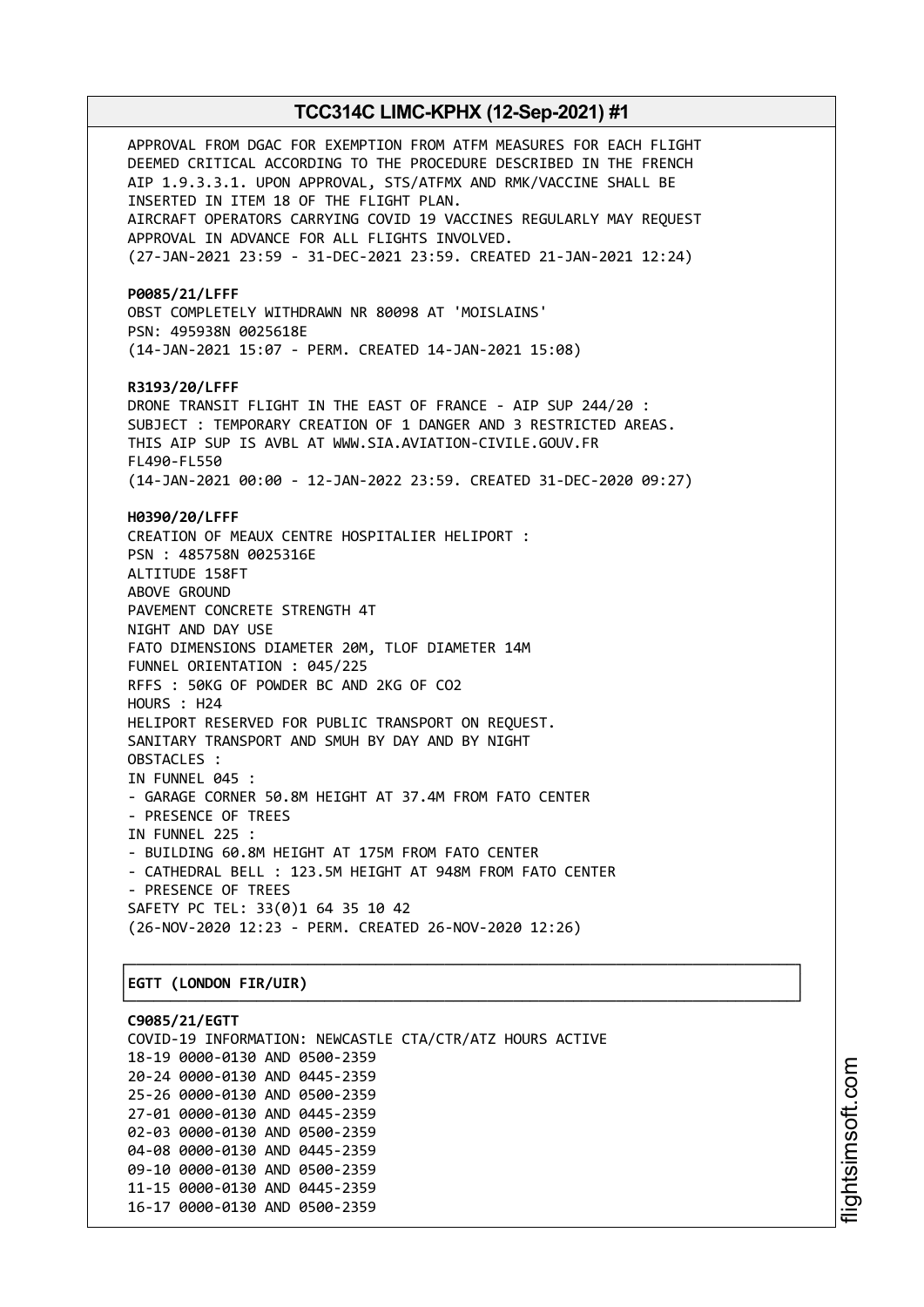18-22 0000-0130 AND 0445-2359 23-24 0000-0130 AND 0500-2359 (13-SEP-2021 00:00 - 24-SEP-2021 23:59. CREATED 12-SEP-2021 09:55)

### **N0174/21/EGTT**

AIR NAV OBST LGT UK0171A310F (RTM BILSDALE MAST) U/S. PSN 542130.97N 0010901.35W, ELEV 2298FT/HGT 1050FT (11-SEP-2021 21:51 - 11-OCT-2021 23:59. CREATED 11-SEP-2021 21:53)

### **H6372/21/EGTT**

MILIATRY EXERCISE. PJE WI 18NM RADIUS: 525101N 0004610E (SCULTHORPE, NORFOLK). DROP CONTAINED WI FLW CONE (ALL HGT AMSL): SFC-3000FT 3NM RADIUS, 3001FT-6000FT 6NM RADIUS, 6001FT-9000FT 9NM RADIUS, 9001FT-12000FT 12NM RADIUS, 12001FT-15000FT 15NM RADIUS, 15001FT-18000FT 18NM RADIUS. DROP HGT SUBJ ATC CLR. ACCESS TO CONTROLLED AIRSPACE SUBJ ATC CLR. NON-PARTICIPATING MIL ACFT SHOULD AVOID THE AREA AT NIGHT. AIRSPACE COORDINATION NOTICE 2021-08-0055 (SCULTHORPE DROP ZONE) REFERS. DROP ZONE NOT CONTINUOUSLY ACTIVE - FOR INFO AND UP TO DATE DROP TIMINGS CTC 07970 363249. 2021-09-0562/AS3. SFC-18000FT AMSL (11-SEP-2021 08:00 - 13-SEP-2021 22:59. CREATED 10-SEP-2021 18:55)

### **H6366/21/EGTT**

FLT OPS AREA ECHO ONE. A SKYGUARDIAN REMOTELEY PILOTED ACFT SYSTEM OPR BEYOND VISUAL LINE OF SIGHT WILL TRANSIT FROM EG D397B TO ENTER AND EXIT CONTROLLED AIRSPACE WI AREA BOUNDED BY STRAIGHT LINES JOINING 534329N 0010325W - 530810N 0001848W - 530211N 0003205W - 533725N 0011646W - 534329N 0010325W. SKYGUARDIAN OPR WITH TCAS, ADS-B AND AIR TO AIR RADAR SYSTEM. BRIEFING SHEET AVBL AT WWW.NATS-UK.EAD-IT.COM. SEE J SERIES NOTAM FOR TEMPO DANGER AREAS (VCY WADDINGTON, AIC Y 68/2021 REFERS). FOR FURTHER INFO CTC 07305 096784. 2021-08-0031/AS2 FL100-FL195

(12-SEP-2021 09:30 - 12-SEP-2021 17:00. CREATED 10-SEP-2021 15:31)

### **H6364/21/EGTT**

FLIGHT OPERATIONS AREA ECHO ONE. A SKYGUARDIAN REMOTELEY PILOTED AIRCRAFT SYSTEM OPR BEYOND VISUAL LINE OF SIGHT WILL TRANSIT FROM EG D397B TO ENTER AND EXIT CONTROLLED AIRSPACE WI AREA BOUNDED BY STRAIGHT LINES JOINING 534329N 0010325W - 530810N 0001848W - 530211N 0003205W - 533725N 0011646W - 534329N 0010325W. SKYGUARDIAN OPR WITH TCAS, ADS-B AND AIR TO AIR RADAR SYSTEM. BRIEFING SHEET AVBL AT WWW.NATS-UK.EAD-IT.COM. SEE J SERIES NOTAM FOR TEMPORARY DANGER AREAS (VCY WADDINGTON, AIC Y 68/2021 REFERS). FOR FURTHER INFORMATION CTC 07305 096784. 2021-08-0031/AS2 FL100-FL195 (13-SEP-2021 05:00 - 13-SEP-2021 17:00. CREATED 10-SEP-2021 15:27) **H6363/21/EGTT** KITE FLYING WI 1NM RADIUS 541301N 0001651W (FILEY, NORTH YORKSHIRE). MAX HGT 1000FT AGL. FOR INFO 07873 300339. 2021-09-0066/AS7 SFC-1300FT AMSL 0800-1700

(18-SEP-2021 08:00 - 19-SEP-2021 17:00. CREATED 10-SEP-2021 15:25)

**H6360/21/EGTT**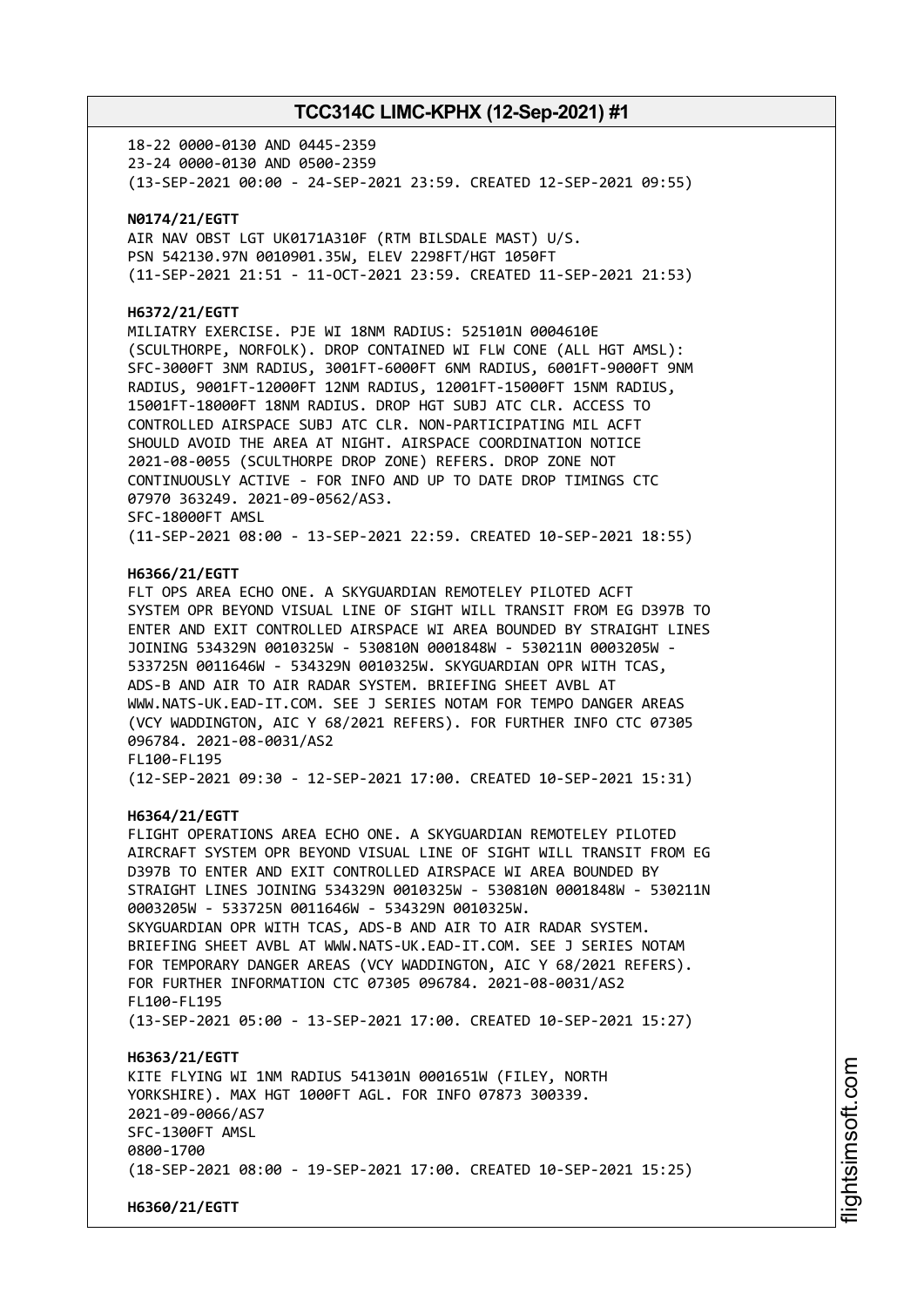AEROBATIC ACFT CONDUCTING HIGH ENERGY MANOEUVRES UNABLE TO COMPLY WITH RAC WI 2NM RADIUS 524947N 0004254W (SALTBY AD, LEICESTERSHIRE). FOR INFO 01476 347496. 2021-06-0010/AS1 SFC-5500FT AMSL 0800-1800 (16-SEP-2021 08:00 - 19-SEP-2021 18:00. CREATED 10-SEP-2021 15:02) **B2234/21/EGTT** BOSCOMBE DOWN LOWER AIRSPACE RADAR SERVICE NOT AVAILABLE (13-SEP-2021 07:30 - 13-SEP-2021 09:00. CREATED 10-SEP-2021 13:48) **H6353/21/EGTT** CIVIL AIRCRAFT NOTIFICATION PROCEDURE - MULTIPLE PARAGLIDERS OPERATING IN LOW FLYING AREA 8 WI 2NM RADIUS OF PSN 532040N 0014722W (MAM TOR, DERBYSHIRE). 2000FT AGL. CTC 07841 332615. 21/09/063/LFBC SFC-3900FT AMSL (12-SEP-2021 07:00 - 12-SEP-2021 18:30. CREATED 10-SEP-2021 13:16) **J3686/21/EGTT** TEMPO DANGER AREA (TDA) ESTABLISHED (EG D597) WI AREA BOUNDED BY: 561522.01N 0003907.58E - 554828.32N 0020147.56E - 542336.85N 0012224.70E - 550309.65N 0010229.13W - 550418.68N 0010502.80W - THENCE COUNTER-CLOCKWISE BY THE ARC OF A CIRCLE RADIUS 21NM CENTRED ON 550216.52N 0014123.32W TO 551920.19N 0012006.56W - 551609.66N 0013433.36W - 551426.45N 0014100.04W - 551402.96N 0014228.53W - 552951.71N 0023046.94W - 553928.34N 0024211.52W - 560121.54N 0023945.40W - 561317.02N 0025226.34W - 563754.07N 0024600.56W - 564943.66N 0023058.81W - 561522.01N 0003907.58E FOR FURTHER INFO SUP 039/2021 REFERS. FL085-FL660 (13-SEP-2021 09:00 - 13-SEP-2021 12:00. CREATED 10-SEP-2021 12:27) **M3653/21/EGTT** THE FOLLOWING LUCE BAY DANGER AREAS ARE ACTIVATED: EG D403B 1100-1600 SFC-5000FT AMSL SFC-5000FT AMSL (13-SEP-2021 11:00 - 13-SEP-2021 16:00. CREATED 10-SEP-2021 12:26) **M3652/21/EGTT** THE FOLLOWING LUCE BAY DANGER AREAS ARE ACTIVATED: EG D402A 1100-1600 SFC-5000FT AMSL EXCLUDING AIRWAYS P600 AND P620 SFC-5000FT AMSL (13-SEP-2021 11:00 - 13-SEP-2021 16:00. CREATED 10-SEP-2021 12:25) **M3651/21/EGTT** THE FOLLOWING SHOEBURYNESS DANGER AREAS ARE ACTIVATED: EG D138C 0730-1700 SFC-6000FT AMSL EG D138D 0730-1700 SFC-13000FT AMSL SFC-13000FT AMSL (13-SEP-2021 07:30 - 13-SEP-2021 17:00. CREATED 10-SEP-2021 12:25) **M3650/21/EGTT** THE FOLLOWING WEST WALES DANGER AREAS ARE ACTIVATED: EG D202D 1300-1645 SFC-FL125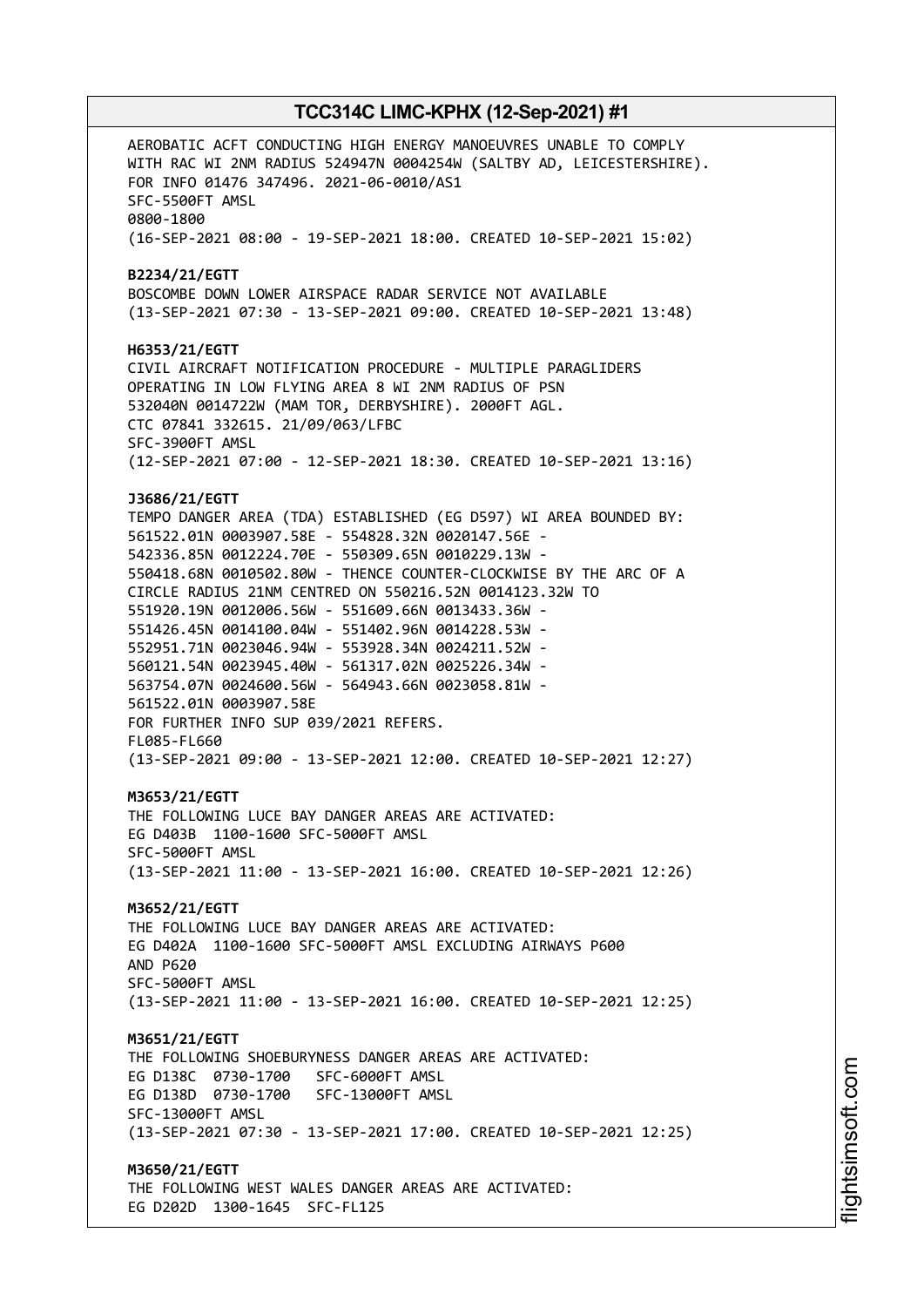SFC-FL125 (13-SEP-2021 13:00 - 13-SEP-2021 16:45. CREATED 10-SEP-2021 12:25) **M3649/21/EGTT** THE FOLLOWING NORTH WALES MILITARY TRAINING AREAS ACTIVATED: NORTH (LOW) 1700-1745 FL195-FL285 NORTH (HIGH) 0730-0915 FL285-FL660 SOUTH (LOW) 0730-0800 FL195-FL285 SOUTH (LOW) 1700-1745 FL195-FL285 SOUTH (HIGH) 0730-0915 FL285-FL660 FL195-FL660 (13-SEP-2021 07:30 - 13-SEP-2021 17:45. CREATED 10-SEP-2021 12:24) **M3648/21/EGTT** THE FOLLOWING PENDINE DANGER AREA IS ACTIVATED: EG D117 0700-1700 SFC-12000FT AMSL SFC-12000FT AMSL (13-SEP-2021 07:00 - 13-SEP-2021 17:00. CREATED 10-SEP-2021 12:24) **M3647/21/EGTT** THE FOLLOWING ABERPORTH DANGER AREAS ARE ACTIVATED: EG D201H 1300-1645 SFC-FL180 SFC-FL180 (13-SEP-2021 13:00 - 13-SEP-2021 16:45. CREATED 10-SEP-2021 12:23) **M3646/21/EGTT** THE FOLLOWING CASTLEMARTIN DANGER AREAS ARE ACTIVATED: EG D113A 0630-1730 SFC-15000FT AMSL EG D113A 1730-2359 SFC-15000FT AMSL EG D113B 0630-1730 SFC-15000FT AMSL EG D113B 1730-2359 SFC-15000FT AMSL SFC-15000FT AMSL (13-SEP-2021 06:30 - 13-SEP-2021 23:59. CREATED 10-SEP-2021 12:22) **M3644/21/EGTT** THE FOLLOWING MANORBIER DANGER AREAS ARE ACTIVATED: EG D115A 0730-1600 SFC-23000FT AMSL EG D115B 0730-1600 SFC-40000FT AMSL SFC-40000FT AMSL (13-SEP-2021 07:30 - 13-SEP-2021 16:00. CREATED 10-SEP-2021 12:22) **M3643/21/EGTT** THE FOLLOWING EAST ANGLIA MILITARY TRAINING AREAS ACTIVATED: EAMTA LOW 0915-1030 FL245-FL285 EAMTA LOW 1300-1415 FL245-FL285 EAMTA HIGH 0915-1030 FL285-FL660 EAMTA HIGH 1300-1415 FL285-FL660 FL245-FL660 (13-SEP-2021 09:15 - 13-SEP-2021 14:15. CREATED 10-SEP-2021 12:21) **M3641/21/EGTT** THE FOLLOWING STAXTON DANGER AREA IS ACTIVATED: EG D412 1500-0100 SFC-3000FT AMSL SFC-3000FT AMSL (13-SEP-2021 15:00 - 14-SEP-2021 01:00. CREATED 10-SEP-2021 12:20) **M3640/21/EGTT** THE FOLLOWING SOUTHERN MANAGED DANGER AREAS ARE ACTIVATED: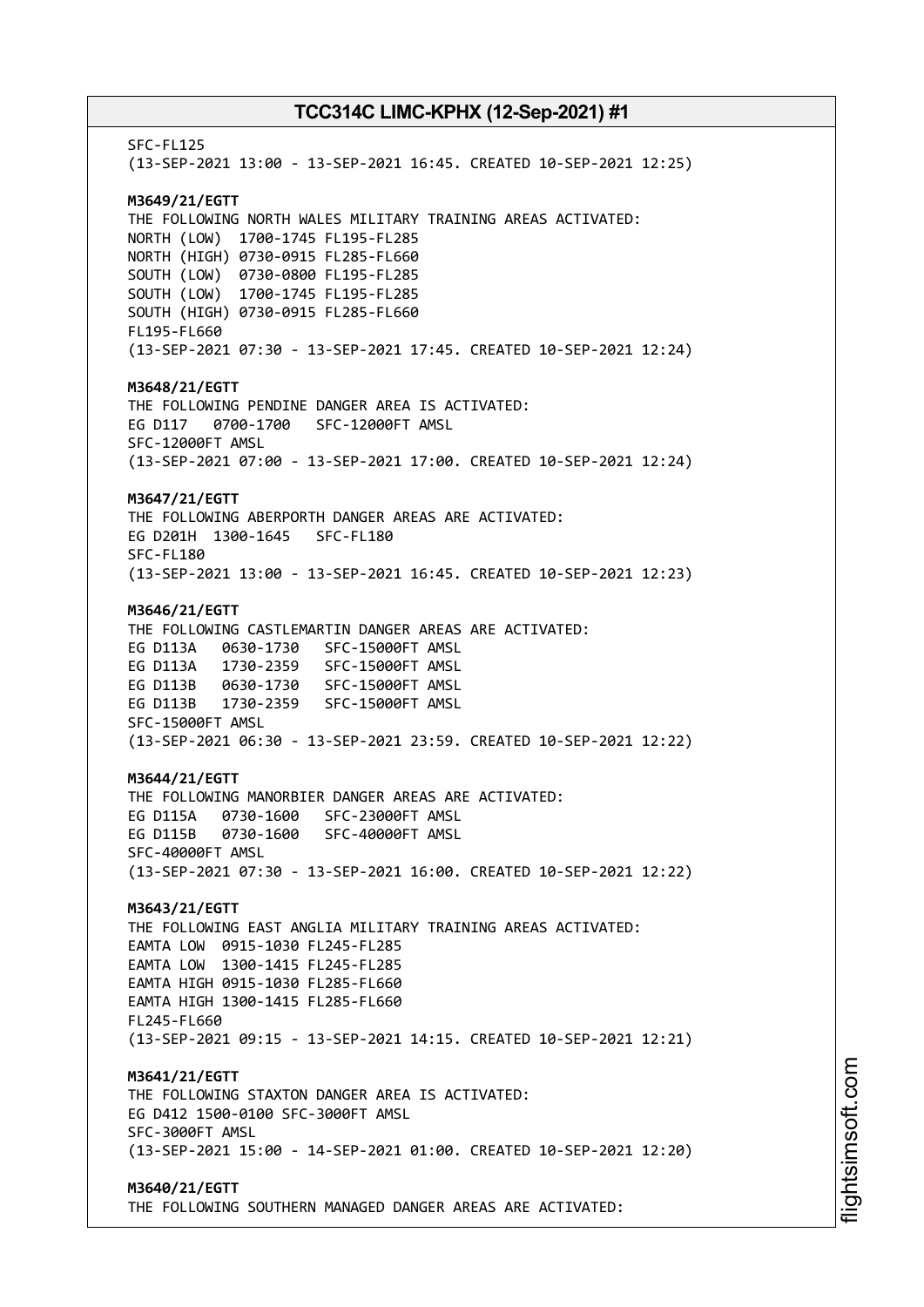EG D323E 0700-0800 FL050-FL660 FL050-FL660 (13-SEP-2021 07:00 - 13-SEP-2021 08:00. CREATED 10-SEP-2021 12:20) **M3639/21/EGTT** THE FOLLOWING SOUTHERN MANAGED DANGER AREAS ARE ACTIVATED: EG D323D 0700-0800 FL050-FL660 EG D323K 0700-0800 FL150-FL660 EG D323P 0700-0800 FL100-FL660 FL050-FL660 (13-SEP-2021 07:00 - 13-SEP-2021 08:00. CREATED 10-SEP-2021 12:19) **M3638/21/EGTT** THE FOLLOWING SOUTHERN MANAGED DANGER AREAS ARE ACTIVATED: EG D323C 0700-0800 FL050-FL660 EG D323C 1300-1700 FL050-FL660 EG D323J 0700-0800 FL150-FL660 EG D323J 1415-1515 FL150-FL660 EG D323N 0700-0800 FL100-FL660 EG D323N 1415-1515 FL100-FL660 FL050-FL660 (13-SEP-2021 07:00 - 13-SEP-2021 17:00. CREATED 10-SEP-2021 12:16) **M3637/21/EGTT** THE FOLLOWING SOUTHERN MANAGED DANGER AREAS ARE ACTIVATED: EG D323B 0700-0800 FL050-FL660 EG D323B 1300-1700 FL050-FL660 EG D323H 0700-0800 FL150-FL660 EG D323H 1415-1515 FL150-FL660 EG D323M 0700-0800 FL100-FL660 EG D323M 1415-1515 FL100-FL660 EG D323R 0700-0800 FL100-FL660 EG D323R 1415-1515 FL100-FL660 FL050-FL660 (13-SEP-2021 07:00 - 13-SEP-2021 17:00. CREATED 10-SEP-2021 12:15) **M3636/21/EGTT** THE FOLLOWING SOUTHERN MANAGED DANGER AREAS ARE ACTIVATED: EG D323A 0700-0800 FL050-FL660 EG D323A 1300-1700 FL050-FL660 EG D323G 0700-0800 FL150-FL660 EG D323G 1415-1515 FL150-FL660 EG D323L 0700-0800 FL100-FL660 EG D323L 1415-1515 FL100-FL660 EG D323Q 0700-0800 FL100-FL660 EG D323Q 1415-1515 FL100-FL660 FL050-FL660 (13-SEP-2021 07:00 - 13-SEP-2021 17:00. CREATED 10-SEP-2021 12:14) **H6350/21/EGTT** PIPELINE INSPECTION NOTIFICATION PROCEDURE SYSTEM (PINS) WILL TAKE PLACE IN THE FOLLOWING LOW FLYING AREAS - 1, 2, 4, 5, 6, 7S, 8 ,9 ,10, 11S, THAMES VALLEY AVOIDANCE AREA MAX HEIGHT 2000FT AGL. UK AIP ENR 6 (PINS AREAS AND UK DAY LOW FLYING SYSTEM (DLFS)) REFERS. 21/09/063/LFC SFC-6500FT AMSL (13-SEP-2021 06:00 - 13-SEP-2021 16:00. CREATED 10-SEP-2021 11:54)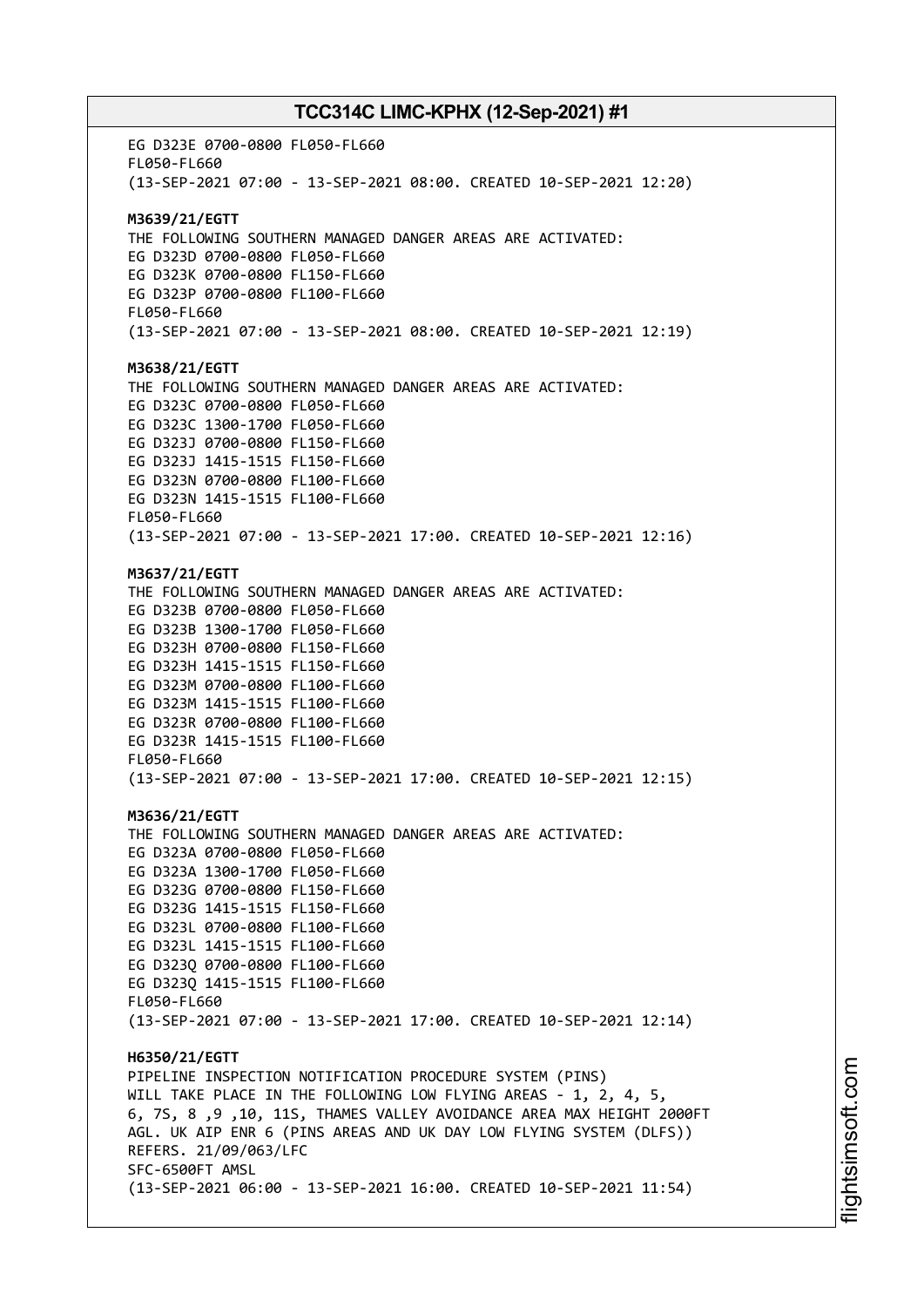**H6347/21/EGTT** MET BALLOON RELEASE/S WI 0.5NM RADIUS 532321N 0012610W (SHEFFIELD, SOUTH YORKSHIRE). THIS ACTIVITY MAY NOT BE WHOLLY CONTAINED WITHIN THE LATERAL DIMENSIONS AS NOTIFIED. ASSOCIATED EQUIPMENT WILL SUBSEQUENTLY DESCEND BY PARACHUTE. FOR INFO 07508 529406 / 0114 213 1050. 2021-09-0195/AS5. SFC-UNL 0800-1300 (13-SEP-2021 08:00 - 15-SEP-2021 13:00. CREATED 10-SEP-2021 11:14) **H6345/21/EGTT** MET BALLOON RELEASE/S WI 0.5NM RADIUS 532322N 0013832W (SHEFFIELD, YORKSHIRE). THIS ACTIVITY MAY NOT BE WHOLLY CONTAINED WITHIN THE LATERAL DIMENSIONS AS NOTIFIED. ASSOCIATED EQUIPMENT WILL SUBSEQUENTLY DESCEND BY PARACHUTE. FOR INFO 07508 529406. 2021-07-0257/AS5. SFC-UNL 0800-1300 (14-SEP-2021 08:00 - 15-SEP-2021 13:00. CREATED 10-SEP-2021 10:55) **B2230/21/EGTT** YEOVILTON LOWER AIRSPACE RADAR SERVICE AVAILABILITY: MON 13 SEP-THU 16 SEP 0900-1600 FRI 17 SEP 0900-1300 SUBJECT TO MANPOWER AVAILABILITY AND OPERATIONAL COMMITMENTS. TIMINGS MAY BE SUBJECT TO CHANGE OR CANCELLATION AT SHORT NOTICE. (13-SEP-2021 08:30 - 17-SEP-2021 13:00. CREATED 10-SEP-2021 10:48) **H6343/21/EGTT** INTENSE PARAMOTOR ACT. PARAMOTOR ACT WI 7NM RADIUS: 520120N 0025001W (WEST OF HEREREFORD, HEREFORDSHIRE). ACTIVITY IS NOT WHOLLY CONTAINED WITHIN THE DECLARED LATERAL AND VERTICAL LIMITS OF THE SITE. OPS CTC 134.150 MHZ. 2021-09-0555/AS3. SFC-11000FT AMSL 1700-2300 (13-SEP-2021 17:00 - 14-SEP-2021 23:00. CREATED 10-SEP-2021 10:35) **H6341/21/EGTT** PARACHUTE DISPLAY WI 2NM RADIUS 510430N 0002342E (BEWL WATER, WADHURST). DROP HGT SUBJ ATC CLR. FOR INFO 01622 891670. 2021-09-0546/AS3. SFC-3400FT AMSL (14-SEP-2021 10:30 - 14-SEP-2021 11:30. CREATED 10-SEP-2021 10:32) **F0885/21/EGTT** DANGER AREA EG D026 LULWORTH ACTIVATED SFC-5000FT AMSL (14-SEP-2021 16:00 - 14-SEP-2021 16:30. CREATED 10-SEP-2021 10:30) **F0884/21/EGTT** DANGER AREA EG D008C PLYMOUTH ACTIVATED SFC-48000FT AMSL (13-SEP-2021 14:00 - 13-SEP-2021 15:00. CREATED 10-SEP-2021 10:30) **F0883/21/EGTT** DANGER AREA EG D031 PORTLAND ACTIVATED SFC-5000FT AMSL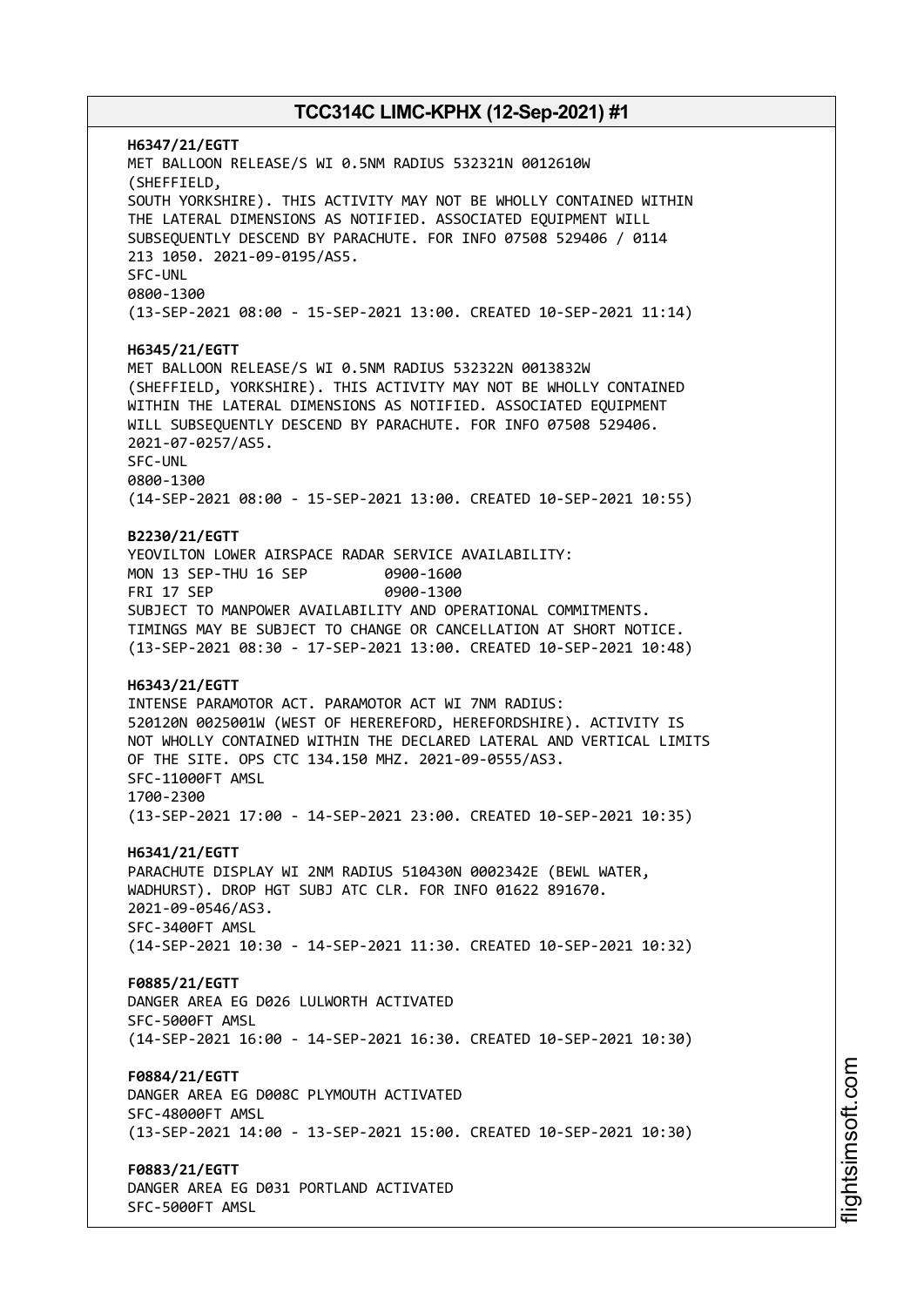(14-SEP-2021 16:00 - 14-SEP-2021 16:30. CREATED 10-SEP-2021 10:30) **F0882/21/EGTT** DANGER AREA EG D021 PORTLAND ACTIVATED SFC-5000FT AMSL (14-SEP-2021 16:00 - 14-SEP-2021 16:30. CREATED 10-SEP-2021 10:29) **F0880/21/EGTT** DANGER AREA EG D008C PLYMOUTH ACTIVATED SFC-39000FT AMSL (13-SEP-2021 12:45 - 13-SEP-2021 13:30. CREATED 10-SEP-2021 10:27) **F0881/21/EGTT** DANGER AREA EG D023 PORTLAND ACTIVATED SFC-5000FT AMSL (14-SEP-2021 16:00 - 14-SEP-2021 16:30. CREATED 10-SEP-2021 10:27) **F0879/21/EGTT** DANGER AREA EG D009A WEMBURY ACTIVATED SFC-48000FT AMSL (13-SEP-2021 14:00 - 13-SEP-2021 15:00. CREATED 10-SEP-2021 10:26) **F0878/21/EGTT** DANGER AREA EG D005B PREDANNACK CORRIDOR ACTIVATED SFC-8000FT AMSL (16-SEP-2021 08:00 - 16-SEP-2021 11:00. CREATED 10-SEP-2021 10:21) **F0877/21/EGTT** DANGER AREA EG D005A PREDANNACK ACTIVATED SFC-8000FT AMSL (16-SEP-2021 08:00 - 16-SEP-2021 11:00. CREATED 10-SEP-2021 10:20) **F0875/21/EGTT** DANGER AREA EG D005B PREDANNACK CORRIDOR ACTIVATED SFC-8000FT AMSL (15-SEP-2021 08:00 - 15-SEP-2021 11:00. CREATED 10-SEP-2021 10:20) **F0876/21/EGTT** DANGER AREA EG D005A PREDANNACK ACTIVATED SFC-8000FT AMSL (15-SEP-2021 08:00 - 15-SEP-2021 11:00. CREATED 10-SEP-2021 10:20) **F0874/21/EGTT** DANGER AREA EG D005B PREDANNACK CORRIDOR ACTIVATED SFC-8000FT AMSL (14-SEP-2021 09:00 - 14-SEP-2021 11:00. CREATED 10-SEP-2021 10:19) **F0872/21/EGTT** DANGER AREA EG D005B PREDANNACK CORRIDOR ACTIVATED SFC-8000FT AMSL (13-SEP-2021 08:30 - 13-SEP-2021 11:00. CREATED 10-SEP-2021 10:18) **F0873/21/EGTT** DANGER AREA EG D005A PREDANNACK ACTIVATED SFC-8000FT AMSL (14-SEP-2021 09:00 - 14-SEP-2021 11:00. CREATED 10-SEP-2021 10:18) **F0871/21/EGTT**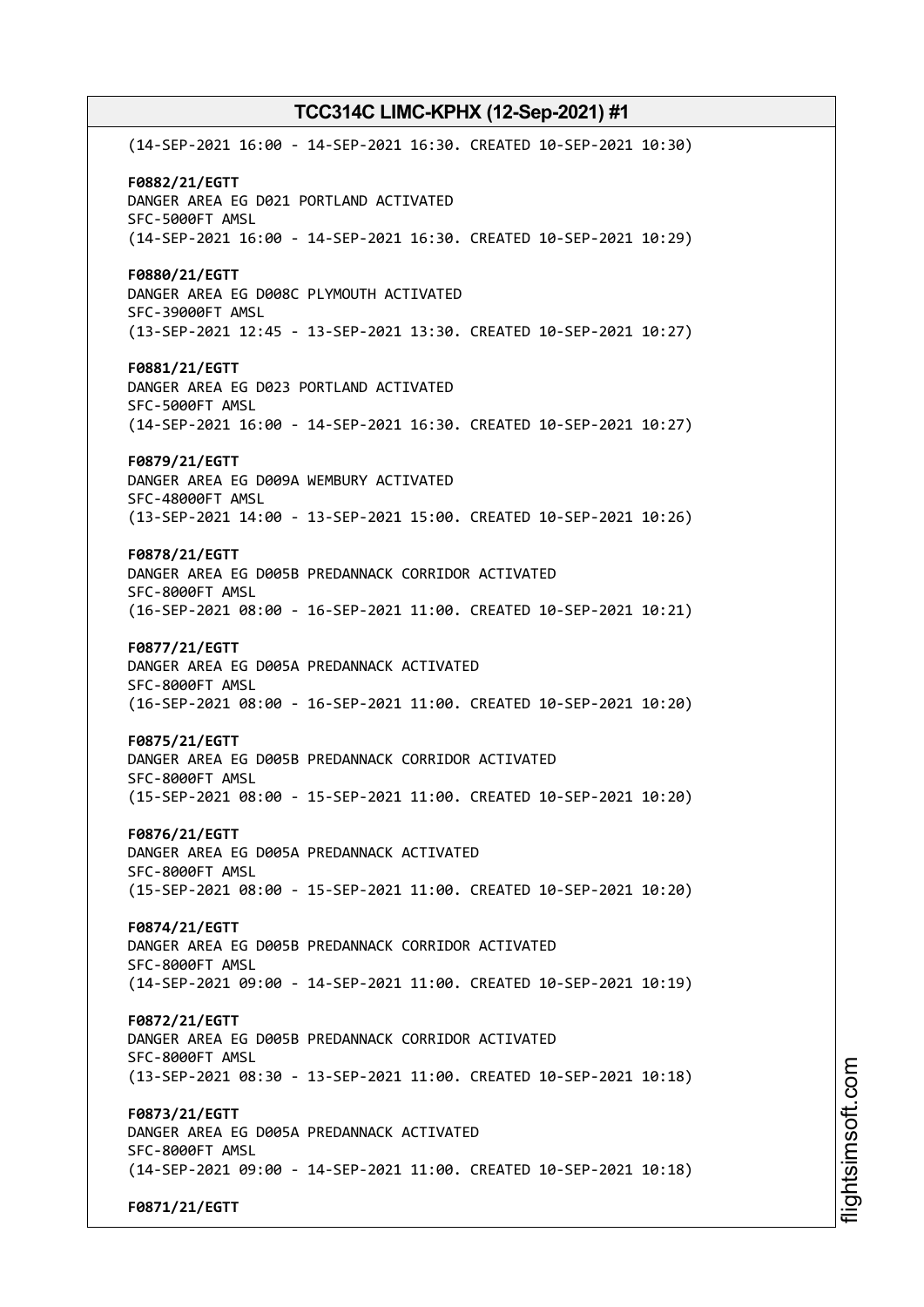DANGER AREA EG D005A PREDANNACK ACTIVATED SFC-8000FT AMSL (13-SEP-2021 08:30 - 13-SEP-2021 11:00. CREATED 10-SEP-2021 10:17) **H6339/21/EGTT** KITE FLYING WI 0.25NM RADIUS 512520N 0000733W (STREATHAM, SOUTH LONDON). MAX HGT 1000FT AGL. FOR INFO 07876 450703. 2021-09-0491/AS7 SFC-1250FT AMSL (12-SEP-2021 10:00 - 12-SEP-2021 17:00. CREATED 10-SEP-2021 10:15) **H6338/21/EGTT** DROPPING OF ARTICLES AND AERIAL FILMING WI 1.5NM RADIUS 532416N 0014428W (DERWENT/LADYBOWER RESERVOIRS, DERWENT VALLEY, DERBYSHIRE). FOR INFO CONTACT 07703 649582. 2021-09-0360/AS1 SFC-2000FT AMSL (15-SEP-2021 06:15 - 15-SEP-2021 17:00. CREATED 10-SEP-2021 10:15) **H6327/21/EGTT** MIL PARACHUTING AND ARTICLE DROPS WI 5NM RADIUS: 525101N 0004611E (SCULTHORPE, NORFOLK). FOR INFO 01638 545012. 20201-09-0543/AS5. SFC-3000FT AMSL 1630-2330 (13-SEP-2021 16:30 - 17-SEP-2021 23:30. CREATED 10-SEP-2021 10:09) **H6323/21/EGTT** FLYING OF LARGE MODEL ACFT WI 0.5NM RADIUS OF 525059N 0004558E (SCULTHORPE AD, NORFOLK). FOR INFO CONTACT 07969 460032. 2021-09-0535/AS2. SFC-1700FT AMSL (12-SEP-2021 09:00 - 12-SEP-2021 17:00. CREATED 10-SEP-2021 10:07) **H6321/21/EGTT** FLYPAST WI 2NM RADIUS 523231N 0010246W (FLECKNEY, LEICESTERSHIRE). 2021-09-0511/AS1 SFC-2500FT AMSL (18-SEP-2021 12:35 - 18-SEP-2021 13:35. CREATED 10-SEP-2021 10:05) **H6320/21/EGTT** FLYPAST WI 2NM RADIUS 520636N 0021935W (GREAT MALVERN, WORCESTERSHIRE). 2021-09-0508/AS1 SFC-3400FT AMSL (18-SEP-2021 13:55 - 18-SEP-2021 14:55. CREATED 10-SEP-2021 10:05) **H6319/21/EGTT** FLYPAST WI 2NM RADIUS 522204N 0021201W (MUSTO GREEN, VCY KIDDERMINSTER, WORCESTERSHIRE). 2021-09-0509/AS1 SFC-2400FT AMSL (18-SEP-2021 14:05 - 18-SEP-2021 15:05. CREATED 10-SEP-2021 10:04) **J3681/21/EGTT** TEMPO DANGER AREA (TDA) ESTABLISHED (EG D297E) WI AN AREA BOUNDED BY: 531120N 0013134E - 531616N 0014344E - 530726N 0020323E - 530724N 0021237E - 530502N 0021236E - 530325N 0020947E - 530325N 0020110E - 531111N 0014400E - 530824N 0014016E - 531120N 0013134E (NE OF WEYBOURNE, NORTH SEA) BEYOND VISUAL LINE OF SIGHT UAS OPERATIONS CONTAINED WHOLLY WITHIN THE TDA. A DANGER AREA CROSSING SERVICE (DACS) WILL BE AVAILABLE FM ANGLIA RADAR 125.275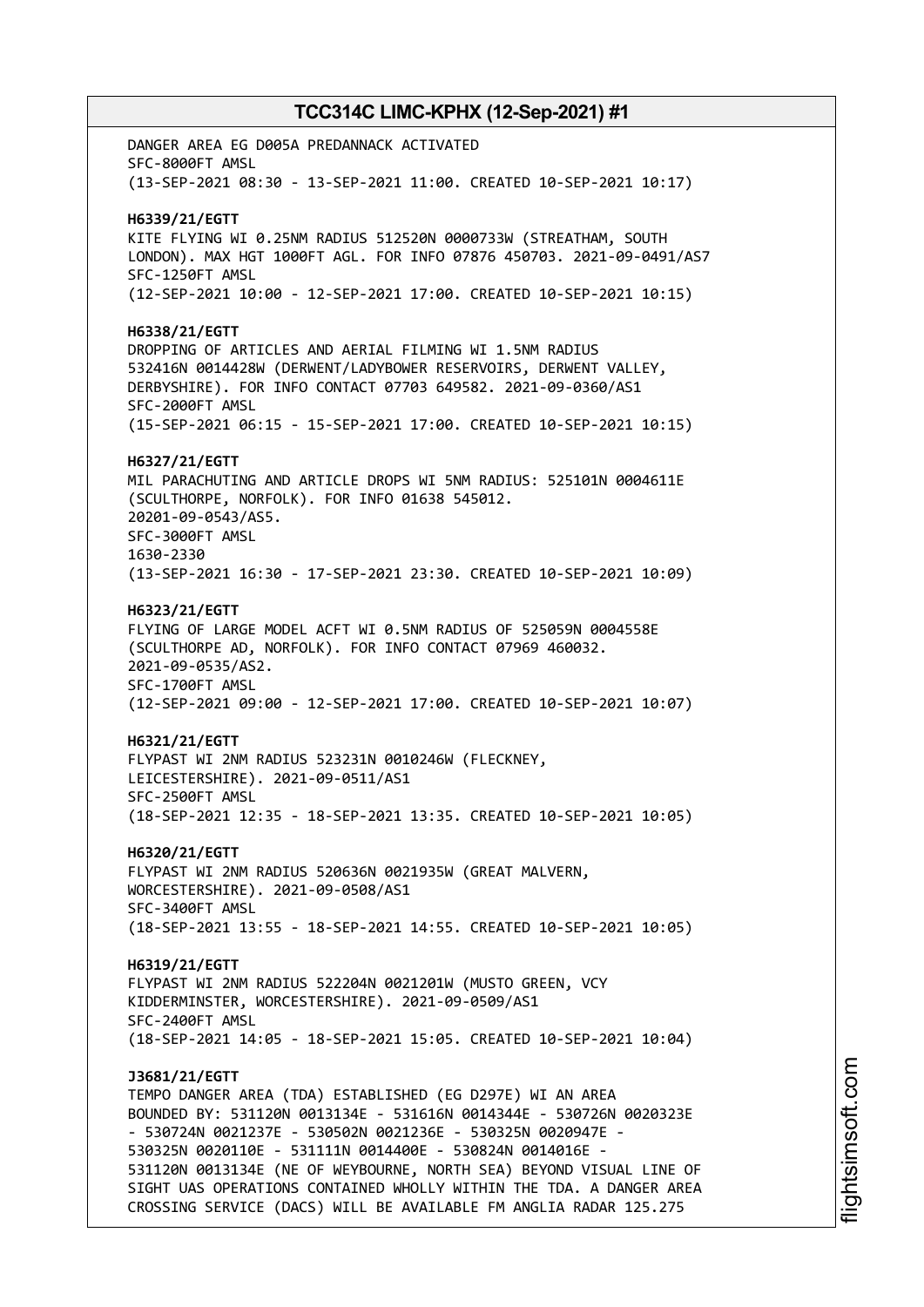MHZ. AIC Y084/21 REFERS. 2021-08-0702/AS2 SFC-1300FT AMSL (13-SEP-2021 09:45 - 13-SEP-2021 15:00. CREATED 10-SEP-2021 09:45) **H6314/21/EGTT** UAS OPR WI 1NM RADIUS OF 525657N 0010725E (WEYBOURNE AD, NORFOLK). MAX HGT 700FT AGL. WEYBOURNE AD CLOSED DURING ACTIVITY. FOR INFO 07792 957849. 2021-08-0702/AS2 SFC-950FT AMSL (13-SEP-2021 09:45 - 13-SEP-2021 15:00. CREATED 10-SEP-2021 09:43) **J3680/21/EGTT** TEMPO DANGER AREA (TDA) ESTABLISHED (EG D297A) WI AN AREA BOUNDED BY: 525707N 0010759E - 525743N 0010455E - 530134N 0011229E - 531120N 0013134E - 530824N 0014016E - 525718N 0013712E - 525823N 0011626E - 525649N 0011218E - 525707N 0010759E (NE OF WEYBOURNE, NORTH SEA) BEYOND VISUAL LINE OF SIGHT UAS OPERATIONS CONTAINED WHOLLY WITHIN THE TDA. A DANGER AREA CROSSING SERVICE (DACS) WILL BE AVAILABLE FM ANGLIA RADAR 125.275 MHZ. AIC Y084/21 REFERS. 2021-08-0702/AS2 SFC-1300FT AMSL (13-SEP-2021 09:45 - 13-SEP-2021 15:00. CREATED 10-SEP-2021 09:41) **J3677/21/EGTT** TEMPO DANGER AREA (TDA) EG D098C ESTABLISHED WI AN AREA BOUNDED BY: 505359N 0005825E - 510326N 0011118E - 510756N 0012635E - 510635N 0012927E - 510149N 0011316E - 505315N 0010128E - 505359N 0005825E. (ENGLISH CHANNEL) BEYOND VISUAL LINE OF SIGHT UAS OPS CONTAINED WHOLLY WI THE TDA. A DANGER AREA ACTIVITY INFO SERVICE (DAAIS) WILL BE AVBL FM EITHER LONDON INFO ON FREQ 124.600MHZ (OPR H24) OR FM LYDD ATC ON FREQ 120.705MHZ LYDD APPROACH) DURING THE HR OF WATCH. AIC Y058/21 REFERS 2020-12-0038/AS2 SFC-1500FT AMSL (14-SEP-2021 04:00 - 14-SEP-2021 13:30. CREATED 10-SEP-2021 09:29) **J3676/21/EGTT** TEMPO DANGER AREA (TDA) EG D098H ESTABLISHED WI AN AREA BOUNDED  $RY$ STRAIGHT LINES JOINING 510831N 0012227E - 510756N 0012635E - 510629N 0012136E THENCE THE ANTICLOCKWISE ARC OF A CIRCLE OF RADIUS OF 2.25NM CENTRED ON 510800N 0011900E BETWEEN 510629N 0012136E AND 510831N 0012227E (PORT OF DOVER). (ENGLISH CHANNEL) BEYOND VISUAL LINE OF SIGHT UAS OPS CONTAINED WHOLLY WI THE TDA. A DANGER AREA ACTIVITY INFO SERVICE (DAAIS) WILL BE AVBL FM EITHER LONDON INFO ON FREQ 124.600MHZ (OPR H24) OR FM LYDD ATC ON FREQ 120.705MHZ LYDD APPROACH) DURING THE HR OF WATCH. AIC Y058/21 REFERS 2020-12-0038/AS2 SFC-800FT AMSL (14-SEP-2021 04:00 - 14-SEP-2021 13:30. CREATED 10-SEP-2021 09:28) **J3674/21/EGTT** TEMPO DANGER AREA (TDA) EG D098A ESTABLISHED WI AN AREA BOUNDED BY: 504815N 0004937E - 505359N 0005825E - 505315N 0010128E - 504703N 0005208E - 504815N 0004937E. (ENGLISH CHANNEL) BEYOND VISUAL LINE OF SIGHT UAS OPS CONTAINED WHOLLY WI THE TDA. A DANGER AREAACTIVITY INFO SERVICE (DAAIS) WILL BE AVBL FM EITHER LONDON INFO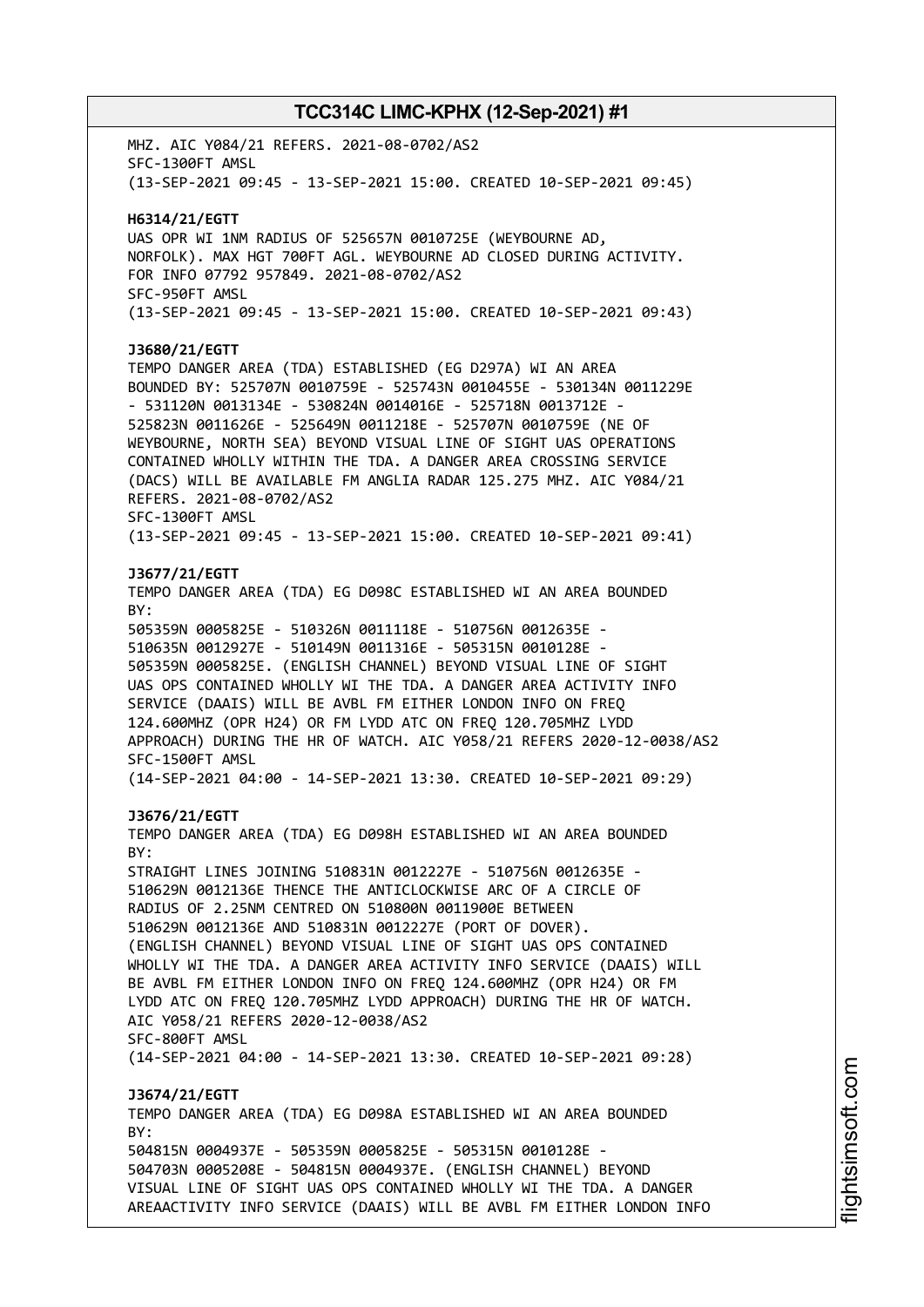ON FREQ 124.600MHZ (OPR H24) OR FM LYDD ATC ON FREQ 120.705MHZ LYDD APPROACH) DURING THE HR OF WATCH. AIC Y058/21 REFERS 2020-12-0038/AS2 SFC-1500FT AMSL (14-SEP-2021 04:00 - 14-SEP-2021 13:30. CREATED 10-SEP-2021 09:27) **J3675/21/EGTT** TEMPO DANGER AREA (TDA) EG D098H ESTABLISHED WI AN AREA BOUNDED BY: STRAIGHT LINES JOINING 510831N 0012227E - 510756N 0012635E - 510629N 0012136E THENCE THE ANTICLOCKWISE ARC OF A CIRCLE OF RADIUS OF 2.25NM CENTRED ON 510800N 0011900E BETWEEN 510629N 0012136E AND 510831N 0012227E (PORT OF DOVER). (ENGLISH CHANNEL) BEYOND VISUAL LINE OF SIGHT UAS OPS CONTAINED WHOLLY WI THE TDA. A DANGER AREA ACTIVITY INFO SERVICE (DAAIS) WILL BE AVBL FM EITHER LONDON INFO ON FREQ 124.600MHZ (OPR H24) OR FM LYDD ATC ON FREQ 120.705MHZ LYDD APPROACH) DURING THE HR OF WATCH. AIC Y058/21 REFERS 2020-12-0038/AS2 SFC-800FT AMSL (13-SEP-2021 04:00 - 13-SEP-2021 13:30. CREATED 10-SEP-2021 09:27) **J3673/21/EGTT** TEMPO DANGER AREA (TDA) EG D098B ESTABLISHED WI AN AREA BOUNDED BY: 504703N 0005208E - 505315N 0010128E - 504948N 0011548E - 504139N 0011414E - 503926N 0010808E - 504703N 0005208E. (ENGLISH CHANNEL) BEYOND VISUAL LINE OF SIGHT UAS OPS CONTAINED WHOLLY WI THE TDA. A DANGER AREA ACTIVITY INFO SERVICE (DAAIS) WILL BE AVBL FM EITHER LONDON INFO ON FREQ 124.600MHZ (OPR H24), OR FM LYDD ATC ON FREQ 120.705MHZ LYDD APPROACH) DURING THE HR OF WATCH. AIC Y058/21 REFERS 2020-12-0038/AS2 SFC-1500FT AMSL (14-SEP-2021 04:00 - 14-SEP-2021 13:30. CREATED 10-SEP-2021 09:26) **J3672/21/EGTT** TEMPO DANGER AREA (TDA) EG D098G ESTABLISHED WI AN AREA BOUNDED BY: 504118N 0002647E - 504815N 0004937E - 503926N 0010808E - 503300N 0005110E - 504118N 0002647E. (ENGLISH CHANNEL) BEYOND VISUAL LINE OF SIGHT UAS OPS CONTAINED WHOLLY WI THE TDA. A DANGER AREA ACTIVITY INFO SERVICE (DAAIS) WILL BE AVBL FM EITHER LONDON INFO ON FREQ 124.600MHZ (OPR H24) OR FM LYDD ATC ON FREQ 120.705MHZ LYDD APPROACH) DURING THE HR OF WATCH. AIC Y058/21 REFERS 2020-12-0038/AS2 SFC-1500FT AMSL (14-SEP-2021 04:00 - 14-SEP-2021 13:30. CREATED 10-SEP-2021 09:24) **J3671/21/EGTT** TEMPO DANGER AREA (TDA) EG D098F ESTABLISHED WI AN AREA BOUNDED  $RY$ 510352N 0010451E - 510550N 0011325E - 510425N 0011438E - 510326N 0011118E - 510008N 0010648E - 510351N 0010451E. (ENGLISH CHANNEL) BEYOND VISUAL LINE OF SIGHT UAS OPS CONTAINED WHOLLY WI THE TDA. A DANGER AREA ACTIVITY INFO SERVICE (DAAIS) WILL BE AVBL FM EITHER LONDON INFO ON FREQ 124.600MHZ (OPR H24) OR FM LYDD ATC ON FREQ 120.705MHZ LYDD APPROACH) DURING THE HR OF WATCH. AIC Y058/21 REFERS 2020-12-0038/AS2 SFC-1500FT AMSL (14-SEP-2021 04:00 - 14-SEP-2021 13:30. CREATED 10-SEP-2021 09:24)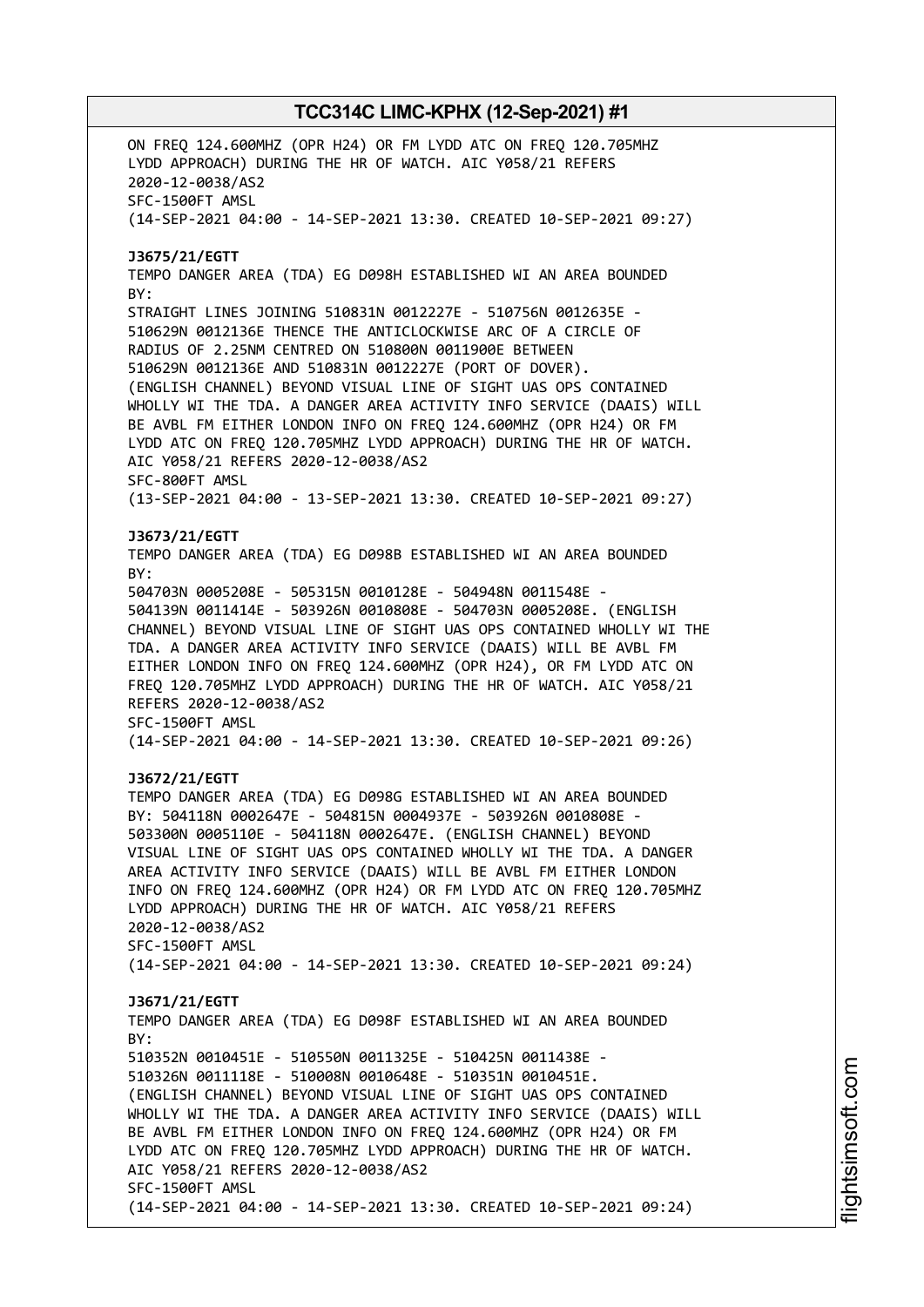**J3670/21/EGTT** TEMPO DANGER AREA (TDA) EG D098G ESTABLISHED WI AN AREA BOUNDED BY: 504118N 0002647E - 504815N 0004937E - 503926N 0010808E - 503300N 0005110E - 504118N 0002647E. (ENGLISH CHANNEL) BEYOND VISUAL LINE OF SIGHT UAS OPS CONTAINED WHOLLY WI THE TDA. A DANGER AREA ACTIVITY INFO SERVICE (DAAIS) WILL BE AVBL FM EITHER LONDON INFO ON FREQ 124.600MHZ (OPR H24) OR FM LYDD ATC ON FREQ 120.705MHZ LYDD APPROACH) DURING THE HR OF WATCH. AIC Y058/21 REFERS 2020-12-0038/AS2 SFC-1500FT AMSL (13-SEP-2021 04:00 - 13-SEP-2021 13:30. CREATED 10-SEP-2021 09:23) **J3669/21/EGTT** TEMPO DANGER AREA (TDA) EG D098F ESTABLISHED WI AN AREA BOUNDED BY: 510352N 0010451E - 510550N 0011325E - 510425N 0011438E - 510326N 0011118E - 510008N 0010648E - 510351N 0010451E. (ENGLISH CHANNEL) BEYOND VISUAL LINE OF SIGHT UAS OPS CONTAINED WHOLLY WI THE TDA. A DANGER AREA ACTIVITY INFO SERVICE (DAAIS) WILL BE AVBL FM EITHER LONDON INFO ON FREQ 124.600MHZ (OPR H24) OR FM LYDD ATC ON FREQ 120.705MHZ LYDD APPROACH) DURING THE HR OF WATCH. AIC Y058/21 REFERS 2020-12-0038/AS2 SFC-1500FT AMSL (13-SEP-2021 04:00 - 13-SEP-2021 13:30. CREATED 10-SEP-2021 09:22) **J3662/21/EGTT** TEMPO DANGER AREA (TDA) EG D098E ESTABLISHED WI AN AREA BOUNDED BY: 510756N 0012635E - 511454N 0013137E - 512251N 0013322E - 511740N 0015439E - 511447N 0020000E - 511153N 0015200E - 510607N 0014309E - 510336N 0013547E - 510756N 0012635E. (ENGLISH CHANNEL) BEYOND VISUAL LINE OF SIGHT UAS OPS CONTAINED WHOLLY WI THE TDA. A DANGER AREA ACTIVITY INFO SERVICE (DAAIS) WILL BE AVBL FM EITHER LONDON INFO ON FREQ 124.600MHZ (OPR H24) OR FM LYDD ATC ON FREQ 120.705MHZ LYDD APPROACH) DURING THE HR OF WATCH. AIC Y058/21 REFERS 2020-12-0038/AS2 SFC-1500FT AMSL (14-SEP-2021 04:00 - 14-SEP-2021 13:30. CREATED 10-SEP-2021 09:18) **J3659/21/EGTT** TEMPO DANGER AREA (TDA) EG D098E ESTABLISHED WI AN AREA BOUNDED BY: 510756N 0012635E - 511454N 0013137E - 512251N 0013322E - 511740N 0015439E - 511447N 0020000E - 511153N 0015200E - 510607N 0014309E - 510336N 0013547E - 510756N 0012635E. (ENGLISH CHANNEL) BEYOND VISUAL LINE OF SIGHT UAS OPS CONTAINED WHOLLY WI THE TDA. A DANGER AREA ACTIVITY INFO SERVICE (DAAIS) WILL BE AVBL FM EITHER LONDON INFO ON FREQ 124.600MHZ (OPR H24) OR FM LYDD ATC ON FREQ 120.705MHZ LYDD APPROACH) DURING THE HR OF WATCH. AIC Y058/21 REFERS 2020-12-0038/AS2 STRAIGHT LINE DEFINED BY: 510756N 0012635E - 511454N 0013137E - 512251N 0013322E - 511740N 0015439E - 511447N 0020000E - 511153N 0015200E - 510607N 0014309E - 510336N 0013547E SFC-1500FT AMSL (13-SEP-2021 04:00 - 13-SEP-2021 13:30. CREATED 10-SEP-2021 09:15)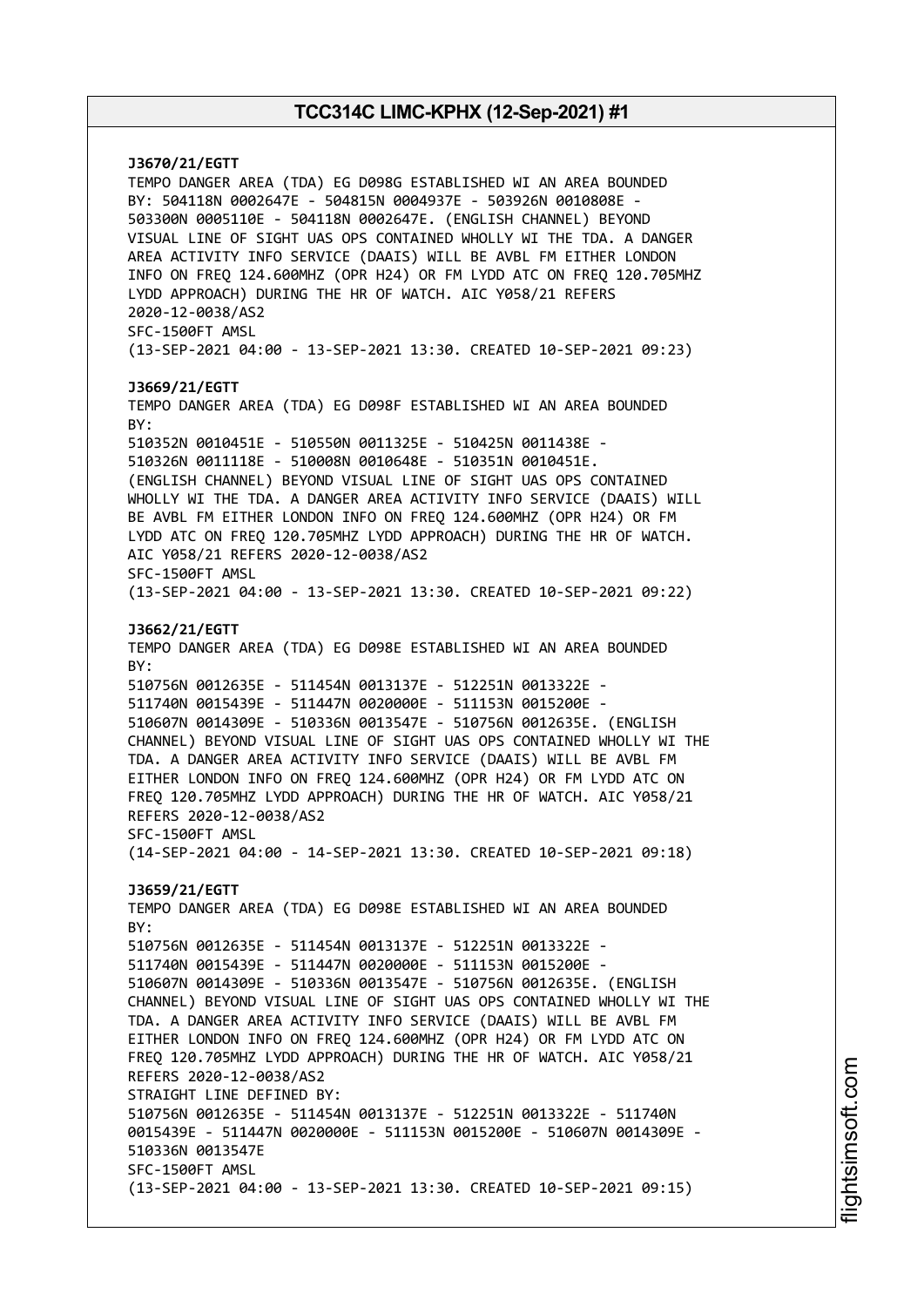**J3658/21/EGTT** TEMPO DANGER AREA (TDA) EG D098D ESTABLISHED WI AN AREA BOUNDED BY: 505315N 0010128E - 510149N 0011316E - 510635N 0012927E - 510336N 0013547E - 510227N 0013230E - 505659N 0012114E - 505345N 0011650E - 504948N 0011548E - 505315N 0010128E. (ENGLISH CHANNEL) BEYOND VISUAL LINE OF SIGHT UAS OPS CONTAINED WHOLLY WI THE TDA. A DANGER AREA ACTIVITY INFO SERVICE (DAAIS) WILL BE AVBL FM EITHER LONDON INFO ON FREQ 124.600MHZ (OPR H24) OR FM LYDD ATC ON FREQ 120.705MHZ LYDD APPROACH) DURING THE HR OF WATCH. AIC Y058/21 REFERS 2020-12-0038/AS2 SFC-1500FT AMSL (14-SEP-2021 04:00 - 14-SEP-2021 13:30. CREATED 10-SEP-2021 09:15) **J3657/21/EGTT** TEMPO DANGER AREA (TDA) EG D098D ESTABLISHED WI AN AREA BOUNDED BY: 505315N 0010128E - 510149N 0011316E - 510635N 0012927E - 510336N 0013547E - 510227N 0013230E - 505659N 0012114E - 505345N 0011650E - 504948N 0011548E - 505315N 0010128E. (ENGLISH CHANNEL) BEYOND VISUAL LINE OF SIGHT UAS OPS CONTAINED WHOLLY WI THE TDA. A DANGER AREA ACTIVITY INFO SERVICE (DAAIS) WILL BE AVBL FM EITHER LONDON INFO ON FREQ 124.600MHZ (OPR H24) OR FM LYDD ATC ON FREQ 120.705MHZ LYDD APPROACH) DURING THE HR OF WATCH. AIC Y058/21 REFERS 2020-12-0038/AS2 SFC-1500FT AMSL (13-SEP-2021 04:00 - 13-SEP-2021 13:30. CREATED 10-SEP-2021 09:14) **J3654/21/EGTT** TEMPO DANGER AREA (TDA) EG D098C ESTABLISHED WI AN AREA BOUNDED BY: 505359N 0005825E - 510326N 0011118E - 510756N 0012635E - 510635N 0012927E - 510149N 0011316E - 505315N 0010128E - 505359N 0005825E. (ENGLISH CHANNEL) BEYOND VISUAL LINE OF SIGHT UAS OPS CONTAINED WHOLLY WI THE TDA. A DANGER AREA ACTIVITY INFO SERVICE (DAAIS) WILL BE AVBL FM EITHER LONDON INFO ON FREQ 124.600MHZ (OPR H24) OR FM LYDD ATC ON FREQ 120.705MHZ LYDD APPROACH) DURING THE HR OF WATCH. AIC Y058/21 REFERS 2020-12-0038/AS2 SFC-1500FT AMSL (13-SEP-2021 04:00 - 13-SEP-2021 13:30. CREATED 10-SEP-2021 09:12) **J3655/21/EGTT** TEMPO DANGER AREA (TDA) EG D098B ESTABLISHED WI AN AREA BOUNDED  $RY$ 504703N 0005208E - 505315N 0010128E - 504948N 0011548E - 504139N 0011414E - 503926N 0010808E - 504703N 0005208E. (ENGLISH CHANNEL) BEYOND VISUAL LINE OF SIGHT UAS OPS CONTAINED WHOLLY WI THE TDA. A DANGER AREA ACTIVITY INFO SERVICE (DAAIS) WILL BE AVBL FM EITHER LONDON INFO ON FREQ 124.600MHZ (OPR H24), OR FM LYDD ATC ON FREQ 120.705MHZ LYDD APPROACH) DURING THE HR OF WATCH. AIC Y058/21 REFERS 2020-12-0038/AS2 SFC-1500FT AMSL (13-SEP-2021 04:00 - 13-SEP-2021 13:30. CREATED 10-SEP-2021 09:12) **J3656/21/EGTT** TEMPO DANGER AREA (TDA) EG D098A ESTABLISHED WI AN AREA BOUNDED BY: 504815N 0004937E - 505359N 0005825E - 505315N 0010128E -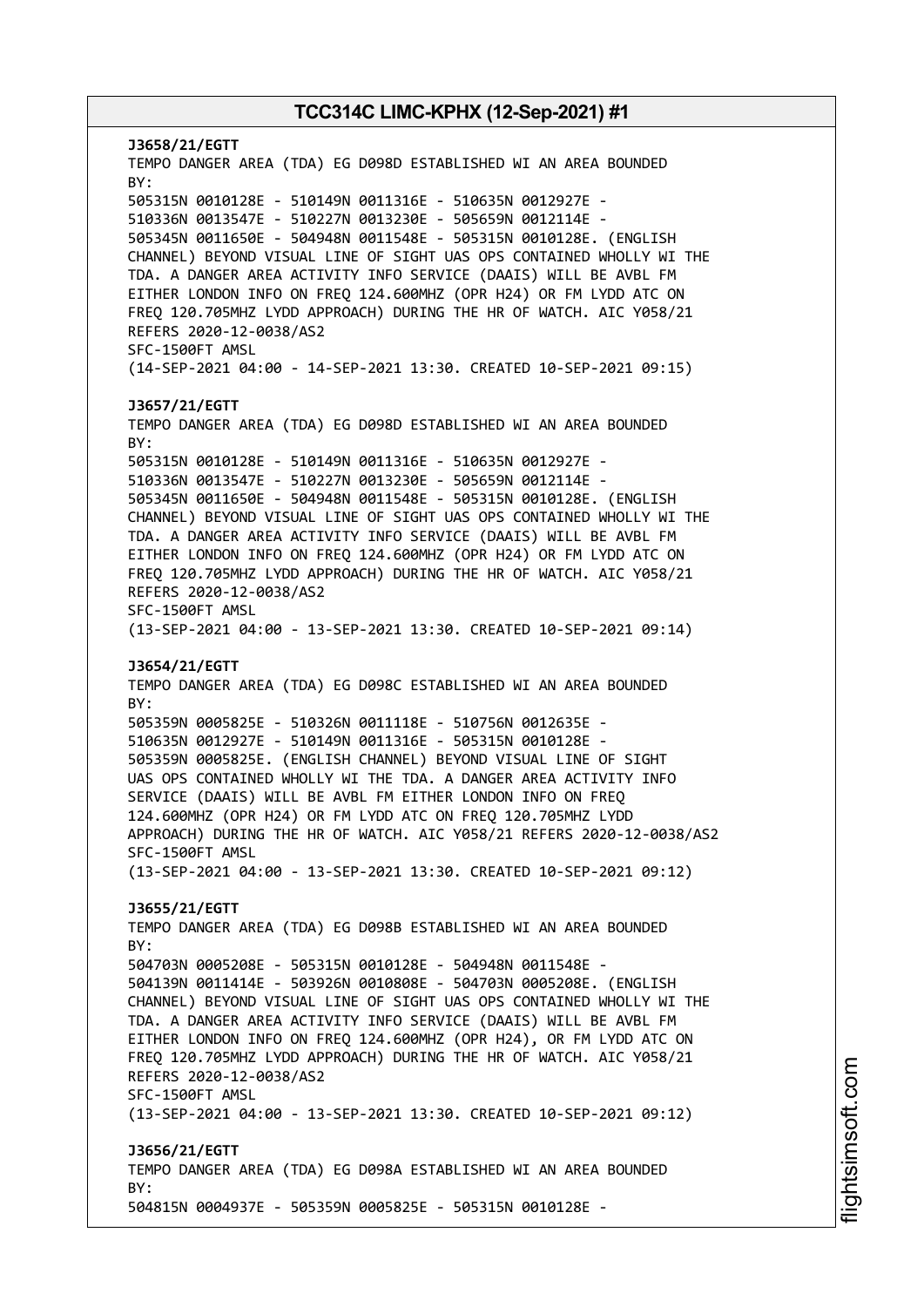504703N 0005208E - 504815N 0004937E. (ENGLISH CHANNEL) BEYOND VISUAL LINE OF SIGHT UAS OPS CONTAINED WHOLLY WI THE TDA. A DANGER AREA ACTIVITY INFO SERVICE (DAAIS) WILL BE AVBL FM EITHER LONDON INFO ON FREQ 124.600MHZ (OPR H24) OR FM LYDD ATC ON FREQ 120.705MHZ LYDD APPROACH) DURING THE HR OF WATCH. AIC Y058/21 REFERS 2020-12-0038/AS2 SFC-1500FT AMSL (13-SEP-2021 04:00 - 13-SEP-2021 13:30. CREATED 10-SEP-2021 09:12)

### **J3652/21/EGTT**

TEMPO DANGER AREA (TDA) EGD 396A WI AN AREA BOUNDED BY STRAIGHT LINES JOINING 530956N 0042902W - 530731N 0042235W THENCE ANTICLOCKWISE BY THE ARC OF A CIRCLE RADIUS 2 NM CENTRED ON 530607N 0042015W BETWEEN 530731N 0042235W - 530555N 0042333W - 530555N 0042333W - 530759N 0043115W - 530956N 0042902W (WEST OF CAERNARFON, OVER SEA) BEYOND VISUAL LINE OF SIGHT UAS OPS CONTAINED WHOLLY WI THE TDA. A DANGER AREA CROSSING SERVICE OR A DANGER AREA ACTIVITY INFORMATION SERVICE (DAAIS) WILL BE AVBL FM RAF VALLEY ON 125.225MHZ / 01407-762241 EXTENSION 7461 DURING NOTIFIED OPR HR. OUTSIDE RAF VALLEY OPR HR A DAAIS WILL BE AVBL FM LONDON INFO ON 124.750MHZ. A BRIEFING SHEET IS AVBL AT HTTPS://NATS-UK.EAD-IT.COM/CMS-NATS/OPENCMS/EN/PUBLICATIONS/BRIEFIN G-SHEETS/. 2021-08-0317/AS4 1000FT AMSL-2000FT AMSL

(19-SEP-2021 11:30 - 19-SEP-2021 15:30. CREATED 10-SEP-2021 08:54)

### **J3653/21/EGTT**

TEMPO DANGER AREA (TDA) ESTABLISHED (EG D396C) WI AN AREA BOUNDED BY: 531327N 0044159W - 531718N 0044843W - 531955N 0044653W - 531721N 0044155W - 531512N 0043922W - 531327N 0044159W. (WEST OF HOLYHEAD, OVER SEA) BEYOND VISUAL LINE OF SIGHT UAS OPERATIONS CONTAINED WHOLLY WITHIN THE TDA. A DANGER AREA CROSSING SERVICE OR A DANGER AREA ACTIVITY INFORMATION SERVICE WILL BE AVAILABLE FROM RAF VALLEY ON 125.225 MHZ / 01407 762241 EXTENSION 7461 DURING NOTIFIED OPERATING HOURS. OUTSIDE RAF VALLEY OPERATING HOURS A DANGER AREA ACTIVITY INFORMATION SERVICE WILL BE AVAILABLE FROM LONDON INFORMATION ON 124.750 MHZ. A BRIEFING SHEET IS AVAILABLE AT

HTTPS://NATS-UK.EAD-IT.COM/CMS-NATS/OPENCMS/EN/PUBLICATIONS/BRIEFIN G-SHEETS/. 2021-08-0317/AS4 1500FT AMSL-3000FT AMSL

(19-SEP-2021 11:30 - 19-SEP-2021 15:30. CREATED 10-SEP-2021 08:54)

### **J3651/21/EGTT**

TEMPO DANGER AREA (TDA) ESTABLISHED (EG D396D) WI AN AREA BOUNDED BY: 531955N 0044653W - 532212N 0044338W - 531930N 0043821W - 531721N 0044155W - 531955N 0044653W. (NORTH WEST OF HOLYHEAD, OVER SEA) BEYOND VISUAL LINE OF SIGHT UAS OPERATIONS CONTAINED WHOLLY WITHIN THE TDA. A DANGER AREA CROSSING SERVICE OR A DANGER AREA ACTIVITY INFORMATION SERVICE WILL BE AVAILABLE FROM RAF VALLEY ON 125.225 MHZ / 01407 762241 EXTENSION 7461 DURING NOTIFIED OPERATING HOURS. OUTSIDE RAF VALLEY OPERATING HOURS A DANGER AREA ACTIVITY INFORMATION SERVICE WILL BE AVAILABLE FROM LONDON INFORMATION ON 124.750 MHZ. A BRIEFING SHEET IS AVAILABLE AT

HTTPS://NATS-UK.EAD-IT.COM/CMS-NATS/OPENCMS/EN/PUBLICATIONS/BRIEFIN G-SHEETS/. 2021-08-0317/AS4 1500FT AMSL-3000FT AMSL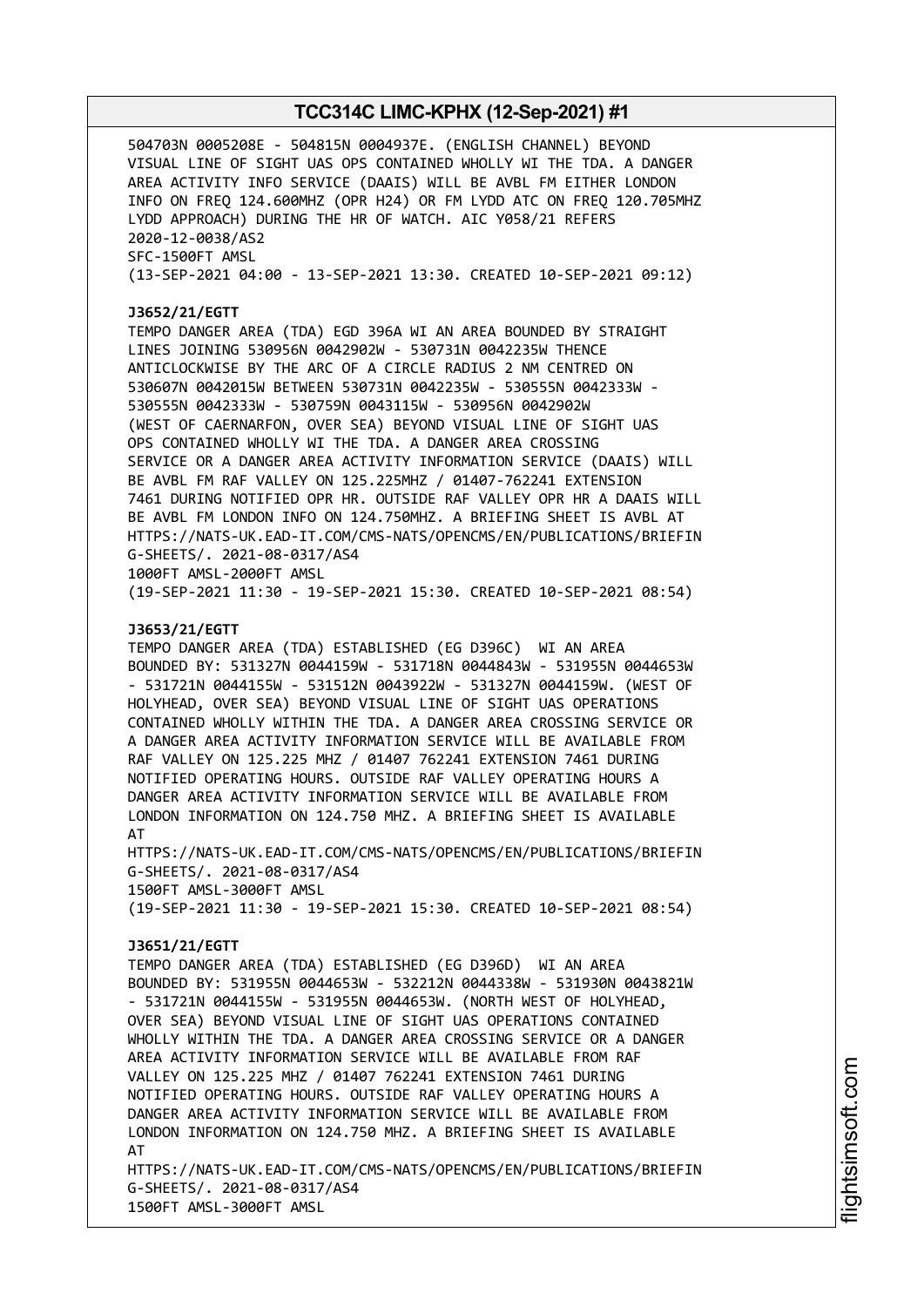(19-SEP-2021 11:30 - 19-SEP-2021 15:30. CREATED 10-SEP-2021 08:53)

### **J3650/21/EGTT**

TEMPO DANGER AREA (TDA) ESTABLISHED (EG D396B) WI AN AREA BOUNDED BY: 530956N 0042902W - 530759N 0043115W - 531327N 0044159W - 531512N 0043922W - 530956N 0042902W (WEST OF CAERNARFON, OVER SEA) BEYOND VISUAL LINE OF SIGHT UAS OPERATIONS CONTAINED WHOLLY WITHIN THE TDA. A DANGER AREA CROSSING SERVICE OR A DANGER AREA ACTIVITY INFORMATION SERVICE WILL BE AVAILABLE FROM RAF VALLEY ON 125.225 MHZ / 01407 762241 EXTENSION 7461 DURING NOTIFIED OPERATING HOURS. OUTSIDE RAF VALLEY OPERATING HOURS A DANGER AREA ACTIVITY INFORMATION SERVICE WILL BE AVAILABLE FROM LONDON INFORMATION ON 124.750 MHZ. A BRIEFING SHEET IS AVAILABLE AT HTTPS://NATS-UK.EAD-IT.COM/CMS-NATS/OPENCMS/EN/PUBLICATIONS/BRIEFIN G-SHEETS/. 2021-08-0317/AS4 1500FT AMSL-3000FT AMSL

(19-SEP-2021 11:30 - 19-SEP-2021 15:30. CREATED 10-SEP-2021 08:52)

### **J3649/21/EGTT**

TEMPO DANGER AREA (TDA) ESTABLISHED (EG D396K) WI AN AREA BOUNDED BY: 524747N 0043851W - 524757N 0043441W - 524540N 0043000W - 524520N 0044018W - 524747N 0043851W (SOUTH WEST OF PORTH NEIGWL, OVER SEA). BEYOND VISUAL LINE OF SIGHT UAS OPERATIONS CONTAINED WHOLLY WITHIN THE TDA. A DANGER AREA CROSSING SERVICE OR A DANGER AREA ACTIVITY INFORMATION SERVICE WILL BE AVAILABLE FROM RAF VALLEY ON 125.225 MHZ / 01407 762241 EXTENSION 7461 DURING NOTIFIED OPERATING HOURS. OUTSIDE RAF VALLEY OPERATING HOURS A DANGER AREA ACTIVITY INFORMATION SERVICE WILL BE AVAILABLE FROM LONDON INFORMATION ON 124.750 MHZ. A BRIEFING SHEET IS AVAILABLE AT HTTPS://NATS-UK.EAD-IT.COM/CMS-NATS/OPENCMS/EN/PUBLICATIONS/BRIEFIN G-SHEETS/. 2021-08-0317/AS4 4500FT AMSL-6500FT AMSL

(19-SEP-2021 11:30 - 19-SEP-2021 15:30. CREATED 10-SEP-2021 08:51)

#### **J3648/21/EGTT**

TEMPO DANGER AREA (TDA) EG D396E ESTABLISHED WI AN AREA BOUNDED BY STRAIGHT LINES JOINING AN ANTICLOCKWISE ARC OF A CIRCLE OF RADIUS 2NM CENTRED ON 530607N 0042015W BTN 530507N 0042307W - 530459N 0041732W THENCE STRAIGHT LINES JOINING 530459N 0041732W - 530309N 0041740W - 530317N 0042026W - 530329N 0042425W - 530507N 0042307W (SOUTH WEST OF CAERNARFON AD, OVER SEA). BEYOND VISUAL LINE OF SIGHT UAS OPS CONTAINED WHOLLY WI THE TDA. A DANGER AREA CROSSING SERVICE OR A DANGER AREA ACTIVITY INFORMATION SERVICE (DAAIS) WILL BE AVBL FM RAF VALLEY ON 125.225MHZ / 01407 762241 EXTENSION 7461 DURING NOTIFIED OPR HR. OUTSIDE RAF VALLEY OPR HR A DAAIS WILL BE AVBL FM LONDON INFO ON 124.750MHZ. A BRIEFING SHEET IS AVBL AT HTTPS://NATS-UK.EAD-IT.COM/CMS-NATS/OPENCMS/EN/PUBLICATIONS/BRIEFING-SHEETS/. 2021-08-0317/AS4 1000FT AMSL-2000FT AMSL (19-SEP-2021 11:30 - 19-SEP-2021 15:30. CREATED 10-SEP-2021 08:50) **J3647/21/EGTT** TEMPO DANGER AREA (TDA) ESTABLISHED (EG D396K) WI AN AREA BOUNDED BY: 524747N 0043851W - 524757N 0043441W -

524540N 0043000W - 524520N 0044018W - 524747N 0043851W (SOUTH WEST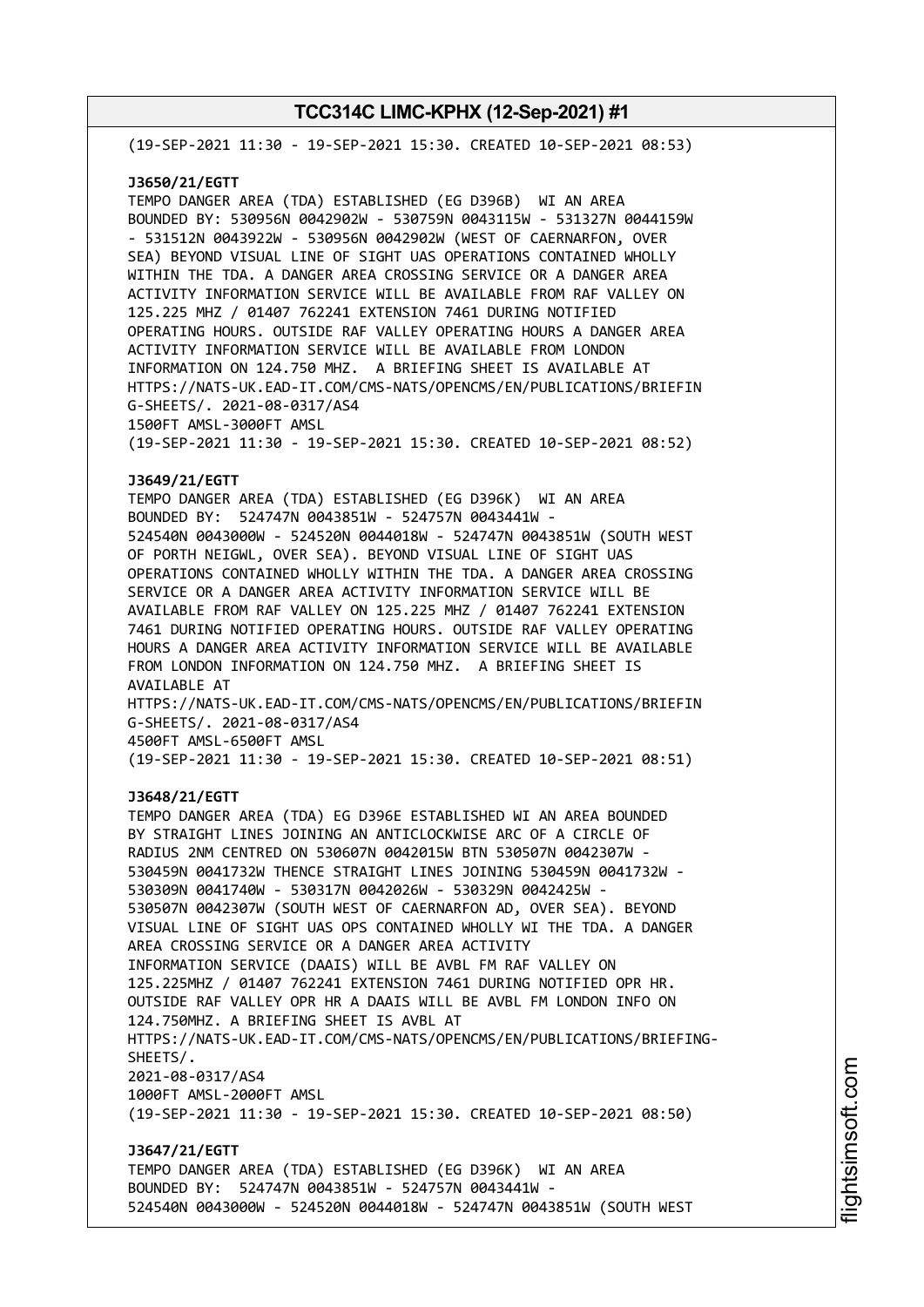OF PORTH NEIGWL, OVER SEA). BEYOND VISUAL LINE OF SIGHT UAS OPERATIONS CONTAINED WHOLLY WITHIN THE TDA. A DANGER AREA CROSSING SERVICE OR A DANGER AREA ACTIVITY INFORMATION SERVICE WILL BE AVAILABLE FROM RAF VALLEY ON 125.225 MHZ / 01407 762241 EXTENSION 7461 DURING NOTIFIED OPERATING HOURS. OUTSIDE RAF VALLEY OPERATING HOURS A DANGER AREA ACTIVITY INFORMATION SERVICE WILL BE AVAILABLE FROM LONDON INFORMATION ON 124.750 MHZ. A BRIEFING SHEET IS AVAILABLE AT HTTPS://NATS-UK.EAD-IT.COM/CMS-NATS/OPENCMS/EN/PUBLICATIONS/BRIEFIN G-SHEETS/. 2021-08-0317/AS4 4500FT AMSL-6500FT AMSL (17-SEP-2021 11:30 - 17-SEP-2021 15:30. CREATED 10-SEP-2021 08:50) **J3646/21/EGTT** TEMPO DANGER AREA (TDA) ESTABLISHED (EG D396K) WI AN AREA BOUNDED BY: 524747N 0043851W - 524757N 0043441W - 524540N 0043000W - 524520N 0044018W - 524747N 0043851W (SOUTH WEST OF PORTH NEIGWL, OVER SEA). BEYOND VISUAL LINE OF SIGHT UAS OPERATIONS CONTAINED WHOLLY WITHIN THE TDA. A DANGER AREA CROSSING SERVICE OR A DANGER AREA ACTIVITY INFORMATION SERVICE WILL BE AVAILABLE FROM RAF VALLEY ON 125.225 MHZ / 01407 762241 EXTENSION 7461 DURING NOTIFIED OPERATING HOURS. OUTSIDE RAF VALLEY OPERATING HOURS A DANGER AREA ACTIVITY INFORMATION SERVICE WILL BE AVAILABLE FROM LONDON INFORMATION ON 124.750 MHZ. A BRIEFING SHEET IS AVAILABLE AT HTTPS://NATS-UK.EAD-IT.COM/CMS-NATS/OPENCMS/EN/PUBLICATIONS/BRIEFIN G-SHEETS/. 2021-08-0317/AS4 4500FT AMSL-6500FT AMSL (16-SEP-2021 11:30 - 16-SEP-2021 15:30. CREATED 10-SEP-2021 08:49) **J3645/21/EGTT** TEMPO DANGER AREA (TDA) ESTABLISHED (EG D396K) WI AN AREA BOUNDED BY: 524747N 0043851W - 524757N 0043441W - 524540N 0043000W - 524520N 0044018W - 524747N 0043851W (SOUTH WEST OF PORTH NEIGWL, OVER SEA). BEYOND VISUAL LINE OF SIGHT UAS OPERATIONS CONTAINED WHOLLY WITHIN THE TDA. A DANGER AREA CROSSING SERVICE OR A DANGER AREA ACTIVITY INFORMATION SERVICE WILL BE AVAILABLE FROM RAF VALLEY ON 125.225 MHZ / 01407 762241 EXTENSION 7461 DURING NOTIFIED OPERATING HOURS. OUTSIDE RAF VALLEY OPERATING HOURS A DANGER AREA ACTIVITY INFORMATION SERVICE WILL BE AVAILABLE FROM LONDON INFORMATION ON 124.750 MHZ. A BRIEFING SHEET IS AVAILABLE AT HTTPS://NATS-UK.EAD-IT.COM/CMS-NATS/OPENCMS/EN/PUBLICATIONS/BRIEFIN G-SHEETS/. 2021-08-0317/AS4 4500FT AMSL-6500FT AMSL (15-SEP-2021 11:30 - 15-SEP-2021 15:30. CREATED 10-SEP-2021 08:48) **J3644/21/EGTT** TEMPO DANGER AREA (TDA) EG D396E ESTABLISHED WI AN AREA BOUNDED BY STRAIGHT LINES JOINING AN ANTICLOCKWISE ARC OF A CIRCLE OF RADIUS 2NM CENTRED ON 530607N 0042015W BTN 530507N 0042307W - 530459N 0041732W THENCE STRAIGHT LINES JOINING 530459N 0041732W - 530309N 0041740W - 530317N 0042026W - 530329N 0042425W - 530507N 0042307W (SOUTH WEST OF CAERNARFON AD, OVER SEA). BEYOND VISUAL LINE OF SIGHT UAS OPS CONTAINED WHOLLY WI THE TDA. A DANGER AREA CROSSING SERVICE OR A DANGER AREA ACTIVITY INFORMATION SERVICE (DAAIS) WILL BE AVBL FM RAF VALLEY ON 125.225MHZ / 01407 762241 EXTENSION 7461 DURING NOTIFIED OPR HR.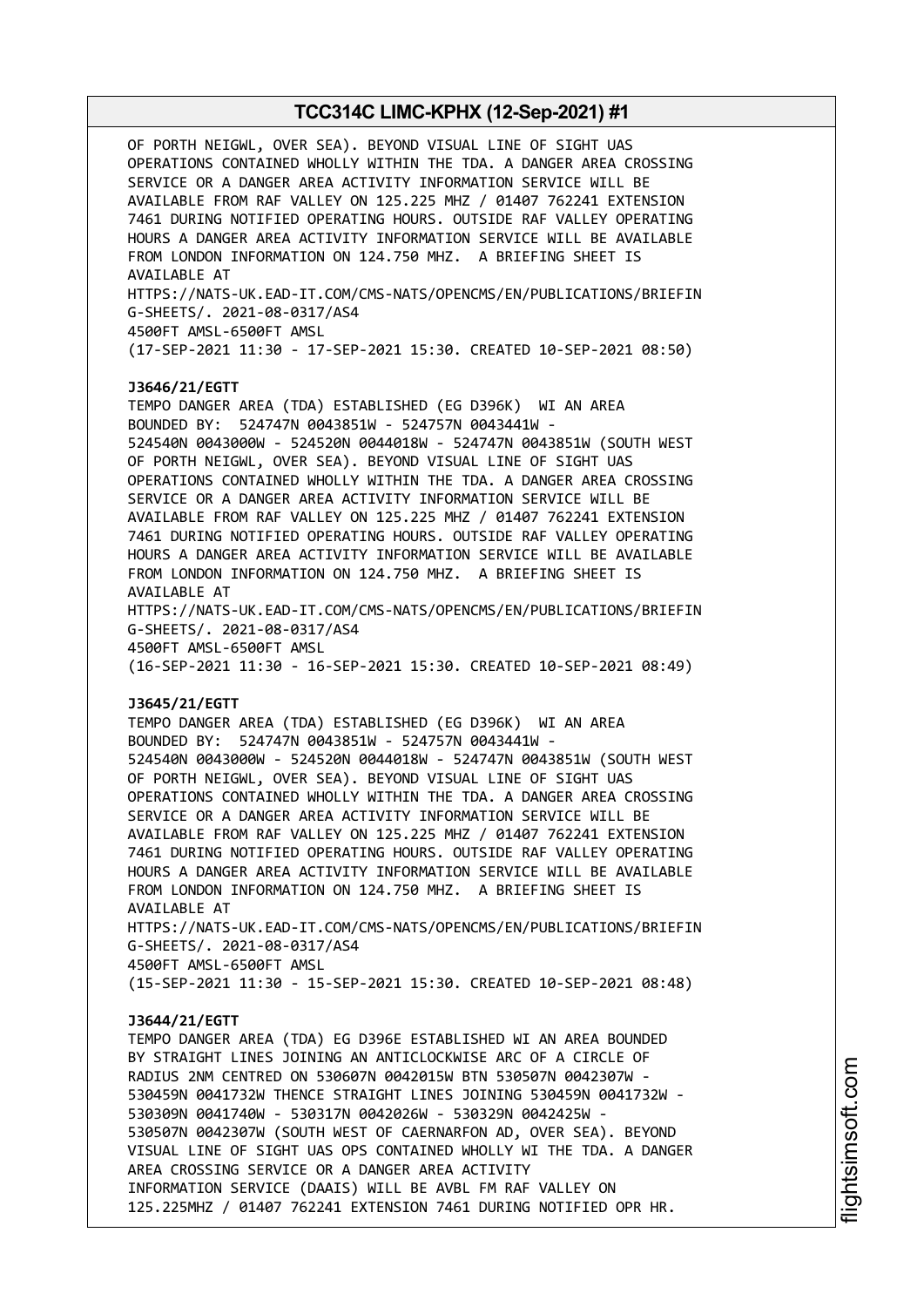OUTSIDE RAF VALLEY OPR HR A DAAIS WILL BE AVBL FM LONDON INFO ON 124.750MHZ. A BRIEFING SHEET IS AVBL AT HTTPS://NATS-UK.EAD-IT.COM/CMS-NATS/OPENCMS/EN/PUBLICATIONS/BRIEFING-SHEETS/. 2021-08-0317/AS4 1000FT AMSL-2000FT AMSL (17-SEP-2021 11:30 - 17-SEP-2021 15:30. CREATED 10-SEP-2021 08:47) **J3643/21/EGTT** TEMPO DANGER AREA (TDA) ESTABLISHED (EG D396J) WI AN AREA BOUNDED BY: 524550N 0044520W - 524851N 0044518W - 524747N 0043851W - 524520N 0044018W - 524550N 0044520W. (YNYS GWYLAN-FAWR, GWYNEDD) . BEYOND VISUAL LINE OF SIGHT UAS OPERATIONS CONTAINED WHOLLY WITHIN THE TDA. A DANGER AREA CROSSING SERVICE OR A DANGER AREA ACTIVITY INFORMATION SERVICE WILL BE AVAILABLE FROM RAF VALLEY ON 125.225 MHZ / 01407 762241 EXTENSION 7461 DURING NOTIFIED OPERATING HOURS. OUTSIDE RAF VALLEY OPERATING HOURS A DANGER AREA ACTIVITY INFORMATION SERVICE WILL BE AVAILABLE FROM LONDON INFORMATION ON 124.750 MHZ. A BRIEFING SHEET IS AVAILABLE AT HTTPS://NATS-UK.EAD-IT.COM/CMS-NATS/OPENCMS/EN/PUBLICATIONS/BRIEFIN G-SHEETS/. 2021-08-0317/AS4 2000FT AMSL-5500FT AMSL (19-SEP-2021 11:30 - 19-SEP-2021 15:30. CREATED 10-SEP-2021 08:46) **J3642/21/EGTT** TEMPO DANGER AREA (TDA) EG D396E ESTABLISHED WI AN AREA BOUNDED BY STRAIGHT LINES JOINING AN ANTICLOCKWISE ARC OF A CIRCLE OF RADIUS 2NM CENTRED ON 530607N 0042015W BTN 530507N 0042307W - 530459N 0041732W THENCE STRAIGHT LINES JOINING 530459N 0041732W - 530309N 0041740W - 530317N 0042026W - 530329N 0042425W - 530507N 0042307W (SOUTH WEST OF CAERNARFON AD, OVER SEA). BEYOND VISUAL LINE OF SIGHT UAS OPS CONTAINED WHOLLY WI THE TDA. A DANGER AREA CROSSING SERVICE OR A DANGER AREA ACTIVITY INFORMATION SERVICE (DAAIS) WILL BE AVBL FM RAF VALLEY ON 125.225MHZ / 01407 762241 EXTENSION 7461 DURING NOTIFIED OPR HR. OUTSIDE RAF VALLEY OPR HR A DAAIS WILL BE AVBL FM LONDON INFO ON 124.750MHZ. A BRIEFING SHEET IS AVBL HTTPS://NATS-UK.EAD-IT.COM/CMS-NATS/OPENCMS/EN/PUBLICATIONS/BRIEFING-SHEETS/. 2021-08-0317/AS4 1000FT AMSL-2000FT AMSL (16-SEP-2021 11:30 - 16-SEP-2021 15:30. CREATED 10-SEP-2021 08:46) **J3641/21/EGTT** TEMPO DANGER AREA (TDA) ESTABLISHED (EG D396J) WI AN AREA BOUNDED BY: 524550N 0044520W - 524851N 0044518W - 524747N 0043851W - 524520N 0044018W - 524550N 0044520W. (YNYS GWYLAN-FAWR, GWYNEDD) . BEYOND VISUAL LINE OF SIGHT UAS OPERATIONS CONTAINED WHOLLY WITHIN THE TDA. A DANGER AREA CROSSING SERVICE OR A DANGER AREA ACTIVITY INFORMATION SERVICE WILL BE AVAILABLE FROM RAF VALLEY ON 125.225 MHZ / 01407 762241 EXTENSION 7461 DURING NOTIFIED OPERATING HOURS. OUTSIDE RAF VALLEY OPERATING HOURS A DANGER AREA ACTIVITY INFORMATION SERVICE WILL BE AVAILABLE FROM LONDON INFORMATION ON 124.750 MHZ. A BRIEFING SHEET IS AVAILABLE AT HTTPS://NATS-UK.EAD-IT.COM/CMS-NATS/OPENCMS/EN/PUBLICATIONS/BRIEFIN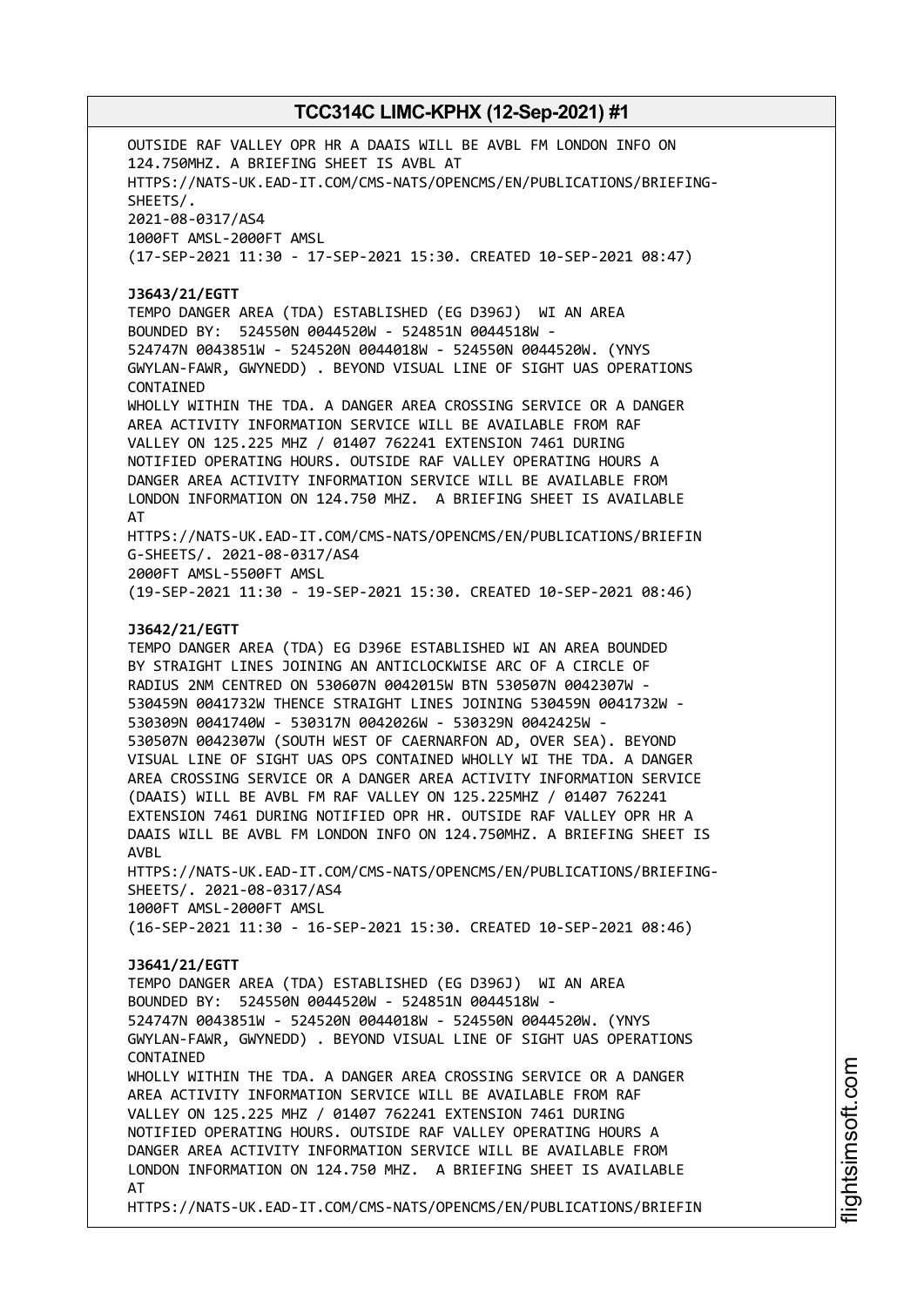G-SHEETS/. 2021-08-0317/AS4 2000FT AMSL-5500FT AMSL (17-SEP-2021 11:30 - 17-SEP-2021 15:30. CREATED 10-SEP-2021 08:46) **J3640/21/EGTT** TEMPO DANGER AREA (TDA) ESTABLISHED (EG D396J) WI AN AREA BOUNDED BY: 524550N 0044520W - 524851N 0044518W - 524747N 0043851W - 524520N 0044018W - 524550N 0044520W. (YNYS GWYLAN-FAWR, GWYNEDD) . BEYOND VISUAL LINE OF SIGHT UAS OPERATIONS CONTAINED WHOLLY WITHIN THE TDA. A DANGER AREA CROSSING SERVICE OR A DANGER AREA ACTIVITY INFORMATION SERVICE WILL BE AVAILABLE FROM RAF VALLEY ON 125.225 MHZ / 01407 762241 EXTENSION 7461 DURING NOTIFIED OPERATING HOURS. OUTSIDE RAF VALLEY OPERATING HOURS A DANGER AREA ACTIVITY INFORMATION SERVICE WILL BE AVAILABLE FROM LONDON INFORMATION ON 124.750 MHZ. A BRIEFING SHEET IS AVAILABLE AT HTTPS://NATS-UK.EAD-IT.COM/CMS-NATS/OPENCMS/EN/PUBLICATIONS/BRIEFIN G-SHEETS/. 2021-08-0317/AS4 2000FT AMSL-5500FT AMSL (16-SEP-2021 11:30 - 16-SEP-2021 15:30. CREATED 10-SEP-2021 08:45) **J3639/21/EGTT** TEMPO DANGER AREA (TDA) EG D396E ESTABLISHED WI AN AREA BOUNDED BY STRAIGHT LINES JOINING AN ANTICLOCKWISE ARC OF A CIRCLE OF RADIUS 2NM CENTRED ON 530607N 0042015W BTN 530507N 0042307W - 530459N 0041732W THENCE STRAIGHT LINES JOINING 530459N 0041732W - 530309N 0041740W - 530317N 0042026W - 530329N 0042425W - 530507N 0042307W (SOUTH WEST OF CAERNARFON AD, OVER SEA). BEYOND VISUAL LINE OF SIGHT UAS OPS CONTAINED WHOLLY WI THE TDA. A DANGER AREA CROSSING SERVICE OR A DANGER AREA ACTIVITY INFORMATION SERVICE (DAAIS) WILL BE AVBL FM RAF VALLEY ON 125.225MHZ / 01407 762241 EXTENSION 7461 DURING NOTIFIED OPR HR. OUTSIDE RAF VALLEY OPR HR A DAAIS WILL BE AVBL FM LONDON INFO ON 124.750MHZ. A BRIEFING SHEET IS AVBL AT HTTPS://NATS-UK.EAD-IT.COM/CMS-NATS/OPENCMS/EN/PUBLICATIONS/BRIEFING-SHEETS/. 2021-08-0317/AS4 1000FT AMSL-2000FT AMSL (15-SEP-2021 11:30 - 15-SEP-2021 15:30. CREATED 10-SEP-2021 08:45) **J3638/21/EGTT** TEMPO DANGER AREA (TDA) ESTABLISHED (EG D396J) WI AN AREA BOUNDED BY: 524550N 0044520W - 524851N 0044518W - 524747N 0043851W - 524520N 0044018W - 524550N 0044520W. (YNYS GWYLAN-FAWR, GWYNEDD) . BEYOND VISUAL LINE OF SIGHT UAS OPERATIONS CONTAINED WHOLLY WITHIN THE TDA. A DANGER AREA CROSSING SERVICE OR A DANGER AREA ACTIVITY INFORMATION SERVICE WILL BE AVAILABLE FROM RAF VALLEY ON 125.225 MHZ / 01407 762241 EXTENSION 7461 DURING NOTIFIED OPERATING HOURS. OUTSIDE RAF VALLEY OPERATING HOURS A DANGER AREA ACTIVITY INFORMATION SERVICE WILL BE AVAILABLE FROM LONDON INFORMATION ON 124.750 MHZ. A BRIEFING SHEET IS AVAILABLE AT HTTPS://NATS-UK.EAD-IT.COM/CMS-NATS/OPENCMS/EN/PUBLICATIONS/BRIEFIN G-SHEETS/. 2021-08-0317/AS4 2000FT AMSL-5500FT AMSL (15-SEP-2021 11:30 - 15-SEP-2021 15:30. CREATED 10-SEP-2021 08:44)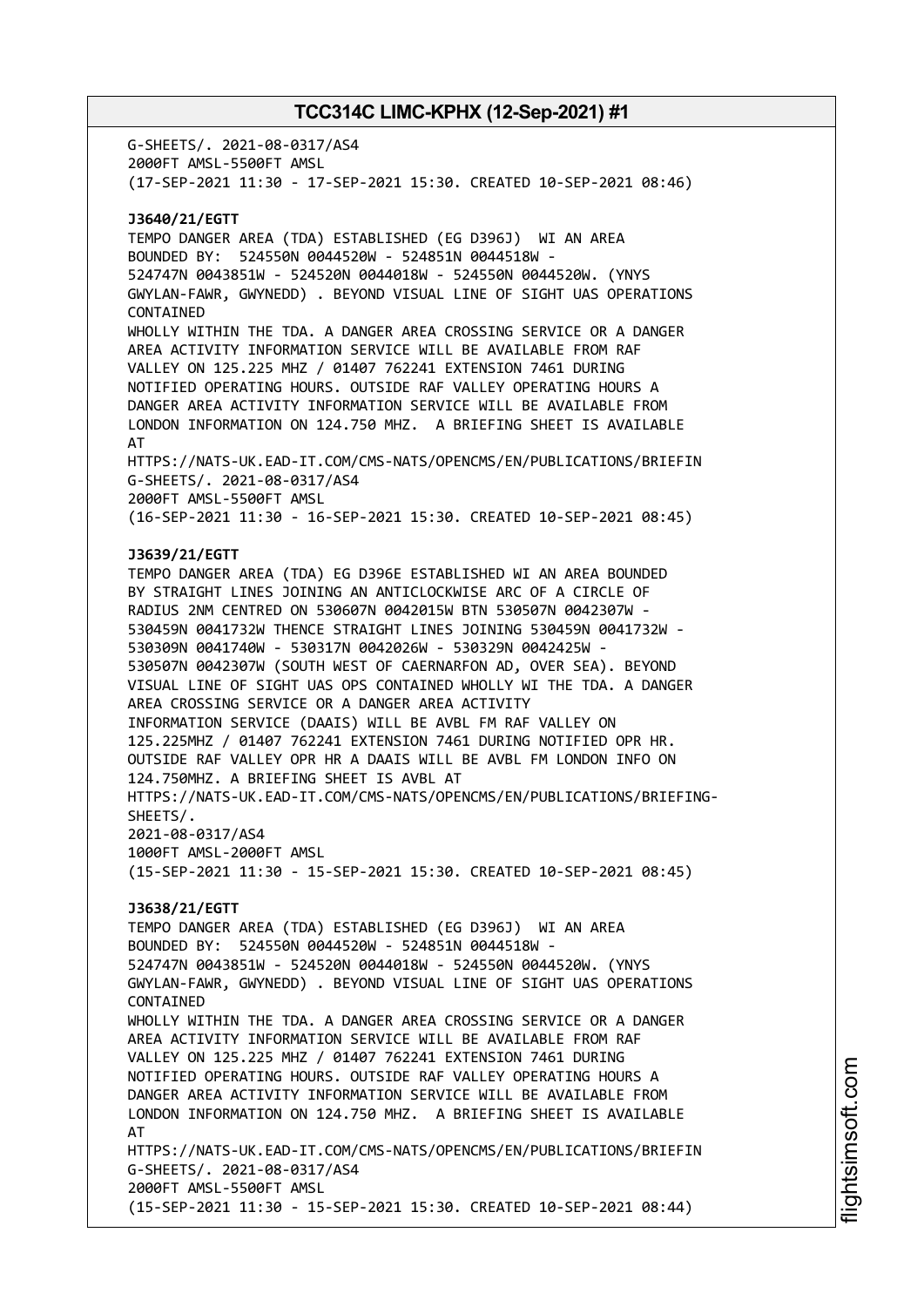**J3637/21/EGTT** TEMPO DANGER AREA (TDA) ESTABLISHED (EG D396G) WI AN AREA BOUNDED BY: 525815N 0043508W - 525605N 0043122W - 525358N 0043534W - 525614N 0043925W - 525815N 0043508W (VCY CARREG DDU, GWYNEDD) . BEYOND VISUAL LINE OF SIGHT UAS OPERATIONS CONTAINED WHOLLY WITHIN THE TDA. A DANGER AREA CROSSING SERVICE OR A DANGER AREA ACTIVITY INFORMATION SERVICE WILL BE AVAILABLE FROM RAF VALLEY ON 125.225 MHZ / 01407 762241 EXTENSION 7461 DURING NOTIFIED OPERATING HOURS. OUTSIDE RAF VALLEY OPERATING HOURS A DANGER AREA ACTIVITY INFORMATION SERVICE WILL BE AVAILABLE FROM LONDON INFORMATION ON 124.750 MHZ. A BRIEFING SHEET IS AVAILABLE AT HTTPS://NATS-UK.EAD-IT.COM/CMS-NATS/OPENCMS/EN/PUBLICATIONS/BRIEFIN G-SHEETS/. 2021-08-0317/AS4 2000FT AMSL-4000FT AMSL (19-SEP-2021 11:30 - 19-SEP-2021 15:30. CREATED 10-SEP-2021 08:42) **J3636/21/EGTT** TEMPO DANGER AREA (TDA) ESTABLISHED (EG D396G) WI AN AREA BOUNDED BY: 525815N 0043508W - 525605N 0043122W - 525358N 0043534W - 525614N 0043925W - 525815N 0043508W (VCY CARREG DDU, GWYNEDD) . BEYOND VISUAL LINE OF SIGHT UAS OPERATIONS CONTAINED WHOLLY WITHIN THE TDA. A DANGER AREA CROSSING SERVICE OR A DANGER AREA ACTIVITY INFORMATION SERVICE WILL BE AVAILABLE FROM RAF VALLEY ON 125.225 MHZ / 01407 762241 EXTENSION 7461 DURING NOTIFIED OPERATING HOURS. OUTSIDE RAF VALLEY OPERATING HOURS A DANGER AREA ACTIVITY INFORMATION SERVICE WILL BE AVAILABLE FROM LONDON INFORMATION ON 124.750 MHZ. A BRIEFING SHEET IS AVAILABLE AT HTTPS://NATS-UK.EAD-IT.COM/CMS-NATS/OPENCMS/EN/PUBLICATIONS/BRIEFIN G-SHEETS/. 2021-08-0317/AS4 2000FT AMSL-4000FT AMSL (17-SEP-2021 11:30 - 17-SEP-2021 15:30. CREATED 10-SEP-2021 08:41) **J3633/21/EGTT** TEMPO DANGER AREA (TDA) EG D396F ESTABLISHED WI AN AREA BOUNDED BY: 530329N 0042425W - 525815N 0043508W - 525653N 0043248W - 530317N 0042026W - 530329N 0042425W. (SOUTH WEST OF CAERNARFON AD, OVER SEA). BEYOND VISUAL LINE OF SIGHT UAS OPS CONTAINED WHOLLY WI THE TDA. A DANGER AREA CROSSING SERVICE OR DANGER AREA ACTIVITY INFORMATION SERVICE (DAAIS) WILL BE AVBL FM RAF VALLEY ON 125.225MHZ / 01407 762241 EXTENSION 7461 DURING NOTIFIED OPR HR. OUTSIDE RAF VALLEY OPR HR A DAAIS WILL BE AVBL FM LONDON INFO ON 124.750MHZ. A BRIEFING SHEET IS AVBL AT HTTPS://NATS-UK.EAD-IT.COM/CMS-ATS/OPENCMS/EN/PUBLICATIONS/BRIEFING-S HEETS/. 2021-08-0317/AS4 1500FT AMSL-3000FT AMSL (19-SEP-2021 11:30 - 19-SEP-2021 15:30. CREATED 10-SEP-2021 08:40) **J3634/21/EGTT** TEMPO DANGER AREA (TDA) ESTABLISHED (EG D396G) WI AN AREA BOUNDED BY: 525815N 0043508W - 525605N 0043122W - 525358N 0043534W - 525614N 0043925W - 525815N 0043508W (VCY CARREG DDU, GWYNEDD) . BEYOND VISUAL LINE OF SIGHT UAS OPERATIONS CONTAINED WHOLLY WITHIN THE TDA. A DANGER AREA CROSSING SERVICE OR A DANGER AREA ACTIVITY INFORMATION SERVICE WILL BE AVAILABLE FROM RAF VALLEY ON 125.225 MHZ / 01407 762241 EXTENSION 7461 DURING NOTIFIED OPERATING HOURS.

OUTSIDE RAF VALLEY OPERATING HOURS A DANGER AREA ACTIVITY INFORMATION SERVICE WILL BE AVAILABLE FROM LONDON INFORMATION ON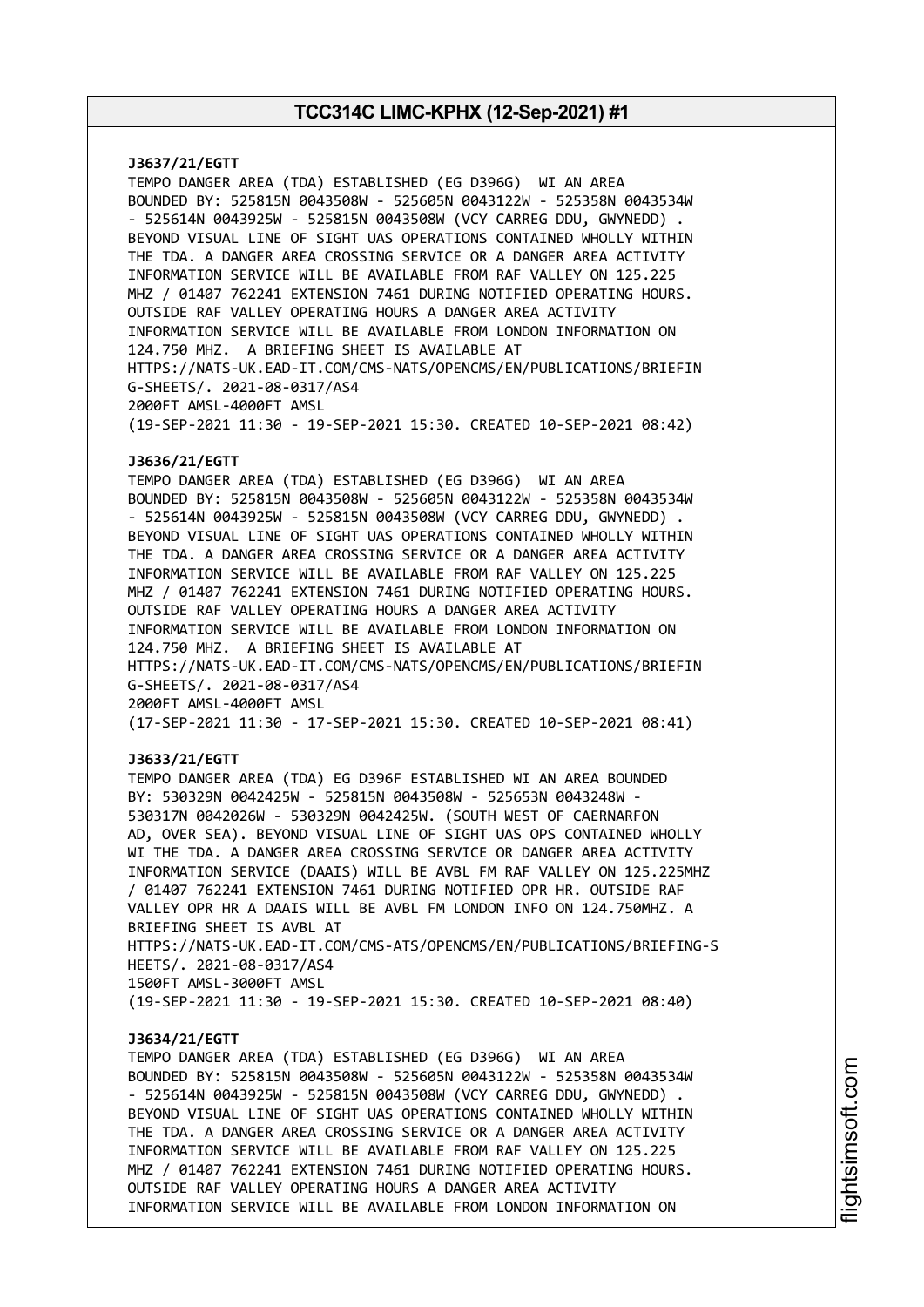124.750 MHZ. A BRIEFING SHEET IS AVAILABLE AT HTTPS://NATS-UK.EAD-IT.COM/CMS-NATS/OPENCMS/EN/PUBLICATIONS/BRIEFIN G-SHEETS/. 2021-08-0317/AS4 2000FT AMSL-4000FT AMSL (15-SEP-2021 11:30 - 15-SEP-2021 15:30. CREATED 10-SEP-2021 08:40) **J3635/21/EGTT** TEMPO DANGER AREA (TDA) ESTABLISHED (EG D396G) WI AN AREA BOUNDED BY: 525815N 0043508W - 525605N 0043122W - 525358N 0043534W - 525614N 0043925W - 525815N 0043508W (VCY CARREG DDU, GWYNEDD) . BEYOND VISUAL LINE OF SIGHT UAS OPERATIONS CONTAINED WHOLLY WITHIN THE TDA. A DANGER AREA CROSSING SERVICE OR A DANGER AREA ACTIVITY INFORMATION SERVICE WILL BE AVAILABLE FROM RAF VALLEY ON 125.225 MHZ / 01407 762241 EXTENSION 7461 DURING NOTIFIED OPERATING HOURS. OUTSIDE RAF VALLEY OPERATING HOURS A DANGER AREA ACTIVITY INFORMATION SERVICE WILL BE AVAILABLE FROM LONDON INFORMATION ON 124.750 MHZ. A BRIEFING SHEET IS AVAILABLE AT HTTPS://NATS-UK.EAD-IT.COM/CMS-NATS/OPENCMS/EN/PUBLICATIONS/BRIEFIN G-SHEETS/. 2021-08-0317/AS4 2000FT AMSL-4000FT AMSL (16-SEP-2021 11:30 - 16-SEP-2021 15:30. CREATED 10-SEP-2021 08:40) **J3632/21/EGTT** TEMPO DANGER AREA (TDA) EG D396F ESTABLISHED WI AN AREA BOUNDED BY: 530329N 0042425W - 525815N 0043508W - 525653N 0043248W - 530317N 0042026W - 530329N 0042425W. (SOUTH WEST OF CAERNARFON AD, OVER SEA). BEYOND VISUAL LINE OF SIGHT UAS OPS CONTAINED WHOLLY WI THE TDA. A DANGER AREA CROSSING SERVICE OR DANGER AREA ACTIVITY INFORMATION SERVICE (DAAIS) WILL BE AVBL FM RAF VALLEY ON 125.225MHZ / 01407 762241 EXTENSION 7461 DURING NOTIFIED OPR HR. OUTSIDE RAF VALLEY OPR HR A DAAIS WILL BE AVBL FM LONDON INFO ON 124.750MHZ. A BRIEFING SHEET IS AVBL AT HTTPS://NATS-UK.EAD-IT.COM/CMS-ATS/OPENCMS/EN/PUBLICATIONS/BRIEFING-S HEETS/. 2021-08-0317/AS4 1500FT AMSL-3000FT AMSL (17-SEP-2021 11:30 - 17-SEP-2021 15:30. CREATED 10-SEP-2021 08:39) **J3631/21/EGTT** TEMPO DANGER AREA (TDA) ESTABLISHED (EG D396I) WI AN AREA BOUNDED BY: 525118N 0044916W - 524851N 0044518W - 524550N 0044520W - 524737N 0045223W - 525118N 0044916W (BRAICH Y PWYLL, GWYNEDD) . BEYOND VISUAL LINE OF SIGHT UAS OPERATIONS CONTAINED WHOLLY WITHIN THE TDA. A DANGER AREA CROSSING SERVICE OR A DANGER AREA ACTIVITY INFORMATION SERVICE WILL BE AVAILABLE FROM RAF VALLEY ON 125.225 MHZ / 01407 762241 EXTENSION 7461 DURING NOTIFIED OPERATING HOURS. OUTSIDE RAF VALLEY OPERATING HOURS A DANGER AREA ACTIVITY INFORMATION SERVICE WILL BE AVAILABLE FROM LONDON INFORMATION ON 124.750 MHZ. A BRIEFING SHEET IS AVAILABLE AT HTTPS://NATS-UK.EAD-IT.COM/CMS-NATS/OPENCMS/EN/PUBLICATIONS/BRIEFIN G-SHEETS/. 2021-08-0317/AS4 2000FT AMSL-4000FT AMSL (19-SEP-2021 11:30 - 19-SEP-2021 15:30. CREATED 10-SEP-2021 08:38) **J3630/21/EGTT** TEMPO DANGER AREA (TDA) EG D396F ESTABLISHED WI AN AREA BOUNDED BY: 530329N 0042425W - 525815N 0043508W - 525653N 0043248W - 530317N 0042026W - 530329N 0042425W. (SOUTH WEST OF CAERNARFON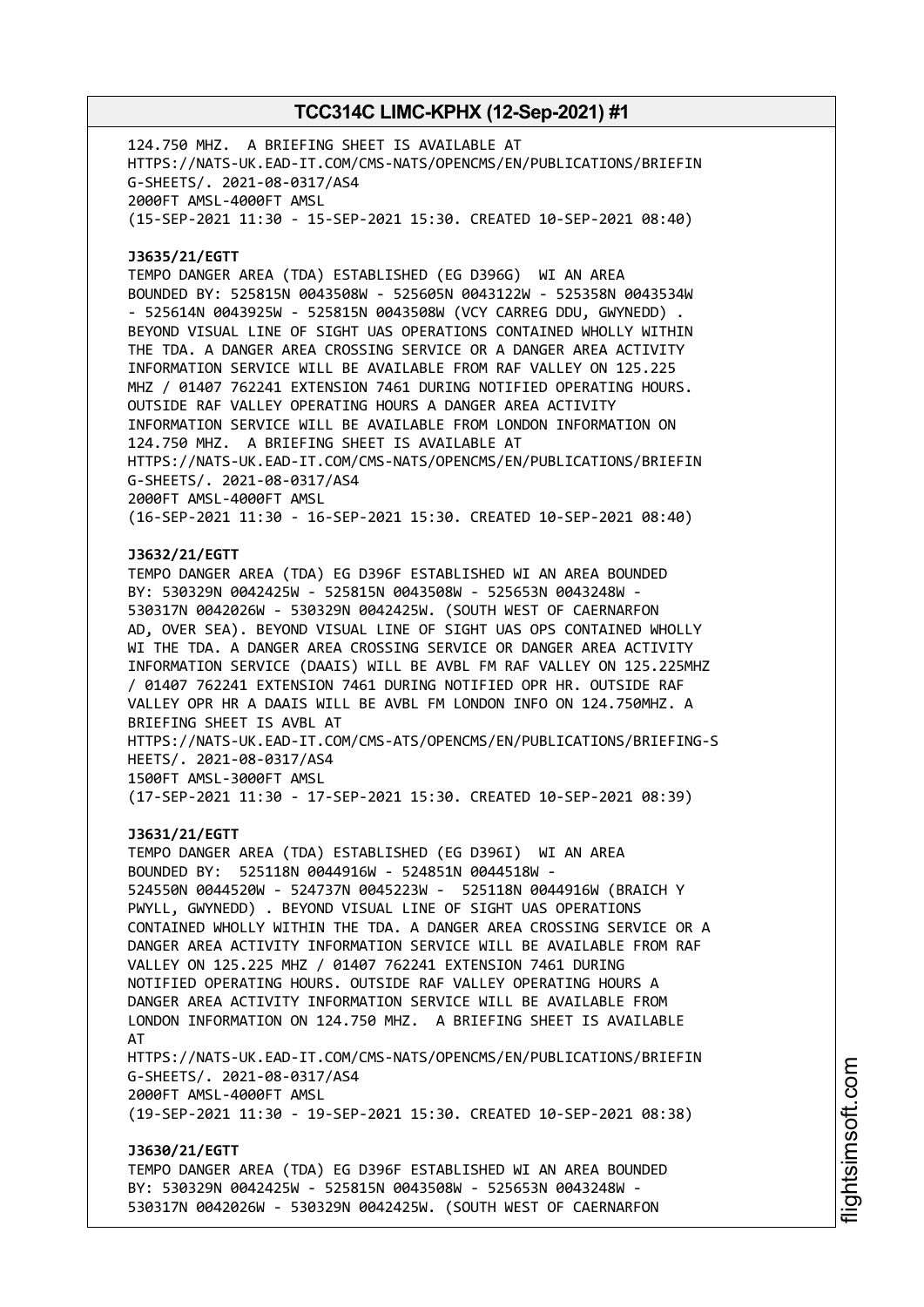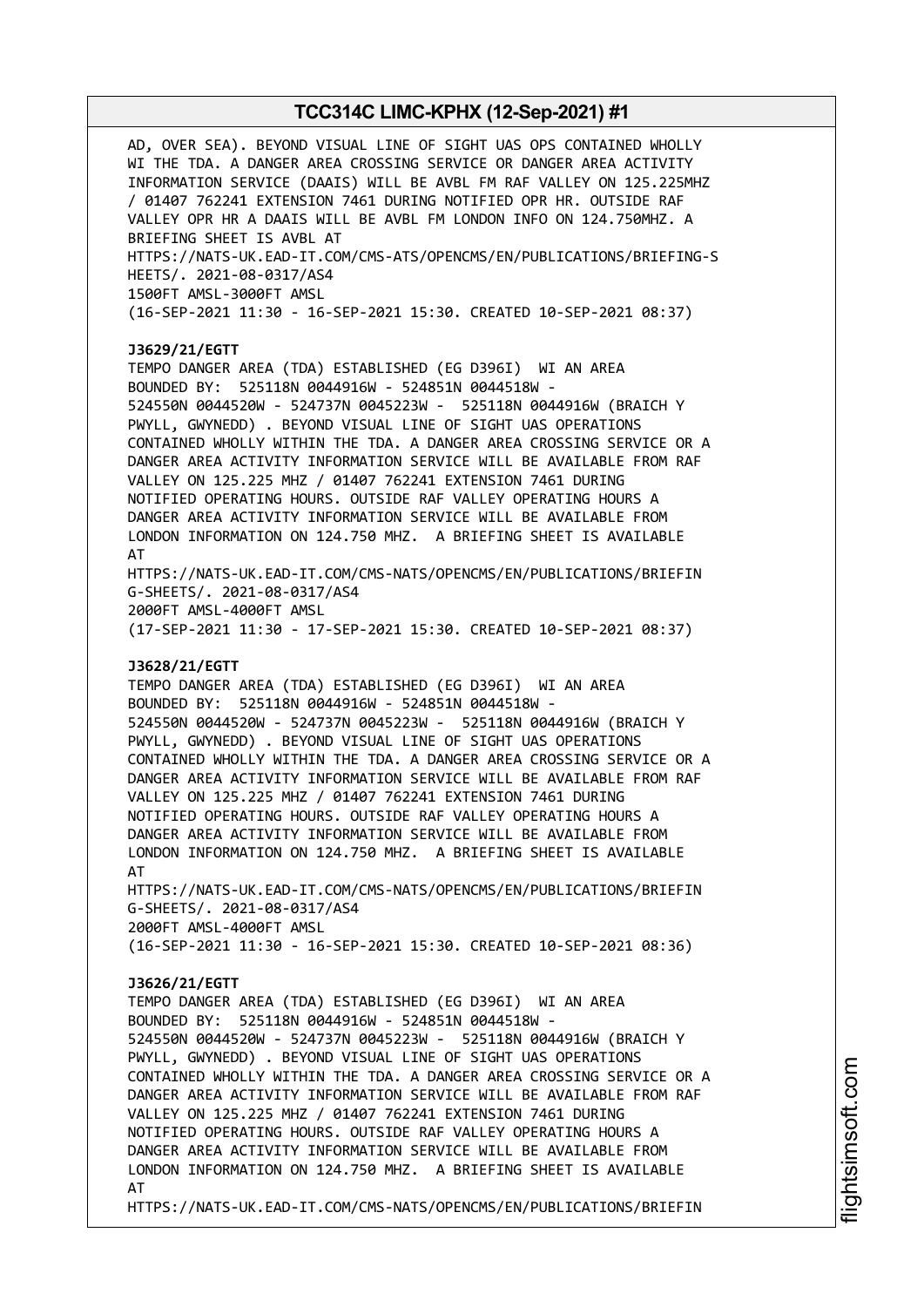G-SHEETS/. 2021-08-0317/AS4 2000FT AMSL-4000FT AMSL (15-SEP-2021 11:30 - 15-SEP-2021 15:30. CREATED 10-SEP-2021 08:35)

### **J3627/21/EGTT**

TEMPO DANGER AREA (TDA) EG D396F ESTABLISHED WI AN AREA BOUNDED BY: 530329N 0042425W - 525815N 0043508W - 525653N 0043248W - 530317N 0042026W - 530329N 0042425W. (SOUTH WEST OF CAERNARFON AD, OVER SEA). BEYOND VISUAL LINE OF SIGHT UAS OPS CONTAINED WHOLLY WI THE TDA. A DANGER AREA CROSSING SERVICE OR DANGER AREA ACTIVITY INFORMATION SERVICE (DAAIS) WILL BE AVBL FM RAF VALLEY ON 125.225MHZ / 01407 762241 EXTENSION 7461 DURING NOTIFIED OPR HR. OUTSIDE RAF VALLEY OPR HR A DAAIS WILL BE AVBL FM LONDON INFO ON 124.750MHZ. A BRIEFING SHEET IS AVBL AT HTTPS://NATS-UK.EAD-IT.COM/CMS-ATS/OPENCMS/EN/PUBLICATIONS/BRIEFING-S HEETS/. 2021-08-0317/AS4 1500FT AMSL-3000FT AMSL (15-SEP-2021 11:30 - 15-SEP-2021 15:30. CREATED 10-SEP-2021 08:35)

### **J3625/21/EGTT**

TEMPO DANGER AREA (TDA) ESTABLISHED (EG D396H) WI AN AREA BOUNDED BY: 525614N 0043925W - 525358N 0043534W - 524851N 0044518W - 525118N 0044916W - 525614N 0043925W. (VCY PENRHYN COLMON, GWYNEDD) . BEYOND VISUAL LINE OF SIGHT UAS OPERATIONS CONTAINED WHOLLY WITHIN THE TDA. A DANGER AREA CROSSING SERVICE OR A DANGER AREA ACTIVITY INFORMATION SERVICE WILL BE AVAILABLE FROM RAF VALLEY ON 125.225 MHZ / 01407 762241 EXTENSION 7461 DURING NOTIFIED OPERATING HOURS. OUTSIDE RAF VALLEY OPERATING HOURS A DANGER AREA ACTIVITY INFORMATION SERVICE WILL BE AVAILABLE FROM LONDON INFORMATION ON 124.750 MHZ. A BRIEFING SHEET IS AVAILABLE AT

HTTPS://NATS-UK.EAD-IT.COM/CMS-NATS/OPENCMS/EN/PUBLICATIONS/BRIEFIN G-SHEETS/. 2021-08-0317/AS4 2000FT AMSL-4000FT AMSL

(19-SEP-2021 11:30 - 19-SEP-2021 15:30. CREATED 10-SEP-2021 08:33)

### **J3624/21/EGTT**

TEMPO DANGER AREA (TDA) ESTABLISHED (EG D396H) WI AN AREA BOUNDED BY: 525614N 0043925W - 525358N 0043534W - 524851N 0044518W - 525118N 0044916W - 525614N 0043925W. (VCY PENRHYN COLMON, GWYNEDD) . BEYOND VISUAL LINE OF SIGHT UAS OPERATIONS CONTAINED WHOLLY WITHIN THE TDA. A DANGER AREA CROSSING SERVICE OR A DANGER AREA ACTIVITY INFORMATION SERVICE WILL BE AVAILABLE FROM RAF VALLEY ON 125.225 MHZ / 01407 762241 EXTENSION 7461 DURING NOTIFIED OPERATING HOURS. OUTSIDE RAF VALLEY OPERATING HOURS A DANGER AREA ACTIVITY INFORMATION SERVICE WILL BE AVAILABLE FROM LONDON INFORMATION ON 124.750 MHZ. A BRIEFING SHEET IS AVAILABLE AT HTTPS://NATS-UK.EAD-IT.COM/CMS-NATS/OPENCMS/EN/PUBLICATIONS/BRIEFIN G-SHEETS/. 2021-08-0317/AS4

2000FT AMSL-4000FT AMSL

(17-SEP-2021 11:30 - 17-SEP-2021 15:30. CREATED 10-SEP-2021 08:32)

#### **J3623/21/EGTT**

TEMPO DANGER AREA (TDA) ESTABLISHED (EG D396H) WI AN AREA BOUNDED BY: 525614N 0043925W - 525358N 0043534W - 524851N 0044518W - 525118N 0044916W - 525614N 0043925W. (VCY PENRHYN COLMON, GWYNEDD) . BEYOND VISUAL LINE OF SIGHT UAS OPERATIONS CONTAINED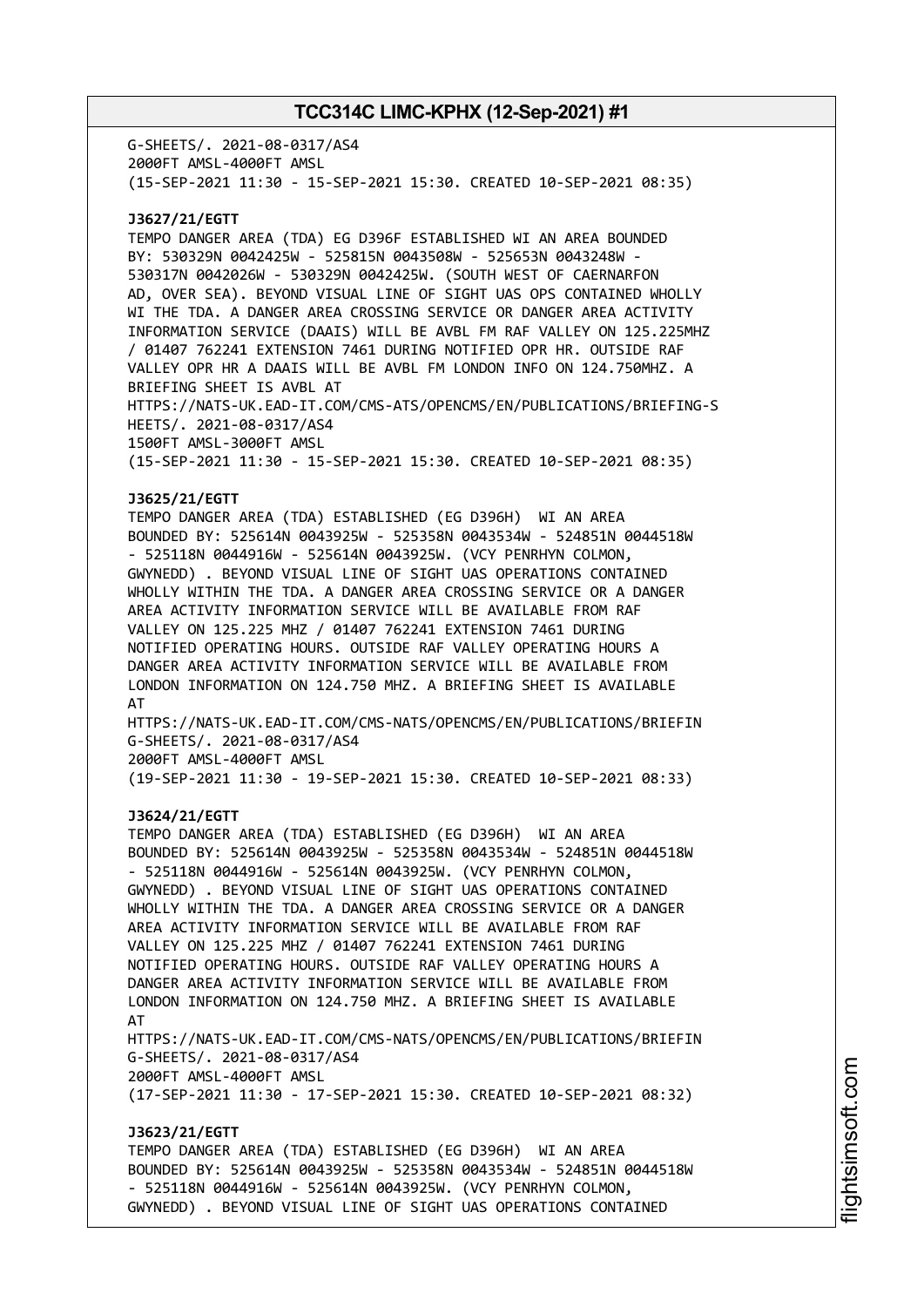WHOLLY WITHIN THE TDA. A DANGER AREA CROSSING SERVICE OR A DANGER AREA ACTIVITY INFORMATION SERVICE WILL BE AVAILABLE FROM RAF VALLEY ON 125.225 MHZ / 01407 762241 EXTENSION 7461 DURING NOTIFIED OPERATING HOURS. OUTSIDE RAF VALLEY OPERATING HOURS A DANGER AREA ACTIVITY INFORMATION SERVICE WILL BE AVAILABLE FROM LONDON INFORMATION ON 124.750 MHZ. A BRIEFING SHEET IS AVAILABLE AT HTTPS://NATS-UK.EAD-IT.COM/CMS-NATS/OPENCMS/EN/PUBLICATIONS/BRIEFIN G-SHEETS/. 2021-08-0317/AS4 2000FT AMSL-4000FT AMSL (16-SEP-2021 11:30 - 16-SEP-2021 15:30. CREATED 10-SEP-2021 08:31) **J3622/21/EGTT** TEMPO DANGER AREA (TDA) ESTABLISHED (EG D396H) WI AN AREA BOUNDED BY: 525614N 0043925W - 525358N 0043534W - 524851N 0044518W - 525118N 0044916W - 525614N 0043925W. (VCY PENRHYN COLMON, GWYNEDD) . BEYOND VISUAL LINE OF SIGHT UAS OPERATIONS CONTAINED WHOLLY WITHIN THE TDA. A DANGER AREA CROSSING SERVICE OR A DANGER AREA ACTIVITY INFORMATION SERVICE WILL BE AVAILABLE FROM RAF VALLEY ON 125.225 MHZ / 01407 762241 EXTENSION 7461 DURING NOTIFIED OPERATING HOURS. OUTSIDE RAF VALLEY OPERATING HOURS A DANGER AREA ACTIVITY INFORMATION SERVICE WILL BE AVAILABLE FROM LONDON INFORMATION ON 124.750 MHZ. A BRIEFING SHEET IS AVAILABLE AT HTTPS://NATS-UK.EAD-IT.COM/CMS-NATS/OPENCMS/EN/PUBLICATIONS/BRIEFIN G-SHEETS/. 2021-08-0317/AS4 2000FT AMSL-4000FT AMSL (15-SEP-2021 11:30 - 15-SEP-2021 15:30. CREATED 10-SEP-2021 08:31) **H6309/21/EGTT** CIVIL AIRCRAFT NOTIFICATION PROCEDURE - UNDERSLUNG LOADS WILL OPERATE LOW FLYING AREA 4 WI 2NM RADIUS OF PSN 520244N 0022050W, (SWINYARD HILL, WOCESTERSHIRE). MAX HEIGHT 500FT AGL. ACFT MAY BE RESTRICTED IN ABILITY TO MANOEUVRE AND UNABLE TO COMPLY WITH RAC OPS CTC 07810008481. 21/09/060/LFC SFC-1500FT AMSL 0700-1700 (14-SEP-2021 07:00 - 16-SEP-2021 17:00. CREATED 10-SEP-2021 08:04) **H6307/21/EGTT** CIVIL AIRCRAFT NOTIFICATION PROCEDURE - UNDERSLUNG LOADS WILL OPERATE LOW FLYING AREA 7. WI 2NM EITHER SIDE OF TRACK AND 2NM RADIUS OF 515420N 0031037W TO 515350N 0030759W, (CWMDU, POWYS). MAX HEIGHT 500FT AGL. ACFT MAY BE RESTRICTED IN ABILITY TO MANOEUVRE AND UNABLE TO COMPLY WITH RAC. OPS CTC 07442502437. 21/09/058/LFC SFC-2900FT AMSL 0700-1700 (13-SEP-2021 07:00 - 15-SEP-2021 17:00. CREATED 10-SEP-2021 07:12) **H6306/21/EGTT** CIVIL AIRCRAFT NOTIFICATION PROCEDURE - UNDERSLUNG LOADS WILL OPERATE LOW FLYING AREA 7 WI 2NM EITHER SIDE OF TRACK AND 2NM RADIUS OF 524851N 0034804W TO 524658N 0035106W, (LLANFACHRETH, GWYNEDD) . MAX HEIGHT 500FT AGL. ACFT MAY BE RESTRICTED IN ABILITY TO MANOEUVRE AND UNABLE TO COMPLY WITH RAC. OPS CTC 07775533504. 21/09/057/LFC SFC-3000FT AMSL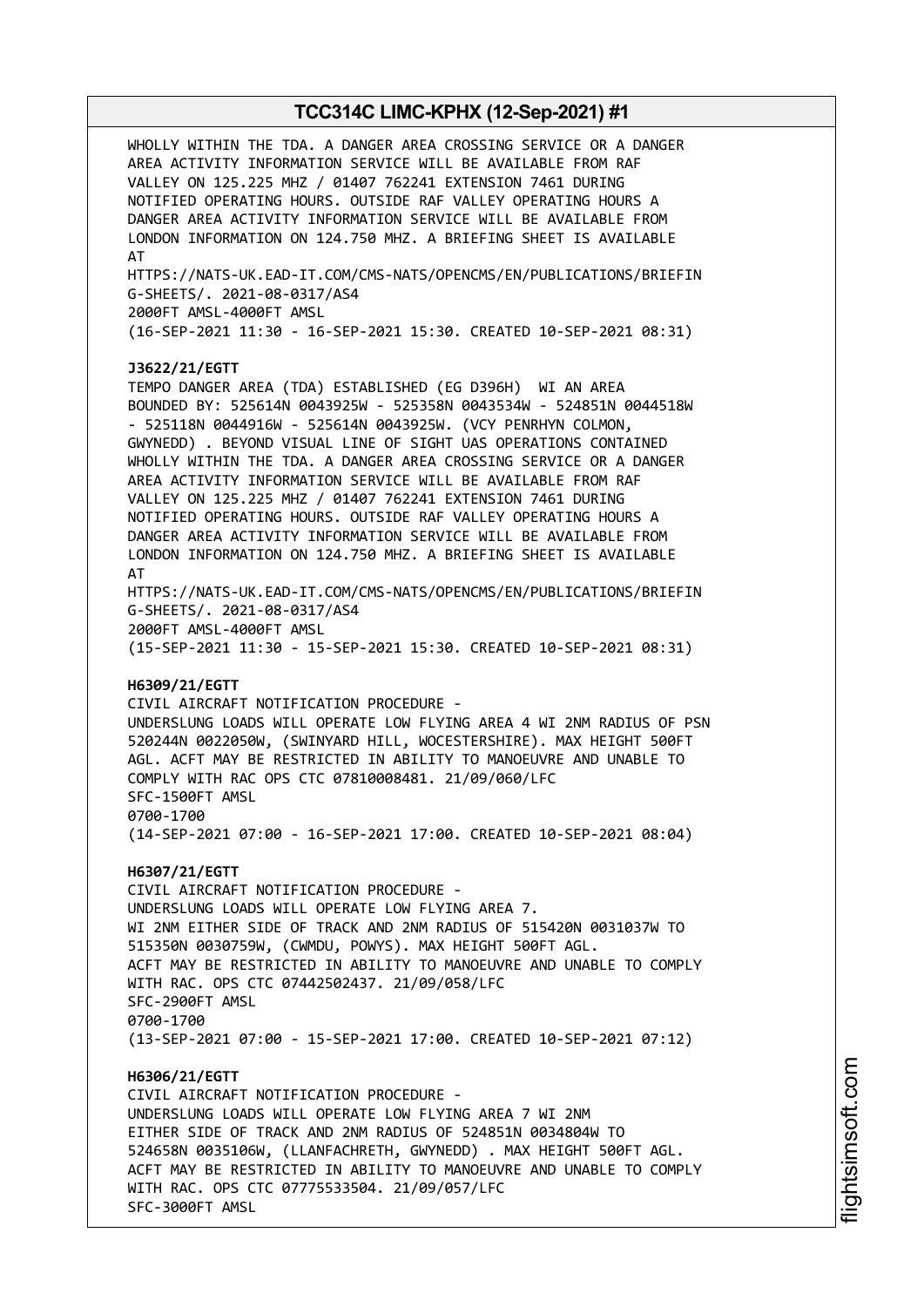(12-SEP-2021 11:00 - 12-SEP-2021 17:30. CREATED 10-SEP-2021 06:52) **H6299/21/EGTT** FLYPAST WI 2NM RADIUS 515740N 0025227W (PONTRILAS ARMY TRAINING AREA, HEREFORDSHIRE). 2021-09-0506/AS1 SFC-2500FT AMSL (18-SEP-2021 13:45 - 18-SEP-2021 14:45. CREATED 09-SEP-2021 15:28) **H6298/21/EGTT** FLYPAST WI 2NM RADIUS 531240N 0000721W (HORNCASTLE, LINCOLNSHIRE). 2021-09-0505/AS1 SFC-2300FT AMSL (18-SEP-2021 11:25 - 18-SEP-2021 12:25. CREATED 09-SEP-2021 15:28) **H6297/21/EGTT** FLYPAST WI 2NM RADIUS 532026N 0001503E (MABLETHORPE, LINCOLNSHIRE). 2021-09-0503/AS1 SFC-2100FT AMSL (18-SEP-2021 14:30 - 18-SEP-2021 15:35. CREATED 09-SEP-2021 15:28) **H6295/21/EGTT** FLYPAST WI 2NM RADIUS 545236N 0012851W (PENSHAW, SUNDERLAND) . 2021-09-0500/AS1 SFC-2300FT AMSL (18-SEP-2021 13:50 - 18-SEP-2021 14:50. CREATED 09-SEP-2021 15:19) **H6294/21/EGTT** FLYPAST WI 2NM RADIUS 533942N 0023846W (CHORLEY, LANCASHIRE). 2021-09-0497/AS1 SFC-2700FT AMSL (18-SEP-2021 11:25 - 18-SEP-2021 12:25. CREATED 09-SEP-2021 15:13) **H6291/21/EGTT** FLYPAST WI 2NM RADIUS 540419N 0015950W (GRASSINGTON, NORTH YORKSHIRE). 2021-09-0495/AS1 SFC-3200FT AMSL 18 1330-1430, 19 1410-1510 (18-SEP-2021 13:30 - 19-SEP-2021 15:10. CREATED 09-SEP-2021 15:07) **H6288/21/EGTT** FLYPAST WI 2NM RADIUS 530123N 0021042W (STOKE-ON-TRENT, STAFFORDSHIRE). 2021-09-0481/AS1 SFC-2500FT AMSL (18-SEP-2021 11:10 - 18-SEP-2021 12:15. CREATED 09-SEP-2021 14:06) **H6287/21/EGTT** FLYING OF LARGE MODEL ACFT WI 0.5NM RADIUS OF 534828N 0025641W (WEETON, LANCASHIRE). FOR INFO CONTACT 07591 561535 OR 07906 541357. 2020-05-0215/AS2. SFC-1700FT AMSL MON-FRI 1000-2000, SAT SUN 1100-1800 (31-OCT-2021 11:00 - 31-DEC-2021 20:00. CREATED 09-SEP-2021 12:21) **H6286/21/EGTT** FLYING OF LARGE MODEL ACFT WI 0.5NM RADIUS OF 534828N 0025641W (WEETON, LANCASHIRE). FOR INFO CONTACT 07591 561535 OR 07906 541357. 2020-05-0215/AS2. SFC-1700FT AMSL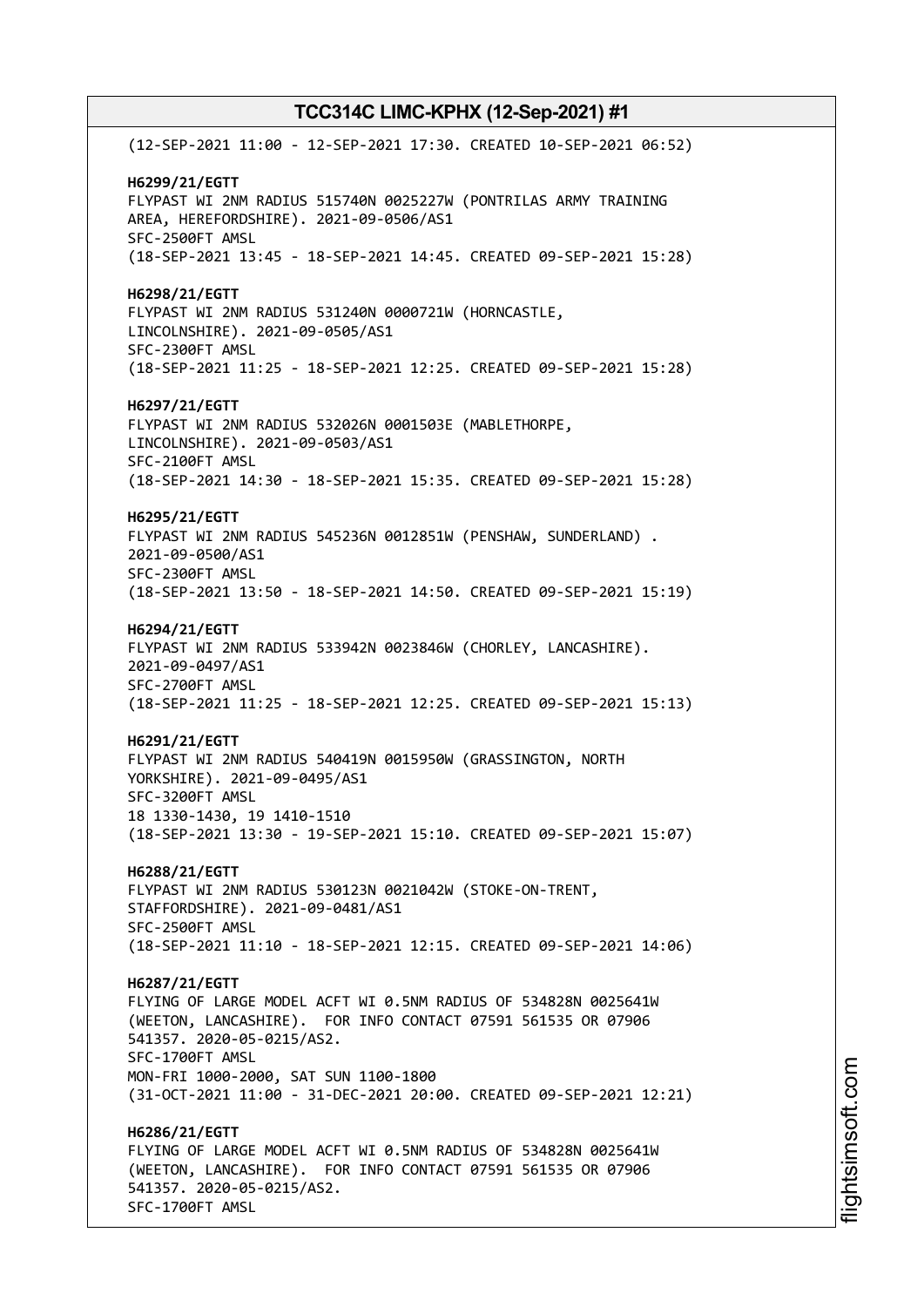MON-FRI 0900-1900, SAT SUN 1000-1700 (10-SEP-2021 09:00 - 30-OCT-2021 17:00. CREATED 09-SEP-2021 12:14) **K0389/21/EGTT** UNLIT CRANE POSITION 520248N 0001352W (LANGFORD, BEDFORDSHIRE) IN LOW FLYING AREA 4 AND NIGHT SECTOR 4C. HGT 410FT AMSL (160FT AGL). 21/09/051/LFTP (14-SEP-2021 05:30 - 14-SEP-2021 23:00. CREATED 09-SEP-2021 11:57) **H6281/21/EGTT** FILMING ON THE GROUND WILL TAKE PLACE IN LOW FLYING AREA 11 WI 1NM RADIUS OF PSN 540746N 0005422W (CONEYSTHORPE, NORTH YORKSHIRE). MILITARY AIRCRAFT SHALL AVOID THE AREA BETWEEN SFC TO 2000FT AGL. 21/09/040/LFTP SFC-2380FT AMSL 0700-2359 (09-SEP-2021 11:55 - 08-OCT-2021 23:59. CREATED 09-SEP-2021 11:56) **H6276/21/EGTT** FLYING OF LARGE MODEL ACFT WI 0.5NM RADIUS 521200N 0002132W (COLESDEN, BEDFORD). FOR INFO 07876 200320. 2019-06-0836/AS2. SFC-1400FT AMSL SEP 27-OCT 30 0800-SS PLUS30, OCT 31-DEC 26 0900-SS PLUS30 (27-SEP-2021 08:00 - 26-DEC-2021 16:24. CREATED 09-SEP-2021 10:24) **H6275/21/EGTT** FLYPAST WI 2NM RADIUS 532817N 0003451W (KIRTON-IN-LINDSEY, LINCOLNSHIRE). 2021-09-0473/AS1 SFC-2300FT AMSL (18-SEP-2021 17:30 - 18-SEP-2021 18:30. CREATED 09-SEP-2021 10:20) **H6272/21/EGTT** FLYPAST WI 2NM RADIUS 530821N 0004537W (COLLINGHAM, NOTTINGHAMSHIRE). 2021-09-0477/AS1 SFC-2200FT AMSL (18-SEP-2021 10:50 - 18-SEP-2021 11:50. CREATED 09-SEP-2021 10:18) **B2226/21/EGTT** GNSS(GPS)SIGNAL AND RADIO FREQUENCY JAMMING (UAV CONTROL FREQUENCIES). JAMMERS LOCATED WI 2.6NM RADIUS PSN 545021N 0045550W (WEST FREUGH, DUMFRIES AND GALLOWAY). ACTIVITY MAY AFFECT ACFT WI 52NM UP TO 40,000FT AMSL OR ABOVE (ALL DIRECTIONS). MAY ALSO AFFECT AIRBORNE ELECTRONIC SITUATIONAL AWARENESS DEVICES AND UAV CONTROL. NOT TO EXCEED 2 MINUTE DURATION. GNSS(GPS) RECEIVERS MAY SUFFER INTERMITTENT / TOTAL FAILURE OR GIVE INCORRECT POSITION INFO. SOME ELECTRONIC SITUATIONAL AWARENESS DEVICES AND UAV SYSTEMS MAY SUFFER INTERMITTENT / TOTAL FAILURE OR GIVE INCORRECT NOTIFICATION. FOR INFO/CEASE JAMMING 01776 888932 / 01776 888930. 2021-07-0496/AS4 0730-1500 (10-SEP-2021 07:30 - 04-OCT-2021 15:00. CREATED 09-SEP-2021 10:18) **H6271/21/EGTT** FLYPAST WI 2NM RADIUS 524353N 0014320W (ALREWAS, STAFFORDSHIRE). 2021-09-0454/AS1 SFC-2300FT AMSL (18-SEP-2021 13:30 - 18-SEP-2021 14:30. CREATED 09-SEP-2021 10:18)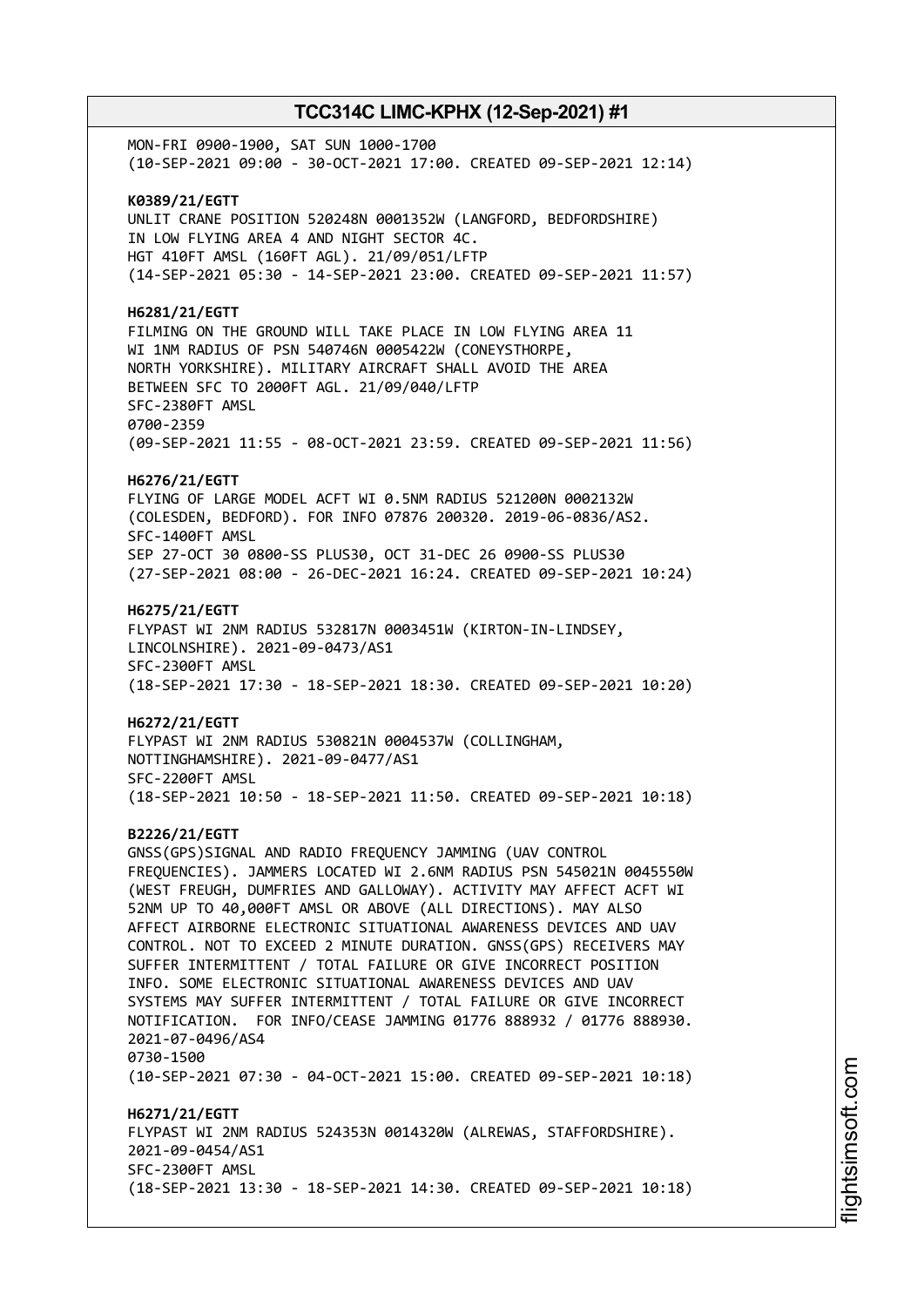**H6270/21/EGTT** FLYPAST WI 2NM RADIUS 504138N 0021429W (BOVINGTON, DORSET). 2021-09-0450/AS1 SFC-2300FT AMSL 17 1140-1240, 18 1310-1410, 19 1340-1440 (17-SEP-2021 11:40 - 19-SEP-2021 14:40. CREATED 09-SEP-2021 10:17) **H6269/21/EGTT** FLYPAST WI 2NM RADIUS 513630N 0013805W (SHRIVENHAM, OXFORDSHIRE). 2021-09-0439/AS1 SFC-2400FT AMSL (17-SEP-2021 12:00 - 17-SEP-2021 13:00. CREATED 09-SEP-2021 09:55) **H6256/21/EGTT** FLYPAST WI 2NM RADIUS 520230N 0002148W (CHICKSANDS, SHEFFORD, BEDFORDSHIRE). 2021-09-0416/AS1 SFC-2200FT AMSL (16-SEP-2021 17:10 - 16-SEP-2021 18:10. CREATED 09-SEP-2021 09:48) **H6252/21/EGTT** FLYPAST WI 2NM RADIUS 513711N 0002434W (NORTHWOOD, LONDON). 2021-09-0403/AS1 SFC-2200FT AMSL (16-SEP-2021 17:30 - 16-SEP-2021 18:30. CREATED 09-SEP-2021 09:47) **H6251/21/EGTT** FLYPAST WI 2NM RADIUS 523933N 0014611W (WHITTINGTON, STAFFORDSHIRE). 2021-09-0401/AS1 SFC-2000FT AMSL (16-SEP-2021 17:30 - 16-SEP-2021 18:30. CREATED 09-SEP-2021 09:46) **K0388/21/EGTT** (OBSTRUCTION, STRUNG WIRES) POSITION 502349N 0034604W WI 2NM RADIUS IN LOW FLYING AREA 2 AND NIGHT ROTARY REGION 2 HGT 800FT AMSL (200FT AGL) UNLIT. 21/09/050/LFTP (09-SEP-2021 09:45 - 09-OCT-2021 23:59. CREATED 09-SEP-2021 09:36) **H6246/21/EGTT** SEARCHLIGHT DISPLAY WI 0.5NM RADIUS 520500N 0021851W (MALVERN, WORCESTERSHIRE). FOR INFO 07894 851046. 2021-09-0445/AS2 SFC-UNL 1900-2300 (10-SEP-2021 19:00 - 12-SEP-2021 23:00. CREATED 09-SEP-2021 09:10) **H6243/21/EGTT** FLYPAST WI 2NM RADIUS 524944N 0020537W (STAFFORD, STAFFORDSHIRE). 2021-09-0394/AS1 SFC-2500FT AMSL (16-SEP-2021 17:25 - 16-SEP-2021 18:25. CREATED 09-SEP-2021 09:09) **H6238/21/EGTT** LASER DISPLAY WI 0.5NM 515337N 0022200W (TIBBERTON, GLOUCESTERSHIRE). FOR INFO 07787 724461. 2021-09-0355/AS2 SFC-UNL 1800-2300 (10-SEP-2021 18:00 - 12-SEP-2021 23:00. CREATED 09-SEP-2021 09:05) **H6230/21/EGTT**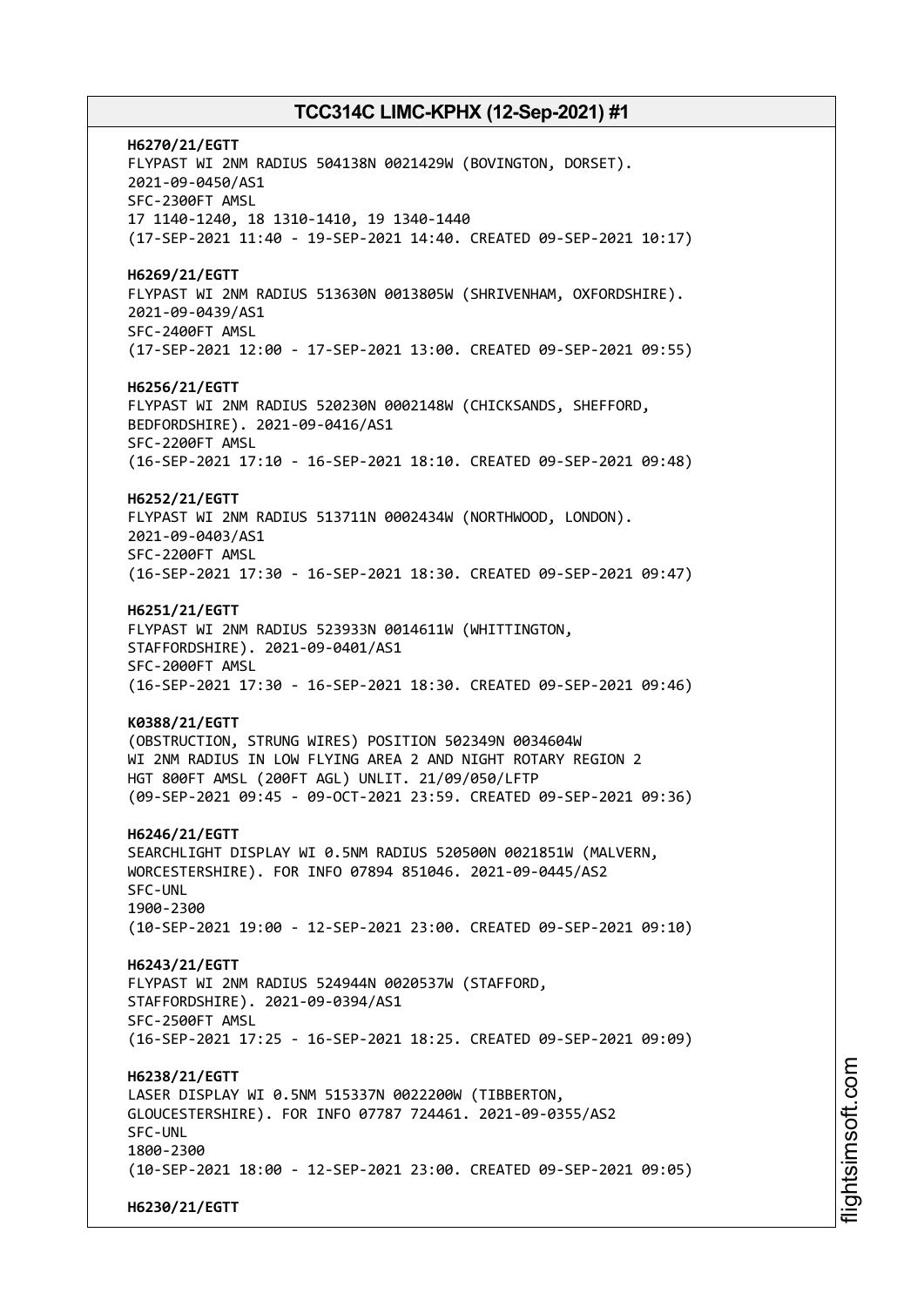UAS SWARM COMPRISED OF 50 UAS OPR WI 0.5NM RADIUS OF 534906N 0015836W (OXENHOPE, WEST YORKSHIRE). MAX HGT 400FT AGL. FOR INFO 07478 353853. 2021-09-0330/AS2 SFC-1500FT AMSL 1200-0400 (09-SEP-2021 12:00 - 13-SEP-2021 04:00. CREATED 09-SEP-2021 08:45) **B2223/21/EGTT** TRENT DVOR/DME TNT FREQ 115.70MHZ CHANNEL 104X BOTH U/S (15-SEP-2021 22:00 - 16-SEP-2021 06:00. CREATED 09-SEP-2021 08:39) **J3604/21/EGTT** RESTRICTED AREA (TEMPORARY) AT (NEWORT, ISLE OF WIGHT). FOR A RED ARROWS DISPLAY WI 6NM RADIUS 504229N 0011714W. AREA ESTABLISHED UNDER ARTICLE 239 OF THE AIR NAVIGATION ORDER 2016. AIC M 065/2021 AS AMENDED BY NOTAM REFERS. 2021-09-0122/AS1 SFC-5500FT AMSL (16-SEP-2021 15:55 - 16-SEP-2021 16:35. CREATED 09-SEP-2021 08:14) **J3603/21/EGTT** TEMPO DANGER AREA (TDA) ESTABLISHED (EG D095) WI AREA BOUNDED BY STRAIGHT LINES JOINING 504115N 0011437E - 504018N 0011441E - 503949N 0011445E - 503921N 0011452E - 503810N 0011459E - 503706N 0011509E - 503618N 0011449E - 503529N 0011435E - 503439N 0011425E - 502919N 0010000E - 503540N 0010000E - 504115N 0011437E (ENGLISH CHANNEL). BEYOND VISUAL LINE OF SIGHT UAS OPERATIONS CONTAINED WHOLLY WITHIN THE TDA. A DANGER AREA ACTIVITY INFORMATION SERVICE (DAAIS) WILL BE AVAILABLE FROM LONDON INFORMATION 124.600 MHZ AND LILLE INFORMATION 120.275 MHZ. UK AIC Y050/2021 WITH ASSOCIATED CHANGES BY B SERIES NOTAM REFERS. FRENCH AIP SUP 080/21 REFERS. SEE FUTHER FRENCH ISSUED NOTAMS FOR ASSOCIATED FRENCH AIRSPACE RESTRICTIONS AND TEMPO DANGER AREA. 2021-04-0275/AS2 SFC-1500FT AMSL (17-SEP-2021 06:00 - 17-SEP-2021 16:00. CREATED 09-SEP-2021 08:03) **J3602/21/EGTT** TEMPO DANGER AREA (TDA) ESTABLISHED (EG D095) WI AREA BOUNDED BY STRAIGHT LINES JOINING 504115N 0011437E - 504018N 0011441E - 503949N 0011445E - 503921N 0011452E - 503810N 0011459E - 503706N 0011509E - 503618N 0011449E - 503529N 0011435E - 503439N 0011425E - 502919N 0010000E - 503540N 0010000E - 504115N 0011437E (ENGLISH CHANNEL). BEYOND VISUAL LINE OF SIGHT UAS OPERATIONS CONTAINED WHOLLY WITHIN THE TDA. A DANGER AREA ACTIVITY INFORMATION SERVICE (DAAIS) WILL BE AVAILABLE FROM LONDON INFORMATION 124.600MHZ AND LILLE INFORMATION 120.275MHZ. UK AIC Y050/2021 WITH ASSOCIATED CHANGES BY B SERIES NOTAM REFERS. FRENCH AIP SUP 080/21 REFERS. SEE FUTHER FRENCH ISSUED NOTAMS FOR ASSOCIATED FRENCH AIRSPACE RESTRICTIONS AND TEMPO DANGER AREA. 2021-04-0275/AS2 SFC-1500FT AMSL (16-SEP-2021 06:00 - 16-SEP-2021 16:00. CREATED 09-SEP-2021 08:03) **J3601/21/EGTT** TEMPO DANGER AREA (TDA) ESTABLISHED (EG D095) WI AREA BOUNDED BY STRAIGHT LINES JOINING 504115N 0011437E - 504018N 0011441E - 503949N 0011445E - 503921N 0011452E - 503810N 0011459E -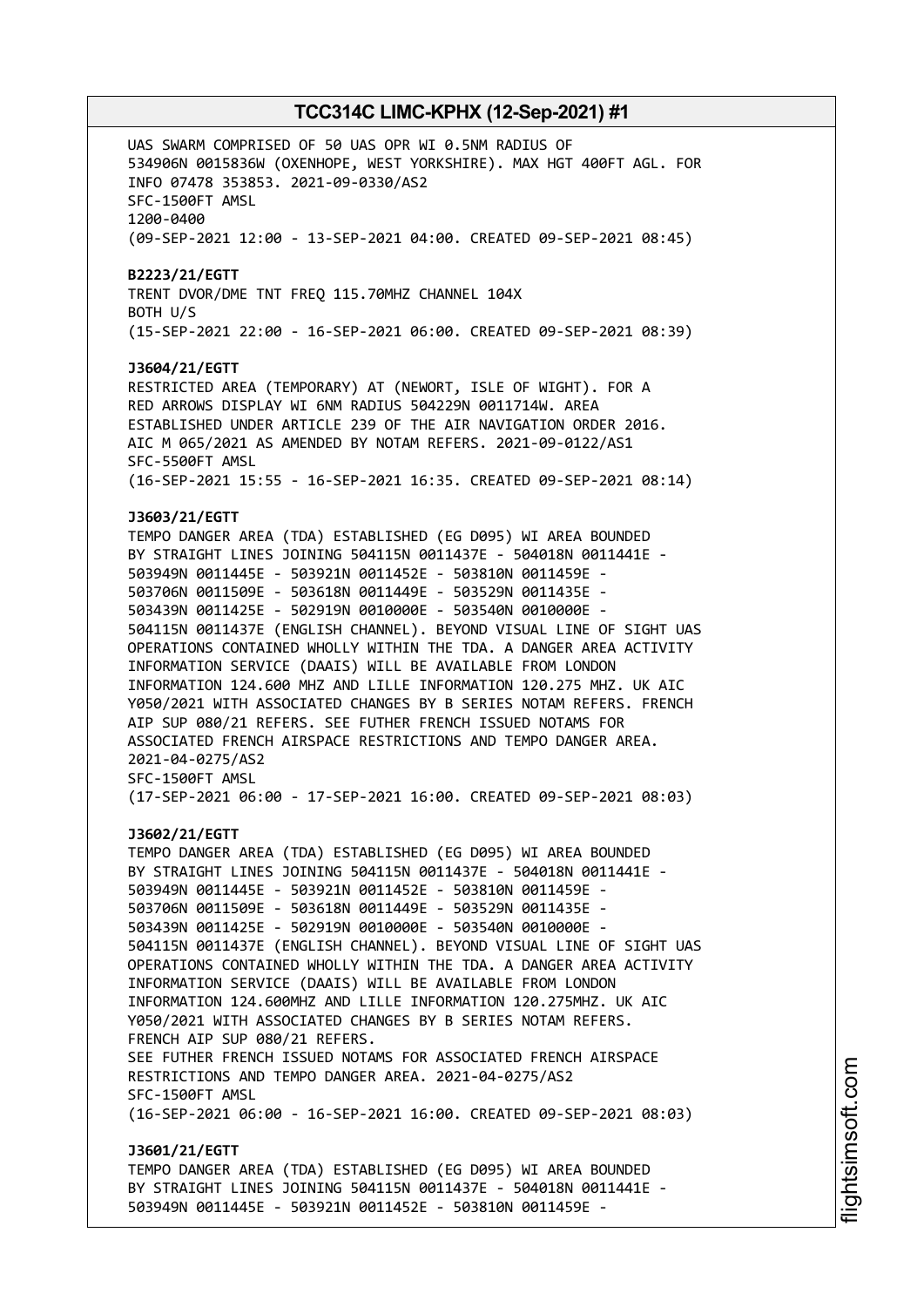503706N 0011509E - 503618N 0011449E - 503529N 0011435E - 503439N 0011425E - 502919N 0010000E - 503540N 0010000E - 504115N 0011437E (ENGLISH CHANNEL). BEYOND VISUAL LINE OF SIGHT UAS OPERATIONS CONTAINED WHOLLY WITHIN THE TDA. A DANGER AREA ACTIVITY INFORMATION SERVICE (DAAIS) WILL BE AVAILABLE FROM LONDON INFORMATION 124.600 MHZ AND LILLE INFORMATION 120.275 MHZ. UK AIC Y050/2021 WITH ASSOCIATED CHANGES BY B SERIES NOTAM REFERS. FRENCH AIP SUP 080/21 REFERS. SEE FUTHER FRENCH ISSUED NOTAMS FOR ASSOCIATED FRENCH AIRSPACE RESTRICTIONS AND TEMPO DANGER AREA. 2021-04-0275/AS2 SFC-1500FT AMSL (13-SEP-2021 06:00 - 13-SEP-2021 16:00. CREATED 09-SEP-2021 08:01) **J3600/21/EGTT** TEMPO DANGER AREA (TDA) ESTABLISHED (EG D095) WI AREA BOUNDED BY STRAIGHT LINES JOINING 504115N 0011437E - 504018N 0011441E - 503949N 0011445E - 503921N 0011452E - 503810N 0011459E - 503706N 0011509E - 503618N 0011449E - 503529N 0011435E - 503439N 0011425E - 502919N 0010000E - 503540N 0010000E - 504115N 0011437E (ENGLISH CHANNEL). BEYOND VISUAL LINE OF SIGHT UAS OPERATIONS CONTAINED WHOLLY WITHIN THE TDA. A DANGER AREA ACTIVITY INFORMATION SERVICE (DAAIS) WILL BE AVAILABLE FROM LONDON INFORMATION 124.600MHZ AND LILLE INFORMATION 120.275MHZ. UK AIC Y050/2021 WITH ASSOCIATED CHANGES BY B SERIES NOTAM REFERS. FRENCH AIP SUP 080/21 REFERS. SEE FUTHER FRENCH ISSUED NOTAMS FOR ASSOCIATED FRENCH AIRSPACE RESTRICTIONS AND TEMPO DANGER AREA. 2021-04-0275/AS2 SFC-1500FT AMSL (14-SEP-2021 06:00 - 14-SEP-2021 16:00. CREATED 09-SEP-2021 08:01) **J3599/21/EGTT** TEMPO DANGER AREA (TDA) ESTABLISHED (EG D095) WI AREA BOUNDED BY STRAIGHT LINES JOINING 504115N 0011437E - 504018N 0011441E - 503949N 0011445E - 503921N 0011452E - 503810N 0011459E - 503706N 0011509E - 503618N 0011449E - 503529N 0011435E - 503439N 0011425E - 502919N 0010000E - 503540N 0010000E - 504115N 0011437E (ENGLISH CHANNEL). BEYOND VISUAL LINE OF SIGHT UAS OPERATIONS CONTAINED WHOLLY WITHIN THE TDA. A DANGER AREA ACTIVITY INFORMATION SERVICE (DAAIS) WILL BE AVAILABLE FROM LONDON INFORMATION 124.600MHZ AND LILLE INFORMATION 120.275MHZ. UK AIC Y050/2021 WITH ASSOCIATED CHANGES BY B SERIES NOTAM REFERS. FRENCH AIP SUP 080/21 REFERS. SEE FUTHER FRENCH ISSUED NOTAMS FOR ASSOCIATED FRENCH AIRSPACE RESTRICTIONS AND TEMPO DANGER AREA. 2021-04-0275/AS2 SFC-1500FT AMSL (15-SEP-2021 06:00 - 15-SEP-2021 16:00. CREATED 09-SEP-2021 07:59) **H6224/21/EGTT** MULTIPLE FAST JET ACFT WILL OPR FIGHTER CTL TRAINING NON-SEGREGATED WI 4 AREAS BOUNDED BY: AREA 1: 510118N 0043133W - 510100N 0055000W - 512100N 0054100W - 514000N 0051900W - 514700N 0045800W - 514600N 0043200W - 510118N 0043133W. AREA 2: 510118N 0043133W - 502300N 0043200W - 502000N 0051100W - 504400N 0054100W - 510000N 0054800W - 510100N 0055000W - 510118N 0043133W. AREA 3: 510118N 0043133W - 514600N 0043200W - 513600N 0034300W - 510100N 0033700W - 510118N 0043133W.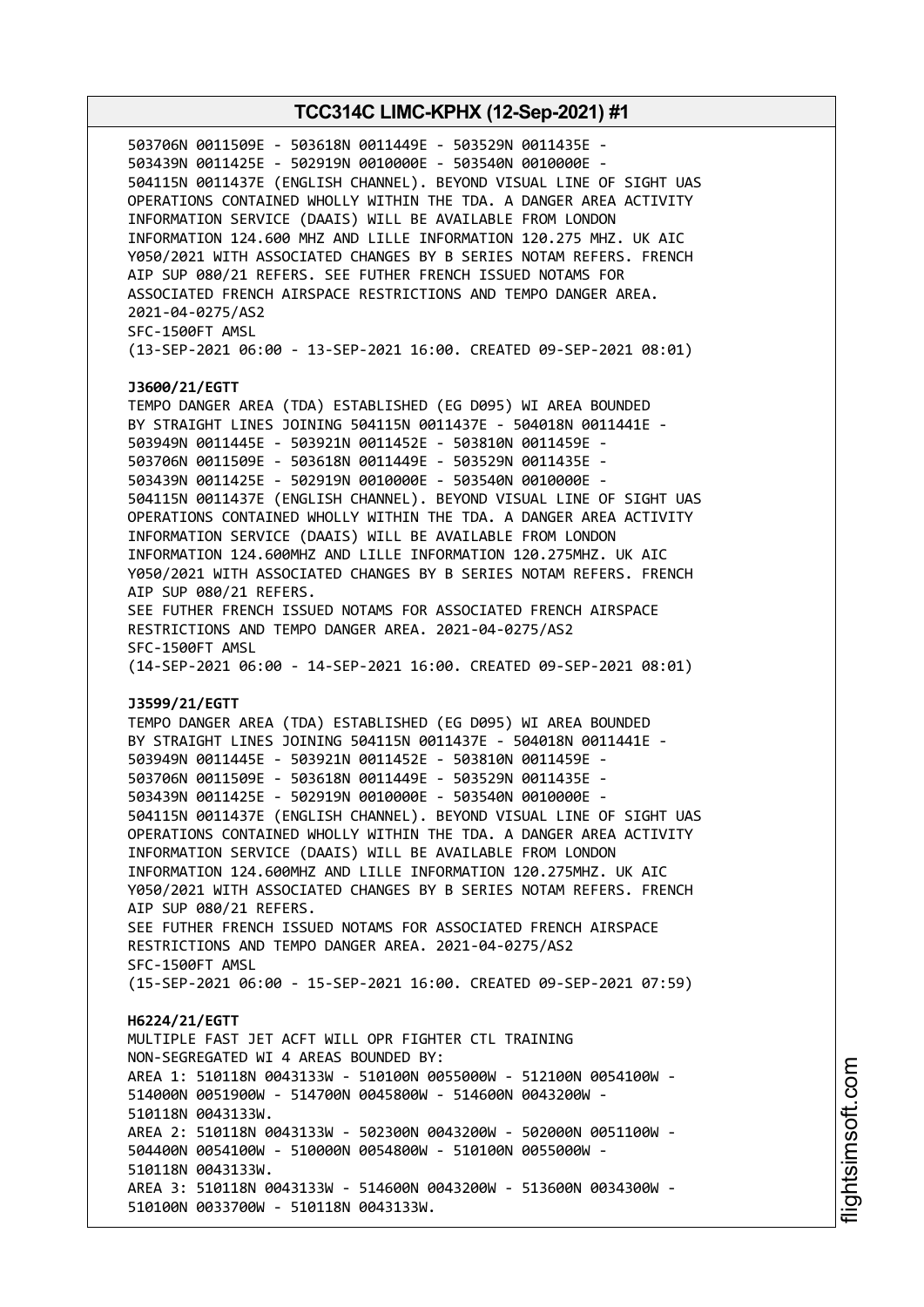AREA 4: 510118N 0043133W - 510100N 0033700W - 502700N 0034300W - 502300N 0043200W - 510118N 0043133W. FOR INFO 01935 452335. 2021-09-0523/CIV1 FL100-FL350 13-16 0700-1630, 17 0700-1400 (13-SEP-2021 07:00 - 17-SEP-2021 14:00. CREATED 09-SEP-2021 07:38) **F0870/21/EGTT** DANGER AREA EG D509 CAMPBELTOWN ACTIVATED SFC-22000FT AMSL (09-OCT-2021 19:00 - 10-OCT-2021 12:00. CREATED 08-SEP-2021 19:02) **H6214/21/EGTT** PJE. PARACHUTE DISPLAY WI 2NM RADIUS: 525242N 0004608W (KNIPTON, LEICESTERSHIRE). DROP HGT SUBJ ATC CLR. FOR INFO 07936 295682. 2021-09-0493/AS3. SFC-14000FT AMSL 1500-1900 (13-SEP-2021 15:00 - 17-SEP-2021 19:00. CREATED 08-SEP-2021 16:28) **H6206/21/EGTT** UNMANNED CAPTIVE BALLOON IN LOW FLYING AREA 1B AND NIGHT ROTARY REGION 1 WI 1NM RADIUS OF PSN 511730N 0005446W (PRIORY HEALTHCARE, WINCHFIELD) MAX HEIGHT 200FT AGL. 21/09/049/LFTP SFC-520FT AMSL 0800-2100 (10-SEP-2021 08:00 - 30-OCT-2021 21:00. CREATED 08-SEP-2021 12:14) **J3579/21/EGTT** RESTRICTED AREA (TEMPORARY) FOR THE IOW MUSIC FESTIVAL AND ASSOCIATED TEMPO HEL PAD AT ISLE OF WIGHT. RESTRICTION OF FLYING REGULATIONS MADE UNDER ARTICLE 239 OF THE AIR NAVIGATION ORDER 2016. AIC M077/2021, WHICH INCLUDES A CHART, WILL REFER. NO ACFT IS TO FLY WITHIN AREA BOUNDED BY CIRCLE RADIUS 2NM CENTRED AT 504318N 0011557W EXCEPT ACFT FLYING WITH THE PERMISSION OF THE FESTIVAL AIRSPACE CO-ORDINATOR CONTACTABLE ON 0330-2210662 OR 0330 1113635. AR 2021-09-0020-AS6. SFC-2500FT AMSL (15-SEP-2021 07:00 - 20-SEP-2021 11:00. CREATED 08-SEP-2021 10:58) **D1262/21/EGTT** DANGER AREA EG D307 DONNA NOOK DEACTIVATED SFC-20000FT AMSL (13-SEP-2021 08:00 - 13-SEP-2021 11:00. CREATED 08-SEP-2021 10:11) **K0387/21/EGTT** UNLIT CRANE POSITION 512021N 0000648W (PURLEY, CROYDON) IN THE THAMES VALLEY AVOIDANCE AREA DAY AND NIGHT HGT 358FT AMSL (220FT AGL). 21/09/047/LFTP (13-SEP-2021 05:30 - 04-NOV-2021 23:59. CREATED 08-SEP-2021 09:21) **F0863/21/EGTT** DANGER AREA EG D509 CAMPBELTOWN ACTIVATED SFC-22000FT AMSL (17-SEP-2021 07:00 - 18-SEP-2021 12:00. CREATED 07-SEP-2021 21:43) **B2215/21/EGTT**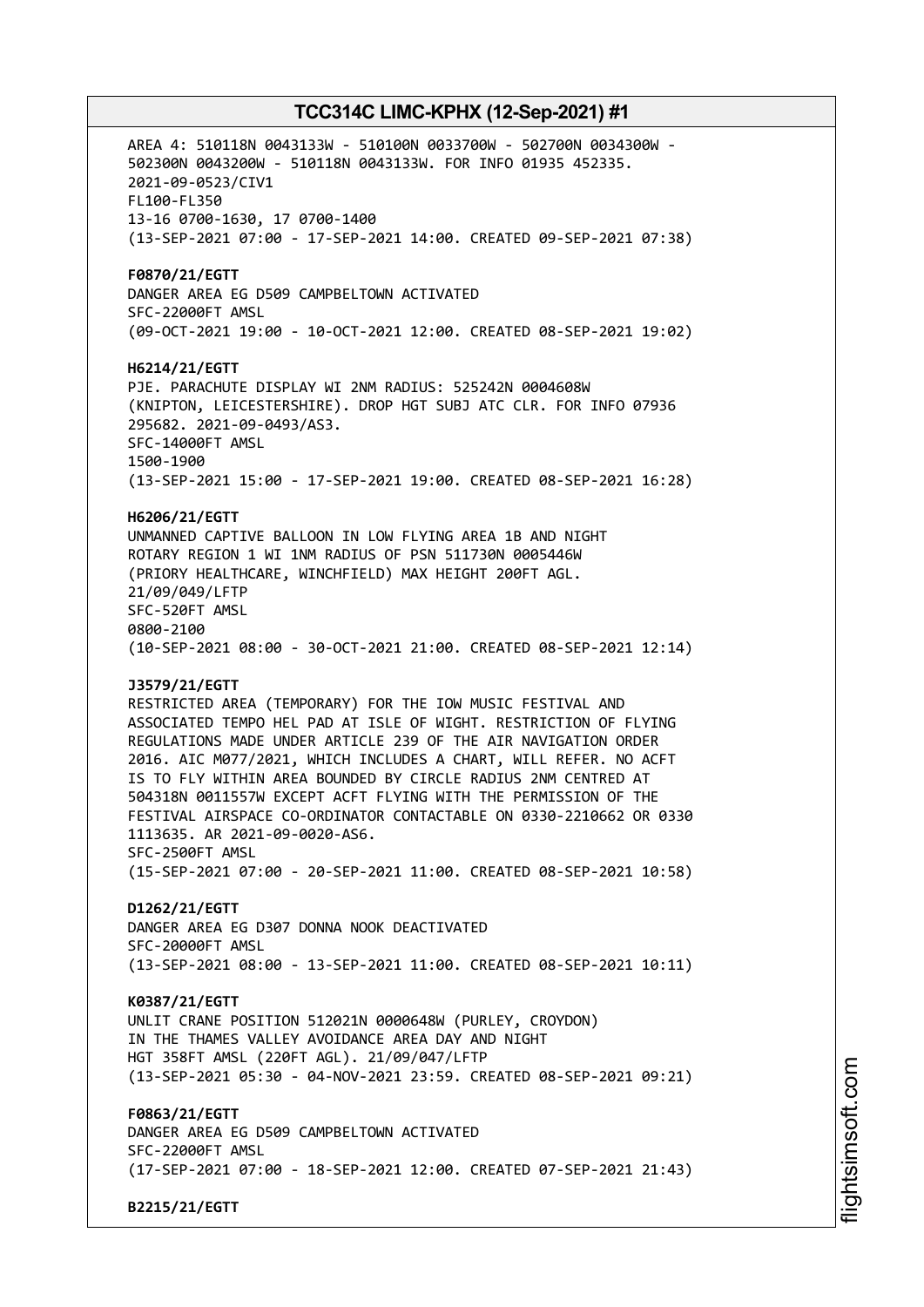THERE WILL BE A FULL CHANNEL OUTAGE OF THAMES RADAR FREQ 132.7MHZ FOR APRX 30 MIN. DURING THE OUTAGE, ALTN FREQ 127.525MHZ SHALL BE USED. (14-SEP-2021 10:00 - 14-SEP-2021 11:00. CREATED 07-SEP-2021 14:34) **K0386/21/EGTT** LIT CRANE POSITION 534943N 0013623W (NORMAN TOWERS, YORKSHIRE) IN LOW FLYING AREA 8, LEEDS/BRADFORD AVOIDANCE AREA DAY AND NIGHT AND NIGHT SECTOR 3A. HGT 460FT AMSL (171FT AGL). 21/09/046/LFTP (09-SEP-2021 05:30 - 28-SEP-2021 23:59. CREATED 07-SEP-2021 14:16) **K0384/21/EGTT** UNLIT CRANE POSITION 513214N 0014344W (MARLBOROUGH ROAD, SWINDON) IN LOW FLYING AREA 1A, 1C, 2 AND NIGHT ROTARY REGION 1 AND 2 HGT 540FT AMSL (144FT AGL). 21/09/044/LFTP (13-SEP-2021 05:30 - 30-OCT-2021 23:59. CREATED 07-SEP-2021 13:17) **J3566/21/EGTT** THE FOLLOWING DETAILS IN AIC M065/2021 RESTRICTION OF FLYING REGULATION: JET FORMATION DISPLAY TEAM SITES 8 AUGUST - 12 SEPTEMBER 2021 ARE INCORRECT. IN THE TITLE, USERS ARE REQUESTED TO DELETE: 12 SEPTEMBER 2021 AND ADD: 16 SEPTEMBER 2021. IN TABLE 1, ADD: NEWPORT, ISLE OF WIGHT, 5,500FT AMSL, 504229N 0011714W, 16 SEPTEMBER 2021. SFC-UNL (07-SEP-2021 13:00 - 16-SEP-2021 21:00. CREATED 07-SEP-2021 12:56) **H6141/21/EGTT** UNMANNED CAPTIVE BALLOON IN LOW FLYING AREA 18 AND BOURNEMOUTH, SOUTHAMPTON AND ISLE OF WIGHT. 1NM RADIUS OF PSN 505601N 0012347W (HIGHFIELD CAMPUS, SOUTHAMPTON) MAX HEIGHT 32FT AGL. 21/09/041/LFTP SFC-310FT AMSL 0700-1700 (10-SEP-2021 07:00 - 12-SEP-2021 17:00. CREATED 07-SEP-2021 11:42) **K0383/21/EGTT** LIT CRANE POSITION 523044N 0014717W (ORTON WAY, WEST MIDLANDS) IN LOW FLYING AREA 8, BIRMINGHAM AVOIDANCE AREA DAY AND NIGHT AND NIGHT SECTOR 5F. HGT 380FT AMSL (110FT AGL). 21/09/039/LFTP (08-SEP-2021 05:30 - 04-NOV-2021 23:59. CREATED 07-SEP-2021 10:48) **H6136/21/EGTT** HOT AIR BALLOON EVENT AT 511111N 0021620W (LONGLEAT, WARMINSTER,WILTSHIRE). UP TO 45 HOT AIR BALLOONS MAY PARTICIPATE DURING EACH PERIOD AND MAY BE FOUND UP TO 3NM DOWNWIND OF THE LAUNCH SITE. UP TO 45 TETHERED BALLOONS EXPECTED FOR NIGHT ACTIVITY. PILOTS ARE REQUESTED TO EXER CTN IN THE VCY. CONTROLLED AIRSPACE WILL BE AVOIDED. FOR INFO 07383 514284 OR 122.480MHZ. 2021-09-0447/AS5 SFC-3000FT AMSL 0800-2300 (10-SEP-2021 08:00 - 12-SEP-2021 23:00. CREATED 07-SEP-2021 10:31) **H6135/21/EGTT** AN EQUESTRIAN EVENT WILL TAKE PLACE IN LOW FLYING AREA 2 WI 2NM RADIUS OF PSN 510604N 0021850W (STOURTON, WILTSHIRE)

MILITARY AIRCRAFT SHALL AVOID THE AREA FROM SURFACE TO 2000FT AGL.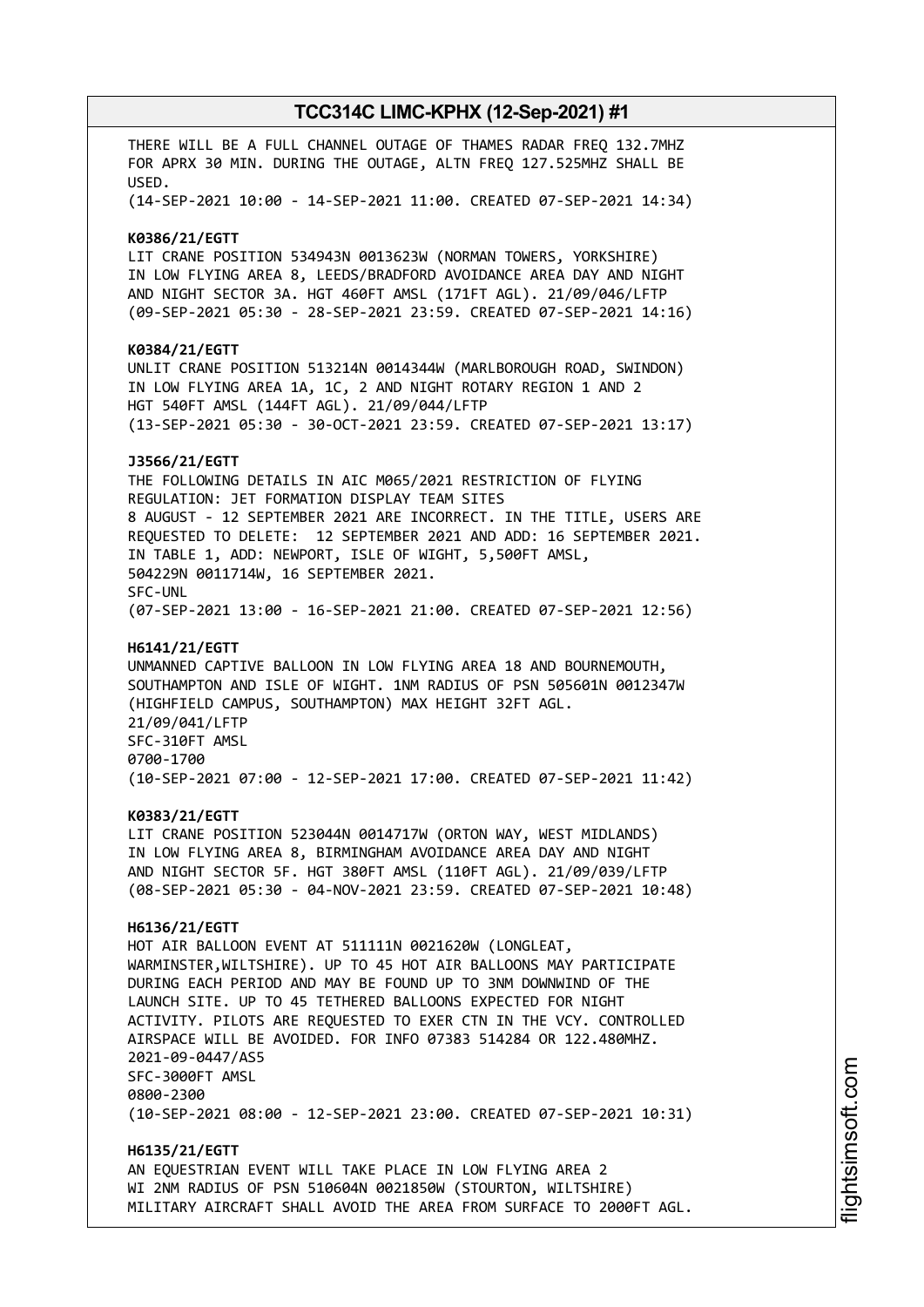21/09/038 LFTP SFC-2850FT AMSL SR-SS (12-SEP-2021 05:40 - 12-SEP-2021 18:30. CREATED 07-SEP-2021 10:18) **H6132/21/EGTT** AN EQUESTRIAN EVENT WILL TAKE PLACE IN LOW FLYING AREA 10 WI 2NM RADIUS OF PSN 520500N 0005513E (SEMER, SUFFOLK) MILITARY AIRCRAFT SHALL AVOID THE AREA FROM SURFACE TO 2000FT AGL. 21/09/037 LFTP SFC-2310FT AMSL SR-SS (11-SEP-2021 05:24 - 12-SEP-2021 18:18. CREATED 07-SEP-2021 10:08) **H6127/21/EGTT** AN EQUESTRIAN EVENT WILL TAKE PLACE IN LOW FLYING AREA 5 WI 2NM RADIUS OF PSN 525642N 0004039E (SUSSEX FARM, NORFOLK) MILITARY ACFT SHALL AVOID THE AREA FM SFC TO 2000FT AGL. 21/09/033 LFTP SFC-2250FT AMSL SR - SS (11-SEP-2021 05:24 - 12-SEP-2021 18:20. CREATED 07-SEP-2021 09:22) **K0382/21/EGTT** SUSPENDED CABLE OBST PSN 523459N 0022739W TO 523444N 0022733W (BROSELEY, SHROPSHIRE) IN LOW FLYING AREA 9 AND NIGHT ROTARTY REGION 9 HGT 620FT AMSL (186FT AGL) UNLIT. 21/09/031/LFTP (07-SEP-2021 08:30 - 07-OCT-2021 23:59. CREATED 07-SEP-2021 08:37) **H6124/21/EGTT** AN EQUESTRIAN EVENT WILL TAKE PLACE IN LOW FLYING AREA 2 WI 2NM RADIUS OF PSN 503956N 0031929W (BITCON ARENA, DEVON) MILITARY ACFT SHALL AVOID THE AREA FM SFC TO 2000FT AGL. 21/09/030 LFTP SFC-2600FT AMSL  $SR - SS$ (09-SEP-2021 05:40 - 12-SEP-2021 18:34. CREATED 07-SEP-2021 08:20) **H6122/21/EGTT** AN EQUESTRIAN EVENT WILL TAKE PLACE IN LOW FLYING AREA 1C AND 4 WI 2NM RADIUS OF PSN 515122N 0012911W (CHARLBURY, OXFORDSHIRE) MILITARY ACFT SHALL AVOID THE AREA FM SFC TO 2000FT AGL. 21/09/029 LFTP SFC-2600FT AMSL SR-SS (08-SEP-2021 05:29 - 12-SEP-2021 18:28. CREATED 07-SEP-2021 08:11) **D1250/21/EGTT** DANGER AREA EG D307 DONNA NOOK DEACTIVATED SFC-20000FT AMSL (13-SEP-2021 11:00 - 13-SEP-2021 21:00. CREATED 06-SEP-2021 11:29) **B2209/21/EGTT** SHAWBURY LOWER AIRSPACE RADAR SERVICE MAY NOT BE AVAILABLE DUE TO STAFF SHORTAGES. 0745-1615 (13-SEP-2021 07:45 - 16-SEP-2021 16:15. CREATED 06-SEP-2021 11:13) **F0854/21/EGTT** DANGER AREA EG D026 LULWORTH ACTIVATED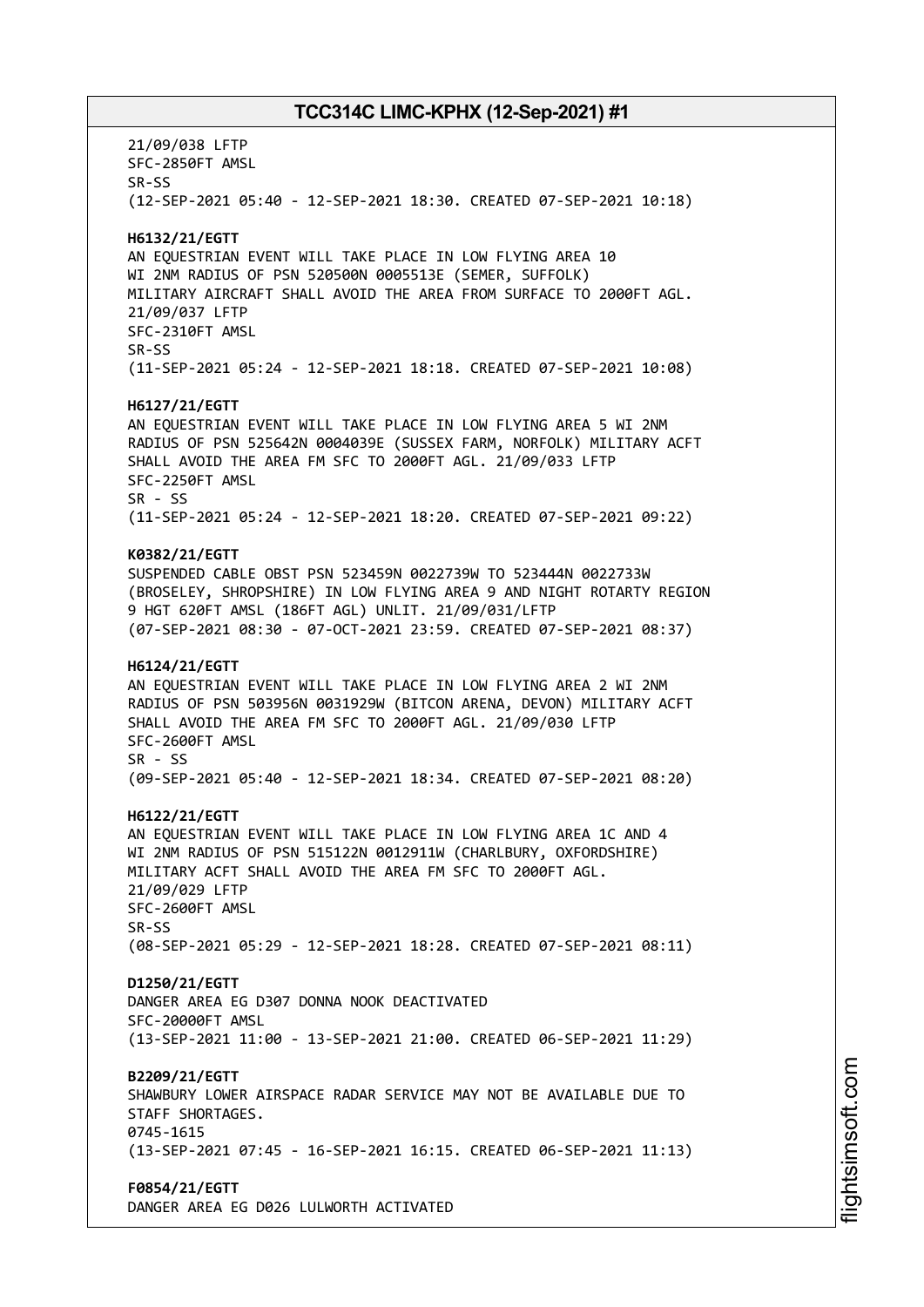SFC-15000FT AMSL (17-SEP-2021 16:00 - 19-SEP-2021 14:00. CREATED 06-SEP-2021 09:05) **B2202/21/EGTT** THE FIS PROVIDED BY LONDON ACC ON FREQ 124.600 MHZ, 124.750 MHZ AND 125.475 MHZ WILL NOT BE AVBL. PILOTS REQUESTING FLIGHT INFORMATION DURING THIS PERIOD MAY CONTACT LONDON CONTROL ON THE NOTIFIED H24 FREQUENCIES IN THE AIP PAGE ENR 2.1 06-30 2300-2330 0130-0330 (06-SEP-2021 23:00 - 30-SEP-2021 23:30. CREATED 06-SEP-2021 07:35) **B2198/21/EGTT** COVID-19 INFORMATION: NEWCASTLE LOWER AIRSPACE RADAR SERVICE OPR HR 0500-2200 (06-SEP-2021 00:00 - 24-OCT-2021 23:59. CREATED 05-SEP-2021 08:14) **C8880/21/EGTT** COVID-19 INFORMATION : NEWCASTLE CTA/CTR/ATZ HOURS ACTIVE 06-10 0000-0130 0445-2359 11-12 0000-0130 0500-2359 (06-SEP-2021 00:00 - 12-SEP-2021 23:59. CREATED 05-SEP-2021 08:08) **J3506/21/EGTT** TEMPO DANGER AREA (TDA) ESTABLISHED (EG D396J) WI AN AREA BOUNDED BY: 524550N 0044520W - 524851N 0044518W - 524747N 0043851W - 524520N 0044018W - 524550N 0044520W. (YNYS GWYLAN-FAWR, GWYNEDD) . BEYOND VISUAL LINE OF SIGHT UAS OPERATIONS CONTAINED WHOLLY WITHIN THE TDA. A DANGER AREA CROSSING SERVICE OR A DANGER AREA ACTIVITY INFORMATION SERVICE WILL BE AVAILABLE FROM RAF VALLEY ON 125.225 MHZ / 01407 762241 EXTENSION 7461 DURING NOTIFIED OPERATING HOURS. OUTSIDE RAF VALLEY OPERATING HOURS A DANGER AREA ACTIVITY INFORMATION SERVICE WILL BE AVAILABLE FROM LONDON INFORMATION ON 124.750 MHZ. A BRIEFING SHEET IS AVAILABLE AT HTTPS://NATS-UK.EAD-IT.COM/CMS-NATS/OPENCMS/EN/PUBLICATIONS/BRIEFIN G-SHEETS/. 2021-08-0317/AS4 2000FT AMSL-5500FT AMSL (12-SEP-2021 11:30 - 12-SEP-2021 15:30. CREATED 03-SEP-2021 13:00) **J3504/21/EGTT** TEMPO DANGER AREA (TDA) ESTABLISHED (EG D396H) WI AN AREA BOUNDED BY: 525614N 0043925W - 525358N 0043534W - 524851N 0044518W - 525118N 0044916W - 525614N 0043925W. (VCY PENRHYN COLMON, GWYNEDD) . BEYOND VISUAL LINE OF SIGHT UAS OPERATIONS CONTAINED WHOLLY WITHIN THE TDA. A DANGER AREA CROSSING SERVICE OR A DANGER AREA ACTIVITY INFORMATION SERVICE WILL BE AVAILABLE FROM RAF VALLEY ON 125.225 MHZ / 01407 762241 EXTENSION 7461 DURING NOTIFIED OPERATING HOURS. OUTSIDE RAF VALLEY OPERATING HOURS A DANGER AREA ACTIVITY INFORMATION SERVICE WILL BE AVAILABLE FROM LONDON INFORMATION ON 124.750 MHZ. A BRIEFING SHEET IS AVAILABLE AT HTTPS://NATS-UK.EAD-IT.COM/CMS-NATS/OPENCMS/EN/PUBLICATIONS/BRIEFIN G-SHEETS/. 2021-08-0317/AS4 2000FT AMSL-4000FT AMSL (12-SEP-2021 11:30 - 12-SEP-2021 15:30. CREATED 03-SEP-2021 12:59)

### **J3505/21/EGTT** TEMPO DANGER AREA (TDA) ESTABLISHED (EG D396K) WI AN AREA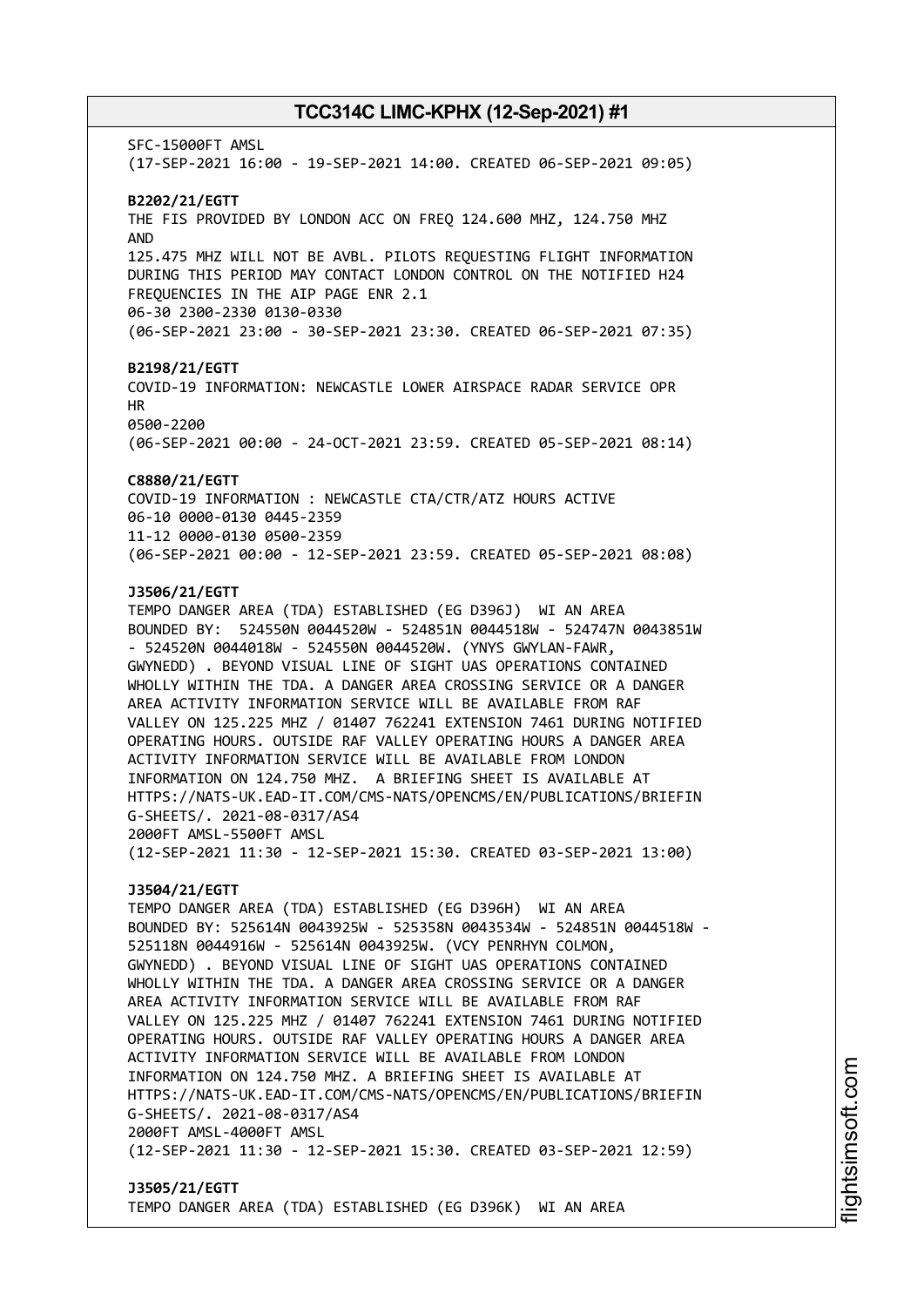BOUNDED BY: 524747N 0043851W - 524757N 0043441W - 524540N 0043000W - 524520N 0044018W - 524747N 0043851W (SOUTH WEST OF PORTH NEIGWL, OVER SEA). BEYOND VISUAL LINE OF SIGHT UAS OPERATIONS CONTAINED WHOLLY WITHIN THE TDA. A DANGER AREA CROSSING SERVICE OR A DANGER AREA ACTIVITY INFORMATION SERVICE WILL BE AVAILABLE FROM RAF VALLEY ON 125.225 MHZ / 01407 762241 EXT 7461 DURING NOTIFIED OPERATING HOURS. OUTSIDE RAF VALLEY OPERATING HOURS A DANGER AREA ACTIVITY INFORMATION SERVICE WILL BE AVAILABLE FROM LONDON INFORMATION ON 124.750 MHZ. A BRIEFING SHEET IS AVAILABLE AT HTTPS://NATS-UK.EAD-IT.COM/CMS-NATS/OPENCMS/EN/PUBLICATIONS/BRIEFIN G-SHEETS/. 2021-08-0317/AS4 4500FT AMSL-6500FT AMSL (12-SEP-2021 11:30 - 12-SEP-2021 15:30. CREATED 03-SEP-2021 12:59) **J3503/21/EGTT** TEMPO DANGER AREA (TDA) ESTABLISHED (EG D396I) WI AN AREA BOUNDED BY: 525118N 0044916W - 524851N 0044518W - 524550N 0044520W - 524737N 0045223W - 525118N 0044916W (BRAICH Y PWYLL, GWYNEDD) . BEYOND VISUAL LINE OF SIGHT UAS OPERATIONS CONTAINED WHOLLY WITHIN THE TDA. A DANGER AREA CROSSING SERVICE OR A DANGER AREA ACTIVITY INFORMATION SERVICE WILL BE AVAILABLE FROM RAF VALLEY ON 125.225 MHZ / 01407 762241 EXTENSION 7461 DURING NOTIFIED OPERATING HOURS. OUTSIDE RAF VALLEY OPERATING HOURS A DANGER AREA ACTIVITY INFORMATION SERVICE WILL BE AVAILABLE FROM LONDON INFORMATION ON 124.750 MHZ. A BRIEFING SHEET IS AVAILABLE AT HTTPS://NATS-UK.EAD-IT.COM/CMS-NATS/OPENCMS/EN/PUBLICATIONS/BRIEFIN G-SHEETS/. 2021-08-0317/AS4 2000FT AMSL-4000FT AMSL (12-SEP-2021 11:30 - 12-SEP-2021 15:30. CREATED 03-SEP-2021 12:58) **J3502/21/EGTT** TEMPO DANGER AREA (TDA) ESTABLISHED (EG D396G) WI AN AREA BOUNDED BY: 525815N 0043508W - 525605N 0043122W - 525358N 0043534W - 525614N 0043925W - 525815N 0043508W (VCY CARREG DDU, GWYNEDD) . BEYOND VISUAL LINE OF SIGHT UAS OPERATIONS CONTAINED WHOLLY WITHIN THE TDA. A DANGER AREA CROSSING SERVICE OR A DANGER AREA ACTIVITY INFORMATION SERVICE WILL BE AVAILABLE FROM RAF VALLEY ON 125.225 MHZ / 01407 762241 EXTENSION 7461 DURING NOTIFIED OPERATING HOURS. OUTSIDE RAF VALLEY OPERATING HOURS A DANGER AREA ACTIVITY INFORMATION SERVICE WILL BE AVAILABLE FROM LONDON INFORMATION ON 124.750 MHZ. A BRIEFING SHEET IS AVAILABLE AT

HTTPS://NATS-UK.EAD-IT.COM/CMS-NATS/OPENCMS/EN/PUBLICATIONS/BRIEFIN G-SHEETS/. 2021-08-0317/AS4

2000FT AMSL-4000FT AMSL

(12-SEP-2021 11:30 - 12-SEP-2021 15:30. CREATED 03-SEP-2021 12:56)

### **J3500/21/EGTT**

TEMPO DANGER AREA (TDA) ESTABLISHED (EG D396E) WI AN AREA BOUNDED BY STRAIGHT LINES JOINING 530329N 0042425W - 530507N 0042307W THENCE THE ANTICLOCKWISE ARC OF A CIRCLE OF RADIUS 2 NM CENTRED ON 530607N 0042015W BETWEEN 530507N 0042307W AND 530427N 0041826W THENCE STRAIGHT LINES JOINING 530427N 0041826W - 530317N 0042026W - 530329N 0042425W (SOUTH WEST OF CAERNARFON AD, OVER SEA). BEYOND VISUAL LINE OF SIGHT UAS OPERATIONS CONTAINED WHOLLY WITHIN THE TDA. A DANGER AREA CROSSING SERVICE OR A DANGER AREA ACTIVITY INFORMATION SERVICE WILL BE AVAILABLE FROM RAF VALLEY ON 125.225 MHZ / 01407 762241 EXT 7461 DURING NOTIFIED OPERATING HOURS.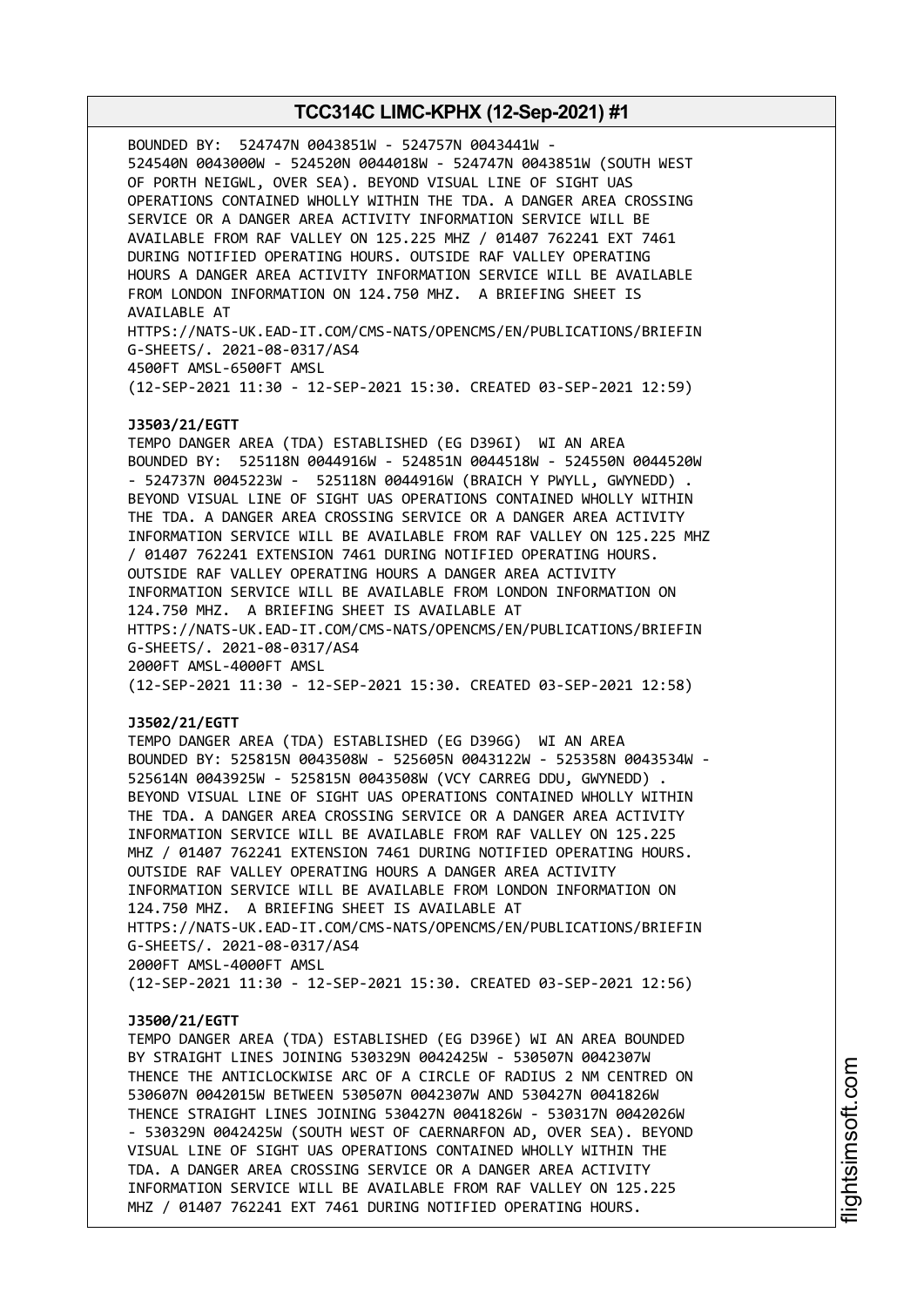OUTSIDE RAF VALLEY OPERATING HOURS A DANGER AREA ACTIVITY INFORMATION SERVICE WILL BE AVAILABLE FROM LONDON INFORMATION ON 124.750 MHZ. A BRIEFING SHEET IS AVAILABLE AT HTTPS://NATS-UK.EAD-IT.COM/CMS-NATS/OPENCMS/EN/PUBLICATIONS/BRIEFIN G-SHEETS. 2021-08-0317/AS4 1000FT AMSL-2000FT AMSL (12-SEP-2021 11:30 - 12-SEP-2021 15:30. CREATED 03-SEP-2021 12:54)

#### **J3501/21/EGTT**

TEMPO DANGER AREA (TDA) ESTABLISHED (EG D396F) WI AN AREA BOUNDED BY: 530329N 0042425W - 525815N 0043508W - 525653N 0043248W - 530317N 0042026W - 530329N 0042425W. (SOUTH WEST OF CAERNARFON AD, OVER SEA). BEYOND VISUAL LINE OF SIGHT UAS OPERATIONS CONTAINED WHOLLY WITHIN THE TDA. A DANGER AREA CROSSING SERVICE OR A DANGER AREA ACTIVITY INFORMATION SERVICE WILL BE AVAILABLE FROM RAF VALLEY ON 125.225 MHZ / 01407 762241 EXTENSION 7461 DURING NOTIFIED OPERATING HOURS. OUTSIDE RAF VALLEY OPERATING HOURS A DANGER AREA ACTIVITY INFORMATION SERVICE WILL BE AVAILABLE FROM LONDON INFORMATION ON 124.750 MHZ. A BRIEFING SHEET IS AVAILABLE AT HTTPS://NATS-UK.EAD-IT.COM/CMS-NATS/OPENCMS/EN/PUBLICATIONS/BRIEFIN G-SHEETS/. 2021-08-0317/AS4 1500FT AMSL-3000FT AMSL

(12-SEP-2021 11:30 - 12-SEP-2021 15:30. CREATED 03-SEP-2021 12:54)

#### **B2177/21/EGTT**

COVID-19: INFORMATION WARTON LOWER AIRSPACE RADAR SERVICE REVISED OPR HOURS: MON-FRI 0800-1500. (06-SEP-2021 06:30 - 24-SEP-2021 16:00. CREATED 03-SEP-2021 11:32)

### **J3486/21/EGTT**

RESTRICTED AREA (TEMPORARY) FOR WIRELESS MUSIC FESTIVAL (CRYSTAL PALACE PARK, LONDON) FOR UNMANNED ACFT ONLY. RESTRICTION OF FLYING REGULATIONS MADE UNDER ARTICLE 239 OF THE AIR NAVIGATION ORDER 2016. AIC M077/2021, WHICH INCLUDES A CHART, WILL REFER. NO UNMANNED ACFT IS TO FLY WITHIN AREA BOUNDED BY CIRCLE RADIUS 0.4NM CENTRED AT 512520N 0000421W EXCEPT ACFT FLYING WITH THE PERMISSION OF THE FESTIVAL AIRSPACE COORDINATOR CONTACTABLE ON 0330 2210662. AR 2021-09-0021-AS6. SFC-1380FT AMSL (10-SEP-2021 09:00 - 12-SEP-2021 21:00. CREATED 03-SEP-2021 08:58)

#### **J3484/21/EGTT**

RESTRICTED AREA (TEMPORARY) FOR PARK LIFE MUSIC FESTIVAL (HEATON PARK, WARRINGTON) FOR UNMANNED ACFT ONLY. RESTRICTION OF FLYING REGULATIONS MADE UNDER ARTICLE 239 OF THE AIR NAVIGATION ORDER 2016. AIC M077/2021, WHICH INCLUDES A CHART, WILL REFER. NO UNMANNED ACFT IS TO FLY WITHIN AREA BOUNDED BY CIRCLE RADIUS 0.3NM CENTRED AT 533141N 0021531W EXCEPT ACFT FLYING WITH THE PERMISSION OF THE FESTIVAL AIRSPACE COORDINATOR CONTACTABLE ON 0330 2210662. AR 2021-09-0020-AS6. SFC-1340FT AMSL (10-SEP-2021 09:00 - 12-SEP-2021 21:00. CREATED 03-SEP-2021 08:56)

**H5997/21/EGTT** UAS SWARM COMPRISED 150 UAS OPR WI 0.5NM RADIUS OF 522128N 0010456W (WINWICK HALL, WINWICK, NORTHAMPTONSHIRE). MAX HGT 400FT AGL. FOR INFO 07970 017256. 2021-09-0295/AS2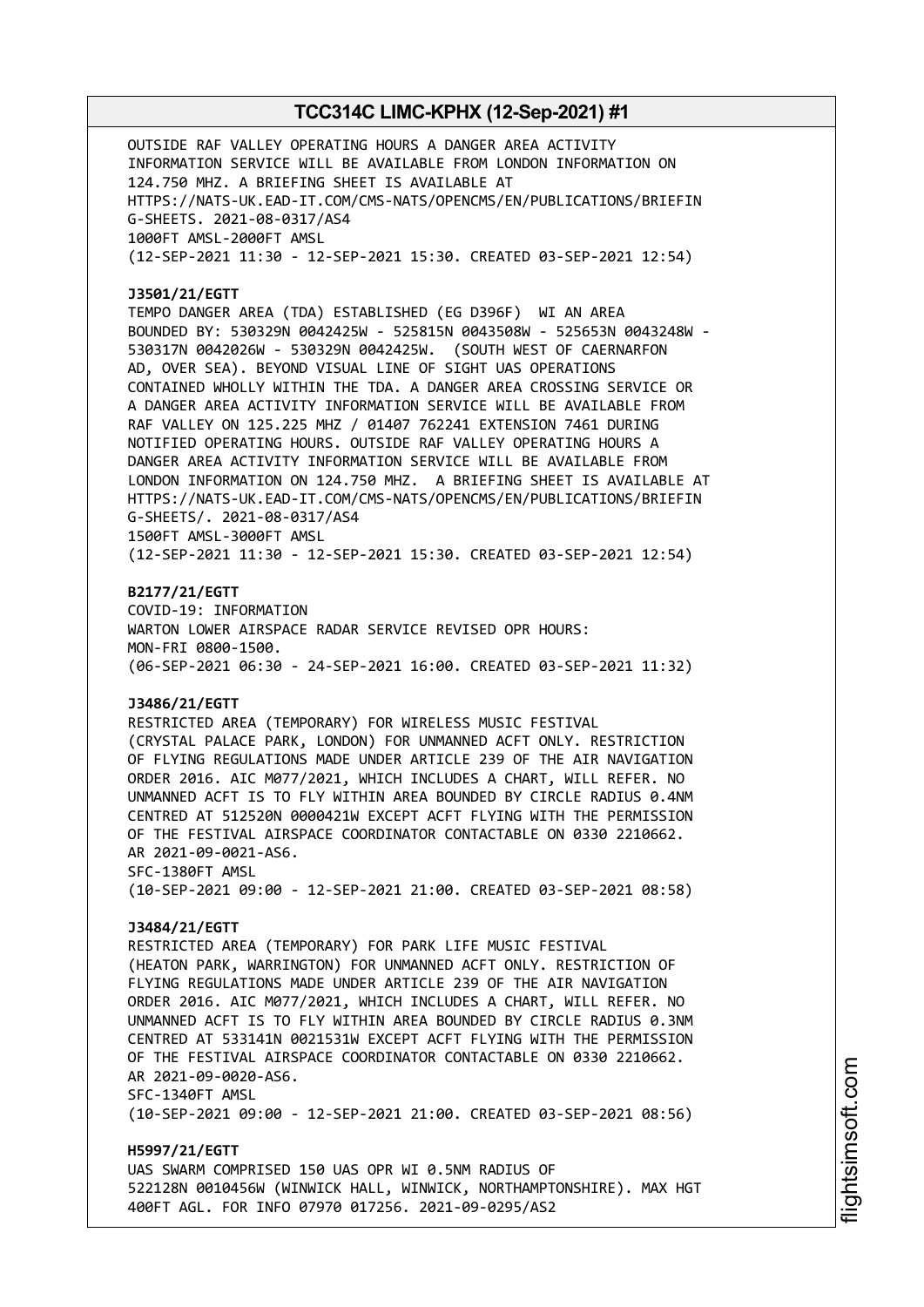SFC-950FT AMSL SEP 07-OCT 30 1600-0200, OCT 31-NOV 07 1700-0300 (07-SEP-2021 16:00 - 08-NOV-2021 03:00. CREATED 03-SEP-2021 08:30) **D1240/21/EGTT** DANGER AREA EG D011B WILLSWORTHY ACTIVATED SFC-4500FT AMSL 06-10 13-17 0730-2259, 11 12 0730-1630 (06-SEP-2021 07:30 - 17-SEP-2021 22:59. CREATED 03-SEP-2021 08:13) **H5978/21/EGTT** UAS OPR BEYOND VISUAL LINE OF SIGHT (BVLOS) WITHOUT VISUAL OBSERVERS WI 1.3NM RADIUS OF 512250N 0010602W (PADWORTH COMMON, READING, BERKSHIRE) MAX HGT 400FT AGL. FOR INFO 01189 701103. 2021-08-0221/AS2 SFC-740FT AMSL 0800-1600 (03-SEP-2021 08:00 - 30-SEP-2021 16:00. CREATED 03-SEP-2021 07:38)

### **B2172/21/EGTT**

AIRSPACE RESTRICTION ISSUED BY THE DEPARTMENT FOR TRANSPORT - AIRCRAFT OPERATING SCHEDULED SERVICES BY OR ON BEHALF OF BELAVIA BELARUSIAN AIRLINES ARE PROHIBITED FROM FLYING IN UK AIRSPACE, INCLUDING THAT AIRSPACE ABOVE THE TERRITORIAL SEA OF THE UK. THIS REGULATION DOES NOT APPLY TO ANY AIRCRAFT FLYING IN ACCORDANCE WITH THE PERMISSION OF THE UK SECRETARY OF STATE FOR TRANSPORT OR TO ACFT FLYING IN ACCORDANCE WITH A CLEARANCE ISSUED BY LONDON TERMINAL CONTROL CENTRE SWANWICK THE AIR TRAFFIC CONTROL CENTRE PRESTWICK. PERMISSION AVAILABLE FROM UK DEPARTMENT FOR TRANSPORT +44 0300 330 3000, MON - FRI 0830-1730, OR VIA DUTYOFFICERS AT DFT.GOV.UK, OR IN WRITING TO CONTACTDFT AT DFT.GOV.UK 2021-05-0542/AS6 (02-SEP-2021 15:49 - 30-NOV-2021 10:59 EST. CREATED 02-SEP-2021 15:50)

#### **J3478/21/EGTT**

TEMPO DANGER AREA (TDA) ESTABLISHED (EG D396D) WI AN AREA BOUNDED BY: 531955N 0044653W - 532212N 0044338W - 531930N 0043821W - 531721N 0044155W - 531955N 0044653W. (NORTH WEST OF HOLYHEAD, OVER SEA) BEYOND VISUAL LINE OF SIGHT UAS OPERATIONS CONTAINED WHOLLY WITHIN THE TDA. A DANGER AREA CROSSING SERVICE OR A DANGER AREA ACTIVITY INFORMATION SERVICE WILL BE AVAILABLE FROM RAF VALLEY ON 125.225 MHZ / 01407 762241 EXTENSION 7461 DURING NOTIFIED OPERATING HOURS. OUTSIDE RAF VALLEY OPERATING HOURS A DANGER AREA ACTIVITY INFORMATION SERVICE WILL BE AVAILABLE FROM LONDON INFORMATION ON 124.750 MHZ. A BRIEFING SHEET IS AVAILABLE AT HTTPS://NATS-UK.EAD-IT.COM/CMS-NATS/OPENCMS/EN/PUBLICATIONS/BRIEFIN G-SHEETS/. 2021-08-0317/AS4 1500FT AMSL-3000FT AMSL (12-SEP-2021 11:30 - 12-SEP-2021 15:30. CREATED 02-SEP-2021 15:49)

### **J3477/21/EGTT**

TEMPO DANGER AREA (TDA) ESTABLISHED (EG D396B) WI AN AREA BOUNDED BY: 530956N 0042902W - 530759N 0043115W - 531327N 0044159W - 531512N 0043922W - 530956N 0042902W (WEST OF CAERNARFON, OVER SEA) BEYOND VISUAL LINE OF SIGHT UAS OPERATIONS CONTAINED WHOLLY WITHIN THE TDA. A DANGER AREA CROSSING SERVICE OR A DANGER AREA ACTIVITY INFORMATION SERVICE WILL BE AVAILABLE FROM RAF VALLEY ON 125.225 MHZ / 01407 762241 EXTENSION 7461 DURING NOTIFIED OPERATING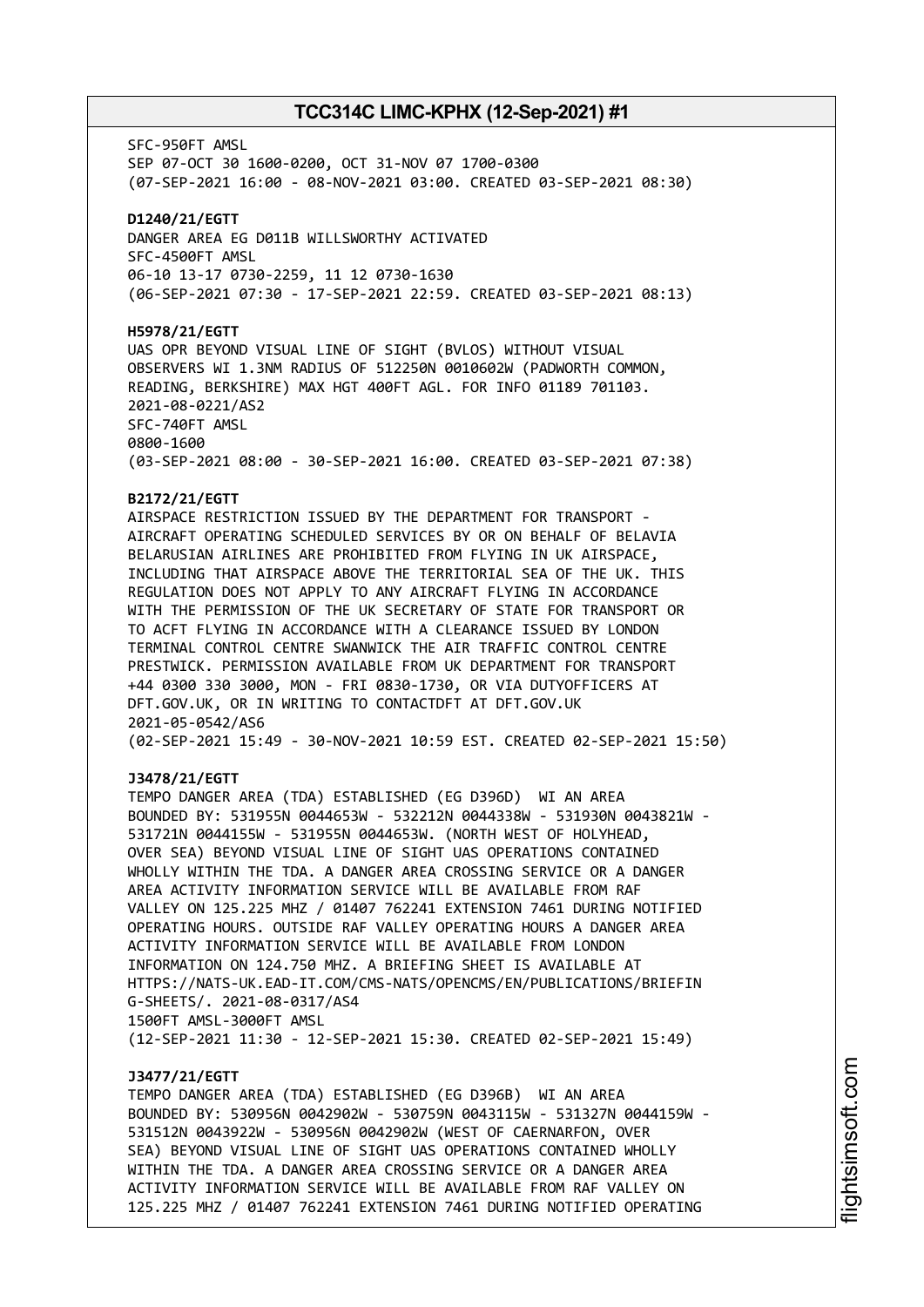HOURS. OUTSIDE RAF VALLEY OPERATING HOURS A DANGER AREA ACTIVITY INFORMATION SERVICE WILL BE AVAILABLE FROM LONDON INFORMATION ON 124.750 MHZ. A BRIEFING SHEET IS AVAILABLE AT HTTPS://NATS-UK.EAD-IT.COM/CMS-NATS/OPENCMS/EN/PUBLICATIONS/BRIEFIN G-SHEETS/. 2021-08-0317/AS4 1500FT AMSL-3000FT AMSL (12-SEP-2021 11:30 - 12-SEP-2021 15:30. CREATED 02-SEP-2021 15:48)

#### **J3476/21/EGTT**

TEMPO DANGER AREA (TDA) ESTABLISHED (EG D396C) WI AN AREA BOUNDED BY: 531327N 0044159W - 531718N 0044843W - 531955N 0044653W - 531721N 0044155W - 531512N 0043922W - 531327N 0044159W. (WEST OF HOLYHEAD, OVER SEA) BEYOND VISUAL LINE OF SIGHT UAS OPERATIONS CONTAINED WHOLLY WITHIN THE TDA. A DANGER AREA CROSSING SERVICE OR A DANGER AREA ACTIVITY INFORMATION SERVICE WILL BE AVAILABLE FROM RAF VALLEY ON 125.225 MHZ / 01407 762241 EXTENSION 7461 DURING NOTIFIED OPERATING HOURS. OUTSIDE RAF VALLEY OPERATING HOURS A DANGER AREA ACTIVITY INFORMATION SERVICE WILL BE AVAILABLE FROM LONDON INFORMATION ON 124.750 MHZ. A BRIEFING SHEET IS AVAILABLE AT HTTPS://NATS-UK.EAD-IT.COM/CMS-NATS/OPENCMS/EN/PUBLICATIONS/BRIEFIN G-SHEETS/. 2021-08-0317/AS4 1500FT AMSL-3000FT AMSL

(12-SEP-2021 11:30 - 12-SEP-2021 15:30. CREATED 02-SEP-2021 15:47)

### **J3475/21/EGTT**

TEMPO DANGER AREA (TDA) ESTABLISHED (EG D396A) WI AN AREA BOUNDED BY STRAIGHT LINES JOINING 530956N 0042902W - 530731N 0042235W THENCE ANTICLOCKWISE BY THE ARC OF A CIRCLE RADIUS 2 NM CENTRED ON 530607N 0042015W BETWEEN 530731N 0042235W AND 530555N 0042333W - 530555N 0042333W - 530759N 0043115W - 530956N 0042902W LAT/LONG (WEST OF CAERNARFON, OVER SEA) BEYOND VISUAL LINE OF SIGHT UAS OPERATIONS CONTAINED WHOLLY WITHIN THE TDA. A DANGER AREA CROSSING SERVICE OR A DANGER AREA ACTIVITY INFORMATION SERVICE WILL BE AVAILABLE FROM RAF VALLEY ON 125.225 MHZ / 01407-762241 EXTENSION 7461 DURING NOTIFIED OPERATING HOURS. OUTSIDE RAF VALLEY OPERATING HOURS A DANGER AREA ACTIVITY INFORMATION SERVICE WILL BE AVAILABLE FROM LONDON INFORMATION ON 124.750 MHZ. A BRIEFING SHEET IS AVAILABLE AT

HTTPS://NATS-UK.EAD-IT.COM/CMS-NATS/OPENCMS/EN/PUBLICATIONS/BRIEFIN G-SHEETS/. 2021-08-0317/AS4 1000FT AMSL-2000FT AMSL

(12-SEP-2021 11:30 - 12-SEP-2021 15:30. CREATED 02-SEP-2021 15:45)

#### **K0381/21/EGTT**

UNLIT SUSPENDED CABLE REPORTED IN PSN 530407N 0030452W TO 530356N 0030444W IN LOW FLYING AREA 9 AND NIGHT ROTARY REGION 9. HGT 216FT AGL/967FT AMSL. 21/09/008/LFTP (02-SEP-2021 12:40 - 04-NOV-2021 23:59. CREATED 02-SEP-2021 12:50)

#### **B2168/21/EGTT**

TRENT DVOR/DME TNT FREQ 115.70MHZ CHANNEL 104X BOTH U/S (14-SEP-2021 08:00 - 14-SEP-2021 12:00. CREATED 02-SEP-2021 10:00)

### **K0380/21/EGTT**

LIT CRANE POSITION 531552N 0020750W (BOLLINGBROOK, MACCLESFIELD) IN LOW FLYING AREA 8 AND NIGHT SECTOR 3A AND MANCHESTER AVOIDANCE AREA. HGT 748FT AMSL (248FT AGL). 21/09/007/LFTP (02-SEP-2021 04:30 - 04-NOV-2021 23:59. CREATED 01-SEP-2021 13:23)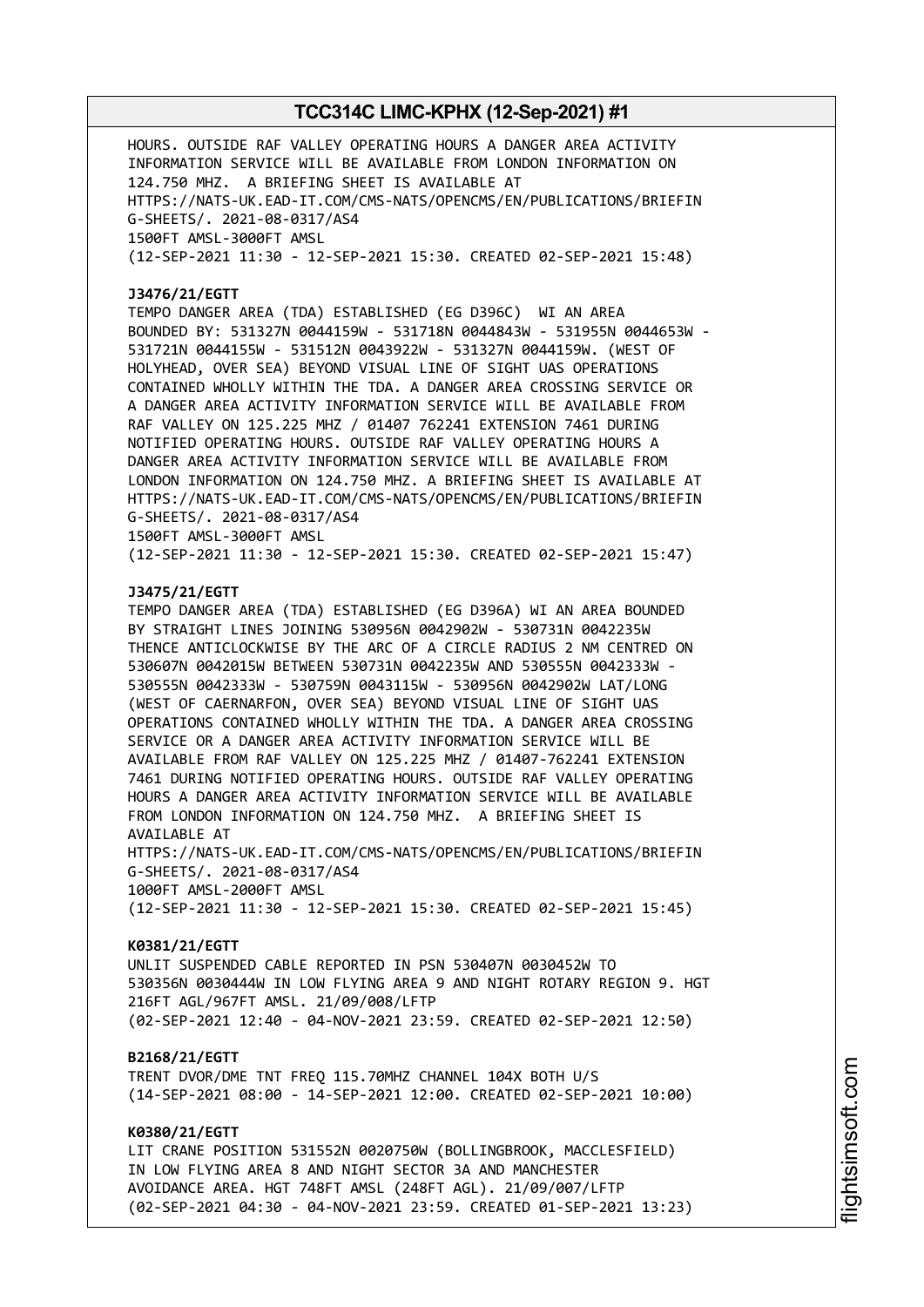**H5892/21/EGTT** UNMANNED CAPTIVE BALLOON IN LOW FLYING AREA THAMES VALLEY AVOIDANCE AREA 1NM RADIUS OF PSN 513556N 0003721W (BEACONSFIELD, BUCKINGHAMSHIRE) MAX HEIGHT 200FT AGL. 21/09/002/LFTP SFC-750FT AMSL SR-SS (03-SEP-2021 05:18 - 03-NOV-2021 16:32. CREATED 01-SEP-2021 11:07) **N0170/21/EGTT** AIR NAV OBST LGT UK0229A072F RTM HE02 RIDGE HILL IBA OS U/S. PSN 515950.81N 0023223.68W, ELEV 1217FT/HGT 540FT (01-SEP-2021 03:17 - 01-OCT-2021 23:59. CREATED 01-SEP-2021 03:17) **C8733/21/EGTT** AIP MIL NIL SUP CHECKLIST AIP IFR 053/2018 060/2018 011/2019 025/2019 003/2020 017/2020 019/2020 023/2020 030/2020 031/2020 032/2020 038/2020 039/2020 046/2020 048/2020 049/2020 052/2020 002/2021 003/2021 007/2021 008/2021 012/2021 014/2021 017/2021 018/2021 019/2021 020/2021 022/2021 023/2021 024/2021 025/2021 026/2021 028/2021 029/2021 030/2021 031/2021 032/2021 034/2021 035/2021 036/2021 037/2021 038/2021 039/2021 041/2021 042/2021 043/2021 044/2021 045/2021 AIP VFR NIL AIP MIL NIL PART 3 OF 3 (01-SEP-2021 00:05 - 01-OCT-2021 00:05 EST. CREATED 01-SEP-2021 01:32) **C8733/21/EGTT** CHECKLIST YEAR=2021 2190 4325 4892 5013 5014 5015 5129 5432 5608 5655 5656 5657 5658 5659 5660 5661 5672 5753 5756 5757 5897 5922 5933 6007 6025 6055 6447 6472 6482 6495 6549 6554 6641 6772 6780 6845 6882 6914 7006 7041 7044 7066 7071 7131 7133 7193 7196 7223 7249 7296 7297 7298 7299 7301 7334 7412 7504 7505 7602 7603 7604 7605 7606 7608 7702 7743 7745 7746 7763 7765 7774 7788 7800 7814 7833 7858 7863 7888 7889 7967 7973 7996 8012 8015 8084 8130 8135 8137 8142 8143 8146 8148 8154 8199 8200 8201 8202 8203 8204 8205 8211 8250 8269 8298 8314 8316 8341 8352 8366 8377 8405 8428 8430 8432 8433 8435 8440 8441 8458 8461 8463 8468 8469 8478 8486 8487 8488 8489 8490 8491 8492 8493 8494 8504 8512 8514 8515 8516 8517 8518 8519 8520 8521 8523 8524 8525 8527 8533 8534 8539 8542 8561 8562 8563 8564 8565 8568 8572 8576 8582 8585 8587 8590 8595 8599 8600 8603 8604 8613 8614 8615 8616 8617 8618 8619 8620 8621 8629 8643 8647 8648 8670 8671 8673 8679 8680 8693 8694 8695 8698 8699 8702 8703 8705 8707 8709 8711 8712 8713 8714 8715 8716 8717 8718 8719 8720 8721 8722 8723 8725 8727 8728 8729 8730 8731 8732 PART 1 OF 3 (01-SEP-2021 00:05 - 01-OCT-2021 00:05 EST. CREATED 01-SEP-2021 01:32)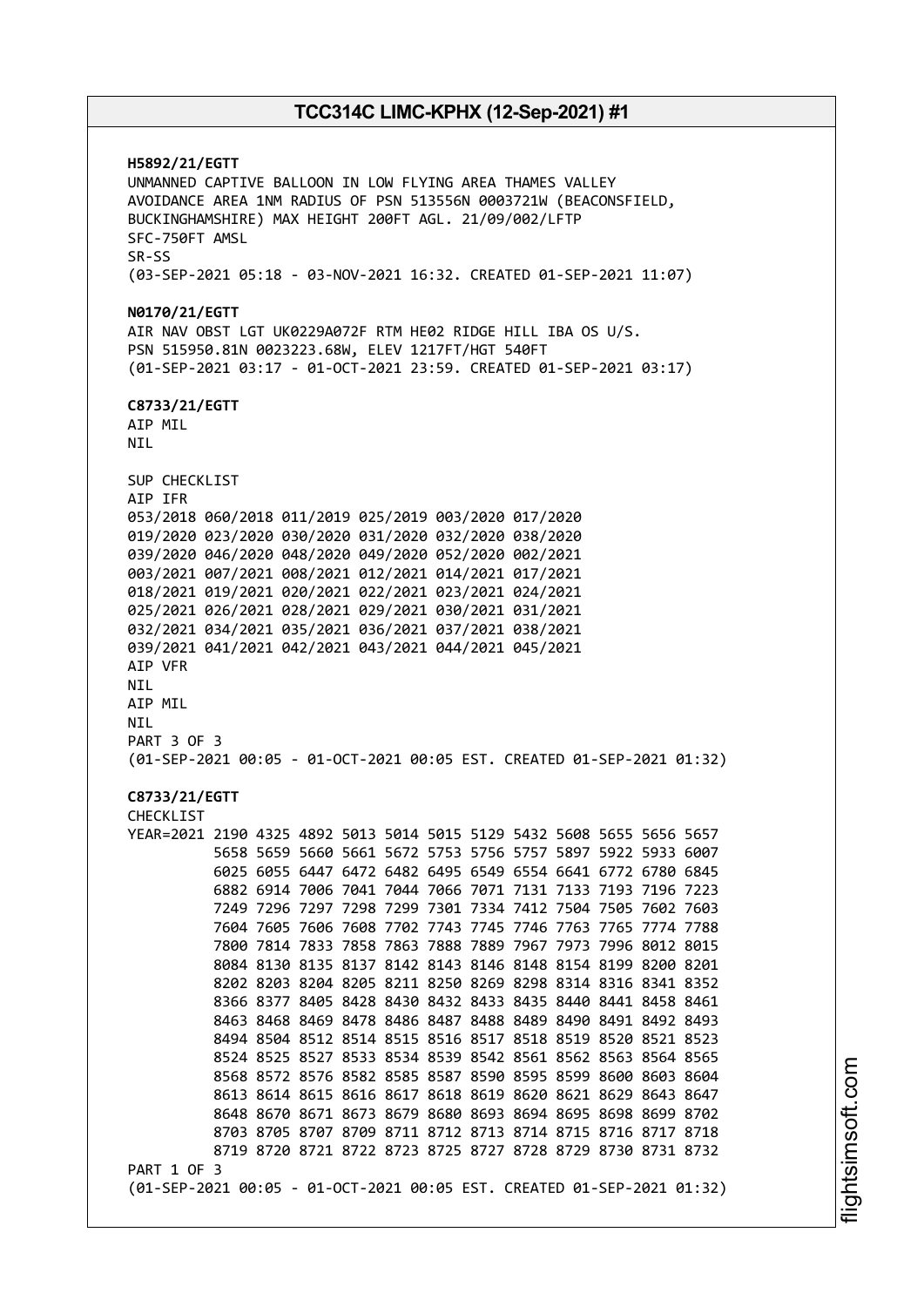**C8733/21/EGTT** LATEST PUBLICATIONS AIP AIRAC AMDT IFR 010/2021 EFFECTIVE DATE 07 OCT 21 AIP SUP IFR 045/2021 EFFECTIVE DATE 26 AUG 21 AIC IFR W083/2021 EFFECTIVE DATE 26 AUG 21 AIC IFR P067/2021 EFFECTIVE DATE 29 JUL 21 AIC IFR Y082/2021 EFFECTIVE DATE 26 AUG 21 (01-SEP-2021 00:05 - 01-OCT-2021 00:05 EST. CREATED 01-SEP-2021 01:32) **Q0446/21/EGTT** 039/2020 046/2020 048/2020 049/2020 052/2020 002/2021 003/2021 007/2021 008/2021 012/2021 014/2021 017/2021 018/2021 019/2021 020/2021 022/2021 023/2021 024/2021 025/2021 026/2021 028/2021 029/2021 030/2021 031/2021 032/2021 034/2021 035/2021 036/2021 037/2021 038/2021 039/2021 041/2021 042/2021 043/2021 044/2021 045/2021 AIP VFR NIL AIP MIL **NTI** (01-SEP-2021 00:05 - 01-OCT-2021 00:05 EST. CREATED 01-SEP-2021 01:28) **Q0446/21/EGTT** CHECKLIST YEAR=2021 0404 0405 0406 0407 0408 0412 0424 0428 0433 0440 0441 0442 0444 0445 LATEST PUBLICATIONS AIP AIRAC AMDT IFR 010/2021 EFFECTIVE DATE 07 OCT 21 AIP SUP IFR 045/2021 EFFECTIVE DATE 26 AUG 21 AIC IFR W083/2021 EFFECTIVE DATE 26 AUG 21 AIC IFR P067/2021 EFFECTIVE DATE 29 JUL 21 AIC IFR Y082/2021 EFFECTIVE DATE 26 AUG 21 AIC IFR M079/2021 EFFECTIVE DATE 26 AUG 21 AIC IFR G097/2009 EFFECTIVE DATE 31 DEC 09 AIC CHECKLIST AIP IFR P127/2006 P008/2008 P064/2008 P086/2008 P077/2009 P070/2010 P062/2012 P138/2012 Y009/2014 P002/2018 P053/2018 Y104/2018 Y031/2019 Y055/2019 Y117/2019 Y135/2019 P136/2019 P137/2019 P138/2019 P139/2019 Y140/2019 Y141/2019 Y142/2019 Y001/2020 P003/2020 W008/2020 Y011/2020 Y012/2020 W018/2020 Y024/2020 Y028/2020 Y031/2020 P034/2020 W035/2020 Y036/2020 Y039/2020 Y040/2020 Y041/2020 Y042/2020 Y043/2020 P044/2020 Y045/2020 P046/2020 Y051/2020 Y052/2020 P053/2020 P056/2020 P060/2020 P083/2020 Y085/2020 Y086/2020 Y087/2020 Y002/2021 Y008/2021 Y010/2021 Y011/2021 M012/2021 P017/2021 P018/2021 P026/2021 Y027/2021 Y029/2021 Y037/2021 M044/2021 P045/2021 Y050/2021 Y054/2021 Y055/2021 Y058/2021 M060/2021 Y062/2021 M064/2021 M065/2021 P067/2021 Y068/2021 M070/2021 M071/2021 M072/2021 M073/2021 M074/2021 M075/2021 Y076/2021 M077/2021 M078/2021 M079/2021 Y080/2021 Y081/2021 Y082/2021 W083/2021 AIP VFR NIL AIP MIL NIL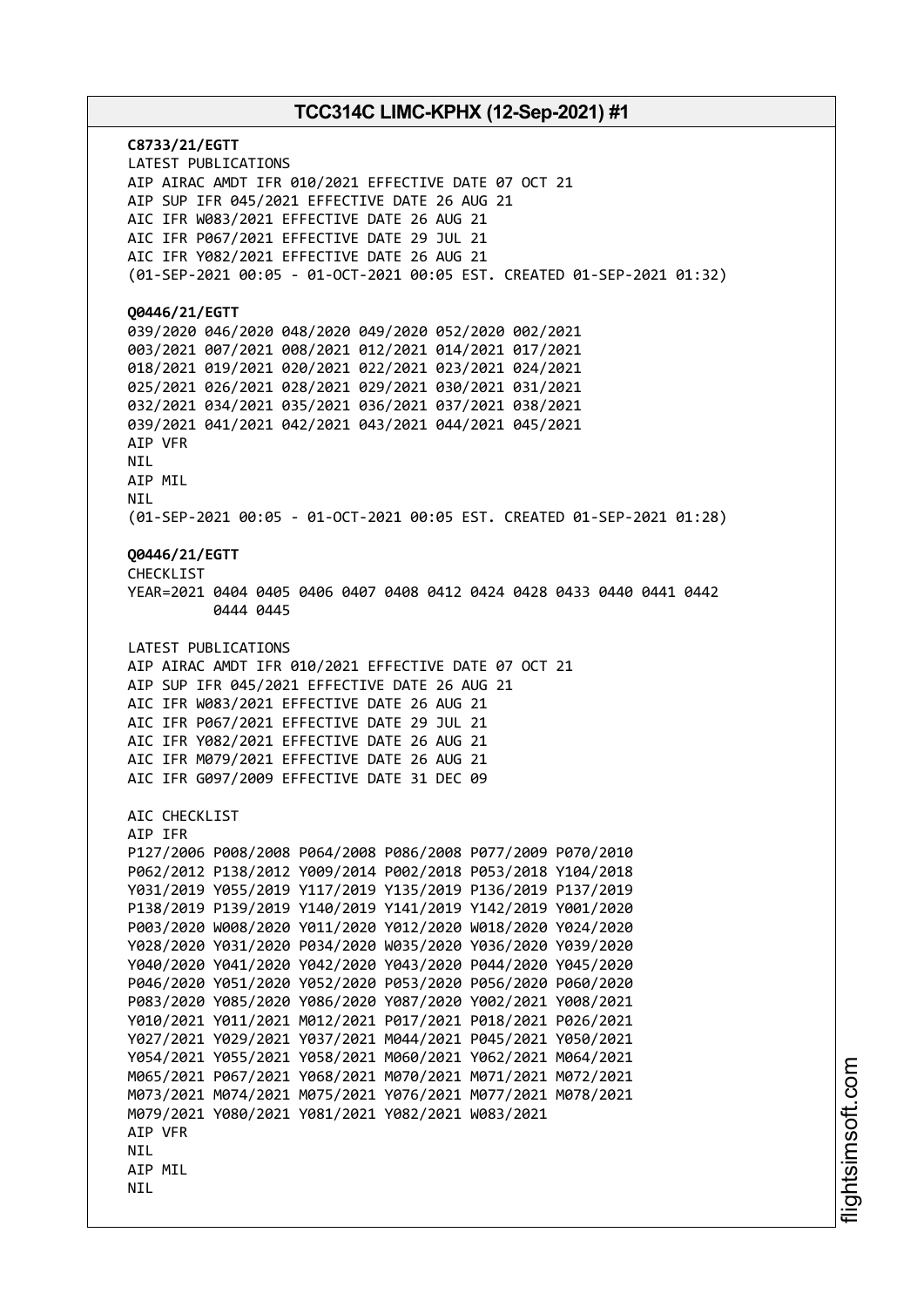SUP CHECKLIST AIP IFR 053/2018 060/2018 011/2019 025/2019 003/2020 017/2020 019/2020 023/2020 030/2020 031/2020 032/2020 038/2020 (01-SEP-2021 00:05 - 01-OCT-2021 00:05 EST. CREATED 01-SEP-2021 01:28) **V0022/21/EGTT** P138/2019 P139/2019 Y140/2019 Y141/2019 Y142/2019 Y001/2020 P003/2020 W008/2020 Y011/2020 Y012/2020 W018/2020 Y024/2020 Y028/2020 Y031/2020 P034/2020 W035/2020 Y036/2020 Y039/2020 Y040/2020 Y041/2020 Y042/2020 Y043/2020 P044/2020 Y045/2020 P046/2020 Y051/2020 Y052/2020 P053/2020 P056/2020 P060/2020 P083/2020 Y085/2020 Y086/2020 Y087/2020 Y002/2021 Y008/2021 Y010/2021 Y011/2021 M012/2021 P017/2021 P018/2021 P026/2021 Y027/2021 Y029/2021 Y037/2021 M044/2021 P045/2021 Y050/2021 Y054/2021 Y055/2021 Y058/2021 M060/2021 Y062/2021 M064/2021 M065/2021 P067/2021 Y068/2021 M070/2021 M071/2021 M072/2021 M073/2021 M074/2021 M075/2021 Y076/2021 M077/2021 M078/2021 M079/2021 Y080/2021 Y081/2021 Y082/2021 W083/2021 AIP VFR NIL AIP MIL NIL SUP CHECKLIST AIP IFR 053/2018 060/2018 011/2019 025/2019 003/2020 017/2020 019/2020 023/2020 030/2020 031/2020 032/2020 038/2020 039/2020 046/2020 048/2020 049/2020 052/2020 002/2021 003/2021 007/2021 008/2021 012/2021 014/2021 017/2021 018/2021 019/2021 020/2021 022/2021 023/2021 024/2021 025/2021 026/2021 028/2021 029/2021 030/2021 031/2021 032/2021 034/2021 035/2021 036/2021 037/2021 038/2021 039/2021 041/2021 042/2021 043/2021 044/2021 045/2021 AIP VFR **NTI** AIP MIL **NTI** PART 2 OF 2 (01-SEP-2021 00:05 - 01-OCT-2021 00:05 EST. CREATED 01-SEP-2021 01:28) **V0022/21/EGTT** CHECKLIST YEAR=2021 0012 0014 0020 0021 LATEST PUBLICATIONS AIP AIRAC AMDT IFR 010/2021 EFFECTIVE DATE 07 OCT 21 AIP SUP IFR 045/2021 EFFECTIVE DATE 26 AUG 21 AIC IFR W083/2021 EFFECTIVE DATE 26 AUG 21 AIC IFR P067/2021 EFFECTIVE DATE 29 JUL 21 AIC IFR Y082/2021 EFFECTIVE DATE 26 AUG 21 AIC IFR M079/2021 EFFECTIVE DATE 26 AUG 21 AIC IFR G097/2009 EFFECTIVE DATE 31 DEC 09 ATC CHECKLIST AIP IFR P127/2006 P008/2008 P064/2008 P086/2008 P077/2009 P070/2010 P062/2012 P138/2012 Y009/2014 P002/2018 P053/2018 Y104/2018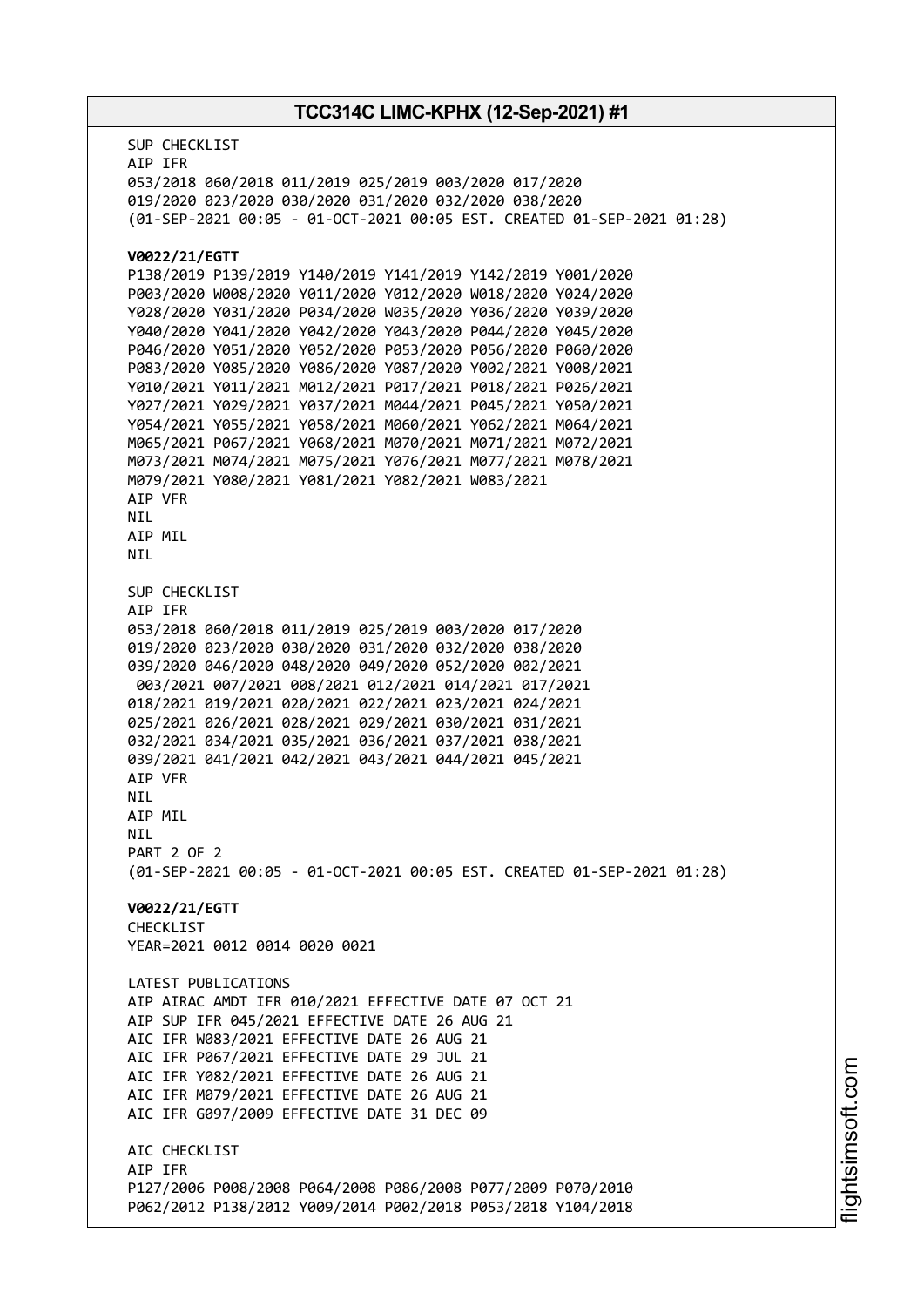Y031/2019 Y055/2019 Y117/2019 Y135/2019 P136/2019 P137/2019 PART 1 OF 2 (01-SEP-2021 00:05 - 01-OCT-2021 00:05 EST. CREATED 01-SEP-2021 01:28) **G0265/21/EGTT** CHECKLIST YEAR=2021 NIL LATEST PUBLICATIONS AIP AIRAC AMDT IFR 010/2021 EFFECTIVE DATE 07 OCT 21 AIP SUP IFR 045/2021 EFFECTIVE DATE 26 AUG 21 AIC IFR W083/2021 EFFECTIVE DATE 26 AUG 21 AIC IFR P067/2021 EFFECTIVE DATE 29 JUL 21 AIC IFR Y082/2021 EFFECTIVE DATE 26 AUG 21 AIC IFR M079/2021 EFFECTIVE DATE 26 AUG 21 AIC IFR G097/2009 EFFECTIVE DATE 31 DEC 09 AIC CHECKLIST AIP IFR P127/2006 P008/2008 P064/2008 P086/2008 P077/2009 P070/2010 P062/2012 P138/2012 Y009/2014 P002/2018 P053/2018 Y104/2018 Y031/2019 Y055/2019 Y117/2019 Y135/2019 P136/2019 P137/2019 PART 1 OF 2 (01-SEP-2021 00:05 - 01-OCT-2021 00:05 EST. CREATED 01-SEP-2021 01:25) **G0265/21/EGTT** P138/2019 P139/2019 Y140/2019 Y141/2019 Y142/2019 Y001/2020 P003/2020 W008/2020 Y011/2020 Y012/2020 W018/2020 Y024/2020 Y028/2020 Y031/2020 P034/2020 W035/2020 Y036/2020 Y039/2020 Y040/2020 Y041/2020 Y042/2020 Y043/2020 P044/2020 Y045/2020 P046/2020 Y051/2020 Y052/2020 P053/2020 P056/2020 P060/2020 P083/2020 Y085/2020 Y086/2020 Y087/2020 Y002/2021 Y008/2021 Y010/2021 Y011/2021 M012/2021 P017/2021 P018/2021 P026/2021 Y027/2021 Y029/2021 Y037/2021 M044/2021 P045/2021 Y050/2021 Y054/2021 Y055/2021 Y058/2021 M060/2021 Y062/2021 M064/2021 M065/2021 P067/2021 Y068/2021 M070/2021 M071/2021 M072/2021 M073/2021 M074/2021 M075/2021 Y076/2021 M077/2021 M078/2021 M079/2021 Y080/2021 Y081/2021 Y082/2021 W083/2021 AIP VFR NIL AIP MIL NIL SUP CHECKLIST AIP IFR 053/2018 060/2018 011/2019 025/2019 003/2020 017/2020 019/2020 023/2020 030/2020 031/2020 032/2020 038/2020 039/2020 046/2020 048/2020 049/2020 052/2020 002/2021 (01-SEP-2021 00:05 - 01-OCT-2021 00:05 EST. CREATED 01-SEP-2021 01:25) **A3094/21/EGTT** P046/2020 Y051/2020 Y052/2020 P053/2020 P056/2020 P060/2020 P083/2020 Y085/2020 Y086/2020 Y087/2020 Y002/2021 Y008/2021 Y010/2021 Y011/2021 M012/2021 P017/2021 P018/2021 P026/2021 Y027/2021 Y029/2021 Y037/2021 M044/2021 P045/2021 Y050/2021 Y054/2021 Y055/2021 Y058/2021 M060/2021 Y062/2021 M064/2021 M065/2021 P067/2021 Y068/2021 M070/2021 M071/2021 M072/2021 M073/2021 M074/2021 M075/2021 Y076/2021 M077/2021 M078/2021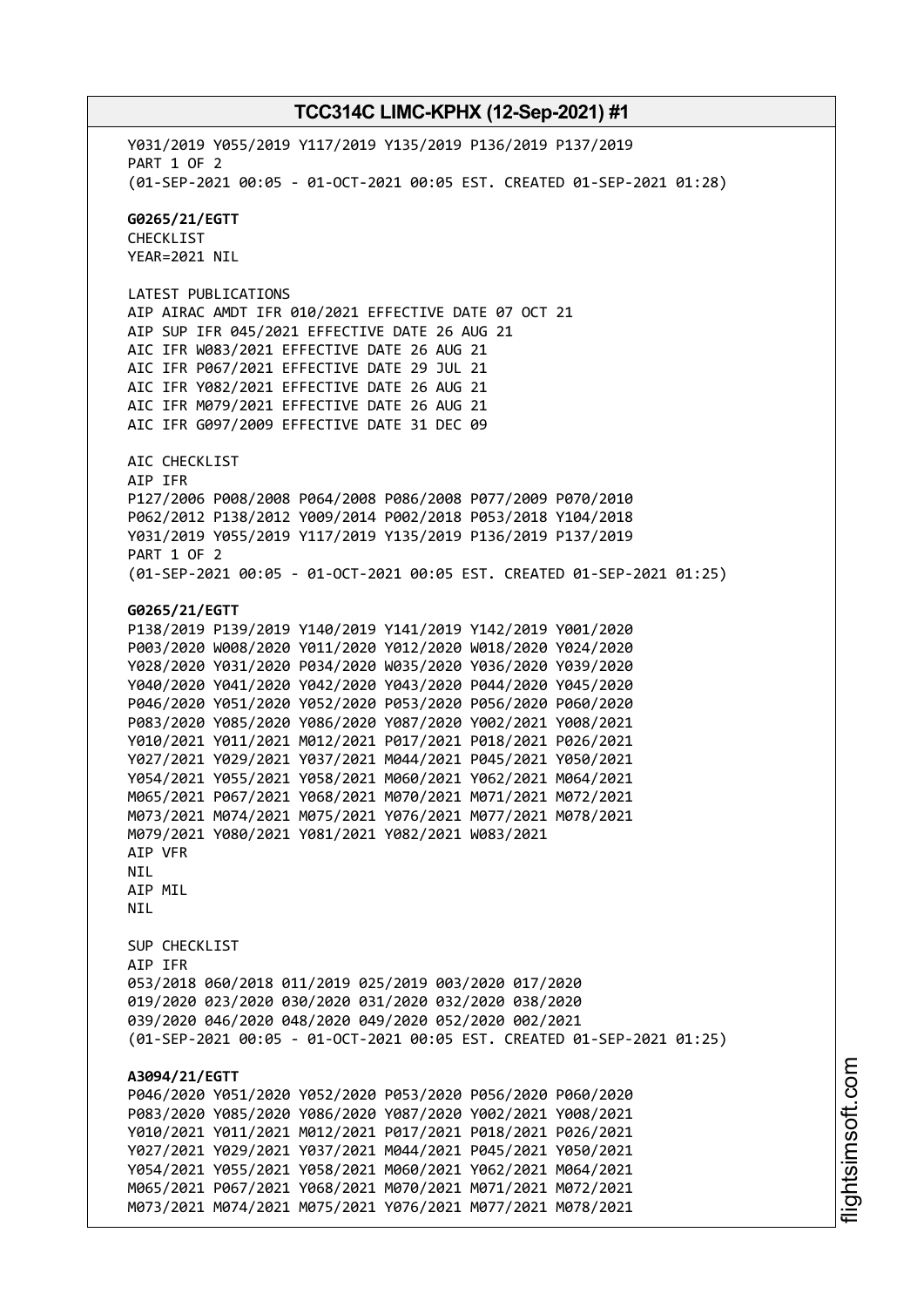M079/2021 Y080/2021 Y081/2021 Y082/2021 W083/2021 AIP VFR NIL AIP MIL **NTI** SUP CHECKLIST AIP IFR 053/2018 060/2018 011/2019 025/2019 003/2020 017/2020 019/2020 023/2020 030/2020 031/2020 032/2020 038/2020 039/2020 046/2020 048/2020 049/2020 052/2020 002/2021 003/2021 007/2021 008/2021 012/2021 014/2021 017/2021 018/2021 019/2021 020/2021 022/2021 023/2021 024/2021 025/2021 026/2021 028/2021 029/2021 030/2021 031/2021 032/2021 034/2021 035/2021 036/2021 037/2021 038/2021 039/2021 041/2021 042/2021 043/2021 044/2021 045/2021 AIP VFR NIL AIP MIL **NTI** END PART 2 OF 2 (01-SEP-2021 00:05 - 01-OCT-2021 00:05 EST. CREATED 01-SEP-2021 01:19) **A3094/21/EGTT** CHECKLIST YEAR=2021 1471 1740 1798 1940 1970 2025 2032 2033 2034 2078 2111 2138 2167 2168 2224 2259 2290 2320 2391 2393 2398 2410 2411 2434 2441 2445 2510 2527 2528 2530 2583 2596 2597 2598 2599 2600 2601 2602 2611 2612 2629 2641 2642 2674 2694 2701 2702 2705 2709 2745 2777 2787 2791 2818 2820 2836 2853 2879 2881 2882 2891 2905 2916 2917 2918 2936 2937 2950 2979 2980 2981 2982 2983 2998 3002 3016 3023 3024 3026 3027 3028 3029 3037 3040 3041 3042 3043 3047 3063 3064 3065 3066 3067 3069 3075 3076 3078 3079 3080 3086 3087 3088 3089 3091 3093 LATEST PUBLICATIONS AIP AIRAC AMDT IFR 010/2021 EFFECTIVE DATE 07 OCT 21 AIP SUP IFR 045/2021 EFFECTIVE DATE 26 AUG 21 AIC IFR W083/2021 EFFECTIVE DATE 26 AUG 21 AIC IFR P067/2021 EFFECTIVE DATE 29 JUL 21 AIC IFR Y082/2021 EFFECTIVE DATE 26 AUG 21 AIC IFR M079/2021 EFFECTIVE DATE 26 AUG 21 AIC IFR G097/2009 EFFECTIVE DATE 31 DEC 09 ATC CHECKLIST AIP IFR P127/2006 P008/2008 P064/2008 P086/2008 P077/2009 P070/2010 P062/2012 P138/2012 Y009/2014 P002/2018 P053/2018 Y104/2018 Y031/2019 Y055/2019 Y117/2019 Y135/2019 P136/2019 P137/2019 P138/2019 P139/2019 Y140/2019 Y141/2019 Y142/2019 Y001/2020 P003/2020 W008/2020 Y011/2020 Y012/2020 W018/2020 Y024/2020 Y028/2020 Y031/2020 P034/2020 W035/2020 Y036/2020 Y039/2020 Y040/2020 Y041/2020 Y042/2020 Y043/2020 P044/2020 Y045/2020 END PART 1 OF 2 (01-SEP-2021 00:05 - 01-OCT-2021 00:05 EST. CREATED 01-SEP-2021 01:19) **F0817/21/EGTT** CHECKLIST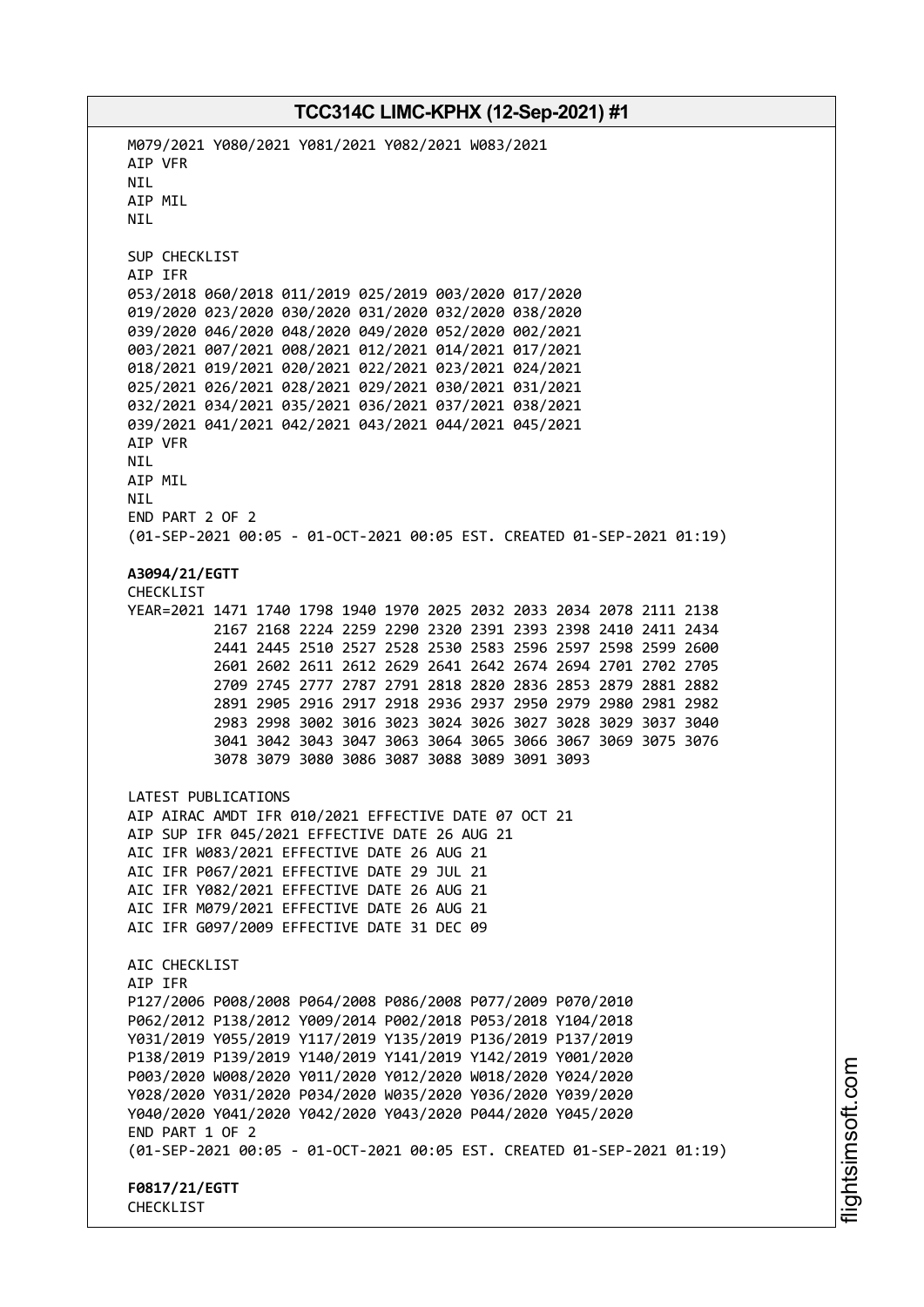YEAR=2021 0811 0812 0813 0814 0815 0816 LATEST PUBLICATIONS AIP AIRAC AMDT IFR 010/2021 EFFECTIVE DATE 07 OCT 21 AIP SUP IFR 045/2021 EFFECTIVE DATE 26 AUG 21 AIC IFR W083/2021 EFFECTIVE DATE 26 AUG 21 AIC IFR P067/2021 EFFECTIVE DATE 29 JUL 21 AIC IFR Y082/2021 EFFECTIVE DATE 26 AUG 21 AIC IFR M079/2021 EFFECTIVE DATE 26 AUG 21 AIC IFR G097/2009 EFFECTIVE DATE 31 DEC 09 AIC CHECKLIST AIP IFR P127/2006 P008/2008 P064/2008 P086/2008 P077/2009 P070/2010 P062/2012 P138/2012 Y009/2014 P002/2018 P053/2018 Y104/2018 Y031/2019 Y055/2019 Y117/2019 Y135/2019 P136/2019 P137/2019 P138/2019 P139/2019 Y140/2019 Y141/2019 Y142/2019 Y001/2020 P003/2020 W008/2020 Y011/2020 Y012/2020 W018/2020 Y024/2020 Y028/2020 Y031/2020 P034/2020 W035/2020 Y036/2020 Y039/2020 Y040/2020 Y041/2020 Y042/2020 Y043/2020 P044/2020 Y045/2020 P046/2020 Y051/2020 Y052/2020 P053/2020 P056/2020 P060/2020 P083/2020 Y085/2020 Y086/2020 Y087/2020 Y002/2021 Y008/2021 END PART 1 OF 2 (01-SEP-2021 00:05 - 01-OCT-2021 00:05 EST. CREATED 01-SEP-2021 01:16) **F0817/21/EGTT** Y010/2021 Y011/2021 M012/2021 P017/2021 P018/2021 P026/2021 Y027/2021 Y029/2021 Y037/2021 M044/2021 P045/2021 Y050/2021 Y054/2021 Y055/2021 Y058/2021 M060/2021 Y062/2021 M064/2021 M065/2021 P067/2021 Y068/2021 M070/2021 M071/2021 M072/2021 M073/2021 M074/2021 M075/2021 Y076/2021 M077/2021 M078/2021 M079/2021 Y080/2021 Y081/2021 Y082/2021 W083/2021 AIP VFR **NTI** AIP MIL **NTL** SUP CHECKLIST AIP IFR 053/2018 060/2018 011/2019 025/2019 003/2020 017/2020 019/2020 023/2020 030/2020 031/2020 032/2020 038/2020 039/2020 046/2020 048/2020 049/2020 052/2020 002/2021 003/2021 007/2021 008/2021 012/2021 014/2021 017/2021 018/2021 019/2021 020/2021 022/2021 023/2021 024/2021 025/2021 026/2021 028/2021 029/2021 030/2021 031/2021 032/2021 034/2021 035/2021 036/2021 037/2021 038/2021 039/2021 041/2021 042/2021 043/2021 044/2021 045/2021 AIP VFR NIL AIP MIL NIL END PART 2 OF 2 (01-SEP-2021 00:05 - 01-OCT-2021 00:05 EST. CREATED 01-SEP-2021 01:16) **P0003/21/EGTT CHECKLIST** YEAR=2021 0001 0002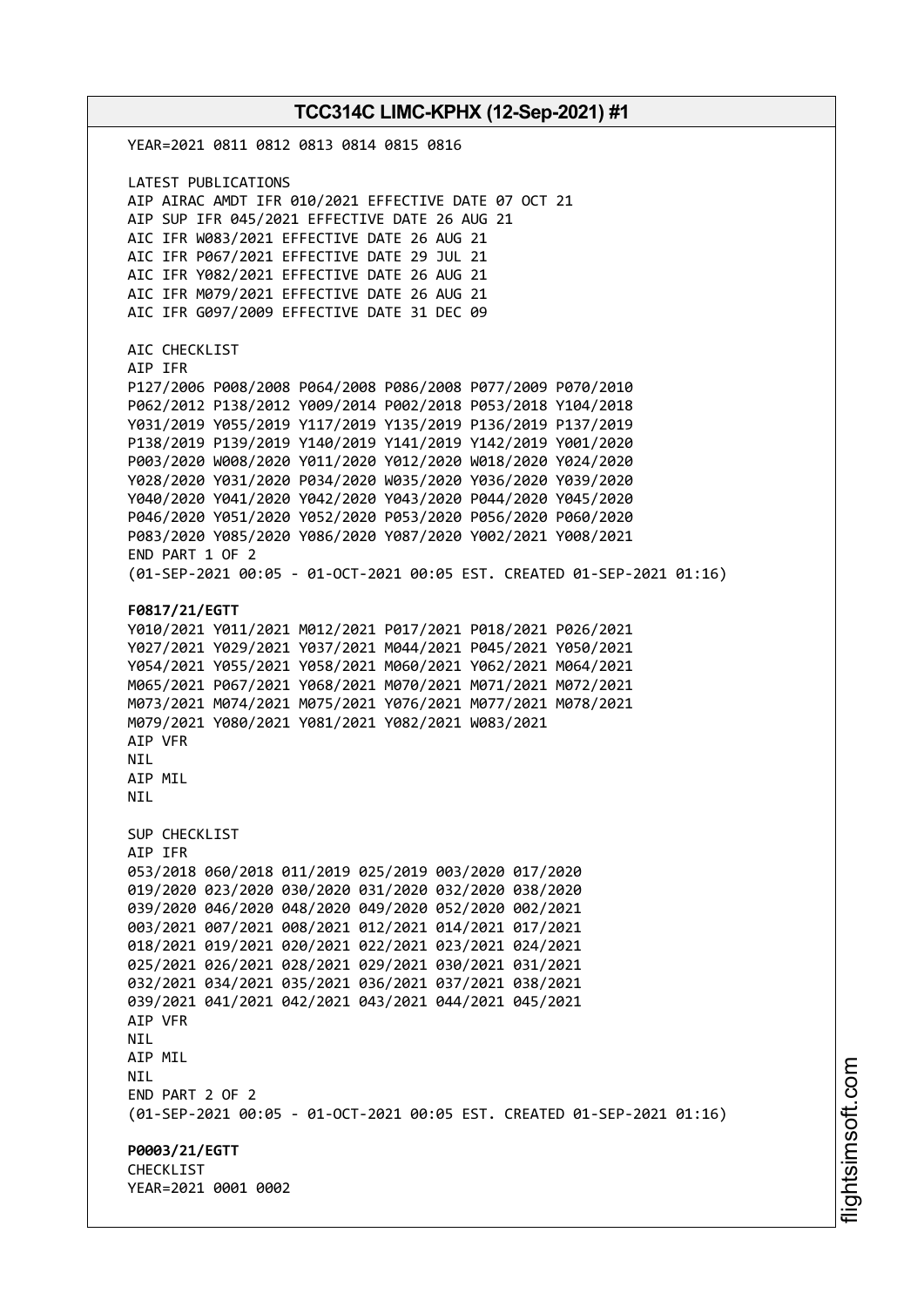**TCC314C LIMC-KPHX (12-Sep-2021) #1** LATEST PUBLICATIONS AIP AIRAC AMDT IFR 010/2021 EFFECTIVE DATE 07 OCT 21 AIP SUP IFR 045/2021 EFFECTIVE DATE 26 AUG 21 AIC IFR W083/2021 EFFECTIVE DATE 26 AUG 21 AIC IFR P067/2021 EFFECTIVE DATE 29 JUL 21 AIC IFR Y082/2021 EFFECTIVE DATE 26 AUG 21 AIC IFR M079/2021 EFFECTIVE DATE 26 AUG 21 AIC IFR G097/2009 EFFECTIVE DATE 31 DEC 09 AIC CHECKLIST AIP IFR P127/2006 P008/2008 P064/2008 P086/2008 P077/2009 P070/2010 P062/2012 P138/2012 Y009/2014 P002/2018 P053/2018 Y104/2018 Y031/2019 Y055/2019 Y117/2019 Y135/2019 P136/2019 P137/2019 P138/2019 P139/2019 Y140/2019 Y141/2019 Y142/2019 Y001/2020 P003/2020 W008/2020 Y011/2020 Y012/2020 W018/2020 Y024/2020 Y028/2020 Y031/2020 P034/2020 W035/2020 Y036/2020 Y039/2020 Y040/2020 Y041/2020 Y042/2020 Y043/2020 P044/2020 Y045/2020 P046/2020 Y051/2020 Y052/2020 P053/2020 P056/2020 P060/2020 P083/2020 Y085/2020 Y086/2020 Y087/2020 Y002/2021 Y008/2021 Y010/2021 Y011/2021 M012/2021 P017/2021 P018/2021 P026/2021 Y027/2021 Y029/2021 Y037/2021 M044/2021 P045/2021 Y050/2021 Y054/2021 Y055/2021 Y058/2021 M060/2021 Y062/2021 M064/2021 M065/2021 P067/2021 Y068/2021 M070/2021 M071/2021 M072/2021 M073/2021 M074/2021 M075/2021 Y076/2021 M077/2021 M078/2021 M079/2021 Y080/2021 Y081/2021 Y082/2021 W083/2021 AIP VFR NIL AIP MIL **NTI** (01-SEP-2021 00:05 - 01-OCT-2021 00:05 EST. CREATED 01-SEP-2021 01:14) **P0003/21/EGTT** SUP CHECKLIST AIP IFR 053/2018 060/2018 011/2019 025/2019 003/2020 017/2020 019/2020 023/2020 030/2020 031/2020 032/2020 038/2020 039/2020 046/2020 048/2020 049/2020 052/2020 002/2021 003/2021 007/2021 008/2021 012/2021 014/2021 017/2021 018/2021 019/2021 020/2021 022/2021 023/2021 024/2021 025/2021 026/2021 028/2021 029/2021 030/2021 031/2021 032/2021 034/2021 035/2021 036/2021 037/2021 038/2021 039/2021 041/2021 042/2021 043/2021 044/2021 045/2021 AIP VFR **NTI** AIP MIL **NTI** (01-SEP-2021 00:05 - 01-OCT-2021 00:05 EST. CREATED 01-SEP-2021 01:14) **J3415/21/EGTT CHECKLIST** YEAR=2021 2841 3101 3160 3165 3311 3312 3314 3315 3318 3321 3345 3367 3369 3370 3371 3372 3373 3374 3375 3376 3377 3378 3379 3380 3381 3382 3383 3395 3396 3397 3398 3399 3400 3401 3402 3403 3404 3405 3406 3407 3408 3410 3411 3412 LATEST PUBLICATIONS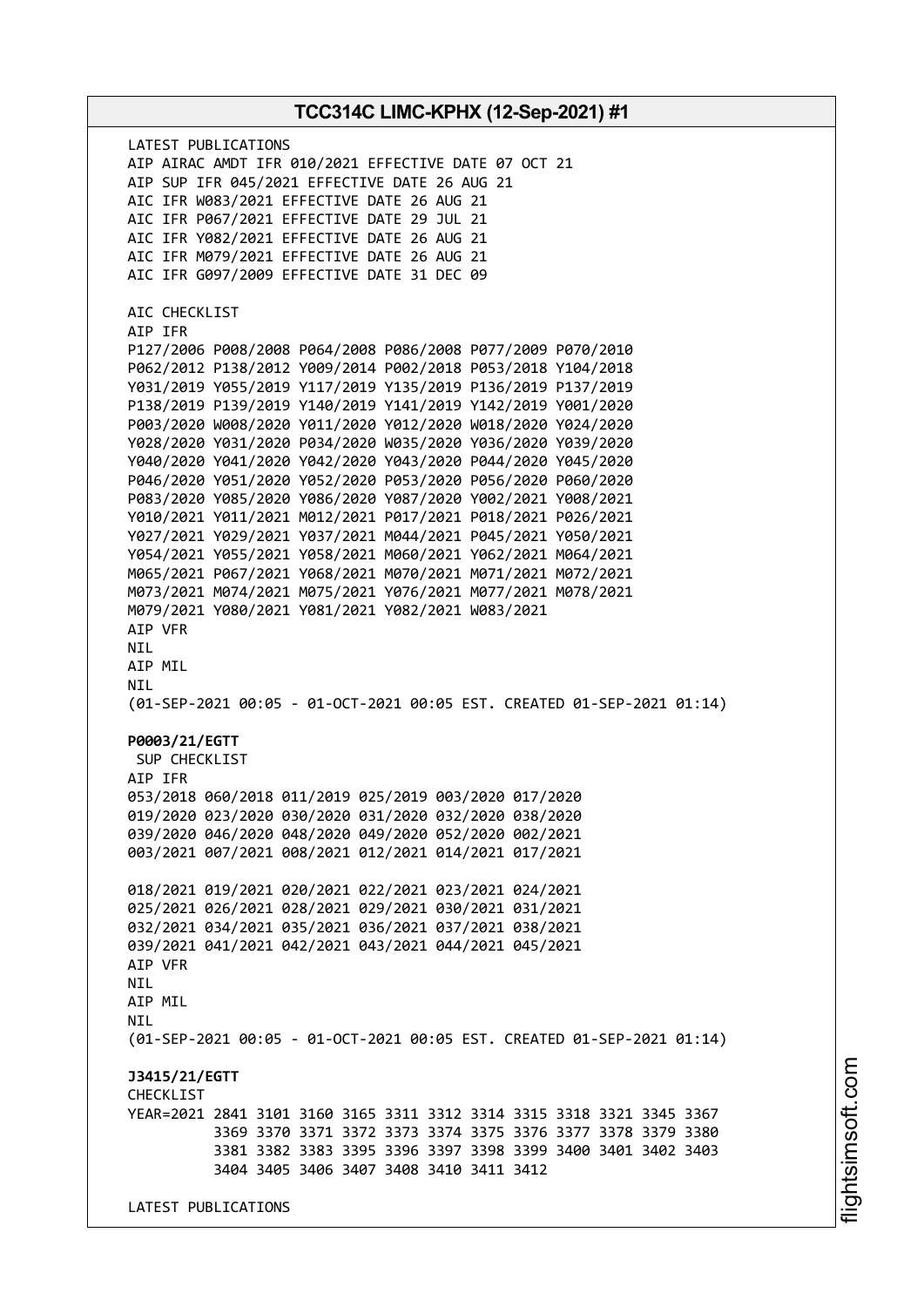| AIP AIRAC AMDT IFR 010/2021 EFFECTIVE DATE 07 OCT 21<br>AIP SUP IFR 045/2021 EFFECTIVE DATE 26 AUG 21<br>AIC IFR W083/2021 EFFECTIVE DATE 26 AUG 21<br>AIC IFR P067/2021 EFFECTIVE DATE 29 JUL 21<br>AIC IFR Y082/2021 EFFECTIVE DATE 26 AUG 21<br>AIC IFR M079/2021 EFFECTIVE DATE 26 AUG 21<br>AIC IFR G097/2009 EFFECTIVE DATE 31 DEC 09                                                                                                                                                                                                                                                                                                                                                                                                                                                                                                                                                                                                           |
|-------------------------------------------------------------------------------------------------------------------------------------------------------------------------------------------------------------------------------------------------------------------------------------------------------------------------------------------------------------------------------------------------------------------------------------------------------------------------------------------------------------------------------------------------------------------------------------------------------------------------------------------------------------------------------------------------------------------------------------------------------------------------------------------------------------------------------------------------------------------------------------------------------------------------------------------------------|
| AIC CHECKLIST<br>AIP IFR<br>P127/2006 P008/2008 P064/2008 P086/2008 P077/2009 P070/2010<br>P062/2012 P138/2012 Y009/2014 P002/2018 P053/2018 Y104/2018<br>Y031/2019 Y055/2019 Y117/2019 Y135/2019 P136/2019 P137/2019<br>P138/2019 P139/2019 Y140/2019 Y141/2019 Y142/2019 Y001/2020<br>P003/2020 W008/2020 Y011/2020 Y012/2020 W018/2020 Y024/2020<br>Y028/2020 Y031/2020 P034/2020 W035/2020 Y036/2020 Y039/2020<br>Y040/2020 Y041/2020 Y042/2020 Y043/2020 P044/2020 Y045/2020<br>P046/2020 Y051/2020 Y052/2020 P053/2020 P056/2020 P060/2020<br>P083/2020 Y085/2020 Y086/2020 Y087/2020 Y002/2021 Y008/2021<br>Y010/2021 Y011/2021 M012/2021 P017/2021 P018/2021 P026/2021<br>Y027/2021 Y029/2021 Y037/2021 M044/2021 P045/2021 Y050/2021<br>Y054/2021 Y055/2021 Y058/2021 M060/2021 Y062/2021 M064/2021<br>M065/2021 P067/2021 Y068/2021 M070/2021 M071/2021 M072/2021<br>(01-SEP-2021 00:05 - 01-OCT-2021 00:05 EST. CREATED 01-SEP-2021 01:11) |
| K0379/21/EGTT<br><b>CHECKLIST</b><br>YEAR=2021 0254 0255 0259 0260 0262 0263 0271 0275 0276 0277 0281 0286<br>0287 0292 0293 0298 0299 0303 0307 0313 0314 0316 0319 0321<br>0324 0325 0329 0333 0334 0335 0338 0342 0343 0344 0345 0346<br>0348 0351 0352 0353 0354 0355 0359 0360 0364 0365 0367 0368<br>0371 0372 0374 0375 0376 0377 0378                                                                                                                                                                                                                                                                                                                                                                                                                                                                                                                                                                                                         |
| LATEST PUBLICATIONS<br>AIP AIRAC AMDT IFR 010/2021 EFFECTIVE DATE 07 OCT 21<br>AIP SUP IFR 045/2021 EFFECTIVE DATE 26 AUG 21<br>AIC IFR W083/2021 EFFECTIVE DATE 26 AUG 21<br>AIC IFR P067/2021 EFFECTIVE DATE 29 JUL 21<br>AIC IFR Y082/2021 EFFECTIVE DATE 26 AUG 21<br>AIC IFR M079/2021 EFFECTIVE DATE 26 AUG 21<br>AIC IFR G097/2009 EFFECTIVE DATE 31 DEC 09                                                                                                                                                                                                                                                                                                                                                                                                                                                                                                                                                                                    |
| AIC CHECKLIST<br>AIP IFR<br>P127/2006 P008/2008 P064/2008 P086/2008 P077/2009 P070/2010<br>P062/2012 P138/2012 Y009/2014 P002/2018 P053/2018 Y104/2018<br>Y031/2019 Y055/2019 Y117/2019 Y135/2019 P136/2019 P137/2019<br>P138/2019 P139/2019 Y140/2019 Y141/2019 Y142/2019 Y001/2020<br>P003/2020 W008/2020 Y011/2020 Y012/2020 W018/2020 Y024/2020<br>Y028/2020 Y031/2020 P034/2020 W035/2020 Y036/2020 Y039/2020<br>Y040/2020 Y041/2020 Y042/2020 Y043/2020 P044/2020 Y045/2020<br>P046/2020 Y051/2020 Y052/2020 P053/2020 P056/2020 P060/2020<br>P083/2020 Y085/2020 Y086/2020 Y087/2020 Y002/2021 Y008/2021<br>Y010/2021 Y011/2021 M012/2021 P017/2021 P018/2021 P026/2021<br>Y027/2021 Y029/2021 Y037/2021 M044/2021 P045/2021 Y050/2021<br>Y054/2021 Y055/2021 Y058/2021 M060/2021 Y062/2021 M064/2021<br>END PART 1 OF 2<br>(01-SEP-2021 00:05 - 01-OCT-2021 00:05 EST. CREATED 01-SEP-2021 01:11)                                             |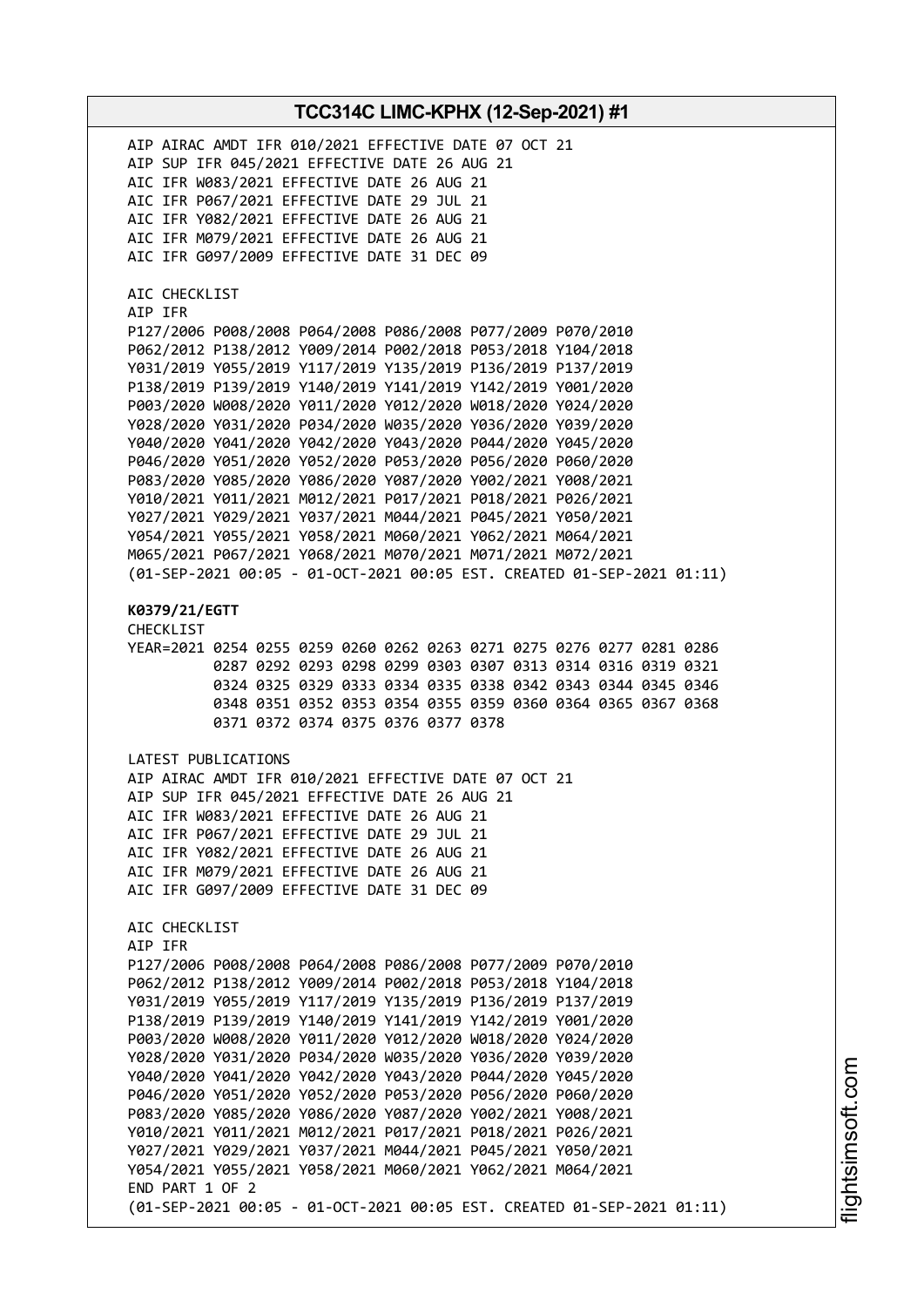**K0379/21/EGTT** M065/2021 P067/2021 Y068/2021 M070/2021 M071/2021 M072/2021 M073/2021 M074/2021 M075/2021 Y076/2021 M077/2021 M078/2021 M079/2021 Y080/2021 Y081/2021 Y082/2021 W083/2021 AIP VFR NIL AIP MIL NIL SUP CHECKLIST AIP IFR 053/2018 060/2018 011/2019 025/2019 003/2020 017/2020 019/2020 023/2020 030/2020 031/2020 032/2020 038/2020 039/2020 046/2020 048/2020 049/2020 052/2020 002/2021 003/2021 007/2021 008/2021 012/2021 014/2021 017/2021 018/2021 019/2021 020/2021 022/2021 023/2021 024/2021 025/2021 026/2021 028/2021 029/2021 030/2021 031/2021 032/2021 034/2021 035/2021 036/2021 037/2021 038/2021 039/2021 041/2021 042/2021 043/2021 044/2021 045/2021 AIP VFR NIL AIP MIL END PART 2 OF 2 (01-SEP-2021 00:05 - 01-OCT-2021 00:05 EST. CREATED 01-SEP-2021 01:11) **H5856/21/EGTT** M079/2021 Y080/2021 Y081/2021 Y082/2021 W083/2021 AIP VFR **NTI** AIP MIL NIL SUP CHECKLIST AIP IFR 053/2018 060/2018 011/2019 025/2019 003/2020 017/2020 019/2020 023/2020 030/2020 031/2020 032/2020 038/2020 039/2020 046/2020 048/2020 049/2020 052/2020 002/2021 003/2021 007/2021 008/2021 012/2021 014/2021 017/2021 018/2021 019/2021 020/2021 022/2021 023/2021 024/2021 025/2021 026/2021 028/2021 029/2021 030/2021 031/2021 032/2021 034/2021 035/2021 036/2021 037/2021 038/2021 039/2021 041/2021 042/2021 043/2021 044/2021 045/2021 AIP VFR **NTI** AIP MIL NIL PART 3 OF 3 (01-SEP-2021 00:05 - 01-OCT-2021 00:05 EST. CREATED 01-SEP-2021 01:10) **H5856/21/EGTT** LATEST PUBLICATIONS AIP AIRAC AMDT IFR 010/2021 EFFECTIVE DATE 07 OCT 21 AIP SUP IFR 045/2021 EFFECTIVE DATE 26 AUG 21 AIC IFR W083/2021 EFFECTIVE DATE 26 AUG 21 AIC IFR P067/2021 EFFECTIVE DATE 29 JUL 21 AIC IFR Y082/2021 EFFECTIVE DATE 26 AUG 21 AIC IFR M079/2021 EFFECTIVE DATE 26 AUG 21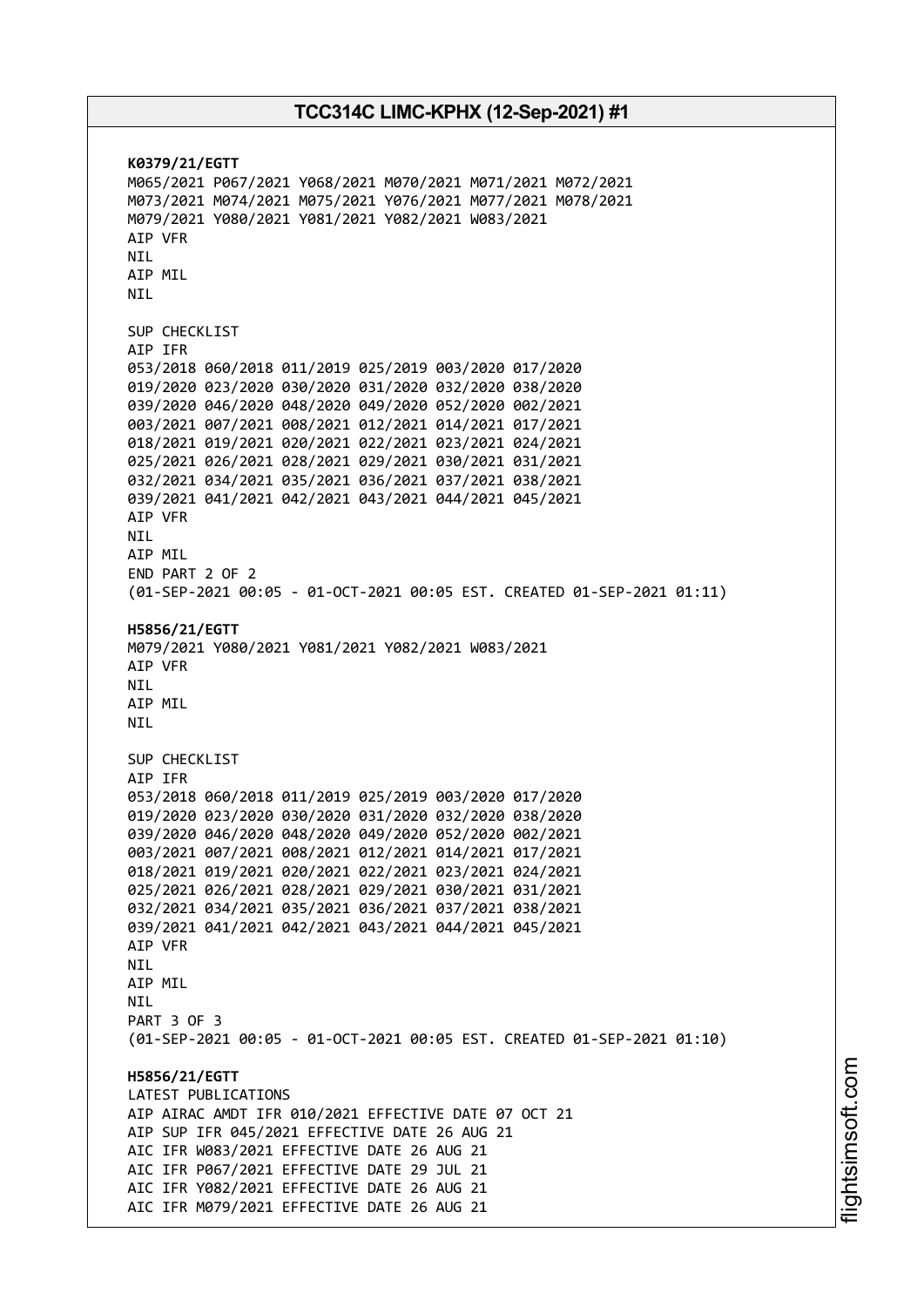**TCC314C LIMC-KPHX (12-Sep-2021) #1** AIC IFR G097/2009 EFFECTIVE DATE 31 DEC 09 AIC CHECKLIST AIP IFR P127/2006 P008/2008 P064/2008 P086/2008 P077/2009 P070/2010 P062/2012 P138/2012 Y009/2014 P002/2018 P053/2018 Y104/2018 Y031/2019 Y055/2019 Y117/2019 Y135/2019 P136/2019 P137/2019 P138/2019 P139/2019 Y140/2019 Y141/2019 Y142/2019 Y001/2020 P003/2020 W008/2020 Y011/2020 Y012/2020 W018/2020 Y024/2020 Y028/2020 Y031/2020 P034/2020 W035/2020 Y036/2020 Y039/2020 Y040/2020 Y041/2020 Y042/2020 Y043/2020 P044/2020 Y045/2020 P046/2020 Y051/2020 Y052/2020 P053/2020 P056/2020 P060/2020 P083/2020 Y085/2020 Y086/2020 Y087/2020 Y002/2021 Y008/2021 Y010/2021 Y011/2021 M012/2021 P017/2021 P018/2021 P026/2021 Y027/2021 Y029/2021 Y037/2021 M044/2021 P045/2021 Y050/2021 Y054/2021 Y055/2021 Y058/2021 M060/2021 Y062/2021 M064/2021 M065/2021 P067/2021 Y068/2021 M070/2021 M071/2021 M072/2021 M073/2021 M074/2021 M075/2021 Y076/2021 M077/2021 M078/2021 PART 2 OF 3 (01-SEP-2021 00:05 - 01-OCT-2021 00:05 EST. CREATED 01-SEP-2021 01:10) **H5856/21/EGTT** CHECKLIST YEAR=2020 4986 4987 4988 YEAR=2021 0953 0954 0955 0960 1567 1568 1571 1573 1657 1768 1770 1772 1773 1776 1778 1779 1780 1792 1832 1969 2691 2694 2695 2696 3015 3168 3211 3216 3223 3288 3301 3308 3327 3383 3384 3385 3418 3419 3562 3579 3580 3581 3631 4096 4119 4130 4131 4132 4133 4158 4478 4521 4522 4534 4538 4540 4546 4600 4684 4687 4697 4742 4757 4758 4793 4795 4798 4809 4853 4856 4914 4935 5085 5148 5169 5200 5203 5205 5206 5243 5244 5284 5294 5295 5317 5323 5326 5327 5328 5351 5352 5367 5403 5405 5423 5477 5501 5517 5538 5539 5547 5562 5587 5604 5615 5631 5632 5646 5653 5660 5667 5671 5677 5695 5696 5700 5701 5702 5703 5708 5709 5739 5740 5742 5754 5757 5762 5763 5766 5778 5779 5780 5781 5782 5783 5784 5785 5786 5787 5788 5791 5792 5793 5794 5797 5798 5799 5800 5801 5802 5803 5804 5805 5806 5807 5810 5812 5813 5814 5815 5816 5817 5818 5819 5820 5821 5822 5823 5824 5825 5827 5828 5829 5830 5831 5832 5833 5834 5835 5836 5837 5838 5839 5840 5841 5842 5843 5844 5845 5846 5847 5849 5850 5851 5852 5853 5855 PART 1 OF 3 (01-SEP-2021 00:05 - 01-OCT-2021 00:05 EST. CREATED 01-SEP-2021 01:10) **J3415/21/EGTT** SUP CHECKLIST AIP IFR AIP VFR NIL M073/2021 M074/2021 M075/2021 Y076/2021 M077/2021 M078/2021 M079/2021 Y080/2021 Y081/2021 Y082/2021 W083/2021 (01-SEP-2021 00:05 - 01-OCT-2021 00:05 EST. CREATED 01-SEP-2021 01:10) **M3429/21/EGTT** CHECKLIST YEAR=2021 3332 3408 3409 3410 3411 3412 3413 3414 3415 3416 3417 3418 3419 3421 3422 3423 3424 3426 LATEST PUBLICATIONS AIP AIRAC AMDT IFR 010/2021 EFFECTIVE DATE 07 OCT 21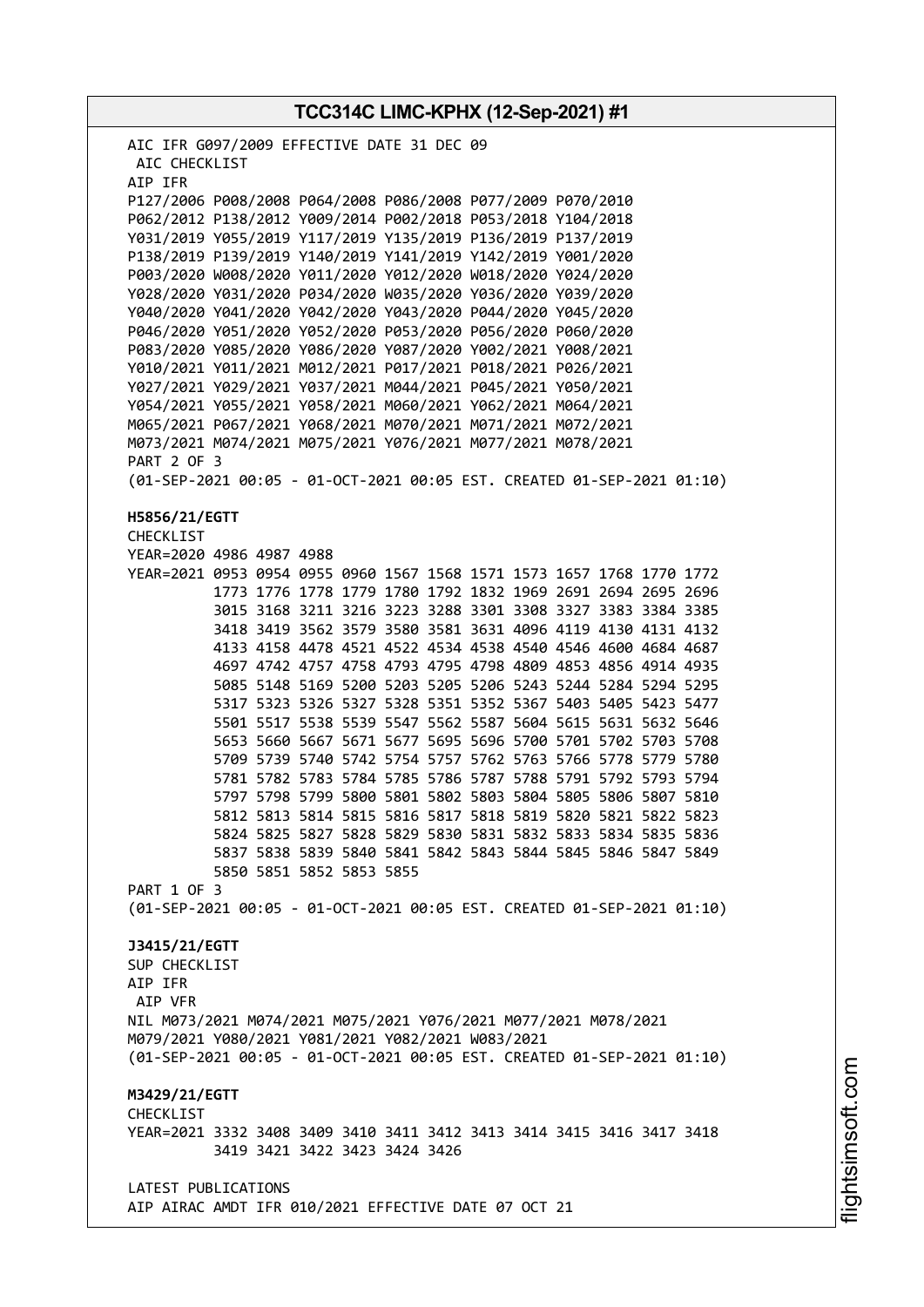**TCC314C LIMC-KPHX (12-Sep-2021) #1** AIP SUP IFR 045/2021 EFFECTIVE DATE 26 AUG 21 AIC IFR W083/2021 EFFECTIVE DATE 26 AUG 21 AIC IFR P067/2021 EFFECTIVE DATE 29 JUL 21 AIC IFR Y082/2021 EFFECTIVE DATE 26 AUG 21 AIC IFR M079/2021 EFFECTIVE DATE 26 AUG 21 AIC IFR G097/2009 EFFECTIVE DATE 31 DEC 09 AIC CHECKLIST AIP IFR P127/2006 P008/2008 P064/2008 P086/2008 P077/2009 P070/2010 P062/2012 P138/2012 Y009/2014 P002/2018 P053/2018 Y104/2018 Y031/2019 Y055/2019 Y117/2019 Y135/2019 P136/2019 P137/2019 P138/2019 P139/2019 Y140/2019 Y141/2019 Y142/2019 Y001/2020 P003/2020 W008/2020 Y011/2020 Y012/2020 W018/2020 Y024/2020 Y028/2020 Y031/2020 P034/2020 W035/2020 Y036/2020 Y039/2020 Y040/2020 Y041/2020 Y042/2020 Y043/2020 P044/2020 Y045/2020 P046/2020 Y051/2020 Y052/2020 P053/2020 P056/2020 P060/2020 P083/2020 Y085/2020 Y086/2020 Y087/2020 Y002/2021 Y008/2021 Y010/2021 Y011/2021 M012/2021 P017/2021 P018/2021 P026/2021 Y027/2021 Y029/2021 Y037/2021 M044/2021 P045/2021 Y050/2021 Y054/2021 Y055/2021 Y058/2021 M060/2021 Y062/2021 M064/2021 M065/2021 P067/2021 Y068/2021 M070/2021 M071/2021 M072/2021 M073/2021 M074/2021 M075/2021 Y076/2021 M077/2021 M078/2021 M079/2021 Y080/2021 Y081/2021 Y082/2021 W083/2021 AIP VFR NIL AIP MIL NIL SUP CHECKLIST AIP IFR 053/2018 060/2018 011/2019 025/2019 003/2020 017/2020 (01-SEP-2021 00:05 - 01-OCT-2021 00:05 EST. CREATED 01-SEP-2021 00:59) **U5399/21/EGTT** Y028/2020 Y031/2020 P034/2020 W035/2020 Y036/2020 Y039/2020 Y040/2020 Y041/2020 Y042/2020 Y043/2020 P044/2020 Y045/2020 P046/2020 Y051/2020 Y052/2020 P053/2020 P056/2020 P060/2020 P083/2020 Y085/2020 Y086/2020 Y087/2020 Y002/2021 Y008/2021 Y010/2021 Y011/2021 M012/2021 P017/2021 P018/2021 P026/2021 Y027/2021 Y029/2021 Y037/2021 M044/2021 P045/2021 Y050/2021 Y054/2021 Y055/2021 Y058/2021 M060/2021 Y062/2021 M064/2021 M065/2021 P067/2021 Y068/2021 M070/2021 M071/2021 M072/2021 M073/2021 M074/2021 M075/2021 Y076/2021 M077/2021 M078/2021 M079/2021 Y080/2021 Y081/2021 Y082/2021 W083/2021 AIP VFR **NTL** AIP MIL **NTI** SUP CHECKLIST AIP IFR 053/2018 060/2018 011/2019 025/2019 003/2020 017/2020 019/2020 023/2020 030/2020 031/2020 032/2020 038/2020 039/2020 046/2020 048/2020 049/2020 052/2020 002/2021 003/2021 007/2021 008/2021 012/2021 014/2021 017/2021 018/2021 019/2021 020/2021 022/2021 023/2021 024/2021 025/2021 026/2021 028/2021 029/2021 030/2021 031/2021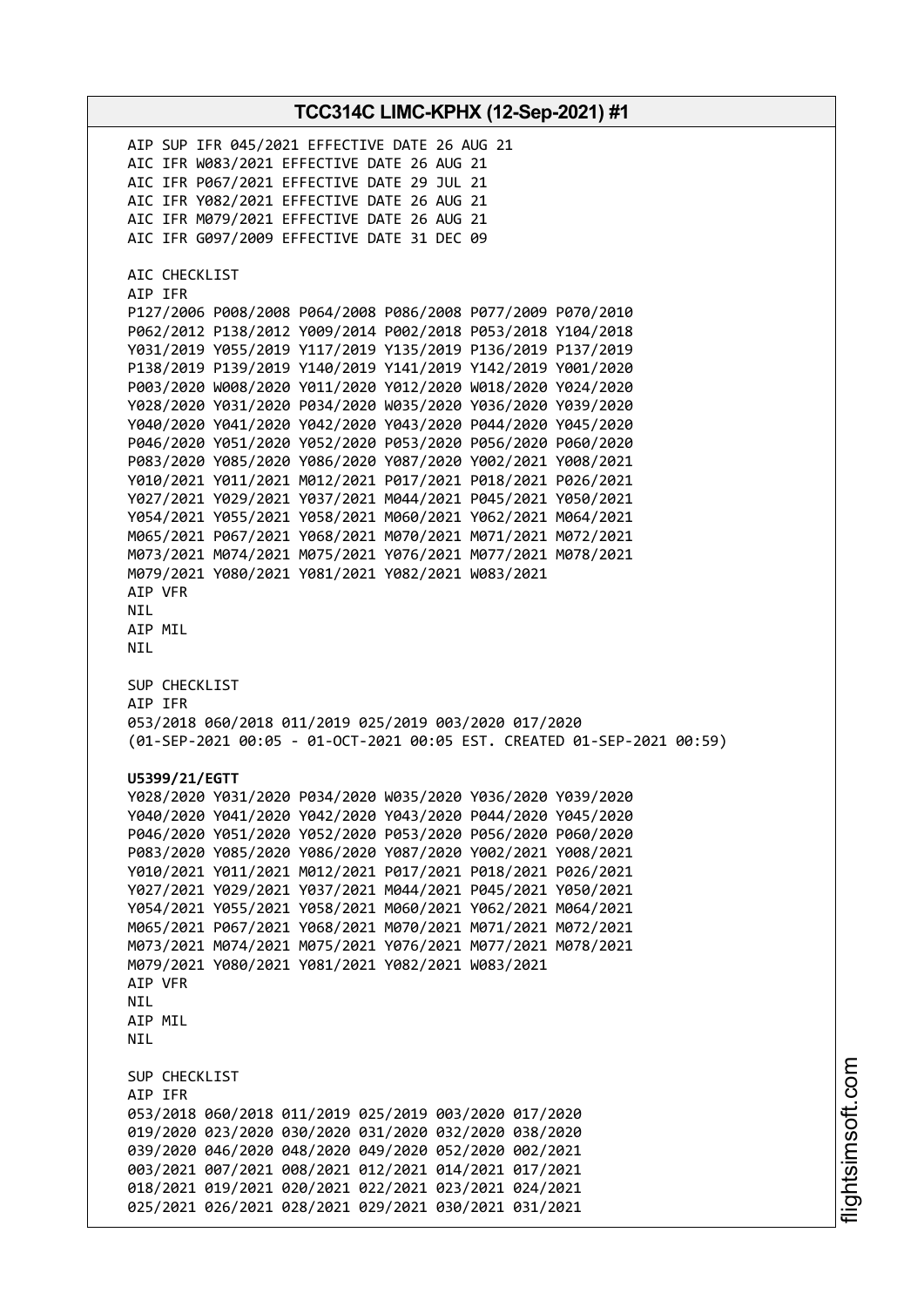032/2021 034/2021 035/2021 036/2021 037/2021 038/2021 039/2021 041/2021 042/2021 043/2021 044/2021 045/2021 AIP VFR NIL AIP MIL NIL (01-SEP-2021 00:05 - 01-OCT-2021 00:05 EST. CREATED 01-SEP-2021 00:57) **B2163/21/EGTT** P138/2019 P139/2019 Y140/2019 Y141/2019 Y142/2019 Y001/2020 P003/2020 W008/2020 Y011/2020 Y012/2020 W018/2020 Y024/2020 Y028/2020 Y031/2020 P034/2020 W035/2020 Y036/2020 Y039/2020 Y040/2020 Y041/2020 Y042/2020 Y043/2020 P044/2020 Y045/2020 P046/2020 Y051/2020 Y052/2020 P053/2020 P056/2020 P060/2020 P083/2020 Y085/2020 Y086/2020 Y087/2020 Y002/2021 Y008/2021 Y010/2021 Y011/2021 M012/2021 P017/2021 P018/2021 P026/2021 Y027/2021 Y029/2021 Y037/2021 M044/2021 P045/2021 Y050/2021 Y054/2021 Y055/2021 Y058/2021 M060/2021 Y062/2021 M064/2021 M065/2021 P067/2021 Y068/2021 M070/2021 M071/2021 M072/2021 M073/2021 M074/2021 M075/2021 Y076/2021 M077/2021 M078/2021 M079/2021 Y080/2021 Y081/2021 Y082/2021 W083/2021 AIP VFR NIL AIP MIL NIL SUP CHECKLIST AIP IFR 053/2018 060/2018 011/2019 025/2019 003/2020 017/2020 019/2020 023/2020 030/2020 031/2020 032/2020 038/2020 039/2020 046/2020 048/2020 049/2020 052/2020 002/2021 003/2021 007/2021 008/2021 012/2021 014/2021 017/2021 018/2021 019/2021 020/2021 022/2021 023/2021 024/2021 025/2021 026/2021 028/2021 029/2021 030/2021 031/2021 032/2021 034/2021 035/2021 036/2021 037/2021 038/2021 039/2021 041/2021 042/2021 043/2021 044/2021 045/2021 AIP VFR NIL AIP MIL NIL PART 2 OF 2 (01-SEP-2021 00:05 - 01-OCT-2021 00:05 EST. CREATED 01-SEP-2021 00:57) **B2163/21/EGTT CHECKLIST** YEAR=2021 1036 1372 1413 1630 1717 1747 1750 1751 1836 1907 1923 1980 1990 1999 2017 2018 2033 2036 2038 2067 2073 2074 2075 2082 2087 2088 2092 2099 2107 2118 2124 2125 2126 2127 2128 2129 2130 2133 2139 2140 2145 2146 LATEST PUBLICATIONS AIP AIRAC AMDT IFR 010/2021 EFFECTIVE DATE 07 OCT 21 AIP SUP IFR 045/2021 EFFECTIVE DATE 26 AUG 21 AIC IFR W083/2021 EFFECTIVE DATE 26 AUG 21 AIC IFR P067/2021 EFFECTIVE DATE 29 JUL 21 AIC IFR Y082/2021 EFFECTIVE DATE 26 AUG 21 AIC IFR M079/2021 EFFECTIVE DATE 26 AUG 21 AIC IFR G097/2009 EFFECTIVE DATE 31 DEC 09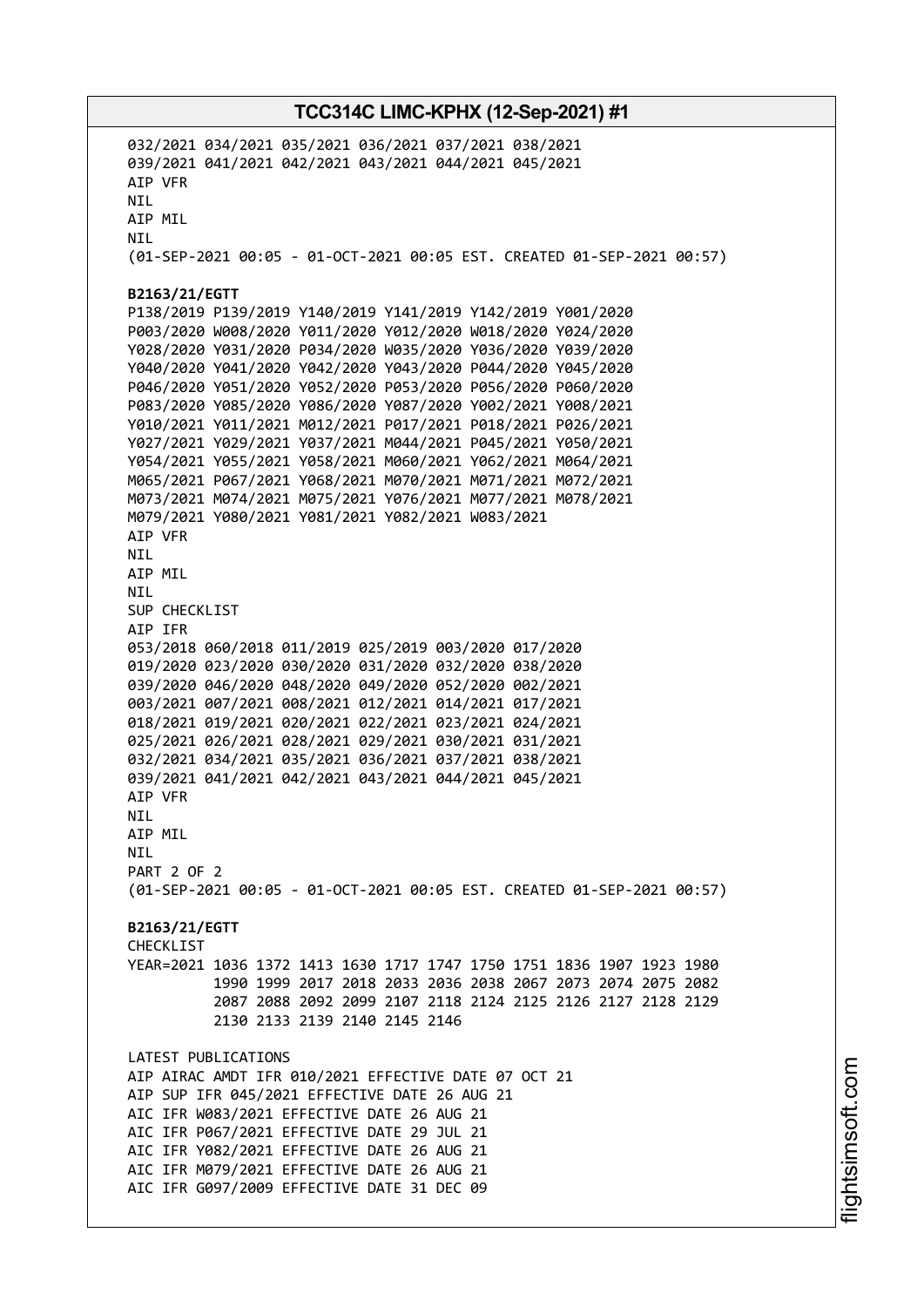AIC CHECKLIST AIP IFR P127/2006 P008/2008 P064/2008 P086/2008 P077/2009 P070/2010 P062/2012 P138/2012 Y009/2014 P002/2018 P053/2018 Y104/2018 Y031/2019 Y055/2019 Y117/2019 Y135/2019 P136/2019 P137/2019 PART 1 OF 2 (01-SEP-2021 00:05 - 01-OCT-2021 00:05 EST. CREATED 01-SEP-2021 00:57) **U5399/21/EGTT** CHECKLIST YEAR=2021 3136 3332 3353 3363 3411 3417 3418 3433 3434 3516 3609 3627 3729 3749 3772 3875 3876 3880 3938 3939 3979 4011 4056 4057 4058 4059 4062 4073 4074 4080 4160 4163 4203 4235 4240 4249 4260 4267 4286 4398 4405 4406 4407 4452 4464 4554 4570 4573 4586 4606 4624 4628 4642 4656 4664 4693 4777 4779 4804 4814 4822 4827 4835 4844 4894 4906 4907 4908 4909 4910 4919 4925 4929 4930 4932 4933 4942 4980 4986 4994 4996 5001 5017 5018 5019 5021 5023 5024 5050 5055 5073 5078 5079 5080 5087 5088 5129 5179 5181 5182 5184 5188 5189 5192 5196 5210 5211 5212 5215 5220 5221 5229 5233 5241 5245 5246 5247 5248 5249 5251 5255 5260 5264 5266 5277 5287 5290 5291 5323 5326 5332 5333 5341 5342 5346 5347 5355 5371 5375 5377 5379 5381 5382 5383 5385 5386 5389 5390 5391 5393 5395 5396 LATEST PUBLICATIONS AIP AIRAC AMDT IFR 010/2021 EFFECTIVE DATE 07 OCT 21 AIP SUP IFR 045/2021 EFFECTIVE DATE 26 AUG 21 AIC IFR W083/2021 EFFECTIVE DATE 26 AUG 21 AIC IFR P067/2021 EFFECTIVE DATE 29 JUL 21 AIC IFR Y082/2021 EFFECTIVE DATE 26 AUG 21 AIC IFR M079/2021 EFFECTIVE DATE 26 AUG 21 AIC IFR G097/2009 EFFECTIVE DATE 31 DEC 09 AIC CHECKLIST AIP IFR P127/2006 P008/2008 P064/2008 P086/2008 P077/2009 P070/2010 P062/2012 P138/2012 Y009/2014 P002/2018 P053/2018 Y104/2018 Y031/2019 Y055/2019 Y117/2019 Y135/2019 P136/2019 P137/2019 P138/2019 P139/2019 Y140/2019 Y141/2019 Y142/2019 Y001/2020 (01-SEP-2021 00:05 - 01-OCT-2021 00:05 EST. CREATED 01-SEP-2021 00:57) **D1226/21/EGTT** CHECKLIST YEAR=2021 1164 1165 1201 1202 1203 1204 1205 1206 1207 1208 1209 1212 1217 1218 1219 1220 1221 1222 1224 1225 LATEST PUBLICATIONS AIP AIRAC AMDT IFR 010/2021 EFFECTIVE DATE 07 OCT 21 AIP SUP IFR 045/2021 EFFECTIVE DATE 26 AUG 21 AIC IFR W083/2021 EFFECTIVE DATE 26 AUG 21 AIC IFR P067/2021 EFFECTIVE DATE 29 JUL 21 AIC IFR Y082/2021 EFFECTIVE DATE 26 AUG 21 AIC IFR M079/2021 EFFECTIVE DATE 26 AUG 21 AIC IFR G097/2009 EFFECTIVE DATE 31 DEC 09 AIC CHECKLIST AIP IFR P127/2006 P008/2008 P064/2008 P086/2008 P077/2009 P070/2010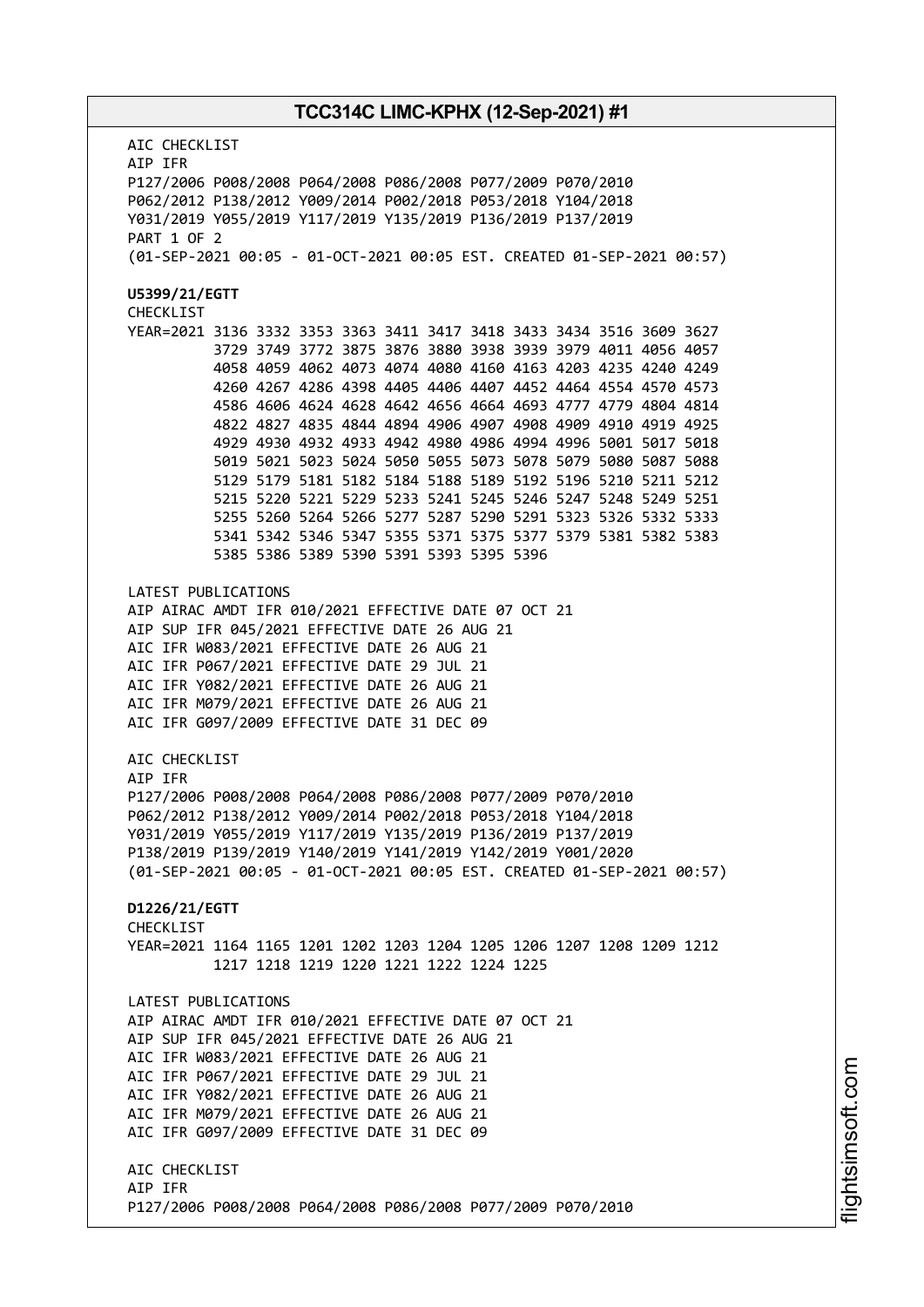**TCC314C LIMC-KPHX (12-Sep-2021) #1** P062/2012 P138/2012 Y009/2014 P002/2018 P053/2018 Y104/2018 Y031/2019 Y055/2019 Y117/2019 Y135/2019 P136/2019 P137/2019 P138/2019 P139/2019 Y140/2019 Y141/2019 Y142/2019 Y001/2020 P003/2020 W008/2020 Y011/2020 Y012/2020 W018/2020 Y024/2020 Y028/2020 Y031/2020 P034/2020 W035/2020 Y036/2020 Y039/2020 Y040/2020 Y041/2020 Y042/2020 Y043/2020 P044/2020 Y045/2020 P046/2020 Y051/2020 Y052/2020 P053/2020 P056/2020 P060/2020 P083/2020 Y085/2020 Y086/2020 Y087/2020 Y002/2021 Y008/2021 Y010/2021 Y011/2021 M012/2021 P017/2021 P018/2021 P026/2021 Y027/2021 Y029/2021 Y037/2021 M044/2021 P045/2021 Y050/2021 Y054/2021 Y055/2021 Y058/2021 M060/2021 Y062/2021 M064/2021 M065/2021 P067/2021 Y068/2021 M070/2021 M071/2021 M072/2021 M073/2021 M074/2021 M075/2021 Y076/2021 M077/2021 M078/2021 M079/2021 Y080/2021 Y081/2021 Y082/2021 W083/2021 AIP VFR NIL AIP MIL NIL SUP CHECKLIST AIP IFR 053/2018 060/2018 011/2019 025/2019 003/2020 017/2020 (01-SEP-2021 00:05 - 01-OCT-2021 00:05 EST. CREATED 01-SEP-2021 00:53) **D1226/21/EGTT** 019/2020 023/2020 030/2020 031/2020 032/2020 038/2020 039/2020 046/2020 048/2020 049/2020 052/2020 002/2021 003/2021 007/2021 008/2021 012/2021 014/2021 017/2021 018/2021 019/2021 020/2021 022/2021 023/2021 024/2021 025/2021 026/2021 028/2021 029/2021 030/2021 031/2021 032/2021 034/2021 035/2021 036/2021 037/2021 038/2021 039/2021 041/2021 042/2021 043/2021 044/2021 045/2021 AIP VFR NIL AIP MIL **NTL** (01-SEP-2021 00:05 - 01-OCT-2021 00:05 EST. CREATED 01-SEP-2021 00:52) **L3840/21/EGTT** P083/2020 Y085/2020 Y086/2020 Y087/2020 Y002/2021 Y008/2021 Y010/2021 Y011/2021 M012/2021 P017/2021 P018/2021 P026/2021 Y027/2021 Y029/2021 Y037/2021 M044/2021 P045/2021 Y050/2021 Y054/2021 Y055/2021 Y058/2021 M060/2021 Y062/2021 M064/2021 M065/2021 P067/2021 Y068/2021 M070/2021 M071/2021 M072/2021 M073/2021 M074/2021 M075/2021 Y076/2021 M077/2021 M078/2021 M079/2021 Y080/2021 Y081/2021 Y082/2021 W083/2021 AIP VFR **NTI** AIP MIL NIL SUP CHECKLIST AIP IFR 053/2018 060/2018 011/2019 025/2019 003/2020 017/2020 019/2020 023/2020 030/2020 031/2020 032/2020 038/2020 039/2020 046/2020 048/2020 049/2020 052/2020 002/2021 003/2021 007/2021 008/2021 012/2021 014/2021 017/2021 018/2021 019/2021 020/2021 022/2021 023/2021 024/2021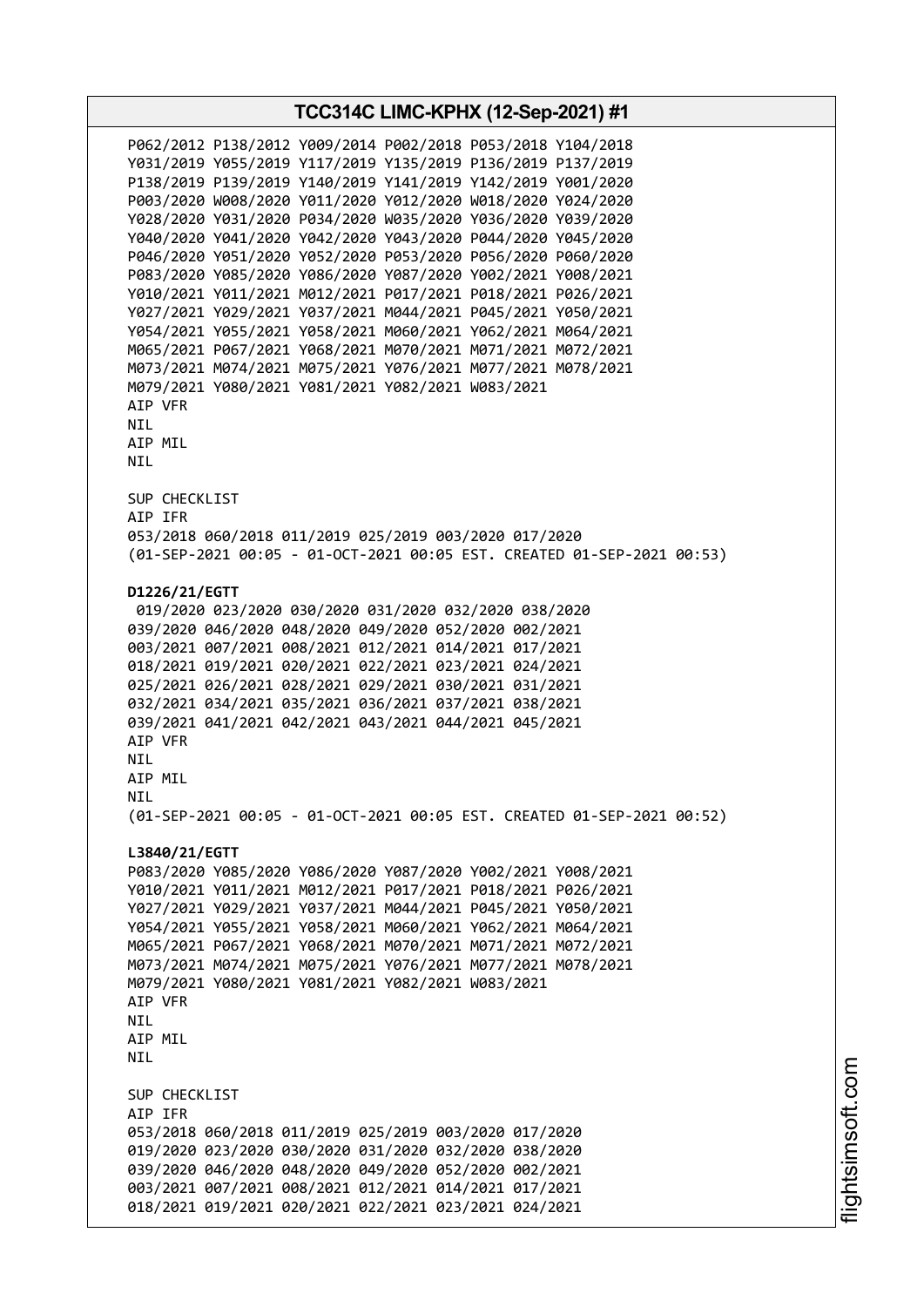025/2021 026/2021 028/2021 029/2021 030/2021 031/2021 032/2021 034/2021 035/2021 036/2021 037/2021 038/2021 039/2021 041/2021 042/2021 043/2021 044/2021 045/2021 AIP VFR **NTI** AIP MIL NIL (01-SEP-2021 00:05 - 01-OCT-2021 00:05 EST. CREATED 01-SEP-2021 00:47) **L3840/21/EGTT** CHECKLIST YEAR=2021 2289 2333 2441 2559 2560 2561 2563 2644 2648 2678 2696 2697 2739 2743 2746 2769 2793 2874 2880 2979 2981 2983 3082 3089 3093 3094 3108 3115 3181 3182 3219 3300 3342 3363 3369 3390 3391 3393 3394 3395 3424 3433 3434 3435 3438 3440 3465 3479 3480 3506 3529 3530 3562 3566 3577 3578 3579 3580 3581 3582 3583 3584 3605 3606 3607 3608 3611 3645 3667 3677 3703 3721 3727 3733 3734 3735 3750 3752 3755 3756 3759 3760 3761 3765 3766 3767 3774 3776 3778 3779 3781 3782 3784 3802 3807 3809 3810 3815 3817 3824 3825 3827 3828 3830 3831 3832 3833 3835 3836 3837 3838 3839 LATEST PUBLICATIONS AIP AIRAC AMDT IFR 010/2021 EFFECTIVE DATE 07 OCT 21 AIP SUP IFR 045/2021 EFFECTIVE DATE 26 AUG 21 AIC IFR W083/2021 EFFECTIVE DATE 26 AUG 21 AIC IFR P067/2021 EFFECTIVE DATE 29 JUL 21 AIC IFR Y082/2021 EFFECTIVE DATE 26 AUG 21 AIC IFR M079/2021 EFFECTIVE DATE 26 AUG 21 AIC IFR G097/2009 EFFECTIVE DATE 31 DEC 09 AIC CHECKLIST AIP IFR P127/2006 P008/2008 P064/2008 P086/2008 P077/2009 P070/2010 P062/2012 P138/2012 Y009/2014 P002/2018 P053/2018 Y104/2018 Y031/2019 Y055/2019 Y117/2019 Y135/2019 P136/2019 P137/2019 P138/2019 P139/2019 Y140/2019 Y141/2019 Y142/2019 Y001/2020 P003/2020 W008/2020 Y011/2020 Y012/2020 W018/2020 Y024/2020 Y028/2020 Y031/2020 P034/2020 W035/2020 Y036/2020 Y039/2020 Y040/2020 Y041/2020 Y042/2020 Y043/2020 P044/2020 Y045/2020 P046/2020 Y051/2020 Y052/2020 P053/2020 P056/2020 P060/2020 (01-SEP-2021 00:05 - 01-OCT-2021 00:05 EST. CREATED 01-SEP-2021 00:47) **N0169/21/EGTT** 039/2020 046/2020 048/2020 049/2020 052/2020 002/2021 003/2021 007/2021 008/2021 012/2021 014/2021 017/2021 018/2021 019/2021 020/2021 022/2021 023/2021 024/2021 025/2021 026/2021 028/2021 029/2021 030/2021 031/2021 032/2021 034/2021 035/2021 036/2021 037/2021 038/2021 039/2021 041/2021 042/2021 043/2021 044/2021 045/2021 AIP VFR NIL AIP MIL **NTL** (01-SEP-2021 00:05 - 01-OCT-2021 00:05 EST. CREATED 01-SEP-2021 00:45) **N0169/21/EGTT** CHECKLIST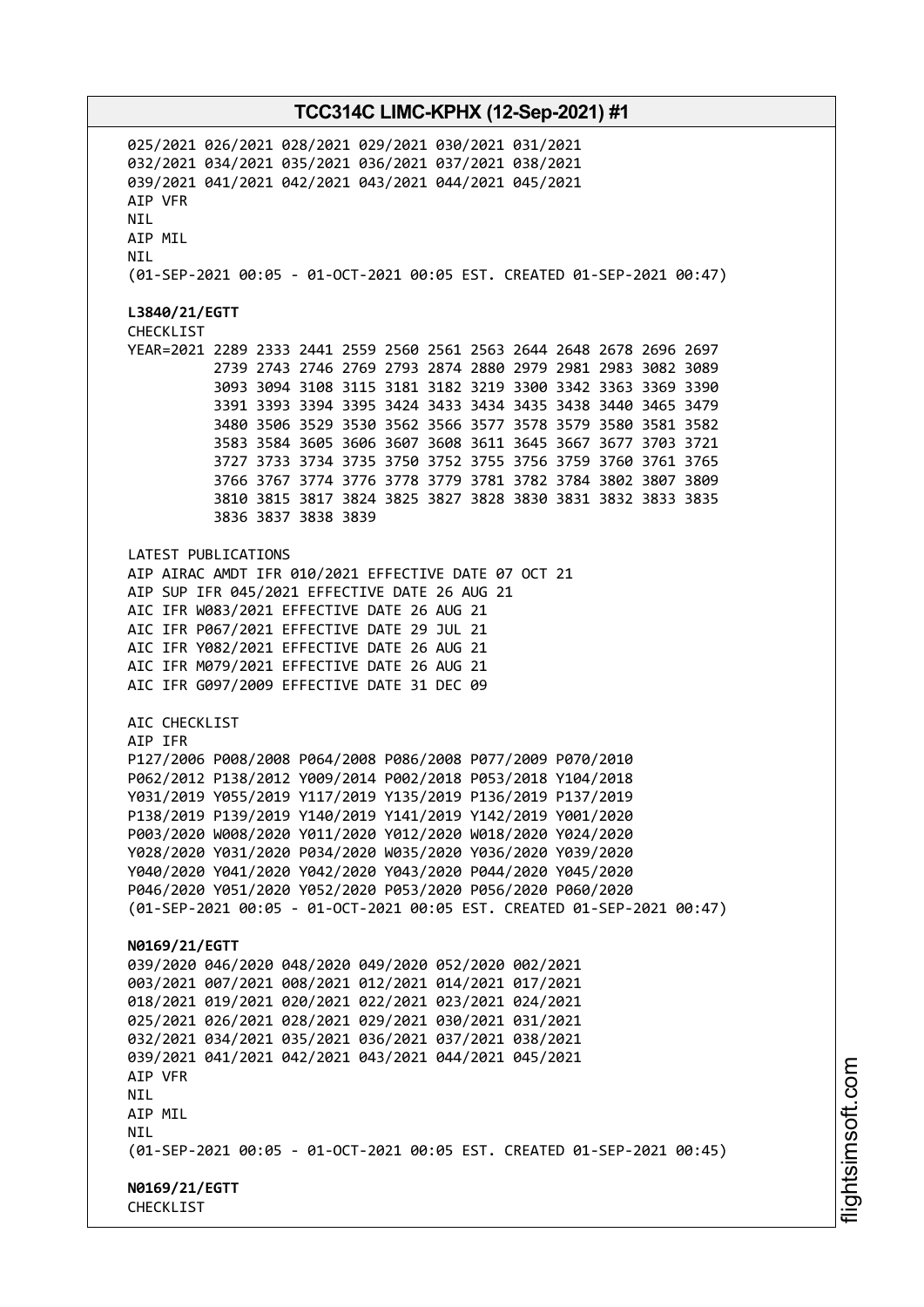**TCC314C LIMC-KPHX (12-Sep-2021) #1** YEAR=2021 0124 0136 0147 0149 0152 0155 0156 0157 0159 0161 0164 0165 0166 0168 LATEST PUBLICATIONS AIP AIRAC AMDT IFR 010/2021 EFFECTIVE DATE 07 OCT 21 AIP SUP IFR 045/2021 EFFECTIVE DATE 26 AUG 21 AIC IFR W083/2021 EFFECTIVE DATE 26 AUG 21 AIC IFR P067/2021 EFFECTIVE DATE 29 JUL 21 AIC IFR Y082/2021 EFFECTIVE DATE 26 AUG 21 AIC IFR M079/2021 EFFECTIVE DATE 26 AUG 21 AIC IFR G097/2009 EFFECTIVE DATE 31 DEC 09 AIC CHECKLIST AIP IFR P127/2006 P008/2008 P064/2008 P086/2008 P077/2009 P070/2010 P062/2012 P138/2012 Y009/2014 P002/2018 P053/2018 Y104/2018 Y031/2019 Y055/2019 Y117/2019 Y135/2019 P136/2019 P137/2019 P138/2019 P139/2019 Y140/2019 Y141/2019 Y142/2019 Y001/2020 P003/2020 W008/2020 Y011/2020 Y012/2020 W018/2020 Y024/2020 Y028/2020 Y031/2020 P034/2020 W035/2020 Y036/2020 Y039/2020 Y040/2020 Y041/2020 Y042/2020 Y043/2020 P044/2020 Y045/2020 P046/2020 Y051/2020 Y052/2020 P053/2020 P056/2020 P060/2020 P083/2020 Y085/2020 Y086/2020 Y087/2020 Y002/2021 Y008/2021 Y010/2021 Y011/2021 M012/2021 P017/2021 P018/2021 P026/2021 Y027/2021 Y029/2021 Y037/2021 M044/2021 P045/2021 Y050/2021 Y054/2021 Y055/2021 Y058/2021 M060/2021 Y062/2021 M064/2021 M065/2021 P067/2021 Y068/2021 M070/2021 M071/2021 M072/2021 M073/2021 M074/2021 M075/2021 Y076/2021 M077/2021 M078/2021 M079/2021 Y080/2021 Y081/2021 Y082/2021 W083/2021 AIP VFR NIL AIP MIL NIL SUP CHECKLIST AIP IFR 053/2018 060/2018 011/2019 025/2019 003/2020 017/2020 019/2020 023/2020 030/2020 031/2020 032/2020 038/2020 (01-SEP-2021 00:05 - 01-OCT-2021 00:05 EST. CREATED 01-SEP-2021 00:45) **H5840/21/EGTT** FLYING OF LARGE MODEL ACFT WI 0.5NM RADIUS OF 533249N 0014224W (INGBIRCHWORTH, SOUTH YORKSHIRE). FOR INFO CONTACT 07778 792349. 2021-08-0716/AS2. SFC-2350FT AMSL AUG 31-OCT 30 0900-1830, WED 0900-1930 (31-AUG-2021 14:33 - 30-OCT-2021 18:30. CREATED 31-AUG-2021 14:34) **H5838/21/EGTT** FLYING OF LARGE MODEL WI 0.5NM RADIUS OF 533249N 0014224W (INGBIRCHWORTH, SOUTH YORKSHIRE). FOR INFO CONTACT 07778 792349. 2021-08-0716/AS2. SFC-2350FT AMSL OCT 31-NOV 30 1000-1930, WED 1000-2030 (31-OCT-2021 10:00 - 30-NOV-2021 19:30. CREATED 31-AUG-2021 14:25) **K0378/21/EGTT** LIT CRANE POSITION 513037N 0001339W (WOOD LANE, HAMMERSMITH)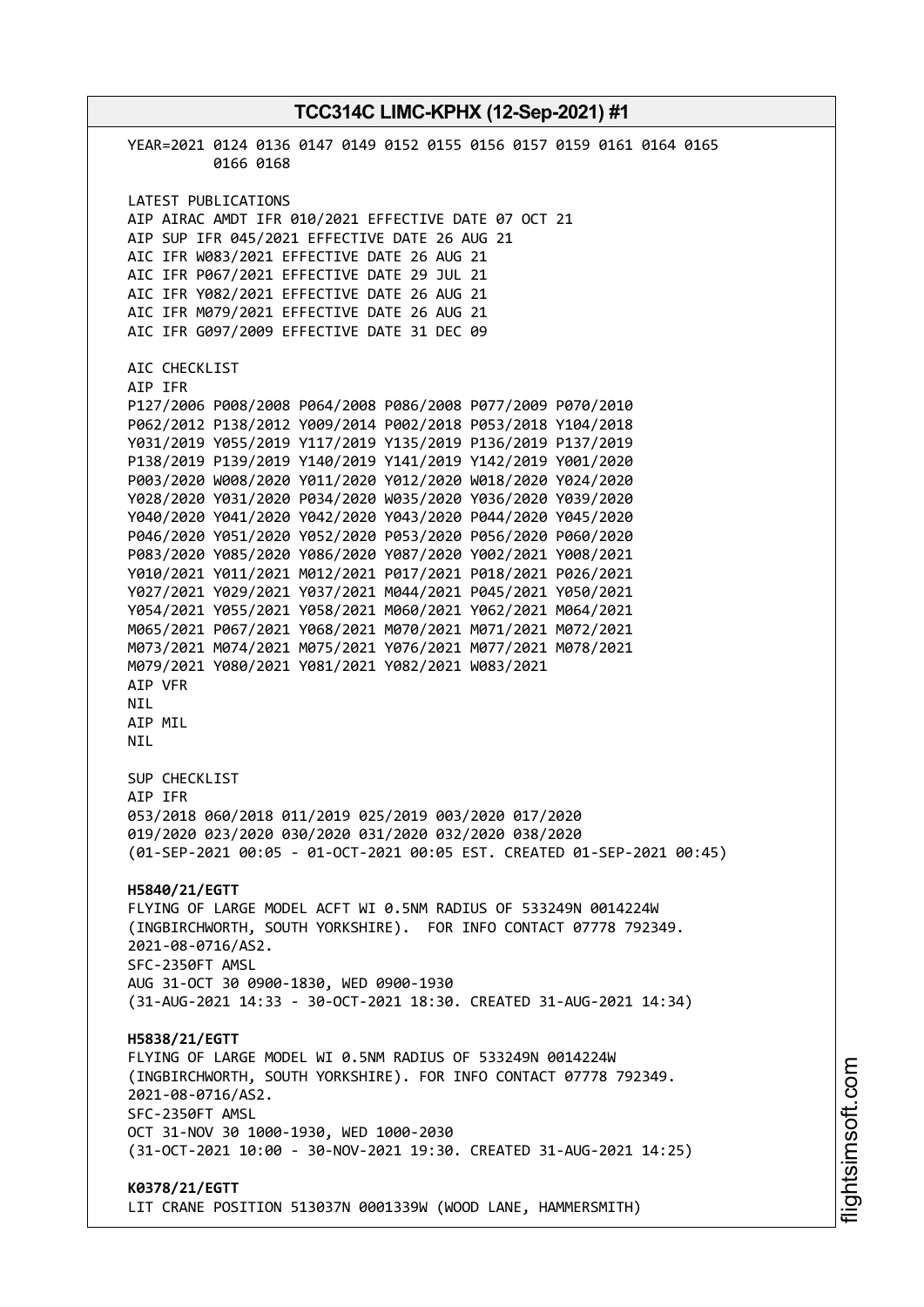IN LOW FLYING AREA THAMES VALLEY AVOIDANCE AREA DAY AND NIGHT HGT 314FT AMSL (294FT AGL). 21/08/102/LFTP (31-AUG-2021 12:37 - 04-NOV-2021 23:59. CREATED 31-AUG-2021 12:37) **H5829/21/EGTT** FLYING OF LARGE MODEL ACFT WI 0.5NM RADIUS OF 532536N 0002754W (BISHOP NORTON, LINCOLNSHIRE). FOR INFO CONTACT 07851 515104. 2021-08-0238/AS2. SFC-1533FT AMSL AUG 31-OCT 30 0800-2000, OCT 31-NOV 25 0900-2100 (31-AUG-2021 11:13 - 25-NOV-2021 21:00. CREATED 31-AUG-2021 11:13) **H5828/21/EGTT** FLYING OF MODEL ACFT WI 0.5NM RADIUS OF 510718N 0021047W (MONKTON DEVRILL, WILTSHIRE). MAX HGT 1500 AGL. FOR INFO CONTACT 07962 013388. 2021-05-0579/AS2. SFC-2200FT AMSL AUG 31-OCT 30 0800-1800, OCT 31-NOV 25 0900-1900 (31-AUG-2021 11:08 - 25-NOV-2021 19:00. CREATED 31-AUG-2021 11:10) **H5827/21/EGTT** UNMANNED CAPTIVE BALLOON IN LOW FLYING AREA AND NIGHT SECTOR WI 8 1NM RADIUS OF PSN 532158N 0030401W (BROOKWAY, PRENTON) MAX HEIGHT 150FT AGL. 21/08/100/LFTP SFC-500FT AMSL SR-SS (01-SEP-2021 05:22 - 01-NOV-2021 16:40. CREATED 31-AUG-2021 10:40) **K0377/21/EGTT** UNLIT CRANE POSITION 510917N 0025817W (SEDGEMOOR, SOMERSET) IN LOW FLYING AREA 2 AND NIGHT ROTARY REGION 2. HGT 177FT AMSL (164FT AGL). 21/08/101/LFTP (01-SEP-2021 06:30 - 04-NOV-2021 23:59. CREATED 31-AUG-2021 09:18) **D1218/21/EGTT** THE FOLLOWING DANGER AREAS EGD 123 IMBER EGD 125 LARKHILL EGD 126 BULFORD EGD 128 EVERLEIGH NO DANGER AREA CROSSING SERVICE AVBL FM SALISBURY OPS CONTACT LONDON INFO 124.750 SFC-50000FT AMSL (31-AUG-2021 08:00 - 30-NOV-2021 08:00. CREATED 31-AUG-2021 08:49) **H5791/21/EGTT** MET BALLOON RELEASE WI 0.5NM RADIUS 521651N 0013603W (WARWICK, WARWICKSHIRE). THIS ACTIVITY MAY NOT BE WHOLLY CONTAINED WITHIN THE LATERAL DIMENSIONS AS NOTIFIED. ASSOCIATED EQUIPMENT WILL SUBSEQUENTLY DESCEND BY PARACHUTE. FOR INFO 07725 403578. 2021-09-0112/AS5. SFC-UNL (17-SEP-2021 07:00 - 17-SEP-2021 11:00. CREATED 31-AUG-2021 08:15) **B2146/21/EGTT** BOURNEMOUTH LOWER AIRSPACE RADAR SERVICE MAY BE UNAVAILABLE AT TIMES DUE TO OPERATIONAL REASONS (28-AUG-2021 16:44 - 30-OCT-2021 19:00. CREATED 28-AUG-2021 16:46)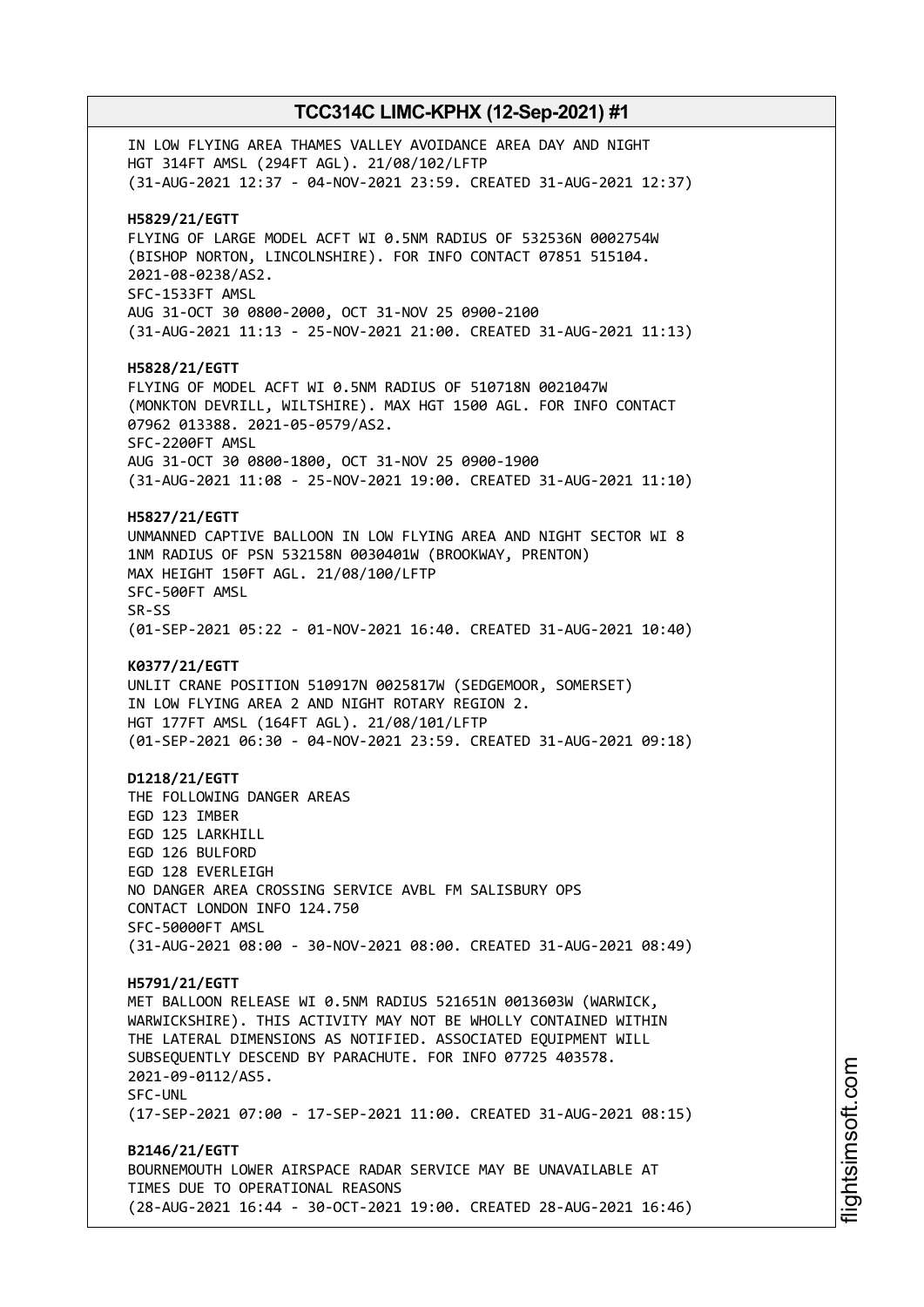**H5763/21/EGTT** MILITARY EXERCISE. MIXED ACFT INCREASED AERIAL ACTIVITY OPR WITH NO LIGHTS WI 6NM 550343N 0023539W (SPADEADAM, CUMBRIA). AIRSPACE COORDINATION NOTICE 2021-08-0055 (SPADEADAM) REFERS. FOR INFO 07969 332600. 2021-09-0074/AS3. SFC-5700FT AMSL 02-06 11-16 2100-0500 (02-SEP-2021 21:00 - 17-SEP-2021 05:00. CREATED 27-AUG-2021 12:59) **H5762/21/EGTT** MILITARY EXERCISE. MIXED ACFT INCREASED AERIAL ACTIVITY OPR WITH NO LIGHTS WI 6NM 520205N 0033643W (SENNYBRIDGE, POWYS). AIRSPACE COORDINATION NOTICE 2021-08-0055 (SENNYBRIDGE) REFERS. FOR INFO 07969 332600. 2021-09-0077/AS3. SFC-5600FT AMSL 02-06 11-16 2100-0500 (02-SEP-2021 21:00 - 17-SEP-2021 05:00. CREATED 27-AUG-2021 12:52) **H5757/21/EGTT** KITE FLYING WI 0.25NM RADIUS 540555N 0001016W (BRIDLINGTON, EAST RIDING OF YORKSHIRE). MAX HGT 1000FT AGL. FOR INFO 07873 300339. 2021-07-0613/AS7 SFC-1200FT AMSL 0700-1700 (11-SEP-2021 07:00 - 12-SEP-2021 17:00. CREATED 27-AUG-2021 12:44) **B2133/21/EGTT** COVID-19: EMERGENCY DIVERSIONS. THE ABILITY FOR AERODROMES TO ACCEPT NON-EMERGENCY DIVERSIONS MAY BE LIMITED DURING COVID-19. NON-EMERGENCY DIVERSION REQUESTS WILL TAKE TIME TO COORDINATE AND OPERATORS SHOULD BE AWARE THAT THE EXPECTED ALTERNATE MAY NOT BE ABLE TO ACCEPT THE REQUEST AND ALTERNATE OPTIONS MAY NEED TO BE CONSIDERED IN ADVANCE. SHOULD A DIVERSION EXPECT TO ARRIVE WITH LESS THAN THE FINAL RESERVE FUEL THE COMMANDER SHALL IMMEDIATELY INFORM ATC AND DECLARE AN EMERGENCY. AIRCRAFT EMERGENCIES WILL BE OFFERED ANY SUITABLE AND AVAILABLE AERODROME. 2001-05-0459/AS3. (27-AUG-2021 12:28 - 25-NOV-2021 23:59 EST. CREATED 27-AUG-2021 12:29) **B2124/21/EGTT** COVID-19 INFORMATION COMMERCIAL AND PRIVATE PASSENGER FLIGHTS WHERE THE LAST POINT OF DEPATURE WAS ARGENTINA, BANGLADESH, BRAZIL, CAPE VERDE, CHILE, CUBA, DOMINICAN REPUBLIC, EGYPT, ETHIOPIA, INDONESIA, KENYA, THE MALDIVES, MONTENEGRO, OMAN, PAKISTAN, SOUTH AFRICA, SRI LANKA, THAILAND, TUNISIA OR TURKEY WILL BE PERMITTED TO LAND IN ENGLAND ONLY IF THEY LAND AT LONDON HEATHROW (LHR/EGLL) OR BIRMINGHAM INTERNATIONAL (BHX/EGBB) AND DISEMBARK PASSENGERS THROUGH DEDICATED TERMINALS. THIS REGULATION DOES NOT APPLY TO AIR AMBULANCE ACFT WHERE THE LANDING IS FOR THE PURPOSE OF TRANSPORTING A PERSON FOR MEDICAL TREATMENT. ALL FLIGHTS LANDING TO SECURE THE SAFETY OF THE AIRCRAFT OR FOR HEALTH AND SAFETY OF ANY PERSON ABOARD WILL CONTINUE TO BE PERMITTED. 2020-10-0279 AS6 (30-AUG-2021 03:00 - 19-NOV-2021 11:59. CREATED 27-AUG-2021 09:47)

### **V0021/21/EGTT** KABUL ATS: IT IS ADVISED THAT OPERATORS SHOULD AVOID KABUL FIR FOR THE FORESEEABLE FUTURE AS ATS IS NOT AVAILABLE.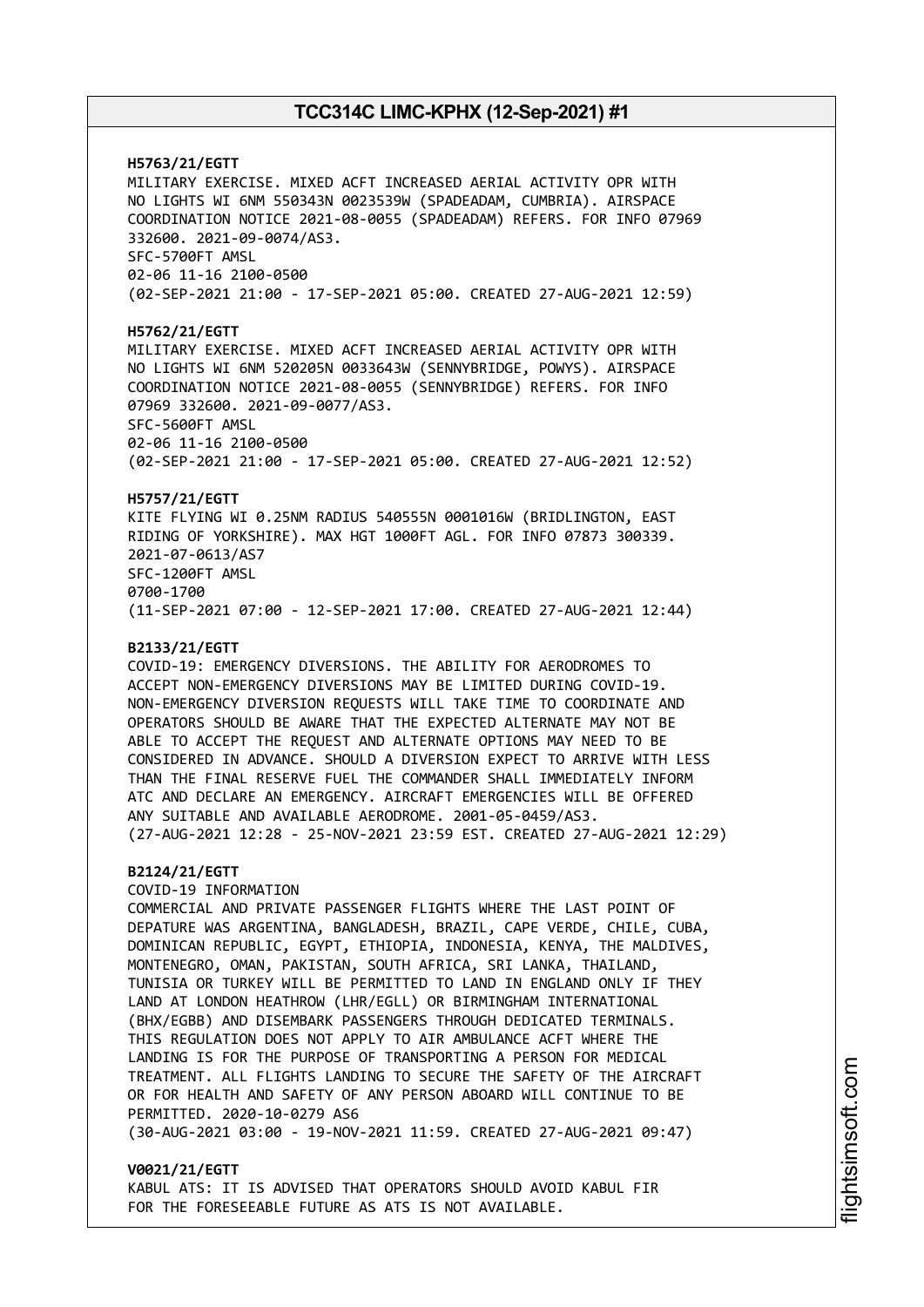2021-08-0694/AS4 SFC-UNL (26-AUG-2021 15:55 - 24-NOV-2021 16:00 EST. CREATED 26-AUG-2021 16:04)

#### **V0020/21/EGTT**

AIRSPACE SECURITY WARNINGS ISSUED BY THE DEPARTMENT FOR TRANSPORT IN RESPONSE TO HAZARDOUS SITUATIONS WITHIN THE TERRITORY AND/OR AIRSPACE IN AFGHANISTAN. OPERATORS ARE ADVISED TO AVOID OPERATING AT LESS THAN 25,000 FT AGL IN AFGHANISTAN (KABUL FIR - OAKX) WITH THE EXCEPTION OF ROUTE P500/G500 FOR TRANSITING OVERFLIGHTS ONLY. THIS IS DUE TO THE THREAT FROM DEDICATED ANTI-AVIATION WEAPONRY. CONTACT UK DEPARTMENT FOR TRANSPORT +44 (0)207-082-6639 OR +44 (0)207-944 5999 OUT OF HOURS. THIS NOTAM IS AN AMENDMENT TO UK AIP ENR1.1.1.4.5 CURRENT AIRSPACE WARNINGS, SERIAL 8. 2021-08-0694/AS4 SFC-UNL (26-AUG-2021 15:40 - 24-NOV-2021 16:00 EST. CREATED 26-AUG-2021 15:45)

#### **H5696/21/EGTT**

PJE. PARACHUTING WI 3NM RADIUS: 543124N 0031507W (BUTTERMERE, CUMBRIA). DROP HGT SUBJ ATC CLR. ACCESS TO CONTROLLED AIRSPACE SUBJ ATC CLR. DROP HGT IS VARIABLE UP TO 12000FT AMSL. FOR INFO: 07379 427394 / 07836 666229. 2021-08-0619/AS3. SFC-12000FT AMSL 0500-SS PLUS30 (31-AUG-2021 05:00 - 30-SEP-2021 18:21. CREATED 26-AUG-2021 13:23)

#### **H5695/21/EGTT**

PJE. PARACHUTING WI 3NM RADIUS: 543147N 0031523W (BUTTERMERE, CUMBRIA). DROP HGT SUBJ ATC CLR. ACCESS TO CONTROLLED AIRSPACE SUBJ ATC CLR. DROP HGT IS VARIABLE UP TO 12000FT AMSL. FOR INFO: 07379 427394 / 07836 666229. 2021-08-0619/AS3. SFC-12000FT AMSL 0500-SS PLUS30 (31-AUG-2021 05:00 - 30-SEP-2021 18:21. CREATED 26-AUG-2021 13:20)

#### **H5671/21/EGTT**

PYROTECHNICS WI 0.5NM RADIUS 514136N 0011919W (ABINGDON AD, OXFORDSHIRE). FOR INFO 07717 682347. 2021-07-0690/AS5 SFC-600FT AMSL AUG 26 1100-2200, AUG 27-SEP 25 0700-2200 (26-AUG-2021 11:00 - 25-SEP-2021 22:00. CREATED 26-AUG-2021 10:57)

#### **B2099/21/EGTT**

TRIGGER NOTAM - PERM AIRAC AIP AMDT 10/21 WEF 07 OCT 2021. - CHANGES TO PERSHORE AND PORTSDOWN HIRTA REINSTATED, MADLEY, SUTTON COLDFIELD AND COLERNE HIRTA RE-MOVED. UK AIP ENR 5.3 AND ENR 6 (07-OCT-2021 00:00 - 20-OCT-2021 23:59. CREATED 26-AUG-2021 00:20)

#### **B2092/21/EGTT**

MILITARY EXERCISE. SSR MODE 3/A CODES 1600-1677 AND 1700-1727 TEMPO ALLOCATED TO EXER JOINT WARRIOR 21. INFO CTC 01436 674321 (FASLENE EXTENSION 4379). 2021-09-0168/AS3. (18-SEP-2021 00:01 - 30-SEP-2021 23:59. CREATED 25-AUG-2021 13:12)

**M3332/21/EGTT** TEMPO AIP CHANGE ENR5.1. ADD BEYOND VISUAL LINE OF SIGHT UAS ACTIVITY DESIGNATOR FOR EG D323 COMPLEX. 2021-08-0031/AS2 SFC-UNL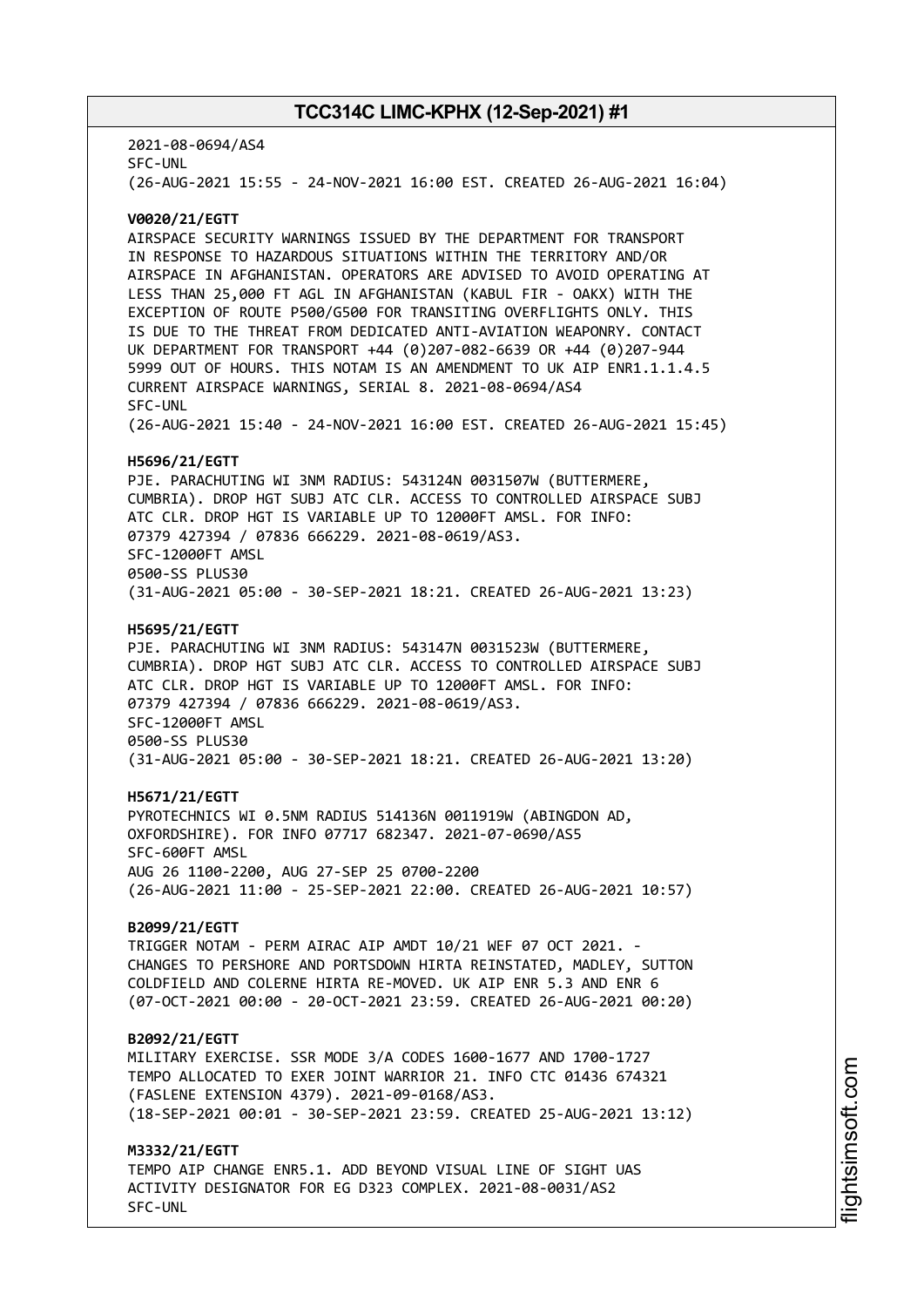(25-AUG-2021 00:01 - 12-SEP-2021 22:59. CREATED 24-AUG-2021 14:16) **K0376/21/EGTT** UNLIT CRANE PSN 513507N 0000109W (WALTHAMSTOW, LONDON) IN THE THAMES VALLEY AVOIDANCE AREA DAY AND NIGHT. HGT 294FT AMSL (194FT AGL). 21/08/087/LFTP (24-AUG-2021 12:30 - 04-NOV-2021 23:59. CREATED 24-AUG-2021 12:30) **K0375/21/EGTT** UNLIT CRANE PSN 532301N 0022904W (LYMM, WARRINGTON) IN LOW FLYING AREA 8 AND NIGHT SECTOR 3A HGT 203FT AMSL (141FT AGL). 21/08/086/LFTP (24-AUG-2021 12:20 - 04-NOV-2021 23:59. CREATED 24-AUG-2021 12:26) **U5266/21/EGTT** LATEST UK MIL AIS PUBLICATIONS. UK MIL AIP AIRAC AMDT 009/2021 EFFECTIVE 09 SEP 21. UK MIL AIP SUPP 002/21. GO TO WWW.AIDU.MOD.UK/AIP/INDEX.HTML FOR FURTHER INFORMATION. (09-SEP-2021 00:00 - 06-OCT-2021 23:59. CREATED 24-AUG-2021 11:05) **N0164/21/EGTT** AIR NAV OBS LGT WITHDRAWN POWER STATION CHIMNEY UK0230D709F PSN 504903N 0011940W (FAWLEY POWER STATION, HAMPSHIRE). HGT 635FT AGL/648FT AMSL. 2021-08-0649/AS4 (26-AUG-2021 16:00 - 24-NOV-2021 23:59. CREATED 24-AUG-2021 10:49) **K0374/21/EGTT** LIT CRANE PSN 511646N 0005742W (HOOK, HAMPSHIRE) IN LOW FLYING AREA 1B AND NIGHT ROTARY REGION 1 HGT 397FT AMSL (129FT AGL). 21/08/070/LFTP (25-AUG-2021 04:30 - 07-OCT-2021 19:30. CREATED 24-AUG-2021 10:38) **H5547/21/EGTT** FIREWORK DISPLAY WI 0.5NM RADIUS 545914N 0013718W (EXHIBITION PARK, NEWCASTLE UPON TYNE). FOR INFO 07983 660448. 2021-09-0073/AS5 SFC-640FT AMSL (18-SEP-2021 19:00 - 18-SEP-2021 22:30. CREATED 23-AUG-2021 15:04) **H5539/21/EGTT** UNMANNED CAPTIVE BALLOON IN LOW FLYING AREA 9 WI 1NM RADIUS OF PSN 530053N 0021159W (CLIFFE VALE, STOKE ON TRENT) MAX HEIGHT 200FT AGL. 21/08/074/LFTP SFC-900FT AMSL AUG 26-OCT 30 0700-1600, OCT 31-NOV 19 0800-1700 (26-AUG-2021 07:00 - 19-NOV-2021 17:00. CREATED 23-AUG-2021 12:59) **H5538/21/EGTT** UNMANNED CAPTIVE BALLOON IN LOW FLYING AREA 2WI 1NM RADIUS OF PSN 514502N 0021815W (STONEHOUSE, GLOUCESTERSHIRE) MAX HEIGHT 200FT AGL. 21/08/075/LFTP SFC-800FT AMSL AUG 30-OCT 30 0430-1930, OCT 31-NOV 19 0530-2130 (30-AUG-2021 04:30 - 19-NOV-2021 21:30. CREATED 23-AUG-2021 12:53) **B2067/21/EGTT** AMEND LONDON FIR, COLUMN 3 WESTERN RADAR HOURS TO READ 0645-2015 (SUMMER ONE HOUR EARLIER). UK AIP ENR 2.1 REFERS (01-SEP-2021 00:00 - PERM. CREATED 23-AUG-2021 12:28)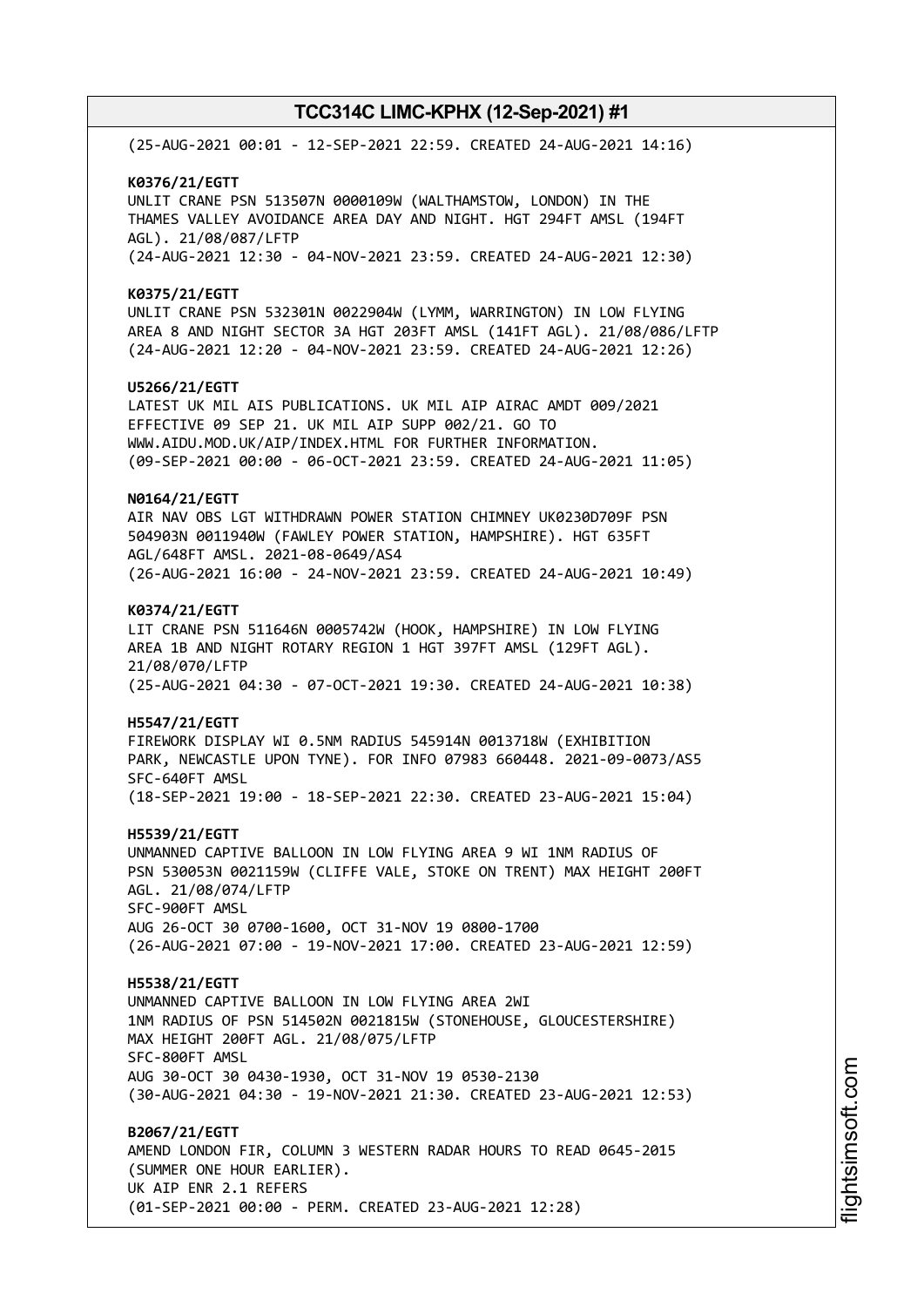**K0372/21/EGTT** LIT CRANE POSITION 512956N 0000337W (WOOLWICH, NEWHAM) IN LOW FLYING AREA THAMES VALLEY AVOIDANCE AREA HGT 200FT AMSL (197FT AGL). 21/08/073/LFTP (27-AUG-2021 04:30 - 07-OCT-2021 20:30. CREATED 23-AUG-2021 11:04) **K0368/21/EGTT** LIT CRANE POSITION 534421N 0025338W (WARTON/ LANCASHIRE) IN LOW FLYING AREA 8 AND NIGHT SECTOR 3A HGT 121FT AMSL (85FT AGL). 21/08/067/LFTP (31-AUG-2021 04:30 - 19-SEP-2021 21:30. CREATED 23-AUG-2021 09:37) **V0014/21/EGTT** AIRSPACE SECURITY WARNING ISSUED BY THE DEPARTMENT FOR TRANSPORT - RISK TO CIVIL AVIATION IN BELARUS. OPERATORS ARE ADVISED NOT TO ENTER THE TERRITORY AND AIRSPACE OF BELARUS DUE TO SERIOUS SAFETY AND SECURITY CONCERNS POSED TO COMMERCIAL AVIATION. OPERATORS ARE ADVISED TO TAKE THIS INFORMATION INTO ACCOUNT IN THEIR OWN RISK ASSESSMENTS AND ROUTING DECISIONS. CONTACT UK DEPARTMENT FOR TRANSPORT +44(0)207 082 6639 OR +44(0)207 944 5999 OUT OF HOURS. FOR FURTHER DETAILS. 2021-05-0542/AS6 SFC-UNL (20-AUG-2021 08:18 - 17-NOV-2021 11:59 EST. CREATED 20-AUG-2021 08:18) **K0367/21/EGTT** LIT CRANE POSITION 520522N 0000117E (MELBOURN, CAMBRIDGESHIRE) IN LOW FLYING AREA 6 AND NIGHT ROTARY REGION 4A HGT 215FT AMSL (148FT AGL). 21/08/066/LFTP (23-AUG-2021 00:01 - 04-NOV-2021 00:01. CREATED 20-AUG-2021 07:23) **K0365/21/EGTT** LIT CRANE POSITION 513739N 0003318W (CHALFONT ST PETERS, BUCKINGHAMSHIRE) IN THE THAMES VALLEY AVOIDANCE AREA, HGT 458FT AMSL (123FT AGL). 21/08/064/LFTP (23-AUG-2021 00:01 - 04-NOV-2021 00:01. CREATED 20-AUG-2021 06:51) **K0364/21/EGTT** LIT CRANE POSITION 504407N 0032744W (EXETER, DEVON) IN LOW FLYING AREA 2 AND NIGHT ROTARY REGION 2 HGT 323FT AMSL (207FT AGL). 21/08/063/LFTP (23-AUG-2021 00:01 - 04-NOV-2021 00:01. CREATED 20-AUG-2021 06:42) **B2036/21/EGTT** WEF 01 OCT UNTIL 31 DEC THE UK C SERIES NOTAM WILL CHANGE TO P SERIES. ALL EXISTING C SERIES NOTAM WILL BE REISSUED AS A P SERIES ON 01 OCT. ALL NEW NOTAM REQUESTS AFTER 01 OCT WILL BE ISSUED AS A P SERIES. RECIPIENTS OF C SERIES NOTAM WILL AUTOMATICALLY BE MOVED TO THE P SERIES DISTRIBUTION LIST. AIC Y087/21 EFFECTIVE 23 SEP 21 REFERS. UK NOTAM SERIES DETAILS ARE CONTAINED IN UK AIP GEN 3.1 TABLE 3.6.3.4 (01-OCT-2021 00:00 - 31-DEC-2021 23:59. CREATED 18-AUG-2021 14:43) **B2033/21/EGTT** GEN 3.1 PARAGRAPH 3.6.3.4 TABLE - UK NOTAM SERIES K AND SERIES N. REPLACE 300FT AGL WITH 100M

(328FT) AGL.

m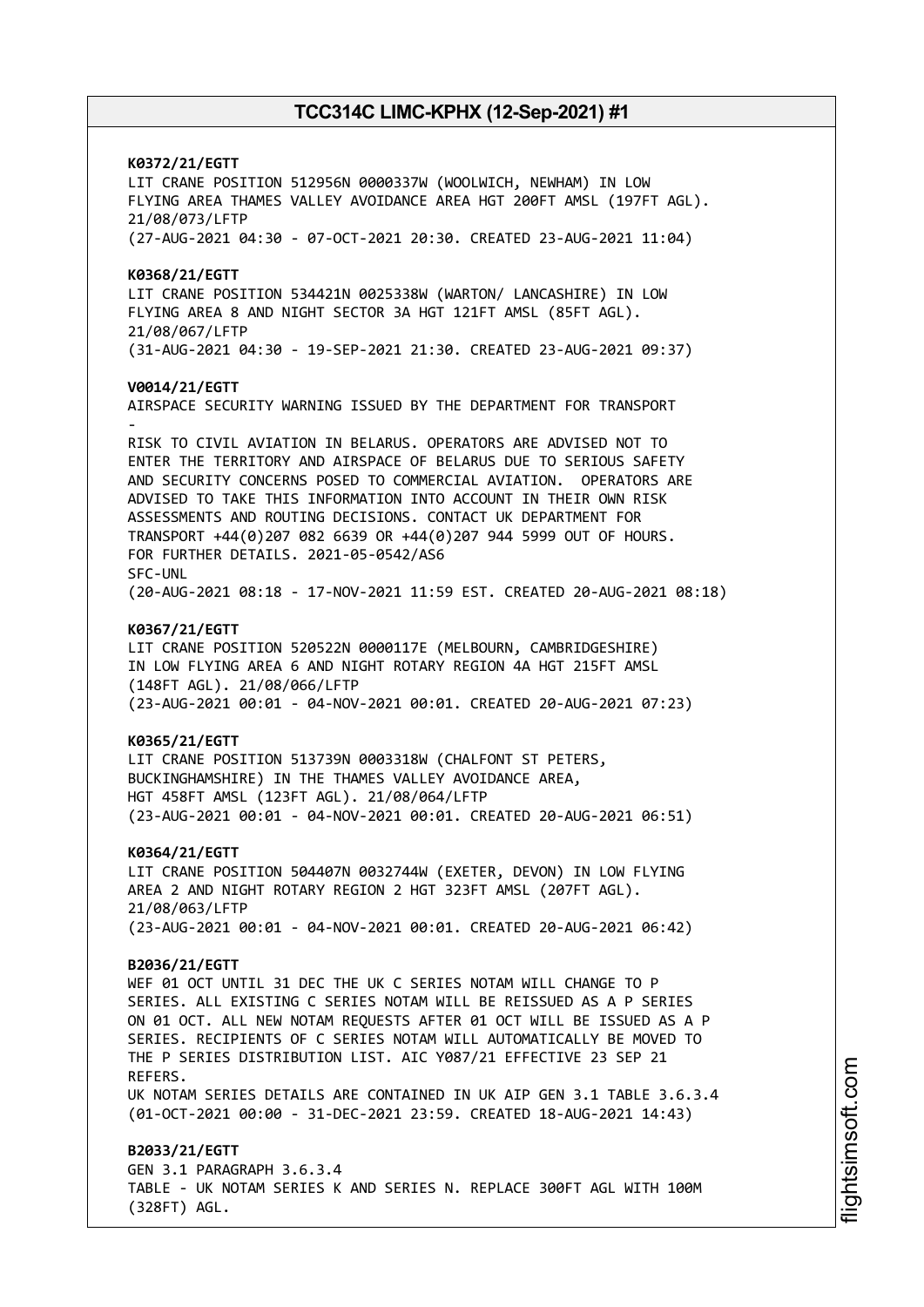(18-AUG-2021 13:25 - PERM. CREATED 18-AUG-2021 13:26) **N0159/21/EGTT** CRANE. CONSTRUCTION SITE CRANE OPERATING AT PSN 534916N 0030303W (BLACKPOOL, LANCASHIRE). UP TO 345FT AGL/415FT AMSL. FOR INFO CONTACT 07985 699920. ON EXPIRY OF THIS NOTAM DETAILS WILL BE INCLUDED IN THE UK AIP ENR 5.4 2021-08-0560/AS4 (26-AUG-2021 01:00 - 24-NOV-2021 23:59. CREATED 18-AUG-2021 09:31) **D1165/21/EGTT** DANGER AREA EG D128 EVERLEIGH ACTIVATED SFC-9000FT AMSL (13-SEP-2021 14:00 - 13-SEP-2021 16:00. CREATED 17-AUG-2021 13:23) **J3165/21/EGTT** AIC Y 010/201 CHANGE OF DAAIS PROVIDER. REMOVE CAERNARFON RADIO ON 122.255 MHZ AS DANGER AREA ACTIVITY INFORMATION SERVICE (DAAIS) PROVIDER. PARAGRAPH 6 REPLACED WITH OUTSIDE RAF VALLEY ATC OPERATING HOURS, THE OPERATING AUTHORITY FOR THE TDA AREAS EG D398A-I WILL BE CAERNARFON AIRPORT. A DANGER AREA ACTIVITY INFORMATION SERVICE (DAAIS) WILL BE AVAILABLE FROM LONDON INFORMATION ON 124.755 MHZ. FURTHER INFO FROM CAERNARFON AIRPORT ON TELEPHONE NUMBER 01286-830800. 2021-04-0060/AS2 SFC-UNL (17-AUG-2021 11:00 - 08-OCT-2021 22:59. CREATED 17-AUG-2021 11:34) **K0359/21/EGTT** (OBSTRUCTION, CRANE) POSITION 510044N 0013054W (AWBRIDGE, HAMPSHIRE) IN LOW FLYING AREA 1A AND NIGHT ROTARY REGION 1 HGT 279FT AMSL (200FT AGL) UNLIT. 21/08/055/LFTP (17-AUG-2021 08:20 - 04-NOV-2021 00:01. CREATED 17-AUG-2021 08:33) **N0157/21/EGTT** AIR NAV OBST LGT UK0229G559F RTM REDRUTH MAST U/S PSN 501235.37N 0051418.47W, ELEV 1358FT / 576FT (16-AUG-2021 16:16 - 16-SEP-2021 23:59. CREATED 16-AUG-2021 16:16) **N0156/21/EGTT** AIR NAV OBST LGT UK0171A125F RTM ARFON MAST. LFA7 U/S PSN 530111.75N 0041624.67W, ELEV 2079FT / 1107FT (16-AUG-2021 15:21 - 16-SEP-2021 23:59. CREATED 16-AUG-2021 15:24) **B2018/21/EGTT** COVID-19: CREWS/PASSENGERS REQUIREMENTS. CREWS SHOULD COMPLETE THE ENHANCED GENERAL AIRCRAFT DECLARATION (GAD) PROCESS FOR ALL INTERNATIONAL FLIGHTS INTO THE UK, INCLUDING THE ACTIVE REPORTING OF NIL RETURNS. IF SYMPTOMATIC PASSENGERS ARE IDENTIFIED, THIS MUST BE NOTIFIED. GADS FOR FLIGHTS TO ENGLAND SHOULD BE SENT TO THE HEALTH CONTROL UNIT TEL: +44 (0) 20 8745 7209 EMAIL: HEATHROW.HCU(AT)PHE.GOV.UK.GADS. FOR FLIGHTS TO SCOTLAND SHOULD BE SENT TO PUBLIC HEALTH SCOTLAND TEL: +44 (0)141 300 1414 EMAIL: NSS.HPSCORONAVIRUS(AT)NHS.NET (SUBJECT: AIRCRAFT DECLARATION). GADS FOR FLIGHTS TO NORTHERN IRELAND SHOULD BE SENT TO PUBLIC HEALTH AGENCY TEL: +44 (0)141 300 1414 EMAIL: NIPORTHEALTH(AT)HSCNI.NET. 2021-05-0359/AS6 (16-AUG-2021 14:00 - 12-NOV-2021 11:59. CREATED 16-AUG-2021 13:53)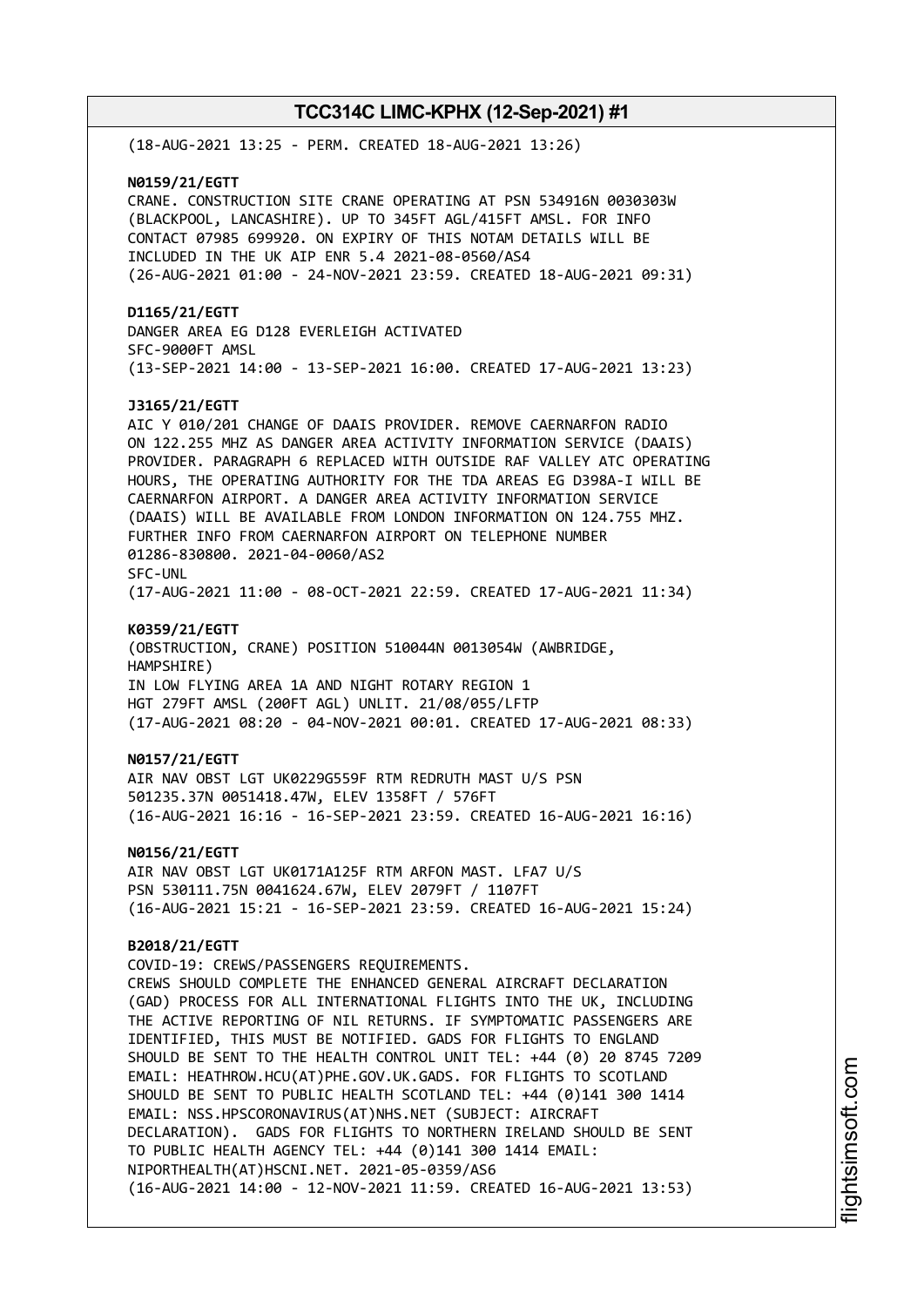#### **B2017/21/EGTT**

SAFETY AND OPERATIONAL DIRECTIVE, NUMBER 2021/003 ISSUED 14 MAY 2021, BOEING 737-8 BOEING 737-8200 AND BOEING 737-9 (MAX) RETURN TO SERVICE. IN ACCORDANCE WITH SD-2021/003 THE CIVIL AVIATION AUTHORITY (CAA), IN EXERCISE OF ITS POWERS UNDER ARTICLE 248, AND IN ACCORDANCE WITH ARTICLE 17(1), OF THE AIR NAVIGATION ORDER 2016, AND SUBJECT TO, AND IN ACCORDANCE WITH, UK REGULATION (EU) 2018/1139 (AS RETAINED IN UK LAW), ARTICLE 70, DIRECTS OPERATORS AND PILOTS IN COMMAND OF ANY BOEING 737-8 MAX OR BOEING 737-9 MAX AIRCRAFT WHICH IS REGISTERED OTHER THAN IN THE UK NOT TO CONDUCT FLIGHTS WITHIN UK AIRSPACE UNLESS THEY HAVE SUBMITTED A DECLARATION TO THE CAA. ADDITIONALLY SUCH AEROPLANES TOGETHER WITH ANY BOEING 737-8200 AEROPLANE ARE NOT TO CONDUCT RNP-AUTHORISATION REQUIRED APPROACH OPERATIONS WITHIN THE UK. NOTWITHSTANDING THE ABOVE OPERATORS AND PILOTS IN COMMAND OF ANY SUCH BOEING 737-8 MAX OR BOEING 737-9 MAX AIRCRAFT REGISTERED OTHER THAN IN THE UK MAY CONDUCT A FERRY FLIGHT OPERATION FOR THE PURPOSE OF ESSENTIAL MAINTENANCE OR MODIFICATION INTO, OUT OF OR THROUGH UK AIRSPACE, SUBJECT TO THE EXPRESS PERMISSION OF THE CAA AND SUBJECT TO SUCH REQUIREMENTS AND CONDITIONS AS THE PERMISSION CONTAINS. TO BE GRANTED A PERMISSION FOR ANY ABOVE FERRY FLIGHT, THE OPERATOR MUST APPLY TO THE CAA AND COMPLY WITH THEIR REQUIREMENTS AND CONDITIONS. PERMISSION WILL BE PROVIDED TO THE OPERATOR IN WRITING. 2019-03-0217/AS4 (16-AUG-2021 08:40 - 12-NOV-2021 12:00 EST. CREATED 16-AUG-2021 09:08)

### **K0355/21/EGTT**

LIT CRANE POSITION 532806N 0021432W (HULME, GREATER MANCHESTER) IN LOW FLYING AREA 8, NIGHT SECTOR 3A AND THE LIVERPOOL/MANCHESTER AVOIDANCE AREA HGT 270FT AGL/384FT AMSL. 21/08/044/LFTP (17-AUG-2021 00:01 - 04-NOV-2021 00:01. CREATED 16-AUG-2021 07:29)

#### **K0353/21/EGTT**

LIT CRANE POSITION 505203N 0001514W (HAILSHAM, SUSSEX) IN LOW FLYING AREA 18 AND NIGHT ROTARY REGION 18 HGT 180FT AGL/275FT AMSL. 21/08/042/LFTP (16-AUG-2021 06:40 - 04-NOV-2021 00:01. CREATED 16-AUG-2021 06:37)

#### **H5294/21/EGTT**

FLYING OF LARGE MODEL ACFT WI 0.5NM RADIUS OF 505532N 0020117W (CASHMOOR, DORSET). FOR INFO CONTACT 07909 022800. 2021-02-0097/AS2. SFC-1900FT AMSL AUG 14-OCT 30 0800-SS, OCT 31-NOV 11 0900-SS (14-AUG-2021 08:00 - 11-NOV-2021 16:26. CREATED 13-AUG-2021 15:26)

#### **H5244/21/EGTT**

LASER DISPLAY WI 1NM 520204N 0004625W (MILTON KEYNES, BUCKINGHAMSHIRE). FOR INFO 07769 732222 / 07812 438485. 2021-10-0023/AS2 SFC-UNL 1430-2300 (07-OCT-2021 14:30 - 10-OCT-2021 23:00. CREATED 13-AUG-2021 09:35)

**B1990/21/EGTT** COVID-19: FLIGHT RESTRICTIONS. ISLE OF MAN. ALL ACFT INTENDING TO LAND ON THE ISLE OF MAN MUST DO SO AT ISLE OF MAN AIRPORT DURING PUBLISHED AIRPORT OPENING HOURS TO COMPLETE PORT ARRIVALS PROCESS PRIOR TO LANDING ELSEWHERE ON THE ISLAND. LANDING FEES ARE WAIVED FOR ACFT DEPARTING TO AN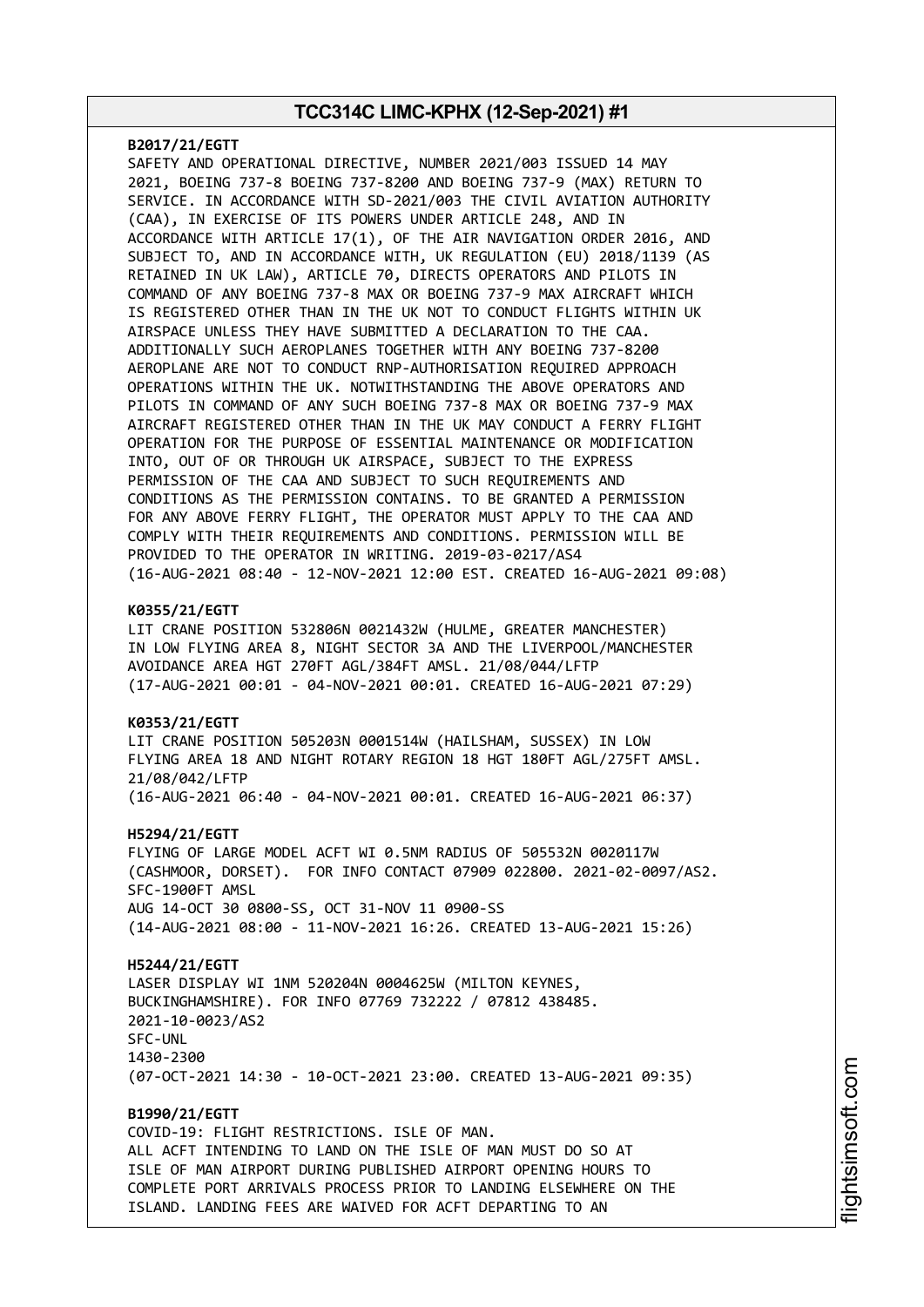ALTERNATIVE SITE WITHIN 1 HOUR. FAILURE TO COMPLY MAY RESULT IN A FINE OR IMPRISONMENT. FOR INFO SEE COVID19.GOV.IM/GENERAL-INFORMATION/PRIVATE-VESSELS-AND-AIRCRAFTS/ OR PHONE +44 1624 687171. 2020-08-0241/AS4 (12-AUG-2021 12:00 - 09-NOV-2021 23:59 EST. CREATED 12-AUG-2021 12:09) **B1980/21/EGTT** CORRECTION TO ATS ROUTE M604 DEPICTION ON ENROUTE CHARTS: M604 ROUTE EXTENDED FROM DME DET TO DME LYD. UK AIP ENR 6-68, ENR 6-70 REFERS (09-SEP-2021 00:00 - PERM. CREATED 11-AUG-2021 12:07) **K0352/21/EGTT** LIT CRANE POSITION 512947N 0000009E (GREENWICH PENINSULA, LONDON) IN LOW FLYING AREA THAMES VALLEY AVOIDANCE AREA DAY AND NIGHT HGT 223FT AMSL (223FT AGL). 21/08/030/LFTP (16-AUG-2021 04:30 - 07-OCT-2021 19:30. CREATED 09-AUG-2021 10:10) **K0351/21/EGTT** LIT CRANE POSITION 513142N 0000011W (ABBEY MILLS, LONDON) IN LOW FLYING AREA THAMES VALLEY AVOIDANCE AREA DAY AND NIGHT HGT 183FT AMSL (180FT AGL). 21/08/029/LFTP (15-AUG-2021 04:30 - 07-OCT-2021 19:30. CREATED 09-AUG-2021 10:00) **H4935/21/EGTT** MODEL ACFT OPR WI 0.5NM RADIUS OF 533943N 0003340W (WINTERTON, LINCOLNSHIRE). FOR INFO CONTACT 07484 232798. 2020-09-0161/AS2. SFC-1600FT AMSL AUG 07-OCT 30 0700-1800, OCT 31-NOV 06 0800-1900 (07-AUG-2021 07:00 - 06-NOV-2021 19:00. CREATED 04-AUG-2021 13:44) **K0348/21/EGTT** LIT CRANE POSITION 510245N 0003030E (HAWKHURST, KENT) IN LOW FLYING AREA 18 AND NIGHT ROTARY REGION 18 HGT 452FT AMSL (233FT AGL). 21/08/016/LFTP (05-AUG-2021 04:30 - 07-OCT-2021 19:30. CREATED 04-AUG-2021 09:56) **H4914/21/EGTT** MODEL ACFT WI 0.5NM RADIUS OF 522407N 0000619W (WARBOYS, CAMBRIDGSHIRE). FOR INFO CONTACT 07586 292737. 2020-12-0127/AS2. SFC-1600FT AMSL AUG 28-OCT 30 0800-1800, OCT 31 0900-1900, NOV 01-NOV 27 0900-2000 (28-AUG-2021 08:00 - 27-NOV-2021 20:00. CREATED 04-AUG-2021 09:27) **K0346/21/EGTT** LIT CRANE POSITION 512837N 0000435W (PECKHAM, LONDON) IN LOW FLYING AREA THAMES VALLEY AVOIDANCE AREA DAY AND NIGHT HGT 250FT AMSL (230FT AGL). 21/08/021/LFTP (06-AUG-2021 04:30 - 07-OCT-2021 19:30. CREATED 04-AUG-2021 09:10) **K0345/21/EGTT** UNLIT CRANE POSITION 512932N 0000338W (SOUTHWARK, LONDON) IN LOW FLYING AREA THAMES VALLEY AVOIDANCE AREA DAY AND NIGHT. HGT 261FT AMSL (251FT AGL). 21/08/020/LFTP (05-AUG-2021 04:30 - 07-OCT-2021 19:30. CREATED 04-AUG-2021 09:01) **K0344/21/EGTT**

LIT CRANE POSITION 512551N 0000249W (MAYOW ROAD, LONDON)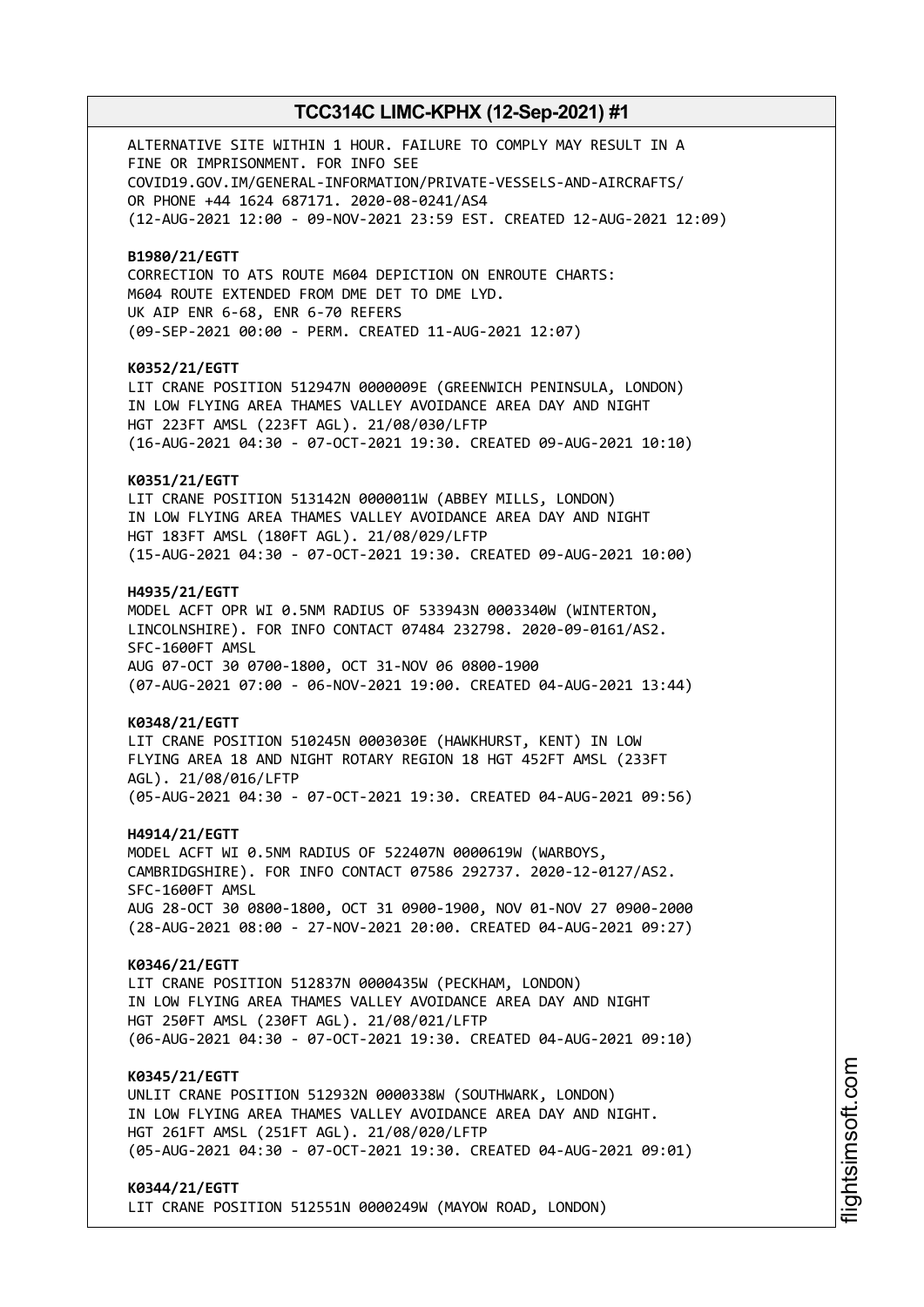IN LOW FLYING AREA THAMES VALLEY AVOIDANCE AREA DAY AND NIGHT HGT 394FT AMSL (230FT AGL). 21/08/019/LFTP (05-AUG-2021 04:30 - 07-OCT-2021 19:30. CREATED 04-AUG-2021 08:47) **K0343/21/EGTT** LIT CRANE OPR PSN 513132N 0001228W (KENSAL ROAD, LONDON) IN LOW FLYING AREA THAMES VALLEY AVOIDANCE AREA DAY AND NIGHT HGT 188FT AMSL (96FT AGL). 21/08/018/LFTP (06-AUG-2021 04:30 - 07-OCT-2021 19:30. CREATED 04-AUG-2021 08:41) **K0342/21/EGTT** LIT CRANE POSITION 522211N 0011618W (BILTON ROAD, WARWICKSHIRE) IN LOW FLYING AREA 6 AND NIGHT ROTARY REGION 4C, HGT 493FT AMSL (122FT AGL). 21/08/017/LFTP (05-AUG-2021 04:30 - 07-OCT-2021 19:30. CREATED 04-AUG-2021 08:32) **K0338/21/EGTT** UNLIT MAST IN POSITION 512113N 0022233W (BATH, SOMERSET) IN LOW FLYING AREA 2 AND NIGHT ROTARY REGION 2. HEIGHT 652FT AMSL (80FT AGL). 21/08/002/LFTP (03-AUG-2021 07:48 - 07-OCT-2021 23:59. CREATED 03-AUG-2021 07:48) **H4856/21/EGTT** MILITARY EXERCISE. MULTIPLE MIXED MIL ACFT, INCLUDING FAST JETS, WILL CONDUCT HIGH ENERGY MANOEVRES WI 15NM RADIUS 532848N 0001335E (DONNA NOOK, LONCOLNSHIRE). ACFT MAY BE UNABLE TO COMPLY WITH RAC. ACFT SHALL REMAIN OUTSIDE OF CONTROLLED AIRSPACE. FOR FURTHER INFO AIC Y042/2020 REFERS. OPS CTC 276.125MHZ / 373.400MHZ / 122.750MHZ. 2021-10-0019/AS3. SFC-20000FT AMSL MON WED 0800-2100, TUE THU 0800-1530, FRI 0800-1400 (04-OCT-2021 08:00 - 15-OCT-2021 14:00. CREATED 03-AUG-2021 06:25) **N0152/21/EGTT** LIT CRANE OPR AT 545828.8N 0013708.1W NEWCASTLE UPON TYNE (CITY CENTRE). MAX HGT 469FT AGL, 633FT AMSL. (02-AUG-2021 09:30 - 22-SEP-2021 23:59. CREATED 02-AUG-2021 09:41) **H4795/21/EGTT** UAS OPR BEYOND VISUAL LINE OF SIGHT (BVLOS) UTILISING VISUAL OBSERVERS (EXTENDED LINE OF SIGHT) WI 1.6NM RADIUS OF 521045N 0002947W (CLAPHAM, BEDFORDSHIRE). MAX HGT 1000FT AGL. FOR INFO 07801 368609. 2021-08-0244/AS2 SFC-1280FT AMSL MON-FRI 0800-1600 (02-AUG-2021 08:00 - 30-SEP-2021 16:00. CREATED 30-JUL-2021 13:38) **H4793/21/EGTT** FLYING OF LARGE MODEL ACFT WI 0.5NM RADIUS OF 534138N 0011924W (PONTEFRACT, WEST YORKSHIRE). FOR INFO CONTACT 07802 725231. 2021-07-0674/AS2. SFC-1670FT AMSL JUL 31 - OCT 30 0800-2000, OCT 31 0900-2100 (31-JUL-2021 08:00 - 31-OCT-2021 21:00. CREATED 30-JUL-2021 13:23) **J2841/21/EGTT** TRIGGER NOTAM - TEMPORARY DANGER AREA EG D597 - 06 SEPT TO 24 SEP 2021 AND 07 MAR TO 25 MAR 2022. SUP 039/21 REFERS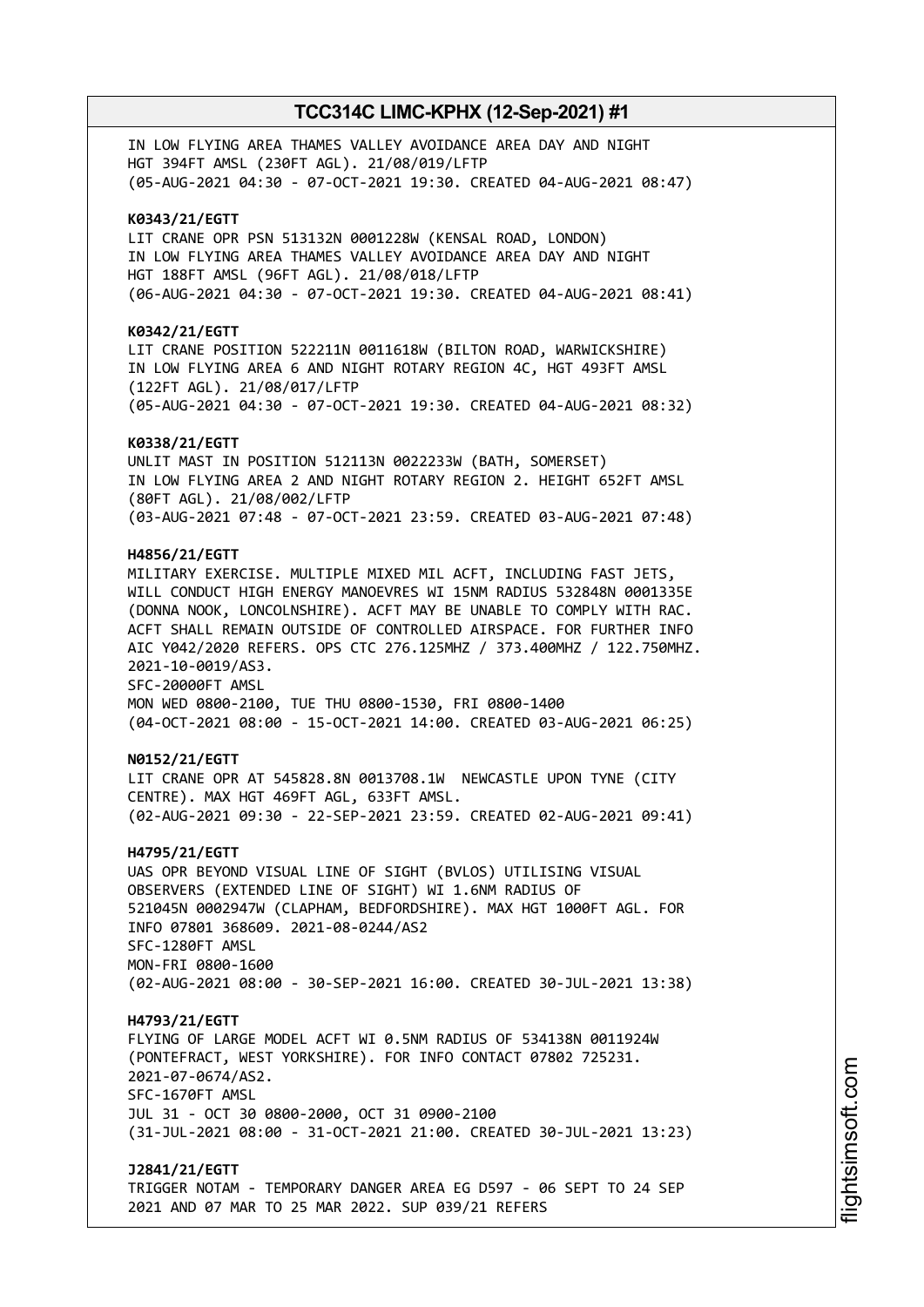FL085-FL660 (06-SEP-2021 00:00 - 19-SEP-2021 23:59. CREATED 29-JUL-2021 00:19) **B1836/21/EGTT** TRIGGER NOTAM - PERM AIRAC AIP AMDT 09/21 WEF 09 SEP 2021. MULTIPLE ENR CHANGES, SEE COVER SHEET FOR FULL DETAILS (09-SEP-2021 00:00 - 22-SEP-2021 23:59. CREATED 29-JUL-2021 00:11) **K0333/21/EGTT** UNMARKED WIRES BETWEEN POSITIONS 525334N 0005819W - 525124N 0010208W IN LOW FLYING AREA 6 AND NIGHT SECTOR 3A. HGT 700FT AMSL (200FT AGL) UNLIT. 21/07/092/LFTP (28-JUL-2021 12:35 - 07-OCT-2021 23:59. CREATED 28-JUL-2021 12:43) **H4687/21/EGTT** MILITARY EXERCISE. ACFT WILL OPR WI 4NM OF PSN 520205N 0033643W (SENNYBRIDGE, POWYS). ACFT MAY BE UNABLE TO COMPLY WITH RAC. NON-DEVIATING STATUS APPROVED IN ACCORDANCE WITH AIRSPACE COORDINATION NOTICE 2021-08-0055. FOR INFO 07827 939372. 2021-09-0078/AS3. FL180-FL200 02-06 11-16 2100-0500 (02-SEP-2021 21:00 - 17-SEP-2021 05:00. CREATED 27-JUL-2021 08:37) **H4684/21/EGTT** MILITARY EXERCISE. ACFT WILL OPR WI 4NM OF PSN 550343N 0023539W (SPADEADAM, CUMBRIA). ACFT MAY BE UNABLE TO COMPLY WITH RAC. NON-DEVIATING STATUS APPROVED IN ACCORDANCE WITH AIRSPACE COORDINATION NOTICE 2021-08-0055. FOR INFO 07827 939372. 2021-09-0072/AS3. FL180-FL200 02-06 11-16 2100-0500 (02-SEP-2021 21:00 - 17-SEP-2021 05:00. CREATED 27-JUL-2021 08:35) **N0149/21/EGTT** CRANE. CONSTRUCTION SITE CRANE OPERATING AT PSN 512713N 0023507W (CITY CENTRE, BRISTOL). UP TO 358FT AGL/398FT AMSL. FOR INFO CONTACT 07483 318152. ON EXPIRY OF THIS NOTAM DETAILS WILL BE INCLUDED IN THE UK AIP ENR 5.4 2021-08-0197/AS4 (14-AUG-2021 01:00 - 12-NOV-2021 23:59. CREATED 26-JUL-2021 13:37) **H4600/21/EGTT** FLYING OF LARGE MODEL ACFT WI 0.5NM RADIUS OF 521434N 0012038W (NAPTON ON THE HILL, WARWICKSHIRE). FOR INFO CONTACT 07801 281492. 2020-09-0492/AS2. SFC-1500FT AMSL 0900-SS PLUS30 (23-JUL-2021 09:00 - 22-OCT-2021 17:26. CREATED 23-JUL-2021 08:21) **H4546/21/EGTT** KITE FLYING WI 0.25NM RADIUS 524411N 0022535W (LILLESHALL, SHROPESHIRE). MAX HGT 1500FT AGL. FOR INFO 07966 361181. 2021-08-0125/AS7 SFC-1900FT AMSL SR-SS (08-AUG-2021 04:40 - 08-NOV-2021 16:27. CREATED 22-JUL-2021 10:39) **H4534/21/EGTT**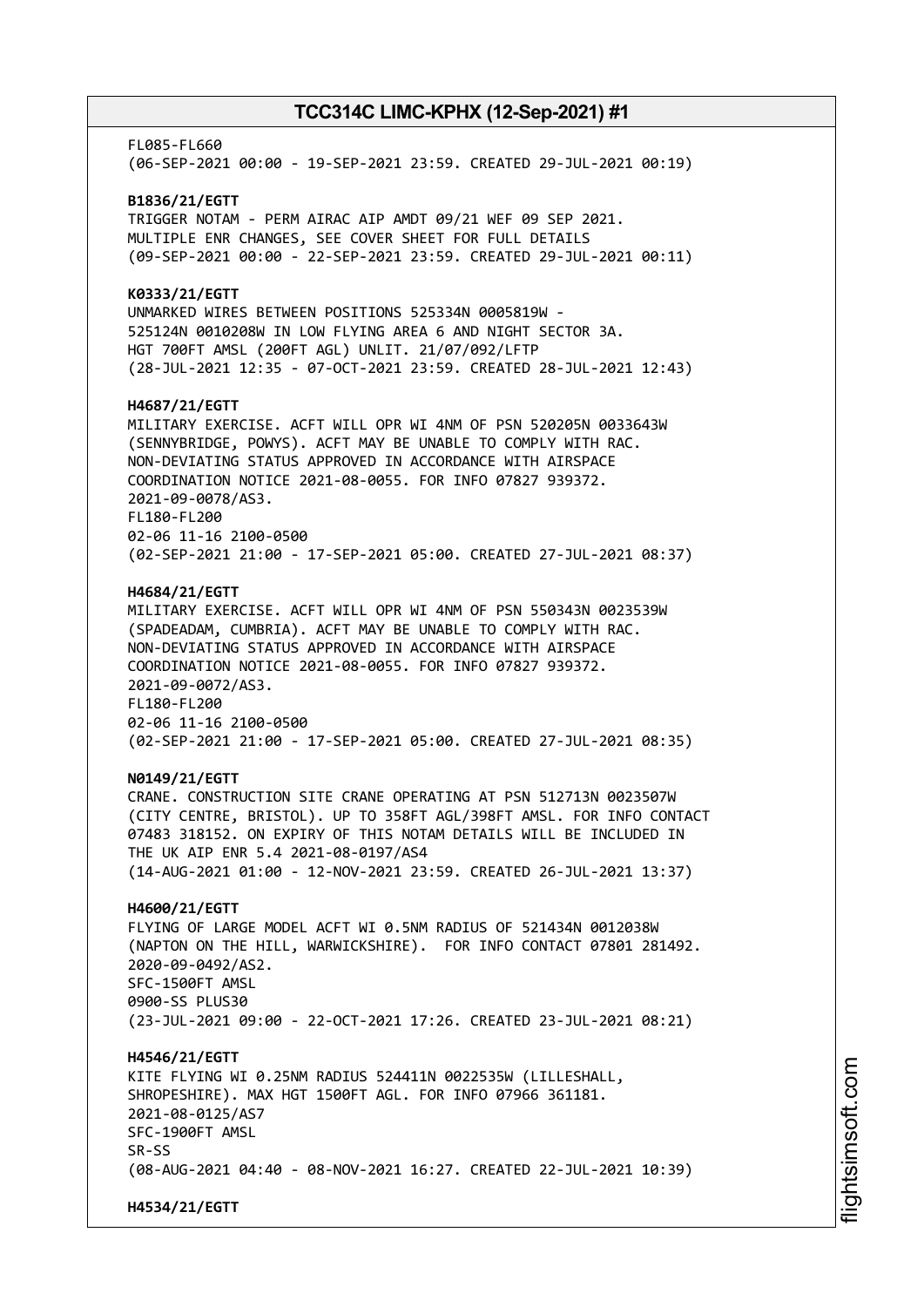LASER DISPLAY WI 1NM 520852N 0002753W (BEDFORD PARK, BEDFORDSHIRE). FOR INFO 07889 907696. 2021-09-0060/AS2 SFC-UNL 10 2100-2300, 11-12 2000-2230 (10-SEP-2021 21:00 - 12-SEP-2021 22:30. CREATED 22-JUL-2021 09:20)

**H4522/21/EGTT**

FLYING OF LARGE MODEL ACFT WI 0.5NM RADIUS OF 505225N 0002637W (FINDON, WEST SUSSEX). MAX HEIGHT 600FT AGL. FOR INFO CONTACT 07967 399254. 2019-10-0171/AS2. SFC-1600FT AMSL SR-SS (23-JUL-2021 04:15 - 22-OCT-2021 16:55. CREATED 22-JUL-2021 08:21)

**H4521/21/EGTT**

FLYING OF LARGE MODEL ACFT WI 0.5NM RADIUS OF 504930N 0003336W (LITTLEHAMPTON, WEST SUSSEX). MAX HEIGHT 600FT AGL. FOR INFO CONTACT 07967 399254. 2019-10-0173/AS2. SFC-1100FT AMSL SR-SS (23-JUL-2021 04:16 - 22-OCT-2021 16:56. CREATED 22-JUL-2021 08:20)

#### **N0147/21/EGTT**

CRANES. TWO CONSTRUCTION SITE CRANES OPERATING AT PSN 512240N 0000608W (CROYDON, GREATER LONDON). UP TO 504FT AGL/624FT AMSL. FOR INFO CONTACT 01895 627315. ON EXPIRY OF THIS NOTAM DETAILS WILL BE INCLUDED IN THE UK AIP ENR 5.4 2021-08-0166/AS4 (20-AUG-2021 01:00 - 18-NOV-2021 23:59. CREATED 21-JUL-2021 11:39)

#### **V0012/21/EGTT**

AIRSPACE SECURITY WARNINGS ISSUED BY THE DEPARTMENT FOR TRANSPORT IN RESPONSE TO HAZARDOUS SITUATIONS WITHIN THE TERRITORY AND/OR AIRSPACE OF AFGHANISTAN, EGYPT, IRAN, IRAQ, KENYA, LIBYA, MALI, NORTH KOREA, PAKISTAN, SOMALIA, SOUTH SUDAN, SYRIA, UP TO 200NM OUTSIDE THE DAMASCUS FIR, UKRAINE AND YEMEN. ALL OPERATORS ARE TO REFER TO THE TABLE IN UK AIP AT ENR 1.1 SECTION 1.4 FOR FURTHER DETAILS. FOR INFORMATION CONTACT UK DEPARTMENT FOR TRANSPORT +44 (0)207 944 6322 OR +44 (0)207 944 5999 OUT OF HOURS. 2018-03-0229-AS6 SFC-UNL

(19-JUL-2021 14:14 - 16-OCT-2021 23:59 EST. CREATED 19-JUL-2021 14:18)

### **B1751/21/EGTT**

COVID-19 THE FOLLOWING ON-BOARD MESSAGE MUST BE DELIVERED BY ALL FLIGHTS INTO SCOTLAND PRIOR TO DISEMBARKATION. THIS SHOULD BE COMPLETED IN ENGLISH AND AN OFFICIALLY RECOGNISED LANGUAGE OF THE COUNTRY OF DEPARTURE. -ANNOUNCEMENT STARTS- THE FOLLOWING IS A PUBLIC HEALTH MESSAGE ON BEHALF OF THE UK PUBLIC HEALTH AGENCIES. HOWEVER LONG YOU INTEND TO STAY IN THE UK, EVERYONE MUST TAKE A PRE-BOOKED COVID-19 TEST WITHIN THE FIRST TWO DAYS AFTER YOU ARRIVE, EVEN IF YOU HAVE BEEN FULLY VACCINATED. FOR THOSE NOT FULLY VACCINATED: IF YOU HAVE BEEN IN OR TRANSITED THROUGH ANY COUNTRIES ON THE RED OR AMBER LIST YOU MUST ALSO TAKE ANOTHER PRE-BOOKED TEST 8 DAYS AFTER ARRIVAL AND IF YOU HAVE BEEN IN OR TRANSITED THROUGH AN AMBER OR RED COUNTRY WITHIN THE PREVIOUS 10 DAYS, YOU MUST QUARANTINE FOR THE FIRST 10 DAYS AFTER YOU ARRIVE. THE SYMPTOMS OF CORONAVIRUS ARE A NEW CONTINUOUS COUGH, A HIGH TEMPERATURE OR A LOSS OF, OR CHANGE IN, NORMAL SENSE OF TASTE OR SMELL. IF YOU EXPERIENCE ANY OF THESE SYMPTOMS, HOWEVER MILD, YOU ARE ADVISED TO MAKE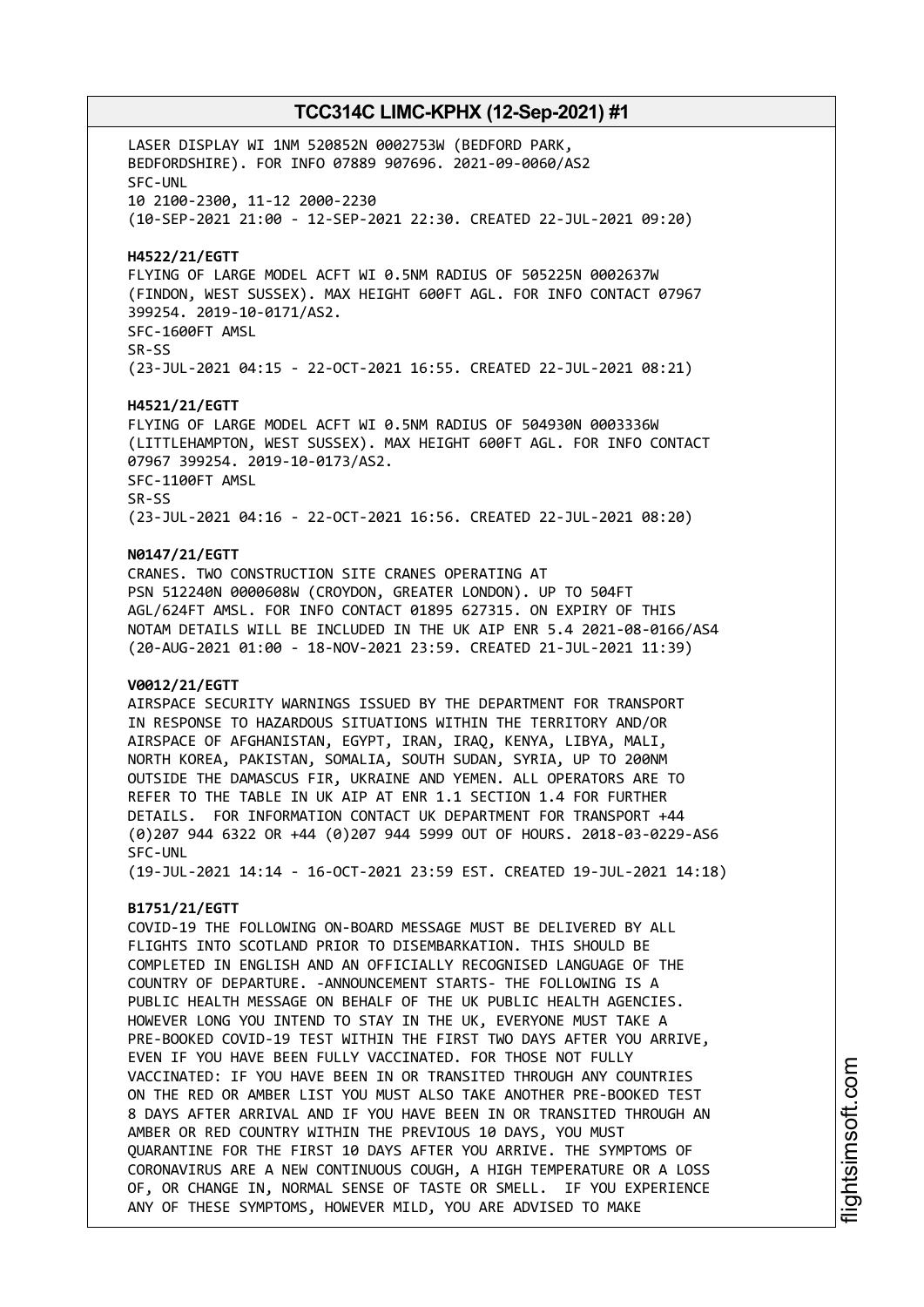YOURSELF KNOWN TO THE CREW. PLEASE FOLLOW THE PUBLIC HEALTH GUIDANCE FOR THE AREA YOU ARE LIVING OR TRAVELLING IN. VISIT GOV.UK/CORONAVIRUS FOR MORE ADVICE. 2020-10-0279/AS6 (19-JUL-2021 03:00 - 15-OCT-2021 11:59. CREATED 16-JUL-2021 21:06)

### **B1750/21/EGTT**

COVID-19 THE FOLLOWING ON-BOARD MESSAGE MUST BE DELIVERED BY ALL FLIGHTS INTO ENGLAND, WALES AND NORTHERN IRELAND PRIOR TO DISEMBARKATION. THIS SHOULD BE COMPLETED IN ENGLISH AND AN OFFICIALLY RECOGNISED LANGUAGE OF THE COUNTRY OF DEPARTURE. -ANNOUNCEMENT STARTS- THE FOLLOWING IS A PUBLIC HEALTH MESSAGE ON BEHALF OF THE UK PUBLIC HEALTH AGENCIES. HOWEVER LONG YOU INTEND TO STAY IN THE UK, EVERYONE MUST TAKE A PRE-BOOKED COVID-19 TEST WITHIN THE FIRST TWO DAYS AFTER YOU ARRIVE, EVEN IF YOU HAVE BEEN FULLY VACCINATED. IF YOU HAVE BEEN IN OR TRANSITED THROUGH ANY COUNTRIES ON THE RED OR AMBER LIST YOU MUST ALSO TAKE ANOTHER PRE-BOOKED TEST 8 DAYS AFTER ARRIVAL. IF YOU HAVE BEEN IN OR TRANSITED THROUGH AN AMBER OR RED COUNTRY WITHIN THE PREVIOUS 10 DAYS YOU MUST QUARANTINE FOR THE FIRST 10 DAYS AFTER YOU ARRIVE. THE SYMPTOMS OF CORONAVIRUS ARE A NEW CONTINUOUS COUGH, A HIGH TEMPERATURE OR A LOSS OF, OR CHANGE IN, NORMAL SENSE OF TASTE OR SMELL. IF YOU EXPERIENCE ANY OF THESE SYMPTOMS, HOWEVER MILD, YOU ARE ADVISED TO MAKE YOURSELF KNOWN TO THE CREW. PLEASE FOLLOW THE PUBLIC HEALTH GUIDANCE FOR THE AREA YOU ARE LIVING OR TRAVELLING IN. VISIT GOV.UK/CORONAVIRUS FOR MORE ADVICE. 2020-10-0279/AS6

# (19-JUL-2021 03:00 - 15-OCT-2021 11:59. CREATED 16-JUL-2021 21:03)

### **B1747/21/EGTT**

AMEND ENR 5.3 OTHER ACTIVITIES OF A DANGEROUS NATURE AND OTHER POTENTIAL HAZARDS CHANGE TO PERSHORE AND PORTSDOWN HIRTA INTRODUCED BY AIRAC 07/2021 EFF 15/07/2021 IS CANCELLED IN TOTAL. ORIGINAL ENTRY SHOULD BE REINSTATED. PERSHORE HIRTA - A CIRCLE, 1 NM RADIUS, CENTRED AT 520813N 0020205W. UPPER LIMIT 6000 FT ALT, LOWER LIMIT SFC. PORTSDOWN HIRTA - A CIRCLE, 1 NM RADIUS, CENTRED AT 505124N 0010522W. UPPER LIMIT 6600 FT ALT, LOWER LIMIT SFC. MADLEY, SUTTON COLDFIELD AND COLERNE HIRTA SHOULD BE REMOVED FROM THE AIP. UK AIP ENR 5.3 REFERS

(16-JUL-2021 15:36 - PERM. CREATED 16-JUL-2021 15:38)

### **B1717/21/EGTT** BIRD SANCTUARIES - ENTRY FOR SEVERN TO READ: PILOTS ARE REQUESTED TO AVOID THE AREA THROUGHOUT THE YEAR. UK AIP ENR 5.6 REFERS. (15-JUL-2021 08:30 - PERM. CREATED 15-JUL-2021 07:39)

**H4132/21/EGTT** LASER DISPLAY WI 1NM 504229N 0011720W (NEWPORT, ISLE OF WIGHT). FOR INFO 07776 528464. 2021-09-0050/AS2 SFC-UNL 17 2200-0300, 18 1900-2200 (17-SEP-2021 22:00 - 18-SEP-2021 22:00. CREATED 12-JUL-2021 08:45)

**B1630/21/EGTT** LONDON DVOR LON FREQ 113.60 MHZ THERE MAY BE OBSERVATIONS OF MDVOR BEARING FLUCTUATIONS WITHIN THE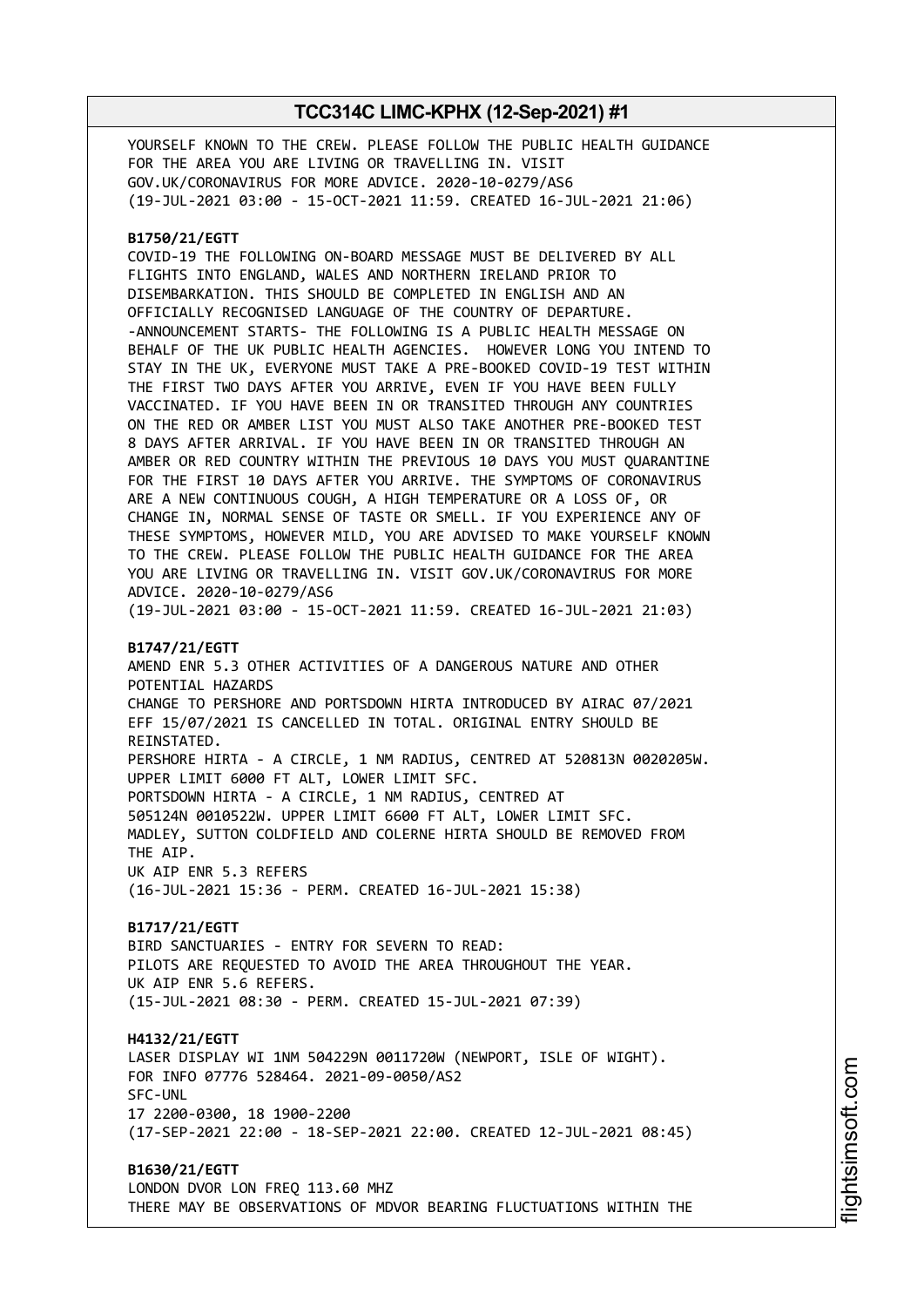045 - 085 DEG. MAG. SECTOR RADIALS FROM THE LONDON VOR/DME STATION (113.600 HZ), DUE TO CRANE ACTIVITY IN THE VICINITY. (12-JUL-2021 00:01 - 29-OCT-2021 23:59. CREATED 06-JUL-2021 09:56) **H3581/21/EGTT** UAS OPR EXTENDED VISUAL LINE OF SIGHT WI 0.5NM RADIUS OF 510636N 0020224W (CHILMARK, WILTSHIRE). MAX HGT 1000FT AGL. FOR INFO 01722 744946. 2020-12-0205/AS2 SFC-1700FT AMSL SR-SS (25-JUN-2021 10:44 - 14-SEP-2021 18:25. CREATED 25-JUN-2021 10:45) **H3579/21/EGTT** FLYING OF LARGE MODEL ACFT WI 0.5NM RADIUS OF 513300N 0013000W (SPARSHOLT FIRS, OXFORDSHIRE). FOR INFO CONTACT 07454 733211. 2020-03-0017/AS2. SFC-2200FT AMSL 0700-1900 (01-JUL-2021 07:00 - 30-SEP-2021 19:00. CREATED 25-JUN-2021 10:41) **H3418/21/EGTT** FLYING OF LARGE MODEL ACFT WI 0.5NM RADIUS OF 531318N 0001720W (BARDNEY, LINCOLNSHIRE). FOR INFO CONTACT 07397 268321 OR 07450 707636. 2020-05-0238/AS2. SFC-1300FT AMSL 0700-2200 (21-JUN-2021 07:00 - 20-SEP-2021 22:00. CREATED 21-JUN-2021 08:01) **H3419/21/EGTT** FLYING OF LARGE MODEL ACFT WI 0.5NM RADIUS 514259N 0001541W (E OF LONDON COLNEY, HERTFORDSHIRE). FOR INFO, 07710 924721. 2020-04-0193/AS2. SFC-2000FT AMSL 0600-2100 (28-JUN-2021 06:00 - 29-SEP-2021 21:00. CREATED 21-JUN-2021 08:01) **H3384/21/EGTT** FLYING OF LARGE MODEL ACFT WI 0.5NM RADIUS 515905N 0000955W (E OF BALDOCK, HERTFORDSHIRE). FOR INFO 07710 924721. 2020-04-0191/AS2. SFC-2000FT AMSL 0600-2100 (28-JUN-2021 06:00 - 27-SEP-2021 21:00. CREATED 18-JUN-2021 09:37) **H3385/21/EGTT** FLYING OF LARGE MODEL ACFT WI 0.5NM RADIUS 525523N 0005743E (BINHAM, NORFOLK). FOR INFO, 07710 924721. 2020-04-0192/AS2. SFC-1700FT AMSL SR MINUS30-SS PLUS30 (19-JUN-2021 03:00 - 18-SEP-2021 18:34. CREATED 18-JUN-2021 09:37) **H3383/21/EGTT** FLYING OF LARGE MODEL ACFT WI 0.5NM RADIUS 521200N 0002132W (COLESDEN, BEDFORD). FOR INFO 07876 200320. 2019-06-0836/AS2. SFC-1400FT AMSL 0800-SS PLUS30 (27-JUN-2021 08:00 - 26-SEP-2021 18:20. CREATED 18-JUN-2021 09:36) **H3308/21/EGTT**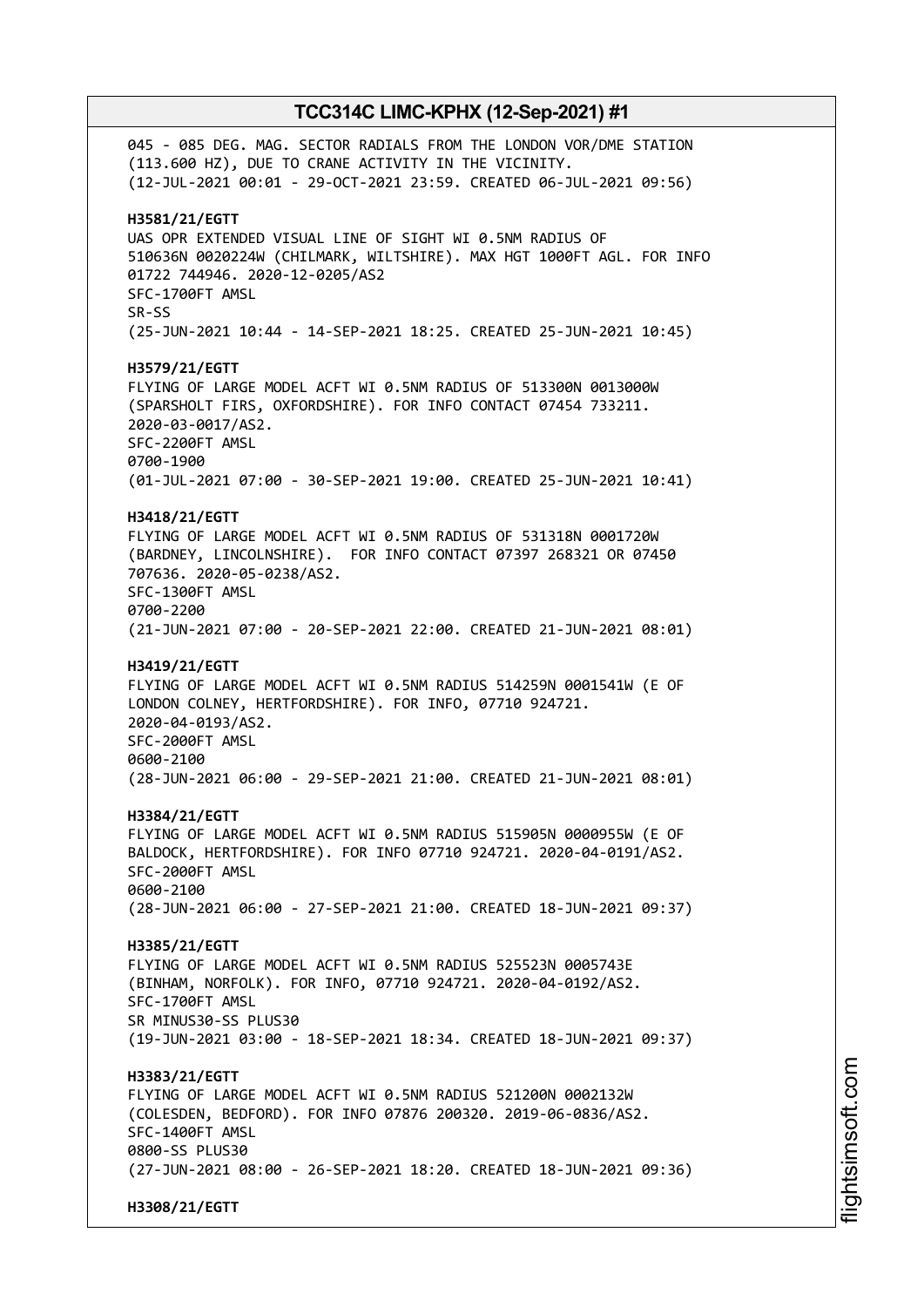KITE FLYING WI 0.25NM RADIUS 520939N 0012513W (BURTON DASSETT, WARWICKSHIRE). MAX HGT 2400FT AGL. FOR INFO 07890 348762. 2021-06-0428/AS7 SFC-3100FT AMSL SAT SUN SR MINUS30-SS PLUS30 (19-JUN-2021 03:14 - 12-SEP-2021 18:58. CREATED 16-JUN-2021 15:21) **H3301/21/EGTT** KITE FLYING WI 0.25NM RADIUS 520939N 0012513W (BURTON DASSETT, WARWICKSHIRE). MAX HGT 2400FT AGL. FOR INFO 07890 348762. 2021-06-0428/AS7 SFC-3100FT AMSL SAT SUN SR MINUS30-SS PLUS30 (18-SEP-2021 05:15 - 31-OCT-2021 17:09. CREATED 16-JUN-2021 14:25) **B1413/21/EGTT** THE EUROPEAN GEOSTATIONARY NAVIGATION OVERLAY SERVICE (EGNOS) IS NOT AVAILABLE FOR LPV PROCEDURES. LPV LINES OF OCA(H) DISPLAYED ON RNP INSTRUMENT APPROACH CHARTS ARE NOT AVAILABLE FOR USE. (25-JUN-2021 00:01 - 24-SEP-2021 23:59. CREATED 08-JUN-2021 13:48) **H3015/21/EGTT** MODEL ROCKET FIRING WI 1NM LOCATION 513321N 0025015W (REDWICK, NEWPORT). MAX HEIGHT 3500FT AGL. FOR INFO 07903 254338. 2021-07-0122/AS2 SFC-3520FT AMSL (19-SEP-2021 09:00 - 19-SEP-2021 15:00. CREATED 08-JUN-2021 08:40) **H2691/21/EGTT** FLYING OF MODEL ACFT WI 0.5NM RADIUS OF 534828N 0025641W (WEETON, LANCASHIRE). MAX HGT 1400FT AGL. FOR INFO CONTACT 07591 561535 / 07906 541357. 2021-05-0567/AS2. SFC-1500FT AMSL MON-SAT 0800-2000, SUN 0900-1800 (25-AUG-2021 08:00 - 30-SEP-2021 20:00. CREATED 26-MAY-2021 10:10) **H1969/21/EGTT** MODEL ACFT OPR WI 1NM RADIUS OF 525220N 0042836W (PENRHOS, GWYNEDD). FOR INFO, 07475 649156. 2021-07-0043/AS2. SFC-1200FT AMSL 0800-2000 (01-JUL-2021 08:00 - 30-SEP-2021 20:00. CREATED 29-APR-2021 09:10) **B1036/21/EGTT** THE CHANGE TO 5LNC FROM KARNO TO KARMO INTRODUCED BY AIRAC 06/2021 IS SUSPENDED UNTIL AIRAC 09/2021, EFFECTIVE 09 SEP 2021. UK AIP ENR 4.4, ENR 3.3 (N862, T7), ENR 6-68, ENR 6-70 REFERS. (28-APR-2021 09:25 - PERM. CREATED 28-APR-2021 09:25) **H1832/21/EGTT** KITE FLYING FOR FALCONRY PURPOSES AT VARIOUS POSITIONS WI 0.5NM RADIUS 530842N 0012941W (HOLESTONE MOOR, NEAR ASHOVER). LARGE BIRDS OF PREY FLYING TO/FROM THE KITE. FOR INFO, TEL 07860 331351. 2021-04-0386/AS7. SFC-2000FT AMSL SR-SS (18-OCT-2021 06:38 - 16-JAN-2022 16:21. CREATED 23-APR-2021 14:54)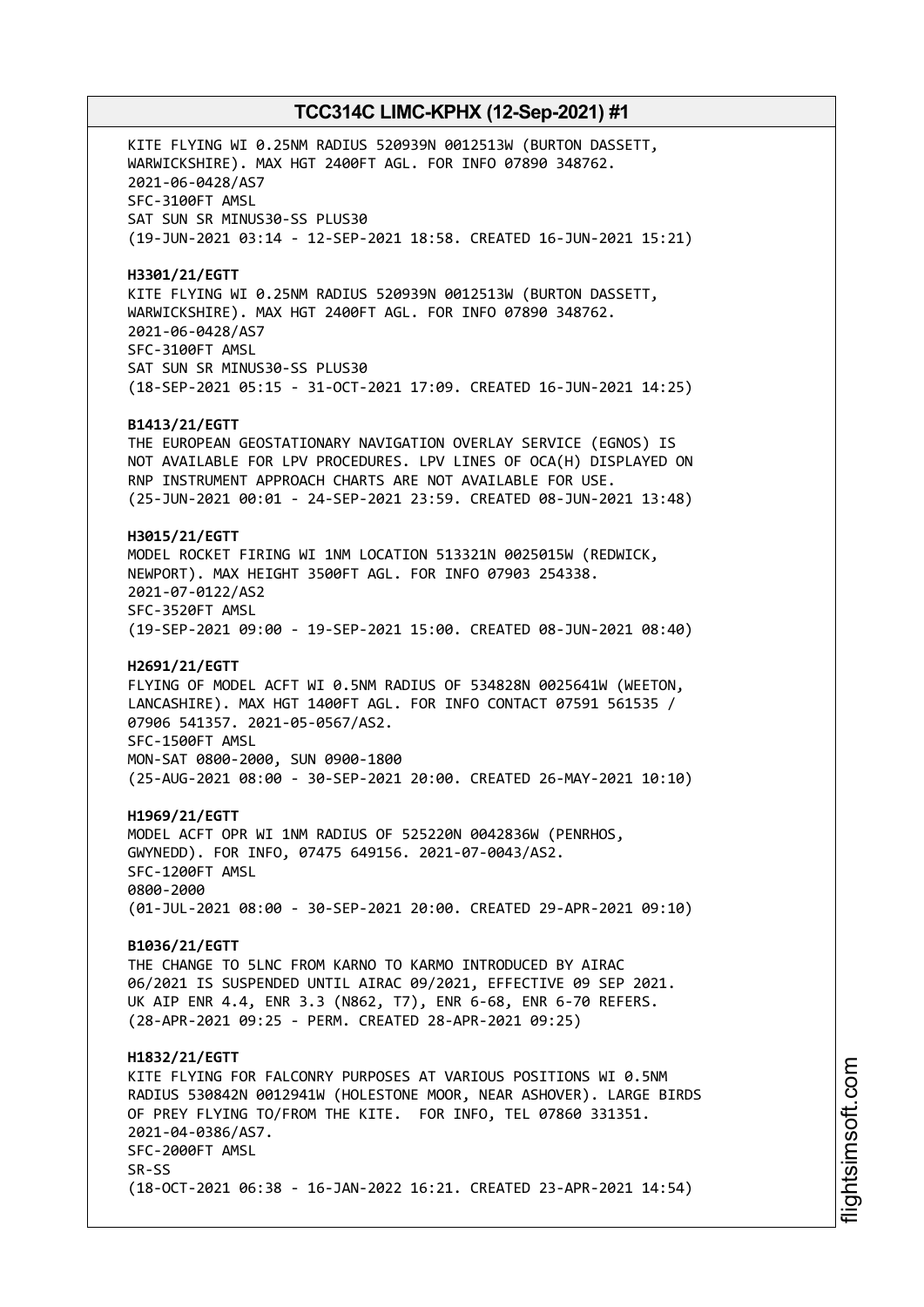**H1792/21/EGTT** KITE FLYING FOR FALCONRY PURPOSES AT VARIOUS POSITIONS WI 0.5NM RADIUS 530842N 0012941W (HOLESTONE MOOR, NEAR ASHOVER). LARGE BIRDS OF PREY FLYING TO/FROM THE KITE. FOR INFO, TEL 07860 331351. 2021-04-0386/AS7. SFC-2000FT AMSL SR-SS (17-JAN-2022 08:10 - 17-APR-2022 19:10. CREATED 22-APR-2021 11:23) **H1780/21/EGTT** KITE FLYING WI 0.25NM RADIUS 512924N 0014641W (BARBURY CASTLE, WILTSHIRE). MAX HGT 500FT AGL. FOR INFO 07973 753389 OR 07917 762254. 2021-01-0284/AS7 SFC-1300FT AMSL (12-SEP-2021 08:00 - 12-SEP-2021 16:00. CREATED 22-APR-2021 10:54) **H1779/21/EGTT** KITE FLYING WI 0.25NM RADIUS 512924N 0014641W (BARBURY CASTLE, WILTSHIRE). MAX HGT 500FT AGL. FOR INFO 07973 753389 OR 07917 762254. 2021-01-0284/AS7 SFC-1300FT AMSL (10-OCT-2021 08:00 - 10-OCT-2021 16:00. CREATED 22-APR-2021 10:54) **H1778/21/EGTT** KITE FLYING WI 0.25NM RADIUS 512924N 0014641W (BARBURY CASTLE, WILTSHIRE). MAX HGT 500FT AGL. FOR INFO 07973 753389 OR 07917 762254. 2021-01-0284/AS7 SFC-1300FT AMSL (14-NOV-2021 09:00 - 14-NOV-2021 17:00. CREATED 22-APR-2021 10:53) **H1776/21/EGTT** KITE FLYING WI 0.25NM RADIUS 512924N 0014641W (BARBURY CASTLE, WILTSHIRE). MAX HGT 500FT AGL. FOR INFO 07973 753389 OR 07917 762254. 2021-01-0284/AS7 SFC-1300FT AMSL (12-DEC-2021 09:00 - 12-DEC-2021 17:00. CREATED 22-APR-2021 10:52) **H1773/21/EGTT** KITE FLYING WI 0.25NM RADIUS 521119N 0021156W (WORCESTER COUNTRYSIDE CENTRE, WORCESTERSHIRE). MAX HGT 800FT AGL. FOR INFO 07577 663244. 2021-01-0111/AS7 SFC-1100FT AMSL 1030-SS PLUS30 (19-DEC-2021 10:30 - 19-DEC-2021 16:28. CREATED 22-APR-2021 10:44) **H1772/21/EGTT** KITE FLYING WI 0.25NM RADIUS 521119N 0021156W (WORCESTER COUNTRYSIDE CENTRE, WORCESTERSHIRE). MAX HGT 800FT AGL. FOR INFO 07577 663244. 2021-01-0111/AS7 SFC-1100FT AMSL 1030-SS PLUS30 (21-NOV-2021 10:30 - 21-NOV-2021 16:39. CREATED 22-APR-2021 10:43) **H1770/21/EGTT** KITE FLYING WI 0.25NM RADIUS 521119N 0021156W (WORCESTER COUNTRYSIDE CENTRE, WORCESTERSHIRE). MAX HGT 800FT AGL. FOR INFO 07577 663244. 2021-01-0111/AS7 SFC-1100FT AMSL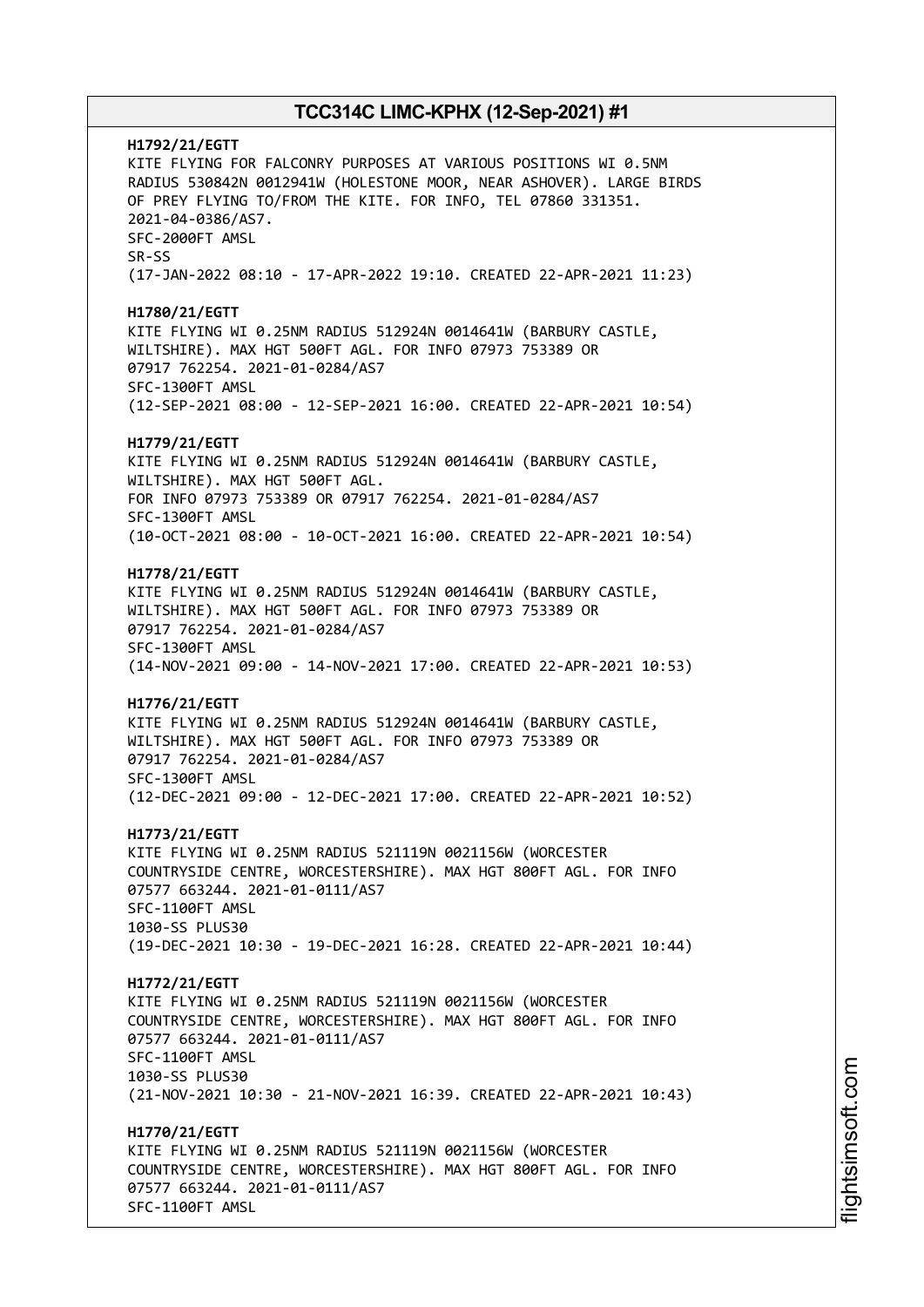0930-SS PLUS30 (19-SEP-2021 09:30 - 19-SEP-2021 18:44. CREATED 22-APR-2021 10:42) **H1768/21/EGTT** KITE FLYING WI 0.25NM RADIUS 521119N 0021156W (WORCESTER COUNTRYSIDE CENTRE, WORCESTERSHIRE). MAX HGT 800FT AGL. FOR INFO 07577 663244. 2021-01-0111/AS7 SFC-1100FT AMSL 0930-SS PLUS30 (17-OCT-2021 09:30 - 17-OCT-2021 17:40. CREATED 22-APR-2021 10:41) **H1657/21/EGTT** KITE FLYING FOR FALCONRY PURPOSES AT VARIOUS POSITIONS WI 0.5NM RADIUS 530842N 0012941W (HOLESTONE MOOR, NEAR ASHOVER). LARGE BIRDS OF PREY FLYING TO/FROM THE KITE. FOR INFO, TEL 07860 331351. 2021-04-0386/AS7. SFC-2000FT AMSL SR-SS (19-JUL-2021 04:03 - 17-OCT-2021 17:05. CREATED 19-APR-2021 12:21) **H4988/20/EGTT** KITE FLYING 0.5NM RADIUS 503708N 0032151W (SANDY BAY, E OF EXMOUTH, DEVON) FOR INFO, 07843 098727 / 01395 279443. 2020-12-0012/AS7. SFC-1300FT AMSL 1100-SS PLUS30 (25-SEP-2021 11:00 - 30-OCT-2021 17:22. CREATED 10-NOV-2020 13:49) **H4987/20/EGTT** KITE FLYING 0.5NM RADIUS 503708N 0032151W (SANDY BAY, E OF EXMOUTH, DEVON) FOR INFO, 07843 098727 / 01395 279443. 2020-12-0012/AS7. SFC-1300FT AMSL 1100-SS PLUS30 (27-JUN-2021 11:00 - 24-SEP-2021 18:37. CREATED 10-NOV-2020 13:32) **H4986/20/EGTT** KITE FLYING 0.5NM RADIUS 503708N 0032151W (SANDY BAY, E OF EXMOUTH, DEVON) FOR INFO, 07843 098727 / 01395 279443. 2020-12-0012/AS7. SFC-1300FT AMSL 1200-SS PLUS30 (31-OCT-2021 12:00 - 30-NOV-2021 16:43. CREATED 10-NOV-2020 13:15) ┌──────────────────────────────────────────────────────────────────────────────┐ │**EGPX (SCOTTISH FIR/UIR)** │

└──────────────────────────────────────────────────────────────────────────────┘ **C9085/21/EGPX** COVID-19 INFORMATION: NEWCASTLE CTA/CTR/ATZ HOURS ACTIVE 18-19 0000-0130 AND 0500-2359 20-24 0000-0130 AND 0445-2359 25-26 0000-0130 AND 0500-2359 27-01 0000-0130 AND 0445-2359 02-03 0000-0130 AND 0500-2359 04-08 0000-0130 AND 0445-2359 09-10 0000-0130 AND 0500-2359 11-15 0000-0130 AND 0445-2359 16-17 0000-0130 AND 0500-2359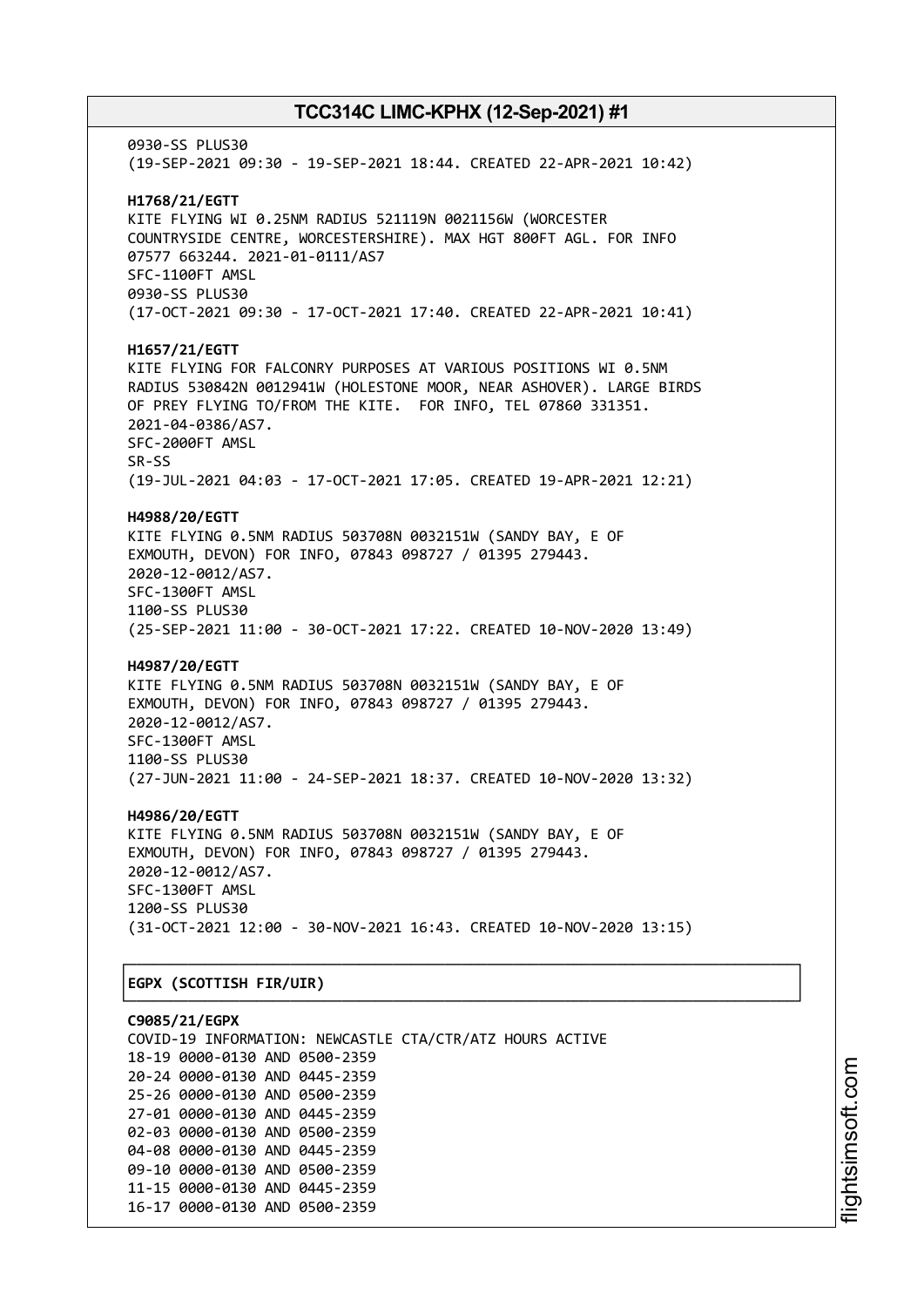18-22 0000-0130 AND 0445-2359 23-24 0000-0130 AND 0500-2359 (13-SEP-2021 00:00 - 24-SEP-2021 23:59. CREATED 12-SEP-2021 09:55) **H6373/21/EGPX** AERIAL SURVEY WI 20NM RADIUS: 580418N 0013931W (NORTH OF ABERDEEN, NORTH SEA). FOR INFO 01777 838731 / 131.875 MHZ. 2021-09-0563/AS3. SFC-2000FT AMSL (12-SEP-2021 11:30 - 12-SEP-2021 16:30. CREATED 10-SEP-2021 19:11) **H6370/21/EGPX** MIL EXERCISE. PJE WI 18NM RADIUS: 563452N 0023701W (ARBROATH, ANGUS). DROP CONTAINED WI FLW CONE (ALL HGT AMSL): SFC-3000FT 3NM RADIUS, 3001FT-6000FT 6NM RADIUS, 6001FT-9000FT 9NM RADIUS, 9001FT-12000FT 12NM RADIUS, 12001FT-15000FT 15NM RADIUS, 15001FT-18000FT 18NM RADIUS. DROP HGT SUBJ ATC CLR. ACCESS TO CONTROLLED AIRSPACE SUBJ ATC CLR. NON-PARTICIPATING MIL ACFT SHOULD AVOID THE AREA AT NIGHT. AIRSPACE COORDINATION NOTICE 2021-08-0055 (CONDOR DROP ZONE) REFERS. FOR INFO AND UP TO DATE DROP TIMINGS CTC 07970 363249. 2021-09-0559/AS3. SFC-18000FT AMSL (11-SEP-2021 07:00 - 12-SEP-2021 22:59. CREATED 10-SEP-2021 18:49) **H6365/21/EGPX** FLIGHT OPERATIONS AREA ECHO TWO. A SKYGUARDIAN REMOTELEY PILOTED AIRCRAFT SYSTEM OPR BEYOND VISUAL LINE OF SIGHT WILL TRANSIT FROM EG D797B TO ENTER AND EXIT CONTROLLED AIRSPACE WI AREA BOUNDED BY STRAIGHT LINES JOINING 575719N 0022957W - 574234N 0022508W - 573628N 0032746W - 575111N 0033300W - 575719N 0022957W. SKYGUARDIAN OPR WITH TCAS, ADS-B AND AIR TO AIR RADAR SYSTEM. BREIFING SHEET AVBL AT WWW.NATS-UK.EAD-IT.COM. SEE J SERIES NOTAM FOR TEMPORARY DANGER AREAS (VCY LOSSIEMOUTH AIC Y 68/2021 REFERS). FOR FURTHER INFORMATION CTC 07305 096784. 2021-08-0031/AS2 FL100-FL195 (12-SEP-2021 09:30 - 12-SEP-2021 17:00. CREATED 10-SEP-2021 15:29) **H6362/21/EGPX** FLIGHT OPERATIONS AREA ECHO TWO. A SKYGUARDIAN REMOTELEY PILOTED AIRCRAFT SYSTEM OPR BEYOND VISUAL LINE OF SIGHT WILL TRANSIT FROM EG D797B TO ENTER AND EXIT CONTROLLED AIRSPACE WI AREA BOUNDED BY STRAIGHT LINES JOINING 575719N 0022957W - 574234N 0022508W - 573628N 0032746W - 575111N 0033300W - 575719N 0022957W. SKYGUARDIAN OPR WITH TCAS, ADS-B AND AIR TO AIR RADAR SYSTEM. BREIFING SHEET AVBL AT WWW.NATS-UK.EAD-IT.COM. SEE J SERIES NOTAM FOR TEMPORARY DANGER AREAS (VCY LOSSIEMOUTH AIC Y 68/2021 REFERS). FOR FURTHER INFORMATION CTC 07305 096784. 2021-08-0031/AS2 FL100-FL195 (13-SEP-2021 05:00 - 13-SEP-2021 17:00. CREATED 10-SEP-2021 15:21) **J3686/21/EGPX** TEMPO DANGER AREA (TDA) ESTABLISHED (EG D597) WI AREA BOUNDED BY: 561522.01N 0003907.58E - 554828.32N 0020147.56E - 542336.85N 0012224.70E - 550309.65N 0010229.13W - 550418.68N 0010502.80W - THENCE COUNTER-CLOCKWISE BY THE ARC OF A

CIRCLE RADIUS 21NM CENTRED ON 550216.52N 0014123.32W TO 551920.19N 0012006.56W - 551609.66N 0013433.36W -

551426.45N 0014100.04W - 551402.96N 0014228.53W -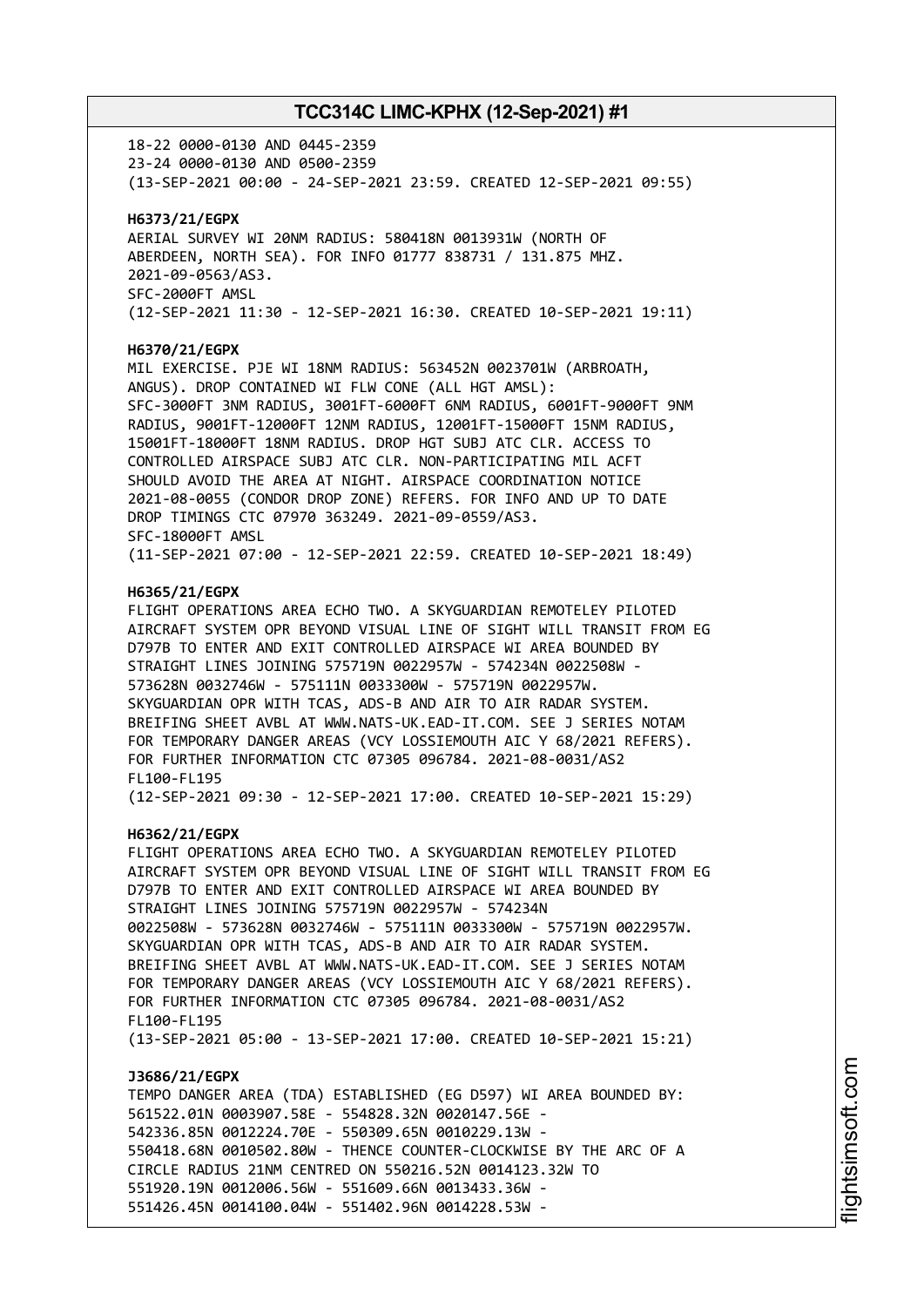552951.71N 0023046.94W - 553928.34N 0024211.52W - 560121.54N 0023945.40W - 561317.02N 0025226.34W - 563754.07N 0024600.56W - 564943.66N 0023058.81W - 561522.01N 0003907.58E FOR FURTHER INFO SUP 039/2021 REFERS. FL085-FL660 (13-SEP-2021 09:00 - 13-SEP-2021 12:00. CREATED 10-SEP-2021 12:27) **M3652/21/EGPX** THE FOLLOWING LUCE BAY DANGER AREAS ARE ACTIVATED: EG D402A 1100-1600 SFC-5000FT AMSL EXCLUDING AIRWAYS P600 AND P620 SFC-5000FT AMSL (13-SEP-2021 11:00 - 13-SEP-2021 16:00. CREATED 10-SEP-2021 12:25) **M3645/21/EGPX** THE FOLLOWING MORAY FIRTH DANGER AREAS ARE ACTIVATED: EG D809N 1430-1600 SFC-55000FT AMSL EG D809N 1830-2000 SFC-55000FT AMSL EG D809C 1430-1600 SFC-55000FT AMSL EG D809C 1830-2000 SFC-55000FT AMSL EG D809S 1430-1600 SFC-55000FT AMSL EG D809S 1830-2000 SFC-55000FT AMSL SFC-55000FT AMSL (13-SEP-2021 14:30 - 13-SEP-2021 20:00. CREATED 10-SEP-2021 12:22) **M3642/21/EGPX** THE FOLLOWING TRA ARE ACTIVATED: TRA 007A 1700-2030 FL195-FL245 TRA 007B 1700-2030 FL195-FL245 TRA 008A 1700-2030 FL195-FL245 TRA 008B 1700-2030 FL195-FL245 TRA 008C 1700-2030 FL195-FL245 FL195-FL245 (13-SEP-2021 17:00 - 13-SEP-2021 20:30. CREATED 10-SEP-2021 12:21) **M3641/21/EGPX** THE FOLLOWING STAXTON DANGER AREA IS ACTIVATED: EG D412 1500-0100 SFC-3000FT AMSL SFC-3000FT AMSL (13-SEP-2021 15:00 - 14-SEP-2021 01:00. CREATED 10-SEP-2021 12:20) **M3637/21/EGPX** THE FOLLOWING SOUTHERN MANAGED DANGER AREAS ARE ACTIVATED: EG D323B 0700-0800 FL050-FL660 EG D323B 1300-1700 FL050-FL660 EG D323H 0700-0800 FL150-FL660 EG D323H 1415-1515 FL150-FL660 EG D323M 0700-0800 FL100-FL660 EG D323M 1415-1515 FL100-FL660 EG D323R 0700-0800 FL100-FL660 EG D323R 1415-1515 FL100-FL660 FL050-FL660 (13-SEP-2021 07:00 - 13-SEP-2021 17:00. CREATED 10-SEP-2021 12:15) **M3636/21/EGPX** THE FOLLOWING SOUTHERN MANAGED DANGER AREAS ARE ACTIVATED:

EG D323A 0700-0800 FL050-FL660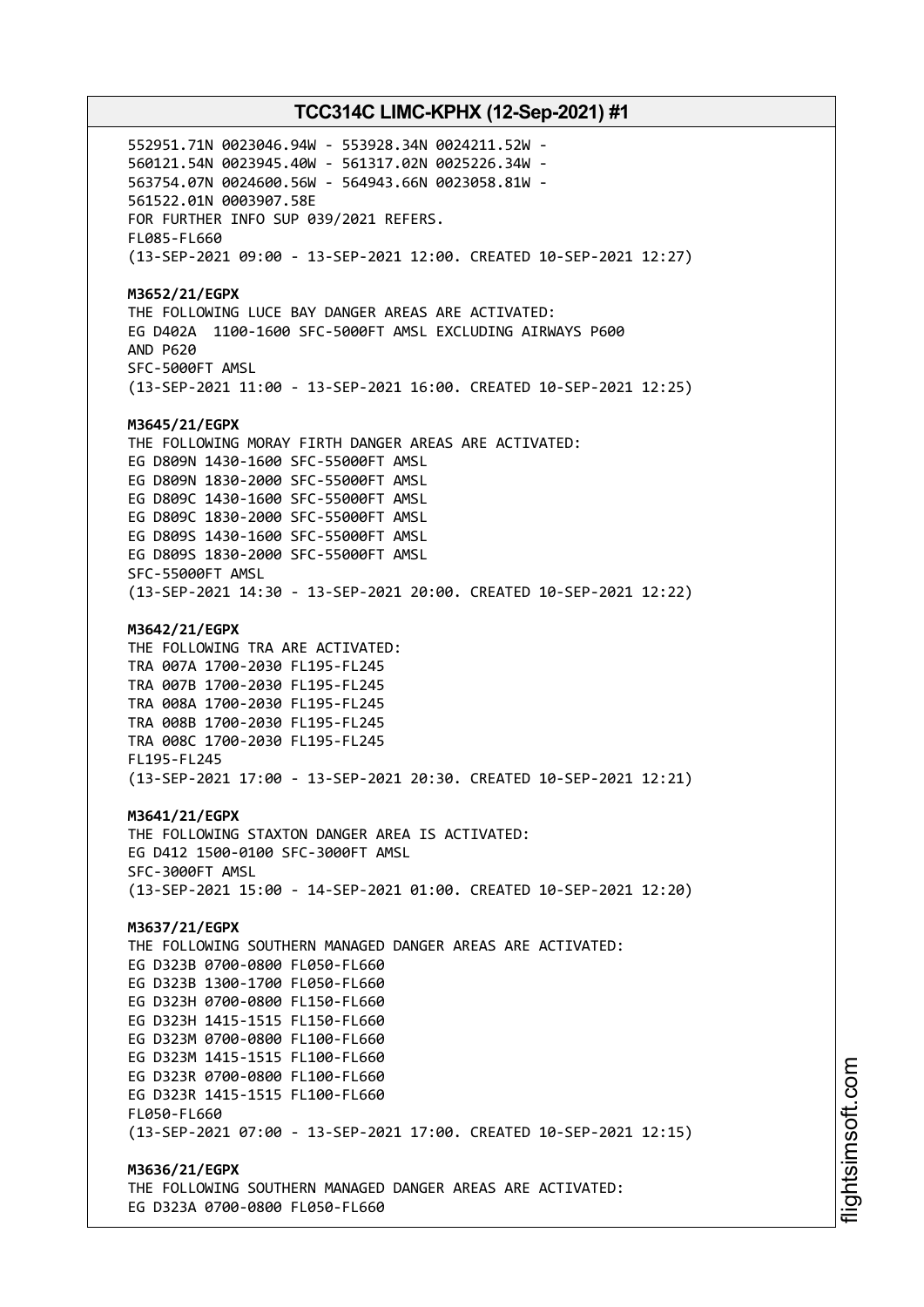EG D323A 1300-1700 FL050-FL660 EG D323G 0700-0800 FL150-FL660 EG D323G 1415-1515 FL150-FL660 EG D323L 0700-0800 FL100-FL660 EG D323L 1415-1515 FL100-FL660 EG D323Q 0700-0800 FL100-FL660 EG D323Q 1415-1515 FL100-FL660 FL050-FL660 (13-SEP-2021 07:00 - 13-SEP-2021 17:00. CREATED 10-SEP-2021 12:14) **H6350/21/EGPX** PIPELINE INSPECTION NOTIFICATION PROCEDURE SYSTEM (PINS) WILL TAKE PLACE IN THE FOLLOWING LOW FLYING AREAS - 1, 2, 4, 5, 6, 7S, 8 ,9 ,10, 11S, THAMES VALLEY AVOIDANCE AREA MAX HEIGHT 2000FT AGL. UK AIP ENR 6 (PINS AREAS AND UK DAY LOW FLYING SYSTEM (DLFS)) REFERS. 21/09/063/LFC SFC-6500FT AMSL (13-SEP-2021 06:00 - 13-SEP-2021 16:00. CREATED 10-SEP-2021 11:54) **N0173/21/EGPX** OBST MAST UK18638043F PSN 554939N 0053423W (SOUTH WEST OF LOCH RACADAL, ARGYLL AND BUTE). HGT AMSL AND LGT AMENDED. UP TO 328FT AGL/814FT AMSL. FOR INFO CONTACT 0141 354 1410. ON EXPIRY OF THIS NOTAM DETAILS WILL BE INCLUDED IN THE UK AIP ENR 5.4 2021-09-0536/AS8 (10-SEP-2021 10:12 - 08-OCT-2021 23:59. CREATED 10-SEP-2021 10:19) **H6329/21/EGPX** UAS OPR WI 2NM RADIUS OF 574135N 0040118W (CROMARTY, HIGHLANDS) MAX HGT 800FT AGL. FOR INFO 07743719366. 2021-09-0552/AS2 SFC-800FT AMSL 0500-1855 (11-SEP-2021 05:00 - 12-SEP-2021 18:55. CREATED 10-SEP-2021 10:11) **H6328/21/EGPX** QUARRY BLAST WI 1NM RADIUS OF 555938N 0042820W (MERKINS FOREST, CROFTAMIE). FOR INFO 07827 873657. 2021-09-0544/AS2 SFC-1083FT AMSL (14-SEP-2021 08:00 - 14-SEP-2021 14:00. CREATED 10-SEP-2021 10:10) **D1277/21/EGPX** THE FOLLOWING DANGER AREAS ARE ACTIVE D510A SPADEADAM D510B SPADEADAM SFC-5500FT AMSL (16-SEP-2021 16:00 - 16-SEP-2021 20:30. CREATED 10-SEP-2021 09:32) **D1276/21/EGPX** DANGER AREA EG D510C SPADEADAM NO DANGER AREA CROSSING SERVICE AVBL SFC-5500FT AMSL (16-SEP-2021 08:00 - 16-SEP-2021 12:30. CREATED 10-SEP-2021 09:31) **D1275/21/EGPX** THE FOLLOWING DANGER AREAS ARE DEACTIVATED EG D510A SPADEADAM EG D510B SPADEADAM SFC-5500FT AMSL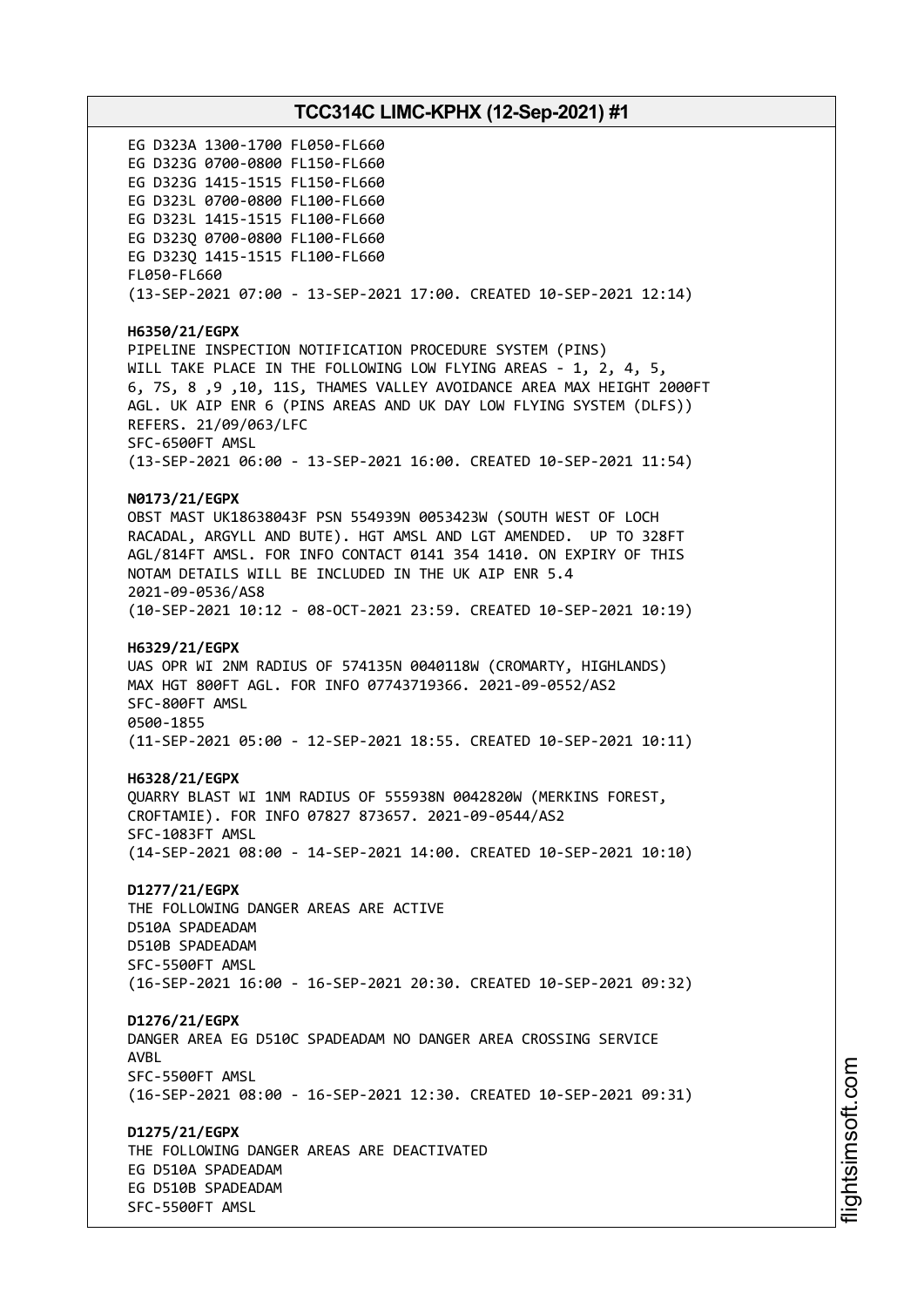(16-SEP-2021 08:00 - 16-SEP-2021 12:30. CREATED 10-SEP-2021 09:29) **H6308/21/EGPX** CIVIL AIRCRAFT NOTIFICATION PROCEDURE - UNDERSLUNG LOADS WILL OPERATE LOW FLYING AREA(S) 14, 19. WI 2NM EITHER SIDE OF TRACK AND 2NM RADIUS OF 553012N 0061710W TO 553008N 0062801W TO 552559N 0061910W, (RATHLIN ISLAND, COUNTY RATHLIN). MAX HEIGHT 500FT AGL. ACFT MAY BE RESTRICTED IN ABILITY TO MANOEUVRE AND UNABLE TO COMPLY WITH RAC. OPS CTC 01667 464401. 21/09/059/LFC SFC-500FT AMSL 0700-1900 (13-SEP-2021 07:00 - 15-SEP-2021 19:00. CREATED 10-SEP-2021 07:48) **B2226/21/EGPX** GNSS(GPS)SIGNAL AND RADIO FREQUENCY JAMMING (UAV CONTROL FREQUENCIES). JAMMERS LOCATED WI 2.6NM RADIUS PSN 545021N 0045550W (WEST FREUGH, DUMFRIES AND GALLOWAY). ACTIVITY MAY AFFECT ACFT WI 52NM UP TO 40,000FT AMSL OR ABOVE (ALL DIRECTIONS). MAY ALSO AFFECT AIRBORNE ELECTRONIC SITUATIONAL AWARENESS DEVICES AND UAV CONTROL. NOT TO EXCEED 2 MINUTE DURATION. GNSS(GPS) RECEIVERS MAY SUFFER INTERMITTENT / TOTAL FAILURE OR GIVE INCORRECT POSITION INFO. SOME ELECTRONIC SITUATIONAL AWARENESS DEVICES AND UAV SYSTEMS MAY SUFFER INTERMITTENT / TOTAL FAILURE OR GIVE INCORRECT NOTIFICATION. FOR INFO/CEASE JAMMING 01776 888932 / 01776 888930. 2021-07-0496/AS4 0730-1500 (10-SEP-2021 07:30 - 04-OCT-2021 15:00. CREATED 09-SEP-2021 10:18) **H6258/21/EGPX** MAJOR GLIDING COMPETITION. INTENSE ACT WI 10NM RADIUS 570500N 0025100W (ABOYNE AD, ABERDEENSHIRE). UP TO 30 GLIDERS AND 3 TUG ACFT MAY PARTICIPATE. FOR DAILY ROUTE INFO WWW.GLIDINGTASKS.CO.UK OR 07961 975949 / 07554 391214 AND 130.105MHZ. 2021-09-0250/AS5 SFC-FL195 SR-SS (12-SEP-2021 05:36 - 31-OCT-2021 16:29. CREATED 09-SEP-2021 09:49) **F0870/21/EGPX** DANGER AREA EG D509 CAMPBELTOWN ACTIVATED SFC-22000FT AMSL (09-OCT-2021 19:00 - 10-OCT-2021 12:00. CREATED 08-SEP-2021 19:02) **H6194/21/EGPX** E BAND HIGH INTENSITY RADIO TRANSMISSION AREA (HIRTA) IN LOW FLYING AREA 12, 13 AND NIGHT SECTOR SPADEADAM RANGE AND NIGHT SECTOR 4AN AT PSN 551541N 0021011W, (OTTERBURN CAMP, NORTHUMBRIA) RADIUS 1NM. MAX HEIGHT 469FT AGL. 21/09/048/LFTP SAFE DISTANCES CIVILIAN ACFT 0.390 NM 143FT AGL MIL ACFT SUSCEPTIBILITY VERY LOW 0.3785 NM 73FT AGL LOW 0.3964 NM 175FT AGL MEDIUM 0.4102 NM 254FT AGL HIGH 0.4478 NM 469FT AGL PULSE LOW **0.3778 NM** 69FT AGL PULSE MEDIUM 0.3830 NM 99FT AGL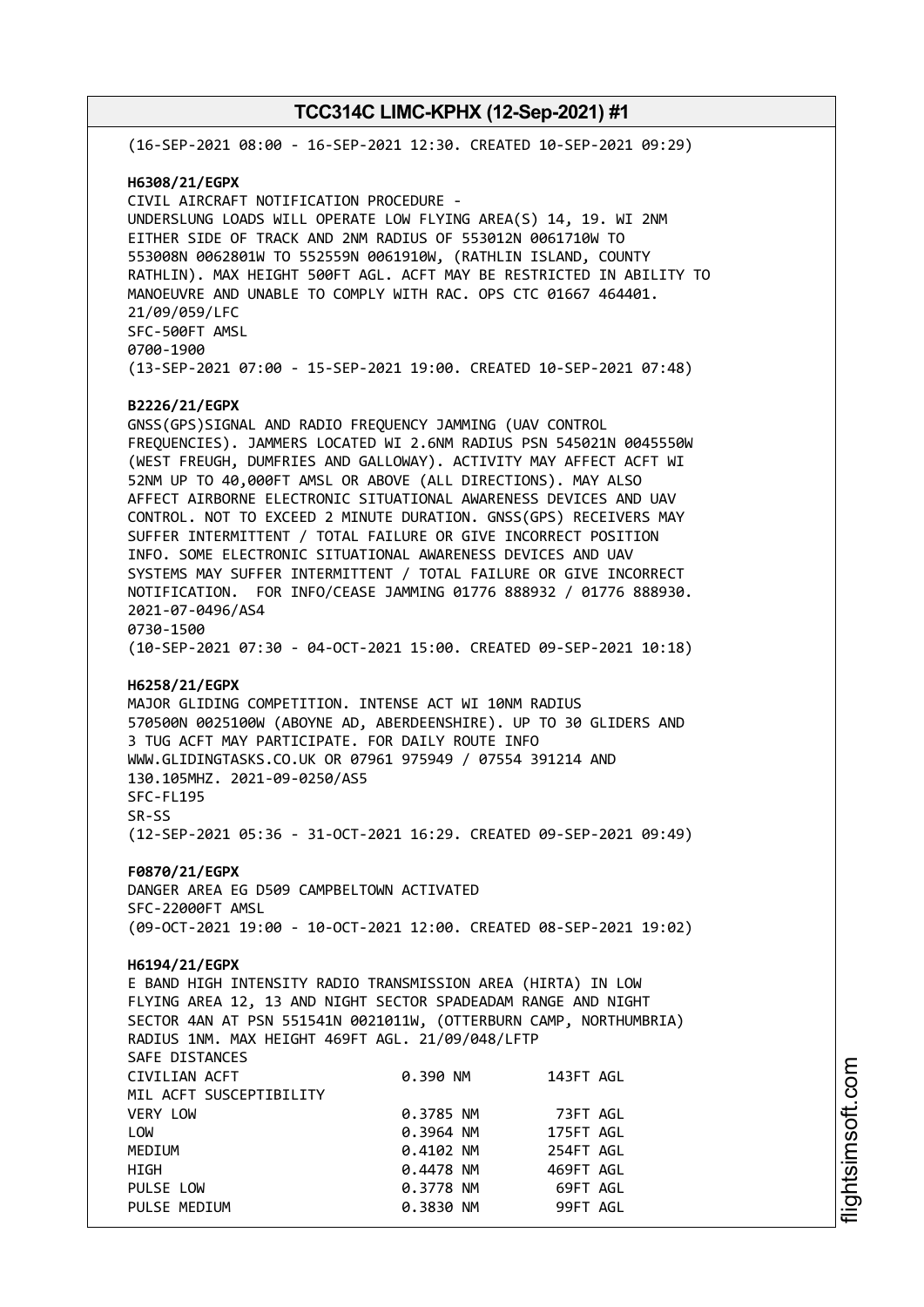PULSE HIGH 0.3935 NM 159FT AGL SFC-1217FT AMSL (10-SEP-2021 00:01 - 24-SEP-2021 23:59. CREATED 08-SEP-2021 09:50) **F0863/21/EGPX** DANGER AREA EG D509 CAMPBELTOWN ACTIVATED SFC-22000FT AMSL (17-SEP-2021 07:00 - 18-SEP-2021 12:00. CREATED 07-SEP-2021 21:43) **J3566/21/EGPX** THE FOLLOWING DETAILS IN AIC M065/2021 RESTRICTION OF FLYING REGULATION: JET FORMATION DISPLAY TEAM SITES 8 AUGUST - 12 SEPTEMBER 2021 ARE INCORRECT. IN THE TITLE, USERS ARE REQUESTED TO DELETE: 12 SEPTEMBER 2021 AND ADD: 16 SEPTEMBER 2021. IN TABLE 1, ADD: NEWPORT, ISLE OF WIGHT, 5,500FT AMSL, 504229N 0011714W, 16 SEPTEMBER 2021. SFC-UNL (07-SEP-2021 13:00 - 16-SEP-2021 21:00. CREATED 07-SEP-2021 12:56) **H6134/21/EGPX** UP TO 2 ROTARY WING ACFT IN CLOSE FORMATION WITHOUT LGT, WILL OPR WI 5NM RADIUS: 564842N 0030300W (THE DRUMS, ANGUS). FOR INFO 07792 310339. 2021-09-0437/AS3. SFC-5000FT AMSL 1830-0200 (09-SEP-2021 18:30 - 16-SEP-2021 02:00. CREATED 07-SEP-2021 10:12) **H6133/21/EGPX** UP TO 2 ROTARY WING ACFT IN CLOSE FORMATION WITHOUT LGT, WILL OPR WI 5NM RADIUS: 563101N 0033812W (CREAG LIATH, PERTH AND KINROSS). FOR INFO 07792 310339. 2021-09-0437/AS3. SFC-5000FT AMSL 1830-0200 (09-SEP-2021 18:30 - 16-SEP-2021 02:00. CREATED 07-SEP-2021 10:11) **B2198/21/EGPX** COVID-19 INFORMATION: NEWCASTLE LOWER AIRSPACE RADAR SERVICE OPR HR 0500-2200 (06-SEP-2021 00:00 - 24-OCT-2021 23:59. CREATED 05-SEP-2021 08:14) **C8880/21/EGPX** COVID-19 INFORMATION : NEWCASTLE CTA/CTR/ATZ HOURS ACTIVE 06-10 0000-0130 0445-2359 11-12 0000-0130 0500-2359 (06-SEP-2021 00:00 - 12-SEP-2021 23:59. CREATED 05-SEP-2021 08:08) **J3487/21/EGPX** RESTRICTED AREA (TEMPORARY) FOR TRNSMT MUSIC FESTIVAL (GLASGOW GREEN, GLASGOW) FOR UNMANNED ACFT ONLY. RESTRICTION OF FLYING REGULATIONS MADE UNDER ARTICLE 239 OF THE AIR NAVIGATION ORDER 2016. AIC BRIEFING SHEET, WHICH INCLUDES A CHART, WILL REFER. NO UNMANNED ACFT IS TO FLY WITHIN AREA BOUNDED BY CIRCLE RADIUS 1NM CENTRED AT 555105N 0041426W EXCEPT UNMANNED ACFT OPERATED BY POLICE SCOTLAND OR WITH A PERMISSION ISSUED BY THE POLICE SCOTLAND AVIATION SAFETY AND SECURITY UNIT WHO MAY BE CONTACTED AT OSDAVIATIONSAFETY AT SCOTLAND.PNN.POLICE.UK OR IF URGENT ON TELEPHONE NUMBER 01786 895840. 2021-08-0457 AS6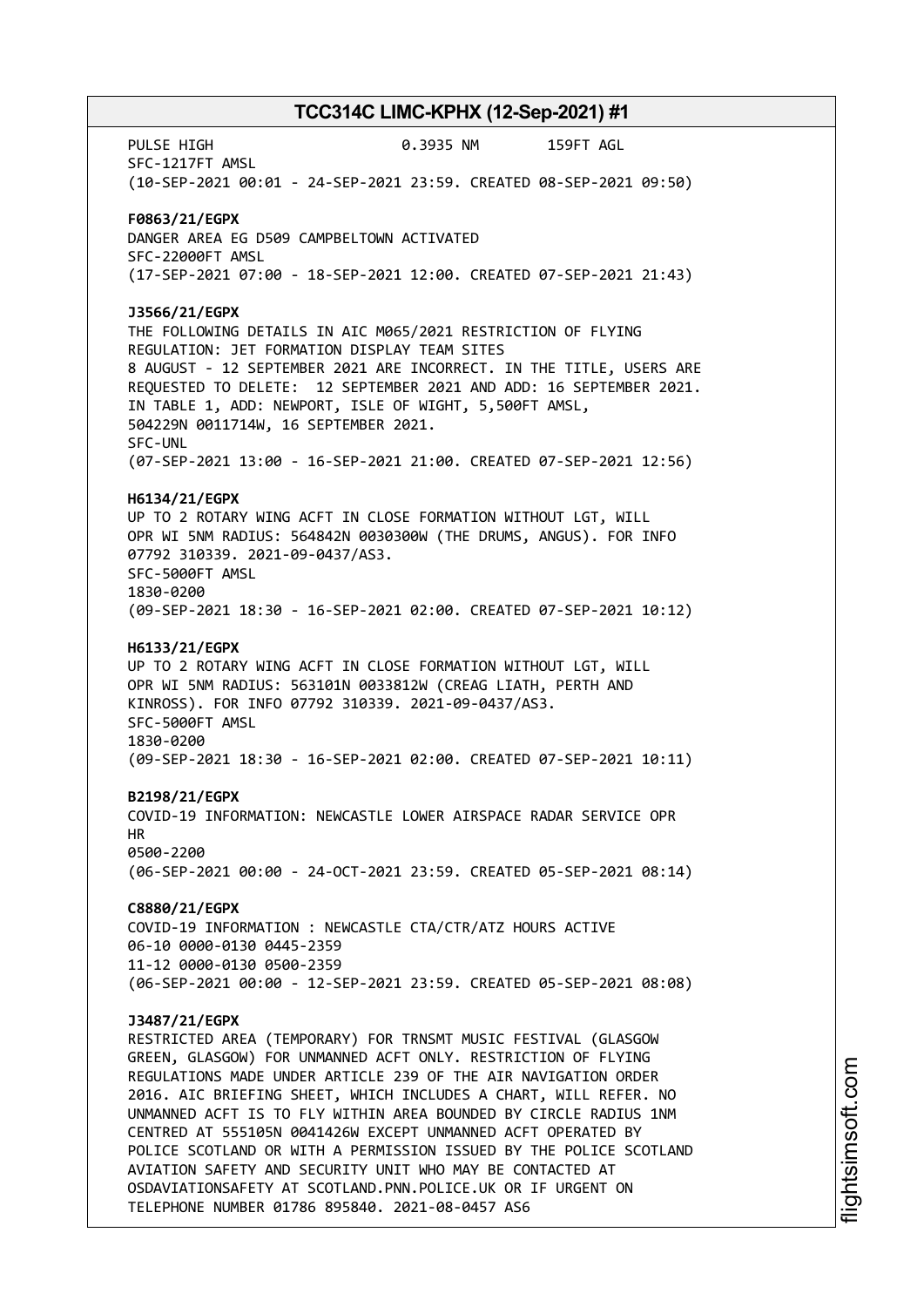SFC-1000FT AMSL (10-SEP-2021 09:00 - 12-SEP-2021 22:00. CREATED 03-SEP-2021 08:58) **H6009/21/EGPX** E BAND HIGH INTENSITY RADIO TRANSMISSION AREA (HIRTA) IN LOW FLYING AREA 12 AND NIGHT SECTOR SPADEADAM RANGE AT PSN 551557N 0021151W, (OTTERBURN, NORTHUMBRIA) RADIUS 1NM. MAX HEIGHT 469FT AGL. 21/09/026/LFTP SAFE DISTANCES CIVILIAN ACFT 0.072NM 143FT AGL MIL ACFT SUSCEPTIBILITY VERY LOW 0.0599NM 73FT AGL LOW 0.0778NM 175FT AGL MEDIUM 0.0916NM 254FT AGL HIGH 0.1292NM 469FT AGL PULSE LOW 0.0592NM 69FT AGL PULSE MEDIUM  $0.0645$ NM 99FT AGL PULSE HIGH 0.0749NM 159FT AGL SFC-1329FT AMSL (05-SEP-2021 00:00 - 24-SEP-2021 22:00. CREATED 03-SEP-2021 08:45) **H6008/21/EGPX** E BAND HIGH INTENSITY RADIO TRANSMISSION AREA (HIRTA) IN LOW FLYING AREA 12 AND NIGHT SECTOR SPADEADAM RANGE AT PSN 551642N 0021327W, (OTTERBURN, NORTHUMBRIA) RADIUS 1NM. MAX HEIGHT 469FT AGL. 21/09/025/LFTP SAFE DISTANCES CIVILIAN ACFT 0.072NM 143FT AGL MIL ACFT SUSCEPTIBILITY VERY LOW 0.0599NM 73FT AGL LOW 0.0778NM 175FT AGL MEDIUM 0.0916NM 254FT AGL HIGH 0.1292NM 469FT AGL PULSE LOW 0.0592NM 69FT AGL PULSE MEDIUM  $0.0645$ NM 99FT AGL PULSE HIGH 0.0749NM 159FT AGL SFC-1296FT AMSL (05-SEP-2021 00:00 - 24-SEP-2021 22:00. CREATED 03-SEP-2021 08:44) **H6006/21/EGPX** E BAND HIGH INTENSITY RADIO TRANSMISSION AREA (HIRTA) IN LOW FLYING AREA 12 AND NIGHT SECTOR SPADEADAM RANGE AT PSN 551855N 0020714W, (OTTERBURN, NORTHUMBRIA) RADIUS 1NM. MAX HEIGHT 469FT AGL. 21/09/024/LFTP SAFE DISTANCES CIVILIAN ACFT 0.072NM 143FT AGL MIL ACFT SUSCEPTIBILITY VERY LOW 0.0599NM 73FT AGL LOW 0.0778NM 175FT AGL MEDIUM 0.0916NM 254FT AGL HIGH 0.1292NM 469FT AGL PULSE LOW 0.0592NM 69FT AGL PULSE MEDIUM  $0.0645$ NM 99FT AGL PULSE HIGH **DELACT CONTROLLY AGENCY OR AGENCY OF AGENCY OF AGENCY CONTROLLY AGENCY OF AGENCY OF AGENCY** SFC-1391FT AMSL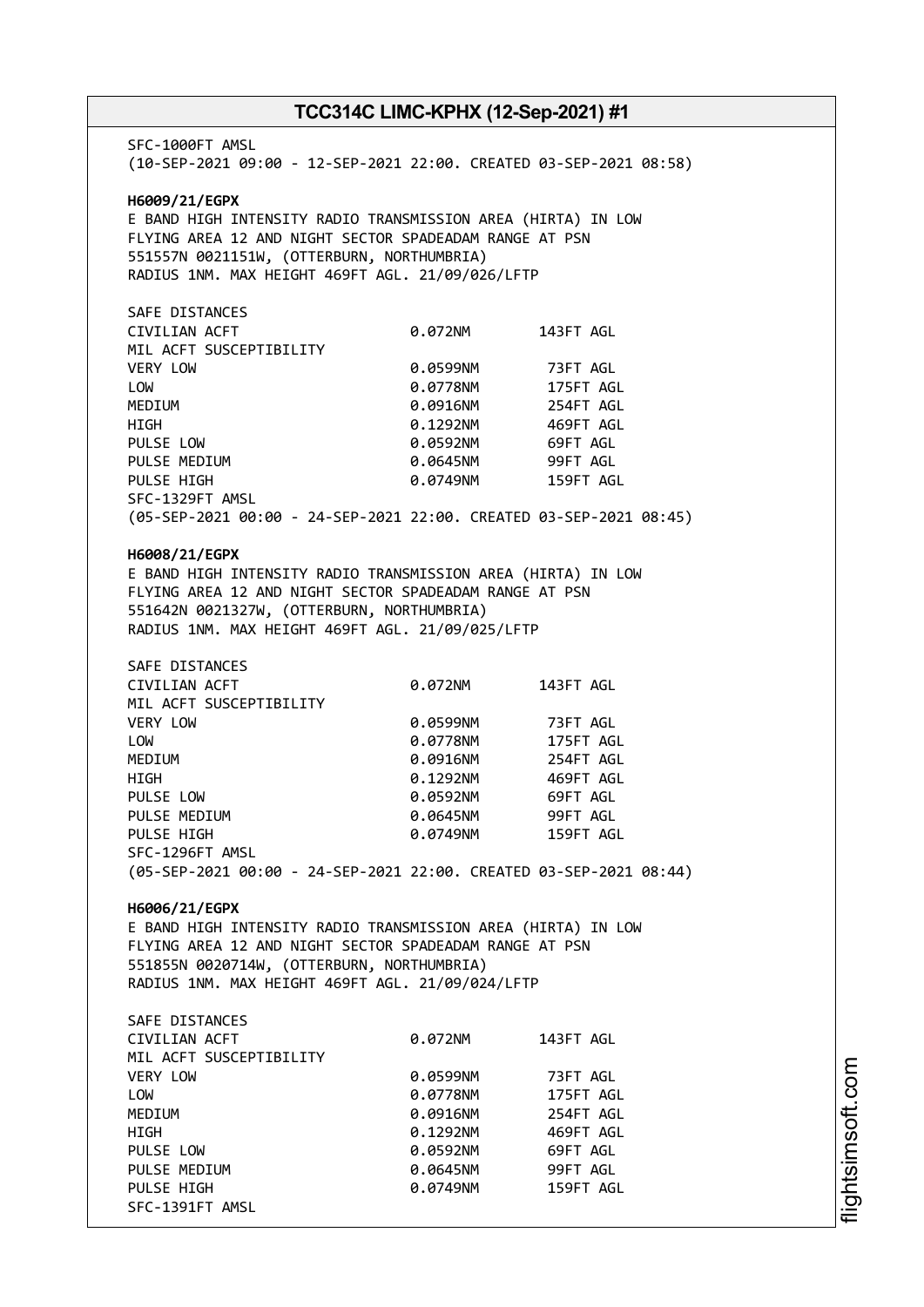| TCC314C LIMC-KPHX (12-Sep-2021) #1                                                    |          |                       |  |  |
|---------------------------------------------------------------------------------------|----------|-----------------------|--|--|
| (05-SEP-2021 00:00 - 24-SEP-2021 22:00. CREATED 03-SEP-2021 08:42)                    |          |                       |  |  |
| H6004/21/EGPX                                                                         |          |                       |  |  |
| E BAND HIGH INTENSITY RADIO TRANSMISSION AREA (HIRTA) IN LOW                          |          |                       |  |  |
| FLYING AREA 12 AND NIGHT SECTOR SPADEADAM RANGE AT PSN                                |          |                       |  |  |
| 551556N 0020959W, (OTTERBURN, NORTHUMBRIA)                                            |          |                       |  |  |
| RADIUS 1NM. MAX HEIGHT 469FT AGL. 21/09/022/LFTP                                      |          |                       |  |  |
|                                                                                       |          |                       |  |  |
| SAFE DISTANCES                                                                        |          |                       |  |  |
| CIVILIAN ACFT                                                                         | 0.072NM  | 143FT AGL             |  |  |
| MIL ACFT SUSCEPTIBILITY                                                               |          |                       |  |  |
| VERY LOW                                                                              | 0.0599NM | 73FT AGL              |  |  |
| LOW                                                                                   | 0.0778NM | 175FT AGL             |  |  |
| <b>MEDIUM</b>                                                                         | 0.0916NM | 254FT AGL             |  |  |
| HIGH                                                                                  | 0.1292NM | 469FT AGL             |  |  |
| PULSE LOW                                                                             | 0.0592NM | 69FT AGL              |  |  |
| PULSE MEDIUM                                                                          | 0.0645NM | 99FT AGL              |  |  |
| PULSE HIGH                                                                            | 0.0749NM | 159FT AGL             |  |  |
| SFC-1283FT AMSL                                                                       |          |                       |  |  |
| (05-SEP-2021 00:00 - 24-SEP-2021 22:00. CREATED 03-SEP-2021 08:41)                    |          |                       |  |  |
| H6005/21/EGPX                                                                         |          |                       |  |  |
| E BAND HIGH INTENSITY RADIO TRANSMISSION AREA (HIRTA) IN LOW                          |          |                       |  |  |
| FLYING AREA 12 AND NIGHT SECTOR SPADEADAM RANGE AT PSN                                |          |                       |  |  |
| 551552N 0020759W, (OTTERBURN, NORTHUMBRIA)                                            |          |                       |  |  |
| RADIUS 1NM. MAX HEIGHT 469FT AGL. 21/09/023/LFTP                                      |          |                       |  |  |
|                                                                                       |          |                       |  |  |
| SAFE DISTANCES                                                                        |          |                       |  |  |
| CIVILIAN ACFT                                                                         | 0.072NM  | 143FT AGL             |  |  |
| MIL ACFT SUSCEPTIBILITY                                                               |          |                       |  |  |
| VERY LOW                                                                              | 0.0599NM | 73FT AGL<br>175FT AGL |  |  |
| LOW                                                                                   | 0.0778NM |                       |  |  |
| MEDIUM                                                                                | 0.0916NM | 254FT AGL             |  |  |
| HIGH                                                                                  | 0.1292NM | 469FT AGL             |  |  |
| PULSE LOW                                                                             | 0.0592NM | 69FT AGL              |  |  |
| PULSE MEDIUM                                                                          |          | 0.0645NM 99FT AGL     |  |  |
| PULSE HIGH                                                                            | 0.0749NM | 159FT AGL             |  |  |
| SFC-1414FT AMSL<br>(05-SEP-2021 00:00 - 24-SEP-2021 22:00. CREATED 03-SEP-2021 08:41) |          |                       |  |  |
|                                                                                       |          |                       |  |  |
| H6002/21/EGPX                                                                         |          |                       |  |  |
| E BAND HIGH INTENSITY RADIO TRANSMISSION AREA (HIRTA) IN LOW                          |          |                       |  |  |
| FLYING AREA 12 AND NIGHT SECTOR SPADEADAM RANGE AT PSN                                |          |                       |  |  |
| 552108N 0021759W, (OTTERBURN, NORTHUMBRIA)                                            |          |                       |  |  |
| RADIUS 1NM. MAX HEIGHT 469FT AGL. 21/09/021/LFTP                                      |          |                       |  |  |
| SAFE DISTANCES                                                                        |          |                       |  |  |
| CIVILIAN ACFT                                                                         | 0.072NM  | 143FT AGL             |  |  |
| MIL ACFT SUSCEPTIBILITY                                                               |          |                       |  |  |
| VERY LOW                                                                              | 0.0599NM | 73FT AGL              |  |  |
| LOW                                                                                   | 0.0778NM | 175FT AGL             |  |  |
| <b>MEDIUM</b>                                                                         | 0.0916NM | 254FT AGL             |  |  |
| HIGH                                                                                  | 0.1292NM | 469FT AGL             |  |  |
| PULSE LOW                                                                             | 0.0592NM | 69FT AGL              |  |  |
| PULSE MEDIUM                                                                          | 0.0645NM | 99FT AGL              |  |  |
| PULSE HIGH                                                                            | 0.0749NM | 159FT AGL             |  |  |
| SFC-1995FT AMSL                                                                       |          |                       |  |  |
| (05-SEP-2021 00:00 - 24-SEP-2021 22:00. CREATED 03-SEP-2021 08:39)                    |          |                       |  |  |
|                                                                                       |          |                       |  |  |

i⊒<br>⊫

htsim soft.c o

m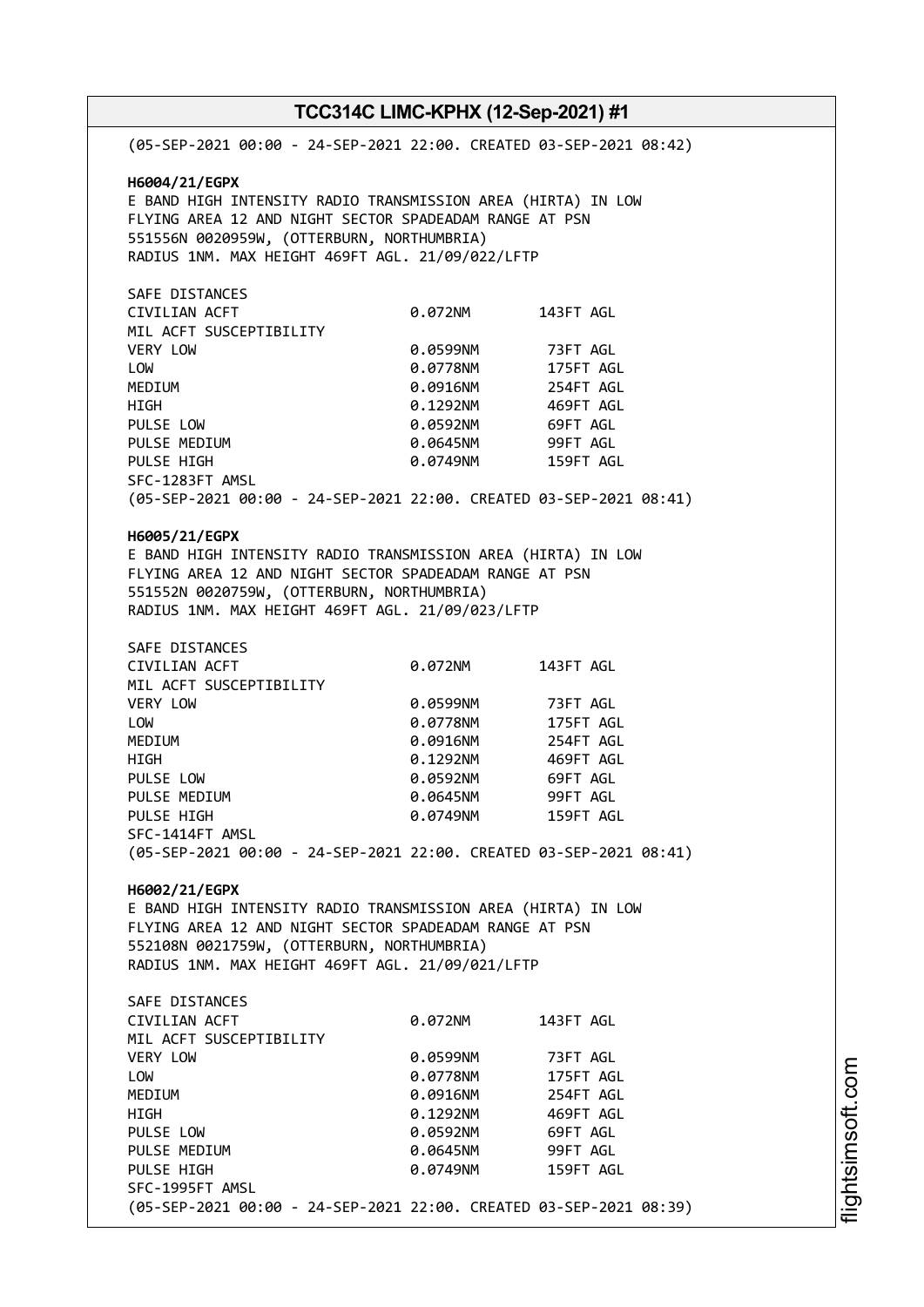**H5996/21/EGPX** E BAND HIGH INTENSITY RADIO TRANSMISSION AREA (HIRTA) IN LOW FLYING AREA 12 AND NIGHT SECTOR SPADEADAM RANGE AT PSN 551615N 0021040W, (OTTERBURN, NORTHUMBRIA) RADIUS 1NM. MAX HEIGHT 469FT AGL. 21/09/020/LFTP SAFE DISTANCES CIVILIAN ACFT 0.390NM 143FT AGL MIL ACFT SUSCEPTIBILITY VERY LOW 0.3785NM 73FT AGL LOW 0.3964NM 175FT AGL MEDIUM 0.4102NM HIGH 0.4478NM 469FT AGL PULSE LOW **0.3778NM** 69FT AGL PULSE MEDIUM  $0.3830N$  99FT AGL PULSE HIGH 0.3935NM 159FT AGL SFC-1350FT AMSL (05-SEP-2021 00:00 - 24-SEP-2021 22:00. CREATED 03-SEP-2021 08:17) **H5995/21/EGPX** E BAND HIGH INTENSITY RADIO TRANSMISSION AREA (HIRTA) IN LOW FLYING AREA 12 AND NIGHT SECTOR SPADEADAM RANGE AT PSN 551659N 0021153W, (OTTERBURN, NORTHUMBRIA) RADIUS 1NM. MAX HEIGHT 469FT AGL. 21/09/019/LFTP SAFE DISTANCES CIVILIAN ACFT 0.390NM 143FT AGL MIL ACFT SUSCEPTIBILITY VERY LOW 0.3785NM 73FT AGL LOW 0.3964NM 175FT AGL MEDIUM 0.4102NM 254FT AGL HIGH 0.4478NM 469FT AGL PULSE LOW 0.3778NM 69FT AGL PULSE MEDIUM 0.3830NM 99FT AGL 0.3935NM 159FT AGL SFC-1475FT AMSL (05-SEP-2021 00:00 - 24-SEP-2021 22:00. CREATED 03-SEP-2021 08:16) **H5990/21/EGPX** E BAND HIGH INTENSITY RADIO TRANSMISSION AREA (HIRTA) IN LOW FLYING AREA 12 AND NIGHT SECTOR SPADEADAM RANGE AT PSN 551711N 0021349W, (OTTERBURN, NORTHUMBRIA) RADIUS 1NM. MAX HEIGHT 469FT AGL. 21/09/018/LFTP SAFE DISTANCES CIVILIAN ACFT 0.390NM 143FT AGL MIL ACFT SUSCEPTIBILITY VERY LOW 0.3785NM 73FT AGL LOW 0.3964NM 175FT AGL MEDIUM 0.4102NM 254FT AGL HIGH 0.4478NM 469FT AGL PULSE LOW **0.3778NM** 69FT AGL PULSE MEDIUM  $0.3830N$ M 99FT AGL PULSE HIGH 0.3935NM 159FT AGL SFC-1480FT AMSL (05-SEP-2021 00:00 - 24-SEP-2021 22:00. CREATED 03-SEP-2021 08:09) **H5988/21/EGPX** E BAND HIGH INTENSITY RADIO TRANSMISSION AREA (HIRTA) IN LOW FLYING AREA 12 AND NIGHT SECTOR SPADEADAM RANGE AT PSN 551506N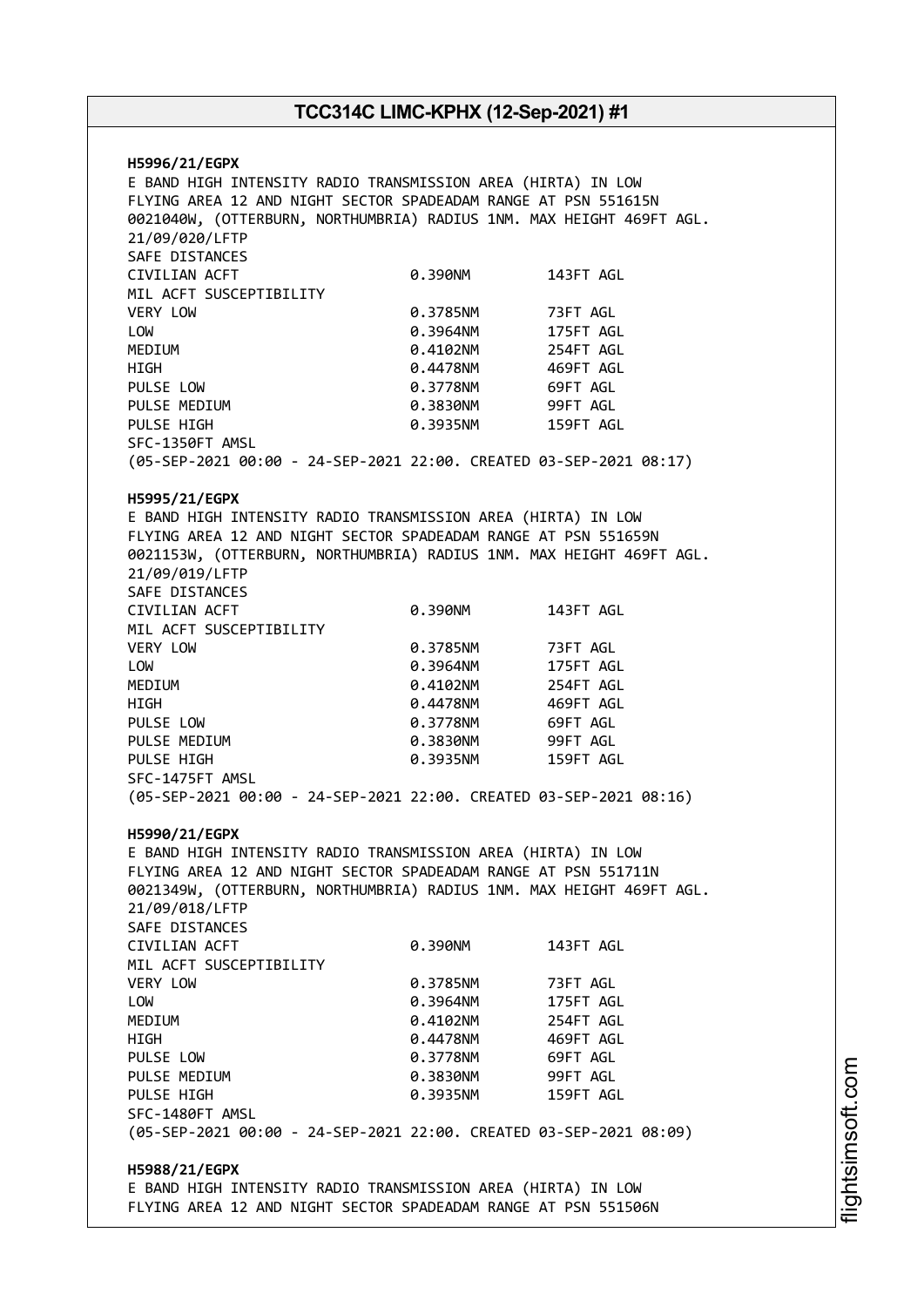# **TCC314C LIMC-KPHX (12-Sep-2021) #1** 0020849W, (OTTERBURN, NORTHUMBRIA) RADIUS 1NM. MAX HEIGHT 469FT AGL. 21/09/017/LFTP SAFE DISTANCES CIVILIAN ACFT 0.390NM 143FT AGL MIL ACFT SUSCEPTIBILITY VERY LOW 0.3785NM 73FT AGL LOW 0.3964NM 175FT AGL MEDIUM 0.4102NM 254FT AGL HIGH 0.4478NM 469FT AGL PULSE LOW 0.3778NM 69FT AGL PULSE MEDIUM  $0.3830N$ M 99FT AGL PULSE HIGH 0.3935NM 159FT AGL SFC-1380FT AMSL (05-SEP-2021 00:00 - 24-SEP-2021 22:00. CREATED 03-SEP-2021 08:07) **H5987/21/EGPX** E BAND HIGH INTENSITY RADIO TRANSMISSION AREA (HIRTA) IN LOW FLYING AREA 12 AND NIGHT SECTOR SPADEADAM RANGE AT PSN 551606N 0021318W, (OTTERBURN, NORTHUMBRIA) RADIUS 1NM. MAX HEIGHT 469FT AGL. 21/09/016/LFTP SAFE DISTANCES CIVILIAN ACFT 0.390NM 143FT AGL MIL ACFT SUSCEPTIBILITY VERY LOW 0.3785NM 73FT AGL LOW 0.3964NM 175FT AGL MEDIUM 0.4102NM 254FT AGL HIGH 0.4478NM 469FT AGL PULSE LOW **0.3778NM** 69FT AGL PULSE MEDIUM 0.3830NM 99FT AGL PULSE HIGH 0.3935NM 159FT AGL SFC-1270FT AMSL (05-SEP-2021 00:00 - 24-SEP-2021 22:00. CREATED 03-SEP-2021 08:06) **H5977/21/EGPX** E BAND HIGH INTENSITY RADIO TRANSMISSION AREA (HIRTA) IN LOW FLYING AREA 12 AND NIGHT SECTOR 4AS AT PSN 553130N 0014027W, (BRUNTON, NORTHUMBRIA) RADIUS 1NM. MAX HEIGHT 1145FT AGL. 21/09/015/LFTP SAFE DISTANCES CIVILIAN ACFT 0.273NM 1145FT AGL MIL ACFT SUSCEPTIBILITY VERY LOW 0.097NM 77FT AGL LOW 0.131NM 280FT AGL MEDIUM 0.156NM 436FT AGL HIGH 0.226NM 860FT AGL PULSE LOW 0.133NM 295FT AGL PULSE MEDIUM 0.180NM 578FT AGL PULSE HTGH 0.273NM 1145FT AGL SFC-1345FT AMSL (06-SEP-2021 00:00 - 15-SEP-2021 22:00. CREATED 03-SEP-2021 07:36) **H5976/21/EGPX** E BAND HIGH INTENSITY RADIO TRANSMISSION AREA (HIRTA) IN LOW FLYING AREA 12 AND NIGHT SECTOR 4AS AT PSN 552519N 0013607W, (LONGHOUGHTON, NORTHUMBRIA) RADIUS 1NM. MAX HEIGHT 1145FT AGL. 21/09/014/LFTP SAFE DISTANCES CIVILIAN ACFT 0.273NM 1145FT AGL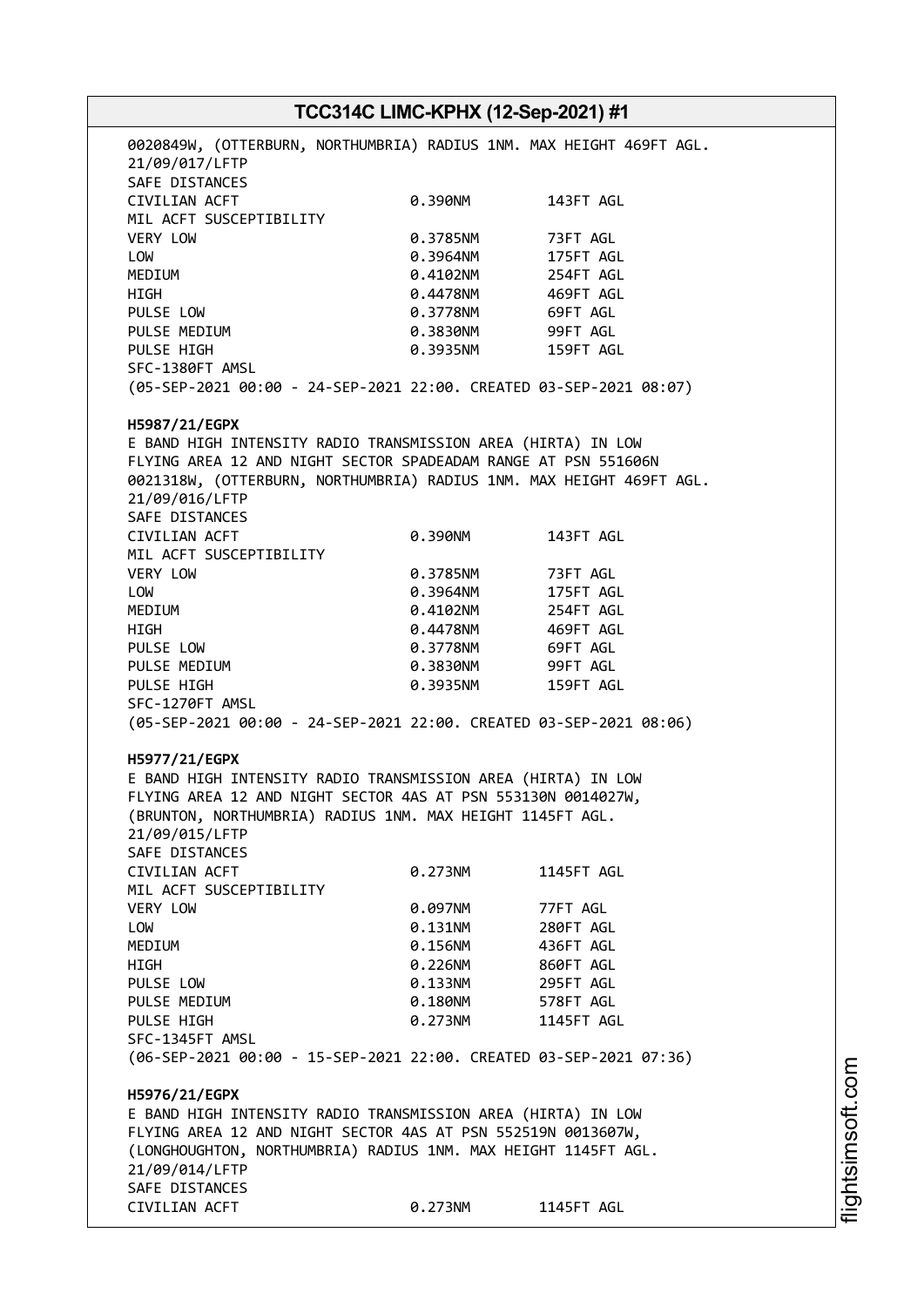|                                                                                                                                                                                                                                                                                                                                                                                                                                                                                                                                                                                                                                                                                                                                                                                                                                                                                                                                                                                                                                                                                                                                                                                                                                                                 | TCC314C LIMC-KPHX (12-Sep-2021) #1 |            |  |  |  |
|-----------------------------------------------------------------------------------------------------------------------------------------------------------------------------------------------------------------------------------------------------------------------------------------------------------------------------------------------------------------------------------------------------------------------------------------------------------------------------------------------------------------------------------------------------------------------------------------------------------------------------------------------------------------------------------------------------------------------------------------------------------------------------------------------------------------------------------------------------------------------------------------------------------------------------------------------------------------------------------------------------------------------------------------------------------------------------------------------------------------------------------------------------------------------------------------------------------------------------------------------------------------|------------------------------------|------------|--|--|--|
| MIL ACFT SUSCEPTIBILITY                                                                                                                                                                                                                                                                                                                                                                                                                                                                                                                                                                                                                                                                                                                                                                                                                                                                                                                                                                                                                                                                                                                                                                                                                                         |                                    |            |  |  |  |
| VERY LOW                                                                                                                                                                                                                                                                                                                                                                                                                                                                                                                                                                                                                                                                                                                                                                                                                                                                                                                                                                                                                                                                                                                                                                                                                                                        | 0.097NM                            | 77FT AGL   |  |  |  |
| LOW                                                                                                                                                                                                                                                                                                                                                                                                                                                                                                                                                                                                                                                                                                                                                                                                                                                                                                                                                                                                                                                                                                                                                                                                                                                             | 0.131NM                            | 280FT AGL  |  |  |  |
| MEDIUM                                                                                                                                                                                                                                                                                                                                                                                                                                                                                                                                                                                                                                                                                                                                                                                                                                                                                                                                                                                                                                                                                                                                                                                                                                                          | 0.156NM                            | 436FT AGL  |  |  |  |
| HIGH                                                                                                                                                                                                                                                                                                                                                                                                                                                                                                                                                                                                                                                                                                                                                                                                                                                                                                                                                                                                                                                                                                                                                                                                                                                            | 0.226NM                            | 860FT AGL  |  |  |  |
|                                                                                                                                                                                                                                                                                                                                                                                                                                                                                                                                                                                                                                                                                                                                                                                                                                                                                                                                                                                                                                                                                                                                                                                                                                                                 |                                    |            |  |  |  |
| PULSE LOW                                                                                                                                                                                                                                                                                                                                                                                                                                                                                                                                                                                                                                                                                                                                                                                                                                                                                                                                                                                                                                                                                                                                                                                                                                                       | 0.133NM                            | 295FT AGL  |  |  |  |
| PULSE MEDIUM                                                                                                                                                                                                                                                                                                                                                                                                                                                                                                                                                                                                                                                                                                                                                                                                                                                                                                                                                                                                                                                                                                                                                                                                                                                    | 0.180NM                            | 578FT AGL  |  |  |  |
| PULSE HIGH                                                                                                                                                                                                                                                                                                                                                                                                                                                                                                                                                                                                                                                                                                                                                                                                                                                                                                                                                                                                                                                                                                                                                                                                                                                      | 0.273NM                            | 1145FT AGL |  |  |  |
| SFC-1245FT AMSL                                                                                                                                                                                                                                                                                                                                                                                                                                                                                                                                                                                                                                                                                                                                                                                                                                                                                                                                                                                                                                                                                                                                                                                                                                                 |                                    |            |  |  |  |
| (06-SEP-2021 00:00 - 15-SEP-2021 22:00. CREATED 03-SEP-2021 07:35)                                                                                                                                                                                                                                                                                                                                                                                                                                                                                                                                                                                                                                                                                                                                                                                                                                                                                                                                                                                                                                                                                                                                                                                              |                                    |            |  |  |  |
| H5975/21/EGPX                                                                                                                                                                                                                                                                                                                                                                                                                                                                                                                                                                                                                                                                                                                                                                                                                                                                                                                                                                                                                                                                                                                                                                                                                                                   |                                    |            |  |  |  |
| E BAND HIGH INTENSITY RADIO TRANSMISSION AREA (HIRTA) IN LOW                                                                                                                                                                                                                                                                                                                                                                                                                                                                                                                                                                                                                                                                                                                                                                                                                                                                                                                                                                                                                                                                                                                                                                                                    |                                    |            |  |  |  |
| FLYING AREA 12 AND NIGHT SECTOR 4AN AT PSN 552448N 0013736W,                                                                                                                                                                                                                                                                                                                                                                                                                                                                                                                                                                                                                                                                                                                                                                                                                                                                                                                                                                                                                                                                                                                                                                                                    |                                    |            |  |  |  |
| (BOULMER, NORTHUMBRIA). RADIUS 1NM. MAX HEIGHT 469FT AGL.                                                                                                                                                                                                                                                                                                                                                                                                                                                                                                                                                                                                                                                                                                                                                                                                                                                                                                                                                                                                                                                                                                                                                                                                       |                                    |            |  |  |  |
| 21/09/013/LFTP                                                                                                                                                                                                                                                                                                                                                                                                                                                                                                                                                                                                                                                                                                                                                                                                                                                                                                                                                                                                                                                                                                                                                                                                                                                  |                                    |            |  |  |  |
| SAFE DISTANCES                                                                                                                                                                                                                                                                                                                                                                                                                                                                                                                                                                                                                                                                                                                                                                                                                                                                                                                                                                                                                                                                                                                                                                                                                                                  |                                    |            |  |  |  |
| CIVILIAN ACFT                                                                                                                                                                                                                                                                                                                                                                                                                                                                                                                                                                                                                                                                                                                                                                                                                                                                                                                                                                                                                                                                                                                                                                                                                                                   | 0.036NM                            | 143FT AGL  |  |  |  |
| MIL ACFT SUSCEPTIBILITY                                                                                                                                                                                                                                                                                                                                                                                                                                                                                                                                                                                                                                                                                                                                                                                                                                                                                                                                                                                                                                                                                                                                                                                                                                         |                                    |            |  |  |  |
| VERY LOW                                                                                                                                                                                                                                                                                                                                                                                                                                                                                                                                                                                                                                                                                                                                                                                                                                                                                                                                                                                                                                                                                                                                                                                                                                                        | 0.024NM                            | 73FT AGL   |  |  |  |
| LOW                                                                                                                                                                                                                                                                                                                                                                                                                                                                                                                                                                                                                                                                                                                                                                                                                                                                                                                                                                                                                                                                                                                                                                                                                                                             | 0.042NM                            | 175FT AGL  |  |  |  |
| MEDIUM                                                                                                                                                                                                                                                                                                                                                                                                                                                                                                                                                                                                                                                                                                                                                                                                                                                                                                                                                                                                                                                                                                                                                                                                                                                          | 0.055NM                            | 254FT AGL  |  |  |  |
| HIGH                                                                                                                                                                                                                                                                                                                                                                                                                                                                                                                                                                                                                                                                                                                                                                                                                                                                                                                                                                                                                                                                                                                                                                                                                                                            | 0.093NM                            | 469FT AGL  |  |  |  |
|                                                                                                                                                                                                                                                                                                                                                                                                                                                                                                                                                                                                                                                                                                                                                                                                                                                                                                                                                                                                                                                                                                                                                                                                                                                                 |                                    |            |  |  |  |
| PULSE LOW                                                                                                                                                                                                                                                                                                                                                                                                                                                                                                                                                                                                                                                                                                                                                                                                                                                                                                                                                                                                                                                                                                                                                                                                                                                       | 0.023NM                            | 69FT AGL   |  |  |  |
| PULSE MEDIUM                                                                                                                                                                                                                                                                                                                                                                                                                                                                                                                                                                                                                                                                                                                                                                                                                                                                                                                                                                                                                                                                                                                                                                                                                                                    | 0.028NM                            | 99FT AGL   |  |  |  |
| PULSE HIGH                                                                                                                                                                                                                                                                                                                                                                                                                                                                                                                                                                                                                                                                                                                                                                                                                                                                                                                                                                                                                                                                                                                                                                                                                                                      | 0.039NM                            | 159FT AGL  |  |  |  |
| SFC-650FT AMSL                                                                                                                                                                                                                                                                                                                                                                                                                                                                                                                                                                                                                                                                                                                                                                                                                                                                                                                                                                                                                                                                                                                                                                                                                                                  |                                    |            |  |  |  |
|                                                                                                                                                                                                                                                                                                                                                                                                                                                                                                                                                                                                                                                                                                                                                                                                                                                                                                                                                                                                                                                                                                                                                                                                                                                                 |                                    |            |  |  |  |
|                                                                                                                                                                                                                                                                                                                                                                                                                                                                                                                                                                                                                                                                                                                                                                                                                                                                                                                                                                                                                                                                                                                                                                                                                                                                 |                                    |            |  |  |  |
|                                                                                                                                                                                                                                                                                                                                                                                                                                                                                                                                                                                                                                                                                                                                                                                                                                                                                                                                                                                                                                                                                                                                                                                                                                                                 |                                    |            |  |  |  |
|                                                                                                                                                                                                                                                                                                                                                                                                                                                                                                                                                                                                                                                                                                                                                                                                                                                                                                                                                                                                                                                                                                                                                                                                                                                                 |                                    |            |  |  |  |
|                                                                                                                                                                                                                                                                                                                                                                                                                                                                                                                                                                                                                                                                                                                                                                                                                                                                                                                                                                                                                                                                                                                                                                                                                                                                 | 0.415NM                            | 143FT AGL  |  |  |  |
|                                                                                                                                                                                                                                                                                                                                                                                                                                                                                                                                                                                                                                                                                                                                                                                                                                                                                                                                                                                                                                                                                                                                                                                                                                                                 |                                    |            |  |  |  |
|                                                                                                                                                                                                                                                                                                                                                                                                                                                                                                                                                                                                                                                                                                                                                                                                                                                                                                                                                                                                                                                                                                                                                                                                                                                                 | 0.4033NM                           |            |  |  |  |
|                                                                                                                                                                                                                                                                                                                                                                                                                                                                                                                                                                                                                                                                                                                                                                                                                                                                                                                                                                                                                                                                                                                                                                                                                                                                 |                                    | 73FT AGL   |  |  |  |
|                                                                                                                                                                                                                                                                                                                                                                                                                                                                                                                                                                                                                                                                                                                                                                                                                                                                                                                                                                                                                                                                                                                                                                                                                                                                 | 0.4212NM                           | 175FT AGL  |  |  |  |
|                                                                                                                                                                                                                                                                                                                                                                                                                                                                                                                                                                                                                                                                                                                                                                                                                                                                                                                                                                                                                                                                                                                                                                                                                                                                 | 0.4350NM                           | 254FT AGL  |  |  |  |
|                                                                                                                                                                                                                                                                                                                                                                                                                                                                                                                                                                                                                                                                                                                                                                                                                                                                                                                                                                                                                                                                                                                                                                                                                                                                 | 0.4726NM                           | 469FT AGL  |  |  |  |
|                                                                                                                                                                                                                                                                                                                                                                                                                                                                                                                                                                                                                                                                                                                                                                                                                                                                                                                                                                                                                                                                                                                                                                                                                                                                 | 0.4026NM                           | 69FT AGL   |  |  |  |
|                                                                                                                                                                                                                                                                                                                                                                                                                                                                                                                                                                                                                                                                                                                                                                                                                                                                                                                                                                                                                                                                                                                                                                                                                                                                 | 0.4079NM                           | 99FT AGL   |  |  |  |
|                                                                                                                                                                                                                                                                                                                                                                                                                                                                                                                                                                                                                                                                                                                                                                                                                                                                                                                                                                                                                                                                                                                                                                                                                                                                 | 0.4183NM                           | 159FT AGL  |  |  |  |
|                                                                                                                                                                                                                                                                                                                                                                                                                                                                                                                                                                                                                                                                                                                                                                                                                                                                                                                                                                                                                                                                                                                                                                                                                                                                 |                                    |            |  |  |  |
|                                                                                                                                                                                                                                                                                                                                                                                                                                                                                                                                                                                                                                                                                                                                                                                                                                                                                                                                                                                                                                                                                                                                                                                                                                                                 |                                    |            |  |  |  |
|                                                                                                                                                                                                                                                                                                                                                                                                                                                                                                                                                                                                                                                                                                                                                                                                                                                                                                                                                                                                                                                                                                                                                                                                                                                                 |                                    |            |  |  |  |
|                                                                                                                                                                                                                                                                                                                                                                                                                                                                                                                                                                                                                                                                                                                                                                                                                                                                                                                                                                                                                                                                                                                                                                                                                                                                 |                                    |            |  |  |  |
|                                                                                                                                                                                                                                                                                                                                                                                                                                                                                                                                                                                                                                                                                                                                                                                                                                                                                                                                                                                                                                                                                                                                                                                                                                                                 |                                    |            |  |  |  |
|                                                                                                                                                                                                                                                                                                                                                                                                                                                                                                                                                                                                                                                                                                                                                                                                                                                                                                                                                                                                                                                                                                                                                                                                                                                                 |                                    |            |  |  |  |
|                                                                                                                                                                                                                                                                                                                                                                                                                                                                                                                                                                                                                                                                                                                                                                                                                                                                                                                                                                                                                                                                                                                                                                                                                                                                 |                                    |            |  |  |  |
|                                                                                                                                                                                                                                                                                                                                                                                                                                                                                                                                                                                                                                                                                                                                                                                                                                                                                                                                                                                                                                                                                                                                                                                                                                                                 |                                    |            |  |  |  |
|                                                                                                                                                                                                                                                                                                                                                                                                                                                                                                                                                                                                                                                                                                                                                                                                                                                                                                                                                                                                                                                                                                                                                                                                                                                                 |                                    |            |  |  |  |
|                                                                                                                                                                                                                                                                                                                                                                                                                                                                                                                                                                                                                                                                                                                                                                                                                                                                                                                                                                                                                                                                                                                                                                                                                                                                 |                                    |            |  |  |  |
|                                                                                                                                                                                                                                                                                                                                                                                                                                                                                                                                                                                                                                                                                                                                                                                                                                                                                                                                                                                                                                                                                                                                                                                                                                                                 |                                    |            |  |  |  |
|                                                                                                                                                                                                                                                                                                                                                                                                                                                                                                                                                                                                                                                                                                                                                                                                                                                                                                                                                                                                                                                                                                                                                                                                                                                                 |                                    |            |  |  |  |
| (05-SEP-2021 00:00 - 14-SEP-2021 22:00. CREATED 03-SEP-2021 07:28)<br>H5974/21/EGPX<br>E BAND HIGH INTENSITY RADIO TRANSMISSION AREA (HIRTA) IN LOW<br>FLYING AREA 16 AND NIGHT SECTOR 2A AT PSN 554244N 0022259W,<br>(CHARTERHALL, SCOTTISH LOWLANDS) RADIUS 1NM.<br>MAX HEIGHT 469FT AGL. 21/09/012/LFTP<br>SAFE DISTANCES<br>CIVILIAN ACFT<br>MIL ACFT SUSCEPTIBILITY<br>VERY LOW<br>LOW<br>MEDIUM<br>HIGH<br>PULSE LOW<br>PULSE MEDIUM<br>PULSE HIGH<br>SFC-850FT AMSL<br>(05-SEP-2021 00:00 - 24-SEP-2021 21:00. CREATED 03-SEP-2021 07:16)<br>B2172/21/EGPX<br>AIRSPACE RESTRICTION ISSUED BY THE DEPARTMENT FOR TRANSPORT -<br>AIRCRAFT OPERATING SCHEDULED SERVICES BY OR ON BEHALF OF BELAVIA<br>BELARUSIAN AIRLINES ARE PROHIBITED FROM FLYING IN UK AIRSPACE,<br>INCLUDING THAT AIRSPACE ABOVE THE TERRITORIAL SEA OF THE UK. THIS<br>REGULATION DOES NOT APPLY TO ANY AIRCRAFT FLYING IN ACCORDANCE<br>WITH THE PERMISSION OF THE UK SECRETARY OF STATE FOR TRANSPORT OR<br>TO ACFT FLYING IN ACCORDANCE WITH A CLEARANCE ISSUED BY LONDON<br>TERMINAL CONTROL CENTRE SWANWICK THE AIR TRAFFIC CONTROL CENTRE<br>PRESTWICK. PERMISSION AVAILABLE FROM UK DEPARTMENT FOR TRANSPORT<br>+44 0300 330 3000, MON - FRI 0830-1730, OR VIA DUTYOFFICERS AT |                                    |            |  |  |  |

m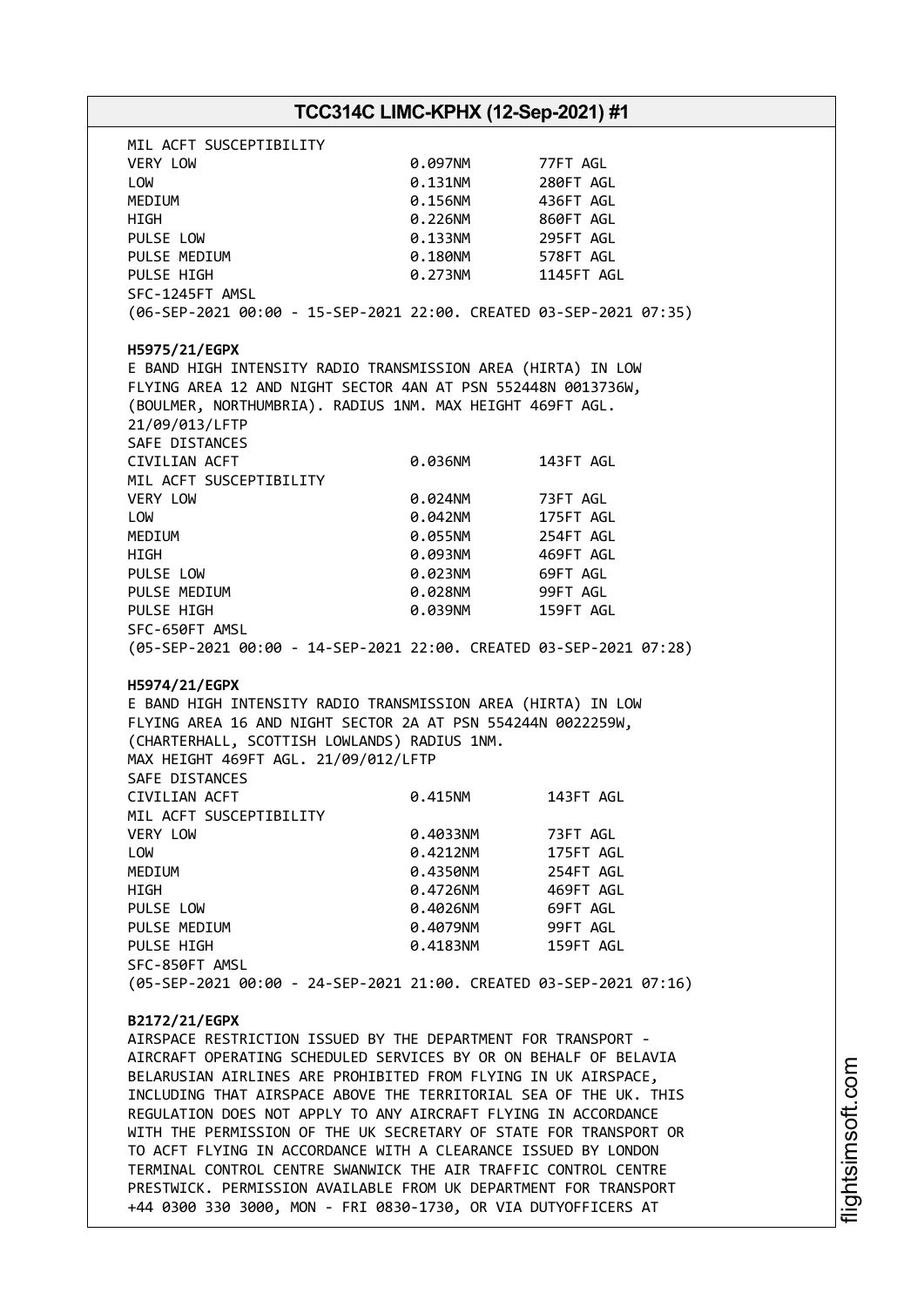# **TCC314C LIMC-KPHX (12-Sep-2021) #1** DFT.GOV.UK, OR IN WRITING TO CONTACTDFT AT DFT.GOV.UK 2021-05-0542/AS6 (02-SEP-2021 15:49 - 30-NOV-2021 10:59 EST. CREATED 02-SEP-2021 15:50) **H5908/21/EGPX** E BAND HIGH INTENSITY RADIO TRANSMISSION AREA (HIRTA) IN LOW FLYING AREA 12 AND NIGHT SECTOR SPADEADAM RANGE AT PSN 552157N 0021859W, (OTTERBURN, NORTHUMBRIA) RADIUS 2NM. MAX HEIGHT 2056FT AGL. 21/09/004/LFTP SAFE DISTANCES CIVILIAN ACFT 0.200NM 686FT AGL MIL ACFT SUSCEPTIBILITY VERY LOW 0.132NM 277FT AGL LOW 0.203NM 704FT AGL MEDIUM 0.263NM 1068FT AGL HIGH 0.425NM 2056FT AGL PULSE LOW 0.113NM 119FT AGL PULSE MEDIUM  $0.118$ NM 159FT AGL PULSE HIGH 0.129NM 239FT AGL SFC-3756FT AMSL (01-SEP-2021 13:00 - 24-SEP-2021 23:59. CREATED 01-SEP-2021 12:47) **H5906/21/EGPX** E BAND HIGH INTENSITY RADIO TRANSMISSION AREA (HIRTA) IN LOW FLYING AREA 12 AND NIGHT SECTOR SPADEADAM RANGE AT PSN 551659N 0020659W, (OTTERBURN, NORTHUMBRIA) RADIUS 2NM. MAX HEIGHT 2056FT AGL. 21/09/006/LFTP SAFE DISTANCES CIVILIAN ACFT 0.200NM 686FT AGL MIL ACFT SUSCEPTIBILITY VERY LOW **0.132NM** 277FT AGL LOW 0.203NM 704FT AGL MEDIUM 0.263NM 1068FT AGL HIGH 0.425NM 2056FT AGL PULSE LOW 0.113NM 119FT AGL PULSE MEDIUM 0.118NM PULSE HIGH 0.129NM 239FT AGL SFC-2900FT AMSL (01-SEP-2021 13:00 - 24-SEP-2021 23:59. CREATED 01-SEP-2021 12:37) **H5905/21/EGPX** E BAND HIGH INTENSITY RADIO TRANSMISSION AREA (HIRTA) IN LOW FLYING AREA 12 AND NIGHT SECTOR SPADEADAM RANGE AT PSN 551559N 0020714W, (OTTERBURN, NORTHUMBRIA) RADIUS 2NM. MAX HEIGHT 2056FT AGL. 21/09/005/LFTP SAFE DISTANCES

| CIVILIAN ACFT           | 0.200NM | 686FT      | AGL |
|-------------------------|---------|------------|-----|
| MIL ACFT SUSCEPTIBILITY |         |            |     |
| VERY LOW                | 0.132NM | 277FT      | AGL |
| LOW                     | 0.203NM | 704FT      | AGL |
| MEDIUM                  | 0.263NM | 1068FT AGL |     |
| HIGH                    | 0.425NM | 2056FT AGL |     |
| PULSE LOW               | 0.113NM | 119FT      | AGL |
| PULSE MEDIUM            | 0.118NM | 159FT      | AGL |
| PULSE HIGH              | 0.129NM | 239FT      | AGL |
|                         |         |            |     |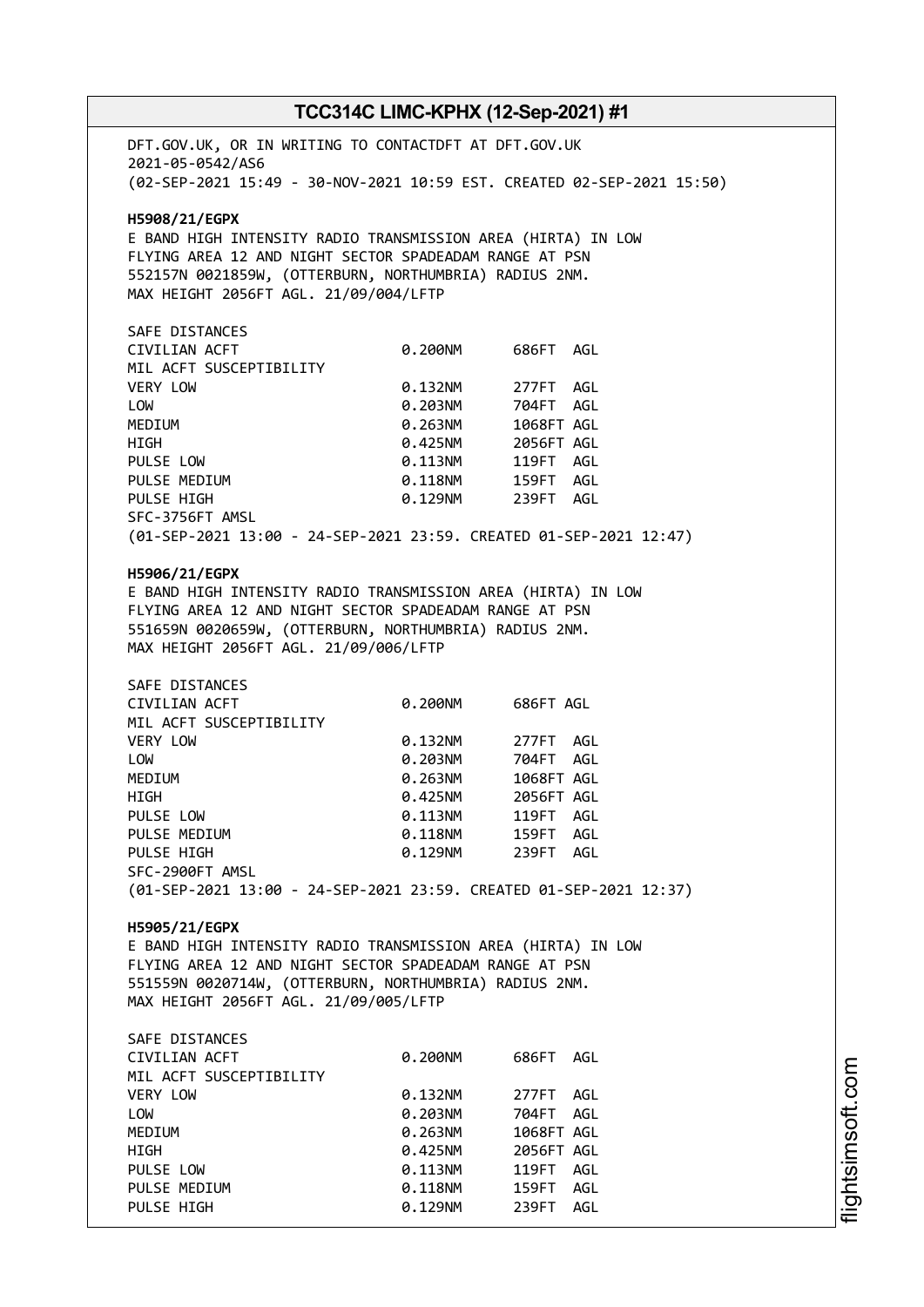SFC-3156FT AMSL (01-SEP-2021 13:00 - 24-SEP-2021 23:59. CREATED 01-SEP-2021 12:31) **H5904/21/EGPX** E BAND HIGH INTENSITY RADIO TRANSMISSION AREA (HIRTA) IN LOW FLYING AREA 12 AND NIGHT SECTOR SPADEADAM RANGE AT PSN 552108N 0021759W, (OTTERBURN, NORTHUMBRIA) RADIUS 2NM. MAX HEIGHT 2056FT AGL. 21/09/003/LFTP SAFE DISTANCES CIVILIAN ACFT 0.200NM 686FT AGL MIL ACFT SUSCEPTIBILITY VERY LOW 0.132NM 277FT AGL LOW 0.203NM 704FT AGL MEDIUM 0.263NM 1068FT AGL HIGH 0.425NM 2056FT AGL PULSE LOW 0.113NM 119FT AGL PULSE MEDIUM  $0.118$ NM 159FT AGL PULSE HIGH  $0.129$ NM 239FT AGL SFC-3581FT AMSL (01-SEP-2021 13:00 - 24-SEP-2021 23:59. CREATED 01-SEP-2021 12:18) **H5902/21/EGPX** STATIONARY TRANSPONDER TESTING. TEST TRANSPONDER LOCATED WI 0.5NM: 572027N 0072125W (SOUTH UIST, OUTER HEBRIDES). VIRTUAL STATIONARY - AIRCRAFT INDICATIONS MAY OCCUR ABOVE THE SITE OUT TO 200NM. MODE 3A: 7777 / MODE C: 62000. FOR INFO 07967 750921. 2021-08-0548/AS3. SFC-UNL (02-SEP-2021 23:00 - 30-SEP-2021 23:00. CREATED 01-SEP-2021 12:12) **C8733/21/EGPX** CHECKLIST YEAR=2021 2190 4325 4892 5013 5014 5015 5129 5432 5608 5655 5656 5657 5658 5659 5660 5661 5672 5753 5756 5757 5897 5922 5933 6007 6025 6055 6447 6472 6482 6495 6549 6554 6641 6772 6780 6845 6882 6914 7006 7041 7044 7066 7071 7131 7133 7193 7196 7223 7249 7296 7297 7298 7299 7301 7334 7412 7504 7505 7602 7603 7604 7605 7606 7608 7702 7743 7745 7746 7763 7765 7774 7788 7800 7814 7833 7858 7863 7888 7889 7967 7973 7996 8012 8015 8084 8130 8135 8137 8142 8143 8146 8148 8154 8199 8200 8201 8202 8203 8204 8205 8211 8250 8269 8298 8314 8316 8341 8352 8366 8377 8405 8428 8430 8432 8433 8435 8440 8441 8458 8461 8463 8468 8469 8478 8486 8487 8488 8489 8490 8491 8492 8493 8494 8504 8512 8514 8515 8516 8517 8518 8519 8520 8521 8523 8524 8525 8527 8533 8534 8539 8542 8561 8562 8563 8564 8565 8568 8572 8576 8582 8585 8587 8590 8595 8599 8600 8603 8604 8613 8614 8615 8616 8617 8618 8619 8620 8621 8629 8643 8647 8648 8670 8671 8673 8679 8680 8693 8694 8695 8698 8699 8702 8703 8705 8707 8709 8711 8712 8713 8714 8715 8716 8717 8718 8719 8720 8721 8722 8723 8725 8727 8728 8729 8730 8731 8732 PART 1 OF 3 (01-SEP-2021 00:05 - 01-OCT-2021 00:05 EST. CREATED 01-SEP-2021 01:32) **C8733/21/EGPX** LATEST PUBLICATIONS AIP AIRAC AMDT IFR 010/2021 EFFECTIVE DATE 07 OCT 21 AIP SUP IFR 045/2021 EFFECTIVE DATE 26 AUG 21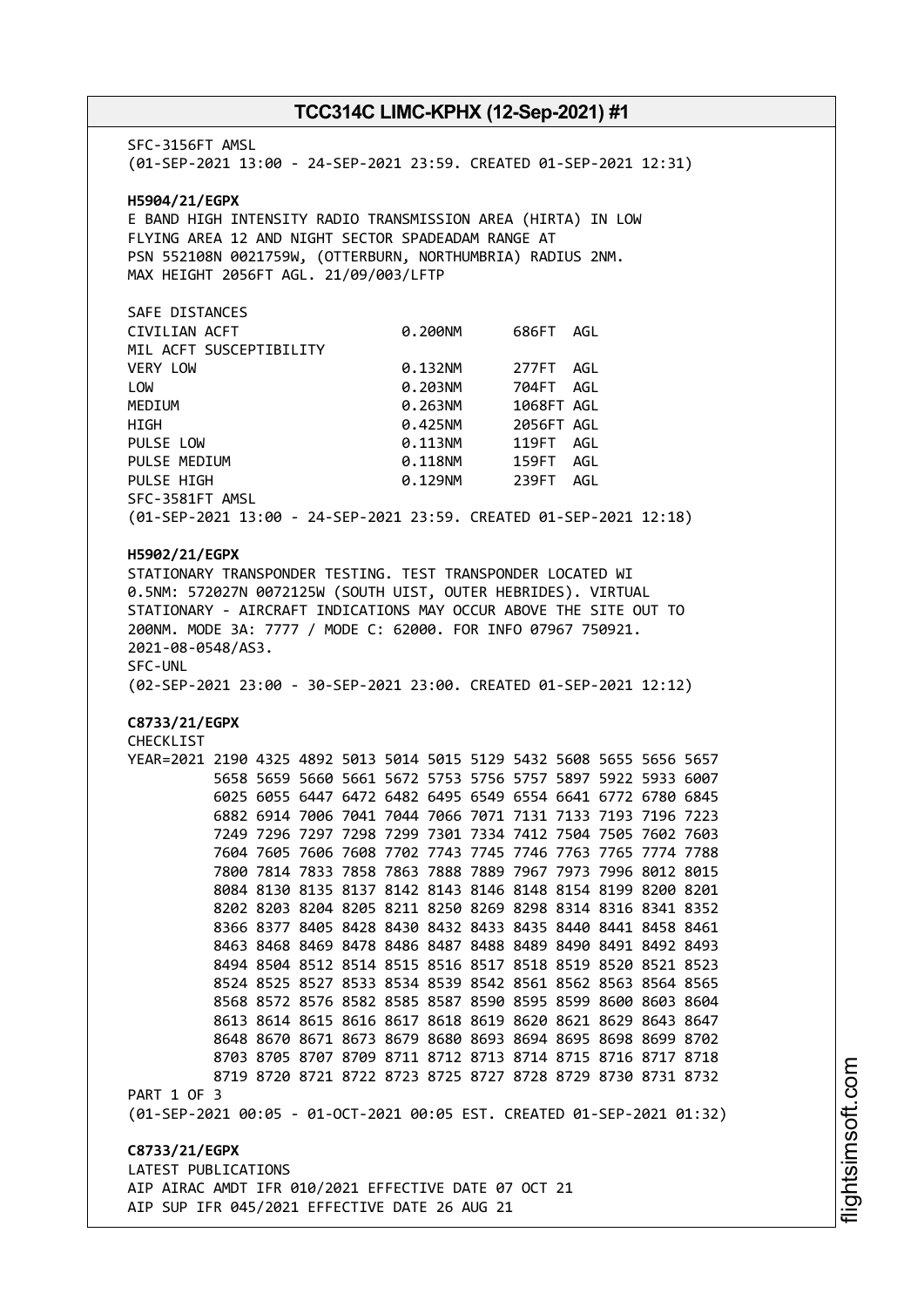**TCC314C LIMC-KPHX (12-Sep-2021) #1** AIC IFR W083/2021 EFFECTIVE DATE 26 AUG 21 AIC IFR P067/2021 EFFECTIVE DATE 29 JUL 21 AIC IFR Y082/2021 EFFECTIVE DATE 26 AUG 21 (01-SEP-2021 00:05 - 01-OCT-2021 00:05 EST. CREATED 01-SEP-2021 01:32) **C8733/21/EGPX** AIP MIL NIL SUP CHECKLIST AIP IFR 053/2018 060/2018 011/2019 025/2019 003/2020 017/2020 019/2020 023/2020 030/2020 031/2020 032/2020 038/2020 039/2020 046/2020 048/2020 049/2020 052/2020 002/2021 003/2021 007/2021 008/2021 012/2021 014/2021 017/2021 018/2021 019/2021 020/2021 022/2021 023/2021 024/2021 025/2021 026/2021 028/2021 029/2021 030/2021 031/2021 032/2021 034/2021 035/2021 036/2021 037/2021 038/2021 039/2021 041/2021 042/2021 043/2021 044/2021 045/2021 AIP VFR NIL AIP MIL **NTI** PART 3 OF 3 (01-SEP-2021 00:05 - 01-OCT-2021 00:05 EST. CREATED 01-SEP-2021 01:32) **Q0446/21/EGPX** CHECKLIST YEAR=2021 0404 0405 0406 0407 0408 0412 0424 0428 0433 0440 0441 0442 0444 0445 LATEST PUBLICATIONS AIP AIRAC AMDT IFR 010/2021 EFFECTIVE DATE 07 OCT 21 AIP SUP IFR 045/2021 EFFECTIVE DATE 26 AUG 21 AIC IFR W083/2021 EFFECTIVE DATE 26 AUG 21 AIC IFR P067/2021 EFFECTIVE DATE 29 JUL 21 AIC IFR Y082/2021 EFFECTIVE DATE 26 AUG 21 AIC IFR M079/2021 EFFECTIVE DATE 26 AUG 21 AIC IFR G097/2009 EFFECTIVE DATE 31 DEC 09 AIC CHECKLIST AIP IFR P127/2006 P008/2008 P064/2008 P086/2008 P077/2009 P070/2010 P062/2012 P138/2012 Y009/2014 P002/2018 P053/2018 Y104/2018 Y031/2019 Y055/2019 Y117/2019 Y135/2019 P136/2019 P137/2019 P138/2019 P139/2019 Y140/2019 Y141/2019 Y142/2019 Y001/2020 P003/2020 W008/2020 Y011/2020 Y012/2020 W018/2020 Y024/2020 Y028/2020 Y031/2020 P034/2020 W035/2020 Y036/2020 Y039/2020 Y040/2020 Y041/2020 Y042/2020 Y043/2020 P044/2020 Y045/2020 P046/2020 Y051/2020 Y052/2020 P053/2020 P056/2020 P060/2020 P083/2020 Y085/2020 Y086/2020 Y087/2020 Y002/2021 Y008/2021 Y010/2021 Y011/2021 M012/2021 P017/2021 P018/2021 P026/2021 Y027/2021 Y029/2021 Y037/2021 M044/2021 P045/2021 Y050/2021 Y054/2021 Y055/2021 Y058/2021 M060/2021 Y062/2021 M064/2021 M065/2021 P067/2021 Y068/2021 M070/2021 M071/2021 M072/2021 M073/2021 M074/2021 M075/2021 Y076/2021 M077/2021 M078/2021 M079/2021 Y080/2021 Y081/2021 Y082/2021 W083/2021 AIP VFR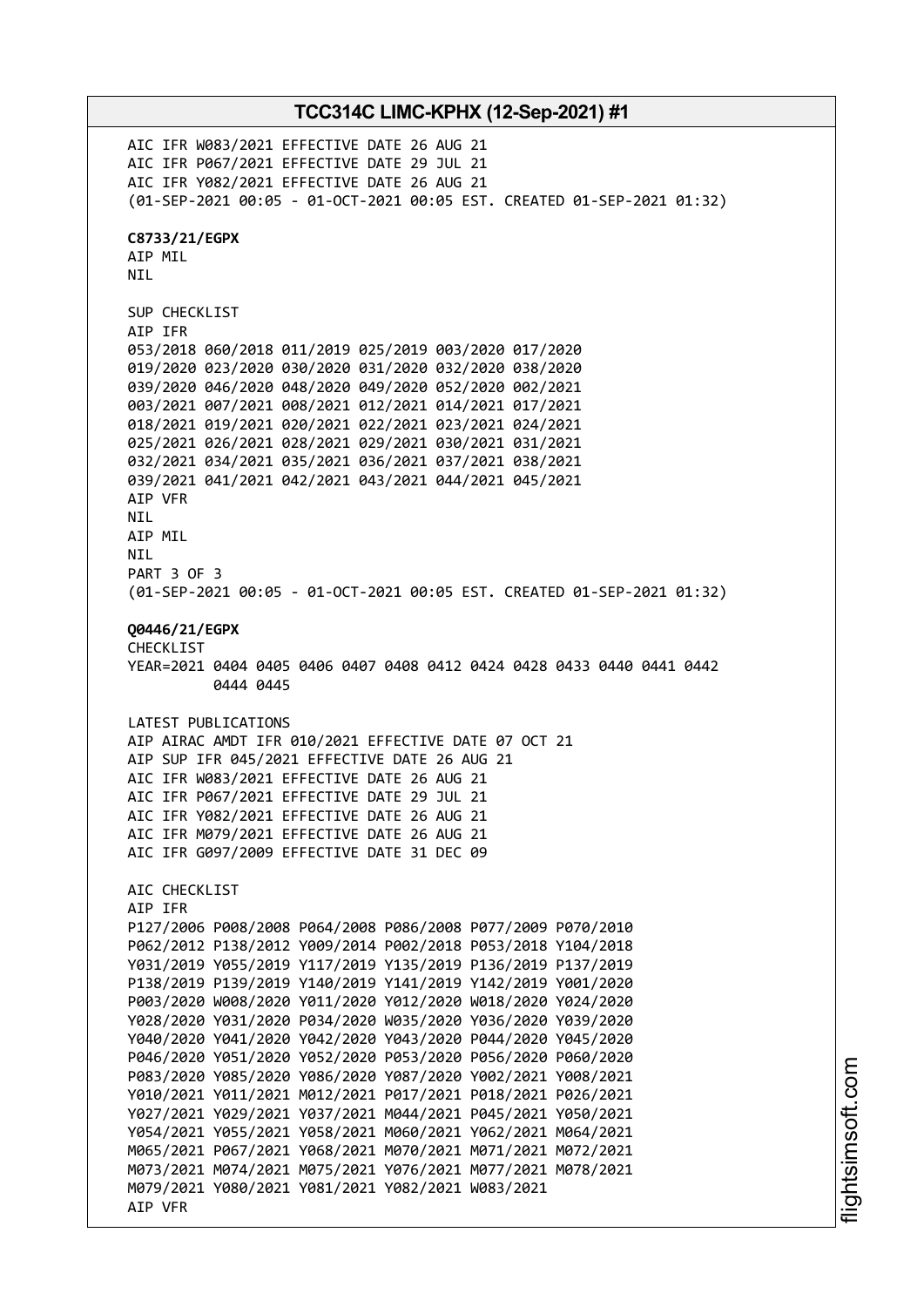**NTI** AIP MIL NIL SUP CHECKLIST AIP IFR 053/2018 060/2018 011/2019 025/2019 003/2020 017/2020 019/2020 023/2020 030/2020 031/2020 032/2020 038/2020 (01-SEP-2021 00:05 - 01-OCT-2021 00:05 EST. CREATED 01-SEP-2021 01:28) **Q0446/21/EGPX** 039/2020 046/2020 048/2020 049/2020 052/2020 002/2021 003/2021 007/2021 008/2021 012/2021 014/2021 017/2021 018/2021 019/2021 020/2021 022/2021 023/2021 024/2021 025/2021 026/2021 028/2021 029/2021 030/2021 031/2021 032/2021 034/2021 035/2021 036/2021 037/2021 038/2021 039/2021 041/2021 042/2021 043/2021 044/2021 045/2021 AIP VFR NIL AIP MIL NIL (01-SEP-2021 00:05 - 01-OCT-2021 00:05 EST. CREATED 01-SEP-2021 01:28) **V0022/21/EGPX** CHECKLIST YEAR=2021 0012 0014 0020 0021 LATEST PUBLICATIONS AIP AIRAC AMDT IFR 010/2021 EFFECTIVE DATE 07 OCT 21 AIP SUP IFR 045/2021 EFFECTIVE DATE 26 AUG 21 AIC IFR W083/2021 EFFECTIVE DATE 26 AUG 21 AIC IFR P067/2021 EFFECTIVE DATE 29 JUL 21 AIC IFR Y082/2021 EFFECTIVE DATE 26 AUG 21 AIC IFR M079/2021 EFFECTIVE DATE 26 AUG 21 AIC IFR G097/2009 EFFECTIVE DATE 31 DEC 09 AIC CHECKLIST AIP IFR P127/2006 P008/2008 P064/2008 P086/2008 P077/2009 P070/2010 P062/2012 P138/2012 Y009/2014 P002/2018 P053/2018 Y104/2018 Y031/2019 Y055/2019 Y117/2019 Y135/2019 P136/2019 P137/2019 PART 1 OF 2 (01-SEP-2021 00:05 - 01-OCT-2021 00:05 EST. CREATED 01-SEP-2021 01:28) **V0022/21/EGPX** P138/2019 P139/2019 Y140/2019 Y141/2019 Y142/2019 Y001/2020 P003/2020 W008/2020 Y011/2020 Y012/2020 W018/2020 Y024/2020 Y028/2020 Y031/2020 P034/2020 W035/2020 Y036/2020 Y039/2020 Y040/2020 Y041/2020 Y042/2020 Y043/2020 P044/2020 Y045/2020 P046/2020 Y051/2020 Y052/2020 P053/2020 P056/2020 P060/2020 P083/2020 Y085/2020 Y086/2020 Y087/2020 Y002/2021 Y008/2021 Y010/2021 Y011/2021 M012/2021 P017/2021 P018/2021 P026/2021 Y027/2021 Y029/2021 Y037/2021 M044/2021 P045/2021 Y050/2021 Y054/2021 Y055/2021 Y058/2021 M060/2021 Y062/2021 M064/2021 M065/2021 P067/2021 Y068/2021 M070/2021 M071/2021 M072/2021 M073/2021 M074/2021 M075/2021 Y076/2021 M077/2021 M078/2021 M079/2021 Y080/2021 Y081/2021 Y082/2021 W083/2021 AIP VFR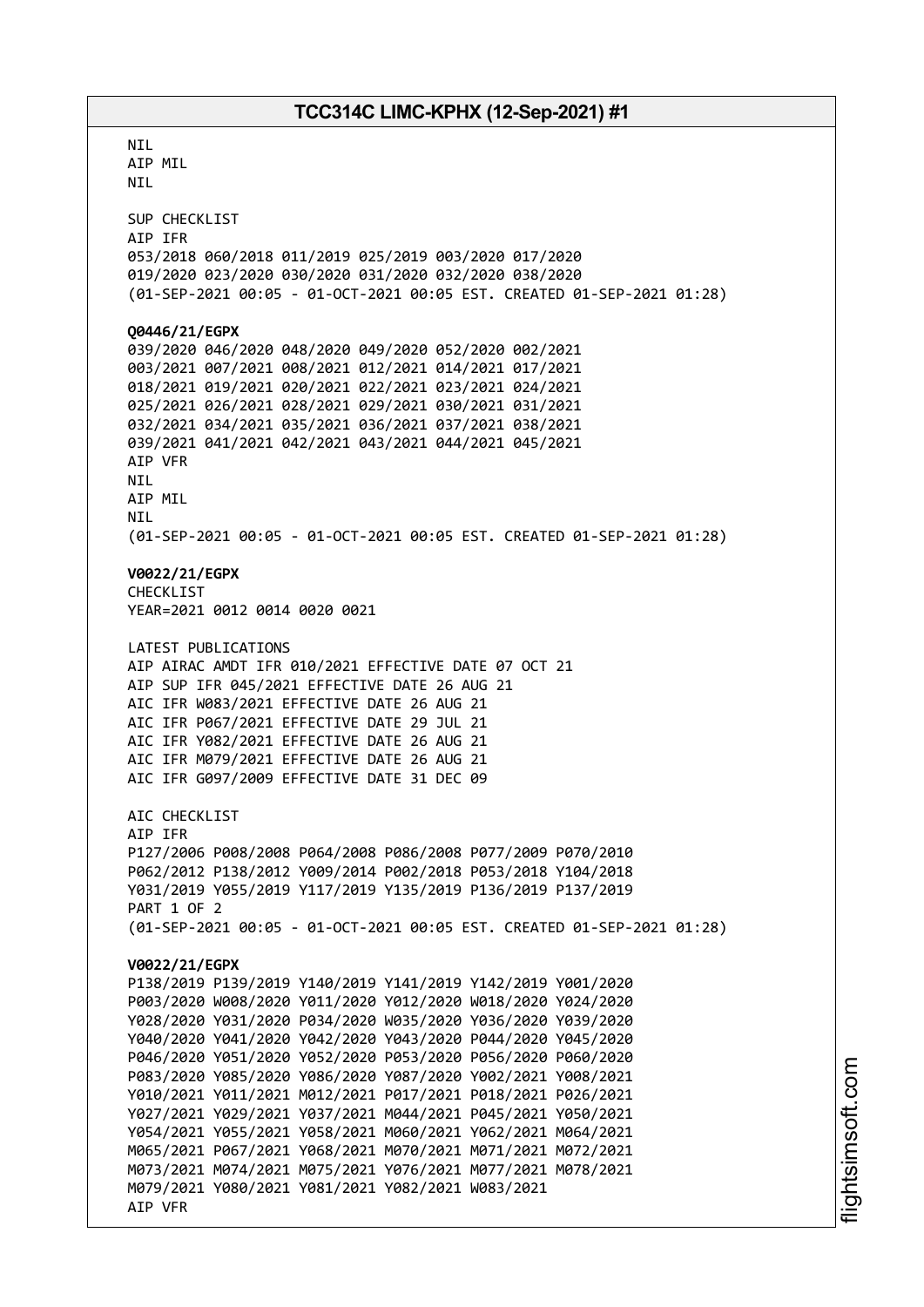**NTI** AIP MIL NIL SUP CHECKLIST AIP IFR 053/2018 060/2018 011/2019 025/2019 003/2020 017/2020 019/2020 023/2020 030/2020 031/2020 032/2020 038/2020 039/2020 046/2020 048/2020 049/2020 052/2020 002/2021 003/2021 007/2021 008/2021 012/2021 014/2021 017/2021 018/2021 019/2021 020/2021 022/2021 023/2021 024/2021 025/2021 026/2021 028/2021 029/2021 030/2021 031/2021 032/2021 034/2021 035/2021 036/2021 037/2021 038/2021 039/2021 041/2021 042/2021 043/2021 044/2021 045/2021 AIP VFR NIL AIP MIL NIL PART 2 OF 2 (01-SEP-2021 00:05 - 01-OCT-2021 00:05 EST. CREATED 01-SEP-2021 01:28) **G0265/21/EGPX** CHECKL<sub>IST</sub> YEAR=2021 NIL LATEST PUBLICATIONS AIP AIRAC AMDT IFR 010/2021 EFFECTIVE DATE 07 OCT 21 AIP SUP IFR 045/2021 EFFECTIVE DATE 26 AUG 21 AIC IFR W083/2021 EFFECTIVE DATE 26 AUG 21 AIC IFR P067/2021 EFFECTIVE DATE 29 JUL 21 AIC IFR Y082/2021 EFFECTIVE DATE 26 AUG 21 AIC IFR M079/2021 EFFECTIVE DATE 26 AUG 21 AIC IFR G097/2009 EFFECTIVE DATE 31 DEC 09 AIC CHECKLIST AIP IFR P127/2006 P008/2008 P064/2008 P086/2008 P077/2009 P070/2010 P062/2012 P138/2012 Y009/2014 P002/2018 P053/2018 Y104/2018 Y031/2019 Y055/2019 Y117/2019 Y135/2019 P136/2019 P137/2019 PART 1 OF 2 (01-SEP-2021 00:05 - 01-OCT-2021 00:05 EST. CREATED 01-SEP-2021 01:25) **G0265/21/EGPX** P138/2019 P139/2019 Y140/2019 Y141/2019 Y142/2019 Y001/2020 P003/2020 W008/2020 Y011/2020 Y012/2020 W018/2020 Y024/2020 Y028/2020 Y031/2020 P034/2020 W035/2020 Y036/2020 Y039/2020 Y040/2020 Y041/2020 Y042/2020 Y043/2020 P044/2020 Y045/2020 P046/2020 Y051/2020 Y052/2020 P053/2020 P056/2020 P060/2020 P083/2020 Y085/2020 Y086/2020 Y087/2020 Y002/2021 Y008/2021 Y010/2021 Y011/2021 M012/2021 P017/2021 P018/2021 P026/2021 Y027/2021 Y029/2021 Y037/2021 M044/2021 P045/2021 Y050/2021 Y054/2021 Y055/2021 Y058/2021 M060/2021 Y062/2021 M064/2021 M065/2021 P067/2021 Y068/2021 M070/2021 M071/2021 M072/2021 M073/2021 M074/2021 M075/2021 Y076/2021 M077/2021 M078/2021 M079/2021 Y080/2021 Y081/2021 Y082/2021 W083/2021 AIP VFR NIL AIP MIL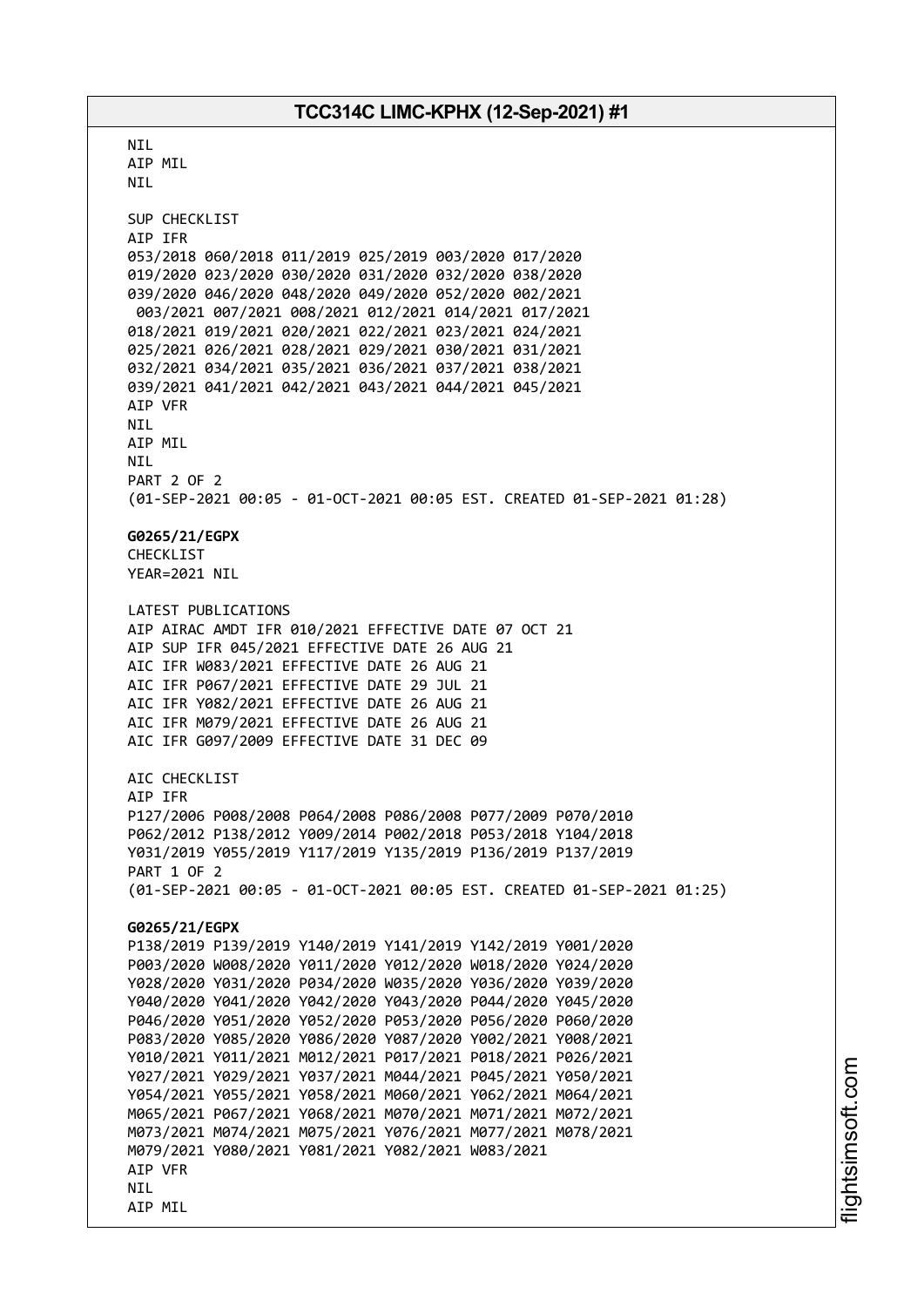#### NIL

SUP CHECKLIST AIP IFR 053/2018 060/2018 011/2019 025/2019 003/2020 017/2020 019/2020 023/2020 030/2020 031/2020 032/2020 038/2020 039/2020 046/2020 048/2020 049/2020 052/2020 002/2021 (01-SEP-2021 00:05 - 01-OCT-2021 00:05 EST. CREATED 01-SEP-2021 01:25) **A3094/21/EGPX** P046/2020 Y051/2020 Y052/2020 P053/2020 P056/2020 P060/2020 P083/2020 Y085/2020 Y086/2020 Y087/2020 Y002/2021 Y008/2021 Y010/2021 Y011/2021 M012/2021 P017/2021 P018/2021 P026/2021 Y027/2021 Y029/2021 Y037/2021 M044/2021 P045/2021 Y050/2021 Y054/2021 Y055/2021 Y058/2021 M060/2021 Y062/2021 M064/2021 M065/2021 P067/2021 Y068/2021 M070/2021 M071/2021 M072/2021 M073/2021 M074/2021 M075/2021 Y076/2021 M077/2021 M078/2021 M079/2021 Y080/2021 Y081/2021 Y082/2021 W083/2021 AIP VFR **NTI** AIP MIL NIL SUP CHECKLIST AIP IFR 053/2018 060/2018 011/2019 025/2019 003/2020 017/2020 019/2020 023/2020 030/2020 031/2020 032/2020 038/2020 039/2020 046/2020 048/2020 049/2020 052/2020 002/2021 003/2021 007/2021 008/2021 012/2021 014/2021 017/2021 018/2021 019/2021 020/2021 022/2021 023/2021 024/2021 025/2021 026/2021 028/2021 029/2021 030/2021 031/2021 032/2021 034/2021 035/2021 036/2021 037/2021 038/2021 039/2021 041/2021 042/2021 043/2021 044/2021 045/2021 AIP VFR NIL AIP MIL NIL END PART 2 OF 2 (01-SEP-2021 00:05 - 01-OCT-2021 00:05 EST. CREATED 01-SEP-2021 01:19) **A3094/21/EGPX** CHECKLIST YEAR=2021 1471 1740 1798 1940 1970 2025 2032 2033 2034 2078 2111 2138 2167 2168 2224 2259 2290 2320 2391 2393 2398 2410 2411 2434 2441 2445 2510 2527 2528 2530 2583 2596 2597 2598 2599 2600 2601 2602 2611 2612 2629 2641 2642 2674 2694 2701 2702 2705 2709 2745 2777 2787 2791 2818 2820 2836 2853 2879 2881 2882 2891 2905 2916 2917 2918 2936 2937 2950 2979 2980 2981 2982 2983 2998 3002 3016 3023 3024 3026 3027 3028 3029 3037 3040 3041 3042 3043 3047 3063 3064 3065 3066 3067 3069 3075 3076 3078 3079 3080 3086 3087 3088 3089 3091 3093 LATEST PUBLICATIONS AIP AIRAC AMDT IFR 010/2021 EFFECTIVE DATE 07 OCT 21 AIP SUP IFR 045/2021 EFFECTIVE DATE 26 AUG 21 AIC IFR W083/2021 EFFECTIVE DATE 26 AUG 21 AIC IFR P067/2021 EFFECTIVE DATE 29 JUL 21 AIC IFR Y082/2021 EFFECTIVE DATE 26 AUG 21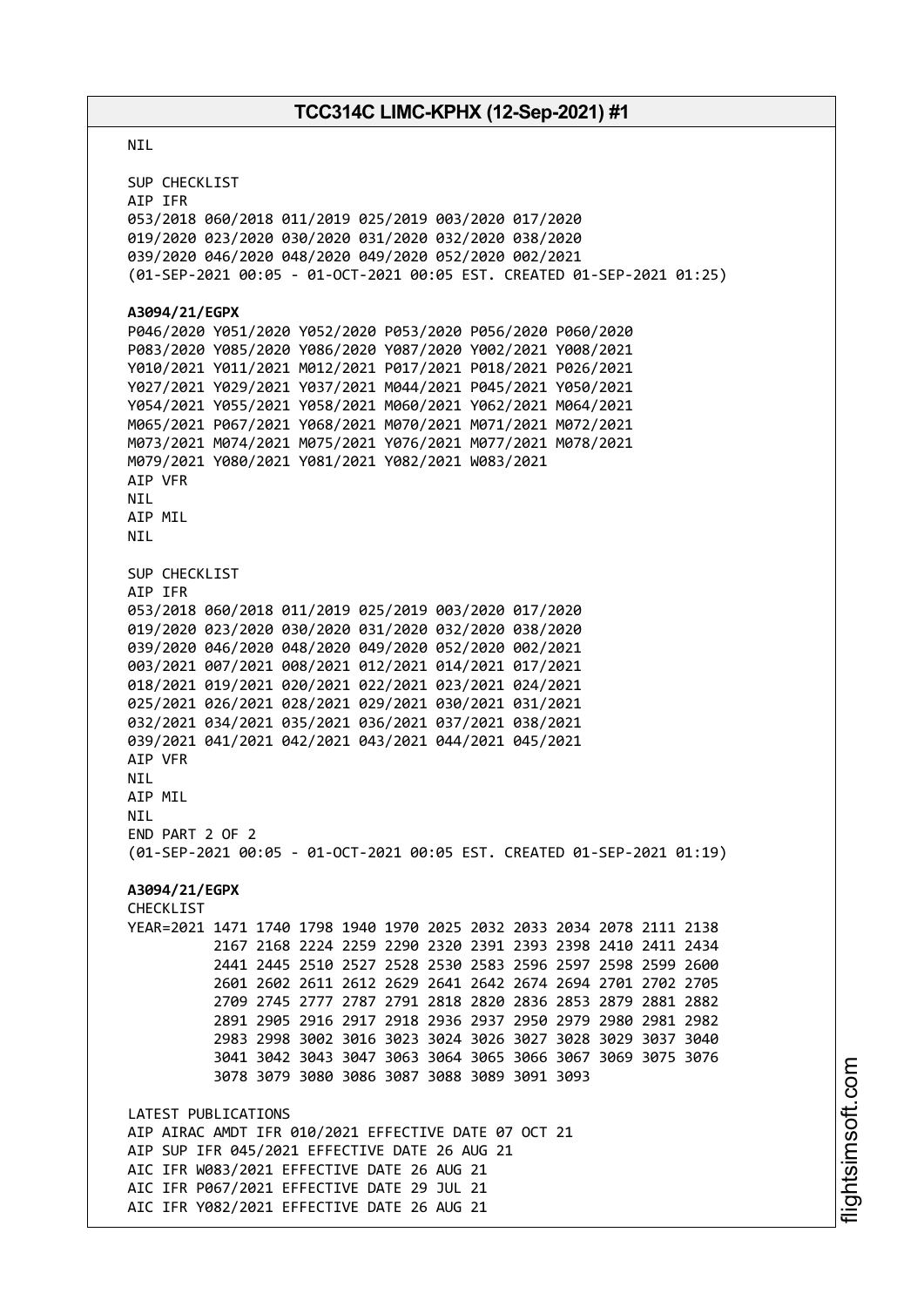**TCC314C LIMC-KPHX (12-Sep-2021) #1** AIC IFR M079/2021 EFFECTIVE DATE 26 AUG 21 AIC IFR G097/2009 EFFECTIVE DATE 31 DEC 09 AIC CHECKLIST AIP IFR P127/2006 P008/2008 P064/2008 P086/2008 P077/2009 P070/2010 P062/2012 P138/2012 Y009/2014 P002/2018 P053/2018 Y104/2018 Y031/2019 Y055/2019 Y117/2019 Y135/2019 P136/2019 P137/2019 P138/2019 P139/2019 Y140/2019 Y141/2019 Y142/2019 Y001/2020 P003/2020 W008/2020 Y011/2020 Y012/2020 W018/2020 Y024/2020 Y028/2020 Y031/2020 P034/2020 W035/2020 Y036/2020 Y039/2020 Y040/2020 Y041/2020 Y042/2020 Y043/2020 P044/2020 Y045/2020 END PART 1 OF 2 (01-SEP-2021 00:05 - 01-OCT-2021 00:05 EST. CREATED 01-SEP-2021 01:19) **F0817/21/EGPX** Y010/2021 Y011/2021 M012/2021 P017/2021 P018/2021 P026/2021 Y027/2021 Y029/2021 Y037/2021 M044/2021 P045/2021 Y050/2021 Y054/2021 Y055/2021 Y058/2021 M060/2021 Y062/2021 M064/2021 M065/2021 P067/2021 Y068/2021 M070/2021 M071/2021 M072/2021 M073/2021 M074/2021 M075/2021 Y076/2021 M077/2021 M078/2021 M079/2021 Y080/2021 Y081/2021 Y082/2021 W083/2021 AIP VFR NIL AIP MIL NIL SUP CHECKLIST AIP IFR 053/2018 060/2018 011/2019 025/2019 003/2020 017/2020 019/2020 023/2020 030/2020 031/2020 032/2020 038/2020 039/2020 046/2020 048/2020 049/2020 052/2020 002/2021 003/2021 007/2021 008/2021 012/2021 014/2021 017/2021 018/2021 019/2021 020/2021 022/2021 023/2021 024/2021 025/2021 026/2021 028/2021 029/2021 030/2021 031/2021 032/2021 034/2021 035/2021 036/2021 037/2021 038/2021 039/2021 041/2021 042/2021 043/2021 044/2021 045/2021 AIP VFR NIL AIP MIL **NTI** END PART 2 OF 2 (01-SEP-2021 00:05 - 01-OCT-2021 00:05 EST. CREATED 01-SEP-2021 01:16) **F0817/21/EGPX** CHECKLIST YEAR=2021 0811 0812 0813 0814 0815 0816 LATEST PUBLICATIONS AIP AIRAC AMDT IFR 010/2021 EFFECTIVE DATE 07 OCT 21 AIP SUP IFR 045/2021 EFFECTIVE DATE 26 AUG 21 AIC IFR W083/2021 EFFECTIVE DATE 26 AUG 21 AIC IFR P067/2021 EFFECTIVE DATE 29 JUL 21 AIC IFR Y082/2021 EFFECTIVE DATE 26 AUG 21 AIC IFR M079/2021 EFFECTIVE DATE 26 AUG 21 AIC IFR G097/2009 EFFECTIVE DATE 31 DEC 09 AIC CHECKLIST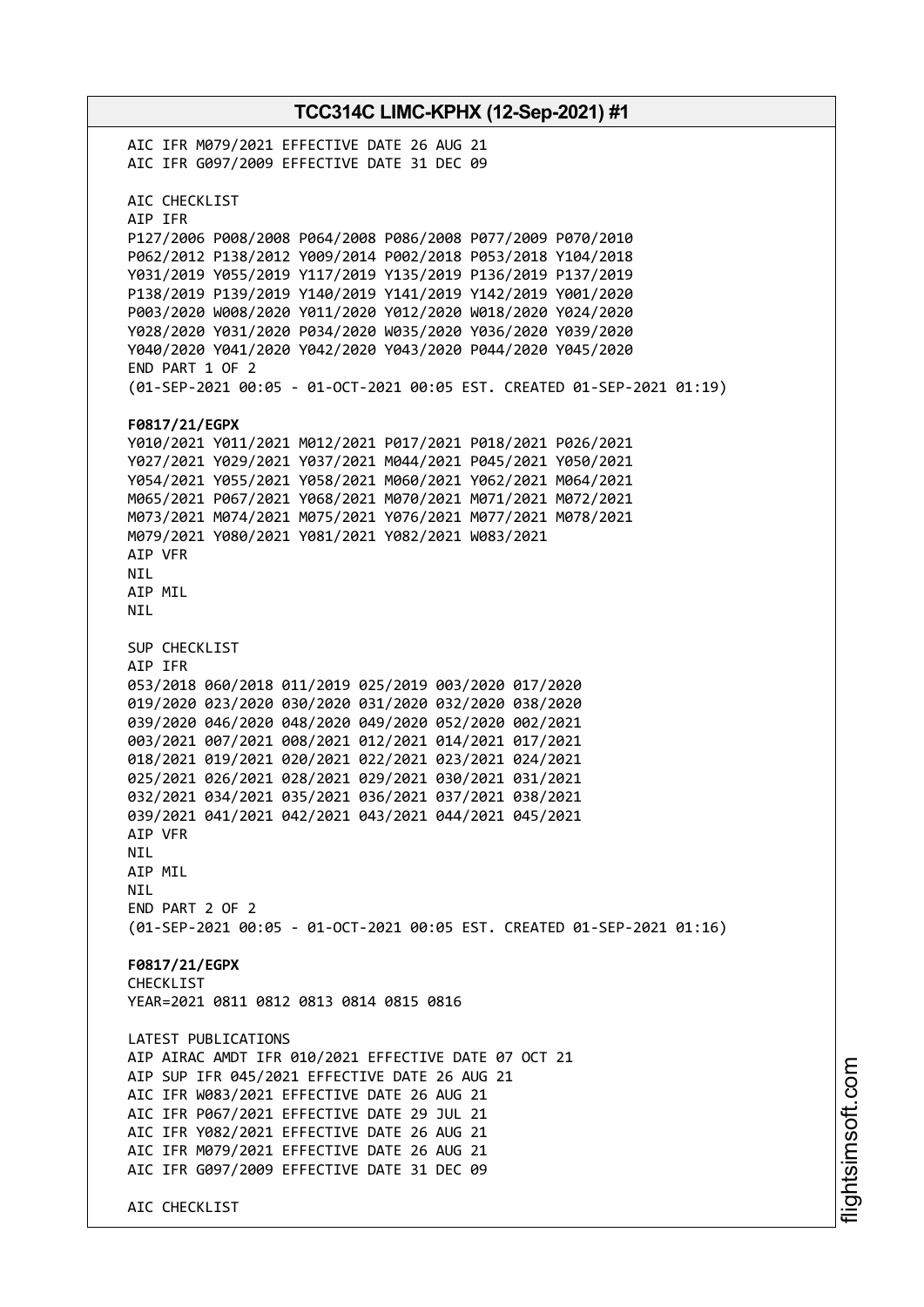**TCC314C LIMC-KPHX (12-Sep-2021) #1** AIP IFR P127/2006 P008/2008 P064/2008 P086/2008 P077/2009 P070/2010 P062/2012 P138/2012 Y009/2014 P002/2018 P053/2018 Y104/2018 Y031/2019 Y055/2019 Y117/2019 Y135/2019 P136/2019 P137/2019 P138/2019 P139/2019 Y140/2019 Y141/2019 Y142/2019 Y001/2020 P003/2020 W008/2020 Y011/2020 Y012/2020 W018/2020 Y024/2020 Y028/2020 Y031/2020 P034/2020 W035/2020 Y036/2020 Y039/2020 Y040/2020 Y041/2020 Y042/2020 Y043/2020 P044/2020 Y045/2020 P046/2020 Y051/2020 Y052/2020 P053/2020 P056/2020 P060/2020 P083/2020 Y085/2020 Y086/2020 Y087/2020 Y002/2021 Y008/2021 END PART 1 OF 2 (01-SEP-2021 00:05 - 01-OCT-2021 00:05 EST. CREATED 01-SEP-2021 01:16) **P0003/21/EGPX** CHECKLIST YEAR=2021 0001 0002 LATEST PUBLICATIONS AIP AIRAC AMDT IFR 010/2021 EFFECTIVE DATE 07 OCT 21 AIP SUP IFR 045/2021 EFFECTIVE DATE 26 AUG 21 AIC IFR W083/2021 EFFECTIVE DATE 26 AUG 21 AIC IFR P067/2021 EFFECTIVE DATE 29 JUL 21 AIC IFR Y082/2021 EFFECTIVE DATE 26 AUG 21 AIC IFR M079/2021 EFFECTIVE DATE 26 AUG 21 AIC IFR G097/2009 EFFECTIVE DATE 31 DEC 09 AIC CHECKLIST AIP IFR P127/2006 P008/2008 P064/2008 P086/2008 P077/2009 P070/2010 P062/2012 P138/2012 Y009/2014 P002/2018 P053/2018 Y104/2018 Y031/2019 Y055/2019 Y117/2019 Y135/2019 P136/2019 P137/2019 P138/2019 P139/2019 Y140/2019 Y141/2019 Y142/2019 Y001/2020 P003/2020 W008/2020 Y011/2020 Y012/2020 W018/2020 Y024/2020 Y028/2020 Y031/2020 P034/2020 W035/2020 Y036/2020 Y039/2020 Y040/2020 Y041/2020 Y042/2020 Y043/2020 P044/2020 Y045/2020 P046/2020 Y051/2020 Y052/2020 P053/2020 P056/2020 P060/2020 P083/2020 Y085/2020 Y086/2020 Y087/2020 Y002/2021 Y008/2021 Y010/2021 Y011/2021 M012/2021 P017/2021 P018/2021 P026/2021 Y027/2021 Y029/2021 Y037/2021 M044/2021 P045/2021 Y050/2021 Y054/2021 Y055/2021 Y058/2021 M060/2021 Y062/2021 M064/2021 M065/2021 P067/2021 Y068/2021 M070/2021 M071/2021 M072/2021 M073/2021 M074/2021 M075/2021 Y076/2021 M077/2021 M078/2021 M079/2021 Y080/2021 Y081/2021 Y082/2021 W083/2021 AIP VFR NIL AIP MIL **NTI** (01-SEP-2021 00:05 - 01-OCT-2021 00:05 EST. CREATED 01-SEP-2021 01:14) **P0003/21/EGPX** SUP CHECKLIST AIP IFR 053/2018 060/2018 011/2019 025/2019 003/2020 017/2020 019/2020 023/2020 030/2020 031/2020 032/2020 038/2020 039/2020 046/2020 048/2020 049/2020 052/2020 002/2021 003/2021 007/2021 008/2021 012/2021 014/2021 017/2021 018/2021 019/2021 020/2021 022/2021 023/2021 024/2021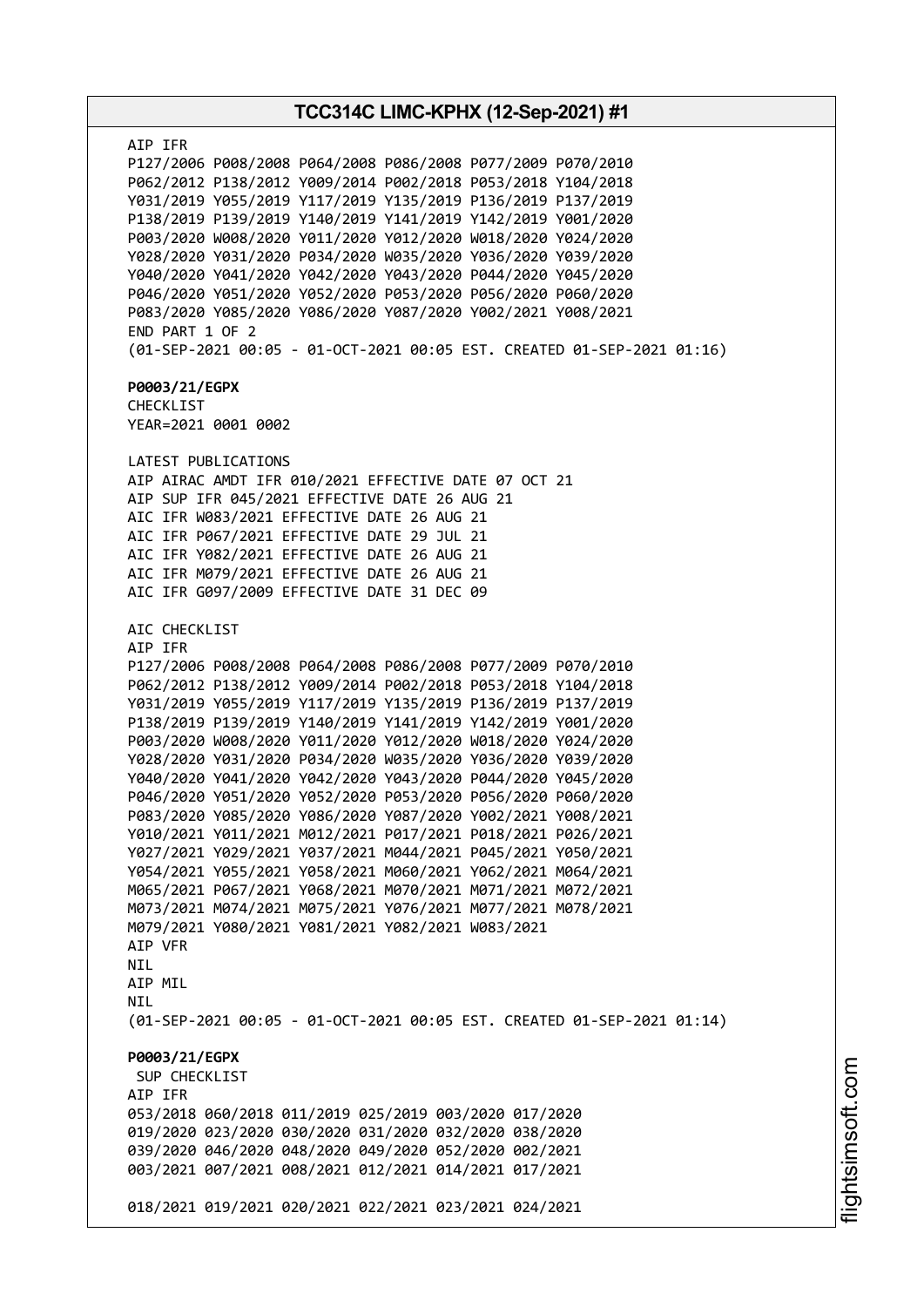025/2021 026/2021 028/2021 029/2021 030/2021 031/2021 032/2021 034/2021 035/2021 036/2021 037/2021 038/2021 039/2021 041/2021 042/2021 043/2021 044/2021 045/2021 AIP VFR **NTI** AIP MIL NIL (01-SEP-2021 00:05 - 01-OCT-2021 00:05 EST. CREATED 01-SEP-2021 01:14) **J3415/21/EGPX** CHECKLIST YEAR=2021 2841 3101 3160 3165 3311 3312 3314 3315 3318 3321 3345 3367 3369 3370 3371 3372 3373 3374 3375 3376 3377 3378 3379 3380 3381 3382 3383 3395 3396 3397 3398 3399 3400 3401 3402 3403 3404 3405 3406 3407 3408 3410 3411 3412 LATEST PUBLICATIONS AIP AIRAC AMDT IFR 010/2021 EFFECTIVE DATE 07 OCT 21 AIP SUP IFR 045/2021 EFFECTIVE DATE 26 AUG 21 AIC IFR W083/2021 EFFECTIVE DATE 26 AUG 21 AIC IFR P067/2021 EFFECTIVE DATE 29 JUL 21 AIC IFR Y082/2021 EFFECTIVE DATE 26 AUG 21 AIC IFR M079/2021 EFFECTIVE DATE 26 AUG 21 AIC IFR G097/2009 EFFECTIVE DATE 31 DEC 09 AIC CHECKLIST AIP IFR P127/2006 P008/2008 P064/2008 P086/2008 P077/2009 P070/2010 P062/2012 P138/2012 Y009/2014 P002/2018 P053/2018 Y104/2018 Y031/2019 Y055/2019 Y117/2019 Y135/2019 P136/2019 P137/2019 P138/2019 P139/2019 Y140/2019 Y141/2019 Y142/2019 Y001/2020 P003/2020 W008/2020 Y011/2020 Y012/2020 W018/2020 Y024/2020 Y028/2020 Y031/2020 P034/2020 W035/2020 Y036/2020 Y039/2020 Y040/2020 Y041/2020 Y042/2020 Y043/2020 P044/2020 Y045/2020 P046/2020 Y051/2020 Y052/2020 P053/2020 P056/2020 P060/2020 P083/2020 Y085/2020 Y086/2020 Y087/2020 Y002/2021 Y008/2021 Y010/2021 Y011/2021 M012/2021 P017/2021 P018/2021 P026/2021 Y027/2021 Y029/2021 Y037/2021 M044/2021 P045/2021 Y050/2021 Y054/2021 Y055/2021 Y058/2021 M060/2021 Y062/2021 M064/2021 M065/2021 P067/2021 Y068/2021 M070/2021 M071/2021 M072/2021 (01-SEP-2021 00:05 - 01-OCT-2021 00:05 EST. CREATED 01-SEP-2021 01:11) **K0379/21/EGPX CHECKLIST** YEAR=2021 0254 0255 0259 0260 0262 0263 0271 0275 0276 0277 0281 0286 0287 0292 0293 0298 0299 0303 0307 0313 0314 0316 0319 0321 0324 0325 0329 0333 0334 0335 0338 0342 0343 0344 0345 0346 0348 0351 0352 0353 0354 0355 0359 0360 0364 0365 0367 0368 0371 0372 0374 0375 0376 0377 0378 LATEST PUBLICATIONS AIP AIRAC AMDT IFR 010/2021 EFFECTIVE DATE 07 OCT 21 AIP SUP IFR 045/2021 EFFECTIVE DATE 26 AUG 21 AIC IFR W083/2021 EFFECTIVE DATE 26 AUG 21 AIC IFR P067/2021 EFFECTIVE DATE 29 JUL 21 AIC IFR Y082/2021 EFFECTIVE DATE 26 AUG 21 AIC IFR M079/2021 EFFECTIVE DATE 26 AUG 21 AIC IFR G097/2009 EFFECTIVE DATE 31 DEC 09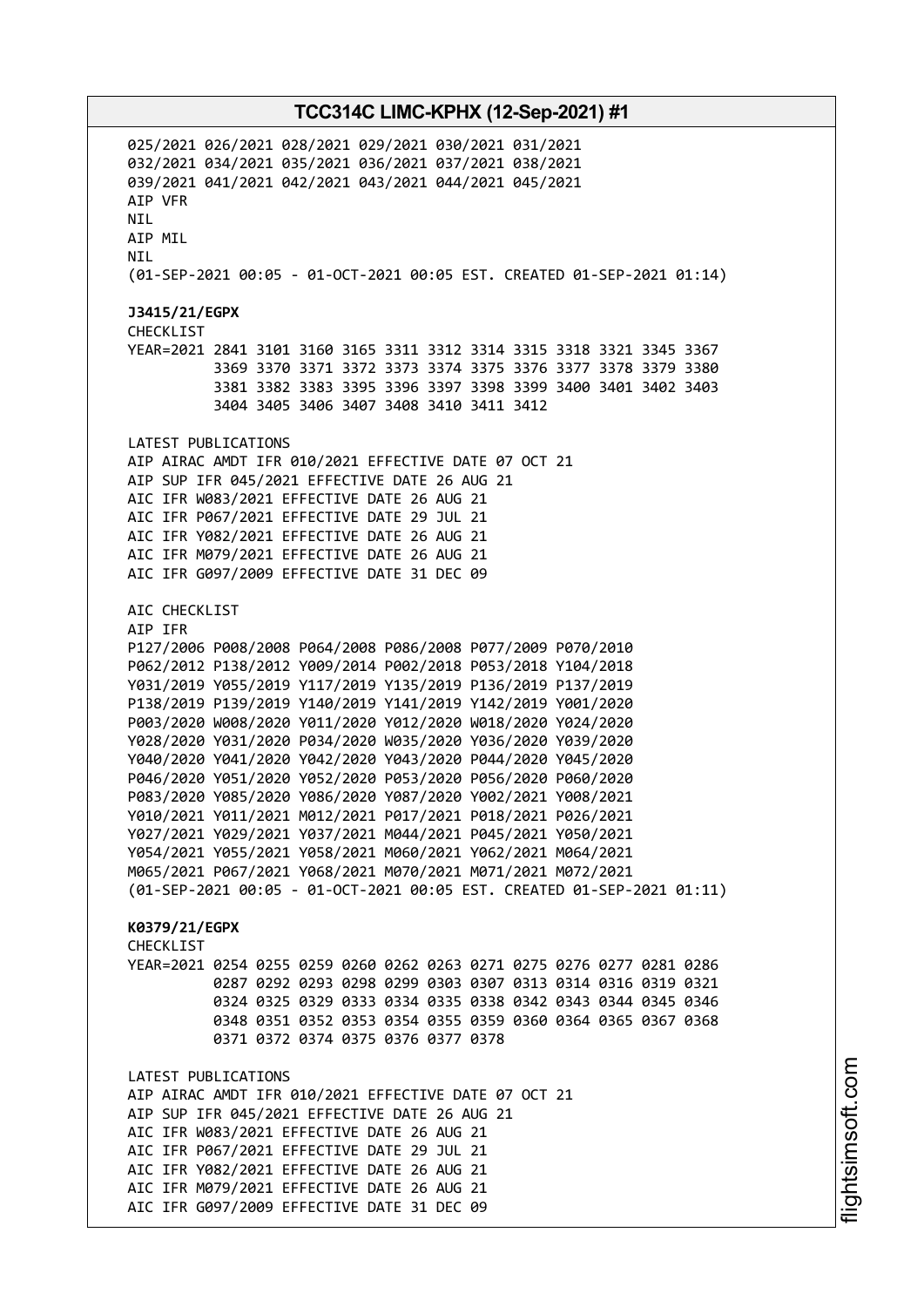AIC CHECKLIST AIP IFR P127/2006 P008/2008 P064/2008 P086/2008 P077/2009 P070/2010 P062/2012 P138/2012 Y009/2014 P002/2018 P053/2018 Y104/2018 Y031/2019 Y055/2019 Y117/2019 Y135/2019 P136/2019 P137/2019 P138/2019 P139/2019 Y140/2019 Y141/2019 Y142/2019 Y001/2020 P003/2020 W008/2020 Y011/2020 Y012/2020 W018/2020 Y024/2020 Y028/2020 Y031/2020 P034/2020 W035/2020 Y036/2020 Y039/2020 Y040/2020 Y041/2020 Y042/2020 Y043/2020 P044/2020 Y045/2020 P046/2020 Y051/2020 Y052/2020 P053/2020 P056/2020 P060/2020 P083/2020 Y085/2020 Y086/2020 Y087/2020 Y002/2021 Y008/2021 Y010/2021 Y011/2021 M012/2021 P017/2021 P018/2021 P026/2021 Y027/2021 Y029/2021 Y037/2021 M044/2021 P045/2021 Y050/2021 Y054/2021 Y055/2021 Y058/2021 M060/2021 Y062/2021 M064/2021 END PART 1 OF 2 (01-SEP-2021 00:05 - 01-OCT-2021 00:05 EST. CREATED 01-SEP-2021 01:11) **K0379/21/EGPX** M065/2021 P067/2021 Y068/2021 M070/2021 M071/2021 M072/2021 M073/2021 M074/2021 M075/2021 Y076/2021 M077/2021 M078/2021 M079/2021 Y080/2021 Y081/2021 Y082/2021 W083/2021 AIP VFR NIL AIP MIL NIL SUP CHECKLIST AIP IFR 053/2018 060/2018 011/2019 025/2019 003/2020 017/2020 019/2020 023/2020 030/2020 031/2020 032/2020 038/2020 039/2020 046/2020 048/2020 049/2020 052/2020 002/2021 003/2021 007/2021 008/2021 012/2021 014/2021 017/2021 018/2021 019/2021 020/2021 022/2021 023/2021 024/2021 025/2021 026/2021 028/2021 029/2021 030/2021 031/2021 032/2021 034/2021 035/2021 036/2021 037/2021 038/2021 039/2021 041/2021 042/2021 043/2021 044/2021 045/2021 AIP VFR NIL AIP MIL END PART 2 OF 2 (01-SEP-2021 00:05 - 01-OCT-2021 00:05 EST. CREATED 01-SEP-2021 01:11) **J3415/21/EGPX** SUP CHECKLIST AIP IFR AIP VFR NIL M073/2021 M074/2021 M075/2021 Y076/2021 M077/2021 M078/2021 M079/2021 Y080/2021 Y081/2021 Y082/2021 W083/2021 (01-SEP-2021 00:05 - 01-OCT-2021 00:05 EST. CREATED 01-SEP-2021 01:10) **H5856/21/EGPX** CHECKLIST YEAR=2020 4986 4987 4988 YEAR=2021 0953 0954 0955 0960 1567 1568 1571 1573 1657 1768 1770 1772 1773 1776 1778 1779 1780 1792 1832 1969 2691 2694 2695 2696 3015 3168 3211 3216 3223 3288 3301 3308 3327 3383 3384 3385 3418 3419 3562 3579 3580 3581 3631 4096 4119 4130 4131 4132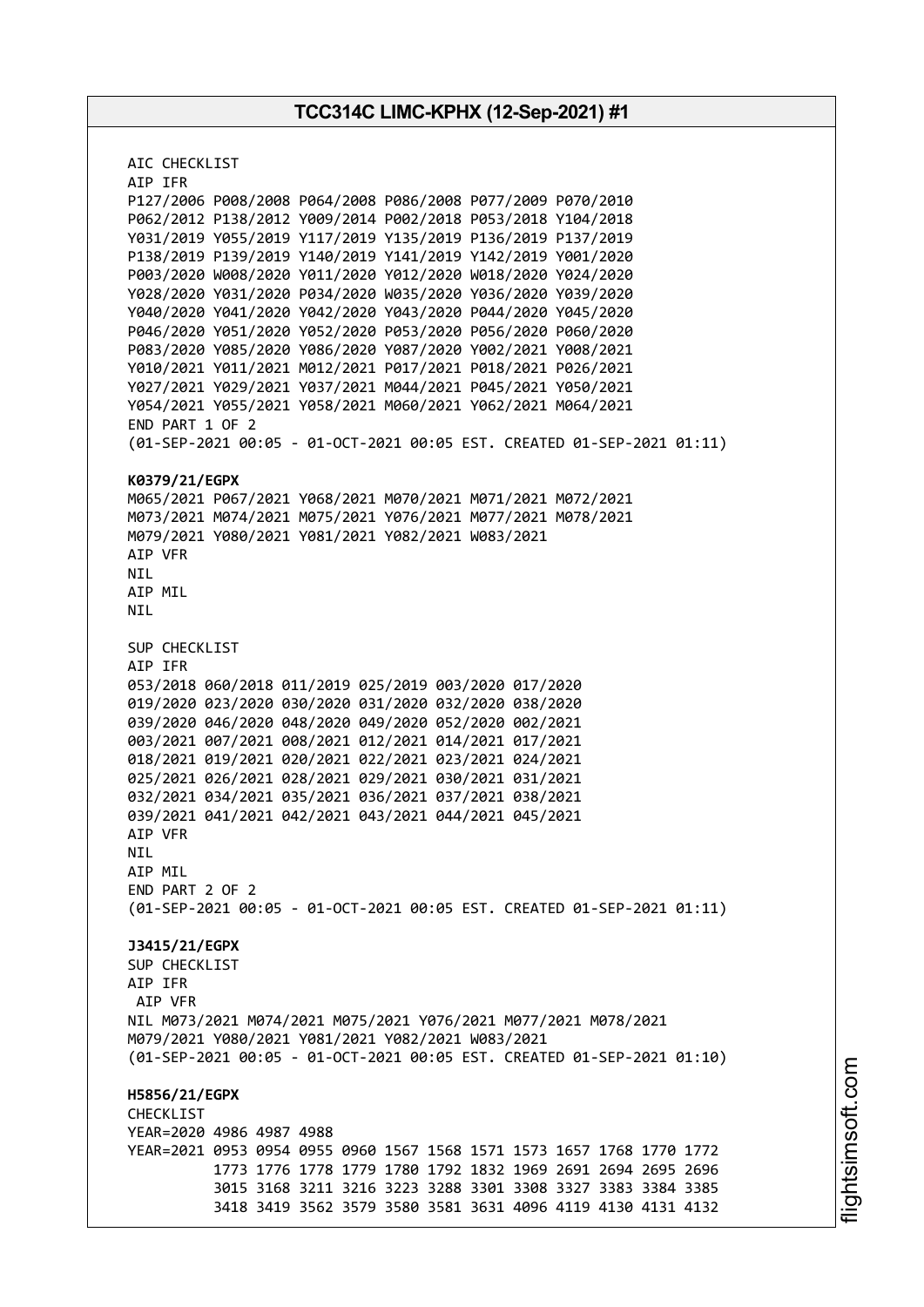**TCC314C LIMC-KPHX (12-Sep-2021) #1** 4133 4158 4478 4521 4522 4534 4538 4540 4546 4600 4684 4687 4697 4742 4757 4758 4793 4795 4798 4809 4853 4856 4914 4935 5085 5148 5169 5200 5203 5205 5206 5243 5244 5284 5294 5295 5317 5323 5326 5327 5328 5351 5352 5367 5403 5405 5423 5477 5501 5517 5538 5539 5547 5562 5587 5604 5615 5631 5632 5646 5653 5660 5667 5671 5677 5695 5696 5700 5701 5702 5703 5708 5709 5739 5740 5742 5754 5757 5762 5763 5766 5778 5779 5780 5781 5782 5783 5784 5785 5786 5787 5788 5791 5792 5793 5794 5797 5798 5799 5800 5801 5802 5803 5804 5805 5806 5807 5810 5812 5813 5814 5815 5816 5817 5818 5819 5820 5821 5822 5823 5824 5825 5827 5828 5829 5830 5831 5832 5833 5834 5835 5836 5837 5838 5839 5840 5841 5842 5843 5844 5845 5846 5847 5849 5850 5851 5852 5853 5855 PART 1 OF 3 (01-SEP-2021 00:05 - 01-OCT-2021 00:05 EST. CREATED 01-SEP-2021 01:10) **H5856/21/EGPX** LATEST PUBLICATIONS AIP AIRAC AMDT IFR 010/2021 EFFECTIVE DATE 07 OCT 21 AIP SUP IFR 045/2021 EFFECTIVE DATE 26 AUG 21 AIC IFR W083/2021 EFFECTIVE DATE 26 AUG 21 AIC IFR P067/2021 EFFECTIVE DATE 29 JUL 21 AIC IFR Y082/2021 EFFECTIVE DATE 26 AUG 21 AIC IFR M079/2021 EFFECTIVE DATE 26 AUG 21 AIC IFR G097/2009 EFFECTIVE DATE 31 DEC 09 AIC CHECKLIST AIP IFR P127/2006 P008/2008 P064/2008 P086/2008 P077/2009 P070/2010 P062/2012 P138/2012 Y009/2014 P002/2018 P053/2018 Y104/2018 Y031/2019 Y055/2019 Y117/2019 Y135/2019 P136/2019 P137/2019 P138/2019 P139/2019 Y140/2019 Y141/2019 Y142/2019 Y001/2020 P003/2020 W008/2020 Y011/2020 Y012/2020 W018/2020 Y024/2020 Y028/2020 Y031/2020 P034/2020 W035/2020 Y036/2020 Y039/2020 Y040/2020 Y041/2020 Y042/2020 Y043/2020 P044/2020 Y045/2020 P046/2020 Y051/2020 Y052/2020 P053/2020 P056/2020 P060/2020 P083/2020 Y085/2020 Y086/2020 Y087/2020 Y002/2021 Y008/2021 Y010/2021 Y011/2021 M012/2021 P017/2021 P018/2021 P026/2021 Y027/2021 Y029/2021 Y037/2021 M044/2021 P045/2021 Y050/2021 Y054/2021 Y055/2021 Y058/2021 M060/2021 Y062/2021 M064/2021 M065/2021 P067/2021 Y068/2021 M070/2021 M071/2021 M072/2021 M073/2021 M074/2021 M075/2021 Y076/2021 M077/2021 M078/2021 PART 2 OF 3 (01-SEP-2021 00:05 - 01-OCT-2021 00:05 EST. CREATED 01-SEP-2021 01:10) **H5856/21/EGPX** M079/2021 Y080/2021 Y081/2021 Y082/2021 W083/2021 AIP VFR **NTI** AIP MIL NIL SUP CHECKLIST AIP IFR 053/2018 060/2018 011/2019 025/2019 003/2020 017/2020 019/2020 023/2020 030/2020 031/2020 032/2020 038/2020 039/2020 046/2020 048/2020 049/2020 052/2020 002/2021 003/2021 007/2021 008/2021 012/2021 014/2021 017/2021 018/2021 019/2021 020/2021 022/2021 023/2021 024/2021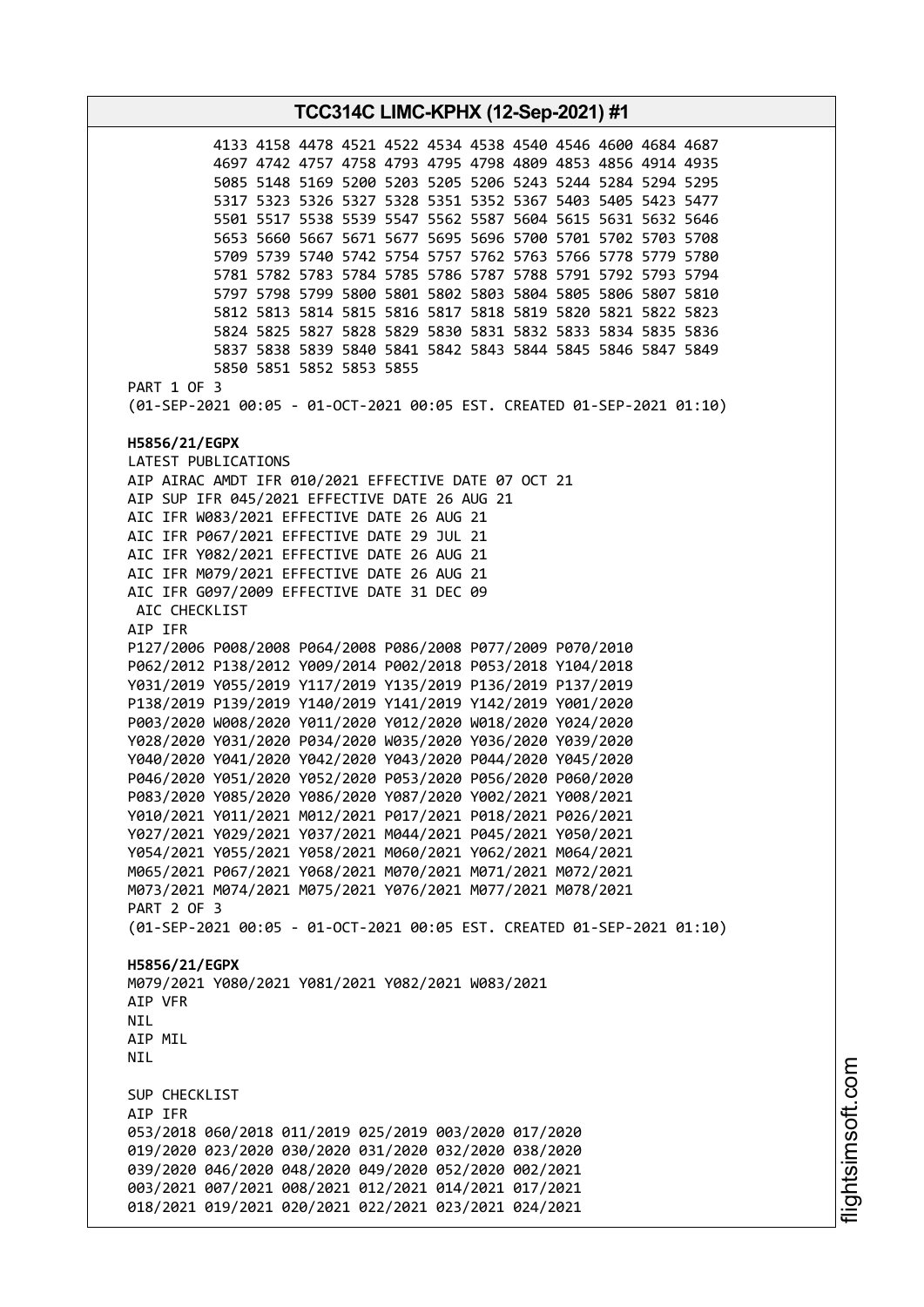025/2021 026/2021 028/2021 029/2021 030/2021 031/2021 032/2021 034/2021 035/2021 036/2021 037/2021 038/2021 039/2021 041/2021 042/2021 043/2021 044/2021 045/2021 AIP VFR **NTI** AIP MIL NIL PART 3 OF 3 (01-SEP-2021 00:05 - 01-OCT-2021 00:05 EST. CREATED 01-SEP-2021 01:10) **M3429/21/EGPX** CHECKL<sub>IST</sub> YEAR=2021 3332 3408 3409 3410 3411 3412 3413 3414 3415 3416 3417 3418 3419 3421 3422 3423 3424 3426 LATEST PUBLICATIONS AIP AIRAC AMDT IFR 010/2021 EFFECTIVE DATE 07 OCT 21 AIP SUP IFR 045/2021 EFFECTIVE DATE 26 AUG 21 AIC IFR W083/2021 EFFECTIVE DATE 26 AUG 21 AIC IFR P067/2021 EFFECTIVE DATE 29 JUL 21 AIC IFR Y082/2021 EFFECTIVE DATE 26 AUG 21 AIC IFR M079/2021 EFFECTIVE DATE 26 AUG 21 AIC IFR G097/2009 EFFECTIVE DATE 31 DEC 09 AIC CHECKLIST AIP IFR P127/2006 P008/2008 P064/2008 P086/2008 P077/2009 P070/2010 P062/2012 P138/2012 Y009/2014 P002/2018 P053/2018 Y104/2018 Y031/2019 Y055/2019 Y117/2019 Y135/2019 P136/2019 P137/2019 P138/2019 P139/2019 Y140/2019 Y141/2019 Y142/2019 Y001/2020 P003/2020 W008/2020 Y011/2020 Y012/2020 W018/2020 Y024/2020 Y028/2020 Y031/2020 P034/2020 W035/2020 Y036/2020 Y039/2020 Y040/2020 Y041/2020 Y042/2020 Y043/2020 P044/2020 Y045/2020 P046/2020 Y051/2020 Y052/2020 P053/2020 P056/2020 P060/2020 P083/2020 Y085/2020 Y086/2020 Y087/2020 Y002/2021 Y008/2021 Y010/2021 Y011/2021 M012/2021 P017/2021 P018/2021 P026/2021 Y027/2021 Y029/2021 Y037/2021 M044/2021 P045/2021 Y050/2021 Y054/2021 Y055/2021 Y058/2021 M060/2021 Y062/2021 M064/2021 M065/2021 P067/2021 Y068/2021 M070/2021 M071/2021 M072/2021 M073/2021 M074/2021 M075/2021 Y076/2021 M077/2021 M078/2021 M079/2021 Y080/2021 Y081/2021 Y082/2021 W083/2021 AIP VFR NIL AIP MIL **NTI** SUP CHECKLIST AIP IFR 053/2018 060/2018 011/2019 025/2019 003/2020 017/2020 (01-SEP-2021 00:05 - 01-OCT-2021 00:05 EST. CREATED 01-SEP-2021 00:59) **B2163/21/EGPX** CHECKLIST YEAR=2021 1036 1372 1413 1630 1717 1747 1750 1751 1836 1907 1923 1980 1990 1999 2017 2018 2033 2036 2038 2067 2073 2074 2075 2082 2087 2088 2092 2099 2107 2118 2124 2125 2126 2127 2128 2129 2130 2133 2139 2140 2145 2146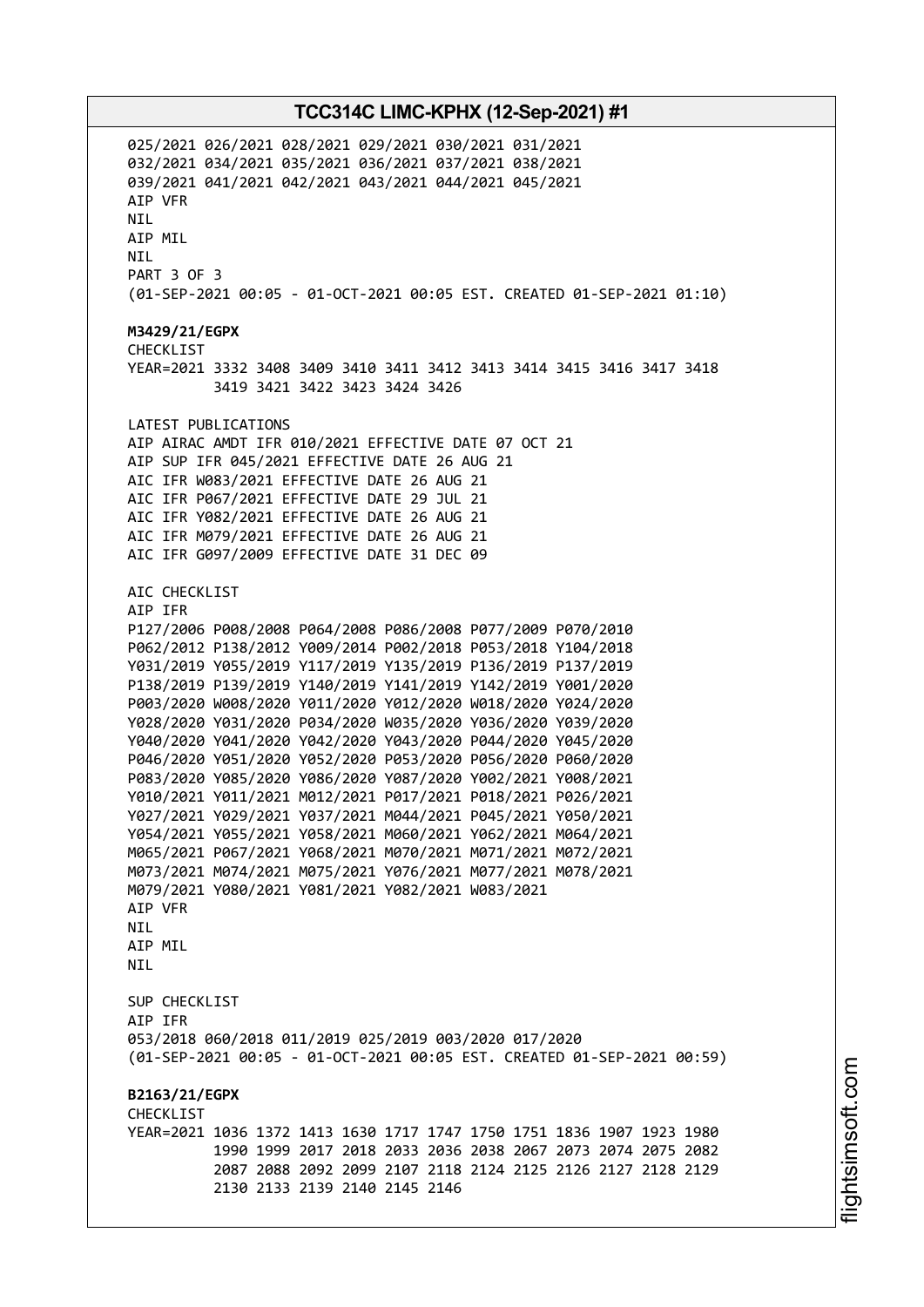LATEST PUBLICATIONS AIP AIRAC AMDT IFR 010/2021 EFFECTIVE DATE 07 OCT 21 AIP SUP IFR 045/2021 EFFECTIVE DATE 26 AUG 21 AIC IFR W083/2021 EFFECTIVE DATE 26 AUG 21 AIC IFR P067/2021 EFFECTIVE DATE 29 JUL 21 AIC IFR Y082/2021 EFFECTIVE DATE 26 AUG 21 AIC IFR M079/2021 EFFECTIVE DATE 26 AUG 21 AIC IFR G097/2009 EFFECTIVE DATE 31 DEC 09 AIC CHECKLIST AIP IFR P127/2006 P008/2008 P064/2008 P086/2008 P077/2009 P070/2010 P062/2012 P138/2012 Y009/2014 P002/2018 P053/2018 Y104/2018 Y031/2019 Y055/2019 Y117/2019 Y135/2019 P136/2019 P137/2019 PART 1 OF 2 (01-SEP-2021 00:05 - 01-OCT-2021 00:05 EST. CREATED 01-SEP-2021 00:57) **B2163/21/EGPX** P138/2019 P139/2019 Y140/2019 Y141/2019 Y142/2019 Y001/2020 P003/2020 W008/2020 Y011/2020 Y012/2020 W018/2020 Y024/2020 Y028/2020 Y031/2020 P034/2020 W035/2020 Y036/2020 Y039/2020 Y040/2020 Y041/2020 Y042/2020 Y043/2020 P044/2020 Y045/2020 P046/2020 Y051/2020 Y052/2020 P053/2020 P056/2020 P060/2020 P083/2020 Y085/2020 Y086/2020 Y087/2020 Y002/2021 Y008/2021 Y010/2021 Y011/2021 M012/2021 P017/2021 P018/2021 P026/2021 Y027/2021 Y029/2021 Y037/2021 M044/2021 P045/2021 Y050/2021 Y054/2021 Y055/2021 Y058/2021 M060/2021 Y062/2021 M064/2021 M065/2021 P067/2021 Y068/2021 M070/2021 M071/2021 M072/2021 M073/2021 M074/2021 M075/2021 Y076/2021 M077/2021 M078/2021 M079/2021 Y080/2021 Y081/2021 Y082/2021 W083/2021 AIP VFR NIL AIP MIL NIL SUP CHECKLIST AIP IFR 053/2018 060/2018 011/2019 025/2019 003/2020 017/2020 019/2020 023/2020 030/2020 031/2020 032/2020 038/2020 039/2020 046/2020 048/2020 049/2020 052/2020 002/2021 003/2021 007/2021 008/2021 012/2021 014/2021 017/2021 018/2021 019/2021 020/2021 022/2021 023/2021 024/2021 025/2021 026/2021 028/2021 029/2021 030/2021 031/2021 032/2021 034/2021 035/2021 036/2021 037/2021 038/2021 039/2021 041/2021 042/2021 043/2021 044/2021 045/2021 AIP VFR NIL AIP MIL **NTI** PART 2 OF 2 (01-SEP-2021 00:05 - 01-OCT-2021 00:05 EST. CREATED 01-SEP-2021 00:57) **U5399/21/EGPX** CHECKLIST YEAR=2021 3136 3332 3353 3363 3411 3417 3418 3433 3434 3516 3609 3627 3729 3749 3772 3875 3876 3880 3938 3939 3979 4011 4056 4057 4058 4059 4062 4073 4074 4080 4160 4163 4203 4235 4240 4249 4260 4267 4286 4398 4405 4406 4407 4452 4464 4554 4570 4573 4586 4606 4624 4628 4642 4656 4664 4693 4777 4779 4804 4814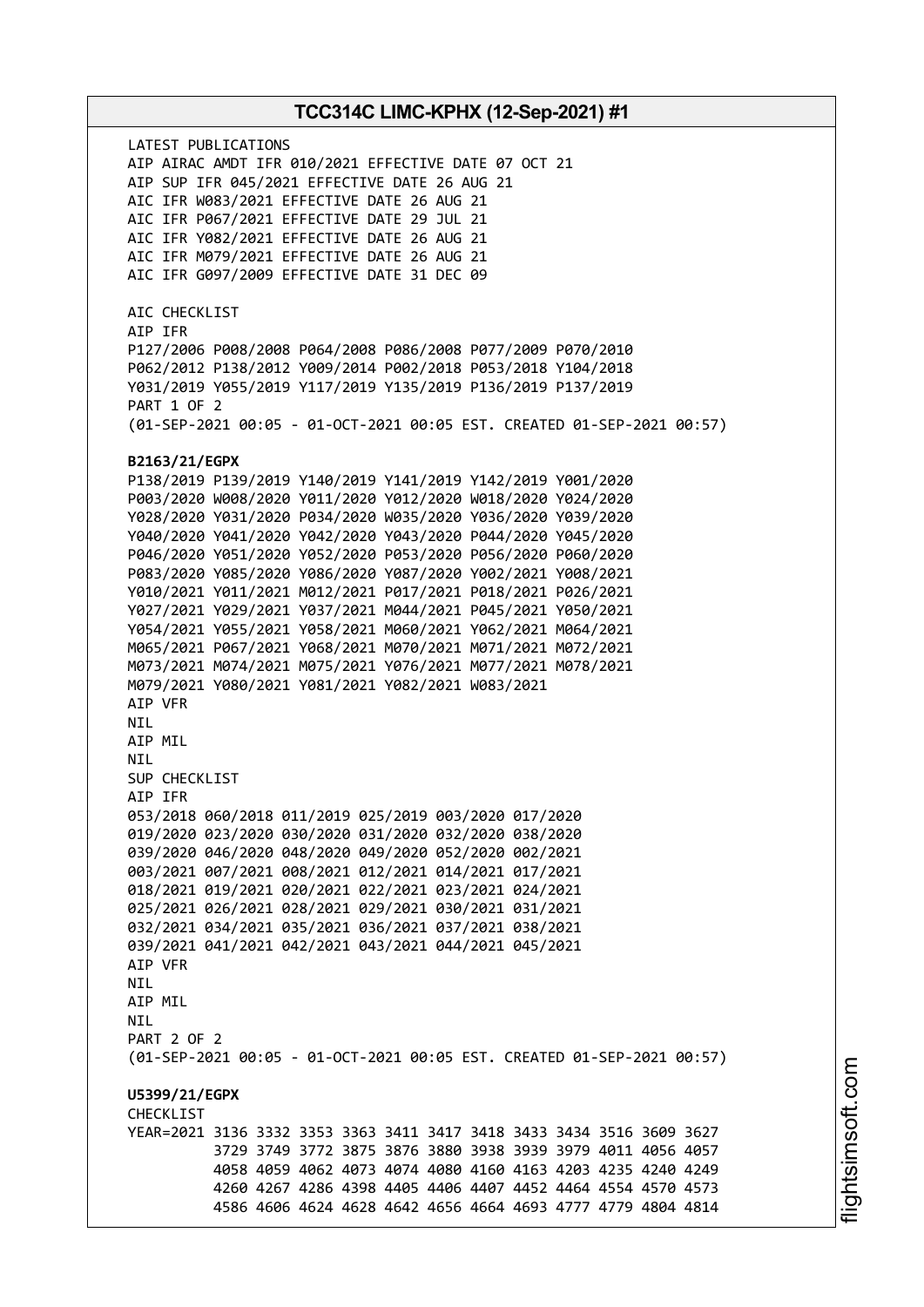4827 4835 4844 4894 4906 4907 4908 4909 4910 4919 4925 4930 4932 4933 4942 4980 4986 4994 4996 5001 5017 5018 5021 5023 5024 5050 5055 5073 5078 5079 5080 5087 5088 5179 5181 5182 5184 5188 5189 5192 5196 5210 5211 5212 5220 5221 5229 5233 5241 5245 5246 5247 5248 5249 5251 5260 5264 5266 5277 5287 5290 5291 5323 5326 5332 5333 5342 5346 5347 5355 5371 5375 5377 5379 5381 5382 5383 5386 5389 5390 5391 5393 5395 5396

LATEST PUBLICATIONS AIP AIRAC AMDT IFR 010/2021 EFFECTIVE DATE 07 OCT 21 AIP SUP IFR 045/2021 EFFECTIVE DATE 26 AUG 21 AIC IFR W083/2021 EFFECTIVE DATE 26 AUG 21 AIC IFR P067/2021 EFFECTIVE DATE 29 JUL 21 AIC IFR Y082/2021 EFFECTIVE DATE 26 AUG 21 AIC IFR M079/2021 EFFECTIVE DATE 26 AUG 21 AIC IFR G097/2009 EFFECTIVE DATE 31 DEC 09

AIC CHECKLIST

AIP IFR P127/2006 P008/2008 P064/2008 P086/2008 P077/2009 P070/2010 P062/2012 P138/2012 Y009/2014 P002/2018 P053/2018 Y104/2018 Y031/2019 Y055/2019 Y117/2019 Y135/2019 P136/2019 P137/2019 P138/2019 P139/2019 Y140/2019 Y141/2019 Y142/2019 Y001/2020 (01-SEP-2021 00:05 - 01-OCT-2021 00:05 EST. CREATED 01-SEP-2021 00:57)

#### **U5399/21/EGPX**

Y028/2020 Y031/2020 P034/2020 W035/2020 Y036/2020 Y039/2020 Y040/2020 Y041/2020 Y042/2020 Y043/2020 P044/2020 Y045/2020 P046/2020 Y051/2020 Y052/2020 P053/2020 P056/2020 P060/2020 P083/2020 Y085/2020 Y086/2020 Y087/2020 Y002/2021 Y008/2021 Y010/2021 Y011/2021 M012/2021 P017/2021 P018/2021 P026/2021 Y027/2021 Y029/2021 Y037/2021 M044/2021 P045/2021 Y050/2021 Y054/2021 Y055/2021 Y058/2021 M060/2021 Y062/2021 M064/2021 M065/2021 P067/2021 Y068/2021 M070/2021 M071/2021 M072/2021 M073/2021 M074/2021 M075/2021 Y076/2021 M077/2021 M078/2021 M079/2021 Y080/2021 Y081/2021 Y082/2021 W083/2021 AIP VFR NIL AIP MIL **NTI** SUP CHECKLIST AIP IFR 053/2018 060/2018 011/2019 025/2019 003/2020 017/2020 019/2020 023/2020 030/2020 031/2020 032/2020 038/2020 039/2020 046/2020 048/2020 049/2020 052/2020 002/2021 003/2021 007/2021 008/2021 012/2021 014/2021 017/2021 018/2021 019/2021 020/2021 022/2021 023/2021 024/2021 025/2021 026/2021 028/2021 029/2021 030/2021 031/2021 032/2021 034/2021 035/2021 036/2021 037/2021 038/2021 039/2021 041/2021 042/2021 043/2021 044/2021 045/2021 AIP VFR **NTL** AIP MIL **NTI** (01-SEP-2021 00:05 - 01-OCT-2021 00:05 EST. CREATED 01-SEP-2021 00:57)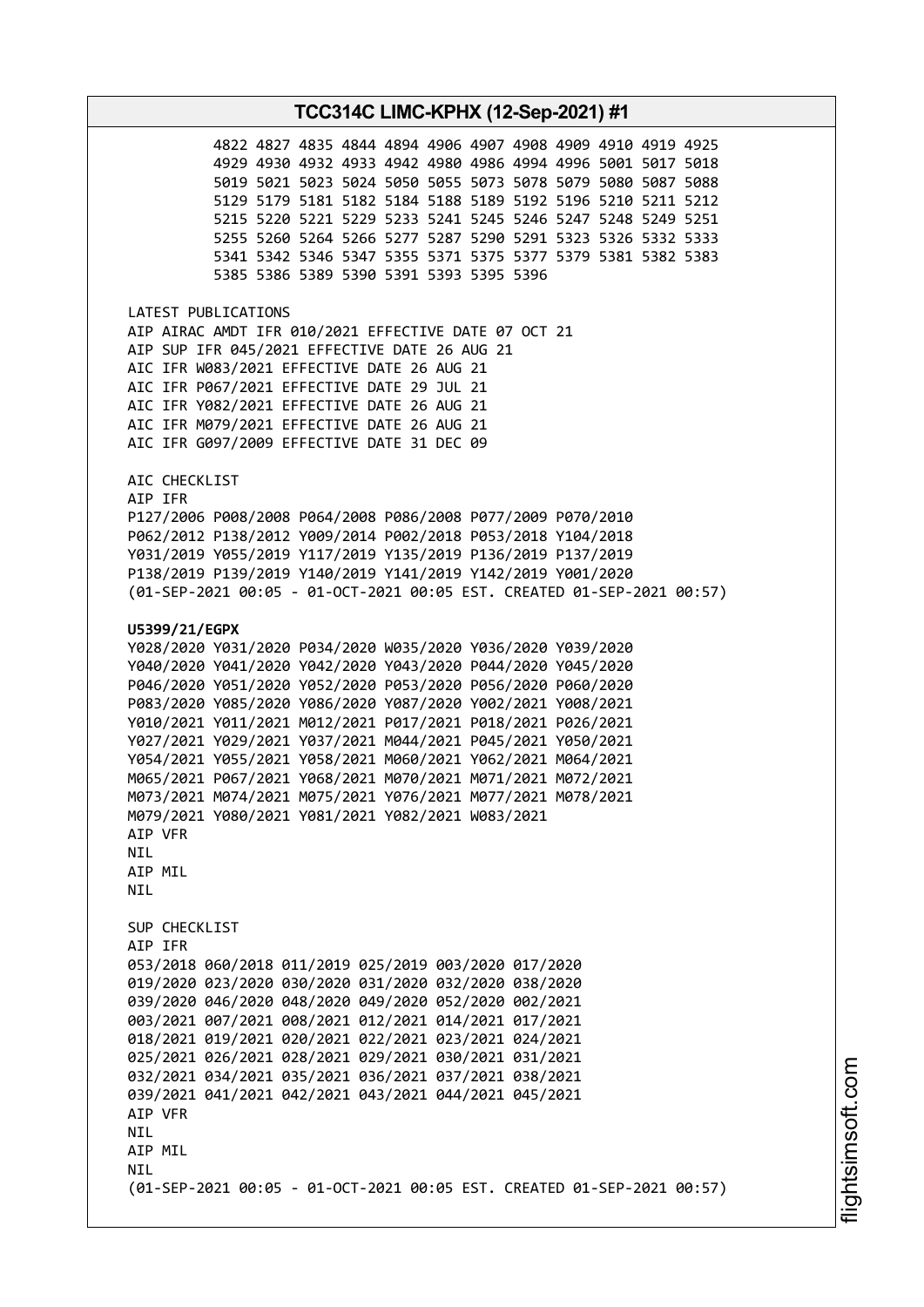**D1226/21/EGPX** CHECKLIST YEAR=2021 1164 1165 1201 1202 1203 1204 1205 1206 1207 1208 1209 1212 1217 1218 1219 1220 1221 1222 1224 1225 LATEST PUBLICATIONS AIP AIRAC AMDT IFR 010/2021 EFFECTIVE DATE 07 OCT 21 AIP SUP IFR 045/2021 EFFECTIVE DATE 26 AUG 21 AIC IFR W083/2021 EFFECTIVE DATE 26 AUG 21 AIC IFR P067/2021 EFFECTIVE DATE 29 JUL 21 AIC IFR Y082/2021 EFFECTIVE DATE 26 AUG 21 AIC IFR M079/2021 EFFECTIVE DATE 26 AUG 21 AIC IFR G097/2009 EFFECTIVE DATE 31 DEC 09 AIC CHECKLIST AIP IFR P127/2006 P008/2008 P064/2008 P086/2008 P077/2009 P070/2010 P062/2012 P138/2012 Y009/2014 P002/2018 P053/2018 Y104/2018 Y031/2019 Y055/2019 Y117/2019 Y135/2019 P136/2019 P137/2019 P138/2019 P139/2019 Y140/2019 Y141/2019 Y142/2019 Y001/2020 P003/2020 W008/2020 Y011/2020 Y012/2020 W018/2020 Y024/2020 Y028/2020 Y031/2020 P034/2020 W035/2020 Y036/2020 Y039/2020 Y040/2020 Y041/2020 Y042/2020 Y043/2020 P044/2020 Y045/2020 P046/2020 Y051/2020 Y052/2020 P053/2020 P056/2020 P060/2020 P083/2020 Y085/2020 Y086/2020 Y087/2020 Y002/2021 Y008/2021 Y010/2021 Y011/2021 M012/2021 P017/2021 P018/2021 P026/2021 Y027/2021 Y029/2021 Y037/2021 M044/2021 P045/2021 Y050/2021 Y054/2021 Y055/2021 Y058/2021 M060/2021 Y062/2021 M064/2021 M065/2021 P067/2021 Y068/2021 M070/2021 M071/2021 M072/2021 M073/2021 M074/2021 M075/2021 Y076/2021 M077/2021 M078/2021 M079/2021 Y080/2021 Y081/2021 Y082/2021 W083/2021 AIP VFR NIL **ATP MTL** NIL SUP CHECKLIST AIP IFR 053/2018 060/2018 011/2019 025/2019 003/2020 017/2020 (01-SEP-2021 00:05 - 01-OCT-2021 00:05 EST. CREATED 01-SEP-2021 00:53) **D1226/21/EGPX** 019/2020 023/2020 030/2020 031/2020 032/2020 038/2020 039/2020 046/2020 048/2020 049/2020 052/2020 002/2021 003/2021 007/2021 008/2021 012/2021 014/2021 017/2021 018/2021 019/2021 020/2021 022/2021 023/2021 024/2021 025/2021 026/2021 028/2021 029/2021 030/2021 031/2021 032/2021 034/2021 035/2021 036/2021 037/2021 038/2021 039/2021 041/2021 042/2021 043/2021 044/2021 045/2021 AIP VFR NIL AIP MIL NIL (01-SEP-2021 00:05 - 01-OCT-2021 00:05 EST. CREATED 01-SEP-2021 00:52) **L3840/21/EGPX** CHECKLIST YEAR=2021 2289 2333 2441 2559 2560 2561 2563 2644 2648 2678 2696 2697

m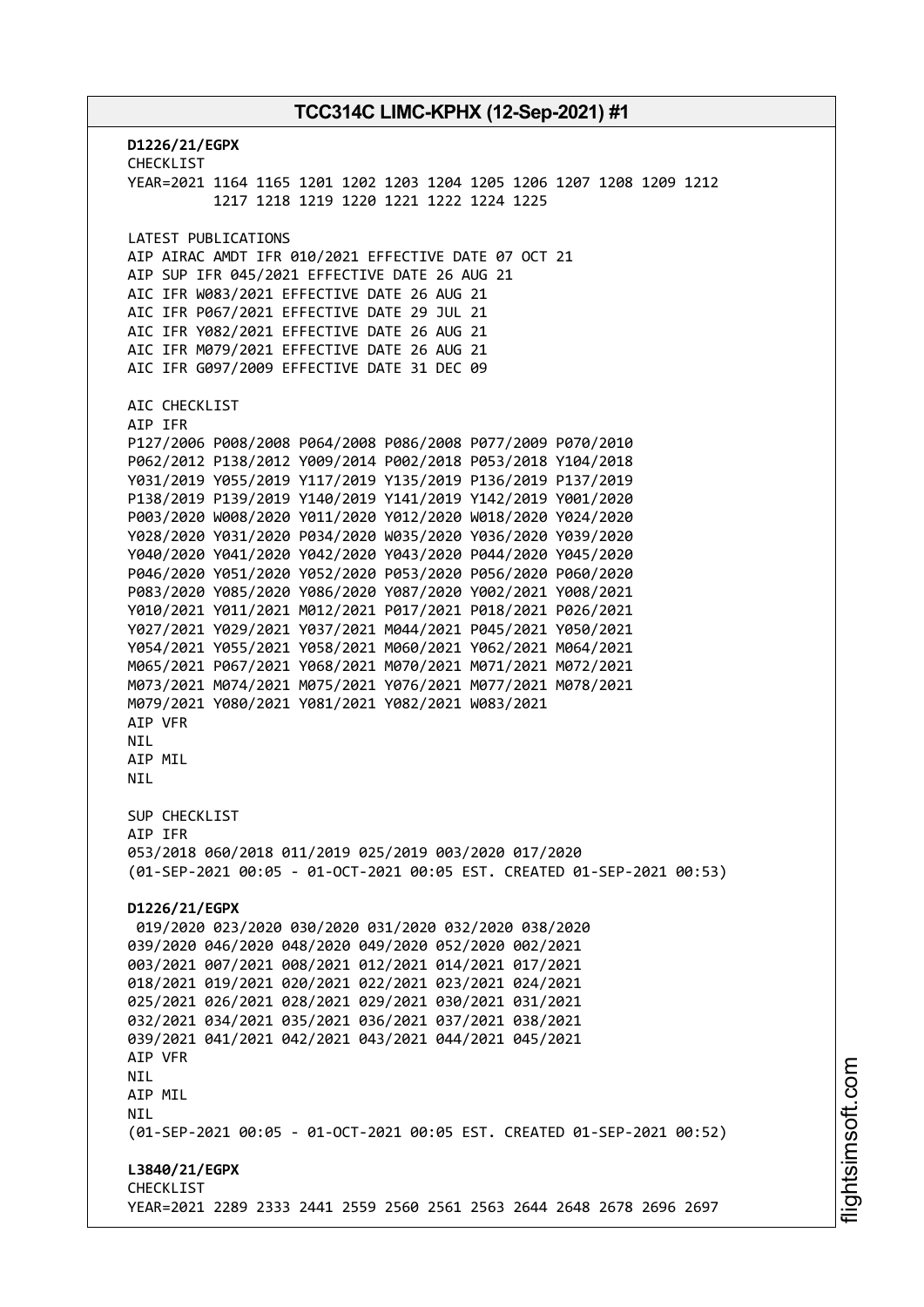| TCC314C LIMC-KPHX (12-Sep-2021) #1                                                                                                                                                                                                                                                                                                                                                                                                                                                                                                                                                                                                                                                                                                                                                                                                                                                                                                                                                                                                                                                                                             |  |  |  |  |
|--------------------------------------------------------------------------------------------------------------------------------------------------------------------------------------------------------------------------------------------------------------------------------------------------------------------------------------------------------------------------------------------------------------------------------------------------------------------------------------------------------------------------------------------------------------------------------------------------------------------------------------------------------------------------------------------------------------------------------------------------------------------------------------------------------------------------------------------------------------------------------------------------------------------------------------------------------------------------------------------------------------------------------------------------------------------------------------------------------------------------------|--|--|--|--|
| 2739 2743 2746 2769 2793 2874 2880 2979 2981 2983 3082 3089<br>3093 3094 3108 3115 3181 3182 3219 3300 3342 3363 3369 3390<br>3391 3393 3394 3395 3424 3433 3434 3435 3438 3440 3465 3479<br>3480 3506 3529 3530 3562 3566 3577 3578 3579 3580 3581 3582<br>3583 3584 3605 3606 3607 3608 3611 3645 3667 3677 3703 3721<br>3727 3733 3734 3735 3750 3752 3755 3756 3759 3760 3761 3765<br>3766 3767 3774 3776 3778 3779 3781 3782 3784 3802 3807 3809<br>3810 3815 3817 3824 3825 3827 3828 3830 3831 3832 3833 3835<br>3836 3837 3838 3839                                                                                                                                                                                                                                                                                                                                                                                                                                                                                                                                                                                    |  |  |  |  |
| LATEST PUBLICATIONS<br>AIP AIRAC AMDT IFR 010/2021 EFFECTIVE DATE 07 OCT 21<br>AIP SUP IFR 045/2021 EFFECTIVE DATE 26 AUG 21<br>AIC IFR W083/2021 EFFECTIVE DATE 26 AUG 21<br>AIC IFR P067/2021 EFFECTIVE DATE 29 JUL 21<br>AIC IFR Y082/2021 EFFECTIVE DATE 26 AUG 21<br>AIC IFR M079/2021 EFFECTIVE DATE 26 AUG 21<br>AIC IFR G097/2009 EFFECTIVE DATE 31 DEC 09                                                                                                                                                                                                                                                                                                                                                                                                                                                                                                                                                                                                                                                                                                                                                             |  |  |  |  |
| AIC CHECKLIST<br>AIP IFR<br>P127/2006 P008/2008 P064/2008 P086/2008 P077/2009 P070/2010<br>P062/2012 P138/2012 Y009/2014 P002/2018 P053/2018 Y104/2018<br>Y031/2019 Y055/2019 Y117/2019 Y135/2019 P136/2019 P137/2019<br>P138/2019 P139/2019 Y140/2019 Y141/2019 Y142/2019 Y001/2020<br>P003/2020 W008/2020 Y011/2020 Y012/2020 W018/2020 Y024/2020<br>Y028/2020 Y031/2020 P034/2020 W035/2020 Y036/2020 Y039/2020<br>Y040/2020 Y041/2020 Y042/2020 Y043/2020 P044/2020 Y045/2020<br>P046/2020 Y051/2020 Y052/2020 P053/2020 P056/2020 P060/2020<br>(01-SEP-2021 00:05 - 01-OCT-2021 00:05 EST. CREATED 01-SEP-2021 00:47)<br>L3840/21/EGPX<br>P083/2020 Y085/2020 Y086/2020 Y087/2020 Y002/2021 Y008/2021<br>Y010/2021 Y011/2021 M012/2021 P017/2021 P018/2021 P026/2021<br>Y027/2021 Y029/2021 Y037/2021 M044/2021 P045/2021 Y050/2021<br>Y054/2021 Y055/2021 Y058/2021 M060/2021 Y062/2021 M064/2021<br>M065/2021 P067/2021 Y068/2021 M070/2021 M071/2021 M072/2021<br>M073/2021 M074/2021 M075/2021 Y076/2021 M077/2021 M078/2021<br>M079/2021 Y080/2021 Y081/2021 Y082/2021 W083/2021<br>AIP VFR<br>NIL<br>AIP MIL<br>NIL |  |  |  |  |
| SUP CHECKLIST<br>AIP IFR<br>053/2018 060/2018 011/2019 025/2019 003/2020 017/2020<br>019/2020 023/2020 030/2020 031/2020 032/2020 038/2020<br>039/2020 046/2020 048/2020 049/2020 052/2020 002/2021<br>003/2021 007/2021 008/2021 012/2021 014/2021 017/2021<br>018/2021 019/2021 020/2021 022/2021 023/2021 024/2021<br>025/2021 026/2021 028/2021 029/2021 030/2021 031/2021<br>032/2021 034/2021 035/2021 036/2021 037/2021 038/2021<br>039/2021 041/2021 042/2021 043/2021 044/2021 045/2021<br>AIP VFR<br>NIL<br>AIP MIL<br>NIL                                                                                                                                                                                                                                                                                                                                                                                                                                                                                                                                                                                           |  |  |  |  |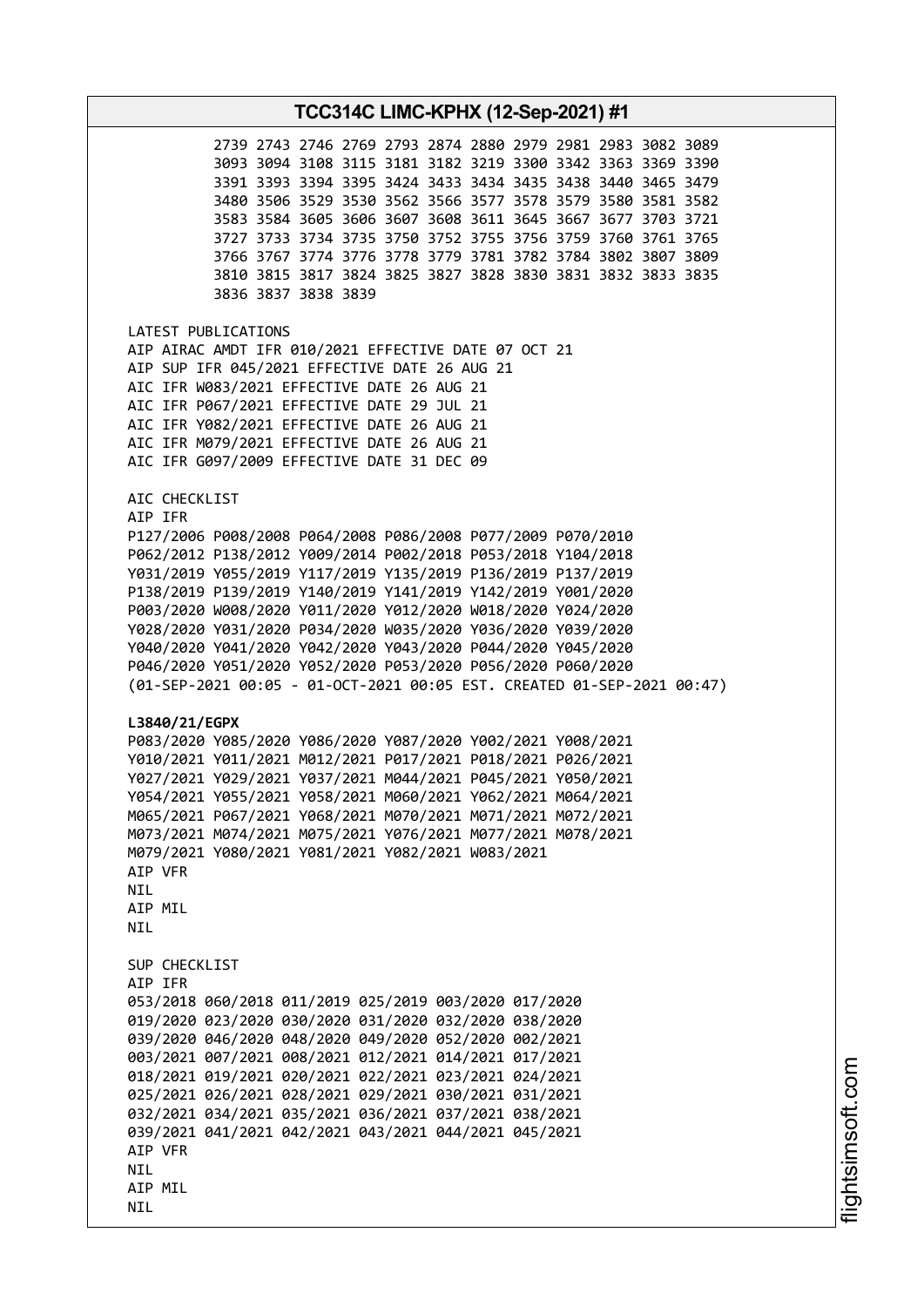(01-SEP-2021 00:05 - 01-OCT-2021 00:05 EST. CREATED 01-SEP-2021 00:47) **N0169/21/EGPX** CHECKLIST YEAR=2021 0124 0136 0147 0149 0152 0155 0156 0157 0159 0161 0164 0165 0166 0168 LATEST PUBLICATIONS AIP AIRAC AMDT IFR 010/2021 EFFECTIVE DATE 07 OCT 21 AIP SUP IFR 045/2021 EFFECTIVE DATE 26 AUG 21 AIC IFR W083/2021 EFFECTIVE DATE 26 AUG 21 AIC IFR P067/2021 EFFECTIVE DATE 29 JUL 21 AIC IFR Y082/2021 EFFECTIVE DATE 26 AUG 21 AIC IFR M079/2021 EFFECTIVE DATE 26 AUG 21 AIC IFR G097/2009 EFFECTIVE DATE 31 DEC 09 AIC CHECKLIST AIP IFR P127/2006 P008/2008 P064/2008 P086/2008 P077/2009 P070/2010 P062/2012 P138/2012 Y009/2014 P002/2018 P053/2018 Y104/2018 Y031/2019 Y055/2019 Y117/2019 Y135/2019 P136/2019 P137/2019 P138/2019 P139/2019 Y140/2019 Y141/2019 Y142/2019 Y001/2020 P003/2020 W008/2020 Y011/2020 Y012/2020 W018/2020 Y024/2020 Y028/2020 Y031/2020 P034/2020 W035/2020 Y036/2020 Y039/2020 Y040/2020 Y041/2020 Y042/2020 Y043/2020 P044/2020 Y045/2020 P046/2020 Y051/2020 Y052/2020 P053/2020 P056/2020 P060/2020 P083/2020 Y085/2020 Y086/2020 Y087/2020 Y002/2021 Y008/2021 Y010/2021 Y011/2021 M012/2021 P017/2021 P018/2021 P026/2021 Y027/2021 Y029/2021 Y037/2021 M044/2021 P045/2021 Y050/2021 Y054/2021 Y055/2021 Y058/2021 M060/2021 Y062/2021 M064/2021 M065/2021 P067/2021 Y068/2021 M070/2021 M071/2021 M072/2021 M073/2021 M074/2021 M075/2021 Y076/2021 M077/2021 M078/2021 M079/2021 Y080/2021 Y081/2021 Y082/2021 W083/2021 AIP VFR NIL AIP MIL NIL SUP CHECKLIST AIP IFR 053/2018 060/2018 011/2019 025/2019 003/2020 017/2020 019/2020 023/2020 030/2020 031/2020 032/2020 038/2020 (01-SEP-2021 00:05 - 01-OCT-2021 00:05 EST. CREATED 01-SEP-2021 00:45) **N0169/21/EGPX** 039/2020 046/2020 048/2020 049/2020 052/2020 002/2021 003/2021 007/2021 008/2021 012/2021 014/2021 017/2021 018/2021 019/2021 020/2021 022/2021 023/2021 024/2021 025/2021 026/2021 028/2021 029/2021 030/2021 031/2021 032/2021 034/2021 035/2021 036/2021 037/2021 038/2021 039/2021 041/2021 042/2021 043/2021 044/2021 045/2021 AIP VFR NIL AIP MIL NIL (01-SEP-2021 00:05 - 01-OCT-2021 00:05 EST. CREATED 01-SEP-2021 00:45) **D1221/21/EGPX**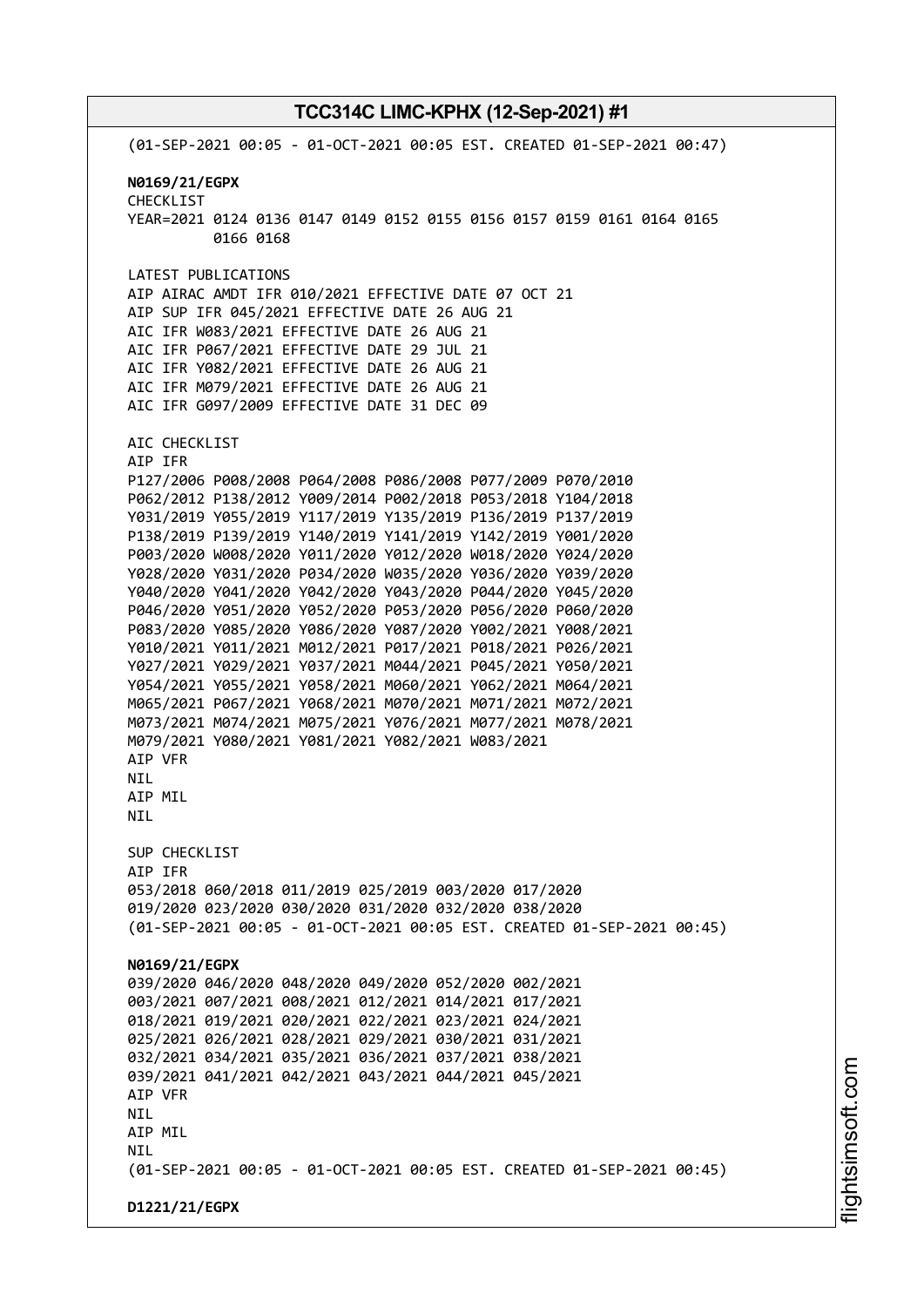DANGER AREA EG D702 FORT GEORGE ACTIVATED SFC-2100FT AMSL 25-30 1500-2259 (25-SEP-2021 15:00 - 30-SEP-2021 22:59. CREATED 31-AUG-2021 10:27) **D1219/21/EGPX** DANGER AREA EG D702 FORT GEORGE ACTIVATED SFC-2100FT AMSL 14-17 1500-2259 (14-SEP-2021 15:00 - 17-SEP-2021 22:59. CREATED 31-AUG-2021 10:23) **H5763/21/EGPX** MILITARY EXERCISE. MIXED ACFT INCREASED AERIAL ACTIVITY OPR WITH NO LIGHTS WI 6NM 550343N 0023539W (SPADEADAM, CUMBRIA). AIRSPACE COORDINATION NOTICE 2021-08-0055 (SPADEADAM) REFERS. FOR INFO 07969 332600. 2021-09-0074/AS3. SFC-5700FT AMSL 02-06 11-16 2100-0500 (02-SEP-2021 21:00 - 17-SEP-2021 05:00. CREATED 27-AUG-2021 12:59)

#### **B2133/21/EGPX**

COVID-19: EMERGENCY DIVERSIONS. THE ABILITY FOR AERODROMES TO ACCEPT NON-EMERGENCY DIVERSIONS MAY BE LIMITED DURING COVID-19. NON-EMERGENCY DIVERSION REQUESTS WILL TAKE TIME TO COORDINATE AND OPERATORS SHOULD BE AWARE THAT THE EXPECTED ALTERNATE MAY NOT BE ABLE TO ACCEPT THE REQUEST AND ALTERNATE OPTIONS MAY NEED TO BE CONSIDERED IN ADVANCE. SHOULD A DIVERSION EXPECT TO ARRIVE WITH LESS THAN THE FINAL RESERVE FUEL THE COMMANDER SHALL IMMEDIATELY INFORM ATC AND DECLARE AN EMERGENCY. AIRCRAFT EMERGENCIES WILL BE OFFERED ANY SUITABLE AND AVAILABLE AERODROME. 2001-05-0459/AS3. (27-AUG-2021 12:28 - 25-NOV-2021 23:59 EST. CREATED 27-AUG-2021 12:29)

#### **B2124/21/EGPX**

COVID-19 INFORMATION

COMMERCIAL AND PRIVATE PASSENGER FLIGHTS WHERE THE LAST POINT OF DEPATURE WAS ARGENTINA, BANGLADESH, BRAZIL, CAPE VERDE, CHILE, CUBA, DOMINICAN REPUBLIC, EGYPT, ETHIOPIA, INDONESIA, KENYA, THE MALDIVES, MONTENEGRO, OMAN, PAKISTAN, SOUTH AFRICA, SRI LANKA, THAILAND, TUNISIA OR TURKEY WILL BE PERMITTED TO LAND IN ENGLAND ONLY IF THEY LAND AT LONDON HEATHROW (LHR/EGLL) OR BIRMINGHAM INTERNATIONAL (BHX/EGBB) AND DISEMBARK PASSENGERS THROUGH DEDICATED TERMINALS. THIS REGULATION DOES NOT APPLY TO AIR AMBULANCE ACFT WHERE THE LANDING IS FOR THE PURPOSE OF TRANSPORTING A PERSON FOR MEDICAL TREATMENT. ALL FLIGHTS LANDING TO SECURE THE SAFETY OF THE AIRCRAFT OR FOR HEALTH AND SAFETY OF ANY PERSON ABOARD WILL CONTINUE TO BE PERMITTED. 2020-10-0279 AS6 (30-AUG-2021 03:00 - 19-NOV-2021 11:59. CREATED 27-AUG-2021 09:47)

#### **V0021/21/EGPX**

KABUL ATS: IT IS ADVISED THAT OPERATORS SHOULD AVOID KABUL FIR FOR THE FORESEEABLE FUTURE AS ATS IS NOT AVAILABLE. 2021-08-0694/AS4 SFC-UNL (26-AUG-2021 15:55 - 24-NOV-2021 16:00 EST. CREATED 26-AUG-2021 16:04)

#### **V0020/21/EGPX**

AIRSPACE SECURITY WARNINGS ISSUED BY THE DEPARTMENT FOR TRANSPORT IN RESPONSE TO HAZARDOUS SITUATIONS WITHIN THE TERRITORY AND/OR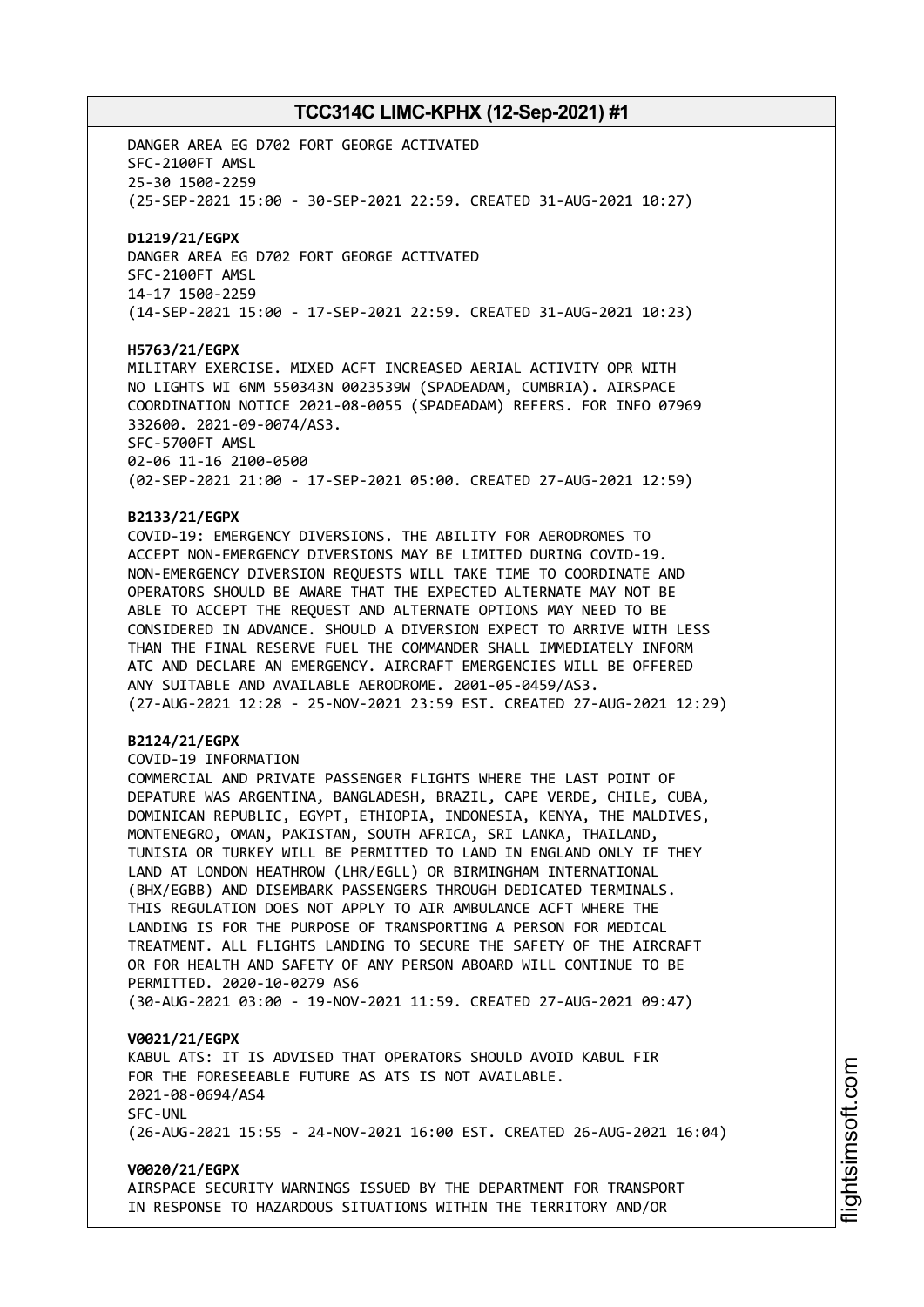AIRSPACE IN AFGHANISTAN. OPERATORS ARE ADVISED TO AVOID OPERATING AT LESS THAN 25,000 FT AGL IN AFGHANISTAN (KABUL FIR - OAKX) WITH THE EXCEPTION OF ROUTE P500/G500 FOR TRANSITING OVERFLIGHTS ONLY. THIS IS DUE TO THE THREAT FROM DEDICATED ANTI-AVIATION WEAPONRY. CONTACT UK DEPARTMENT FOR TRANSPORT +44 (0)207-082-6639 OR +44 (0)207-944 5999 OUT OF HOURS. THIS NOTAM IS AN AMENDMENT TO UK AIP ENR1.1.1.4.5 CURRENT AIRSPACE WARNINGS, SERIAL 8. 2021-08-0694/AS4 SFC-UNL (26-AUG-2021 15:40 - 24-NOV-2021 16:00 EST. CREATED 26-AUG-2021 15:45) **H5703/21/EGPX** E BAND HIGH INTENSITY RADIO TRANSMISSION AREA (HIRTA) IN LOW FLYING AREA 14 AND NIGHT SECTOR 4BE AT PSN 574219N 0032021W, (RAF LOSSIEMOUTH, MORAYSHIRE) RADIUS 2NM. MAX HGT FT AGL. 21/08/091/LFTP SAFE DISTANCES CIVILIAN ACFT SAFE MIL ACFT SUSCEPTIBILITY VERY LOW SAFE LOW SAFE MEDIUM 0.0733NM 65AGL HIGH 0.0926NM 124AGL PULSE LOW NO HIRTA PULSE MEDIUM NO HIRTA PULSE HIGH NO HIRTA SFC-2124FT AMSL (26-AUG-2021 14:00 - 31-OCT-2021 22:00. CREATED 26-AUG-2021 14:06) **B2099/21/EGPX** TRIGGER NOTAM - PERM AIRAC AIP AMDT 10/21 WEF 07 OCT 2021. - CHANGES TO PERSHORE AND PORTSDOWN HIRTA REINSTATED, MADLEY, SUTTON COLDFIELD AND COLERNE HIRTA RE-MOVED. UK AIP ENR 5.3 AND ENR 6 (07-OCT-2021 00:00 - 20-OCT-2021 23:59. CREATED 26-AUG-2021 00:20) **N0166/21/EGPX** AIR NAV OBST LGT UK28145585F RTM KNOCKMOR SE OF ELGIN L14 U/S. PSN 573156.49N 0030806.35W, ELEV 1544 FT / 387 FT (25-AUG-2021 17:20 - 25-SEP-2021 23:59. CREATED 25-AUG-2021 17:21) **B2092/21/EGPX** MILITARY EXERCISE. SSR MODE 3/A CODES 1600-1677 AND 1700-1727 TEMPO ALLOCATED TO EXER JOINT WARRIOR 21. INFO CTC 01436 674321 (FASLENE EXTENSION 4379). 2021-09-0168/AS3. (18-SEP-2021 00:01 - 30-SEP-2021 23:59. CREATED 25-AUG-2021 13:12) **M3332/21/EGPX** TEMPO AIP CHANGE ENR5.1. ADD BEYOND VISUAL LINE OF SIGHT UAS ACTIVITY DESIGNATOR FOR EG D323 COMPLEX. 2021-08-0031/AS2 SFC-UNL (25-AUG-2021 00:01 - 12-SEP-2021 22:59. CREATED 24-AUG-2021 14:16) **U5266/21/EGPX** LATEST UK MIL AIS PUBLICATIONS. UK MIL AIP AIRAC AMDT 009/2021 EFFECTIVE 09 SEP 21. UK MIL AIP SUPP 002/21. GO TO WWW.AIDU.MOD.UK/AIP/INDEX.HTML FOR FURTHER INFORMATION. (09-SEP-2021 00:00 - 06-OCT-2021 23:59. CREATED 24-AUG-2021 11:05) **V0014/21/EGPX**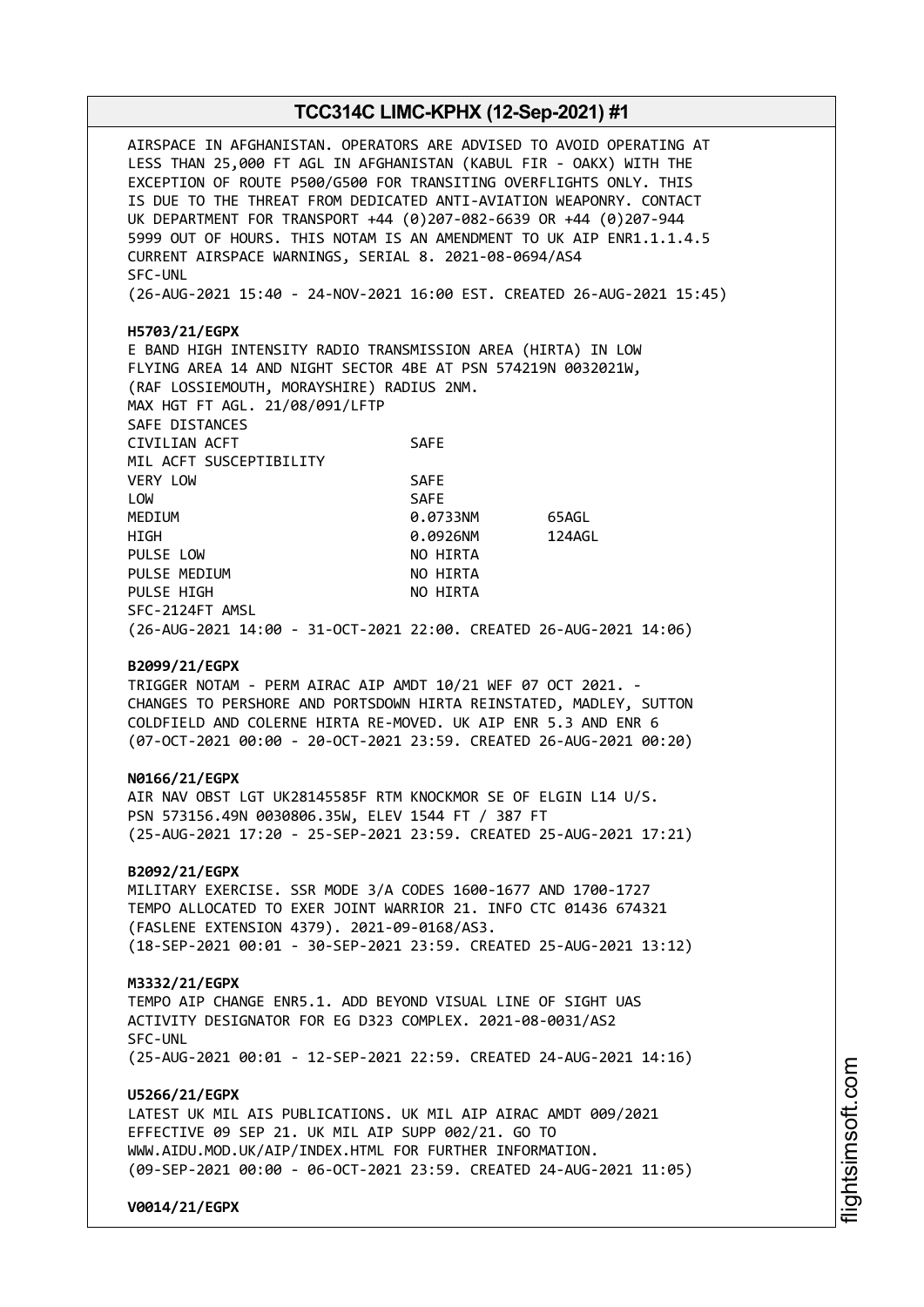AIRSPACE SECURITY WARNING ISSUED BY THE DEPARTMENT FOR TRANSPORT - RISK TO CIVIL AVIATION IN BELARUS. OPERATORS ARE ADVISED NOT TO ENTER THE TERRITORY AND AIRSPACE OF BELARUS DUE TO SERIOUS SAFETY AND SECURITY CONCERNS POSED TO COMMERCIAL AVIATION. OPERATORS ARE ADVISED TO TAKE THIS INFORMATION INTO ACCOUNT IN THEIR OWN RISK ASSESSMENTS AND ROUTING DECISIONS. CONTACT UK DEPARTMENT FOR TRANSPORT +44(0)207 082 6639 OR +44(0)207 944 5999 OUT OF HOURS. FOR FURTHER DETAILS. 2021-05-0542/AS6 SFC-UNL (20-AUG-2021 08:18 - 17-NOV-2021 11:59 EST. CREATED 20-AUG-2021 08:18)

#### **B2036/21/EGPX**

WEF 01 OCT UNTIL 31 DEC THE UK C SERIES NOTAM WILL CHANGE TO P SERIES. ALL EXISTING C SERIES NOTAM WILL BE REISSUED AS A P SERIES ON 01 OCT. ALL NEW NOTAM REQUESTS AFTER 01 OCT WILL BE ISSUED AS A P SERIES. RECIPIENTS OF C SERIES NOTAM WILL AUTOMATICALLY BE MOVED TO THE P SERIES DISTRIBUTION LIST. AIC Y087/21 EFFECTIVE 23 SEP 21 REFERS. UK NOTAM SERIES DETAILS ARE CONTAINED IN UK AIP GEN 3.1 TABLE 3.6.3.4 (01-OCT-2021 00:00 - 31-DEC-2021 23:59. CREATED 18-AUG-2021 14:43)

#### **B2033/21/EGPX**

GEN 3.1 PARAGRAPH 3.6.3.4 TABLE - UK NOTAM SERIES K AND SERIES N. REPLACE 300FT AGL WITH 100M (328FT) AGL. (18-AUG-2021 13:25 - PERM. CREATED 18-AUG-2021 13:26)

#### **N0161/21/EGPX**

AIR NAV OBS LGT WITHDRAWN POWER STATION CHIMNEY UK0150A006F PSN 560255N 0034057W (LONGANNET POWER STATION, KINCARDINE-ON-FORTH, CLACKMANNANSHIRE). HGT 600FT AGL/603FT AMSL. 2021-08-0568/AS4 (19-AUG-2021 16:00 - 17-NOV-2021 23:59. CREATED 18-AUG-2021 11:03)

#### **K0360/21/EGPX**

LIT CRANE POSITION 555212N 0041747W (GLASGOW, LANARKSHIRE) IN LOW FLYING AREA 16, NIGHT SECTOR 3A AND THE GLASGOW/PRESTWICK AVOIDANCE AREA HGT 314FT AMSL (260FT AGL). 21/08/056/LFTP (18-AUG-2021 00:01 - 04-NOV-2021 00:01. CREATED 17-AUG-2021 09:29)

#### **B2018/21/EGPX**

COVID-19: CREWS/PASSENGERS REQUIREMENTS. CREWS SHOULD COMPLETE THE ENHANCED GENERAL AIRCRAFT DECLARATION (GAD) PROCESS FOR ALL INTERNATIONAL FLIGHTS INTO THE UK, INCLUDING THE ACTIVE REPORTING OF NIL RETURNS. IF SYMPTOMATIC PASSENGERS ARE IDENTIFIED, THIS MUST BE NOTIFIED. GADS FOR FLIGHTS TO ENGLAND SHOULD BE SENT TO THE HEALTH CONTROL UNIT TEL: +44 (0) 20 8745 7209 EMAIL: HEATHROW.HCU(AT)PHE.GOV.UK.GADS. FOR FLIGHTS TO SCOTLAND SHOULD BE SENT TO PUBLIC HEALTH SCOTLAND TEL: +44 (0)141 300 1414 EMAIL: NSS.HPSCORONAVIRUS(AT)NHS.NET (SUBJECT: AIRCRAFT DECLARATION). GADS FOR FLIGHTS TO NORTHERN IRELAND SHOULD BE SENT TO PUBLIC HEALTH AGENCY TEL: +44 (0)141 300 1414 EMAIL: NIPORTHEALTH(AT)HSCNI.NET. 2021-05-0359/AS6 (16-AUG-2021 14:00 - 12-NOV-2021 11:59. CREATED 16-AUG-2021 13:53)

#### **B2017/21/EGPX**

SAFETY AND OPERATIONAL DIRECTIVE, NUMBER 2021/003 ISSUED 14 MAY 2021, BOEING 737-8 BOEING 737-8200 AND BOEING 737-9 (MAX) RETURN TO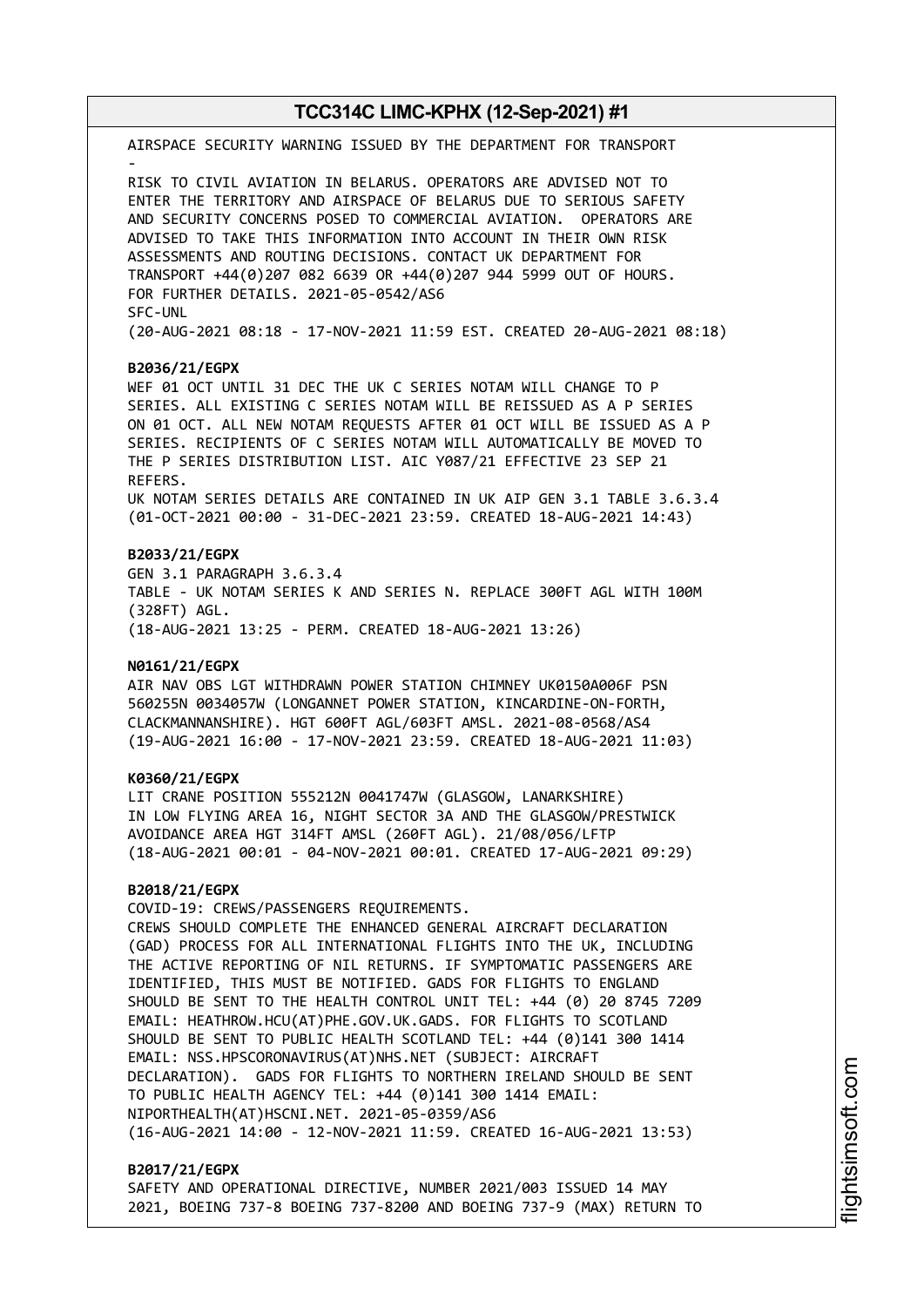SERVICE. IN ACCORDANCE WITH SD-2021/003 THE CIVIL AVIATION AUTHORITY (CAA), IN EXERCISE OF ITS POWERS UNDER ARTICLE 248, AND IN ACCORDANCE WITH ARTICLE 17(1), OF THE AIR NAVIGATION ORDER 2016, AND SUBJECT TO, AND IN ACCORDANCE WITH, UK REGULATION (EU) 2018/1139 (AS RETAINED IN UK LAW), ARTICLE 70, DIRECTS OPERATORS AND PILOTS IN COMMAND OF ANY BOEING 737-8 MAX OR BOEING 737-9 MAX AIRCRAFT WHICH IS REGISTERED OTHER THAN IN THE UK NOT TO CONDUCT FLIGHTS WITHIN UK AIRSPACE UNLESS THEY HAVE SUBMITTED A DECLARATION TO THE CAA. ADDITIONALLY SUCH AEROPLANES TOGETHER WITH ANY BOEING 737-8200 AEROPLANE ARE NOT TO CONDUCT RNP-AUTHORISATION REQUIRED APPROACH OPERATIONS WITHIN THE UK. NOTWITHSTANDING THE ABOVE OPERATORS AND PILOTS IN COMMAND OF ANY SUCH BOEING 737-8 MAX OR BOEING 737-9 MAX AIRCRAFT REGISTERED OTHER THAN IN THE UK MAY CONDUCT A FERRY FLIGHT OPERATION FOR THE PURPOSE OF ESSENTIAL MAINTENANCE OR MODIFICATION INTO, OUT OF OR THROUGH UK AIRSPACE, SUBJECT TO THE EXPRESS PERMISSION OF THE CAA AND SUBJECT TO SUCH REQUIREMENTS AND CONDITIONS AS THE PERMISSION CONTAINS. TO BE GRANTED A PERMISSION FOR ANY ABOVE FERRY FLIGHT, THE OPERATOR MUST APPLY TO THE CAA AND COMPLY WITH THEIR REQUIREMENTS AND CONDITIONS. PERMISSION WILL BE PROVIDED TO THE OPERATOR IN WRITING. 2019-03-0217/AS4 (16-AUG-2021 08:40 - 12-NOV-2021 12:00 EST. CREATED 16-AUG-2021 09:08)

#### **B1990/21/EGPX**

COVID-19: FLIGHT RESTRICTIONS. ISLE OF MAN. ALL ACFT INTENDING TO LAND ON THE ISLE OF MAN MUST DO SO AT ISLE OF MAN AIRPORT DURING PUBLISHED AIRPORT OPENING HOURS TO COMPLETE PORT ARRIVALS PROCESS PRIOR TO LANDING ELSEWHERE ON THE ISLAND. LANDING FEES ARE WAIVED FOR ACFT DEPARTING TO AN ALTERNATIVE SITE WITHIN 1 HOUR. FAILURE TO COMPLY MAY RESULT IN A FINE OR IMPRISONMENT. FOR INFO SEE COVID19.GOV.IM/GENERAL-INFORMATION/PRIVATE-VESSELS-AND-AIRCRAFTS/ OR PHONE +44 1624 687171. 2020-08-0241/AS4 (12-AUG-2021 12:00 - 09-NOV-2021 23:59 EST. CREATED 12-AUG-2021 12:09)

#### **J2841/21/EGPX**

TRIGGER NOTAM - TEMPORARY DANGER AREA EG D597 - 06 SEPT TO 24 SEP 2021 AND 07 MAR TO 25 MAR 2022. SUP 039/21 REFERS FL085-FL660 (06-SEP-2021 00:00 - 19-SEP-2021 23:59. CREATED 29-JUL-2021 00:19)

#### **B1836/21/EGPX**

TRIGGER NOTAM - PERM AIRAC AIP AMDT 09/21 WEF 09 SEP 2021. MULTIPLE ENR CHANGES, SEE COVER SHEET FOR FULL DETAILS (09-SEP-2021 00:00 - 22-SEP-2021 23:59. CREATED 29-JUL-2021 00:11)

#### **H4697/21/EGPX**

CIVIL AIRCRAFT NOTIFICATION PROCEDURE - UNDERSLUNG LOADS WILL OPERATE LOW FLYING AREA 14 WI 2NM RADIUS OF PSN 570807N 0034019W, (AVIEMORE, HIGHLANDS). MAX HEIGHT 500FT AGL. ACFT MAY BE RESTRICTED IN ABILITY TO MANOEUVRE AND UNABLE TO COMPLY WITH RAC OPS CTC 07442 502437. 21/07/253/LFC SFC-4500FT AMSL 0700-1600 (01-AUG-2021 07:00 - 29-OCT-2021 16:00. CREATED 27-JUL-2021 10:04)

**H4684/21/EGPX** MILITARY EXERCISE. ACFT WILL OPR WI 4NM OF PSN 550343N 0023539W (SPADEADAM, CUMBRIA). ACFT MAY BE UNABLE TO COMPLY WITH RAC.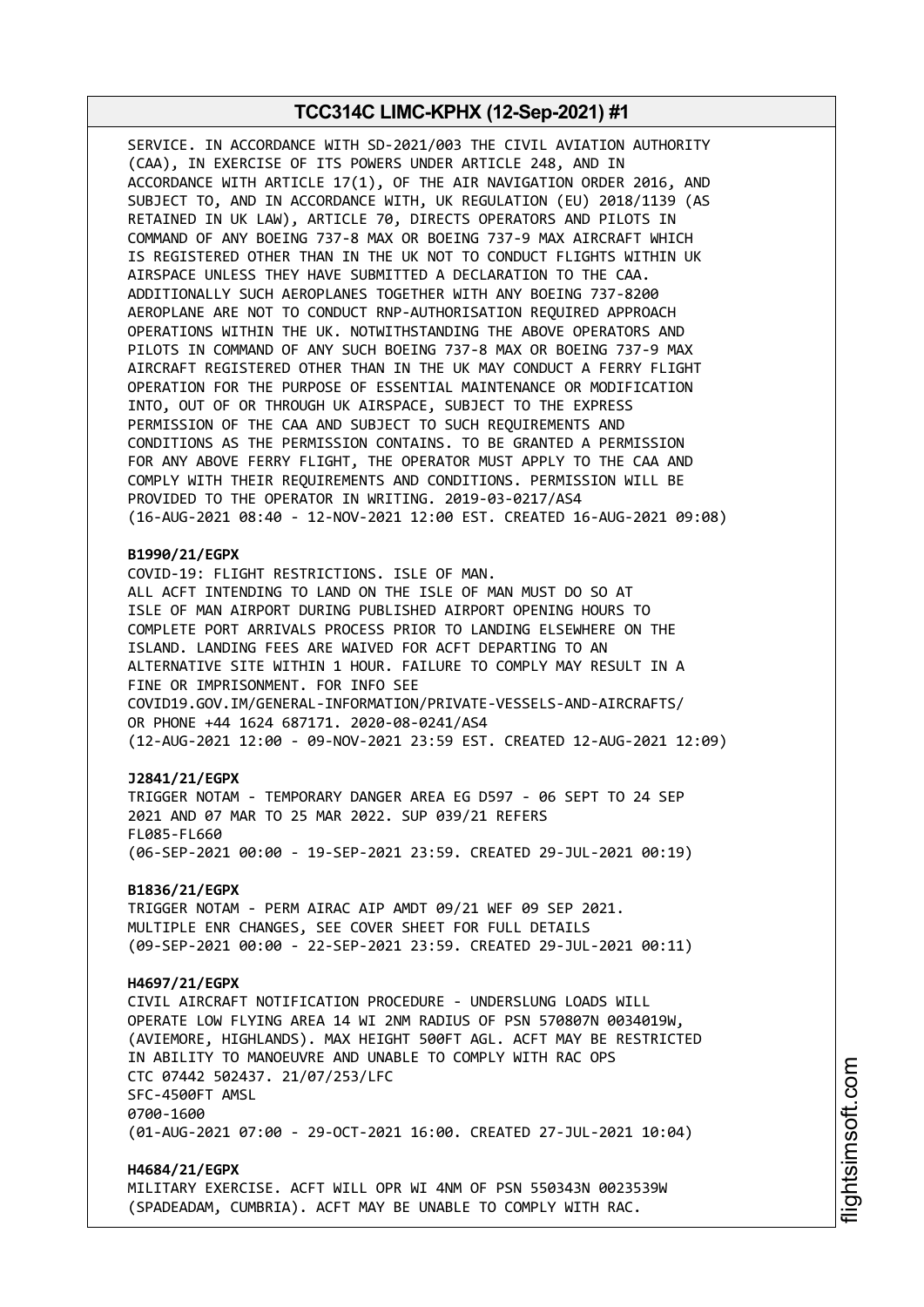NON-DEVIATING STATUS APPROVED IN ACCORDANCE WITH AIRSPACE COORDINATION NOTICE 2021-08-0055. FOR INFO 07827 939372. 2021-09-0072/AS3. FL180-FL200 02-06 11-16 2100-0500 (02-SEP-2021 21:00 - 17-SEP-2021 05:00. CREATED 27-JUL-2021 08:35)

#### **V0012/21/EGPX**

AIRSPACE SECURITY WARNINGS ISSUED BY THE DEPARTMENT FOR TRANSPORT IN RESPONSE TO HAZARDOUS SITUATIONS WITHIN THE TERRITORY AND/OR AIRSPACE OF AFGHANISTAN, EGYPT, IRAN, IRAQ, KENYA, LIBYA, MALI, NORTH KOREA, PAKISTAN, SOMALIA, SOUTH SUDAN, SYRIA, UP TO 200NM OUTSIDE THE DAMASCUS FIR, UKRAINE AND YEMEN. ALL OPERATORS ARE TO REFER TO THE TABLE IN UK AIP AT ENR 1.1 SECTION 1.4 FOR FURTHER DETAILS. FOR INFORMATION CONTACT UK DEPARTMENT FOR TRANSPORT +44 (0)207 944 6322 OR +44 (0)207 944 5999 OUT OF HOURS. 2018-03-0229-AS6 SFC-UNL

(19-JUL-2021 14:14 - 16-OCT-2021 23:59 EST. CREATED 19-JUL-2021 14:18)

### **B1751/21/EGPX**

COVID-19 THE FOLLOWING ON-BOARD MESSAGE MUST BE DELIVERED BY ALL FLIGHTS INTO SCOTLAND PRIOR TO DISEMBARKATION. THIS SHOULD BE COMPLETED IN ENGLISH AND AN OFFICIALLY RECOGNISED LANGUAGE OF THE COUNTRY OF DEPARTURE. -ANNOUNCEMENT STARTS- THE FOLLOWING IS A PUBLIC HEALTH MESSAGE ON BEHALF OF THE UK PUBLIC HEALTH AGENCIES. HOWEVER LONG YOU INTEND TO STAY IN THE UK, EVERYONE MUST TAKE A PRE-BOOKED COVID-19 TEST WITHIN THE FIRST TWO DAYS AFTER YOU ARRIVE, EVEN IF YOU HAVE BEEN FULLY VACCINATED. FOR THOSE NOT FULLY VACCINATED: IF YOU HAVE BEEN IN OR TRANSITED THROUGH ANY COUNTRIES ON THE RED OR AMBER LIST YOU MUST ALSO TAKE ANOTHER PRE-BOOKED TEST 8 DAYS AFTER ARRIVAL AND IF YOU HAVE BEEN IN OR TRANSITED THROUGH AN AMBER OR RED COUNTRY WITHIN THE PREVIOUS 10 DAYS, YOU MUST QUARANTINE FOR THE FIRST 10 DAYS AFTER YOU ARRIVE. THE SYMPTOMS OF CORONAVIRUS ARE A NEW CONTINUOUS COUGH, A HIGH TEMPERATURE OR A LOSS OF, OR CHANGE IN, NORMAL SENSE OF TASTE OR SMELL. IF YOU EXPERIENCE ANY OF THESE SYMPTOMS, HOWEVER MILD, YOU ARE ADVISED TO MAKE YOURSELF KNOWN TO THE CREW. PLEASE FOLLOW THE PUBLIC HEALTH GUIDANCE FOR THE AREA YOU ARE LIVING OR TRAVELLING IN. VISIT GOV.UK/CORONAVIRUS FOR MORE ADVICE. 2020-10-0279/AS6 (19-JUL-2021 03:00 - 15-OCT-2021 11:59. CREATED 16-JUL-2021 21:06)

### **B1750/21/EGPX**

COVID-19 THE FOLLOWING ON-BOARD MESSAGE MUST BE DELIVERED BY ALL FLIGHTS INTO ENGLAND, WALES AND NORTHERN IRELAND PRIOR TO DISEMBARKATION. THIS SHOULD BE COMPLETED IN ENGLISH AND AN OFFICIALLY RECOGNISED LANGUAGE OF THE COUNTRY OF DEPARTURE. -ANNOUNCEMENT STARTS- THE FOLLOWING IS A PUBLIC HEALTH MESSAGE ON BEHALF OF THE UK PUBLIC HEALTH AGENCIES. HOWEVER LONG YOU INTEND TO STAY IN THE UK, EVERYONE MUST TAKE A PRE-BOOKED COVID-19 TEST WITHIN THE FIRST TWO DAYS AFTER YOU ARRIVE, EVEN IF YOU HAVE BEEN FULLY VACCINATED. IF YOU HAVE BEEN IN OR TRANSITED THROUGH ANY COUNTRIES ON THE RED OR AMBER LIST YOU MUST ALSO TAKE ANOTHER PRE-BOOKED TEST 8 DAYS AFTER ARRIVAL. IF YOU HAVE BEEN IN OR TRANSITED THROUGH AN AMBER OR RED COUNTRY WITHIN THE PREVIOUS 10 DAYS YOU MUST QUARANTINE FOR THE FIRST 10 DAYS AFTER YOU ARRIVE. THE SYMPTOMS OF CORONAVIRUS ARE A NEW CONTINUOUS COUGH, A HIGH TEMPERATURE OR A LOSS OF, OR CHANGE IN, NORMAL SENSE OF TASTE OR SMELL. IF YOU EXPERIENCE ANY OF THESE SYMPTOMS, HOWEVER MILD, YOU ARE ADVISED TO MAKE YOURSELF KNOWN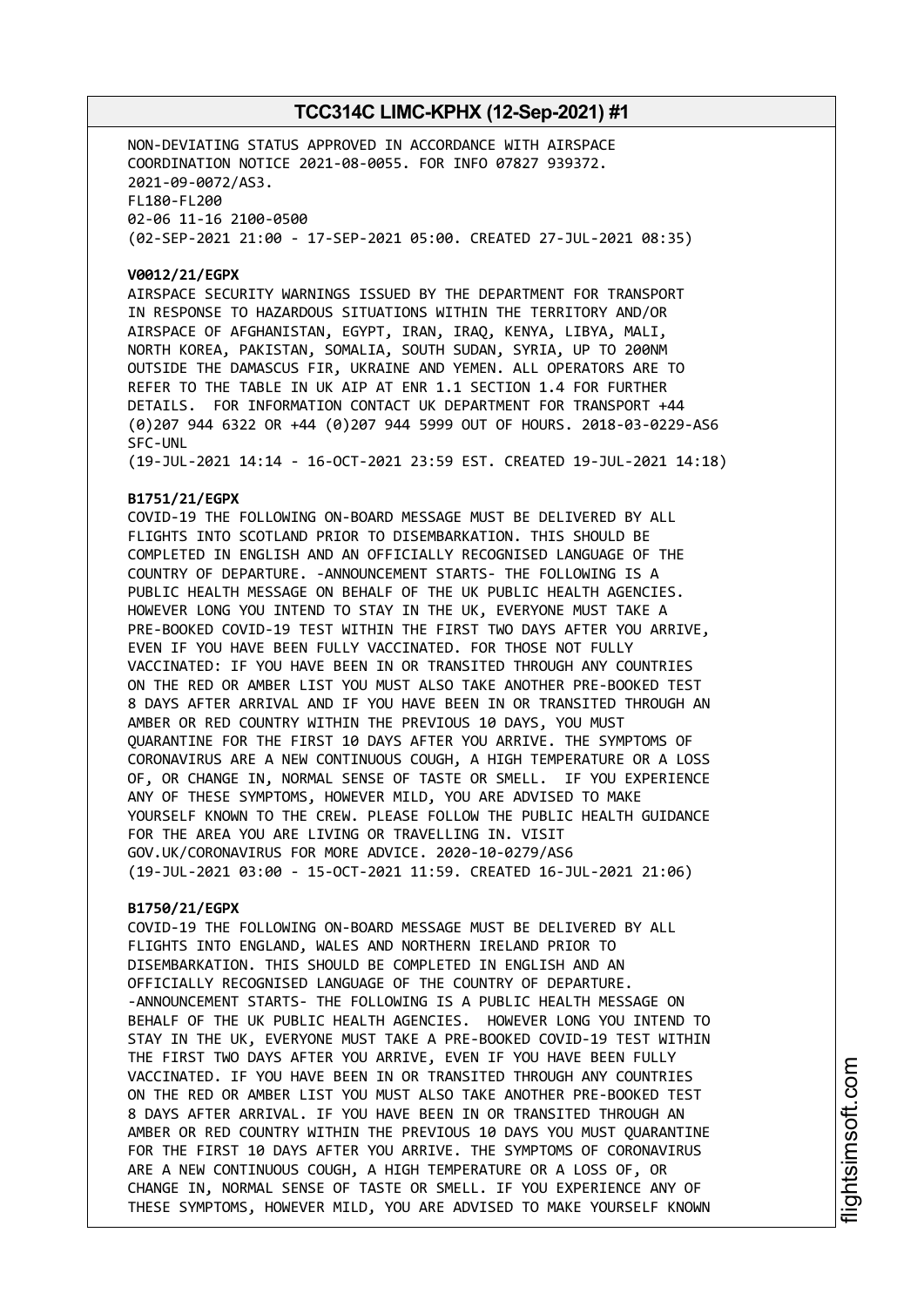TO THE CREW. PLEASE FOLLOW THE PUBLIC HEALTH GUIDANCE FOR THE AREA YOU ARE LIVING OR TRAVELLING IN. VISIT GOV.UK/CORONAVIRUS FOR MORE ADVICE. 2020-10-0279/AS6 (19-JUL-2021 03:00 - 15-OCT-2021 11:59. CREATED 16-JUL-2021 21:03) **H4158/21/EGPX** FLYING OF LARGE MODEL ACFT WI 0.5NM RADIUS OF 560050N 0024738W (DREM, EAST LOTHIAN). FOR INFO CONTACT 07770 746850. 2021-07-0497/AS2. SFC-1700FT AMSL 0900-SS PLUS30 (13-JUL-2021 09:00 - 10-OCT-2021 17:53. CREATED 12-JUL-2021 13:02) **H3211/21/EGPX** UNMANNED CAPTIVE BALLOON IN LOW FLYING AREA 14 WI 1NM RADIUS OF PSN 562756N 0025709W (DUNDEE, DUNDEE CITY) MAX HGT 200FT AGL. 21/06/039/LFTP SFC-600FT AMSL SR - SS (15-JUN-2021 03:21 - 14-SEP-2021 18:32. CREATED 14-JUN-2021 12:33) **B1413/21/EGPX** THE EUROPEAN GEOSTATIONARY NAVIGATION OVERLAY SERVICE (EGNOS) IS NOT AVAILABLE FOR LPV PROCEDURES. LPV LINES OF OCA(H) DISPLAYED ON RNP INSTRUMENT APPROACH CHARTS ARE NOT AVAILABLE FOR USE. (25-JUN-2021 00:01 - 24-SEP-2021 23:59. CREATED 08-JUN-2021 13:48) **H1573/21/EGPX** MODEL ROCKET FIRING WI 2NM LOCATION 554300N 0044800W (FAIRLIE MOOR, NORTH AYRSHIRE). FOR INFO 07733 250135. 2021-06-0042/AS2 SFC-16000FT AMSL (06-NOV-2021 12:00 - 06-NOV-2021 17:00. CREATED 14-APR-2021 14:24) **H1571/21/EGPX** MODEL ROCKET FIRING WI 2NM LOCATION 554300N 0044800W (FAIRLIE MOOR, NORTH AYRSHIRE). FOR INFO 07733 250135. 2021-06-0042/AS2 SFC-16000FT AMSL (27-NOV-2021 12:00 - 27-NOV-2021 17:00. CREATED 14-APR-2021 14:22) **H1568/21/EGPX** MODEL ROCKET FIRING WI 2NM LOCATION 554300N 0044800W (FAIRLIE MOOR, NORTH AYRSHIRE). FOR INFO 07733 250135. 2021-06-0042/AS2 SFC-16000FT AMSL (25-SEP-2021 12:00 - 25-SEP-2021 18:00. CREATED 14-APR-2021 14:19) **H1567/21/EGPX** MODEL ROCKET FIRING WI 2NM LOCATION 554300N 0044800W (FAIRLIE MOOR, NORTH AYRSHIRE). FOR INFO 07733 250135. 2021-06-0042/AS2 SFC-16000FT AMSL (16-OCT-2021 12:00 - 16-OCT-2021 18:00. CREATED 14-APR-2021 14:19) ┌──────────────────────────────────────────────────────────────────────────────┐ │**EISN (SHANNON FIR/UIR)** │ └──────────────────────────────────────────────────────────────────────────────┘

**B1139/21/EISN** COVID-19. VACCINE FLIGHTS

TO ENSURE SAFE AND EXPEDITIOUS DELIVERY OF COVID-19 VACCINES,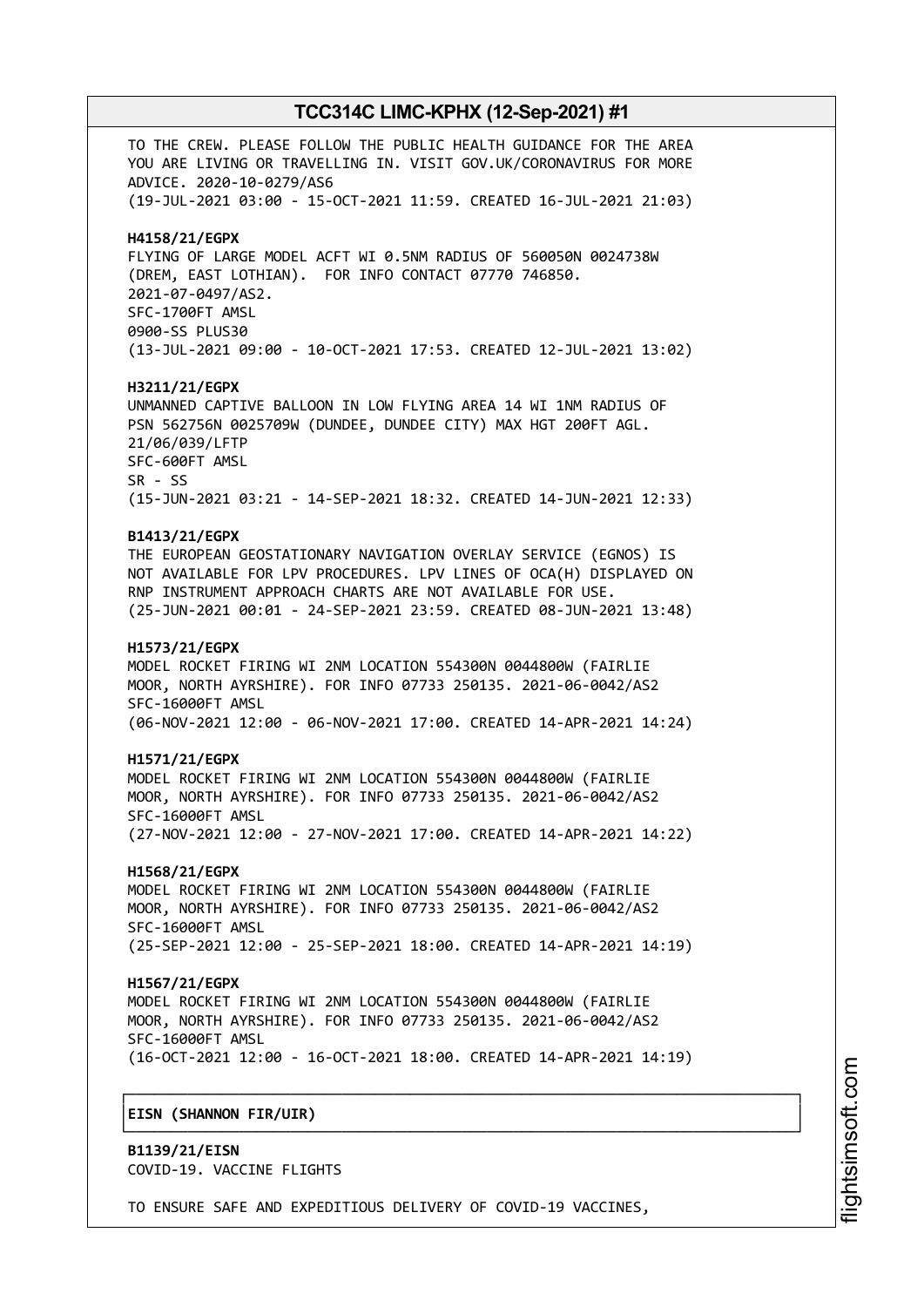AIRCRAFT OPERATORS OF FLIGHTS CARRYING SUCH VACCINES SHOULD ASK APPROVAL FROM THE IRISH AVIATION AUTHORITY AT EXEMPTED.FLIGHTS(AT)IAA.IE FOR EXEMPTION FROM ATFM MEASURES FOR EACH FLIGHT DEEMED CRITICAL. UPON APPROVAL, STS/ATFMX AND RMK/VACCINE SHALL BE INSERTED IN ITEM 18 OF THE FLIGHT PLAN. AIRCRAFT OPERATORS CARRYING COVID 19 VACCINES REGULARLY MAY REQUEST APPROVAL IN ADVANCE FOR ALL FLIGHTS INVOLVED. (09-SEP-2021 20:49 - 08-OCT-2021 23:59 EST. CREATED 09-SEP-2021 20:50)

#### **B1138/21/EISN**

OPERATIONS IN MINSK FIR (UMMV)

THE IRISH AVIATION AUTHORITY HEREBY DIRECTS THAT IRISH AIR CARRIERS AND CAPTAINS OF AIRCRAFT IN CHARGE OF AIR SERVICES MANAGED BY CARRIERS/HOLDERS OF AN OPERATING LICENCE ISSUED BY IRELAND, WHETHER THEY ARE CONTRACTUAL CARRIERS AND/OR DE FACTO CARRIERS, OR PERFORMING AIR SERVICES WITH A COMMERCIAL CHARTER AGREEMENT OR WITH A CODE SHARING AGREEMENT AND TO ALL FLIGHTS PERFORMED WITH AN IRISH AIRCRAFT REGISTRATION, SHALL AVOID MINSK FIR (UMMV). FOREIGN AIR CARRIERS INBOUND TO THE EU ARE RECOMMENDED TO AVOID BELARUS MINSK FIR (UMMV). FOR MORE INFORMATION SEE EASA SAFETY DIRECTIVE SD2021-02 AND AERONAUTICAL NOTICE O.87 AVAILBLE AT WWW.IAA.IE (09-SEP-2021 20:47 - 08-OCT-2021 23:59 EST. CREATED 09-SEP-2021 20:48)

#### **N0088/21/EISN**

OBSTACLE LIGHTS AT WOODHOUSE WINDFARM, KEEREEN UPPER, AGLISH,CAPPOQUIN, CO WATERFORD OUT OF SERVICE. POSITION 520449.00N 0074654.99W. ELEVATION 1040FT. (13-SEP-2021 08:00 - 14-SEP-2021 13:00. CREATED 09-SEP-2021 16:28)

#### **H0074/21/EISN**

PYROTECHNIC DEMONSTRATION WILL TAKE PLACE AT HAULBOWLINE NAVAL BASE, COBH, CO. CORK, POSITION 5149.852N 00817.248W, MAX HEIGHT 1000FT SFC-1000FT AMSL (16-SEP-2021 11:00 - 16-SEP-2021 12:00. CREATED 08-SEP-2021 11:42)

#### **H0072/21/EISN**

NAV WARNING: UNMANNED ACFT (UA)/DRONE ACTIVITY WILL TAKE PLACE WITHIN THE SHANNON CTR. INCREASED DRONE ACTIVITY ALONG A PRE-PLANNED APPROVED ROUTE FROM SHANNON AIRPORT POSITION 524207N 0085529W TO FOYNES AND RETURN. UP TO 30 FLIGHTS PER DAY PLANNED SUBJECT TO ATC APPROVAL AND NOT DURING SCHEDULED AIRCRAFT MOVEMENTS . MAX ALT 400FT AGL. CONTACT PERSON FOR ENQUIRIES:EMAIL JULIE.GARLAND (AT) AVTRAIN.IE OR MOBILE 0862753336 GND-400FT AGL DAILY 0700-1700 (13-SEP-2021 07:00 - 17-SEP-2021 17:00. CREATED 07-SEP-2021 08:18)

**J0046/21/EISN** CHECKLIST YEAR=2021 0043

LATEST PUBLICATIONS AIP AIRAC AMDT IFR 010/2021 EFFECTIVE DATE 07 OCT 21 AIP AIRAC SUP IFR 015/2021 EFFECTIVE DATE 07 OCT 21 AIC IFR 013/2021 EFFECTIVE DATE 07 OCT 21

AIC CHECKLIST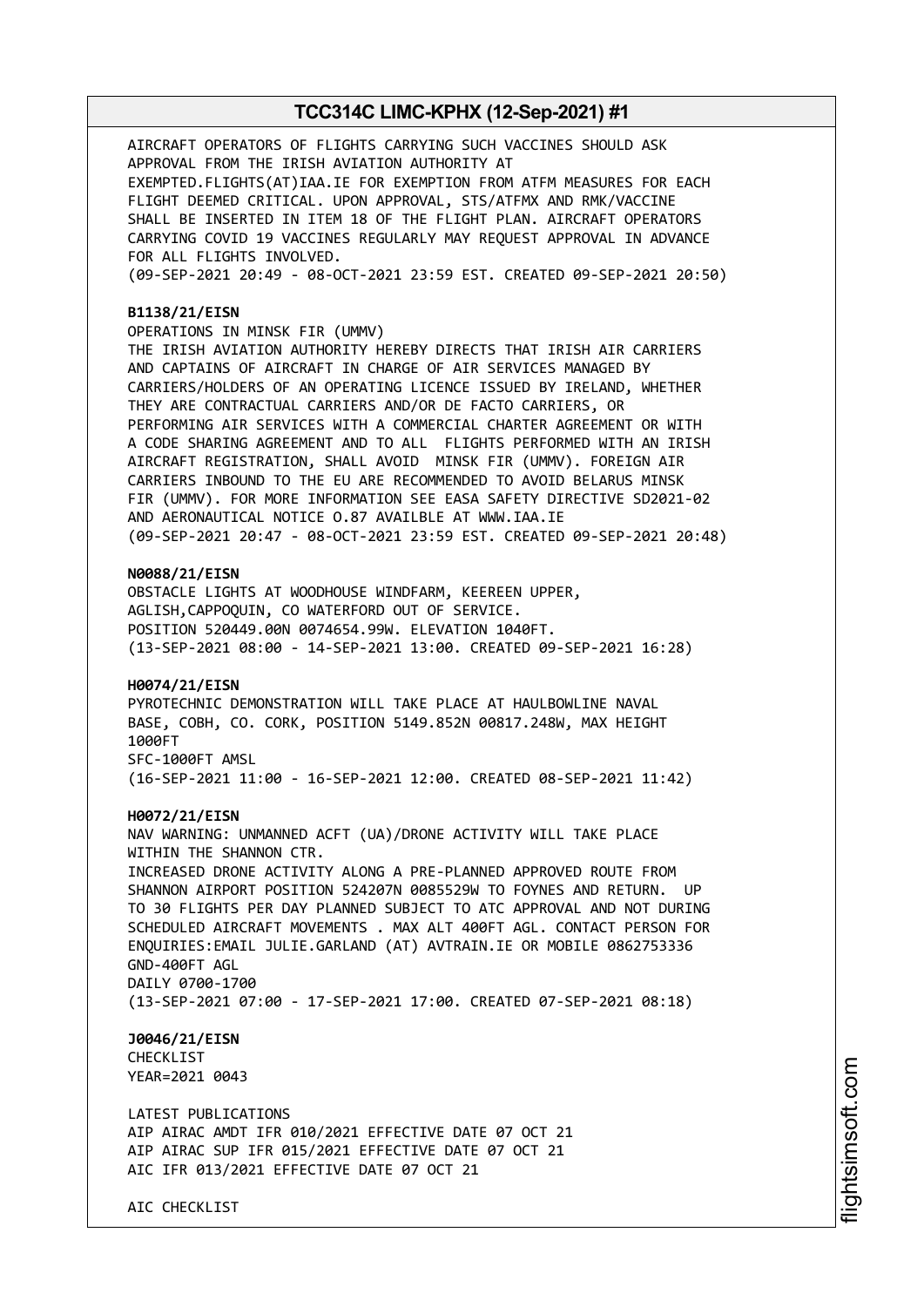AIP IFR 005/2004 004/2010 006/2010 018/2015 019/2015 006/2019 018/2019 010/2020 011/2020 012/2020 004/2021 007/2021 008/2021 011/2021 AIP VFR NIL AIP MIL NIL SUP CHECKLIST AIP IFR 020/2019 022/2019 014/2020 017/2020 003/2021 007/2021 009/2021 011/2021 013/2021 014/2021 AIP VFR NIL AIP MIL NIL (02-SEP-2021 21:30 - 02-OCT-2021 21:30 EST. CREATED 02-SEP-2021 21:31) **H0067/21/EISN** CHECKLIST YEAR=2021 NIL LATEST PUBLICATIONS AIP AIRAC AMDT IFR 010/2021 EFFECTIVE DATE 07 OCT 21 AIP AIRAC SUP IFR 015/2021 EFFECTIVE DATE 07 OCT 21 AIC IFR 013/2021 EFFECTIVE DATE 07 OCT 21 AIC CHECKLIST AIP IFR 005/2004 004/2010 006/2010 018/2015 019/2015 006/2019 018/2019 010/2020 011/2020 012/2020 004/2021 007/2021 008/2021 011/2021 AIP VFR NIL AIP MIL NIL SUP CHECKLIST AIP IFR 020/2019 022/2019 014/2020 017/2020 003/2021 007/2021 009/2021 011/2021 013/2021 014/2021 AIP VFR NIL AIP MIL **NTI** (02-SEP-2021 21:29 - 02-OCT-2021 21:29 EST. CREATED 02-SEP-2021 21:30) **B1117/21/EISN** CHECKLIST YEAR=2015 1137 1138 1140 1142 1434 YEAR=2016 NIL YEAR=2017 0334 0335 YEAR=2018 NIL YEAR=2019 NIL YEAR=2020 NIL YEAR=2021 0644 0654 0703 0714 0718 0763 0897 0923 0924 0976 0982 0988 0991 0993 1016 1033 1034 1035 1036 1037 1038 1039 1062 1068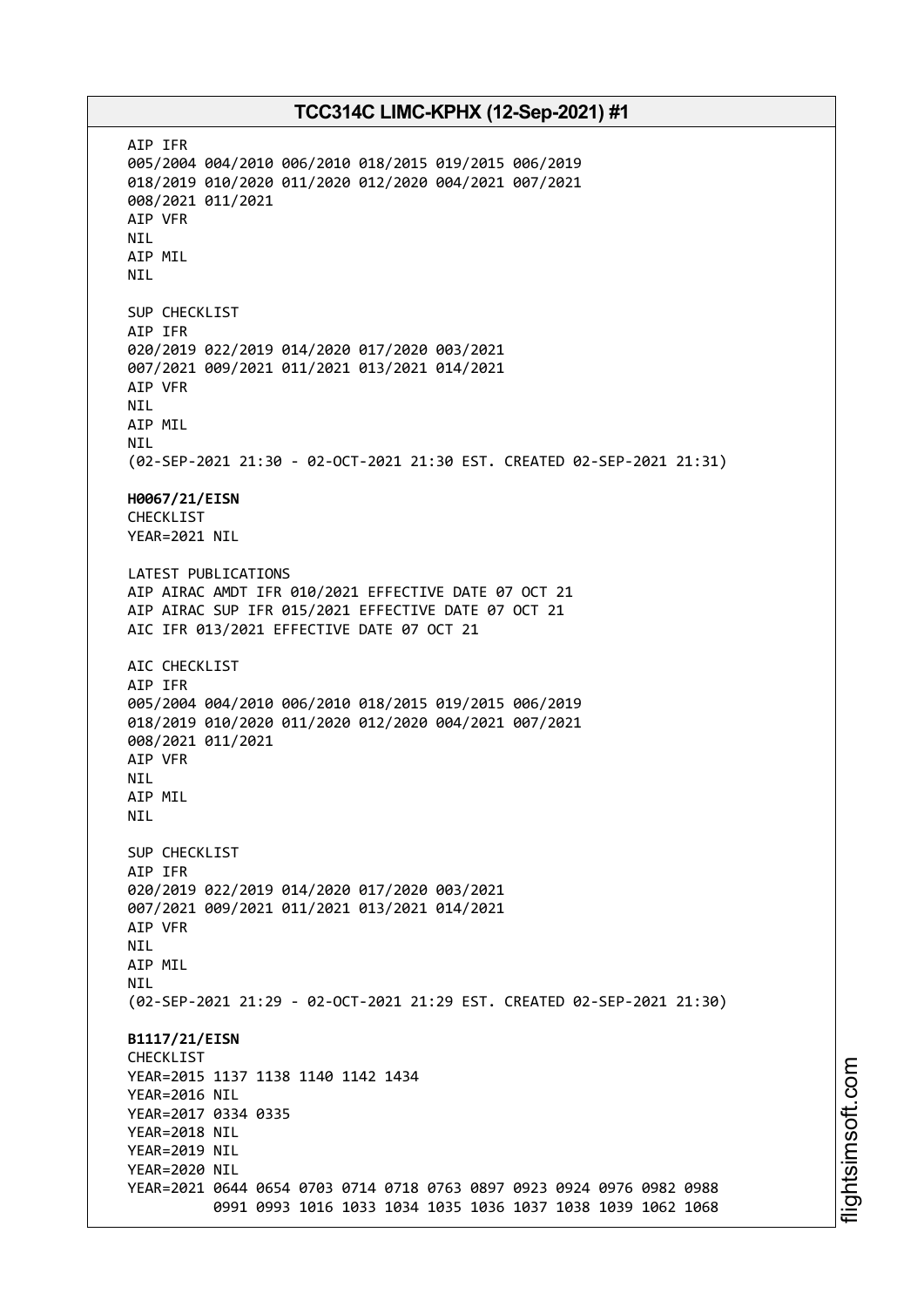1083 1086 1089 1090 1093 1106 1111 1112 1115 1116 LATEST PUBLICATIONS AIP AIRAC AMDT IFR 010/2021 EFFECTIVE DATE 07 OCT 21 AIP AIRAC SUP IFR 015/2021 EFFECTIVE DATE 07 OCT 21 AIC IFR 013/2021 EFFECTIVE DATE 07 OCT 21 AIC CHECKLIST AIP IFR 005/2004 004/2010 006/2010 018/2015 019/2015 006/2019 018/2019 010/2020 011/2020 012/2020 004/2021 007/2021 008/2021 011/2021 AIP VFR NIL AIP MIL NIL SUP CHECKLIST AIP IFR 020/2019 022/2019 014/2020 017/2020 003/2021 007/2021 009/2021 011/2021 013/2021 014/2021 AIP VFR NIL AIP MIL NIL (02-SEP-2021 21:28 - 02-OCT-2021 21:28 EST. CREATED 02-SEP-2021 21:29) **A2021/21/EISN** CHECKLIST YEAR=2021 1422 1446 1513 1563 1568 1624 1654 1679 1749 1750 1751 1752 1753 1778 1779 1780 1781 1786 1787 1828 1844 1864 1909 1949 1951 1956 1961 1962 1963 1964 1965 1975 1979 1980 1985 1988 1989 1997 1998 2002 2003 2004 2012 2013 2014 2016 2019 2020 LATEST PUBLICATIONS AIP AIRAC AMDT IFR 010/2021 EFFECTIVE DATE 07 OCT 21 AIP AIRAC SUP IFR 015/2021 EFFECTIVE DATE 07 OCT 21 AIC IFR 013/2021 EFFECTIVE DATE 07 OCT 21 AIC CHECKLIST AIP IFR 005/2004 004/2010 006/2010 018/2015 019/2015 006/2019 018/2019 010/2020 011/2020 012/2020 004/2021 007/2021 008/2021 011/2021 AIP VFR **NTI** AIP MIL **NTI** SUP CHECKLIST AIP IFR 020/2019 022/2019 014/2020 017/2020 003/2021 007/2021 009/2021 011/2021 013/2021 014/2021 AIP VFR NIL AIP MIL **NTI** (02-SEP-2021 21:25 - 02-OCT-2021 21:25 EST. CREATED 02-SEP-2021 21:28)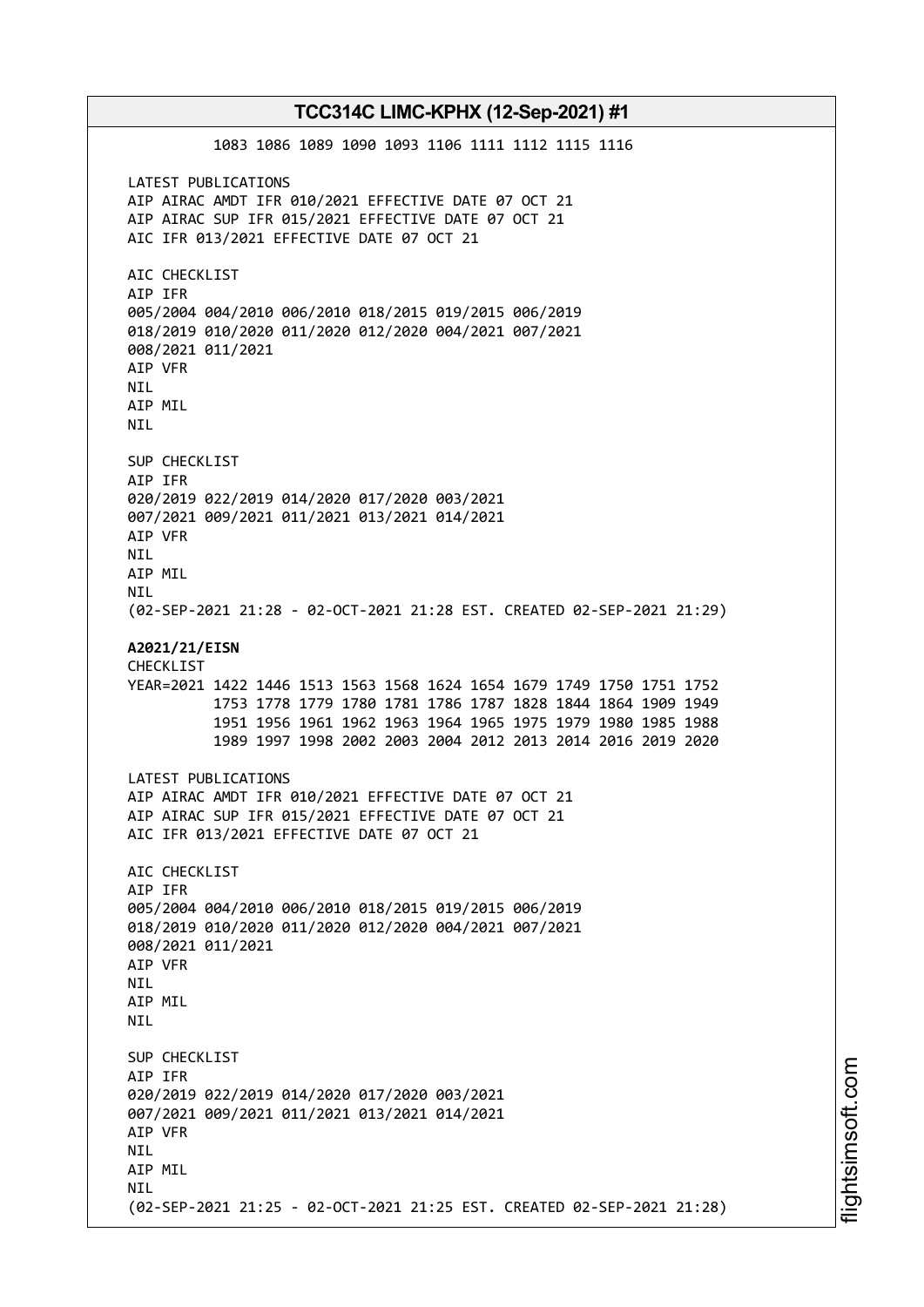**B1112/21/EISN** TRIGGER NOTAM IRELAND AIRAC AMENDMENT NR 010 EFFECTIVE DATE 07 OCT 2021.INCLUDED IN THIS AMENDMENT IS THE REVISED GEN 2.4 LOCATION INDICATORS AND GEN 3.2 AERONAUTICAL CHARTS. (07-OCT-2021 00:00 - 21-OCT-2021 23:59. CREATED 01-SEP-2021 11:03) **B1111/21/EISN** TRIGGER NOTAM IRELAND AIRAC AMENDMENT NR 010 EFFECTIVE DATE 07 OCT 2021.INCLUDED IN THIS AMENDMENT IS THE REVISED ENR 1.9 AIR TRAFFIC FLOW MANAGEMENT (ATFM) AND ENR 5.4 AIR NAVIGATION OBSTACLES -AREA 1. (07-OCT-2021 00:00 - 21-OCT-2021 23:59. CREATED 01-SEP-2021 11:01) **D0163/21/EISN** DANGER AREA EID5 GLEN OF IMAAL, CO. WICKLOW ACTIVATED SFC-10000FT AMSL (15-SEP-2021 10:00 - 16-SEP-2021 02:00. CREATED 30-AUG-2021 16:11) **D0161/21/EISN** DANGER AREA EID5 GLEN OF IMAAL, CO. WICKLOW ACTIVATED SFC-10000FT AMSL (16-SEP-2021 10:00 - 16-SEP-2021 23:00. CREATED 30-AUG-2021 15:33) **D0159/21/EISN** DANGER AREA EID5 GLEN OF IMAAL, CO. WICKLOW ACTIVATED SFC-10000FT AMSL (14-SEP-2021 10:00 - 14-SEP-2021 23:00. CREATED 30-AUG-2021 15:29) **D0158/21/EISN** DANGER AREA EID5 GLEN OF IMAAL, CO. WICKLOW ACTIVATED SFC-10000FT AMSL (13-SEP-2021 10:00 - 13-SEP-2021 23:00. CREATED 30-AUG-2021 15:27) **N0084/21/EISN** OBSTACLES ERECTED - CRANES OPERATING BANDON ROAD, CORK CITY, POSITION 515324.5N 0082912.6W, HEIGHT OF JIB 82M/269FT AMSL, CRANE JIBS ARE ILLUMINATED. (26-AUG-2021 13:56 - 24-NOV-2021 18:00 EST. CREATED 26-AUG-2021 13:56) **D0149/21/EISN** DANGER AREA EID5 GLEN OF IMAAL, CO. WICKLOW ACTIVATED SFC-10000FT AMSL (29-SEP-2021 10:00 - 29-SEP-2021 16:00. CREATED 25-AUG-2021 08:34) **D0148/21/EISN** DANGER AREA EID5 GLEN OF IMAAL, CO. WICKLOW ACTIVATED SFC-10000FT AMSL (28-SEP-2021 10:00 - 28-SEP-2021 16:00. CREATED 25-AUG-2021 08:33) **D0147/21/EISN** DANGER AREA EID5 GLEN OF IMAAL, CO. WICKLOW ACTIVATED SFC-10000FT AMSL (24-SEP-2021 10:00 - 24-SEP-2021 18:00. CREATED 25-AUG-2021 08:32) **D0146/21/EISN** DANGER AREA EID5 GLEN OF IMAAL, CO. WICKLOW ACTIVATED SFC-10000FT AMSL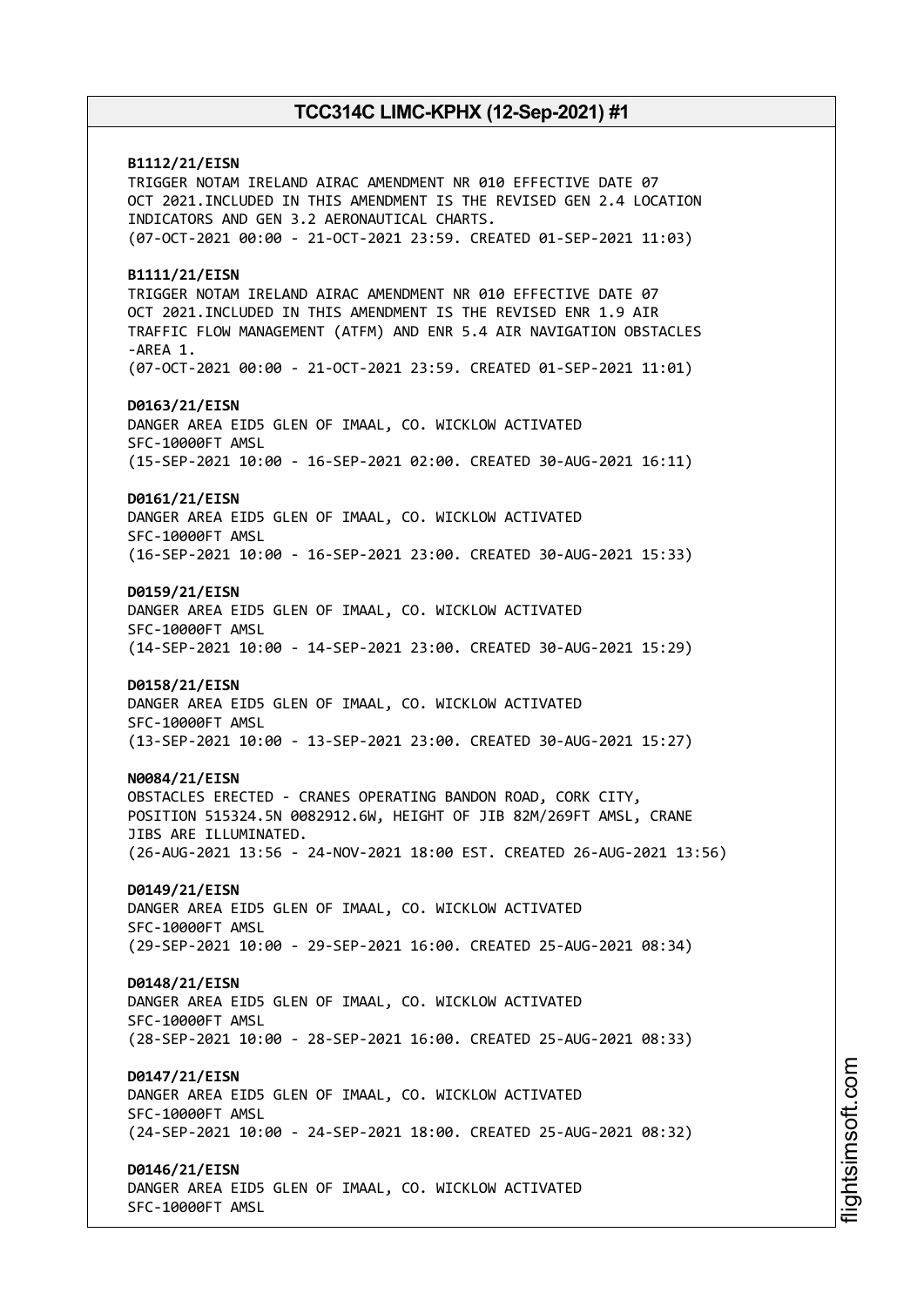(23-SEP-2021 10:00 - 23-SEP-2021 18:00. CREATED 25-AUG-2021 08:31)

**D0138/21/EISN** DANGER AREA EID6 KILWORTH, CO. CORK ACTIVATED GND-8000FT AMSL (01-SEP-2021 06:00 - 01-OCT-2021 06:00. CREATED 20-AUG-2021 11:45)

**B1039/21/EISN**

LIMERICK BLOW MOULDING TURBINE, PARTEEN, CO. CLARE, POSITION 524139.37N 0083626.40W WITHIN A RADIUS OF 1NM. HEIGHT 328FT/ELEVATION 383FT REF HAND AMENDMENTS TO AERONAUTICAL CHARTS ICAO VFR 1:500,000 EDITION 11 AND 1:250,000 SOUTH EDITION 8 (19-AUG-2021 12:33 - PERM. CREATED 19-AUG-2021 12:34)

#### **B1038/21/EISN**

GALWAY, KNOCKALOUGH WIND FARM REMOVED, POSITION 531815.11N 0091433.73W WITHIN A RADIUS OF 1NM. HEIGHT 430FT/ELEVATION 896FT. REF HAND AMENDMENTS TO AERONAUTICAL CHARTS ICAO VFR 1:500,000 EDITION 11 AND 1:250,000 WEST EDITION 8. (19-AUG-2021 12:31 - PERM. CREATED 19-AUG-2021 12:32)

#### **B1037/21/EISN**

LAOIS, MIDLANDS MICROLIGHT AREA OF OPERATIONS REMOVAL, POSITION 525333.12N 0071545.72W. REF HAND AMENDMENTS TO AERONAUTICAL CHARTS ICAO VFR 1:500,000 EDITION 11 AND 1:250,000 EAST EDITION 8 (19-AUG-2021 12:29 - PERM. CREATED 19-AUG-2021 12:30)

#### **B1036/21/EISN**

LIMERICK, RATHCAHILL WIND FARM REMOVED, POSITION 522326.93N 0090822.03W WITHIN A RADIUS OF 1NM. HEIGHT 394FT/ELEVATION 1346FT. REF HAND AMENDMENTS TO AERONAUTICAL CHARTS ICAO VFR 1:500,000 EDITION 11 AND 1:250,000 SOUTH EDITION 8 (19-AUG-2021 12:28 - PERM. CREATED 19-AUG-2021 12:28)

#### **B1035/21/EISN**

WEXFORD, CASTLEDOCKRELL WIND FARM POSITION 523507.01N 0063835.27W WITHIN A RADIUS OF 1NM. HEIGHT 393FT/ELEVATION 1075FT. REF HAND AMENDMENTS TO AERONAUTICAL CHARTS ICAO VFR 1:500,000 EDITION 11 AND 1:250,000 EAST EDITION 8 (19-AUG-2021 12:26 - PERM. CREATED 19-AUG-2021 12:27)

#### **B1034/21/EISN**

TIPPERARY LISHEEN WIND FARM EXTENSION POSITION 524737.38N 0073800.07W HEIGHT 555FT ELEVATION 1011FT REF HAND AMENDMENTS TO AERONAUTICAL CHART ICAO 1:500,000 EDITION 11 AND 1:250,000 SOUTH AND EAST EDITION 8 (19-AUG-2021 12:25 - PERM. CREATED 19-AUG-2021 12:26)

**B1033/21/EISN** WESTMEATH SNUG BEAG AIRFIELD ADDED POSITION 533742.000N 0070038.00W REF HAND AMENDMENTS TO AERONAUTICAL CHART ICAO 1:500,000 EDITION 11 AND 1:250,000 EAST EDITION 8 (19-AUG-2021 12:24 - PERM. CREATED 19-AUG-2021 12:25)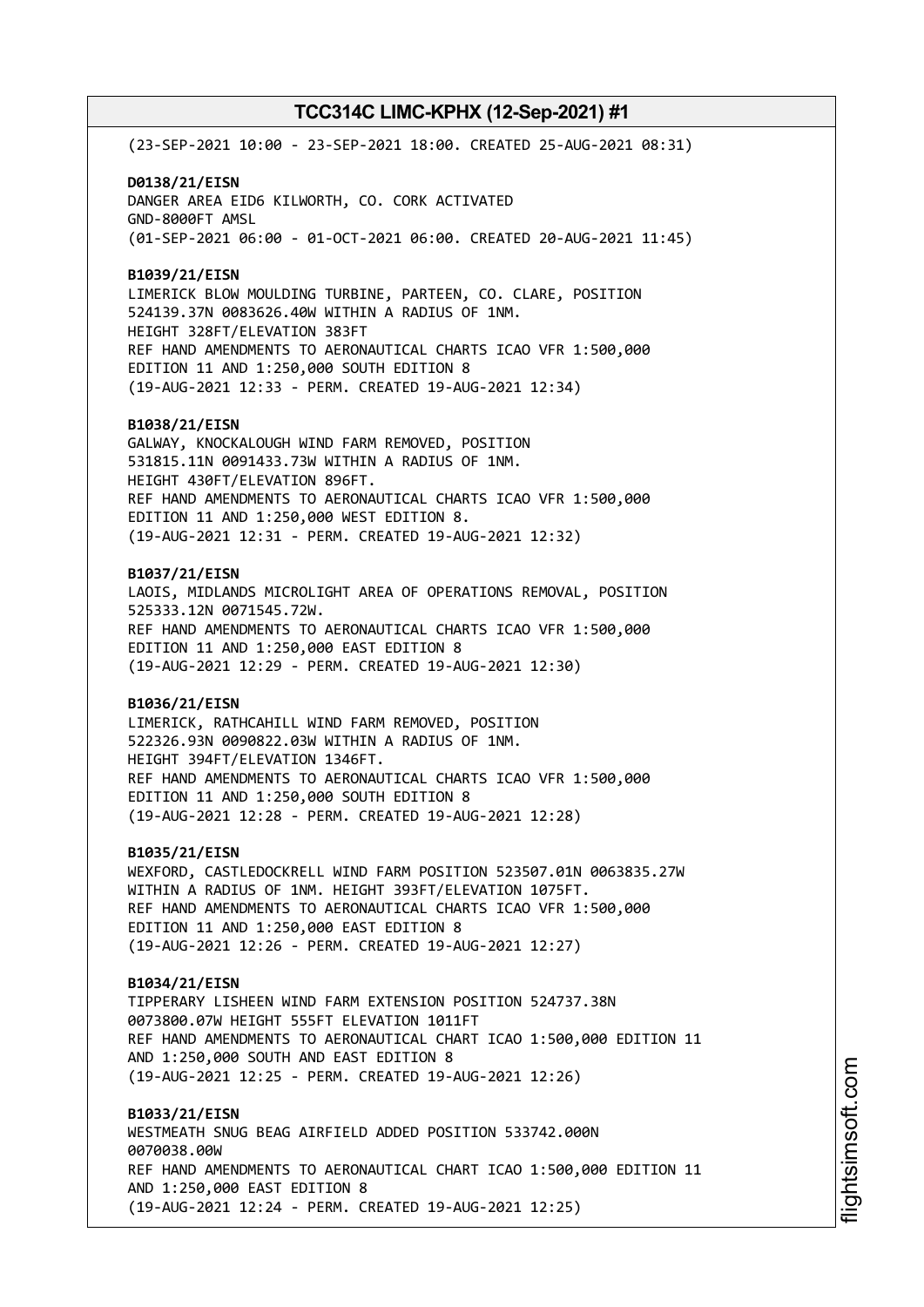# **N0077/21/EISN**

OBSTACLE LIGHTS OUT OF SERVICE ON WOODCOCK HILL RADAR STATION POSN 524315.8N 0084226.8W ELEVATION 310M STATION HEIGHT 12M (07-AUG-2021 19:57 - 24-NOV-2021 16:00. CREATED 07-AUG-2021 19:58)

### **B0923/21/EISN**

TRIGGER NOTAM IRELAND AIRAC AMENDMENT NR 009 EFFECTIVE DATE 09 SEP 2021. INCLUDED IN THIS AMENDMENT IS THE REVISED ENR 5.1 PROHIBITED, RESTRICTED AND DANGER AREAS AND ENR 5.5 AERIAL SPORTING AND RECREATIONAL ACTIVITIES

(09-SEP-2021 00:00 - 23-SEP-2021 23:59. CREATED 31-JUL-2021 17:59)

### **B0897/21/EISN**

EQUIVALENT FROM ANOTHER STATE) AND TRAVELLING TO THE STATE IN THE COURSE OF DUTY. VI. A PERSON TRAVELLING TO THE STATE FOR UNAVOIDABLE, IMPERATIVE AND TIME-SENSITIVE MEDICAL REASONS AND THESE REASONS ARE CERTIFIED BY A REGISTERED MEDICAL PRACTITIONER OR PERSON WITH EQUIVALENT QUALIFICATIONS OUTSIDE THE STATE. VII. A PERSON, HAVING BEEN OUTSIDE OF THE STATE, TO PROVIDE SERVICES TO OR PERFORM THE FUNCTIONS OF AN OFFICE HOLDER (UNDER ANY ENACTMENT OR THE CONSTITUTION) OR A MEMBER OF EITHER HOUSE OF THE OIREACHTAS OR THE EUROPEAN PARLIAMENT. VIII. DIPLOMATS AND CERTAIN OTHER CATEGORIES OF PERSONS ENTITLED TO PRIVILEGES AND IMMUNITIES IN THE STATE. IX. TRANSIT PASSENGERS WHO DO NOT LEAVE THE PORT OR AIRPORT BEFORE TRAVELLING OUT OF THE STATE. X. A PERSON WHO HOLDS A CERTIFICATION FROM SPORT IRELAND. XI. AN ADULT RESIDENT OF IRELAND WHO IS ACCOMPANYING A CHILD WHO WAS NOT BORN IN THE STATE AND HAS NEVER PREVIOUSLY BEEN IN IRELAND TRAVELLING FOR THE PURPOSE OF BECOMING ORDINARILY RESIDENT IN IRELANDXII. UNACCOMPANIED MINORS XIII. A PERSON ARRIVING TO PROVIDE ESSENTIAL WORKS AS CERTIFIED BY A STATE BODY PART 5 OF 5 (27-JUL-2021 16:45 - 26-SEP-2021 23:59 EST. CREATED 27-JUL-2021 16:51) **B0897/21/EISN** 3 FOR PASSENGERS TRAVELLING FROM HIGH-RISK COUNTRIES DESIGNATED BY THE MINISTER FOR HEALTH (LIST MAINTAINED ON GOV.IE) AIR TRANSPORT OPERATORS ARE REQUESTED TO 3.1 DENY BOARDING WHERE AN APPLICABLE TRAVELLER DOES NOT HAVE EVIDENCE OF A RESERVATION AT A MANDATORY QUARANTINE FACILITY. THE DEFINITION OF AN APPLICABLE TRAVELLER IS SET OUT BELOW. 3.2 ENSURE ALL APPLICABLE TRAVELLERS WHO HAVE BOOKED THE DESIGNATED MANDATORY QUARANTINE FACILITY DISEMBARK LAST. AN APPLICABLE TRAVELLER MEANS A PERSON WHO HAS BEEN TO A HIGH-RISK STATE IN THE 14 DAYS PRECEDING THE DATE OF ANTICIPATED ARRIVAL IN IRELAND AND WHO IS NOT IN ONE OF THE FOLLOWING EXEMPT CATEGORIES: I. PERSONS WHO ARE FULLY VACCINATED WITH AN EMA APPROVED VACCINE (AND ANY ACCOMPANYING DEPENDENTS INCLUDING CHILDREN).

II. HOLDERS OF A VALID ANNEX 3 CERTIFICATE III. DRIVERS OF A HEAVY GOODS VEHICLE, AIRLINE PILOTS, AIRCREW, MARITIME MASTER OR MARITIME CREW.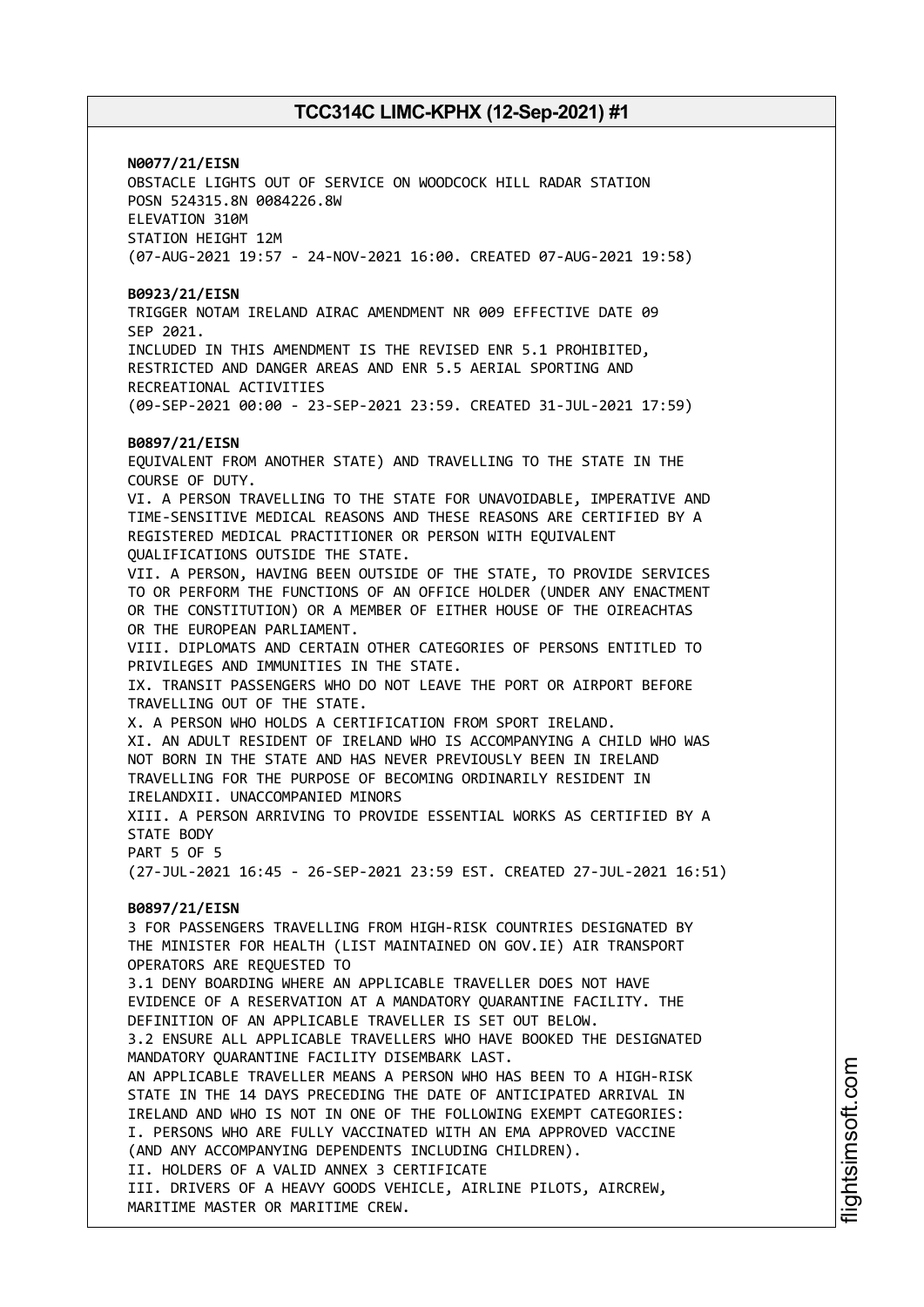IV. TRAVELLING TO THE STATE PURSUANT TO AN ARREST WARRANT, EXTRADITION PROCEEDINGS OR OTHER MANDATORY LEGAL OBLIGATION. V. A MEMBER OF AN GARDA SIOCHANA OR DEFENCE FORCES (OR THEIR PART 4 OF 5 (27-JUL-2021 16:45 - 26-SEP-2021 23:59 EST. CREATED 27-JUL-2021 16:51) **B0897/21/EISN** BOOKING LINK FOR THE DESIGNATED FACILITY AND ELECTRONIC COVID 19 PASSENGER LOCATOR FORM, SHOULD BE SENT TO PASSENGERS IN SUFFICIENT TIME BEFORE DEPARTURE. PASSENGERS SHOULD BE INFORMED THAT THEY WILL BE REQUIRED TO PRESENT THEMSELVES TO IMMIGRATION OFFICIALS FOR IDENTIFICATION AS AN APPLICABLE TRAVELLER UPON ENTRY TO THE STATE, AND TO FAIL TO DO SO IS AN OFFENCE 2. FOR ALL PASSENGERS AIR TRANSPORT OPERATORS ARE REQUESTED TO DENY BOARDING 2.1 WHERE A PASSENGER DOES NOT HAVE AN ELECTRONIC RECEIPT CONFIRMING A PASSENGER LOCATOR FORM HAS BEEN COMPLETED, UNLESS THE PASSENGER IS AN INTERNATIONAL TRANSPORT WORKER, A DIPLOMAT OR IS LESS THAN 18 YEARS OF AGE, OR 2.2 WHERE A PASSENGER IS AGED 12 OR OVER TRAVELLING ON THE BASIS OF A RT-PCR TEST (AS INDICATED BY THE TRAVELLER OR THE PLF RECEIPT) AND DOES NOT PRESENT EVIDENCE OF A NEGATIVE/NOT-DETECTED RT-PCR TEST TAKEN WITHIN 72 HOURS OF THE EXPECTED TIME OF ARRIVAL IN IRELAND OR ALTERNATIVELY A POSTIVE RT-PCR TEST TAKEN IN THE PERIOD BETWEEN 180 AND 11 DAYS BEFORE THE EXPECTED DATE OF ARRIVAL IN IRELAND. PART 3 OF 5 (27-JUL-2021 16:45 - 26-SEP-2021 23:59 EST. CREATED 27-JUL-2021 16:51) **B0897/21/EISN** COVID-19 INFORMATION THIS NOTICE APPLIES TO ALL PASSENGER FLIGHTS TO IRELAND INCLUDING PASSENGER FLIGHT OPERATIONS FALLING UNDER SPECIAL PERMISSIONS OBTAINED FROM CIVIL AIR IN THE DEPARTMENT OF TRANSPORT. DUE TO CONCERNS RELATING TO STRAINS OF THE COVID-19 VIRUS AIR TRANSPORT OPERATORS ARE REQUESTED TO NOTE BELOW REQUIREMENTS REGARDING THE PROVISION OF INFORMATION TO PASSENGERS AND REQUIREMENTS FOR BOARDING AND DISEMBARKATION 1.PROVISION OF INFORMATION TO PASSENGERS 1.1 AIR TRANSPORT OPERATORS SHOULD MAKE PASSENGERS AWARE THAT, UNLESS EXEMPT, SHOULD THEY ARRIVE IN IRELAND WITHOUT ONE OF THE FOLLOWING DOCUMENTS 1.1.1 EVIDENCE OF A RT-PCR TEST, PART 1 OF 5 (27-JUL-2021 16:45 - 26-SEP-2021 23:59 EST. CREATED 27-JUL-2021 16:51) **B0897/21/EISN** 1.1.2 VACCINATION CERTIFICATE, 1.1.3 STATE-ISSUED RECOVERY CERTIFICATE THEY WILL BE REQUIRED TO ENTER THE DESIGNATED QUARANTINE FACILITY. ALL REQUIREMENTS RELATED TO OVERSEAS TRAVEL INTO IRELAND ARE AVAILABLE HERE WWW.GOV.IE/TRAVEL 1.2 PASSENGERS SHOULD BE INFORMED THAT, UNLESS EXEMPT, THEY MAY BE PROSECUTED UPON ENTERING THE STATE WITHOUT THE NECESSARY COVID 19 PASSENGER LOCATOR FORM, AN OFFENCE PUNISHABLE BY A FINE OF UP TO 5,000 EURO OR UP TO 6 MONTHS IN PRISON OR BOTH 1.3 AIR TRANSPORT OPERATORS SHOULD ENSURE THEIR WEBSITE INFORMATION MAKES IT CLEAR THAT PASSENGERS (UNLESS EXEMPT) WHO HAVE BEEN IN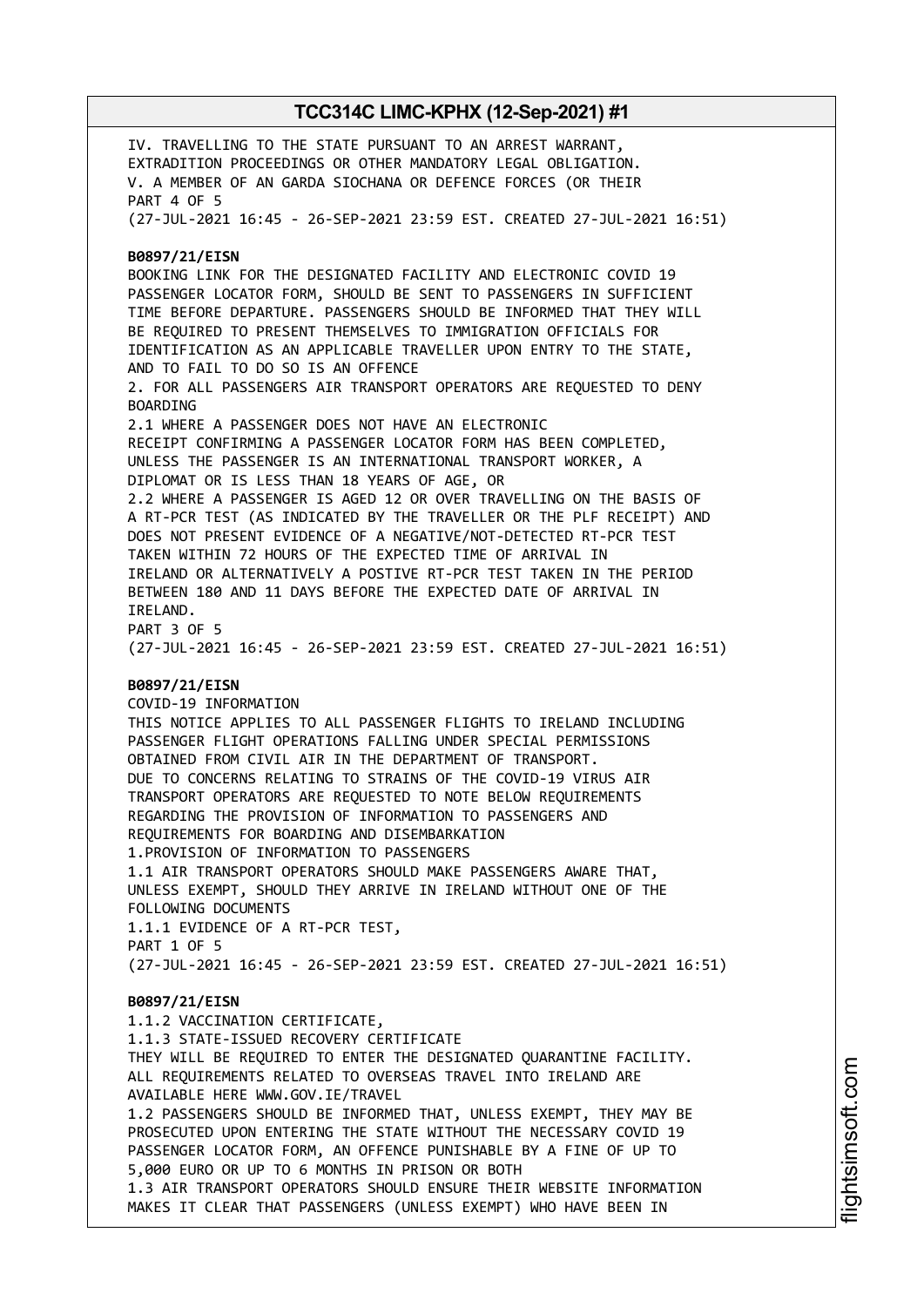SPECIFIED HIGH-RISK COUNTRIES IN THE 14 DAYS PRIOR TO THEIR ARRIVAL IN IRELAND, ARE REQUIRED TO QUARANTINE AT A DESIGNATED FACILITY. THE QUARANTINE PERIOD WILL BE FOR A MAXIMUM OF 14 DAYS AND MUST BE BOOKED IN ADVANCE OF THE PASSENGERS ARRIVAL IN IRELAND. THE FACILITY CAN BE BOOKED THROUGH THE FOLLOWING LINK WWW.QUARANTINEHOTELSIRELAND.IE AND THE COST MUST BE BORNE BY THE PASSENGER. FURTHER INFORMATION AVAILABLE AT WWW.GOV.IE/QUARANTINE . 1.4 REMINDER MESSAGES CONCERNING PASSENGERS OBLIGATIONS, WITH PART 2 OF 5 (27-JUL-2021 16:45 - 26-SEP-2021 23:59 EST. CREATED 27-JUL-2021 16:51) **N0060/21/EISN** OBSTACLE ERECTED CRANE OPERATING AT UNIVERSITY HOSPITAL WATERFORD (UHW) POSITION CENTRED ON THE FOLLOWING CO-ORDINATES: 521456.4N 0070445.4074W HEIGHT OF CRANE 121FT/36.9M ELEVATION 238FT/72.4M JIB RADIUS 213FT/65M OBSTACLE UNLIGHTED (06-JUL-2021 18:48 - 06-OCT-2021 17:00 EST. CREATED 06-JUL-2021 18:48) **J0043/21/EISN** A RESTRICTION (TEMPORARY RESTRICTED AREA) TRA ON THE FLYING OF AIRCRAFT, INCLUDING SMALL UNMANNED AIRCRAFT AS DEFINED IN S.I. NO.563 OF 2015, SHALL APPLY IN AIRSPACE OVER CUSTUME BARRACKS, ATHLONE, COUNTY WESTMEATH AND SURROUNDING AREA CONTAINED WITHIN THE LATERAL LIMITS: THE AIRSPACE CONTAINED WITHIN A CIRCLE RADIUS OF 2NM CENTRED ON 532528N 0075652W. VERTICAL LIMITS: SFC TO 2000FT AMSL. AIRSPACE CLASSIFICATION: THE AIRSPACE WITHIN THIS TRA SHALL BE ICAO CLASS G. SEE WWW.IAA.IE FOR FURTHER DETAILS. SFC-2000FT AMSL (02-JUL-2021 16:15 - 02-OCT-2021 23:59 EST. CREATED 02-JUL-2021 16:15) **B0718/21/EISN** EASTBOUND NAT TRAFFIC ROUTING THROUGH THE SHANNON FIR/UIR/SOTA/NOTA ARE REQUESTED TO FILE DOMESTIC LANDFALL POINTS AS FOLLOWS: FOR AGORI FILE LANDFALL OSBOX FOR SUNOT FILE LANDFALL KESIX FOR BILTO FILE LANDFALL BEGID FOR PIKIL FILE LANDFALL SOVED FOR ETARI FILE LANDFALL MOGLO FOR RESNO FILE LANDFALL NETKI FOR VENER FILE LANDFALL KOKIB FOR DOGAL FILE LANDFALL BEXET FOR NEBIN FILE LANDFALL OLGON FOR MALOT FILE LANDFALL GISTI FOR TOBOR FILE LANDFALL RILED FOR LIMRI FILE LANDFALL XETBO FOR ADARA FILE LANDFALL LEKVA FOR DINIM FILE LANDFALL ELSOX FOR RODEL FILE LANDFALL EPUNA FOR SOMAX FILE LANDFALL ATSUR FOR KOGAD FILE LANDFALL BIMGO FOR BEDRA FILE LANDFALL NASBA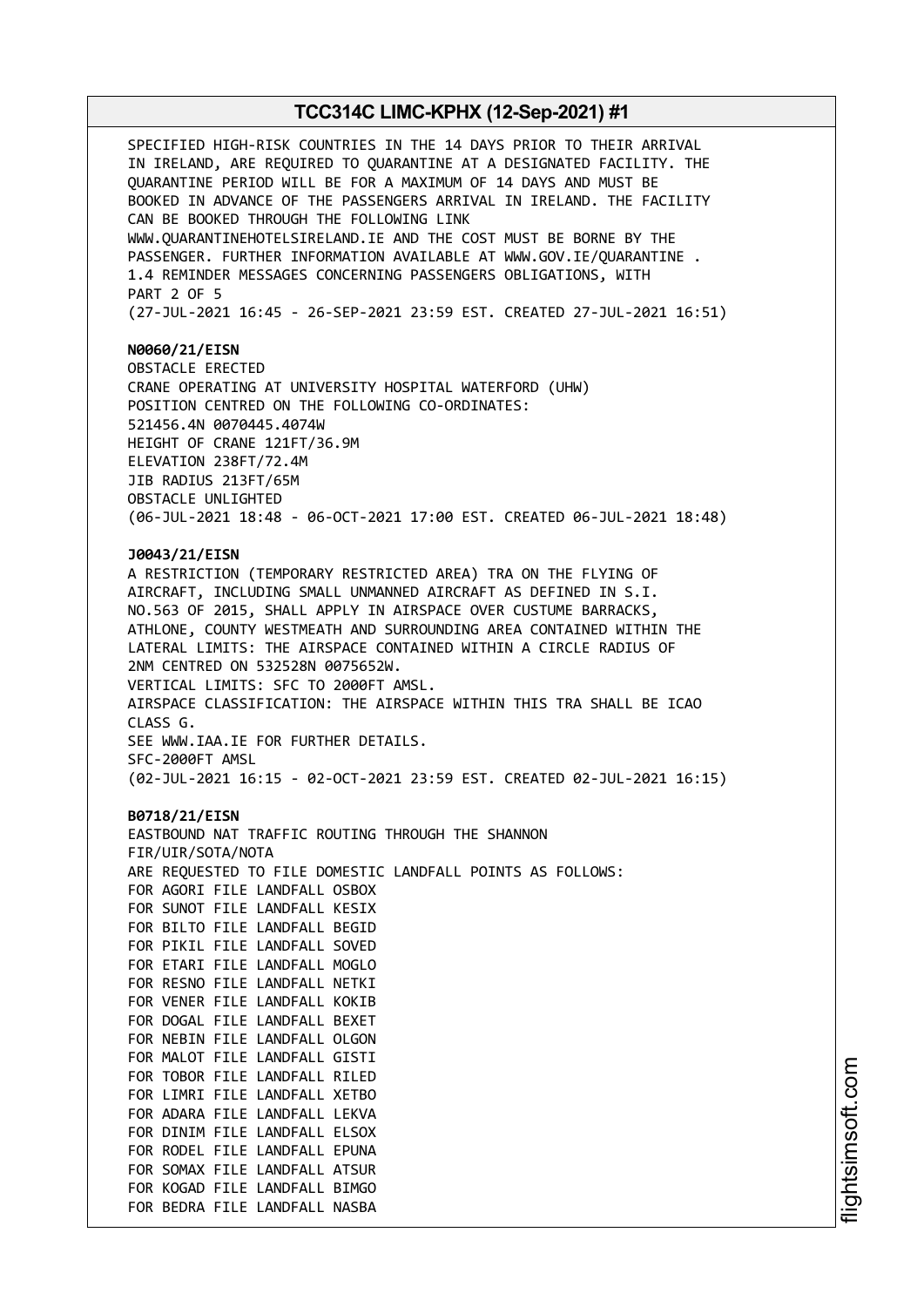FOR OMOKO FILE LANDFALL GUNSO FOR TAMEL FILE LANDFALL EVBAK FOR GELPO FILE LANDFALL JABEX REF ENR 2.2 (17-JUN-2021 16:00 - 16-SEP-2021 15:59. CREATED 17-JUN-2021 11:41)

### **B0703/21/EISN**

ALL FLIGHTS TO/FROM AIRPORTS OF IRELAND, OR OVERFLYING IRISH TERRITORY, ARE NOT ALLOWED IF AIRCRAFT ARE OPERATED BY BELARUSSIAN AIR CARRIERS AND/OR REGISTERED IN BELARUS EXCEPT FOR AIRCRAFT IN EMERGENCY OR HUMANITARIAN FLIGHTS (15-JUN-2021 17:44 - 14-SEP-2021 23:59 EST. CREATED 15-JUN-2021 17:45)

┌──────────────────────────────────────────────────────────────────────────────┐

└──────────────────────────────────────────────────────────────────────────────┘

#### **B0644/21/EISN**

UAS GEOGRAPHICAL ZONES DATA RELATED TO UAS GEOGRAPHICAL ZONES IS AVAILABLE AT: HTTPS://WWW.IAA.IE/GENERAL-AVIATION/DRONES REF AIP ENR 5.1 PROHIBITED, RESTRICTED AND DANGER AREAS (31-MAY-2021 12:16 - PERM. CREATED 31-MAY-2021 12:17)

### │**EGGX (SHANWICK OCEANIC FIR/UIR)** │

### **C8733/21/EGGX**

CHECKL<sub>TCT</sub>

| -----------                                                            |  |  |  |  |  |  |  |  |  |  |                                                             |  |
|------------------------------------------------------------------------|--|--|--|--|--|--|--|--|--|--|-------------------------------------------------------------|--|
| YEAR=2021 2190 4325 4892 5013 5014 5015 5129 5432 5608 5655 5656 5657  |  |  |  |  |  |  |  |  |  |  |                                                             |  |
|                                                                        |  |  |  |  |  |  |  |  |  |  | 5658 5659 5660 5661 5672 5753 5756 5757 5897 5922 5933 6007 |  |
|                                                                        |  |  |  |  |  |  |  |  |  |  | 6025 6055 6447 6472 6482 6495 6549 6554 6641 6772 6780 6845 |  |
|                                                                        |  |  |  |  |  |  |  |  |  |  | 6882 6914 7006 7041 7044 7066 7071 7131 7133 7193 7196 7223 |  |
|                                                                        |  |  |  |  |  |  |  |  |  |  | 7249 7296 7297 7298 7299 7301 7334 7412 7504 7505 7602 7603 |  |
|                                                                        |  |  |  |  |  |  |  |  |  |  | 7604 7605 7606 7608 7702 7743 7745 7746 7763 7765 7774 7788 |  |
|                                                                        |  |  |  |  |  |  |  |  |  |  | 7800 7814 7833 7858 7863 7888 7889 7967 7973 7996 8012 8015 |  |
|                                                                        |  |  |  |  |  |  |  |  |  |  | 8084 8130 8135 8137 8142 8143 8146 8148 8154 8199 8200 8201 |  |
|                                                                        |  |  |  |  |  |  |  |  |  |  | 8202 8203 8204 8205 8211 8250 8269 8298 8314 8316 8341 8352 |  |
|                                                                        |  |  |  |  |  |  |  |  |  |  | 8366 8377 8405 8428 8430 8432 8433 8435 8440 8441 8458 8461 |  |
|                                                                        |  |  |  |  |  |  |  |  |  |  | 8463 8468 8469 8478 8486 8487 8488 8489 8490 8491 8492 8493 |  |
|                                                                        |  |  |  |  |  |  |  |  |  |  | 8494 8504 8512 8514 8515 8516 8517 8518 8519 8520 8521 8523 |  |
|                                                                        |  |  |  |  |  |  |  |  |  |  | 8524 8525 8527 8533 8534 8539 8542 8561 8562 8563 8564 8565 |  |
|                                                                        |  |  |  |  |  |  |  |  |  |  | 8568 8572 8576 8582 8585 8587 8590 8595 8599 8600 8603 8604 |  |
|                                                                        |  |  |  |  |  |  |  |  |  |  | 8613 8614 8615 8616 8617 8618 8619 8620 8621 8629 8643 8647 |  |
|                                                                        |  |  |  |  |  |  |  |  |  |  | 8648 8670 8671 8673 8679 8680 8693 8694 8695 8698 8699 8702 |  |
|                                                                        |  |  |  |  |  |  |  |  |  |  | 8703 8705 8707 8709 8711 8712 8713 8714 8715 8716 8717 8718 |  |
|                                                                        |  |  |  |  |  |  |  |  |  |  | 8719 8720 8721 8722 8723 8725 8727 8728 8729 8730 8731 8732 |  |
| PART 1 OF 3                                                            |  |  |  |  |  |  |  |  |  |  |                                                             |  |
| (01-SEP-2021 00:05 - 01-OCT-2021 00:05 EST. CREATED 01-SEP-2021 01:32) |  |  |  |  |  |  |  |  |  |  |                                                             |  |
| C8733/21/EGGX                                                          |  |  |  |  |  |  |  |  |  |  |                                                             |  |
| LATEST PUBLICATIONS                                                    |  |  |  |  |  |  |  |  |  |  |                                                             |  |
| AIP AIRAC AMDT IFR 010/2021 EFFECTIVE DATE 07 OCT 21                   |  |  |  |  |  |  |  |  |  |  |                                                             |  |
| AIP SUP IFR 045/2021 EFFECTIVE DATE 26 AUG 21                          |  |  |  |  |  |  |  |  |  |  |                                                             |  |
| AIC IFR W083/2021 EFFECTIVE DATE 26 AUG 21                             |  |  |  |  |  |  |  |  |  |  |                                                             |  |
| AIC IFR P067/2021 EFFECTIVE DATE 29 JUL 21                             |  |  |  |  |  |  |  |  |  |  |                                                             |  |
| AIC IFR Y082/2021 EFFECTIVE DATE 26 AUG 21                             |  |  |  |  |  |  |  |  |  |  |                                                             |  |
|                                                                        |  |  |  |  |  |  |  |  |  |  |                                                             |  |
| (01-SEP-2021 00:05 - 01-OCT-2021 00:05 EST. CREATED 01-SEP-2021 01:32) |  |  |  |  |  |  |  |  |  |  |                                                             |  |
| C8733/21/EGGX                                                          |  |  |  |  |  |  |  |  |  |  |                                                             |  |
| AIP MIL                                                                |  |  |  |  |  |  |  |  |  |  |                                                             |  |
| <b>NIL</b>                                                             |  |  |  |  |  |  |  |  |  |  |                                                             |  |
|                                                                        |  |  |  |  |  |  |  |  |  |  |                                                             |  |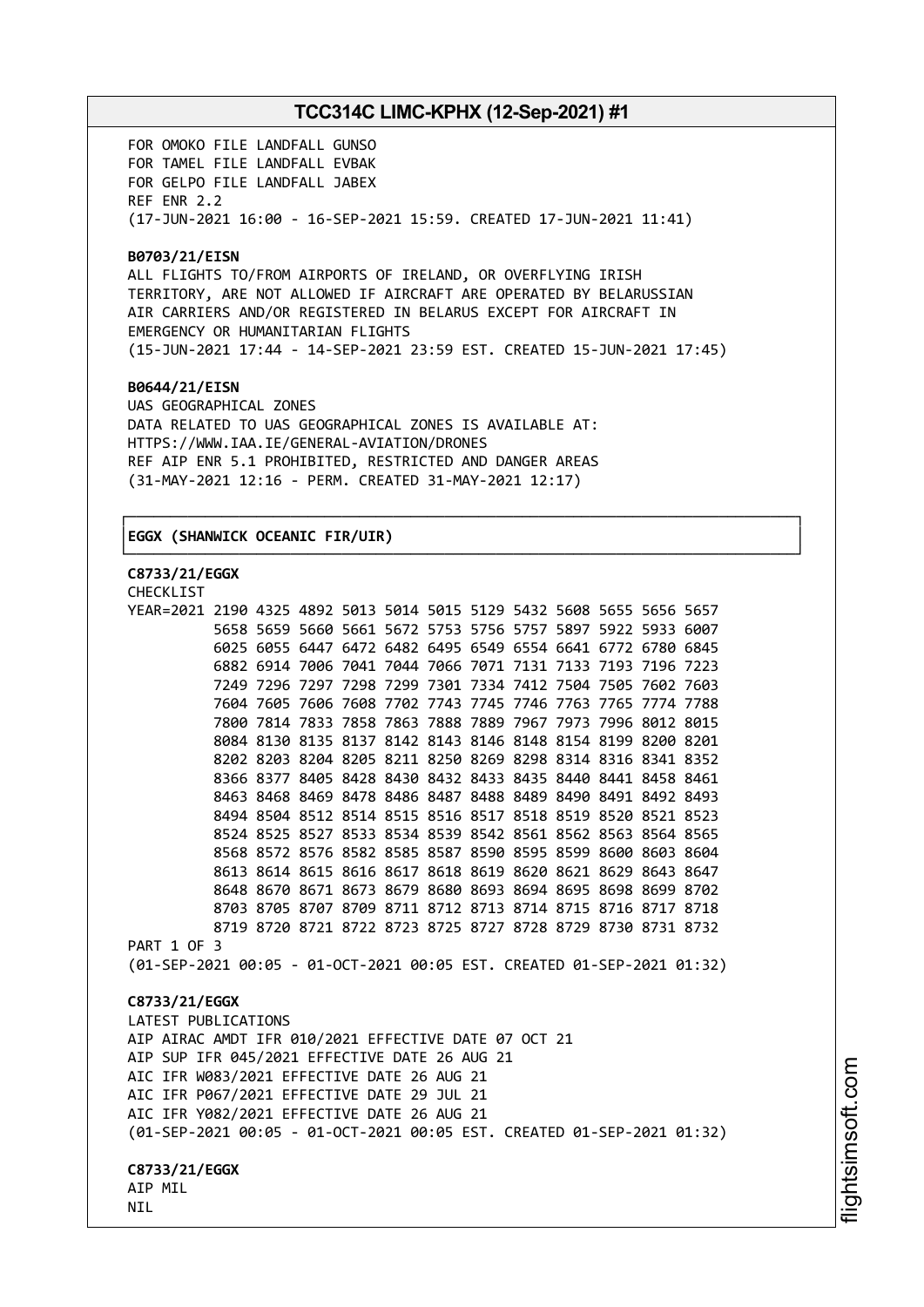SUP CHECKLIST AIP IFR 053/2018 060/2018 011/2019 025/2019 003/2020 017/2020 019/2020 023/2020 030/2020 031/2020 032/2020 038/2020 039/2020 046/2020 048/2020 049/2020 052/2020 002/2021 003/2021 007/2021 008/2021 012/2021 014/2021 017/2021 018/2021 019/2021 020/2021 022/2021 023/2021 024/2021 025/2021 026/2021 028/2021 029/2021 030/2021 031/2021 032/2021 034/2021 035/2021 036/2021 037/2021 038/2021 039/2021 041/2021 042/2021 043/2021 044/2021 045/2021 AIP VFR NIL AIP MIL NIL PART 3 OF 3 (01-SEP-2021 00:05 - 01-OCT-2021 00:05 EST. CREATED 01-SEP-2021 01:32) **Q0446/21/EGGX** CHECKLIST YEAR=2021 0404 0405 0406 0407 0408 0412 0424 0428 0433 0440 0441 0442 0444 0445 LATEST PUBLICATIONS AIP AIRAC AMDT IFR 010/2021 EFFECTIVE DATE 07 OCT 21 AIP SUP IFR 045/2021 EFFECTIVE DATE 26 AUG 21 AIC IFR W083/2021 EFFECTIVE DATE 26 AUG 21 AIC IFR P067/2021 EFFECTIVE DATE 29 JUL 21 AIC IFR Y082/2021 EFFECTIVE DATE 26 AUG 21 AIC IFR M079/2021 EFFECTIVE DATE 26 AUG 21 AIC IFR G097/2009 EFFECTIVE DATE 31 DEC 09 AIC CHECKLIST AIP IFR P127/2006 P008/2008 P064/2008 P086/2008 P077/2009 P070/2010 P062/2012 P138/2012 Y009/2014 P002/2018 P053/2018 Y104/2018 Y031/2019 Y055/2019 Y117/2019 Y135/2019 P136/2019 P137/2019 P138/2019 P139/2019 Y140/2019 Y141/2019 Y142/2019 Y001/2020 P003/2020 W008/2020 Y011/2020 Y012/2020 W018/2020 Y024/2020 Y028/2020 Y031/2020 P034/2020 W035/2020 Y036/2020 Y039/2020 Y040/2020 Y041/2020 Y042/2020 Y043/2020 P044/2020 Y045/2020 P046/2020 Y051/2020 Y052/2020 P053/2020 P056/2020 P060/2020 P083/2020 Y085/2020 Y086/2020 Y087/2020 Y002/2021 Y008/2021 Y010/2021 Y011/2021 M012/2021 P017/2021 P018/2021 P026/2021 Y027/2021 Y029/2021 Y037/2021 M044/2021 P045/2021 Y050/2021 Y054/2021 Y055/2021 Y058/2021 M060/2021 Y062/2021 M064/2021 M065/2021 P067/2021 Y068/2021 M070/2021 M071/2021 M072/2021 M073/2021 M074/2021 M075/2021 Y076/2021 M077/2021 M078/2021 M079/2021 Y080/2021 Y081/2021 Y082/2021 W083/2021 AIP VFR NIL AIP MIL NIL SUP CHECKLIST AIP IFR 053/2018 060/2018 011/2019 025/2019 003/2020 017/2020 019/2020 023/2020 030/2020 031/2020 032/2020 038/2020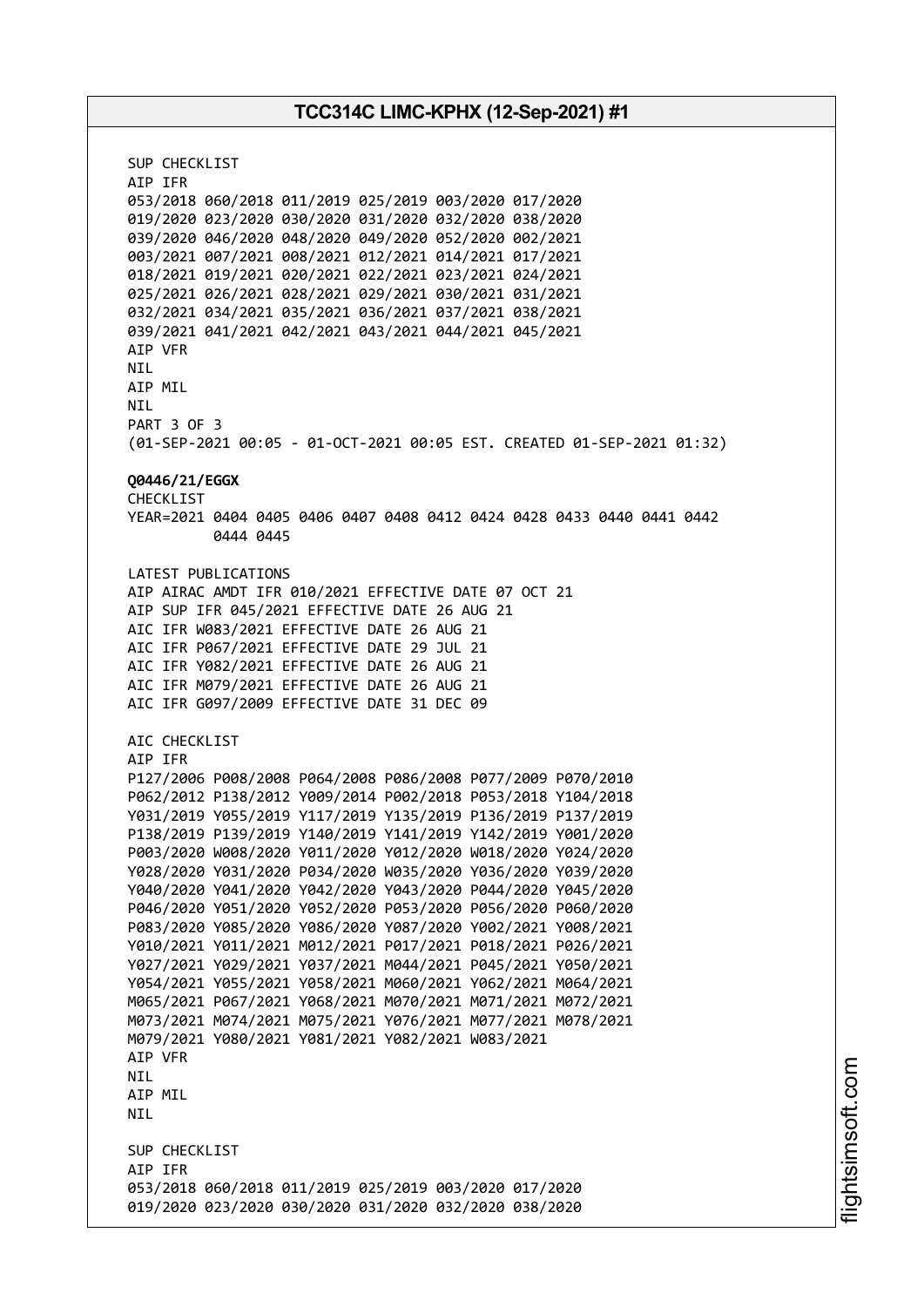# **TCC314C LIMC-KPHX (12-Sep-2021) #1** (01-SEP-2021 00:05 - 01-OCT-2021 00:05 EST. CREATED 01-SEP-2021 01:28) **Q0446/21/EGGX** 039/2020 046/2020 048/2020 049/2020 052/2020 002/2021 003/2021 007/2021 008/2021 012/2021 014/2021 017/2021 018/2021 019/2021 020/2021 022/2021 023/2021 024/2021 025/2021 026/2021 028/2021 029/2021 030/2021 031/2021 032/2021 034/2021 035/2021 036/2021 037/2021 038/2021 039/2021 041/2021 042/2021 043/2021 044/2021 045/2021 AIP VFR NIL AIP MIL NIL (01-SEP-2021 00:05 - 01-OCT-2021 00:05 EST. CREATED 01-SEP-2021 01:28) **V0022/21/EGGX** CHECKLIST YEAR=2021 0012 0014 0020 0021 LATEST PUBLICATIONS AIP AIRAC AMDT IFR 010/2021 EFFECTIVE DATE 07 OCT 21 AIP SUP IFR 045/2021 EFFECTIVE DATE 26 AUG 21 AIC IFR W083/2021 EFFECTIVE DATE 26 AUG 21 AIC IFR P067/2021 EFFECTIVE DATE 29 JUL 21 AIC IFR Y082/2021 EFFECTIVE DATE 26 AUG 21 AIC IFR M079/2021 EFFECTIVE DATE 26 AUG 21 AIC IFR G097/2009 EFFECTIVE DATE 31 DEC 09 AIC CHECKLIST AIP IFR P127/2006 P008/2008 P064/2008 P086/2008 P077/2009 P070/2010 P062/2012 P138/2012 Y009/2014 P002/2018 P053/2018 Y104/2018 Y031/2019 Y055/2019 Y117/2019 Y135/2019 P136/2019 P137/2019 PART 1 OF 2 (01-SEP-2021 00:05 - 01-OCT-2021 00:05 EST. CREATED 01-SEP-2021 01:28) **V0022/21/EGGX** P138/2019 P139/2019 Y140/2019 Y141/2019 Y142/2019 Y001/2020 P003/2020 W008/2020 Y011/2020 Y012/2020 W018/2020 Y024/2020 Y028/2020 Y031/2020 P034/2020 W035/2020 Y036/2020 Y039/2020 Y040/2020 Y041/2020 Y042/2020 Y043/2020 P044/2020 Y045/2020 P046/2020 Y051/2020 Y052/2020 P053/2020 P056/2020 P060/2020 P083/2020 Y085/2020 Y086/2020 Y087/2020 Y002/2021 Y008/2021 Y010/2021 Y011/2021 M012/2021 P017/2021 P018/2021 P026/2021 Y027/2021 Y029/2021 Y037/2021 M044/2021 P045/2021 Y050/2021 Y054/2021 Y055/2021 Y058/2021 M060/2021 Y062/2021 M064/2021 M065/2021 P067/2021 Y068/2021 M070/2021 M071/2021 M072/2021 M073/2021 M074/2021 M075/2021 Y076/2021 M077/2021 M078/2021 M079/2021 Y080/2021 Y081/2021 Y082/2021 W083/2021 AIP VFR NIL AIP MIL NIL SUP CHECKLIST AIP IFR 053/2018 060/2018 011/2019 025/2019 003/2020 017/2020 019/2020 023/2020 030/2020 031/2020 032/2020 038/2020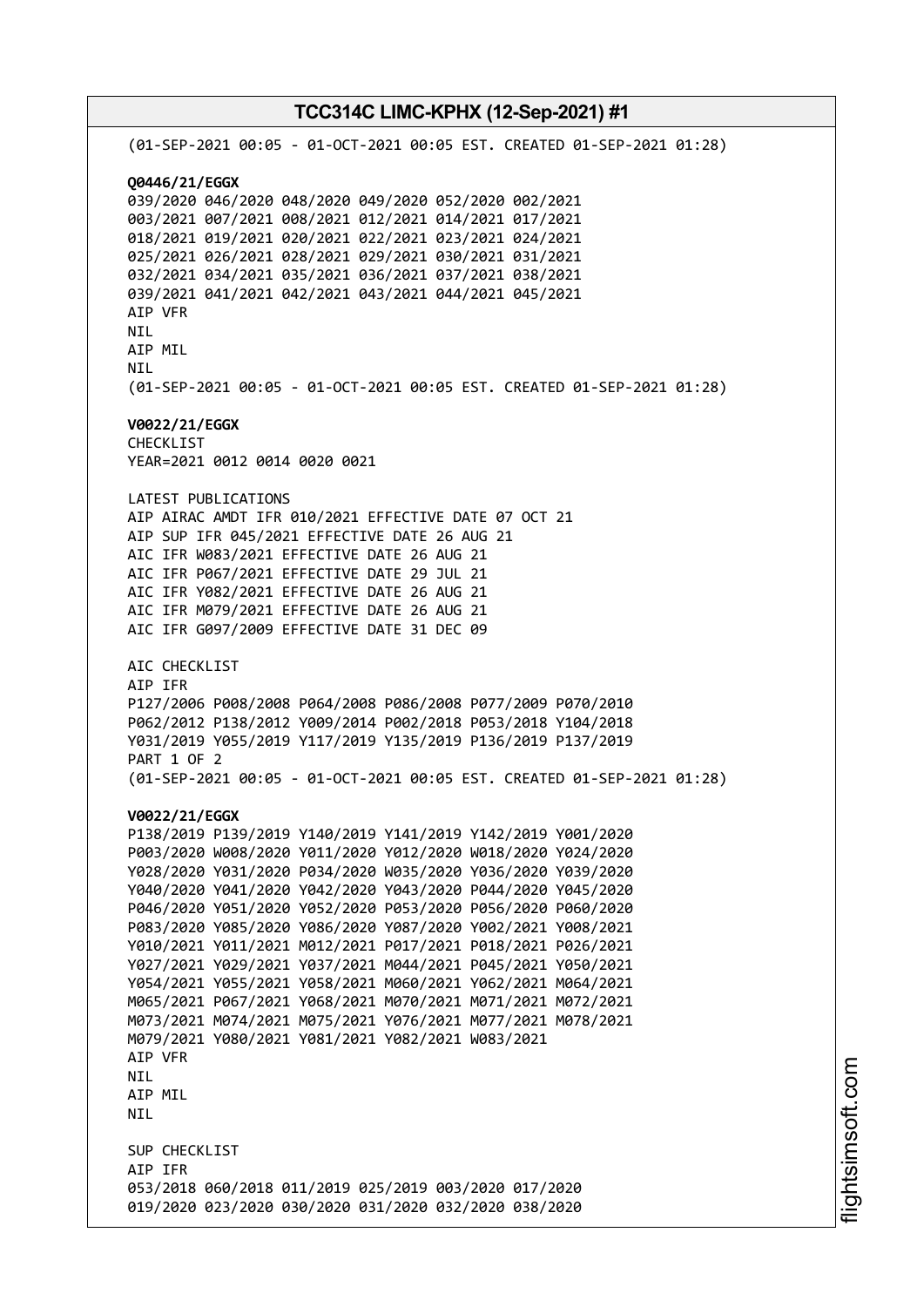039/2020 046/2020 048/2020 049/2020 052/2020 002/2021 003/2021 007/2021 008/2021 012/2021 014/2021 017/2021 018/2021 019/2021 020/2021 022/2021 023/2021 024/2021 025/2021 026/2021 028/2021 029/2021 030/2021 031/2021 032/2021 034/2021 035/2021 036/2021 037/2021 038/2021 039/2021 041/2021 042/2021 043/2021 044/2021 045/2021 AIP VFR NIL AIP MIL NIL PART 2 OF 2 (01-SEP-2021 00:05 - 01-OCT-2021 00:05 EST. CREATED 01-SEP-2021 01:28) **G0265/21/EGGX** P138/2019 P139/2019 Y140/2019 Y141/2019 Y142/2019 Y001/2020 P003/2020 W008/2020 Y011/2020 Y012/2020 W018/2020 Y024/2020 Y028/2020 Y031/2020 P034/2020 W035/2020 Y036/2020 Y039/2020 Y040/2020 Y041/2020 Y042/2020 Y043/2020 P044/2020 Y045/2020 P046/2020 Y051/2020 Y052/2020 P053/2020 P056/2020 P060/2020 P083/2020 Y085/2020 Y086/2020 Y087/2020 Y002/2021 Y008/2021 Y010/2021 Y011/2021 M012/2021 P017/2021 P018/2021 P026/2021 Y027/2021 Y029/2021 Y037/2021 M044/2021 P045/2021 Y050/2021 Y054/2021 Y055/2021 Y058/2021 M060/2021 Y062/2021 M064/2021 M065/2021 P067/2021 Y068/2021 M070/2021 M071/2021 M072/2021 M073/2021 M074/2021 M075/2021 Y076/2021 M077/2021 M078/2021 M079/2021 Y080/2021 Y081/2021 Y082/2021 W083/2021 AIP VFR NIL AIP MIL NIL SUP CHECKLIST AIP IFR 053/2018 060/2018 011/2019 025/2019 003/2020 017/2020 019/2020 023/2020 030/2020 031/2020 032/2020 038/2020 039/2020 046/2020 048/2020 049/2020 052/2020 002/2021 (01-SEP-2021 00:05 - 01-OCT-2021 00:05 EST. CREATED 01-SEP-2021 01:25) **G0265/21/EGGX** CHECKLIST YEAR=2021 NIL LATEST PUBLICATIONS AIP AIRAC AMDT IFR 010/2021 EFFECTIVE DATE 07 OCT 21 AIP SUP IFR 045/2021 EFFECTIVE DATE 26 AUG 21 AIC IFR W083/2021 EFFECTIVE DATE 26 AUG 21 AIC IFR P067/2021 EFFECTIVE DATE 29 JUL 21 AIC IFR Y082/2021 EFFECTIVE DATE 26 AUG 21 AIC IFR M079/2021 EFFECTIVE DATE 26 AUG 21 AIC IFR G097/2009 EFFECTIVE DATE 31 DEC 09 AIC CHECKLIST AIP IFR P127/2006 P008/2008 P064/2008 P086/2008 P077/2009 P070/2010 P062/2012 P138/2012 Y009/2014 P002/2018 P053/2018 Y104/2018 Y031/2019 Y055/2019 Y117/2019 Y135/2019 P136/2019 P137/2019 PART 1 OF 2 (01-SEP-2021 00:05 - 01-OCT-2021 00:05 EST. CREATED 01-SEP-2021 01:25)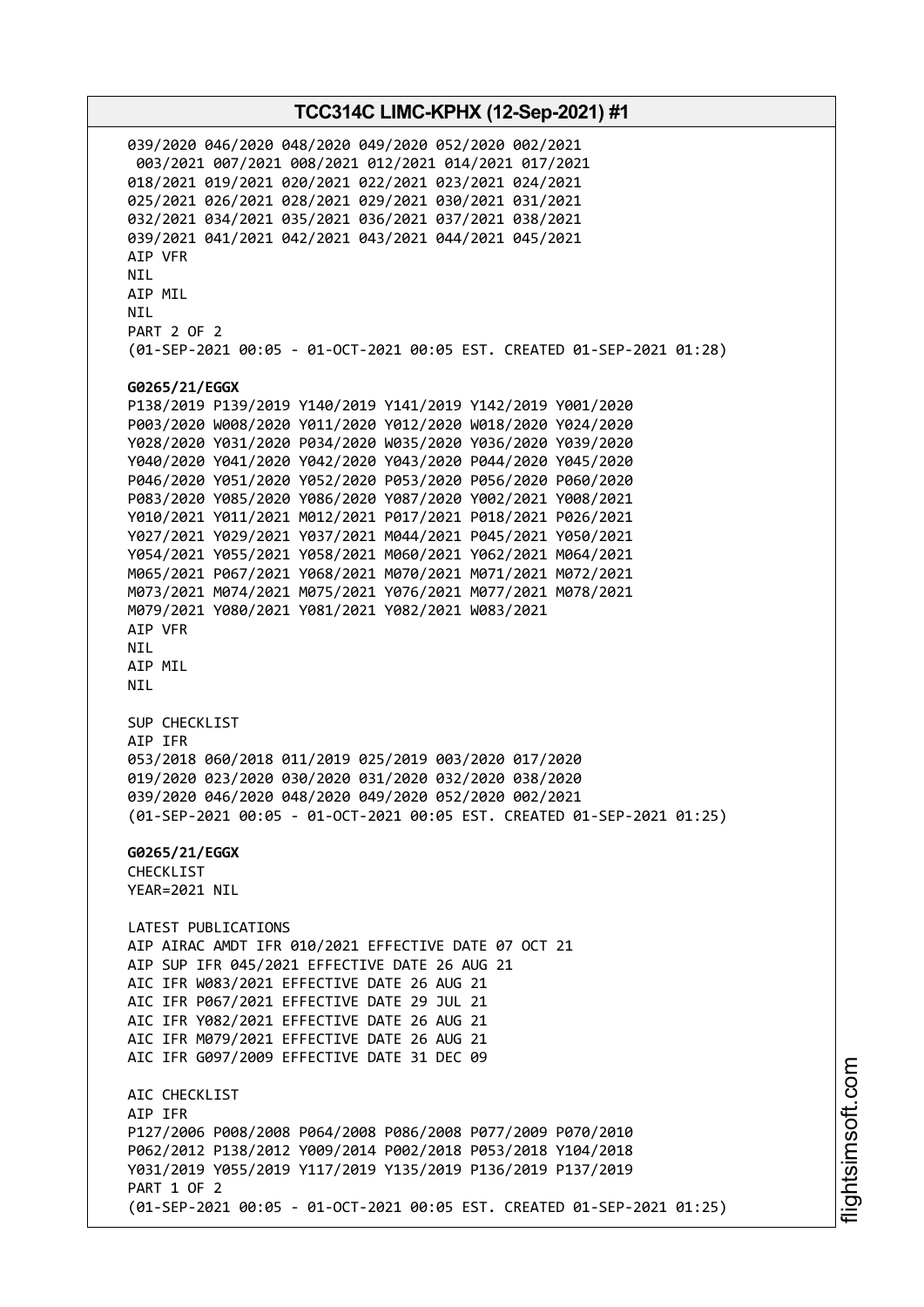**I2366/21/EGGX** Y010/2021 Y011/2021 M012/2021 P017/2021 P018/2021 P026/2021 Y027/2021 Y029/2021 Y037/2021 M044/2021 P045/2021 Y050/2021 Y054/2021 Y055/2021 Y058/2021 M060/2021 Y062/2021 M064/2021 M065/2021 P067/2021 Y068/2021 M070/2021 M071/2021 M072/2021 M073/2021 M074/2021 M075/2021 Y076/2021 M077/2021 M078/2021 M079/2021 Y080/2021 Y081/2021 Y082/2021 W083/2021 AIP VFR NIL AIP MIL **NTI** SUP CHECKLIST AIP IFR 053/2018 060/2018 011/2019 025/2019 003/2020 017/2020 019/2020 023/2020 030/2020 031/2020 032/2020 038/2020 039/2020 046/2020 048/2020 049/2020 052/2020 002/2021 003/2021 007/2021 008/2021 012/2021 014/2021 017/2021 018/2021 019/2021 020/2021 022/2021 023/2021 024/2021 025/2021 026/2021 028/2021 029/2021 030/2021 031/2021 032/2021 034/2021 035/2021 036/2021 037/2021 038/2021 039/2021 041/2021 042/2021 043/2021 044/2021 045/2021 AIP VFR NIL AIP MIL **NTI** END PART 2 OF 2 (01-SEP-2021 00:05 - 01-OCT-2021 00:05 EST. CREATED 01-SEP-2021 01:24) **I2366/21/EGGX** CHECKLIST YEAR=2021 1087 1117 1580 1581 1582 1632 1633 1634 1635 1636 1637 1638 1722 1811 1935 1977 1996 2162 2177 2178 2275 2281 2307 2312 2314 2315 2317 2331 2334 2338 2341 2349 2356 2358 LATEST PUBLICATIONS AIP AIRAC AMDT IFR 010/2021 EFFECTIVE DATE 07 OCT 21 AIP SUP IFR 045/2021 EFFECTIVE DATE 26 AUG 21 AIC IFR W083/2021 EFFECTIVE DATE 26 AUG 21 AIC IFR P067/2021 EFFECTIVE DATE 29 JUL 21 AIC IFR Y082/2021 EFFECTIVE DATE 26 AUG 21 AIC IFR M079/2021 EFFECTIVE DATE 26 AUG 21 AIC IFR G097/2009 EFFECTIVE DATE 31 DEC 09 AIC CHECKLIST AIP IFR P127/2006 P008/2008 P064/2008 P086/2008 P077/2009 P070/2010 P062/2012 P138/2012 Y009/2014 P002/2018 P053/2018 Y104/2018 Y031/2019 Y055/2019 Y117/2019 Y135/2019 P136/2019 P137/2019 P138/2019 P139/2019 Y140/2019 Y141/2019 Y142/2019 Y001/2020 P003/2020 W008/2020 Y011/2020 Y012/2020 W018/2020 Y024/2020 Y028/2020 Y031/2020 P034/2020 W035/2020 Y036/2020 Y039/2020 Y040/2020 Y041/2020 Y042/2020 Y043/2020 P044/2020 Y045/2020 P046/2020 Y051/2020 Y052/2020 P053/2020 P056/2020 P060/2020 P083/2020 Y085/2020 Y086/2020 Y087/2020 Y002/2021 Y008/2021 END PART 1 OF 2 (01-SEP-2021 00:05 - 01-OCT-2021 00:05 EST. CREATED 01-SEP-2021 01:24)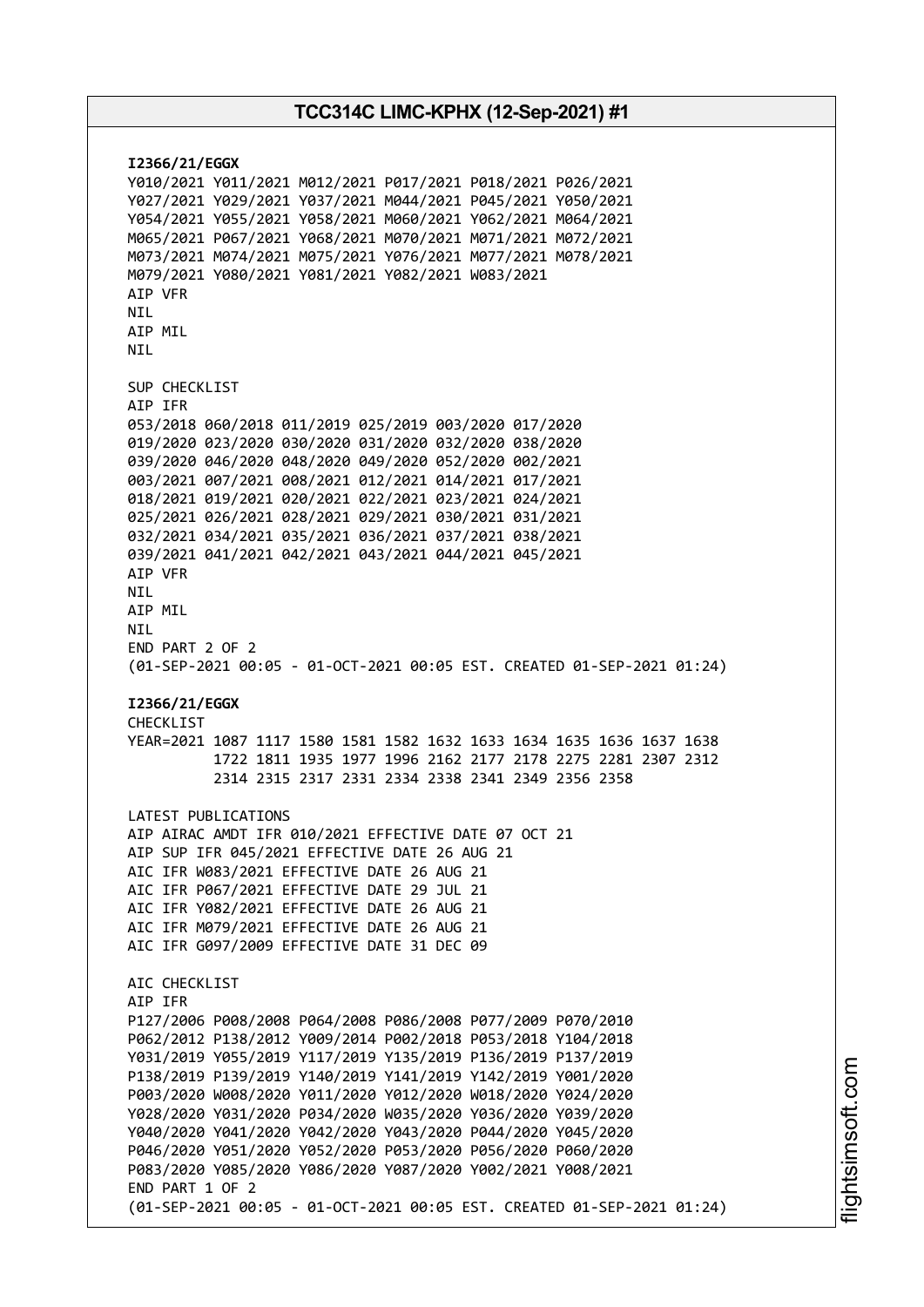**A3094/21/EGGX** CHECKLIST YEAR=2021 1471 1740 1798 1940 1970 2025 2032 2033 2034 2078 2111 2138 2167 2168 2224 2259 2290 2320 2391 2393 2398 2410 2411 2434 2441 2445 2510 2527 2528 2530 2583 2596 2597 2598 2599 2600 2601 2602 2611 2612 2629 2641 2642 2674 2694 2701 2702 2705 2709 2745 2777 2787 2791 2818 2820 2836 2853 2879 2881 2882 2891 2905 2916 2917 2918 2936 2937 2950 2979 2980 2981 2982 2983 2998 3002 3016 3023 3024 3026 3027 3028 3029 3037 3040 3041 3042 3043 3047 3063 3064 3065 3066 3067 3069 3075 3076 3078 3079 3080 3086 3087 3088 3089 3091 3093 LATEST PUBLICATIONS AIP AIRAC AMDT IFR 010/2021 EFFECTIVE DATE 07 OCT 21 AIP SUP IFR 045/2021 EFFECTIVE DATE 26 AUG 21 AIC IFR W083/2021 EFFECTIVE DATE 26 AUG 21 AIC IFR P067/2021 EFFECTIVE DATE 29 JUL 21 AIC IFR Y082/2021 EFFECTIVE DATE 26 AUG 21 AIC IFR M079/2021 EFFECTIVE DATE 26 AUG 21 AIC IFR G097/2009 EFFECTIVE DATE 31 DEC 09 AIC CHECKLIST AIP IFR P127/2006 P008/2008 P064/2008 P086/2008 P077/2009 P070/2010 P062/2012 P138/2012 Y009/2014 P002/2018 P053/2018 Y104/2018 Y031/2019 Y055/2019 Y117/2019 Y135/2019 P136/2019 P137/2019 P138/2019 P139/2019 Y140/2019 Y141/2019 Y142/2019 Y001/2020 P003/2020 W008/2020 Y011/2020 Y012/2020 W018/2020 Y024/2020 Y028/2020 Y031/2020 P034/2020 W035/2020 Y036/2020 Y039/2020 Y040/2020 Y041/2020 Y042/2020 Y043/2020 P044/2020 Y045/2020 END PART 1 OF 2 (01-SEP-2021 00:05 - 01-OCT-2021 00:05 EST. CREATED 01-SEP-2021 01:19) **A3094/21/EGGX** P046/2020 Y051/2020 Y052/2020 P053/2020 P056/2020 P060/2020 P083/2020 Y085/2020 Y086/2020 Y087/2020 Y002/2021 Y008/2021 Y010/2021 Y011/2021 M012/2021 P017/2021 P018/2021 P026/2021 Y027/2021 Y029/2021 Y037/2021 M044/2021 P045/2021 Y050/2021 Y054/2021 Y055/2021 Y058/2021 M060/2021 Y062/2021 M064/2021 M065/2021 P067/2021 Y068/2021 M070/2021 M071/2021 M072/2021 M073/2021 M074/2021 M075/2021 Y076/2021 M077/2021 M078/2021 M079/2021 Y080/2021 Y081/2021 Y082/2021 W083/2021 AIP VFR **NTL** AIP MIL **NTL** SUP CHECKLIST AIP IFR 053/2018 060/2018 011/2019 025/2019 003/2020 017/2020 019/2020 023/2020 030/2020 031/2020 032/2020 038/2020 039/2020 046/2020 048/2020 049/2020 052/2020 002/2021 003/2021 007/2021 008/2021 012/2021 014/2021 017/2021 018/2021 019/2021 020/2021 022/2021 023/2021 024/2021 025/2021 026/2021 028/2021 029/2021 030/2021 031/2021 032/2021 034/2021 035/2021 036/2021 037/2021 038/2021 039/2021 041/2021 042/2021 043/2021 044/2021 045/2021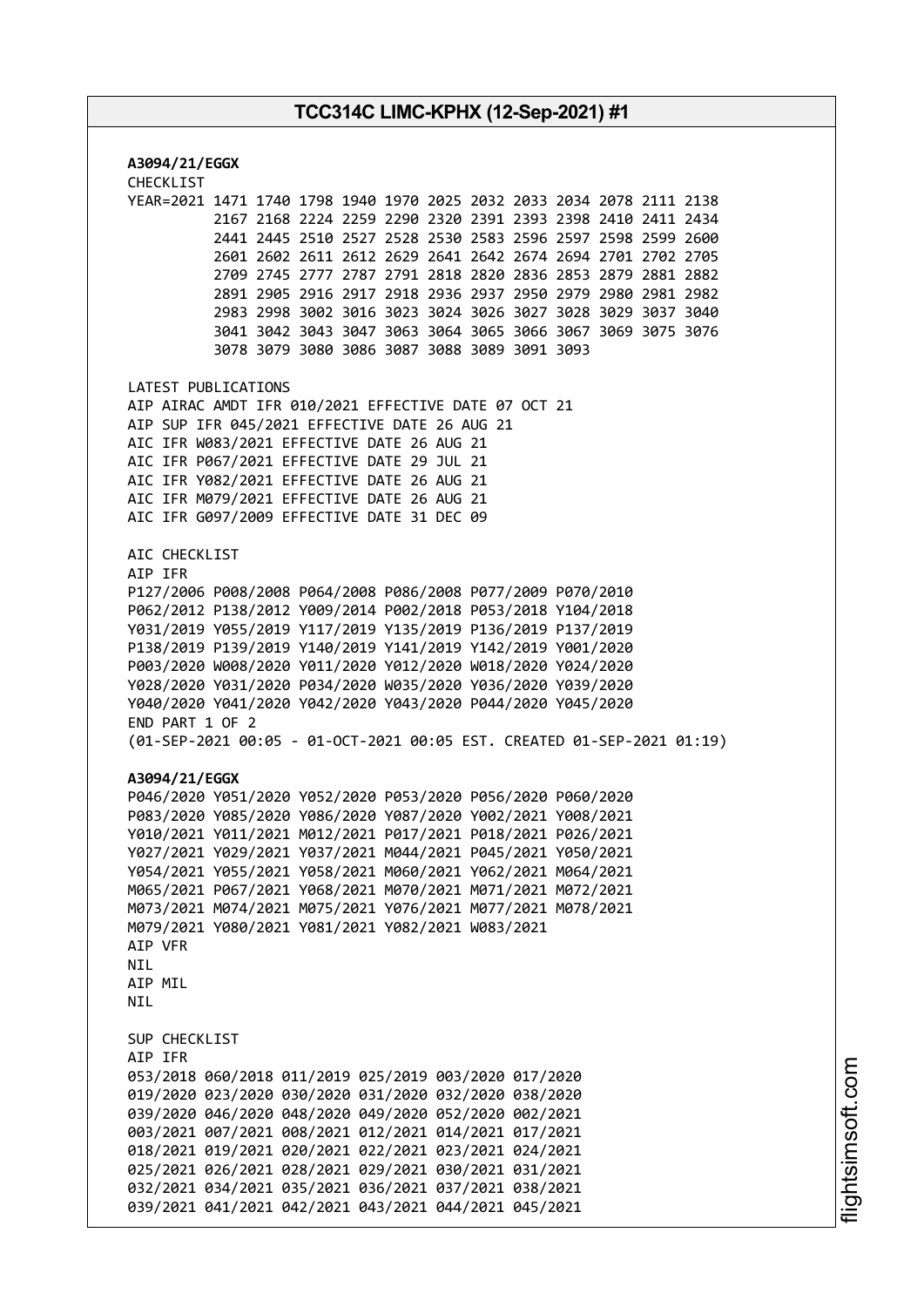AIP VFR NIL AIP MIL NIL END PART 2 OF 2 (01-SEP-2021 00:05 - 01-OCT-2021 00:05 EST. CREATED 01-SEP-2021 01:19) **F0817/21/EGGX** CHECKLIST YEAR=2021 0811 0812 0813 0814 0815 0816 LATEST PUBLICATIONS AIP AIRAC AMDT IFR 010/2021 EFFECTIVE DATE 07 OCT 21 AIP SUP IFR 045/2021 EFFECTIVE DATE 26 AUG 21 AIC IFR W083/2021 EFFECTIVE DATE 26 AUG 21 AIC IFR P067/2021 EFFECTIVE DATE 29 JUL 21 AIC IFR Y082/2021 EFFECTIVE DATE 26 AUG 21 AIC IFR M079/2021 EFFECTIVE DATE 26 AUG 21 AIC IFR G097/2009 EFFECTIVE DATE 31 DEC 09 AIC CHECKLIST AIP IFR P127/2006 P008/2008 P064/2008 P086/2008 P077/2009 P070/2010 P062/2012 P138/2012 Y009/2014 P002/2018 P053/2018 Y104/2018 Y031/2019 Y055/2019 Y117/2019 Y135/2019 P136/2019 P137/2019 P138/2019 P139/2019 Y140/2019 Y141/2019 Y142/2019 Y001/2020 P003/2020 W008/2020 Y011/2020 Y012/2020 W018/2020 Y024/2020 Y028/2020 Y031/2020 P034/2020 W035/2020 Y036/2020 Y039/2020 Y040/2020 Y041/2020 Y042/2020 Y043/2020 P044/2020 Y045/2020 P046/2020 Y051/2020 Y052/2020 P053/2020 P056/2020 P060/2020 P083/2020 Y085/2020 Y086/2020 Y087/2020 Y002/2021 Y008/2021 END PART 1 OF 2 (01-SEP-2021 00:05 - 01-OCT-2021 00:05 EST. CREATED 01-SEP-2021 01:16) **F0817/21/EGGX** Y010/2021 Y011/2021 M012/2021 P017/2021 P018/2021 P026/2021 Y027/2021 Y029/2021 Y037/2021 M044/2021 P045/2021 Y050/2021 Y054/2021 Y055/2021 Y058/2021 M060/2021 Y062/2021 M064/2021 M065/2021 P067/2021 Y068/2021 M070/2021 M071/2021 M072/2021 M073/2021 M074/2021 M075/2021 Y076/2021 M077/2021 M078/2021 M079/2021 Y080/2021 Y081/2021 Y082/2021 W083/2021 AIP VFR NIL AIP MIL **NTI** SUP CHECKLIST AIP IFR 053/2018 060/2018 011/2019 025/2019 003/2020 017/2020 019/2020 023/2020 030/2020 031/2020 032/2020 038/2020 039/2020 046/2020 048/2020 049/2020 052/2020 002/2021 003/2021 007/2021 008/2021 012/2021 014/2021 017/2021 018/2021 019/2021 020/2021 022/2021 023/2021 024/2021 025/2021 026/2021 028/2021 029/2021 030/2021 031/2021 032/2021 034/2021 035/2021 036/2021 037/2021 038/2021 039/2021 041/2021 042/2021 043/2021 044/2021 045/2021 AIP VFR NIL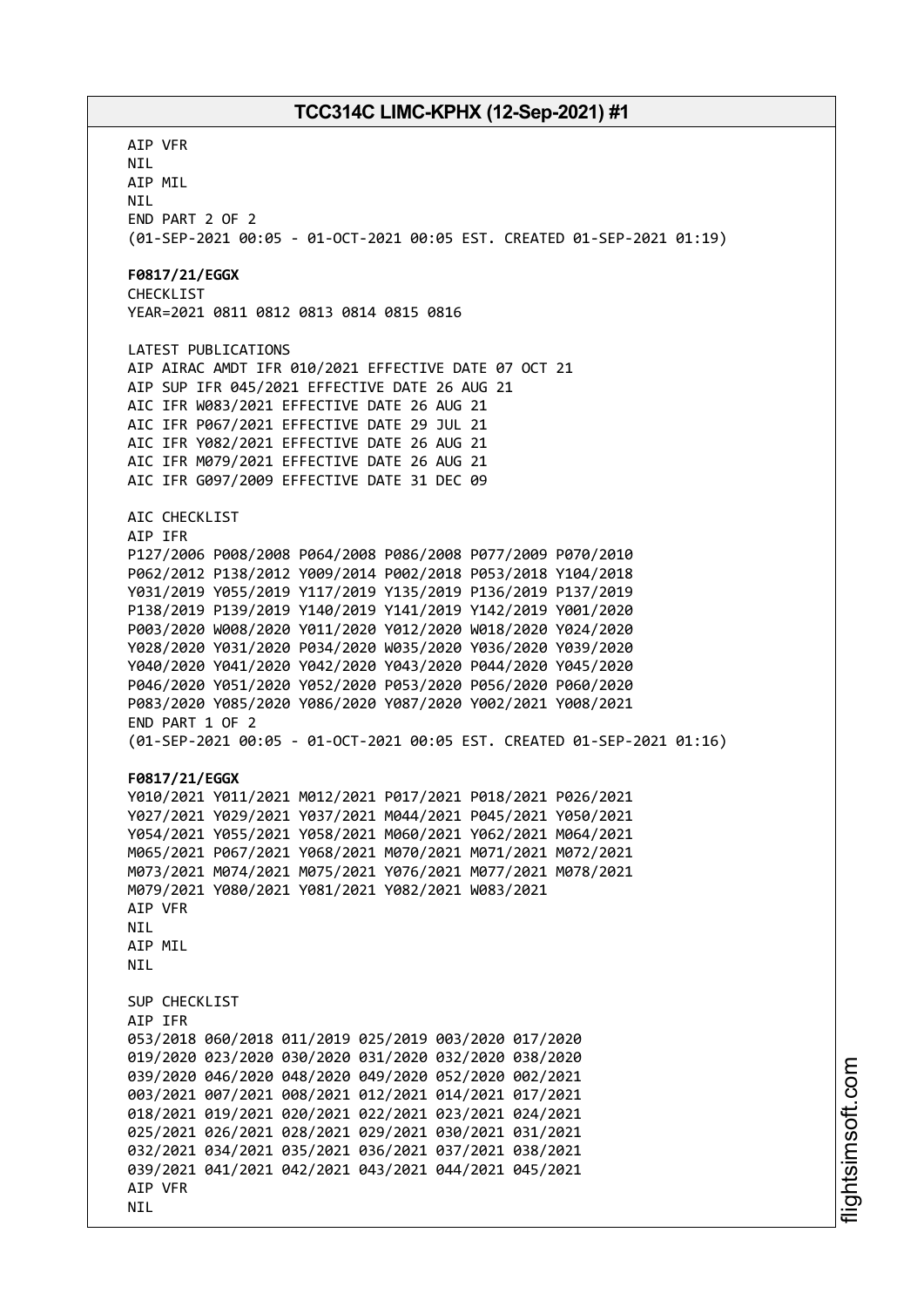AIP MIL NIL END PART 2 OF 2 (01-SEP-2021 00:05 - 01-OCT-2021 00:05 EST. CREATED 01-SEP-2021 01:16) **P0003/21/EGGX** CHECKLIST YEAR=2021 0001 0002 LATEST PUBLICATIONS AIP AIRAC AMDT IFR 010/2021 EFFECTIVE DATE 07 OCT 21 AIP SUP IFR 045/2021 EFFECTIVE DATE 26 AUG 21 AIC IFR W083/2021 EFFECTIVE DATE 26 AUG 21 AIC IFR P067/2021 EFFECTIVE DATE 29 JUL 21 AIC IFR Y082/2021 EFFECTIVE DATE 26 AUG 21 AIC IFR M079/2021 EFFECTIVE DATE 26 AUG 21 AIC IFR G097/2009 EFFECTIVE DATE 31 DEC 09 AIC CHECKLIST AIP IFR P127/2006 P008/2008 P064/2008 P086/2008 P077/2009 P070/2010 P062/2012 P138/2012 Y009/2014 P002/2018 P053/2018 Y104/2018 Y031/2019 Y055/2019 Y117/2019 Y135/2019 P136/2019 P137/2019 P138/2019 P139/2019 Y140/2019 Y141/2019 Y142/2019 Y001/2020 P003/2020 W008/2020 Y011/2020 Y012/2020 W018/2020 Y024/2020 Y028/2020 Y031/2020 P034/2020 W035/2020 Y036/2020 Y039/2020 Y040/2020 Y041/2020 Y042/2020 Y043/2020 P044/2020 Y045/2020 P046/2020 Y051/2020 Y052/2020 P053/2020 P056/2020 P060/2020 P083/2020 Y085/2020 Y086/2020 Y087/2020 Y002/2021 Y008/2021 Y010/2021 Y011/2021 M012/2021 P017/2021 P018/2021 P026/2021 Y027/2021 Y029/2021 Y037/2021 M044/2021 P045/2021 Y050/2021 Y054/2021 Y055/2021 Y058/2021 M060/2021 Y062/2021 M064/2021 M065/2021 P067/2021 Y068/2021 M070/2021 M071/2021 M072/2021 M073/2021 M074/2021 M075/2021 Y076/2021 M077/2021 M078/2021 M079/2021 Y080/2021 Y081/2021 Y082/2021 W083/2021 AIP VFR NIL AIP MIL NIL (01-SEP-2021 00:05 - 01-OCT-2021 00:05 EST. CREATED 01-SEP-2021 01:14) **P0003/21/EGGX** SUP CHECKLIST AIP IFR 053/2018 060/2018 011/2019 025/2019 003/2020 017/2020 019/2020 023/2020 030/2020 031/2020 032/2020 038/2020 039/2020 046/2020 048/2020 049/2020 052/2020 002/2021 003/2021 007/2021 008/2021 012/2021 014/2021 017/2021 018/2021 019/2021 020/2021 022/2021 023/2021 024/2021 025/2021 026/2021 028/2021 029/2021 030/2021 031/2021 032/2021 034/2021 035/2021 036/2021 037/2021 038/2021 039/2021 041/2021 042/2021 043/2021 044/2021 045/2021 AIP VFR **NTI** AIP MIL **NTI** (01-SEP-2021 00:05 - 01-OCT-2021 00:05 EST. CREATED 01-SEP-2021 01:14)

i⊒<br>⊫ htsim soft.c o

m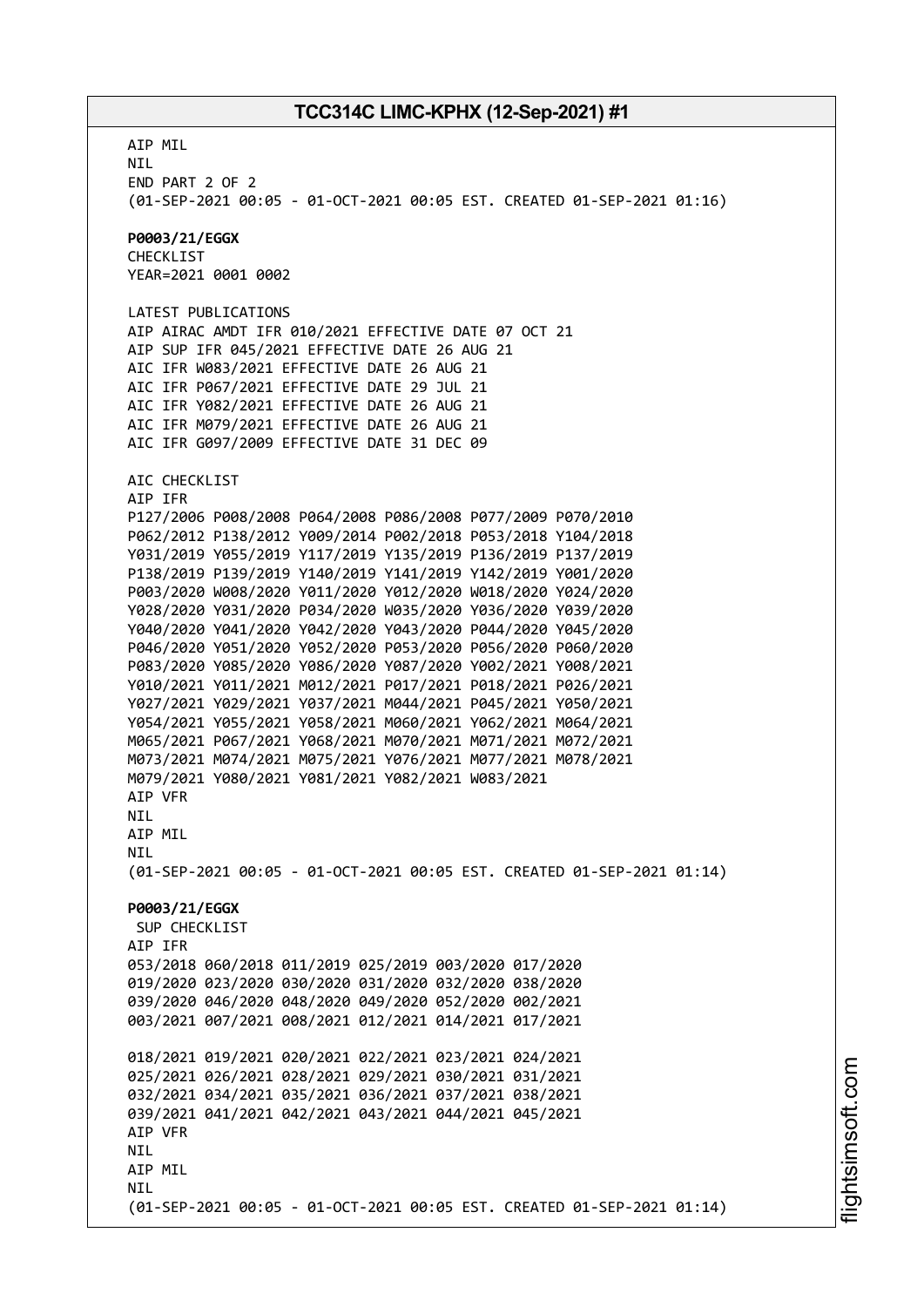**K0379/21/EGGX** M065/2021 P067/2021 Y068/2021 M070/2021 M071/2021 M072/2021 M073/2021 M074/2021 M075/2021 Y076/2021 M077/2021 M078/2021 M079/2021 Y080/2021 Y081/2021 Y082/2021 W083/2021 AIP VFR NIL AIP MIL NIL SUP CHECKLIST AIP IFR 053/2018 060/2018 011/2019 025/2019 003/2020 017/2020 019/2020 023/2020 030/2020 031/2020 032/2020 038/2020 039/2020 046/2020 048/2020 049/2020 052/2020 002/2021 003/2021 007/2021 008/2021 012/2021 014/2021 017/2021 018/2021 019/2021 020/2021 022/2021 023/2021 024/2021 025/2021 026/2021 028/2021 029/2021 030/2021 031/2021 032/2021 034/2021 035/2021 036/2021 037/2021 038/2021 039/2021 041/2021 042/2021 043/2021 044/2021 045/2021 AIP VFR NIL AIP MIL END PART 2 OF 2 (01-SEP-2021 00:05 - 01-OCT-2021 00:05 EST. CREATED 01-SEP-2021 01:11) **K0379/21/EGGX** CHECKLIST YEAR=2021 0254 0255 0259 0260 0262 0263 0271 0275 0276 0277 0281 0286 0287 0292 0293 0298 0299 0303 0307 0313 0314 0316 0319 0321 0324 0325 0329 0333 0334 0335 0338 0342 0343 0344 0345 0346 0348 0351 0352 0353 0354 0355 0359 0360 0364 0365 0367 0368 0371 0372 0374 0375 0376 0377 0378 LATEST PUBLICATIONS AIP AIRAC AMDT IFR 010/2021 EFFECTIVE DATE 07 OCT 21 AIP SUP IFR 045/2021 EFFECTIVE DATE 26 AUG 21 AIC IFR W083/2021 EFFECTIVE DATE 26 AUG 21 AIC IFR P067/2021 EFFECTIVE DATE 29 JUL 21 AIC IFR Y082/2021 EFFECTIVE DATE 26 AUG 21 AIC IFR M079/2021 EFFECTIVE DATE 26 AUG 21 AIC IFR G097/2009 EFFECTIVE DATE 31 DEC 09 ATC CHECKLIST AIP IFR P127/2006 P008/2008 P064/2008 P086/2008 P077/2009 P070/2010 P062/2012 P138/2012 Y009/2014 P002/2018 P053/2018 Y104/2018 Y031/2019 Y055/2019 Y117/2019 Y135/2019 P136/2019 P137/2019 P138/2019 P139/2019 Y140/2019 Y141/2019 Y142/2019 Y001/2020 P003/2020 W008/2020 Y011/2020 Y012/2020 W018/2020 Y024/2020 Y028/2020 Y031/2020 P034/2020 W035/2020 Y036/2020 Y039/2020 Y040/2020 Y041/2020 Y042/2020 Y043/2020 P044/2020 Y045/2020 P046/2020 Y051/2020 Y052/2020 P053/2020 P056/2020 P060/2020 P083/2020 Y085/2020 Y086/2020 Y087/2020 Y002/2021 Y008/2021 Y010/2021 Y011/2021 M012/2021 P017/2021 P018/2021 P026/2021 Y027/2021 Y029/2021 Y037/2021 M044/2021 P045/2021 Y050/2021 Y054/2021 Y055/2021 Y058/2021 M060/2021 Y062/2021 M064/2021 END PART 1 OF 2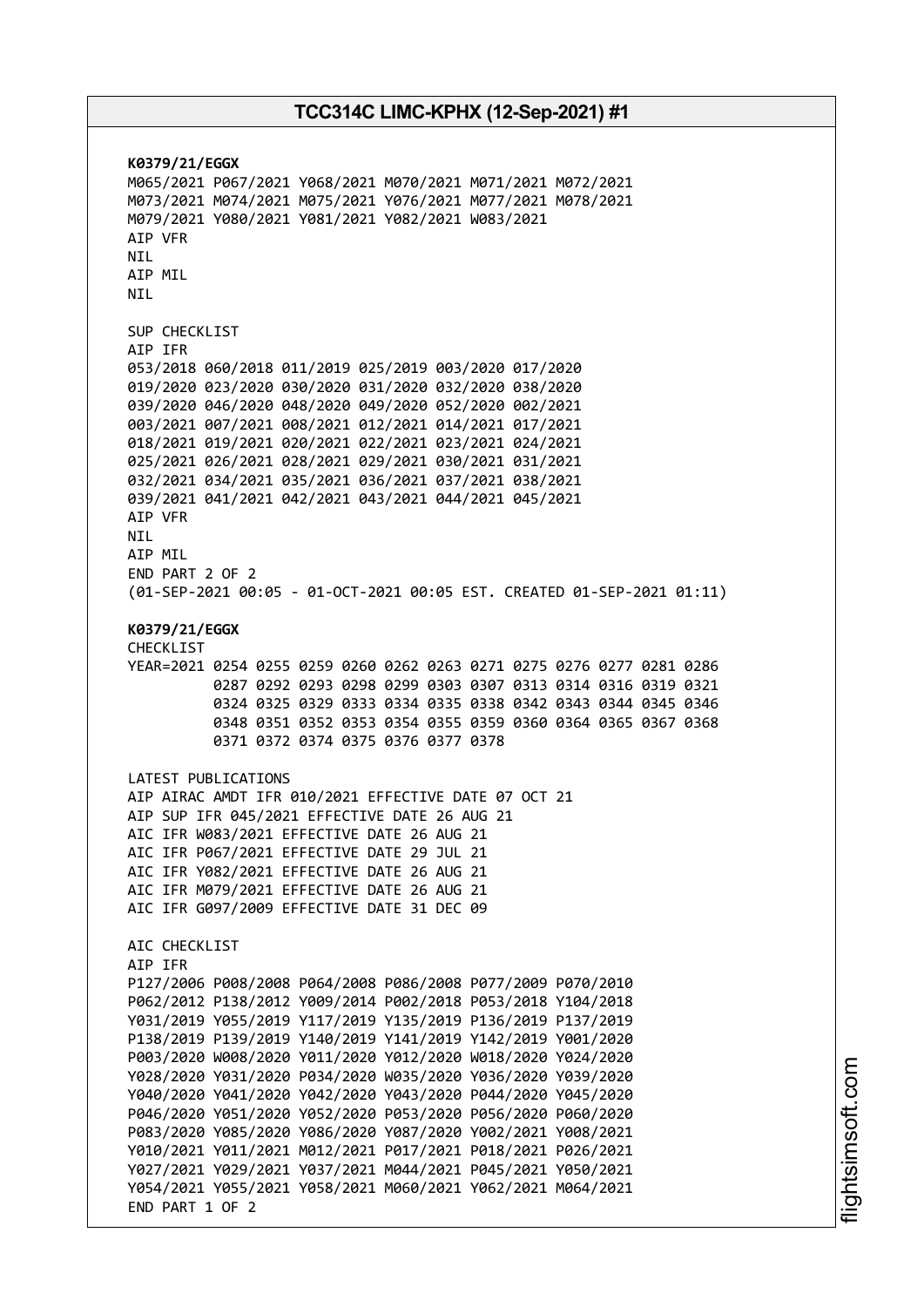(01-SEP-2021 00:05 - 01-OCT-2021 00:05 EST. CREATED 01-SEP-2021 01:11) **J3415/21/EGGX** CHECKLIST YEAR=2021 2841 3101 3160 3165 3311 3312 3314 3315 3318 3321 3345 3367 3369 3370 3371 3372 3373 3374 3375 3376 3377 3378 3379 3380 3381 3382 3383 3395 3396 3397 3398 3399 3400 3401 3402 3403 3404 3405 3406 3407 3408 3410 3411 3412 LATEST PUBLICATIONS AIP AIRAC AMDT IFR 010/2021 EFFECTIVE DATE 07 OCT 21 AIP SUP IFR 045/2021 EFFECTIVE DATE 26 AUG 21 AIC IFR W083/2021 EFFECTIVE DATE 26 AUG 21 AIC IFR P067/2021 EFFECTIVE DATE 29 JUL 21 AIC IFR Y082/2021 EFFECTIVE DATE 26 AUG 21 AIC IFR M079/2021 EFFECTIVE DATE 26 AUG 21 AIC IFR G097/2009 EFFECTIVE DATE 31 DEC 09 AIC CHECKLIST AIP IFR P127/2006 P008/2008 P064/2008 P086/2008 P077/2009 P070/2010 P062/2012 P138/2012 Y009/2014 P002/2018 P053/2018 Y104/2018 Y031/2019 Y055/2019 Y117/2019 Y135/2019 P136/2019 P137/2019 P138/2019 P139/2019 Y140/2019 Y141/2019 Y142/2019 Y001/2020 P003/2020 W008/2020 Y011/2020 Y012/2020 W018/2020 Y024/2020 Y028/2020 Y031/2020 P034/2020 W035/2020 Y036/2020 Y039/2020 Y040/2020 Y041/2020 Y042/2020 Y043/2020 P044/2020 Y045/2020 P046/2020 Y051/2020 Y052/2020 P053/2020 P056/2020 P060/2020 P083/2020 Y085/2020 Y086/2020 Y087/2020 Y002/2021 Y008/2021 Y010/2021 Y011/2021 M012/2021 P017/2021 P018/2021 P026/2021 Y027/2021 Y029/2021 Y037/2021 M044/2021 P045/2021 Y050/2021 Y054/2021 Y055/2021 Y058/2021 M060/2021 Y062/2021 M064/2021 M065/2021 P067/2021 Y068/2021 M070/2021 M071/2021 M072/2021 (01-SEP-2021 00:05 - 01-OCT-2021 00:05 EST. CREATED 01-SEP-2021 01:11) **J3415/21/EGGX** SUP CHECKLIST AIP IFR AIP VFR NIL M073/2021 M074/2021 M075/2021 Y076/2021 M077/2021 M078/2021 M079/2021 Y080/2021 Y081/2021 Y082/2021 W083/2021 (01-SEP-2021 00:05 - 01-OCT-2021 00:05 EST. CREATED 01-SEP-2021 01:10) **H5856/21/EGGX** M079/2021 Y080/2021 Y081/2021 Y082/2021 W083/2021 AIP VFR **NTL** AIP MIL **NTI** SUP CHECKLIST AIP IFR 053/2018 060/2018 011/2019 025/2019 003/2020 017/2020 019/2020 023/2020 030/2020 031/2020 032/2020 038/2020 039/2020 046/2020 048/2020 049/2020 052/2020 002/2021 003/2021 007/2021 008/2021 012/2021 014/2021 017/2021 018/2021 019/2021 020/2021 022/2021 023/2021 024/2021 025/2021 026/2021 028/2021 029/2021 030/2021 031/2021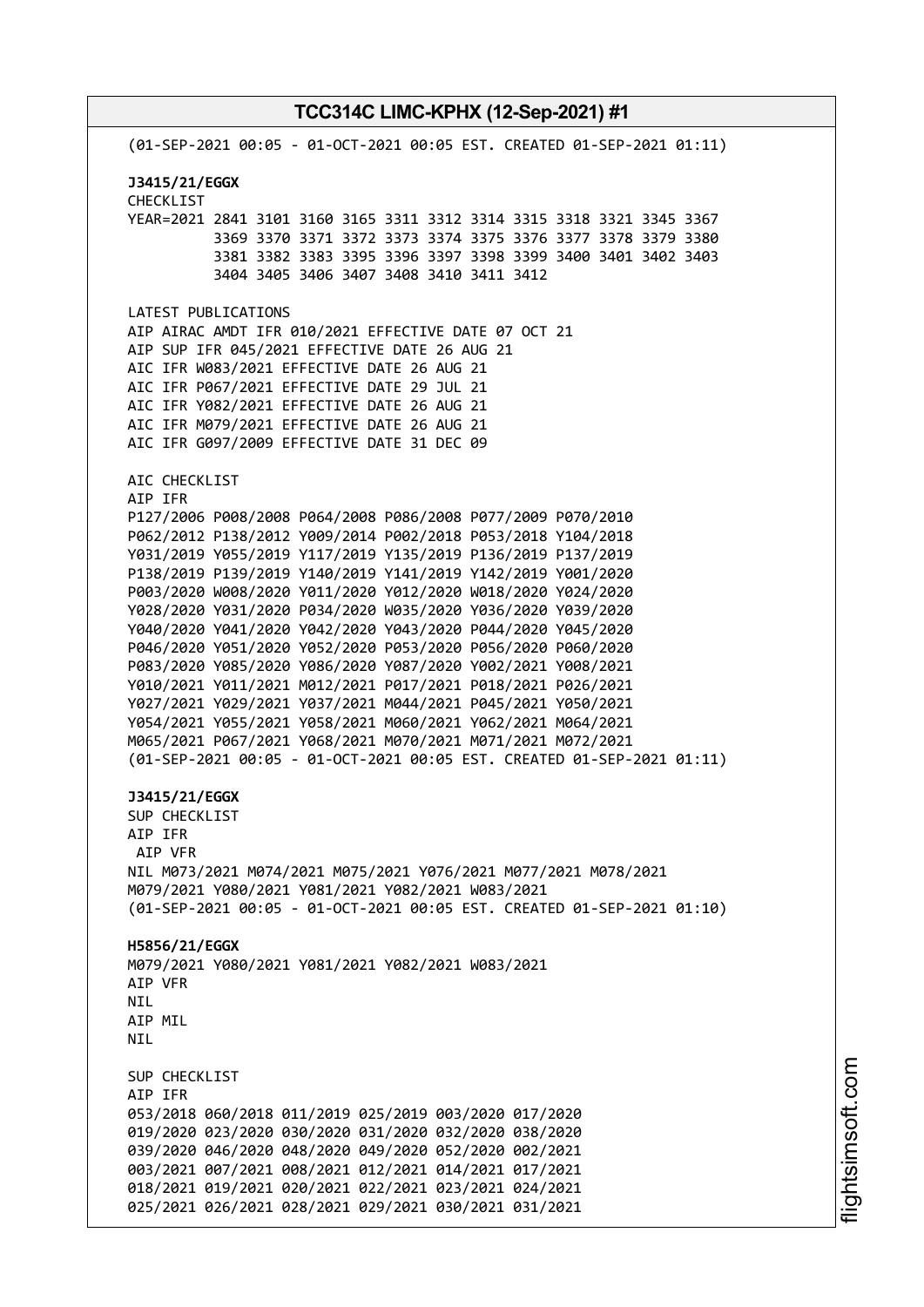032/2021 034/2021 035/2021 036/2021 037/2021 038/2021 039/2021 041/2021 042/2021 043/2021 044/2021 045/2021 AIP VFR NIL AIP MIL NIL PART 3 OF 3 (01-SEP-2021 00:05 - 01-OCT-2021 00:05 EST. CREATED 01-SEP-2021 01:10) **H5856/21/EGGX** LATEST PUBLICATIONS AIP AIRAC AMDT IFR 010/2021 EFFECTIVE DATE 07 OCT 21 AIP SUP IFR 045/2021 EFFECTIVE DATE 26 AUG 21 AIC IFR W083/2021 EFFECTIVE DATE 26 AUG 21 AIC IFR P067/2021 EFFECTIVE DATE 29 JUL 21 AIC IFR Y082/2021 EFFECTIVE DATE 26 AUG 21 AIC IFR M079/2021 EFFECTIVE DATE 26 AUG 21 AIC IFR G097/2009 EFFECTIVE DATE 31 DEC 09 AIC CHECKLIST AIP IFR P127/2006 P008/2008 P064/2008 P086/2008 P077/2009 P070/2010 P062/2012 P138/2012 Y009/2014 P002/2018 P053/2018 Y104/2018 Y031/2019 Y055/2019 Y117/2019 Y135/2019 P136/2019 P137/2019 P138/2019 P139/2019 Y140/2019 Y141/2019 Y142/2019 Y001/2020 P003/2020 W008/2020 Y011/2020 Y012/2020 W018/2020 Y024/2020 Y028/2020 Y031/2020 P034/2020 W035/2020 Y036/2020 Y039/2020 Y040/2020 Y041/2020 Y042/2020 Y043/2020 P044/2020 Y045/2020 P046/2020 Y051/2020 Y052/2020 P053/2020 P056/2020 P060/2020 P083/2020 Y085/2020 Y086/2020 Y087/2020 Y002/2021 Y008/2021 Y010/2021 Y011/2021 M012/2021 P017/2021 P018/2021 P026/2021 Y027/2021 Y029/2021 Y037/2021 M044/2021 P045/2021 Y050/2021 Y054/2021 Y055/2021 Y058/2021 M060/2021 Y062/2021 M064/2021 M065/2021 P067/2021 Y068/2021 M070/2021 M071/2021 M072/2021 M073/2021 M074/2021 M075/2021 Y076/2021 M077/2021 M078/2021 PART 2 OF 3 (01-SEP-2021 00:05 - 01-OCT-2021 00:05 EST. CREATED 01-SEP-2021 01:10) **H5856/21/EGGX** CHECKLIST YEAR=2020 4986 4987 4988 YEAR=2021 0953 0954 0955 0960 1567 1568 1571 1573 1657 1768 1770 1772 1773 1776 1778 1779 1780 1792 1832 1969 2691 2694 2695 2696 3015 3168 3211 3216 3223 3288 3301 3308 3327 3383 3384 3385 3418 3419 3562 3579 3580 3581 3631 4096 4119 4130 4131 4132 4133 4158 4478 4521 4522 4534 4538 4540 4546 4600 4684 4687 4697 4742 4757 4758 4793 4795 4798 4809 4853 4856 4914 4935 5085 5148 5169 5200 5203 5205 5206 5243 5244 5284 5294 5295 5317 5323 5326 5327 5328 5351 5352 5367 5403 5405 5423 5477 5501 5517 5538 5539 5547 5562 5587 5604 5615 5631 5632 5646 5653 5660 5667 5671 5677 5695 5696 5700 5701 5702 5703 5708 5709 5739 5740 5742 5754 5757 5762 5763 5766 5778 5779 5780 5781 5782 5783 5784 5785 5786 5787 5788 5791 5792 5793 5794 5797 5798 5799 5800 5801 5802 5803 5804 5805 5806 5807 5810 5812 5813 5814 5815 5816 5817 5818 5819 5820 5821 5822 5823 5824 5825 5827 5828 5829 5830 5831 5832 5833 5834 5835 5836 5837 5838 5839 5840 5841 5842 5843 5844 5845 5846 5847 5849 5850 5851 5852 5853 5855 PART 1 OF 3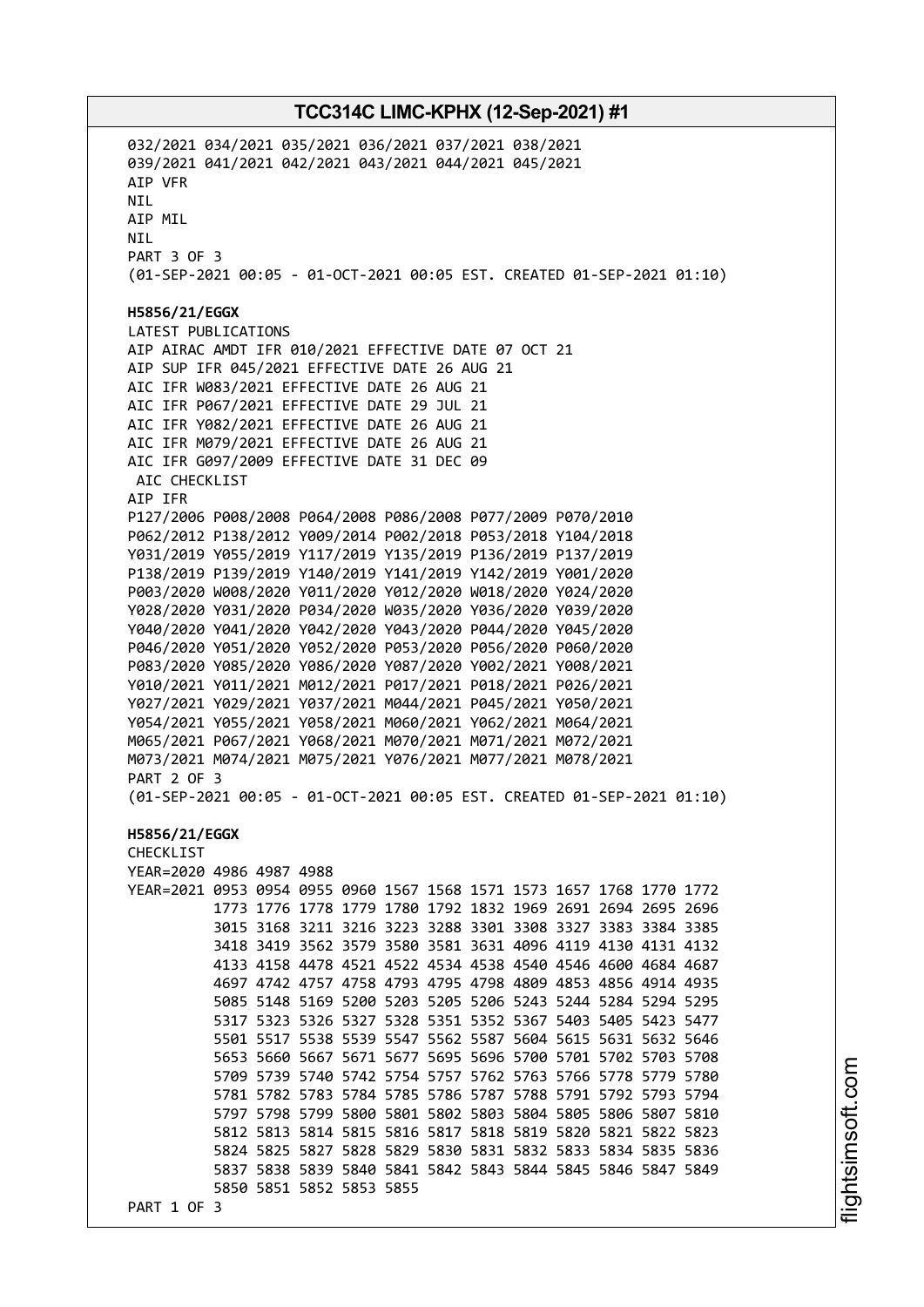(01-SEP-2021 00:05 - 01-OCT-2021 00:05 EST. CREATED 01-SEP-2021 01:10) **M3429/21/EGGX** CHECKLIST YEAR=2021 3332 3408 3409 3410 3411 3412 3413 3414 3415 3416 3417 3418 3419 3421 3422 3423 3424 3426 LATEST PUBLICATIONS AIP AIRAC AMDT IFR 010/2021 EFFECTIVE DATE 07 OCT 21 AIP SUP IFR 045/2021 EFFECTIVE DATE 26 AUG 21 AIC IFR W083/2021 EFFECTIVE DATE 26 AUG 21 AIC IFR P067/2021 EFFECTIVE DATE 29 JUL 21 AIC IFR Y082/2021 EFFECTIVE DATE 26 AUG 21 AIC IFR M079/2021 EFFECTIVE DATE 26 AUG 21 AIC IFR G097/2009 EFFECTIVE DATE 31 DEC 09 AIC CHECKLIST AIP IFR P127/2006 P008/2008 P064/2008 P086/2008 P077/2009 P070/2010 P062/2012 P138/2012 Y009/2014 P002/2018 P053/2018 Y104/2018 Y031/2019 Y055/2019 Y117/2019 Y135/2019 P136/2019 P137/2019 P138/2019 P139/2019 Y140/2019 Y141/2019 Y142/2019 Y001/2020 P003/2020 W008/2020 Y011/2020 Y012/2020 W018/2020 Y024/2020 Y028/2020 Y031/2020 P034/2020 W035/2020 Y036/2020 Y039/2020 Y040/2020 Y041/2020 Y042/2020 Y043/2020 P044/2020 Y045/2020 P046/2020 Y051/2020 Y052/2020 P053/2020 P056/2020 P060/2020 P083/2020 Y085/2020 Y086/2020 Y087/2020 Y002/2021 Y008/2021 Y010/2021 Y011/2021 M012/2021 P017/2021 P018/2021 P026/2021 Y027/2021 Y029/2021 Y037/2021 M044/2021 P045/2021 Y050/2021 Y054/2021 Y055/2021 Y058/2021 M060/2021 Y062/2021 M064/2021 M065/2021 P067/2021 Y068/2021 M070/2021 M071/2021 M072/2021 M073/2021 M074/2021 M075/2021 Y076/2021 M077/2021 M078/2021 M079/2021 Y080/2021 Y081/2021 Y082/2021 W083/2021 AIP VFR NIL AIP MIL NIL SUP CHECKLIST AIP IFR 053/2018 060/2018 011/2019 025/2019 003/2020 017/2020 (01-SEP-2021 00:05 - 01-OCT-2021 00:05 EST. CREATED 01-SEP-2021 00:59) **B2163/21/EGGX** P138/2019 P139/2019 Y140/2019 Y141/2019 Y142/2019 Y001/2020 P003/2020 W008/2020 Y011/2020 Y012/2020 W018/2020 Y024/2020 Y028/2020 Y031/2020 P034/2020 W035/2020 Y036/2020 Y039/2020 Y040/2020 Y041/2020 Y042/2020 Y043/2020 P044/2020 Y045/2020 P046/2020 Y051/2020 Y052/2020 P053/2020 P056/2020 P060/2020 P083/2020 Y085/2020 Y086/2020 Y087/2020 Y002/2021 Y008/2021 Y010/2021 Y011/2021 M012/2021 P017/2021 P018/2021 P026/2021 Y027/2021 Y029/2021 Y037/2021 M044/2021 P045/2021 Y050/2021 Y054/2021 Y055/2021 Y058/2021 M060/2021 Y062/2021 M064/2021 M065/2021 P067/2021 Y068/2021 M070/2021 M071/2021 M072/2021 M073/2021 M074/2021 M075/2021 Y076/2021 M077/2021 M078/2021 M079/2021 Y080/2021 Y081/2021 Y082/2021 W083/2021 AIP VFR NIL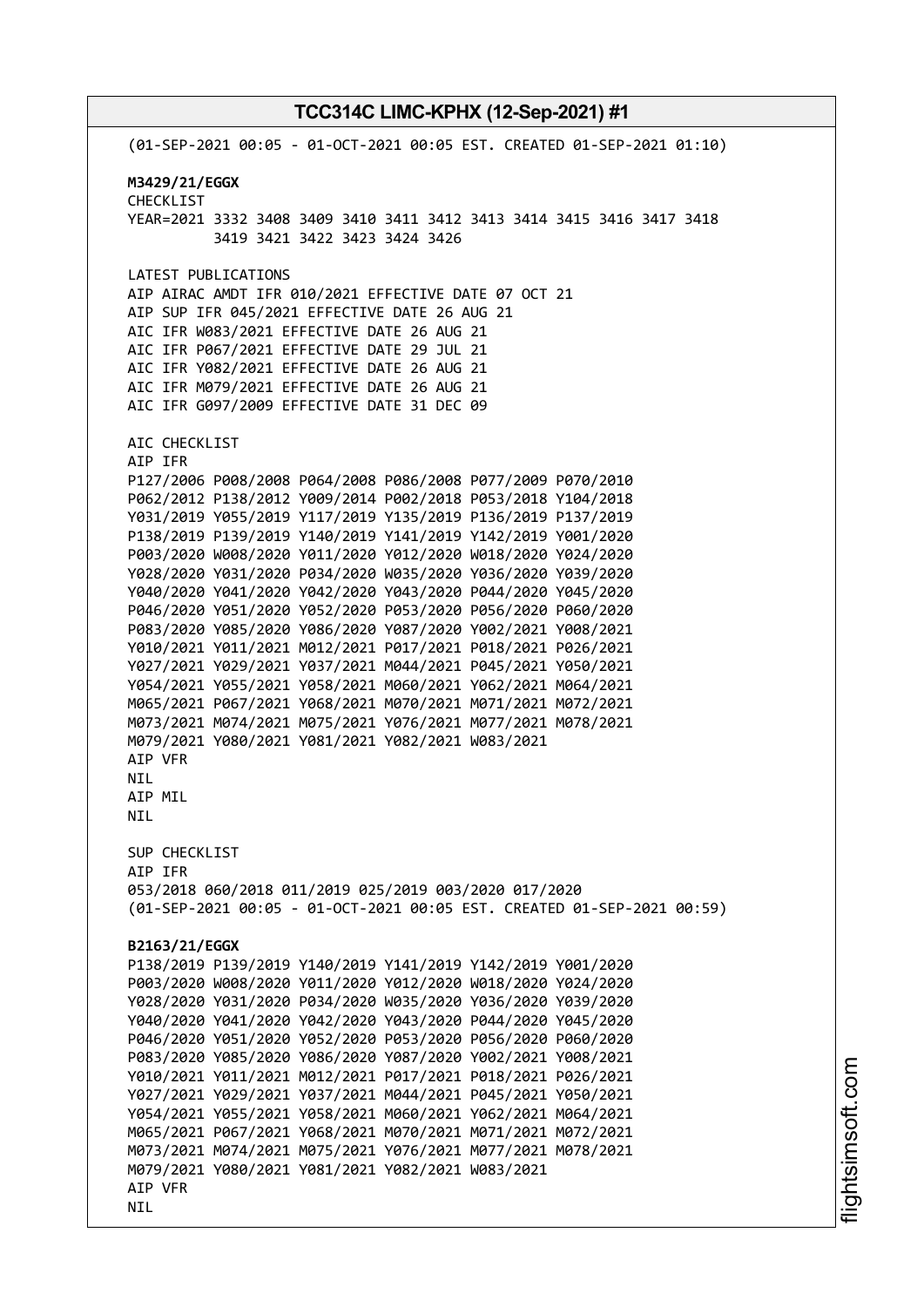AIP MIL NIL SUP CHECKLIST AIP IFR 053/2018 060/2018 011/2019 025/2019 003/2020 017/2020 019/2020 023/2020 030/2020 031/2020 032/2020 038/2020 039/2020 046/2020 048/2020 049/2020 052/2020 002/2021 003/2021 007/2021 008/2021 012/2021 014/2021 017/2021 018/2021 019/2021 020/2021 022/2021 023/2021 024/2021 025/2021 026/2021 028/2021 029/2021 030/2021 031/2021 032/2021 034/2021 035/2021 036/2021 037/2021 038/2021 039/2021 041/2021 042/2021 043/2021 044/2021 045/2021 AIP VFR NIL AIP MIL NIL PART 2 OF 2 (01-SEP-2021 00:05 - 01-OCT-2021 00:05 EST. CREATED 01-SEP-2021 00:57) **B2163/21/EGGX** CHECKLIST YEAR=2021 1036 1372 1413 1630 1717 1747 1750 1751 1836 1907 1923 1980 1990 1999 2017 2018 2033 2036 2038 2067 2073 2074 2075 2082 2087 2088 2092 2099 2107 2118 2124 2125 2126 2127 2128 2129 2130 2133 2139 2140 2145 2146 LATEST PUBLICATIONS AIP AIRAC AMDT IFR 010/2021 EFFECTIVE DATE 07 OCT 21 AIP SUP IFR 045/2021 EFFECTIVE DATE 26 AUG 21 AIC IFR W083/2021 EFFECTIVE DATE 26 AUG 21 AIC IFR P067/2021 EFFECTIVE DATE 29 JUL 21 AIC IFR Y082/2021 EFFECTIVE DATE 26 AUG 21 AIC IFR M079/2021 EFFECTIVE DATE 26 AUG 21 AIC IFR G097/2009 EFFECTIVE DATE 31 DEC 09 ATC CHECKLIST AIP IFR P127/2006 P008/2008 P064/2008 P086/2008 P077/2009 P070/2010 P062/2012 P138/2012 Y009/2014 P002/2018 P053/2018 Y104/2018 Y031/2019 Y055/2019 Y117/2019 Y135/2019 P136/2019 P137/2019 PART 1 OF 2 (01-SEP-2021 00:05 - 01-OCT-2021 00:05 EST. CREATED 01-SEP-2021 00:57) **U5399/21/EGGX** Y028/2020 Y031/2020 P034/2020 W035/2020 Y036/2020 Y039/2020 Y040/2020 Y041/2020 Y042/2020 Y043/2020 P044/2020 Y045/2020 P046/2020 Y051/2020 Y052/2020 P053/2020 P056/2020 P060/2020 P083/2020 Y085/2020 Y086/2020 Y087/2020 Y002/2021 Y008/2021 Y010/2021 Y011/2021 M012/2021 P017/2021 P018/2021 P026/2021 Y027/2021 Y029/2021 Y037/2021 M044/2021 P045/2021 Y050/2021 Y054/2021 Y055/2021 Y058/2021 M060/2021 Y062/2021 M064/2021 M065/2021 P067/2021 Y068/2021 M070/2021 M071/2021 M072/2021 M073/2021 M074/2021 M075/2021 Y076/2021 M077/2021 M078/2021 M079/2021 Y080/2021 Y081/2021 Y082/2021 W083/2021 AIP VFR **NTL** AIP MIL NIL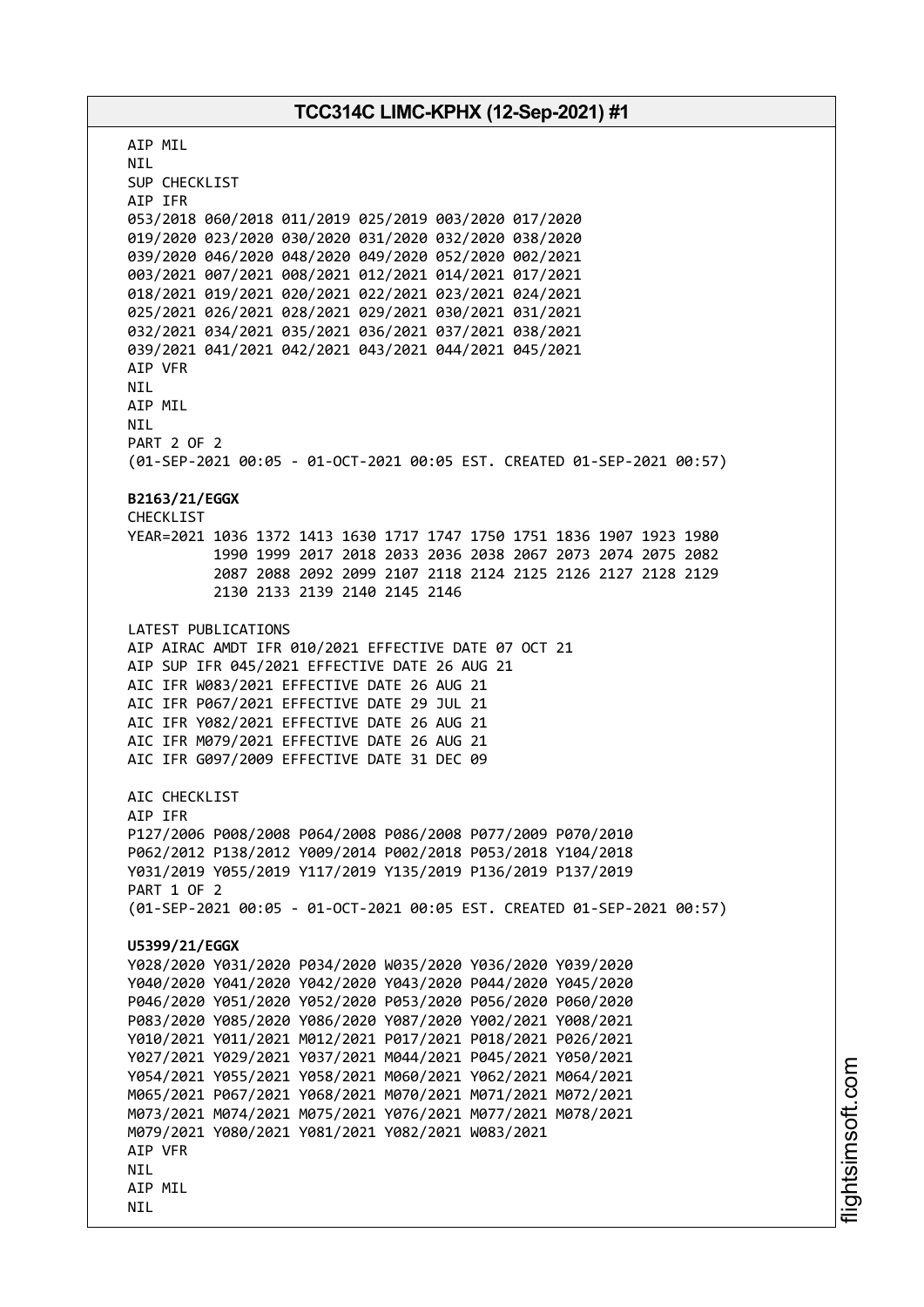SUP CHECKLIST AIP IFR 053/2018 060/2018 011/2019 025/2019 003/2020 017/2020 019/2020 023/2020 030/2020 031/2020 032/2020 038/2020 039/2020 046/2020 048/2020 049/2020 052/2020 002/2021 003/2021 007/2021 008/2021 012/2021 014/2021 017/2021 018/2021 019/2021 020/2021 022/2021 023/2021 024/2021 025/2021 026/2021 028/2021 029/2021 030/2021 031/2021 032/2021 034/2021 035/2021 036/2021 037/2021 038/2021 039/2021 041/2021 042/2021 043/2021 044/2021 045/2021 AIP VFR **NTI** AIP MIL NIL (01-SEP-2021 00:05 - 01-OCT-2021 00:05 EST. CREATED 01-SEP-2021 00:57) **U5399/21/EGGX** CHECKLIST YEAR=2021 3136 3332 3353 3363 3411 3417 3418 3433 3434 3516 3609 3627 3729 3749 3772 3875 3876 3880 3938 3939 3979 4011 4056 4057 4058 4059 4062 4073 4074 4080 4160 4163 4203 4235 4240 4249 4260 4267 4286 4398 4405 4406 4407 4452 4464 4554 4570 4573 4586 4606 4624 4628 4642 4656 4664 4693 4777 4779 4804 4814 4822 4827 4835 4844 4894 4906 4907 4908 4909 4910 4919 4925 4929 4930 4932 4933 4942 4980 4986 4994 4996 5001 5017 5018 5019 5021 5023 5024 5050 5055 5073 5078 5079 5080 5087 5088 5129 5179 5181 5182 5184 5188 5189 5192 5196 5210 5211 5212 5215 5220 5221 5229 5233 5241 5245 5246 5247 5248 5249 5251 5255 5260 5264 5266 5277 5287 5290 5291 5323 5326 5332 5333 5341 5342 5346 5347 5355 5371 5375 5377 5379 5381 5382 5383 5385 5386 5389 5390 5391 5393 5395 5396 LATEST PUBLICATIONS AIP AIRAC AMDT IFR 010/2021 EFFECTIVE DATE 07 OCT 21 AIP SUP IFR 045/2021 EFFECTIVE DATE 26 AUG 21 AIC IFR W083/2021 EFFECTIVE DATE 26 AUG 21 AIC IFR P067/2021 EFFECTIVE DATE 29 JUL 21 AIC IFR Y082/2021 EFFECTIVE DATE 26 AUG 21 AIC IFR M079/2021 EFFECTIVE DATE 26 AUG 21 AIC IFR G097/2009 EFFECTIVE DATE 31 DEC 09 AIC CHECKLIST AIP IFR P127/2006 P008/2008 P064/2008 P086/2008 P077/2009 P070/2010 P062/2012 P138/2012 Y009/2014 P002/2018 P053/2018 Y104/2018 Y031/2019 Y055/2019 Y117/2019 Y135/2019 P136/2019 P137/2019 P138/2019 P139/2019 Y140/2019 Y141/2019 Y142/2019 Y001/2020 (01-SEP-2021 00:05 - 01-OCT-2021 00:05 EST. CREATED 01-SEP-2021 00:57) **D1226/21/EGGX CHECKLIST** YEAR=2021 1164 1165 1201 1202 1203 1204 1205 1206 1207 1208 1209 1212 1217 1218 1219 1220 1221 1222 1224 1225 LATEST PUBLICATIONS AIP AIRAC AMDT IFR 010/2021 EFFECTIVE DATE 07 OCT 21 AIP SUP IFR 045/2021 EFFECTIVE DATE 26 AUG 21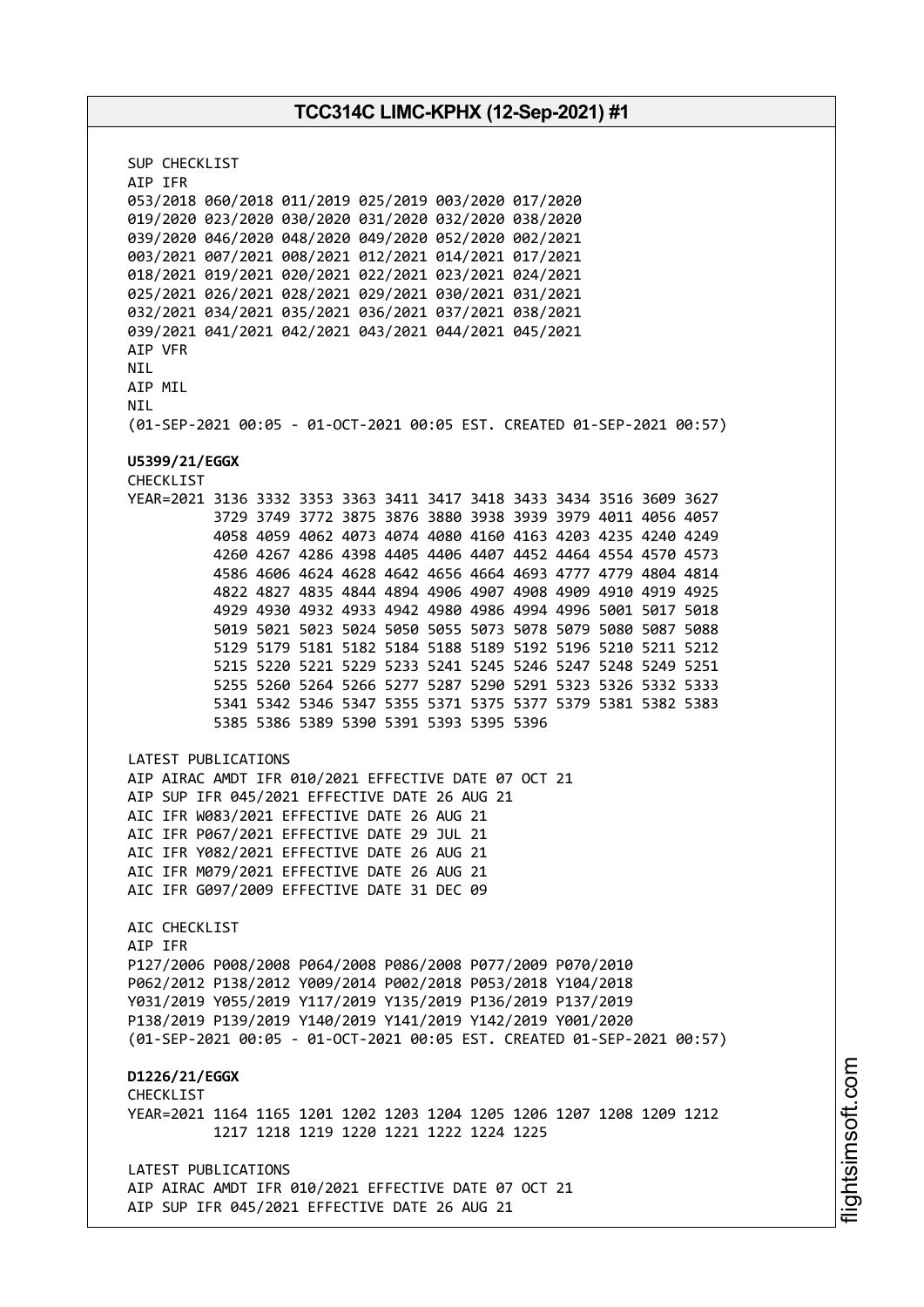**TCC314C LIMC-KPHX (12-Sep-2021) #1** AIC IFR W083/2021 EFFECTIVE DATE 26 AUG 21 AIC IFR P067/2021 EFFECTIVE DATE 29 JUL 21 AIC IFR Y082/2021 EFFECTIVE DATE 26 AUG 21 AIC IFR M079/2021 EFFECTIVE DATE 26 AUG 21 AIC IFR G097/2009 EFFECTIVE DATE 31 DEC 09 AIC CHECKLIST AIP IFR P127/2006 P008/2008 P064/2008 P086/2008 P077/2009 P070/2010 P062/2012 P138/2012 Y009/2014 P002/2018 P053/2018 Y104/2018 Y031/2019 Y055/2019 Y117/2019 Y135/2019 P136/2019 P137/2019 P138/2019 P139/2019 Y140/2019 Y141/2019 Y142/2019 Y001/2020 P003/2020 W008/2020 Y011/2020 Y012/2020 W018/2020 Y024/2020 Y028/2020 Y031/2020 P034/2020 W035/2020 Y036/2020 Y039/2020 Y040/2020 Y041/2020 Y042/2020 Y043/2020 P044/2020 Y045/2020 P046/2020 Y051/2020 Y052/2020 P053/2020 P056/2020 P060/2020 P083/2020 Y085/2020 Y086/2020 Y087/2020 Y002/2021 Y008/2021 Y010/2021 Y011/2021 M012/2021 P017/2021 P018/2021 P026/2021 Y027/2021 Y029/2021 Y037/2021 M044/2021 P045/2021 Y050/2021 Y054/2021 Y055/2021 Y058/2021 M060/2021 Y062/2021 M064/2021 M065/2021 P067/2021 Y068/2021 M070/2021 M071/2021 M072/2021 M073/2021 M074/2021 M075/2021 Y076/2021 M077/2021 M078/2021 M079/2021 Y080/2021 Y081/2021 Y082/2021 W083/2021 AIP VFR NIL AIP MIL NIL SUP CHECKLIST AIP IFR 053/2018 060/2018 011/2019 025/2019 003/2020 017/2020 (01-SEP-2021 00:05 - 01-OCT-2021 00:05 EST. CREATED 01-SEP-2021 00:53) **D1226/21/EGGX** 019/2020 023/2020 030/2020 031/2020 032/2020 038/2020 039/2020 046/2020 048/2020 049/2020 052/2020 002/2021 003/2021 007/2021 008/2021 012/2021 014/2021 017/2021 018/2021 019/2021 020/2021 022/2021 023/2021 024/2021 025/2021 026/2021 028/2021 029/2021 030/2021 031/2021 032/2021 034/2021 035/2021 036/2021 037/2021 038/2021 039/2021 041/2021 042/2021 043/2021 044/2021 045/2021 AIP VFR NIL AIP MIL **NTI** (01-SEP-2021 00:05 - 01-OCT-2021 00:05 EST. CREATED 01-SEP-2021 00:52) **L3840/21/EGGX** CHECKL<sub>TST</sub> YEAR=2021 2289 2333 2441 2559 2560 2561 2563 2644 2648 2678 2696 2697 2739 2743 2746 2769 2793 2874 2880 2979 2981 2983 3082 3089 3093 3094 3108 3115 3181 3182 3219 3300 3342 3363 3369 3390 3391 3393 3394 3395 3424 3433 3434 3435 3438 3440 3465 3479 3480 3506 3529 3530 3562 3566 3577 3578 3579 3580 3581 3582 3583 3584 3605 3606 3607 3608 3611 3645 3667 3677 3703 3721 3727 3733 3734 3735 3750 3752 3755 3756 3759 3760 3761 3765 3766 3767 3774 3776 3778 3779 3781 3782 3784 3802 3807 3809 3810 3815 3817 3824 3825 3827 3828 3830 3831 3832 3833 3835

i⊒<br>⊫ htsim soft.c o

m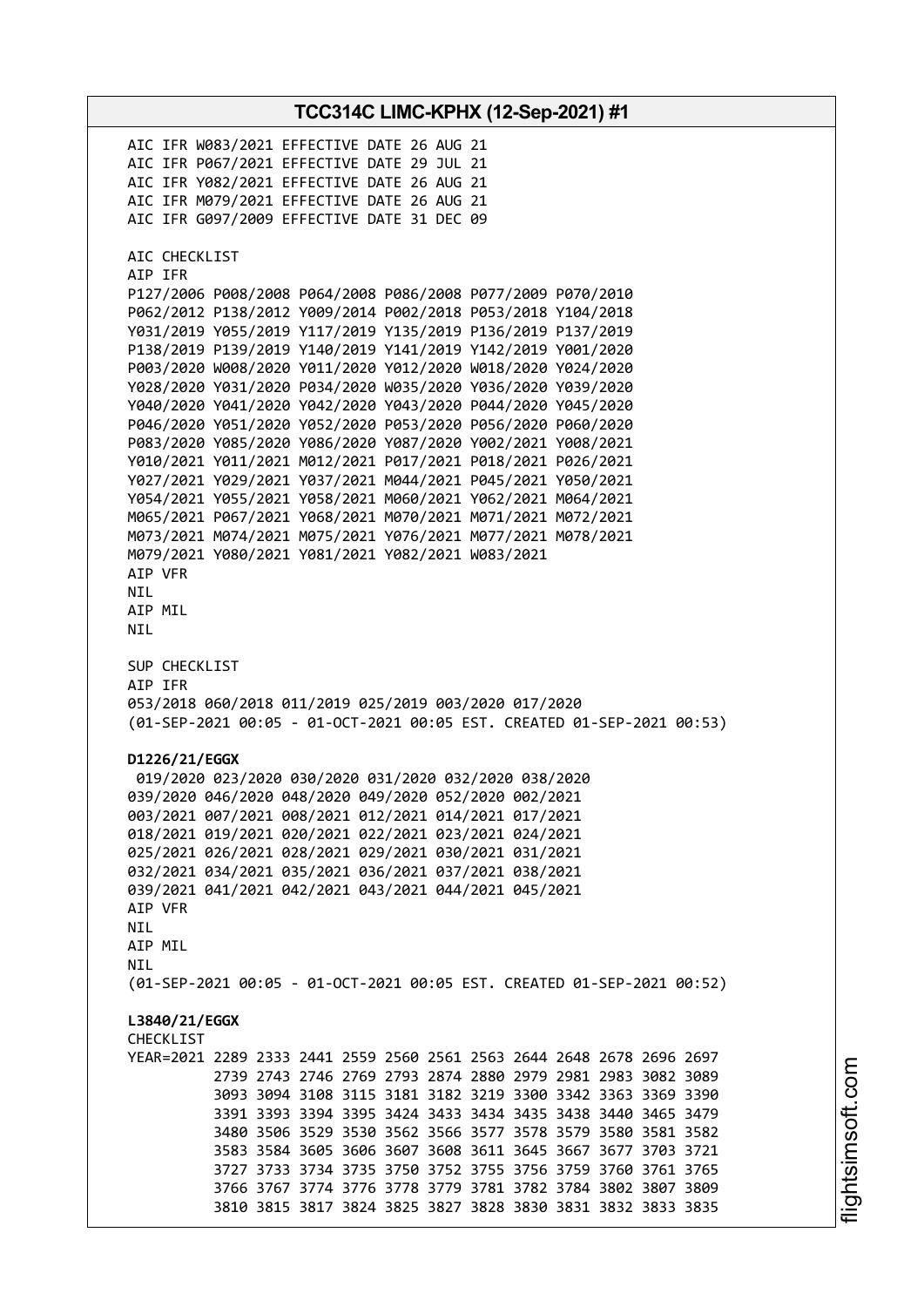3836 3837 3838 3839 LATEST PUBLICATIONS AIP AIRAC AMDT IFR 010/2021 EFFECTIVE DATE 07 OCT 21 AIP SUP IFR 045/2021 EFFECTIVE DATE 26 AUG 21 AIC IFR W083/2021 EFFECTIVE DATE 26 AUG 21 AIC IFR P067/2021 EFFECTIVE DATE 29 JUL 21 AIC IFR Y082/2021 EFFECTIVE DATE 26 AUG 21 AIC IFR M079/2021 EFFECTIVE DATE 26 AUG 21 AIC IFR G097/2009 EFFECTIVE DATE 31 DEC 09 AIC CHECKLIST AIP IFR P127/2006 P008/2008 P064/2008 P086/2008 P077/2009 P070/2010 P062/2012 P138/2012 Y009/2014 P002/2018 P053/2018 Y104/2018 Y031/2019 Y055/2019 Y117/2019 Y135/2019 P136/2019 P137/2019 P138/2019 P139/2019 Y140/2019 Y141/2019 Y142/2019 Y001/2020 P003/2020 W008/2020 Y011/2020 Y012/2020 W018/2020 Y024/2020 Y028/2020 Y031/2020 P034/2020 W035/2020 Y036/2020 Y039/2020 Y040/2020 Y041/2020 Y042/2020 Y043/2020 P044/2020 Y045/2020 P046/2020 Y051/2020 Y052/2020 P053/2020 P056/2020 P060/2020 (01-SEP-2021 00:05 - 01-OCT-2021 00:05 EST. CREATED 01-SEP-2021 00:47) **L3840/21/EGGX** P083/2020 Y085/2020 Y086/2020 Y087/2020 Y002/2021 Y008/2021 Y010/2021 Y011/2021 M012/2021 P017/2021 P018/2021 P026/2021 Y027/2021 Y029/2021 Y037/2021 M044/2021 P045/2021 Y050/2021 Y054/2021 Y055/2021 Y058/2021 M060/2021 Y062/2021 M064/2021 M065/2021 P067/2021 Y068/2021 M070/2021 M071/2021 M072/2021 M073/2021 M074/2021 M075/2021 Y076/2021 M077/2021 M078/2021 M079/2021 Y080/2021 Y081/2021 Y082/2021 W083/2021 AIP VFR NIL ATP MTL NIL SUP CHECKLIST AIP IFR 053/2018 060/2018 011/2019 025/2019 003/2020 017/2020 019/2020 023/2020 030/2020 031/2020 032/2020 038/2020 039/2020 046/2020 048/2020 049/2020 052/2020 002/2021 003/2021 007/2021 008/2021 012/2021 014/2021 017/2021 018/2021 019/2021 020/2021 022/2021 023/2021 024/2021 025/2021 026/2021 028/2021 029/2021 030/2021 031/2021 032/2021 034/2021 035/2021 036/2021 037/2021 038/2021 039/2021 041/2021 042/2021 043/2021 044/2021 045/2021 AIP VFR **NTI** AIP MIL NIL (01-SEP-2021 00:05 - 01-OCT-2021 00:05 EST. CREATED 01-SEP-2021 00:47) **N0169/21/EGGX CHECKLIST** YEAR=2021 0124 0136 0147 0149 0152 0155 0156 0157 0159 0161 0164 0165 0166 0168 LATEST PUBLICATIONS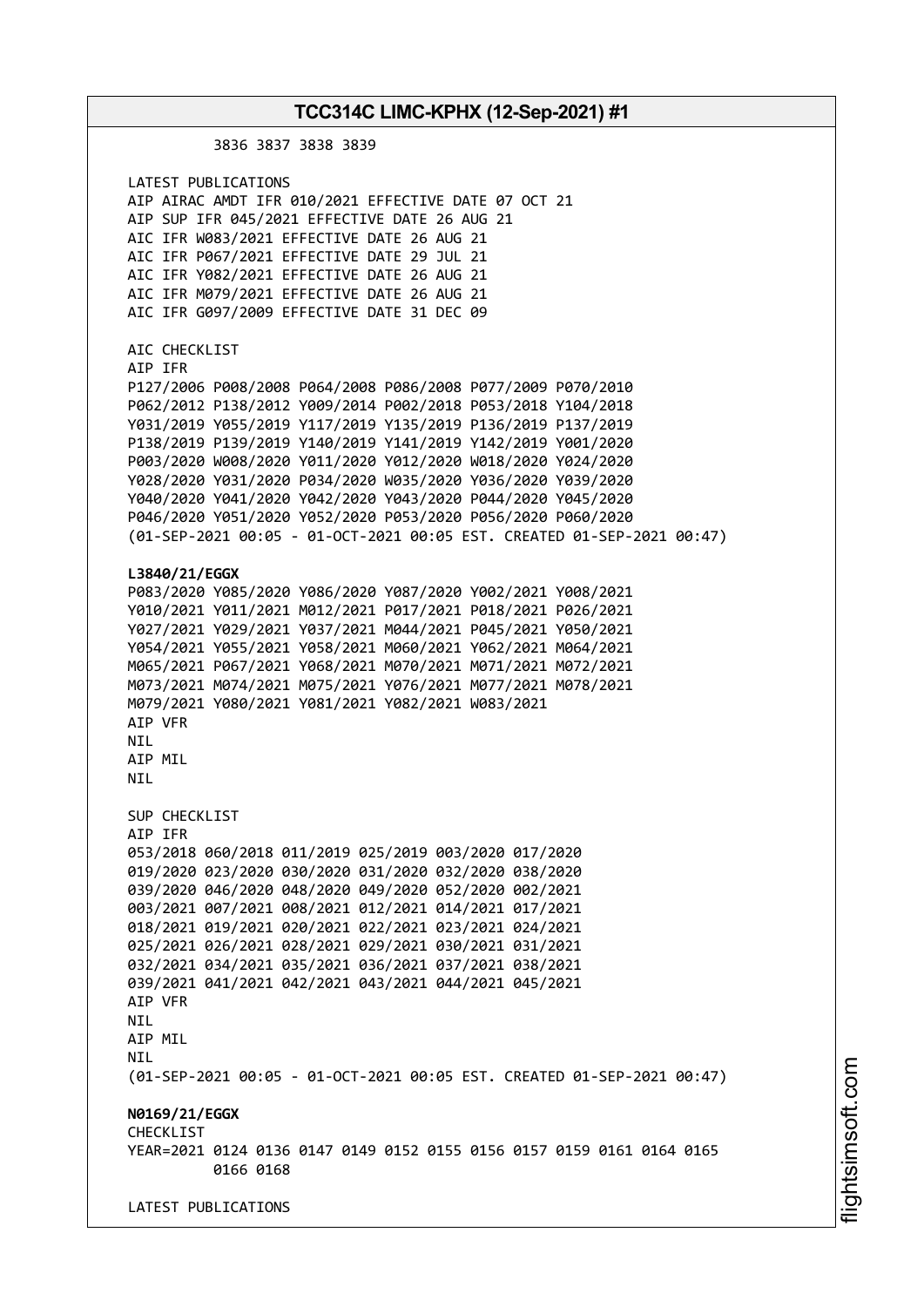AIP AIRAC AMDT IFR 010/2021 EFFECTIVE DATE 07 OCT 21 AIP SUP IFR 045/2021 EFFECTIVE DATE 26 AUG 21 AIC IFR W083/2021 EFFECTIVE DATE 26 AUG 21 AIC IFR P067/2021 EFFECTIVE DATE 29 JUL 21 AIC IFR Y082/2021 EFFECTIVE DATE 26 AUG 21 AIC IFR M079/2021 EFFECTIVE DATE 26 AUG 21 AIC IFR G097/2009 EFFECTIVE DATE 31 DEC 09 AIC CHECKLIST AIP IFR P127/2006 P008/2008 P064/2008 P086/2008 P077/2009 P070/2010 P062/2012 P138/2012 Y009/2014 P002/2018 P053/2018 Y104/2018 Y031/2019 Y055/2019 Y117/2019 Y135/2019 P136/2019 P137/2019 P138/2019 P139/2019 Y140/2019 Y141/2019 Y142/2019 Y001/2020 P003/2020 W008/2020 Y011/2020 Y012/2020 W018/2020 Y024/2020 Y028/2020 Y031/2020 P034/2020 W035/2020 Y036/2020 Y039/2020 Y040/2020 Y041/2020 Y042/2020 Y043/2020 P044/2020 Y045/2020 P046/2020 Y051/2020 Y052/2020 P053/2020 P056/2020 P060/2020 P083/2020 Y085/2020 Y086/2020 Y087/2020 Y002/2021 Y008/2021 Y010/2021 Y011/2021 M012/2021 P017/2021 P018/2021 P026/2021 Y027/2021 Y029/2021 Y037/2021 M044/2021 P045/2021 Y050/2021 Y054/2021 Y055/2021 Y058/2021 M060/2021 Y062/2021 M064/2021 M065/2021 P067/2021 Y068/2021 M070/2021 M071/2021 M072/2021 M073/2021 M074/2021 M075/2021 Y076/2021 M077/2021 M078/2021 M079/2021 Y080/2021 Y081/2021 Y082/2021 W083/2021 AIP VFR NIL AIP MIL NIL SUP CHECKLIST AIP IFR 053/2018 060/2018 011/2019 025/2019 003/2020 017/2020 019/2020 023/2020 030/2020 031/2020 032/2020 038/2020 (01-SEP-2021 00:05 - 01-OCT-2021 00:05 EST. CREATED 01-SEP-2021 00:45) **N0169/21/EGGX** 039/2020 046/2020 048/2020 049/2020 052/2020 002/2021 003/2021 007/2021 008/2021 012/2021 014/2021 017/2021 018/2021 019/2021 020/2021 022/2021 023/2021 024/2021 025/2021 026/2021 028/2021 029/2021 030/2021 031/2021 032/2021 034/2021 035/2021 036/2021 037/2021 038/2021 039/2021 041/2021 042/2021 043/2021 044/2021 045/2021 AIP VFR NIL AIP MIL **NTI** (01-SEP-2021 00:05 - 01-OCT-2021 00:05 EST. CREATED 01-SEP-2021 00:45) **B2133/21/EGGX** COVID-19: EMERGENCY DIVERSIONS. THE ABILITY FOR AERODROMES TO ACCEPT NON-EMERGENCY DIVERSIONS MAY BE LIMITED DURING COVID-19. NON-EMERGENCY DIVERSION REQUESTS WILL TAKE TIME TO COORDINATE AND OPERATORS SHOULD BE AWARE THAT THE EXPECTED ALTERNATE MAY NOT BE ABLE TO ACCEPT THE REQUEST AND ALTERNATE OPTIONS MAY NEED TO BE CONSIDERED IN ADVANCE. SHOULD A DIVERSION EXPECT TO ARRIVE WITH LESS THAN THE FINAL RESERVE FUEL THE COMMANDER SHALL IMMEDIATELY INFORM ATC AND DECLARE AN EMERGENCY. AIRCRAFT EMERGENCIES WILL BE OFFERED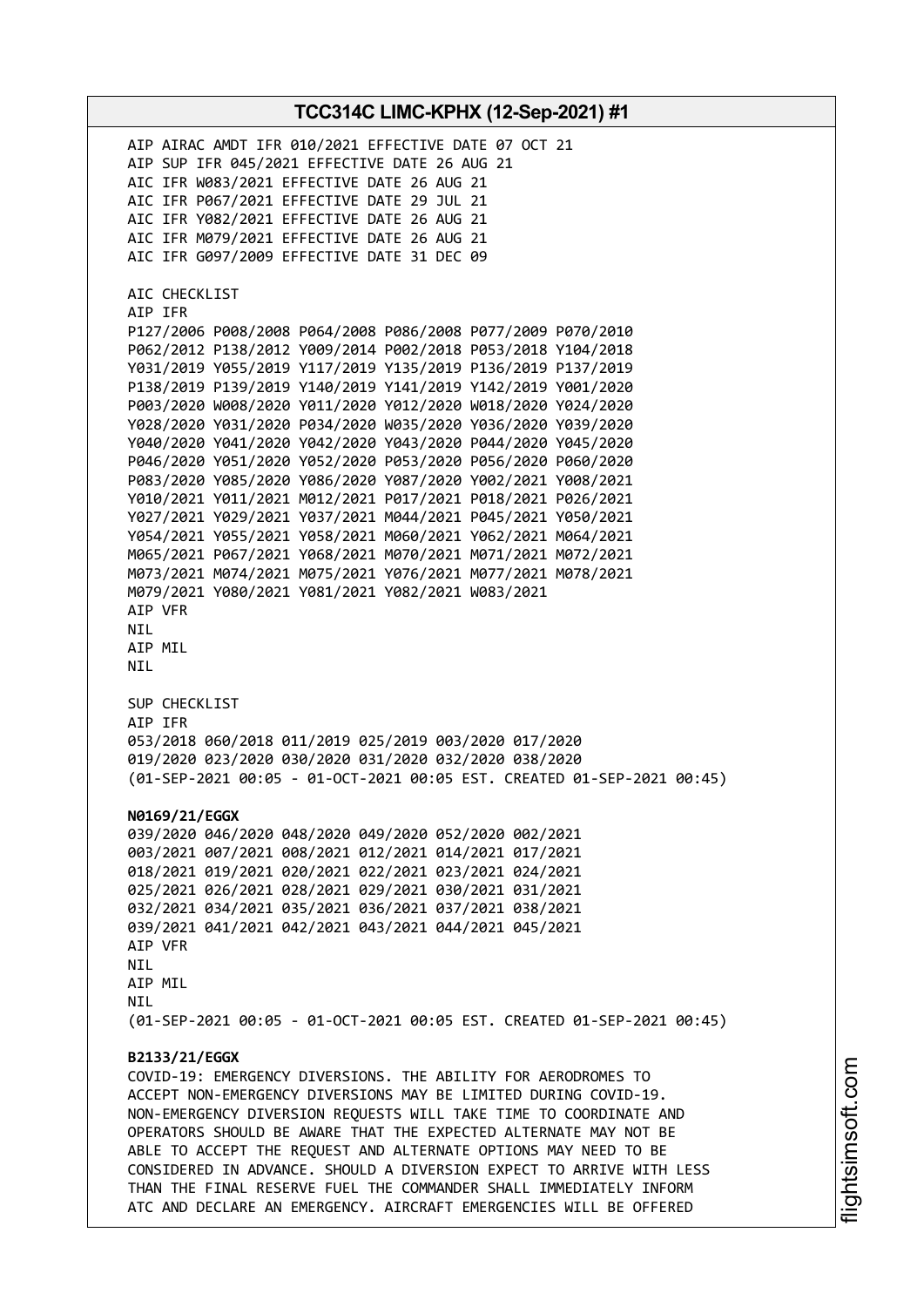ANY SUITABLE AND AVAILABLE AERODROME. 2001-05-0459/AS3. (27-AUG-2021 12:28 - 25-NOV-2021 23:59 EST. CREATED 27-AUG-2021 12:29)

**V0021/21/EGGX** KABUL ATS: IT IS ADVISED THAT OPERATORS SHOULD AVOID KABUL FIR FOR THE FORESEEABLE FUTURE AS ATS IS NOT AVAILABLE. 2021-08-0694/AS4 SFC-UNL (26-AUG-2021 15:55 - 24-NOV-2021 16:00 EST. CREATED 26-AUG-2021 16:04)

### **V0020/21/EGGX**

AIRSPACE SECURITY WARNINGS ISSUED BY THE DEPARTMENT FOR TRANSPORT IN RESPONSE TO HAZARDOUS SITUATIONS WITHIN THE TERRITORY AND/OR AIRSPACE IN AFGHANISTAN. OPERATORS ARE ADVISED TO AVOID OPERATING AT LESS THAN 25,000 FT AGL IN AFGHANISTAN (KABUL FIR - OAKX) WITH THE EXCEPTION OF ROUTE P500/G500 FOR TRANSITING OVERFLIGHTS ONLY. THIS IS DUE TO THE THREAT FROM DEDICATED ANTI-AVIATION WEAPONRY. CONTACT UK DEPARTMENT FOR TRANSPORT +44 (0)207-082-6639 OR +44 (0)207-944 5999 OUT OF HOURS. THIS NOTAM IS AN AMENDMENT TO UK AIP ENR1.1.1.4.5 CURRENT AIRSPACE WARNINGS, SERIAL 8. 2021-08-0694/AS4 SFC-UNL

(26-AUG-2021 15:40 - 24-NOV-2021 16:00 EST. CREATED 26-AUG-2021 15:45)

#### **B2099/21/EGGX**

TRIGGER NOTAM - PERM AIRAC AIP AMDT 10/21 WEF 07 OCT 2021. CHANGES TO PERSHORE AND PORTSDOWN HIRTA REINSTATED, MADLEY, SUTTON COLDFIELD AND COLERNE HIRTA RE-MOVED. UK AIP ENR 5.3 AND ENR 6 (07-OCT-2021 00:00 - 20-OCT-2021 23:59. CREATED 26-AUG-2021 00:20)

#### **V0014/21/EGGX**

AIRSPACE SECURITY WARNING ISSUED BY THE DEPARTMENT FOR TRANSPORT -

RISK TO CIVIL AVIATION IN BELARUS. OPERATORS ARE ADVISED NOT TO ENTER THE TERRITORY AND AIRSPACE OF BELARUS DUE TO SERIOUS SAFETY AND SECURITY CONCERNS POSED TO COMMERCIAL AVIATION. OPERATORS ARE ADVISED TO TAKE THIS INFORMATION INTO ACCOUNT IN THEIR OWN RISK ASSESSMENTS AND ROUTING DECISIONS. CONTACT UK DEPARTMENT FOR TRANSPORT +44(0)207 082 6639 OR +44(0)207 944 5999 OUT OF HOURS. FOR FURTHER DETAILS. 2021-05-0542/AS6 SFC-UNL

(20-AUG-2021 08:18 - 17-NOV-2021 11:59 EST. CREATED 20-AUG-2021 08:18)

#### **B2036/21/EGGX**

WEF 01 OCT UNTIL 31 DEC THE UK C SERIES NOTAM WILL CHANGE TO P SERIES. ALL EXISTING C SERIES NOTAM WILL BE REISSUED AS A P SERIES ON 01 OCT. ALL NEW NOTAM REQUESTS AFTER 01 OCT WILL BE ISSUED AS A P SERIES. RECIPIENTS OF C SERIES NOTAM WILL AUTOMATICALLY BE MOVED TO THE P SERIES DISTRIBUTION LIST. AIC Y087/21 EFFECTIVE 23 SEP 21 REFERS. UK NOTAM SERIES DETAILS ARE CONTAINED IN UK AIP GEN 3.1 TABLE 3.6.3.4 (01-OCT-2021 00:00 - 31-DEC-2021 23:59. CREATED 18-AUG-2021 14:43)

**B1836/21/EGGX** TRIGGER NOTAM - PERM AIRAC AIP AMDT 09/21 WEF 09 SEP 2021. MULTIPLE ENR CHANGES, SEE COVER SHEET FOR FULL DETAILS (09-SEP-2021 00:00 - 22-SEP-2021 23:59. CREATED 29-JUL-2021 00:11)

**V0012/21/EGGX**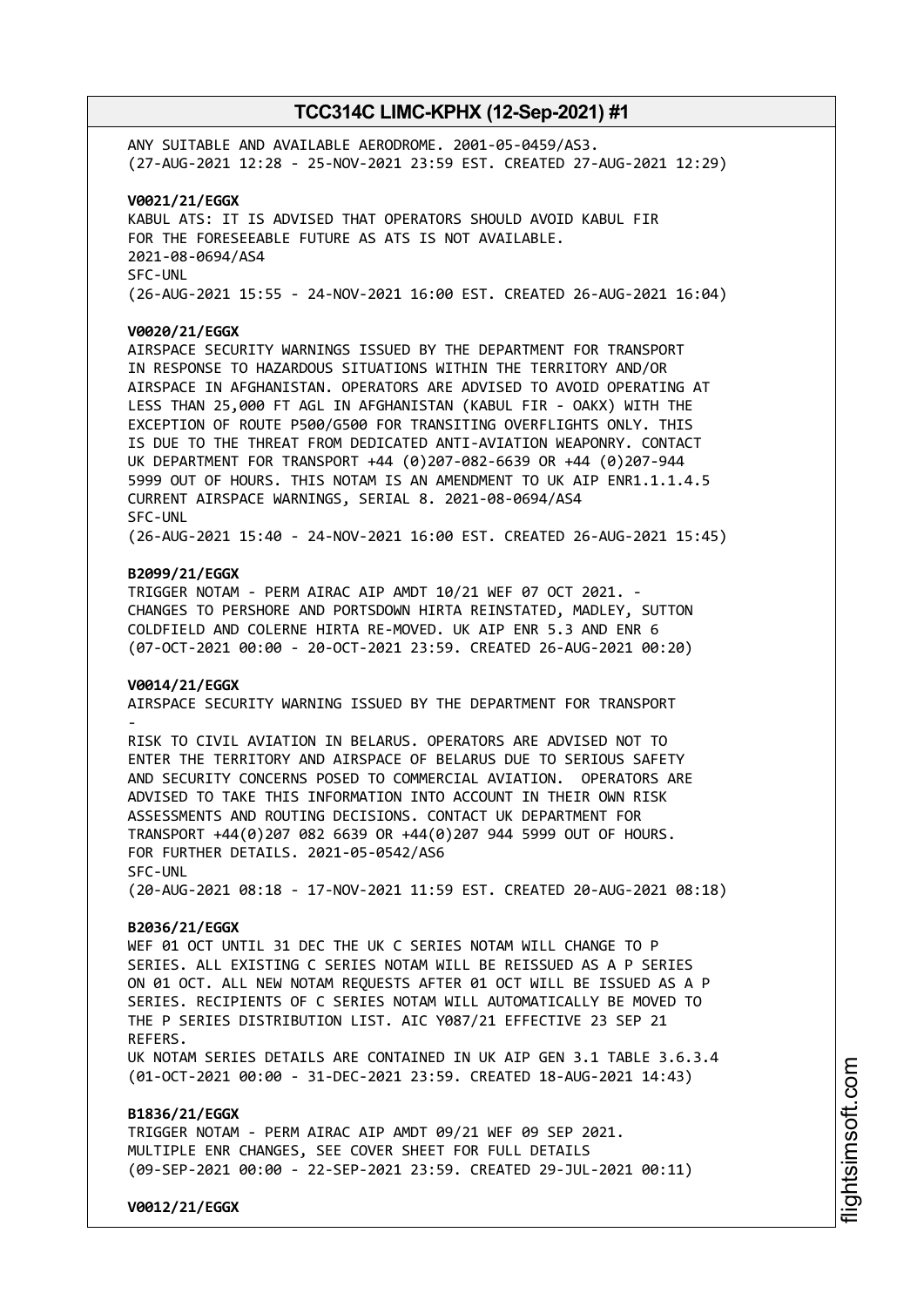AIRSPACE SECURITY WARNINGS ISSUED BY THE DEPARTMENT FOR TRANSPORT IN RESPONSE TO HAZARDOUS SITUATIONS WITHIN THE TERRITORY AND/OR AIRSPACE OF AFGHANISTAN, EGYPT, IRAN, IRAQ, KENYA, LIBYA, MALI, NORTH KOREA, PAKISTAN, SOMALIA, SOUTH SUDAN, SYRIA, UP TO 200NM OUTSIDE THE DAMASCUS FIR, UKRAINE AND YEMEN. ALL OPERATORS ARE TO REFER TO THE TABLE IN UK AIP AT ENR 1.1 SECTION 1.4 FOR FURTHER DETAILS. FOR INFORMATION CONTACT UK DEPARTMENT FOR TRANSPORT +44 (0)207 944 6322 OR +44 (0)207 944 5999 OUT OF HOURS. 2018-03-0229-AS6 SFC-UNL

(19-JUL-2021 14:14 - 16-OCT-2021 23:59 EST. CREATED 19-JUL-2021 14:18)

┌──────────────────────────────────────────────────────────────────────────────┐

└──────────────────────────────────────────────────────────────────────────────┘

#### │**BIRD (REYKJAVIK FIR/UIR)** │

**A0581/21/BIRD** DURING THE ACTIVATION PERIOD OF THE NOTAM, MILITARY AIRSPACE ITA W AS DEFINED IN AIP ICELAND ENR 5.2 WILL BE USED FOR FLIGHT INSPECTION OF H1 RADAR. THE FLIGHT INSPECTION WILL TAKE APROXIMITLY 2 HOURS. INFORMATION ON ACTIVATION TIME OF THE AIRSPACE CAN BE OBTAINED FROM REYKJAVIK SHIFT MANAGER, TEL.+354 424 4141 OR E-MAIL ACC(AT)ISAVIA.IS 3000FT AMSL TO FL320 MON-FRI 0830-1900 (13-SEP-2021 08:00 - 16-SEP-2021 22:00. CREATED 10-SEP-2021 14:11) **A0580/21/BIRD** DURING THE ACTIVATION PERIOD OF THE NOTAM, MILITARY AIRSPACE AS DEFINED IN AIP ICELAND ENR 5.2 WILL BE USED FOR FLIGHT INSPECTION OF H1 RADAR: ITA NE. THE INSPECTION FLIGHT WILL BE ONE TIME EVENT AND TAKE APROXIMITLY 2 HOURS. INFORMATION ON ACTIVATION TIME OF THE AIRSPACE CAN BE OBTAINED FROM REYKJAVIK SHIFT MANAGER, TEL.+354 424 4141 OR E-MAIL ACC(AT)ISAVIA.IS 3000FT AMSL TO FL380 (13-SEP-2021 08:00 - 16-SEP-2021 22:00. CREATED 10-SEP-2021 14:06) **A0579/21/BIRD** DANGER AREA DUE TO HIGH SPEED FLIGHT INSPECTION UP TO 400 KTS. AT 6000 FEET AND BELOW BOUNDED BY 634152N02232W 640118N02234W 643000N02255W 643000N02305W 640118N0224400W 634152N0224100W. THE INSPECTION FLIGHT WILL BE ONE TIME EVENT AND TAKE APROXIMITLY 30 MINUTES DURING THE ACTIVATION PERIOD OF THE NOTAM. FOR FURTHER INFORMATION CONTACT ACC@ISAVIA.IS AND/OR VARDSTJORI@KEFAIRPORT.IS. POSSIBLE DELAYS THROUGH BIKF CTR AND FAXI TMA DURING THE INSPECTION. 1000FT AMSL TO 6000FT AMSL (13-SEP-2021 08:00 - 16-SEP-2021 22:00. CREATED 10-SEP-2021 13:56) **A0570/21/BIRD**

DURING AIR POLICING MISSION FROM AUG 25TH UNTIL SEP 28TH 2021, MILITARY AIRSPACE AS DEFINED IN AIP ICELAND ENR 5.2 MAY BE USED MONDAY TO FRIDAY TWICE DAILY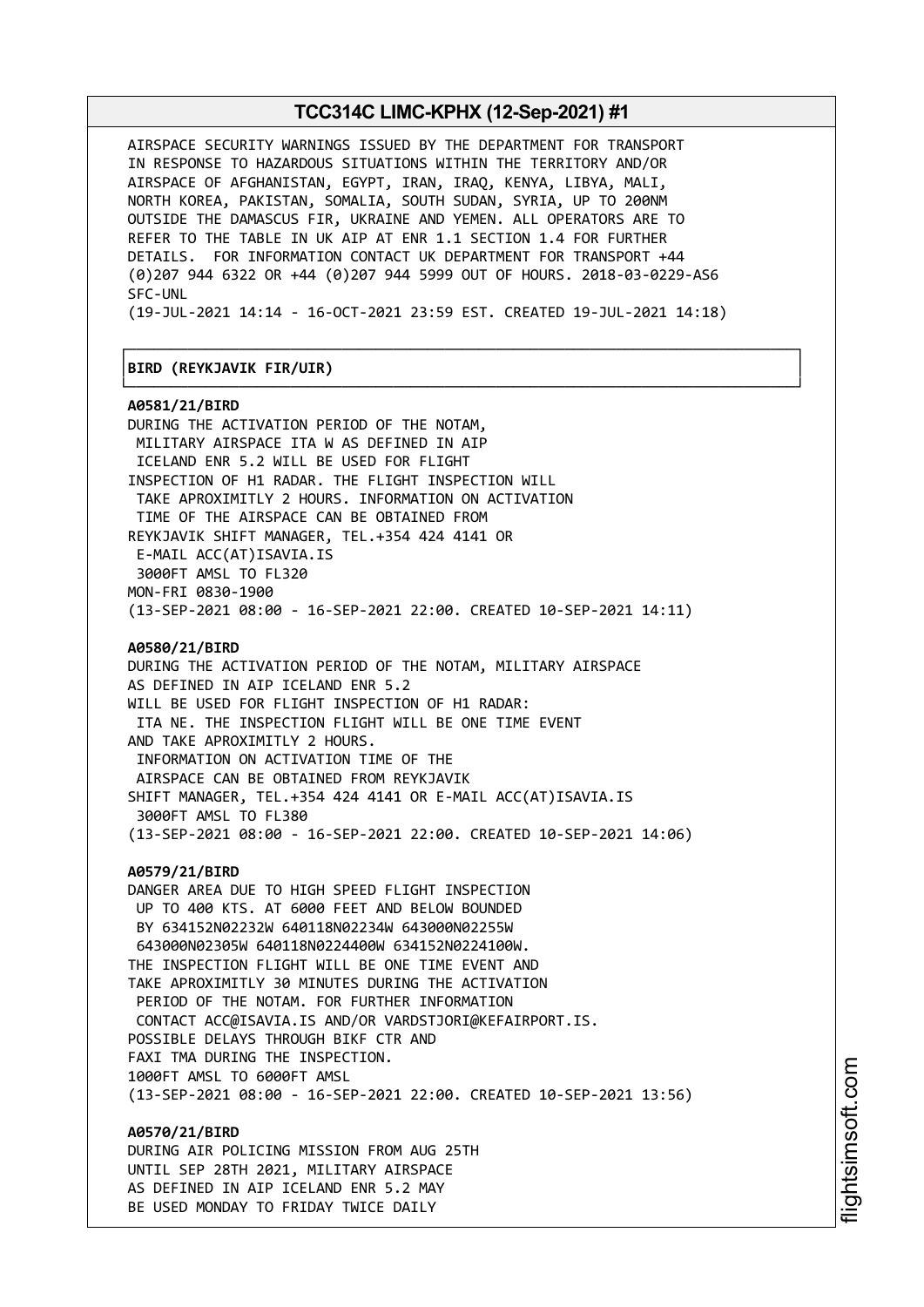FOR TWO HOUR PERIOD BETWEEN 0830-2100: ITA C, ITA N. INFORMATION ON ACTIVATION TIME OF THESE AIRSPACES CAN BE OBTAINED FROM REYKJAVIK SHIFT MANAGER, TEL.+354 424 4141 OR E-MAIL ACC(AT)ISAVIA.IS MON-FRI 0830-2100 (03-SEP-2021 13:47 - 28-SEP-2021 21:00. CREATED 03-SEP-2021 13:48) **A0569/21/BIRD** DURING AIR POLICING MISSION FROM AUG 31ST UNTIL SEP 28TH 2021, MILITARY AIRSPACE AS DEFINED IN AIP ICELAND ENR 5.2 WILL BE USED MONDAY TO FRIDAY TWICE DAILY FOR TWO HOUR PERIOD BETWEEN 0830-2200: ITA NW, ITA S INFORMATION ON ACTIVATION TIME OF THESE AIRSPACES CAN BE OBTAINED FROM REYKJAVIK SHIFT MANAGER, TEL.+354 424 4141 OR E-MAIL ACC(AT)ISAVIA.IS MON-FRI 0830-2200 (03-SEP-2021 13:44 - 28-SEP-2021 22:00. CREATED 03-SEP-2021 13:46) **A0564/21/BIRD** CHECKL<sub>IST</sub> YEAR=2021 0415 0465 0466 0467 0495 0496 0497 0506 0507 0518 0529 0530 0537 0539 0540 0541 0547 0559 0560 0562 0563 AIRAC AMDT: 005/2021 EFFECTIVE 07 OCT 2021 AIP SUP: 010/2021 AIC SERIES A: 019/2021 AIC SERIES B: 001/2021 VALID AIP SUP: 010/2021, 007/2021, 005/2021, 003/2021, 002/2021, 004/2020 (01-SEP-2021 15:29 - 01-OCT-2021 23:59. CREATED 01-SEP-2021 15:31) **B0078/21/BIRD CHECKLIST** YEAR=2021 0075 0077 AIRAC AMDT: 005/2021 EFFECTIVE 07 OCT 2021 AIP SUP: 010/2021 AIC SERIES A: 019/2021 AIC SERIES B: 001/2021 VALID AIP SUP: 010/2021, 007/2021, 005/2021, 003/2021, 002/2021, 004/2020 (01-SEP-2021 15:25 - 01-OCT-2021 23:59. CREATED 01-SEP-2021 15:28) **C0022/21/BIRD CHECKLIST** YEAR=2021 AIRAC AMDT: 005/2021 EFFECTIVE 07 OCT 2021 AIP SUP: 010/2021 AIC SERIES A: 019/2021 AIC SERIES B: 001/2021 VALID AIP SUP: 010/2021, 007/2021, 005/2021, 003/2021, 002/2021, 004/2020 (01-SEP-2021 14:58 - 01-OCT-2021 23:59. CREATED 01-SEP-2021 15:00) **A0563/21/BIRD**

WEATHER BALLOON REALEASED DAILY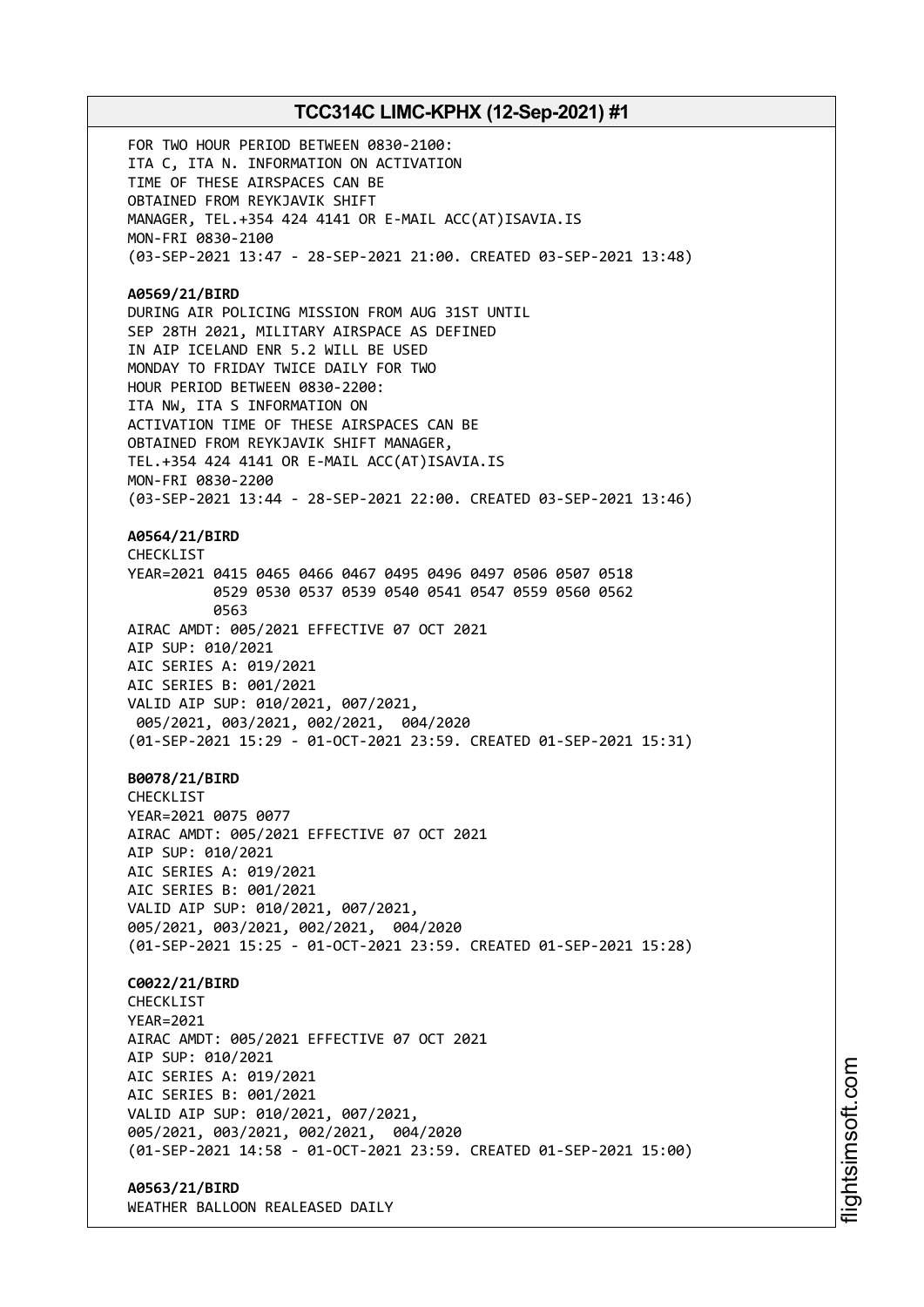FROM LANGANES N/E ICELAND 662050N145942W GND-UNL DAILY 0800-1000 (01-SEP-2021 08:00 - 16-SEP-2021 10:00. CREATED 31-AUG-2021 15:18) **A0562/21/BIRD** COVID-19: PASSENGER RESTRICTIONS ARE IN EFFECT FOR TRAVEL TO ICELAND. AIRCRAFT OPERATORS CARRYING PASSENGERS TO ICELAND SHALL CHECK, BEFORE PASSENGERS BOARD AN AIRCRAFT, WHETHER THEIR PASSENGERS HAVE FILLED OUT A PRE-REGISTRATION FORM ON WWW.COVID.IS AND HAVE THE REQUIRED CERTIFICATE OR ATTESTATION OF EITHER (A) A FULL VACCINATION AGAINST COVID-19 (SARS-COV-2), OR (B) HAVING HAD COVID-19 (A PREVIOUS SARS-COV-2 INFECTION) AND ARE NO LONGER INFECTED. PASSENGERS UNABLE TO PRESENT (A) OR (B) ARE REQUIRED TO PRESENT A NEGATIVE PCR TEST NOT OLDER THAN 72 HOURS OLD AT DEPARTURE TO ICELAND. FURTHER REQUIREMENTS ARE APPLICABLE TO PASSENGERS ENTERING ICELAND WHEN PASSING THROUGH BORDER CONTROL. FOR GUIDANCE AND INFORMATION REFER TO HTTPS://WWW.LANDLAEKNIR.IS/KORONAVEIRA/ AND WWW.COVID.IS (01-SEP-2021 00:01 - 01-DEC-2021 23:59. CREATED 31-AUG-2021 14:37) **A0541/21/BIRD** DURING AIR POLICING MISSION FROM AUG 31ST UNTIL SEP 28TH 2021, MILITARY AIRSPACE ITA W AND ITA W HIGH AS DEFINED IN AIP ICELAND ENR 5.2 MAY BE USED MONDAY TO FRIDAY. SPECIA L NOTAM WILL BE ISSUED FOR ACTIVATION OF THESE AIRSPACES WITH AT LEAST 12 HOUR NOTICE TEL.+354 424 4141 OR E-MAIL ACC(AT)ISAVIA.IS MON-FRI 0830-1900 (31-AUG-2021 08:30 - 28-SEP-2021 19:00. CREATED 23-AUG-2021 12:29) **A0537/21/BIRD** MILITARY AIRCRAFT AUTHORIZED IAS UP TO 450 KTS BELOW FL100 AND ABOVE 5000FT AMSL OR 3000FT AGL WHICHEVER IS HIGHER, WITHIN ICELAND 1 2NM SOVEREIGN AIRSPACE (25-AUG-2021 08:30 - 28-SEP-2021 19:00. CREATED 23-AUG-2021 12:11) **A0507/21/BIRD** TRIGGER NOTAM - AIRAC AMDT 005/2021 - EFFECTIVE DATE 07 OCT 2021 MULTIPLE CHANGES, SEE COVER SHEET FOR FULL DETAILS (07-OCT-2021 00:00 - 21-OCT-2021 23:59. CREATED 12-AUG-2021 14:52) **A0506/21/BIRD** AIP AIRAC EFFECTIVE DATE 09 SEP 2021- NIL (09-SEP-2021 00:00 - 23-SEP-2021 23:59. CREATED 12-AUG-2021 14:39) **A0497/21/BIRD** DUE TO AN ON GOING VOLCANIC ERUPTION AT KRYSUVIK,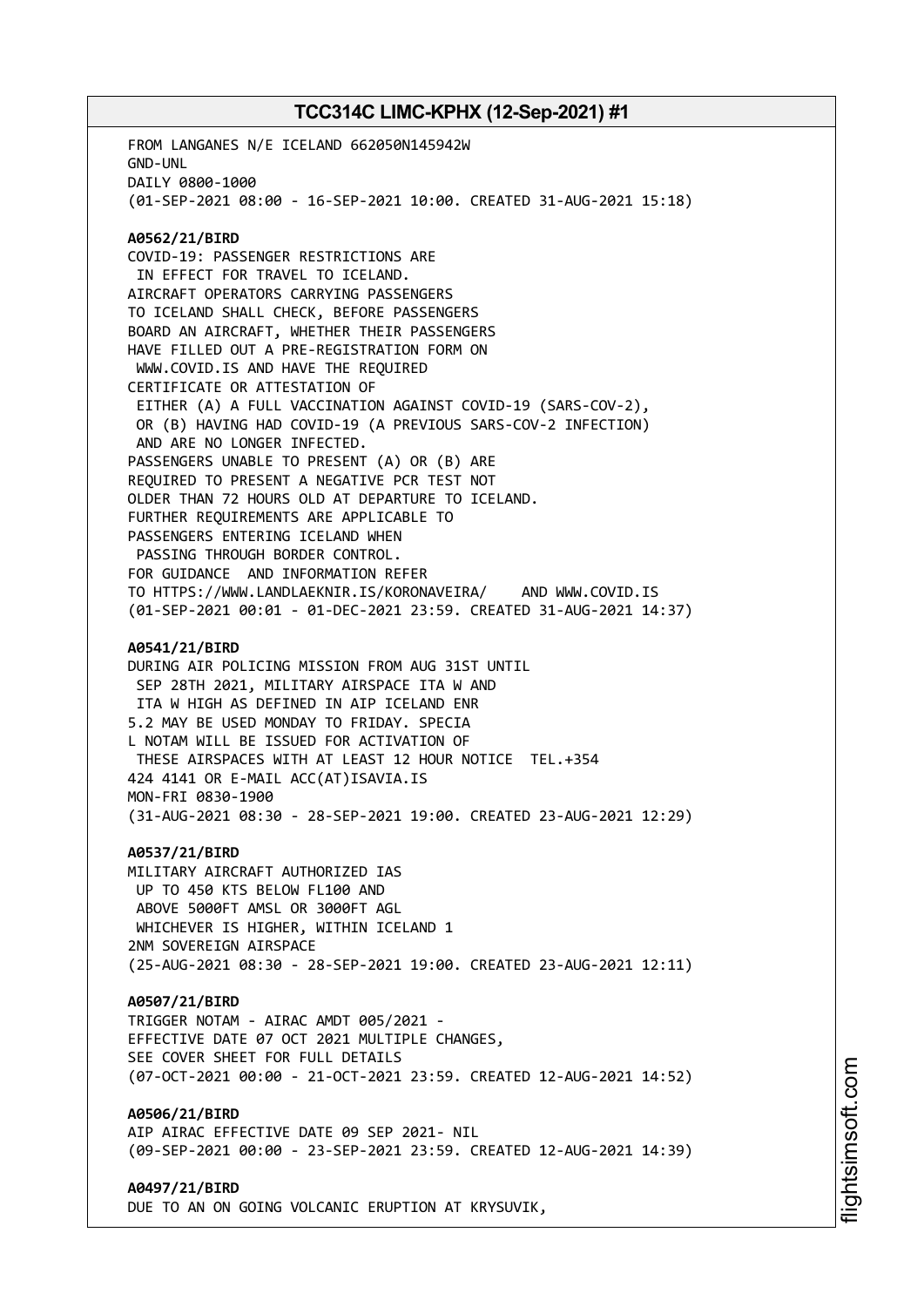THE ICELANDIC TRANSPORT AUTHORITY, IN COOPERATION WITH ISAVIA ANS, HAS DECIDED ON A PLAN TO BE FOLLOWED TO MAINTAIN SAFETY OF FLIGHT WITHIN THE AREA. FOR FURTHER INFORMATION SEE AIC A016/2021 REF AIP ICELAND ENR 5.1 SFC-2500FT AMSL (11-AUG-2021 10:59 - 31-OCT-2021 23:59. CREATED 11-AUG-2021 11:00)

#### **A0496/21/BIRD**

VOLCANIC ERUPTION IN VOLCANO KRYSUVIK 371030 6353N02216W. BIRD AREAS OF ASH CONTAMINATION ARE PUBLISHED BY SIGMET. SEE FOLLOWING WEBSITES FOR FURTHER INFORMATION: HTTP://EN.VEDUR.IS/EARTHQUAKES-AND-VOLCANISM/VOLCANIC-ERUPTIONS/ NETWORK MANAGER NETWORK OPERATIONAL PORTAL WEBSITE LONDON VAAC VOLCANIC ASH ADVISORY WEBSITE SFC-UNL (11-AUG-2021 10:57 - 31-OCT-2021 23:59. CREATED 11-AUG-2021 10:58)

### **A0495/21/BIRD**

DUE TO VOLCANIC ERUPTION ON REYKJANES, AND AS REQUESTED BY THE DEPARTMENT OF CIVIL PROTECTION AND EMERGENCY MANAGEMENT, ICETRA HAS DECIDED TO RESTRICT THE NUMBER OF FIXED WING AIRCRAFT AND ULTRALIGHTS WITHIN BIR2 (VESTURSVAEDI) TO 4. CONTACT KEFLAVIK TOWER FOR PERMISSION TO ENTER OR PASS THROUGH THE AREA. FOR FURTHER INFORMATION SEE AIC A016/2021. REF AIP ICELAND ENR 5. 1 SFC-2500FT AMSL (11-AUG-2021 10:55 - 31-OCT-2021 23:59. CREATED 11-AUG-2021 10:56)

#### **A0467/21/BIRD**

ALL FLIGHTS TO/FROM AIRPORTS OF THE FAROE ISLANDS, OR OVERFLYING FAROES TERRITORY FROM BELARUSSIAN AIRSPACE, ARE NOT ALLOWED IF AIRCRAFT ARE OPERATED BY BELARUSSIAN AIR CARRIERS AND/OR REGISTRATED IN BELARUS EXCEPT FOR AIRCRAFT IN EMERGENCY OR HUMANITARIAN FLIGHTS. (28-JUL-2021 10:30 - 01-NOV-2021 21:59. CREATED 28-JUL-2021 10:28)

#### **A0466/21/BIRD**

ALL FLIGHTS TO/FROM AIRPORTS OF GREENLAND, OR OVERFLYING GREENLANDIC TERRITORY FROM BELARUSSIAN AIRSPACE, ARE NOT ALLOWED IF AIRCRAFT ARE OPERATED BY BELARUSSIAN AIR CARRIERS AND/OR REGISTRATED IN BELARUS EXCEPT FOR AIRCRAFT IN EMERGENCY OR HUMANITARIAN FLIGHTS. (28-JUL-2021 10:30 - 01-NOV-2021 21:59. CREATED 28-JUL-2021 10:25)

┌──────────────────────────────────────────────────────────────────────────────┐

└──────────────────────────────────────────────────────────────────────────────┘

#### │**BGGL (NUUK FIR/UIR)** │

#### **A0561/21/BGGL**

FIC NUUK INFORMATION FREQ 120.300 MHZ PSN 653054N0370944W (KULUSUK) OUT OF SERVICE DUE TO MAINTENANCE. (26-SEP-2021 11:00 - 26-SEP-2021 17:00. CREATED 02-SEP-2021 14:05)

**A0560/21/BGGL** COVID-19: FLIGHT RESTRICTION. ALL AIRCRAFT OPERATORS CARRYING PASSENGERS TO GREENLAND MUST RECEIVE A PERMISSION FROM THE CORONA SECRETARIAT BEFORE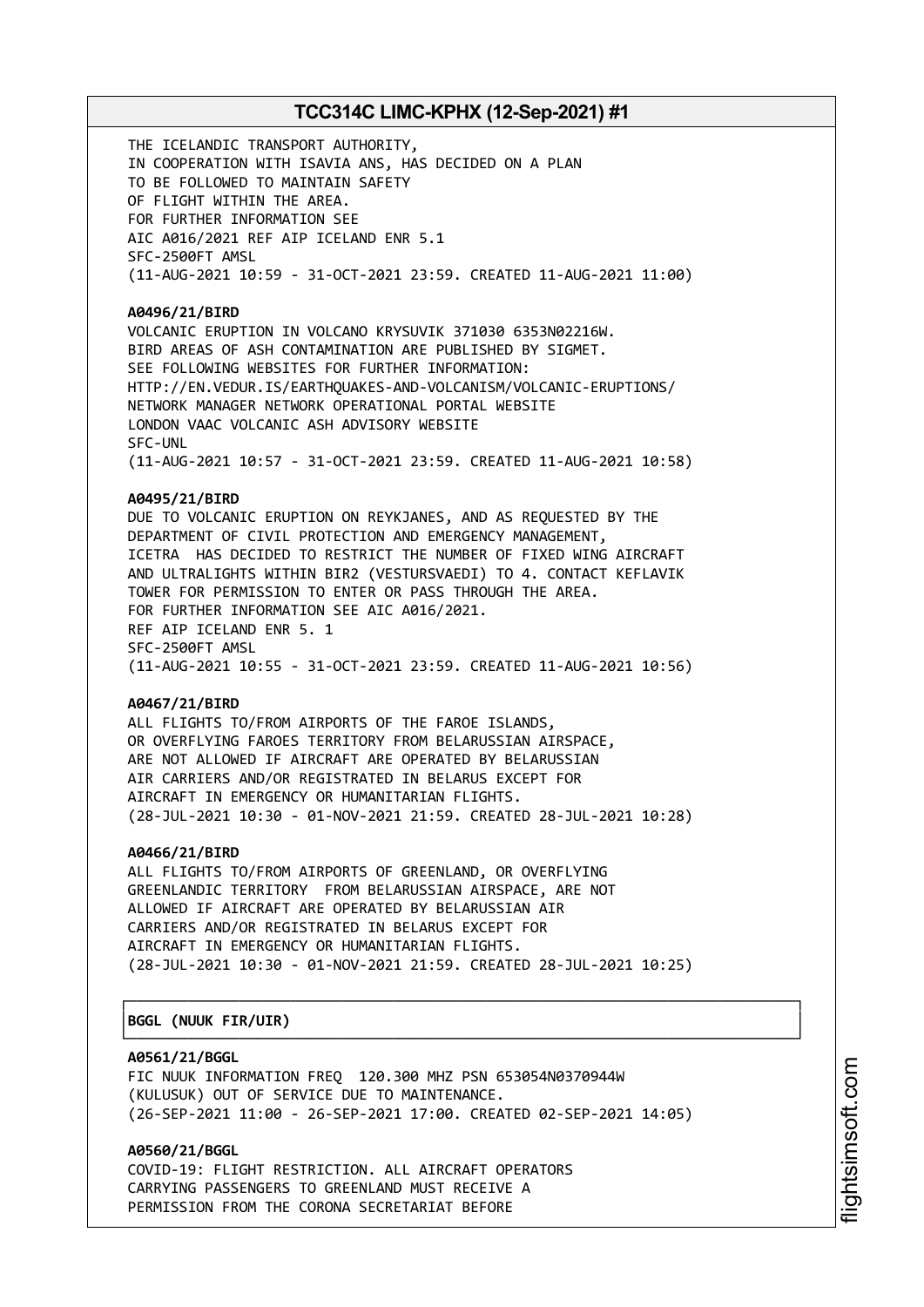COMMENCING THE FLIGHT TOWARDS GREENLAND. APPLICATION MUST BE SENT TO CORONA AT NANOQ.GL EXEMPTION: AIRCRAFT OPERATORS WITH REGULAR SCHEDULED FLIGHTS TO GREENLAND CAN BRING PASSENGERS ACCORDING TO THE LIMIT SET BY THE CORONA SECRETARIAT. (02-SEP-2021 12:00 - 01-OCT-2021 01:59. CREATED 02-SEP-2021 12:03) **B1067/21/BGGL** CHECKLIST YEAR=2021 0821 0822 0823 0824 0825 0827 0828 0829 0830 0831 0832 0845 0861 0877 0878 0890 0968 0987 0993 1025 1031 1032 1034 1040 1041 1043 1049 1052 1053 1054 1055 1056 1057 1058 1059 1060 1061 1062 1063 1064 1065 1066 LATEST AIS PUBLICATIONS ISSUED: AIP AIRAC AMDT IFR 007/2021 EFFECTIVE DATE 09 SEP 21 AIP AMDT IFR 003/2018 EFFECTIVE DATE 15 MAR 18 AIP SUP IFR 001/2021 EFFECTIVE DATE 07 SEP 21 AIC IFR A001/2021 EFFECTIVE DATE 23 AUG 21 AIRAC EFFECTIVE DATE 07 OCT 2021 - NIL AIC CHECKLIST AIP IFR A001/2016 A002/2016 A001/2017 A002/2017 A002/2018 A003/2018 A004/2018 A001/2019 A001/2021 SUP CHECKLIST AIP IFR **NTI** (01-SEP-2021 00:38 - 01-OCT-2021 00:00 EST. CREATED 01-SEP-2021 00:38) **C0153/21/BGGL** CHECKLIST YEAR=2021 0138 0139 0141 0142 0149 0151 0152 LATEST AIS PUBLICATIONS ISSUED: AIP AIRAC AMDT IFR 007/2021 EFFECTIVE DATE 09 SEP 21 AIP AMDT IFR 003/2018 EFFECTIVE DATE 15 MAR 18 AIP SUP IFR 001/2021 EFFECTIVE DATE 07 SEP 21 AIC IFR A001/2021 EFFECTIVE DATE 23 AUG 21 AIRAC EFFECTIVE DATE 07 OCT 2021 - NIL AIC CHECKLIST AIP IFR A001/2016 A002/2016 A001/2017 A002/2017 A002/2018 A003/2018 A004/2018 A001/2019 A001/2021 SUP CHECKLIST AIP IFR **NTI** (01-SEP-2021 00:29 - 01-OCT-2021 00:00 EST. CREATED 01-SEP-2021 00:29) **A0559/21/BGGL** CHECKLIST YEAR=2018 0199 YEAR=2021 0314 0315 0424 0425 0430 0434 0441 0449 0451 0478 0508 0514 0525 0528 0529 0530 0531 0532 0547 0552 0555 0556 0557 0558 LATEST AIS PUBLICATIONS ISSUED: AIP AIRAC AMDT IFR 007/2021 EFFECTIVE DATE 09 SEP 21 AIP AMDT IFR 003/2018 EFFECTIVE DATE 15 MAR 18 AIP SUP IFR 001/2021 EFFECTIVE DATE 07 SEP 21 AIC IFR A001/2021 EFFECTIVE DATE 23 AUG 21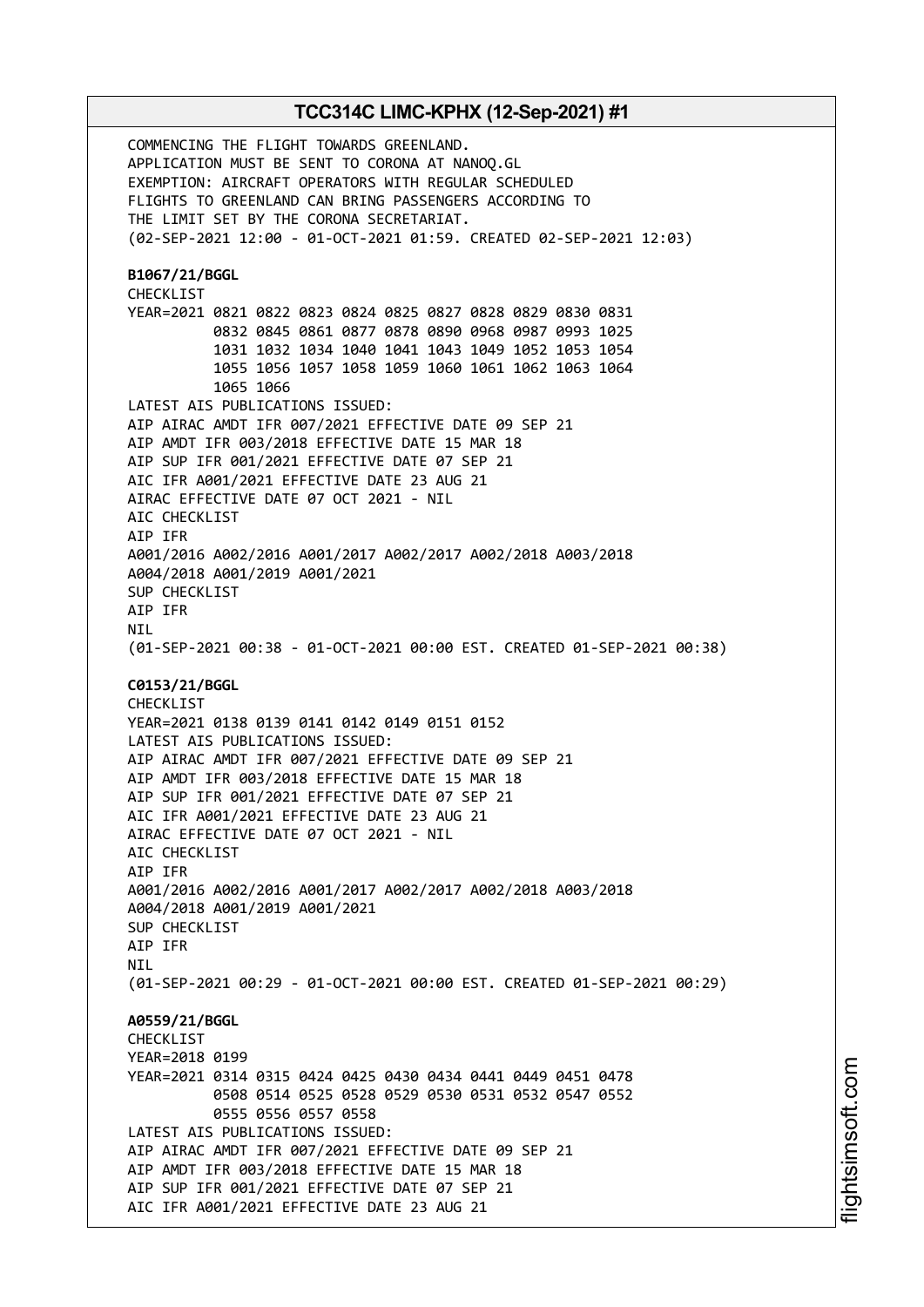AIRAC EFFECTIVE DATE 07 OCT 2021 - NIL AIC CHECKLIST AIP IFR A001/2016 A002/2016 A001/2017 A002/2017 A002/2018 A003/2018 A004/2018 A001/2019 A001/2021 SUP CHECKLIST AIP IFR NIL (01-SEP-2021 00:27 - 01-OCT-2021 00:00 EST. CREATED 01-SEP-2021 00:27) **A0525/21/BGGL** NUUK INFORMATION FREQ 5526 KHZ PSN 6534N03707W (KULUSUK) TRANSMITTER UNRELIABLE. (11-AUG-2021 13:49 - 29-OCT-2021 12:00. CREATED 11-AUG-2021 13:49) **A0478/21/BGGL** ALL FLIGHTS TO/FROM AIRPORTS OF GREENLAND, OR OVERFLYING GREENLANDIC AIRSPACE FROM BELARUSSIAN AIRSPACE, ARE NOT ALLOWED IF AIRCRAFT ARE OPERATED BY BELARUSSIAN AIR CARRIERS AND/OR REGISTRATED IN BELARUS EXCEPT FOR AIRCRAFT IN EMERGENCY OR HUMANITARIAN FLIGHTS. (28-JUL-2021 06:23 - 01-DEC-2021 00:59. CREATED 28-JUL-2021 06:26) **A0449/21/BGGL** TRIGGER NOTAM - PERM AIP GREENLAND AIRAC AMDT 07/21 WEF 09 SEP 2021. REF GEN 1.1: CHANGE OF CAA NAME AND EMAIL. REF GEN 2.2: ROD - RATE OF DESCENT ADDED. REF ENR 2.1: CHANGE TO NUUK SECTOR NORTH: PSN HF ANTENNA FREQ 5526 KHZ LOCATION KULUSUK CHANGED AND ASTERISK WITHDRAWN AS COORDINATES HAS BEEN WGS-84 VERIFIED AND LOCATION CHANGED TO TASIILAQ. KANGERLUSSUAQ HF ANTENNA NOW SHOWN CORRECTLY WITH FREQ 5526/8945/10042 KHZ. (09-SEP-2021 00:00 - 22-SEP-2021 23:59. CREATED 12-JUL-2021 08:50) **A0315/21/BGGL** DIRECTION OF CRUISING LEVELS FOR RNP-ROUTE UT596 IS CHANGED FROM ODD FLIGHT LEVELS TO EVEN FLIGHT LEVELS SECTION GH-SUBUD (18-MAY-2021 07:12 - PERM. CREATED 18-MAY-2021 07:14) **A0314/21/BGGL** DIRECTION OF CRUISING LEVELS FOR RNP-ROUTE UW30 IS CHANGED FROM ODD FLIGHT LEVELS TO EVEN FLIGHT LEVELS DIRECTION AA-HB AND FROM EVEN FLIGHT LEVELS TO ODD FLIGHT LEVELS DIRECTION HB-AA (18-MAY-2021 07:03 - PERM. CREATED 18-MAY-2021 07:12) ┌──────────────────────────────────────────────────────────────────────────────┐ │**CZEG (EDMONTON FIR/UIR)** │ └──────────────────────────────────────────────────────────────────────────────┘ **L5210/21/CZEG** GAS VENTING WILL TAKE PLACE WITHIN 1NM RADIUS CENTRED ON 5011N 11411W (APRX 23NM SSW CAYLEY/AJ FLYING RANCH AD)

SFC-3000FT AGL (12-SEP-2021 14:00 - 12-SEP-2021 22:00. CREATED 11-SEP-2021 16:53)

**L5209/21/CZEG** GAS VENTING WILL TAKE PLACE WITHIN 1NM RADIUS CENTRED ON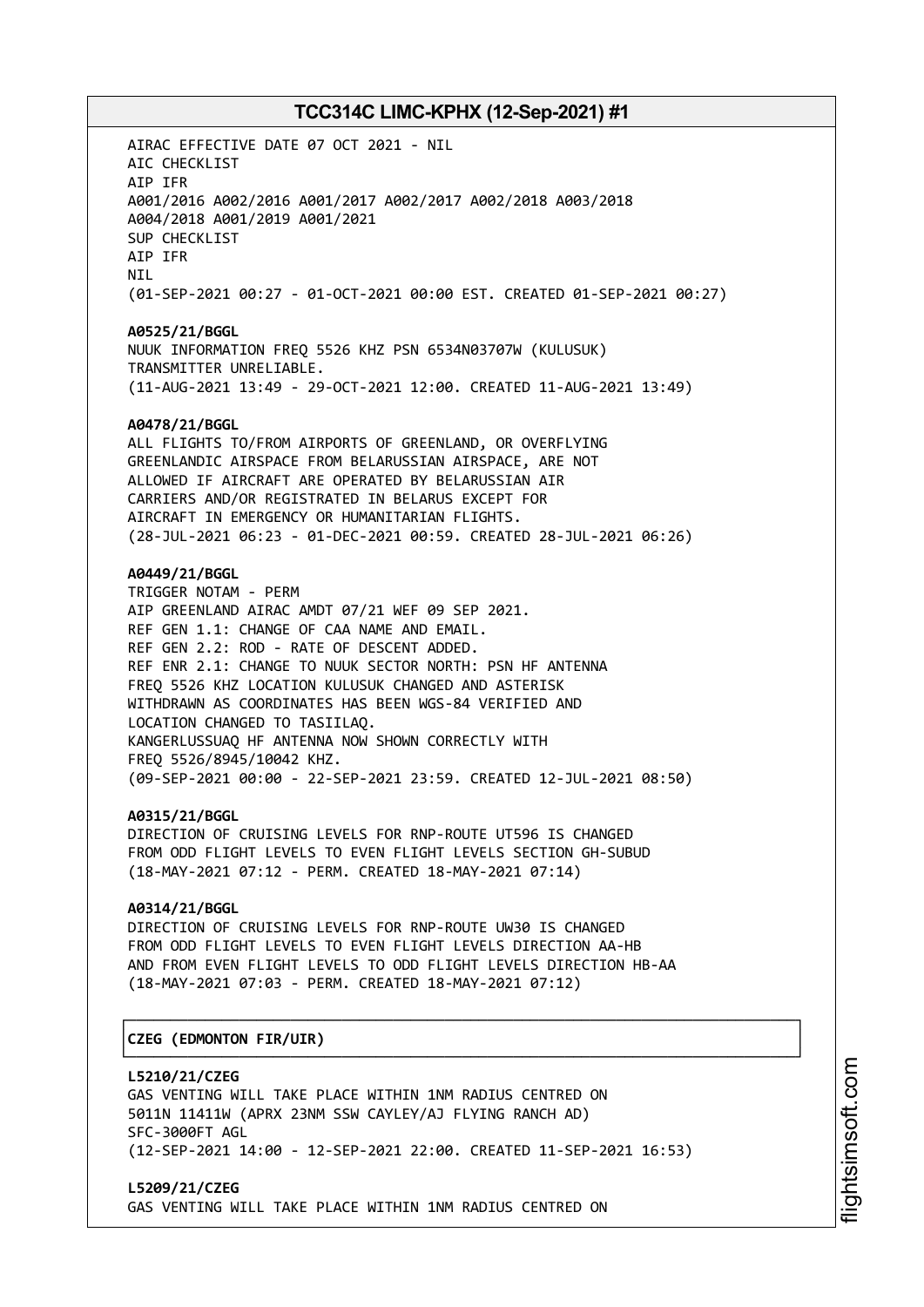4959N 11408W (APRX 19NM WSW CLARESHOLM INDUSTRIAL AD) SFC-3000FT AGL (12-SEP-2021 14:00 - 12-SEP-2021 22:00. CREATED 11-SEP-2021 16:51) **L5203/21/CZEG** BLASTING ACT WILL TAKE PLACE WITHIN 0.5NM RADIUS CENTRED ON 565542N 1111948W (APRX 11NM ESE FORT MCMURRAY/MILDRED LAKE AD) SFC-1000FT AGL (12-SEP-2021 19:30 - 12-SEP-2021 20:30. CREATED 11-SEP-2021 00:09) **F2739/21/CZEG** EDMONTON CENTRE PERIPHERAL STATION (PAL) 134.4MHZ AT HALL BEACH U/S (10-SEP-2021 21:55 - 14-SEP-2021 23:59. CREATED 10-SEP-2021 21:55) **F2737/21/CZEG** RESTRICTED AREA CYR204 COLD LAKE DEACTIVATED FL290-UNL (10-SEP-2021 20:35 - 13-SEP-2021 13:00. CREATED 10-SEP-2021 20:35) **G1592/21/CZEG** EDMONTON CENTRE PERIPHERAL STATION (PAL) 133.4MHZ AT BAKER LAKE U/S (10-SEP-2021 16:20 - 17-SEP-2021 23:59. CREATED 10-SEP-2021 16:20) **F2731/21/CZEG** RESTRICTED AREA CYR221 COLD LAKE ACT 7000FT AMSL-UNL (18-SEP-2021 14:00 - 19-SEP-2021 03:00. CREATED 10-SEP-2021 14:34) **F2716/21/CZEG** AMEND CFS: PLANNING: MANDATORY IFR ROUTES: CZEG EDMONTON FIR: LOCATION TO LOCATION OR DIRECTION: ADD: CYBW H DEP TO CYFI JET RNAV: AVROM Q933 MAPUX DAVEL LEXON NANLU YMM CYBW H DEP TO CYFI NONJET RNAV: SAXOL Q965 ALKIK EBLAR KAVDA LEXON NANLU YMM CYBW L DEP TO CYFI JET RNAV: AVROM MAPUX DAVEL LEXON NANLU YMM CYBW L DEP TO CYFI NONJET RNAV: SAXOL T761 ALKIK EBLAR KAVDA LEXON NANLU YMM CYEG H AND L DEP TO CYFI JETS RNAV: DAVEL LEXON NANLU YMM CYEG H AND L DEP TO CYFI NONJET RNAV: EBLAR KAVDA LEXON NANLU YMM CYYC H DEP TO CYFI JET RNAV: AVROM Q933 MAPUX DAVEL LEXON NANLU YMM CYYC H DEP TO CYFI NONJET RNAV: SAXOL Q965 ALKIK EBLAR KAVDA LEXON NANLU YMM CYYC L DEP TO CYFI JET RNAV: AVROM MAPUX DAVEL LEXON NANLU YMM CYYC L DEP TO CYFI NONJET RNAV: SAXOL T761 ALKIK EBLAR KAVDA LEXON NANLU YMM (09-SEP-2021 19:42 - PERM. CREATED 09-SEP-2021 19:42) **F2704/21/CZEG** EDMONTON CENTRE PERIPHERAL STATION (PAL) 132.8 MHZ AT FORT GOOD HOPE U/S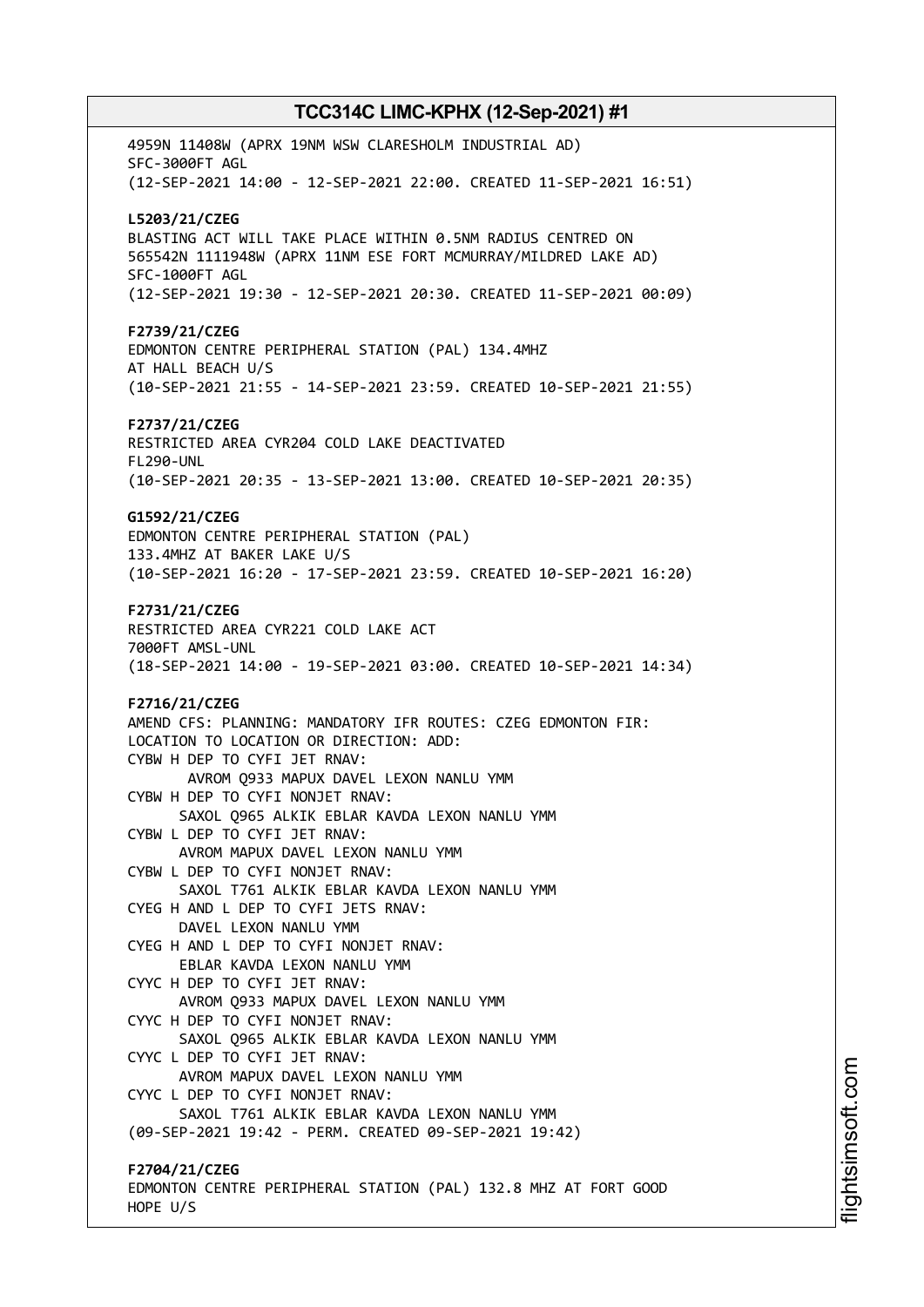(08-SEP-2021 21:54 - 17-SEP-2021 23:59. CREATED 08-SEP-2021 21:54) **L5150/21/CZEG** AMEND PUBLICATIONS: T771 FIXED RNAV ROUTE: MEA TO READ 7000 T696 FIXED RNAV ROUTE: MEA TO READ 7000, MOCA TO READ 6000 (08-SEP-2021 19:39 - PERM. CREATED 08-SEP-2021 19:39) **F2679/21/CZEG** DAH IS AMENDED AS FLW: CYD989 EDMONTON FIR IS ESTABLISHED AS FOLLOWS: ROCKET HAZARD AREA BOUNDED BY: 821300N 1450100W 851900N 1620600W 855000N 1523500W 823100N 1384000W TO POINT OF ORIGIN. SFC TO UNL. ACFT SHOULD REMAIN CLEAR OF AREA DUE TO DANGER FM FALLING DEBRIS SFC-UNL DAILY 1730-1930 (14-SEP-2021 17:30 - 17-SEP-2021 19:30. CREATED 07-SEP-2021 19:19) **F2676/21/CZEG** PURSUANT TO SECTION 5.1 OF THE AERONAUTICS ACT, AIRSPACE IS RESTRICTED WITHIN 4NM RADIUS CENTERED ON 515110N 1113849W (APRX 16 NM NNE HANNA AD) HIGH POWERED ROCKET LAUNCHES IN AREA. NO PERSON SHALL OPR AN ACFT, INCLUDING REMOTELY PILOTED ACFT (RPA-DRONE) WITHIN THE AREA DESCRIBED UNLESS AUTH BY THE CONTROLLING AGENCY - CALGARY ROCKETRY ASSOCIATION 514-594-8837 OR 403-875-8007. SFC-FL200 (18-SEP-2021 14:00 - 19-SEP-2021 02:00. CREATED 07-SEP-2021 15:07) **L5074/21/CZEG** BLASTING ACT WILL TAKE PLACE WITHIN 3NM RADIUS CENTRED ON 645137N 1103050W (APRX 10NM NNE EKATI AD) SFC-2500FT AGL (05-SEP-2021 23:00 - 19-OCT-2021 23:59. CREATED 05-SEP-2021 14:57) **L5072/21/CZEG** BLASTING ACT WILL TAKE PLACE WITHIN 3NM RADIUS CENTRED ON 644527N 1103914W (APRX 3.7NM NNW EKATI AD) SFC-2500FT AGL (05-SEP-2021 23:00 - 19-OCT-2021 23:59. CREATED 05-SEP-2021 14:55) **F2634/21/CZEG** COVID-19: FLIGHT RESTRICTIONS UNTIL FURTHER NOTICE, WITH THE INTENT TO PREVENT THE SPREAD OF COVID-19 THROUGHOUT CANADA, AN OPERATOR OPERATING A FLIGHT BETWEEN TWO POINTS IN CANADA OR A FLIGHT TO CANADA MUST COMPLY WITH THE PROVISIONS OF THE INTERIM ORDER RESPECTING CERTAIN REQUIREMENTS FOR CIVIL AVIATION DUE TO COVID-19, ISSUED BY THE MINISTER OF TRANSPORT AND CURRENTLY IN FORCE. THIS INCLUDES A REQUIREMENT FOR PASSENGER FACE MASKS. OPERATORS ARE REQUIRED TO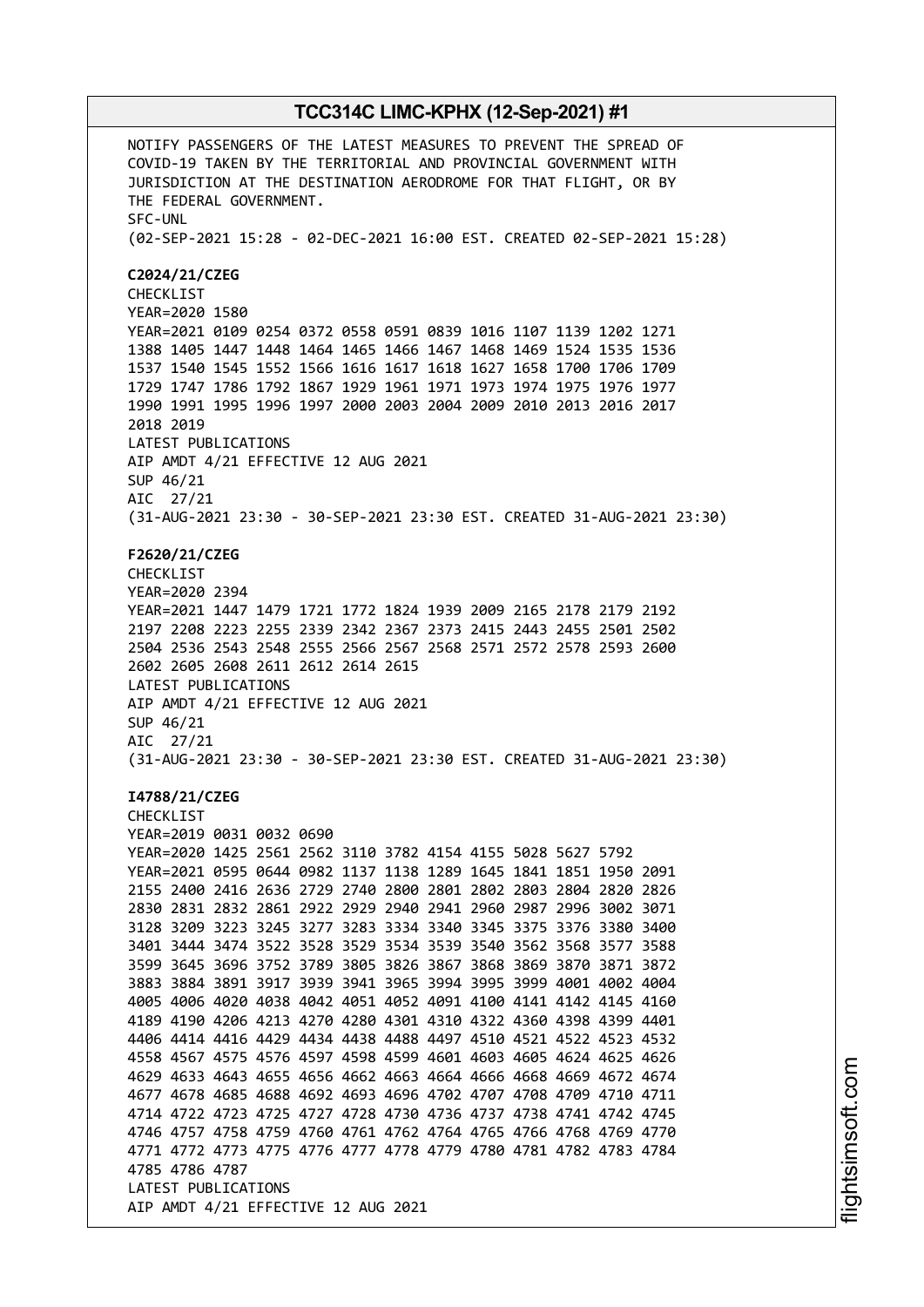SUP 46/21 AIC 27/21 (31-AUG-2021 23:30 - 30-SEP-2021 23:30 EST. CREATED 31-AUG-2021 23:30) **L4981/21/CZEG** CHECKLIST YEAR=2019 0002 0003 YEAR=2020 NIL YEAR=2021 1030 1031 1032 2675 2737 2848 2952 2980 2981 3057 3154 3173 3295 3383 3389 3498 3520 3636 3640 3682 3702 3733 3737 3817 3871 3919 3922 3949 3950 3951 3952 3953 3959 4026 4048 4060 4098 4101 4165 4199 4202 4229 4241 4242 4243 4244 4245 4246 4247 4248 4249 4318 4322 4358 4364 4382 4383 4429 4430 4433 4453 4499 4500 4502 4503 4507 4549 4601 4609 4610 4612 4613 4634 4636 4700 4701 4704 4711 4713 4717 4720 4742 4757 4766 4789 4791 4796 4806 4807 4808 4831 4834 4837 4843 4844 4845 4847 4852 4853 4854 4856 4859 4860 4861 4868 4885 4886 4891 4907 4929 4932 4940 4943 4945 4948 4949 4955 4957 4958 4960 4961 4963 4964 4967 4968 4969 4970 4971 4972 4973 4975 4977 4978 4980 LATEST PUBLICATIONS AIP AMDT 4/21 EFFECTIVE 12 AUG 2021 SUP 46/21 AIC 27/21 (31-AUG-2021 23:30 - 30-SEP-2021 23:30 EST. CREATED 31-AUG-2021 23:30) **L4972/21/CZEG** BLASTING ACT WILL TAKE PLACE WITHIN 5NM RADIUS CENTRED ON 532319N 1172105W (APRX 13NM ENE HINTON/ENTRANCE AD) SFC-3000FT AGL SR-SS (01-SEP-2021 12:58 - 01-DEC-2021 23:37. CREATED 31-AUG-2021 20:36) **F2602/21/CZEG** COVID-19: FLIGHT INSTRUCTIONS UNTIL FURTHER NOTICE, WITH THE INTENT TO PREVENT THE SPREAD OF THE COVID-19 VIRUS THROUGHOUT THE NORTHWEST TERRITORIES (NWT), ALL NON-SCHEDULED FLIGHTS ORIGINATING OUTSIDE OF THE NWT LDG IN THE NWT ARE REQUIRED TO CTC PROTECT NWT AT LEAST 24 HRS IN ADVANCE 1-833-378-8297 (30-AUG-2021 16:40 - 26-NOV-2021 18:00 EST. CREATED 30-AUG-2021 16:40) **L4907/21/CZEG** PARAJUMPS ACT WILL TAKE PLACE WITHIN 3NM RADIUS CENTRED ON 520443N 1140139W (INNISFAIL AD) SFC-16000FT AMSL WED THU FRI 1900 - SUNSET, SAT SUN 1500 - SUNSET (29-AUG-2021 15:20 - 01-NOV-2021 02:30. CREATED 29-AUG-2021 15:19) **F2578/21/CZEG** COVID-19: FLIGHT RESTRICTIONS PURSUANT TO SECTION 5.1 OF THE AERONAUTICS ACT, THE MINISTER OF TRANSPORT IS OF THE OPINION IT IS NECESSARY FOR AVIATION SAFETY AND THE PROTECTION OF THE PUBLIC, TO PROHIBIT THE OPS OF ACFT INVOLVED IN SKED AND NON SKED INTL COMMERCIAL AIR SVC FM MOROCCO, FOR THE TRANSPORT OF PASSENGERS ON AN INBOUND FLT TO CANADA. THIS PROHIBITION FURTHER APPLIES TO OPS OF ACFT INVOLVED IN PRIVATE AND CHARTER AIR SVC.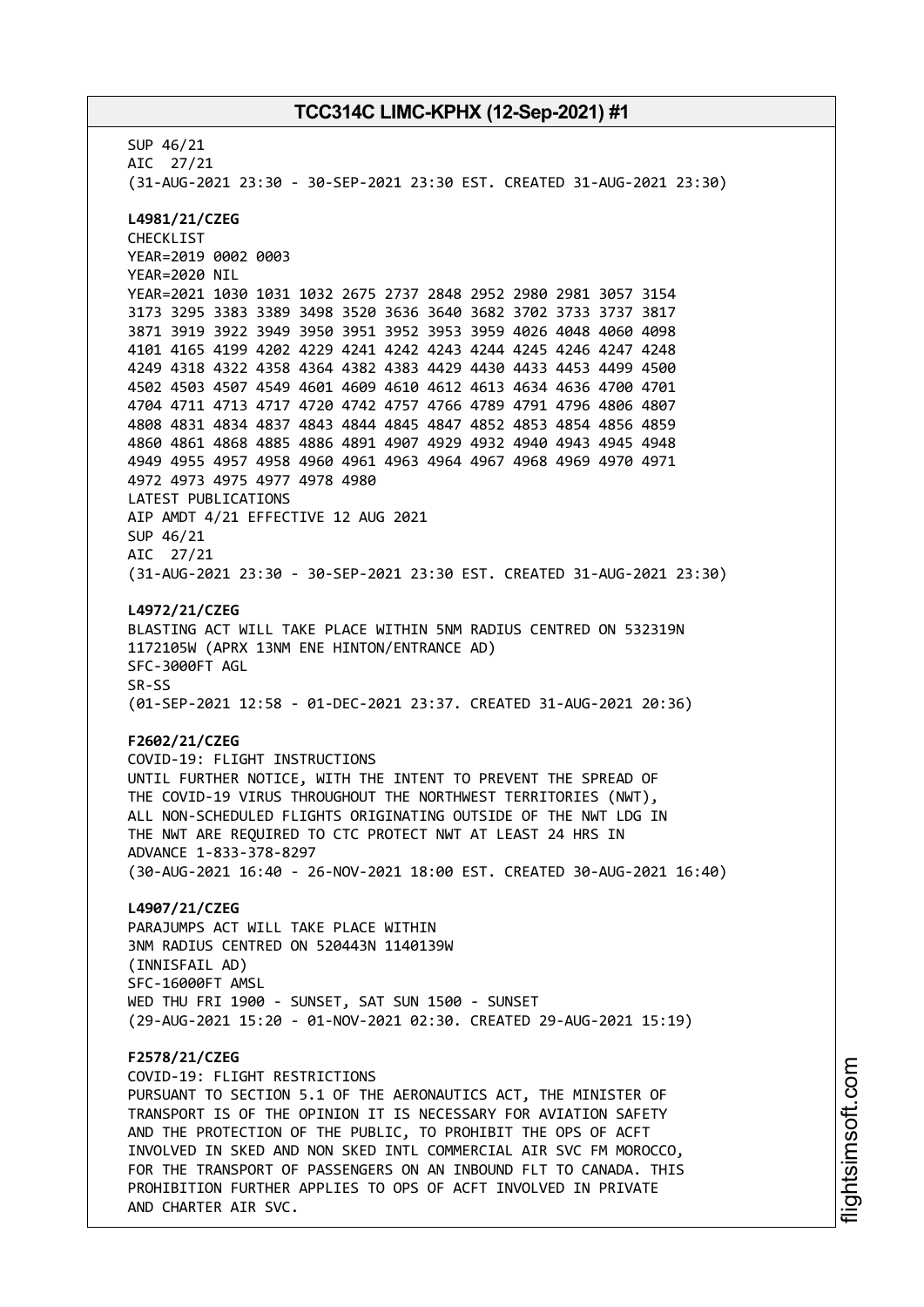THIS PROHIBITION DOES NOT APPLY TO ACFT OPERATED IN THE FLW CIRCUMSTANCES: - CARGO FLT - MEDEVAC FLT - FERRY FLT - FLIGHT CREW REPATRIATION FLT - TECHNICAL STOPS WHERE PASSENGERS DO NOT DISEMBARK, OR - AT ALTERNATE AP IDENTIFIED IN A FLT PLAN TO ADDRESS WX, OR - ACFT SAFETY SITUATIONS, OR - FLT EN ROUTE TO CANADA AT THE TIME THIS NOTICE TAKES EFFECT - IN THE CASE WHERE SPECIAL AUTH HAS BEEN GRANTED BY TRANSPORT CANADA: 1-613-992-6853. SFC-UNL (29-AUG-2021 04:01 - 29-SEP-2021 04:00. CREATED 28-AUG-2021 16:19) **F2543/21/CZEG** RESTRICTED AREA CYR223 COLD LAKE ACT 7000FT AMSL TO BLW 18000FT AMSL 7000FT AMSL-18000FT AMSL MON 1400-2359, TUE-FRI H24, SAT 0000-0100 (30-AUG-2021 14:00 - 02-OCT-2021 01:00. CREATED 24-AUG-2021 15:54) **F2504/21/CZEG** AIRSPACE SECURITY WARNING ISSUED BY THE DEPARTMENT OF TRANSPORT IN RESPONSE TO THE VOLATILE SECURITY SITUATION IN AFGHANISTAN. POTENTIAL RISK FROM EXTREMIST AND MILITANT ACTIVITY AND LIMITED RISK MITIGATION CAPABILITIES. CANADIAN AIR OPERATORS AND OWNERS OF AIRCRAFT REGISTERED IN CANADA ARE ADVISED NOT TO ENTER THE AIRSPACE OF AFGHANISTAN (KABUL FIR (OAKX)). (20-AUG-2021 22:14 - 18-NOV-2021 16:00. CREATED 20-AUG-2021 22:14) **F2502/21/CZEG** J515 BTN BIBEM AND YXY VOR: NOT SUITABLE FOR VOR NAV (20-AUG-2021 20:05 - 17-NOV-2021 23:59. CREATED 20-AUG-2021 20:01) **F2501/21/CZEG** J507 BTN TOVAD AND 44DME FROM YAK (YAKUTAT,AK) VOR: NOT SUITABLE FOR VOR NAV (20-AUG-2021 20:00 - 17-NOV-2021 23:59. CREATED 20-AUG-2021 19:58) **L4634/21/CZEG** V428 BTN COALE AND 55DME FROM YXY VOR: MEA TO READ 11900 INSTEAD OF 9900 (20-AUG-2021 20:00 - 17-NOV-2021 23:59. CREATED 20-AUG-2021 19:45) **F2455/21/CZEG** DESIGNATED PORTIONS WITHIN CZEG AIRSPACE ARE STRUCTURED FOR ONE WAY TFC AS FOLLOWS: FL350 AND FL390 ARE STRUCTURED AND AVBL AS WESTBOUND CRUISING FL WITHIN AN AREA BOUNDED BY 7800N 09000W - 6930N 10700W - 6320N 08820W - 6442N 08000W - 6245N 08000W - 6500N 06800W - 6508N 06620W - 7445N 08930W THENCE COUNTER CLOCKWISE ALONG THE CTA BOUNDARY TO 7800N 09000W DAILY 1200-2200 (17-AUG-2021 18:59 - 17-NOV-2021 18:00 EST. CREATED 17-AUG-2021 18:59) **L4433/21/CZEG**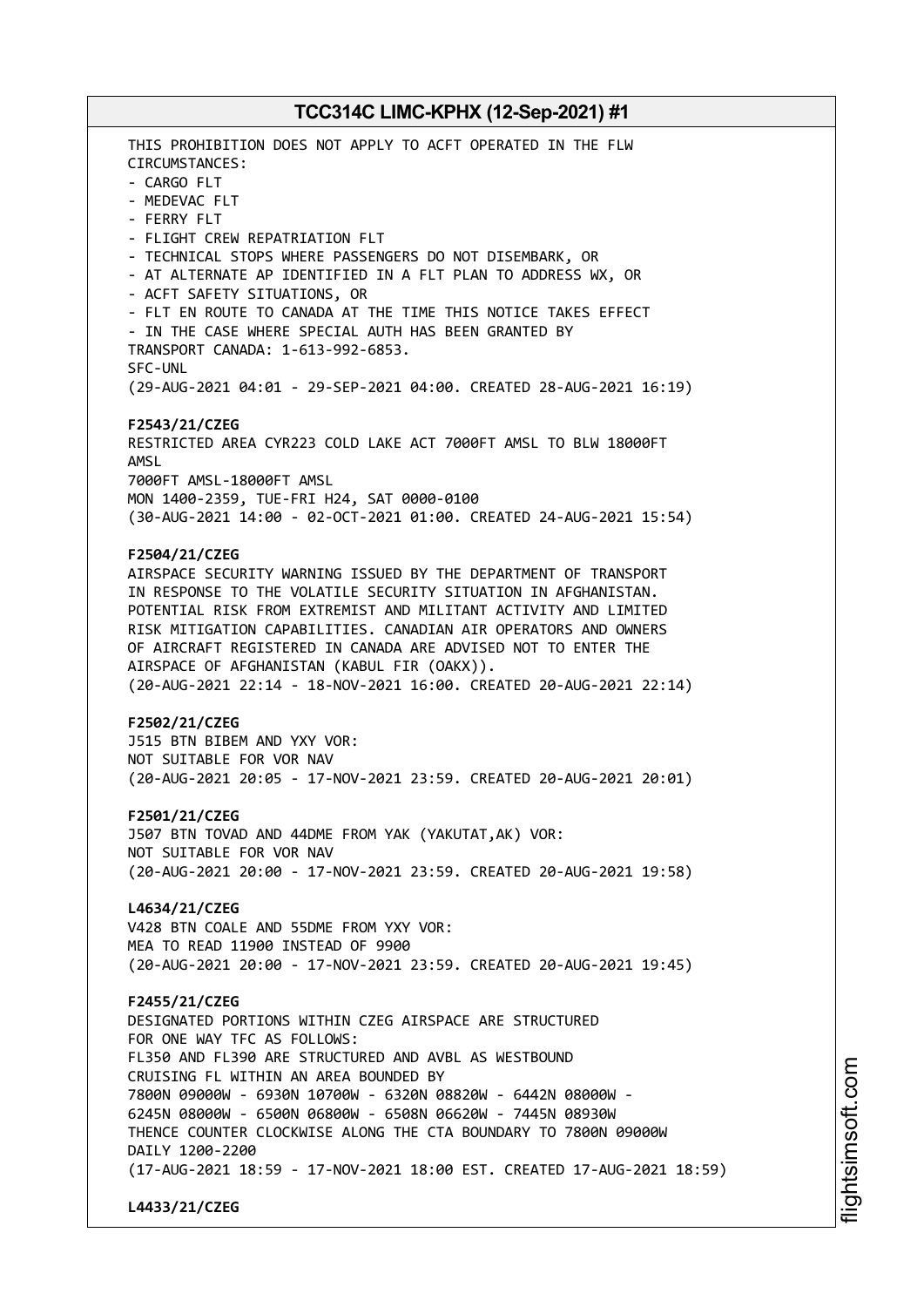BLASTING ACT WILL TAKE PLACE WITHIN 1NM RADIUS CENTRED ON 653235N 1063025W (APRX 4570FT BFR THR 14 AND 7480FT SW EXTENDED RCL AT GOOSE LAKE AD) SFC-1000FT AGL (13-AUG-2021 15:14 - 12-NOV-2021 19:00. CREATED 13-AUG-2021 15:14) **F2373/21/CZEG** EDMONTON CENTRE PERIPHERAL STATION (PAL) 135.12MHZ AT RED DEER U/S. USE 134.875MHZ (12-AUG-2021 07:00 - 20-SEP-2021 18:00. CREATED 11-AUG-2021 18:14) **L4364/21/CZEG** EDMONTON NDB XD 266KHZ U/S (11-AUG-2021 18:00 - 07-OCT-2021 23:59. CREATED 11-AUG-2021 04:24) **F2342/21/CZEG** COVID-19: FLIGHT RESTRICTIONS PURSUANT TO SECTION 5.1 OF THE AERONAUTICS ACT, THE MINISTER OF TRANSPORT IS OF THE OPINION IT IS NECESSARY FOR AVIATION SAFETY AND THE PROTECTION OF THE PUBLIC, TO PROHIBIT THE OPS OF ACFT INVOLVED IN SKED AND NON SKED INTL COMMERCIAL AIR SVC FM INDIA, FOR THE TRANSPORT OF PASSENGERS ON AN INBOUND FLT TO CANADA. THIS PROHIBITION FURTHER APPLIES TO OPS OF ACFT INVOLVED IN PRIVATE AND CHARTER AIR SVC. THIS PROHIBITION DOES NOT APPLY TO ACFT OPERATED IN THE FLW CIRCUMSTANCES: - CARGO FLT - MEDEVAC FLT - FERRY FLT - FLIGHT CREW REPATRIATION FLT - TECHNICAL STOPS WHERE PASSENGERS DO NOT DISEMBARK, OR - AT ALTERNATE AP IDENTIFIED IN A FLT PLAN TO ADDRESS WX, OR - ACFT SAFETY SITUATIONS, OR - FLT EN ROUTE TO CANADA AT THE TIME THIS NOTICE TAKES EFFECT - IN THE CASE WHERE SPECIAL AUTH HAS BEEN GRANTED BY TRANSPORT CANADA: 1-613-992-6853. SFC-UNL (09-AUG-2021 21:10 - 22-SEP-2021 03:59. CREATED 09-AUG-2021 21:11) **L4318/21/CZEG** BLASTING ACT WILL TAKE PLACE 1NM RADIUS CENTRED ON 510539N 1151912W (APRX 1.12NM ENE CANMORE (HOSPITAL) (HELI)) SFC-1000FT AGL DAILY 1300-0100 (12-AUG-2021 13:00 - 09-NOV-2021 01:00. CREATED 09-AUG-2021 14:45) **L4199/21/CZEG** BLASTING ACT WILL TAKE PLACE WITHIN 656FT RADIUS CENTERED ON 724137N 775253W (APRX 3020FT BFR THR 20 AND 8210FT EAST EXTENDED RCL POND INLET AD) SFC TO 656FT AGL 1129 FT AMSL SFC-1129FT AMSL DAILY 2215-2330 (03-AUG-2021 22:15 - 06-OCT-2021 23:30. CREATED 03-AUG-2021 17:50) **F2255/21/CZEG** LONRO (5237N 11809W) MNM RECEPTION ALT TO READ 25000FT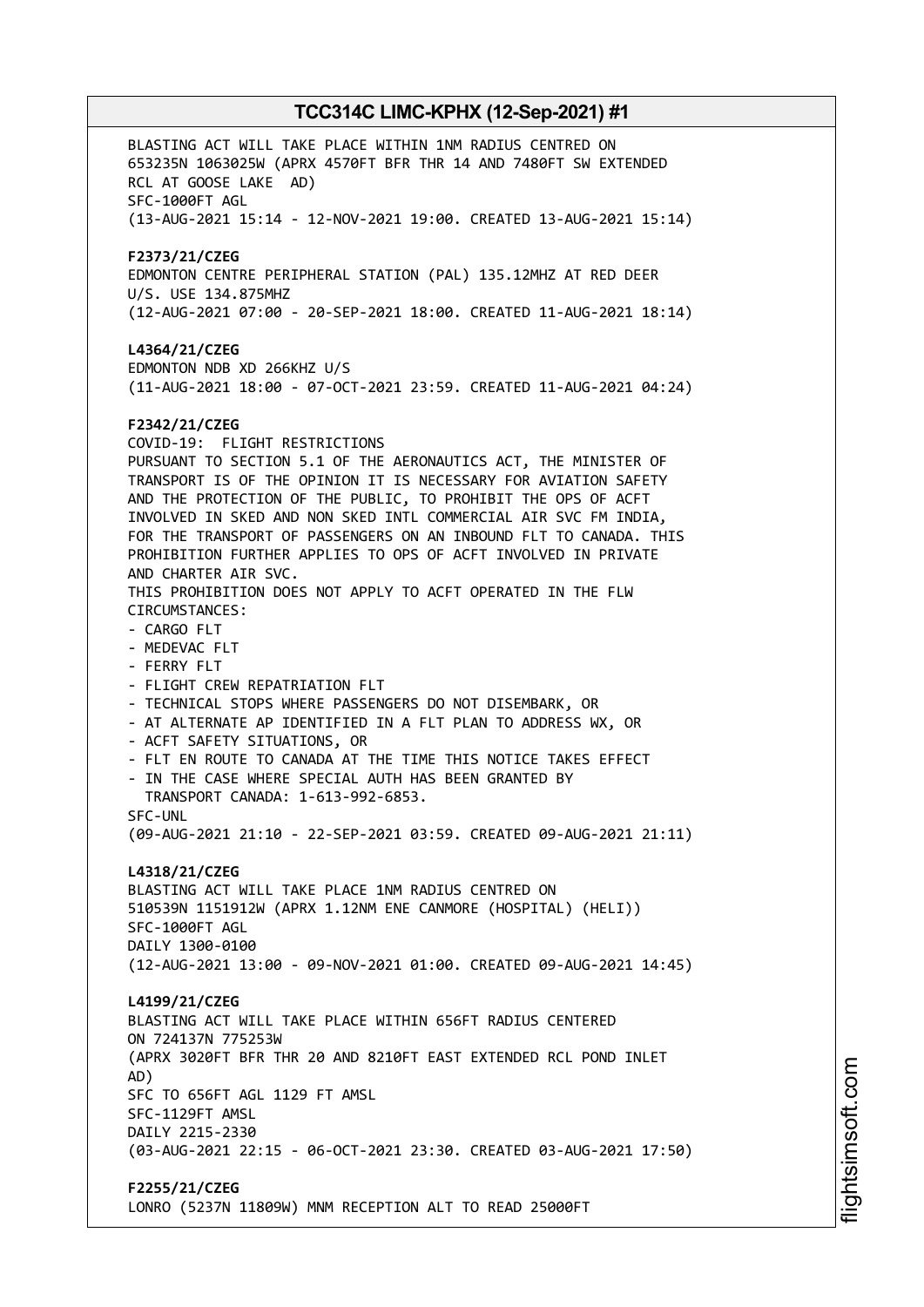(03-AUG-2021 15:08 - 03-NOV-2021 15:00 EST. CREATED 03-AUG-2021 15:08) **F2223/21/CZEG** THIS RESTRICTION DOES NOT APPLY TO ACFT OPERATED IN THE FLW CIRCUMSTANCES: - DIRECT FLT FM SAINT-PIERRE-ET-MIQUELON - MEDEVAC FLT - FERRY AND CREW REPATRIATION FLT - CARGO FLIGHTS CARRYING ONLY AIRCREW OR AIRLINE EMPLOYEES - TECHNICAL STOPS WHERE PASSENGERS DO NOT DISEMBARK - AT ALTERNATE AP IDENTIFIED IN A FLT PLAN TO ADDRESS WX - ACFT SAFETY SITUATIONS, OR - IN THE CASE WHERE SPECIAL AUTH ) HAS BEEN GRANTED BY TRANSPORT CANADA: 1-888-857-4003. SFC-UNL PART 2 OF 2 (09-AUG-2021 04:01 - 29-OCT-2021 04:00. CREATED 02-AUG-2021 11:44) **F2223/21/CZEG** COVID-19: FLIGHT RESTRICTIONS UNTIL FURTHER NOTICE, WITH THE INTENT TO PREVENT THE SPREAD OF COVID-19 THROUGHOUT CANADA, ALL COMMERCIAL AIR SVC, PRIVATE OPR (CAR SUBPART 604) AND FOREIGN BUSINESS AVIATION, THAT ARE TRANSPORTING PASSENGERS TO CANADA MUST COMPLY WITH THE PROVISIONS OF THE INTERIM ORDER RESPECTING CERTAIN REQUIREMENTS FOR CIVIL AVIATION DUE TO COVID-19, ISSUED BY THE MINISTER OF TRANSPORT AND CURRENTLY IN FORCE. THIS INCLUDES A REQUIREMENT PASSENGERS TO WEAR FACE MASKS AND PROVIDE EVIDENCE OF A NEGATIVE RESULT FOR A COVID-19 MOLECULAR TEST PRIOR TO BOARDING. IN ADDITION TO ABV, AND PURSUANT TO SECTION 5.1 OF THE AERONAUTICS ACT, ALL COMMERCIAL AIR SVC, PRIVATE OPR (CAR SUBPART 604) AND FOREIGN BUSINESS AVIATION, THAT ARE TRANSPORTING PASSENGERS TO CANADA MUST, FOR THE PURPOSE OF DISEMBARKING PASSENGERS, LAND AT ONE OF THE FOLLOWING AP: - AEROPORT INTL DE MONTREAL-TRUDEAU (CYUL) - AEROPORT DE QUEBEC-JEAN LESAGE (CYQB) - CALGARY INTL AIRPORT (CYYC) - EDMONTON INTL AIRPORT (CYEG) - WINNIPEG INTL AIRPORT- JAMES ARMSTRONG (CYWG) - TORONTO-PEARSON INTL AIRPORT (CYYZ) - OTTAWA INTL AIRPORT (CYOW) - VANCOUVER INTL AIRPORT (CYVR) - HALIFAX INTL AIRPORT-STANDFIELD (CYHZ) PART 1 OF 2 (09-AUG-2021 04:01 - 29-OCT-2021 04:00. CREATED 02-AUG-2021 11:44) **F2179/21/CZEG** VANCOUVER CENTRE PERIPHERAL STATION (PAL) 227.3MHZ AT CASTLEGAR  $11/5$ (29-JUL-2021 17:40 - 22-OCT-2021 23:59 EST. CREATED 29-JUL-2021 17:40) **F2178/21/CZEG** COVID 19: INFORMATION BORDER SVC ARE TEMPO SUSPENDED AT THE MAJORITY OF SMALL AIRPORTS ACROSS CANADA. FOR AN UPDATED LIST OF AUTH AIRPORTS OF ENTRY SEE THE LINK FOR OPEN PORTS OF ENTRY AT WWW.CBSA-ASFC.GC.CA/OFFICES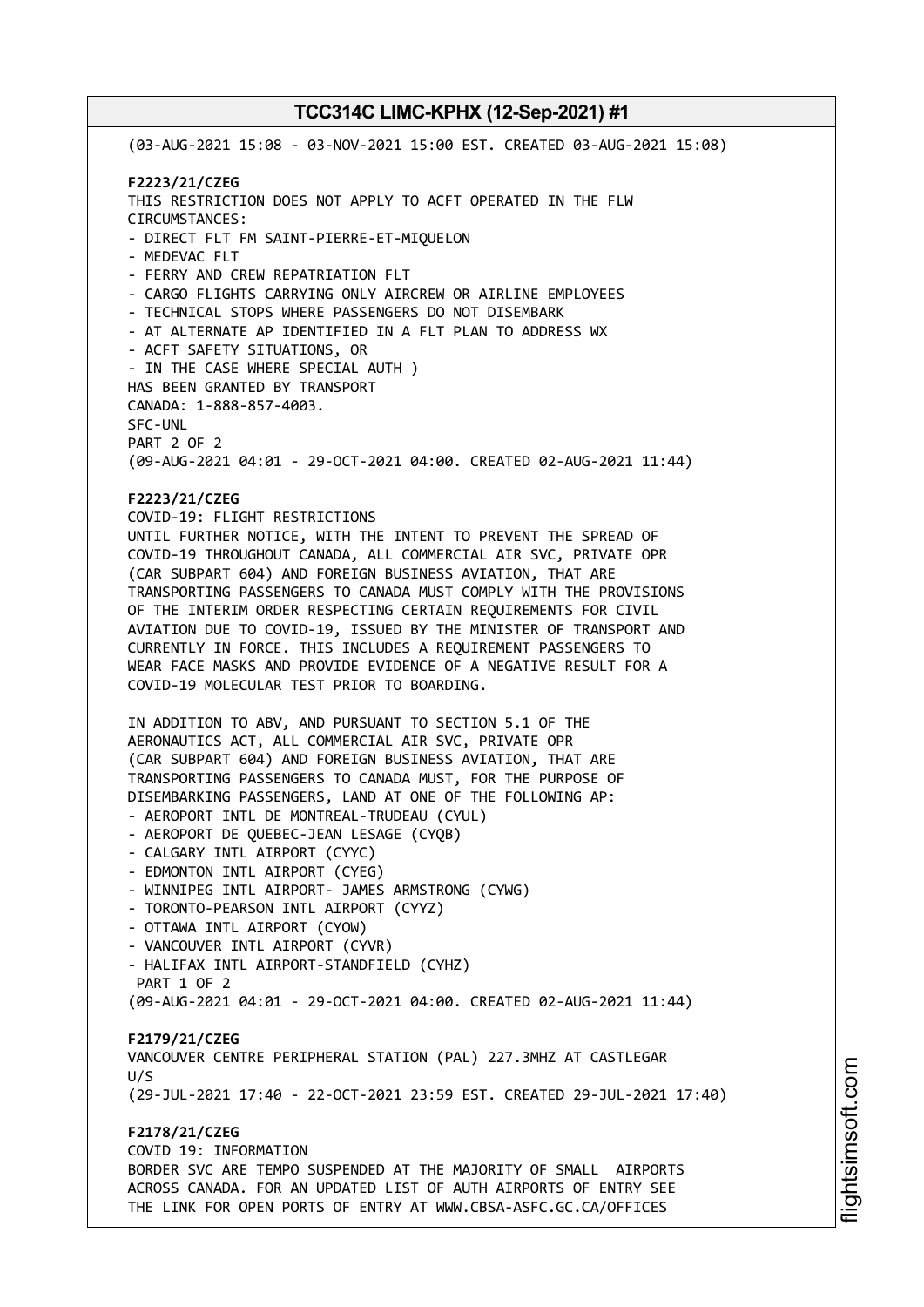(29-JUL-2021 17:01 - 29-OCT-2021 15:00 EST. CREATED 29-JUL-2021 17:01) **L3817/21/CZEG** BLASTING ACT WILL TAKE PLACE WITHIN 3NM RADIUS CENTRED ON 643340N 1101040W (APRX 4NM NE DIAVIK AD) SFC-2500FT AMSL DAILY 2300-0100 (19-JUL-2021 23:00 - 19-OCT-2021 01:00. CREATED 19-JUL-2021 14:06) **L3389/21/CZEG** BLASTING ACT WILL TAKE PLACE WITHIN 0.75NM RADIUS CENTRED ON 574210N 1294745W (APRX 44NM SSE DEASE LAKE AD) SR-SS SFC-8300FT AMSL (02-JUL-2021 21:24 - 01-OCT-2021 17:00 EST. CREATED 02-JUL-2021 21:25) **L3295/21/CZEG** AMEND PUBLICATIONS: MANDATORY IFR ROUTES: LOCATION TO LOCATION: CCL3 L DEP TO CYYC NONJET RNAV, CET2 L DEP TO CYYC NONJET RNAV, CFN6 L DEP TO CYYC NONJET RNAV AND CRL4 L DEP TO CYYC NONJET RNAV ROUTE OF FLT TO READ: T652 INSTEAD OF Q826 (30-JUN-2021 19:33 - PERM. CREATED 30-JUN-2021 19:34) **F1824/21/CZEG** COVID-19: FLIGHT RESTRICTIONS UNTIL FURTHER NOTICE, WITH THE INTENT TO PREVENT THE SPREAD OF THE COVID-19 VIRUS THROUGHOUT NUNAVUT ALL NON-SKED FLT ORIGINATING OUTSIDE OF NUNAVUT LDG IN NUNAVUT ARE REQUIRED TO CTC THE OFFICE OF NUNAVUT'S CHIEF PUBLIC HEALTH OFFICE IN ADVANCE CPHOTRAVELREQUESTS GOV.NU.CA OR CALL 1-867-975-5772. IT IS RECOMMENDED TO CTC 24 HR IN ADVANCE (30-JUN-2021 18:57 - 28-SEP-2021 18:00 EST. CREATED 30-JUN-2021 18:58) **F1721/21/CZEG** ADVISORY AREA CYA264 (P) BEISEKER ACT. SFC-7000FT AMSL SR-SS (23-JUN-2021 17:13 - 18-SEP-2021 01:44. CREATED 23-JUN-2021 17:13) **F1479/21/CZEG** AMEND PUBLICATIONS: MONTREAL CENTRE: BREVOORT PERIPHERAL STATION (PAL) FREQ 132.025 TO READ: (BLW FL290) 0730-2330Z (DT 0630-2230Z) O/T GANDER CENTRE CLNC DEL (07-JUN-2021 14:53 - PERM. CREATED 07-JUN-2021 14:53) ┌──────────────────────────────────────────────────────────────────────────────┐ │**CZUL (MONTREAL FIR/UIR)** │

└──────────────────────────────────────────────────────────────────────────────┘

**N3096/21/CZUL** ADVISORY AREA CYA528(S)(T) KEMPTVILLE ACT SFC TO BLW 4000FT AMSL SFC-4000FT AMSL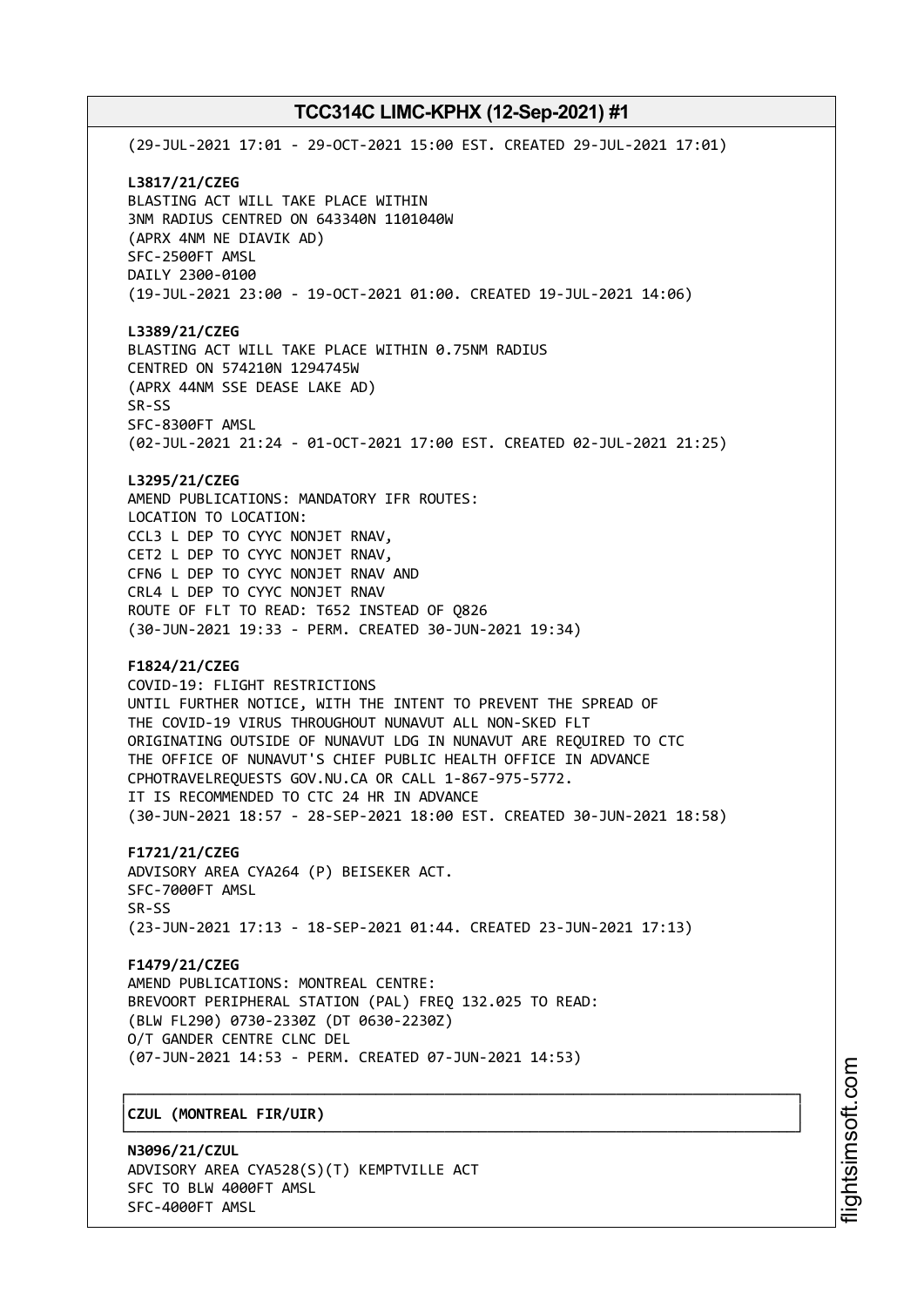(12-SEP-2021 14:00 - 12-SEP-2021 23:00. CREATED 12-SEP-2021 13:42) **N3097/21/CZUL** ADVISORY AREA CYA534(S) KARS ACT SFC TO BLW 2500FT AMSL SFC-2500FT AMSL (12-SEP-2021 14:00 - 12-SEP-2021 23:00. CREATED 12-SEP-2021 13:42) **H3007/21/CZUL** RESTRICTED AREA CYR628 BAGOTVILLE ACT 8000FT AMSL-FL310 SEP 14 1700-2100, SEP 15-16 1000-2000 (14-SEP-2021 17:00 - 16-SEP-2021 20:00. CREATED 12-SEP-2021 12:37) **H3006/21/CZUL** DUE TO REDUCED SYSTEM CAPACITY AND ANTICIPATED TFC DEMANDS, LIMITED IFR TRAINING SLOTS AVBL AND VFR FLT CAN ANTICIPATE RESTRICTIONS AND/OR DLA UP TO 45MIN IN AIRSPACE SOUTH OF A LINE VIE-YXI-YMW-VBS-YBC EXC IN OTTAWA, MONTREAL AND QUEBEC TERMINAL AREAS. INFO CTC 514-633-3365 IFR TRAINING SLOT TIMES CTC 514-633-3211 (12-SEP-2021 11:34 - 13-SEP-2021 00:00. CREATED 12-SEP-2021 11:34) **N3092/21/CZUL** ADVISORY AREA CYA633(P) JOLIETTE ACT ABV 12500FT TO 13500FT AMSL 12500FT AMSL-13500FT AMSL (12-SEP-2021 12:00 - 13-SEP-2021 00:00. CREATED 12-SEP-2021 11:11) **N3091/21/CZUL** ADVISORY AREA CYA632(P) JOLIETTE ACT SFC-12500FT AMSL (12-SEP-2021 12:00 - 13-SEP-2021 00:00. CREATED 12-SEP-2021 11:10) **N3087/21/CZUL** BLASTING ACT WILL TAKE PLACE WITHIN 0.2NM RADIUS CENTERD ON 524725N 0671848W (APRX 8NM WNW FERMONT (HELI)) SFC-100FT AGL (12-SEP-2021 21:15 - 12-SEP-2021 21:45. CREATED 11-SEP-2021 20:53) **H3005/21/CZUL** PURSUANT TO SECTION 5.1 OF THE AERONAUTICS ACT, THE AIRSPACE WITHIN THE AREA BOUNDED BY A LINE BEGINNING AT 453410N 0752011W - 452857N 0753455W - 452925N 0754505W - 453219N 0754758W THENCE CLOCKWISE ALONG THE ARC OF A CIRCLE OF 10NM RADIUS CENTRED ON 453118N 0753349W (CYND AD) TO 453410N 0752011W (POINT OF BEGINNING) , SFC TO 9000 FT AMSL AND THE AIRSPACE WITHIN THE AREA BOUNDED BY A LINE BEGINNING AT 452912N 0754017W - 452857N 0753455W - 453151N 0752644W THENCE CLOCKWISE ALONG THE ARC OF A CIRCLE RADIUS 5 NM CENTRE 453118N 0753349W (CYND AD) TO 452912N 0754017W (POINT OF BEGINNING), 1300 FT AMSL TO 9000 FT AMSL, IS RESTRICTED (AIR SHOW) NO PERSON SHALL OPR AN ACFT, INCLUDING A REMOTELY PILOTED ACFT (RPA-DRONE), WITHIN THE AREAS DESCRIBED EXC FOR MEDEVAC, POLICE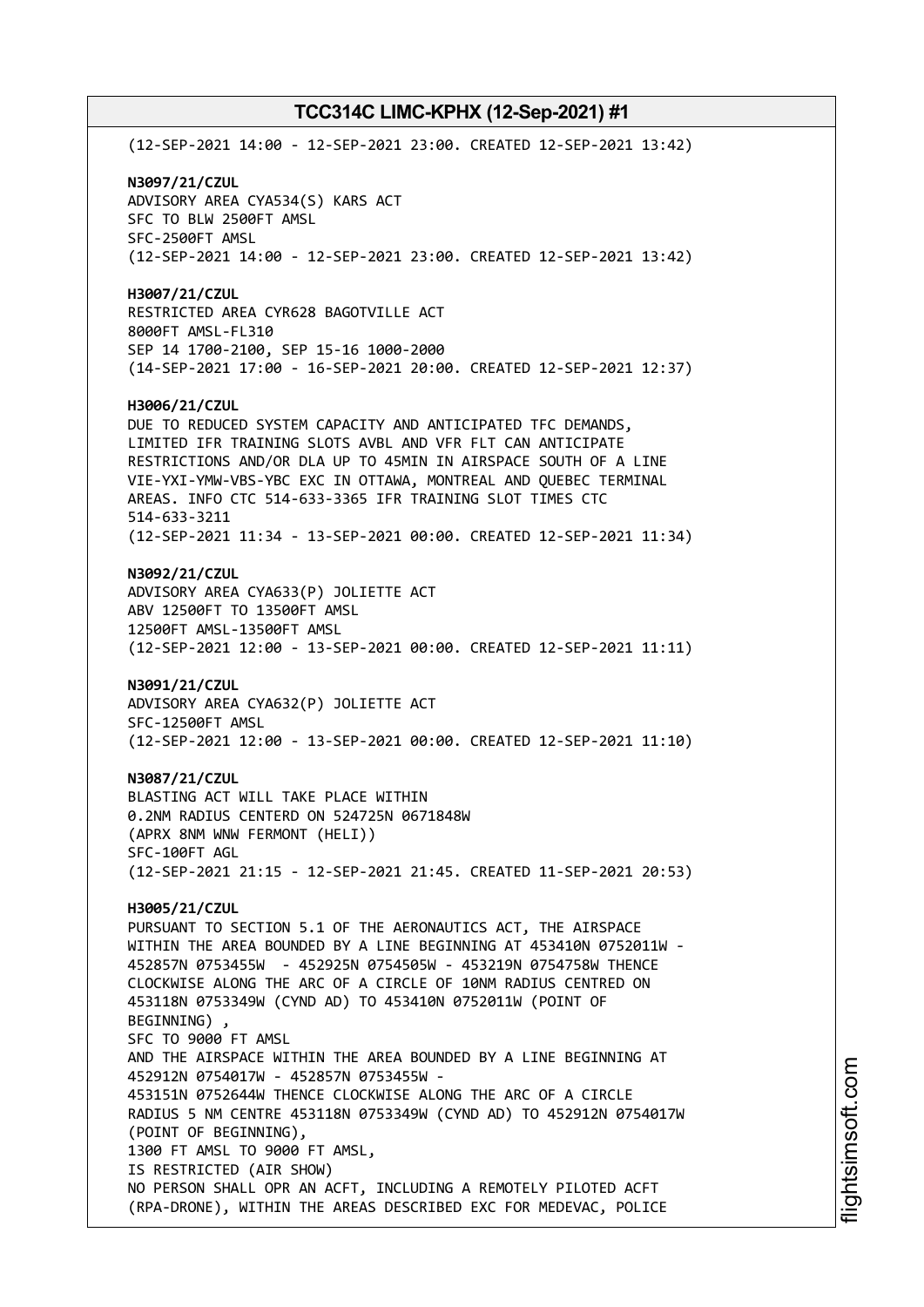OPS AND ACFT AUTHORISED BY THE AIRSHOW AT 819-469-8788 OR 514-618-0569 OR THROUGH ATC OTTAWA TERMINAL ON 128.175MHZ OR 514-633-3671 OR THROUGH ATS GATINEAU FSS 122.3MHZ. MEDEVAC AND POLICE OPS MUST GIVE AT LEAST 10 MIN PN FOR COORDINATION. SFC-9000FT AMSL (12-SEP-2021 15:00 - 12-SEP-2021 22:00. CREATED 11-SEP-2021 19:18)

**N3083/21/CZUL** BLASTING ACT WILL TAKE PLACE WITHIN 5NM RADIUS CENTRED ON 613408N 0730355W (APRX 9NM SSE KATTINIQ/DONALDSON AD) SFC-6500FT AMSL (12-SEP-2021 21:00 - 12-SEP-2021 22:00. CREATED 11-SEP-2021 17:59)

**H3003/21/CZUL** BLASTING ACT WILL TAKE PLACE WITHIN 3NM RADIUS CENTRED ON 522114N 0672154W (APRX 29NM SW FERMONT (HELI)) SFC TO 150FT AGL SFC-2064FT AMSL (12-SEP-2021 22:00 - 12-SEP-2021 22:30. CREATED 11-SEP-2021 17:39)

**H2995/21/CZUL** NOTICE OF TRIAL TO REMOVE FLT PLANNING REQUIREMENTS OF EASTBOUND NORTH AMERICAN RTE (NAR) SYSTEM:

ALL FLT OPR WITHIN THE NORTH ATLANTIC ORGANIZED TRACK STRUCTURE (OTS) ARE NOT REQUIRED TO FILE THE ASSOCIATED NAR LISTED ON THE DAILY ZBW NORTH ATLANTIC ADVISORY OR THE NAT OTS MESSAGE. ASSOCIATED NAR ARE REFERENCED UNDER THE (JFK DEP) SECTION OF THE ADVISORY.

DEP MUST STILL COMPLY WITH ANY DEP RTE, STRUCTURES, AND/OR RESTRICTIONS FM THE DEP AP. OPTIMIZED ROUTINGS CAN ONLY BEGIN FM POINTS WITHIN ZBW AIRSPACE, THE MONCTON FIR, OR BOTH. ONCE INSIDE ZBW AIRSPACE/MONCTON FIR, RANDOM ROUTINGS TO THE OEP ARE PERMITTED. FLT PATHS OF ACFT PARTICIPATING IN THE TRIAL MUST REMAIN AT OR NORTH OF A LINE VITOL-LOMPI. PLEASE REFER TO DAILY ZBW NORTH ATLANTIC ADVISORY FOR SPECIFIC INFO AND STATUS OF THIS TRIAL.

THIS TRIAL MAY BE DISCONTINUED AT ANY TIME, BASED ON OPR IMPACT.

DISPATCHERS SHALL INCLUDE (NO NARS EAST TRIAL) IN THE REMARKS SECTION OF FLT PLANS FOR PARTCIPATING ACFT.

FLT CREWS ARE EXPECTED TO CARRY APPLICABLE NAR DOCUMENTATION ON THE FLT DECK FOR ALL FLT, REGARDLESS IF PARTICIPATING IN THE TRIAL OR NOT. (10-SEP-2021 18:26 - 01-NOV-2021 23:59. CREATED 10-SEP-2021 18:26)

## **N3071/21/CZUL** PURSUANT TO SECTION 5.1 OF THE AERONAUTICS ACT, THE AIRSPACE WITHIN AREA BOUNDED BY 450507N 0724121W - 450633N 0723922W - 450502N 0723831W - 450507N 0724121W (SUTTON - CENTRE APRX 12NM SSE, BROMONT (CZBM) AD AND APRX 12NM NW MANSONVILLE (CSK4) AD) IS RESTRICTED (LASER LIGHT TESTING) . NO PERSON SHALL OPR AN ACFT WITHIN THE AREA DESCRIBED EXC A REMOTELY PILOTED AIRCRAFT (RPA-DRONE).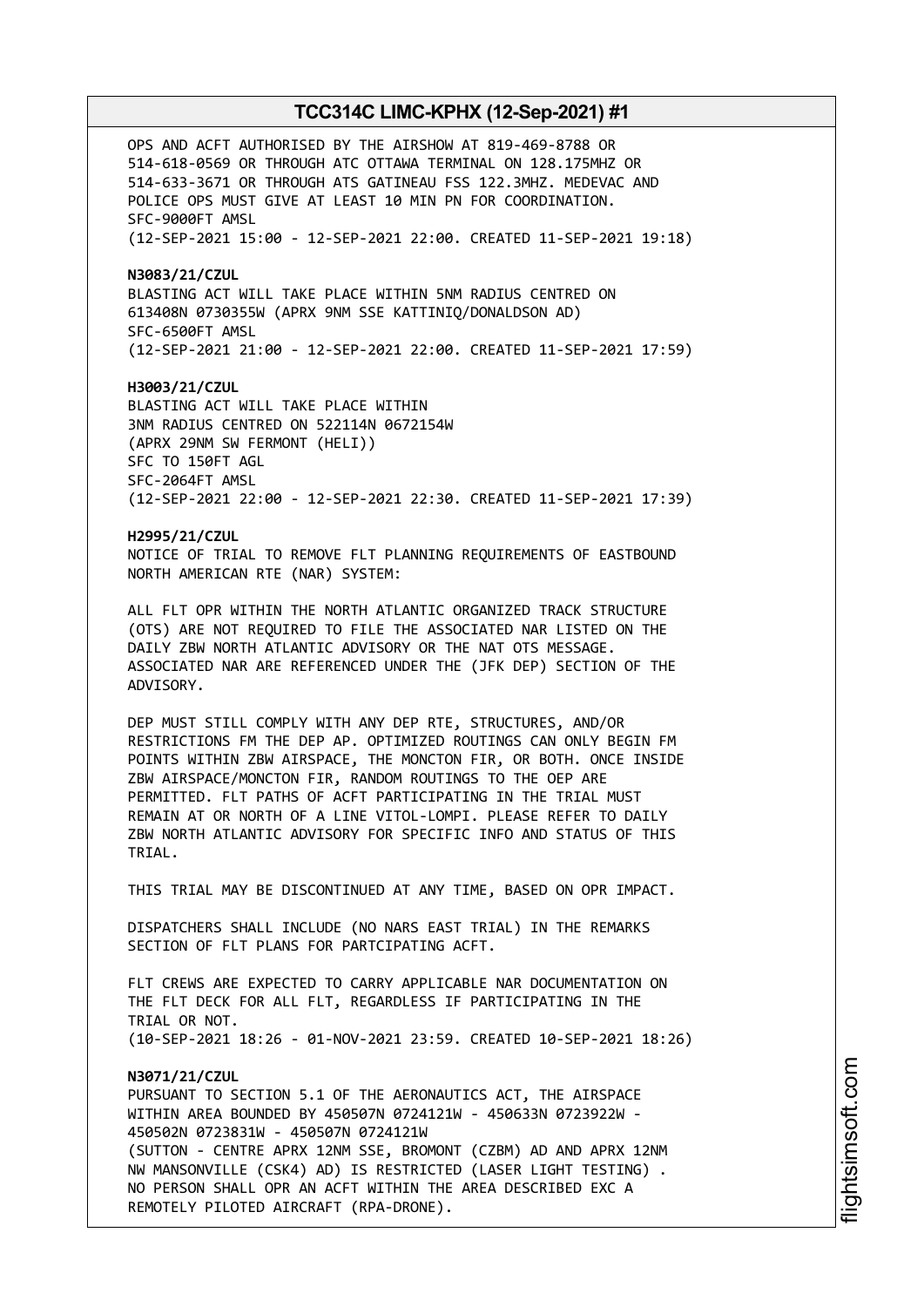SFC-8500FT AMSL SEP 15 2100-0700, SEP 16 2200-0700, SEP 17 2200-0700 (15-SEP-2021 21:00 - 18-SEP-2021 07:00. CREATED 10-SEP-2021 18:20) **N3063/21/CZUL** RESTRICTED AREA CYR656 ALMA ACT SFC-2000FT AMSL SEP 14 1700-2100, SEP 15 1000-2000, SEP 16 1100-2000 (14-SEP-2021 17:00 - 16-SEP-2021 20:00. CREATED 10-SEP-2021 13:19) **N3062/21/CZUL** RESTRICTED AREA CYR653 ALMA ACT 2000FT AMSL-8000FT AMSL SEP 14 1700-2100, SEP 15-16 1000-2000 (14-SEP-2021 17:00 - 16-SEP-2021 20:00. CREATED 10-SEP-2021 13:18) **N3060/21/CZUL** RESTRICTED AREA CYR655 ALMA ACT SFC-2000FT AMSL SEP 14 1700-2100, SEP 15-16 1000-2000 (14-SEP-2021 17:00 - 16-SEP-2021 20:00. CREATED 10-SEP-2021 13:15) **N3059/21/CZUL** RESTRICTED AREA CYR654 ALMA ACT SFC-2000FT AMSL SEP 14 1700-2100, SEP 15-16 1000-2000 (14-SEP-2021 17:00 - 16-SEP-2021 20:00. CREATED 10-SEP-2021 13:11) **H2994/21/CZUL** RESTRICTED AREA CYR651 ALMA ACT SFC-6000FT AMSL SEP 14 1700-2100, SEP 15-16 1000-2000 (14-SEP-2021 17:00 - 16-SEP-2021 20:00. CREATED 10-SEP-2021 13:09) **N3025/21/CZUL** RESTRICTED AREA CYR604 ST-FREDERIC ACT SFC-4000FT AMSL DAILY 1100-2200 (14-SEP-2021 11:00 - 17-SEP-2021 22:00. CREATED 08-SEP-2021 19:22) **N3023/21/CZUL** FESTIVAL WESTERN DE SAINT-TITE REF AIP CANADA (ICAO) SUPPLEMENT 46/21 THE RESTRICTED AREA AND MF ARE IN EFFECT SFC-3500FT AMSL (08-SEP-2021 18:48 - 21-SEP-2021 23:59. CREATED 08-SEP-2021 18:48) **N3017/21/CZUL** BLASTING ACT WILL TAKE PLACE WITHIN 1NM RADIUS CENTRED ON 584032N 0695743W (APRX 0.5NM NW TASIUJAQ AD) SFC-500FT AGL DAILY 1145-1215 1345-1415 1815-1845 2015-2045 (08-SEP-2021 18:15 - 13-SEP-2021 20:45. CREATED 08-SEP-2021 14:19) **H2866/21/CZUL** COVID-19: FLIGHT RESTRICTIONS UNTIL FURTHER NOTICE, WITH THE INTENT TO PREVENT THE SPREAD OF

COVID-19 THROUGHOUT CANADA, AN OPERATOR OPERATING A FLIGHT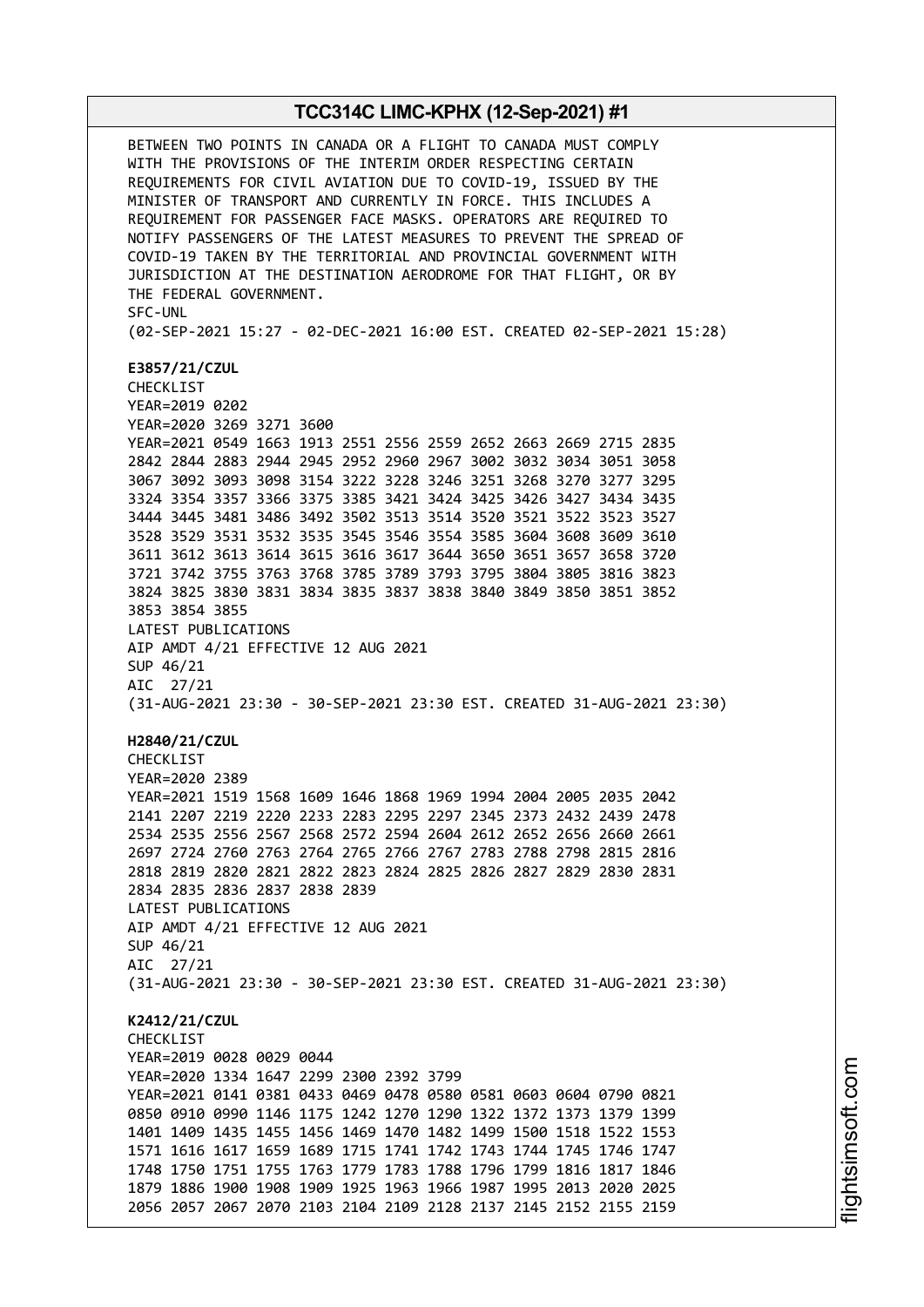2182 2184 2193 2210 2211 2212 2213 2247 2257 2260 2279 2282 2285 2297 2301 2303 2306 2327 2338 2339 2341 2344 2347 2349 2355 2361 2362 2366 2367 2374 2376 2377 2378 2379 2381 2385 2386 2388 2390 2393 2394 2395 2396 2397 2398 2399 2400 2401 2402 2404 2405 LATEST PUBLICATIONS AIP AMDT 4/21 EFFECTIVE 12 AUG 2021 SUP 46/21 AIC 27/21 (31-AUG-2021 23:30 - 30-SEP-2021 23:30 EST. CREATED 31-AUG-2021 23:30) **N2893/21/CZUL** CHECKLIST YEAR=2019 0010 0011 YEAR=2020 2348 3944 YEAR=2021 1566 1575 1576 1577 1578 1579 1638 1910 1953 1954 2009 2035 2036 2106 2121 2124 2330 2332 2347 2369 2375 2461 2465 2524 2539 2541 2612 2663 2724 2753 2799 2862 2863 2864 2868 2879 2881 2882 2883 2885 2886 2890 2891 LATEST PUBLICATIONS AIP AMDT 4/21 EFFECTIVE 12 AUG 2021 SUP 46/21 AIC 27/21 (31-AUG-2021 23:30 - 30-SEP-2021 23:30 EST. CREATED 31-AUG-2021 23:30) **H2815/21/CZUL** RESTRICTED AREA CYR602 VALCARTIER ACT 7000FT AMSL-17000FT AMSL DAILY 1200-0300 (13-SEP-2021 12:00 - 20-SEP-2021 03:00. CREATED 30-AUG-2021 15:55) **H2798/21/CZUL** COVID-19: FLIGHT RESTRICTIONS PURSUANT TO SECTION 5.1 OF THE AERONAUTICS ACT, THE MINISTER OF TRANSPORT IS OF THE OPINION IT IS NECESSARY FOR AVIATION SAFETY AND THE PROTECTION OF THE PUBLIC, TO PROHIBIT THE OPS OF ACFT INVOLVED IN SKED AND NON SKED INTL COMMERCIAL AIR SVC FM MOROCCO, FOR THE TRANSPORT OF PASSENGERS ON AN INBOUND FLT TO CANADA. THIS PROHIBITION FURTHER APPLIES TO OPS OF ACFT INVOLVED IN PRIVATE AND CHARTER AIR SVC. THIS PROHIBITION DOES NOT APPLY TO ACFT OPERATED IN THE FLW CIRCUMSTANCES: - CARGO FLT - MEDEVAC FLT - FERRY FLT - FLIGHT CREW REPATRIATION FLT - TECHNICAL STOPS WHERE PASSENGERS DO NOT DISEMBARK, OR - AT ALTERNATE AP IDENTIFIED IN A FLT PLAN TO ADDRESS WX, OR - ACFT SAFETY SITUATIONS, OR - FLT EN ROUTE TO CANADA AT THE TIME THIS NOTICE TAKES EFFECT - IN THE CASE WHERE SPECIAL AUTH HAS BEEN GRANTED BY TRANSPORT CANADA: 1-613-992-6853. SFC-UNL (29-AUG-2021 04:01 - 29-SEP-2021 04:00. CREATED 28-AUG-2021 16:16) **N2724/21/CZUL** BLASTING ACT WILL TAKE PLACE WITHIN 1NM RADIUS CENTRED ON 501453N 0604830W (APRX 5NM WNW LA ROMAINE AD). SFC-500FT AGL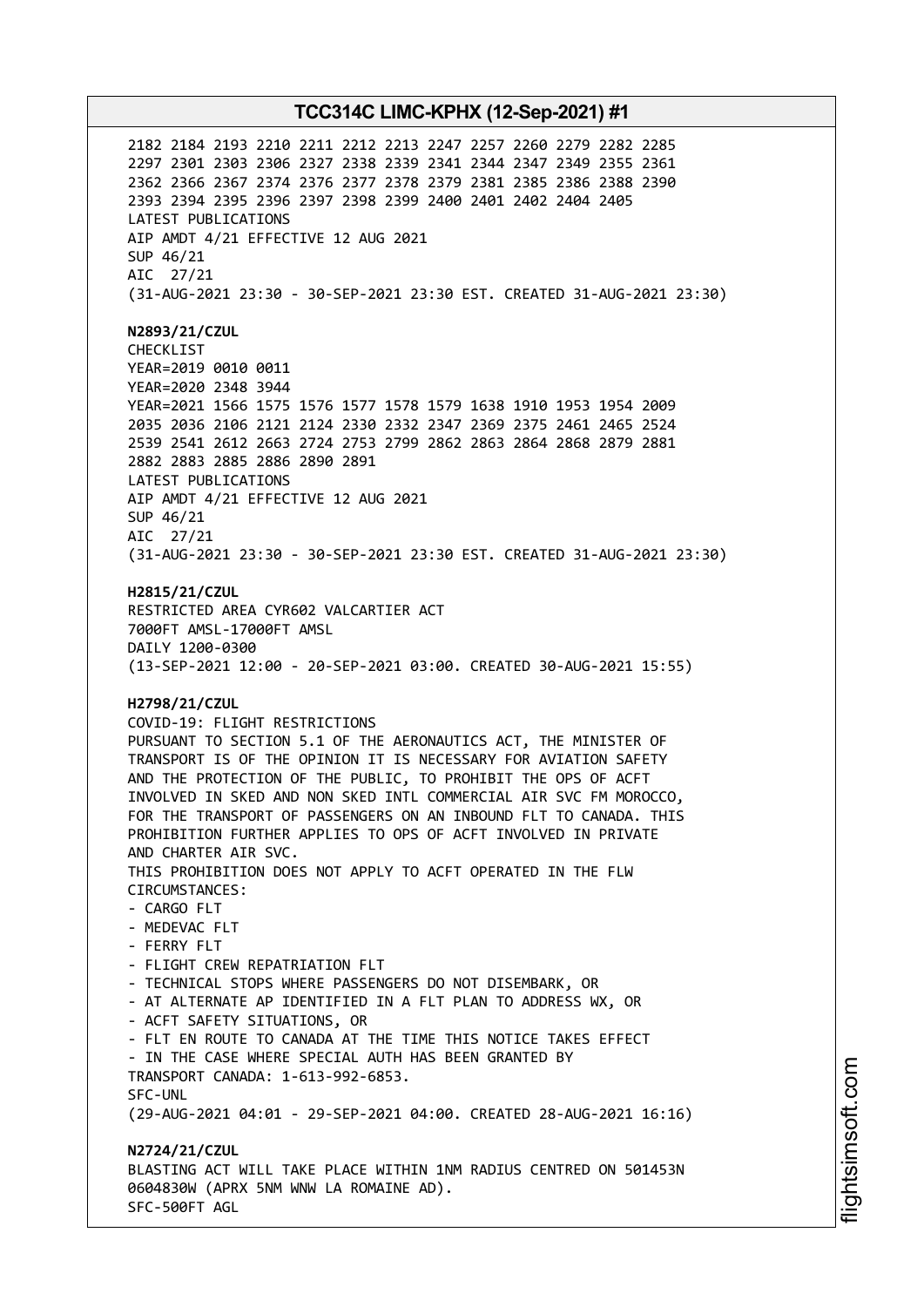DAILY 2045-2115 (22-AUG-2021 20:45 - 29-OCT-2021 21:15. CREATED 22-AUG-2021 18:45) **H2656/21/CZUL** AIRSPACE SECURITY WARNING ISSUED BY THE DEPARTMENT OF TRANSPORT IN RESPONSE TO THE VOLATILE SECURITY SITUATION IN AFGHANISTAN. POTENTIAL RISK FROM EXTREMIST AND MILITANT ACTIVITY AND LIMITED RISK MITIGATION CAPABILITIES. CANADIAN AIR OPERATORS AND OWNERS OF AIRCRAFT REGISTERED IN CANADA ARE ADVISED NOT TO ENTER THE AIRSPACE OF AFGHANISTAN (KABUL FIR (OAKX)). (20-AUG-2021 22:18 - 18-NOV-2021 16:00. CREATED 20-AUG-2021 22:18) **H2612/21/CZUL** INTENSIVE REMOTELY PILOTED ACFT (RPAS, DRONE) ACT WITHIN 0.5NM RADIUS CENTERED ON 454855N 731953W (APRX 12NM S JOLIETEE/ST-THOMAS AD) NON PARTICIPATING ACFT REQUESTED TO REMAIN CLR. SFC-500FT AMSL (19-AUG-2021 10:28 - 15-NOV-2021 23:59. CREATED 19-AUG-2021 10:28) **H2604/21/CZUL** AMEND PUBLICATIONS: CFS PLANNING MANDATORY IFR ROUTES: CZUL MONTREAL FIR: FROM LOCATION TO LOCATION OR DIRECTION DELETE: CYHU H ARR FR CYUY RNAV YUY J524 YMW BEMOG Q919 VIDGO Q911 PIGNA CYMX H ARR FR CYUY RNAV YUY J524 YMW BEMOG Q919 VIDGO Q911 PIGNA CYUL H ARR FR CYUY RNAV YUY J524 YMW BEMOG LAFLEUR ARR ADD: CYHU H ARR FR CYUY RNAV YUY B7 REZIN YMW BEMOG Q919 VIDGO Q911 PIGNA CYMX H ARR FR CYUY RNAV YUY B7 REZIN YMW BEMOG Q919 VIDGO Q911 **PTGNA** CYUL H ARR FR CYUY RNAV YUY B7 REZIN YMW BEMOG LAFLEUR ARR (18-AUG-2021 19:14 - PERM. CREATED 18-AUG-2021 19:15) **N2612/21/CZUL** BLASTING ACT WILL TAKE PLACE WITHIN 2NM RADIUS CENTERD ON 463820N 0735700W (APRX 2.4NM W ST-MICHEL-DES-SAINTS/LAC KAIAGAMAC (WATER)). SFC TO 5000FT AGL SFC-5000FT AGL MON-FRI 1100-2300 (16-AUG-2021 11:00 - 30-SEP-2021 23:00. CREATED 14-AUG-2021 16:47) **H2535/21/CZUL** RESTRICTED AREA CYR665 BAGOTVILLE ACT ABV FL310 TO UNL FL310-UNL MON-FRI 1300-2300 EXC HOL (16-AUG-2021 13:00 - 05-NOV-2021 23:00. CREATED 14-AUG-2021 13:02) **H2534/21/CZUL** RESTRICTED AREA CYR666 BAGOTVILLE ACT ABV FL310 TO UNL FL310-UNL MON-FRI 1300-2300, SAT-SUN AND HOL 1400-2000 (15-AUG-2021 14:00 - 05-NOV-2021 23:00. CREATED 14-AUG-2021 12:46) **H2439/21/CZUL**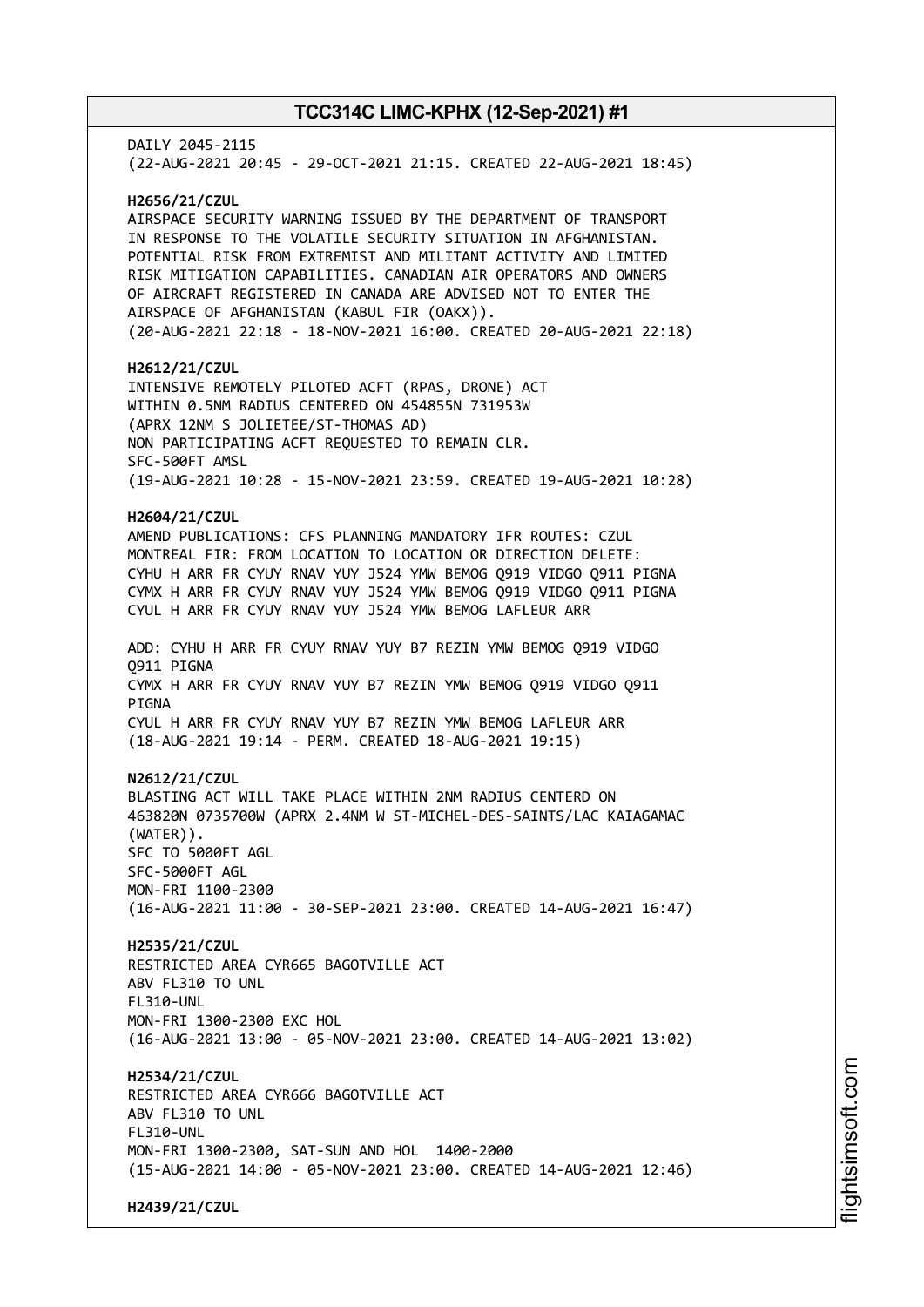AMEND PUBLICATIONS: CFS PLANNING MANDATORY IFR ROUTES: CZUL MONTREAL FIR: FROM LOCATION TO LOCATION OR DIRECTION AND OVERFLIGHTS: ROUTE OF FLT: KELSU TO READ: KESLU (12-AUG-2021 09:01 - PERM. CREATED 10-AUG-2021 12:24) **H2432/21/CZUL** COVID-19: FLIGHT RESTRICTIONS PURSUANT TO SECTION 5.1 OF THE AERONAUTICS ACT, THE MINISTER OF TRANSPORT IS OF THE OPINION IT IS NECESSARY FOR AVIATION SAFETY AND THE PROTECTION OF THE PUBLIC, TO PROHIBIT THE OPS OF ACFT INVOLVED IN SKED AND NON SKED INTL COMMERCIAL AIR SVC FM INDIA, FOR THE TRANSPORT OF PASSENGERS ON AN INBOUND FLT TO CANADA. THIS PROHIBITION FURTHER APPLIES TO OPS OF ACFT INVOLVED IN PRIVATE AND CHARTER AIR SVC. THIS PROHIBITION DOES NOT APPLY TO ACFT OPERATED IN THE FLW CIRCUMSTANCES: - CARGO FLT - MEDEVAC FLT - FERRY FLT - FLIGHT CREW REPATRIATION FLT - TECHNICAL STOPS WHERE PASSENGERS DO NOT DISEMBARK, OR - AT ALTERNATE AP IDENTIFIED IN A FLT PLAN TO ADDRESS WX, OR - ACFT SAFETY SITUATIONS, OR - FLT EN ROUTE TO CANADA AT THE TIME THIS NOTICE TAKES EFFECT IN THE CASE WHERE SPECIAL AUTH HAS BEEN GRANTED BY TRANSPORT CANADA: 1-613-992-6853. SFC-UNL (09-AUG-2021 21:09 - 22-SEP-2021 03:59. CREATED 09-AUG-2021 21:09) **N2524/21/CZUL** BLASTING ACT WILL TAKE PLACE WITHIN 1NM RADIUS CENTRED ON 501539N 0604321W (APRX 1.87NM WNW LA ROMAINE AD). SFC TO 500FT AGL SFC-500FT AGL DAILY 2045-2115 (11-AUG-2021 20:45 - 29-OCT-2021 21:15. CREATED 09-AUG-2021 16:11) **H2345/21/CZUL** COVID-19: FLIGHT RESTRICTIONS UNTIL FURTHER NOTICE, WITH THE INTENT TO PREVENT THE SPREAD OF COVID-19 THROUGHOUT CANADA, ALL COMMERCIAL AIR SVC, PRIVATE OPR (CAR SUBPART 604) AND FOREIGN BUSINESS AVIATION, THAT ARE TRANSPORTING PASSENGERS TO CANADA MUST COMPLY WITH THE PROVISIONS OF THE INTERIM ORDER RESPECTING CERTAIN REQUIREMENTS FOR CIVIL AVIATION DUE TO COVID-19, ISSUED BY THE MINISTER OF TRANSPORT AND CURRENTLY IN FORCE. THIS INCLUDES A REQUIREMENT PASSENGERS TO WEAR FACE MASKS AND PROVIDE EVIDENCE OF A NEGATIVE RESULT FOR A COVID-19 MOLECULAR TEST PRIOR TO BOARDING. IN ADDITION TO ABV, AND PURSUANT TO SECTION 5.1 OF THE AERONAUTICS ACT, ALL COMMERCIAL AIR SVC, PRIVATE OPR (CAR SUBPART 604) AND FOREIGN BUSINESS AVIATION, THAT ARE TRANSPORTING PASSENGERS TO CANADA MUST, FOR THE PURPOSE OF DISEMBARKING PASSENGERS, LAND AT ONE OF THE FOLLOWING AP: END PART 1 OF 2 (09-AUG-2021 04:01 - 29-OCT-2021 04:00. CREATED 02-AUG-2021 11:35) **H2345/21/CZUL**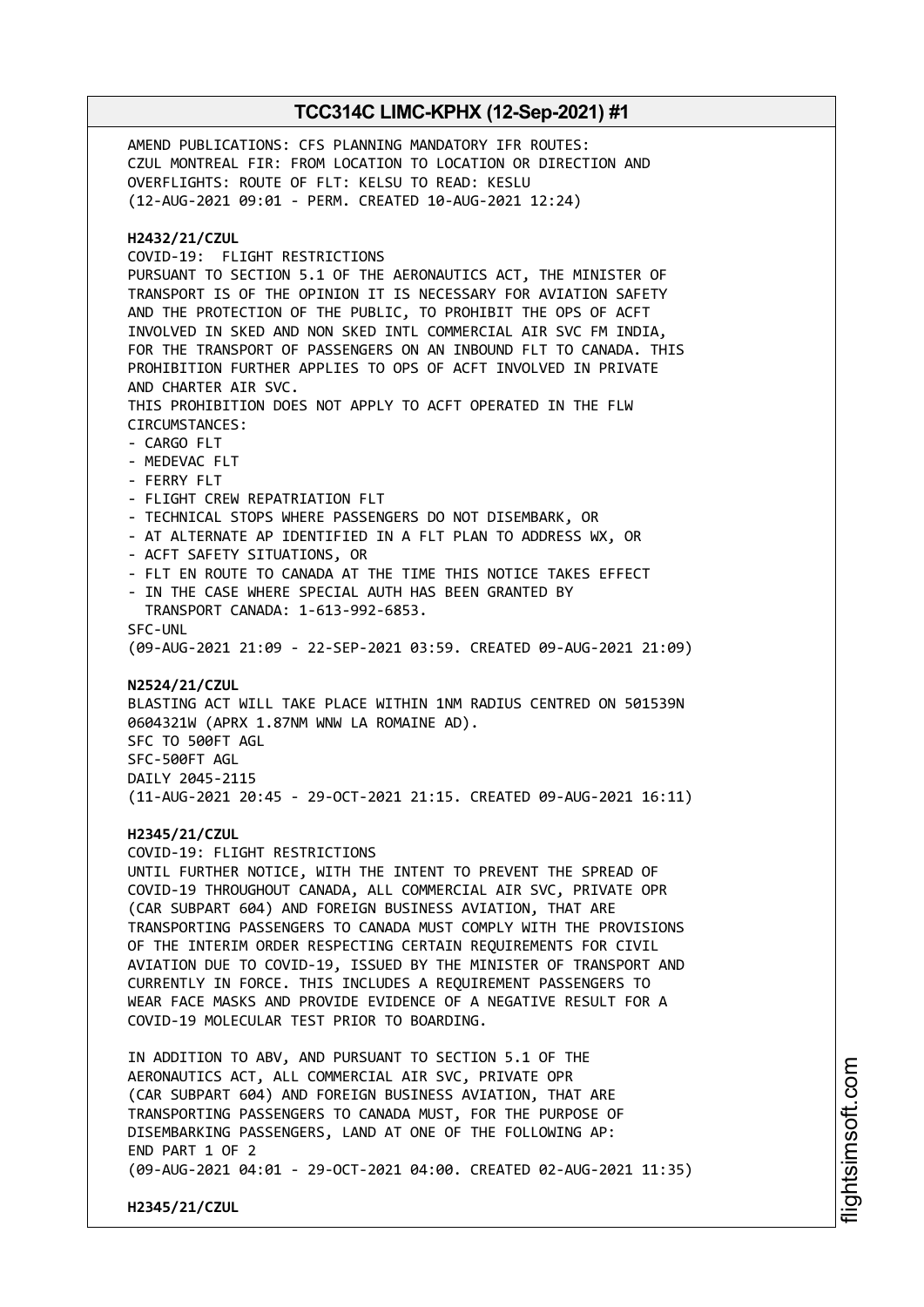**TCC314C LIMC-KPHX (12-Sep-2021) #1** - AEROPORT INTL DE MONTREAL-TRUDEAU (CYUL) - AEROPORT DE QUEBEC-JEAN LESAGE (CYQB) - CALGARY INTL AIRPORT (CYYC) - EDMONTON INTL AIRPORT (CYEG) - WINNIPEG INTL AIRPORT- JAMES ARMSTRONG (CYWG) - TORONTO-PEARSON INTL AIRPORT (CYYZ) - OTTAWA INTL AIRPORT (CYOW) - VANCOUVER INTL AIRPORT (CYVR) - HALIFAX INTL AIRPORT-STANDFIELD (CYHZ) THIS RESTRICTION DOES NOT APPLY TO ACFT OPERATED IN THE FLW CIRCUMSTANCES: - DIRECT FLT FM SAINT-PIERRE-ET-MIQUELON - MEDEVAC FLT - FERRY AND CREW REPATRIATION FLT - CARGO FLIGHTS CARRYING ONLY AIRCREW OR AIRLINE EMPLOYEES - TECHNICAL STOPS WHERE PASSENGERS DO NOT DISEMBARK - AT ALTERNATE AP IDENTIFIED IN A FLT PLAN TO ADDRESS WX - ACFT SAFETY SITUATIONS, OR - IN THE CASE WHERE SPECIAL AUTH HAS BEEN GRANTED BY TRANSPORT CANADA: 1-888-857-4003. SFC-UNL END PART 2 OF 2 (09-AUG-2021 04:01 - 29-OCT-2021 04:00. CREATED 02-AUG-2021 11:35) **H2295/21/CZUL** COVID 19: INFORMATION BORDER SVC ARE TEMPO SUSPENDED AT THE MAJORITY OF SMALL AIRPORTS ACROSS CANADA. FOR AN UPDATED LIST OF AUTH AIRPORTS OF ENTRY SEE THE LINK FOR OPEN PORTS OF ENTRY AT WWW.CBSA-ASFC.GC.CA/OFFICES (29-JUL-2021 17:00 - 29-OCT-2021 15:00 EST. CREATED 29-JUL-2021 17:00) **N2332/21/CZUL** BLASTING ACT WILL TAKE PLACE WITHIN AREA BOUNDED BY 474531N 0692304W - 474146N 0691446W - 474156N 0690441N - 474037N 0685929W - 473900N 0690046W - 474104N 0690808W - 474531N 0692304W (CENTRE APRX 17NM ESE RIVIERE-DU-LOUP AD) SFC TO 394FT AGL SFC-1893FT AMSL MON-FRI 1100-2300 (28-JUL-2021 15:19 - 22-OCT-2021 23:00. CREATED 28-JUL-2021 15:19) **N2330/21/CZUL** BLASTING ACT WILL TAKE PLACE WITHIN AREA BOUNDED BY 474615N 692804W-474711N 692715W-474531N 692304W-474458N 692510W-474615N 692804W (CENTRE APRX 6NM E RIVIERE-DU-LOUP AD) SFC TO 394FT AGL SFC-997FT AMSL MON-FRI 1100-2300 (28-JUL-2021 15:03 - 30-SEP-2021 23:00. CREATED 28-JUL-2021 15:03) **H2233/21/CZUL** V360 BTN YBC AND ML NDB NOT SUITABLE FOR VOR NAVIGATION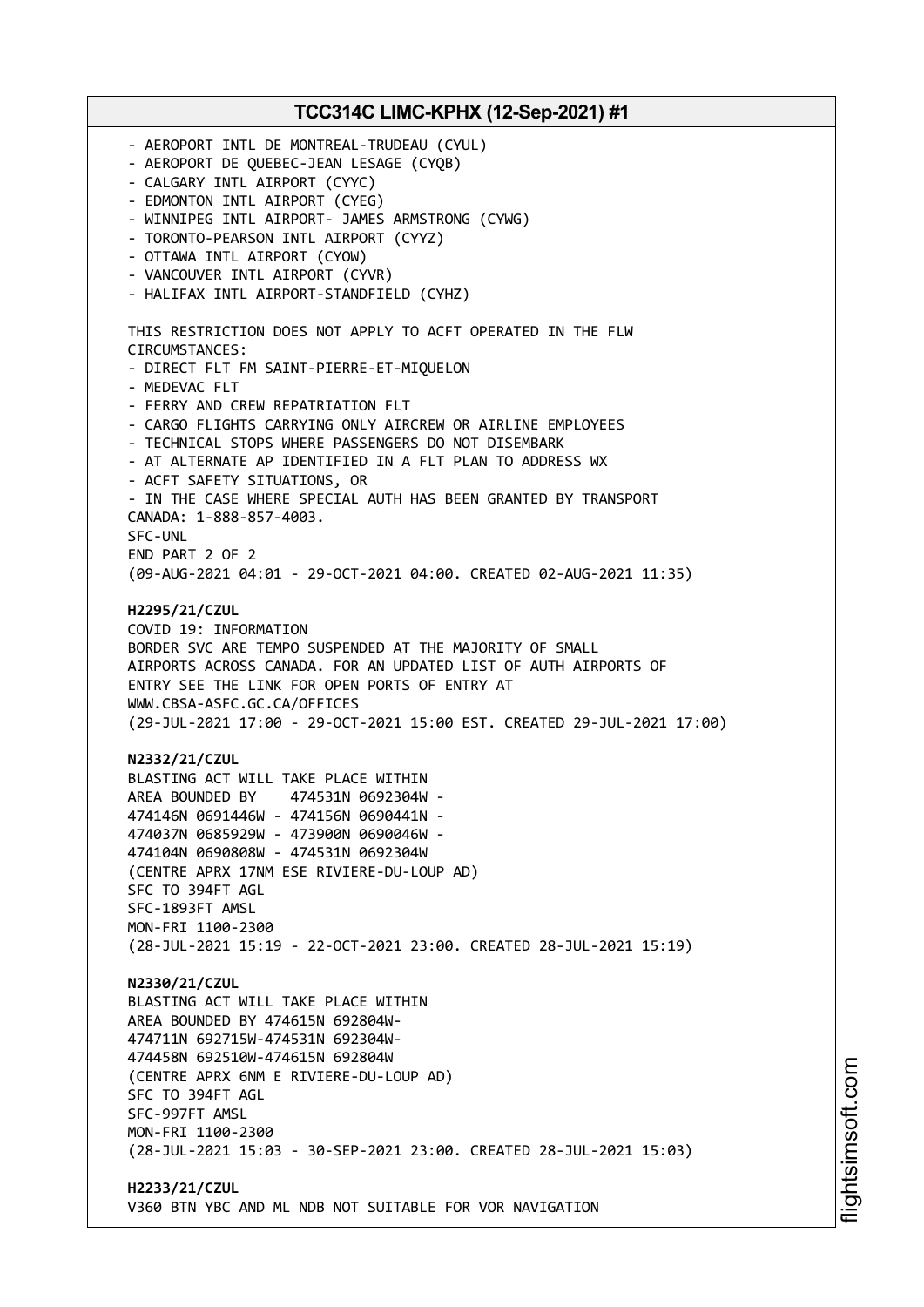(23-JUL-2021 09:56 - 22-OCT-2021 16:00 EST. CREATED 23-JUL-2021 09:56) **H2207/21/CZUL** J567 BTN YGL AND NM NDB NOT SUITABLE FOR VOR NAVIGATION (21-JUL-2021 11:39 - 20-OCT-2021 18:00 EST. CREATED 21-JUL-2021 11:39) **N2121/21/CZUL** BLASTING ACT WILL TAKE PLACE WITHIN 1640FT RADIUS CENTRED ON 583032N 780100W (APRX 3NM NE INUKJUAK AD) SFC TO 328FT AGL SFC-450FT AMSL (14-JUL-2021 12:44 - 13-OCT-2021 18:00 EST. CREATED 14-JUL-2021 12:44) **N2036/21/CZUL** AMEND PUBLICATIONS: BLASTING ACT WILL TAKE PLACE 3281FT RADIUS CENTRED ON 550128N 0671659W (APRX 20NM NW SCHEFFERVILLE/SQUAW LAKE (WATER)). SFC TO 656FT AGL SFC-3084FT AMSL (09-JUL-2021 00:01 - PERM. CREATED 07-JUL-2021 13:59) **N2035/21/CZUL** AMEND PUBLICATIONS: BLASTING ACT WILL TAKE PLACE 3281FT RADIUS CENTRED ON 545909N 0671257W (APRX 17NM NW SCHEFFERVILLE/SQUAW LAKE (WATER) SFC TO 656FT AGL SFC-2756FT AMSL (09-JUL-2021 00:01 - PERM. CREATED 07-JUL-2021 13:52) **H2042/21/CZUL** V372 BTN YVO AND TAGET NOT SUITABLE FOR VOR NAV (06-JUL-2021 11:55 - 01-OCT-2021 16:00 EST. CREATED 06-JUL-2021 11:55) **H2004/21/CZUL** COVID-19: FLIGHT RESTRICTIONS UNTIL FURTHER NOTICE, WITH THE INTENT TO PREVENT THE SPREAD OF THE COVID-19 VIRUS THROUGHOUT NUNAVUT ALL NON-SKED FLT ORIGINATING OUTSIDE OF NUNAVUT LDG IN NUNAVUT ARE REQUIRED TO CTC THE OFFICE OF NUNAVUT'S CHIEF PUBLIC HEALTH OFFICE IN ADVANCE CPHOTRAVELREQUESTS GOV.NU.CA OR CALL 1-867-975-5772. IT IS RECOMMENDED TO CTC 24 HR IN ADVANCE (30-JUN-2021 20:30 - 29-SEP-2021 20:00 EST. CREATED 30-JUN-2021 20:30) **H1994/21/CZUL** PURSUANT TO SECTION 5.1 OF THE AERONAUTICS ACT, THE AIRSPACE WITHIN 0.5NM RADIUS CENTRED ON 453243N 734110W (BORDEAUX PRISON, APRX 5NM NE OF CYUL AD) IS RESTRICTED. NO PERSON SHALL OPR A REMOTELY PILOTED ACFT (RPAS, DRONE) WITHIN THE AREA DESCRIBED UNLESS AUTH BY THE DEPUTY DIRECTOR GENERAL OF SECURITY, CORRECTIONAL SERVICES AT 514-864-8010 EXT 50502 OR EMAIL: SOUTIEN-DGAS(A)MSP.GOUV.QC.CA. SFC-1100FT AMSL (29-JUN-2021 19:42 - 27-SEP-2021 23:59 EST. CREATED 29-JUN-2021 19:42) **N1910/21/CZUL** AMEND PUBLICATIONS: V487: BTN YVO AND YMW: MEA TO READ 13000 INSTEAD OF 7000.

(28-JUN-2021 14:23 - PERM. CREATED 28-JUN-2021 14:23)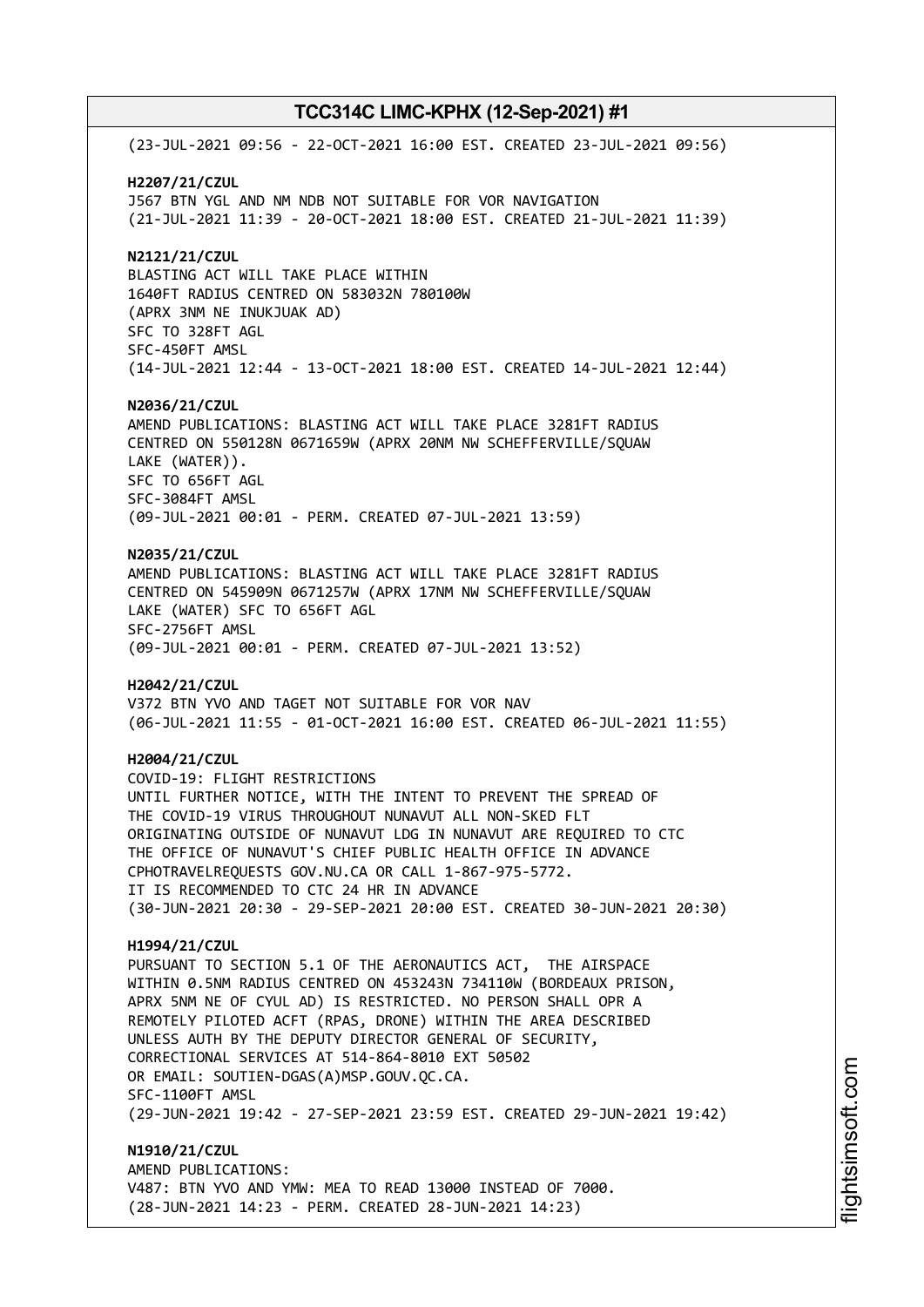**H1969/21/CZUL** AMEND PUBLICATIONS: J542: BTN YVO AND VBS: MEA TO READ 20000 (28-JUN-2021 12:02 - PERM. CREATED 28-JUN-2021 12:02)

**H1646/21/CZUL** AMEND PUBLICATIONS: BLASTING WILL TAKE PLACE WITHIN 1640FT RADIUS CENTRED ON 634556N 683321W (APRX 1980FT BEYOND THR 16 AND 2330FT EAST RCL IQALUIT AD) , 164FT AGL, 446FT AMSL SFC-446FT AMSL (12-JUN-2021 02:37 - PERM. CREATED 12-JUN-2021 02:37)

**H1568/21/CZUL** AMEND PUBLICATIONS: MONTREAL CENTRE: BREVOORT PERIPHERAL STATION (PAL) FREQ 132.025 TO READ: (BLW FL290) 0730-2330Z (DT 0630-2230Z) O/T GANDER CENTRE CLNC DEL (07-JUN-2021 14:56 - PERM. CREATED 07-JUN-2021 14:56)

**N3944/20/CZUL** AMEND AIR5002 (MONTREAL VFR NAV CHART): RESTRICTED AIRSPACE 3NM W OF CSC3 TO READ CYR618 INSTEAD OF CYA618 SFC-900FT AMSL (19-DEC-2020 13:11 - PERM. CREATED 19-DEC-2020 13:11)

┌──────────────────────────────────────────────────────────────────────────────┐

└──────────────────────────────────────────────────────────────────────────────┘

### │**CZWG (WINNIPEG FIR/UIR)** │

**G1595/21/CZWG** V304: BTN UDE TO YWG: MEA/MOCA TO READ 7500/2300 (10-SEP-2021 19:06 - PERM. CREATED 10-SEP-2021 19:06)

#### **M2712/21/CZWG**

BLASTING ACT WILL TAKE PLACE WITHIN 0.5NM RADIUS CENTRED ON 525940N 0971445W (APRX 4890FT BFR THR 28 AND 260FT NORTH EXTENDED RCL AT POPLAR RIVER AD) SFC-200FT AGL SEP 08 1735-2300, SEP 09-30 1300-2300 (08-SEP-2021 17:35 - 30-SEP-2021 23:00. CREATED 08-SEP-2021 17:32)

**L5145/21/CZWG** BLASTING ACT WILL TAKE PLACE WITHIN 1NM RADIUS CENTRED ON 525940N 0971445W (APRX 1 NM E POPLAR RIVER (CZNG) AD) SFC-200FT AGL SEP 08 1500-2300, SEP 09-30 1300-2300 (08-SEP-2021 15:00 - 30-SEP-2021 23:00. CREATED 08-SEP-2021 15:00)

### **G1495/21/CZWG**

COVID-19: FLIGHT RESTRICTIONS UNTIL FURTHER NOTICE, WITH THE INTENT TO PREVENT THE SPREAD OF COVID-19 THROUGHOUT CANADA, AN OPERATOR OPERATING A FLIGHT BETWEEN TWO POINTS IN CANADA OR A FLIGHT TO CANADA MUST COMPLY WITH THE PROVISIONS OF THE INTERIM ORDER RESPECTING CERTAIN REQUIREMENTS FOR CIVIL AVIATION DUE TO COVID-19, ISSUED BY THE MINISTER OF TRANSPORT AND CURRENTLY IN FORCE. THIS INCLUDES A REQUIREMENT FOR PASSENGER FACE MASKS. OPERATORS ARE REQUIRED TO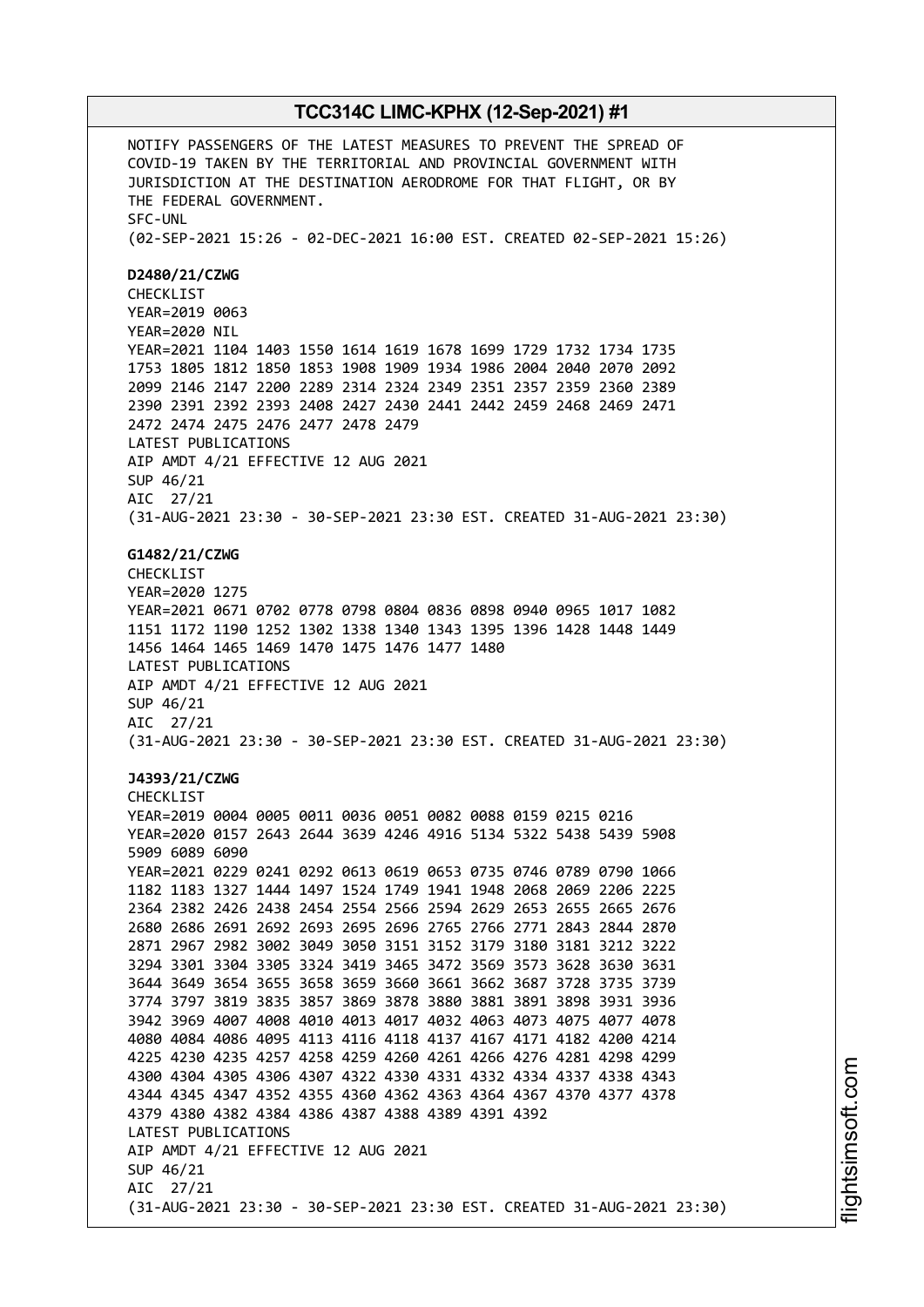**M2584/21/CZWG** CHECKLIST YEAR=2021 0927 1310 1331 1459 1496 1664 1687 1717 1718 1747 1781 1845 1906 2016 2138 2139 2145 2146 2175 2220 2276 2279 2316 2330 2348 2361 2370 2374 2470 2485 2488 2490 2502 2508 2510 2514 2554 2562 2566 2567 2568 2569 2577 2582 LATEST PUBLICATIONS AIP AMDT 4/21 EFFECTIVE 12 AUG 2021 SUP 46/21 AIC 27/21 (31-AUG-2021 23:30 - 30-SEP-2021 23:30 EST. CREATED 31-AUG-2021 23:30) **G1456/21/CZWG** COVID-19: FLIGHT RESTRICTIONS PURSUANT TO SECTION 5.1 OF THE AERONAUTICS ACT, THE MINISTER OF TRANSPORT IS OF THE OPINION IT IS NECESSARY FOR AVIATION SAFETY AND THE PROTECTION OF THE PUBLIC, TO PROHIBIT THE OPS OF ACFT INVOLVED IN SKED AND NON SKED INTL COMMERCIAL AIR SVC FM MOROCCO, FOR THE TRANSPORT OF PASSENGERS ON AN INBOUND FLT TO CANADA. THIS PROHIBITION FURTHER APPLIES TO OPS OF ACFT INVOLVED IN PRIVATE AND CHARTER AIR SVC. THIS PROHIBITION DOES NOT APPLY TO ACFT OPERATED IN THE FLW CIRCUMSTANCES: - CARGO FLT - MEDEVAC FLT - FERRY FLT - FLIGHT CREW REPATRIATION FLT - TECHNICAL STOPS WHERE PASSENGERS DO NOT DISEMBARK, OR - AT ALTERNATE AP IDENTIFIED IN A FLT PLAN TO ADDRESS WX, OR - ACFT SAFETY SITUATIONS, OR - FLT EN ROUTE TO CANADA AT THE TIME THIS NOTICE TAKES EFFECT - IN THE CASE WHERE SPECIAL AUTH HAS BEEN GRANTED BY TRANSPORT CANADA: 1-613-992-6853. SFC-UNL (29-AUG-2021 04:01 - 29-SEP-2021 04:00. CREATED 28-AUG-2021 16:17) **M2490/21/CZWG** PURSUANT TO SECTION 5.1 OF THE AERONUCTICS ACT, THE AIRSPACE SURROUNDING MARIEVAL INDIAN RESIDENTIAL SCHOOL IS RESTRICTED WITHIN AREA BOUNDED BY 503502N 1023924W - 503459N 1023908W - 503450N 1023918W - 503456N 1023931W - 503502N 1023924W (CENTER APRX 14.5NM NE GRENFELL AD) . NO PERSON SHALL OPR AN ACFT, INCLUDING REMOTELY PILOTED ACFT (RPA-DRONE) AND MODEL ACFT, WITHIN THE AREA DESCRIBED UNLESS THE FLT IS AUTH BY THE ADMIN NATION NAVIGATOR 639-205-7811. SFC-3000FT AMSL (25-AUG-2021 17:40 - 29-OCT-2021 23:59. CREATED 25-AUG-2021 17:40) **G1428/21/CZWG** RESTRICTED AREA CYR223 COLD LAKE ACT 7000FT AMSL TO BLW 18000FT AMSL 7000FT AMSL-18000FT AMSL MON 1400-2359, TUE-FRI H24, SAT 0000-0100 (30-AUG-2021 14:00 - 02-OCT-2021 01:00. CREATED 24-AUG-2021 15:53) **G1396/21/CZWG**

AIRSPACE SECURITY WARNING ISSUED BY THE DEPARTMENT OF TRANSPORT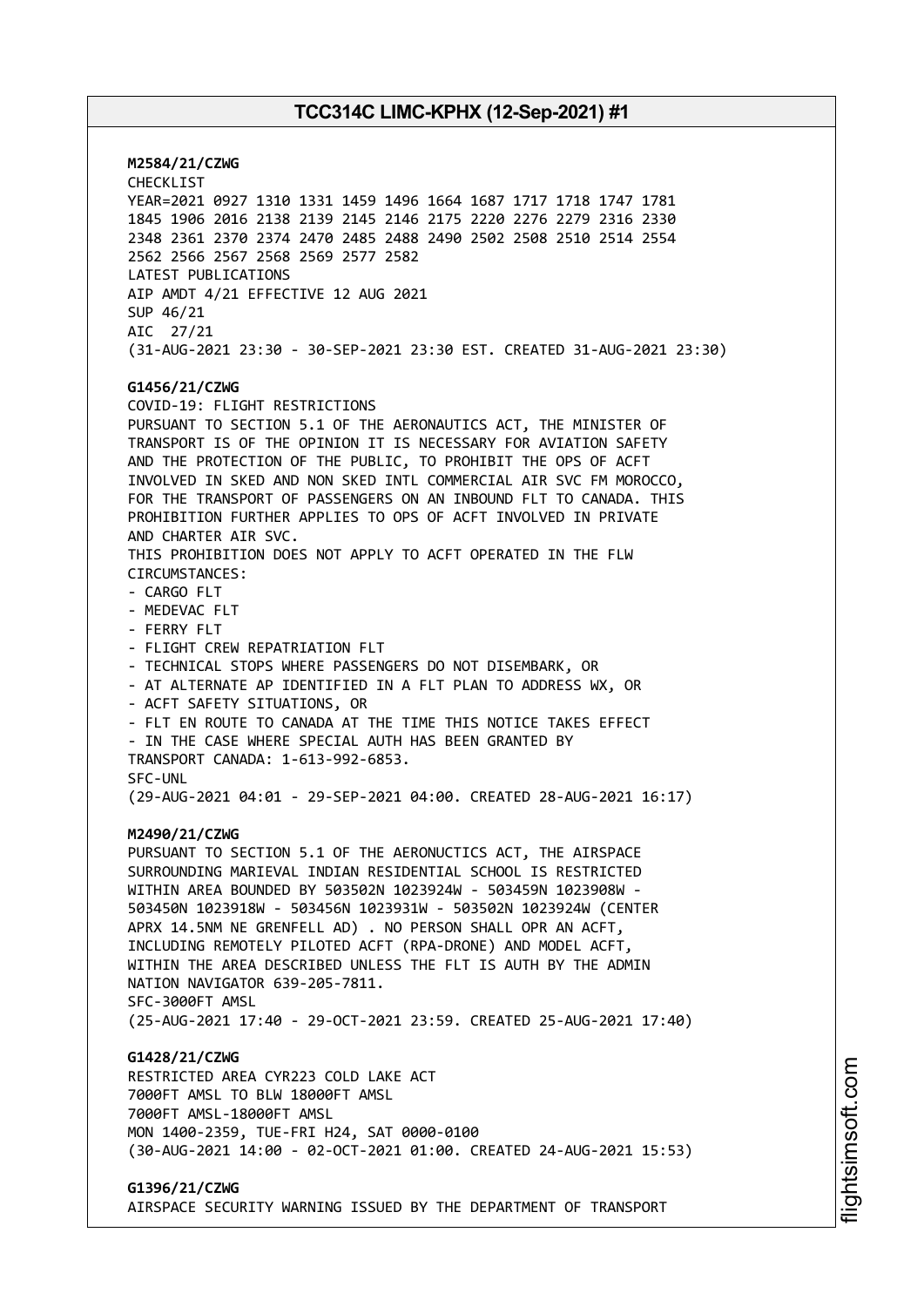IN RESPONSE TO THE VOLATILE SECURITY SITUATION IN AFGHANISTAN. POTENTIAL RISK FROM EXTREMIST AND MILITANT ACTIVITY AND LIMITED RISK MITIGATION CAPABILITIES. CANADIAN AIR OPERATORS AND OWNERS OF AIRCRAFT REGISTERED IN CANADA ARE ADVISED NOT TO ENTER THE AIRSPACE OF AFGHANISTAN (KABUL FIR (OAKX)). (20-AUG-2021 22:15 - 18-NOV-2021 16:00. CREATED 20-AUG-2021 22:15) **G1302/21/CZWG** COVID-19: FLIGHT RESTRICTIONS PURSUANT TO SECTION 5.1 OF THE AERONAUTICS ACT, THE MINISTER OF TRANSPORT IS OF THE OPINION IT IS NECESSARY FOR AVIATION SAFETY AND THE PROTECTION OF THE PUBLIC, TO PROHIBIT THE OPS OF ACFT INVOLVED IN SKED AND NON SKED INTL COMMERCIAL AIR SVC FM INDIA, FOR THE TRANSPORT OF PASSENGERS ON AN INBOUND FLT TO CANADA. THIS PROHIBITION FURTHER APPLIES TO OPS OF ACFT INVOLVED IN PRIVATE AND CHARTER AIR SVC. THIS PROHIBITION DOES NOT APPLY TO ACFT OPERATED IN THE FLW CIRCUMSTANCES: - CARGO FLT - MEDEVAC FLT - FERRY FLT - FLIGHT CREW REPATRIATION FLT - TECHNICAL STOPS WHERE PASSENGERS DO NOT DISEMBARK, OR - AT ALTERNATE AP IDENTIFIED IN A FLT PLAN TO ADDRESS WX, OR - ACFT SAFETY SITUATIONS, OR - FLT EN ROUTE TO CANADA AT THE TIME THIS NOTICE TAKES EFFECT - IN THE CASE WHERE SPECIAL AUTH HAS BEEN GRANTED BY TRANSPORT CANADA: 1-613-992-6853. SFC-UNL (09-AUG-2021 21:10 - 22-SEP-2021 03:59. CREATED 09-AUG-2021 21:10) **D2092/21/CZWG** BLASTING ACT WILL TAKE PLACE WITHIN 1NM RADIUS CENTRED ON 554122N 1033510W (APRX 3000FT BFR THR 23 AND 2090FT LEFT EXTENDED RCL SEABEE MINE AD) SFC-1000FT AGL (04-AUG-2021 17:07 - 30-SEP-2021 23:59. CREATED 04-AUG-2021 17:07) **G1190/21/CZWG** COVID-19: FLIGHT RESTRICTIONS UNTIL FURTHER NOTICE, WITH THE INTENT TO PREVENT THE SPREAD OF COVID-19 THROUGHOUT CANADA, ALL COMMERCIAL AIR SVC, PRIVATE OPR (CAR SUBPART 604) AND FOREIGN BUSINESS AVIATION, THAT ARE TRANSPORTING PASSENGERS TO CANADA MUST COMPLY WITH THE PROVISIONS OF THE INTERIM ORDER RESPECTING CERTAIN REQUIREMENTS FOR CIVIL AVIATION DUE TO COVID-19, ISSUED BY THE MINISTER OF TRANSPORT AND CURRENTLY IN FORCE. THIS INCLUDES A REQUIREMENT PASSENGERS TO WEAR FACE MASKS AND PROVIDE EVIDENCE OF A NEGATIVE RESULT FOR A COVID-19 MOLECULAR TEST PRIOR TO BOARDING. IN ADDITION TO ABV, AND PURSUANT TO SECTION 5.1 OF THE AERONAUTICS ACT, ALL COMMERCIAL AIR SVC, PRIVATE OPR (CAR SUBPART 604) AND FOREIGN BUSINESS AVIATION, THAT ARE TRANSPORTING PASSENGERS TO CANADA MUST, FOR THE PURPOSE OF DISEMBARKING PASSENGERS, LAND AT ONE OF THE FOLLOWING AP: - AEROPORT INTL DE MONTREAL-TRUDEAU (CYUL) PART 1 OF 2 (09-AUG-2021 04:01 - 29-OCT-2021 04:00. CREATED 02-AUG-2021 11:42)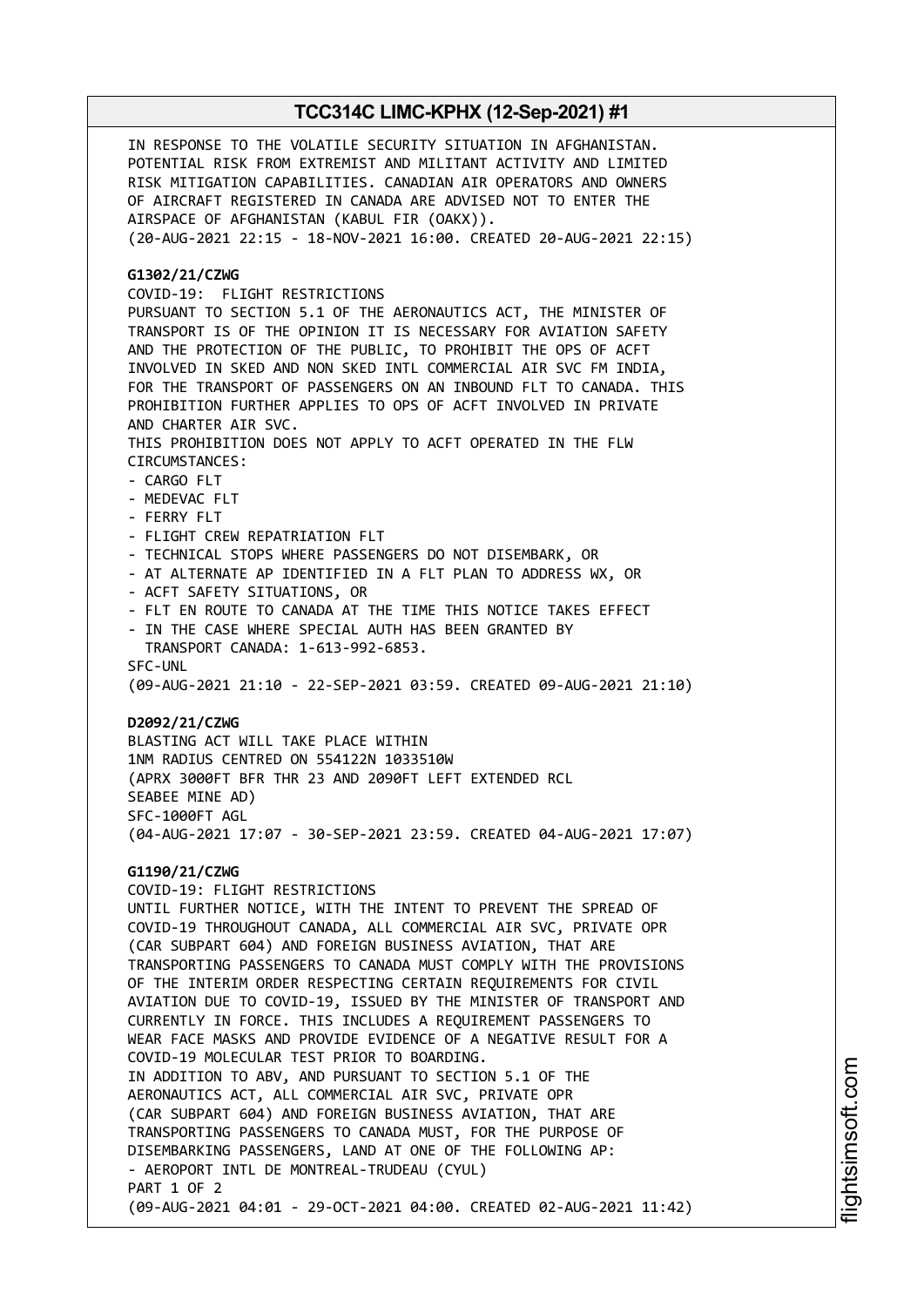**G1190/21/CZWG** - AEROPORT DE QUEBEC-JEAN LESAGE (CYQB) - CALGARY INTL AIRPORT (CYYC) - EDMONTON INTL AIRPORT (CYEG) - WINNIPEG INTL AIRPORT- JAMES ARMSTRONG (CYWG) - TORONTO-PEARSON INTL AIRPORT (CYYZ) - OTTAWA INTL AIRPORT (CYOW) - VANCOUVER INTL AIRPORT (CYVR) - HALIFAX INTL AIRPORT-STANDFIELD (CYHZ) THIS RESTRICTION DOES NOT APPLY TO ACFT OPERATED IN THE FLW CIRCUMSTANCES: - DIRECT FLT FM SAINT-PIERRE-ET-MIQUELON - MEDEVAC FLT - FERRY AND CREW REPATRIATION FLT - CARGO FLIGHTS CARRYING ONLY AIRCREW OR AIRLINE EMPLOYEES - TECHNICAL STOPS WHERE PASSENGERS DO NOT DISEMBARK - AT ALTERNATE AP IDENTIFIED IN A FLT PLAN TO ADDRESS WX - ACFT SAFETY SITUATIONS, OR - IN THE CASE WHERE SPECIAL AUTH ) HAS BEEN GRANTED BY TRANSPORT CANADA: 1-888-857-4003. SFC-UNL) PART 2 OF 2 (09-AUG-2021 04:01 - 29-OCT-2021 04:00. CREATED 02-AUG-2021 11:42) **G1172/21/CZWG** PARAJUMP ACT WILL TAKE PLACE WITHIN 2NM RADIOUS CENTRED ON 502605N 1052316W (APRX AT MOOSE JAW MUNICIPAL) SFC-12500FT AGL SR-SS (30-JUL-2021 18:07 - 27-OCT-2021 23:47. CREATED 30-JUL-2021 18:07) **G1151/21/CZWG** COVID 19: INFORMATION BORDER SVC ARE TEMPO SUSPENDED AT THE MAJORITY OF SMALL AIRPORTS ACROSS CANADA. FOR AN UPDATED LIST OF AUTH AIRPORTS OF ENTRY SEE THE LINK FOR OPEN PORTS OF ENTRY AT WWW.CBSA-ASFC.GC.CA/OFFICES (29-JUL-2021 17:01 - 29-OCT-2021 15:00 EST. CREATED 29-JUL-2021 17:01) **L3498/21/CZWG** BLASTING ACT WILL TAKE PLACE WITHIN 1NM RADIUS CENTRED ON 544544N 1015308W (APRX 1.95NM WNW FLIN FLON/CHANNING (WATER) AD) SFC-1500FT AGL (07-JUL-2021 16:24 - 05-OCT-2021 18:00. CREATED 07-JUL-2021 16:24) **G0940/21/CZWG** PARAJUMPS ACT WILL TAKE PLACE WITHIN 1.5 NM RADIUS CENTRED ON GIMLI INDUSTRIAL PARK AD SFC-12500FT AMSL (05-JUL-2021 01:14 - 05-OCT-2021 01:00. CREATED 05-JUL-2021 01:14) **G0898/21/CZWG** COVID-19: FLIGHT RESTRICTIONS UNTIL FURTHER NOTICE, WITH THE INTENT TO PREVENT THE SPREAD OF THE COVID-19 VIRUS THROUGHOUT NUNAVUT ALL NON-SKED FLT

ORIGINATING OUTSIDE OF NUNAVUT LDG IN NUNAVUT ARE REQUIRED TO CTC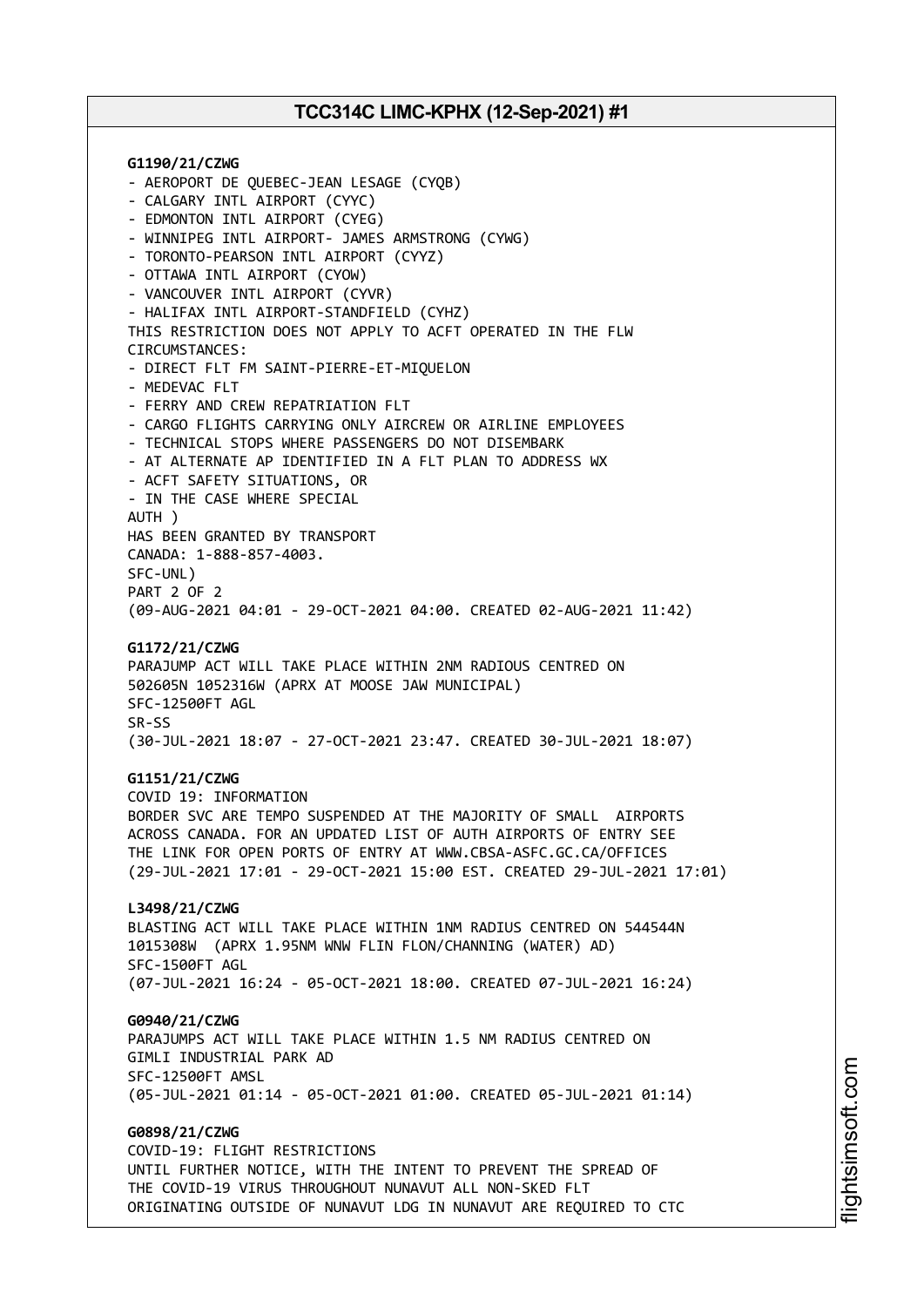┌──────────────────────────────────────────────────────────────────────────────┐

└──────────────────────────────────────────────────────────────────────────────┘

THE OFFICE OF NUNAVUT'S CHIEF PUBLIC HEALTH OFFICE IN ADVANCE CPHOTRAVELREQUESTS GOV.NU.CA OR CALL 1-867-975-5772. IT IS RECOMMENDED TO CTC 24 HR IN ADVANCE (30-JUN-2021 18:58 - 28-SEP-2021 18:00 EST. CREATED 30-JUN-2021 18:58)

#### **G0798/21/CZWG**

WINNIPEG CENTRE PERIPHERAL STATION (PAL) 225.2MHZ AT KENORA U/S (18-JUN-2021 20:57 - 17-SEP-2021 23:59. CREATED 18-JUN-2021 20:57)

### │**KZMP (MINNEAPOLIS FIR)** │

#### **09/267/KZMP**

ZMP AIRSPACE R4301 ACT SFC-5000FT (13-SEP-2021 11:00 - 13-SEP-2021 12:29. CREATED 12-SEP-2021 11:06)

#### **09/246/KZMP**

ZMP AIRSPACE CRYPT CENTRAL MOA ACT 8000FT UP TO BUT NOT INCLUDING FL180 (12-SEP-2021 14:45 - 12-SEP-2021 16:45. CREATED 12-SEP-2021 08:51)

#### **09/245/KZMP**

ZMP AIRSPACE CRYPT NORTH MOA ACT 8000FT UP TO BUT NOT INCLUDING FL180 (12-SEP-2021 14:45 - 12-SEP-2021 16:45. CREATED 12-SEP-2021 08:51)

#### **09/244/KZMP**

ZMP AIRSPACE CRYPT SOUTH MOA ACT 8000FT UP TO BUT NOT INCLUDING FL180 (12-SEP-2021 14:45 - 12-SEP-2021 16:45. CREATED 12-SEP-2021 08:51)

### **09/243/KZMP**

ZMP AIRSPACE ONEILL MOA ACT 500FT UP TO BUT NOT INCLUDING FL180 (12-SEP-2021 14:45 - 12-SEP-2021 16:45. CREATED 12-SEP-2021 08:50)

### **09/242/KZMP**

ZMP AIRSPACE LAKE ANDES MOA ACT 6000FT UP TO BUT NOT INCLUDING FL180 (12-SEP-2021 14:45 - 12-SEP-2021 16:45. CREATED 12-SEP-2021 08:50)

#### **09/235/KZMP**

ZMP AIRSPACE R5402 ACT 500FT-9999FT (12-SEP-2021 13:30 - 12-SEP-2021 22:30. CREATED 12-SEP-2021 07:36)

## **09/234/KZMP**

ZMP AIRSPACE R5403A ACT 8000FT-9999FT (12-SEP-2021 13:30 - 12-SEP-2021 22:30. CREATED 12-SEP-2021 07:36)

### **09/233/KZMP**

ZMP AIRSPACE R5403B ACT 10000FT-13999FT (12-SEP-2021 13:30 - 12-SEP-2021 22:30. CREATED 12-SEP-2021 07:36)

#### **09/232/KZMP**

ZMP AIRSPACE R5403C ACT 14000FT UP TO BUT NOT INCLUDING FL180 (12-SEP-2021 13:30 - 12-SEP-2021 22:30. CREATED 12-SEP-2021 07:36)

### **09/224/KZMP**

ZMP AIRSPACE PIKE WEST MOA ACT 6000FT UP TO BUT NOT INCLUDING FL180 (12-SEP-2021 13:30 - 12-SEP-2021 19:30. CREATED 12-SEP-2021 07:36)

#### **09/223/KZMP**

ZMP AIRSPACE STEELHEAD MOA ACT 6000FT UP TO BUT NOT INCLUDING FL180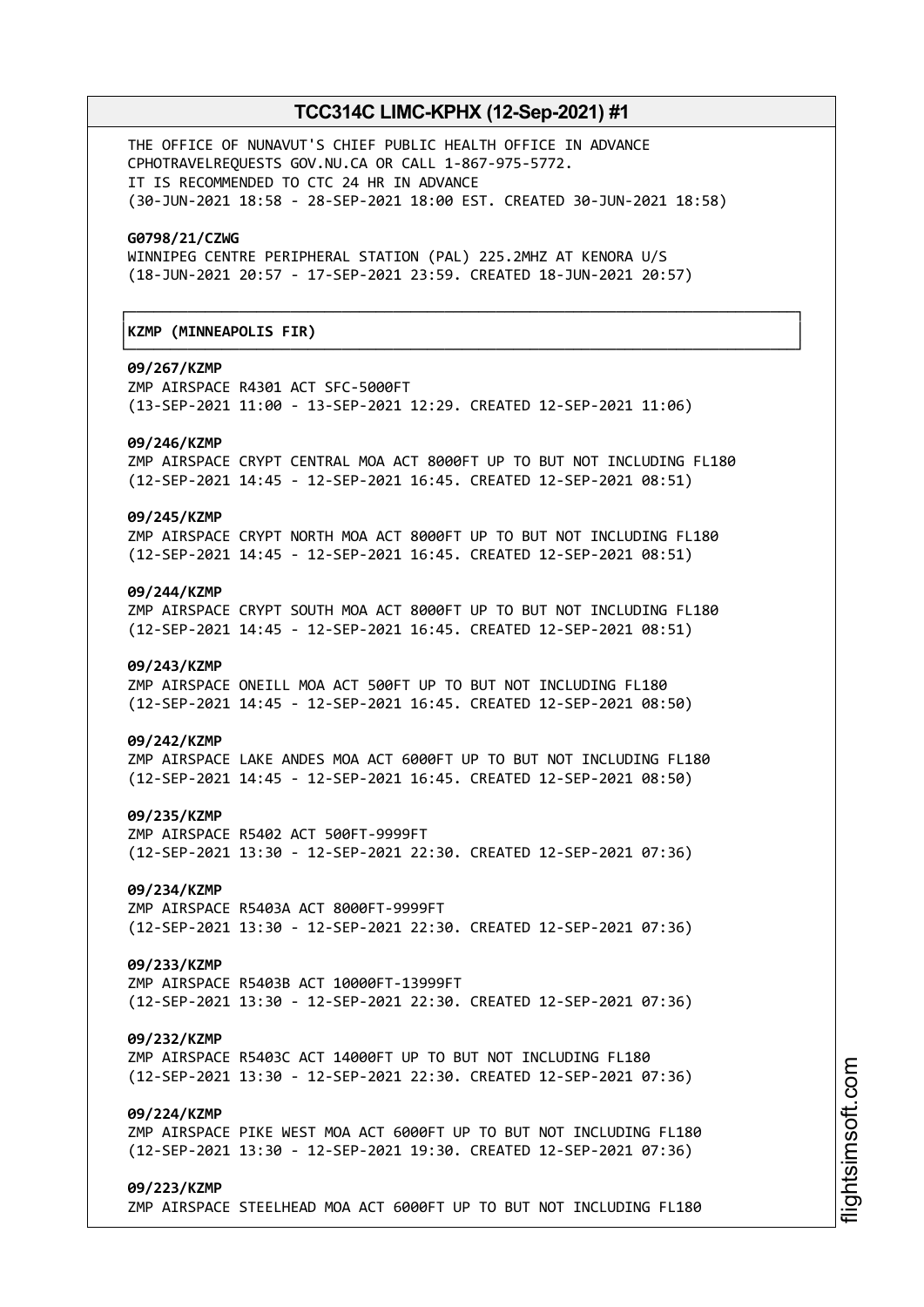(12-SEP-2021 13:30 - 12-SEP-2021 19:30. CREATED 12-SEP-2021 07:36) **09/168/KZMP** ZMP AIRSPACE R5401 ACT SFC-5000FT (12-SEP-2021 13:00 - 12-SEP-2021 23:00. CREATED 11-SEP-2021 13:06) **09/060/KZMP** ZMP AIRSPACE UAS WI AN AREA DEFINED AS 15NM RADIUS OF ELO156018 SFC-1000FT AGL (11-SEP-2021 12:00 - 18-SEP-2021 23:00. CREATED 10-SEP-2021 16:51) **09/052/KZMP** ZMP OBST WIND TURBINE FARM WI AN AREA DEFINED AS 5NM RADIUS OF 443709N0964117W (10.1NM SW SD2) 2500FT (550FT AGL) NOT LGTD (10-SEP-2021 05:01 - 30-SEP-2021 23:59. CREATED 10-SEP-2021 05:01) **09/043/KZMP** ZMP AIRSPACE UAS WI AN AREA DEFINED AS 3.9NM RADIUS OF 460523N0942135W (8.4NM N LXL) SFC-2400FT AGL DLY 1400-2000 (13-SEP-2021 14:00 - 16-SEP-2021 20:00. CREATED 08-SEP-2021 15:35) **08/172/KZMP** ZMP OBST WIND TURBINE FARM WI AN AREA DEFINED AS 5NM RADIUS OF 430707N0980427W (18NM ENE AGZ) 2000FT (600FT AGL) NOT LGTD (27-AUG-2021 01:20 - 01-OCT-2021 03:00. CREATED 27-AUG-2021 01:20) **08/151/KZMP** ZMP OBST TOWER LGT (ASR UNKNOWN) 435458N0850848W (6.5NM W 9C8) 1300FT (221FT AGL) U/S (21-AUG-2021 14:18 - 15-OCT-2021 23:59. CREATED 21-AUG-2021 14:18) **08/136/KZMP** ZMP OBST WIND TURBINE FARM WI AN AREA DEFINED AS 4.36NM RADIUS OF 484721N1025036W (6.9NM SSW D49) 2451FT (499FT AGL) NOT LGTD (20-AUG-2021 05:41 - 20-SEP-2021 23:59 EST. CREATED 20-AUG-2021 05:44) **08/060/KZMP** ZMP OBST WIND TURBINE FARM WI AN AREA DEFINED AS 5.3NM RADIUS OF 455607N0990031W (15.5NM SE ASY) 2497FT (396FT AGL) NOT LGTD (09-AUG-2021 14:18 - 23-SEP-2021 23:59. CREATED 09-AUG-2021 14:18) **1/9807/KZMP** ZMP KS..ROUTE ZMP ZKC. V532 SALINA (SLN) VORTAC, KS TO LINCOLN (LNK) VORTAC, NE MOCA 3100. 2108021922-2308021922EST (PERM. CREATED 02-AUG-2021 19:23) **1/3469/KZMP** ZMP IA..ROUTE ZMP. V505 ALMAY, MN TO PRAGS, MN MOCA 2800. 2107012144-2306292144EST (PERM. CREATED 01-JUL-2021 21:44) **1/3468/KZMP** ZMP IA..ROUTE ZMP. V505 GUMBO, IA TO FORT DODGE (FOD) VORTAC, IA MEA 3100. 2107012142-2306292142EST

(PERM. CREATED 01-JUL-2021 21:42)

m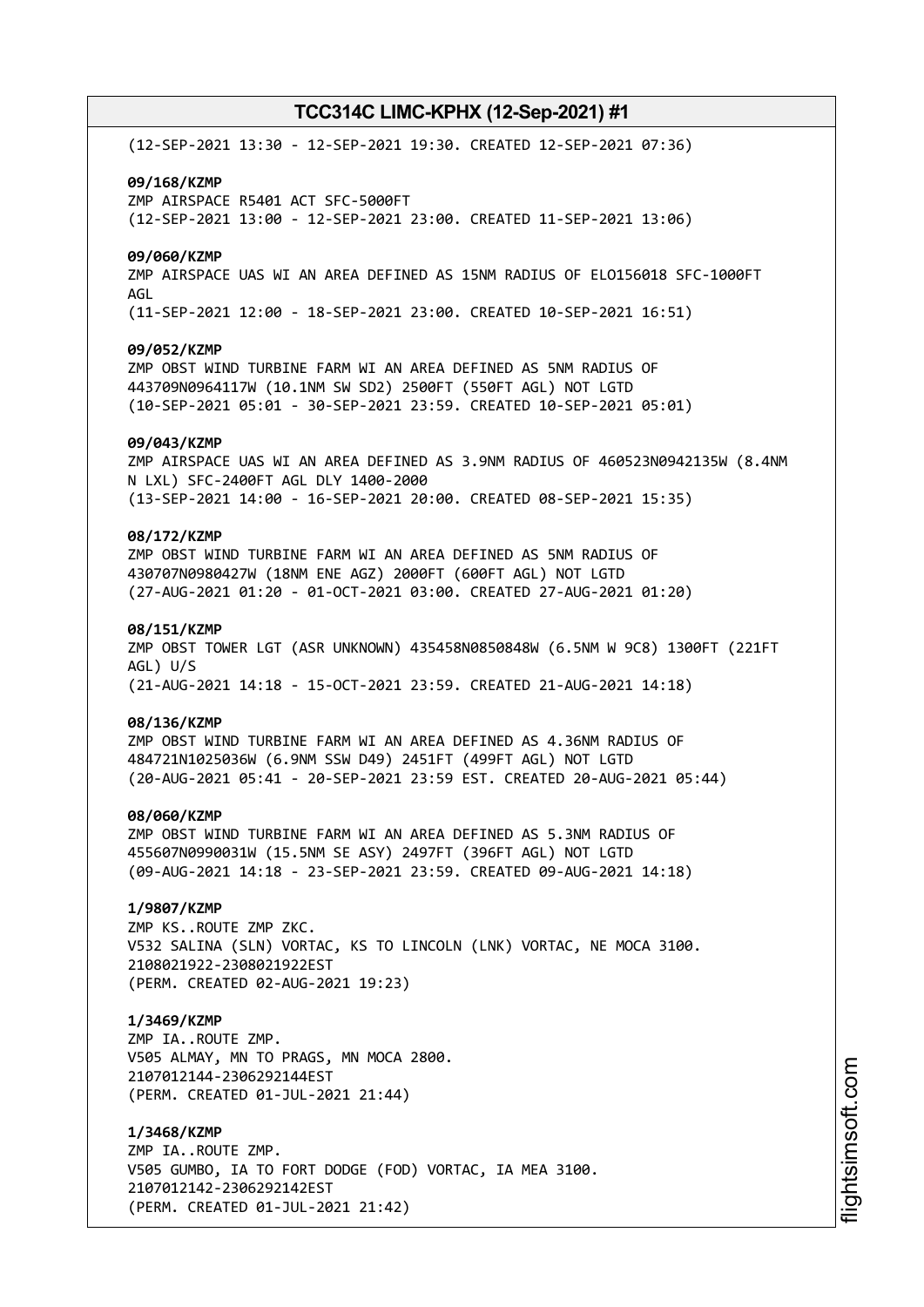### **06/245/KZMP**

ZMP OBST WIND TURBINE FARM WI AN AREA DEFINED AS 3NM RADIUS OF 442840N0990801W (8.1NM WSW MKA) 2451FT (420FT AGL) NOT LGTD (30-JUN-2021 22:00 - 31-DEC-2021 23:59. CREATED 30-JUN-2021 22:00)

### **1/7606/KZMP**

ZMP MN..ROUTE ZMP. V218, V505 SQEAK, MN MRA 10000. INL VOR R-176 RESTRICTIONS. (21-JUN-2021 21:22 - 19-JUN-2023 21:22 EST. CREATED 21-JUN-2021 21:22)

### **1/5683/KZMP**

ZMP IA..ROUTE ZMP. V172 WUNOT, IA TO LINDE, IA MOCA 3900. 2106021438-2306011438EST (PERM. CREATED 02-JUN-2021 14:39)

### **1/5617/KZMP**

ZMP MN..ROUTE ZMP. V15 MOFIT, ND TO IRIWY, ND MOCA 3700. 2106021252-2306021252EST (PERM. CREATED 02-JUN-2021 12:52)

### **05/184/KZMP**

ZMP OBST WIND TURBINE FARM WI AN AREA DEFINED AS 15NM RADIUS OF 433110.27N0930923.76W (15NM NW AEL) 1893FT (459FT AGL) NOT LGTD (29-MAY-2021 18:22 - 30-NOV-2021 23:59. CREATED 29-MAY-2021 18:22)

### **05/170/KZMP**

ZMP AIRSPACE UAS WI AN AREA DEFINED AS 480829N0971609W (9.6NM SE D06) TO 480836N0972327W (9.5NM S D06) TO 480736N0972917W (10.3NM SSW D06) TO 480514N0973522W (14.4NM SW D06) TO 481610N0995042W (9.8NM SE RUG) TO 483200N0994600W (8.3NM SE 2H9) TO 484600N0993600W (6.3NM S 06D) TO 485336N0992513W (7.4NM E 06D) TO 485439N0971530W (1.7NM S PMB) TO POINT OF ORIGIN SFC-FL180 (28-MAY-2021 14:48 - 25-MAY-2022 23:59. CREATED 28-MAY-2021 14:48)

#### **05/140/KZMP**

ZMP AIRSPACE UAS WI AN AREA DEFINED AS 485439N0971530W (2NM S PMB) TO 484942N0964014W (10NM NE HCO) TO 483722N0961709W (10NM NE 23D) TO 482554N0960458W (18.6NM NW 3G2) TO 480627N0955538W (10NM ENE TVF) TO 475746N0971617W (3.5NM W GFK) TO POINT OF ORIGIN 11000FT-FL180 (25-MAY-2021 14:01 - 25-MAY-2022 23:59. CREATED 25-MAY-2021 14:01)

### **1/7155/KZMP**

ZMP MN..ROUTE ZMP. V412 REDWOOD FALLS (RWF) VOR/DME, MN TO FLYING CLOUD (FCM) VOR/DME, MN MFA 4000 2104282016-2304282016EST (PERM. CREATED 28-APR-2021 20:17)

### **04/146/KZMP**

ZMP SVC MINNEAPOLIS ARTCC CLASS E SERVICE AVBL WI AN AREA DEFINED AS 63NM RADIUS OF 462132.12N0872350.72W (SAW) 1200FT AGL-14500FT EXC SAWYER TWR CLASS D SFC AREA (20-APR-2021 20:35 - PERM. CREATED 20-APR-2021 20:35)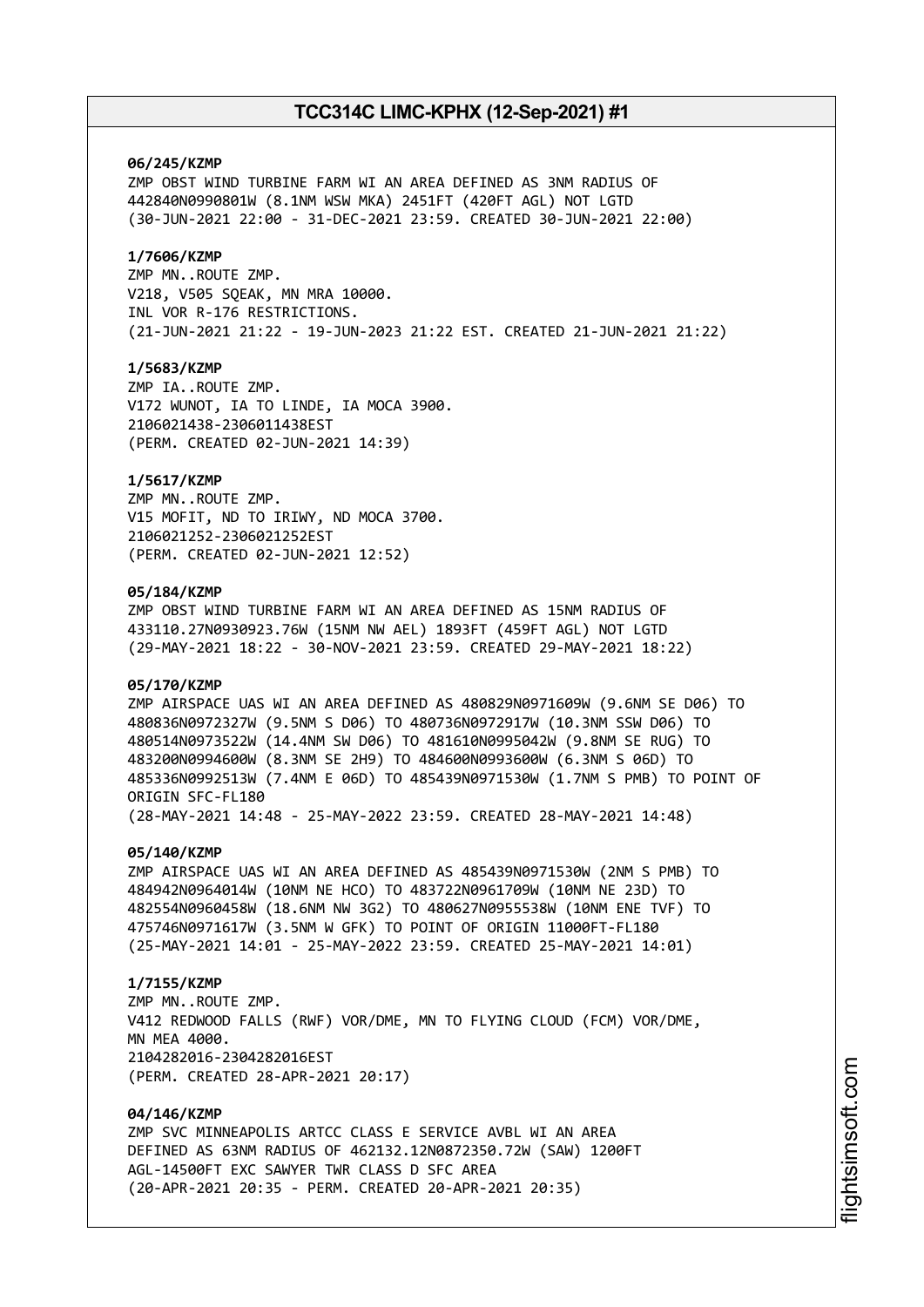# **04/009/KZMP** ZMP AIRSPACE UAS WI AN AREA DEFINED AS 1NM RADIUS OF 453537.50N0931059.90W (4.0NM ENE CBG) SFC-400FT AGL SUN SAT SR-SS (04-APR-2021 11:48 - 31-OCT-2021 23:01. CREATED 01-APR-2021 19:16) **1/8045/KZMP** ZMP ROUTE ZMP. V78 WATERTOWN (ATY) VORTAC, SD TO CLAPS INT, MN MOCA 3600. 2102251413-2302251413EST (PERM. CREATED 25-FEB-2021 14:15) **1/2001/KZMP** ZMP KS..ROUTE ZMP ZKC. V551 SALINA (SLN) VORTAC, KS TO MANKATO (TKO) VORTAC, KS MEA 6000. 2101071747-2301071747EST (PERM. CREATED 07-JAN-2021 17:47) **0/2230/KZMP** ZMP MT..ROUTE ZMP ZLC. J70 LEWISTOWN (LWT) VOR/DME, MT TO DICKINSON (DIK) VORTAC, ND MEA 21000. LWT VOR/DME RESTRICTION. (25-SEP-2020 19:29 - 25-SEP-2022 19:29 EST. CREATED 25-SEP-2020 19:29) **09/105/KZMP** ZMP OBST CRANE (ASN UNKNOWN) 460421N0933943W (17.5NM N 18Y) UNKNOWN (120FT AGL) FLAGGED AND LGTD DLY 1200-2200 (21-SEP-2020 12:00 - 01-JAN-2022 22:00. CREATED 14-SEP-2020 12:02) **0/3546/KZMP** ZMP MN..ROUTE ZMP. V78 WATERTOWN (ATY) VORTAC, SD TO CLAPS, MN MOCA 3600. 2008172013-2208172013EST (PERM. CREATED 17-AUG-2020 20:14) **0/4948/KZMP** ZMP SD..ROUTE ZMP. V78 WATERTOWN (ATY) VORTAC, SD TO CLAPS, MN MOCA 3600. 2006012022-2206012022EST (PERM. CREATED 01-JUN-2020 20:23) **0/0061/KZMP** ZMP NE..ROUTE ZMP. V71 PAWNEE CITY (PWE) VORTAC, NE R-149 TO TOPEKA (TOP) VORTAC, KS R-330 MOCA 2900. 2005111724-2205051724EST (PERM. CREATED 11-MAY-2020 17:25) **0/5880/KZMP** ZMP WI..ROUTE ZMP. V129 EAU CLAIRE (EAU) VORTAC, WI R-176 TO NODINE (ODI) VORTAC, MN **MFA 4700** EAU VORTAC R-176 UNUSABLE BELOW 4700. (22-JAN-2020 15:01 - 22-JAN-2022 14:59 EST. CREATED 22-JAN-2020 15:01) **0/5874/KZMP** ZMP WI..ROUTE ZMP. V129 EAU CLAIRE (EAU) VORTAC, WI R-341 TO COP MEA 6000.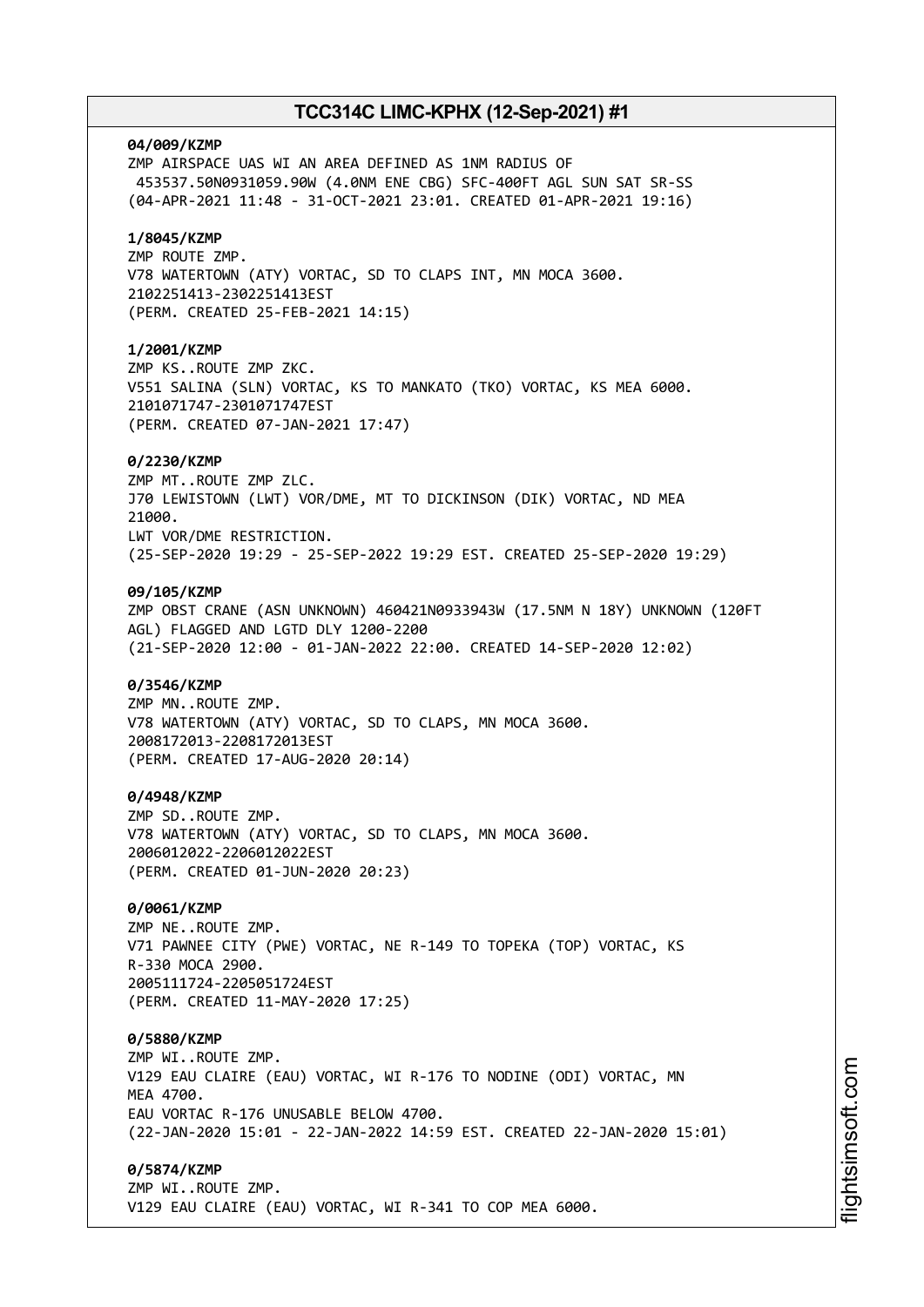EAU VORTAC R-341 UNUSABLE BEYOND 40 NM BELOW 6000. 2001221451-2201221451EST (PERM. CREATED 22-JAN-2020 14:51)

### **0/5391/KZMP**

ZMP ROUTE ZMP. V398 ALMAY, MN TO KASPR, MN MOCA 2900. 2001211612-2201211612EST (PERM. CREATED 21-JAN-2020 16:12)

## **0/5329/KZMP**

ZMP ROUTE ZMP. V24 ALMAY, MN TO KASPR, MN MOCA 2900. 2001211439-2201211439EST (PERM. CREATED 21-JAN-2020 14:40)

### **0/3417/KZMP**

ZMP WI..ROUTE ZMP. V26 EAU CLAIRE (EAU) VORTAC, WI R-088 FROM 40 NM TO COP MEA 7500. EAU VORTAC R-088 UNUSABLE BEYOND 40 NM BELOW 7500. 2001131829-2201131824EST (PERM. CREATED 13-JAN-2020 18:29)

┌──────────────────────────────────────────────────────────────────────────────┐

└──────────────────────────────────────────────────────────────────────────────┘

### │**KZLC (SALT LAKE CITY FIR)** │

### **09/109/KZLC**

ZLC NAV GPS (FTIRCA GPS 21-56) (INCLUDING WAAS, GBAS, AND ADS-B) MAY NOT BE AVBL WI A 271NM RADIUS CENTERED AT 352121N1163405W (HEC 336034) FL400-UNL, 221NM RADIUS AT FL250, 148NM RADIUS AT 10000FT, 121NM RADIUS AT 4000FT AGL, 89NM RADIUS AT 50FT AGL. DLY 1000-1259 2109161000-2109171259 (PERM. CREATED 12-SEP-2021 15:00)

**09/089/KZLC** ZLC AIRSPACE REVEILLE NORTH MOA ACT 100FT UP TO BUT NOT INCLUDING FL180 (12-SEP-2021 17:30 - 12-SEP-2021 20:30. CREATED 12-SEP-2021 11:35)

**09/090/KZLC** ZLC AIRSPACE REVEILLE SOUTH MOA ACT 100FT UP TO BUT NOT INCLUDING FL180 (12-SEP-2021 17:30 - 12-SEP-2021 20:30. CREATED 12-SEP-2021 11:35)

# **09/080/KZLC** ZLC AIRSPACE DCC FORGING SABER 21-02 STNR ALT RESERVATION WI AN AREA DEFINED AS 431700N1160200W TO 430900N1154900W TO 430200N1153700W TO 425300N1152300W TO 425300N1152400W TO 425300N1154200W TO 424500N1154200W TO 424500N1160000W TO 424500N1170000W TO 425800N1164000W TO 431400N1161600W TO 431000N1161600W TO 430600N1160700W TO 430900N1160000W TO POINT OF ORTGIN. 14000FT-17900FT 2109152100-2109152300 (PERM. CREATED 12-SEP-2021 11:29)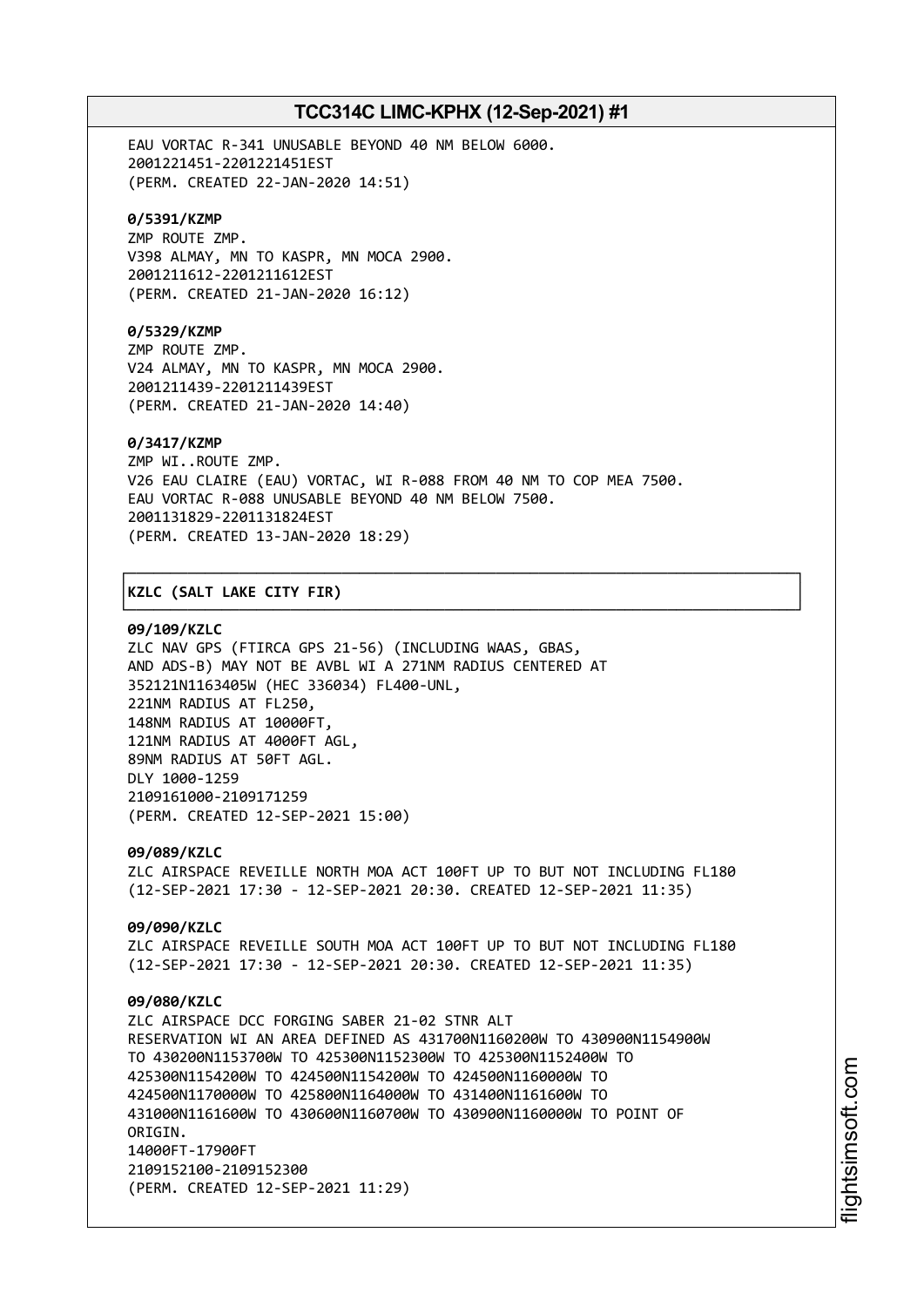**09/079/KZLC** ZLC AIRSPACE DCC FORGING SABER 21-02 STNR ALT RESERVATION WI AN AREA DEFINED AS 431700N1160200W TO 430900N1154900W TO 430200N1153700W TO 425300N1152300W TO 425300N1152400W TO 425300N1154200W TO 424500N1154200W TO 424500N1160000W TO 424500N1170000W TO 425800N1164000W TO 431400N1161600W TO 431000N1161600W TO 430600N1160700W TO 430900N1160000W TO POINT OF ORIGIN 14000FT-17900FT (15-SEP-2021 02:00 - 15-SEP-2021 04:00. CREATED 12-SEP-2021 11:20) **09/085/KZLC** ZLC AIRSPACE R3202 LOW ACT SFC UP TO BUT NOT INCLUDING FL180 (12-SEP-2021 16:00 - 12-SEP-2021 19:15. CREATED 12-SEP-2021 10:06) **09/083/KZLC** ZLC AIRSPACE R3204B ACT 100FT AGL UP TO BUT NOT INCLUDING FL180 (12-SEP-2021 16:00 - 12-SEP-2021 19:15. CREATED 12-SEP-2021 10:06) **09/082/KZLC** ZLC AIRSPACE R3204A ACT SFC-100FT AGL (12-SEP-2021 16:00 - 12-SEP-2021 19:15. CREATED 12-SEP-2021 10:06) **09/080/KZLC** ZLC AIRSPACE JARBIDGE NORTH MOA ACT 100FT AGL UP TO BUT NOT INCLUDING FL180 (12-SEP-2021 16:00 - 12-SEP-2021 19:15. CREATED 12-SEP-2021 10:06) **09/078/KZLC** ZLC AIRSPACE OWYHEE NORTH MOA ACT 100FT AGL UP TO BUT NOT INCLUDING FL180 (12-SEP-2021 16:00 - 12-SEP-2021 19:15. CREATED 12-SEP-2021 10:06) **09/074/KZLC** ZLC AIRSPACE SADDLE B MOA ACT 8000FT UP TO BUT NOT INCLUDING FL180 (12-SEP-2021 16:00 - 12-SEP-2021 19:15. CREATED 12-SEP-2021 10:06) **09/070/KZLC** ZLC AIRSPACE HART C MOA ACT 11000FT UP TO BUT NOT INCLUDING FL180 (12-SEP-2021 16:00 - 12-SEP-2021 19:00. CREATED 12-SEP-2021 10:06) **09/067/KZLC** ZLC AIRSPACE HART D MOA ACT 11000FT UP TO BUT NOT INCLUDING FL180 (12-SEP-2021 16:00 - 12-SEP-2021 19:00. CREATED 12-SEP-2021 10:06) **09/063/KZLC** ZLC AIRSPACE HART F MOA ACT 11000FT UP TO BUT NOT INCLUDING FL180 (12-SEP-2021 16:00 - 12-SEP-2021 19:00. CREATED 12-SEP-2021 10:06) **09/061/KZLC** ZLC AIRSPACE JUNIPER C MOA ACT 11000FT UP TO BUT NOT INCLUDING FL180 (12-SEP-2021 16:00 - 12-SEP-2021 19:00. CREATED 12-SEP-2021 10:06) **09/058/KZLC** ZLC AIRSPACE JUNIPER EAST LOW MOA ACT 500FT AGL-10999FT (12-SEP-2021 16:00 - 12-SEP-2021 19:00. CREATED 12-SEP-2021 10:06) **09/056/KZLC** ZLC AIRSPACE JUNIPER D MOA ACT 11000FT UP TO BUT NOT INCLUDING FL180 (12-SEP-2021 16:00 - 12-SEP-2021 19:00. CREATED 12-SEP-2021 10:06)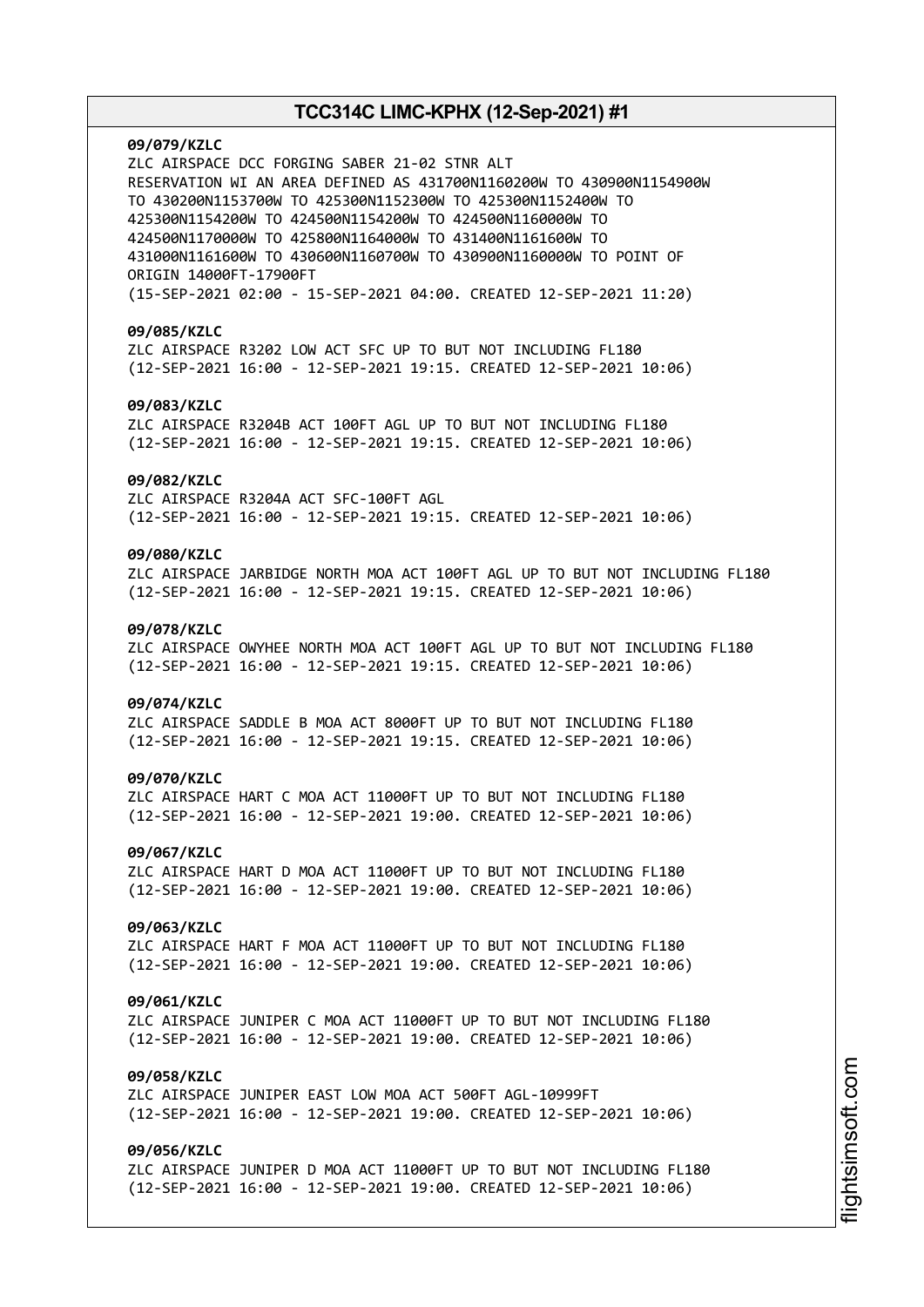# **09/081/KZLC** ZLC AIRSPACE R3204C ACT FL180-FL290 (12-SEP-2021 16:00 - 12-SEP-2021 19:15. CREATED 12-SEP-2021 10:06) **09/084/KZLC** ZLC AIRSPACE R3202 HIGH ACT FL180-FL290 (12-SEP-2021 16:00 - 12-SEP-2021 19:15. CREATED 12-SEP-2021 10:06) **09/066/KZLC** ZLC AIRSPACE HART E MOA ACT 11000FT UP TO BUT NOT INCLUDING FL180 (12-SEP-2021 16:00 - 12-SEP-2021 19:00. CREATED 12-SEP-2021 10:06) **09/079/KZLC** ZLC AIRSPACE SADDLE A MOA ACT 10000FT UP TO BUT NOT INCLUDING FL180 (12-SEP-2021 16:00 - 12-SEP-2021 19:15. CREATED 12-SEP-2021 10:06) **09/032/KZLC** ZLC AIRSPACE R6412B ACT 9000FT-10000FT (12-SEP-2021 12:00 - 13-SEP-2021 00:01. CREATED 12-SEP-2021 06:06) **09/031/KZLC** ZLC AIRSPACE R3203B ACT 15000FT-FL220 (13-SEP-2021 06:00 - 28-SEP-2021 06:00. CREATED 12-SEP-2021 06:06) **09/034/KZLC** ZLC AIRSPACE R6412A ACT SFC-9000FT (12-SEP-2021 12:00 - 13-SEP-2021 00:01. CREATED 12-SEP-2021 06:06) **09/033/KZLC** ZLC AIRSPACE R6412D ACT 9000FT-10000FT (12-SEP-2021 12:00 - 13-SEP-2021 00:01. CREATED 12-SEP-2021 06:06) **09/035/KZLC** ZLC AIRSPACE R6412C ACT SFC-9000FT (12-SEP-2021 12:00 - 13-SEP-2021 00:01. CREATED 12-SEP-2021 06:06) **1/6512/KZLC** ZLC ID..AIRSPACE 36NM NW OF HAILEY, IDAHO..TEMPORARY FLIGHT RESTRICTIONS WI AN AREA DEFINED AS 440000N1145000W (HLE314047.7) TO 435100N1144700W (HLE310039.1) TO 434500N1150000W (HLE294041.5) TO 435200N1150600W (HLE298049.3) TO POINT OF ORIGIN SFC-13000FT. TO PROVIDE A SAFE ENVIRONMENT FOR FIRE FIGHTING. PURSUANT TO 14 CFR SECTION 91.137(A)(2) TEMPORARY FLIGHT RESTRICTIONS ARE IN EFFECT. SOUTH IDAHO DISPATCH TEL 208-732-7265 OR FREQ 119.8750/JAKES GULCH FIRE IS IN CHARGE OF THE OPS. SALT LAKE CITY /ZLC/ ARTCC TEL 801-320-2560 IS THE FAA CDN FACILITY. DLY 1300-0300 (12-SEP-2021 13:00 - 12-OCT-2021 03:00 EST. CREATED 12-SEP-2021 03:37) **09/029/KZLC** ZLC AIRSPACE LGT OUT/NIGHT VISION GOGGLE TRAINING REVEILLE NORTH MOA ACT 100FT UP TO BUT NOT INCLUDING FL180 (14-SEP-2021 02:00 - 14-SEP-2021 04:00. CREATED 12-SEP-2021 02:05) **09/030/KZLC**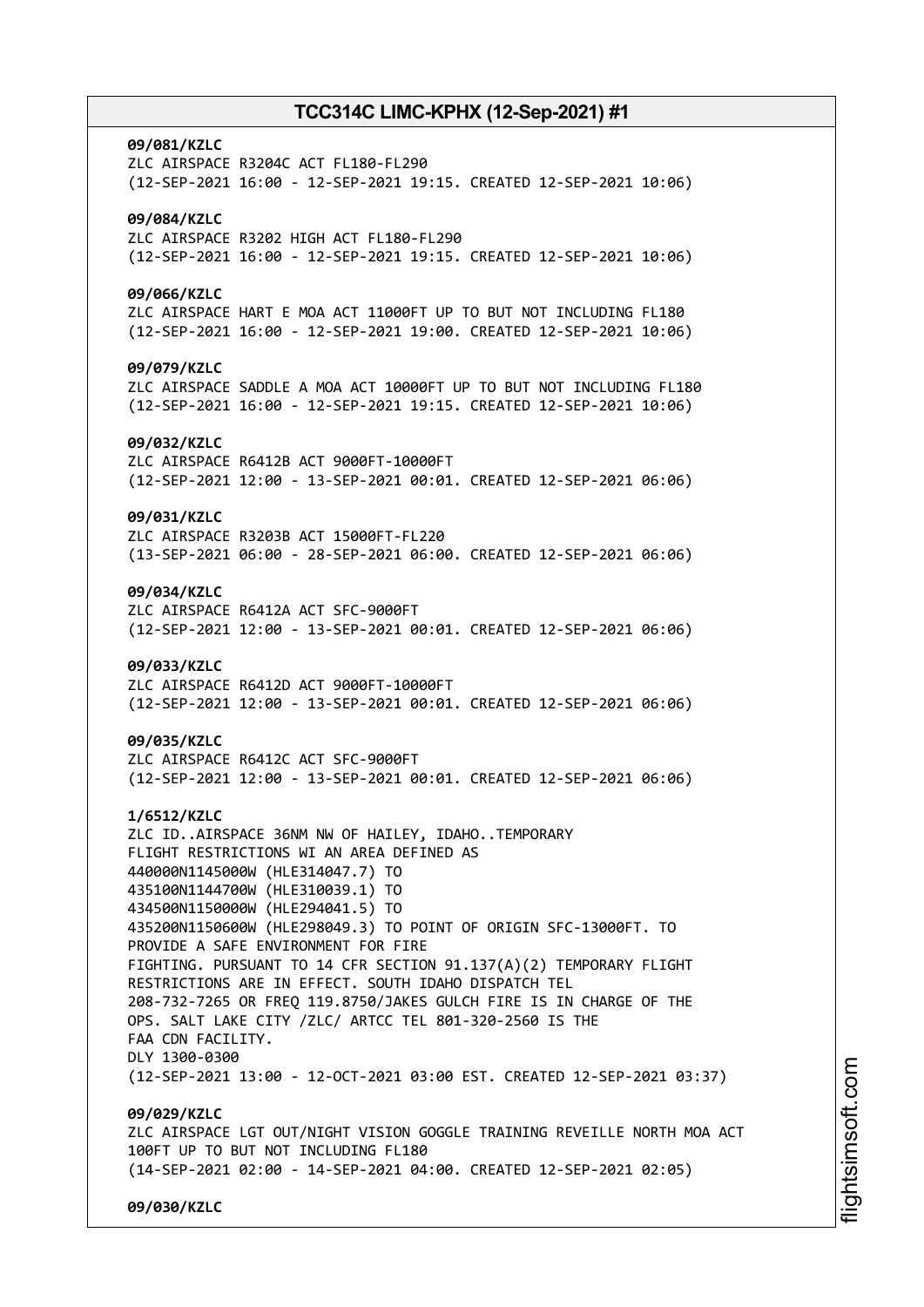ZLC AIRSPACE LGT OUT/NIGHT VISION GOGGLE TRAINING REVEILLE SOUTH MOA ACT 100FT UP TO BUT NOT INCLUDING FL180 (14-SEP-2021 02:00 - 14-SEP-2021 04:00. CREATED 12-SEP-2021 02:05) **09/912/KZLC** ZLC AIRSPACE LGT OUT/NIGHT VISION GOGGLE TRAINING JARBIDGE NORTH MOA ACT 100FT UP TO BUT NOT INCLUDING FL180 (13-SEP-2021 16:00 - 14-SEP-2021 06:30. CREATED 11-SEP-2021 16:06) **09/907/KZLC** ZLC AIRSPACE LGT OUT/NIGHT VISION GOGGLE TRAINING OWYHEE SOUTH MOA ACT 10000FT UP TO BUT NOT INCLUDING FL180 (13-SEP-2021 16:00 - 14-SEP-2021 06:30. CREATED 11-SEP-2021 16:05) **09/908/KZLC** ZLC AIRSPACE LGT OUT/NIGHT VISION GOGGLE TRAINING PARADISE NORTH MOA ACT 10000FT UP TO BUT NOT INCLUDING FL180 (13-SEP-2021 16:00 - 14-SEP-2021 06:30. CREATED 11-SEP-2021 16:05) **09/909/KZLC** ZLC AIRSPACE LGT OUT/NIGHT VISION GOGGLE TRAINING JARBIDGE SOUTH MOA ACT 10000FT UP TO BUT NOT INCLUDING FL180 (13-SEP-2021 16:00 - 14-SEP-2021 06:30. CREATED 11-SEP-2021 16:05) **09/910/KZLC** ZLC AIRSPACE LGT OUT/NIGHT VISION GOGGLE TRAINING OWYHEE NORTH MOA ACT 100FT UP TO BUT NOT INCLUDING FL180 (13-SEP-2021 16:00 - 14-SEP-2021 06:30. CREATED 11-SEP-2021 16:05) **09/911/KZLC** ZLC AIRSPACE LGT OUT/NIGHT VISION GOGGLE TRAINING SADDLE A MOA ACT 10000FT UP TO BUT NOT INCLUDING FL180 (13-SEP-2021 16:00 - 14-SEP-2021 06:30. CREATED 11-SEP-2021 16:05) **09/989/KZLC** ZLC AIRSPACE LGT OUT/NIGHT VISION GOGGLE TRAINING SADDLE B MOA ACT 8000FT UP TO BUT NOT INCLUDING FL180 (13-SEP-2021 16:00 - 14-SEP-2021 06:30. CREATED 11-SEP-2021 16:05) **09/905/KZLC** ZLC AIRSPACE LGT OUT/NIGHT VISION GOGGLE TRAINING PARADISE SOUTH MOA ACT 10000FT UP TO BUT NOT INCLUDING FL180 (13-SEP-2021 16:00 - 14-SEP-2021 06:30. CREATED 11-SEP-2021 16:05) **09/102/KZLC** ZLC NAV GPS (FTIRCA GPS 21-56) (INCLUDING WAAS, GBAS, AND ADS-B) MAY NOT BE AVBL WI A 271NM RADIUS CENTERED AT 352121N1163405W (HEC 336034) FL400-UNL, 221NM RADIUS AT FL250, 148NM RADIUS AT 10000FT, 121NM RADIUS AT 4000FT AGL, 89NM RADIUS AT 50FT AGL, 0800-1059, 1630-1959 2109150800-2109151959 (PERM. CREATED 11-SEP-2021 14:50) **09/058/KZLC** ZLC AIRSPACE PJE WI AN AREA DEFINED AS 6NM RADIUS OF FCA165006 (6NM SE S27)

i⊒<br>⊫ htsim soft.c o

m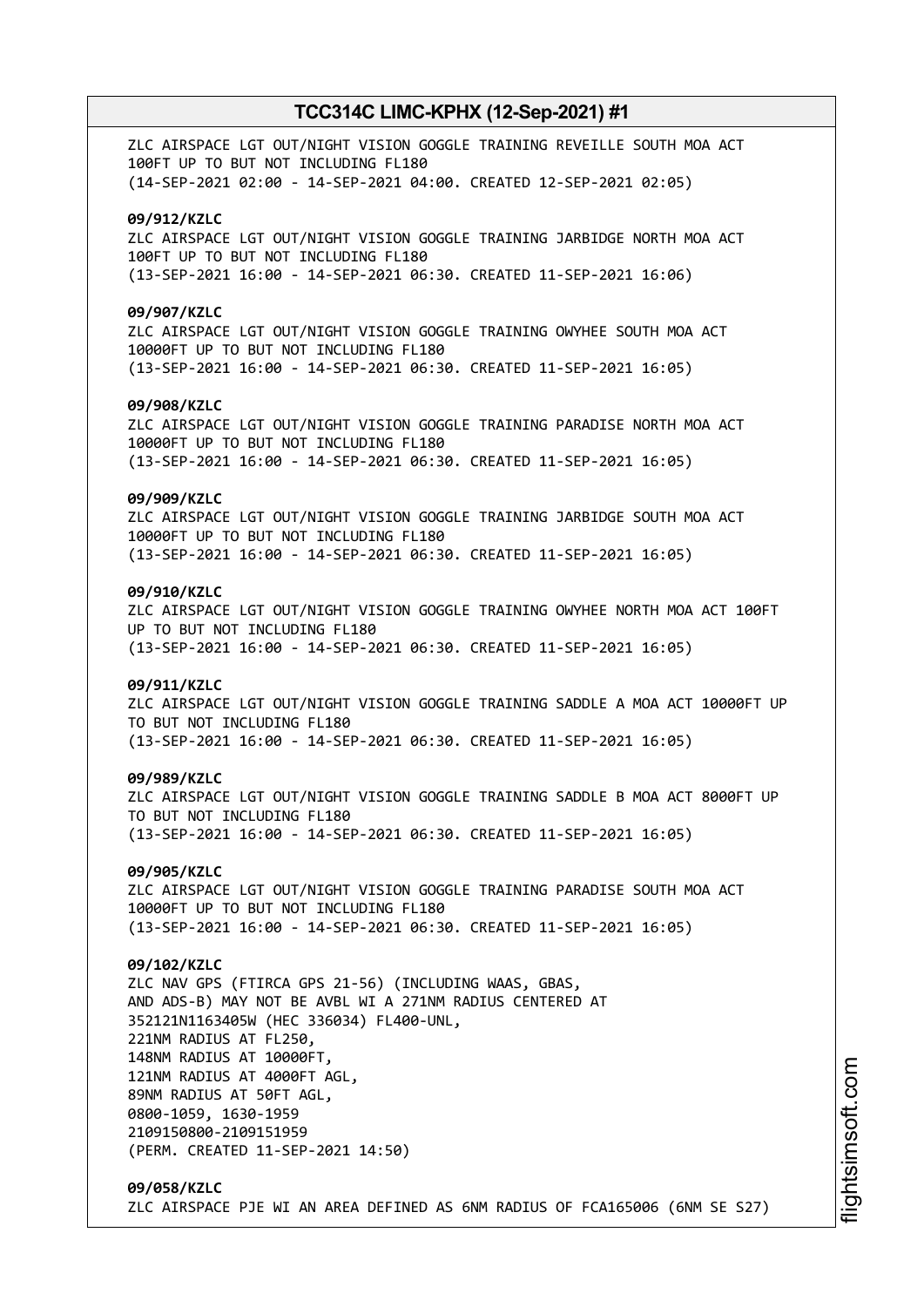SFC-12000FT (11-SEP-2021 22:59 - 12-SEP-2021 23:59. CREATED 11-SEP-2021 14:44) **09/064/KZLC** ZLC AIRSPACE DCC FORGING SABER 21-02 STNR ALT RESERVATION WI AN AREA DEFINED AS 431700N1160200W TO 430900N1154900W TO 430200N1153700W TO 425300N1152300W TO 425300N1152400W TO 425300N1154200W TO 424500N1154200W TO 424500N1160000W TO 424500N1170000W TO 425800N1164000W TO 431400N1161600W TO 431000N1161600W TO 430600N1160700W TO 430900N1160000W TO POINT OF ORIGIN 14000FT-17900FT (14-SEP-2021 21:00 - 14-SEP-2021 23:00. CREATED 11-SEP-2021 10:50) **09/063/KZLC** ZLC AIRSPACE DCC FORGING SABER 21-02 STNR ALT RESERVATION WI AN AREA DEFINED AS 431700N1160200W TO 430900N1154900W TO 430200N1153700W TO 425300N1152300W TO 425300N1152400W TO 425300N1154200W TO 424500N1154200W TO 424500N1160000W TO 424500N1170000W TO 425800N1164000W TO 431400N1161600W TO 431000N1161600W TO 430600N1160700W TO 430900N1160000W TO POINT OF ORIGIN 14000FT-17900FT (14-SEP-2021 02:00 - 14-SEP-2021 04:00. CREATED 11-SEP-2021 10:46) **09/056/KZLC** ZLC OBST TOWER LGT (ASR UNKNOWN) 435728.06N1165514.05W (5.5NM NW ONO) 2475FT (155FT AGL) U/S (11-SEP-2021 06:32 - 10-DEC-2021 23:59. CREATED 11-SEP-2021 06:32) **09/098/KZLC** ZLC NAV GPS (WSMRNM GPS 21-25) (INCLUDING WAAS, GBAS, AND ADS-B) MAY NOT BE AVBL WI A 370NM RADIUS CENTERED AT 333547N1062910W (TCS051044) FL400-UNL, 319NM RADIUS AT FL250, 239NM RADIUS AT 10000FT, 225NM RADIUS AT 4000FT AGL, 179NM RADIUS AT 50FT AGL. DLY 0300-1500 2109150300-2109301500 (PERM. CREATED 11-SEP-2021 04:29) **1/6338/KZLC** ZLC MT..AIRSPACE 25NM N OF LIVINGSTON, MT..TEMPORARY FLIGHT RESTRICTIONS WI AN AREA DEFINED AS 5NM RADIUS OF 460615N1102430W (LVM348024.1) SFC-12000FT. TO PROVIDE A SAFE ENVIRONMENT FOR FIRE FIGHTING AVIATION OPS. PURSUANT TO 14 CFR SECTION 91.137(A)(2) TEMPORARY FLIGHT RESTRICTIONS ARE IN EFFECT. THE BOZEMAN DISPATCH CENTER TEL 406-624-3830 OR FREQ 132.2000/THE SUNLIGHT FIRE IS IN CHARGE OF THE OPS. SALT LAKE CITY /ZLC/ ARTCC TEL 801-320-2560 IS THE FAA CDN FACILITY. DLY 1300-0300 (11-SEP-2021 13:00 - 31-OCT-2021 03:00. CREATED 11-SEP-2021 00:37) **1/6335/KZLC** ZLC WY..AIRSPACE 27SW RIVERTON, WY...TEMPORARY FLIGHT RESTRICTIONS WI AN AREA DEFINED AS 5NM RADIUS OF 425100N1085900W (RIW231026.6) SFC-13000FT. TO PROVIDE A SAFE ENVIRONMENT FOR FIRE FIGHTING AVIATION OPS. PURSUANT TO 14 CFR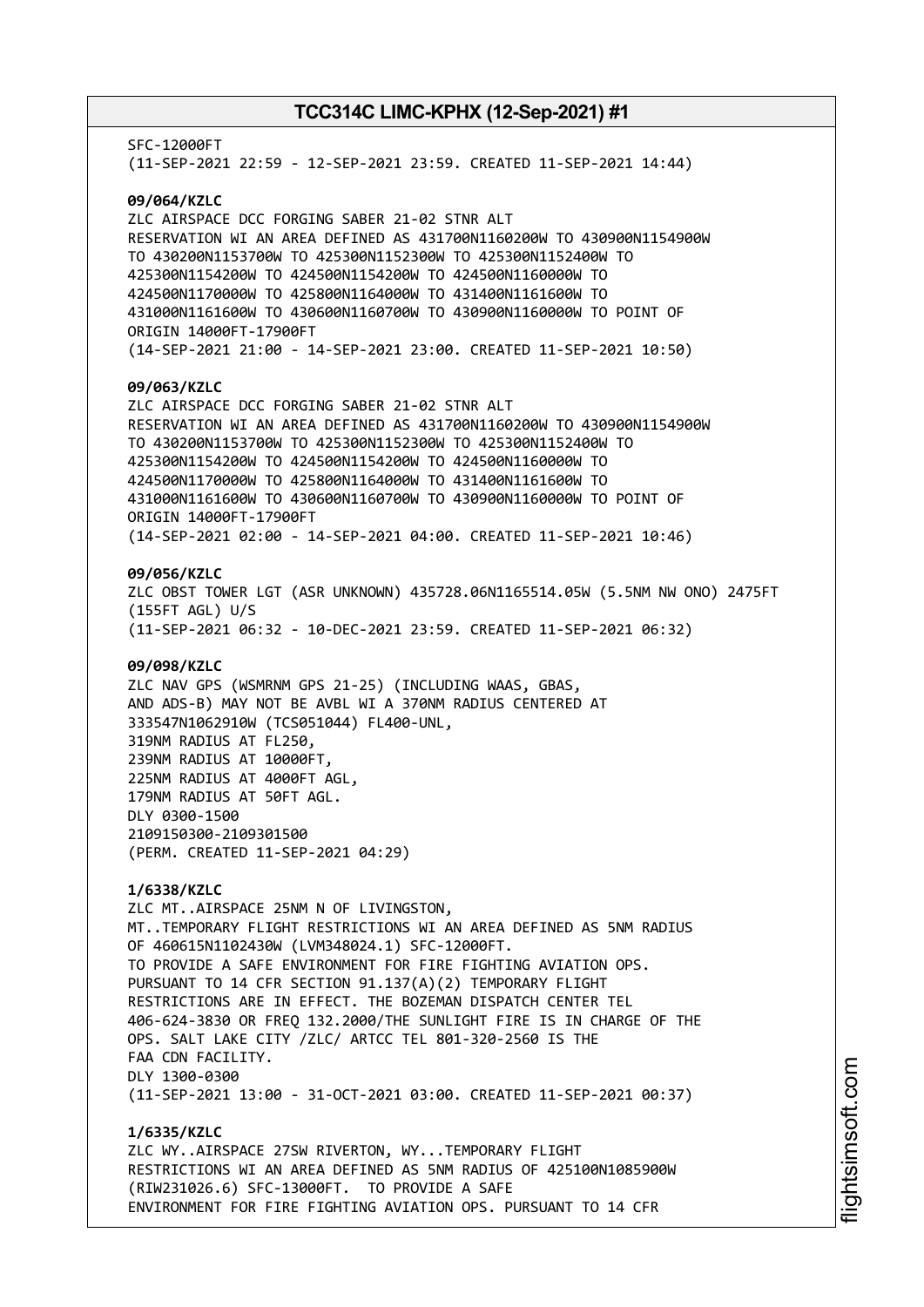SECTION 91.137(A)(2) TEMPORARY FLIGHT RESTRICTIONS ARE IN EFFECT. CODY DISPATCH TEL 307-578-5740 OR FREQ 119.125/SAND CREEK FIRE IS IN CHARGE OF THE OPS. SALT LAKE CITY /ZLC/ ARTCC TEL 801-320-2560 IS THE FAA CDN FACILITY. 2109102350-2110100400 (PERM. CREATED 11-SEP-2021 00:07)

**09/090/KZLC**

ZLC NAV GPS (FTIRCA GPS 21-56) (INCLUDING WAAS, GBAS, AND ADS-B) MAY NOT BE AVBL WI A 271NM RADIUS CENTERED AT 352121N1163405W (HEC336034) FL400-UNL, 221NM RADIUS AT FL250, 148NM RADIUS AT 10000FT, 121NM RADIUS AT 4000FT AGL, 89NM RADIUS AT 50FT AGL, 0800-1059 1830-2229 2109140800-2109142229 (PERM. CREATED 10-SEP-2021 14:31)

**09/045/KZLC**

ZLC AIRSPACE DCC FORGING SABER 21-02 STNR ALT RESERVATION WI AN AREA DEFINED AS 431700N1160200W TO 430900N1154900W TO 430200N1153700W TO 425300N1152300W TO 425300N1152400W TO 425300N1154200W TO 424500N1154200W TO 424500N1160000W TO 424500N1170000W TO 425800N1164000W TO 431400N1161600W TO 431000N1161600W TO 430600N1160700W TO 430900N1160000W TO POINT OF ORIGIN 14000FT-17900FT (13-SEP-2021 21:00 - 13-SEP-2021 23:00. CREATED 10-SEP-2021 10:13)

### **1/5433/KZLC**

ZLC MT..AIRSPACE 11NM NE OF BUTTE, MT..TEMPORARY FLIGHT RESTRICTIONS WI AN AREA DEFINED AS 5NM RADIUS OF 460606N1121629W (HIA325015.1) SFC-10500FT. TO PROVIDE A SAFE ENVIRONMENT FOR FIRE FIGHTING ACFT OPS. PURSUANT TO 14 CFR SECTION 91.137(A)(2) TEMPORARY FLIGHT RESTRICTIONS ARE IN EFFECT. DILLON INTERAGENCY DISPATCH CENTER TEL 406-683-3975 OR FREQ 125.1000/THE HAYSTACK FIRE IS IN CHARGE OF THE OPS. SALT LAKE CITY /ZLC/ ARTCC TEL 801-320-2560 IS THE FAA CDN FACILITY. DLY 1300-0300 (10-SEP-2021 13:00 - 31-OCT-2021 02:00 EST. CREATED 10-SEP-2021 01:04)

### **1/5421/KZLC**

ZLC UT..AIRSPACE 52NM NNE OF LOVELOCK, NV.. TEMPORARY FLIGHT RESTRICTIONS ARE IN EFFECT WI AN AREA DEFINED AS 15NM RADIUS OF 405259.73N1190204.73W (LLC319050) SFC-UNL TO PROVIDE A SAFE ENVIRONMENT FOR ROCKET LAUNCH ACT. PURSUANT TO 14 CFR SECTION 91.143. ZLC OPS, TEL 801-320-2560 IS IN CHARGE OF THE OPS. SALT LAKE CITY /ZLC/ ARTCC TEL 801-320-2560, IS THE FAA CDN FACILITY. (18-SEP-2021 16:00 - 18-SEP-2021 18:00. CREATED 10-SEP-2021 00:48)

**1/5420/KZLC** ZLC UT..AIRSPACE 52NM NNE OF LOVELOCK, NV.. TEMPORARY FLIGHT RESTRICTIONS ARE IN EFFECT WI AN AREA DEFINED AS 15NM RADIUS OF 405259.73N1190204.73W (LLC319050) SFC-UNL TO PROVIDE A SAFE ENVIRONMENT FOR ROCKET LAUNCH ACT. PURSUANT TO 14 CFR SECTION 91.143. ZLC OPS, TEL 801-320-2560 IS IN CHARGE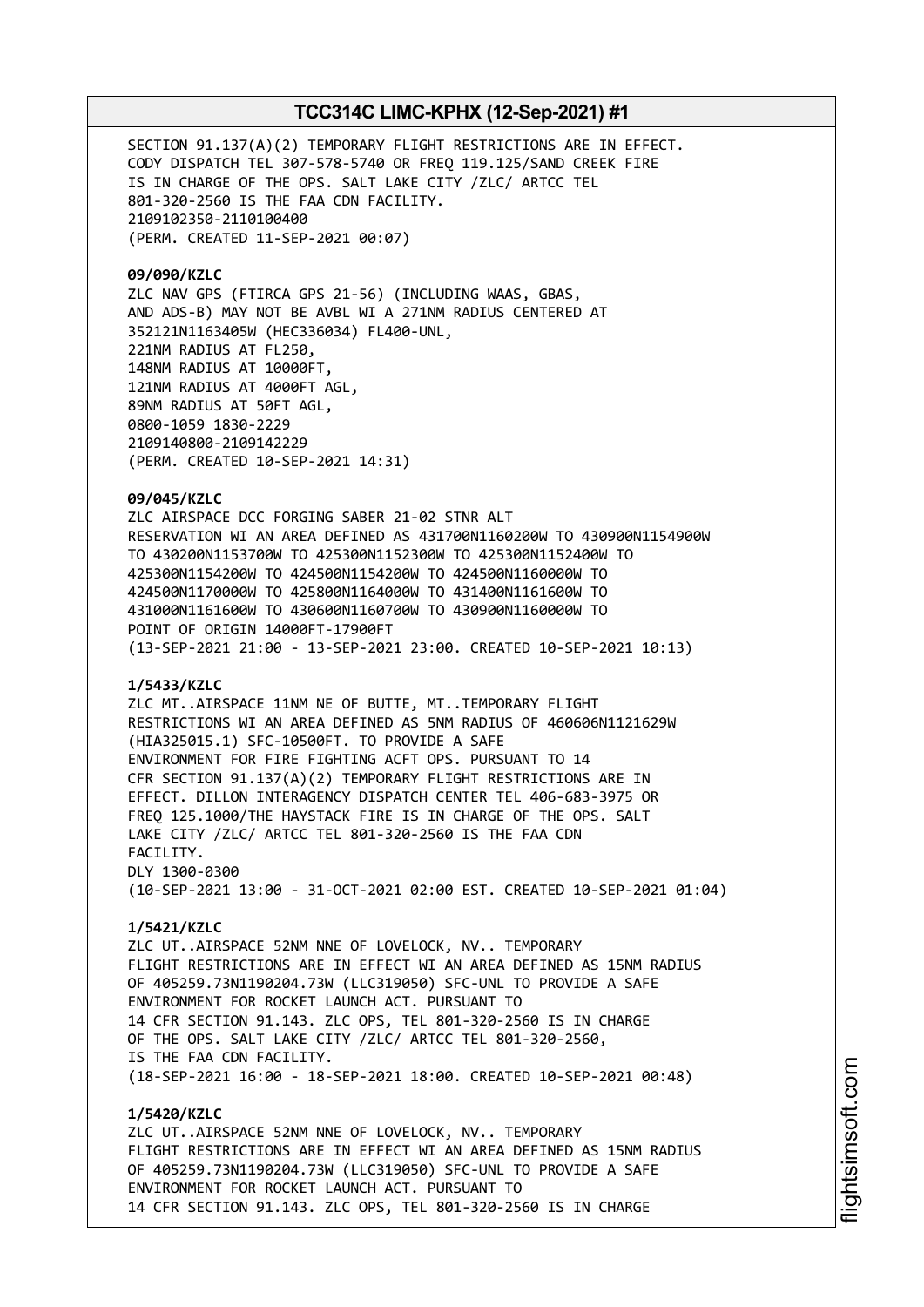OF THE OPS. SALT LAKE CITY /ZLC/ ARTCC TEL 801-320-2560, IS THE FAA CDN FACILITY. (19-SEP-2021 16:00 - 19-SEP-2021 18:00. CREATED 10-SEP-2021 00:46) **1/5401/KZLC** ZLC UT..AIRSPACE 52NM NNE OF LOVELOCK, NV.. TEMPORARY FLIGHT RESTRICTIONS ARE IN EFFECT WI AN AREA DEFINED AS 15NM RADIUS OF 405259.73N1190204.73W (LLC319050) SFC-UNL TO PROVIDE A SAFE ENVIRONMENT FOR ROCKET LAUNCH ACT. PURSUANT TO 14 CFR SECTION 91.143. ZLC OPS, TEL 801-320-2560 IS IN CHARGE OF THE OPS. SALT LAKE CITY /ZLC/ ARTCC TEL 801-320-2560, IS THE FAA CDN FACILITY. (19-SEP-2021 14:00 - 20-SEP-2021 06:00. CREATED 10-SEP-2021 00:23) **1/5400/KZLC** ZLC UT..AIRSPACE 52NM NNE OF LOVELOCK, NV.. TEMPORARY FLIGHT RESTRICTIONS ARE IN EFFECT WI AN AREA DEFINED AS 15NM RADIUS OF 405259.73N1190204.73W (LLC319050) SFC-UNL TO PROVIDE A SAFE ENVIRONMENT FOR ROCKET LAUNCH ACT. PURSUANT TO 14 CFR SECTION 91.143. ZLC OPS, TEL 801-320-2560 IS IN CHARGE OF THE OPS. SALT LAKE CITY /ZLC/ ARTCC TEL 801-320-2560, IS THE FAA CDN FACILITY. (18-SEP-2021 14:00 - 19-SEP-2021 06:00. CREATED 10-SEP-2021 00:22) **1/5399/KZLC** ZLC UT..AIRSPACE 52NM NNE OF LOVELOCK, NV.. TEMPORARY FLIGHT RESTRICTIONS ARE IN EFFECT WI AN AREA DEFINED AS 15NM RADIUS OF 405259.73N1190204.73W (LLC319050) SFC-UNL TO PROVIDE A SAFE ENVIRONMENT FOR ROCKET LAUNCH ACT. PURSUANT TO 14 CFR SECTION 91.143. ZLC OPS, TEL 801-320-2560 IS IN CHARGE OF THE OPS. SALT LAKE CITY /ZLC/ ARTCC TEL 801-320-2560, IS THE FAA CDN FACILITY. (17-SEP-2021 14:00 - 18-SEP-2021 06:00. CREATED 10-SEP-2021 00:21) **1/5398/KZLC** ZLC UT..AIRSPACE 52NM NNE OF LOVELOCK, NV.. TEMPORARY FLIGHT RESTRICTIONS ARE IN EFFECT WI AN AREA DEFINED AS 15NM RADIUS OF 405259.73N1190204.73W (LLC319050) SFC-UNL TO PROVIDE A SAFE ENVIRONMENT FOR ROCKET LAUNCH ACT. PURSUANT TO 14 CFR SECTION 91.143. ZLC OPS, TEL 801-320-2560 IS IN CHARGE OF THE OPS. SALT LAKE CITY /ZLC/ ARTCC TEL 801-320-2560, IS THE FAA CDN FACILITY. (16-SEP-2021 14:00 - 17-SEP-2021 06:00. CREATED 10-SEP-2021 00:20) **1/5395/KZLC** ZLC UT..AIRSPACE 52NM NNE OF LOVELOCK, NV.. TEMPORARY FLIGHT RESTRICTIONS ARE IN EFFECT WI AN AREA DEFINED AS 7NM RADIUS OF 405259.73N1190204.73W (LLC319050) SFC-FL600 TO PROVIDE A SAFE ENVIRONMENT FOR ROCKET LAUNCH ACT. PURSUANT TO 14 CFR SECTION 91.143. ZLC OPS, TEL 801-320-2560 IS IN CHARGE OF THE OPS. SALT LAKE CITY /ZLC/ ARTCC TEL 801-320-2560, IS THE FAA CDN FACILITY. (15-SEP-2021 14:00 - 16-SEP-2021 06:00. CREATED 10-SEP-2021 00:19) **1/5392/KZLC** ZLC UT..AIRSPACE 52NM NNE OF LOVELOCK, NV.. TEMPORARY

FLIGHT RESTRICTIONS ARE IN EFFECT WI AREA DEFINED AS 7NM RADIUS OF 405259.73N1190204.73W (LLC319050) SFC-FL600 TO PROVIDE A SAFE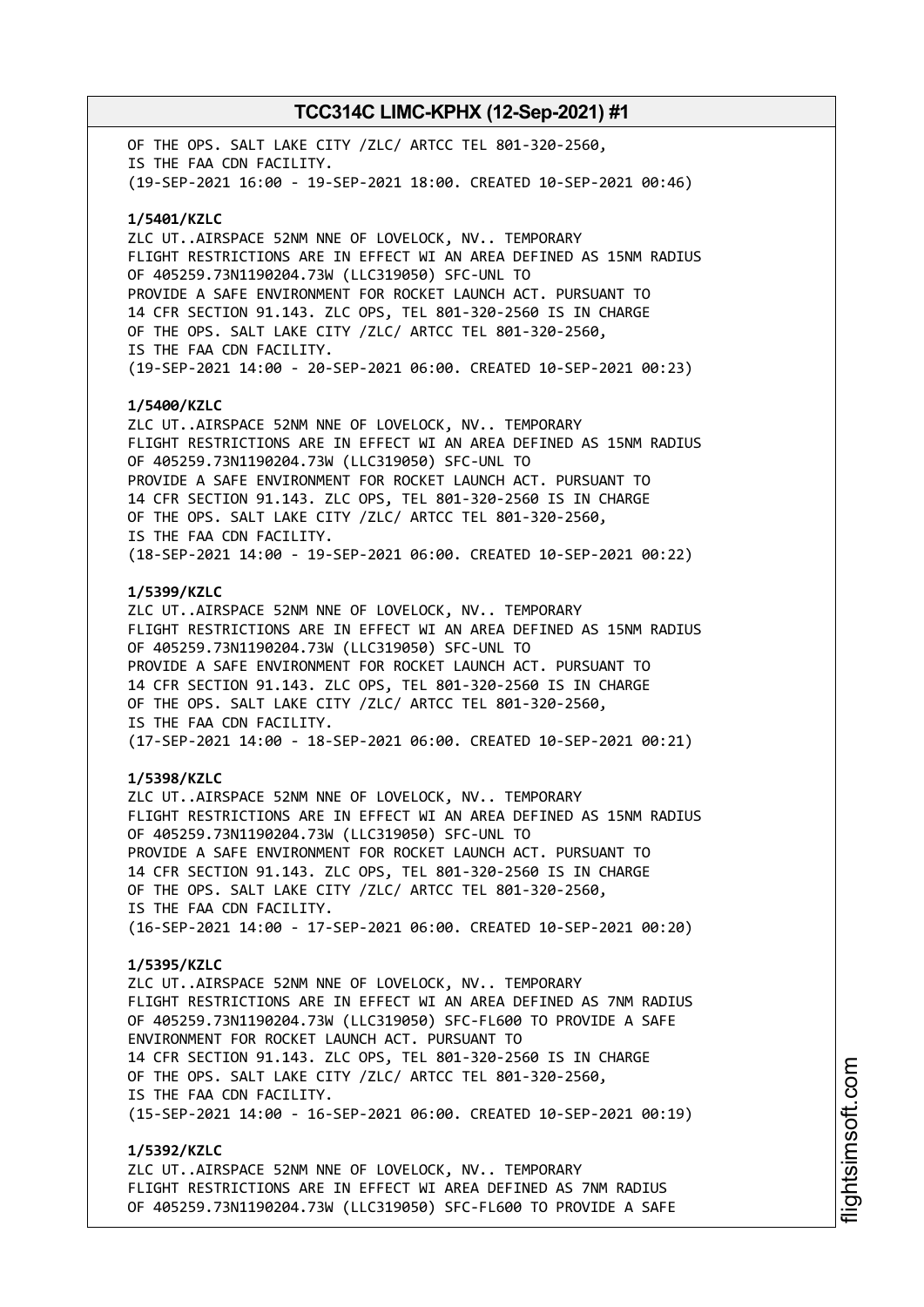ENVIRONMENT FOR ROCKET LAUNCH ACT. PURSUANT TO 14 CFR SECTION 91.143. ZLC OPS, TEL 801-320-2560 IS IN CHARGE OF THE OPS. SALT LAKE CITY /ZLC/ ARTCC TEL 801-320-2560, IS THE FAA CDN FACILITY. (14-SEP-2021 14:00 - 15-SEP-2021 06:00. CREATED 10-SEP-2021 00:18) **1/5360/KZLC** ZLC UT..AIRSPACE 52NM NNE OF LOVELOCK, NV.. TEMPORARY FLIGHT RESTRICTIONS ARE IN EFFECT WI AREA DEFINED AS 7NM RADIUS OF 405259.73N1190204.73W (LLC319050) SFC-FL600 TO PROVIDE A SAFE ENVIRONMENT FOR ROCKET LAUNCH ACT. PURSUANT TO 14 CFR SECTION 91.143. ZLC OPS, TEL 801-320-2560 IS IN CHARGE OF THE OPS. SALT LAKE CITY /ZLC/ ARTCC TEL 801-320-2560, IS THE FAA CDN FACILITY. (13-SEP-2021 14:00 - 14-SEP-2021 06:00. CREATED 10-SEP-2021 00:08) **1/5325/KZLC** ZLC UT..AIRSPACE 52NM NNE OF LOVELOCK, NV.. TEMPORARY FLIGHT RESTRICTIONS ARE IN EFFECT WI AREA DEFINED AS 15NM RADIUS OF 405259.73N1190204.73W (LLC319050) SFC-UNL TO PROVIDE A SAFE ENVIRONMENT FOR ROCKET LAUNCH ACT. PURSUANT TO 14 CFR SECTION 91.143. ZLC OPS, TEL 801-320-2560 IS IN CHARGE OF THE OPS. SALT LAKE CITY /ZLC/ ARTCC TEL 801-320-2560, IS THE FAA CDN FACILITY. (17-SEP-2021 14:00 - 17-SEP-2021 16:00. CREATED 09-SEP-2021 23:52) **1/5324/KZLC** ZLC UT..AIRSPACE 52NM NNE OF LOVELOCK, NV.. TEMPORARY FLIGHT RESTRICTIONS ARE IN EFFECT WI AREA DEFINED AS 15NM RADIUS OF 405259.73N1190204.73W (LLC319050) SFC-UNL TO PROVIDE A SAFE ENVIRONMENT FOR ROCKET LAUNCH ACT. PURSUANT TO 14 CFR SECTION 91.143. ZLC OPS, TEL 801-320-2560 IS IN CHARGE OF THE OPS. SALT LAKE CITY /ZLC/ ARTCC TEL 801-320-2560, IS THE FAA CDN FACILITY. (16-SEP-2021 14:00 - 16-SEP-2021 16:00. CREATED 09-SEP-2021 23:51) **1/5322/KZLC** ZLC UT..AIRSPACE 52NM NNE OF LOVELOCK, NV.. TEMPORARY FLIGHT RESTRICTIONS ARE IN EFFECT WI AREA DEFINED AS 15NM RADIUS OF 405259.73N1190204.73W (LLC319050) SFC-UNL TO PROVIDE A SAFE ENVIRONMENT FOR ROCKET LAUNCH ACT. PURSUANT TO 14 CFR SECTION 91.143. ZLC OPS, TEL 801-320-2560 IS IN CHARGE OF THE OPS. SALT LAKE CITY /ZLC/ ARTCC TEL 801-320-2560, IS THE FAA CDN FACILITY. (15-SEP-2021 14:00 - 15-SEP-2021 16:00. CREATED 09-SEP-2021 23:48) **1/5321/KZLC** ZLC UT..AIRSPACE 52NM NNE OF LOVELOCK, NV.. TEMPORARY FLIGHT RESTRICTIONS ARE IN EFFECT WI AREA DEFINED AS 15NM RADIUS OF 405259.73N1190204.73W (LLC319050) SFC-UNL TO PROVIDE A SAFE ENVIRONMENT FOR ROCKET LAUNCH ACT. PURSUANT TO 14 CFR SECTION 91.143. ZLC OPS, TEL 801-320-2560 IS IN CHARGE OF THE OPS. SALT LAKE CITY /ZLC/ ARTCC TEL 801-320-2560, IS THE FAA CDN FACILITY. (14-SEP-2021 14:00 - 14-SEP-2021 16:00. CREATED 09-SEP-2021 23:46) **1/5297/KZLC**

ZLC UT..AIRSPACE 52NM NNE OF LOVELOCK, NV.. TEMPORARY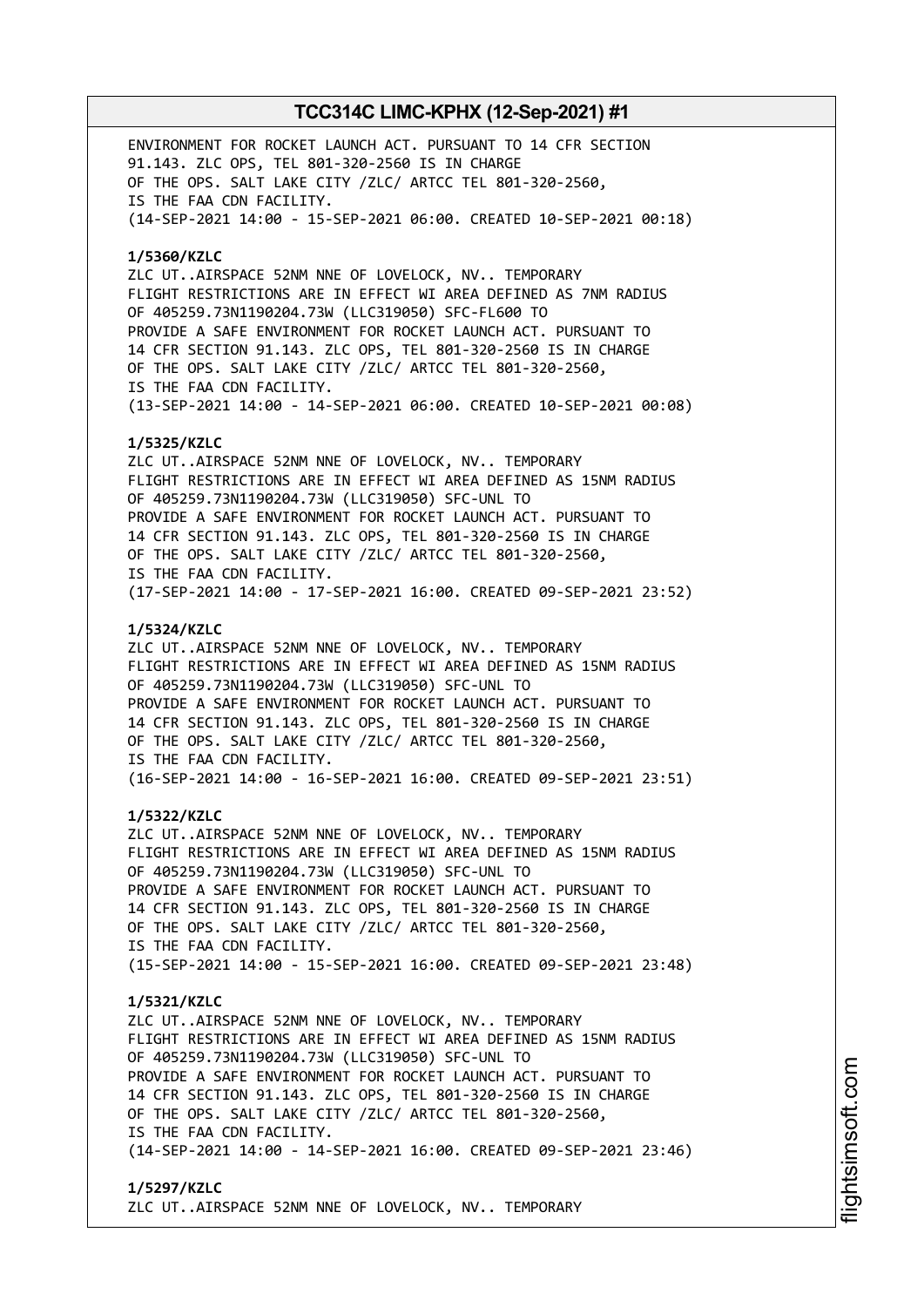FLIGHT RESTRICTIONS ARE IN EFFECT WI AN AREA DEFINED AS 15NM RADIUS OF 405259.73N1190204.73W (LLC319050) SFC-UNL TO PROVIDE A SAFE ENVIRONMENT FOR ROCKET LAUNCH ACT. PURSUANT TO 14 CFR SECTION 91.143. ZLC OPS, TEL 801-320-2560 IS IN CHARGE OF THE OPS. SALT LAKE CITY /ZLC/ ARTCC TEL 801-320-2560, IS THE FAA CDN FACILITY. (13-SEP-2021 14:00 - 13-SEP-2021 16:00. CREATED 09-SEP-2021 23:38)

### **09/085/KZLC**

ZLC NAV GPS (FTIRCA GPS 21-56) (INCLUDING WAAS, GBAS, AND ADS-B) MAY NOT BE AVBL WI A 271NM RADIUS CENTERED AT 352121N1163405W (HEC336034) FL400-UNL, 221NM RADIUS AT FL250, 148NM RADIUS AT 10000FT, 121NM RADIUS AT 4000FT AGL, 89NM RADIUS AT 50FT AGL, 0600-0859 1830-2229 2109130600-2109132229 (PERM. CREATED 09-SEP-2021 15:49)

### **1/4708/KZLC**

ZLC UT..AIRSPACE FT DUCHESNE, UT..LASER LGT DEMONSTRATION WI AN AREA DEFINED AS THE SKINWALKER RANCH OR 401509N1095351W OR THE MYTON /MTU/ VOR 045 RADIAL AT 12NM, SFC-23276FT. LASER LGT BEAM MAY BE INJURIOUS TO PILOTS/PAX EYES WI 1027FT VER OF THE LGT SOURCE. FLASH BLINDNESS OR COCKPIT ILLUMINATION MAY OCCUR BEYOND THESE DIST. SALT LAKE CITY ARTCC/ZLC/ TEL 801-320-2565 IS THE FAA CDN FAC. DLY 0130-0900 (17-SEP-2021 01:30 - 25-SEP-2021 09:00. CREATED 09-SEP-2021 15:40)

#### **09/081/KZLC**

ZLC NAV GPS (WSMRNM GPS 21-25) (INCLUDING WAAS, GBAS, AND ADS-B) MAY NOT BE AVBL WI A 370NM RADIUS CENTERED AT 333547N1062910W (TCS051044) FL400-UNL, 319NM RADIUS AT FL250, 239NM RADIUS AT 10000FT, 225NM RADIUS AT 4000FT AGL, 179NM RADIUS AT 50FT AGL. DLY 0300-1500 2109120300-2109131500 (PERM. CREATED 08-SEP-2021 19:01)

**09/069/KZLC** ZLC NAV GPS (FTIRCA GPS 21-56) (INCLUDING WAAS, GBAS, AND ADS-B) MAY NOT BE AVBL WI A 271NM RADIUS CENTERED AT 352121N1163405W (HEC 336034) FL400-UNL, 221NM RADIUS AT FL250, 148NM RADIUS AT 10000FT, 121NM RADIUS AT 4000FT AGL, 89NM RADIUS AT 50FT AGL. 0600-1259 1630-1959 2109120600-2109121959 (PERM. CREATED 08-SEP-2021 15:22)

**09/972/KZLC** ZLC AIRSPACE R3203C ACT SFC-6000FT (09-SEP-2021 06:00 - 28-SEP-2021 06:00. CREATED 08-SEP-2021 06:05)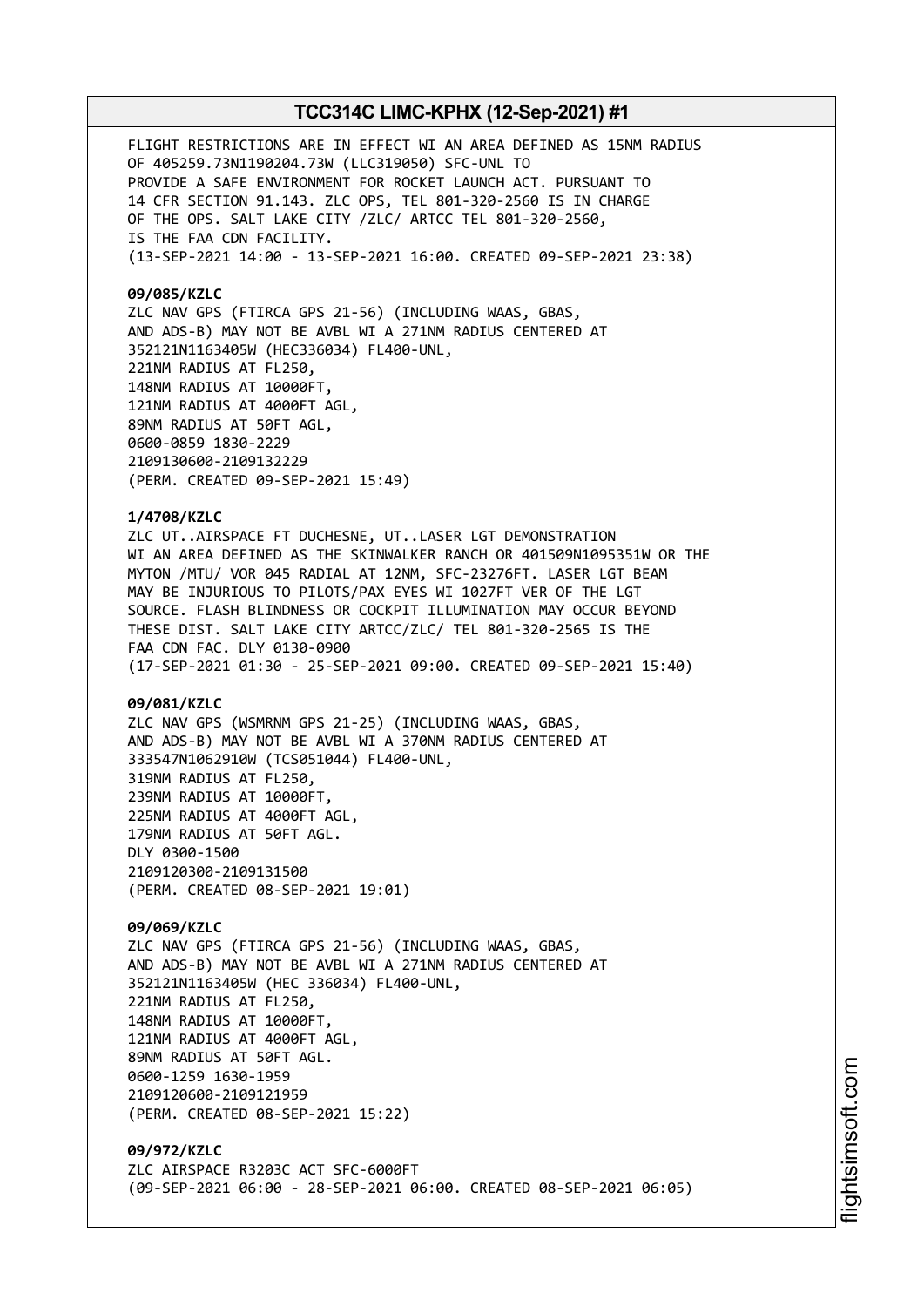#### **1/2986/KZLC**

ZLC WY..AIRSPACE 28NM NE OF LOVELL, WY..TEMPORARY FLIGHT RESTRICTIONS WI AN AREA DEFINED AS 5NM RADIUS OF 445713N1074559W (SHR273030.8) SFC-13500FT. TO PROVIDE A SAFE ENVIRONMENT FOR FIRE FIGHTING ACFT OPS. PURSUANT TO 14 CFR SECTION 91.137(A)(2) TEMPORARY FLIGHT RESTRICTIONS ARE IN EFFECT. CODY INTERAGENCY DISPATCH CENTER TEL 307-578-5740 OR FREQ 123.7000/THE CRATER RIDGE FIRE IS IN CHARGE OF THE OPS. SALT LAKE CITY /ZLC/ ARTCC TEL 801-320-2560 IS THE FAA CDN FACILITY. DLY 1400-0300 2109081400-2110310300EST (PERM. CREATED 08-SEP-2021 01:57)

### **09/027/KZLC**

ZLC AIRSPACE UNMANNED ROCKET WI AN AREA DEFINED AS 15NM RADIUS OF 405259N1190204W (52.5NM NW LOL) SFC-UNL TO 250000FT DLY 1400-0600 (13-SEP-2021 14:00 - 20-SEP-2021 06:00. CREATED 07-SEP-2021 15:48)

### **09/019/KZLC**

ZLC AIRSPACE UAS WI AN AREA DEFINED AS 2NM RADIUS OF 434943N1170009.40W (4.1NM WNW 50S) SFC-100FT AGL TUE WED THU FRI MON SR-SS (07-SEP-2021 13:18 - 18-SEP-2021 01:55. CREATED 06-SEP-2021 16:36)

#### **1/1968/KZLC**

ZLC ID..AIRSPACE 32NM NORTH OF STANLEY, ID..TEMPORARY FLIGHT RESTRICTIONS WI AN AREA DEFINED AS 3NM RADIUS OF 444209N1150148W (LKT232044.7) SFC-10000FT. TO PROVIDE A SAFE ENVIRONMENT FOR FIRE FIGHTING ACFT OPS. PURSUANT TO 14 CFR SECTION 91.137(A)(2) TEMPORARY FLIGHT RESTRICTIONS ARE IN EFFECT. USFS - CENTRAL IDAHO DISPATCH TEL 208-756-5157 OR FREQ 124.6500/SCARFACE FIRE IS IN CHARGE OF THE OPERATION. SALT LAKE CITY /ZLC/ ARTCC TEL 801-320-2560 IS THE FAA CDN FACILITY. 2109061200-2109200400EST (PERM. CREATED 06-SEP-2021 04:15)

#### **1/1740/KZLC**

ZLC MT..AIRSPACE 16 NM W OF WISDOM, MT..TEMPORARY FLIGHT RESTRICTIONS WI AN AREA DEFINED AS 454500N1135624W (CPN235052.8) TO 454500N1134012W (CPN230042.2) TO 453824N1133524W (CPN220042.5) TO 453412N1133524W (CPN216044.9) TO 453224N1134536W (CPN219051.8) TO 453112N1135812W (CPN223059.8) TO 454124N1140000W (CPN233056.4) TO POINT OF ORIGIN. SFC-11500FT. TO PROVIDE A SAFE ENVIRONMENT FOR FIRE FIGHTING ACFT OPS. PURSUANT TO 14 CFR SECTION 91.137(A)(2) TEMPORARY FLIGHT RESTRICTIONS ARE IN EFFECT. DILLON INTERAGENCY DISPATCH CENTER TEL 406-683-3975 OR FREQ 118.2750/TRAIL CREEK FIRE IS IN CHARGE OF THE OPERATION. SALT LAKE CITY /ZLC/ ARTCC TEL 801-320-2560 IS THE FAA CDN FACILITY. DLY 1400-0200 (05-SEP-2021 14:00 - 31-OCT-2021 02:00 EST. CREATED 05-SEP-2021 02:11)

**1/1738/KZLC** ZLC MT..AIRSPACE 7NM WSW OF WISE RIVER, MT..TEMPORARY FLIGHT RESTRICTIONS WI AN AREA DEFINED AS 455447N1131102W (CPN233019.6) TO 454800N1124948W (CPN178014.3) TO 453439N1131524W (CPN202034.7) TO 454407N1132423W (CPN221032.9) TO POINT OF ORIGIN SFC-12500FT. TO PROVIDE A SAFE ENVIRONMENT FOR FIRE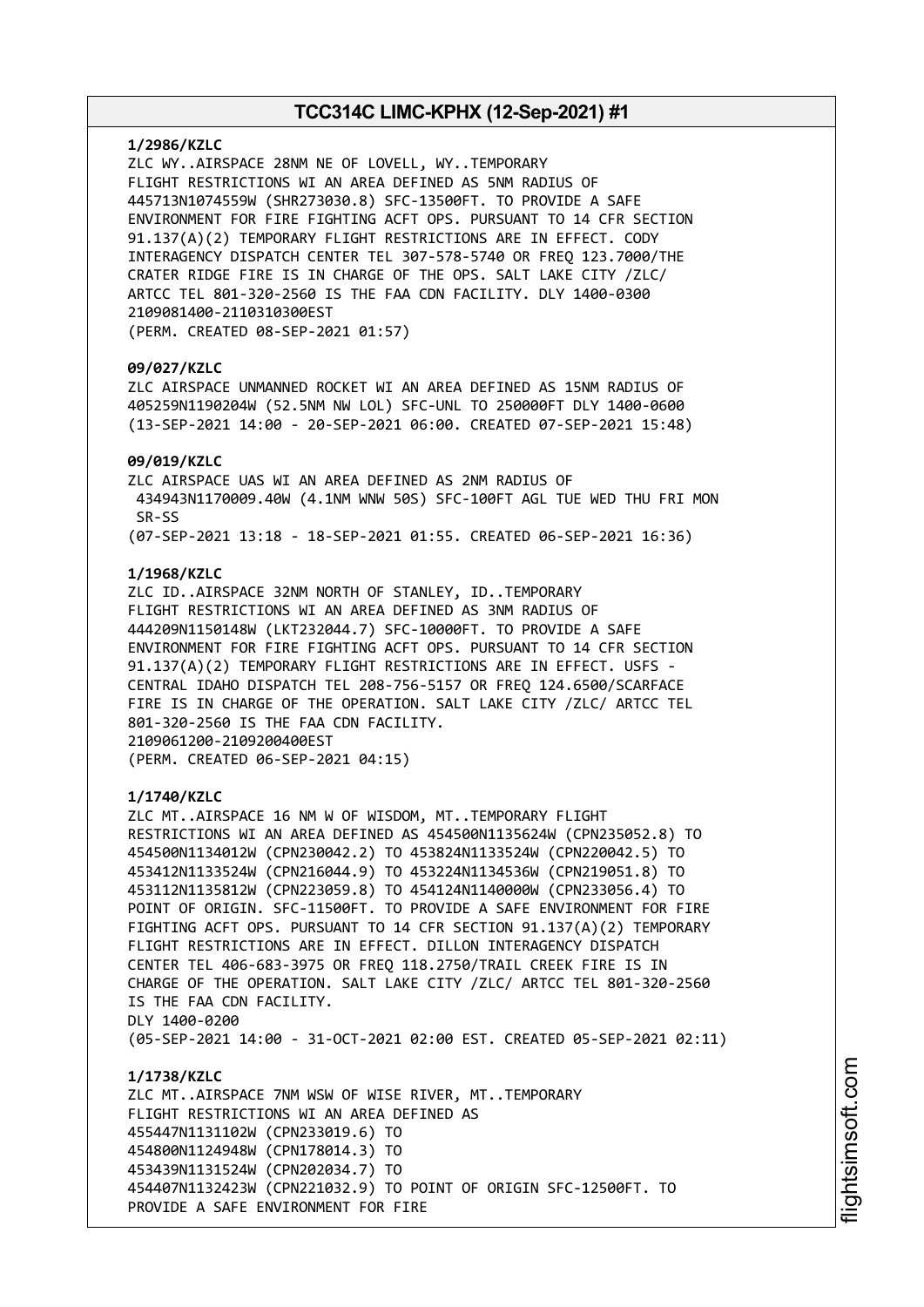FIGHTING ACFT OPS. PURSUANT TO 14 CFR SECTION 91.137(A)(2) TEMPORARY FLIGHT RESTRICTIONS ARE IN EFFECT. DILLON INTERAGENCY DISPATCH CENTER TEL 406-683-3975 OR FREQ 132.9250/ALDER CREEK FIRE IS IN CHARGE OF THE OPS. SALT LAKE CITY /ZLC/ ARTCC TEL 801-320-2560 IS THE FAA CDN FACILITY. DLY 1400-0200 (05-SEP-2021 14:00 - 31-OCT-2021 02:00 EST. CREATED 05-SEP-2021 02:10) **08/523/KZLC** ZLC AIRSPACE R3203D ACT SFC-FL220 (01-SEP-2021 06:00 - 29-SEP-2021 06:00. CREATED 31-AUG-2021 06:05) **1/7798/KZLC** ZLC AIRSPACE FLT INFO SERVICE BCST (FIS-B) SERVICES MAY NOT BE AVBL WI AN AREA DEFINED AS 122NM RADIUS OF 403343N1140251W. AP AIRSPACE AFFECTED MAY INCLUDE ENV, DPG. 5000FT-10000FT. 2108280511-2110252200EST (PERM. CREATED 28-AUG-2021 05:17) **08/119/KZLC** ZLC AIRSPACE R3203A ACT SFC-15000FT (29-AUG-2021 06:00 - 01-OCT-2021 06:00. CREATED 28-AUG-2021 03:48) **1/5506/KZLC** ZLC MT..AIRSPACE 19NM NNE MISSOULA, MT..TEMPORARY FLIGHT RESTRICTIONS WI AN AREA DEFINED AS 5NM RADIUS OF 471054N1135200W (MSO015018.7) SFC-11500FT. TO PROVIDE A SAFE ENVIRONMENT FOR FIRE FIGHTING ACFT OPS. PURSUANT TO 14 CFR SECTION 91.137(A)(2) TEMPORARY FLIGHT RESTRICTIONS ARE IN EFFECT. MISSOULA INTERAGENCY DISPATCH CENTER TEL 406-829-7070 OR FREQ 118.9000/THE CROOKS FIRE IS IN CHARGE OF THE OPS. SALT LAKE CITY /ZLC/ ARTCC TEL 801-320-2560 IS THE FAA CDN FACILITY. DLY 1400-0400 UTC. 2107271400-2109270400EST (PERM. CREATED 26-JUL-2021 23:49) **06/182/KZLC** ZLC OBST WIND TURBINE FARM WI AN AREA DEFINED AS 5NM RADIUS OF 432745N1115050W (11NM ESE IDA) 6384FT (400FT AGL) NOT LGTD (30-JUN-2021 21:52 - 31-DEC-2021 23:59. CREATED 30-JUN-2021 21:52) **06/094/KZLC** ZLC OBST WIND TURBINE FARM WI AN AREA DEFINED AS 3.4NM RADIUS OF 383422N1125641W (8.1NM NNE MLF) 5411FT (389FT AGL) NOT LTGD (18-JUN-2021 21:47 - 18-JUN-2022 23:59. CREATED 18-JUN-2021 21:47) **1/5011/KZLC** ZLC WY..ROUTE ZLC. V330 NEEDS, WY FIX NA. RIW VOR/DME FIX RESTRICTED. (01-JUN-2021 14:30 - 01-JUN-2023 14:28 EST. CREATED 01-JUN-2021 14:31) **05/184/KZLC** ZLC AIRSPACE HANG GLD WI AN AREA DEFINED AS 7NM RADIUS OF 451605N1171037W (6.6NM SE JSY) SFC-17999FT AVOIDANCE ADZ DLY 1400-SS (30-MAY-2021 14:00 - 11-OCT-2021 01:09. CREATED 29-MAY-2021 17:57)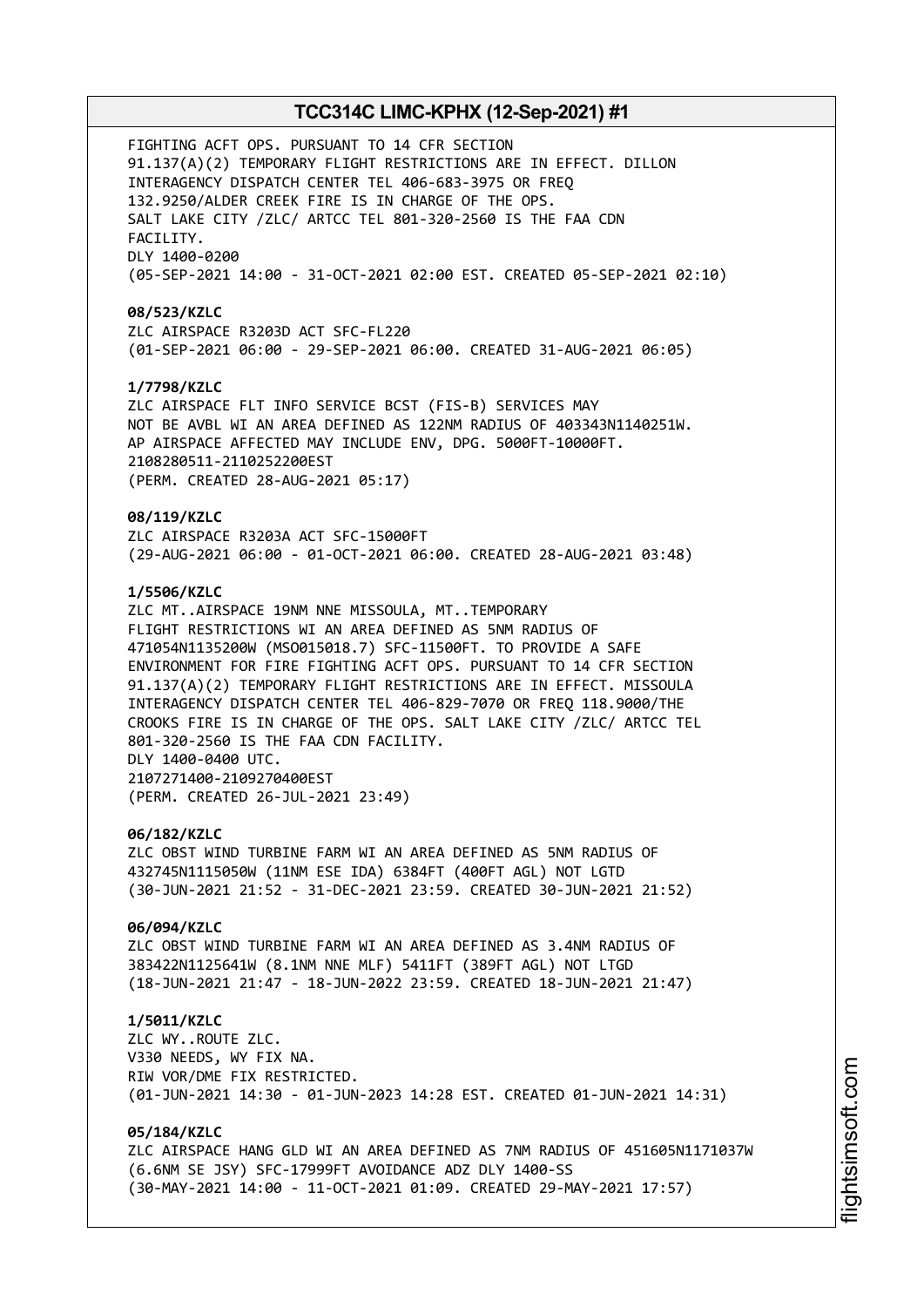**1/8429/KZLC** ZLC UT..ROUTE ZLC ZDV. J196 BRYCE CANYON (BCE) VORTAC, UT TO RIFMN, UT MEA 36000. BCE VORTAC R-033 D160 36000-45000. (19-MAY-2021 18:33 - 17-MAY-2023 18:33 EST. CREATED 19-MAY-2021 18:34) **05/026/KZLC** ZLC OBST WIND TURBINE FARM WI AN AREA DEFINED AS 4.1NM RADIUS OF 450934N1084129W (10NM W 6S1) 4780FT (498FT AGL) NOT LGTD (05-MAY-2021 16:44 - 05-NOV-2021 23:59. CREATED 05-MAY-2021 16:44) **1/2672/KZLC** ZLC ROUTE ZLC ZSE. V520 NEZ PERCE (MQG) VOR/DME, ID MCA 10000 EASTBOUND. V520 NEZ PERCE (MQG) VOR/DME, ID TO ZATIP, ID MEA 12000 EASTBOUND, 6900 WESTBOUND. V520 ZATIP, ID TO SALMON (LKT) VOR/DME, ID MEA 12000. 2104211133-2304211133EST (PERM. CREATED 21-APR-2021 11:35) **1/4253/KZLC** ZLC WY..ROUTE ZLC ZDV. V235 BORGG, WY TO OILLY, WY MEA 11500. DDY VOR/DME R222, UNUSABLE BELOW 11500 AT COP. 2102161823-2302141823EST (PERM. CREATED 16-FEB-2021 18:24) **1/4252/KZLC** ZLC WY..ROUTE ZLC ZDV. V235 MUDDY MOUNTAIN (DDY) VOR/DME, WY MCA 8100 SOUTHWESTBOUND. DDY VOR/DME R222, UNUSABLE BELOW 11500 AT COP. 2102161823-2302141823EST (PERM. CREATED 16-FEB-2021 18:24) **0/3464/KZLC** ZLC OR..ROUTE ZLC. V269 WILDHORSE (ILR) VOR/DME, OR R-040 TO FONNA, OR DME NOT AVAILABLE AT FONNA FROM ILR. ILR DME UNUSABLE AT FONNA. (11-DEC-2020 16:25 - 10-DEC-2022 16:23 EST. CREATED 11-DEC-2020 16:26) **0/2232/KZLC** ZLC ID..ROUTE ZLC ZSE. J70 MULLAN PASS (MLP) VOR/DME, ID TO LEWISTOWN (LWT) VOR/DME, MT MEA 22000. LWT VOR/DME RESTRICTION. (25-SEP-2020 19:29 - 25-SEP-2022 19:29 EST. CREATED 25-SEP-2020 19:29) **0/2228/KZLC** ZLC MT..ROUTE ZLC ZMP. J70 LEWISTOWN (LWT) VOR/DME, MT TO DICKINSON (DIK) VORTAC, ND MEA 21000. LWT VOR/DME RESTRICTION. (25-SEP-2020 19:29 - 25-SEP-2022 19:29 EST. CREATED 25-SEP-2020 19:29) **0/2226/KZLC** ZLC MT..ROUTE ZLC.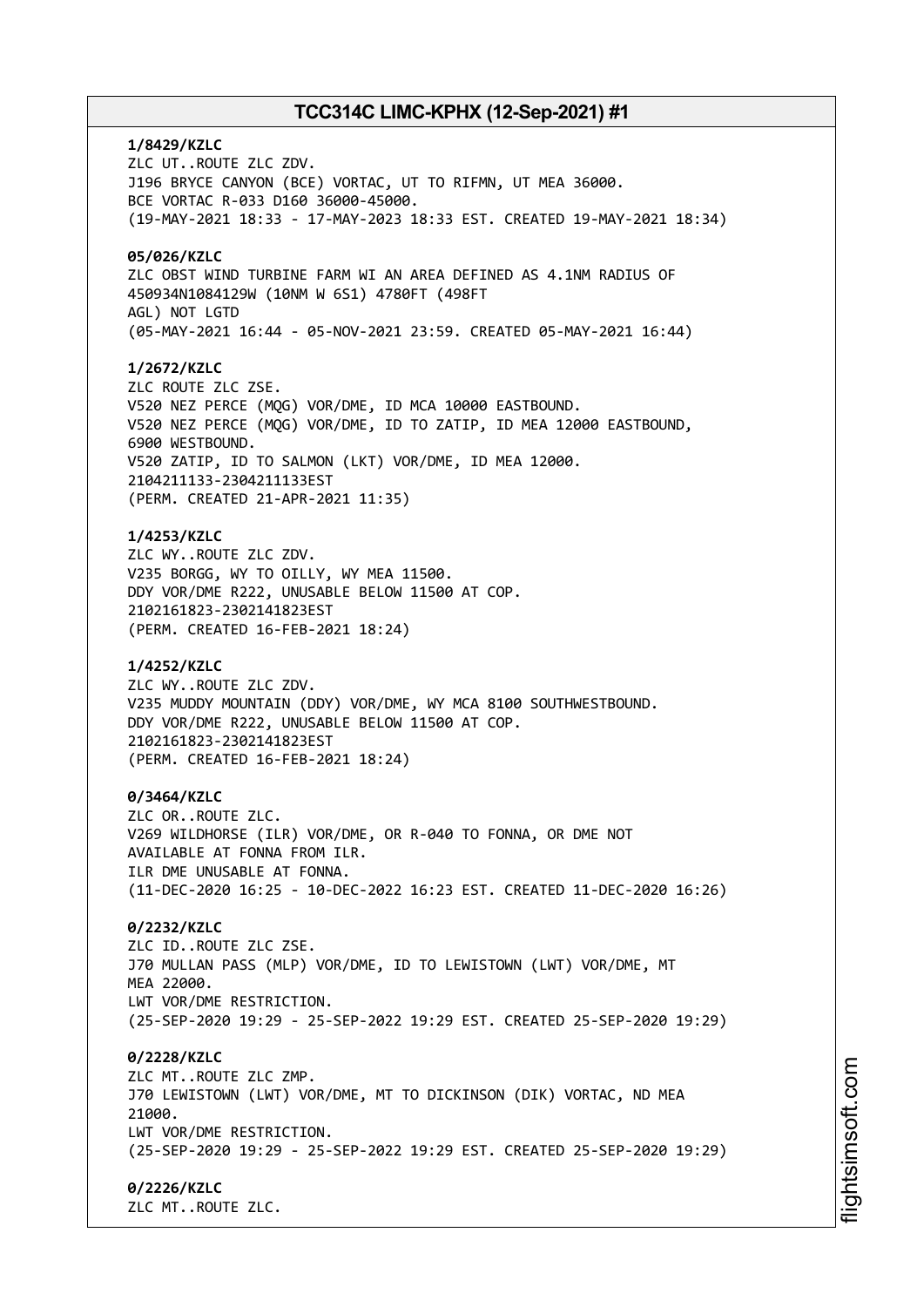V120 ESTRO INT, MT TO MILES CITY (MLS) VOR/DME, MT MEA 11000. LWT VOR/DME RESTRICTION. (25-SEP-2020 19:29 - 25-SEP-2022 19:29 EST. CREATED 25-SEP-2020 19:29) **0/8012/KZLC** ZLC MT..ROUTE ZLC. J70 LEWISTOWN (LWT) VOR/DME, MT R-075 TO COP NA FROM 123 NM TO COP EXCEPT FOR ACFT EQUIPPED WITH SUITABLE RNAV SYSTEM WITH GPS. LWT VOR R-075 UNUSABLE BEYOND 123 NM. (21-SEP-2020 18:05 - 21-SEP-2022 18:04 EST. CREATED 21-SEP-2020 18:05) **0/8010/KZLC** ZLC MT..ROUTE ZLC. V120 LEWISTOWN (LWT) VOR/DME, MT R-089 TO COP NA FROM 72 NM TO COP

EXCEPT FOR ACFT EQUIPPED WITH SUITABLE RNAV SYSTEM WITH GPS. LWT VOR R-089 UNUSABLE BEYOND 72 NM. (21-SEP-2020 18:03 - 21-SEP-2022 18:02 EST. CREATED 21-SEP-2020 18:03)

### **0/7506/KZLC**

ZLC ROUTE ZLC. V269 BURLEY (BYI) VOR/DME, ID TO POCATELLO (PIH) VOR/DME, ID MEA 8300. 2004291251-2204291251EST (PERM. CREATED 29-APR-2020 12:52)

┌──────────────────────────────────────────────────────────────────────────────┐

└──────────────────────────────────────────────────────────────────────────────┘

### │**KZDV (DENVER FIR)** │

#### **09/110/KZDV**

ZDV NAV GPS (FTIRCA GPS 21-56) (INCLUDING WAAS, GBAS, AND ADS-B) MAY NOT BE AVBL WI A 271NM RADIUS CENTERED AT 352121N1163405W (HEC 336034) FL400-UNL, 221NM RADIUS AT FL250, 148NM RADIUS AT 10000FT, 121NM RADIUS AT 4000FT AGL, 89NM RADIUS AT 50FT AGL. DLY 1000-1259 2109161000-2109171259 (PERM. CREATED 12-SEP-2021 15:00)

## **09/107/KZDV**

ZDV AIRSPACE R7001B ACT 8000FT-FL235 (13-SEP-2021 14:00 - 14-SEP-2021 06:00. CREATED 12-SEP-2021 14:06)

### **09/106/KZDV**

ZDV AIRSPACE R7001A ACT SFC-7999FT (13-SEP-2021 14:00 - 14-SEP-2021 06:00. CREATED 12-SEP-2021 14:06)

#### **09/188/KZDV**

ZDV OBST WIND TURBINE FARM WI AN AREA DEFINED AS .9NM RADIUS OF 410828N1050010W (8.8NM W CYS) 6990FT (403FT AGL) NOT LGTD (12-SEP-2021 03:46 - 19-SEP-2021 23:59. CREATED 12-SEP-2021 03:46)

**09/105/KZDV** ZDV NAV GPS (YPG\_AZ GPS 21-16) (INCLUDING WAAS, GBAS, AND

ADS-B) MAY NOT BE AVBL WIA 259NM RADIUS CENTERED AT 325414SN1135606W (BZA062035) FL400-UNL, 211NM RADIUS AT FL250,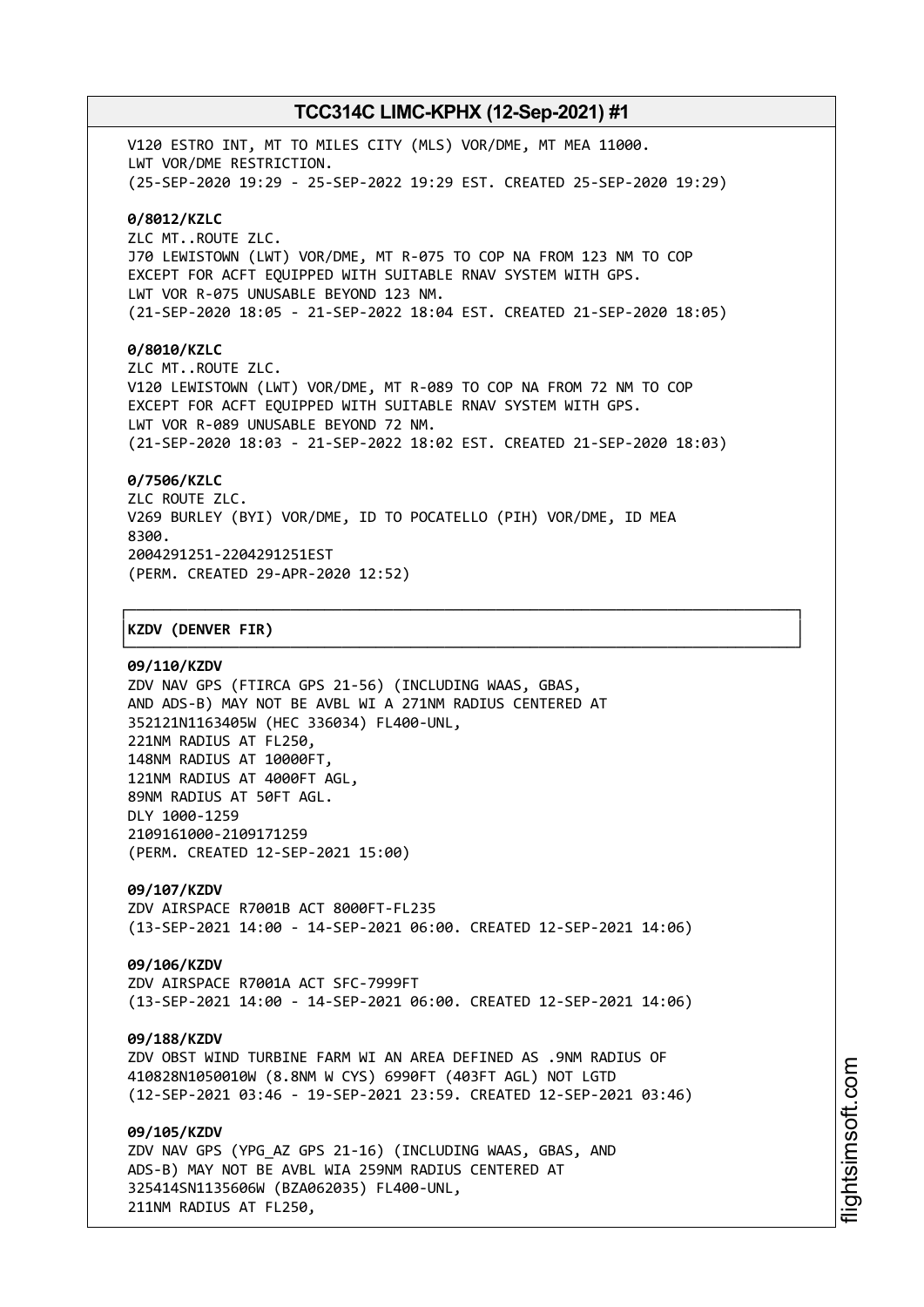142NM RADIUS AT 10000FT, 113NM RADIUS AT 4000FT AGL, 92NM RADIUS AT 50FT AGL. DLY 1830-2230 2109151830-2109172230 (PERM. CREATED 11-SEP-2021 21:50) **09/100/KZDV** ZDV NAV GPS (FTIRCA GPS 21-56) (INCLUDING WAAS, GBAS, AND ADS-B) MAY NOT BE AVBL WI A 271NM RADIUS CENTERED AT 352121N1163405W (HEC 336034) FL400-UNL, 221NM RADIUS AT FL250, 148NM RADIUS AT 10000FT, 121NM RADIUS AT 4000FT AGL, 89NM RADIUS AT 50FT AGL, 0800-1059, 1630-1959 2109150800-2109151959 (PERM. CREATED 11-SEP-2021 14:50) **09/608/KZDV** ZDV AIRSPACE R7001B ACT 8000FT-FL235 (12-SEP-2021 14:00 - 13-SEP-2021 06:00. CREATED 11-SEP-2021 14:06) **09/603/KZDV** ZDV AIRSPACE R7001A ACT SFC-7999FT (12-SEP-2021 14:00 - 13-SEP-2021 06:00. CREATED 11-SEP-2021 14:06) **09/076/KZDV** ZDV AIRSPACE DCC RALLY STNR ALT RESERVATION WI AN AREA DEFINED AS 6NM RADIUS OF HBU045050 17000FT-FL190 2109141700-2109141900 (PERM. CREATED 11-SEP-2021 11:08) **09/093/KZDV** ZDV NAV GPS (WSMRNM GPS 21-25) (INCLUDING WAAS, GBAS, AND ADS-B) MAY NOT BE AVBL WI A 370NM RADIUS CENTERED AT 333547N1062910W (TCS051044) FL400-UNL, 319NM RADIUS AT FL250, 239NM RADIUS AT 10000FT, 225NM RADIUS AT 4000FT AGL, 179NM RADIUS AT 50FT AGL. DLY 0300-1500 2109150300-2109301500 (PERM. CREATED 11-SEP-2021 04:29) **09/789/KZDV** ZDV AIRSPACE R2601A ACT SFC-12499FT (11-SEP-2021 06:01 - 13-SEP-2021 10:59. CREATED 11-SEP-2021 00:05) **09/088/KZDV** ZDV NAV GPS (FTIRCA GPS 21-56) (INCLUDING WAAS, GBAS, AND ADS-B) MAY NOT BE AVBL WI A 271NM RADIUS CENTERED AT 352121N1163405W (HEC336034) FL400-UNL, 221NM RADIUS AT FL250, 148NM RADIUS AT 10000FT, 121NM RADIUS AT 4000FT AGL, 89NM RADIUS AT 50FT AGL, 0800-1059 1830-2229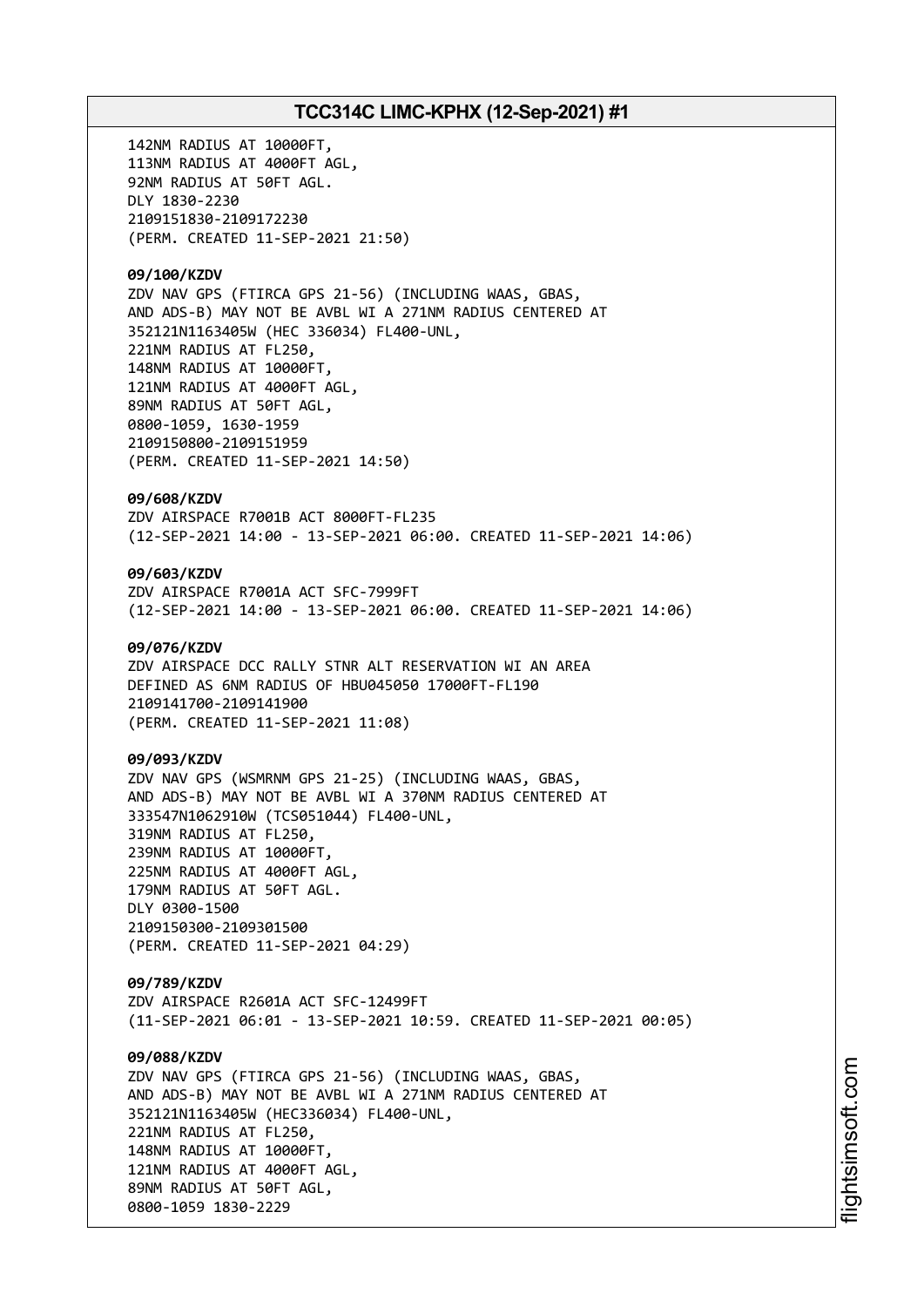2109140800-2109142229 (PERM. CREATED 10-SEP-2021 14:30)

**09/500/KZDV** ZDV AIRSPACE R2601B ACT 12500FT UP TO BUT NOT INCLUDING FL225 (10-SEP-2021 06:00 - 16-SEP-2021 06:00. CREATED 10-SEP-2021 00:06)

## **09/083/KZDV**

ZDV NAV GPS (FTIRCA GPS 21-56) (INCLUDING WAAS, GBAS, AND ADS-B) MAY NOT BE AVBL WI A 271NM RADIUS CENTERED AT 352121N1163405W (HEC336034) FL400-UNL, 221NM RADIUS AT FL250, 148NM RADIUS AT 10000FT, 121NM RADIUS AT 4000FT AGL, 89NM RADIUS AT 50FT AGL, 0600-0859 1830-2229 2109130600-2109132229 (PERM. CREATED 09-SEP-2021 15:48)

**09/076/KZDV**

ZDV NAV GPS (WSMRNM GPS 21-25) (INCLUDING WAAS, GBAS, AND ADS-B) MAY NOT BE AVBL WI A 370NM RADIUS CENTERED AT 333547N1062910W (TCS051044) FL400-UNL, 319NM RADIUS AT FL250, 239NM RADIUS AT 10000FT, 225NM RADIUS AT 4000FT AGL, 179NM RADIUS AT 50FT AGL. DLY 0300-1500 2109120300-2109131500 (PERM. CREATED 08-SEP-2021 18:56)

## **09/068/KZDV**

ZDV NAV GPS (FTIRCA GPS 21-56) (INCLUDING WAAS, GBAS, AND ADS-B) MAY NOT BE AVBL WI A 271NM RADIUS CENTERED AT 352121N1163405W (HEC 336034) FL400-UNL, 221NM RADIUS AT FL250, 148NM RADIUS AT 10000FT, 121NM RADIUS AT 4000FT AGL, 89NM RADIUS AT 50FT AGL. 0600-1259 1630-1959 2109120600-2109121959 (PERM. CREATED 08-SEP-2021 15:22)

**08/716/KZDV** ZDV OBST WIND TURBINE FARM WI AN AREA DEFINED AS 5.1NM RADIUS OF 390254N1002252W (17.3NM E FLY) 6450FT (400FT AGL) NOT LGTD (31-AUG-2021 18:34 - 30-SEP-2021 23:59 EST. CREATED 31-AUG-2021 18:44)

### **08/706/KZDV**

ZDV AIRSPACE SMALL ARMS FRNG WI AN AREA DEFINED AS 422502N1045414W (8.2NM SE 76V) TO 422502N1045242W (9.2NM SE 76V) TO 422007N1045225W (7.6NM NW GUR) TO 422007N1045415W (8.8NM NW GUR) TO POINT OF ORIGIN SFC-8500FT AGL DLY 1400-0600 (07-SEP-2021 14:00 - 01-OCT-2021 06:00. CREATED 31-AUG-2021 14:39)

### **08/705/KZDV**

ZDV AIRSPACE SMALL ARMS FIRING WI AN AREA DEFINED AS 422000N1045231W (7.5NM NW GUR) TO 422000N1045438W (9NM NW GUR) TO 422907N1045437W (15.5NM NW GUR) TO i⊒<br>⊫ htsim s oft.c om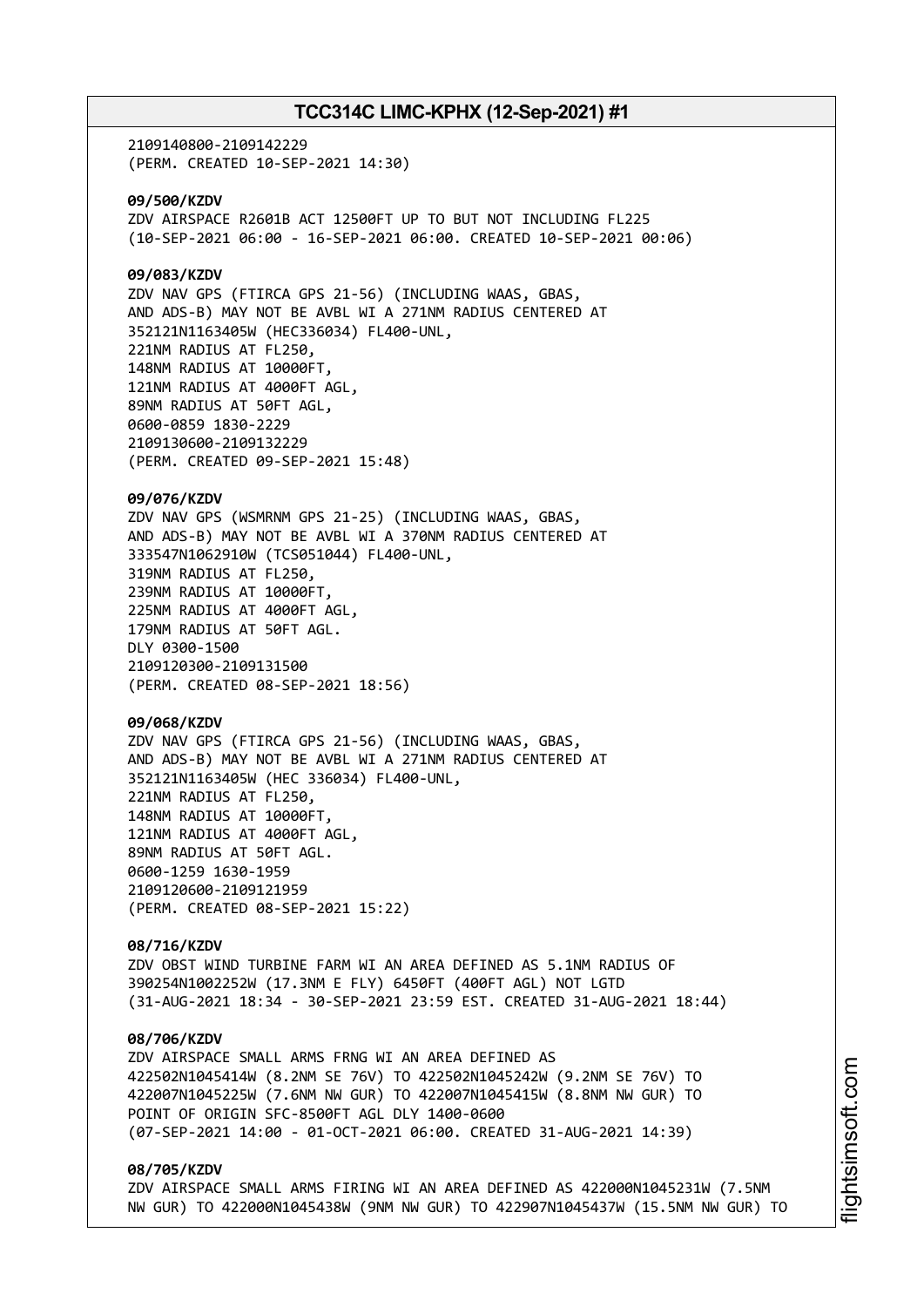422907N1045231W (14.8NM NW GUR) TO POINT OF ORIGIN SFC-8500FT AGL DLY 1400-0600 (07-SEP-2021 14:00 - 01-OCT-2021 06:00. CREATED 31-AUG-2021 14:39)

#### **08/627/KZDV**

ZDV OBST WIND TURBINE FARM WI AN AREA DEFINED AS 4NM RADIUS OF 424057N1055326W (23NM WSW DGW) 6800FT (400FT AGL) NOT LGTD (27-AUG-2021 01:19 - 01-OCT-2021 03:00. CREATED 27-AUG-2021 01:19)

### **08/470/KZDV**

ZDV OBST WIND TURBINE FARM WI AN AREA DEFINED AS 8.35NM RADIUS OF 430402N1053059W (16.7NM NNW DGW) 5996FT (499FT AGL) NOT LGTD (20-AUG-2021 12:22 - 20-SEP-2021 23:59 EST. CREATED 20-AUG-2021 12:34)

## **08/420/KZDV**

ZDV OBST WIND TURBINE FARM WI AN AREA DEFINED AS 4.3NM RADIUS OF 410329N1050549W (14NM SW CYS) 7451FT (500FT AGL) NOT LGTD (19-AUG-2021 01:50 - 19-SEP-2021 23:00. CREATED 19-AUG-2021 01:52)

## **06/620/KZDV**

ZDV OBST WIND TURBINE FARM WI AN AREA DEFINED AS 5NM RADIUS OF 405445N1034909W (18.3NM SW IBM) 5666FT (410FT AGL) NOT LGTD (30-JUN-2021 21:24 - 31-DEC-2021 23:59. CREATED 30-JUN-2021 21:24)

## **06/619/KZDV**

ZDV OBST WIND TURBINE FARM WI AN AREA DEFINED AS 5NM RADIUS OF 405639N1034426W (15.5NM SSW IBM) 5543FT (389FT AGL) NOT LGTD (30-JUN-2021 21:18 - 31-DEC-2021 23:59. CREATED 30-JUN-2021 21:20)

### **1/5052/KZDV**

ZDV CO..ROUTE ZDV. V108 TRUEL, CO TO RED TABLE (DBL) VOR/DME, CO MOCA 14000. 2106011502-2305301502EST (PERM. CREATED 01-JUN-2021 15:03)

#### **1/3092/KZDV**

ZDV SD..AIRSPACE CRAZY HORSE, SD.. LASER LGT DEMONSTRATION WILL BE CONDUCTED AT CRAZY HORSE MEMORIAL WI AN AREA DEFINED AS 435001N1033737W OR (RAP239028) SFC-500FT AGL. LASER LGT BEAMS WILL BE TERMINATED IF NON PARTICIPATING ACFT ARE DETECTED ENTERING THE AFFECTED AREA. LASER LGT BEAMS MAY BE INJUROUS TO PILOTS/PASSENGERS EYES WI 500FT VERTICALLY AND 1900FT LATERALLY OF THE LGT SOURCE. FLASH BLINDNESS OR COCKPIT ILLUMINATION MAY OCCUR BEYOND THESE DISTANCES. ELLSWORTH AFB /RCA/ TERMINAL APCH CTL TEL 605-385-6199 IS THE FAA CDN FACILITY DLY 0030-0330 (29-MAY-2021 00:30 - 30-SEP-2021 03:30. CREATED 26-MAY-2021 21:47)

**1/8432/KZDV**

ZDV UT..ROUTE ZDV ZLC. J196 BRYCE CANYON (BCE) VORTAC, UT TO RIFMN, UT MEA 36000. BCE VORTAC R-033 D160 36000-45000. (19-MAY-2021 18:33 - 17-MAY-2023 18:33 EST. CREATED 19-MAY-2021 18:34)

**1/0706/KZDV**

ZDV KS..ROUTE ZDV ZKC. V17 GARDEN CITY (GCK) VORTAC, KS TO COFFE, KS MOCA 4700. 2104161846-2304141846EST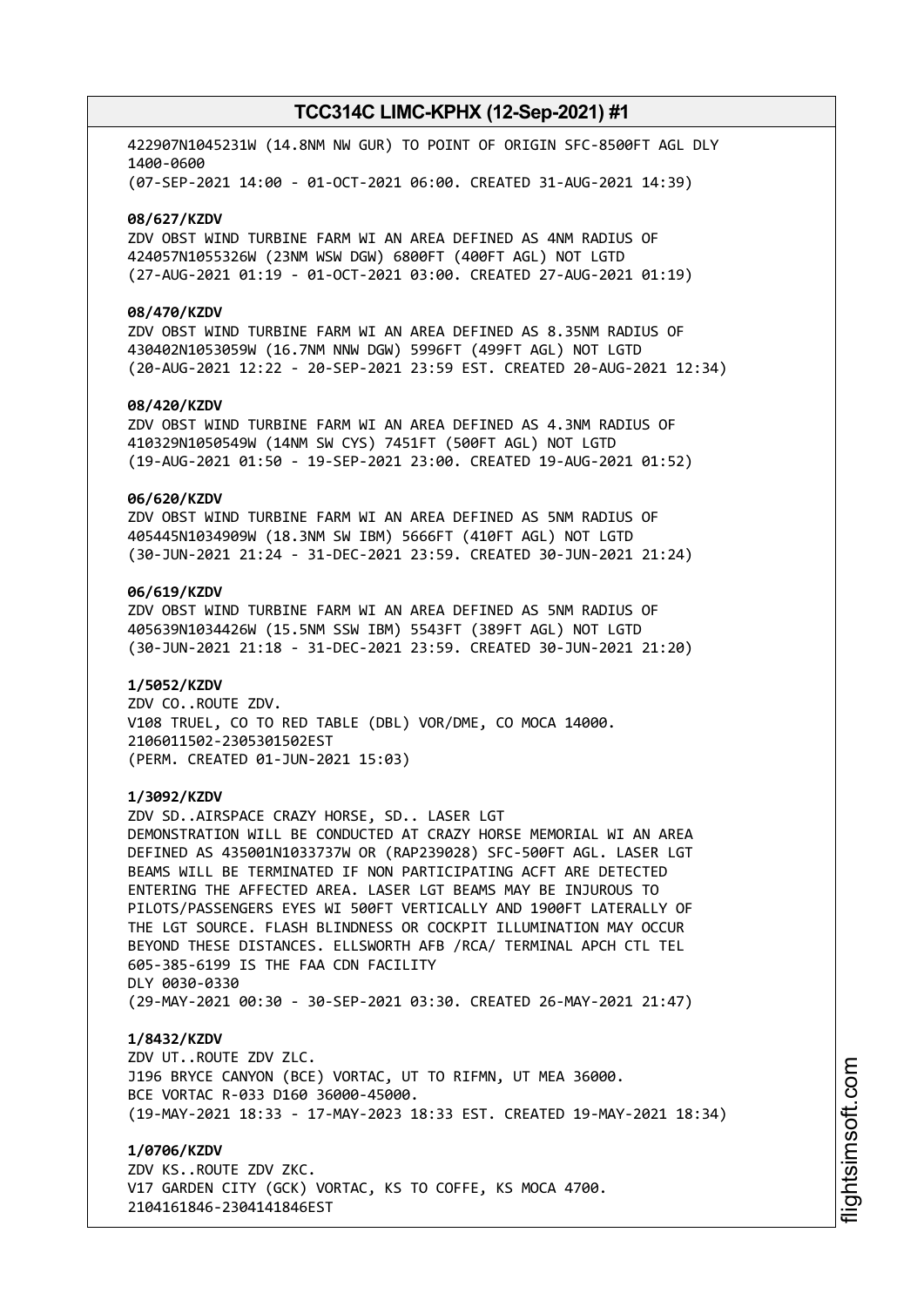(PERM. CREATED 16-APR-2021 18:46)

### **1/0386/KZDV**

ZDV CO..ROUTE ZDV. V211 BRAZO, NM MRA 14000 AT BRAZO WHEN USING DME. DRO DME UNUSABLE BELOW 14000 AT BRAZO. (15-APR-2021 21:03 - 15-APR-2023 21:03 EST. CREATED 15-APR-2021 21:03)

## **1/0953/KZDV**

ZDV CO..ROUTE ZDV. V356 FIDLE INT, CO TO ELORE INT, CO NA EXCEPT FOR ACFT EQUIPPED WITH SUITABLE RNAV SYSTEM WITH GPS. 2103041542-2303041542EST (PERM. CREATED 04-MAR-2021 15:43)

### **03/009/KZDV**

ZDV AIRSPACE AIRDROP WI AN AREA DEFINED AS 3NM EITHER SIDE OF A LINE FM HGO358021 TO HGO337012 TO HGO259010 TO HGO248012 TO HGO177019 SFC-9000FT AVOIDANCE ADZ DLY 1700-0500 (02-MAR-2021 17:00 - 02-MAR-2022 05:00. CREATED 01-MAR-2021 21:39)

## **03/008/KZDV**

ZDV AIRSPACE AIRDROP WI AN AREA DEFINED AS 3NM EITHER SIDE OF A LINE FM HGO193026 TO HGO206018 TO HGO260010 TO HGO274010 TO HGO269023 SFC-9000FT AVOIDANCE ADZ DLY 1700-0500 (02-MAR-2021 17:00 - 02-MAR-2022 05:00. CREATED 01-MAR-2021 21:39)

### **1/4254/KZDV**

ZDV WY..ROUTE ZDV ZLC. V235 BORGG, WY TO OILLY, WY MEA 11500. DDY VOR/DME R222, UNUSABLE BELOW 11500 AT COP. 2102161823-2302141823EST (PERM. CREATED 16-FEB-2021 18:24)

## **1/4251/KZDV**

ZDV WY..ROUTE ZDV ZLC. V235 MUDDY MOUNTAIN (DDY) VOR/DME, WY MCA 8100 SOUTHWESTBOUND. DDY VOR/DME R222, UNUSABLE BELOW 11500 AT COP. 2102161823-2302141823EST (PERM. CREATED 16-FEB-2021 18:24)

## **0/6595/KZDV**

ZDV NE..ROUTE ZDV. V219 HAYES CENTER (HCT) VORTAC, NE R-048 TO YOZLE INT, NE MEA 7000. 2011052227-2211052227EST (PERM. CREATED 05-NOV-2020 22:28)

┌──────────────────────────────────────────────────────────────────────────────┐

└──────────────────────────────────────────────────────────────────────────────┘

## │**KZAB (ALBUQUERQUE FIR)** │

#### **09/111/KZAB**

ZAB NAV GPS (FTIRCA GPS 21-56) (INCLUDING WAAS, GBAS, AND ADS-B) MAY NOT BE AVBL WI A 271NM RADIUS CENTERED AT 352121N1163405W (HEC 336034) FL400-UNL, 221NM RADIUS AT FL250, 148NM RADIUS AT 10000FT, 121NM RADIUS AT 4000FT AGL, 89NM RADIUS AT 50FT AGL.

i⊒<br>⊫ htsim soft.c om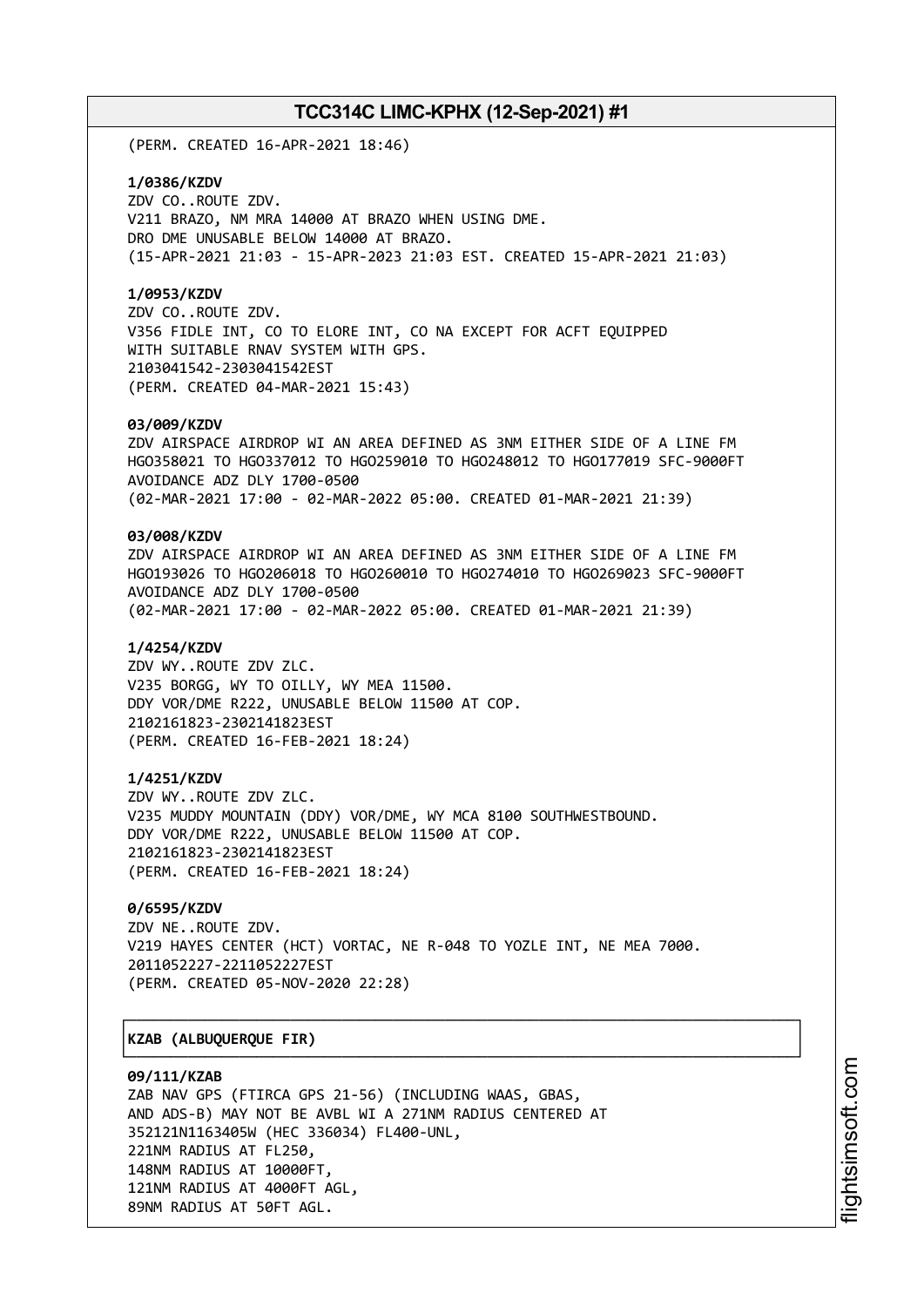DLY 1000-1259 2109161000-2109171259 (PERM. CREATED 12-SEP-2021 15:00) **09/283/KZAB** ZAB AIRSPACE R2310A ACT SFC-10000FT (14-SEP-2021 14:00 - 14-SEP-2021 23:00. CREATED 12-SEP-2021 14:06) **09/270/KZAB** ZAB AIRSPACE RUBY 1 MOA ACT 10000FT UP TO BUT NOT INCLUDING FL180 (12-SEP-2021 17:30 - 12-SEP-2021 19:00. CREATED 12-SEP-2021 11:35) **09/258/KZAB** ZAB AIRSPACE MORENCI MOA ACT 1500FT UP TO BUT NOT INCLUDING FL180 (12-SEP-2021 16:00 - 12-SEP-2021 19:00. CREATED 12-SEP-2021 10:06) **09/257/KZAB** ZAB AIRSPACE RESERVE MOA ACT 5000FT UP TO BUT NOT INCLUDING FL180 (12-SEP-2021 16:00 - 12-SEP-2021 17:30. CREATED 12-SEP-2021 10:06) **09/256/KZAB** ZAB AIRSPACE JACKAL LOW MOA ACT 100FT-10999FT (12-SEP-2021 15:50 - 12-SEP-2021 19:00. CREATED 12-SEP-2021 09:56) **09/255/KZAB** ZAB AIRSPACE JACKAL MOA ACT 11000FT UP TO BUT NOT INCLUDING FL180 (12-SEP-2021 15:50 - 12-SEP-2021 19:00. CREATED 12-SEP-2021 09:56) **09/254/KZAB** ZAB AIRSPACE RUBY 1 MOA ACT 10000FT UP TO BUT NOT INCLUDING FL180 (12-SEP-2021 15:30 - 12-SEP-2021 16:10. CREATED 12-SEP-2021 09:36) **09/253/KZAB** ZAB AIRSPACE OUTLAW MOA ACT 8000FT UP TO BUT NOT INCLUDING FL180 (12-SEP-2021 15:30 - 12-SEP-2021 17:40. CREATED 12-SEP-2021 09:36) **09/252/KZAB** ZAB AIRSPACE RUBY 1 MOA ACT 10000FT UP TO BUT NOT INCLUDING FL180 (12-SEP-2021 15:20 - 13-SEP-2021 12:59. CREATED 12-SEP-2021 09:26) **09/250/KZAB** ZAB AIRSPACE SELLS LOW MOA ACT 3000FT AGL-9999FT (12-SEP-2021 15:00 - 13-SEP-2021 00:40. CREATED 12-SEP-2021 09:06) **09/249/KZAB** ZAB AIRSPACE R2304 ACT SFC-FL240 (12-SEP-2021 15:00 - 13-SEP-2021 00:40. CREATED 12-SEP-2021 09:06) **09/248/KZAB** ZAB AIRSPACE R2305 ACT SFC-FL240 (12-SEP-2021 15:00 - 13-SEP-2021 00:40. CREATED 12-SEP-2021 09:06) **09/247/KZAB** ZAB AIRSPACE SELLS 1 MOA ACT 10000FT UP TO BUT NOT INCLUDING FL180 (12-SEP-2021 15:00 - 13-SEP-2021 00:40. CREATED 12-SEP-2021 09:06) **09/220/KZAB** ZAB AIRSPACE TOMBSTONE C MOA ACT 14500FT UP TO BUT NOT INCLUDING FL180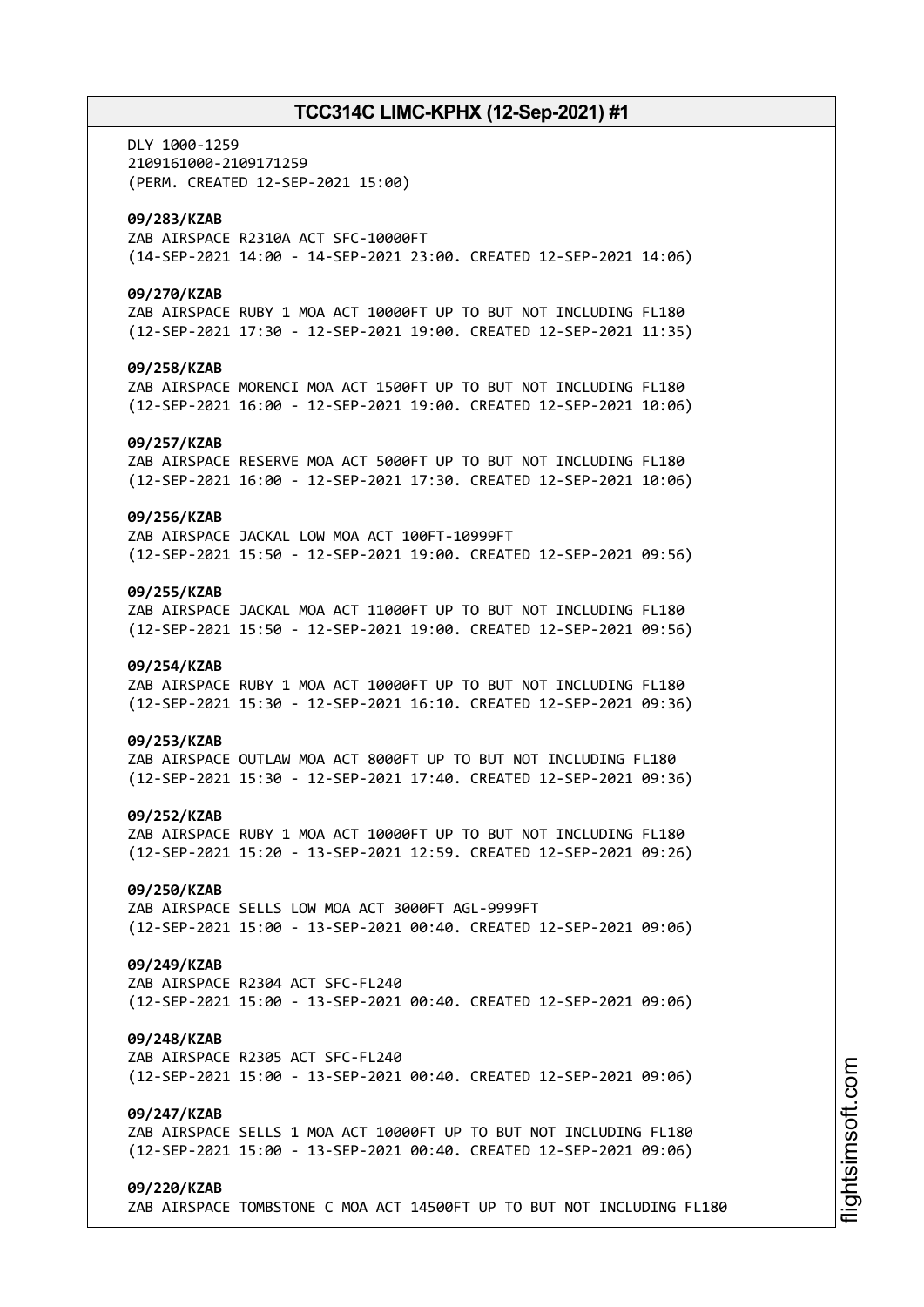(12-SEP-2021 13:00 - 13-SEP-2021 06:30. CREATED 12-SEP-2021 07:06) **09/219/KZAB** ZAB AIRSPACE TOMBSTONE A MOA ACT 500FT-14499FT (12-SEP-2021 13:00 - 13-SEP-2021 06:30. CREATED 12-SEP-2021 07:05) **09/218/KZAB** ZAB AIRSPACE TOMBSTONE B MOA ACT 500FT-14499FT (12-SEP-2021 13:00 - 13-SEP-2021 06:30. CREATED 12-SEP-2021 07:05) **09/217/KZAB** ZAB AIRSPACE R2303A ACT SFC-15000FT (13-SEP-2021 06:00 - 13-SEP-2021 13:59. CREATED 12-SEP-2021 06:06) **09/216/KZAB** ZAB AIRSPACE R2303C ACT 15000FT-FL300 (13-SEP-2021 06:00 - 18-SEP-2021 06:00. CREATED 12-SEP-2021 06:06) **09/215/KZAB** ZAB AIRSPACE R2303B ACT 8000FT-FL300 (13-SEP-2021 06:00 - 13-SEP-2021 13:59. CREATED 12-SEP-2021 06:06) **09/202/KZAB** ZAB AIRSPACE LGT OUT/NIGHT VISION GOGGLE TRAINING TALON LOW MOA ACT 500FT-12499FT (14-SEP-2021 01:30 - 14-SEP-2021 04:15. CREATED 12-SEP-2021 01:35) **09/201/KZAB** ZAB AIRSPACE LGT OUT/NIGHT VISION GOGGLE TRAINING BEAK A MOA ACT 12500FT UP TO BUT NOT INCLUDING FL180 (14-SEP-2021 01:30 - 14-SEP-2021 04:15. CREATED 12-SEP-2021 01:35) **09/200/KZAB** ZAB AIRSPACE LGT OUT/NIGHT VISION GOGGLE TRAINING BEAK C MOA ACT 12500FT UP TO BUT NOT INCLUDING FL180 (14-SEP-2021 01:30 - 14-SEP-2021 04:15. CREATED 12-SEP-2021 01:35) **09/199/KZAB** ZAB AIRSPACE LGT OUT/NIGHT VISION GOGGLE TRAINING BEAK B MOA ACT 12500FT UP TO BUT NOT INCLUDING FL180 (14-SEP-2021 01:30 - 14-SEP-2021 04:15. CREATED 12-SEP-2021 01:35) **09/198/KZAB** ZAB AIRSPACE LGT OUT/NIGHT VISION GOGGLE TRAINING TALON HIGH EAST MOA ACT 12500FT UP TO BUT NOT INCLUDING FL180 (14-SEP-2021 01:30 - 14-SEP-2021 04:15. CREATED 12-SEP-2021 01:35) **09/197/KZAB** ZAB AIRSPACE LGT OUT/NIGHT VISION GOGGLE TRAINING TALON HIGH WEST MOA ACT 12500FT UP TO BUT NOT INCLUDING FL180 (14-SEP-2021 01:30 - 14-SEP-2021 04:15. CREATED 12-SEP-2021 01:35) **09/196/KZAB** ZAB AIRSPACE LGT OUT/NIGHT VISION GOGGLE TRAINING SELLS 1 MOA ACT 10000FT UP TO BUT NOT INCLUDING FL180 (14-SEP-2021 01:00 - 14-SEP-2021 04:00. CREATED 12-SEP-2021 01:05)

**09/195/KZAB**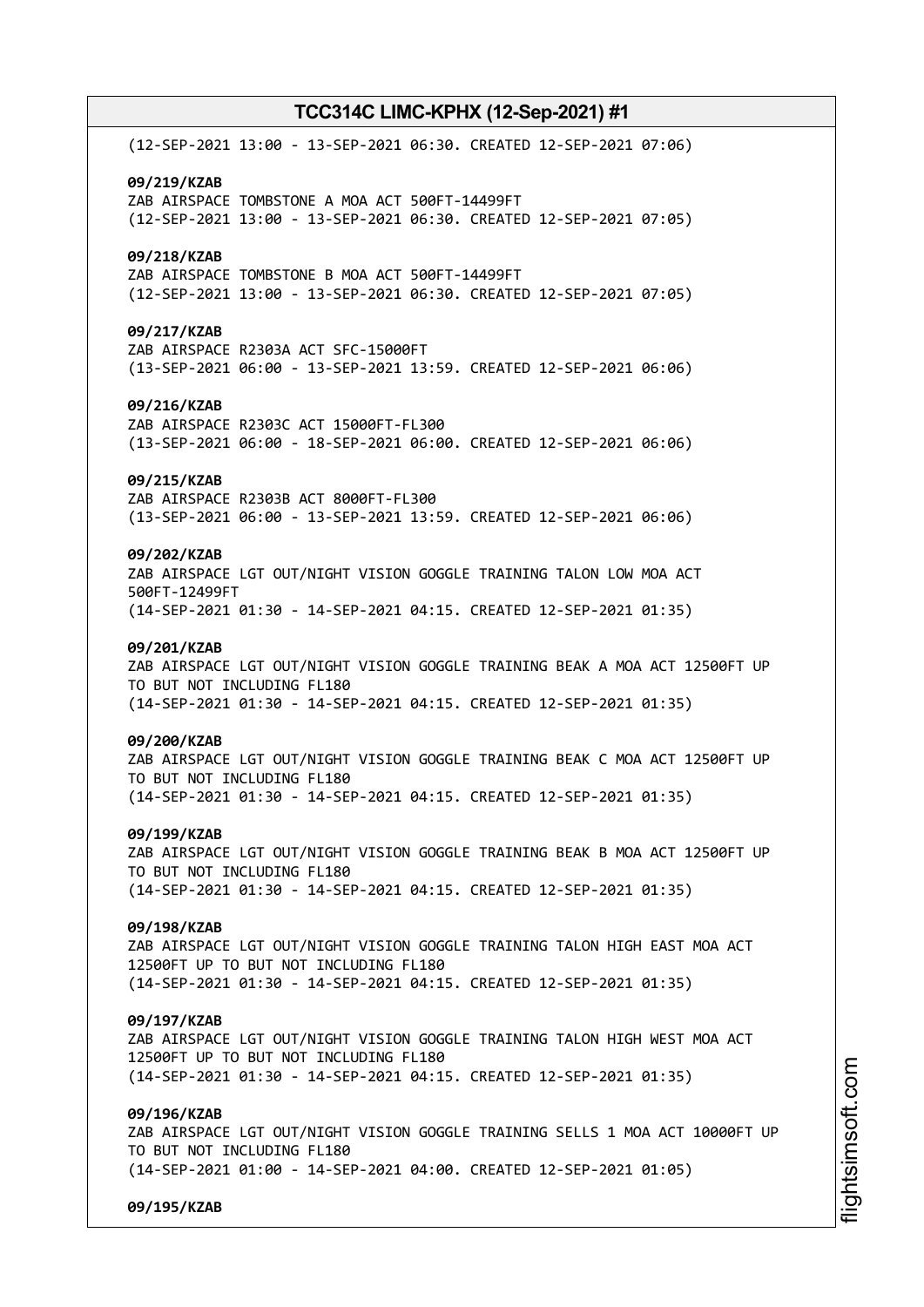ZAB AIRSPACE LGT OUT/NIGHT VISION GOGGLE TRAINING SELLS LOW MOA ACT 3000FT AGL-9999FT (14-SEP-2021 01:00 - 14-SEP-2021 04:00. CREATED 12-SEP-2021 01:05) **09/135/KZAB** ZAB AIRSPACE UAS WI AN AREA DEFINED AS 6NM EITHER SIDE OF A LINE FM 314410N1081930W (40.4NM SE LSB) TO 320046N1081930W (26.8NM SE LSB) SFC-400FT AGL (13-SEP-2021 00:00 - 13-SEP-2021 07:59. CREATED 12-SEP-2021 00:38) **09/194/KZAB** ZAB AIRSPACE R5103A ACT SFC-15000FT (12-SEP-2021 06:00 - 13-SEP-2021 06:00. CREATED 12-SEP-2021 00:06) **09/188/KZAB** ZAB AIRSPACE R5103C ACT SFC-FL250 (12-SEP-2021 06:00 - 13-SEP-2021 06:00. CREATED 12-SEP-2021 00:05) **09/186/KZAB** ZAB AIRSPACE R5103B ACT SFC-FL250 (12-SEP-2021 06:00 - 13-SEP-2021 06:00. CREATED 12-SEP-2021 00:05) **09/185/KZAB** ZAB AIRSPACE R5107K ACT SFC-FL250 (12-SEP-2021 06:00 - 13-SEP-2021 06:00. CREATED 12-SEP-2021 00:05) **09/104/KZAB** ZAB NAV GPS (YPG\_AZ GPS 21-16) (INCLUDING WAAS, GBAS, AND ADS-B) MAY NOT BE AVBL WIA 259NM RADIUS CENTERED AT 325414SN1135606W (BZA062035) FL400-UNL, 211NM RADIUS AT FL250, 142NM RADIUS AT 10000FT, 113NM RADIUS AT 4000FT AGL, 92NM RADIUS AT 50FT AGL. DLY 1830-2230 2109151830-2109172230 (PERM. CREATED 11-SEP-2021 21:50) **09/177/KZAB** ZAB AIRSPACE R2303A ACT SFC-15000FT (12-SEP-2021 16:00 - 12-SEP-2021 20:00. CREATED 11-SEP-2021 16:06) **09/176/KZAB** ZAB AIRSPACE R2303B ACT 8000FT-FL300 (12-SEP-2021 16:00 - 12-SEP-2021 20:00. CREATED 11-SEP-2021 16:06) **09/175/KZAB** ZAB AIRSPACE R2303C ACT 15000FT-FL300 (12-SEP-2021 16:00 - 12-SEP-2021 20:00. CREATED 11-SEP-2021 16:05) **09/099/KZAB** ZAB NAV GPS (FTIRCA GPS 21-56) (INCLUDING WAAS, GBAS, AND ADS-B) MAY NOT BE AVBL WI A 271NM RADIUS CENTERED AT 352121N1163405W (HEC 336034) FL400-UNL, 221NM RADIUS AT FL250, 148NM RADIUS AT 10000FT, 121NM RADIUS AT 4000FT AGL, 89NM RADIUS AT 50FT AGL,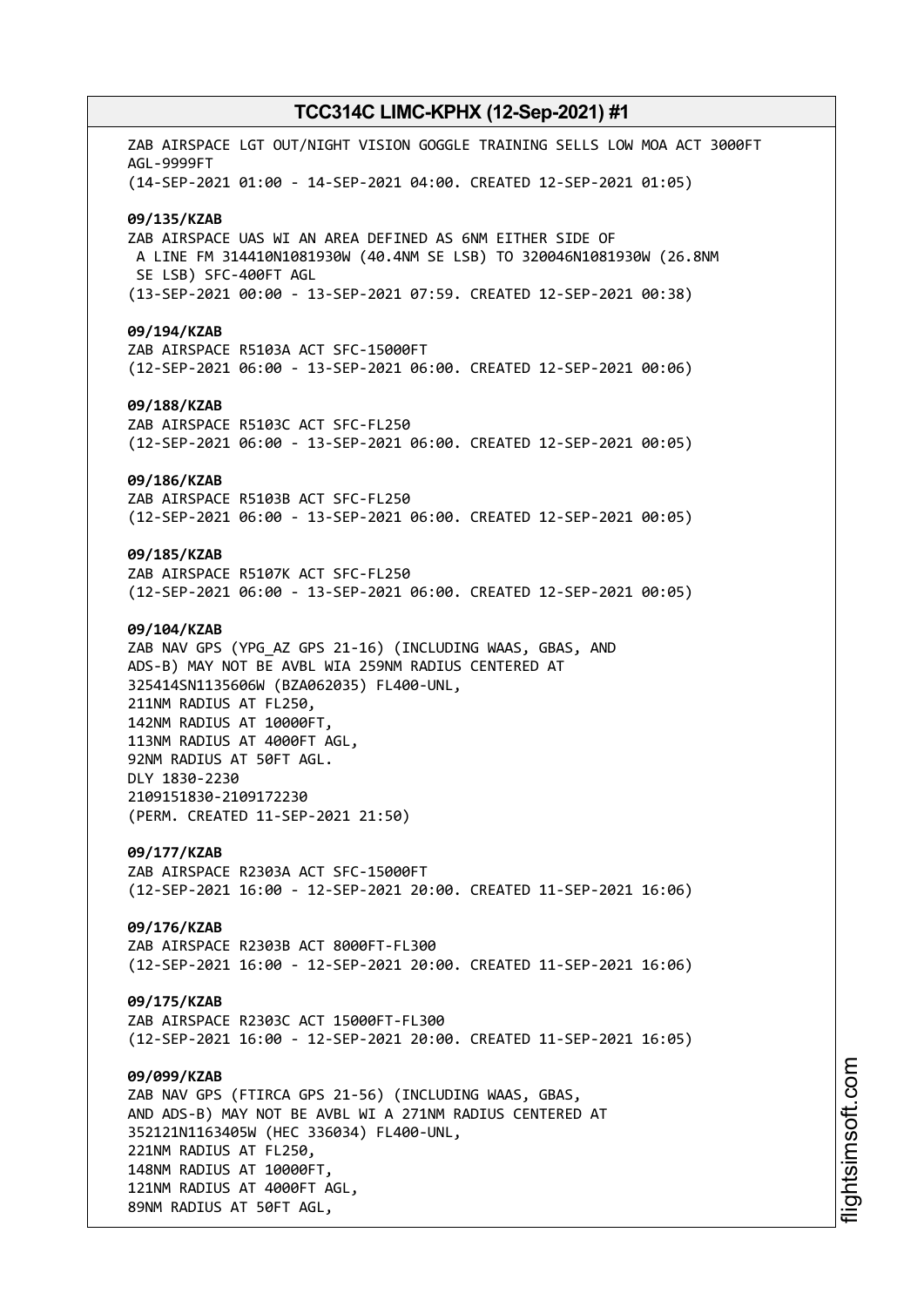0800-1059, 1630-1959 2109150800-2109151959 (PERM. CREATED 11-SEP-2021 14:50) **09/171/KZAB** ZAB AIRSPACE R2310A ACT SFC-10000FT (13-SEP-2021 14:00 - 13-SEP-2021 23:00. CREATED 11-SEP-2021 14:06) **09/092/KZAB** ZAB NAV GPS (WSMRNM GPS 21-25) (INCLUDING WAAS, GBAS, AND ADS-B) MAY NOT BE AVBL WI A 370NM RADIUS CENTERED AT 333547N1062910W (TCS051044) FL400-UNL, 319NM RADIUS AT FL250, 239NM RADIUS AT 10000FT, 225NM RADIUS AT 4000FT AGL, 179NM RADIUS AT 50FT AGL. DLY 0300-1500 2109150300-2109301500 (PERM. CREATED 11-SEP-2021 04:29) **09/129/KZAB** ZAB AIRSPACE UAS WI AN AREA DEFINED AS 313353N1061720W (7.8NM W E35) TO 312807N1061241W (4.4NM SW E35) TO 312348N1060458W (7.9NM SE E35) TO 312303N1055949W (11.1NM SE E35) TO 312456N1055755W (11.1NM ESE E35) TO 313711N1061104W (6.4NM NNW E35) TO POINT OF ORIGIN SFC-400FT AGL DLY 0000-2359 (12-SEP-2021 00:00 - 26-SEP-2021 23:59. CREATED 11-SEP-2021 02:02) **09/127/KZAB** ZAB AIRSPACE UAS WI AN AREA DEFINED AS 6NM RADIUS OF 323333N1115852W (30NM SW E60) SFC-400FT AGL (13-SEP-2021 17:00 - 14-SEP-2021 01:00. CREATED 10-SEP-2021 23:22) **09/125/KZAB** ZAB SVC LIBBY APP OPN (12-SEP-2021 16:00 - 12-SEP-2021 20:00. CREATED 10-SEP-2021 21:36) **09/087/KZAB** ZAB NAV GPS (FTIRCA GPS 21-56) (INCLUDING WAAS, GBAS, AND ADS-B) MAY NOT BE AVBL WI A 271NM RADIUS CENTERED AT 352121N1163405W (HEC336034) FL400-UNL, 221NM RADIUS AT FL250, 148NM RADIUS AT 10000FT, 121NM RADIUS AT 4000FT AGL, 89NM RADIUS AT 50FT AGL, 0800-1059 1830-2229 2109140800-2109142229 (PERM. CREATED 10-SEP-2021 14:29) **09/077/KZAB** ZAB AIRSPACE R2310A ACT SFC-10000FT (12-SEP-2021 14:00 - 13-SEP-2021 00:01. CREATED 10-SEP-2021 14:06) **1/5063/KZAB** ZAB NM..ROUTE ZAB. J19, J8 FORT UNION (FTI) VORTAC, NM R-255 TO GALLUP (GUP) VORTAC, NM R-072 CHANGE COP TO 80 NM FROM FTI AND 103 NM FROM GUP. FTI VORTAC R-255 RESTRICTION.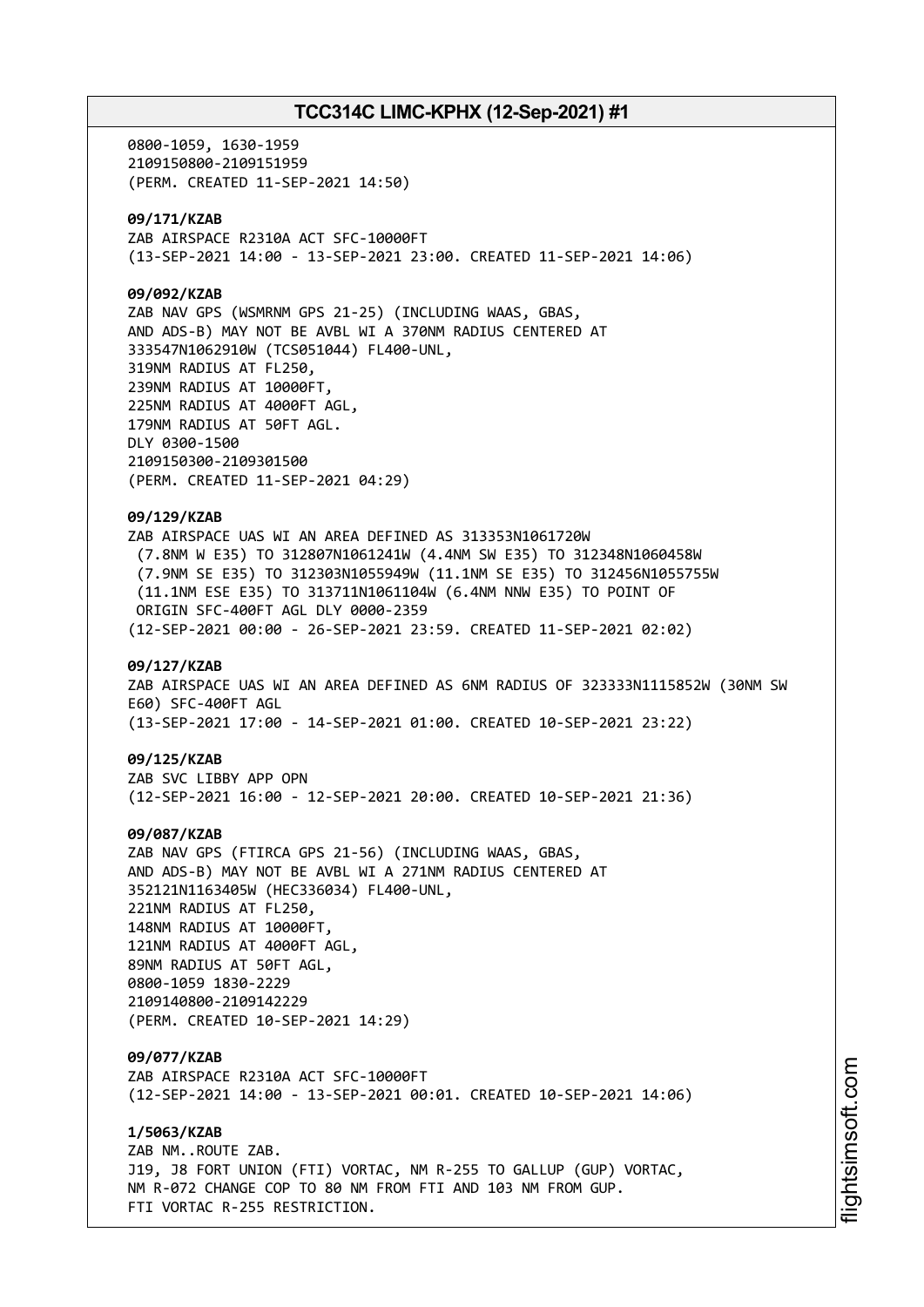(09-SEP-2021 19:31 - 09-SEP-2023 19:30 EST. CREATED 09-SEP-2021 19:31) **09/111/KZAB** ZAB AIRSPACE UAS WI AN AREA DEFINED AS 5NM RADIUS OF 302636N1023818W (FST139035.2) SFC-9400FT (13-SEP-2021 05:00 - 24-SEP-2021 23:59. CREATED 09-SEP-2021 18:42) **09/082/KZAB** ZAB NAV GPS (FTIRCA GPS 21-56) (INCLUDING WAAS, GBAS, AND ADS-B) MAY NOT BE AVBL WI A 271NM RADIUS CENTERED AT 352121N1163405W (HEC336034) FL400-UNL, 221NM RADIUS AT FL250, 148NM RADIUS AT 10000FT, 121NM RADIUS AT 4000FT AGL, 89NM RADIUS AT 50FT AGL, 0600-0859 1830-2229 2109130600-2109132229 (PERM. CREATED 09-SEP-2021 15:47) **09/075/KZAB** ZAB NAV GPS (WSMRNM GPS 21-25) (INCLUDING WAAS, GBAS, AND ADS-B) MAY NOT BE AVBL WI A 370NM RADIUS CENTERED AT 333547N1062910W (TCS051044) FL400-UNL, 319NM RADIUS AT FL250, 239NM RADIUS AT 10000FT, 225NM RADIUS AT 4000FT AGL, 179NM RADIUS AT 50FT AGL. DLY 0300-1500 2109120300-2109131500 (PERM. CREATED 08-SEP-2021 18:55) **09/067/KZAB** ZAB NAV GPS (FTIRCA GPS 21-56) (INCLUDING WAAS, GBAS, AND ADS-B) MAY NOT BE AVBL WI A 271NM RADIUS CENTERED AT 352121N1163405W (HEC 336034) FL400-UNL, 221NM RADIUS AT FL250, 148NM RADIUS AT 10000FT, 121NM RADIUS AT 4000FT AGL, 89NM RADIUS AT 50FT AGL. 0600-1259 1630-1959 2109120600-2109121959 (PERM. CREATED 08-SEP-2021 15:21) **09/063/KZAB** ZAB AIRSPACE PJE WI AN AREA DEFINED AS 18NM RADIUS OF FST141044 SFC-14000FT AGL DLY 1300-2359 (07-SEP-2021 13:00 - 24-SEP-2021 23:59. CREATED 06-SEP-2021 23:33) **09/057/KZAB** ZAB AIRSPACE PJE WI AN AREA DEFINED AS 5NM RADIUS OF 330672N1121615W (5.7NM NW E68) (1AZ0) SFC-13000FT AGL (06-SEP-2021 15:57 - 16-SEP-2021 05:59. CREATED 06-SEP-2021 15:58) **09/052/KZAB** ZAB AIRSPACE UAS WI AN AREA DEFINED AS 10NM RADIUS OF 301342N1023857W (FST148046.6) SFC-14000FT DLY 1300-0100 (07-SEP-2021 13:00 - 17-SEP-2021 01:00. CREATED 05-SEP-2021 20:28)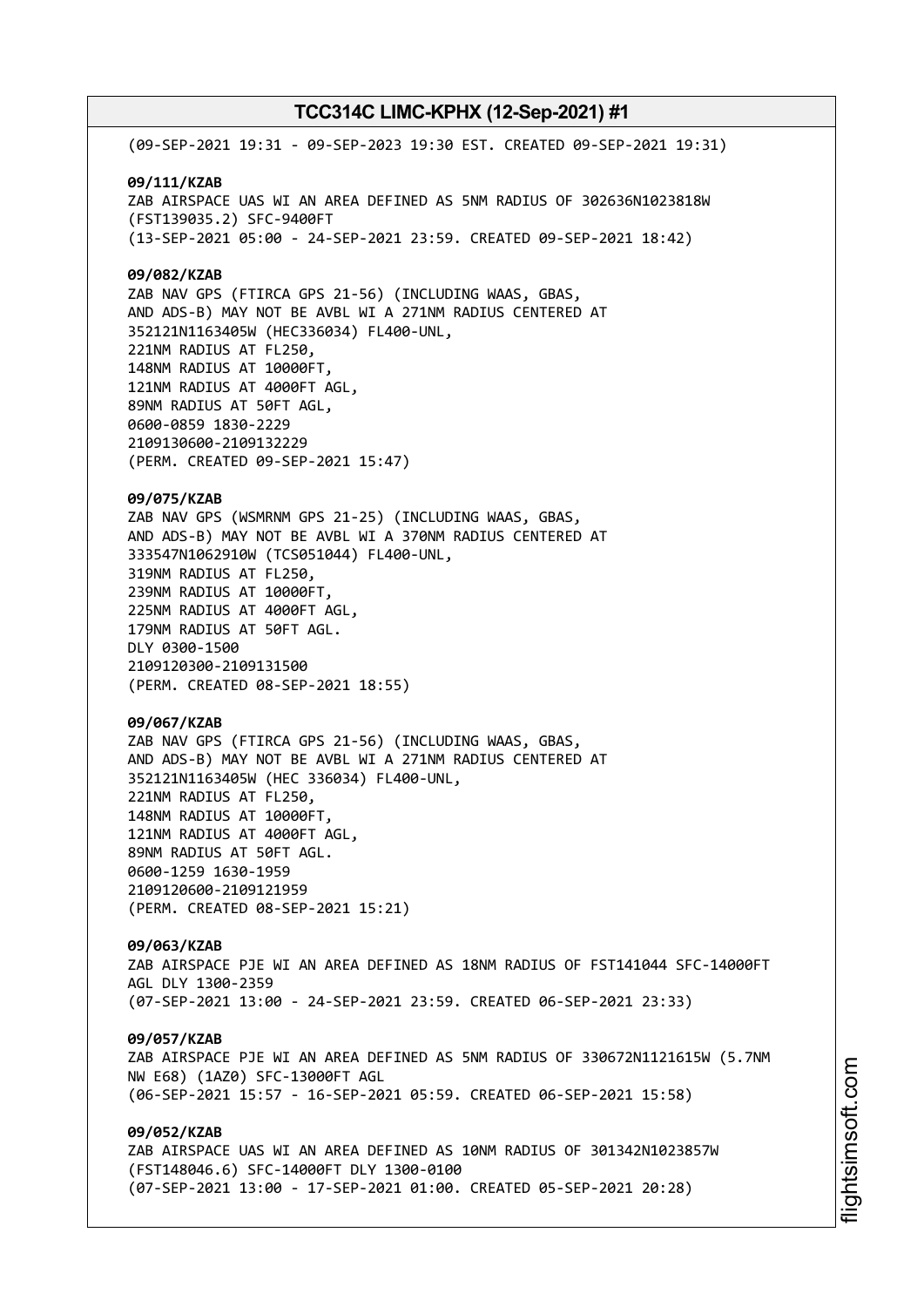### **08/255/KZAB**

ZAB OBST WIND TURBINE FARM WI AN AREA DEFINED AS 20NM RADIUS OF 354844N1015956W (4NM S DUX) 4024FT (350FT AGL) NOT LGTD (21-AUG-2021 15:01 - 30-SEP-2021 23:59. CREATED 21-AUG-2021 15:01)

## **08/254/KZAB**

ZAB OBST WIND TURBINE FARM WI AN AREA DEFINED AS 20NM RADIUS OF 355943N1015134W (3NM S X43) 3877FT (350FT AGL) NOT LGTD (21-AUG-2021 15:01 - 30-SEP-2021 23:59. CREATED 21-AUG-2021 15:01)

## **08/253/KZAB**

ZAB OBST WIND TURBINE FARM WI AN AREA DEFINED AS 20NM RADIUS OF 355741N1014804W (5NM S X43) 3877FT (350FT AGL) NOT LGTD (21-AUG-2021 15:01 - 30-SEP-2021 23:59. CREATED 21-AUG-2021 15:01)

## **08/252/KZAB**

ZAB OBST WIND TURBINE FARM WI AN AREA DEFINED AS 20NM RADIUS OF 360131N1015206W (2NM W X43) 3860FT (350FT AGL) NOT LGTD (21-AUG-2021 15:00 - 30-SEP-2021 23:59. CREATED 21-AUG-2021 15:00)

### **08/251/KZAB**

ZAB OBST WIND TURBINE FARM WI AN AREA DEFINED AS 20NM RADIUS OF 362351N1012243W (9.4NM N E19) 3573FT (407FT AGL) NOT LGTD (21-AUG-2021 15:00 - 30-SEP-2021 23:59. CREATED 21-AUG-2021 15:00)

## **08/250/KZAB**

ZAB OBST WIND TURBINE FARM WI AN AREA DEFINED AS 20NM RADIUS OF 362351N1012243W (9.4NM N E19) 3573FT (407FT AGL) NOT LGTD (21-AUG-2021 14:59 - 30-SEP-2021 23:59. CREATED 21-AUG-2021 14:59)

## **08/249/KZAB**

ZAB OBST WIND TURBINE FARM WI AN AREA DEFINED AS 5NM RADIUS OF 360135N1015400W (3.5NM W X43) 3912FT (350FT AGL) NOT LGTD (21-AUG-2021 14:58 - 30-SEP-2021 23:59. CREATED 21-AUG-2021 14:58)

## **1/3057/KZAB**

ZAB TX..ROUTE ZAB. V234 DALHART (DHT) VORTAC, TX R-233 MEA 10000 BEYOND 68NM. DHT VOR R-233 UNUSABLE BEYOND 68 NM BELOW 10000. 2108070823-2308070823EST (PERM. CREATED 07-AUG-2021 08:23)

## **1/1438/KZAB**

ZAB AZ..ROUTE ZAB. V528 PAYSO, AZ TO ST JOHNS (SJN) VORTAC, AZ MOCA 9900. 2108041929-2308041929EST (PERM. CREATED 04-AUG-2021 19:29)

## **1/8222/KZAB**

ZAB NM..ROUTE ZAB. J184 DEMING (DMN) VORTAC, NM R-274 TO BUCKEYE (BXK) VORTAC, AZ R-090 NA EXCEPT FOR ACFT EQUIPPED WITH SUITABLE RNAV SYSTEM WITH GPS. DMN VORTAC AND BXK VORTAC UNUSABLE AT CHANGE OVER POINT. 2106071330-2306071324EST (PERM. CREATED 07-JUN-2021 13:31)

**1/9110/KZAB**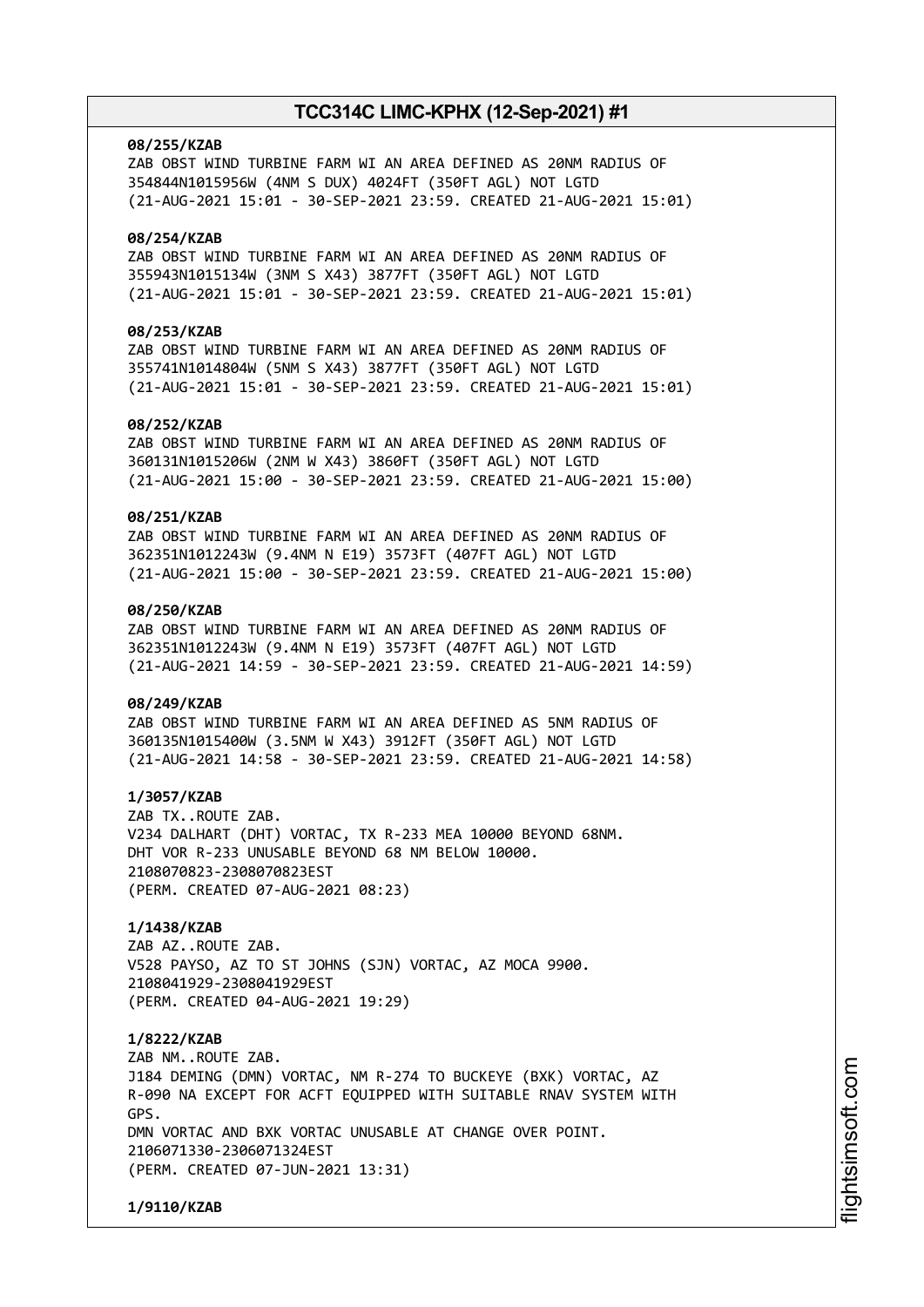ZAB AZ..ROUTE ZAB. V395 U.S. BORDER TO NOGALES (OLS) VOR/DME, AZ MOCA 6700. 2105031443-2305011443EST (PERM. CREATED 03-MAY-2021 14:44) **1/6802/KZAB** ZAB AZ..ROUTE ZAB. V190 GRINE, AZ TO PEAKS, AZ MOCA 7200. 2104281431-2304271431EST (PERM. CREATED 28-APR-2021 14:33) **03/187/KZAB** ZAB OBST WIND TURBINE FARM WI AN AREA DEFINED AS 11NM RADIUS OF 342048N1052729W (20.5NM SW N17) 7165FT (599FT AGL) NOT LGTD 2103191623-2111042359 (PERM. CREATED 19-MAR-2021 16:23) **02/353/KZAB** ZAB AIRSPACE PJE WI AN AREA DEFINED AS 15NM RADIUS OF MZJ SFC-FL250 (23-FEB-2021 19:32 - 23-FEB-2022 23:59. CREATED 23-FEB-2021 19:32) **1/8899/KZAB** ZAB AZ..ROUTE ZAB. V16 BUCKEYE (BXK) VORTAC, AZ TO PERKY, AZ MEA 5300. V16 PERKY, AZ TO PHOENIX (PXR) VORTAC, AZ MEA 4400. 2101291617-2301271617EST (PERM. CREATED 29-JAN-2021 16:18) **1/8559/KZAB** ZAB AZ..ROUTE ZAB. T306 BUCKEYE (BXK) VORTAC, AZ TO PERKY, AZ MEA 5300. T306 PERKY, AZ TO PHOENIX (PXR) VORTAC, AZ MEA 4400. 2101281747-2301261747EST (PERM. CREATED 28-JAN-2021 17:49) **01/298/KZAB** ZAB AIRSPACE UAS WI AN AREA DEFINED AS 2NM EITHER SIDE OF A LINE FM EWM345008 TO BWS179025 SFC-15000FT AGL (28-JAN-2021 00:01 - 31-DEC-2021 23:59. CREATED 27-JAN-2021 20:29) **1/4550/KZAB** ZAB TX..ROUTE ZAB. V81 DALHART (DHT) VORTAC, TX R-312 MEA 14000 BEYOND 87NM. DHT VOR UNUSABLE R-312 UNUSABLE BEYOND 87 NM BELOW 14000. 2101151942-2301151942EST (PERM. CREATED 15-JAN-2021 19:42) **1/4548/KZAB** ZAB TX..ROUTE ZAB. V12 VEGGE, TX MRA AT VEGGE 7000 EXCEPT FOR DME EQUIPPED AIRCRAFT. DHT VOR R-159 UNUSABLE BELOW 7000. (15-JAN-2021 19:42 - 15-JAN-2023 19:42 EST. CREATED 15-JAN-2021 19:42) **1/4547/KZAB** ZAB TX..ROUTE ZAB. V402 SIDER INT, TX MRA AT SIDER 7000 EXCEPT FOR DME EQUIPPED AIRCRAFT.

DHT VOR R-146 UNUSABLE BELOW 7000.